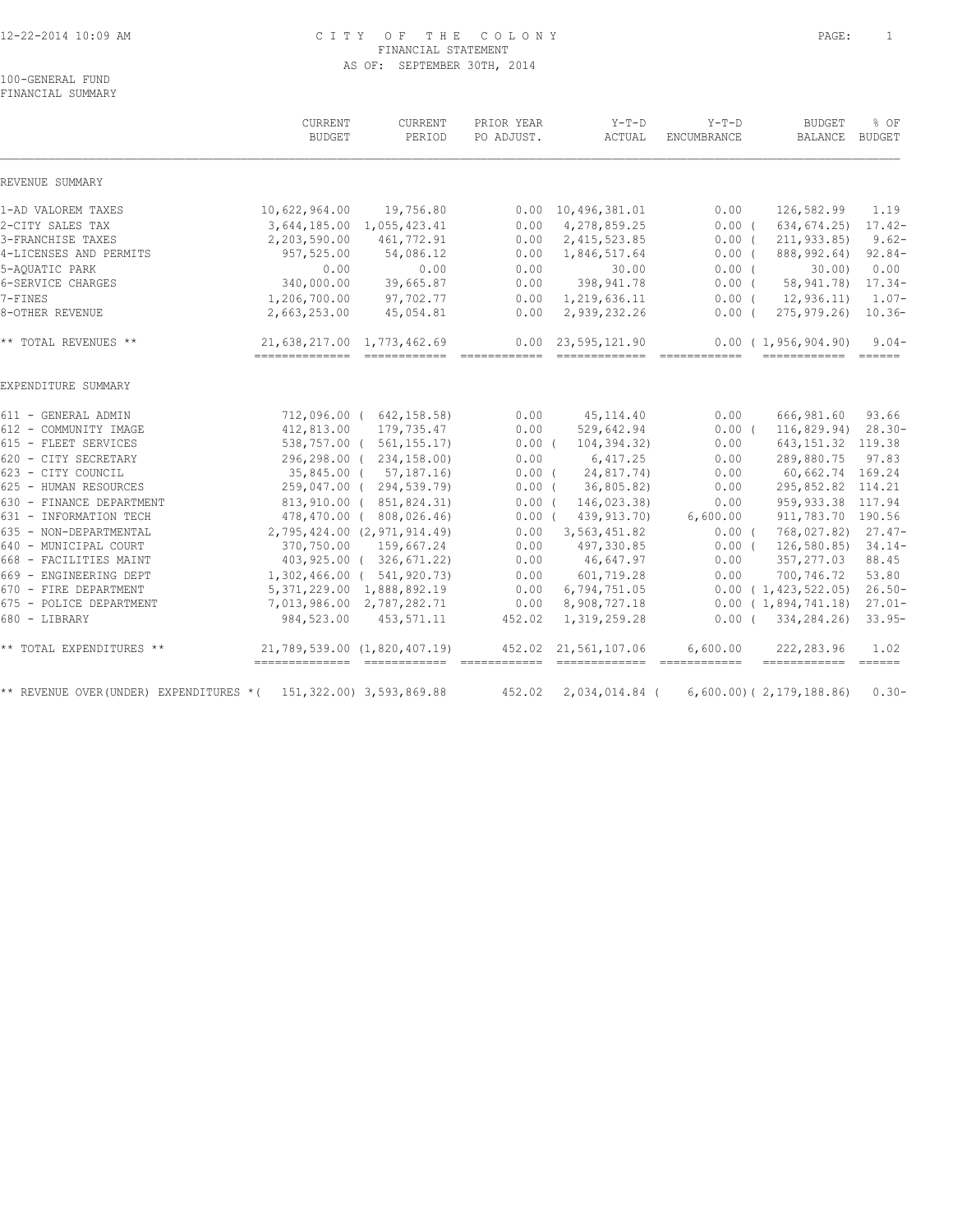## 12-22-2014 10:09 AM C I T Y O F T H E C O L O N Y PAGE: 2 FINANCIAL STATEMENT AS OF: SEPTEMBER 30TH, 2014

100-GENERAL FUND

REVENUES

|                  |                                                         | <b>CURRENT</b><br><b>BUDGET</b> | CURRENT<br>PERIOD         | PRIOR YEAR<br>PO ADJUST. | $Y-T-D$<br>ACTUAL               | $Y-T-D$<br>ENCUMBRANCE | <b>BUDGET</b><br>BALANCE BUDGET | % OF                 |
|------------------|---------------------------------------------------------|---------------------------------|---------------------------|--------------------------|---------------------------------|------------------------|---------------------------------|----------------------|
|                  |                                                         |                                 |                           |                          |                                 |                        |                                 |                      |
|                  | 1-AD VALOREM TAXES                                      |                                 |                           |                          |                                 |                        |                                 |                      |
| 410000           | CURRENT PROPERTY TAXES                                  | 10,483,964.00                   | 3,489.71                  | 0.00                     | 10,424,019.74                   | 0.00                   | 59,944.26                       | 0.57                 |
| 410010           | RENDITION PENALTY REVENUE                               | 2,000.00                        | 3.22                      | 0.00                     | 3,568.81                        | 0.00(                  | 1,568.81)                       | $78.44-$             |
| 410500<br>410600 | DELINQUENT PROPERTY TAX<br>AG ROLLBACK REVENUE          | 80,000.00<br>4,000.00           | 15,385.17<br>0.00         | 0.00<br>0.00             | 26,002.15<br>2,649.99           | 0.00<br>0.00           | 53,997.85<br>1,350.01           | 67.50<br>33.75       |
|                  |                                                         | 53,000.00                       | 878.70                    | 0.00                     |                                 | 0.00                   | 12,859.68                       | 24.26                |
| 411000           | PENALTY AND INTEREST<br>TOTAL 1-AD VALOREM TAXES        | 10,622,964.00                   | 19,756.80                 |                          | 40,140.32<br>0.00 10,496,381.01 | 0.00                   | 126,582.99                      | 1.19                 |
| 2-CITY SALES TAX |                                                         |                                 |                           |                          |                                 |                        |                                 |                      |
| 420000           | CITY SALES TAX REVENUE                                  |                                 | 3,644,185.00 1,055,423.41 | 0.00                     | 4,278,859.25                    | $0.00$ (               | $634, 674.25$ 17.42-            |                      |
|                  | TOTAL 2-CITY SALES TAX                                  |                                 | 3,644,185.00 1,055,423.41 | 0.00                     | 4,278,859.25                    | $0.00$ (               | 634,674.25) 17.42-              |                      |
|                  | 3-FRANCHISE TAXES                                       |                                 |                           |                          |                                 |                        |                                 |                      |
| 430000           | ELECTRIC FRANCHISE FEES                                 | 1,200,000.00                    | 149,670.72                | 0.00                     | 1,210,304.13                    | 0.00(                  | 10, 304.13)                     | $0.86-$              |
| 431000           | NATURAL GAS FRANCHISE FEES                              | 123,000.00                      | 15,954.15                 | 0.00                     | 156,041.91                      | $0.00$ (               | 33,041.91)                      | $26.86-$             |
| 432000           | TELEPHONE FRANCHISE FEES                                | 175,000.00                      | 36,828.56                 | 0.00                     | 177,492.63                      | $0.00$ (               | 2,492.63)                       | $1.42-$              |
| 433000           | PEG FEES                                                | 176,000.00                      | 24, 212.19                | 0.00                     | 79,166.75                       | 0.00                   | 96,833.25                       | 55.02                |
| 433100           | VIDEO SERVICE FRANCHISE FEES                            | 300,000.00                      | 206,510.25                | 0.00                     | 511,864.00                      | $0.00$ (               | 211, 864.00                     | $70.62-$             |
| 434000           | RESIDENTIAL SANITATION REVEN                            | 153,590.00                      | 14,369.71                 | 0.00                     | 167,745.70                      | 0.00(                  | 14,155.70)                      | $9.22 -$             |
| 434100           | COMMERCIAL SANITATION REVENU<br>TOTAL 3-FRANCHISE TAXES | 76,000.00<br>2,203,590.00       | 14,227.33<br>461,772.91   | 0.00<br>0.00             | 112,908.73<br>2, 415, 523.85    | $0.00$ (<br>$0.00$ (   | 36,908.73)<br>211,933.85)       | $48.56-$<br>$9.62 -$ |
|                  | 4-LICENSES AND PERMITS                                  |                                 |                           |                          |                                 |                        |                                 |                      |
| 440100           | CODE ENFORCEMENT FEES                                   | 26,000.00                       | 1,646.25                  | 0.00                     | 18,231.25                       | 0.00                   | 7,768.75                        | 29.88                |
| 440510           | ENGINEERING INSP OVERTIME FE                            | 0.00                            | 920.00                    | 0.00                     | 74,943.75                       | 0.00(                  | 74,943.75)                      | 0.00                 |
| 441000           | RECREATION PROGRAM REVENUE                              | 0.00                            | 0.00                      | $0.00$ (                 | 79.00)                          | 0.00                   | 79.00                           | 0.00                 |
| 441300           | RECREATION FACILITY REVENUE                             | 0.00                            | 0.00                      | 0.00(                    | 40.00                           | 0.00                   | 40.00                           | 0.00                 |
| 443000           | BUILDING PERMITS - NEW HOMES                            | 475,000.00                      | 19,945.49                 | 0.00                     | 432, 312.19                     | 0.00                   | 42,687.81                       | 8.99                 |
| 443500           | COMMERCIAL PERMITS                                      | 80,000.00                       | 0.00                      | 0.00                     | 400,689.47                      | $0.00$ (               | 320,689.47) 400.86-             |                      |
| 443510           | FLOODPLAIN DEVELOPMENT PERMI                            | 800.00                          | 0.00                      | 0.00                     | 0.00                            | 0.00                   |                                 | 800.00 100.00        |
| 443520           | GRADING PERMIT                                          | 1,000.00                        | 0.00                      | 0.00                     | 12,072.20                       | $0.00$ (               | 11,072.20) 107.22-              |                      |
| 443601           | INSPECTION - DEVELOPER FEES                             | 12,000.00                       | 0.00                      | 0.00                     | 354, 153. 72                    | 0.00(                  | 342, 153. 72) 851. 28-          |                      |
| 444000           | BUILDING PERMITS - OTHER                                | 220,000.00                      | 22,752.02                 | 0.00                     | 334,166.93                      | $0.00$ (               | 114, 166. 93) 51.89-            |                      |
| 444500           | CERTIFICATE OF OCCUPANCY                                | 5,000.00                        | 325.00                    | 0.00                     | 5,212.50                        | $0.00$ (               | 212.50                          | $4.25 -$             |
| 445000           | ZONING FEES                                             | 6,000.00                        | 1,350.00                  | 0.00                     | 9,945.00                        | $0.00$ (               | $3,945.00$ 65.75-               |                      |
| 445500           | FIRE FEES                                               | 10,600.00                       | 525.00                    | 0.00                     | 34,452.05                       | $0.00$ (               | 23,852.05) 225.02-              |                      |
| 445600           | PLATTING FEES                                           | 7,000.00                        | 0.00                      | 0.00                     | 30, 169.00                      | $0.00$ (               | 23,169.00) 330.99-              |                      |
| 446000           | ADOPTION FEES                                           | 3,200.00                        | 560.00                    | 0.00                     | 5,160.00                        | $0.00$ (               | 1,960.00)                       | $61.25 -$            |
| 446001           | SHELTERING FEES                                         | 2,400.00                        | 20.00                     | 0.00                     | 1,490.00                        | 0.00                   | 910.00                          | 37.92                |
| 446002           | IMPOUND FEES                                            | 12,500.00                       | 325.00                    | 0.00                     | 8,320.00                        | 0.00                   | 4,180.00                        | 33.44                |
| 446003           | RELEASE OF OWNERSHIP                                    | 4,000.00                        | 340.00                    | 0.00                     | 3,520.00                        | 0.00                   | 480.00                          | 12.00                |
| 446004           | VOLUNTARY REGISTRATION FEES                             | 100.00                          | 0.00                      | 0.00                     | 180.00                          | $0.00$ (               | $80.00$ )                       | $80.00 -$            |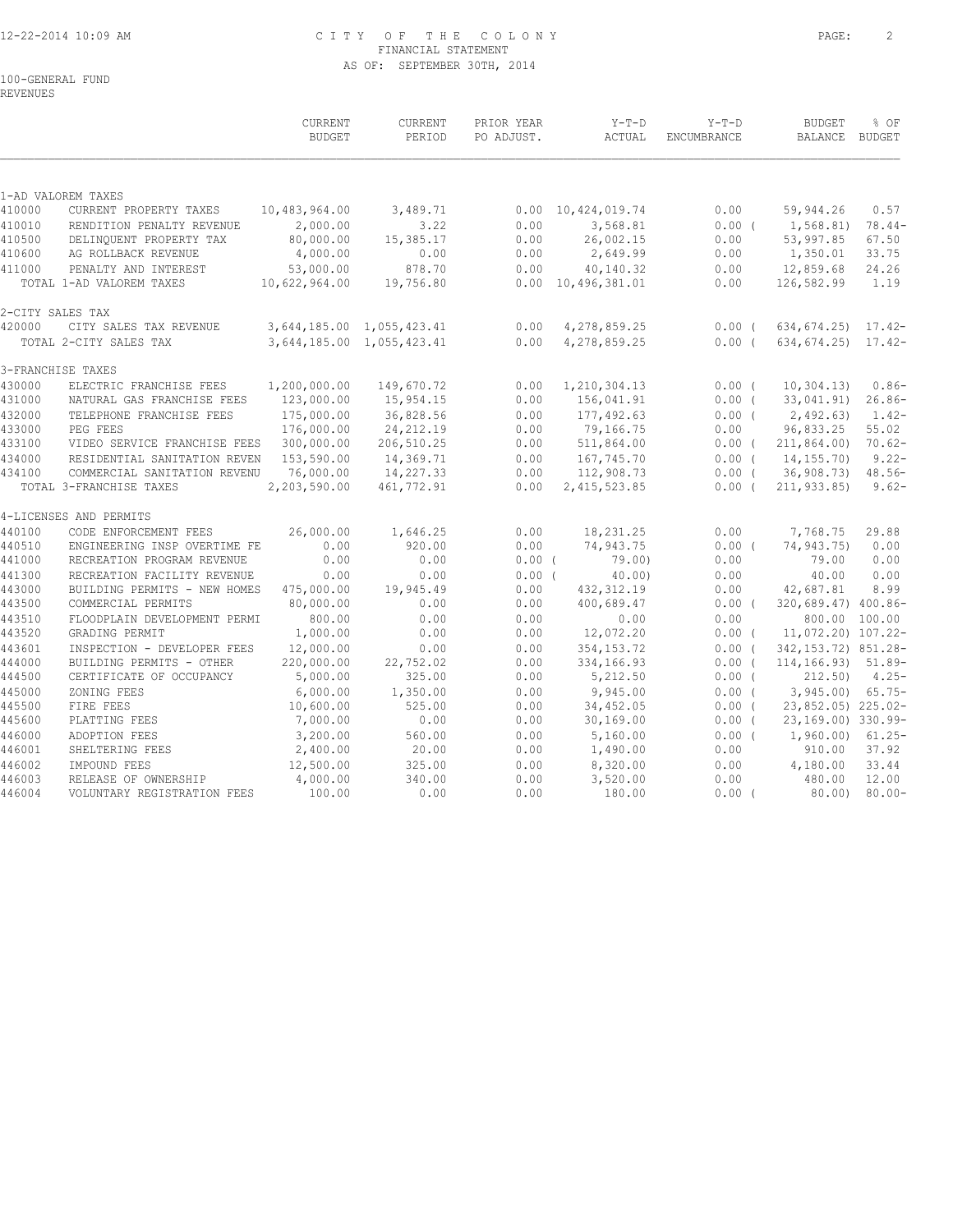# 12-22-2014 10:09 AM C I T Y O F T H E C O L O N Y PAGE: 3 FINANCIAL STATEMENT AS OF: SEPTEMBER 30TH, 2014

REVENUES

|                  |                                                            | CURRENT<br><b>BUDGET</b> | CURRENT<br>PERIOD  | PRIOR YEAR<br>PO ADJUST. | $Y-T-D$<br>ACTUAL      | $Y-T-D$<br>ENCUMBRANCE | <b>BUDGET</b><br>BALANCE | % OF<br><b>BUDGET</b> |
|------------------|------------------------------------------------------------|--------------------------|--------------------|--------------------------|------------------------|------------------------|--------------------------|-----------------------|
| 446005           | EUTHANASIA FEES                                            | 1,000.00                 | 40.00              | 0.00                     | 1,340.00               | $0.00$ (               | 340.00)                  | $34.00 -$             |
| 446006           | RABIES TEST FEES                                           | 225.00                   | 0.00               | 0.00                     | 75.00                  | 0.00                   | 150.00                   | 66.67                 |
| 446007           | PRIVATE CREMATION FEES                                     | 900.00                   | 0.00               | 0.00                     | 25.00                  | 0.00                   | 875.00                   | 97.22                 |
| 446008           | ANIMAL REMAINS REMOVAL FEES                                | 200.00                   | 25.00              | 0.00                     | 215.00                 | $0.00$ (               | 15.00)                   | $7.50 -$              |
| 446010           | SHELTER QUARANTINE FEE                                     | 3,200.00                 | 200.00             | 0.00                     | 2,600.00               | 0.00                   | 600.00                   | 18.75                 |
| 446500           | INCINERATOR REVENUE                                        | 600.00                   | 100.00             | 0.00                     | 2,190.00               | $0.00$ (               | 1,590.00) 265.00-        |                       |
| 447000           | SOLICITORS PERMITS                                         | 800.00                   | 410.00             | 0.00                     | 5,160.00               | 0.00(                  | 4,360.00) 545.00-        |                       |
| 448000           | HEALTH PERMITS                                             | 78,000.00                | 1,942.36           | 0.00                     | 99,533.58              | 0.00(                  | $21, 533.58$ $27.61$ -   |                       |
| 449000           | ALCOHOL PERMITS                                            | 7,000.00                 | 2,660.00           | 0.00                     | 10,480.00              | $0.00$ (               | $3,480.00$ $49.71-$      |                       |
|                  | TOTAL 4-LICENSES AND PERMITS                               | 957,525.00               | 54,086.12          | 0.00                     | 1,846,517.64           | $0.00$ (               | 888,992.64)              | $92.84-$              |
| 5-AQUATIC PARK   |                                                            |                          |                    |                          |                        |                        |                          |                       |
| 456000           | AEROBIC CLASSES                                            | 0.00                     | 0.00               | 0.00                     | 30.00                  | $0.00$ (               | 30.00                    | 0.00                  |
|                  | TOTAL 5-AQUATIC PARK                                       | 0.00                     | 0.00               | 0.00                     | 30.00                  | 0.00(                  | $30.00$ )                | 0.00                  |
|                  | 6-SERVICE CHARGES                                          |                          |                    |                          |                        |                        |                          |                       |
| 460000           | AMBULANCE CALLS                                            | 300,000.00               | 32,892.52          | 0.00                     | 349,903.49             | 0.00(                  | 49,903.49) 16.63-        |                       |
| 460100           | AMBULANCE SUBSCRIPTION REVEN                               | 15,000.00                | 1,409.00           | 0.00                     | 17,060.79              | 0.00(                  | $2,060.79$ 13.74-        |                       |
| 461000           | SERVICE LIENS                                              | 25,000.00                | 5,364.35           | 0.00                     | 31,977.50              | $0.00$ (               | 6,977.50                 | $27.91 -$             |
|                  | TOTAL 6-SERVICE CHARGES                                    | 340,000.00               | 39,665.87          | 0.00                     | 398,941.78             | $0.00$ (               | 58, 941. 78) 17. 34-     |                       |
| 7-FINES          |                                                            |                          |                    |                          |                        |                        |                          |                       |
| 470000           | MUNICIPAL COURT                                            | 1,200,000.00             | 96,738.21          | 0.00                     | 1, 211, 987.19         | 0.00(                  | 11, 987.19               | $1.00 -$              |
| 471000           | LIBRARY                                                    | 6,700.00                 | 964.56             | 0.00                     | 7,648.92               | $0.00$ (               | 948.92)                  | $14.16-$              |
|                  | TOTAL 7-FINES                                              | 1,206,700.00             | 97,702.77          | 0.00                     | 1,219,636.11           | $0.00$ (               | 12,936.11)               | $1.07-$               |
| 8-OTHER REVENUE  |                                                            |                          |                    |                          |                        |                        |                          |                       |
| 480000           | INTEREST INCOME                                            | 10,500.00                | 666.66             | 0.00                     | 10,195.09              | 0.00                   | 304.91                   | 2.90                  |
| 481000           | MIXED BEVERAGE TAX                                         | 76,000.00                | 52,051.74          | 0.00                     | 173,814.40             | 0.00(                  | 97,814.40) 128.70-       |                       |
| 481500           | AUCTION PROCEEDS                                           | 5,000.00                 | 19,315.05          | 0.00                     | 38,042.36              | $0.00$ (               | 33,042.36) 660.85-       |                       |
| 481550           | TOWER RENTAL FEES                                          | 235,000.00               | 20,587.75          | 0.00                     | 257,766.50             | $0.00$ (               | 22,766.50                | $9.69 -$              |
| 481552           | NFM RENT - ANNEX BLDG<br>MISCELLANEOUS REVENUE             | 0.00                     | 15,650.00          | 0.00                     | 101,725.00             | $0.00$ (               | 101, 725, 00)            | 0.00                  |
| 482000           |                                                            | 20,000.00                | 1,248.59           | 0.00                     | 35,806.76              | $0.00$ (               | 15,806.76)               | $79.03-$              |
| 482200           | FEDERAL POLICE GRANT REVENUE                               | 1,000.00                 | 0.00               | 0.00                     | 0.00                   | 0.00                   | 1,000.00 100.00          |                       |
| 482210           | LISD GRANT REVENUE<br>INTERLIBRARY LOAN REIMB              | 77,211.00<br>0.00        | 0.00               | 0.00                     | 77,214.00<br>751.83    | $0.00$ (               | 3.00                     | 0.00<br>0.00          |
| 482212           |                                                            |                          | 0.00               | 0.00                     |                        | $0.00$ (               | 751.83)                  |                       |
| 482400           | INSURANCE REIMBURSEMENT                                    | 1,000.00                 | 3,157.32           | 0.00                     | 3,157.32               | 0.00(                  | 2, 157.32) 215.73-       |                       |
| 482500<br>482515 | POLICE REPORT REVENUE                                      | 5,000.00<br>32,000.00    | 353.70<br>3,360.00 | 0.00<br>0.00             | 4,713.00<br>43,260.00  | 0.00                   | 287.00<br>11, 260.00     | 5.74<br>$35.19-$      |
| 483000           | ALARM FEES                                                 |                          |                    |                          |                        | $0.00$ (               |                          |                       |
| 483400           | COUNTY LIBRARY<br>COUNTY AMBULANCE                         | 37,000.00<br>21,836.00   | 0.00<br>0.00       | 0.00<br>0.00             | 36,740.00<br>21,090.00 | 0.00<br>0.00           | 260.00<br>746.00         | 0.70<br>3.42          |
| 483600           | COUNTY FIRE                                                | 10,000.00                | 0.00               | 0.00                     | 10,000.00              | 0.00                   | 0.00                     | 0.00                  |
| 489001           |                                                            | 1,914,906.00             | 0.00               | 0.00                     | 1,914,906.00           | 0.00                   | 0.00                     | 0.00                  |
| 489005           | TRANSFER IN - UTILITY FUND<br>TRANSFER IN - CHILD SAFETY F | 20,000.00                | 0.00               | 0.00                     | 20,000.00              | 0.00                   | 0.00                     | 0.00                  |
|                  |                                                            |                          |                    |                          |                        |                        |                          |                       |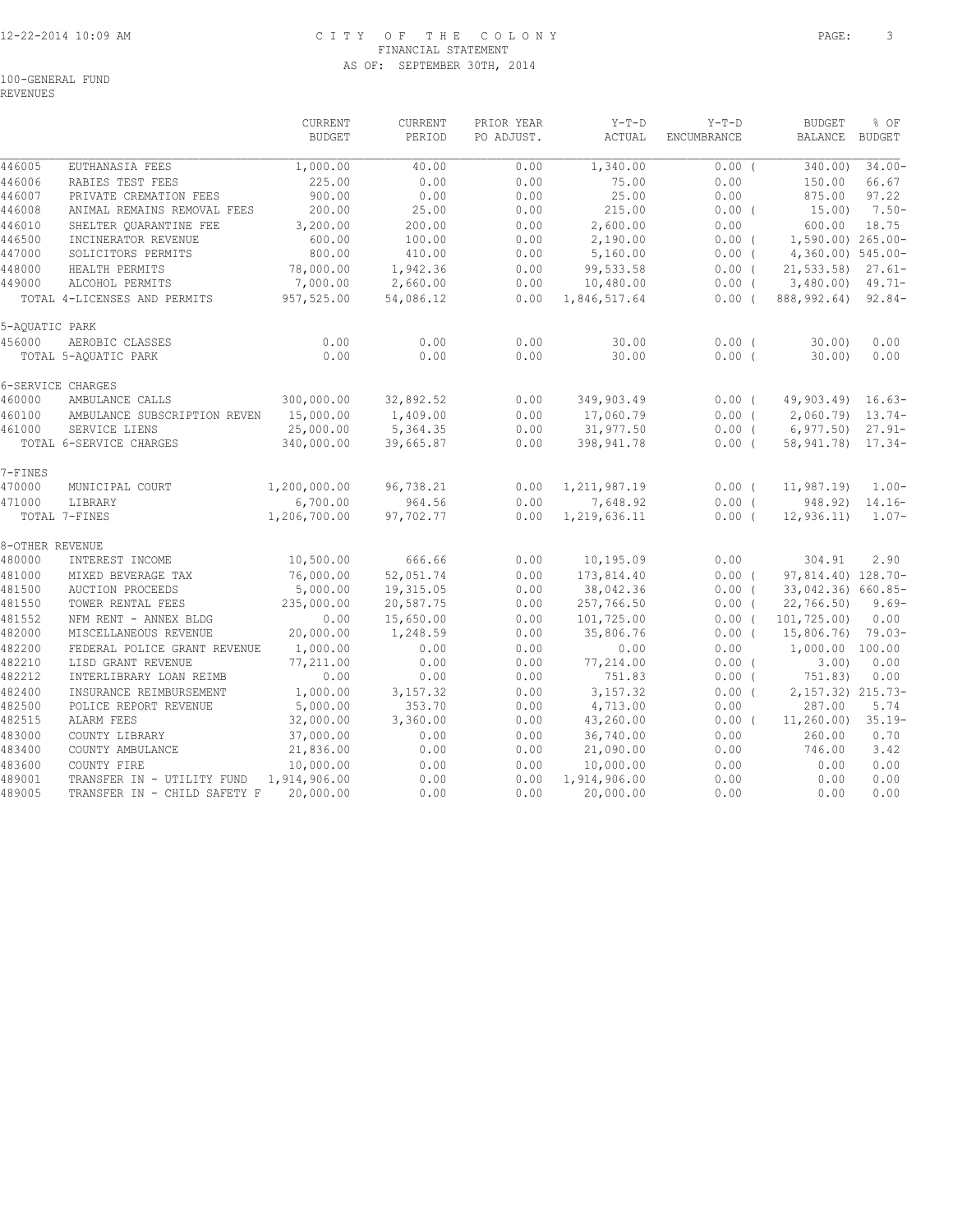## 12-22-2014 10:09 AM C I T Y O F T H E C O L O N Y PAGE: 4 FINANCIAL STATEMENT AS OF: SEPTEMBER 30TH, 2014

100-GENERAL FUND REVENUES

|        |                                                       | CURRENT<br>BUDGET           | CURRENT<br>PERIOD       | PRIOR YEAR<br>PO ADJUST. | $Y-T-D$<br>ACTUAL         | $Y-T-D$<br>ENCUMBRANCE | BUDGET<br>BALANCE        | 8 OF<br>BUDGET  |
|--------|-------------------------------------------------------|-----------------------------|-------------------------|--------------------------|---------------------------|------------------------|--------------------------|-----------------|
| 489007 | TRANSFER IN - STORM WTR UTIL                          | 168,800.00                  | 0.00                    | 0.00                     | 168,800.00                | 0.00                   | 0.00                     | 0.00            |
| 489054 | TRANSFER IN - ECONOMIC DEVEL<br>TOTAL 8-OTHER REVENUE | 28,000.00 (<br>2,663,253.00 | 71,336.00)<br>45,054.81 | 0.00<br>0.00             | 21,250.00<br>2,939,232.26 | 0.00<br>0.00(          | 6,750.00<br>275, 979, 26 | 24.11<br>10.36- |
|        | ** TOTAL REVENUES **                                  | 21,638,217.00 1,773,462.69  |                         | 0.00                     | 23,595,121.90             |                        | 0.00(1,956,904.90)       | $9.04-$         |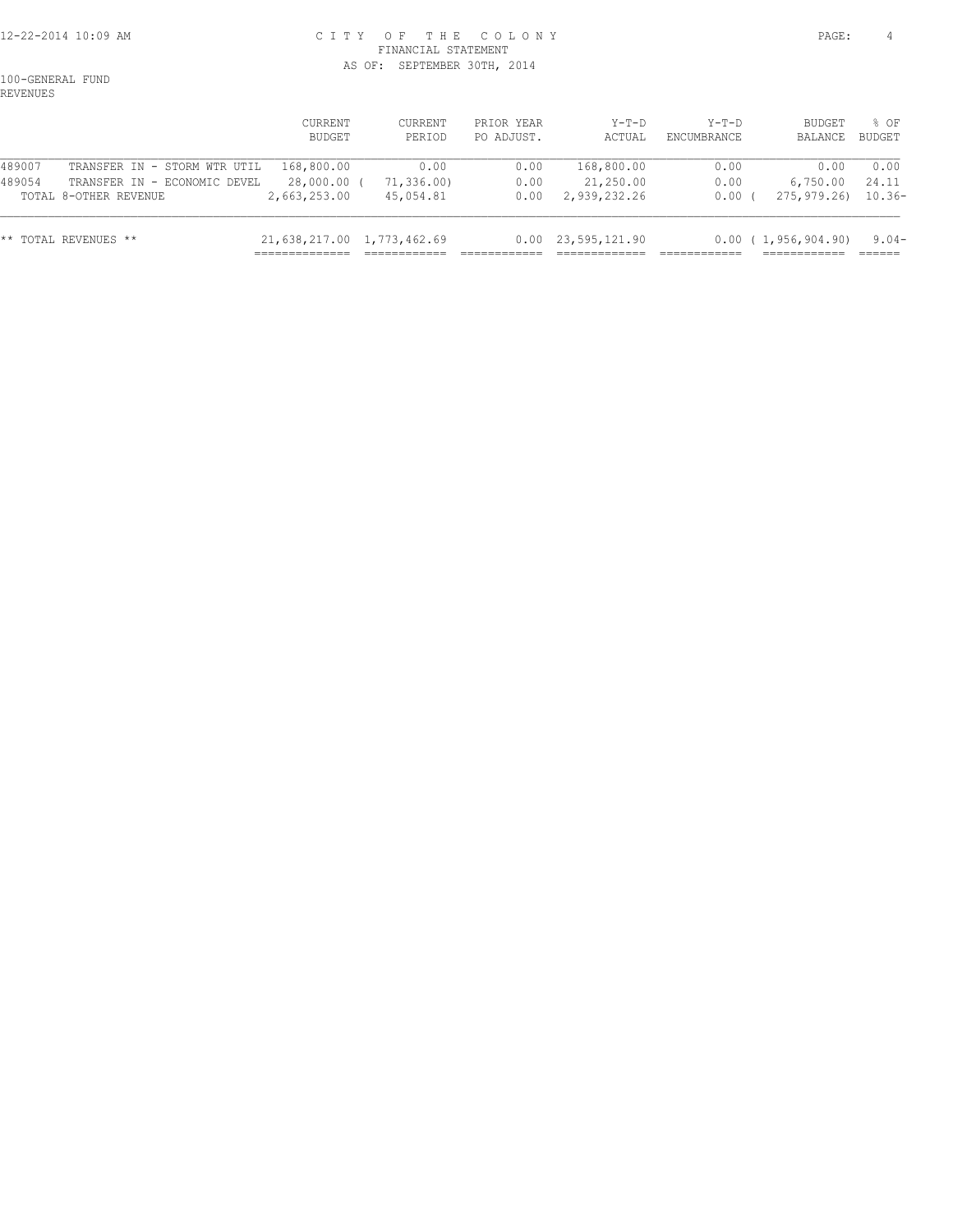## 12-22-2014 10:09 AM C I T Y O F T H E C O L O N Y PAGE: 5 FINANCIAL STATEMENT AS OF: SEPTEMBER 30TH, 2014

100-GENERAL FUND

611 - GENERAL ADMIN

| DEPARTMENTAL EXPENDITURES          |                |           |            |             |             |                   |           |
|------------------------------------|----------------|-----------|------------|-------------|-------------|-------------------|-----------|
|                                    | <b>CURRENT</b> | CURRENT   | PRIOR YEAR | $Y-T-D$     | $Y-T-D$     | <b>BUDGET</b>     | % OF      |
|                                    | <b>BUDGET</b>  | PERIOD    | PO ADJUST. | ACTUAL      | ENCUMBRANCE | BALANCE           | BUDGET    |
|                                    |                |           |            |             |             |                   |           |
| 61-PERSONNEL SERVICES              |                |           |            |             |             |                   |           |
| 611-6110 SALARIES                  | 459,442.00     | 50,345.35 | 0.00       | 422, 134.24 | 0.00        | 37,307.76         | 8.12      |
| 611-6111 SALARIES, OVERTIME        | 100.00         | 0.00      | 0.00       | 0.00        | 0.00        | 100.00 100.00     |           |
| 611-6112 PART-TIME, TEMPORARY      | 0.00           | 0.00      | 0.00       | 152.00      | $0.00$ (    | 152.00)           | 0.00      |
| 611-6114 HOSPITALIZATION INSURANCE | 46,938.00      | 4,345.76  | 0.00       | 52,006.60   | $0.00$ (    | 5,068.60          | $10.80 -$ |
| 611-6115 SOCIAL SECURITY TAXES     | 37,723.00      | 3,529.79  | 0.00       | 39,785.87   | 0.00(       | 2,062.87          | $5.47-$   |
| 611-6116 WORKERS' COMPENSATION     | 600.00         | 432.90    | 0.00       | 432.90      | 0.00        | 167.10            | 27.85     |
| 611-6117 RETIREMENT CONTRIBUTIONS  | 58,456.00      | 8,953.24  | 0.00       | 98,381.00   | 0.00(       | 39,925.00)        | $68.30 -$ |
| 611-6120 PRIVATE AUTO ALLOWANCE    | 12,000.00      | 1,800.01  | 0.00       | 18,069.29   | 0.00(       | 6,069.29          | $50.58 -$ |
| 611-6125 EDUCATION & TRAINING      | 500.00         | 0.00      | 0.00       | 120.00      | 0.00        | 380.00            | 76.00     |
| 611-6126 TRAVEL EXPENSE            | 5,000.00       | 4,534.09  | 0.00       | 7,308.02    | 0.00(       | 2,308.02          | $46.16 -$ |
| 611-6127 DUES AND MEMBERSHIPS      | 20,500.00      | 250.00    | 0.00       | 27, 176.18  | $0.00$ (    | 6,676.18          | $32.57-$  |
| TOTAL 61-PERSONNEL SERVICES        | 641,259.00     | 74,191.14 | 0.00       | 665,566.10  | 0.00(       | 24,307.10)        | $3.79-$   |
| 62-CONTRACTUAL SERVICES            |                |           |            |             |             |                   |           |
| 611-6210 PROFESSIONAL SERVICES     | 60,000.00      | 10,000.00 | 0.00       | 71,415.02   | $0.00$ (    | 11, 415.02)       | $19.03-$  |
| 611-6211 LEGAL SERVICES            | 0.00           | 0.00      | 0.00       | 15,760.66   | $0.00$ (    | 15,760.66)        | 0.00      |
| 611-6213 CONTRACTUAL SERVICES      | 0.00           | 0.00      | 0.00       | 35.48       | $0.00$ (    | 35.48             | 0.00      |
| 611-6235 PRINTING SERVICES         | 125.00         | 37.25     | 0.00       | 105.77      | 0.00        | 19.23             | 15.38     |
| 611-6244 TELEPHONE SERVICE         | 2,500.00       | 744.34    | 0.00       | 4,852.81    | $0.00$ (    | 2,352.81          | $94.11 -$ |
| 611-6275 EQUIPMENT RENTAL          | 12.00          | 0.00      | 0.00       | 8.88        | 0.00        | 3.12              | 26.00     |
| TOTAL 62-CONTRACTUAL SERVICES      | 62,637.00      | 10,781.59 | 0.00       | 92,178.62   | 0.00(       | 29,541.62)        | $47.16 -$ |
| 63-SUPPLIES                        |                |           |            |             |             |                   |           |
| 611-6310 OFFICE SUPPLIES           | 1,200.00       | 28.31     | 0.00       | 952.24      | 0.00        | 247.76            | 20.65     |
| 611-6311 COPIER SUPPLIES           | 400.00         | 0.00      | 0.00       | 315.16      | 0.00        | 84.84             | 21.21     |
| 611-6312 COMPUTER SUPPLIES         | 750.00         | 0.00      | 0.00       | 263.91      | 0.00        | 486.09            | 64.81     |
| 611-6320 POSTAGE                   | 100.00         | 0.00      | 0.00       | 80.38       | 0.00        | 19.62             | 19.62     |
| 611-6330 BOOKS AND PERIODICALS     | 250.00         | 33.90     | 0.00       | 186.45      | 0.00        | 63.55             | 25.42     |
| 611-6340 FUEL & LUBRICANTS         | 0.00           | 67.96     | 0.00       | 206.71      | 0.00(       | 206.71)           | 0.00      |
| 611-6390 MISCELLANEOUS SUPPLIES    | 5,500.00       | 1,342.52  | 0.00       | 13,968.83   | $0.00$ (    | 8,468.83) 153.98- |           |
| TOTAL 63-SUPPLIES                  | 8,200.00       | 1,472.69  | 0.00       | 15,973.68   | $0.00$ (    | $7,773.68$ 94.80- |           |
| 64-MAINTENANCE                     |                |           |            |             |             |                   |           |
| 66-CAPITAL OUTLAY                  |                |           |            |             |             |                   |           |
|                                    |                |           |            |             |             |                   |           |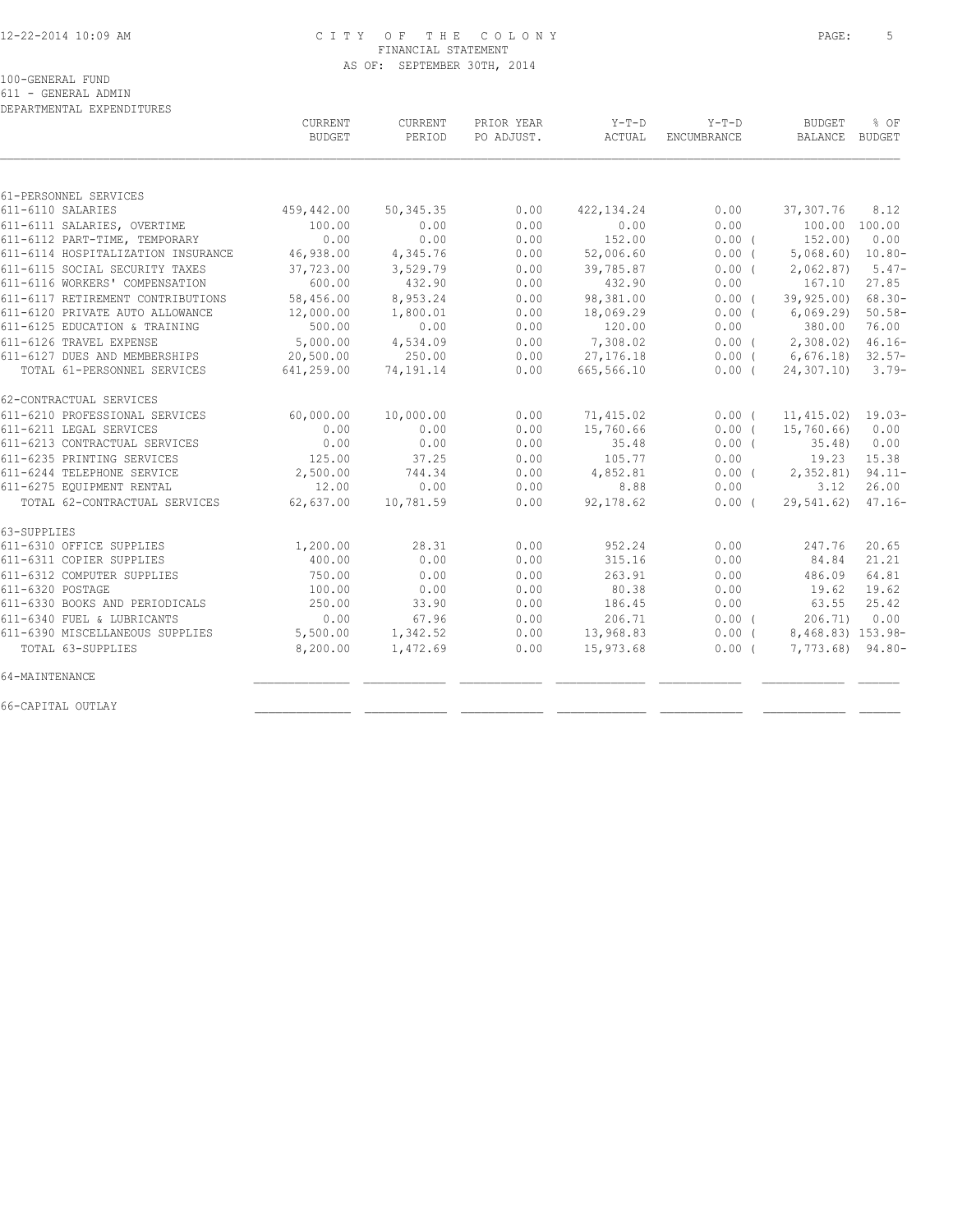#### 12-22-2014 10:09 AM C I T Y O F T H E C O L O N Y PAGE: 6 FINANCIAL STATEMENT AS OF: SEPTEMBER 30TH, 2014

| 67-OVERHEAD ALLOCATION                |            |             |          |             |          |            |       |
|---------------------------------------|------------|-------------|----------|-------------|----------|------------|-------|
| 611-6710 ALLOCATION OUT - GENERAL ADM | 0.00       | 812,088.00) | $0.00$ ( | 812,088.00) | 0.00     | 812,088.00 | 0.00  |
| 611-6760 OVERHEAD - IT                | 0.00       | 10,980.00   | 0.00     | 10,980.00   | 0.00(    | 10,980.00  | 0.00  |
| $611 - 6761$ OVERHEAD - HR            | 0.00       | 3,864.00    | 0.00     | 3,864.00    | 0.00(    | 3,864.00   | 0.00  |
| 611-6762 OVERHEAD - FINANCE           | 0.00       | 12,012.00   | 0.00     | 12,012.00   | 0.00(    | 12,012.00) | 0.00  |
| 611-6766 OVERHEAD - FAC MAINT         | 0.00       | 5,400.00    | 0.00     | 5,400.00    | 0.00(    | 5,400.00)  | 0.00  |
| 611-6773 OVERHEAD - WATER             | 0.00       | 1,848.00    | 0.00     | 1,848.00    | 0.00(    | 1,848.00   | 0.00  |
| 611-6776 OVERHEAD - CITY SECRETARY    | 0.00       | 3,480.00    | 0.00     | 3,480.00    | 0.00(    | 3,480.00   | 0.00  |
| 611-6777 OVERHEAD - CITY COUNCIL      | 0.00       | 768.00      | 0.00     | 768.00      | 0.00(    | 768.00)    | 0.00  |
| 611-6778 OVERHEAD - ENGINEERING       | 0.00       | 12,096.00   | 0.00     | 12,096.00   | 0.00(    | 12,096.00) | 0.00  |
| 611-6779 OVERHEAD - NON DEPT OTHER    | 0.00       | 33,036.00   | 0.00     | 33,036.00   | $0.00$ ( | 33,036.00) | 0.00  |
| TOTAL 67-OVERHEAD ALLOCATION          | 0.00       | 728,604.00) | 0.00(    | 728,604.00) | 0.00     | 728,604.00 | 0.00  |
| 68-SUNDRY CHARGES                     |            |             |          |             |          |            |       |
| - GENERAL ADMIN<br>TOTAL 611          | 712,096.00 | 642,158.58) | 0.00     | 45, 114.40  | 0.00     | 666,981.60 | 93.66 |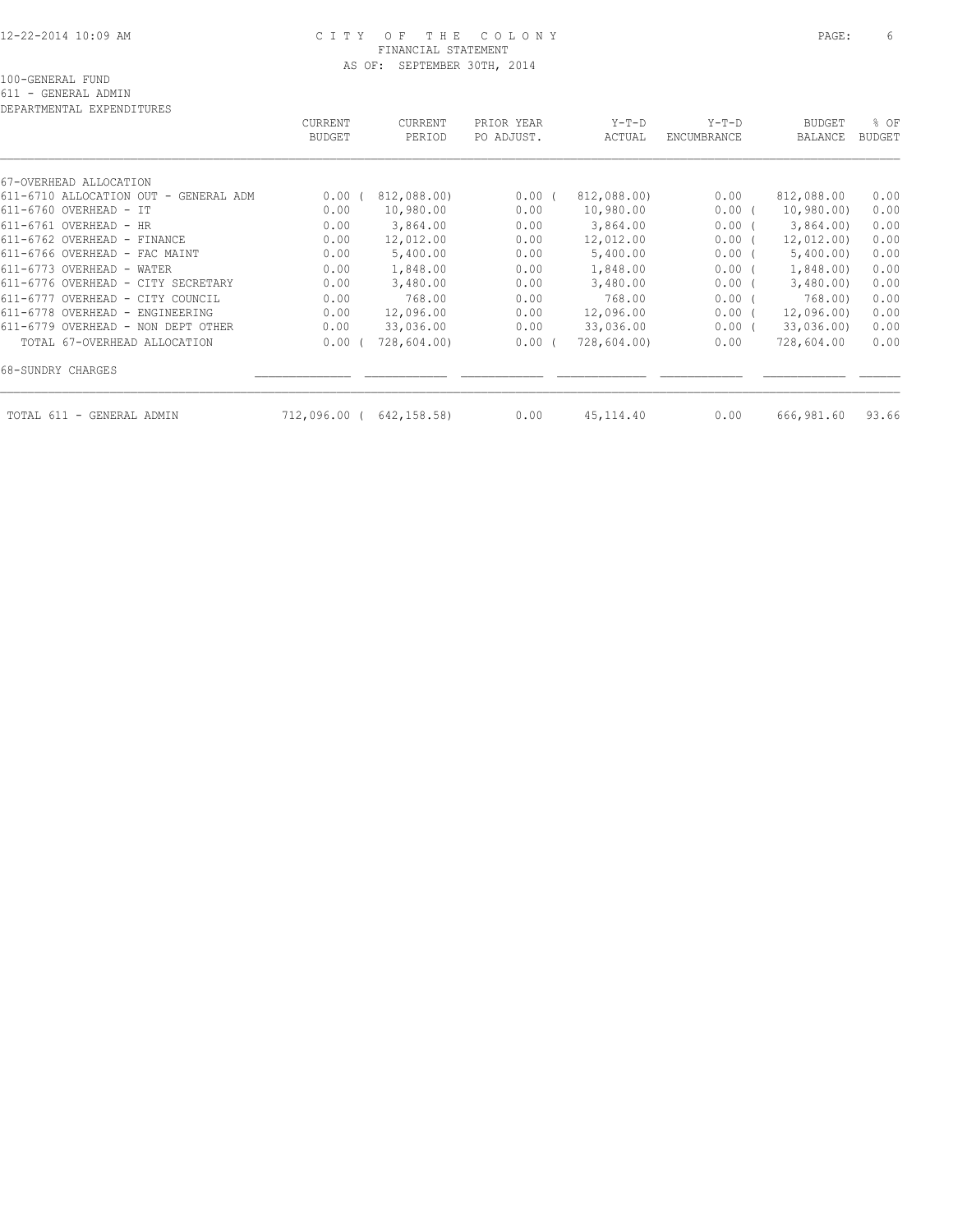## 12-22-2014 10:09 AM C I T Y O F T H E C O L O N Y PAGE: 7 FINANCIAL STATEMENT AS OF: SEPTEMBER 30TH, 2014

100-GENERAL FUND

612 - COMMUNITY IMAGE

| DEPARTMENTAL EXPENDITURES            |               |           |            |            |                    |                   |                    |
|--------------------------------------|---------------|-----------|------------|------------|--------------------|-------------------|--------------------|
|                                      | CURRENT       | CURRENT   | PRIOR YEAR | $Y-T-D$    | $Y-T-D$            | <b>BUDGET</b>     | % OF               |
|                                      | <b>BUDGET</b> | PERIOD    | PO ADJUST. | ACTUAL     | <b>ENCUMBRANCE</b> | BALANCE           | BUDGET             |
|                                      |               |           |            |            |                    |                   |                    |
| 61-PERSONNEL SERVICES                |               |           |            |            |                    |                   |                    |
| 612-6110 SALARIES                    | 250,033.00    | 25,495.49 | 0.00       | 249,204.79 | 0.00               | 828.21            | 0.33               |
| 612-6111 SALARIES, OVERTIME          | 800.00        | 0.00      | 0.00       | 691.92     | 0.00               | 108.08            | 13.51              |
| 612-6114 HOSPITALIZATION INSURANCE   | 36,570.00     | 3,078.98  | 0.00       | 34,229.63  | 0.00               | 2,340.37          | 6.40               |
| 612-6115 SOCIAL SECURITY TAXES       | 20,060.00     | 1,869.14  | 0.00       | 18,011.86  | 0.00               | 2,048.14          | 10.21              |
| 612-6116 WORKERS' COMPENSATION       | 1,250.00      | 901.86    | 0.00       | 901.86     | 0.00               | 348.14            | 27.85              |
| 612-6117 RETIREMENT CONTRIBUTIONS    | 31,000.00     | 3, 155.23 | 0.00       | 30,864.68  | 0.00               | 135.32            | 0.44               |
| 612-6118 UNIFORMS                    | 400.00        | 88.92     | 0.00       | 494.70     | 0.00(              | 94.70)            | $23.68-$           |
| 612-6125 EDUCATION & TRAINING        | 2,800.00      | 0.00      | 0.00       | 2,520.00   | 0.00               | 280.00            | 10.00              |
| 612-6126 TRAVEL EXPENSE              | 1,400.00      | 0.00      | 0.00       | 2,940.29   | $0.00$ (           | 1,540.29) 110.02- |                    |
| 612-6127 DUES & MEMBERSHIPS          | 1,500.00      | 160.00    | 0.00       | 1,705.71   | $0.00$ (           |                   | $205.71$ $13.71$ - |
| TOTAL 61-PERSONNEL SERVICES          | 345,813.00    | 34,749.62 | 0.00       | 341,565.44 | 0.00               | 4,247.56          | 1.23               |
| 62-CONTRACTUAL SERVICES              |               |           |            |            |                    |                   |                    |
| 612-6213 CONTRACTUAL SERVICES        | 30,000.00     | 2,646.96  | 0.00       | 13,674.56  | 0.00               | 16,325.44         | 54.42              |
| 612-6235 PRINTING SERVICE            | 1,000.00      | 26.60     | 0.00       | 936.14     | 0.00               | 63.86             | 6.39               |
| 612-6244 TELEPHONE SERVICE           | 2,200.00      | 342.37    | 0.00       | 2,049.64   | 0.00               | 150.36            | 6.83               |
| 612-6275 EQUIPMENT RENTAL            | 2,400.00      | 0.00      | 0.00       | 1,793.64   | 0.00               | 606.36            | 25.27              |
| TOTAL 62-CONTRACTUAL SERVICES        | 35,600.00     | 3,015.93  | 0.00       | 18,453.98  | 0.00               | 17,146.02         | 48.16              |
| 63-SUPPLIES                          |               |           |            |            |                    |                   |                    |
| 612-6310 OFFICE SUPPLIES             | 800.00        | 135.94    | 0.00       | 227.23     | 0.00               | 572.77            | 71.60              |
| 612-6311 COPIER SUPPLIES             | 1,400.00      | 11.96     | 0.00       | 181.75     | 0.00               | 1,218.25          | 87.02              |
| 612-6312 COMPUTER SUPPLIES           | 250.00        | 129.17    | 0.00       | 437.83     | 0.00(              | 187.83)           | $75.13-$           |
| 612-6320 POSTAGE                     | 5,000.00      | 377.00    | 0.00       | 3,502.68   | 0.00               | 1,497.32          | 29.95              |
| 612-6322 SMALL TOOLS                 | 200.00        | 0.00      | 0.00       | 0.00       | 0.00               | 200.00 100.00     |                    |
| 612-6330 BOOKS & PERIODICALS         | 150.00        | 78.34     | 0.00       | 154.34     | $0.00$ (           | 4.34)             | $2.89-$            |
| 612-6340 FUEL AND LUBRICANTS         | 4,000.00      | 851.19    | 0.00       | 4,133.36   | $0.00$ (           | 133.36)           | $3.33-$            |
| 612-6390 MISCELLANEOUS SUPPLIES      | 500.00        | 70.32     | 0.00       | 670.33     | $0.00$ (           | 170.33)           | $34.07-$           |
| TOTAL 63-SUPPLIES                    | 12,300.00     | 1,653.92  | 0.00       | 9,307.52   | 0.00               | 2,992.48          | 24.33              |
| 64-MAINTENANCE                       |               |           |            |            |                    |                   |                    |
| 612-6430 MAINTENANCE - OFC EQUIPMENT | 16,500.00     | 0.00      | 0.00       | 17,500.00  | $0.00$ (           | 1,000.00)         | $6.06-$            |
| 612-6431 MAINTENANCE - GIS           | 2,500.00      | 0.00      | 0.00       | 2,500.00   | 0.00               | 0.00              | 0.00               |
| 612-6440 VEHICLE MAINTENANCE         | 100.00        | 0.00      | 0.00       | 0.00       | 0.00               | 100.00            | 100.00             |
| TOTAL 64-MAINTENANCE                 | 19,100.00     | 0.00      | 0.00       | 20,000.00  | $0.00$ (           | 900.00)           | $4.71-$            |
|                                      |               |           |            |            |                    |                   |                    |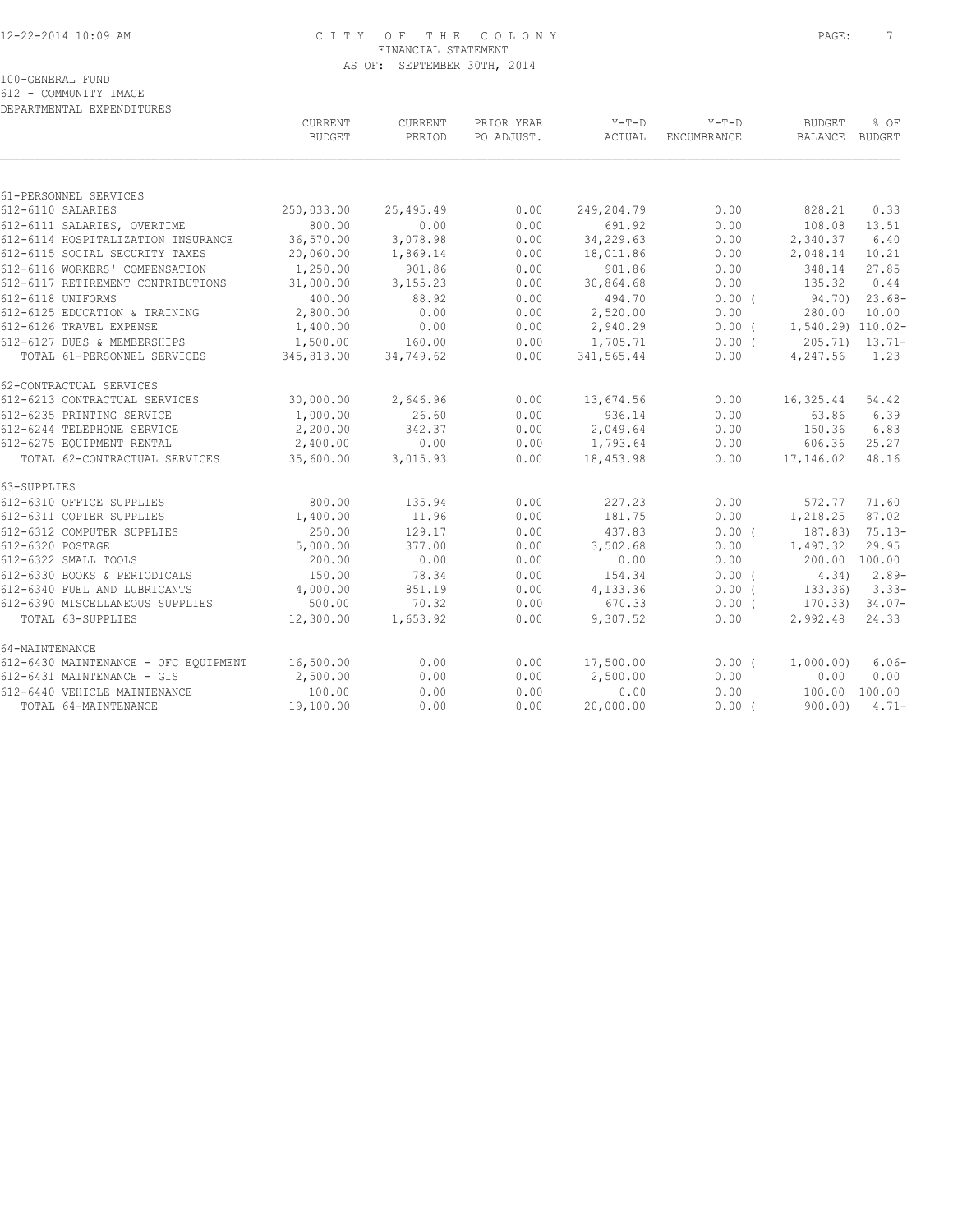#### 12-22-2014 10:09 AM C I T Y O F T H E C O L O N Y PAGE: 8 FINANCIAL STATEMENT AS OF: SEPTEMBER 30TH, 2014

612 - COMMUNITY IMAGE

DEPARTMENTAL EXPENDITURES CURRENT CURRENT PRIOR YEAR Y-T-D Y-T-D BUDGET % OF BUDGET PERIOD PO ADJUST. ACTUAL ENCUMBRANCE BALANCE BUDGET  $\mathcal{L} = \{ \mathcal{L} = \{ \mathcal{L} = \{ \mathcal{L} = \{ \mathcal{L} = \{ \mathcal{L} = \{ \mathcal{L} = \{ \mathcal{L} = \{ \mathcal{L} = \{ \mathcal{L} = \{ \mathcal{L} = \{ \mathcal{L} = \{ \mathcal{L} = \{ \mathcal{L} = \{ \mathcal{L} = \{ \mathcal{L} = \{ \mathcal{L} = \{ \mathcal{L} = \{ \mathcal{L} = \{ \mathcal{L} = \{ \mathcal{L} = \{ \mathcal{L} = \{ \mathcal{L} = \{ \mathcal{L} = \{ \mathcal{$ 66-CAPITAL OUTLAY \_\_\_\_\_\_\_\_\_\_\_\_\_\_ \_\_\_\_\_\_\_\_\_\_\_\_ \_\_\_\_\_\_\_\_\_\_\_\_ \_\_\_\_\_\_\_\_\_\_\_\_\_ \_\_\_\_\_\_\_\_\_\_\_\_ \_\_\_\_\_\_\_\_\_\_\_\_ \_\_\_\_\_\_ 67-OVERHEAD ALLOCATION 612-6760 OVERHEAD - IT 0.00 17,520.00 0.00 17,520.00 0.00 ( 17,520.00) 0.00 612-6761 OVERHEAD - HR 0.00 6,276.00 0.00 6,276.00 0.00 ( 6,276.00) 0.00 612-6762 OVERHEAD - FINANCE 0.00 18,936.00 0.00 18,936.00 0.00 ( 18,936.00) 0.00 612-6764 OVERHEAD - FLEET 0.00 16,044.00 0.00 16,044.00 0.00 ( 16,044.00) 0.00 612-6765 OVERHEAD - GEN ADMIN 0.00 14,724.00 0.00 14,724.00 0.00 ( 14,724.00) 0.00 612-6766 OVERHEAD - FAC MAINT 0.00 8,808.00 0.00 8,808.00 0.00 ( 8,808.00) 0.00 612-6770 OVERHEAD - AUTO INS 0.00 1,116.00 0.00 1,116.00 0.00 ( 1,116.00) 0.00 612-6773 OVERHEAD - WATER 0.00 2,652.00 0.00 2,652.00 0.00 ( 2,652.00) 0.00 612-6776 OVERHEAD - CITY SECRETARY 0.00 5,736.00 0.00 5,736.00 0.00 ( 5,736.00) 0.00 612-6777 OVERHEAD - CITY COUNCIL 0.00 1,104.00 0.00 1,104.00 0.00 ( 1,104.00) 0.00 612-6779 OVERHEAD - NON DEPT OTHER 0.00 47,400.00 0.00 47,400.00 0.00 ( 47,400.00) 0.00 TOTAL 67-OVERHEAD ALLOCATION 0.00 140,316.00 0.00 140,316.00 0.00 ( 140,316.00) 0.00 68-SUNDRY CHARGES \_\_\_\_\_\_\_\_\_\_\_\_\_\_ \_\_\_\_\_\_\_\_\_\_\_\_ \_\_\_\_\_\_\_\_\_\_\_\_ \_\_\_\_\_\_\_\_\_\_\_\_\_ \_\_\_\_\_\_\_\_\_\_\_\_ \_\_\_\_\_\_\_\_\_\_\_\_ \_\_\_\_\_\_

TOTAL 612 - COMMUNITY IMAGE 412,813.00 179,735.47 0.00 529,642.94 0.00 ( 116,829.94) 28.30-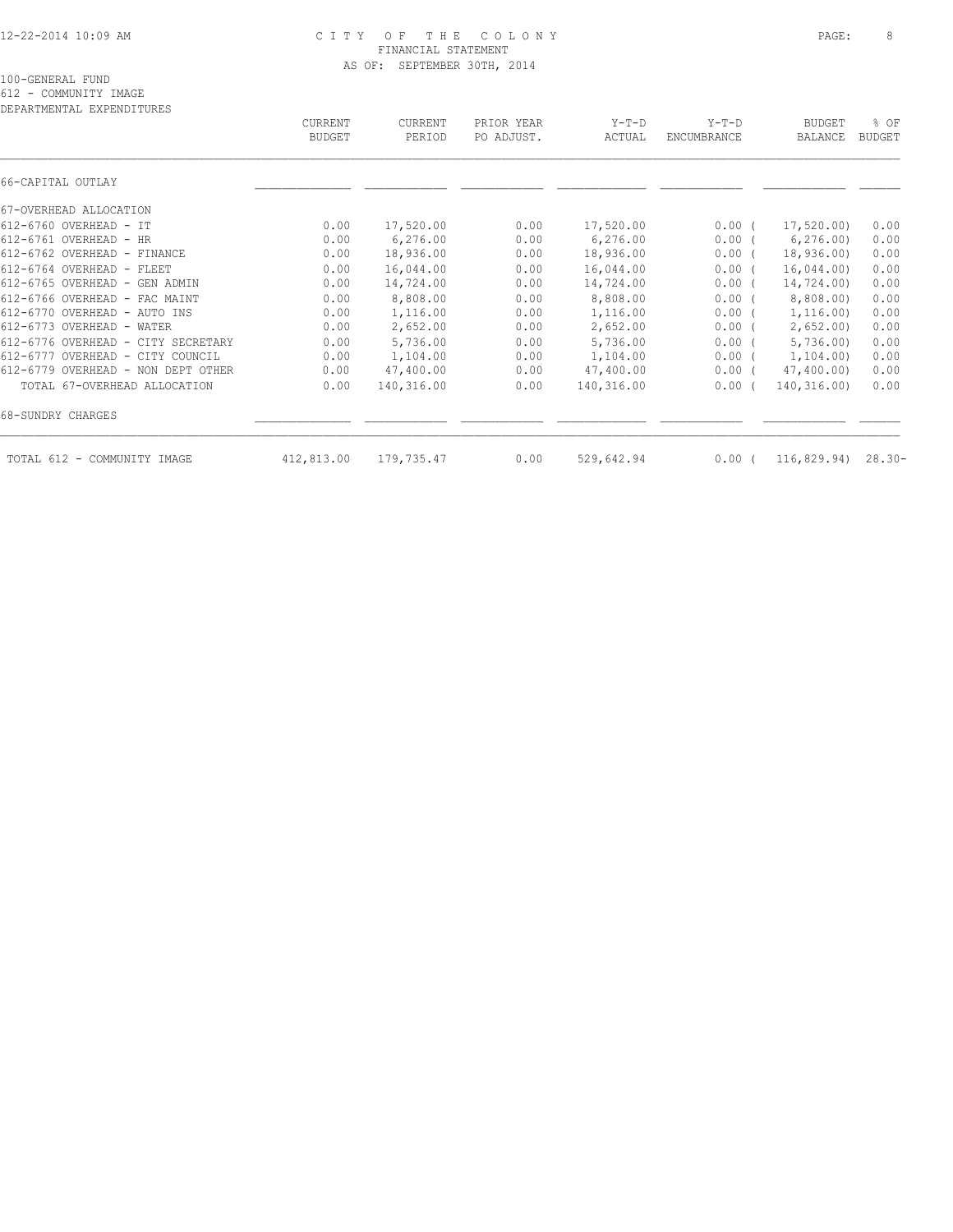## 12-22-2014 10:09 AM C I T Y O F T H E C O L O N Y PAGE: 9 FINANCIAL STATEMENT AS OF: SEPTEMBER 30TH, 2014

100-GENERAL FUND

615 - FLEET SERVICES DEPARTMENTAL EXPENDITURES

|                                       | CURRENT<br><b>BUDGET</b> | <b>CURRENT</b><br>PERIOD | PRIOR YEAR<br>PO ADJUST. | $Y-T-D$<br>ACTUAL | $Y-T-D$<br>ENCUMBRANCE | <b>BUDGET</b><br>BALANCE BUDGET | % OF          |
|---------------------------------------|--------------------------|--------------------------|--------------------------|-------------------|------------------------|---------------------------------|---------------|
|                                       |                          |                          |                          |                   |                        |                                 |               |
| 61-PERSONNEL SERVICES                 |                          |                          |                          |                   |                        |                                 |               |
| 615-6110 SALARIES                     | 237,652.00               | 26,302.94                | 0.00                     | 243,011.35        | $0.00$ (               | 5,359.35                        | $2.26-$       |
| 615-6111 SALARIES, OVERTIME           | 2,500.00                 | 827.51                   | 0.00                     | 1,936.55          | 0.00                   | 563.45                          | 22.54         |
| 615-6112 PART-TIME TEMPORARY          | 0.00                     | 0.00                     | 0.00                     | 1,112.40          | 0.00(                  | 1, 112.40                       | 0.00          |
| 615-6114 HOSPITALIZATION INSURANCE    | 36,570.00                | 3,079.42                 | 0.00                     | 36,563.04         | 0.00                   | 6.96                            | 0.02          |
| 615-6115 SOCIAL SECURITY TAXES        | 19,212.00                | 2,043.29                 | 0.00                     | 18,294.24         | 0.00                   | 917.76                          | 4.78          |
| 615-6116 WORKERS' COMPENSATION        | 5,000.00                 | 3,607.46                 | 0.00                     | 3,607.46          | 0.00                   | 1,392.54                        | 27.85         |
| 615-6117 RETIREMENT CONTRIBUTIONS     | 29,683.00                | 3,373.84                 | 0.00                     | 30, 318.25        | $0.00$ (               | 635.25                          | $2.14-$       |
| 615-6118 UNIFORMS                     | 1,000.00                 | 228.73                   | 0.00                     | 840.04            | 0.00                   | 159.96                          | 16.00         |
| 615-6125 EDUCATION & TRAINING         | 1,500.00                 | 0.00                     | 0.00                     | 815.00            | 0.00                   | 685.00                          | 45.67         |
| 615-6126 TRAVEL EXPENSE               | 500.00                   | 0.00                     | 0.00                     | 0.00              | 0.00                   |                                 | 500.00 100.00 |
| TOTAL 61-PERSONNEL SERVICES           | 333,617.00               | 39,463.19                | 0.00                     | 336,498.33        | $0.00$ (               | 2,881.33                        | $0.86-$       |
| 62-CONTRACTUAL SERVICES               |                          |                          |                          |                   |                        |                                 |               |
| 615-6213 CONTRACTUAL SERVICES         | 4,000.00                 | 78.40                    | 0.00                     | 1,087.70          | 0.00                   | 2,912.30                        | 72.81         |
| 615-6244 TELEPHONE SERVICES           | 1,500.00                 | 238.10                   | 0.00                     | 1,415.53          | 0.00                   | 84.47                           | 5.63          |
| 615-6275 EQUIPMENT RENTAL             | 600.00                   | 0.00                     | 0.00                     | 2.88              | 0.00                   | 597.12                          | 99.52         |
| TOTAL 62-CONTRACTUAL SERVICES         | 6,100.00                 | 316.50                   | 0.00                     | 2,506.11          | 0.00                   | 3,593.89                        | 58.92         |
| 63-SUPPLIES                           |                          |                          |                          |                   |                        |                                 |               |
| 615-6310 OFFICE SUPPLIES              | 750.00                   | 459.00                   | 0.00                     | 889.85            | $0.00$ (               | 139.85)                         | $18.65-$      |
| 615-6311 COPIER SUPPLIES              | 40.00                    | 0.00                     | 0.00                     | 1.55              | 0.00                   | 38.45                           | 96.13         |
| 615-6312 COMPUTER SUPPLIES            | 300.00                   | 0.00                     | 0.00                     | 0.00              | 0.00                   | 300.00 100.00                   |               |
| 615-6313 JANITORIAL SUPPLIES          | 500.00                   | 0.00                     | 0.00                     | 99.00             | 0.00                   | 401.00                          | 80.20         |
| 615-6320 POSTAGE                      | 200.00                   | 0.00                     | 0.00                     | 90.34             | 0.00                   | 109.66                          | 54.83         |
| 615-6322 SMALL TOOLS                  | 4,500.00                 | 230.90                   | 0.00                     | 1,719.50          | 0.00                   | 2,780.50                        | 61.79         |
| 615-6330 BOOKS & PERIODICALS          | 2,000.00                 | 0.00                     | $0.00$ (                 | 2,45)             | 0.00                   | 2,002.45 100.12                 |               |
| 615-6340 FUEL AND LUBRICANTS          | $35,000.00$ (            | 798.74)                  | 0.00                     | 29,828.36         | 0.00                   | 5,171.64                        | 14.78         |
| 615-6345 CHEMICALS                    | 650.00                   | 7.98                     | 0.00                     | 354.83            | 0.00                   | 295.17                          | 45.41         |
| 615-6346 COMPRESSED GASES             | 300.00                   | 0.00                     | 0.00                     | 208.85            | 0.00                   | 91.15                           | 30.38         |
| 615-6360 MEDICAL SUPPLIES             | 300.00                   | 0.00                     | 0.00                     | 48.11             | 0.00                   | 251.89                          | 83.96         |
| 615-6390 MISCELLANEOUS SUPPLIES       | 3,000.00                 | 322.10                   | 0.00                     | 2,088.68          | 0.00                   | 911.32                          | 30.38         |
| TOTAL 63-SUPPLIES                     | 47,540.00                | 221.24                   | 0.00                     | 35, 326.62        | 0.00                   | 12,213.38                       | 25.69         |
| 64-MAINTENANCE                        |                          |                          |                          |                   |                        |                                 |               |
| 615-6410 BUILDING MAINTENANCE         | 500.00                   | 0.00                     | 0.00                     | 414.44            | 0.00                   | 85.56                           | 17.11         |
| 615-6430 OFFICE EQUIPMENT MAINTENANCE | 1,000.00                 | 0.00                     | 0.00                     | 0.00              | 0.00                   | 1,000.00 100.00                 |               |
| 615-6440 VEHICLE MAINTENANCE          | 110,000.00               | 85,960.01                | 0.00                     | 95,450.98         | 0.00                   | 14,549.02                       | 13.23         |
| 615-6470 OTHER EQUIPMENT MAINTENANCE  | 40,000.00                | 6,599.52                 | 0.00                     | 42,293.20         | $0.00$ (               | 2, 293.20                       | $5.73-$       |
| TOTAL 64-MAINTENANCE                  | 151,500.00               | 92,559.53                | 0.00                     | 138, 158.62       | 0.00                   | 13, 341.38                      | 8.81          |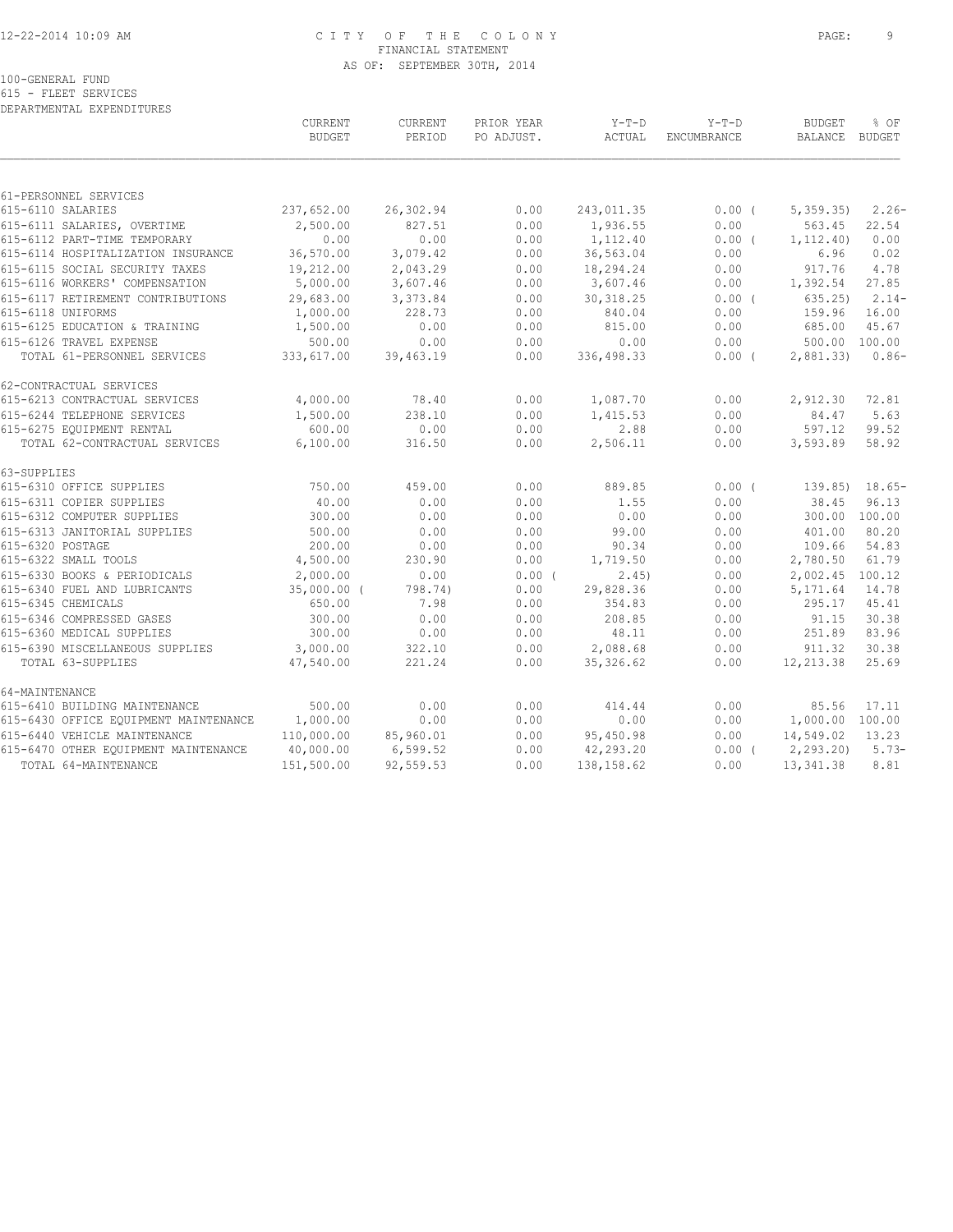#### 12-22-2014 10:09 AM C I T Y O F T H E C O L O N Y PAGE: 10 FINANCIAL STATEMENT AS OF: SEPTEMBER 30TH, 2014

100-GENERAL FUND

615 - FLEET SERVICES

| DEPARTMENTAL EXPENDITURES                                    | CURRENT<br><b>BUDGET</b> | CURRENT<br>PERIOD        | PRIOR YEAR<br>PO ADJUST. | $Y-T-D$<br>ACTUAL | $Y-T-D$<br>ENCUMBRANCE | <b>BUDGET</b><br>BALANCE | % OF<br><b>BUDGET</b> |
|--------------------------------------------------------------|--------------------------|--------------------------|--------------------------|-------------------|------------------------|--------------------------|-----------------------|
| 65-NON-CAPITAL                                               |                          |                          |                          |                   |                        |                          |                       |
| 615-6590 NON-CAPITAL OTHER EOUIPMENT<br>TOTAL 65-NON-CAPITAL | $0.00$ (<br>0.00(        | 76,831.63)<br>76,831.63) | 0.00<br>0.00             | 0.00<br>0.00      | 0.00<br>0.00           | 0.00<br>0.00             | 0.00<br>0.00          |
| 66-CAPITAL OUTLAY                                            |                          |                          |                          |                   |                        |                          |                       |
| 67-OVERHEAD ALLOCATION                                       |                          |                          |                          |                   |                        |                          |                       |
| 615-6710 ALLOCATION OUT - FLEET                              | 0.00(                    | 737,832.00)              | 0.00(                    | 737,832.00)       | 0.00                   | 737,832.00               | 0.00                  |
| 615-6760 OVERHEAD - IT                                       | 0.00                     | 16,476.00                | 0.00                     | 16,476.00         | $0.00$ (               | 16,476.00)               | 0.00                  |
| 615-6761 OVERHEAD - HR                                       | 0.00                     | 5,808.00                 | 0.00                     | 5,808.00          | $0.00$ (               | 5,808.00                 | 0.00                  |
| 615-6762 OVERHEAD - FINANCE                                  | 0.00                     | 18,012.00                | 0.00                     | 18,012.00         | $0.00$ (               | 18,012.00)               | 0.00                  |
| 615-6765 OVERHEAD - GEN ADMIN                                | 0.00                     | 13,836.00                | 0.00                     | 13,836.00         | $0.00$ (               | 13,836.00)               | 0.00                  |
| 615-6766 OVERHEAD - FAC MAINT                                | 0.00                     | 8,112.00                 | 0.00                     | 8,112.00          | $0.00$ (               | 8,112.00)                | 0.00                  |
| 615-6773 OVERHEAD - WATER                                    | 0.00                     | 2,772.00                 | 0.00                     | 2,772.00          | $0.00$ (               | 2,772.00                 | 0.00                  |
| 615-6776 OVERHEAD - CITY SECRETARY                           | 0.00                     | 5,220.00                 | 0.00                     | 5,220.00          | $0.00$ (               | 5,220.00                 | 0.00                  |
| 615-6777 OVERHEAD - CITY COUNCIL                             | 0.00                     | 1,164.00                 | 0.00                     | 1,164.00          | $0.00$ (               | 1,164.00)                | 0.00                  |
| 615-6779 OVERHEAD - NON DEPT OTHER                           | 0.00                     | 49,548.00                | 0.00                     | 49,548.00         | $0.00$ (               | 49,548.00)               | 0.00                  |
| TOTAL 67-OVERHEAD ALLOCATION                                 | 0.00                     | 616,884.00)              | 0.00(                    | 616,884.00)       | 0.00                   | 616,884.00               | 0.00                  |
| TOTAL 615 - FLEET SERVICES                                   | 538,757.00 (             | 561, 155, 17             | $0.00$ (                 | 104,394.32)       | 0.00                   | 643, 151.32 119.38       |                       |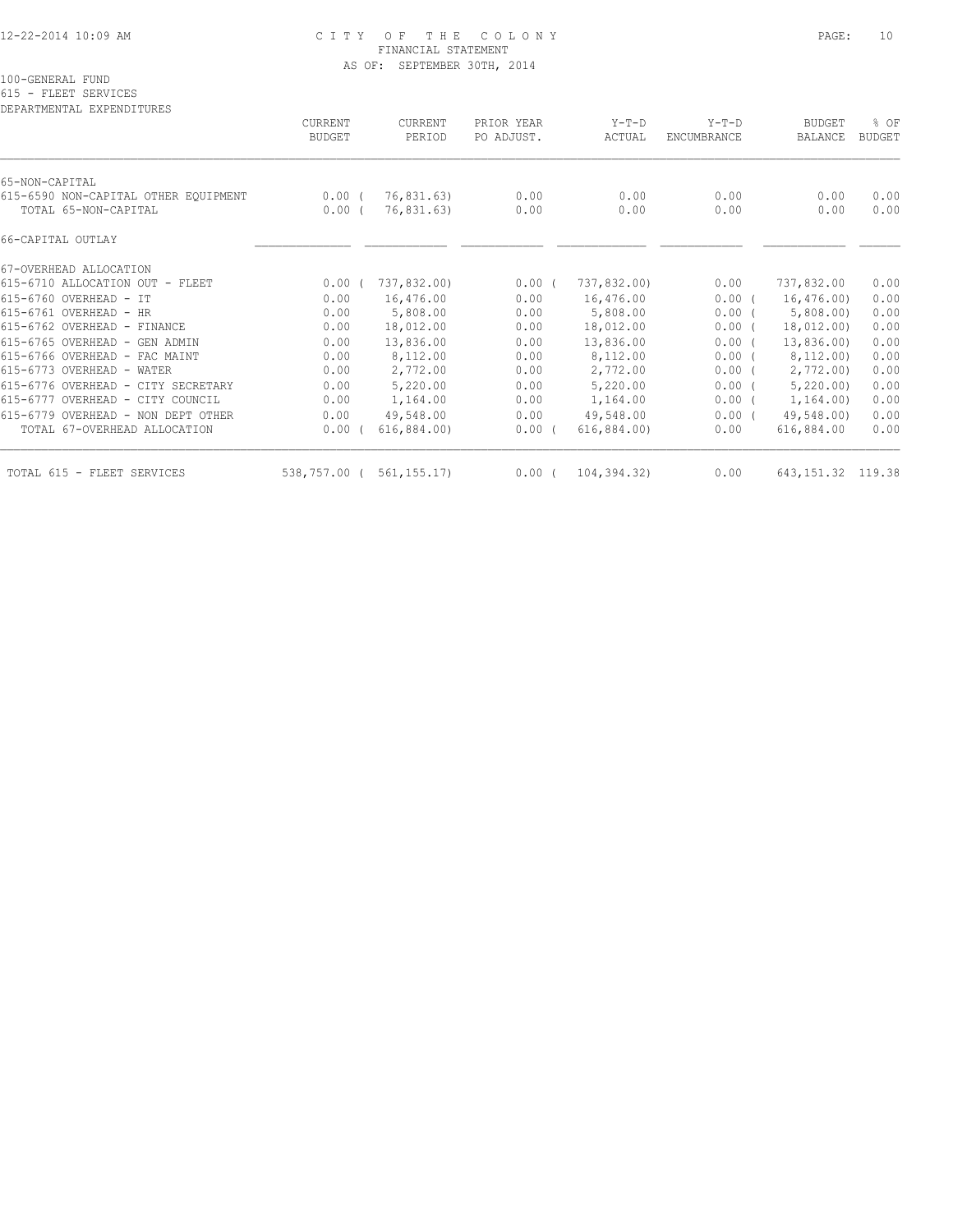## 12-22-2014 10:09 AM C I T Y O F T H E C O L O N Y PAGE: 11 FINANCIAL STATEMENT AS OF: SEPTEMBER 30TH, 2014

100-GENERAL FUND

620 - CITY SECRETARY DEPARTMENTAL EXPENDITURES

|                                    | CURRENT<br><b>BUDGET</b> | CURRENT<br>PERIOD | PRIOR YEAR<br>PO ADJUST. | $Y-T-D$<br>ACTUAL | $Y-T-D$<br>ENCUMBRANCE | <b>BUDGET</b><br>BALANCE BUDGET | % OF      |
|------------------------------------|--------------------------|-------------------|--------------------------|-------------------|------------------------|---------------------------------|-----------|
|                                    |                          |                   |                          |                   |                        |                                 |           |
| 61-PERSONNEL SERVICES              |                          |                   |                          |                   |                        |                                 |           |
| 620-6110 SALARIES                  | 179,611.00               | 18,928.24         | 0.00                     | 166,631.35        | 0.00                   | 12,979.65                       | 7.23      |
| 620-6111 SALARIES, OVERTIME        | 250.00                   | 0.00              | 0.00                     | 0.00              | 0.00                   | 250.00 100.00                   |           |
| 620-6112 PART-TIME, TEMPORARY      | 1,000.00                 | 1,082.01          | 0.00                     | 5,319.90          | 0.00(                  | 4,319.90) 431.99-               |           |
| 620-6114 HOSPITALIZATION INSURANCE | 21,942.00                | 1,871.39          | 0.00                     | 18,004.23         | 0.00                   | 3,937.77                        | 17.95     |
| 620-6115 SOCIAL SECURITY TAXES     | 14,709.00                | 1,497.08          | 0.00                     | 12,663.13         | 0.00                   | 2,045.87                        | 13.91     |
| 620-6116 WORKERS' COMPENSATION     | 600.00                   | 432.90            | 0.00                     | 432.90            | 0.00                   | 167.10                          | 27.85     |
| 620-6117 RETIREMENT CONTRIBUTIONS  | 22,241.00                | 2,370.54          | 0.00                     | 20,684.63         | 0.00                   | 1,556.37                        | 7.00      |
| 620-6125 EDUCATION & TRAINING      | 2,300.00                 | 1,380.00          | 0.00                     | 2,055.00          | 0.00                   | 245.00                          | 10.65     |
| 620-6126 TRAVEL EXPENSE            | 2,650.00                 | 0.00              | 0.00                     | 1,104.56          | 0.00                   | 1,545.44                        | 58.32     |
| 620-6127 DUES AND MEMBERSHIPS      | 400.00                   | 0.00              | 0.00                     | 425.00            | $0.00$ (               | 25.00                           | $6.25-$   |
| TOTAL 61-PERSONNEL SERVICES        | 245,703.00               | 27,562.16         | 0.00                     | 227,320.70        | 0.00                   | 18,382.30                       | 7.48      |
| 62-CONTRACTUAL SERVICES            |                          |                   |                          |                   |                        |                                 |           |
| 620-6213 CONTRACTUAL SERVICES      | 14,000.00                | 3,550.91          | 0.00                     | 19,345.85         | 0.00(                  | 5,345.85                        | $38.18-$  |
| 620-6222 ELECTION EXPENSE          | 0.00                     | 4,000.00          | 0.00                     | 4,000.00          | 0.00(                  | 4,000.00)                       | 0.00      |
| 620-6235 PRINTING SERVICES         | 0.00                     | 0.00              | 0.00                     | 13.59             | 0.00(                  | 13.59                           | 0.00      |
| 620-6236 ADVERTISING AND NOTICES   | 18,500.00                | 5,071.15          | 0.00                     | 16,135.79         | 0.00                   | 2,364.21                        | 12.78     |
| 620-6275 EQUIPMENT RENTAL          | 145.00                   | 0.00              | 0.00                     | 108.66            | 0.00                   | 36.34                           | 25.06     |
| TOTAL 62-CONTRACTUAL SERVICES      | 32,645.00                | 12,622.06         | 0.00                     | 39,603.89         | 0.00(                  | 6,958.89                        | $21.32 -$ |
| 63-SUPPLIES                        |                          |                   |                          |                   |                        |                                 |           |
| 620-6310 OFFICE SUPPLIES           | 500.00                   | 23.59             | 0.00                     | 514.24            | 0.00(                  | 14.24)                          | $2.85-$   |
| 620-6311 COPIER SUPPLIES           | 400.00                   | 0.00              | 0.00                     | 347.45            | 0.00                   | 52.55                           | 13.14     |
| 620-6312 COMPUTER SUPPLIES         | 200.00                   | 0.00              | 0.00                     | 54.95             | 0.00                   | 145.05                          | 72.53     |
| 620-6320 POSTAGE                   | 400.00                   | 34.19             | 0.00                     | 331.33            | 0.00                   | 68.67                           | 17.17     |
| 620-6330 BOOKS AND PERIODICALS     | 350.00                   | 0.00              | 0.00                     | 319.50            | 0.00                   | 30.50                           | 8.71      |
| 620-6335 AWARDS                    | 6,500.00                 | 0.00              | 0.00                     | 6,822.49          | 0.00(                  | 322.49                          | $4.96-$   |
| 620-6336 ELECTION EXPENSE          | 4,000.00                 | 4,000.00          | 0.00                     | 4,000.00          | 0.00                   | 0.00                            | 0.00      |
| 620-6390 MISCELLANEOUS SUPPLIES    | 300.00                   | 0.00              | 0.00                     | 70.00             | 0.00                   | 230.00                          | 76.67     |
| TOTAL 63-SUPPLIES                  | 12,650.00                | 4,057.78          | 0.00                     | 12,459.96         | 0.00                   | 190.04                          | 1.50      |
| 64-MAINTENANCE                     |                          |                   |                          |                   |                        |                                 |           |
| 620-6430 OFFICE EQUIPMENT - MAINT. | 5,300.00                 | 0.00              | 0.00                     | 5,432.70          | $0.00$ (               | 132.70)                         | $2.50-$   |
| TOTAL 64-MAINTENANCE               | 5,300.00                 | 0.00              | 0.00                     | 5,432.70          | 0.00(                  | 132.70)                         | $2.50 -$  |
| 66-CAPITAL OUTLAY                  |                          |                   |                          |                   |                        |                                 |           |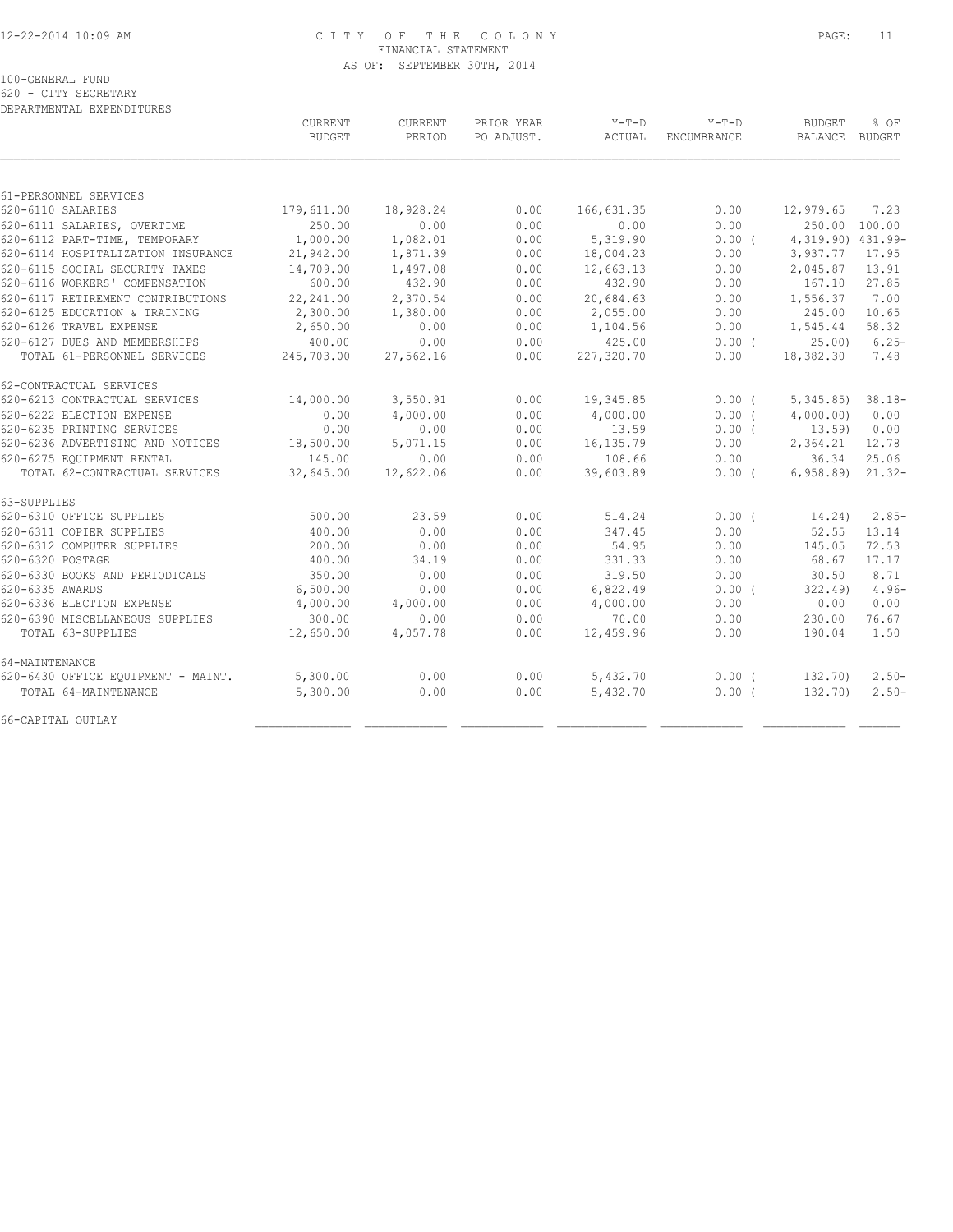#### 12-22-2014 10:09 AM C I T Y O F T H E C O L O N Y PAGE: 12 FINANCIAL STATEMENT AS OF: SEPTEMBER 30TH, 2014

620 - CITY SECRETARY

| DEPARTMENTAL EXPENDITURES                 |                |                |            |             |             |                |        |
|-------------------------------------------|----------------|----------------|------------|-------------|-------------|----------------|--------|
|                                           | <b>CURRENT</b> | <b>CURRENT</b> | PRIOR YEAR | $Y-T-D$     | $Y-T-D$     | <b>BUDGET</b>  | % OF   |
|                                           | <b>BUDGET</b>  | PERIOD         | PO ADJUST. | ACTUAL      | ENCUMBRANCE | <b>BALANCE</b> | BUDGET |
|                                           |                |                |            |             |             |                |        |
| 67-OVERHEAD ALLOCATION                    |                |                |            |             |             |                |        |
| 620-6710 ALLOCATION OUT<br>- CITY SECRETA | 0.00           | 316, 956.00    | 0.00(      | 316, 956.00 | 0.00        | 316,956.00     | 0.00   |
| 620-6760 OVERHEAD - IT                    | 0.00           | 5,496.00       | 0.00       | 5,496.00    | 0.00(       | 5,496,00       | 0.00   |
| 620-6761 OVERHEAD - HR                    | 0.00           | 1,932.00       | 0.00       | 1,932.00    | 0.00(       | 1,932,00)      | 0.00   |
| 620-6762 OVERHEAD - FINANCE               | 0.00           | 6,000.00       | 0.00       | 6,000.00    | 0.00(       | 6,000.00)      | 0.00   |
| 620-6765 OVERHEAD -<br>GEN ADMIN          | 0.00           | 4,608.00       | 0.00       | 4,608.00    | 0.00(       | 4,608.00       | 0.00   |
| 620-6766 OVERHEAD - FAC MAINT             | 0.00           | 2,700.00       | 0.00       | 2,700.00    | 0.00(       | 2,700.00       | 0.00   |
| 620-6773 OVERHEAD -<br>WATER              | 0.00           | 924.00         | 0.00       | 924.00      | 0.00(       | 924.00)        | 0.00   |
| 620-6777 OVERHEAD - CITY COUNCIL          | 0.00           | 384.00         | 0.00       | 384.00      | 0.00(       | 384.00)        | 0.00   |
| 620-6779 OVERHEAD - NON DEPT OTHER        | 0.00           | 16,512.00      | 0.00       | 16,512.00   | 0.00(       | 16, 512, 00)   | 0.00   |
| TOTAL 67-OVERHEAD ALLOCATION              | 0.00           | 278,400.00)    | $0.00$ (   | 278,400.00) | 0.00        | 278,400.00     | 0.00   |
| TOTAL 620<br>- CITY SECRETARY             | 296,298.00     | 234,158.00)    | 0.00       | 6,417.25    | 0.00        | 289,880.75     | 97.83  |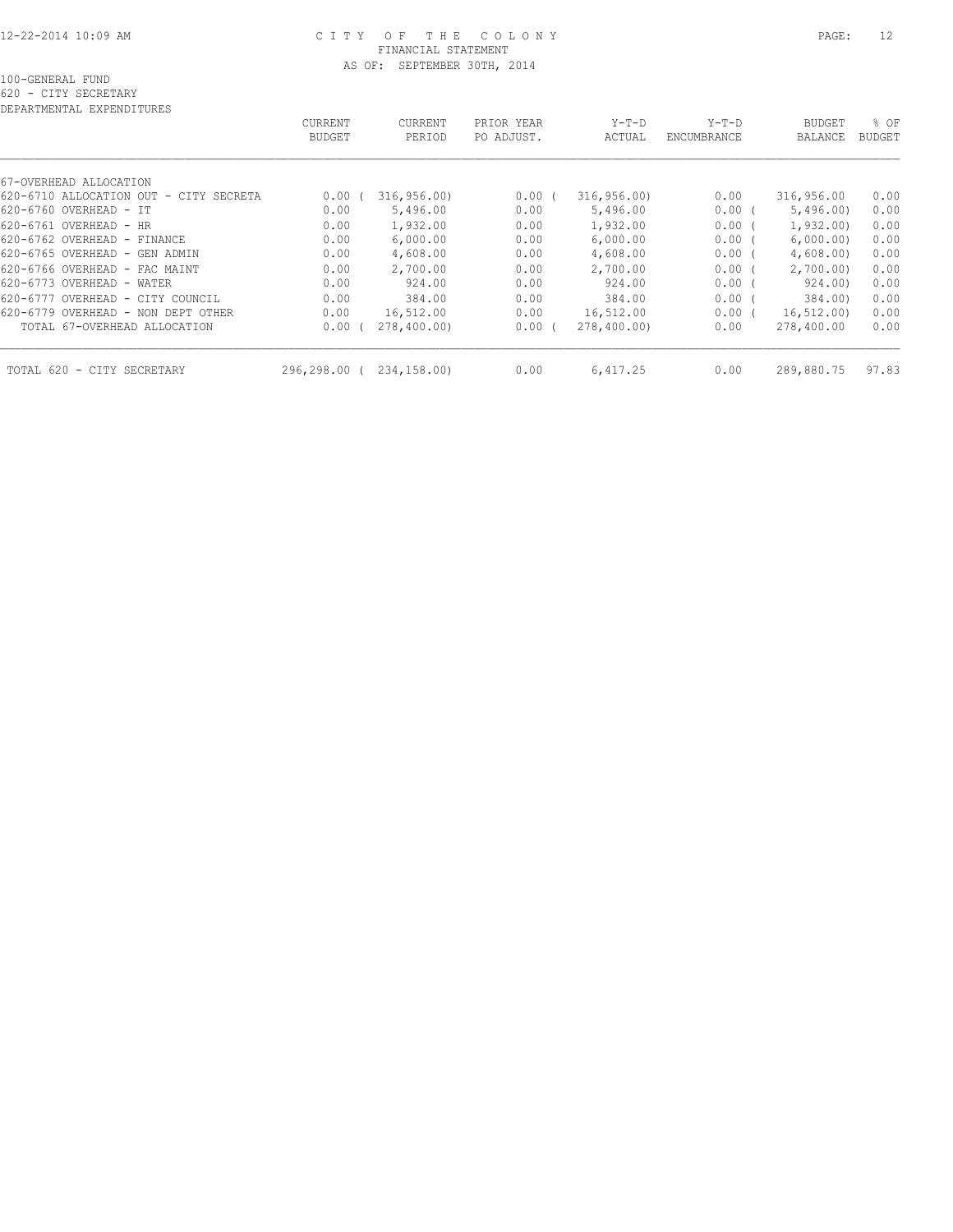## 12-22-2014 10:09 AM C I T Y O F T H E C O L O N Y PAGE: 13 FINANCIAL STATEMENT AS OF: SEPTEMBER 30TH, 2014

100-GENERAL FUND

623 - CITY COUNCIL

| $Y-T-D$<br>ENCUMBRANCE<br>0.00(<br>0.00(<br>0.00<br>0.00<br>0.00<br>$0.00$ (<br>0.00<br>0.00( | <b>BUDGET</b><br><b>BALANCE</b><br>42.92)<br>1,978.24)<br>2,031.16                | % OF<br>BUDGET<br>10.00 100.00<br>200.00 100.00<br>500.00 100.00<br>0.00<br>330.00 100.00    |
|-----------------------------------------------------------------------------------------------|-----------------------------------------------------------------------------------|----------------------------------------------------------------------------------------------|
|                                                                                               |                                                                                   | $1,050.00$ $12.50-$<br>$6.31 -$                                                              |
|                                                                                               |                                                                                   |                                                                                              |
|                                                                                               |                                                                                   |                                                                                              |
|                                                                                               |                                                                                   |                                                                                              |
|                                                                                               |                                                                                   |                                                                                              |
|                                                                                               |                                                                                   |                                                                                              |
|                                                                                               |                                                                                   |                                                                                              |
|                                                                                               |                                                                                   |                                                                                              |
|                                                                                               |                                                                                   |                                                                                              |
|                                                                                               |                                                                                   |                                                                                              |
|                                                                                               |                                                                                   | $20.07-$                                                                                     |
|                                                                                               |                                                                                   |                                                                                              |
|                                                                                               |                                                                                   | 71.13                                                                                        |
|                                                                                               |                                                                                   | 9.98                                                                                         |
|                                                                                               |                                                                                   | 15.54                                                                                        |
|                                                                                               |                                                                                   |                                                                                              |
|                                                                                               |                                                                                   | $5.37-$                                                                                      |
|                                                                                               |                                                                                   | $5.37-$                                                                                      |
|                                                                                               |                                                                                   |                                                                                              |
|                                                                                               |                                                                                   |                                                                                              |
|                                                                                               |                                                                                   |                                                                                              |
|                                                                                               |                                                                                   | 0.00                                                                                         |
|                                                                                               |                                                                                   | 0.00                                                                                         |
|                                                                                               |                                                                                   |                                                                                              |
|                                                                                               | 0.00                                                                              | 0.00                                                                                         |
|                                                                                               | 0.00                                                                              | 0.00                                                                                         |
|                                                                                               |                                                                                   |                                                                                              |
|                                                                                               | 0.00<br>0.00<br>0.00<br>$0.00$ (<br>0.00(<br>0.00<br>0.00<br>0.00<br>0.00<br>0.00 | 142.25<br>199.61<br>341.86<br>203.96<br>203.96<br>62,556.00<br>62,556.00<br>60,662.74 169.24 |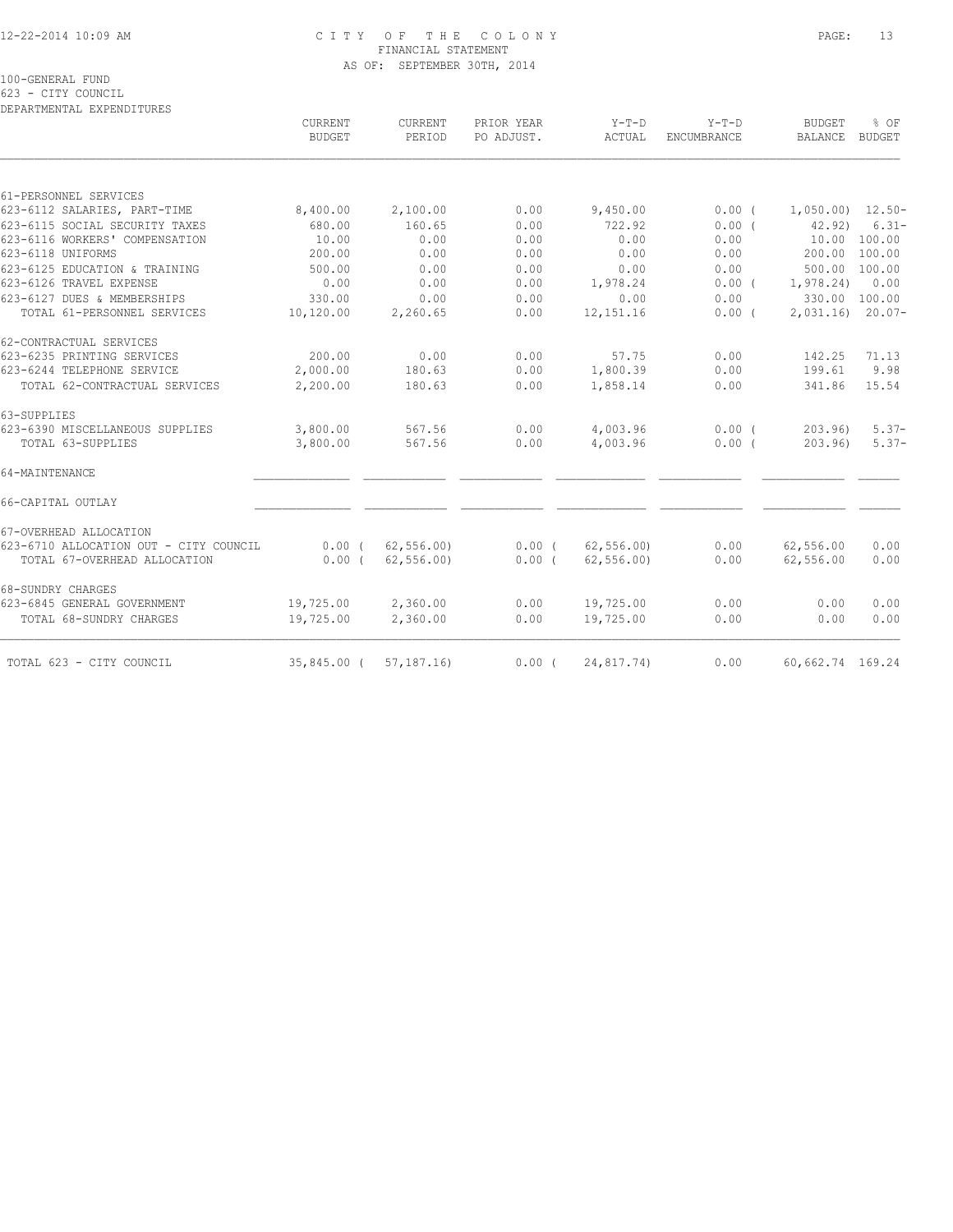## 12-22-2014 10:09 AM C I T Y O F T H E C O L O N Y PAGE: 14 FINANCIAL STATEMENT AS OF: SEPTEMBER 30TH, 2014

100-GENERAL FUND

625 - HUMAN RESOURCES DEPARTMENTAL EXPENDITURES

|                                                          | CURRENT<br><b>BUDGET</b> | CURRENT<br>PERIOD       | PRIOR YEAR<br>PO ADJUST. | $Y-T-D$<br>ACTUAL     | $Y-T-D$<br>ENCUMBRANCE | <b>BUDGET</b><br><b>BALANCE</b> | % OF<br>BUDGET      |
|----------------------------------------------------------|--------------------------|-------------------------|--------------------------|-----------------------|------------------------|---------------------------------|---------------------|
|                                                          |                          |                         |                          |                       |                        |                                 |                     |
| 61-PERSONNEL SERVICES                                    |                          |                         |                          |                       |                        |                                 |                     |
| 625-6110 SALARIES                                        | 158,923.00               | 6,146.60                | 0.00                     | 167,976.88            | $0.00$ (               | 9,053.88                        | $5.70-$             |
| 625-6111 SALARIES, OVERTIME                              | 100.00                   | 0.00                    | 0.00                     | 0.00                  | 0.00                   | 100.00 100.00                   |                     |
| 625-6112 SALARIES, PART-TIME TEMPORARY                   | 2,000.00                 | 0.00                    | 0.00                     | 4,351.95              | $0.00$ (               | 2,351.95) 117.60-               |                     |
| 625-6114 HOSPITALIZATION INSURANCE                       | 14,628.00                | 619.81                  | 0.00                     | 13,743.86             | 0.00                   | 884.14                          | 6.04                |
| 625-6115 SOCIAL SECURITY TAXES                           | 13,520.00                | 1,281.96                | 0.00                     | 12,963.75             | 0.00                   | 556.25                          | 4.11                |
| 625-6116 WORKERS' COMPENSATION                           | 425.00                   | 306.63                  | 0.00                     | 306.63                | 0.00                   | 118.37                          | 27.85               |
| 625-6117 RETIREMENT CONTRIBUTIONS                        | 19,701.00                | 2,071.03                | 0.00                     | 22,150.21             | 0.00(                  | 2,449.21                        | $12.43-$            |
| 625-6119 MEDICAL EXPENSE                                 | 5,000.00                 | 1,565.50                | 0.00                     | 8,263.50              | $0.00$ (               | 3, 263.50                       | $65.27 -$           |
| 625-6125 EDUCATION & TRAINING                            | 4,000.00                 | 0.00                    | 0.00                     | 467.40                | 0.00                   | 3,532.60                        | 88.32               |
| 625-6126 TRAVEL EXPENSE<br>625-6127 DUES AND MEMBERSHIPS | 200.00                   | 0.00                    | 0.00                     | 19.20                 | 0.00                   | 180.80                          | 90.40               |
| TOTAL 61-PERSONNEL SERVICES                              | 800.00<br>219,297.00     | 0.00<br>11,991.53       | 0.00<br>0.00             | 990.00<br>231, 233.38 | $0.00$ (<br>$0.00$ (   | 190.00)<br>11, 936.38           | $23.75-$<br>$5.44-$ |
|                                                          |                          |                         |                          |                       |                        |                                 |                     |
| 62-CONTRACTUAL SERVICES                                  |                          |                         |                          |                       |                        |                                 |                     |
| 625-6213 CONTRACTUAL SERVICES                            | 1,200.00                 | 54.70                   | 0.00                     | 1,468.23              | $0.00$ (               | 268.23)                         | $22.35-$            |
| 625-6235 PRINTING SERVICES                               | 700.00                   | 209.05                  | 0.00                     | 304.54                | 0.00                   | 395.46                          | 56.49               |
| 625-6236 ADVERTISING AND NOTICES                         | 29,000.00                | 2,453.20                | 0.00                     | 31,891.60             | $0.00$ (               | 2,891.60                        | $9.97 -$            |
| 625-6275 EQUIPMENT RENTAL                                | 3,000.00                 | 0.00                    | 0.00                     | 2,875.71              | 0.00                   | 124.29                          | 4.14                |
| TOTAL 62-CONTRACTUAL SERVICES                            | 33,900.00                | 2,716.95                | 0.00                     | 36,540.08             | $0.00$ (               | 2,640.08                        | $7.79-$             |
| 63-SUPPLIES                                              |                          |                         |                          |                       |                        |                                 |                     |
| 625-6310 OFFICE SUPPLIES                                 | 1,200.00                 | 183.29                  | 0.00                     | 1,157.33              | 0.00                   | 42.67                           | 3.56                |
| 625-6311 COPIER SUPPLIES                                 | 650.00                   | 0.00                    | 0.00                     | 986.64                | $0.00$ (               | 336.64)                         | $51.79-$            |
| 625-6320 POSTAGE                                         | 400.00                   | 36.44                   | 0.00                     | 508.56                | $0.00$ (               | 108.56                          | $27.14-$            |
| 625-6330 BOOKS AND PERIODICALS                           | 850.00                   | 0.00                    | 0.00                     | 581.29                | 0.00                   | 268.71                          | 31.61               |
| 625-6335 AWARDS                                          | 1,750.00                 | 0.00                    | 0.00                     | 615.21                | 0.00                   | 1,134.79                        | 64.85               |
| 625-6390 MISCELLANEOUS SUPPLIES                          | 1,000.00                 | 0.00                    | 0.00                     | 1,039.69              | $0.00$ (               | 39.69                           | $3.97-$             |
| TOTAL 63-SUPPLIES                                        | 5,850.00                 | 219.73                  | 0.00                     | 4,888.72              | 0.00                   | 961.28                          | 16.43               |
| 64-MAINTENANCE                                           |                          |                         |                          |                       |                        |                                 |                     |
| 66-CAPITAL OUTLAY                                        |                          |                         |                          |                       |                        |                                 |                     |
| 67-OVERHEAD ALLOCATION                                   |                          |                         |                          |                       |                        |                                 |                     |
| 625-6710 ALLOCATION OUT - HR                             |                          | $0.00$ ( $347,832.00$ ) | 0.00(                    | 347,832.00)           | 0.00                   | 347,832.00                      | 0.00                |
| 625-6760 OVERHEAD - IT                                   | 0.00                     | 5,496.00                | 0.00                     | 5,496.00              | $0.00$ (               | 5,496.00                        | 0.00                |
| 625-6762 OVERHEAD - FINANCE                              | 0.00                     | 6,000.00                | 0.00                     | 6,000.00              | 0.00(                  | 6,000.00)                       | 0.00                |
| 625-6765 OVERHEAD - GEN ADMIN                            | 0.00                     | 4,608.00                | 0.00                     | 4,608.00              | $0.00$ (               | 4,608.00                        | 0.00                |
| 625-6766 OVERHEAD - FAC MAINT                            | 0.00                     | 2,700.00                | 0.00                     | 2,700.00              | 0.00(                  | 2,700.00)                       | 0.00                |
| 625-6773 OVERHEAD - WATER                                | 0.00                     | 924.00                  | 0.00                     | 924.00                | $0.00$ (               | 924.00)                         | 0.00                |
| 625-6776 OVERHEAD - CITY SECRETARY                       | 0.00                     | 1,740.00                | 0.00                     | 1,740.00              | $0.00$ (               | 1,740.00                        | 0.00                |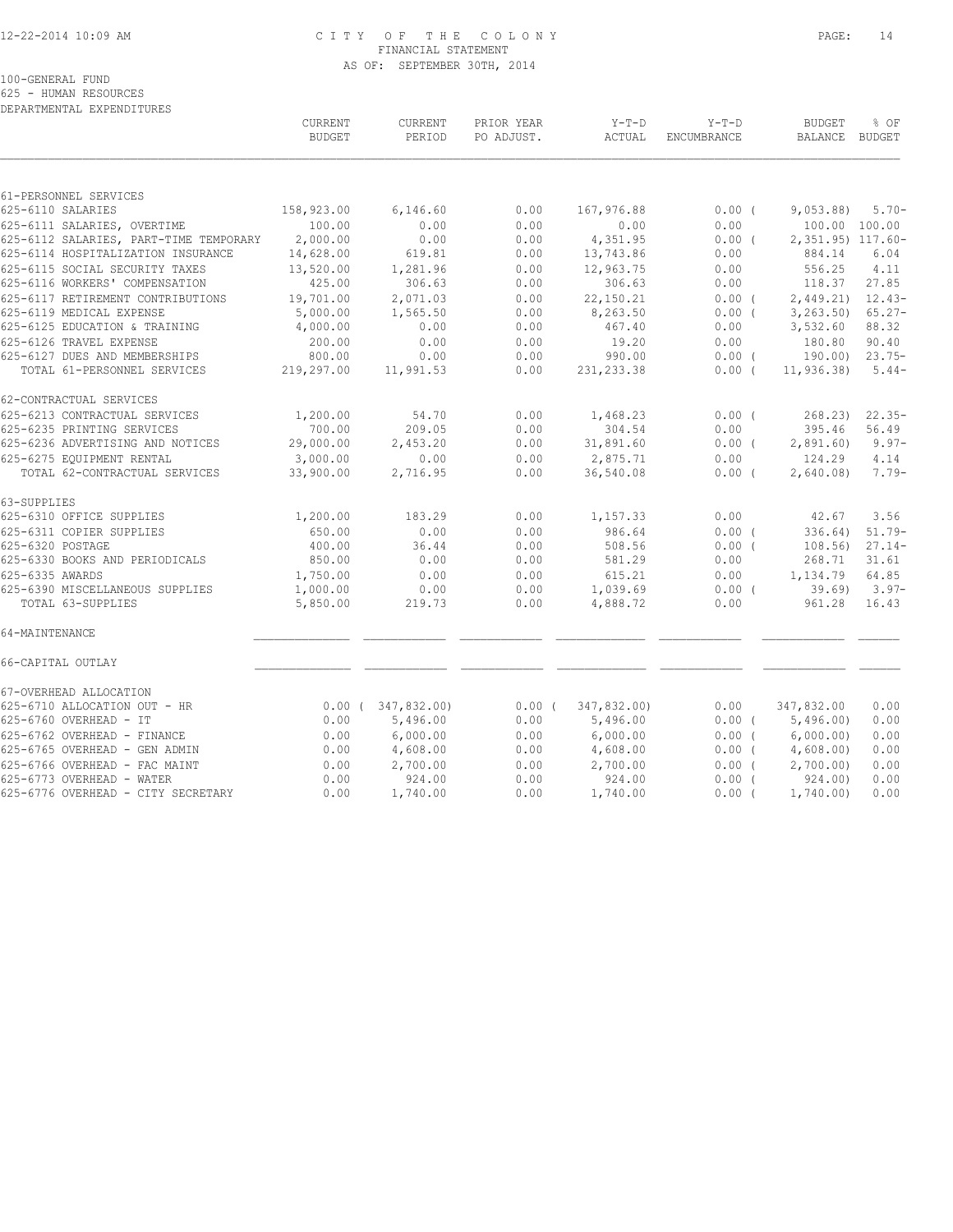#### 12-22-2014 10:09 AM C I T Y O F T H E C O L O N Y PAGE: 15 FINANCIAL STATEMENT AS OF: SEPTEMBER 30TH, 2014

100-GENERAL FUND

625 - HUMAN RESOURCES

| DEPARTMENTAL EXPENDITURES          |                |             |            |             |             |                   |        |
|------------------------------------|----------------|-------------|------------|-------------|-------------|-------------------|--------|
|                                    | <b>CURRENT</b> | CURRENT     | PRIOR YEAR | $Y-T-D$     | $Y-T-D$     | BUDGET            | % OF   |
|                                    | <b>BUDGET</b>  | PERIOD      | PO ADJUST. | ACTUAL      | ENCUMBRANCE | BALANCE           | BUDGET |
| 625-6777 OVERHEAD - CITY COUNCIL   | 0.00           | 384.00      | 0.00       | 384.00      | 0.00        | 384.00)           | 0.00   |
| 625-6779 OVERHEAD - NON DEPT OTHER | 0.00           | 16,512.00   | 0.00       | 16,512.00   | 0.00        | 16, 512, 00)      | 0.00   |
| TOTAL 67-OVERHEAD ALLOCATION       | 0.00           | 309,468,00) | 0.00       | 309,468,00) | 0.00        | 309,468.00        | 0.00   |
| TOTAL 625 - HUMAN RESOURCES        | 259,047.00 (   | 294,539.79) | 0.00       | 36,805.82)  | 0.00        | 295,852.82 114.21 |        |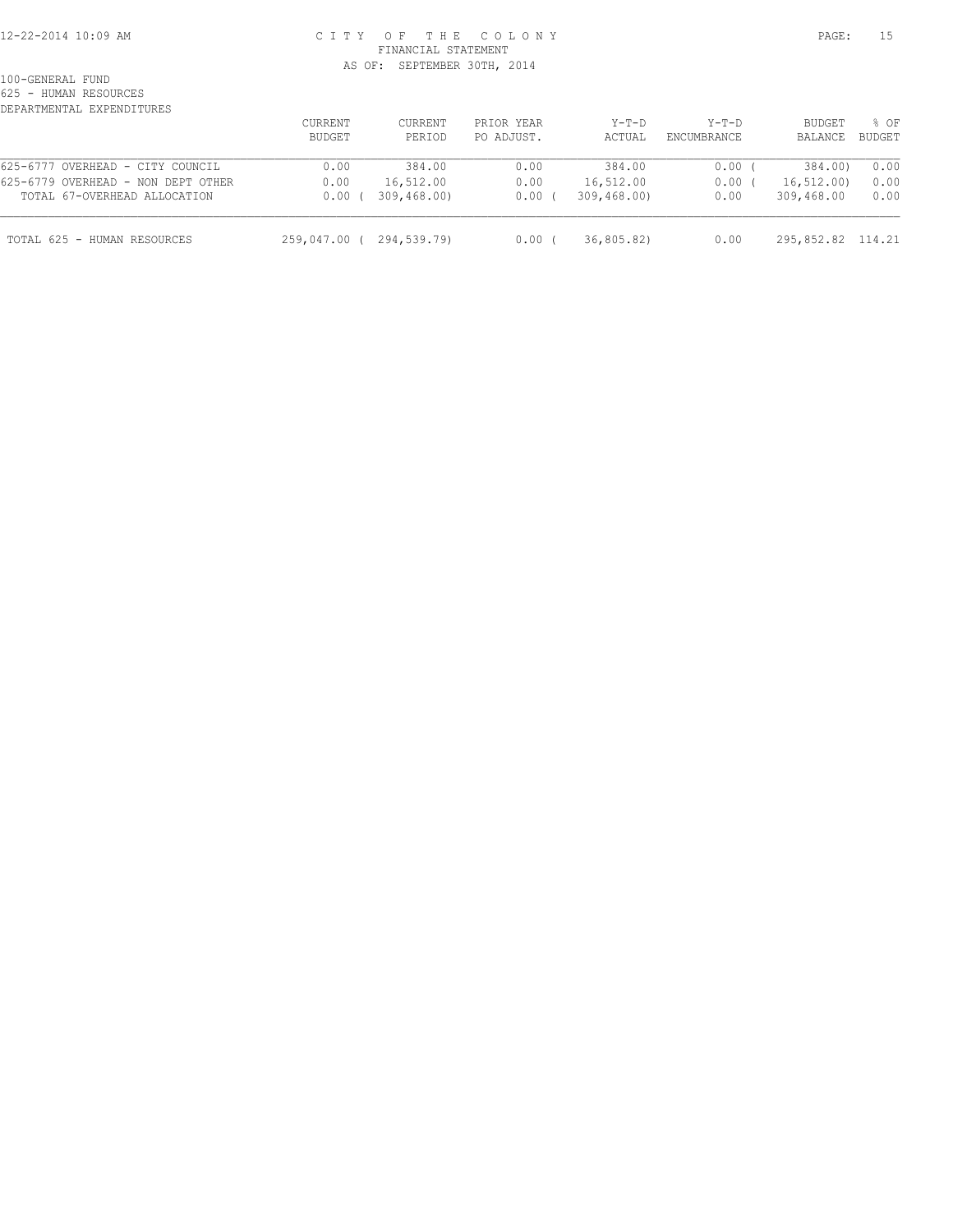## 12-22-2014 10:09 AM C I T Y O F T H E C O L O N Y PAGE: 16 FINANCIAL STATEMENT AS OF: SEPTEMBER 30TH, 2014

100-GENERAL FUND

630 - FINANCE DEPARTMENT

| DEPARTMENTAL EXPENDITURES                                        |                     |                    |              |                     |                               |                          |                    |
|------------------------------------------------------------------|---------------------|--------------------|--------------|---------------------|-------------------------------|--------------------------|--------------------|
|                                                                  | CURRENT             | CURRENT            | PRIOR YEAR   | $Y-T-D$             | $Y-T-D$<br><b>ENCUMBRANCE</b> | <b>BUDGET</b><br>BALANCE | % OF<br>BUDGET     |
|                                                                  | <b>BUDGET</b>       | PERIOD             | PO ADJUST.   | ACTUAL              |                               |                          |                    |
|                                                                  |                     |                    |              |                     |                               |                          |                    |
| 61-PERSONNEL SERVICES                                            |                     |                    |              |                     |                               |                          |                    |
| 630-6110 SALARIES                                                | 428,387.00          | 41,674.88          | 0.00         | 425, 371.56         | 0.00                          | 3,015.44                 | 0.70               |
| 630-6114 HOSPITALIZATION INSURANCE                               | 43,884.00           | 2,690.58           | 0.00         | 31,958.88           | 0.00                          | 11,925.12                | 27.17              |
| 630-6115 SOCIAL SECURITY TAXES<br>630-6116 WORKERS' COMPENSATION | 34,271.00<br>900.00 | 2,533.06<br>649.34 | 0.00<br>0.00 | 32,571.34<br>649.34 | 0.00<br>0.00                  | 1,699.66<br>250.66       | 4.96<br>27.85      |
| 630-6117 RETIREMENT CONTRIBUTIONS                                |                     |                    | 0.00         |                     |                               |                          | $1.97-$            |
| 630-6118 UNIFORMS                                                | 52,949.00<br>200.00 | 4,204.96<br>0.00   | 0.00         | 53,994.62<br>160.80 | $0.00$ (<br>0.00              | 1,045.62)<br>39.20       | 19.60              |
|                                                                  |                     |                    |              |                     |                               |                          |                    |
| 630-6125 EDUCATION & TRAINING                                    | 1,200.00            | 0.00               | 0.00<br>0.00 | 827.00              | 0.00<br>0.00(                 | 373.00<br>135.00         | 31.08<br>$12.00 -$ |
| 630-6125-EDUCATION & TRAINING - PYRL<br>630-6126 TRAVEL EXPENSE  | 1,125.00<br>400.00  | 429.00<br>0.00     | 0.00         | 1,260.00<br>0.00    | 0.00                          | 400.00                   | 100.00             |
|                                                                  | 1,850.00            |                    |              |                     |                               |                          |                    |
| 630-6126-TRAVEL EXPENSE - PYRL<br>630-6127 DUES AND MEMBERSHIPS  | 2,400.00            | 0.00<br>80.00      | 0.00<br>0.00 | 31.01<br>2,050.00   | 0.00<br>0.00                  | 1,818.99<br>350.00       | 98.32<br>14.58     |
| 630-6127-DUES & MEMBERSHIPS - PYRL                               | 254.00              | 219.00             | 0.00         | 254.00              | 0.00                          | 0.00                     | 0.00               |
| TOTAL 61-PERSONNEL SERVICES                                      | 567,820.00          | 52,480.82          | 0.00         | 549,128.55          | 0.00                          | 18,691.45                | 3.29               |
|                                                                  |                     |                    |              |                     |                               |                          |                    |
| 62-CONTRACTUAL SERVICES                                          |                     |                    |              |                     |                               |                          |                    |
| 630-6210 PROFESSIONAL SERVICES                                   | 8,000.00            | 0.00               | 0.00         | 7,000.00            | 0.00                          | 1,000.00                 | 12.50              |
| 630-6212 AUDIT SERVICES                                          | 61,000.00           | 0.00               | 0.00         | 60,975.00           | 0.00                          | 25.00                    | 0.04               |
| 630-6213 CONTRACTUAL SERVICES                                    | 50.00               | 0.00               | 0.00         | 24.89               | 0.00                          | 25.11                    | 50.22              |
| 630-6220 TAX ASSESSMENT SERVICES                                 | 122,000.00          | 29, 314.53         | 0.00         | 117,243.34          | 0.00                          | 4,756.66                 | 3.90               |
| 630-6222 TAX COLLECTION SERVICES                                 | 9,500.00            | 0.00               | 0.00         | 9,070.60            | 0.00                          | 429.40                   | 4.52               |
| 630-6235 PRINTING SERVICES                                       | 1,500.00            | 0.00               | 0.00         | 3,286.17            | 0.00(                         | 1,786.17) 119.08-        |                    |
| 630-6275 EQUIPMENT RENTAL                                        | 1,200.00            | 0.00               | 0.00         | 1,658.52            | $0.00$ (                      | 458.52                   | $38.21 -$          |
| TOTAL 62-CONTRACTUAL SERVICES                                    | 203,250.00          | 29, 314.53         | 0.00         | 199,258.52          | 0.00                          | 3,991.48                 | 1.96               |
| 63-SUPPLIES                                                      |                     |                    |              |                     |                               |                          |                    |
| 630-6310 OFFICE SUPPLIES                                         | 1,900.00            | 1,418.66           | 0.00         | 2,392.11            | 0.00(                         | 492.11)                  | $25.90 -$          |
| 630-6311 COPIER SUPPLIES                                         | 1,500.00            | 0.00               | 0.00         | 98.54               | 0.00                          | 1,401.46                 | 93.43              |
| 630-6312 COMPUTER SUPPLIES                                       | 1,000.00            | 969.78             | 0.00         | 2,073.39            | 0.00(                         | 1,073.39) 107.34-        |                    |
| 630-6320 POSTAGE                                                 | 2,860.00            | 200.53             | 0.00         | 2,629.95            | 0.00                          | 230.05                   | 8.04               |
| 630-6330 BOOKS AND PERIODICALS                                   | 750.00              | 0.00               | 0.00         | 0.00                | 0.00                          | 750.00 100.00            |                    |
| 630-6390 MISCELLANEOUS SUPPLIES                                  | 500.00              | 112.37             | 0.00         | 297.01              | 0.00                          | 202.99                   | 40.60              |
| TOTAL 63-SUPPLIES                                                | 8,510.00            | 2,701.34           | 0.00         | 7,491.00            | 0.00                          | 1,019.00                 | 11.97              |
| 64-MAINTENANCE                                                   |                     |                    |              |                     |                               |                          |                    |
| 630-6430 MAINTENANCE - OFC EOUIPMENT                             | 34,330.00           | 399.00             | 0.00         | 34,818.55           | 0.00(                         | $488.55$ )               | $1.42-$            |
| TOTAL 64-MAINTENANCE                                             | 34,330.00           | 399.00             | 0.00         | 34,818.55           | 0.00(                         | 488.55)                  | $1.42-$            |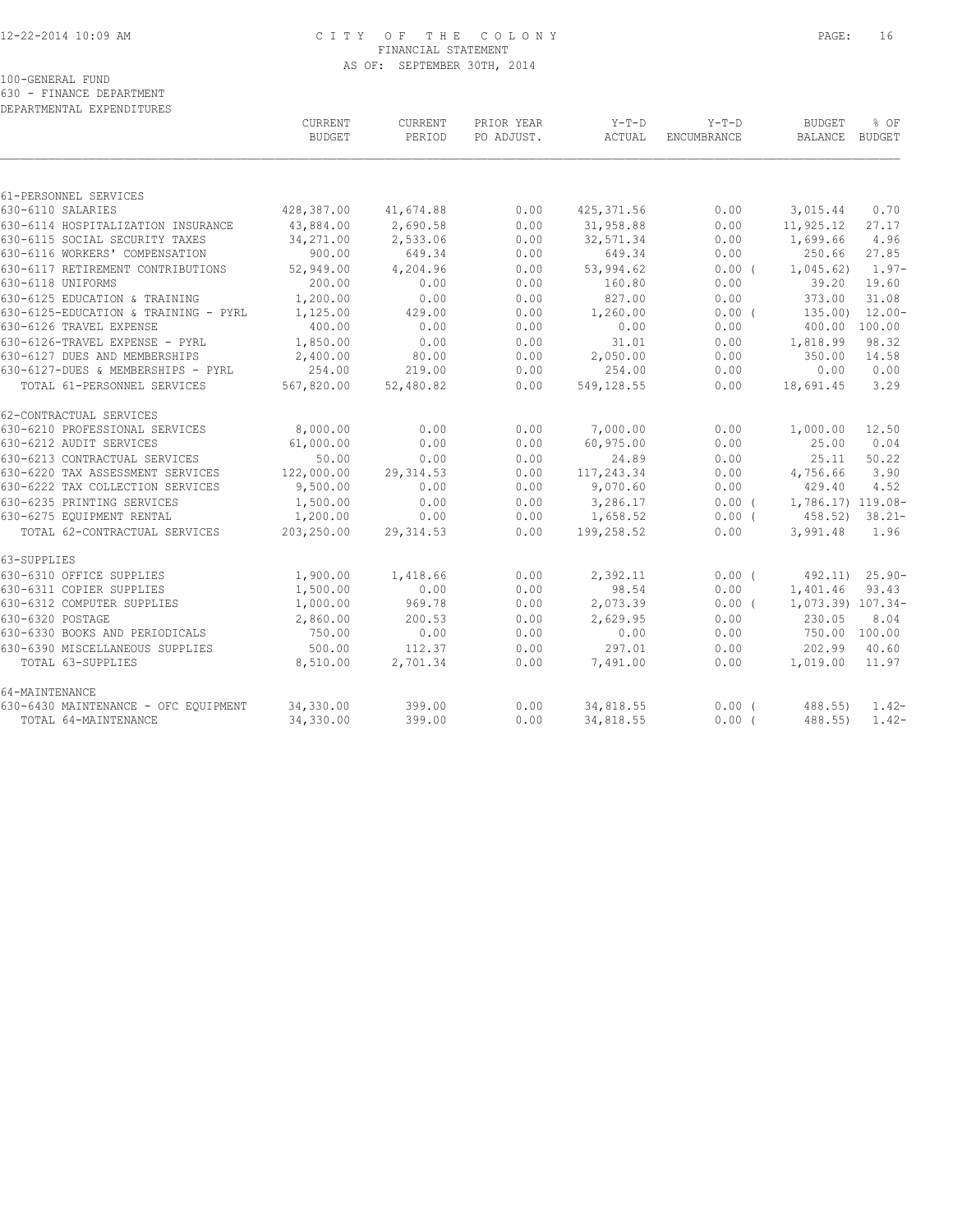#### 12-22-2014 10:09 AM C I T Y O F T H E C O L O N Y PAGE: 17 FINANCIAL STATEMENT AS OF: SEPTEMBER 30TH, 2014

100-GENERAL FUND

630 - FINANCE DEPARTMENT

| DEPARTMENTAL EXPENDITURES          | CURRENT<br><b>BUDGET</b> | CURRENT<br>PERIOD       | PRIOR YEAR<br>PO ADJUST. | $Y-T-D$<br>ACTUAL  | $Y-T-D$<br>ENCUMBRANCE | <b>BUDGET</b><br><b>BALANCE</b> | % OF<br><b>BUDGET</b> |
|------------------------------------|--------------------------|-------------------------|--------------------------|--------------------|------------------------|---------------------------------|-----------------------|
|                                    |                          |                         |                          |                    |                        |                                 |                       |
| 65-NON-CAPITAL                     |                          |                         |                          |                    |                        |                                 |                       |
| 66-CAPITAL OUTLAY                  |                          |                         |                          |                    |                        |                                 |                       |
| 67-OVERHEAD ALLOCATION             |                          |                         |                          |                    |                        |                                 |                       |
| 630-6710 ALLOCATION OUT - FINANCE  |                          | 0.00(1,039,656.00)      |                          | 0.00(1,039,656.00) | 0.00                   | 1,039,656.00                    | 0.00                  |
| 630-6760 OVERHEAD - IT             | 0.00                     | 16,476.00               | 0.00                     | 16,476.00          | 0.00(                  | 16, 476, 00                     | 0.00                  |
| 630-6761 OVERHEAD - HR             | 0.00                     | 5,808.00                | 0.00                     | 5,808.00           | $0.00$ (               | 5,808.00                        | 0.00                  |
| 630-6765 OVERHEAD - GEN ADMIN      | 0.00                     | 13,836.00               | 0.00                     | 13,836.00          | $0.00$ (               | 13,836.00)                      | 0.00                  |
| 630-6766 OVERHEAD - FAC MAINT      | 0.00                     | 8,112.00                | 0.00                     | 8,112.00           | 0.00(                  | 8,112.00)                       | 0.00                  |
| 630-6773 OVERHEAD - WATER          | 0.00                     | 2,772.00                | 0.00                     | 2,772.00           | $0.00$ (               | 2,772.00                        | 0.00                  |
| 630-6776 OVERHEAD - CITY SECRETARY | 0.00                     | 5,220.00                | 0.00                     | 5,220.00           | 0.00(                  | 5,220.00                        | 0.00                  |
| 630-6777 OVERHEAD - CITY COUNCIL   | 0.00                     | 1,164.00                | 0.00                     | 1,164.00           | 0.00(                  | 1,164.00)                       | 0.00                  |
| 630-6779 OVERHEAD - NON DEPT OTHER | 0.00                     | 49,548.00               | 0.00                     | 49,548.00          | $0.00$ (               | 49,548.00)                      | 0.00                  |
| TOTAL 67-OVERHEAD ALLOCATION       | 0.00                     | 936,720.00)             | 0.00(                    | 936,720.00)        | 0.00                   | 936,720.00                      | 0.00                  |
| 68-SUNDRY CHARGES                  |                          |                         |                          |                    |                        |                                 |                       |
| TOTAL 630 - FINANCE DEPARTMENT     |                          | 813,910.00 (851,824.31) | 0.00(                    | 146,023.38)        | 0.00                   | 959, 933.38 117.94              |                       |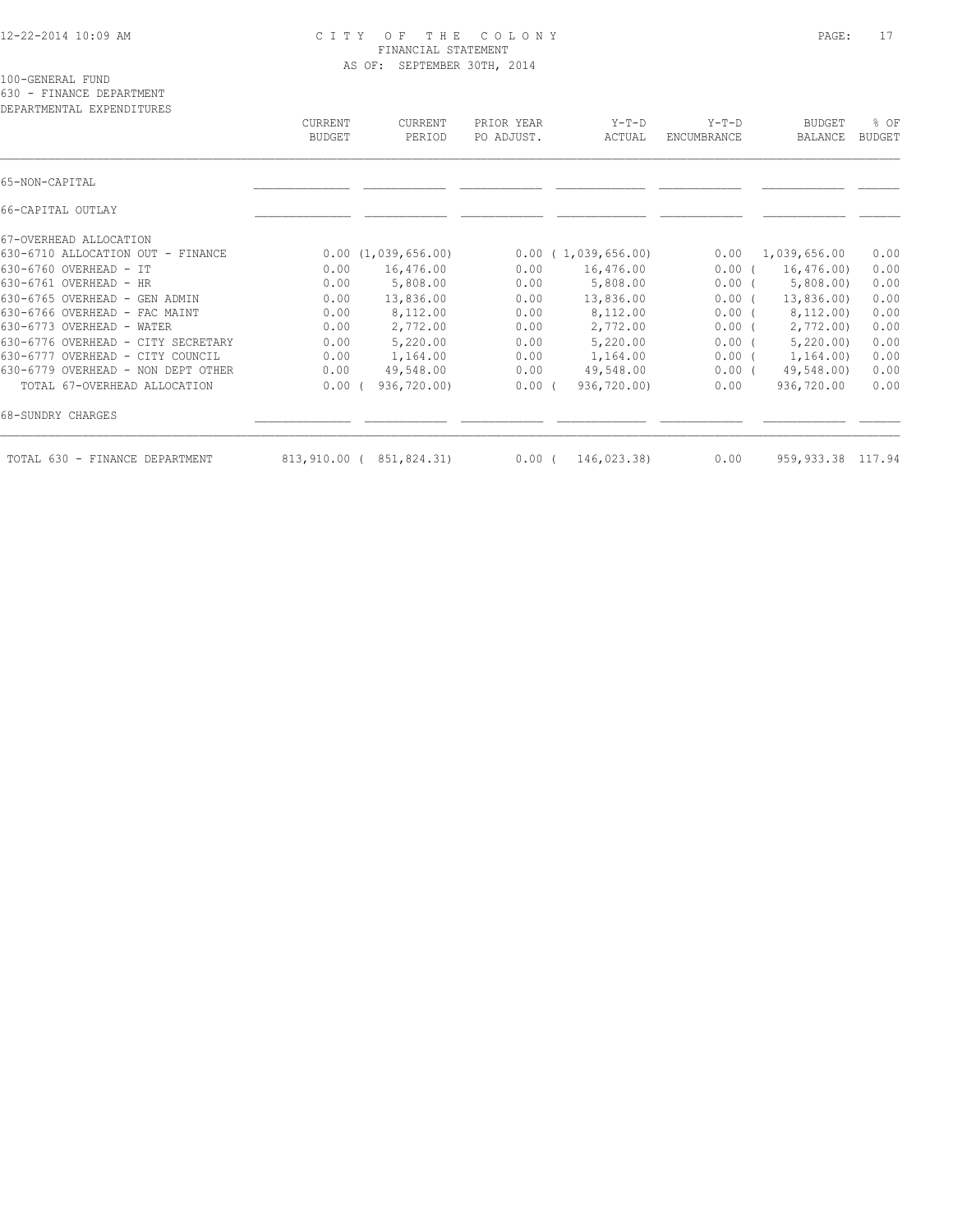## 12-22-2014 10:09 AM C I T Y O F T H E C O L O N Y PAGE: 18 FINANCIAL STATEMENT AS OF: SEPTEMBER 30TH, 2014

100-GENERAL FUND

631 - INFORMATION TECH DEPARTMENTAL EXPENDITURES

|                                        | <b>CURRENT</b><br><b>BUDGET</b> | <b>CURRENT</b><br>PERIOD | PRIOR YEAR<br>PO ADJUST. | $Y-T-D$<br>ACTUAL | $Y-T-D$<br>ENCUMBRANCE | <b>BUDGET</b><br>BALANCE BUDGET | % OF      |
|----------------------------------------|---------------------------------|--------------------------|--------------------------|-------------------|------------------------|---------------------------------|-----------|
|                                        |                                 |                          |                          |                   |                        |                                 |           |
| 61-PERSONNEL SERVICES                  |                                 |                          |                          |                   |                        |                                 |           |
| 631-6110 SALARIES                      | 217,736.00                      | 21,293.91                | 0.00                     | 212,837.27        | 0.00                   | 4,898.73                        | 2.25      |
| 631-6111 SALARIES, OVERTIME            | 6,000.00                        | 1,436.18                 | 0.00                     | 10,845.35         | $0.00$ (               | 4,845.35)                       | $80.76 -$ |
| 631-6114 HOSPITALIZATION INSURANCE     | 21,942.00                       | 1,886.33                 | 0.00                     | 22,401.96         | 0.00(                  | 459.96                          | $2.10-$   |
| 631-6115 SOCIAL SECURITY TAXES         | 17,899.00                       | 1,646.98                 | 0.00                     | 15,871.67         | 0.00                   | 2,027.33                        | 11.33     |
| 631-6116 WORKERS' COMPENSATION         | 710.00                          | 512.26                   | 0.00                     | 512.26            | 0.00                   | 197.74                          | 27.85     |
| 631-6117 RETIREMENT CONTRIBUTION       | 27,743.00                       | 2,830.13                 | 0.00                     | 27,692.40         | 0.00                   | 50.60                           | 0.18      |
| 631-6125 EDUCATION & TRAINING          | 9,000.00                        | 0.00                     | 0.00                     | 0.00              | 0.00                   | 9,000.00 100.00                 |           |
| 631-6126 TRAVEL EXPENSE                | 2,000.00                        | 0.00                     | 0.00                     | 2,136.48          | 0.00(                  | 136.48)                         | $6.82-$   |
| 631-6127 DUES AND MEMBERSHIPS          | 200.00                          | 275.00                   | 0.00                     | 617.40            | $0.00$ (               | 417.40) 208.70-                 |           |
| TOTAL 61-PERSONNEL SERVICES            | 303,230.00                      | 29,880.79                | 0.00                     | 292, 914.79       | 0.00                   | 10,315.21                       | 3.40      |
| 62-CONTRACTUAL SERVICES                |                                 |                          |                          |                   |                        |                                 |           |
| 631-6210 PROFESSIONAL SERVICES         | 15,000.00                       | 0.00                     | 0.00                     | 5,607.90          | 6,600.00               | 2,792.10                        | 18.61     |
| 631-6213 CONTRACTUAL SERVICES          | 0.00                            | 0.00                     | 0.00                     | 521.15            | 0.00(                  | 521.15)                         | 0.00      |
| 631-6235 PRINTING SERVICES             | 200.00                          | 0.00                     | 0.00                     | 0.00              | 0.00                   | 200.00 100.00                   |           |
| 631-6244 TELEPHONE SERVICE             | 500.00                          | 37.99                    | 0.00                     | 456.25            | 0.00                   | 43.75                           | 8.75      |
| 631-6275 EQUIPMENT RENTAL              | 40.00                           | 0.00                     | 0.00                     | 4.56              | 0.00                   | 35.44                           | 88.60     |
| TOTAL 62-CONTRACTUAL SERVICES          | 15,740.00                       | 37.99                    | 0.00                     | 6,589.86          | 6,600.00               | 2,550.14                        | 16.20     |
| 63-SUPPLIES                            |                                 |                          |                          |                   |                        |                                 |           |
| 631-6310 OFFICE SUPPLIES               | 1,800.00                        | 597.00                   | 0.00                     | 986.02            | 0.00                   | 813.98                          | 45.22     |
| 631-6311 COPIER SUPPLIES               | 700.00                          | 0.00                     | 0.00                     | 36.15             | 0.00                   | 663.85                          | 94.84     |
| 631-6316 COMPUTER SUPPLIES - HARDWARE  | 10,000.00                       | 9,820.41                 | 0.00                     | 17,670.87         | $0.00$ (               | 7,670.87)                       | $76.71-$  |
| 631-6317 COMPUTER SUPPLIES - SOFTWARE  | 3,500.00                        | 120.00                   | 0.00                     | 650.30            | 0.00                   | 2,849.70                        | 81.42     |
| 631-6320 POSTAGE                       | 50.00                           | 2,014.85                 | 0.00                     | 2,077.99          | $0.00$ (               | 2,027.99                        | $55.98-$  |
| 631-6322 SMALL TOOLS                   | 250.00                          | 0.00                     | 0.00                     | 128.94            | 0.00                   | 121.06                          | 48.42     |
| 631-6330 BOOKS AND PERIODICALS         | 200.00                          | 0.00                     | 0.00                     | 0.00              | 0.00                   | 200.00 100.00                   |           |
| 631-6340 FUEL AND LUBRICANTS           | 0.00                            | 14.16                    | 0.00                     | 14.16             | 0.00(                  | 14.16)                          | 0.00      |
| 631-6390 MISCELLANEOUS SUPPLIES        | 500.00                          | 30.00                    | 0.00                     | 189.05            | 0.00                   | 310.95                          | 62.19     |
| TOTAL 63-SUPPLIES                      | 17,000.00                       | 12,596.42                | 0.00                     | 21,753.48         | $0.00$ (               | 4,753.48)                       | $27.96-$  |
| 64-MAINTENANCE                         |                                 |                          |                          |                   |                        |                                 |           |
| 631-6430 OFFICE EQUIPMENT - MAINTENANC | 2,500.00                        | 285.00                   | 0.00                     | 3,339.91          | $0.00$ (               | 839.91)                         | $33.60 -$ |
| 631-6431 MAINTENANCE - GIS             | 0.00                            | 0.00                     | 0.00                     | 1,000.00          | 0.00(                  | 1,000.00)                       | 0.00      |
| 631-6452 MAINTENANCE-SOFTWARE APPLIC   | 140,000.00                      | 5,817.34                 | 0.00                     | 91, 132.26        | 0.00                   | 48,867.74                       | 34.91     |
| TOTAL 64-MAINTENANCE                   | 142,500.00                      | 6,102.34                 | 0.00                     | 95, 472.17        | 0.00                   | 47,027.83                       | 33.00     |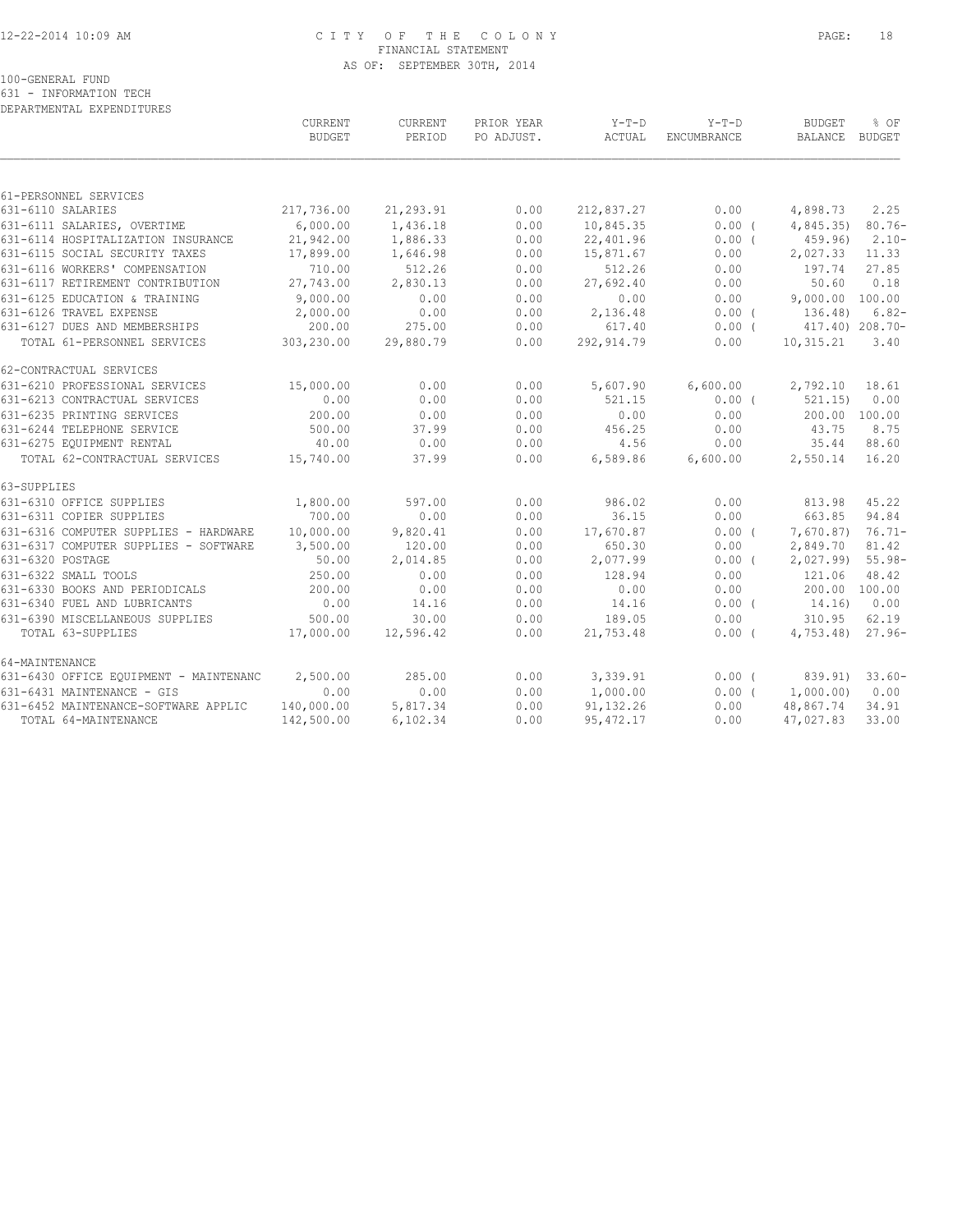#### 12-22-2014 10:09 AM C I T Y O F T H E C O L O N Y PAGE: 19 FINANCIAL STATEMENT AS OF: SEPTEMBER 30TH, 2014

100-GENERAL FUND

631 - INFORMATION TECH

| DEPARTMENTAL EXPENDITURES          | <b>CURRENT</b><br><b>BUDGET</b> | CURRENT<br>PERIOD | PRIOR YEAR<br>PO ADJUST. | $Y-T-D$<br>ACTUAL | $Y-T-D$<br>ENCUMBRANCE | <b>BUDGET</b><br>BALANCE | % OF<br><b>BUDGET</b> |
|------------------------------------|---------------------------------|-------------------|--------------------------|-------------------|------------------------|--------------------------|-----------------------|
| 65-NON-CAPITAL                     |                                 |                   |                          |                   |                        |                          |                       |
| 66-CAPITAL OUTLAY                  |                                 |                   |                          |                   |                        |                          |                       |
| 67-OVERHEAD ALLOCATION             |                                 |                   |                          |                   |                        |                          |                       |
| 631-6710 ALLOCATION OUT - IT       | $0.00$ (                        | 961, 116.00)      | 0.00(                    | 961, 116.00       | 0.00                   | 961, 116.00              | 0.00                  |
| $631-6761$ OVERHEAD - HR           | 0.00                            | 5,808.00          | 0.00                     | 5,808.00          | $0.00$ (               | 5,808.00                 | 0.00                  |
| 631-6762 OVERHEAD - FINANCE        | 0.00                            | 18,012.00         | 0.00                     | 18,012.00         | $0.00$ (               | 18,012.00)               | 0.00                  |
| 631-6765 OVERHEAD - GEN ADMIN      | 0.00                            | 13,836.00         | 0.00                     | 13,836.00         | 0.00(                  | 13,836.00)               | 0.00                  |
| 631-6766 OVERHEAD - FAC MAINT      | 0.00                            | 8,112.00          | 0.00                     | 8,112.00          | 0.00(                  | 8,112.00)                | 0.00                  |
| 631-6773 OVERHEAD - WATER          | 0.00                            | 2,772.00          | 0.00                     | 2,772.00          | 0.00(                  | 2,772.00)                | 0.00                  |
| 631-6776 OVERHEAD - CITY SECRETARY | 0.00                            | 5,220.00          | 0.00                     | 5,220.00          | 0.00(                  | 5,220.00                 | 0.00                  |
| 631-6777 OVERHEAD - CITY COUNCIL   | 0.00                            | 1,164.00          | 0.00                     | 1,164.00          | $0.00$ (               | 1,164.00)                | 0.00                  |
| 631-6779 OVERHEAD - NON DEPT OTHER | 0.00                            | 49,548.00         | 0.00                     | 49,548.00         | $0.00$ (               | 49,548.00)               | 0.00                  |
| TOTAL 67-OVERHEAD ALLOCATION       | 0.00                            | 856,644.00)       | $0.00$ (                 | 856,644.00)       | 0.00                   | 856,644.00               | 0.00                  |
| TOTAL 631<br>- INFORMATION TECH    | 478,470.00 (                    | 808,026.46)       | 0.00(                    | 439, 913. 70)     | 6,600.00               | 911,783.70               | 190.56                |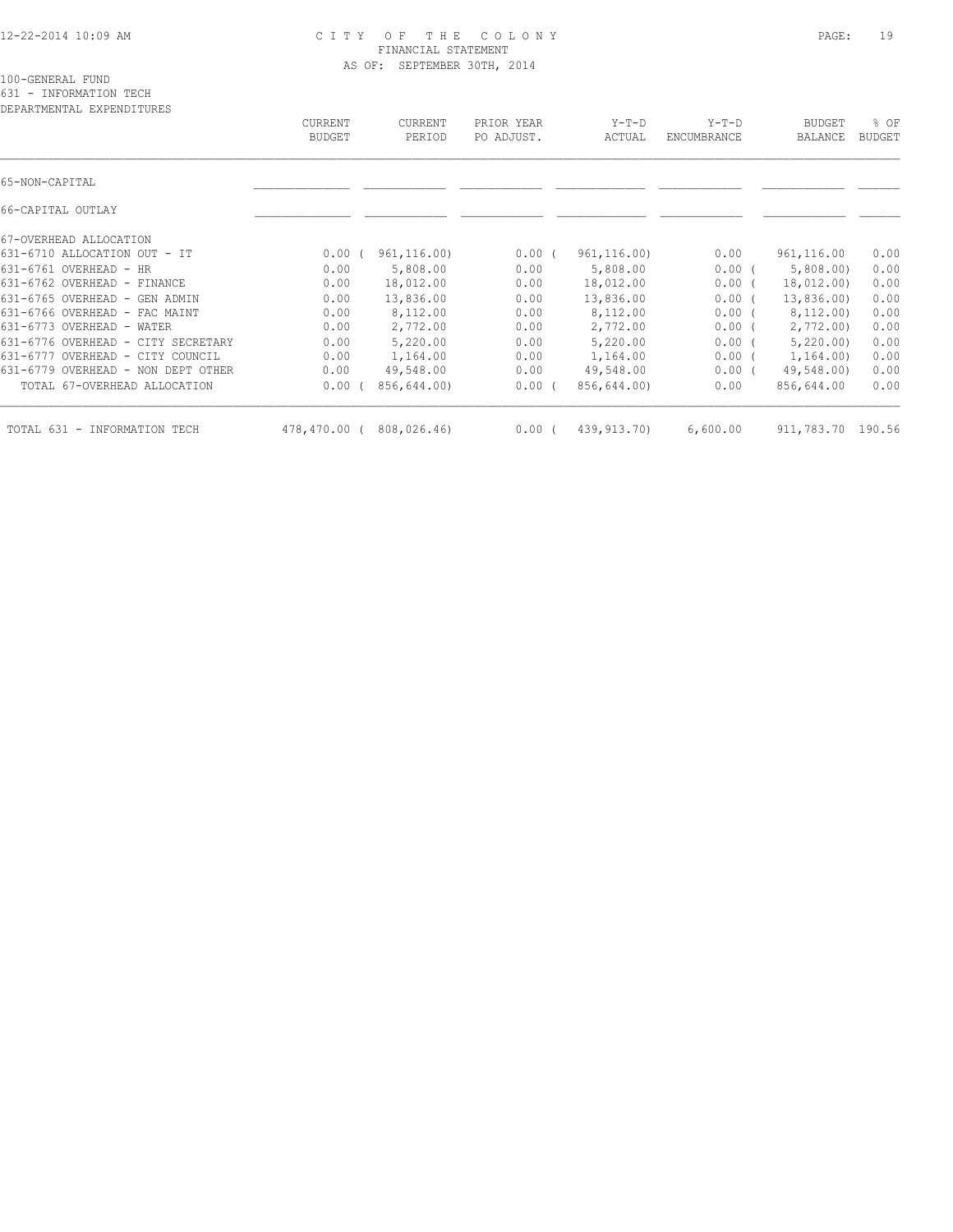## 12-22-2014 10:09 AM C I T Y O F T H E C O L O N Y PAGE: 20 FINANCIAL STATEMENT AS OF: SEPTEMBER 30TH, 2014

100-GENERAL FUND

635 - NON-DEPARTMENTAL

| DEPARTMENTAL EXPENDITURES |
|---------------------------|
|                           |

|                                                              | CURRENT<br><b>BUDGET</b> | CURRENT<br>PERIOD | PRIOR YEAR<br>PO ADJUST. | $Y-T-D$<br>ACTUAL      | $Y-T-D$<br><b>ENCUMBRANCE</b> | <b>BUDGET</b><br><b>BALANCE</b> | % OF<br>BUDGET        |
|--------------------------------------------------------------|--------------------------|-------------------|--------------------------|------------------------|-------------------------------|---------------------------------|-----------------------|
|                                                              |                          |                   |                          |                        |                               |                                 |                       |
| 61-PERSONNEL SERVICES<br>635-6113 UNEMPLOYMENT COMPENSATION  | 10,000.00                | 6,096.00          | 0.00                     | 19,510.00              | 0.00(                         | 9,510.00)                       | $95.10 -$             |
| 635-6115 SOCIAL SECURITY TAXES                               | 0.00                     | 0.00              | 0.00                     | 67.23                  | $0.00$ (                      | 67.23                           | 0.00                  |
| 635-6117 RETIREMENT CONTRIBUTIONS                            | 0.00                     | 0.00              | 0.00                     | 108.35                 | 0.00(                         | 108.35)                         | 0.00                  |
| 635-6126 BIGGEST LOSER COMPETITION                           | 3,000.00                 | 0.00              | 0.00                     | 2,708.06               | 0.00                          | 291.94                          | 9.73                  |
| 635-6127 DUES AND MEMBERSHIPS                                | 17,000.00                | 0.00              | 0.00                     | 9,805.44               | 0.00                          | 7,194.56                        | 42.32                 |
| TOTAL 61-PERSONNEL SERVICES                                  | 30,000.00                | 6,096.00          | 0.00                     | 32,199.08              | 0.00(                         | 2,199.08                        | $7.33-$               |
| 62-CONTRACTUAL SERVICES                                      |                          |                   |                          |                        |                               |                                 |                       |
| 635-6210 PROFESSIONAL SERVICES                               | 4,500.00                 | 0.00              | 0.00                     | 0.00                   | 0.00                          | 4,500.00 100.00                 |                       |
| 635-6211 LEGAL SERVICES                                      | 190,000.00               | 36,636.59         | 0.00                     | 181,573.09             | 0.00                          | 8,426.91                        | 4.44                  |
| 635-6213 CONTRACTUAL SERVICES                                | 10,000.00                | 5,776.13          | 0.00                     | 13,929.80              | 0.00(                         | 3,929.80                        | $39.30 -$             |
| 635-6214 JANITORIAL SERVICES                                 | 119,000.00               | 11,704.39         | 0.00                     | 95,611.14              | 0.00                          | 23,388.86                       | 19.65                 |
| 635-6236 ADVERTISING AND NOTICES                             | 10,000.00                | 0.00              | 0.00                     | 0.00                   | 0.00                          | 10,000.00 100.00                |                       |
| 635-6241 ELECTRICITY                                         | 1,523,000.00             | 173,788.98        | 0.00                     | 1,633,525.85           | $0.00$ (                      | 110, 525.85                     | $7.26-$               |
| 635-6243 NATURAL GAS SERVICE                                 | 31,000.00                | 976.68            | 0.00                     | 44,291.95              | 0.00(                         | 13,291.95)                      | $42.88 -$             |
| 635-6244 TELEPHONE SERVICE                                   | 97,000.00                | 2,819.97          | 0.00                     | 108,832.15             | $0.00$ (                      | 11,832.15                       | $12.20 -$             |
| 635-6246 WATER/SEWER SERVICE<br>635-6250 LIABILITY INSURANCE | 355,000.00               | 100,253.63        | 0.00                     | 297,087.55             | 0.00                          | 57, 912.45                      | 16.31                 |
| 635-6251 PROPERTY INSURANCE                                  | 65,000.00<br>45,000.00   | 0.00<br>0.00      | 0.00<br>0.00             | 71,965.28<br>68,607.46 | 0.00(<br>$0.00$ (             | 6, 965.28<br>23,607.46          | $10.72 -$<br>$52.46-$ |
| 635-6252 WORKER'S COMPENSATION                               | $0.00$ (                 | 176,098.09)       | 0.00                     | 0.00                   | 0.00                          | 0.00                            | 0.00                  |
| 635-6253 AUTOMOBILE INSURANCE                                | 55,000.00                | 0.00              | 0.00                     | 43,310.00              | 0.00                          | 11,690.00                       | 21.25                 |
| 635-6275 EQUIPMENT RENTAL                                    | 20,000.00                | 291.16            | 0.00                     | 6,948.14               | 0.00                          | 13,051.86                       | 65.26                 |
| 635-6290 INTEREST EXPENSE                                    | 1,000.00                 | 0.00              | 0.00                     | 1,535.08               | $0.00$ (                      | $535.08$ )                      | $53.51-$              |
| TOTAL 62-CONTRACTUAL SERVICES                                | 2,525,500.00             | 156,149.44        | 0.00                     | 2,567,217.49           | $0.00$ (                      | 41,717.49)                      | $1.65-$               |
| 63-SUPPLIES                                                  |                          |                   |                          |                        |                               |                                 |                       |
| 635-6310 OFFICE SUPPLIES                                     | 400.00                   | 0.00              | $0.00$ (                 | 21.94)                 | 0.00                          | 421.94 105.49                   |                       |
| 635-6311 COPIER SUPPLIES                                     | 0.00                     | 949.51            | 0.00                     | 7,345.16               | $0.00$ (                      | 7,345.16                        | 0.00                  |
| 635-6320 POSTAGE                                             | 0.00                     | 0.00              | 0.00                     | 280.00                 | 0.00(                         | 280.00                          | 0.00                  |
| 635-6336 EMPLOYEE RECOGNITION                                | 3,000.00                 | 762.00            | 0.00                     | 1,912.28               | 0.00                          | 1,087.72                        | 36.26                 |
| 635-6340 FUEL AND LUBRICANTS                                 | 500.00                   | 0.00              | 0.00                     | 564.54                 | $0.00$ (                      | 64.54)                          | $12.91 -$             |
| 635-6389 MISCELLANEOUS BUILDING SUPPLI                       | 5,000.00                 | 226.45            | 0.00                     | 4,568.51               | 0.00                          | 431.49                          | 8.63                  |
| 635-6390 MISC. SUPPLIES                                      | 4,000.00                 | 570.79            | 0.00                     | 4,739.29               | $0.00$ (                      | 739.29)                         | $18.48-$              |
| TOTAL 63-SUPPLIES                                            | 12,900.00                | 2,508.75          | 0.00                     | 19,387.84              | $0.00$ (                      | 6,487.84)                       | $50.29 -$             |
| 64-MAINTENANCE                                               |                          |                   |                          |                        |                               |                                 |                       |
| 635-6410 BUILDING MAINTENANCE                                | 5,000.00                 | 139.95            | 0.00                     | 1,099.95               | 0.00                          | 3,900.05                        | 78.00                 |
| 635-6430 OFFICE EQUIPMENT - MAINT.                           | 3,000.00                 | 0.00              | 0.00                     | 2,700.00               | 0.00                          | 300.00                          | 10.00                 |
| TOTAL 64-MAINTENANCE                                         | 8,000.00                 | 139.95            | 0.00                     | 3,799.95               | 0.00                          | 4,200.05                        | 52.50                 |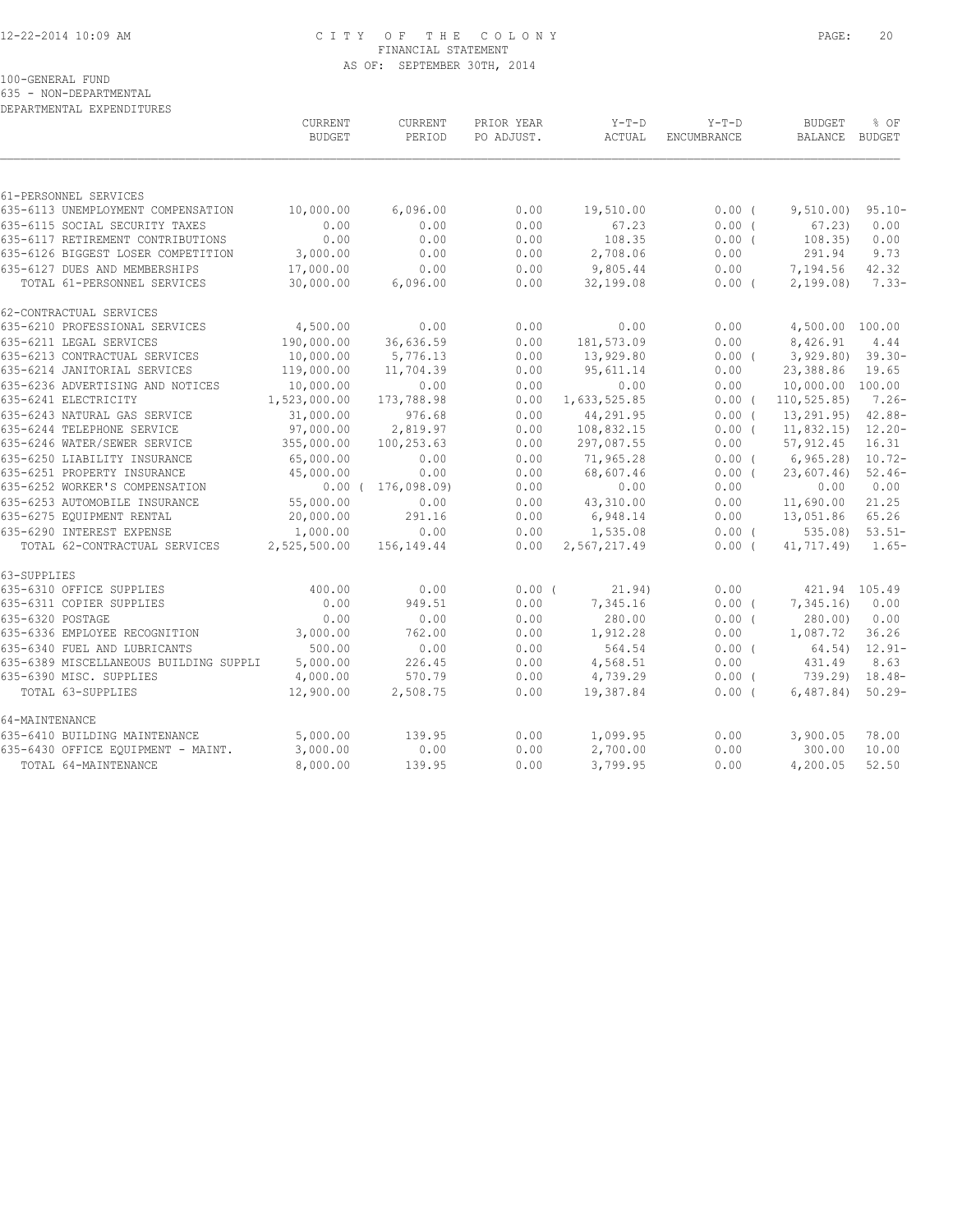#### 12-22-2014 10:09 AM C I T Y O F T H E C O L O N Y PAGE: 21 FINANCIAL STATEMENT AS OF: SEPTEMBER 30TH, 2014

100-GENERAL FUND

635 - NON-DEPARTMENTAL

| DEPARTMENTAL EXPENDITURES                                       |                   |                                         |                          |                                               |                               |                          |                       |
|-----------------------------------------------------------------|-------------------|-----------------------------------------|--------------------------|-----------------------------------------------|-------------------------------|--------------------------|-----------------------|
|                                                                 | CURRENT<br>BUDGET | CURRENT<br>PERIOD                       | PRIOR YEAR<br>PO ADJUST. | $Y-T-D$<br>ACTUAL                             | $Y-T-D$<br><b>ENCUMBRANCE</b> | <b>BUDGET</b><br>BALANCE | % OF<br><b>BUDGET</b> |
| 65-NON-CAPITAL                                                  |                   |                                         |                          |                                               |                               |                          |                       |
| 66-CAPITAL OUTLAY                                               |                   |                                         |                          |                                               |                               |                          |                       |
| 635-6653 MOBILE APP SOFTWARE - CVB                              | 0.00              | 0.00                                    | 0.00                     | 10,000.00                                     | $0.00$ (                      | 10,000.00)               | 0.00                  |
| TOTAL 66-CAPITAL OUTLAY                                         | 0.00              | 0.00                                    | 0.00                     | 10,000.00                                     | $0.00$ (                      | 10,000.00)               | 0.00                  |
| 67-OVERHEAD ALLOCATION                                          |                   |                                         |                          |                                               |                               |                          |                       |
| 635-6705 CONTINGENCY                                            |                   | 0.00(116,335.97)                        | 0.00                     | 0.00                                          | 0.00                          | 0.00                     | 0.00                  |
| 635-6706 CONTINGENCY                                            |                   | 100,000.00 ( 1,386.66)                  | 0.00                     | 35, 914.36                                    | 0.00                          | 64,085.64                | 64.09                 |
| 635-6708 BUDGET ACCT FOR DENTON CO BLD 50,000.00                |                   | 0.00                                    | 0.00                     | 0.00                                          | 0.00                          | 50,000.00 100.00         |                       |
| 635-6710 ALLOCATION OUT - NON DEPT (3,945,663.00)(3,021,036.00) |                   |                                         |                          | $0.00$ ( 3,021,036.00)                        | 0.00(                         | 924,627.00) 23.43        |                       |
| TOTAL 67-OVERHEAD ALLOCATION                                    |                   | $(3, 795, 663, 00)$ $(3, 138, 758, 63)$ |                          | $0.00$ ( 2,985,121.64)                        | 0.00(                         | 810,541.36)              | 21.35                 |
| 68-SUNDRY CHARGES                                               |                   |                                         |                          |                                               |                               |                          |                       |
| 635-6820 PROPERTY DAMAGE CLAIMS                                 | 15,000.00         | 1,950.00                                | 0.00                     | 31,166.20                                     | 0.00(                         | 16, 166. 20) 107. 77-    |                       |
| 635-6821 BODILY INJURY CLAIMS                                   | 1,000.00          | 0.00                                    | 0.00                     | 0.00                                          | 0.00                          | 1,000.00 100.00          |                       |
| 635-6822 CIVIL CLAIMS                                           | 1,000.00          | 0.00                                    | 0.00                     | 0.00                                          | 0.00                          | 1,000.00                 | 100.00                |
| 635-6823 TRANSFER OUT-SPECIAL EVENTS F 100,000.00               |                   | 0.00                                    | 0.00                     | 100,000.00                                    | 0.00                          | 0.00                     | 0.00                  |
| 635-6841 TAX REBATE - TRIBUTE                                   | 465,000.00        | 0.00                                    | 0.00                     | 464,500.90                                    | 0.00                          | 499.10                   | 0.11                  |
| 635-6855 TRANS OUT - CD/KEEP COLONY BE                          | 20,000.00         | 0.00                                    | 0.00                     | 20,000.00                                     | 0.00                          | 0.00                     | 0.00                  |
| 635-6858 TRANSFER OUT - PARKS FUND                              | 2,289,884.00      | 0.00                                    | 0.00                     | 2,289,884.00                                  | 0.00                          | 0.00                     | 0.00                  |
| 635-6861 TRANSFER OUT - CVB                                     | 165,000.00        | 0.00                                    | 0.00                     | 165,000.00                                    | 0.00                          | 0.00                     | 0.00                  |
| 635-6882 TRSFR OUT-G.F.SPECIAL CAP PRO 957,803.00               |                   | 0.00                                    | 0.00                     | 845,418.00                                    | 0.00                          | 112,385.00               | 11.73                 |
| TOTAL 68-SUNDRY CHARGES                                         | 4,014,687.00      | 1,950.00                                | 0.00                     | 3,915,969.10                                  | 0.00                          | 98,717.90                | 2.46                  |
| TOTAL 635 - NON-DEPARTMENTAL                                    |                   |                                         |                          | 2,795,424.00 (2,971,914.49) 0.00 3,563,451.82 | 0.00(                         | 768,027.82) 27.47-       |                       |
|                                                                 |                   |                                         |                          |                                               |                               |                          |                       |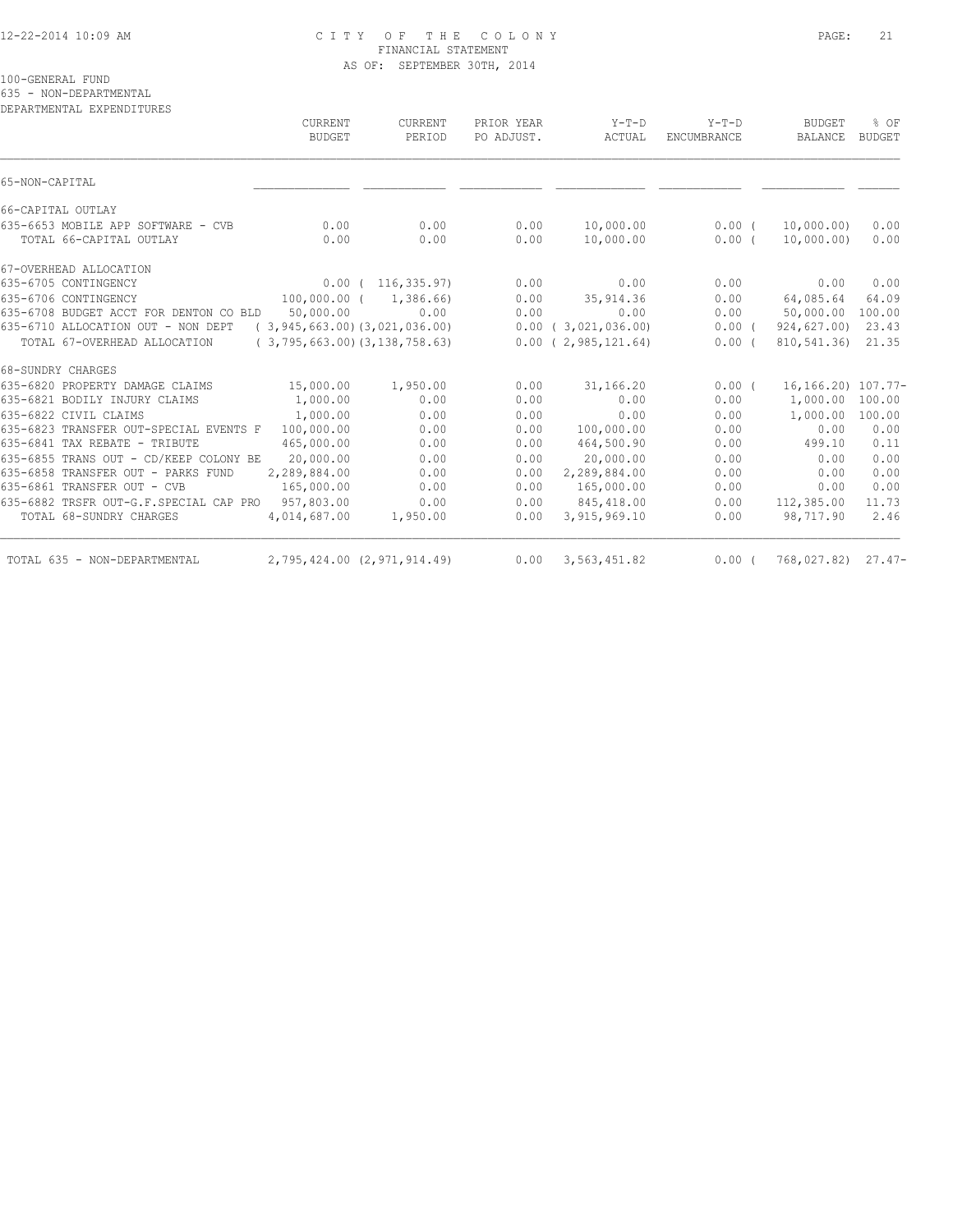## 12-22-2014 10:09 AM C I T Y O F T H E C O L O N Y PAGE: 22 FINANCIAL STATEMENT AS OF: SEPTEMBER 30TH, 2014

100-GENERAL FUND

640 - MUNICIPAL COURT

| DEPARTMENTAL EXPENDITURES          |                          |                   |                          |                   |                        |                                 |           |
|------------------------------------|--------------------------|-------------------|--------------------------|-------------------|------------------------|---------------------------------|-----------|
|                                    | CURRENT<br><b>BUDGET</b> | CURRENT<br>PERIOD | PRIOR YEAR<br>PO ADJUST. | $Y-T-D$<br>ACTUAL | $Y-T-D$<br>ENCUMBRANCE | <b>BUDGET</b><br>BALANCE BUDGET | % OF      |
|                                    |                          |                   |                          |                   |                        |                                 |           |
| 61-PERSONNEL SERVICES              |                          |                   |                          |                   |                        |                                 |           |
| 640-6110 SALARIES                  | 201,293.00               | 18,631.24         | 0.00                     | 207,806.02        | 0.00(                  | 6, 513, 02)                     | $3.24-$   |
| 640-6111 SALARIES, OVERTIME        | 600.00                   | 117.45            | 0.00                     | 2,183.73          | 0.00(                  | 1,583.73) 263.96-               |           |
| 640-6114 HOSPITALIZATION INSURANCE | 36,570.00                | 3,049.61          | 0.00                     | 34,050.85         | 0.00                   | 2,519.15                        | 6.89      |
| 640-6115 SOCIAL SECURITY TAXES     | 16,151.00                | 1,376.57          | 0.00                     | 15,252.66         | 0.00                   | 898.34                          | 5.56      |
| 640-6116 WORKERS' COMPENSATION     | 750.00                   | 541.12            | 0.00                     | 541.12            | 0.00                   | 208.88                          | 27.85     |
| 640-6117 RETIREMENT CONTRIBUTIONS  | 24,950.00                | 2,337.90          | 0.00                     | 25,427.00         | $0.00$ (               | 477.00)                         | $1.91 -$  |
| 640-6125 EDUCATION & TRAINING      | 500.00                   | 0.00              | 0.00                     | 15.00             | 0.00                   | 485.00                          | 97.00     |
| 640-6126 TRAVEL EXPENSE            | 500.00                   | 0.00              | 0.00                     | 0.00              | 0.00                   | 500.00 100.00                   |           |
| 640-6127 DUES AND MEMBERSHIPS      | 100.00                   | 0.00              | 0.00                     | 0.00              | 0.00                   | 100.00 100.00                   |           |
| TOTAL 61-PERSONNEL SERVICES        | 281, 414.00              | 26,053.89         | 0.00                     | 285, 276.38       | 0.00(                  | 3,862.38                        | $1.37-$   |
| 62-CONTRACTUAL SERVICES            |                          |                   |                          |                   |                        |                                 |           |
| 640-6210 PROFESSIONAL SERVICES     | 39,600.00                | 3,300.00          | 0.00                     | 39,600.00         | 0.00                   | 0.00                            | 0.00      |
| 640-6211 LEGAL SERVICES            | 24,000.00                | 4,698.00          | 0.00                     | 25,452.50         | $0.00$ (               | 1,452.50                        | $6.05 -$  |
| 640-6213 CONTRACTUAL SERVICES      | 500.00                   | 0.00              | 0.00                     | 0.00              | 0.00                   | 500.00 100.00                   |           |
| 640-6215 JURY FEES                 | 500.00                   | 0.00              | 0.00                     | 396.00            | 0.00                   | 104.00                          | 20.80     |
| 640-6219 CREDIT CARD FEES          | 13,000.00                | 868.19            | 0.00                     | 13,431.28         | 0.00(                  | 431.28)                         | $3.32 -$  |
| 640-6235 PRINTING SERVICES         | 2,250.00                 | 546.60            | 0.00                     | 2,385.27          | 0.00(                  | 135.27)                         | $6.01 -$  |
| 640-6275 EOUIPMENT RENTAL          | 1,286.00                 | 0.00              | 0.00                     | 964.77            | 0.00                   | 321.23                          | 24.98     |
| TOTAL 62-CONTRACTUAL SERVICES      | 81,136.00                | 9,412.79          | 0.00                     | 82,229.82         | 0.00(                  | 1,093.82)                       | $1.35-$   |
| 63-SUPPLIES                        |                          |                   |                          |                   |                        |                                 |           |
| 640-6310 OFFICE SUPPLIES           | 1,650.00                 | 424.52            | 0.00                     | 1,666.31          | 0.00(                  | 16.31)                          | $0.99 -$  |
| 640-6311 COPIER SUPPLIES           | 600.00                   | 0.00              | 0.00                     | 429.75            | 0.00                   | 170.25                          | 28.38     |
| 640-6312 COMPUTER SUPPLIES         | 600.00                   | 0.00              | 0.00                     | 230.00            | 0.00                   | 370.00                          | 61.67     |
| 640-6320 POSTAGE                   | 3,800.00                 | 382.75            | 0.00                     | 3,245.66          | 0.00                   | 554.34                          | 14.59     |
| 640-6330 BOOKS AND PERIODICALS     | 100.00                   | 0.00              | 0.00                     | 0.00              | 0.00                   | 100.00                          | 100.00    |
| 640-6390 MISCELLANEOUS SUPPLIES    | 1,200.00                 | 237.29            | 0.00                     | 727.93            | 0.00                   | 472.07                          | 39.34     |
| TOTAL 63-SUPPLIES                  | 7,950.00                 | 1,044.56          | 0.00                     | 6,299.65          | 0.00                   | 1,650.35                        | 20.76     |
| 64-MAINTENANCE                     |                          |                   |                          |                   |                        |                                 |           |
| 640-6430 OFFICE EQUIPMENT - MAINT. | 250.00                   | 0.00              | 0.00                     | 369.00            | $0.00$ (               | 119.00)                         | $47.60 -$ |
| TOTAL 64-MAINTENANCE               | 250.00                   | 0.00              | 0.00                     | 369.00            | 0.00(                  | 119.00)                         | $47.60 -$ |
| 66-CAPITAL OUTLAY                  |                          |                   |                          |                   |                        |                                 |           |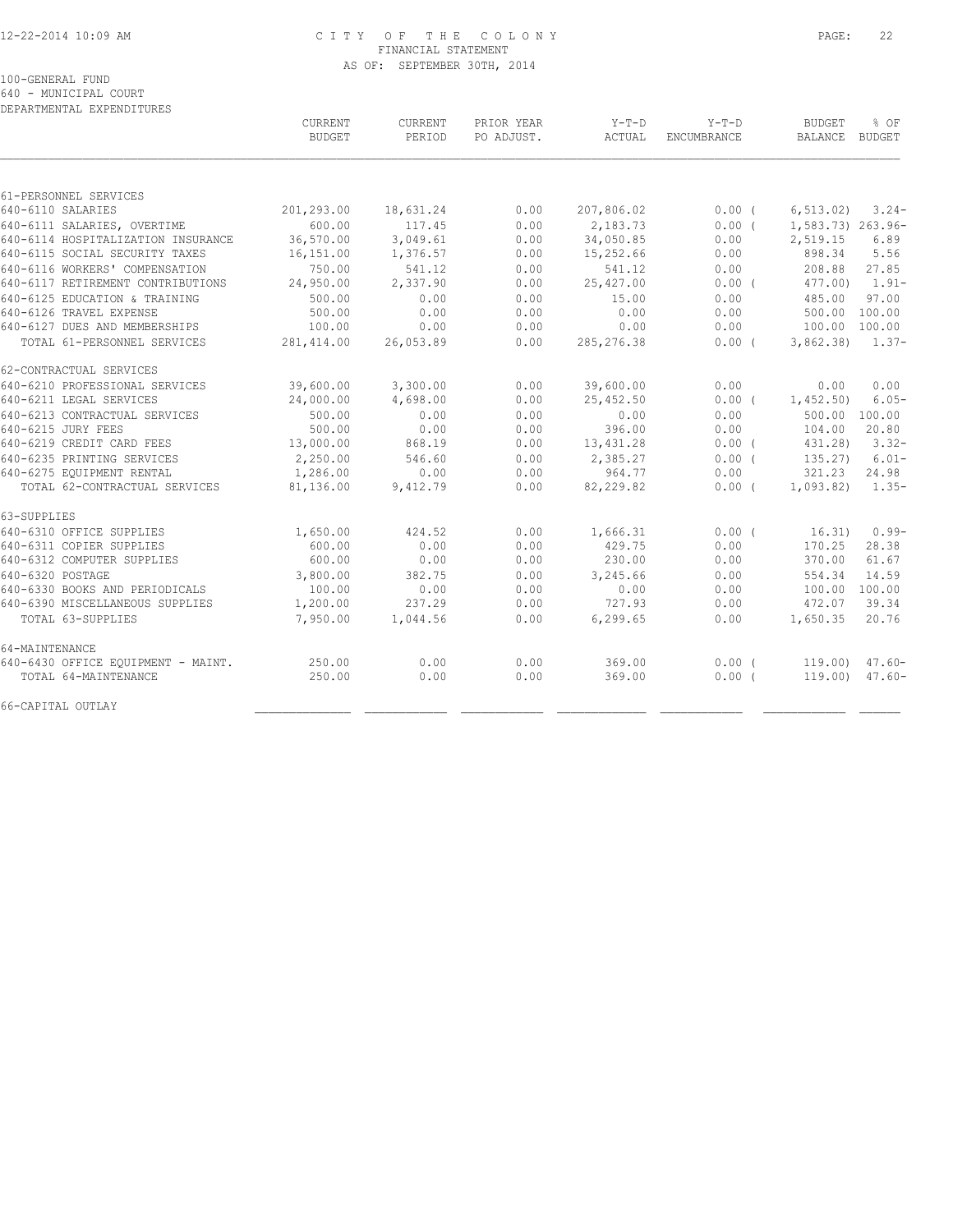#### 12-22-2014 10:09 AM C I T Y O F T H E C O L O N Y PAGE: 23 FINANCIAL STATEMENT AS OF: SEPTEMBER 30TH, 2014

640 - MUNICIPAL COURT

| DEPARTMENTAL EXPENDITURES          |               |            |            |            |             |                |               |
|------------------------------------|---------------|------------|------------|------------|-------------|----------------|---------------|
|                                    | CURRENT       | CURRENT    | PRIOR YEAR | $Y-T-D$    | $Y-T-D$     | <b>BUDGET</b>  | % OF          |
|                                    | <b>BUDGET</b> | PERIOD     | PO ADJUST. | ACTUAL     | ENCUMBRANCE | <b>BALANCE</b> | <b>BUDGET</b> |
|                                    |               |            |            |            |             |                |               |
| 67-OVERHEAD ALLOCATION             |               |            |            |            |             |                |               |
| 640-6760 OVERHEAD - IT             | 0.00          | 17,520.00  | 0.00       | 17,520.00  | 0.00(       | 17,520.00)     | 0.00          |
| 640-6761 OVERHEAD - HR             | 0.00          | 6, 276.00  | 0.00       | 6, 276.00  | $0.00$ (    | 6, 276.00      | 0.00          |
| 640-6762 OVERHEAD - FINANCE        | 0.00          | 18,936.00  | 0.00       | 18,936.00  | 0.00(       | 18,936.00      | 0.00          |
| 640-6765 OVERHEAD - GEN ADMIN      | 0.00          | 14,724.00  | 0.00       | 14,724.00  | 0.00(       | 14,724.00)     | 0.00          |
| 640-6766 OVERHEAD - FAC MAINT      | 0.00          | 8,808.00   | 0.00       | 8,808.00   | 0.00(       | 8,808.00)      | 0.00          |
| 640-6773 OVERHEAD - WATER          | 0.00          | 2,652.00   | 0.00       | 2,652.00   | 0.00(       | 2,652.00       | 0.00          |
| 640-6776 OVERHEAD - CITY SECRETARY | 0.00          | 5,736.00   | 0.00       | 5,736.00   | 0.00(       | 5,736.00)      | 0.00          |
| 640-6777 OVERHEAD - CITY COUNCIL   | 0.00          | 1,104.00   | 0.00       | 1,104.00   | 0.00(       | 1, 104, 00)    | 0.00          |
| 640-6779 OVERHEAD - NON DEPT OTHER | 0.00          | 47,400.00  | 0.00       | 47,400.00  | $0.00$ (    | 47,400.00)     | 0.00          |
| TOTAL 67-OVERHEAD ALLOCATION       | 0.00          | 123,156.00 | 0.00       | 123,156.00 | 0.00(       | 123, 156, 00)  | 0.00          |
| 68-SUNDRY CHARGES                  |               |            |            |            |             |                |               |
| TOTAL 640 - MUNICIPAL COURT        | 370,750.00    | 159,667.24 | 0.00       | 497,330.85 | 0.00(       | 126,580.85     | $34.14-$      |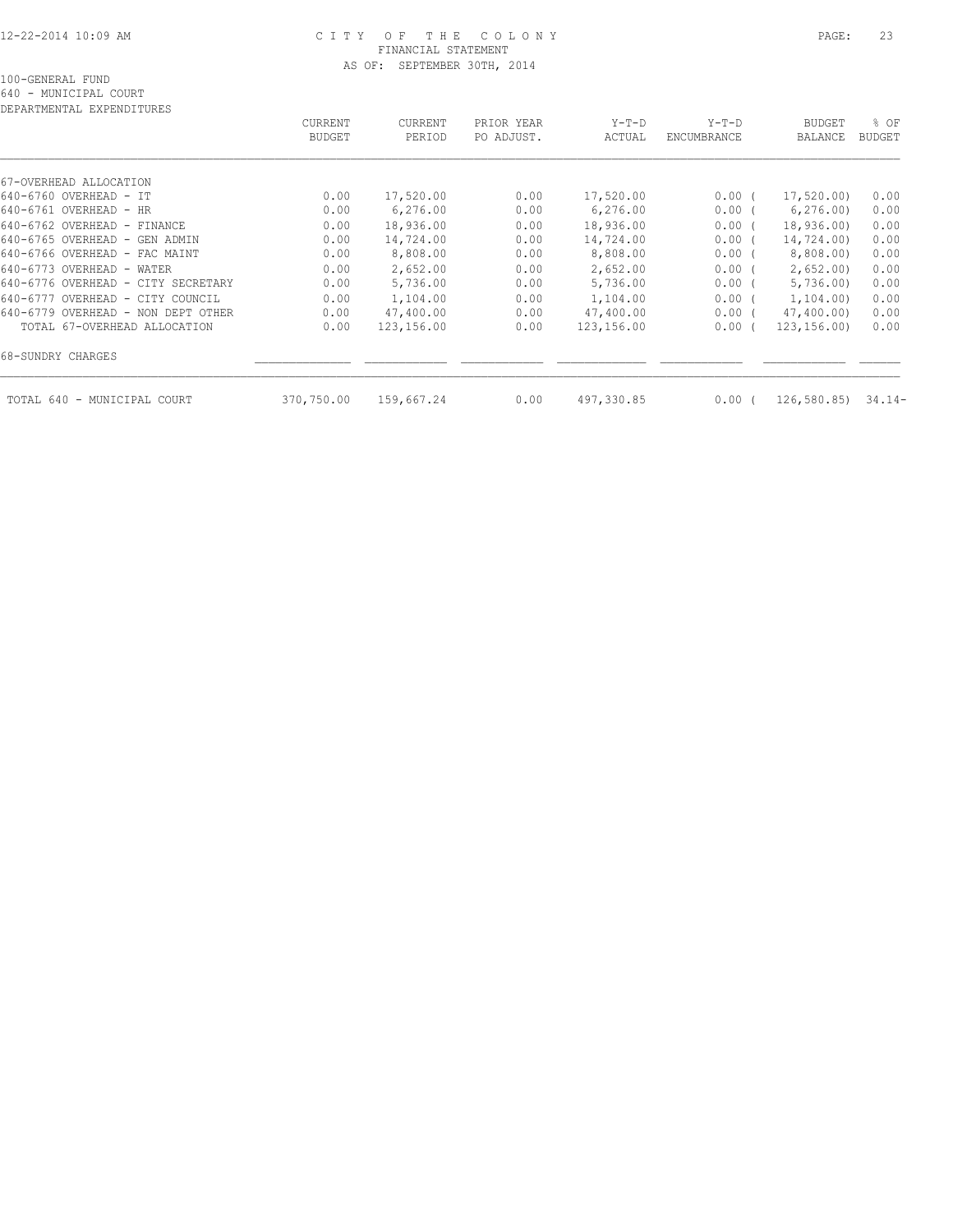## 12-22-2014 10:09 AM C I T Y O F T H E C O L O N Y PAGE: 24 FINANCIAL STATEMENT AS OF: SEPTEMBER 30TH, 2014

100-GENERAL FUND

668 - FACILITIES MAINT DEPARTMENTAL EXPENDITURES

|                                      | CURRENT<br><b>BUDGET</b> | CURRENT<br>PERIOD | PRIOR YEAR<br>PO ADJUST. | $Y-T-D$<br>ACTUAL | $Y-T-D$<br>ENCUMBRANCE | <b>BUDGET</b><br>BALANCE BUDGET | % OF            |
|--------------------------------------|--------------------------|-------------------|--------------------------|-------------------|------------------------|---------------------------------|-----------------|
|                                      |                          |                   |                          |                   |                        |                                 |                 |
| 61-PERSONNEL SERVICES                |                          |                   |                          |                   |                        |                                 |                 |
| 668-6110 SALARIES                    | 124,388.00               | 10,900.78         | 0.00                     | 118,085.00        | 0.00                   | 6,303.00                        | 5.07            |
| 668-6111 SALARIES, OVERTIME          | 4,000.00                 | 520.23            | 0.00                     | 7,341.43          | $0.00$ (               | 3,341.43)                       | $83.54-$        |
| 668-6114 HOSPITALIZATION INSURANCE   | 21,942.00                | 616.73            | 0.00                     | 20,541.70         | 0.00                   | 1,400.30                        | 6.38            |
| 668-6115 SOCIAL SECURITY TAXES       | 10,275.00                | 827.47            | 0.00                     | 8,989.48          | 0.00                   | 1,285.52                        | 12.51           |
| 668-6116 WORKERS' COMPENSATION       | 2,900.00                 | 2,092.33          | 0.00                     | 2,092.33          | 0.00                   | 807.67                          | 27.85           |
| 668-6117 RETIREMENT CONTRIBUTIONS    | 15,870.00                | 1,423.54          | 0.00                     | 15,326.90         | 0.00                   | 543.10                          | 3.42            |
| 668-6118 UNIFORMS                    | 1,750.00                 | 913.58            | 0.00                     | 1,121.42          | 0.00                   | 628.58                          | 35.92           |
| 668-6125 EDUCATION AND TRAINING      | 1,800.00                 | 0.00              | 0.00                     | 25.00             | 0.00                   | 1,775.00                        | 98.61           |
| 668-6126 TRAVEL EXPENSE              | 200.00                   | 55.69             | 0.00                     | 256.25            | $0.00$ (               | 56.25                           | $28.13-$        |
| 668-6127 DUES AND MEMBERSHIPS        | 200.00                   | 0.00              | 0.00                     | 0.00              | 0.00                   | 200.00 100.00                   |                 |
| TOTAL 61-PERSONNEL SERVICES          | 183,325.00               | 17,350.35         | 0.00                     | 173,779.51        | 0.00                   | 9,545.49                        | 5.21            |
| 62-CONTRACTUAL SERVICES              |                          |                   |                          |                   |                        |                                 |                 |
| 668-6210 PROFESSIONAL SERVICES       | 2,000.00                 | 0.00              | 0.00                     | 174.00            | 0.00                   | 1,826.00                        | 91.30           |
| 668-6213 CONTRACTUAL SERVICES        | 32,000.00                | 13,607.51         | 0.00                     | 32,459.67         | 0.00(                  | 459.67                          | $1.44-$         |
| 668-6244 TELEPHONE SERVICE           | 1,300.00                 | 142.17            | 0.00                     | 837.05            | 0.00                   | 462.95                          | 35.61           |
| 668-6275 EQUIPMENT RENTAL            | 1,000.00                 | 0.00              | 0.00                     | 189.60            | 0.00                   | 810.40                          | 81.04           |
| TOTAL 62-CONTRACTUAL SERVICES        | 36,300.00                | 13,749.68         | 0.00                     | 33,660.32         | 0.00                   | 2,639.68                        | 7.27            |
| 63-SUPPLIES                          |                          |                   |                          |                   |                        |                                 |                 |
| 668-6310 OFFICE SUPPLIES             | 250.00                   | 58.74             | 0.00                     | 487.66            | 0.00(                  | 237.66)                         | $95.06 -$       |
| 668-6311 COPIER SUPPLIES             | 0.00                     | 4.88              | 0.00                     | 50.22             | $0.00$ (               | 50.22                           | 0.00            |
| 668-6312 COMPUTER SUPPLIES           | 500.00                   | 0.00              | 0.00                     | 0.00              | 0.00                   | 500.00 100.00                   |                 |
| 668-6313 JANITORIAL SUPPLIES         | 250.00                   | 0.00              | 0.00                     | 956.73            | 0.00(                  |                                 | 706.73) 282.69- |
| 668-6320 POSTAGE                     | 100.00                   | 0.00              | 0.00                     | 0.00              | 0.00                   | 100.00 100.00                   |                 |
| 668-6322 SMALL TOOLS                 | 4,000.00                 | 96.71             | 0.00                     | 541.61            | 0.00                   | 3,458.39                        | 86.46           |
| 668-6340 FUEL AND LUBRICANTS         | 4,000.00                 | 664.38            | 0.00                     | 5,256.90          | $0.00$ (               | $1, 256.90$ $31.42-$            |                 |
| 668-6360 MEDICAL SUPPLIES            | 200.00                   | 0.00              | 0.00                     | 0.00              | 0.00                   | 200.00 100.00                   |                 |
| 668-6390 MISCELLANEOUS SUPPLIES      | 2,000.00                 | 72.28             | 0.00                     | 4,905.07          | $0.00$ (               | 2,905.07) 145.25-               |                 |
| TOTAL 63-SUPPLIES                    | 11,300.00                | 896.99            | 0.00                     | 12,198.19         | 0.00(                  | 898.19)                         | $7.95-$         |
| 64-MAINTENANCE                       |                          |                   |                          |                   |                        |                                 |                 |
| 668-6410 BUILDING MAINTENANCE        | $165,000.00$ (           | 6,000.00)         | 0.00(                    | 6,000.00)         | 0.00                   | 171,000.00 103.64               |                 |
| 668-6410-BLDG MAINT ANIMAL SHELTER   | 0.00                     | 564.68            | 0.00                     | 13,749.56         | 0.00(                  | 13,749.56)                      | 0.00            |
| 668-6410-BLDG MAINT AQUATIC PARK     | 0.00                     | 46.23             | 0.00                     | 680.32            | $0.00$ (               | 680.32)                         | 0.00            |
| 668-6410-BLDG MAINT ARTS CENTER      | 0.00                     | 0.00              | 0.00                     | 9,942.40          | $0.00$ (               | 9,942.40                        | 0.00            |
| 668-6410-BLDG MAINT CITY HALL        | 0.00                     | 1,521.62          | 0.00                     | 55,236.53         | $0.00$ (               | 55, 236.53                      | 0.00            |
| 668-6410-BLDG MAINT COMMUNITY CENTER | 0.00                     | 180.00            | 0.00                     | 3,149.20          | $0.00$ (               | 3,149.20                        | 0.00            |
| 668-6410-BLDG MAINT FACILITIES SHOP  | 0.00                     | 617.79            | 0.00                     | 6,136.95          | 0.00(                  | 6, 136.95                       | 0.00            |
| 668-6410-BLDG MAINT FIRE DEPT        | 0.00                     | 2,097.80          | 0.00                     | 35,487.30         | 0.00(                  | 35,487.30)                      | 0.00            |
| 668-6410-BLDG MAINT LIBRARY          | 0.00                     | 0.00              | 0.00                     | 187.14            | $0.00$ (               | 187.14)                         | 0.00            |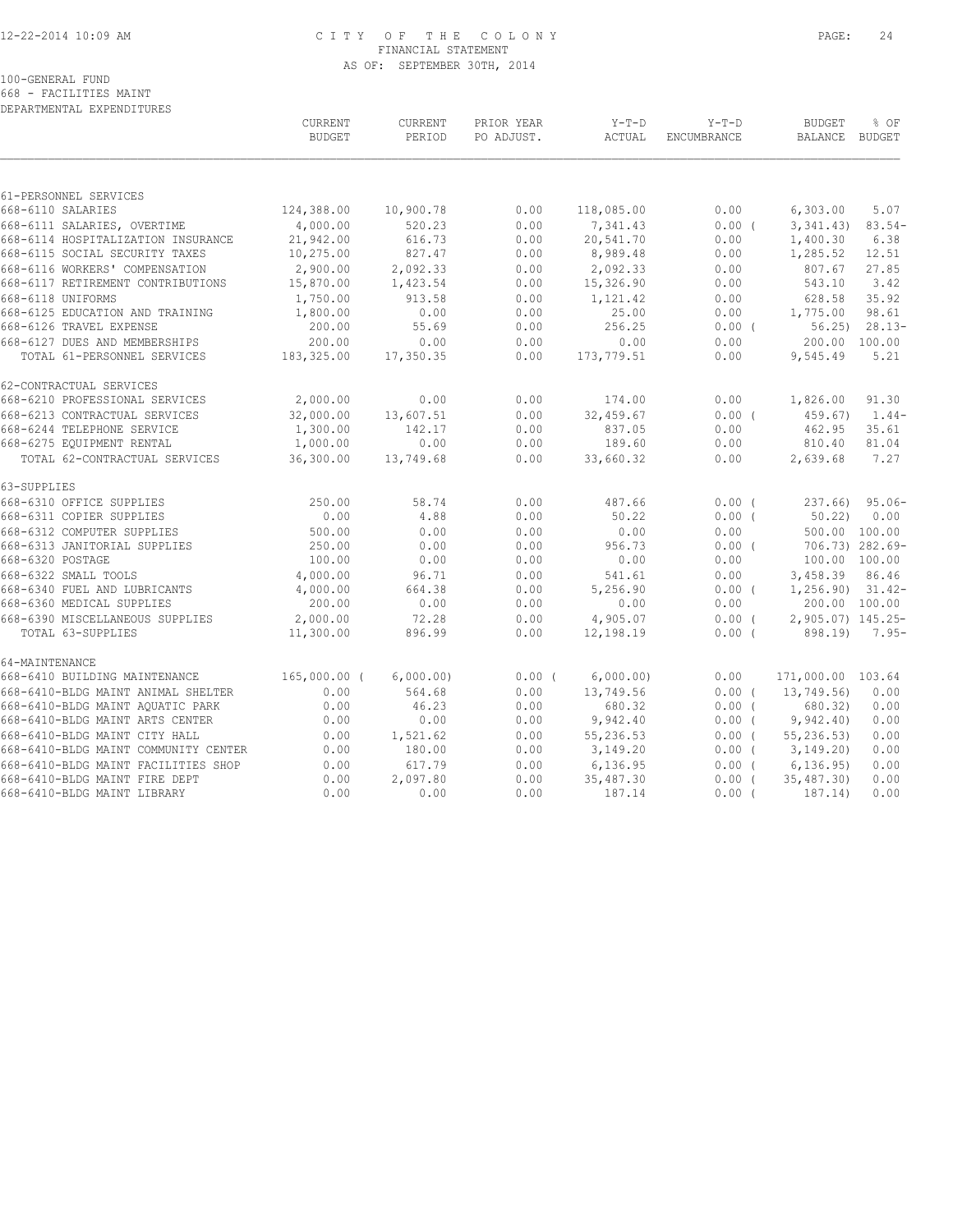## 12-22-2014 10:09 AM C I T Y O F T H E C O L O N Y PAGE: 25 FINANCIAL STATEMENT AS OF: SEPTEMBER 30TH, 2014

100-GENERAL FUND

668 - FACILITIES MAINT DEPARTMENTAL EXPENDITURES

|                                       | CURRENT       | CURRENT                 | PRIOR YEAR | $Y-T-D$     | $Y-T-D$            | <b>BUDGET</b>  | % OF          |
|---------------------------------------|---------------|-------------------------|------------|-------------|--------------------|----------------|---------------|
|                                       | <b>BUDGET</b> | PERIOD                  | PO ADJUST. | ACTUAL      | <b>ENCUMBRANCE</b> | <b>BALANCE</b> | <b>BUDGET</b> |
| 668-6410-BLDG MAINT OFFICE CREEK      | 0.00          | 0.00                    | 0.00       | 675.00      | 0.00(              | 675.00         | 0.00          |
| 668-6410-BLDG MAINT POLICE DEPT       | 0.00          | 576.04                  | 0.00       | 30,933.24   | 0.00(              | 30, 933.24     | 0.00          |
| 668-6410-BLDG MAINT PW/WD/FLEET       | 0.00          | 190.00                  | 0.00       | 6,649.77    | 0.00(              | 6,649.77       | 0.00          |
| 668-6410-BLDG MAINT RECREATION CENTER | 0.00          | 8,945.07                | 0.00       | 19,576.20   | $0.00$ (           | 19, 576.20     | 0.00          |
| 668-6410-BLDG MAINT WASTEWATER        | 0.00          | 690.00                  | 0.00       | 5,448.93    | 0.00(              | 5,448.93       | 0.00          |
| 668-6410-BLDG MAINT MISCELLANEOUS     | 0.00          | 560.63                  | 0.00       | 3,013.96    | $0.00$ (           | 3,013.96       | 0.00          |
| 668-6410-BLDG MAINT WATER PROD        | 0.00          | 0.00                    | 0.00       | 1,723.07    | $0.00$ (           | 1,723.07)      | 0.00          |
| 668-6410-BLDG MAINT FLEET SERVICE     | 0.00          | 140.90                  | 0.00       | 4,598.68    | 0.00(              | 4,598.68)      | 0.00          |
| 668-6410-BLDG MAINT EDC BUILDING      | 0.00          | 0.00                    | 0.00       | 375.00      | $0.00$ (           | 375.00         | 0.00          |
| 668-6410-BLDG MAINT ANNEX             | 0.00          | 0.00                    | 0.00       | 3,035.99    | 0.00(              | 3,035.99       | 0.00          |
| 668-6423 RIGHT-OF-WAY MAINTENANCE     | 8,000.00      | 0.00                    | 0.00       | 893.90      | 0.00               | 7,106.10       | 88.83         |
| 668-6440 VEHICLE MAINTENANCE          | 0.00          | 0.00                    | 0.00       | 315.81      | $0.00$ (           | 315.81)        | 0.00          |
| TOTAL 64-MAINTENANCE                  | 173,000.00    | 10,130.76               | 0.00       | 195,808.95  | 0.00(              | 22,808.95      | $13.18-$      |
| 65-NON-CAPITAL                        |               |                         |            |             |                    |                |               |
| 66-CAPITAL OUTLAY                     |               |                         |            |             |                    |                |               |
| 668-6690-CAPITAL-OTHER EQUIPMENT FIRE | 0.00          | 2,925.00                | 0.00       | 2,925.00    | $0.00$ (           | 2,925.00       | 0.00          |
| TOTAL 66-CAPITAL OUTLAY               | 0.00          | 2,925.00                | 0.00       | 2,925.00    | 0.00(              | 2,925.00       | 0.00          |
| 67-OVERHEAD ALLOCATION                |               |                         |            |             |                    |                |               |
| 668-6710 ALLOCATION OUT - FAC MAINT   | 0.00(         | 486,180.00)             | $0.00$ (   | 486,180.00) | 0.00               | 486,180.00     | 0.00          |
| 668-6760 OVERHEAD - IT                | 0.00          | 8,232.00                | 0.00       | 8,232.00    | $0.00$ (           | 8,232.00)      | 0.00          |
| 668-6761 OVERHEAD - HR                | 0.00          | 2,904.00                | 0.00       | 2,904.00    | $0.00$ (           | 2,904.00       | 0.00          |
| 668-6762 OVERHEAD - FINANCE           | 0.00          | 9,012.00                | 0.00       | 9,012.00    | $0.00$ (           | 9,012.00       | 0.00          |
| 668-6764 OVERHEAD - FLEET             | 0.00          | 16,044.00               | 0.00       | 16,044.00   | 0.00(              | 16,044.00      | 0.00          |
| 668-6765 OVERHEAD - GEN ADMIN         | 0.00          | 48,912.00               | 0.00       | 48,912.00   | 0.00(              | 48,912.00)     | 0.00          |
| 668-6773 OVERHEAD - WATER             | 0.00          | 1,392.00                | 0.00       | 1,392.00    | $0.00$ (           | 1,392.00       | 0.00          |
| 668-6776 OVERHEAD - CITY SECRETARY    | 0.00          | 2,604.00                | 0.00       | 2,604.00    | 0.00(              | 2,604.00       | 0.00          |
| 668-6777 OVERHEAD - CITY COUNCIL      | 0.00          | 576.00                  | 0.00       | 576.00      | $0.00$ (           | 576.00         | 0.00          |
| 668-6779 OVERHEAD - NON DEPT OTHER    | 0.00          | 24,780.00               | 0.00       | 24,780.00   | $0.00$ (           | 24,780.00)     | 0.00          |
| TOTAL 67-OVERHEAD ALLOCATION          | $0.00$ (      | 371,724.00)             | 0.00(      | 371,724.00) | 0.00               | 371,724.00     | 0.00          |
| 68-SUNDRY CHARGES                     |               |                         |            |             |                    |                |               |
| TOTAL 668 - FACILITIES MAINT          |               | 403,925.00 (326,671.22) | 0.00       | 46,647.97   | 0.00               | 357, 277.03    | 88.45         |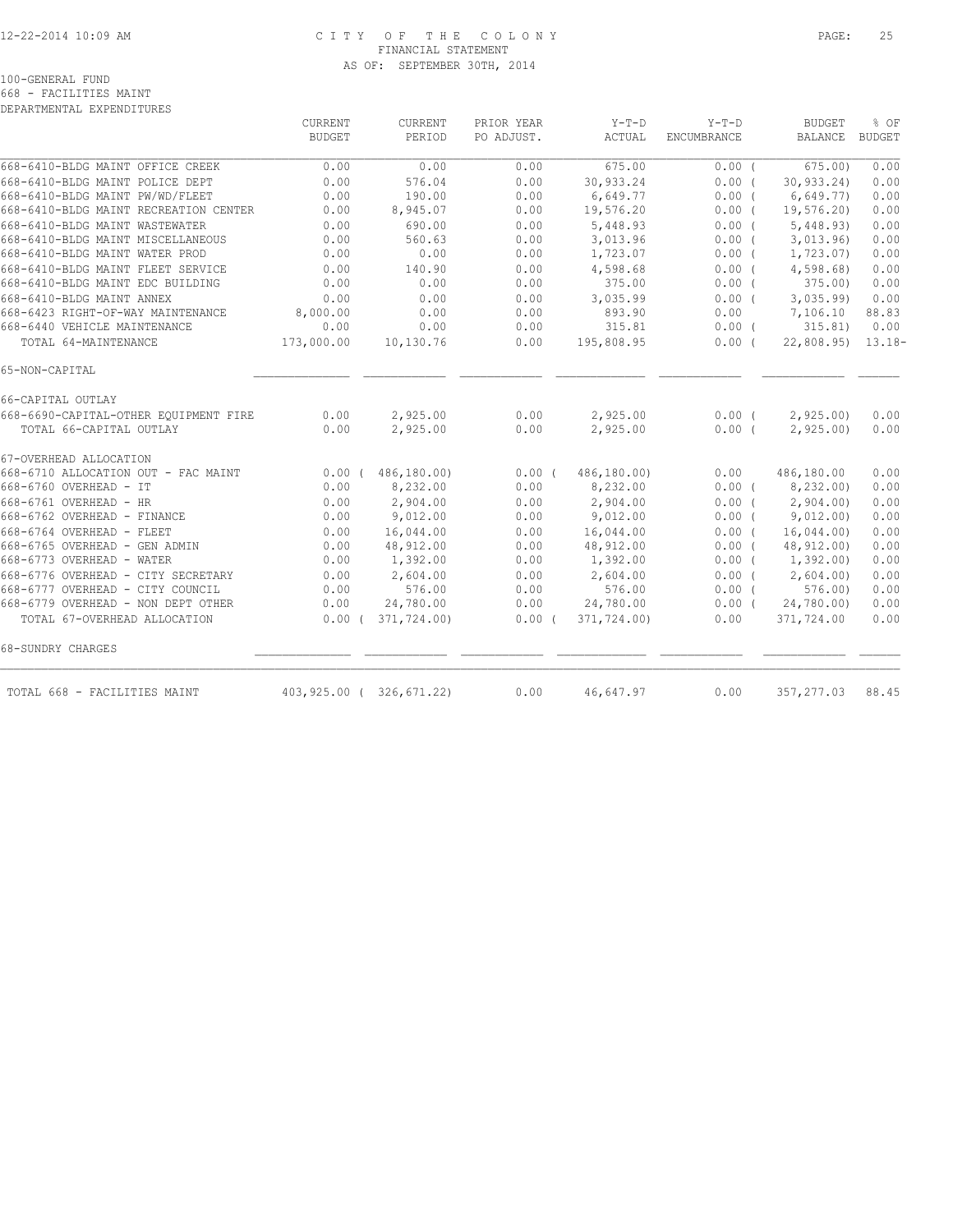#### 12-22-2014 10:09 AM C I T Y O F T H E C O L O N Y PAGE: 26 FINANCIAL STATEMENT AS OF: SEPTEMBER 30TH, 2014

100-GENERAL FUND

669 - ENGINEERING DEPT DEPARTMENTAL EXPENDITURES

|                                    |                                        | CURRENT<br><b>BUDGET</b> | CURRENT<br>PERIOD | PRIOR YEAR<br>PO ADJUST. | $Y-T-D$<br>ACTUAL | $Y-T-D$<br><b>ENCUMBRANCE</b> | <b>BUDGET</b><br>BALANCE BUDGET | % OF      |
|------------------------------------|----------------------------------------|--------------------------|-------------------|--------------------------|-------------------|-------------------------------|---------------------------------|-----------|
|                                    |                                        |                          |                   |                          |                   |                               |                                 |           |
| 61-PERSONNEL SERVICES              |                                        |                          |                   |                          |                   |                               |                                 |           |
| 669-6110 SALARIES                  |                                        | 904,648.00               | 93,524.17         | 0.00                     | 815,680.44        | 0.00                          | 88,967.56                       | 9.83      |
| 669-6110-SALARIES - NFM            |                                        | 0.00                     | 289.87            | 0.00                     | 5,828.96          | 0.00(                         | 5,828.96                        | 0.00      |
| 669-6111 SALARIES, OVERTIME        |                                        | 6,000.00                 | 3,689.99          | 0.00                     | 36,021.32         | 0.00(                         | 30,021.32) 500.36-              |           |
| 669-6114 HOSPITALIZATION INSURANCE |                                        | 95,082.00                | 8,761.42          | 0.00                     | 95,580.62         | $0.00$ (                      | 498.62)                         | $0.52 -$  |
| 669-6115 SOCIAL SECURITY TAXES     |                                        | 73,716.00                | 7,455.90          | 0.00                     | 65,499.63         | 0.00                          | 8,216.37                        | 11.15     |
|                                    | 669-6115-SOCIAL SECURITY TAXES - NFM   | 0.00                     | 477.57            | 0.00                     | 4,188.03          | $0.00$ (                      | 4, 188.03                       | 0.00      |
| 669-6116 WORKERS' COMPENSATION     |                                        | 2,000.00                 | 2,092.33          | 0.00                     | 2,092.33          | 0.00(                         | 92, 33)                         | $4.62-$   |
| 669-6117 RETIREMENT CONTRIBUTIONS  |                                        | 114,260.00               | 12,314.36         | 0.00                     | 109,791.06        | 0.00                          | 4,468.94                        | 3.91      |
|                                    | 669-6117-RETIREMENT CONTRIBUTIONS - NF | 0.00                     | 812.15            | 0.00                     | 7,292.97          | $0.00$ (                      | 7,292.97)                       | 0.00      |
| 669-6118 UNIFORMS                  |                                        | 1,000.00                 | 282.23            | 0.00                     | 1,011.43          | 0.00(                         | 11.43)                          | $1.14-$   |
| 669-6120 PRIVATE AUTO ALLOWANCE    |                                        | 10,800.00                | 872.30            | 0.00                     | 10,633.73         | 0.00                          | 166.27                          | 1.54      |
| 669-6125 EDUCATION & TRAINING      |                                        | 3,700.00                 | 2,346.00          | 0.00                     | 5,070.95          | $0.00$ (                      | 1,370.95)                       | $37.05 -$ |
| 669-6126 TRAVEL EXPENSE            |                                        | 1,200.00                 | 0.00              | 0.00                     | 13.84             | 0.00                          | 1,186.16                        | 98.85     |
| 669-6127 DUES & MEMBERSHIPS        |                                        | 4,750.00                 | 0.00              | 0.00                     | 3,241.18          | 0.00                          | 1,508.82                        | 31.76     |
| TOTAL 61-PERSONNEL SERVICES        |                                        | 1, 217, 156.00           | 132,918.29        | 0.00                     | 1,161,946.49      | 0.00                          | 55,209.51                       | 4.54      |
| 62-CONTRACTUAL SERVICES            |                                        |                          |                   |                          |                   |                               |                                 |           |
| 669-6210 PROFESSIONAL SERVICES     |                                        | 52,000.00                | 21,246.83         | 0.00                     | 108,641.59        | $0.00$ (                      | 56,641.59) 108.93-              |           |
| 669-6213 CONTRACTUAL SERVICES      |                                        | 1,000.00                 | 197.08            | 0.00                     | 944.42            | 0.00                          | 55.58                           | 5.56      |
| 669-6235 PRINTING SERVICES         |                                        | 500.00                   | 50.00             | 0.00                     | 1,844.71          | $0.00$ (                      | 1,344.71) 268.94-               |           |
| 669-6244 TELEPHONE SERVICE         |                                        | 4,500.00                 | 598.47            | 0.00                     | 3,449.59          | 0.00                          | 1,050.41                        | 23.34     |
| 669-6275 EQUIPMENT RENTAL          |                                        | 1,660.00                 | 0.00              | 0.00                     | 757.74            | 0.00                          | 902.26                          | 54.35     |
| TOTAL 62-CONTRACTUAL SERVICES      |                                        | 59,660.00                | 22,092.38         | 0.00                     | 115,638.05        | $0.00$ (                      | $55,978.05$ 93.83-              |           |
| 63-SUPPLIES                        |                                        |                          |                   |                          |                   |                               |                                 |           |
| 669-6310 OFFICE SUPPLIES           |                                        | 1,500.00                 | 527.54            | 0.00                     | 2,506.69          | $0.00$ (                      | 1,006.69                        | $67.11 -$ |
| 669-6311 COPIER SUPPLIES           |                                        | 4,500.00                 | 8.51              | 0.00                     | 780.87            | 0.00                          | 3,719.13                        | 82.65     |
| 669-6312 COMPUTER SUPPLIES         |                                        | 1,800.00                 | 0.00              | 0.00                     | 820.40            | 0.00                          | 979.60                          | 54.42     |
| 669-6320 POSTAGE                   |                                        | 1,000.00                 | 31.51             | 0.00                     | 433.14            | 0.00                          | 566.86                          | 56.69     |
| 669-6322 SMALL TOOLS               |                                        | 650.00                   | 54.44             | 0.00                     | 533.79            | 0.00                          | 116.21                          | 17.88     |
| 669-6330 BOOKS & PERIODICALS       |                                        | 500.00                   | 0.00              | 0.00                     | 644.06            | $0.00$ (                      | 144.06)                         | $28.81-$  |
| 669-6340 FUEL AND LUBRICANTS       |                                        | 9,500.00                 | 2,239.58          | 0.00                     | 12,277.40         | $0.00$ (                      | 2,777.40                        | $29.24-$  |
| 669-6390 MISCELLANEOUS SUPPLIES    |                                        | 500.00                   | 38.04             | 0.00                     | 364.48            | 0.00                          | 135.52                          | 27.10     |
| TOTAL 63-SUPPLIES                  |                                        | 19,950.00                | 2,899.62          | 0.00                     | 18,360.83         | 0.00                          | 1,589.17                        | 7.97      |
| 64-MAINTENANCE                     |                                        |                          |                   |                          |                   |                               |                                 |           |
| 669-6431 MAINTENANCE - GIS         |                                        | 5,500.00                 | 0.00              | 0.00                     | 5,500.00          | 0.00                          | 0.00                            | 0.00      |
| 669-6440 VEHICLE MAINTENANCE       |                                        | 200.00                   | 32.98             | 0.00                     | 137.91            | 0.00                          | 62.09                           | 31.05     |
| TOTAL 64-MAINTENANCE               |                                        | 5,700.00                 | 32.98             | 0.00                     | 5,637.91          | 0.00                          | 62.09                           | 1.09      |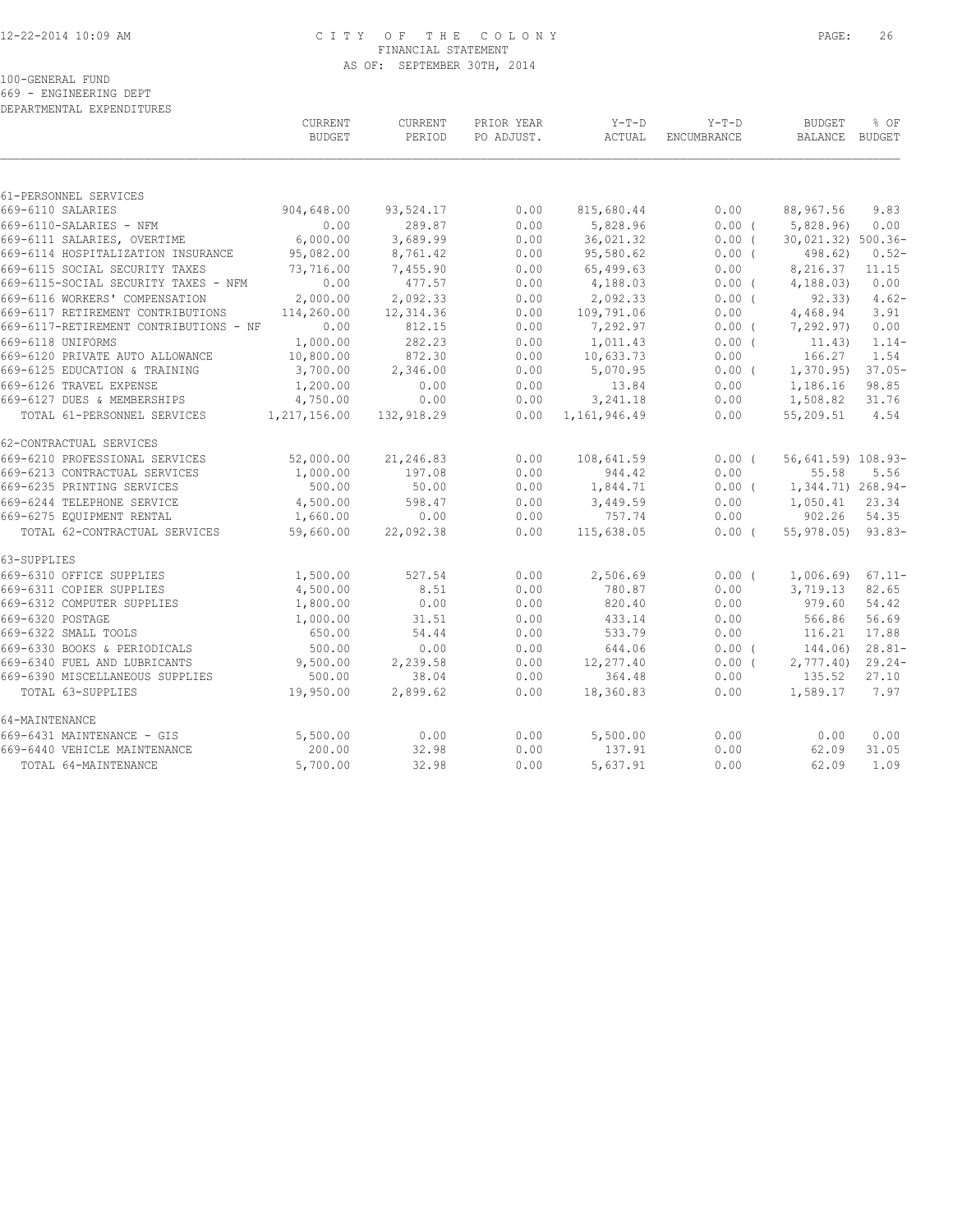#### 12-22-2014 10:09 AM C I T Y O F T H E C O L O N Y PAGE: 27 FINANCIAL STATEMENT AS OF: SEPTEMBER 30TH, 2014

100-GENERAL FUND

669 - ENGINEERING DEPT

| DEPARTMENTAL EXPENDITURES             | CURRENT<br><b>BUDGET</b> | <b>CURRENT</b><br>PERIOD | PRIOR YEAR<br>PO ADJUST. | $Y-T-D$<br>ACTUAL  | $Y-T-D$<br>ENCUMBRANCE | <b>BUDGET</b><br>BALANCE | % OF<br><b>BUDGET</b> |
|---------------------------------------|--------------------------|--------------------------|--------------------------|--------------------|------------------------|--------------------------|-----------------------|
|                                       |                          |                          |                          |                    |                        |                          |                       |
| 65-NON-CAPITAL                        |                          |                          |                          |                    |                        |                          |                       |
| 66-CAPITAL OUTLAY                     |                          |                          |                          |                    |                        |                          |                       |
| 67-OVERHEAD ALLOCATION                |                          |                          |                          |                    |                        |                          |                       |
| 669-6710 ALLOCATION OUT - ENGINEERING |                          | 0.00(1,017,276.00)       |                          | 0.00(1,017,276.00) | 0.00                   | 1,017,276.00             | 0.00                  |
| 669-6760 OVERHEAD - IT                | 0.00                     | 49,992.00                | 0.00                     | 49,992.00          | 0.00(                  | 49,992.00)               | 0.00                  |
| 669-6761 OVERHEAD - HR                | 0.00                     | 17,784.00                | 0.00                     | 17,784.00          | $0.00$ (               | 17,784.00)               | 0.00                  |
| 669-6762 OVERHEAD - FINANCE           | 0.00                     | 54, 312.00               | 0.00                     | 54, 312.00         | 0.00(                  | 54, 312, 00)             | 0.00                  |
| 669-6766 OVERHEAD - FAC MAINT         | 0.00                     | 24,900.00                | 0.00                     | 24,900.00          | 0.00(                  | 24,900.00)               | 0.00                  |
| 669-6770 OVERHEAD - AUTO INS          | 0.00                     | 1,116.00                 | 0.00                     | 1,116.00           | $0.00$ (               | 1, 116.00                | 0.00                  |
| 669-6773 OVERHEAD - WATER             | 0.00                     | 7,956.00                 | 0.00                     | 7,956.00           | $0.00$ (               | 7,956.00                 | 0.00                  |
| 669-6776 OVERHEAD - CITY SECRETARY    | 0.00                     | 16,128.00                | 0.00                     | 16,128.00          | 0.00(                  | 16, 128, 00)             | 0.00                  |
| 669-6777 OVERHEAD - CITY COUNCIL      | 0.00                     | 3,324.00                 | 0.00                     | 3,324.00           | $0.00$ (               | 3,324.00                 | 0.00                  |
| 669-6779 OVERHEAD - NON DEPT OTHER    | 0.00                     | 141,900.00               | 0.00                     | 141,900.00         | 0.00(                  | 141,900.00)              | 0.00                  |
| TOTAL 67-OVERHEAD ALLOCATION          | 0.00                     | 699,864.00)              | 0.00(                    | 699,864.00)        | 0.00                   | 699,864.00               | 0.00                  |
| TOTAL 669 - ENGINEERING DEPT          | 1,302,466.00 (           | 541,920.73)              | 0.00                     | 601,719.28         | 0.00                   | 700,746.72               | 53.80                 |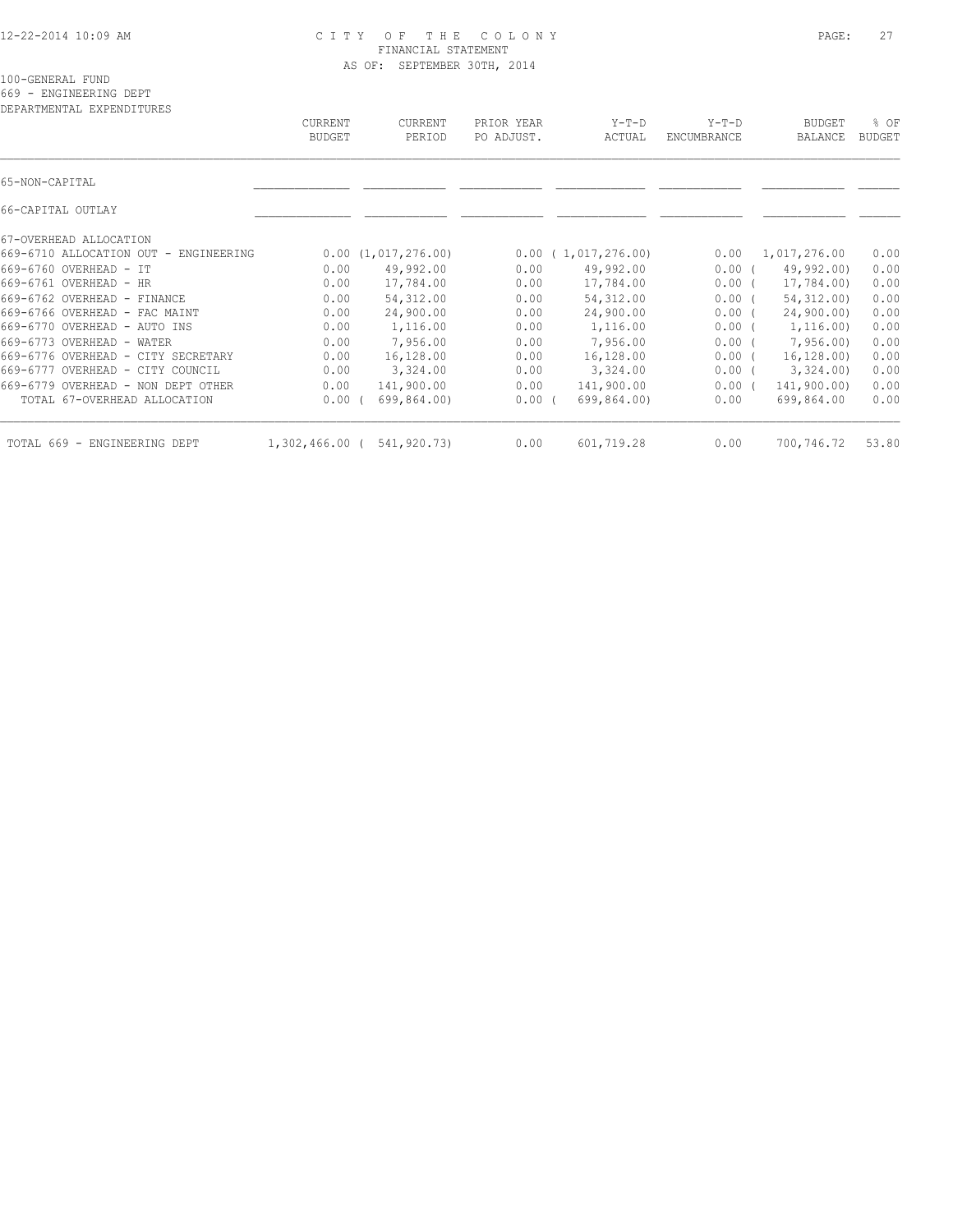#### 12-22-2014 10:09 AM C I T Y O F T H E C O L O N Y PAGE: 28 FINANCIAL STATEMENT AS OF: SEPTEMBER 30TH, 2014

100-GENERAL FUND

670 - FIRE DEPARTMENT

| DEPARTMENTAL EXPENDITURES                                    |                           |                          |                          |                             |                        |                                 |                   |
|--------------------------------------------------------------|---------------------------|--------------------------|--------------------------|-----------------------------|------------------------|---------------------------------|-------------------|
|                                                              | CURRENT<br><b>BUDGET</b>  | <b>CURRENT</b><br>PERIOD | PRIOR YEAR<br>PO ADJUST. | $Y-T-D$<br>ACTUAL           | $Y-T-D$<br>ENCUMBRANCE | <b>BUDGET</b><br><b>BALANCE</b> | % OF<br>BUDGET    |
|                                                              |                           |                          |                          |                             |                        |                                 |                   |
| 61-PERSONNEL SERVICES                                        |                           |                          |                          |                             |                        |                                 |                   |
| 670-6110 SALARIES                                            | 3,455,007.00              | 344,230.14               | 0.00                     | 3,496,494.13                | $0.00$ (               | 41, 487.13)                     | $1.20 -$          |
| 670-6110-SALARIES - FLEET<br>670-6111 SALARIES, OVERTIME     | 0.00<br>307,376.00        | 0.00<br>38,934.92        | 0.00<br>0.00             | 60,084.18<br>348,667.58     | 0.00(<br>0.00(         | 60,084.18)<br>41,291.58)        | 0.00<br>$13.43-$  |
| 670-6111-SALARIES, OVERTIME - FLEET                          | 0.00                      | 0.00                     | 0.00                     | 422.24                      | $0.00$ (               | 422.24)                         | 0.00              |
| 670-6114 HOSPITALIZATION INSURANCE                           | 387,642.00                | 32,500.04                | 0.00                     | 384,129.89                  | 0.00                   | 3,512.11                        | 0.91              |
| 670-6115 SOCIAL SECURITY TAXES                               | 300,991.00                | 28,270.98                | 0.00                     | 280,521.75                  | 0.00                   | 20,469.25                       | 6.80              |
| 670-6115-SOCIAL SECURITY - FLEET                             | 0.00                      | 0.00                     | 0.00                     | 3,980.52                    | 0.00(                  | 3,980.52                        | 0.00              |
| 670-6116 WORKERS' COMPENSATION                               | 53,332.00                 | 38,478.60                | 0.00                     | 38,478.60                   | 0.00                   | 14,853.40                       | 27.85             |
| 670-6117 RETIREMENT CONTRIBUTIONS                            | 465,031.00                | 47,486.79                | 0.00                     | 475,408.89                  | 0.00(                  | 10, 377.89                      | $2.23-$           |
| 670-6117-RETIREMENT - FLEET                                  | 0.00                      | 0.00                     | 0.00                     | 7,475.76                    | 0.00(                  | 7,475.76)                       | 0.00              |
| 670-6118 UNIFORMS                                            | 20,400.00                 | 6,325.01                 | 0.00                     | 20,294.90                   | 0.00                   | 105.10                          | 0.52              |
| 670-6119 MEDICAL EXPENSES                                    | 1,000.00                  | 0.00                     | 0.00                     | 300.00                      | 0.00                   | 700.00                          | 70.00             |
| 670-6120 BUNKER GEAR                                         | 35,000.00                 | 2,918.20                 | 0.00                     | 34,078.77                   | 0.00                   | 921.23                          | 2.63              |
| 670-6125 EDUCATION & TRAINING                                | 4,500.00                  | 0.00                     | 0.00                     | 3,689.39                    | 0.00                   | 810.61                          | 18.01             |
| 670-6125-EDUCATION & TRAINING - FLEET                        | 0.00                      | 1,827.29                 | 0.00                     | 1,827.29                    | $0.00$ (               | 1,827.29)                       | 0.00              |
| 670-6125-TRAINING COUNCIL                                    | 8,500.00                  | 2,813.66                 | 0.00                     | 6,327.62                    | 0.00                   | 2,172.38                        | 25.56             |
| 670-6126 TRAVEL EXPENSE                                      | 1,200.00                  | 308.49                   | 0.00                     | 1,825.19                    | $0.00$ (               | 625.19                          | $52.10 -$         |
| 670-6127 DUES AND MEMBERSHIPS<br>TOTAL 61-PERSONNEL SERVICES | 12,200.00<br>5,052,179.00 | 192.00<br>544,286.12     | 0.00<br>0.00             | 10,809.31<br>5, 174, 816.01 | 0.00<br>$0.00$ (       | 1,390.69<br>122, 637.01         | 11.40<br>$2.43-$  |
| 62-CONTRACTUAL SERVICES                                      |                           |                          |                          |                             |                        |                                 |                   |
| 670-6210 PROFESSIONAL SERVICES                               | 35,000.00                 | 0.00                     | 0.00                     | 36,000.00                   | 0.00(                  | 1,000.00)                       | $2.86-$           |
| 670-6213 CONTRACTUAL SERVICES                                | 22,700.00                 | 397.92                   | 0.00                     | 11,077.93                   | 0.00                   | 11,622.07                       | 51.20             |
| 670-6235 PRINTING SERVICES                                   | 500.00                    | 0.00                     | 0.00                     | 569.48                      | $0.00$ (               | 69.48)                          | $13.90 -$         |
| 670-6244 TELEPHONE SERVICE                                   | 12,000.00                 | 1,139.85                 | 0.00                     | 10,074.86                   | 0.00                   | 1,925.14                        | 16.04             |
| 670-6244-TELEPHONE SERVICE - FLEET                           | 200.00                    | 0.00                     | 0.00                     | 207.68                      | 0.00(                  | 7.68)                           | $3.84-$           |
| 670-6275 EQUIPMENT RENTAL<br>TOTAL 62-CONTRACTUAL SERVICES   | 6,500.00                  | 1,304.33                 | 0.00                     | 7,802.44                    | $0.00$ (               | 1,302.44)                       | $20.04-$<br>14.52 |
|                                                              | 76,900.00                 | 2,842.10                 | 0.00                     | 65,732.39                   | 0.00                   | 11,167.61                       |                   |
| 63-SUPPLIES                                                  |                           |                          |                          |                             |                        |                                 |                   |
| 670-6310 OFFICE SUPPLIES                                     | 2,000.00                  | 230.99                   | 0.00                     | 2,563.36                    | 0.00(                  | 563.36                          | $28.17-$          |
| 670-6311 COPIER SUPPLIES                                     | 750.00                    | 45.20                    | 0.00                     | 817.21                      | 0.00(                  | 67.21)                          | $8.96-$           |
| 670-6312 COMPUTER SUPPLIES                                   | 4,000.00                  | 147.58                   | 0.00                     | 1,915.00                    | 0.00                   | 2,085.00                        | 52.13             |
| 670-6313 JANITORIAL SUPPLIES                                 | 5,000.00                  | 0.00                     | 0.00                     | 4,375.20                    | 0.00                   | 624.80                          | 12.50             |
| 670-6320 POSTAGE<br>670-6322 SMALL TOOLS                     | 600.00<br>2,300.00        | 114.23<br>0.00           | 0.00<br>0.00             | 645.10<br>1,997.33          | $0.00$ (<br>0.00       | 45.10<br>302.67                 | $7.52-$<br>13.16  |
| 670-6322-SMALL TOOLS - FLEET                                 | 1,500.00                  | 884.70                   | 0.00                     | 1,121.42                    | 0.00                   | 378.58                          | 25.24             |
| 670-6330 BOOKS AND PERIODICALS                               | $1,000.00$ (              | 16.71)                   | 0.00                     | 1,960.95                    | $0.00$ (               | 960.95)                         | $96.10 -$         |
| 670-6340 FUEL AND LUBRICANTS                                 | 13,000.00                 | 1,397.54                 | 0.00                     | 11,126.22                   | 0.00                   | 1,873.78                        | 14.41             |
| 670-6340-FUEL AND LUBR - FIRE                                | 57,000.00                 | 17,381.95                | 0.00                     | 62,654.05                   | $0.00$ (               | 5,654.05                        | $9.92 -$          |
| 670-6345 CHEMICALS                                           | 500.00                    | 0.00                     | 0.00                     | 0.00                        | 0.00                   | 500.00 100.00                   |                   |
|                                                              |                           |                          |                          |                             |                        |                                 |                   |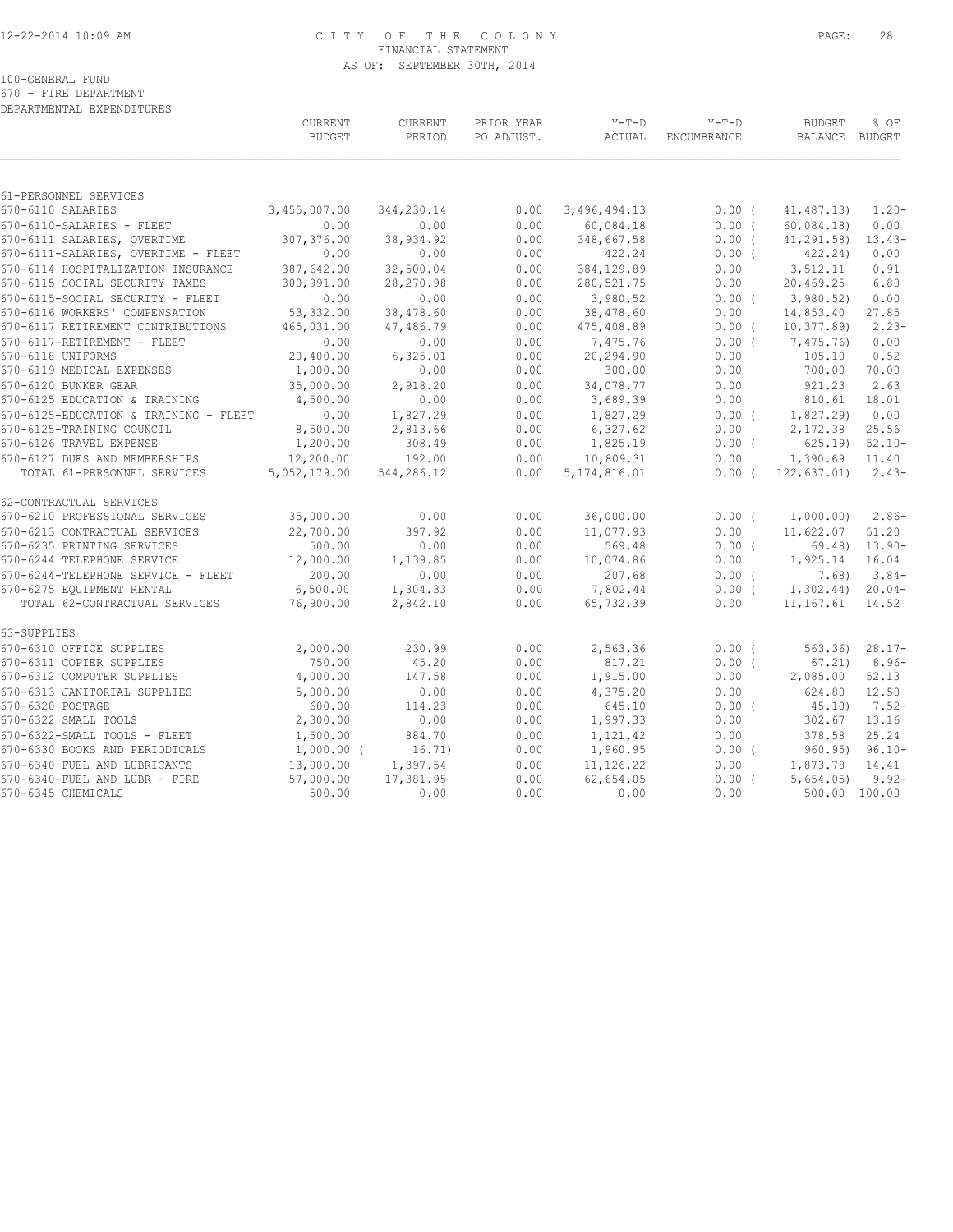### 12-22-2014 10:09 AM C I T Y O F T H E C O L O N Y PAGE: 29 FINANCIAL STATEMENT AS OF: SEPTEMBER 30TH, 2014

100-GENERAL FUND

670 - FIRE DEPARTMENT

DEPARTMENTAL EXPENDITURES

|                                    | CURRENT<br><b>BUDGET</b> | CURRENT<br>PERIOD             | PRIOR YEAR<br>PO ADJUST. | $Y-T-D$<br>ACTUAL | $Y-T-D$<br>ENCUMBRANCE | <b>BUDGET</b><br><b>BALANCE</b> | % OF<br><b>BUDGET</b> |
|------------------------------------|--------------------------|-------------------------------|--------------------------|-------------------|------------------------|---------------------------------|-----------------------|
| 670-6346 COMPRESSED GASSES         | 4,000.00                 | 628.50                        | 0.00                     | 3,713.68          | 0.00                   | 286.32                          | 7.16                  |
| 670-6360 MEDICAL SUPPLIES          | 36,000.00                | 1,333.96                      | 0.00                     | 36,006.12         | 0.00(                  | 6.12)                           | $0.02 -$              |
| 670-6390 MISCELLANEOUS SUPPLIES    | 9,000.00                 | 548.89                        | 0.00                     | 10,536.00         | $0.00$ (               | 1,536.00)                       | $17.07 -$             |
| 670-6393 INVESTIGATIVE SUPPLIES    | 400.00                   | 0.00                          | 0.00                     | 25.00             | 0.00                   | 375.00                          | 93.75                 |
| 670-6394 TACTICAL SUPPLIES         | 500.00                   | 0.00                          | 0.00                     | 80.71             | 0.00                   | 419.29                          | 83.86                 |
| TOTAL 63-SUPPLIES                  | 137,550.00               | 22,696.83                     | 0.00                     | 139,537.35        | $0.00$ (               | 1, 987, 35)                     | $1.44-$               |
| 64-MAINTENANCE                     |                          |                               |                          |                   |                        |                                 |                       |
| 670-6410 BUILDING MAINTENANCE      | 5,000.00                 | 653.17                        | 0.00                     | 1,775.76          | 0.00                   | 3,224.24                        | 64.48                 |
| 670-6430 OFFICE EQUIPMENT - MAINT. | 100.00                   | 0.00                          | 0.00                     | 0.00              | 0.00                   | 100.00 100.00                   |                       |
| 670-6440-VEHICLE MAINT - FIRE      | 75,000.00                | 29, 247.49                    | 0.00                     | 105,307.18        | $0.00$ (               | 30, 307, 18                     | $40.41 -$             |
| 670-6445 RADIO MAINTENANCE         | 7,000.00                 | 0.00                          | 0.00                     | 8,443.98          | $0.00$ (               | 1,443.98)                       | $20.63-$              |
| 670-6470 OTHER EQUIPMENT - MAINT.  | 16,000.00                | 1,326.48                      | 0.00                     | 11,298.38         | 0.00                   | 4,701.62                        | 29.39                 |
| TOTAL 64-MAINTENANCE               | 103,100.00               | 31,227.14                     | 0.00                     | 126,825.30        | $0.00$ (               | 23,725.30)                      | $23.01-$              |
| 65-NON-CAPITAL                     |                          |                               |                          |                   |                        |                                 |                       |
| 66-CAPITAL OUTLAY                  |                          |                               |                          |                   |                        |                                 |                       |
| 670-6690-CAPITAL-OTHER EQUIP       | 1,500.00                 | 1,500.00                      | 0.00                     | 1,500.00          | 0.00                   | 0.00                            | 0.00                  |
| TOTAL 66-CAPITAL OUTLAY            | 1,500.00                 | 1,500.00                      | 0.00                     | 1,500.00          | 0.00                   | 0.00                            | 0.00                  |
| 67-OVERHEAD ALLOCATION             |                          |                               |                          |                   |                        |                                 |                       |
| 670-6760 OVERHEAD - IT             | 0.00                     | 185,712.00                    | 0.00                     | 185,712.00        | $0.00$ (               | 185,712.00)                     | 0.00                  |
| 670-6761 OVERHEAD - HR             | 0.00                     | 66,564.00                     | 0.00                     | 66,564.00         | 0.00(                  | 66,564.00)                      | 0.00                  |
| 670-6762 OVERHEAD - FINANCE        | 0.00                     | 200,676.00                    | 0.00                     | 200,676.00        | $0.00$ (               | 200, 676.00                     | 0.00                  |
| 670-6764 OVERHEAD - FLEET          | 0.00                     | 85,548.00                     | 0.00                     | 85,548.00         | 0.00(                  | 85,548.00)                      | 0.00                  |
| 670-6765 OVERHEAD - GEN ADMIN      | 0.00                     | 156,036.00                    | 0.00                     | 156,036.00        | 0.00(                  | 156,036.00)                     | 0.00                  |
| 670-6766 OVERHEAD - FAC MAINT      | 0.00                     | 93,324.00                     | 0.00                     | 93,324.00         | $0.00$ (               | 93,324.00)                      | 0.00                  |
| 670-6770 OVERHEAD - AUTO INS       | 0.00                     | 5,964.00                      | 0.00                     | 5,964.00          |                        | 0.00(5,964.00)                  | 0.00                  |
| 670-6773 OVERHEAD - WATER          | 0.00                     | 28,164.00                     | 0.00                     | 28,164.00         | 0.00(                  | 28,164.00)                      | 0.00                  |
| 670-6776 OVERHEAD - CITY SECRETARY | 0.00                     | 60,744.00                     | 0.00                     | 60,744.00         | $0.00$ (               | 60,744.00)                      | 0.00                  |
| 670-6777 OVERHEAD - CITY COUNCIL   | 0.00<br>0.00             | 11,748.00                     | 0.00<br>0.00             | 11,748.00         | $0.00$ (               | 11,748.00)                      | 0.00                  |
| 670-6779 OVERHEAD - NON DEPT OTHER |                          | 391,860.00                    |                          | 391,860.00        | $0.00$ (               | 391,860.00)                     | 0.00                  |
| TOTAL 67-OVERHEAD ALLOCATION       |                          | $0.00 \quad 1,286,340.00$     | 0.00                     | 1,286,340.00      |                        | 0.00(1, 286, 340.00)            | 0.00                  |
| 68-SUNDRY CHARGES                  |                          |                               |                          |                   |                        |                                 |                       |
| TOTAL 670 - FIRE DEPARTMENT        |                          | 5, 371, 229.00 1, 888, 892.19 | 0.00                     | 6,794,751.05      |                        | $0.00$ ( 1, 423, 522.05) 26.50- |                       |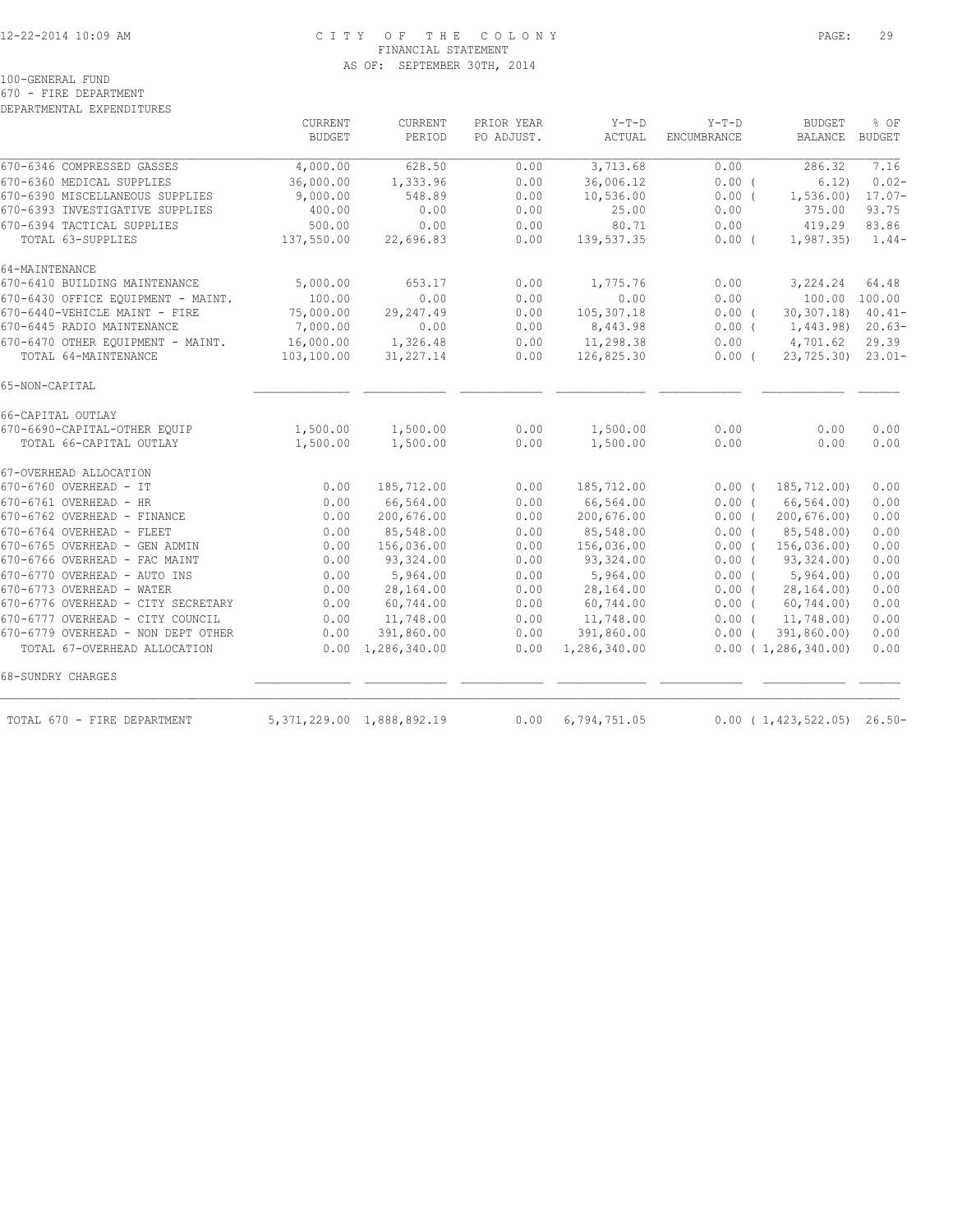## 12-22-2014 10:09 AM C I T Y O F T H E C O L O N Y PAGE: 30 FINANCIAL STATEMENT AS OF: SEPTEMBER 30TH, 2014

100-GENERAL FUND

675 - POLICE DEPARTMENT DEPARTMENTAL EXPENDITURES

|                                        | CURRENT<br><b>BUDGET</b> | CURRENT<br>PERIOD | PRIOR YEAR<br>PO ADJUST. | $Y-T-D$<br>ACTUAL | $Y-T-D$<br>ENCUMBRANCE | <b>BUDGET</b><br>BALANCE BUDGET | % OF               |
|----------------------------------------|--------------------------|-------------------|--------------------------|-------------------|------------------------|---------------------------------|--------------------|
|                                        |                          |                   |                          |                   |                        |                                 |                    |
| 61-PERSONNEL SERVICES                  |                          |                   |                          |                   |                        |                                 |                    |
| 675-6110 SALARIES                      | 4,631,687.00             | 449,873.23        | 0.00                     | 4,575,111.17      | 0.00                   | 56, 575.83                      | 1.22               |
| 675-6111 SALARIES, OVERTIME            | 105,000.00               | 19,406.83         | 0.00                     | 128, 138.73       | 0.00(                  | 23, 138. 73)                    | $22.04-$           |
| 675-6112 PART-TIME, TEMPORARY          | 106,242.00               | 16,625.09         | 0.00                     | 121,087.26        | 0.00(                  | 14,845.26)                      | $13.97-$           |
| 675-6114 HOSPITALIZATION INSURANCE     | 607,062.00               | 45,072.22         | 0.00                     | 555,694.31        | 0.00                   | 51,367.69                       | 8.46               |
| 675-6115 SOCIAL SECURITY TAXES         | 388,667.00               | 36,272.20         | 0.00                     | 355,782.16        | 0.00                   | 32,884.84                       | 8.46               |
| 675-6116 WORKERS' COMPENSATION         | 74,800.00                | 54, 111.88        | 0.00                     | 54, 111.88        | 0.00                   | 20,688.12                       | 27.66              |
| 675-6117 RETIREMENT CONTRIBUTIONS      | 587,365.00               | 58,823.25         | 0.00                     | 586,167.01        | 0.00                   | 1,197.99                        | 0.20               |
| 675-6118 UNIFORMS                      | 13,400.00                | 1,547.40          | 0.00                     | 17,581.95         | $0.00$ (               | 4, 181.95)                      | $31.21 -$          |
| 675-6119 MEDICAL EXPENSE               | 5,148.00                 | 1,261.00          | 0.00                     | 1,524.00          | 0.00                   | 3,624.00                        | 70.40              |
| 675-6120 PRIVATE CAR ALLOWANCE         | 15,400.00                | 1,093.82          | 0.00                     | 15,368.93         | 0.00                   | 31.07                           | 0.20               |
| 675-6125 EDUCATION & TRAINING          | 16,025.00                | 1,707.49          | 0.00                     | 14,109.56         | 0.00                   | 1,915.44                        | 11.95              |
| 675-6125-LEOSE EDUCATION & TRAINING    | 0.00                     | 3,995.62          | 0.00                     | 0.00              | 0.00                   | 0.00                            | 0.00               |
| 675-6126 TRAVEL EXPENSE                | $11,750.00$ (            | 18.46)            | 0.00                     | 6,715.08          | 0.00                   | 5,034.92                        | 42.85              |
| 675-6127 DUES AND MEMBERSHIPS          | 1,495.00                 | 655.00            | 0.00                     | 1,341.48          | 0.00                   | 153.52                          | 10.27              |
| TOTAL 61-PERSONNEL SERVICES            | 6,564,041.00             | 690,426.57        | 0.00                     | 6, 432, 733.52    | 0.00                   | 131,307.48                      | 2.00               |
| 62-CONTRACTUAL SERVICES                |                          |                   |                          |                   |                        |                                 |                    |
| 675-6210 PROFESSIONAL SERVICES         | 4,275.00                 | 3,291.50          | 0.00                     | 3,891.50          | 0.00                   | 383.50                          | 8.97               |
| 675-6213 CONTRACTUAL SERVICES          | 46,791.00                | 5,012.64          | 0.00                     | 45,649.02         | 0.00                   | 1,141.98                        | 2.44               |
| 675-6219 CREDIT CARD FEES              | 750.00                   | 107.65            | 0.00                     | 780.53            | $0.00$ (               | 30.53                           | $4.07-$            |
| 675-6235 PRINTING EXPENSES             | 3,000.00                 | 49.55             | 0.00                     | 3,398.95          | 0.00(                  |                                 | $398.95$ $13.30 -$ |
| 675-6236 ADVERTISING AND LEGAL NOTICES | 150.00                   | 0.00              | 0.00                     | 0.00              | 0.00                   | 150.00 100.00                   |                    |
| 675-6244 TELEPHONE SERVICE             | 9,000.00                 | 1,035.04          | 0.00                     | 6,495.03          | 0.00                   | 2,504.97                        | 27.83              |
| 675-6275 EQUIPMENT RENTAL              | 9,600.00                 | 162.33            | 0.00                     | 8,034.24          | 0.00                   | 1,565.76                        | 16.31              |
| TOTAL 62-CONTRACTUAL SERVICES          | 73,566.00                | 9,658.71          | 0.00                     | 68,249.27         | 0.00                   | 5,316.73                        | 7.23               |
| 63-SUPPLIES                            |                          |                   |                          |                   |                        |                                 |                    |
| 675-6310 OFFICE SUPPLIES               | 4,300.00                 | 389.77            | 0.00                     | 3,863.19          | 0.00                   | 436.81                          | 10.16              |
| 675-6311 COPIER SUPPLIES               | 5,900.00                 | 735.95            | 0.00                     | 5,106.03          | 0.00                   | 793.97                          | 13.46              |
| 675-6312 COMPUTER SUPPLIES             | 4,750.00                 | 246.95            | 0.00                     | 3,301.48          | 0.00                   | 1,448.52                        | 30.50              |
| 675-6313 JANITORIAL SUPPLIES           | 1,800.00                 | 590.92            | 0.00                     | 1,088.52          | 0.00                   | 711.48                          | 39.53              |
| 675-6320 POSTAGE                       | 5,000.00                 | 357.94            | 0.00                     | 3,542.47          | 0.00                   | 1,457.53                        | 29.15              |
| 675-6322 SMALL TOOLS                   | 150.00                   | 91.88             | 0.00                     | 155.45            | $0.00$ (               | 5.45)                           | $3.63-$            |
| 675-6330 BOOKS AND PERIODICALS         | 1,430.00                 | 0.00              | 0.00                     | 63.89             | 0.00                   | 1,366.11                        | 95.53              |
| 675-6331 PUBLIC EDUCATION MATERIAL     | 4,200.00                 | 0.00              | 0.00                     | 4,075.27          | 0.00                   | 124.73                          | 2.97               |
| 675-6335 AWARDS                        | 600.00                   | 0.00              | 0.00                     | 956.70            | $0.00$ (               | 356.70)                         | $59.45-$           |
| 675-6340 FUEL AND LUBRICANTS           | 150,000.00               | 26, 921.16        | 0.00                     | 159,200.16        | $0.00$ (               | 9,200.16                        | $6.13-$            |
| 675-6346 COMPRESSED GASES              | 9,000.00                 | 0.00              | 0.00                     | 5,644.41          | 0.00                   | 3,355.59                        | 37.28              |
| 675-6350 ANIMAL SUPPLIES               | 4,350.00                 | 162.68            | 0.00                     | 4,414.82          | 0.00(                  | 64.82)                          | $1.49-$            |
| 675-6360 MEDICAL SUPPLIES              | 1,300.00                 | 94.78             | 0.00                     | 148.67            | 0.00                   | 1,151.33                        | 88.56              |
| 675-6390 MISCELLANEOUS SUPPLIES        | 7,450.00                 | 1,096.91          | 0.00                     | 7,007.41          | 0.00                   | 442.59                          | 5.94               |
|                                        |                          |                   |                          |                   |                        |                                 |                    |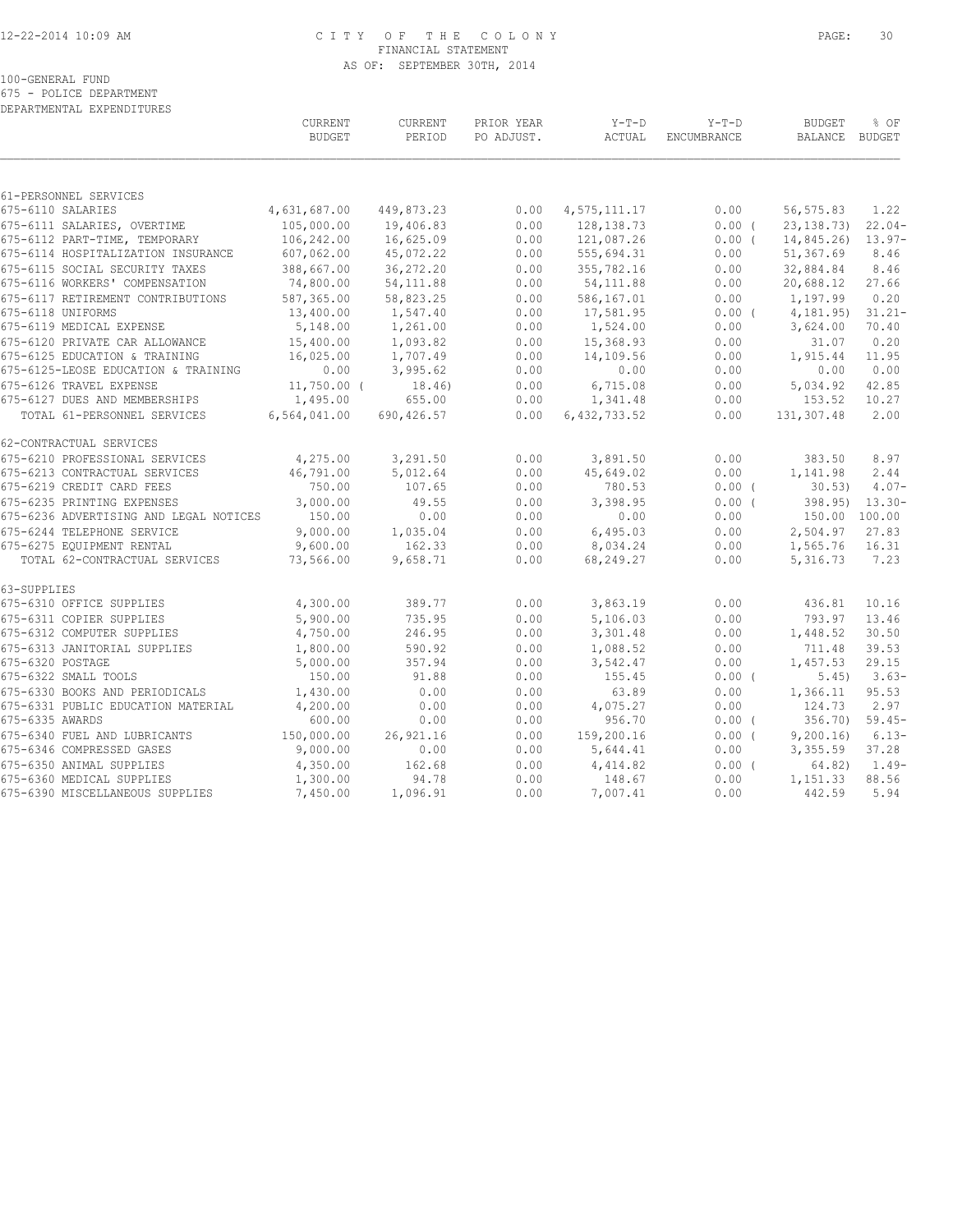#### 12-22-2014 10:09 AM C I T Y O F T H E C O L O N Y PAGE: 31 FINANCIAL STATEMENT AS OF: SEPTEMBER 30TH, 2014

100-GENERAL FUND

675 - POLICE DEPARTMENT

DEPARTMENTAL EXPENDITURES

|                                    | <b>CURRENT</b><br><b>BUDGET</b> | <b>CURRENT</b><br>PERIOD  | PRIOR YEAR<br>PO ADJUST. | $Y-T-D$<br><b>ACTUAL</b> | $Y-T-D$<br><b>ENCUMBRANCE</b> | <b>BUDGET</b><br><b>BALANCE</b> | % OF<br><b>BUDGET</b> |
|------------------------------------|---------------------------------|---------------------------|--------------------------|--------------------------|-------------------------------|---------------------------------|-----------------------|
| 675-6391 INMATE FOOD               | 3,300.00                        | 586.24                    | 0.00                     | 2,699.56                 | 0.00                          | 600.44                          | 18.20                 |
| 675-6392 JAIL SUPPLIES             | 2,500.00                        | 49.06                     | 0.00                     | 2,059.34                 | 0.00                          | 440.66                          | 17.63                 |
| 675-6393 INVESTIGATIVE SUPPLIES    | 2,000.00                        | 0.00                      | 0.00                     | 1,965.73                 | 0.00                          | 34.27                           | 1.71                  |
| 675-6394 TACTICAL SUPPLIES         | 9,450.00                        | 0.00                      | 0.00                     | 10,514.62                | $0.00$ (                      | 1,064.62)                       | $11.27 -$             |
| TOTAL 63-SUPPLIES                  | 217,480.00                      | 31, 324.24                | 0.00                     | 215,807.72               | 0.00                          | 1,672.28                        | 0.77                  |
| 64-MAINTENANCE                     |                                 |                           |                          |                          |                               |                                 |                       |
| 675-6410 BUILDING MAINTENANCE      | 1,500.00                        | 378.00                    | 0.00                     | 497.45                   | 0.00                          | 1,002.55                        | 66.84                 |
| 675-6430 OFFICE EQUIPMENT - MAINT. | 800.00                          | 0.00                      | 0.00                     | 0.00                     | 0.00                          | 800.00                          | 100.00                |
| 675-6431 MAINTENANCE - GIS         | 5,000.00                        | 0.00                      | 0.00                     | 5,000.00                 | 0.00                          | 0.00                            | 0.00                  |
| 675-6440 VEHICLE MAINTENANCE       | 1,200.00                        | 40.00                     | 0.00                     | 1,152.39                 | 0.00                          | 47.61                           | 3.97                  |
| 675-6445 RADIO MAINTENANCE         | 10,100.00                       | 0.00                      | 0.00                     | 7,851.24                 | 0.00                          | 2,248.76                        | 22.26                 |
| 675-6470 OTHER EOUIPMENT - MAINT.  | 138,799.00                      | 12,447.19                 | 0.00                     | 134, 327.59              | 0.00                          | 4, 471.41                       | 3.22                  |
| TOTAL 64-MAINTENANCE               | 157,399.00                      | 12,865.19                 | 0.00                     | 148,828.67               | 0.00                          | 8,570.33                        | 5.44                  |
| 65-NON-CAPITAL                     |                                 |                           |                          |                          |                               |                                 |                       |
| 66-CAPITAL OUTLAY                  |                                 |                           |                          |                          |                               |                                 |                       |
| 67-OVERHEAD ALLOCATION             |                                 |                           |                          |                          |                               |                                 |                       |
| 675-6760 OVERHEAD - IT             | 0.00                            | 287,328.00                | 0.00                     | 287,328.00               | $0.00$ (                      | 287,328.00)                     | 0.00                  |
| 675-6761 OVERHEAD - HR             | 0.00                            | 102,984.00                | 0.00                     | 102,984.00               | $0.00$ (                      | 102,984.00)                     | 0.00                  |
| 675-6762 OVERHEAD - FINANCE        | 0.00                            | 310,476.00                | 0.00                     | 310,476.00               | $0.00$ (                      | 310, 476.00                     | 0.00                  |
| 675-6764 OVERHEAD - FLEET          | 0.00                            | 256,632.00                | 0.00                     | 256,632.00               | $0.00$ (                      | 256,632.00)                     | 0.00                  |
| 675-6765 OVERHEAD - GEN ADMIN      | 0.00                            | 241,404.00                | 0.00                     | 241,404.00               | $0.00$ (                      | 241,404.00)                     | 0.00                  |
| 675-6766 OVERHEAD - FAC MAINT      | 0.00                            | 144,396.00                | 0.00                     | 144,396.00               | 0.00(                         | 144,396.00)                     | 0.00                  |
| 675-6770 OVERHEAD - AUTO INS       | 0.00                            | 17,904.00                 | 0.00                     | 17,904.00                | $0.00$ (                      | 17,904.00)                      | 0.00                  |
| 675-6773 OVERHEAD - WATER          | 0.00                            | 43,572.00                 | 0.00                     | 43,572.00                | 0.00(                         | 43,572.00)                      | 0.00                  |
| 675-6776 OVERHEAD - CITY SECRETARY | 0.00                            | 93,972.00                 | 0.00                     | 93,972.00                | $0.00$ (                      | 93,972.00)                      | 0.00                  |
| 675-6777 OVERHEAD - CITY COUNCIL   | 0.00                            | 18,180.00                 | 0.00                     | 18,180.00                | $0.00$ (                      | 18,180.00)                      | 0.00                  |
| 675-6779 OVERHEAD - NON DEPT OTHER | 0.00                            | 524,760.00                | 0.00                     | 524,760.00               | $0.00$ (                      | 524,760.00                      | 0.00                  |
| TOTAL 67-OVERHEAD ALLOCATION       | 0.00                            | 2,041,608.00              | 0.00                     | 2,041,608.00             |                               | $0.00$ ( 2,041,608.00)          | 0.00                  |
| 68-SUNDRY CHARGES                  |                                 |                           |                          |                          |                               |                                 |                       |
| 675-6835 SPECIAL INVESTIGATIONS    | 1,500.00                        | 1,400.00                  | 0.00                     | 1,500.00                 | 0.00                          | 0.00                            | 0.00                  |
| TOTAL 68-SUNDRY CHARGES            | 1,500.00                        | 1,400.00                  | 0.00                     | 1,500.00                 | 0.00                          | 0.00                            | 0.00                  |
| TOTAL 675 - POLICE DEPARTMENT      |                                 | 7,013,986.00 2,787,282.71 | 0.00                     | 8,908,727.18             |                               | $0.00$ (1,894,741.18) 27.01-    |                       |
|                                    |                                 |                           |                          |                          |                               |                                 |                       |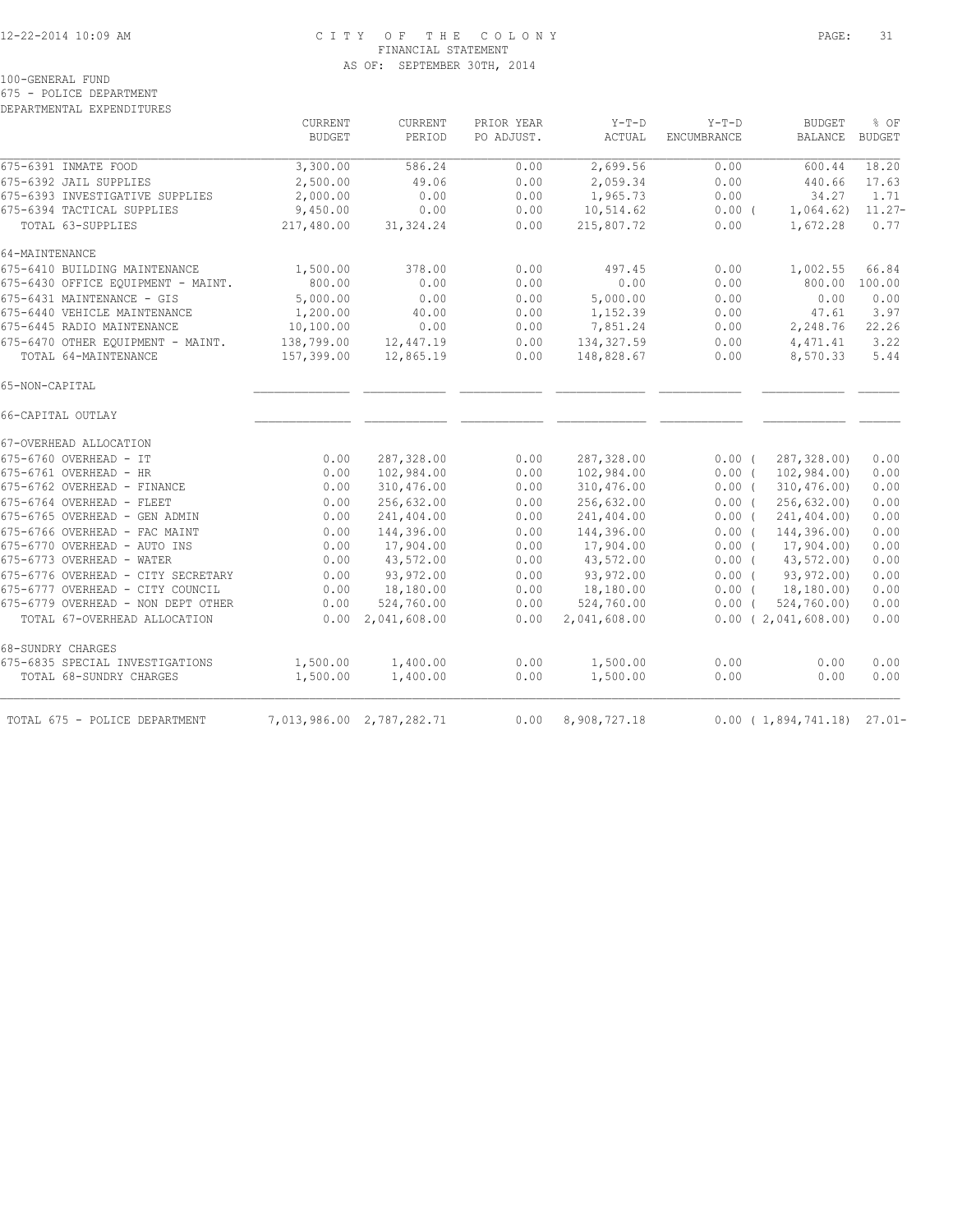## 12-22-2014 10:09 AM C I T Y O F T H E C O L O N Y PAGE: 32 FINANCIAL STATEMENT AS OF: SEPTEMBER 30TH, 2014

100-GENERAL FUND

680 - LIBRARY DEPARTMENTAL EXPENDITURES

|                                     | CURRENT<br><b>BUDGET</b> | CURRENT<br>PERIOD | PRIOR YEAR<br>PO ADJUST. | Y-T-D<br>ACTUAL | $Y-T-D$<br>ENCUMBRANCE | <b>BUDGET</b><br>BALANCE BUDGET | % OF           |
|-------------------------------------|--------------------------|-------------------|--------------------------|-----------------|------------------------|---------------------------------|----------------|
|                                     |                          |                   |                          |                 |                        |                                 |                |
| 61-PERSONNEL SERVICES               |                          |                   |                          |                 |                        |                                 |                |
| 680-6110 SALARIES                   | 537,974.00               | 52,357.68         | 0.00                     | 556,048.24      | $0.00$ (               | 18,074.24)                      | $3.36-$        |
| 680-6112 PART-TIME, TEMPORARY       | 81,033.00                | 7,120.61          | 0.00                     | 61,642.12       | 0.00                   | 19,390.88                       | 23.93          |
| 680-6114 HOSPITALIZATION INSURANCE  | 80,454.00                | 7,365.66          | 0.00                     | 79,542.14       | 0.00                   | 911.86                          | 1.13           |
| 680-6115 SOCIAL SECURITY TAXES      | 49,521.00                | 4,497.43          | 0.00                     | 46,229.85       | 0.00                   | 3,291.15                        | 6.65           |
| 680-6116 WORKERS' COMPENSATION      | 1,290.00                 | 930.72            | 0.00                     | 930.72          | 0.00                   | 359.28                          | 27.85          |
| 680-6117 RETIREMENT CONTRIBUTIONS   | 66,440.00                | 6,754.82          | 0.00                     | 66,757.30       | $0.00$ (               | 317.30)                         | $0.48-$        |
| 680-6125 EDUCATION & TRAINING       | 480.00                   | 0.00              | 0.00                     | 533.00          | $0.00$ (               | 53.00)                          | $11.04-$       |
| 680-6126 TRAVEL EXPENSE             | 3,620.00                 | 799.89            | 0.00                     | 2,921.63        | 0.00                   | 698.37                          | 19.29          |
| 680-6127 DUES AND MEMBERSHIPS       | 1,250.00                 | 0.00              | 0.00                     | 1,512.50        | $0.00$ (               |                                 | 262.50) 21.00- |
| TOTAL 61-PERSONNEL SERVICES         | 822,062.00               | 79,826.81         | 0.00                     | 816, 117.50     | 0.00                   | 5,944.50                        | 0.72           |
| 62-CONTRACTUAL SERVICES             |                          |                   |                          |                 |                        |                                 |                |
| 680-6213 CONTRACTUAL SERVICES       | 3,360.00                 | 0.00              | 0.00                     | 2,576.95        | 0.00                   | 783.05                          | 23.31          |
| 680-6219 CREDIT CARD FEES           | 200.00                   | 22.06             | 0.00                     | 204.79          | 0.00(                  | 4.79                            | $2.40-$        |
| 680-6235 PRINTING SERVICES          | 3,820.00                 | 24.55             | 0.00                     | 2,732.06        | 0.00                   | 1,087.94                        | 28.48          |
| 680-6244 TELEPHONE SERVICE          | 360.00                   | 29.75             | 0.00                     | 357.00          | 0.00                   | 3.00                            | 0.83           |
| 680-6275 EQUIPMENT RENTAL           | 2,500.00                 | 0.00              | 0.00                     | 2,332.62        | 0.00                   | 167.38                          | 6.70           |
| TOTAL 62-CONTRACTUAL SERVICES       | 10,240.00                | 76.36             | 0.00                     | 8,203.42        | 0.00                   | 2,036.58                        | 19.89          |
| 63-SUPPLIES                         |                          |                   |                          |                 |                        |                                 |                |
| 680-6310 OFFICE SUPPLIES            | 950.00                   | 403.48            | 0.00                     | 871.89          | 0.00                   | 78.11                           | 8.22           |
| 680-6311 COPIER SUPPLIES            | 1,324.00                 | 97.54             | 0.00                     | 1,169.87        | 0.00                   | 154.13                          | 11.64          |
| 680-6312 COMPUTER SUPPLIES          | 7,930.00                 | 3,818.14          | 0.00                     | 21, 147.33      | 0.00(                  | 13, 217.33) 166.68-             |                |
| 680-6313 JANITORIAL SUPPLIES        | 150.00                   | 16.14             | 0.00                     | 200.10          | 0.00(                  | 50.10                           | $33.40-$       |
| 680-6315 PROGRAM SUPPLIES           | 650.00                   | 150.81            | 0.00                     | 516.07          | 0.00                   | 133.93                          | 20.60          |
| 680-6320 POSTAGE                    | 1,692.00                 | 86.77             | 0.00                     | 1,030.90        | 0.00                   | 661.10                          | 39.07          |
| 680-6330 BOOKS AND PERIODICALS      | 102,000.00               | 21,450.82         | 0.00                     | 102,251.51      | 0.00(                  | 251.51)                         | $0.25 -$       |
| 680-6335 AWARDS                     | 1,140.00                 | 104.76            | 0.00                     | 494.24          | 0.00                   | 645.76                          | 56.65          |
| 680-6355 LIBRARY SUPPLIES           | 8,280.00                 | 542.47            | 0.00                     | 6,850.47        | 0.00                   | 1,429.53                        | 17.26          |
| 680-6390 MISCELLANEOUS SUPPLIES     | 1,050.00                 | 1,873.23          | 452.02                   | 2,731.60        | $0.00$ (               | 1,229.58) 117.10-               |                |
| TOTAL 63-SUPPLIES                   | 125,166.00               | 28,544.16         | 452.02                   | 137,263.98      | 0.00(                  | 11,645.96                       | $9.30 -$       |
| 64-MAINTENANCE                      |                          |                   |                          |                 |                        |                                 |                |
| 680-6452 MAINTENANCE - SOFTWARE AGR | 10, 555.00               | 303.78            | 0.00                     | 12,076.38       | $0.00$ (               | $1, 521.38$ $14.41-$            |                |
| 680-6470 OTHER EQUIPMENT - MAINT.   | 1,500.00                 | 0.00              | 0.00                     | 778.00          | 0.00                   | 722.00                          | 48.13          |
| TOTAL 64-MAINTENANCE                | 12,055.00                | 303.78            | 0.00                     | 12,854.38       | $0.00$ (               | 799.38)                         | $6.63-$        |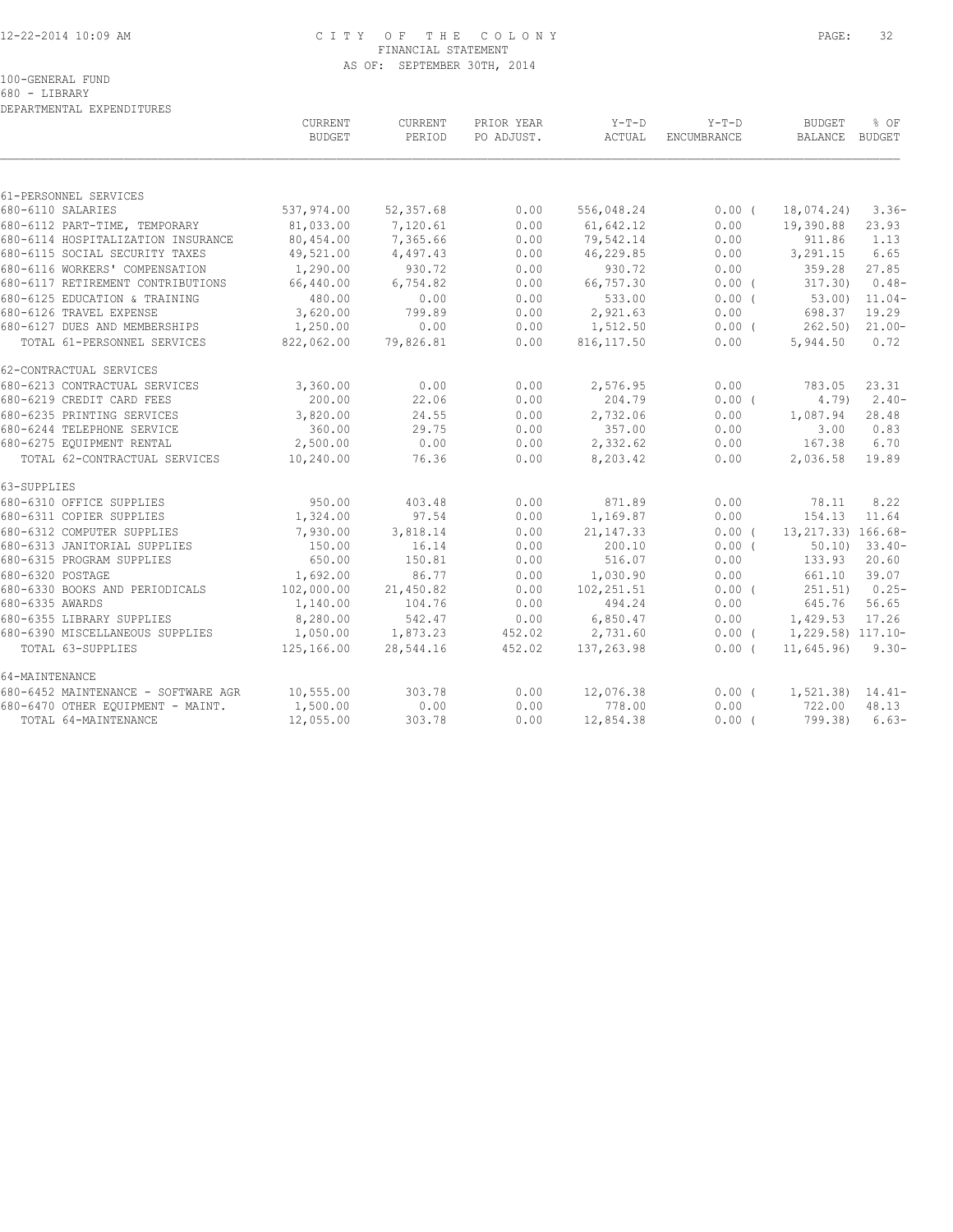### 12-22-2014 10:09 AM C I T Y O F T H E C O L O N Y PAGE: 33 FINANCIAL STATEMENT AS OF: SEPTEMBER 30TH, 2014

100-GENERAL FUND

680 - LIBRARY

DEPARTMENTAL EXPENDITURES

|                                                                | <b>CURRENT</b><br><b>BUDGET</b> | CURRENT<br>PERIOD           | PRIOR YEAR<br>PO ADJUST. | $Y-T-D$<br>ACTUAL               | $Y-T-D$<br>ENCUMBRANCE                                                                                                                                                                                                                                                                                                                                                                                                                                                        | <b>BUDGET</b><br><b>BALANCE</b>                | % OF<br><b>BUDGET</b>               |
|----------------------------------------------------------------|---------------------------------|-----------------------------|--------------------------|---------------------------------|-------------------------------------------------------------------------------------------------------------------------------------------------------------------------------------------------------------------------------------------------------------------------------------------------------------------------------------------------------------------------------------------------------------------------------------------------------------------------------|------------------------------------------------|-------------------------------------|
| 65-NON-CAPITAL                                                 |                                 |                             |                          |                                 |                                                                                                                                                                                                                                                                                                                                                                                                                                                                               |                                                |                                     |
| 66-CAPITAL OUTLAY                                              |                                 |                             |                          |                                 |                                                                                                                                                                                                                                                                                                                                                                                                                                                                               |                                                |                                     |
| 680-6651 CAPITAL OUTLAY-COMPUTER HW<br>TOTAL 66-CAPITAL OUTLAY | 15,000.00<br>15,000.00          | 0.00<br>0.00                | 0.00<br>0.00             | 0.00<br>0.00                    | 0.00<br>0.00                                                                                                                                                                                                                                                                                                                                                                                                                                                                  | 15,000.00<br>15,000.00                         | 100.00<br>100.00                    |
| 67-OVERHEAD ALLOCATION                                         |                                 |                             |                          |                                 |                                                                                                                                                                                                                                                                                                                                                                                                                                                                               |                                                |                                     |
| 680-6760 OVERHEAD - IT                                         | 0.00                            | 49,056.00                   | 0.00                     | 49,056.00                       | 0.00(                                                                                                                                                                                                                                                                                                                                                                                                                                                                         | 49,056.00)                                     | 0.00                                |
| 680-6761 OVERHEAD - HR                                         | 0.00                            | 17,580.00                   | 0.00                     | 17,580.00                       | 0.00(                                                                                                                                                                                                                                                                                                                                                                                                                                                                         | 17,580.00)                                     | 0.00                                |
| 680-6762 OVERHEAD - FINANCE                                    | 0.00                            | 53,004.00                   | 0.00                     | 53,004.00                       | 0.00(                                                                                                                                                                                                                                                                                                                                                                                                                                                                         | 53,004.00                                      | 0.00                                |
| 680-6765 OVERHEAD - GEN ADMIN                                  | 0.00                            | 41,220.00                   | 0.00                     | 41,220.00                       | 0.00(                                                                                                                                                                                                                                                                                                                                                                                                                                                                         | 41, 220.00                                     | 0.00                                |
| 680-6766 OVERHEAD - FAC MAINT                                  | 0.00                            | 24,648.00                   | 0.00                     | 24,648.00                       | 0.00(                                                                                                                                                                                                                                                                                                                                                                                                                                                                         | 24,648.00)                                     | 0.00                                |
| 680-6773 OVERHEAD - WATER                                      | 0.00                            | 7,440.00                    | 0.00                     | 7,440.00                        | 0.00(                                                                                                                                                                                                                                                                                                                                                                                                                                                                         | 7,440.00)                                      | 0.00                                |
| 680-6776 OVERHEAD - CITY SECRETARY                             | 0.00                            | 16,044.00                   | 0.00                     | 16,044.00                       | $0.00$ (                                                                                                                                                                                                                                                                                                                                                                                                                                                                      | 16,044.00                                      | 0.00                                |
| 680-6777 OVERHEAD - CITY COUNCIL                               | 0.00                            | 3,108.00                    | 0.00                     | 3,108.00                        | 0.00(                                                                                                                                                                                                                                                                                                                                                                                                                                                                         | 3,108.00                                       | 0.00                                |
| 680-6779 OVERHEAD - NON DEPT OTHER                             | 0.00                            | 132,720.00                  | 0.00                     | 132,720.00                      | $0.00$ (                                                                                                                                                                                                                                                                                                                                                                                                                                                                      | 132,720.00)                                    | 0.00                                |
| TOTAL 67-OVERHEAD ALLOCATION                                   | 0.00                            | 344,820.00                  | 0.00                     | 344,820.00                      | 0.00(                                                                                                                                                                                                                                                                                                                                                                                                                                                                         | 344,820,00)                                    | 0.00                                |
| TOTAL 680 - LIBRARY                                            | 984,523.00                      | 453,571.11                  | 452.02                   | 1,319,259.28                    | $0.00$ (                                                                                                                                                                                                                                                                                                                                                                                                                                                                      | 334, 284. 26)                                  | $33.95-$                            |
| $***$<br>TOTAL EXPENDITURES<br>$***$                           | 21,789,539.00 (1,820,407.19)    |                             |                          | 452.02 21,561,107.06            | 6,600.00                                                                                                                                                                                                                                                                                                                                                                                                                                                                      | 222,283.96                                     | 1.02<br>$=$ $=$ $=$ $=$ $=$         |
| ** REVENUE OVER (UNDER) EXPENDITURES * (                       | -------------- -------------    | 151, 322.00) 3, 593, 869.88 | 452.02<br>============   | 2,034,014.84 (<br>============= | $\begin{array}{cccccc} \multicolumn{2}{c}{{\color{red}z}} & \multicolumn{2}{c}{{\color{red}z}} & \multicolumn{2}{c}{{\color{red}z}} & \multicolumn{2}{c}{{\color{red}z}} & \multicolumn{2}{c}{{\color{red}z}} & \multicolumn{2}{c}{{\color{red}z}} & \multicolumn{2}{c}{{\color{red}z}} & \multicolumn{2}{c}{{\color{red}z}} & \multicolumn{2}{c}{{\color{red}z}} & \multicolumn{2}{c}{{\color{red}z}} & \multicolumn{2}{c}{{\color{red}z}} & \multicolumn{2}{c}{{\color{red$ | $6,600.00)$ ( 2, 179, 188, 86)<br>============ | $0.30 -$<br>$=$ $=$ $=$ $=$ $=$ $=$ |

\*\*\* END OF REPORT \*\*\*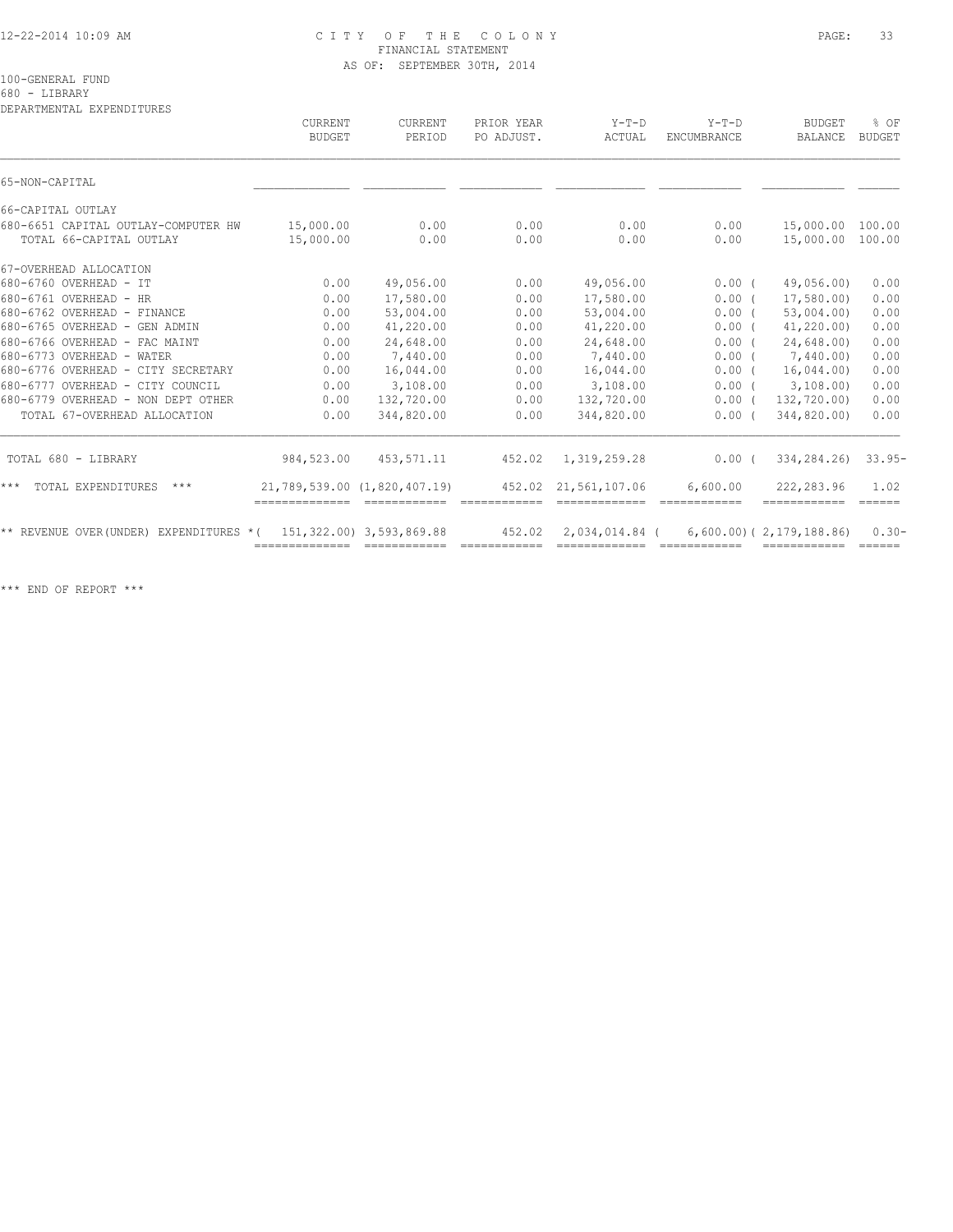# 12-22-2014 10:11 AM C I T Y O F T H E C O L O N Y PAGE: 1 FINANCIAL STATEMENT AS OF: SEPTEMBER 30TH, 2014

105-PARKS FUND

FINANCIAL SUMMARY CURRENT CURRENT PRIOR YEAR Y-T-D Y-T-D BUDGET % OF BUDGET PERIOD PO ADJUST. ACTUAL ENCUMBRANCE BALANCE BUDGET  $\mathcal{L} = \{ \mathcal{L} = \{ \mathcal{L} = \{ \mathcal{L} = \{ \mathcal{L} = \{ \mathcal{L} = \{ \mathcal{L} = \{ \mathcal{L} = \{ \mathcal{L} = \{ \mathcal{L} = \{ \mathcal{L} = \{ \mathcal{L} = \{ \mathcal{L} = \{ \mathcal{L} = \{ \mathcal{L} = \{ \mathcal{L} = \{ \mathcal{L} = \{ \mathcal{L} = \{ \mathcal{L} = \{ \mathcal{L} = \{ \mathcal{L} = \{ \mathcal{L} = \{ \mathcal{L} = \{ \mathcal{L} = \{ \mathcal{$ REVENUE SUMMARY 4-LICENSES & PERMITS 393,300.00 38,964.45 0.00 437,120.35 0.00 ( 43,820.35) 11.14- 5-AQUATIC PARK 208,160.00 18,596.30 0.00 265,072.38 0.00 ( 56,912.38) 27.34- 8-MISCELLANEOUS REVENUE 2,799,229.00 224,868.36 0.00 2,845,619.96 0.00 ( 46,390.96) 1.66- \*\* TOTAL REVENUES \*\* 3,400,689.00 282,429.11 0.00 3,547,812.69 0.00 ( 147,123.69) 4.33- ============== ============ ============ ============= ============ ============ ====== EXPENDITURE SUMMARY NON-DEPARTMENTAL 1,014,396.00 0.00 0.00 0.00 0.00 1,014,396.00 100.00 PARKS & RECREATION 2,055,105.00 1,221,513.15 0.00 2,857,469.84 0.00 ( 802,364.84) 39.04- AQUATIC PARK 377,452.00 82,426.52 0.00 448,811.88 0.00 ( 71,359.88) 18.91- COMMUNITY CENTER 152,620.00 38,282.18 0.00 146,740.34 0.00 5,879.66 3.85 \*\* TOTAL EXPENDITURES \*\* 3,599,573.00 1,342,221.85 0.00 3,453,022.06 0.00 146,550.94 4.07 ============== ============ ============ ============= ============ ============ ======

\*\* REVENUE OVER(UNDER) EXPENDITURES \*( 198,884.00)(1,059,792.74) 0.00 94,790.63 0.00 ( 293,674.63) 0.00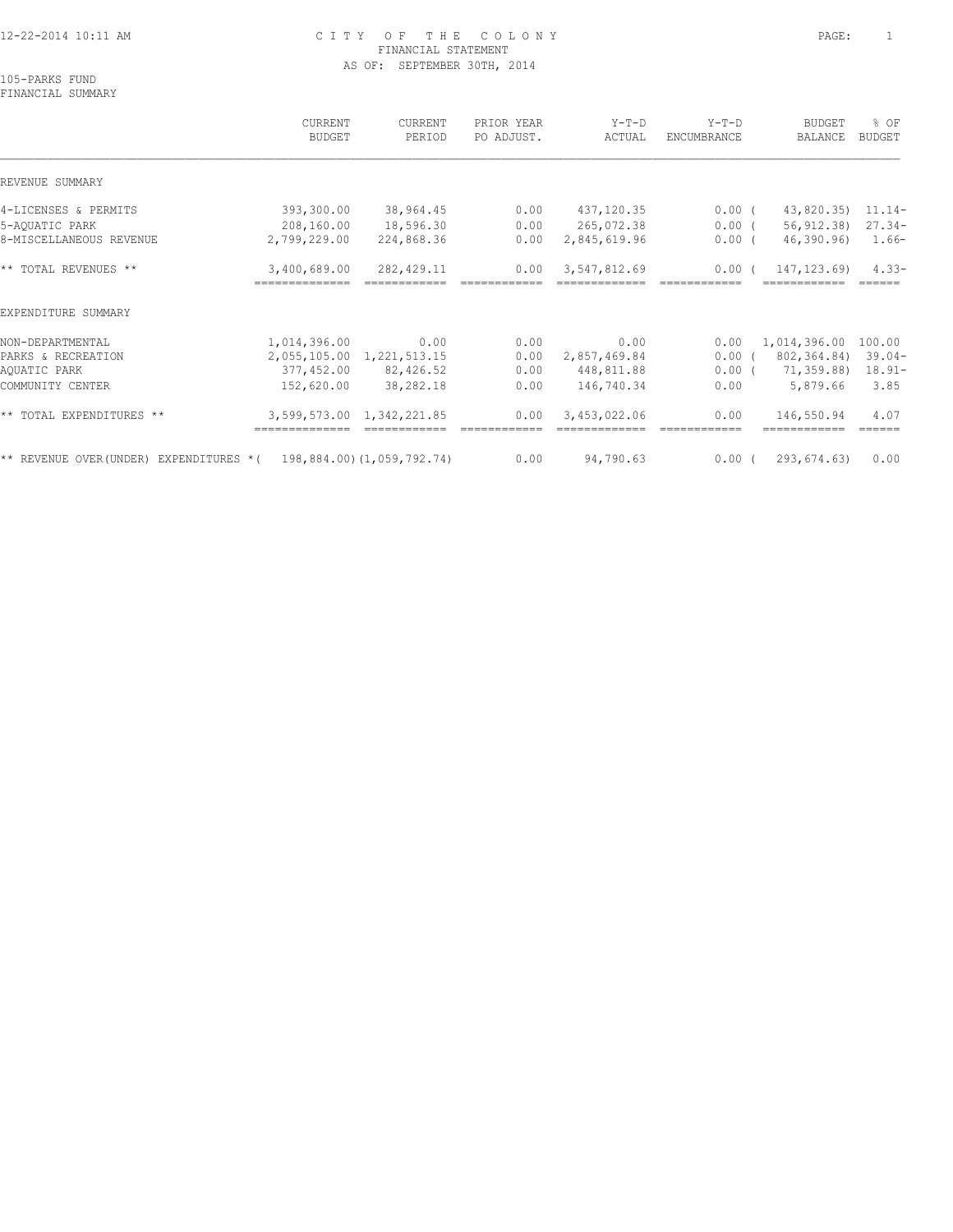## 12-22-2014 10:11 AM C I T Y O F T H E C O L O N Y PAGE: 2 FINANCIAL STATEMENT AS OF: SEPTEMBER 30TH, 2014

105-PARKS FUND

|                               | <b>BUDGET</b>                                                                                                                                                                                                                                                                                           | PERIOD                                                                                                                                                                                                                              | PO ADJUST.                                                                                                                                                            | ACTUAL                                                                                       | ENCUMBRANCE                                                                                                                                                                                               | <b>BALANCE</b>       | BUDGET                                                                                                                                                                                                                                                                                                                                                                                                                                                                                                                                                                                                                                                                                                                                                                                                                                                                                                                                           |
|-------------------------------|---------------------------------------------------------------------------------------------------------------------------------------------------------------------------------------------------------------------------------------------------------------------------------------------------------|-------------------------------------------------------------------------------------------------------------------------------------------------------------------------------------------------------------------------------------|-----------------------------------------------------------------------------------------------------------------------------------------------------------------------|----------------------------------------------------------------------------------------------|-----------------------------------------------------------------------------------------------------------------------------------------------------------------------------------------------------------|----------------------|--------------------------------------------------------------------------------------------------------------------------------------------------------------------------------------------------------------------------------------------------------------------------------------------------------------------------------------------------------------------------------------------------------------------------------------------------------------------------------------------------------------------------------------------------------------------------------------------------------------------------------------------------------------------------------------------------------------------------------------------------------------------------------------------------------------------------------------------------------------------------------------------------------------------------------------------------|
|                               |                                                                                                                                                                                                                                                                                                         |                                                                                                                                                                                                                                     |                                                                                                                                                                       |                                                                                              |                                                                                                                                                                                                           |                      |                                                                                                                                                                                                                                                                                                                                                                                                                                                                                                                                                                                                                                                                                                                                                                                                                                                                                                                                                  |
|                               |                                                                                                                                                                                                                                                                                                         |                                                                                                                                                                                                                                     |                                                                                                                                                                       |                                                                                              |                                                                                                                                                                                                           |                      |                                                                                                                                                                                                                                                                                                                                                                                                                                                                                                                                                                                                                                                                                                                                                                                                                                                                                                                                                  |
|                               |                                                                                                                                                                                                                                                                                                         |                                                                                                                                                                                                                                     |                                                                                                                                                                       |                                                                                              |                                                                                                                                                                                                           |                      | 13.63                                                                                                                                                                                                                                                                                                                                                                                                                                                                                                                                                                                                                                                                                                                                                                                                                                                                                                                                            |
|                               |                                                                                                                                                                                                                                                                                                         |                                                                                                                                                                                                                                     |                                                                                                                                                                       |                                                                                              |                                                                                                                                                                                                           |                      | $26.33-$                                                                                                                                                                                                                                                                                                                                                                                                                                                                                                                                                                                                                                                                                                                                                                                                                                                                                                                                         |
|                               |                                                                                                                                                                                                                                                                                                         |                                                                                                                                                                                                                                     |                                                                                                                                                                       |                                                                                              |                                                                                                                                                                                                           |                      | $44.04-$                                                                                                                                                                                                                                                                                                                                                                                                                                                                                                                                                                                                                                                                                                                                                                                                                                                                                                                                         |
|                               |                                                                                                                                                                                                                                                                                                         |                                                                                                                                                                                                                                     |                                                                                                                                                                       |                                                                                              |                                                                                                                                                                                                           |                      | 17.82                                                                                                                                                                                                                                                                                                                                                                                                                                                                                                                                                                                                                                                                                                                                                                                                                                                                                                                                            |
|                               |                                                                                                                                                                                                                                                                                                         |                                                                                                                                                                                                                                     |                                                                                                                                                                       |                                                                                              |                                                                                                                                                                                                           |                      | $33.73-$                                                                                                                                                                                                                                                                                                                                                                                                                                                                                                                                                                                                                                                                                                                                                                                                                                                                                                                                         |
|                               |                                                                                                                                                                                                                                                                                                         |                                                                                                                                                                                                                                     |                                                                                                                                                                       |                                                                                              |                                                                                                                                                                                                           |                      | $25.14-$                                                                                                                                                                                                                                                                                                                                                                                                                                                                                                                                                                                                                                                                                                                                                                                                                                                                                                                                         |
|                               |                                                                                                                                                                                                                                                                                                         |                                                                                                                                                                                                                                     |                                                                                                                                                                       |                                                                                              |                                                                                                                                                                                                           |                      | $48.90 -$                                                                                                                                                                                                                                                                                                                                                                                                                                                                                                                                                                                                                                                                                                                                                                                                                                                                                                                                        |
|                               |                                                                                                                                                                                                                                                                                                         |                                                                                                                                                                                                                                     |                                                                                                                                                                       |                                                                                              |                                                                                                                                                                                                           |                      | $22.50-$                                                                                                                                                                                                                                                                                                                                                                                                                                                                                                                                                                                                                                                                                                                                                                                                                                                                                                                                         |
|                               |                                                                                                                                                                                                                                                                                                         |                                                                                                                                                                                                                                     |                                                                                                                                                                       |                                                                                              |                                                                                                                                                                                                           |                      | 0.00                                                                                                                                                                                                                                                                                                                                                                                                                                                                                                                                                                                                                                                                                                                                                                                                                                                                                                                                             |
|                               |                                                                                                                                                                                                                                                                                                         |                                                                                                                                                                                                                                     |                                                                                                                                                                       |                                                                                              |                                                                                                                                                                                                           |                      | $11.14-$                                                                                                                                                                                                                                                                                                                                                                                                                                                                                                                                                                                                                                                                                                                                                                                                                                                                                                                                         |
| 5-AQUATIC PARK                |                                                                                                                                                                                                                                                                                                         |                                                                                                                                                                                                                                     |                                                                                                                                                                       |                                                                                              |                                                                                                                                                                                                           |                      |                                                                                                                                                                                                                                                                                                                                                                                                                                                                                                                                                                                                                                                                                                                                                                                                                                                                                                                                                  |
| SWIMMING LESSONS              | 85,000.00                                                                                                                                                                                                                                                                                               | 6,942.50                                                                                                                                                                                                                            | 0.00                                                                                                                                                                  | 132, 423.42                                                                                  |                                                                                                                                                                                                           |                      | $55.79-$                                                                                                                                                                                                                                                                                                                                                                                                                                                                                                                                                                                                                                                                                                                                                                                                                                                                                                                                         |
|                               |                                                                                                                                                                                                                                                                                                         |                                                                                                                                                                                                                                     |                                                                                                                                                                       |                                                                                              |                                                                                                                                                                                                           |                      | $24.44-$                                                                                                                                                                                                                                                                                                                                                                                                                                                                                                                                                                                                                                                                                                                                                                                                                                                                                                                                         |
| SWIMMING TEAM                 |                                                                                                                                                                                                                                                                                                         |                                                                                                                                                                                                                                     | 0.00                                                                                                                                                                  |                                                                                              |                                                                                                                                                                                                           |                      | $54.54-$                                                                                                                                                                                                                                                                                                                                                                                                                                                                                                                                                                                                                                                                                                                                                                                                                                                                                                                                         |
| <b>ENTRANCE FEES</b>          |                                                                                                                                                                                                                                                                                                         |                                                                                                                                                                                                                                     |                                                                                                                                                                       |                                                                                              | 0.00                                                                                                                                                                                                      | 3,405.00             | 7.57                                                                                                                                                                                                                                                                                                                                                                                                                                                                                                                                                                                                                                                                                                                                                                                                                                                                                                                                             |
| CONCESSION SALES              |                                                                                                                                                                                                                                                                                                         |                                                                                                                                                                                                                                     | 0.00                                                                                                                                                                  | 1,367.86                                                                                     | 0.00                                                                                                                                                                                                      | 132.14               | 8.81                                                                                                                                                                                                                                                                                                                                                                                                                                                                                                                                                                                                                                                                                                                                                                                                                                                                                                                                             |
| PRIVATE PARTY FEES            |                                                                                                                                                                                                                                                                                                         | 1,652.50                                                                                                                                                                                                                            | 0.00                                                                                                                                                                  |                                                                                              | 0.00                                                                                                                                                                                                      | 793.00               | 2.36                                                                                                                                                                                                                                                                                                                                                                                                                                                                                                                                                                                                                                                                                                                                                                                                                                                                                                                                             |
| AEROBIC CLASSES               |                                                                                                                                                                                                                                                                                                         |                                                                                                                                                                                                                                     |                                                                                                                                                                       |                                                                                              |                                                                                                                                                                                                           |                      | $5.09-$                                                                                                                                                                                                                                                                                                                                                                                                                                                                                                                                                                                                                                                                                                                                                                                                                                                                                                                                          |
| TOTAL 5-AQUATIC PARK          | 208,160.00                                                                                                                                                                                                                                                                                              | 18,596.30                                                                                                                                                                                                                           | 0.00                                                                                                                                                                  | 265,072.38                                                                                   |                                                                                                                                                                                                           |                      | $27.34-$                                                                                                                                                                                                                                                                                                                                                                                                                                                                                                                                                                                                                                                                                                                                                                                                                                                                                                                                         |
| 8-MISCELLANEOUS REVENUE       |                                                                                                                                                                                                                                                                                                         |                                                                                                                                                                                                                                     |                                                                                                                                                                       |                                                                                              |                                                                                                                                                                                                           |                      |                                                                                                                                                                                                                                                                                                                                                                                                                                                                                                                                                                                                                                                                                                                                                                                                                                                                                                                                                  |
| INTEREST INCOME               | 500.00                                                                                                                                                                                                                                                                                                  | 86.88                                                                                                                                                                                                                               | 0.00                                                                                                                                                                  | 715.83                                                                                       |                                                                                                                                                                                                           |                      | $43.17 -$                                                                                                                                                                                                                                                                                                                                                                                                                                                                                                                                                                                                                                                                                                                                                                                                                                                                                                                                        |
| <b>AUCTION PROCEEDS</b>       | 0.00                                                                                                                                                                                                                                                                                                    | 0.00                                                                                                                                                                                                                                | 0.00                                                                                                                                                                  | 601.36                                                                                       |                                                                                                                                                                                                           |                      | 0.00                                                                                                                                                                                                                                                                                                                                                                                                                                                                                                                                                                                                                                                                                                                                                                                                                                                                                                                                             |
| MISCELLANEOUS REVENUE         | 1,000.00                                                                                                                                                                                                                                                                                                | 150.00                                                                                                                                                                                                                              | 0.00                                                                                                                                                                  | 3,073.21                                                                                     |                                                                                                                                                                                                           |                      |                                                                                                                                                                                                                                                                                                                                                                                                                                                                                                                                                                                                                                                                                                                                                                                                                                                                                                                                                  |
| HORIZON LEASE PAYMENT         | 185,000.00                                                                                                                                                                                                                                                                                              | 224,631.48                                                                                                                                                                                                                          | 0.00                                                                                                                                                                  | 228,500.56                                                                                   |                                                                                                                                                                                                           |                      | $23.51-$                                                                                                                                                                                                                                                                                                                                                                                                                                                                                                                                                                                                                                                                                                                                                                                                                                                                                                                                         |
|                               | 35,000.00                                                                                                                                                                                                                                                                                               | 0.00                                                                                                                                                                                                                                | 0.00                                                                                                                                                                  | 35,000.00                                                                                    | 0.00                                                                                                                                                                                                      | 0.00                 | 0.00                                                                                                                                                                                                                                                                                                                                                                                                                                                                                                                                                                                                                                                                                                                                                                                                                                                                                                                                             |
| TRANSFER IN FIVE STAR MAINT   | 165,000.00                                                                                                                                                                                                                                                                                              | 0.00                                                                                                                                                                                                                                | 0.00                                                                                                                                                                  | 165,000.00                                                                                   | 0.00                                                                                                                                                                                                      | 0.00                 | 0.00                                                                                                                                                                                                                                                                                                                                                                                                                                                                                                                                                                                                                                                                                                                                                                                                                                                                                                                                             |
| CDC - PERSONNELL              | 122,845.00                                                                                                                                                                                                                                                                                              | 0.00                                                                                                                                                                                                                                | 0.00                                                                                                                                                                  | 122,845.00                                                                                   | 0.00                                                                                                                                                                                                      | 0.00                 | 0.00                                                                                                                                                                                                                                                                                                                                                                                                                                                                                                                                                                                                                                                                                                                                                                                                                                                                                                                                             |
| TRANSFER IN GENERAL FUND      | 2,289,884.00                                                                                                                                                                                                                                                                                            | 0.00                                                                                                                                                                                                                                | 0.00                                                                                                                                                                  | 2,289,884.00                                                                                 | 0.00                                                                                                                                                                                                      | 0.00                 | 0.00                                                                                                                                                                                                                                                                                                                                                                                                                                                                                                                                                                                                                                                                                                                                                                                                                                                                                                                                             |
| TOTAL 8-MISCELLANEOUS REVENUE | 2,799,229.00                                                                                                                                                                                                                                                                                            | 224,868.36                                                                                                                                                                                                                          | 0.00                                                                                                                                                                  | 2,845,619.96                                                                                 |                                                                                                                                                                                                           | 46,390.96            | $1.66-$                                                                                                                                                                                                                                                                                                                                                                                                                                                                                                                                                                                                                                                                                                                                                                                                                                                                                                                                          |
| ** TOTAL REVENUES **          | 3,400,689.00                                                                                                                                                                                                                                                                                            | 282, 429.11                                                                                                                                                                                                                         | 0.00                                                                                                                                                                  | 3,547,812.69                                                                                 |                                                                                                                                                                                                           |                      | $4.33-$                                                                                                                                                                                                                                                                                                                                                                                                                                                                                                                                                                                                                                                                                                                                                                                                                                                                                                                                          |
|                               | 4-LICENSES & PERMITS<br>RECREATION PROGRAM REVENUE<br>ATHLETIC PROGRAM REVENUE<br>ATHLETIC FACILITY REVENUE<br>RECREATION PASS REVENUE<br>RECREATION FACILITY REVENUE<br>CC PASS REVENUE<br>CC PROGRAM REVENUE<br>CC FACILITY REVENUE<br>CC TRIP REVENUE<br>TOTAL 4-LICENSES & PERMITS<br>SEASON PASSES | 160,000.00<br>93,000.00<br>77,000.00<br>25,000.00<br>24,000.00<br>4,300.00<br>1,000.00<br>9,000.00<br>0.00<br>393,300.00<br>9,000.00<br>20,000.00<br>45,000.00<br>1,500.00<br>33,660.00<br>14,000.00<br>TRANSFER IN LAKE PARKS FUND | 3,512.57<br>10,521.57<br>18,677.00<br>1,738.00<br>2,874.31<br>612.00<br>134.00<br>895.00<br>0.00<br>38,964.45<br>880.00<br>3,860.50<br>3,625.00<br>346.80<br>1,289.00 | 0.00<br>0.00<br>0.00<br>0.00<br>0.00<br>0.00<br>0.00<br>0.00<br>0.00<br>0.00<br>0.00<br>0.00 | 138,194.56<br>117,488.55<br>110,910.06<br>20,545.87<br>32,096.38<br>5,380.93<br>1,489.00<br>11,025.00<br>$0.00$ (<br>10.00<br>437,120.35<br>11,200.00<br>30,907.00<br>41,595.00<br>32,867.00<br>14,712.10 | 0.00<br>0.00<br>0.00 | 21,805.44<br>0.00(<br>24,488.55)<br>0.00(<br>33,910.06)<br>4,454.13<br>8,096.38)<br>$0.00$ (<br>0.00(<br>1,080.93)<br>0.00(<br>489.00)<br>0.00(<br>2,025.00<br>10.00<br>43,820.35)<br>0.00(<br>0.00(<br>47, 423, 42)<br>$0.00$ (<br>2,200.00<br>10, 907, 00)<br>0.00(<br>$0.00$ (<br>712,10)<br>56, 912, 38)<br>$0.00$ (<br>0.00(<br>215.83<br>0.00(<br>601.36<br>2,073.21) 207.32-<br>$0.00$ (<br>43,500.56)<br>0.00(<br>$0.00$ (<br>0.00(<br>147, 123.69)<br>$\begin{array}{cccccc} \multicolumn{2}{c}{\texttt{m}} & \multicolumn{2}{c}{\texttt{m}} & \multicolumn{2}{c}{\texttt{m}} & \multicolumn{2}{c}{\texttt{m}} & \multicolumn{2}{c}{\texttt{m}} & \multicolumn{2}{c}{\texttt{m}} & \multicolumn{2}{c}{\texttt{m}} & \multicolumn{2}{c}{\texttt{m}} & \multicolumn{2}{c}{\texttt{m}} & \multicolumn{2}{c}{\texttt{m}} & \multicolumn{2}{c}{\texttt{m}} & \multicolumn{2}{c}{\texttt{m}} & \multicolumn{2}{c}{\texttt{m}} & \multicolumn$ |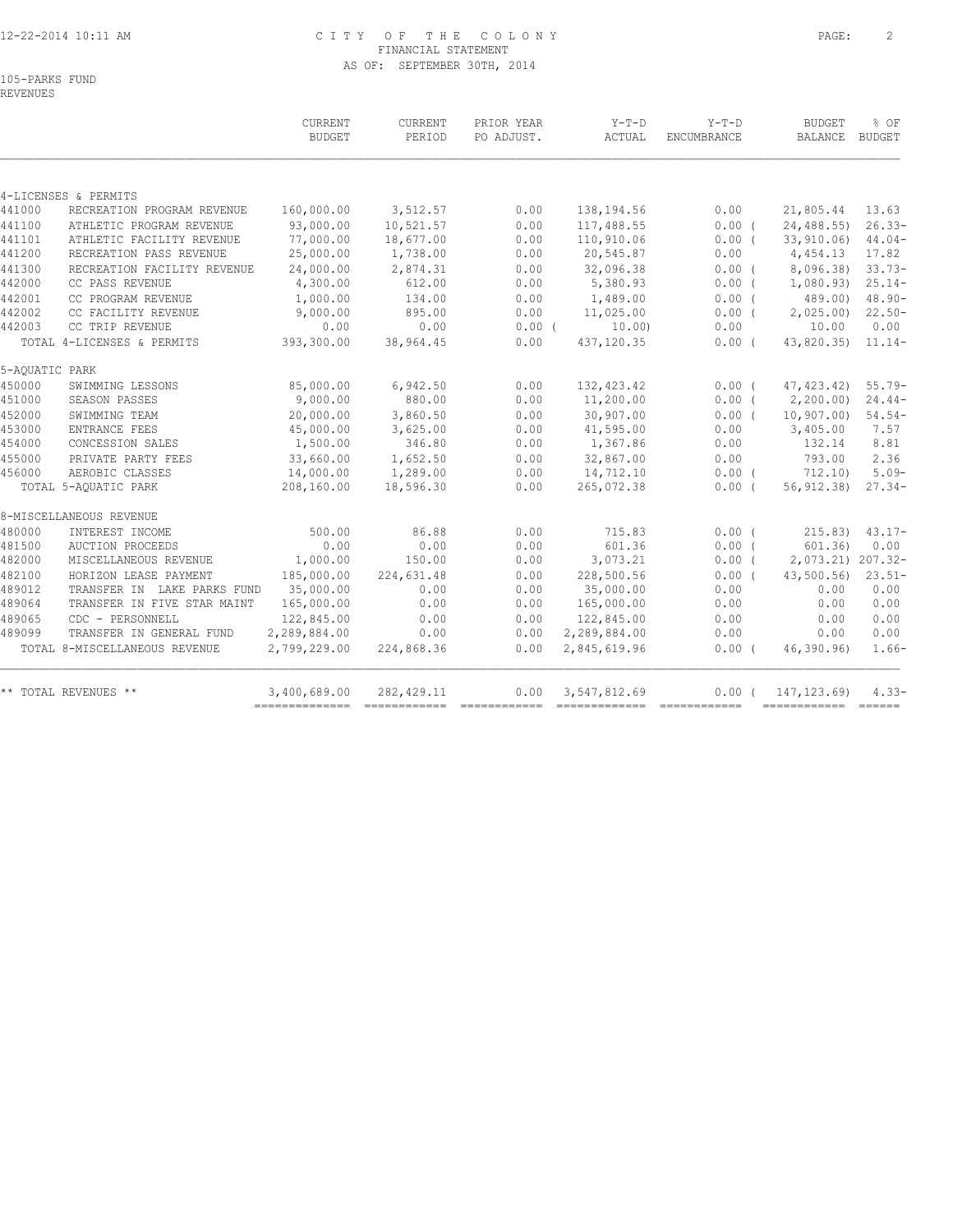#### 12-22-2014 10:11 AM C I T Y O F T H E C O L O N Y PAGE: 3 FINANCIAL STATEMENT AS OF: SEPTEMBER 30TH, 2014

NON-DEPARTMENTAL

| DEPARTMENTAL EXPENDITURES                                                              | CURRENT<br>BUDGET            | CURRENT<br>PERIOD | PRIOR YEAR<br>PO ADJUST. | $Y-T-D$<br>ACTUAL | $Y-T-D$<br>ENCUMBRANCE | <b>BUDGET</b><br>BALANCE     | % OF<br>BUDGET   |
|----------------------------------------------------------------------------------------|------------------------------|-------------------|--------------------------|-------------------|------------------------|------------------------------|------------------|
| 62-CONTRACTUAL SERVICES                                                                |                              |                   |                          |                   |                        |                              |                  |
| 67-OVERHEAD ALLOCATION<br>635-6700 OVERHEAD ALLOCATION<br>TOTAL 67-OVERHEAD ALLOCATION | 1,014,396.00<br>1,014,396.00 | 0.00<br>0.00      | 0.00<br>0.00             | 0.00<br>0.00      | 0.00<br>0.00           | 1,014,396.00<br>1,014,396.00 | 100.00<br>100.00 |
| TOTAL NON-DEPARTMENTAL                                                                 | 1,014,396.00                 | 0.00              | 0.00                     | 0.00              | 0.00                   | 1,014,396.00                 | 100.00           |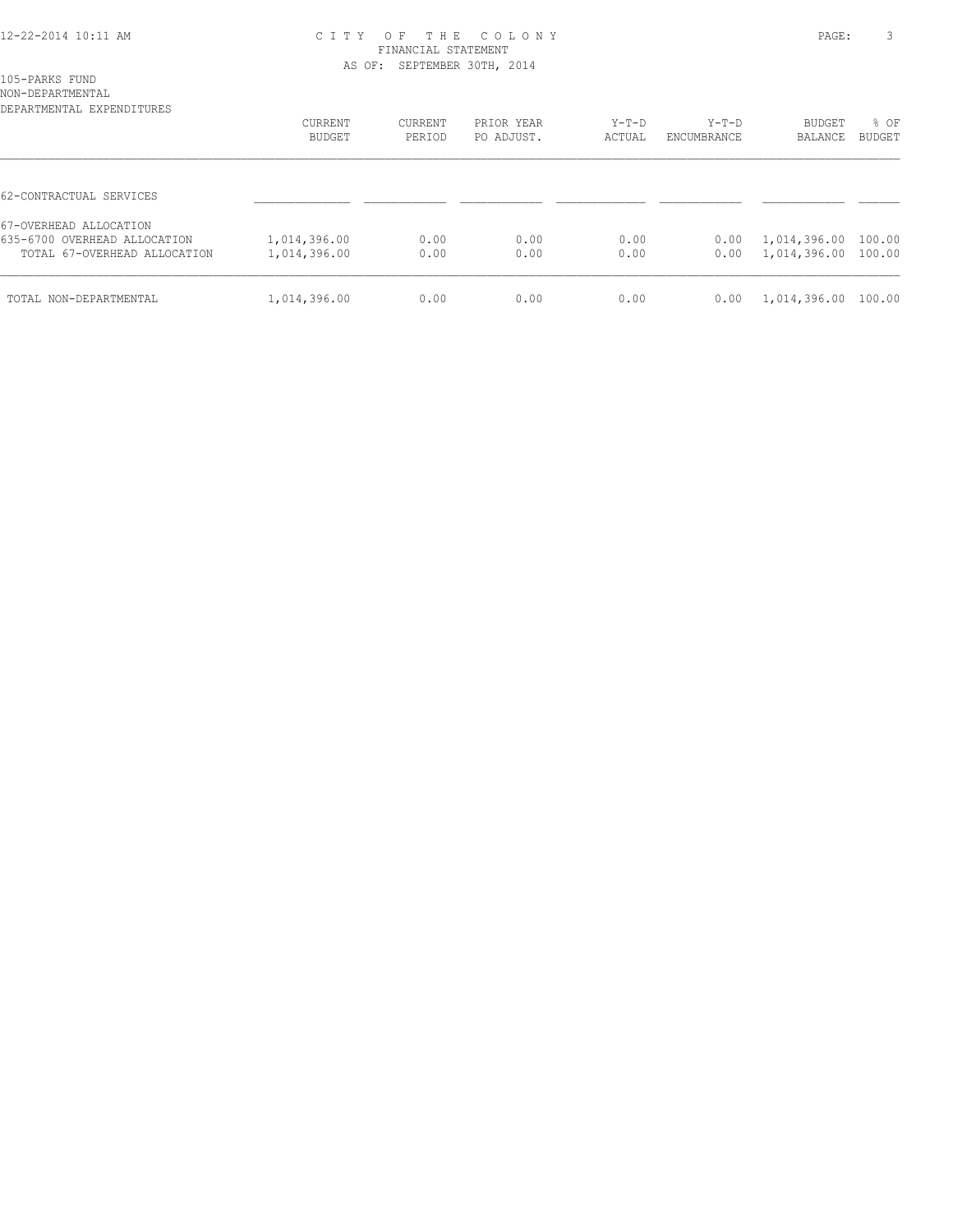### 12-22-2014 10:11 AM C I T Y O F T H E C O L O N Y PAGE: 4 FINANCIAL STATEMENT AS OF: SEPTEMBER 30TH, 2014

PARKS & RECREATION DEPARTMENTAL EXPENDITURES

|                                            | CURRENT<br><b>BUDGET</b> | CURRENT<br>PERIOD | PRIOR YEAR<br>PO ADJUST. | $Y-T-D$<br>ACTUAL | $Y-T-D$<br>ENCUMBRANCE | <b>BUDGET</b><br>BALANCE | % OF<br>BUDGET        |
|--------------------------------------------|--------------------------|-------------------|--------------------------|-------------------|------------------------|--------------------------|-----------------------|
|                                            |                          |                   |                          |                   |                        |                          |                       |
| 61-PERSONNEL SERVICES<br>650-6110 SALARIES | 893,746.00               | 83,063.55         | 0.00                     | 863, 463.90       | 0.00                   | 30,282.10                | 3.39                  |
| 650-6111 SALARIES, OVERTIME                | 32,000.00                | 1,597.44          | 0.00                     | 27,985.03         | 0.00                   | 4,014.97                 | 12.55                 |
| 650-6112 PART-TIME, TEMPORARY              | 93,000.00                | 4,503.97          | 0.00                     | 80, 477.12        | 0.00                   | 12,522.88                | 13.47                 |
| 650-6114 HOSPITALIZATION INSURANCE         | 146,280.00               | 11,625.83         | 0.00                     | 139,402.01        | 0.00                   | 6,877.99                 | 4.70                  |
| 650-6115 SOCIAL SECURITY TAXES             | 81,501.00                | 6,669.57          | 0.00                     | 72,474.99         | 0.00                   | 9,026.01                 | 11.07                 |
| 650-6116 WORKERS' COMPENSATION             | 17,265.00                | 12,456.55         | 0.00                     | 12,456.55         | 0.00                   | 4,808.45                 | 27.85                 |
| 650-6117 RETIREMENT CONTRIBUTIONS          | 114,424.00               | 10,494.56         | 0.00                     | 110,753.35        | 0.00                   | 3,670.65                 | 3.21                  |
| 650-6118-UNIFORMS - ADMINISTRATION         | 50.00                    | 44.80             | 0.00                     | 57.55             | $0.00$ (               | 7.55)                    | $15.10 -$             |
| 650-6118-UNIFORMS - ATHLETICS              | 50.00                    | 50.00             | 0.00                     | 50.00             | 0.00                   | 0.00                     | 0.00                  |
| 650-6118-UNIFORMS - RECREATION             | 500.00                   | 155.02            | 0.00                     | 422.27            | 0.00                   | 77.73                    | 15.55                 |
| 650-6118-UNIFORMS - PARKS                  | 4,000.00                 | 1,112.81          | 0.00                     | 3,818.58          | 0.00                   | 181.42                   | 4.54                  |
| 650-6118-UNIFORMS - FIVE STAR              | 1,500.00                 | 135.45            | 0.00                     | 1,343.88          | 0.00                   | 156.12                   | 10.41                 |
| 650-6120 PRIVATE AUTO ALLOWANCE            | 3,600.00                 | 360.00            | 0.00                     | 3,613.81          | $0.00$ (               | 13.81)                   | $0.38-$               |
| 650-6125 EDUCATION & TRAINING              | 1,305.00                 | 1,450.00          | 0.00                     | 2,743.50          | $0.00$ (               | 1,438.50) 110.23-        |                       |
| 650-6125-EDUCATION & TRAINING - PARKS      | 3,584.00                 | 0.00              | 0.00                     | 2,310.26          | 0.00                   | 1,273.74                 | 35.54                 |
| 650-6126 TRAVEL EXPENSE                    | 2,750.00                 | 996.12            | 0.00                     | 2,493.95          | 0.00                   | 256.05                   | 9.31                  |
| 650-6126-TRAVEL EXPENSE - PARKS            | 1,490.00                 | 0.00              | 0.00                     | 0.00              | 0.00                   | 1,490.00 100.00          |                       |
| 650-6127-DUES & MEMBERSHIPS - ADMINIST     | 695.00                   | 80.00             | 0.00                     | 659.00            | 0.00                   | 36.00                    | 5.18                  |
| 650-6127-DUES & MEMBERSHIPS - ATHLETIC     | 2,500.00                 | 0.00              | 0.00                     | 1,938.00          | 0.00                   | 562.00                   | 22.48                 |
| 650-6127-DUES & MEMBERSHIPS - RECREATI     | 1,315.00                 | 208.07            | 0.00                     | 1,223.07          | 0.00                   | 91.93                    | 6.99                  |
| 650-6127-DUES & MEMBERSHIPS - PARKS        | 500.00                   | 0.00              | 0.00                     | 24.52             | 0.00                   | 475.48                   | 95.10                 |
| TOTAL 61-PERSONNEL SERVICES                | 1,402,055.00             | 135,003.74        | 0.00                     | 1,327,711.34      | 0.00                   | 74,343.66                | 5.30                  |
| 62-CONTRACTUAL SERVICES                    |                          |                   |                          |                   |                        |                          |                       |
| 650-6213 CONTRACTUAL SERVICES              | 0.00                     | 0.00              | 0.00                     | 1,524.53          | $0.00$ (               | 1, 524.53)               | 0.00                  |
| 650-6213-CONTRACTUAL SERVICES - ADMINI     | 800.00                   | 0.00              | 0.00                     | 1,762.70          | 0.00(                  |                          | 962.70) 120.34-       |
| 650-6213-CONTRACTUAL SERVICES - ATHLET     | 32,000.00                | 4,532.70          | 0.00                     | 30,776.20         | 0.00                   | 1,223.80                 | 3.82                  |
| 650-6213-CONTRACTUAL SERVICES - RECREA     | 60,000.00                | 5,845.81          | 0.00                     | 41,732.86         | 0.00                   | 18,267.14                | 30.45                 |
| 650-6213-CONTRACTUAL SERVICES - PARKS      | 228,000.00               | 39, 121.58        | 0.00                     | 190,848.16        | 0.00                   | 37, 151.84               | 16.29                 |
| 650-6213-CONTRACTUAL SERVICES - FIVE S     | 37,600.00                | 4,504.00          | 0.00                     | 47,393.78         | $0.00$ (               | 9,793.78)                | $26.05-$              |
| 650-6219 CREDIT CARD FEES                  | 7,000.00                 | 606.58            | 0.00                     | 8,115.05          | 0.00(                  | $1, 115.05$ $15.93-$     |                       |
| 650-6235 PRINTING SERVICES                 | 10,750.00                | 25.00             | 0.00                     | 11,124.20         | 0.00(                  | 374.20)                  | $3.48-$               |
| 650-6236 ADVERTISING AND NOTICES           | 0.00                     | 50.00             | 0.00                     | 50.00             | $0.00$ (               | 50.00                    | 0.00                  |
| 650-6244 TELEPHONE SERVICE                 | 2,500.00                 | 473.05            | 0.00                     | 3,013.51          | 0.00(                  | 513.51                   | $20.54-$              |
| 650-6244-TELEPHONE SERVICE - PARKS         | 800.00                   | 80.00             | 0.00                     | 705.89            | 0.00                   | 94.11                    | 11.76                 |
| 650-6244-TELEPHONE SERVICE - FIVE STAR     | 700.00                   | 0.00              | 0.00                     | 69.99             | 0.00                   | 630.01                   | 90.00                 |
| 650-6260-BUILDING RENTAL - REC CENTER      | 200.00                   | 0.00              | 0.00                     | 0.00              | 0.00                   |                          | 200.00 100.00         |
| 650-6275 EQUIPMENT RENTAL                  | 100.00                   | 114.20            | 0.00                     | 624.41            | $0.00$ (               |                          | $524.41$ ) $524.41$ - |
| 650-6275-EQUIPMENT RENTAL - ADMINISTRA     | 2,335.00                 | 162.38            | 0.00                     | 2,512.96          | 0.00(                  | 177.96)                  | $7.62-$               |
| 650-6275-EQUIPMENT RENTAL - RECREATION     | 4,500.00                 | 370.00            | 0.00                     | 4,458.50          | 0.00                   | 41.50                    | 0.92                  |
| 650-6275-EQUIPMENT RENTAL - PARKS          | 500.00                   | 561.45            | 0.00                     | 561.45            | $0.00$ (               |                          | $61.45$ $12.29$ -     |
|                                            |                          |                   |                          |                   |                        |                          |                       |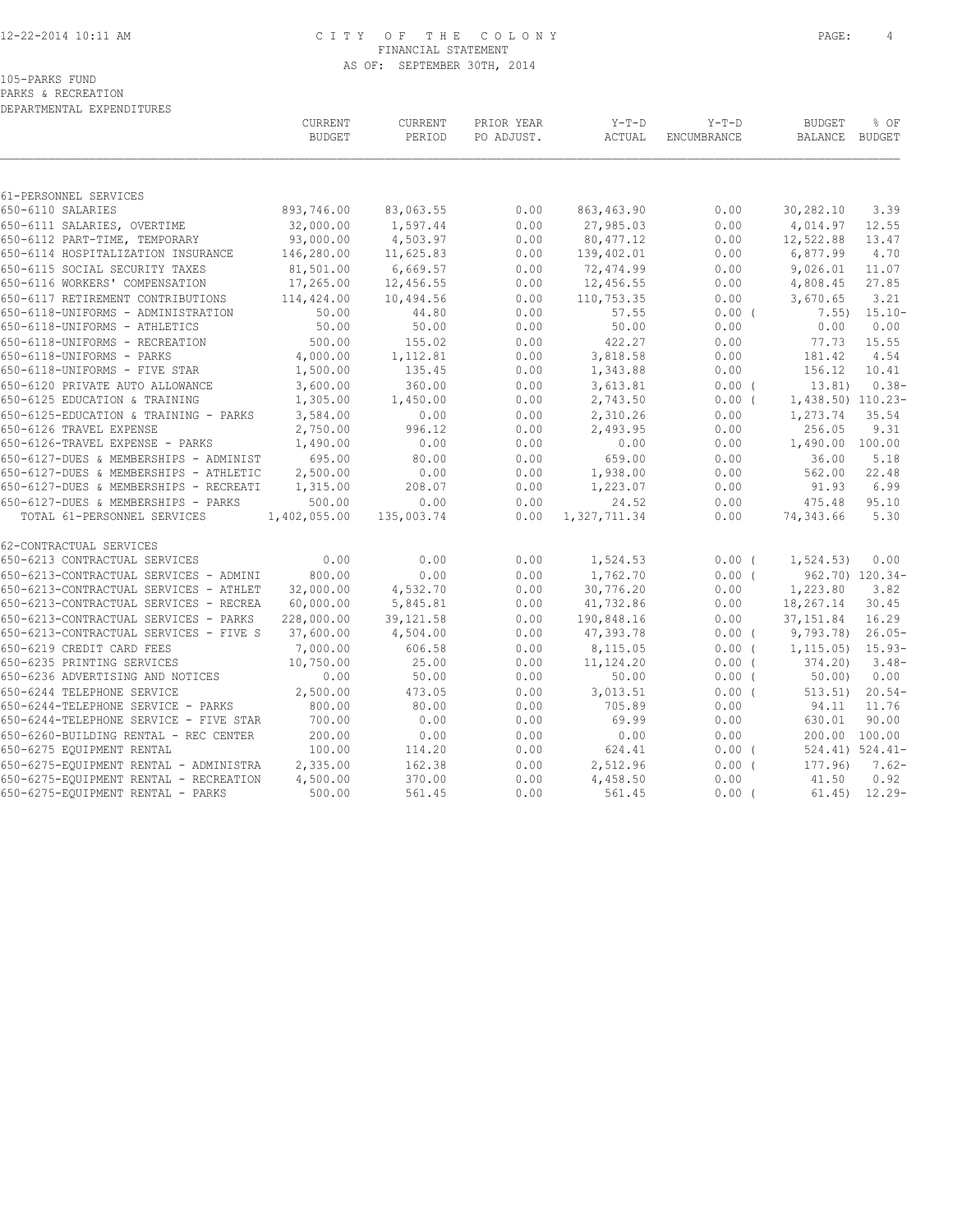### 12-22-2014 10:11 AM C I T Y O F T H E C O L O N Y PAGE: 5 FINANCIAL STATEMENT AS OF: SEPTEMBER 30TH, 2014

105-PARKS FUND

PARKS & RECREATION DEPARTMENTAL EXPENDITURES

| <b>BUDGET</b><br>PERIOD<br>PO ADJUST.<br>ACTUAL<br>ENCUMBRANCE<br><b>BALANCE</b><br>BUDGET<br>500.00<br>0.00<br>0.00<br>0.00<br>500.00<br>100.00<br>0.00<br>0.00<br>388,285.00<br>56,446.75<br>345, 274.19<br>0.00<br>43,010.81<br>11.08<br>TOTAL 62-CONTRACTUAL SERVICES<br>2,250.00<br>803.96<br>0.00<br>1,759.45<br>0.00<br>490.55<br>650-6310 OFFICE SUPPLIES<br>21.80<br>650-6311 COPIER SUPPLIES<br>25.00<br>0.00<br>0.00<br>0.03<br>0.00<br>24.97<br>99.88<br>4.38<br>650-6311-COPIER SUPPLIES - ADMINISTRAT<br>700.00<br>0.00<br>678.30<br>0.00<br>21.70<br>3.10<br>100.00<br>0.00<br>0.00<br>100.00<br>650-6311-COPIER SUPPLIES - ATHLETICS<br>0.00<br>0.00<br>100.00<br>1,000.00<br>764.16<br>235.84<br>23.58<br>296.69<br>0.00<br>0.00<br>1,000.00<br>13.68<br>650-6312-COMPUTER SUPPLIES - ADMINISTR<br>123.82<br>0.00<br>863.16<br>0.00<br>136.84<br>750.00<br>3,694.73) 492.63-<br>3,169.83<br>0.00<br>4,444.73<br>$0.00$ (<br>50.00<br>650-6313-JANITORIAL SUPPLIES - ADMINIS<br>8.87<br>0.00<br>32.09<br>0.00<br>17.91<br>35.82<br>500.00<br>35.72<br>0.00<br>48.63<br>451.37<br>90.27<br>650-6313-JANITORIAL SUPPLIES - RECREAT<br>0.00<br>650-6313-JANITORIAL SUPPLIES - PARKS<br>1,000.00<br>554.44<br>0.00<br>1,772.63<br>772.63)<br>$77.26 -$<br>$0.00$ (<br>2,000.00<br>942.88<br>0.00<br>3,636.41<br>1,636.41)<br>$81.82 -$<br>650-6313-JANITORIAL SUPPLIES - FIVE ST<br>$0.00$ (<br>12,350.00<br>0.00<br>9,653.80<br>650-6315-PROGRAM SUPPLIES - ATHLETICS<br>1,831.16<br>0.00<br>2,696.20<br>21.83<br>3,500.00<br>0.00<br>0.00<br>57.46<br>1.64<br>650-6315-PROGRAM SUPPLIES - RECREATION<br>143.66<br>3,442.54<br>3,219.69) 596.52-<br>650-6320 POSTAGE<br>124.00<br>0.00<br>0.00<br>3,343.69<br>$0.00$ (<br>10,000.00<br>5.72<br>0.00<br>3,255.82<br>32.56<br>650-6320-POSTAGE - ADMINISTRATION<br>6,744.18<br>0.00<br>1,000.00<br>599.41<br>0.00<br>208.70)<br>$20.87-$<br>1,208.70<br>$0.00$ (<br>650-6322-SMALL TOOLS - FIVE STAR<br>1,000.00<br>662.42<br>0.00<br>938.49<br>0.00<br>61.51<br>6.15<br>750.00<br>0.00<br>0.00<br>490.77<br>0.00<br>259.23<br>34.56<br>750.00<br>1,183.00<br>0.00<br>1,976.83<br>$0.00$ (<br>1,226.83) 163.58-<br>50.00<br>0.00<br>50.00<br>0.00<br>0.00<br>650-6330 BOOKS AND PERIODICALS<br>0.00<br>0.00<br>50.00<br>0.00<br>0.00<br>650-6330-BOOKS & PERIODICALS - ADMINIS<br>0.00<br>50.00<br>0.00<br>0.00<br>50.00<br>0.00<br>0.00<br>39.93<br>0.00<br>20.14<br>650-6330-BOOKS & PERIODICALS - RECREAT<br>10.07<br>550.00<br>0.00<br>0.00<br>440.00<br>0.00<br>20.00<br>650-6335-AWARDS - ADMINISTRATION<br>110.00<br>650-6335-AWARDS - ATHLETICS<br>10,115.00<br>4,643.59<br>0.00<br>8,539.71<br>0.00<br>1,575.29<br>15.57<br>24,000.00<br>4,834.90<br>0.00<br>25,532.83<br>1, 532.83<br>$6.39-$<br>0.00(<br>0.00<br>0.00<br>0.00<br>168.66<br>168.66)<br>0.00<br>650-6340-FUELS & LUBRICANTS - PARKS<br>$0.00$ (<br>0.00<br>0.00<br>0.00<br>0.00<br>132.30<br>$0.00$ (<br>132.30)<br>32,000.00<br>19,244.75<br>39.86<br>650-6345-CHEMICALS - PARKS<br>6,456.00<br>0.00<br>0.00<br>12,755.25<br>36,000.00<br>17,588.37<br>6,741.38<br>0.00<br>18, 411.63<br>0.00<br>48.86<br>300.00<br>0.00<br>248.90<br>650-6346-COMPRESSED GASES - FIVE STAR<br>51.10<br>51.10<br>0.00<br>82.97<br>25.00<br>0.00<br>76.16<br>650-6360-MEDICAL SUPPLIES - ATHLETICS<br>0.00<br>5.96<br>0.00<br>19.04<br>650-6360-MEDICAL SUPPLIES - RECREATION<br>50.00<br>3.94<br>0.00<br>57.68<br>$0.00$ (<br>$15.36-$<br>7.68)<br>100.00<br>650-6360-MEDICAL SUPPLIES - PARKS<br>50.00<br>0.00<br>0.00<br>0.00<br>0.00<br>50.00<br>650-6360-MEDICAL SUPPLIES - FIVE STAR<br>50.00<br>0.00<br>0.00<br>0.00<br>0.00<br>50.00 100.00<br>650-6390 MISCELLANEOUS SUPPLIES<br>0.00<br>0.00<br>0.00<br>14.04<br>$0.00$ (<br>14.04)<br>0.00<br>80.26<br>0.00<br>650-6390-MISC SUPPLIES - ADMINISTRATIO<br>1,000.00<br>286.20<br>0.00<br>713.80<br>71.38<br>50.00<br>7.50<br>0.00<br>27.18<br>0.00<br>22.82<br>45.64<br>500.00<br>9.81<br>62.71<br>650-6390-MISC SUPPLIES - RECREATION<br>0.00<br>186.47<br>0.00<br>313.53<br>650-6390-MISC SUPPLIES - PARKS<br>1,400.00<br>133.06<br>0.00<br>1,630.52<br>0.00(<br>230.52<br>$16.47-$<br>1,500.00<br>203.95<br>0.00<br>1,198.76<br>301.24<br>20.08<br>0.00<br>146,589.00<br>33,531.45<br>0.00<br>117,866.31<br>0.00<br>28,722.69<br>19.59<br>TOTAL 63-SUPPLIES |                                        | CURRENT | CURRENT | PRIOR YEAR | $Y-T-D$ | $Y-T-D$ | <b>BUDGET</b> | % OF |
|---------------------------------------------------------------------------------------------------------------------------------------------------------------------------------------------------------------------------------------------------------------------------------------------------------------------------------------------------------------------------------------------------------------------------------------------------------------------------------------------------------------------------------------------------------------------------------------------------------------------------------------------------------------------------------------------------------------------------------------------------------------------------------------------------------------------------------------------------------------------------------------------------------------------------------------------------------------------------------------------------------------------------------------------------------------------------------------------------------------------------------------------------------------------------------------------------------------------------------------------------------------------------------------------------------------------------------------------------------------------------------------------------------------------------------------------------------------------------------------------------------------------------------------------------------------------------------------------------------------------------------------------------------------------------------------------------------------------------------------------------------------------------------------------------------------------------------------------------------------------------------------------------------------------------------------------------------------------------------------------------------------------------------------------------------------------------------------------------------------------------------------------------------------------------------------------------------------------------------------------------------------------------------------------------------------------------------------------------------------------------------------------------------------------------------------------------------------------------------------------------------------------------------------------------------------------------------------------------------------------------------------------------------------------------------------------------------------------------------------------------------------------------------------------------------------------------------------------------------------------------------------------------------------------------------------------------------------------------------------------------------------------------------------------------------------------------------------------------------------------------------------------------------------------------------------------------------------------------------------------------------------------------------------------------------------------------------------------------------------------------------------------------------------------------------------------------------------------------------------------------------------------------------------------------------------------------------------------------------------------------------------------------------------------------------------------------------------------------------------------------------------------------------------------------------------------------------------------------------------------------------------------------------------------------------------------------------------------------------------------------------------------------------------------------------------------------------------------------------------------------------------------------------------------------------------------------------------------------------------------------------------------------------------------------------------------------------------------|----------------------------------------|---------|---------|------------|---------|---------|---------------|------|
|                                                                                                                                                                                                                                                                                                                                                                                                                                                                                                                                                                                                                                                                                                                                                                                                                                                                                                                                                                                                                                                                                                                                                                                                                                                                                                                                                                                                                                                                                                                                                                                                                                                                                                                                                                                                                                                                                                                                                                                                                                                                                                                                                                                                                                                                                                                                                                                                                                                                                                                                                                                                                                                                                                                                                                                                                                                                                                                                                                                                                                                                                                                                                                                                                                                                                                                                                                                                                                                                                                                                                                                                                                                                                                                                                                                                                                                                                                                                                                                                                                                                                                                                                                                                                                                                                                                                             |                                        |         |         |            |         |         |               |      |
|                                                                                                                                                                                                                                                                                                                                                                                                                                                                                                                                                                                                                                                                                                                                                                                                                                                                                                                                                                                                                                                                                                                                                                                                                                                                                                                                                                                                                                                                                                                                                                                                                                                                                                                                                                                                                                                                                                                                                                                                                                                                                                                                                                                                                                                                                                                                                                                                                                                                                                                                                                                                                                                                                                                                                                                                                                                                                                                                                                                                                                                                                                                                                                                                                                                                                                                                                                                                                                                                                                                                                                                                                                                                                                                                                                                                                                                                                                                                                                                                                                                                                                                                                                                                                                                                                                                                             | 650-6275-EQUIPMENT RENTAL - FIVE STAR  |         |         |            |         |         |               |      |
|                                                                                                                                                                                                                                                                                                                                                                                                                                                                                                                                                                                                                                                                                                                                                                                                                                                                                                                                                                                                                                                                                                                                                                                                                                                                                                                                                                                                                                                                                                                                                                                                                                                                                                                                                                                                                                                                                                                                                                                                                                                                                                                                                                                                                                                                                                                                                                                                                                                                                                                                                                                                                                                                                                                                                                                                                                                                                                                                                                                                                                                                                                                                                                                                                                                                                                                                                                                                                                                                                                                                                                                                                                                                                                                                                                                                                                                                                                                                                                                                                                                                                                                                                                                                                                                                                                                                             |                                        |         |         |            |         |         |               |      |
|                                                                                                                                                                                                                                                                                                                                                                                                                                                                                                                                                                                                                                                                                                                                                                                                                                                                                                                                                                                                                                                                                                                                                                                                                                                                                                                                                                                                                                                                                                                                                                                                                                                                                                                                                                                                                                                                                                                                                                                                                                                                                                                                                                                                                                                                                                                                                                                                                                                                                                                                                                                                                                                                                                                                                                                                                                                                                                                                                                                                                                                                                                                                                                                                                                                                                                                                                                                                                                                                                                                                                                                                                                                                                                                                                                                                                                                                                                                                                                                                                                                                                                                                                                                                                                                                                                                                             | 63-SUPPLIES                            |         |         |            |         |         |               |      |
|                                                                                                                                                                                                                                                                                                                                                                                                                                                                                                                                                                                                                                                                                                                                                                                                                                                                                                                                                                                                                                                                                                                                                                                                                                                                                                                                                                                                                                                                                                                                                                                                                                                                                                                                                                                                                                                                                                                                                                                                                                                                                                                                                                                                                                                                                                                                                                                                                                                                                                                                                                                                                                                                                                                                                                                                                                                                                                                                                                                                                                                                                                                                                                                                                                                                                                                                                                                                                                                                                                                                                                                                                                                                                                                                                                                                                                                                                                                                                                                                                                                                                                                                                                                                                                                                                                                                             |                                        |         |         |            |         |         |               |      |
|                                                                                                                                                                                                                                                                                                                                                                                                                                                                                                                                                                                                                                                                                                                                                                                                                                                                                                                                                                                                                                                                                                                                                                                                                                                                                                                                                                                                                                                                                                                                                                                                                                                                                                                                                                                                                                                                                                                                                                                                                                                                                                                                                                                                                                                                                                                                                                                                                                                                                                                                                                                                                                                                                                                                                                                                                                                                                                                                                                                                                                                                                                                                                                                                                                                                                                                                                                                                                                                                                                                                                                                                                                                                                                                                                                                                                                                                                                                                                                                                                                                                                                                                                                                                                                                                                                                                             |                                        |         |         |            |         |         |               |      |
|                                                                                                                                                                                                                                                                                                                                                                                                                                                                                                                                                                                                                                                                                                                                                                                                                                                                                                                                                                                                                                                                                                                                                                                                                                                                                                                                                                                                                                                                                                                                                                                                                                                                                                                                                                                                                                                                                                                                                                                                                                                                                                                                                                                                                                                                                                                                                                                                                                                                                                                                                                                                                                                                                                                                                                                                                                                                                                                                                                                                                                                                                                                                                                                                                                                                                                                                                                                                                                                                                                                                                                                                                                                                                                                                                                                                                                                                                                                                                                                                                                                                                                                                                                                                                                                                                                                                             |                                        |         |         |            |         |         |               |      |
|                                                                                                                                                                                                                                                                                                                                                                                                                                                                                                                                                                                                                                                                                                                                                                                                                                                                                                                                                                                                                                                                                                                                                                                                                                                                                                                                                                                                                                                                                                                                                                                                                                                                                                                                                                                                                                                                                                                                                                                                                                                                                                                                                                                                                                                                                                                                                                                                                                                                                                                                                                                                                                                                                                                                                                                                                                                                                                                                                                                                                                                                                                                                                                                                                                                                                                                                                                                                                                                                                                                                                                                                                                                                                                                                                                                                                                                                                                                                                                                                                                                                                                                                                                                                                                                                                                                                             |                                        |         |         |            |         |         |               |      |
|                                                                                                                                                                                                                                                                                                                                                                                                                                                                                                                                                                                                                                                                                                                                                                                                                                                                                                                                                                                                                                                                                                                                                                                                                                                                                                                                                                                                                                                                                                                                                                                                                                                                                                                                                                                                                                                                                                                                                                                                                                                                                                                                                                                                                                                                                                                                                                                                                                                                                                                                                                                                                                                                                                                                                                                                                                                                                                                                                                                                                                                                                                                                                                                                                                                                                                                                                                                                                                                                                                                                                                                                                                                                                                                                                                                                                                                                                                                                                                                                                                                                                                                                                                                                                                                                                                                                             | 650-6311-COPIER SUPPLIES - RECREATION  |         |         |            |         |         |               |      |
|                                                                                                                                                                                                                                                                                                                                                                                                                                                                                                                                                                                                                                                                                                                                                                                                                                                                                                                                                                                                                                                                                                                                                                                                                                                                                                                                                                                                                                                                                                                                                                                                                                                                                                                                                                                                                                                                                                                                                                                                                                                                                                                                                                                                                                                                                                                                                                                                                                                                                                                                                                                                                                                                                                                                                                                                                                                                                                                                                                                                                                                                                                                                                                                                                                                                                                                                                                                                                                                                                                                                                                                                                                                                                                                                                                                                                                                                                                                                                                                                                                                                                                                                                                                                                                                                                                                                             |                                        |         |         |            |         |         |               |      |
|                                                                                                                                                                                                                                                                                                                                                                                                                                                                                                                                                                                                                                                                                                                                                                                                                                                                                                                                                                                                                                                                                                                                                                                                                                                                                                                                                                                                                                                                                                                                                                                                                                                                                                                                                                                                                                                                                                                                                                                                                                                                                                                                                                                                                                                                                                                                                                                                                                                                                                                                                                                                                                                                                                                                                                                                                                                                                                                                                                                                                                                                                                                                                                                                                                                                                                                                                                                                                                                                                                                                                                                                                                                                                                                                                                                                                                                                                                                                                                                                                                                                                                                                                                                                                                                                                                                                             | 650-6312-COMPUTER SUPPLIES - RECREATIO |         |         |            |         |         |               |      |
|                                                                                                                                                                                                                                                                                                                                                                                                                                                                                                                                                                                                                                                                                                                                                                                                                                                                                                                                                                                                                                                                                                                                                                                                                                                                                                                                                                                                                                                                                                                                                                                                                                                                                                                                                                                                                                                                                                                                                                                                                                                                                                                                                                                                                                                                                                                                                                                                                                                                                                                                                                                                                                                                                                                                                                                                                                                                                                                                                                                                                                                                                                                                                                                                                                                                                                                                                                                                                                                                                                                                                                                                                                                                                                                                                                                                                                                                                                                                                                                                                                                                                                                                                                                                                                                                                                                                             |                                        |         |         |            |         |         |               |      |
|                                                                                                                                                                                                                                                                                                                                                                                                                                                                                                                                                                                                                                                                                                                                                                                                                                                                                                                                                                                                                                                                                                                                                                                                                                                                                                                                                                                                                                                                                                                                                                                                                                                                                                                                                                                                                                                                                                                                                                                                                                                                                                                                                                                                                                                                                                                                                                                                                                                                                                                                                                                                                                                                                                                                                                                                                                                                                                                                                                                                                                                                                                                                                                                                                                                                                                                                                                                                                                                                                                                                                                                                                                                                                                                                                                                                                                                                                                                                                                                                                                                                                                                                                                                                                                                                                                                                             |                                        |         |         |            |         |         |               |      |
|                                                                                                                                                                                                                                                                                                                                                                                                                                                                                                                                                                                                                                                                                                                                                                                                                                                                                                                                                                                                                                                                                                                                                                                                                                                                                                                                                                                                                                                                                                                                                                                                                                                                                                                                                                                                                                                                                                                                                                                                                                                                                                                                                                                                                                                                                                                                                                                                                                                                                                                                                                                                                                                                                                                                                                                                                                                                                                                                                                                                                                                                                                                                                                                                                                                                                                                                                                                                                                                                                                                                                                                                                                                                                                                                                                                                                                                                                                                                                                                                                                                                                                                                                                                                                                                                                                                                             |                                        |         |         |            |         |         |               |      |
|                                                                                                                                                                                                                                                                                                                                                                                                                                                                                                                                                                                                                                                                                                                                                                                                                                                                                                                                                                                                                                                                                                                                                                                                                                                                                                                                                                                                                                                                                                                                                                                                                                                                                                                                                                                                                                                                                                                                                                                                                                                                                                                                                                                                                                                                                                                                                                                                                                                                                                                                                                                                                                                                                                                                                                                                                                                                                                                                                                                                                                                                                                                                                                                                                                                                                                                                                                                                                                                                                                                                                                                                                                                                                                                                                                                                                                                                                                                                                                                                                                                                                                                                                                                                                                                                                                                                             |                                        |         |         |            |         |         |               |      |
|                                                                                                                                                                                                                                                                                                                                                                                                                                                                                                                                                                                                                                                                                                                                                                                                                                                                                                                                                                                                                                                                                                                                                                                                                                                                                                                                                                                                                                                                                                                                                                                                                                                                                                                                                                                                                                                                                                                                                                                                                                                                                                                                                                                                                                                                                                                                                                                                                                                                                                                                                                                                                                                                                                                                                                                                                                                                                                                                                                                                                                                                                                                                                                                                                                                                                                                                                                                                                                                                                                                                                                                                                                                                                                                                                                                                                                                                                                                                                                                                                                                                                                                                                                                                                                                                                                                                             |                                        |         |         |            |         |         |               |      |
|                                                                                                                                                                                                                                                                                                                                                                                                                                                                                                                                                                                                                                                                                                                                                                                                                                                                                                                                                                                                                                                                                                                                                                                                                                                                                                                                                                                                                                                                                                                                                                                                                                                                                                                                                                                                                                                                                                                                                                                                                                                                                                                                                                                                                                                                                                                                                                                                                                                                                                                                                                                                                                                                                                                                                                                                                                                                                                                                                                                                                                                                                                                                                                                                                                                                                                                                                                                                                                                                                                                                                                                                                                                                                                                                                                                                                                                                                                                                                                                                                                                                                                                                                                                                                                                                                                                                             |                                        |         |         |            |         |         |               |      |
|                                                                                                                                                                                                                                                                                                                                                                                                                                                                                                                                                                                                                                                                                                                                                                                                                                                                                                                                                                                                                                                                                                                                                                                                                                                                                                                                                                                                                                                                                                                                                                                                                                                                                                                                                                                                                                                                                                                                                                                                                                                                                                                                                                                                                                                                                                                                                                                                                                                                                                                                                                                                                                                                                                                                                                                                                                                                                                                                                                                                                                                                                                                                                                                                                                                                                                                                                                                                                                                                                                                                                                                                                                                                                                                                                                                                                                                                                                                                                                                                                                                                                                                                                                                                                                                                                                                                             |                                        |         |         |            |         |         |               |      |
|                                                                                                                                                                                                                                                                                                                                                                                                                                                                                                                                                                                                                                                                                                                                                                                                                                                                                                                                                                                                                                                                                                                                                                                                                                                                                                                                                                                                                                                                                                                                                                                                                                                                                                                                                                                                                                                                                                                                                                                                                                                                                                                                                                                                                                                                                                                                                                                                                                                                                                                                                                                                                                                                                                                                                                                                                                                                                                                                                                                                                                                                                                                                                                                                                                                                                                                                                                                                                                                                                                                                                                                                                                                                                                                                                                                                                                                                                                                                                                                                                                                                                                                                                                                                                                                                                                                                             |                                        |         |         |            |         |         |               |      |
|                                                                                                                                                                                                                                                                                                                                                                                                                                                                                                                                                                                                                                                                                                                                                                                                                                                                                                                                                                                                                                                                                                                                                                                                                                                                                                                                                                                                                                                                                                                                                                                                                                                                                                                                                                                                                                                                                                                                                                                                                                                                                                                                                                                                                                                                                                                                                                                                                                                                                                                                                                                                                                                                                                                                                                                                                                                                                                                                                                                                                                                                                                                                                                                                                                                                                                                                                                                                                                                                                                                                                                                                                                                                                                                                                                                                                                                                                                                                                                                                                                                                                                                                                                                                                                                                                                                                             | 650-6322-SMALL TOOLS - PARKS           |         |         |            |         |         |               |      |
|                                                                                                                                                                                                                                                                                                                                                                                                                                                                                                                                                                                                                                                                                                                                                                                                                                                                                                                                                                                                                                                                                                                                                                                                                                                                                                                                                                                                                                                                                                                                                                                                                                                                                                                                                                                                                                                                                                                                                                                                                                                                                                                                                                                                                                                                                                                                                                                                                                                                                                                                                                                                                                                                                                                                                                                                                                                                                                                                                                                                                                                                                                                                                                                                                                                                                                                                                                                                                                                                                                                                                                                                                                                                                                                                                                                                                                                                                                                                                                                                                                                                                                                                                                                                                                                                                                                                             |                                        |         |         |            |         |         |               |      |
|                                                                                                                                                                                                                                                                                                                                                                                                                                                                                                                                                                                                                                                                                                                                                                                                                                                                                                                                                                                                                                                                                                                                                                                                                                                                                                                                                                                                                                                                                                                                                                                                                                                                                                                                                                                                                                                                                                                                                                                                                                                                                                                                                                                                                                                                                                                                                                                                                                                                                                                                                                                                                                                                                                                                                                                                                                                                                                                                                                                                                                                                                                                                                                                                                                                                                                                                                                                                                                                                                                                                                                                                                                                                                                                                                                                                                                                                                                                                                                                                                                                                                                                                                                                                                                                                                                                                             | 650-6323-SMALL EQUIPMENT - PARKS       |         |         |            |         |         |               |      |
|                                                                                                                                                                                                                                                                                                                                                                                                                                                                                                                                                                                                                                                                                                                                                                                                                                                                                                                                                                                                                                                                                                                                                                                                                                                                                                                                                                                                                                                                                                                                                                                                                                                                                                                                                                                                                                                                                                                                                                                                                                                                                                                                                                                                                                                                                                                                                                                                                                                                                                                                                                                                                                                                                                                                                                                                                                                                                                                                                                                                                                                                                                                                                                                                                                                                                                                                                                                                                                                                                                                                                                                                                                                                                                                                                                                                                                                                                                                                                                                                                                                                                                                                                                                                                                                                                                                                             | 650-6323-SMALL EQUIPMENT - FIVE STAR   |         |         |            |         |         |               |      |
|                                                                                                                                                                                                                                                                                                                                                                                                                                                                                                                                                                                                                                                                                                                                                                                                                                                                                                                                                                                                                                                                                                                                                                                                                                                                                                                                                                                                                                                                                                                                                                                                                                                                                                                                                                                                                                                                                                                                                                                                                                                                                                                                                                                                                                                                                                                                                                                                                                                                                                                                                                                                                                                                                                                                                                                                                                                                                                                                                                                                                                                                                                                                                                                                                                                                                                                                                                                                                                                                                                                                                                                                                                                                                                                                                                                                                                                                                                                                                                                                                                                                                                                                                                                                                                                                                                                                             |                                        |         |         |            |         |         |               |      |
|                                                                                                                                                                                                                                                                                                                                                                                                                                                                                                                                                                                                                                                                                                                                                                                                                                                                                                                                                                                                                                                                                                                                                                                                                                                                                                                                                                                                                                                                                                                                                                                                                                                                                                                                                                                                                                                                                                                                                                                                                                                                                                                                                                                                                                                                                                                                                                                                                                                                                                                                                                                                                                                                                                                                                                                                                                                                                                                                                                                                                                                                                                                                                                                                                                                                                                                                                                                                                                                                                                                                                                                                                                                                                                                                                                                                                                                                                                                                                                                                                                                                                                                                                                                                                                                                                                                                             |                                        |         |         |            |         |         |               |      |
|                                                                                                                                                                                                                                                                                                                                                                                                                                                                                                                                                                                                                                                                                                                                                                                                                                                                                                                                                                                                                                                                                                                                                                                                                                                                                                                                                                                                                                                                                                                                                                                                                                                                                                                                                                                                                                                                                                                                                                                                                                                                                                                                                                                                                                                                                                                                                                                                                                                                                                                                                                                                                                                                                                                                                                                                                                                                                                                                                                                                                                                                                                                                                                                                                                                                                                                                                                                                                                                                                                                                                                                                                                                                                                                                                                                                                                                                                                                                                                                                                                                                                                                                                                                                                                                                                                                                             |                                        |         |         |            |         |         |               |      |
|                                                                                                                                                                                                                                                                                                                                                                                                                                                                                                                                                                                                                                                                                                                                                                                                                                                                                                                                                                                                                                                                                                                                                                                                                                                                                                                                                                                                                                                                                                                                                                                                                                                                                                                                                                                                                                                                                                                                                                                                                                                                                                                                                                                                                                                                                                                                                                                                                                                                                                                                                                                                                                                                                                                                                                                                                                                                                                                                                                                                                                                                                                                                                                                                                                                                                                                                                                                                                                                                                                                                                                                                                                                                                                                                                                                                                                                                                                                                                                                                                                                                                                                                                                                                                                                                                                                                             |                                        |         |         |            |         |         |               |      |
|                                                                                                                                                                                                                                                                                                                                                                                                                                                                                                                                                                                                                                                                                                                                                                                                                                                                                                                                                                                                                                                                                                                                                                                                                                                                                                                                                                                                                                                                                                                                                                                                                                                                                                                                                                                                                                                                                                                                                                                                                                                                                                                                                                                                                                                                                                                                                                                                                                                                                                                                                                                                                                                                                                                                                                                                                                                                                                                                                                                                                                                                                                                                                                                                                                                                                                                                                                                                                                                                                                                                                                                                                                                                                                                                                                                                                                                                                                                                                                                                                                                                                                                                                                                                                                                                                                                                             |                                        |         |         |            |         |         |               |      |
|                                                                                                                                                                                                                                                                                                                                                                                                                                                                                                                                                                                                                                                                                                                                                                                                                                                                                                                                                                                                                                                                                                                                                                                                                                                                                                                                                                                                                                                                                                                                                                                                                                                                                                                                                                                                                                                                                                                                                                                                                                                                                                                                                                                                                                                                                                                                                                                                                                                                                                                                                                                                                                                                                                                                                                                                                                                                                                                                                                                                                                                                                                                                                                                                                                                                                                                                                                                                                                                                                                                                                                                                                                                                                                                                                                                                                                                                                                                                                                                                                                                                                                                                                                                                                                                                                                                                             | 650-6340 FUEL AND LUBRICANTS           |         |         |            |         |         |               |      |
|                                                                                                                                                                                                                                                                                                                                                                                                                                                                                                                                                                                                                                                                                                                                                                                                                                                                                                                                                                                                                                                                                                                                                                                                                                                                                                                                                                                                                                                                                                                                                                                                                                                                                                                                                                                                                                                                                                                                                                                                                                                                                                                                                                                                                                                                                                                                                                                                                                                                                                                                                                                                                                                                                                                                                                                                                                                                                                                                                                                                                                                                                                                                                                                                                                                                                                                                                                                                                                                                                                                                                                                                                                                                                                                                                                                                                                                                                                                                                                                                                                                                                                                                                                                                                                                                                                                                             |                                        |         |         |            |         |         |               |      |
|                                                                                                                                                                                                                                                                                                                                                                                                                                                                                                                                                                                                                                                                                                                                                                                                                                                                                                                                                                                                                                                                                                                                                                                                                                                                                                                                                                                                                                                                                                                                                                                                                                                                                                                                                                                                                                                                                                                                                                                                                                                                                                                                                                                                                                                                                                                                                                                                                                                                                                                                                                                                                                                                                                                                                                                                                                                                                                                                                                                                                                                                                                                                                                                                                                                                                                                                                                                                                                                                                                                                                                                                                                                                                                                                                                                                                                                                                                                                                                                                                                                                                                                                                                                                                                                                                                                                             | 650-6340-FUELS & LUBRICANTS - FIVE STA |         |         |            |         |         |               |      |
|                                                                                                                                                                                                                                                                                                                                                                                                                                                                                                                                                                                                                                                                                                                                                                                                                                                                                                                                                                                                                                                                                                                                                                                                                                                                                                                                                                                                                                                                                                                                                                                                                                                                                                                                                                                                                                                                                                                                                                                                                                                                                                                                                                                                                                                                                                                                                                                                                                                                                                                                                                                                                                                                                                                                                                                                                                                                                                                                                                                                                                                                                                                                                                                                                                                                                                                                                                                                                                                                                                                                                                                                                                                                                                                                                                                                                                                                                                                                                                                                                                                                                                                                                                                                                                                                                                                                             |                                        |         |         |            |         |         |               |      |
|                                                                                                                                                                                                                                                                                                                                                                                                                                                                                                                                                                                                                                                                                                                                                                                                                                                                                                                                                                                                                                                                                                                                                                                                                                                                                                                                                                                                                                                                                                                                                                                                                                                                                                                                                                                                                                                                                                                                                                                                                                                                                                                                                                                                                                                                                                                                                                                                                                                                                                                                                                                                                                                                                                                                                                                                                                                                                                                                                                                                                                                                                                                                                                                                                                                                                                                                                                                                                                                                                                                                                                                                                                                                                                                                                                                                                                                                                                                                                                                                                                                                                                                                                                                                                                                                                                                                             | 650-6345-CHEMICALS - FIVE STAR         |         |         |            |         |         |               |      |
|                                                                                                                                                                                                                                                                                                                                                                                                                                                                                                                                                                                                                                                                                                                                                                                                                                                                                                                                                                                                                                                                                                                                                                                                                                                                                                                                                                                                                                                                                                                                                                                                                                                                                                                                                                                                                                                                                                                                                                                                                                                                                                                                                                                                                                                                                                                                                                                                                                                                                                                                                                                                                                                                                                                                                                                                                                                                                                                                                                                                                                                                                                                                                                                                                                                                                                                                                                                                                                                                                                                                                                                                                                                                                                                                                                                                                                                                                                                                                                                                                                                                                                                                                                                                                                                                                                                                             |                                        |         |         |            |         |         |               |      |
|                                                                                                                                                                                                                                                                                                                                                                                                                                                                                                                                                                                                                                                                                                                                                                                                                                                                                                                                                                                                                                                                                                                                                                                                                                                                                                                                                                                                                                                                                                                                                                                                                                                                                                                                                                                                                                                                                                                                                                                                                                                                                                                                                                                                                                                                                                                                                                                                                                                                                                                                                                                                                                                                                                                                                                                                                                                                                                                                                                                                                                                                                                                                                                                                                                                                                                                                                                                                                                                                                                                                                                                                                                                                                                                                                                                                                                                                                                                                                                                                                                                                                                                                                                                                                                                                                                                                             |                                        |         |         |            |         |         |               |      |
|                                                                                                                                                                                                                                                                                                                                                                                                                                                                                                                                                                                                                                                                                                                                                                                                                                                                                                                                                                                                                                                                                                                                                                                                                                                                                                                                                                                                                                                                                                                                                                                                                                                                                                                                                                                                                                                                                                                                                                                                                                                                                                                                                                                                                                                                                                                                                                                                                                                                                                                                                                                                                                                                                                                                                                                                                                                                                                                                                                                                                                                                                                                                                                                                                                                                                                                                                                                                                                                                                                                                                                                                                                                                                                                                                                                                                                                                                                                                                                                                                                                                                                                                                                                                                                                                                                                                             |                                        |         |         |            |         |         |               |      |
|                                                                                                                                                                                                                                                                                                                                                                                                                                                                                                                                                                                                                                                                                                                                                                                                                                                                                                                                                                                                                                                                                                                                                                                                                                                                                                                                                                                                                                                                                                                                                                                                                                                                                                                                                                                                                                                                                                                                                                                                                                                                                                                                                                                                                                                                                                                                                                                                                                                                                                                                                                                                                                                                                                                                                                                                                                                                                                                                                                                                                                                                                                                                                                                                                                                                                                                                                                                                                                                                                                                                                                                                                                                                                                                                                                                                                                                                                                                                                                                                                                                                                                                                                                                                                                                                                                                                             |                                        |         |         |            |         |         |               |      |
|                                                                                                                                                                                                                                                                                                                                                                                                                                                                                                                                                                                                                                                                                                                                                                                                                                                                                                                                                                                                                                                                                                                                                                                                                                                                                                                                                                                                                                                                                                                                                                                                                                                                                                                                                                                                                                                                                                                                                                                                                                                                                                                                                                                                                                                                                                                                                                                                                                                                                                                                                                                                                                                                                                                                                                                                                                                                                                                                                                                                                                                                                                                                                                                                                                                                                                                                                                                                                                                                                                                                                                                                                                                                                                                                                                                                                                                                                                                                                                                                                                                                                                                                                                                                                                                                                                                                             |                                        |         |         |            |         |         |               |      |
|                                                                                                                                                                                                                                                                                                                                                                                                                                                                                                                                                                                                                                                                                                                                                                                                                                                                                                                                                                                                                                                                                                                                                                                                                                                                                                                                                                                                                                                                                                                                                                                                                                                                                                                                                                                                                                                                                                                                                                                                                                                                                                                                                                                                                                                                                                                                                                                                                                                                                                                                                                                                                                                                                                                                                                                                                                                                                                                                                                                                                                                                                                                                                                                                                                                                                                                                                                                                                                                                                                                                                                                                                                                                                                                                                                                                                                                                                                                                                                                                                                                                                                                                                                                                                                                                                                                                             |                                        |         |         |            |         |         |               |      |
|                                                                                                                                                                                                                                                                                                                                                                                                                                                                                                                                                                                                                                                                                                                                                                                                                                                                                                                                                                                                                                                                                                                                                                                                                                                                                                                                                                                                                                                                                                                                                                                                                                                                                                                                                                                                                                                                                                                                                                                                                                                                                                                                                                                                                                                                                                                                                                                                                                                                                                                                                                                                                                                                                                                                                                                                                                                                                                                                                                                                                                                                                                                                                                                                                                                                                                                                                                                                                                                                                                                                                                                                                                                                                                                                                                                                                                                                                                                                                                                                                                                                                                                                                                                                                                                                                                                                             |                                        |         |         |            |         |         |               |      |
|                                                                                                                                                                                                                                                                                                                                                                                                                                                                                                                                                                                                                                                                                                                                                                                                                                                                                                                                                                                                                                                                                                                                                                                                                                                                                                                                                                                                                                                                                                                                                                                                                                                                                                                                                                                                                                                                                                                                                                                                                                                                                                                                                                                                                                                                                                                                                                                                                                                                                                                                                                                                                                                                                                                                                                                                                                                                                                                                                                                                                                                                                                                                                                                                                                                                                                                                                                                                                                                                                                                                                                                                                                                                                                                                                                                                                                                                                                                                                                                                                                                                                                                                                                                                                                                                                                                                             | 650-6390-MISC SUPPLIES - ATHLETICS     |         |         |            |         |         |               |      |
|                                                                                                                                                                                                                                                                                                                                                                                                                                                                                                                                                                                                                                                                                                                                                                                                                                                                                                                                                                                                                                                                                                                                                                                                                                                                                                                                                                                                                                                                                                                                                                                                                                                                                                                                                                                                                                                                                                                                                                                                                                                                                                                                                                                                                                                                                                                                                                                                                                                                                                                                                                                                                                                                                                                                                                                                                                                                                                                                                                                                                                                                                                                                                                                                                                                                                                                                                                                                                                                                                                                                                                                                                                                                                                                                                                                                                                                                                                                                                                                                                                                                                                                                                                                                                                                                                                                                             |                                        |         |         |            |         |         |               |      |
|                                                                                                                                                                                                                                                                                                                                                                                                                                                                                                                                                                                                                                                                                                                                                                                                                                                                                                                                                                                                                                                                                                                                                                                                                                                                                                                                                                                                                                                                                                                                                                                                                                                                                                                                                                                                                                                                                                                                                                                                                                                                                                                                                                                                                                                                                                                                                                                                                                                                                                                                                                                                                                                                                                                                                                                                                                                                                                                                                                                                                                                                                                                                                                                                                                                                                                                                                                                                                                                                                                                                                                                                                                                                                                                                                                                                                                                                                                                                                                                                                                                                                                                                                                                                                                                                                                                                             |                                        |         |         |            |         |         |               |      |
|                                                                                                                                                                                                                                                                                                                                                                                                                                                                                                                                                                                                                                                                                                                                                                                                                                                                                                                                                                                                                                                                                                                                                                                                                                                                                                                                                                                                                                                                                                                                                                                                                                                                                                                                                                                                                                                                                                                                                                                                                                                                                                                                                                                                                                                                                                                                                                                                                                                                                                                                                                                                                                                                                                                                                                                                                                                                                                                                                                                                                                                                                                                                                                                                                                                                                                                                                                                                                                                                                                                                                                                                                                                                                                                                                                                                                                                                                                                                                                                                                                                                                                                                                                                                                                                                                                                                             | 650-6390-MISC SUPPLIES - FIVE STAR     |         |         |            |         |         |               |      |
|                                                                                                                                                                                                                                                                                                                                                                                                                                                                                                                                                                                                                                                                                                                                                                                                                                                                                                                                                                                                                                                                                                                                                                                                                                                                                                                                                                                                                                                                                                                                                                                                                                                                                                                                                                                                                                                                                                                                                                                                                                                                                                                                                                                                                                                                                                                                                                                                                                                                                                                                                                                                                                                                                                                                                                                                                                                                                                                                                                                                                                                                                                                                                                                                                                                                                                                                                                                                                                                                                                                                                                                                                                                                                                                                                                                                                                                                                                                                                                                                                                                                                                                                                                                                                                                                                                                                             |                                        |         |         |            |         |         |               |      |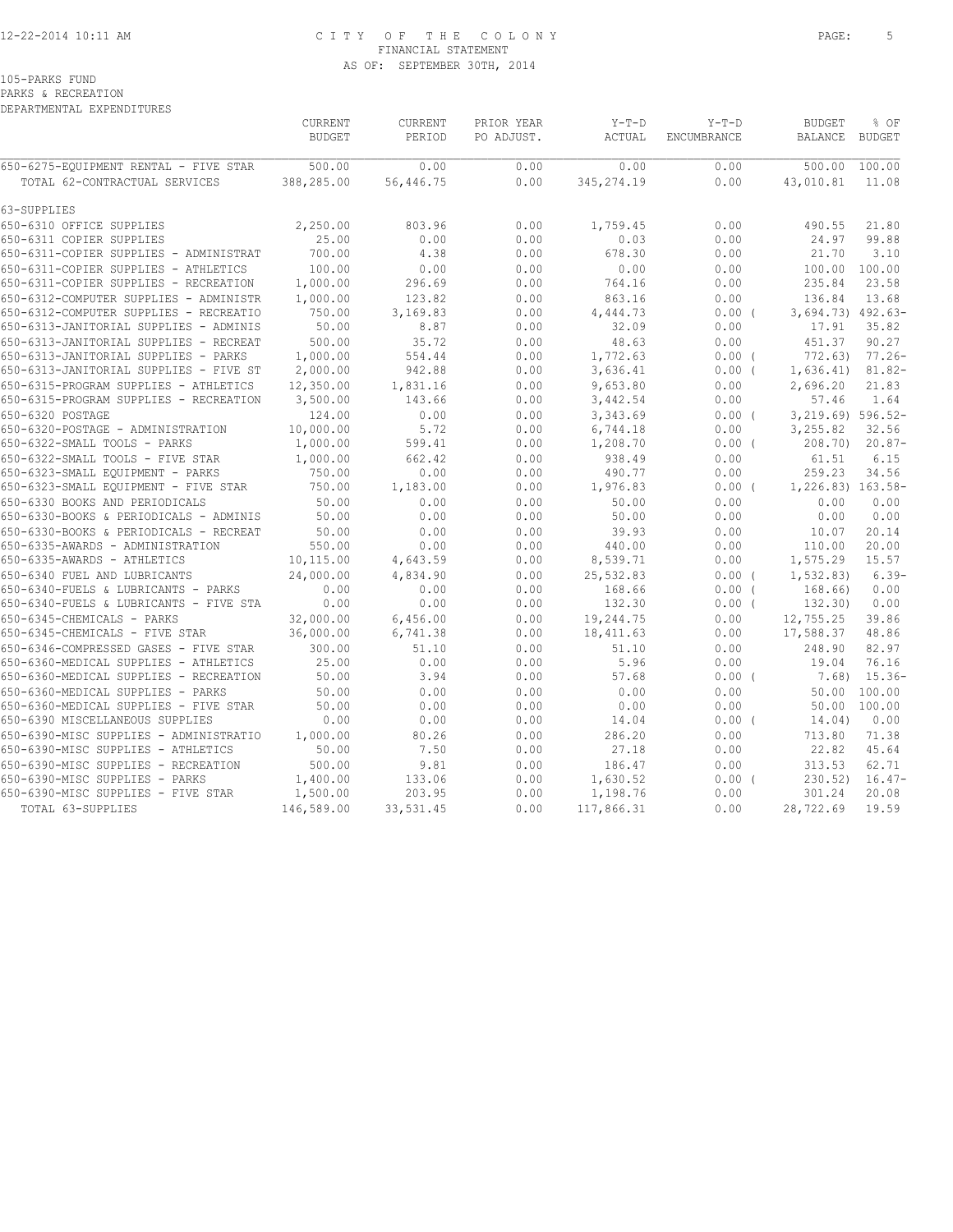### 12-22-2014 10:11 AM C I T Y O F T H E C O L O N Y PAGE: 6 FINANCIAL STATEMENT AS OF: SEPTEMBER 30TH, 2014

## 105-PARKS FUND

PARKS & RECREATION

DEPARTMENTAL EXPENDITURES

|                                                                                 | CURRENT<br><b>BUDGET</b> | CURRENT<br>PERIOD         | PRIOR YEAR<br>PO ADJUST. | $Y-T-D$<br>ACTUAL      | $Y-T-D$<br>ENCUMBRANCE | <b>BUDGET</b><br>BALANCE | % OF<br>BUDGET |
|---------------------------------------------------------------------------------|--------------------------|---------------------------|--------------------------|------------------------|------------------------|--------------------------|----------------|
| 64-MAINTENANCE                                                                  |                          |                           |                          |                        |                        |                          |                |
| 650-6410-BLDG MAINTENANCE - RECREATION                                          | 1,500.00                 | 589.98                    | 0.00                     | 946.18                 | 0.00                   | 553.82                   | 36.92          |
| 650-6410-BLDG MAINTENANCE - PARKS                                               | 700.00                   | 0.00                      | 0.00                     | 626.26                 | 0.00                   | 73.74                    | 10.53          |
| 650-6410-BLDG MAINTENANCE - FIVE STAR                                           | 1,100.00                 | 0.00                      | 0.00                     | 487.78                 | 0.00                   | 612.22                   | 55.66          |
| 650-6425-TRAFFIC/STREET MAINT - PARKS<br>650-6425-TRAFFIC/STREET MAINT - FIVE S | 375.00                   | 0.00                      | 0.00                     | 338.50                 | 0.00                   | 36.50                    | 9.73           |
| 650-6430 OFFICE EOUIPMENT MAINTENANCE                                           | 200.00<br>6,626.00       | 0.00<br>0.00              | 0.00<br>0.00             | 200.00<br>6,240.00     | 0.00<br>0.00           | 0.00<br>386.00           | 0.00<br>5.83   |
| 650-6431 MAINTENANCE - GIS                                                      | 2,500.00                 | 0.00                      | 0.00                     | 2,500.00               | 0.00                   | 0.00                     | 0.00           |
| 650-6440 VEHICLE MAINTENANCE                                                    | 100.00                   | 124.99                    | 0.00                     | 124.99                 | 0.00(                  | 24.99                    | $24.99-$       |
| 650-6450-PARK MAINTENANCE - PARKS                                               | 27,875.00                | 6,502.32                  | 0.00                     | 24,977.95              | 0.00                   | 2,897.05                 | 10.39          |
| 650-6450-PARK MAINTENANCE - FIVE STA                                            | 40,000.00                | 10,263.62                 | 0.00                     | 34,912.86              | 0.00                   | 5,087.14                 | 12.72          |
| 650-6460-IRRIGATION MAINTENANCE - PARK                                          | 7,500.00                 | 825.00                    | 0.00                     | 7,608.83               | 0.00(                  | 108.83                   | $1.45-$        |
| 650-6460-IRRIGATION MAINTENANCE - FIVE                                          | 13,000.00                | 1,844.17                  | 0.00                     | 5,930.83               | 0.00                   | 7,069.17                 | 54.38          |
| 650-6470 OTHER EQUIPMENT MAINTENANCE                                            | 100.00                   | 29.40                     | 0.00                     | 29.40                  | 0.00                   | 70.60                    | 70.60          |
| 650-6470-OTHER EQUIP MAINT - ADMINISTR                                          | 200.00                   | 0.00                      | 0.00                     | 0.00                   | 0.00                   | 200.00 100.00            |                |
| 650-6470-OTHER EQUIP MAINT - RECREATIO                                          | 2,400.00                 | 80.00                     | 0.00                     | 2,121.18               | 0.00                   | 278.82                   | 11.62          |
| 650-6470-OTHER EQUIP MAINT - PARKS                                              | 2,000.00                 | 757.81                    | 0.00                     | 2,067.36               | 0.00(                  | 67.36                    | $3.37-$        |
| 650-6470-OTHER EQUIP MAINT - FIVE STAR                                          | 2,000.00                 | 400.02                    | 0.00                     | 2,391.98               | 0.00(                  |                          | 391.98) 19.60- |
| TOTAL 64-MAINTENANCE                                                            | 108,176.00               | 21, 417.31                | 0.00                     | 91,504.10              | 0.00                   | 16,671.90                | 15.41          |
| 65-NON-CAPITAL                                                                  |                          |                           |                          |                        |                        |                          |                |
| 650-6590 NON CAPITAL - OTHER EQUIPMENT                                          | 10,000.00                | 9,743.00                  | 0.00                     | 9,743.00               | 0.00                   | 257.00                   | 2.57           |
| TOTAL 65-NON-CAPITAL                                                            | 10,000.00                | 9,743.00                  | 0.00                     | 9,743.00               | 0.00                   | 257.00                   | 2.57           |
| 66-CAPITAL OUTLAY                                                               |                          |                           |                          |                        |                        |                          |                |
| 650-6690 CAPITAL OUTLAY - OTHER EOPMT                                           | 0.00                     | 25,074.90                 | 0.00                     | 25,074.90              | $0.00$ (               | 25,074.90)               | 0.00           |
| TOTAL 66-CAPITAL OUTLAY                                                         | 0.00                     | 25,074.90                 | 0.00                     | 25,074.90              | 0.00(                  | 25,074.90)               | 0.00           |
| 67-OVERHEAD ALLOCATION                                                          |                          |                           |                          |                        |                        |                          |                |
| 650-6760 OVERHEAD - IT                                                          | 0.00                     | 70,080.00                 | 0.00                     | 70,080.00              | $0.00$ (               | 70,080.00                | 0.00           |
| 650-6761 OVERHEAD - HR                                                          | 0.00                     | 25,116.00                 | 0.00                     | 25,116.00              | 0.00(                  | 25, 116.00               | 0.00           |
| 650-6762 OVERHEAD - FINANCE                                                     | 0.00                     | 75,732.00                 | 0.00                     | 75,732.00              | 0.00(                  | 75,732.00)               | 0.00           |
| 650-6764 OVERHEAD - FLEET                                                       | 0.00                     | 85,548.00                 | 0.00                     | 85,548.00              | 0.00(                  | 85,548.00)               | 0.00           |
| 650-6765 OVERHEAD - GEN ADMIN                                                   | 0.00                     | 58,884.00                 | 0.00                     | 58,884.00              | $0.00$ (               | 58,884.00)               | 0.00           |
| 650-6766 OVERHEAD - FAC MAINT                                                   | 0.00                     | 35,220.00                 | 0.00                     | 35,220.00              | $0.00$ (               | 35, 220.00               | 0.00           |
| 650-6770 OVERHEAD - AUTO INS<br>650-6773 OVERHEAD - WATER                       | 0.00<br>0.00             | 5,964.00<br>154,632.00    | 0.00<br>0.00             | 5,964.00<br>154,632.00 | 0.00(<br>0.00(         | 5,964.00<br>154,632.00)  | 0.00<br>0.00   |
| 650-6776 OVERHEAD - CITY SECRETARY                                              | 0.00                     | 22,920.00                 | 0.00                     | 22,920.00              | $0.00$ (               | 22, 920.00               | 0.00           |
| 650-6777 OVERHEAD - CITY COUNCIL                                                | 0.00                     | 4,428.00                  | 0.00                     | 4,428.00               | $0.00$ (               | 4,428.00)                | 0.00           |
| 650-6779 OVERHEAD - NON DEPT OTHER                                              | 0.00                     | 401,772.00                | 0.00                     | 401,772.00             | 0.00(                  | 401,772.00)              | 0.00           |
| TOTAL 67-OVERHEAD ALLOCATION                                                    | 0.00                     | 940,296.00                | 0.00                     | 940,296.00             | 0.00(                  | 940,296.00)              | 0.00           |
| TOTAL PARKS & RECREATION                                                        |                          | 2,055,105.00 1,221,513.15 | 0.00                     | 2,857,469.84           | $0.00$ (               | 802, 364.84) 39.04-      |                |
|                                                                                 |                          |                           |                          |                        |                        |                          |                |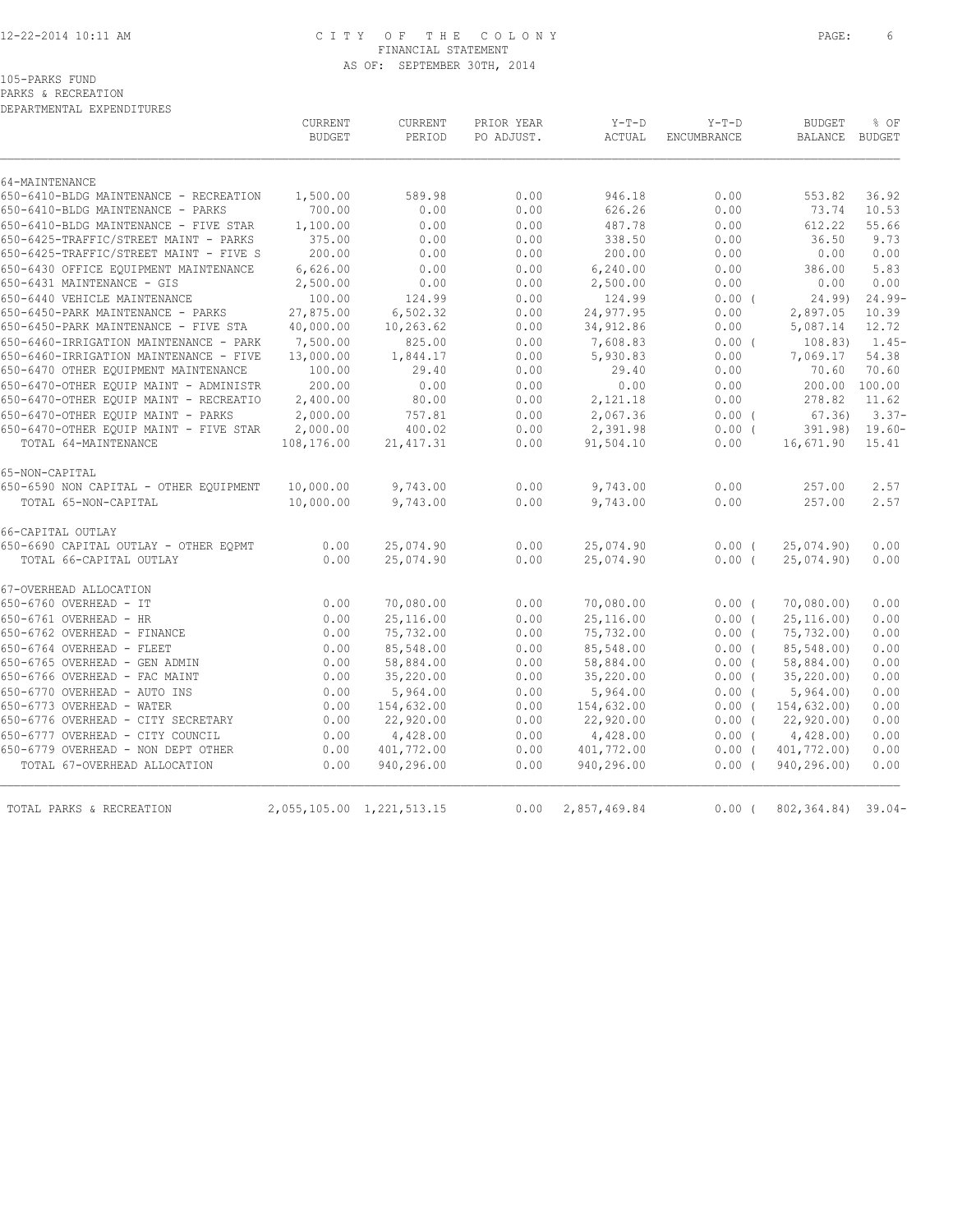### 12-22-2014 10:11 AM C I T Y O F T H E C O L O N Y PAGE: 7 FINANCIAL STATEMENT AS OF: SEPTEMBER 30TH, 2014

AQUATIC PARK DEPARTMENTAL EXPENDITURES

|                                          | CURRENT<br><b>BUDGET</b> | CURRENT<br>PERIOD | PRIOR YEAR<br>PO ADJUST. | Y-T-D<br>ACTUAL | $Y-T-D$<br>ENCUMBRANCE | <b>BUDGET</b><br>BALANCE BUDGET | % OF               |
|------------------------------------------|--------------------------|-------------------|--------------------------|-----------------|------------------------|---------------------------------|--------------------|
|                                          |                          |                   |                          |                 |                        |                                 |                    |
| 61-PERSONNEL SERVICES                    |                          |                   |                          |                 |                        |                                 |                    |
| 651-6110 SALARIES                        | 86,000.00                | 8,387.68          | 0.00                     | 86,929.87       | $0.00$ (               | 929.87) 1.08-                   |                    |
| 651-6111 SALARIES, OVERTIME              | 1,500.00                 | 74.24             | 0.00                     | 880.30          | 0.00                   | 619.70                          | 41.31              |
| 651-6112 PART-TIME, TEMPORARY 177,000.00 |                          | 8,932.28          | 0.00                     | 203,005.80      | $0.00$ (               | 26,005.80)                      | $14.69-$           |
| 651-6114 HOSPITALIZATION                 | 14,628.00                | 1,226.07          | 0.00                     | 14,553.21       | 0.00                   | 74.79                           | 0.51               |
| 651-6115 SOCIAL SECURITY TAXES           | 20,990.00                | 1,317.35          | 0.00                     | 21,985.88       | 0.00(                  | 995.88)                         | $4.74-$            |
| 651-6116 WORKERS' COMPENSATION           | 7,396.00                 | 5,336.15          | 0.00                     | 5,336.15        | 0.00                   | 2,059.85                        | 27.85              |
| 651-6117 RETIREMENT CONTRIBUTIONS        | 10,814.00                | 1,621.06          | 0.00                     | 10,990.42       | $0.00$ (               | 176.42)                         | $1.63-$            |
| 651-6118 UNIFORMS                        | 2,300.00                 | 392.42            | 0.00                     | 2,118.32        | 0.00                   | 181.68                          | 7.90               |
| 651-6125 EDUCATION AND TRAINING          | 625.00                   | 0.00              | 0.00                     | 270.00          | 0.00                   | 355.00                          | 56.80              |
| 651-6126 TRAVEL EXPENSE                  | 1,450.00                 | 351.75            | 0.00                     | 960.80          | 0.00                   | 489.20                          | 33.74              |
| 651-6127 DUES AND MEMBERSHIPS            | 70.00                    | 0.00              | 0.00                     | 0.00            | 0.00                   | 70.00 100.00                    |                    |
| TOTAL 61-PERSONNEL SERVICES              | 322,773.00               | 27,639.00         | 0.00                     | 347,030.75      | 0.00(                  | $24, 257, 75$ 7.52-             |                    |
| 62-CONTRACTUAL SERVICES                  |                          |                   |                          |                 |                        |                                 |                    |
| 651-6213 CONTRACTUAL SERVICES            | 11,000.00                | 770.00            | 0.00                     | 9,424.69        | 0.00                   | 1,575.31                        | 14.32              |
| 651-6214 JANITORIAL SERVICES             | 5,199.00                 | 332.77            | 0.00                     | 4,843.89        | 0.00                   | 355.11                          | 6.83               |
| 651-6235 PRINTING SERVICES               | 2,700.00                 | 0.00              | 0.00                     | 2,760.00        | 0.00(                  | 60.00)                          | $2.22-$            |
| 651-6244 TELEPHONE SERVICE               | 255.00                   | 48.67             | 0.00                     | 287.30          | 0.00(                  |                                 | $32.30$ ) $12.67-$ |
| 651-6275 EQUIPMENT RENTAL                | 50.00                    | 0.00              | 0.00                     | 28.17           | 0.00                   | 21.83                           | 43.66              |
| TOTAL 62-CONTRACTUAL SERVICES 19,204.00  |                          | 1,151.44          | 0.00                     | 17,344.05       | 0.00                   | 1,859.95                        | 9.69               |
| 63-SUPPLIES                              |                          |                   |                          |                 |                        |                                 |                    |
| 651-6310 OFFICE SUPPLIES                 | 300.00                   | 0.00              | 0.00                     | 235.94          | 0.00                   | 64.06                           | 21.35              |
| 651-6311 COPIER SUPPLIES                 | 400.00                   | 0.00              | 0.00                     | 567.77          | 0.00(                  | 167.77)                         | $41.94-$           |
| 651-6312 COMPUTER SUPPLIES               | 400.00                   | 0.00              | 0.00                     | 528.46          | 0.00(                  | 128.46)                         | $32.12 -$          |
| 651-6313 JANITORIAL SUPPLIES 2,975.00    |                          | 7.16              | 0.00                     | 3,161.72        | 0.00(                  | 186.72)                         | $6.28-$            |
| 651-6315 PROGRAM SUPPLIES                | 2,500.00                 | 214.78            | 0.00                     | 2,043.77        | 0.00                   | 456.23                          | 18.25              |
| 651-6320 POSTAGE                         | 150.00                   | 24.00             | 0.00                     | 83.04           | 0.00                   | 66.96                           | 44.64              |
| 651-6322 SMALL TOOLS                     | 800.00                   | 98.40             | 0.00                     | 897.59          | 0.00(                  | $97.59$ $12.20 -$               |                    |
| 651-6323 SMALL EQUIPMENT                 | 600.00                   | 0.00              | 0.00                     | 620.59          | 0.00(                  | 20.59                           | $3.43-$            |
| 651-6340 FUELS AND LUBRICANTS            | 100.00                   | 15.00             | 0.00                     | 331.77          | $0.00$ (               |                                 | 231.77) 231.77-    |
| 651-6345 CHEMICALS                       | 13,500.00                | 1,050.89          | 0.00                     | 10,574.96       | 0.00                   | 2,925.04                        | 21.67              |
| 651-6360 MEDICAL SUPPLIES                | 450.00                   | 0.00              | 0.00                     | 58.64           | 0.00                   | 391.36                          | 86.97              |
| 651-6390 MISCELLANEOUS SUPPLIES          | 1,200.00                 | 503.40            | 0.00                     | 1,964.47        | $0.00$ (               | 764.47) 63.71-                  |                    |
| TOTAL 63-SUPPLIES                        | 23,375.00                | 1,913.63          | 0.00                     | 21,068.72       | 0.00                   | 2,306.28                        | 9.87               |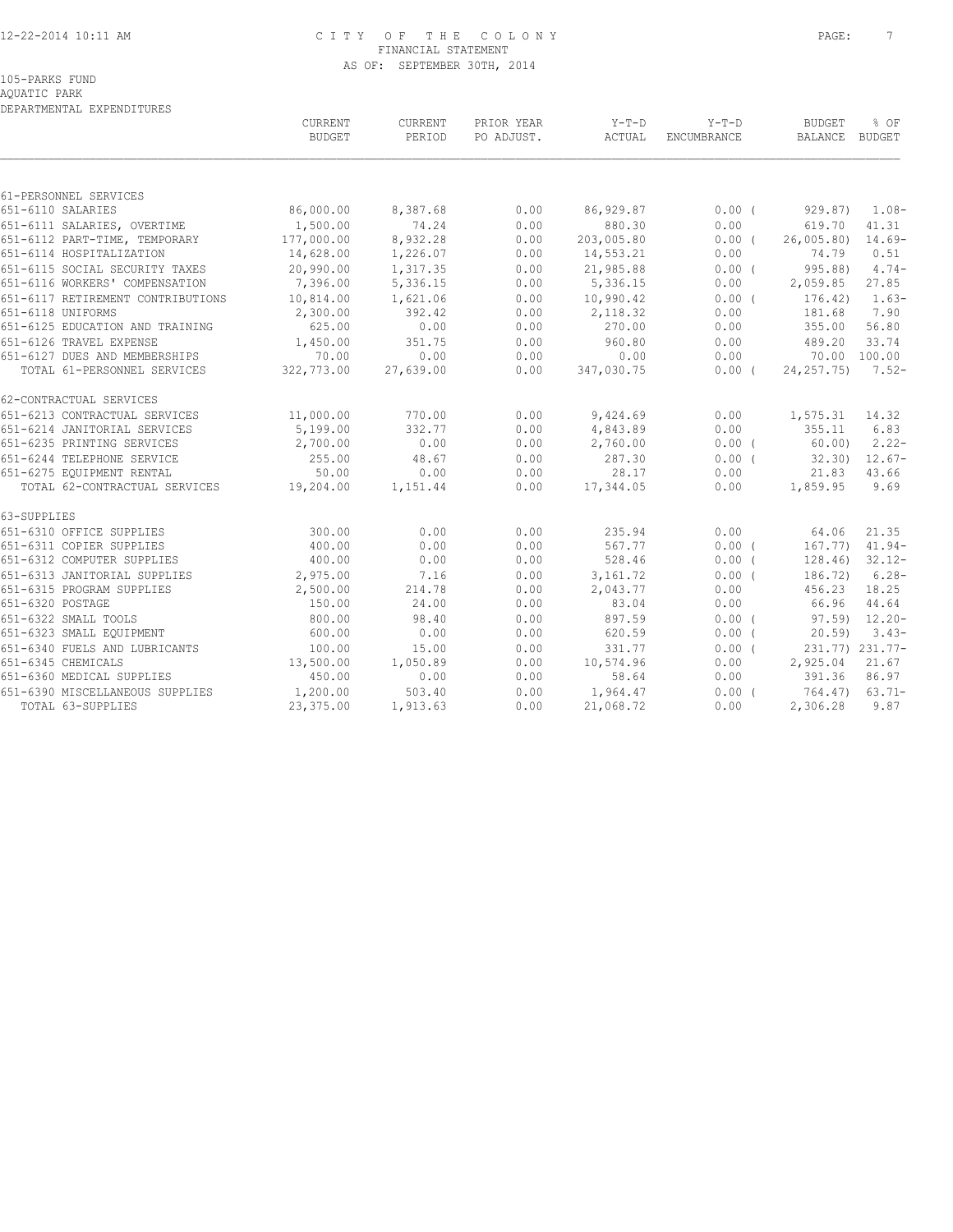### 12-22-2014 10:11 AM C I T Y O F T H E C O L O N Y PAGE: 8 FINANCIAL STATEMENT AS OF: SEPTEMBER 30TH, 2014

105-PARKS FUND

## AQUATIC PARK

DEPARTMENTAL EXPENDITURES

|                                        | CURRENT<br><b>BUDGET</b> | CURRENT<br>PERIOD | PRIOR YEAR<br>PO ADJUST. | Y-T-D<br>ACTUAL | $Y-T-D$<br><b>ENCUMBRANCE</b> | <b>BUDGET</b><br><b>BALANCE</b> | % OF<br><b>BUDGET</b> |
|----------------------------------------|--------------------------|-------------------|--------------------------|-----------------|-------------------------------|---------------------------------|-----------------------|
| 64-MAINTENANCE                         |                          |                   |                          |                 |                               |                                 |                       |
| 651-6410 BUILDING MAINTENANCE          | 1,700.00                 | 22.41             | 0.00                     | 1,888.22        | 0.00(                         | 188.22)                         | $11.07-$              |
| 651-6425 SIGN MAINTENANCE              | 600.00                   | 275.00            | 0.00                     | 776.20          | 0.00(                         | 176.20)                         | $29.37-$              |
| 651-6430 OFFICE EQUIPMENT - MAINTENANC | 0.00                     | 0.00              | 0.00                     | 126.85          | $0.00$ $($                    | 126.85                          | 0.00                  |
| 651-6450 PARK MAINTENANCE              | 5,000.00                 | 1,504.96          | 0.00                     | 4,468.91        | 0.00                          | 531.09                          | 10.62                 |
| 651-6470 OTHER EOUIPMENT - MAINTENANCE | 3,000.00                 | 660.08            | 0.00                     | 5,150.17        | $0.00$ (                      | 2,150.17                        | $71.67-$              |
| TOTAL 64-MAINTENANCE                   | 10,300.00                | 2,462.45          | 0.00                     | 12,410.35       | $0.00$ (                      | 2,110.35)                       | $20.49-$              |
| 65-NON-CAPITAL                         |                          |                   |                          |                 |                               |                                 |                       |
| 651-6590 NON-CAPITAL OTHER EQUIPMENT   | 0.00                     | 0.00              | 0.00                     | 1,698.01        | $0.00$ (                      | 1,698.01)                       | 0.00                  |
| TOTAL 65-NON-CAPITAL                   | 0.00                     | 0.00              | 0.00                     | 1,698.01        | 0.00(                         | 1,698.01)                       | 0.00                  |
| 66-CAPITAL OUTLAY                      |                          |                   |                          |                 |                               |                                 |                       |
| 651-6690 CAPITAL OUTLAY - OTHER EQUIPM | 1,800.00                 | 0.00              | 0.00                     | 0.00            | 0.00                          | 1,800.00 100.00                 |                       |
| TOTAL 66-CAPITAL OUTLAY                | 1,800.00                 | 0.00              | 0.00                     | 0.00            | 0.00                          | 1,800.00 100.00                 |                       |
| 67-OVERHEAD ALLOCATION                 |                          |                   |                          |                 |                               |                                 |                       |
| 651-6760 OVERHEAD - IT                 | 0.00                     | 7,008.00          | 0.00                     | 7,008.00        | $0.00$ (                      | 7,008.00                        | 0.00                  |
| 651-6761 OVERHEAD - HR                 | 0.00                     | 2,508.00          | 0.00                     | 2,508.00        | $0.00$ (                      | 2,508.00                        | 0.00                  |
| 651-6762 OVERHEAD - FINANCE            | 0.00                     | 7,572.00          | 0.00                     | 7,572.00        | 0.00(                         | 7,572.00)                       | 0.00                  |
| 651-6765 OVERHEAD - GEN ADMIN          | 0.00                     | 5,892.00          | 0.00                     | 5,892.00        | 0.00(                         | 5,892.00                        | 0.00                  |
| 651-6766 OVERHEAD - FAC MAINT          | 0.00                     | 3,516.00          | 0.00                     | 3,516.00        | $0.00$ (                      | 3, 516.00                       | 0.00                  |
| 651-6773 OVERHEAD - WATER              | 0.00                     | 1,068.00          | 0.00                     | 1,068.00        | $0.00$ (                      | 1,068.00                        | 0.00                  |
| 651-6776 OVERHEAD - CITY SECRETARY     | 0.00                     | 2,292.00          | 0.00                     | 2,292.00        | $0.00$ (                      | 2, 292.00                       | 0.00                  |
| 651-6777 OVERHEAD - CITY COUNCIL       | 0.00                     | 444.00            | 0.00                     | 444.00          | 0.00(                         | 444.00)                         | 0.00                  |
| 651-6779 OVERHEAD - NON DEPT OTHER     | 0.00                     | 18,960.00         | 0.00                     | 18,960.00       | $0.00$ (                      | 18,960.00)                      | 0.00                  |
| TOTAL 67-OVERHEAD ALLOCATION           | 0.00                     | 49,260.00         | 0.00                     | 49,260.00       | $0.00$ (                      | 49,260.00)                      | 0.00                  |
| TOTAL AQUATIC PARK                     | 377,452.00               | 82,426.52         | 0.00                     | 448,811.88      | $0.00$ (                      | $71,359.88$ $18.91-$            |                       |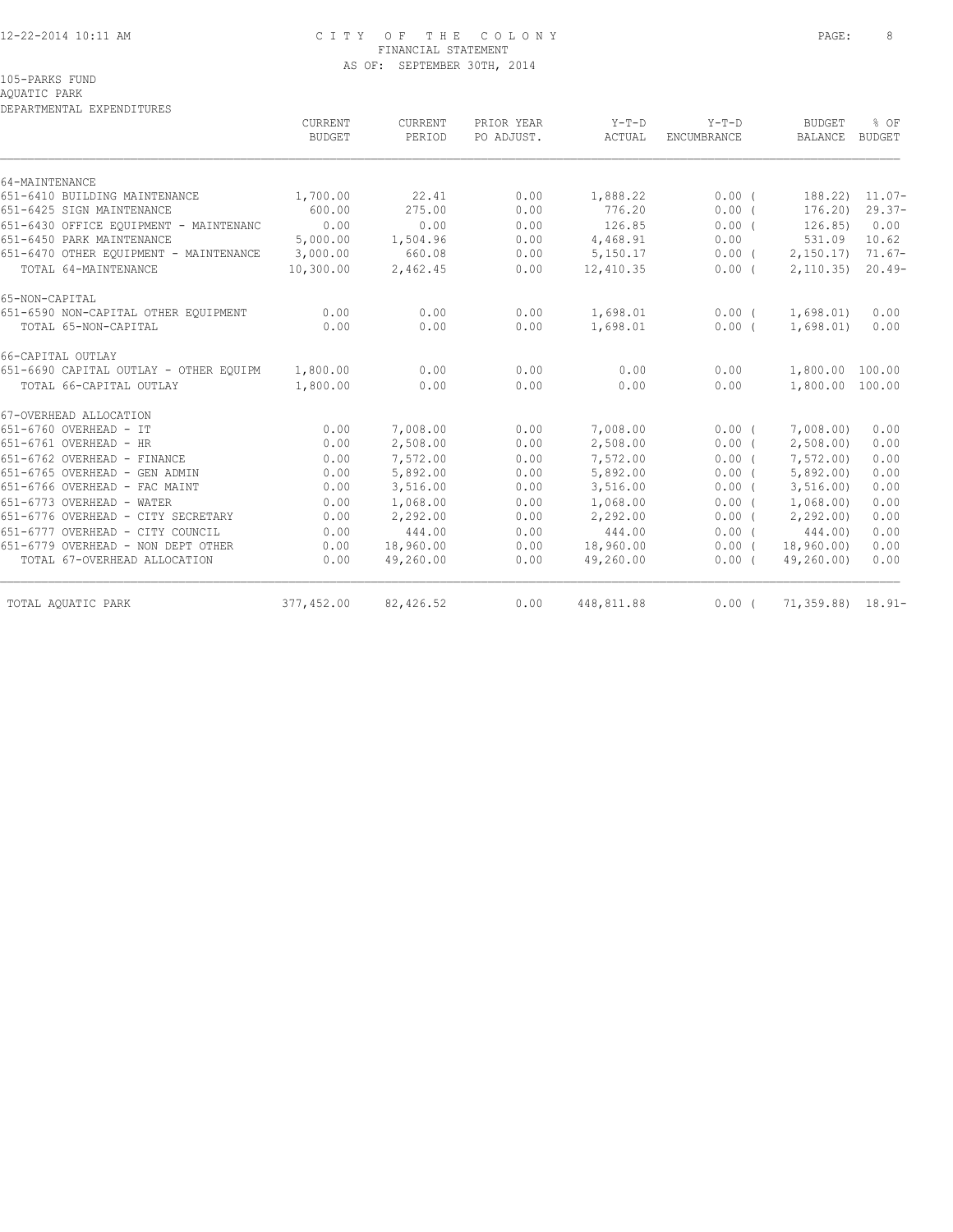### 12-22-2014 10:11 AM C I T Y O F T H E C O L O N Y PAGE: 9 FINANCIAL STATEMENT AS OF: SEPTEMBER 30TH, 2014

COMMUNITY CENTER DEPARTMENTAL EXPENDITURES

|                                       | CURRENT<br><b>BUDGET</b> | CURRENT<br>PERIOD | PRIOR YEAR<br>PO ADJUST. | $Y-T-D$<br>ACTUAL | $Y-T-D$<br>ENCUMBRANCE | <b>BUDGET</b><br>BALANCE | % OF<br><b>BUDGET</b> |
|---------------------------------------|--------------------------|-------------------|--------------------------|-------------------|------------------------|--------------------------|-----------------------|
|                                       |                          |                   |                          |                   |                        |                          |                       |
| 61-PERSONNEL SERVICES                 |                          |                   |                          |                   |                        |                          |                       |
| 652-6110 SALARIES                     | 67,870.00                | 6,580.74          | 0.00                     | 66, 113.95        | 0.00                   | 1,756.05                 | 2.59                  |
| 652-6111 SALARIES, OVERTIME           | 1,000.00                 | 0.00              | 0.00                     | 740.03            | 0.00                   | 259.97                   | 26.00                 |
| 652-6112 PART-TIME, TEMPORARY         | 17,539.00                | 1,875.46          | 0.00                     | 19,750.06         | $0.00$ (               | 2, 211.06                | $12.61-$              |
| 652-6114 HOSPITALIZATION INSURANCE    | 14,628.00                | 1,216.04          | 0.00                     | 13,855.92         | 0.00                   | 772.08                   | 5.28                  |
| 652-6115 SOCIAL SECURITY TAXES        | 6,840.00                 | 596.19            | 0.00                     | 6,034.77          | 0.00                   | 805.23                   | 11.77                 |
| 652-6116 WORKERS' COMPENSATION        | 467.00                   | 336.94            | 0.00                     | 336.94            | 0.00                   | 130.06                   | 27.85                 |
| 652-6117 RETIREMENT CONTRIBUTIONS     | 10,672.00                | 875.04            | 0.00                     | 8,298.80          | 0.00                   | 2,373.20                 | 22.24                 |
| 652-6118 UNIFORMS                     | 50.00                    | 9.23              | 0.00                     | 30.27             | 0.00                   | 19.73                    | 39.46                 |
| 652-6125 EDUCATION AND TRAINING       | 360.00                   | 0.00              | 0.00                     | 25.20             | 0.00                   | 334.80                   | 93.00                 |
| 652-6127 DUES AND MEMBERSHIPS         | 700.00                   | 0.00              | 0.00                     | 560.30            | 0.00                   | 139.70                   | 19.96                 |
| TOTAL 61-PERSONNEL SERVICES           | 120,126.00               | 11,489.64         | 0.00                     | 115,746.24        | 0.00                   | 4,379.76                 | 3.65                  |
| 62-CONTRACTUAL SERVICES               |                          |                   |                          |                   |                        |                          |                       |
| 652-6213 CONTRACTUAL SERVICES         | 1,200.00                 | 334.66            | 0.00                     | 556.51            | 0.00                   | 643.49                   | 53.62                 |
| 652-6235 PRINTING SERVICES            | 26.00                    | 0.00              | 0.00                     | 0.00              | 0.00                   |                          | 26.00 100.00          |
| 652-6275 EQUIPMENT RENTAL             | 18.00                    | 0.00              | 0.00                     | 13.35             | 0.00                   | 4.65                     | 25.83                 |
| TOTAL 62-CONTRACTUAL SERVICES         | 1,244.00                 | 334.66            | 0.00                     | 569.86            | 0.00                   | 674.14                   | 54.19                 |
| 63-SUPPLIES                           |                          |                   |                          |                   |                        |                          |                       |
| 652-6310 OFFICE SUPPLIES              | 250.00                   | 135.80            | 0.00                     | 376.11            | $0.00$ (               | 126.11)                  | $50.44-$              |
| 652-6311 COPIER SUPPLIES              | 150.00                   | 0.00              | 0.00                     | 125.61            | 0.00                   | 24.39                    | 16.26                 |
| 652-6312 COMPUTER SUPPLIES            | 400.00                   | 386.00            | 0.00                     | 488.06            | $0.00$ (               | 88.06)                   | $22.02-$              |
| 652-6313 JANITORIAL SUPPLIES          | 200.00                   | 60.57             | 0.00                     | 67.37             | 0.00                   | 132.63                   | 66.32                 |
| 652-6315 PROGRAM SUPPLIES             | 4,500.00                 | 1,076.05          | 0.00                     | 4,424.59          | 0.00                   | 75.41                    | 1.68                  |
| 652-6318 TRIP EXPENSE                 | 25,000.00                | 0.00              | 0.00                     | 0.00              | 0.00                   | 25,000.00 100.00         |                       |
| 652-6320 POSTAGE                      | 50.00                    | 7.68              | 0.00                     | 37.74             | 0.00                   | 12.26                    | 24.52                 |
| 652-6360 MEDICAL SUPPLIES             | 50.00                    | 9.79              | 0.00                     | 22.77             | 0.00                   | 27.23                    | 54.46                 |
| 652-6390 MISCELLANEOUS SUPPLIES       | 400.00                   | 0.00              | 0.00                     | 100.00            | 0.00                   | 300.00                   | 75.00                 |
| TOTAL 63-SUPPLIES                     | 31,000.00                | 1,675.89          | 0.00                     | 5,642.25          | 0.00                   | 25, 357. 75              | 81.80                 |
| 64-MAINTENANCE                        |                          |                   |                          |                   |                        |                          |                       |
| 652-6410 BUILDING MAINTENANCE         | 50.00                    | 0.00              | 0.00                     | 0.00              | 0.00                   |                          | 50.00 100.00          |
| 652-6430 OFFICE EQUIPMENT MAINTENANCE | 200.00                   | 145.99            | 0.00                     | 145.99            | 0.00                   | 54.01                    | 27.01                 |
| TOTAL 64-MAINTENANCE                  | 250.00                   | 145.99            | 0.00                     | 145.99            | 0.00                   | 104.01                   | 41.60                 |
| 67-OVERHEAD ALLOCATION                |                          |                   |                          |                   |                        |                          |                       |
| 652-6760 OVERHEAD - IT                | 0.00                     | 3,504.00          | 0.00                     | 3,504.00          | 0.00(                  | 3,504.00                 | 0.00                  |
| 652-6761 OVERHEAD - HR                | 0.00                     | 1,260.00          | 0.00                     | 1,260.00          | $0.00$ (               | 1,260.00)                | 0.00                  |
| 652-6762 OVERHEAD - FINANCE           | 0.00                     | 3,792.00          | 0.00                     | 3,792.00          | 0.00(                  | 3,792,00                 | 0.00                  |
| 652-6765 OVERHEAD - GEN ADMIN         | 0.00                     | 2,940.00          | 0.00                     | 2,940.00          | 0.00(                  | 2,940.00                 | 0.00                  |
| 652-6766 OVERHEAD - FAC MAINT         | 0.00                     | 1,764.00          | 0.00                     | 1,764.00          | $0.00$ (               | 1,764.00                 | 0.00                  |
|                                       |                          |                   |                          |                   |                        |                          |                       |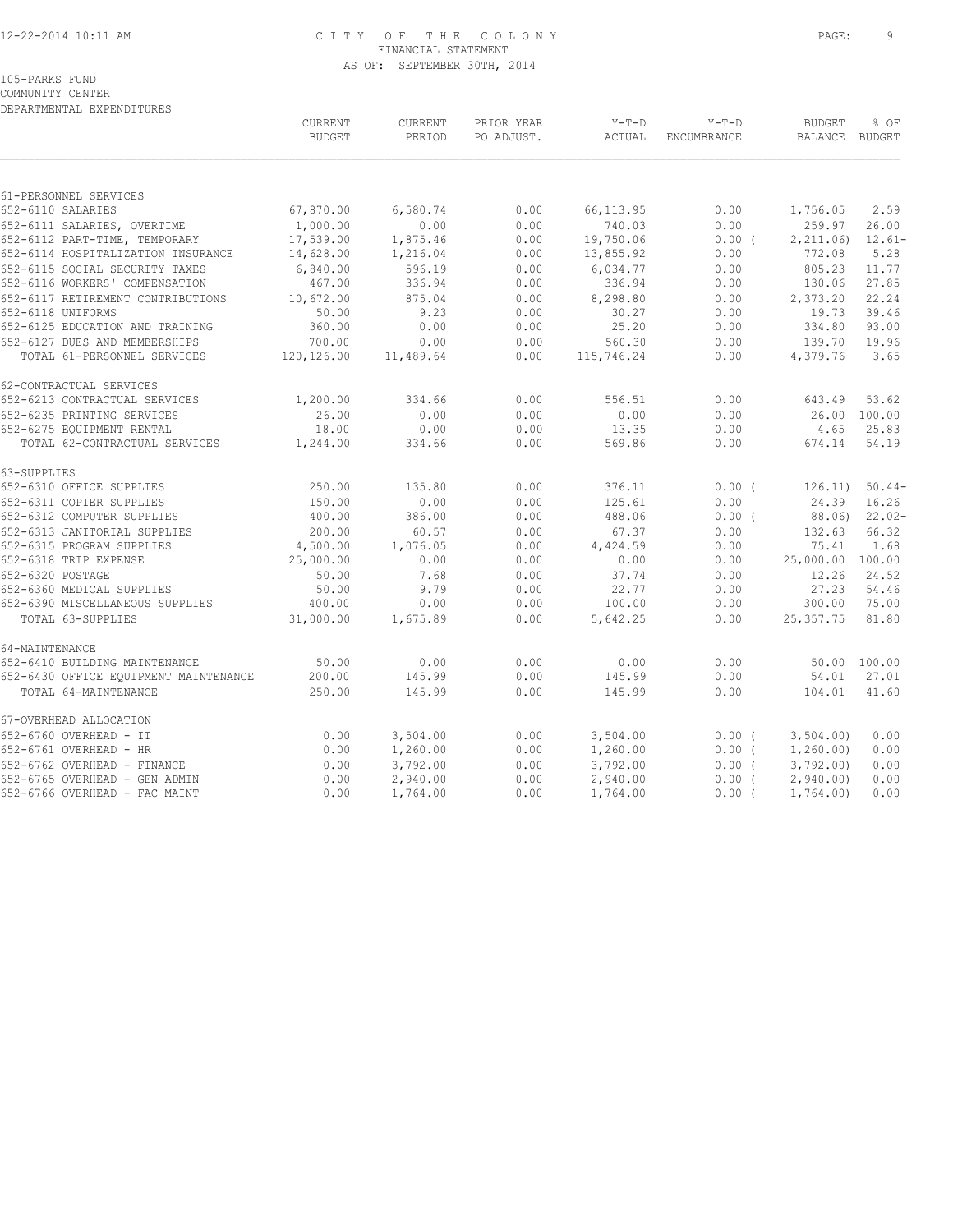### 12-22-2014 10:11 AM C I T Y O F T H E C O L O N Y PAGE: 10 FINANCIAL STATEMENT AS OF: SEPTEMBER 30TH, 2014

105-PARKS FUND

COMMUNITY CENTER DEPARTMENTAL EXPENDITURES

| DEFARIMENIAL EAFENDIIURES                  |                             |                            |            |              |             |                |               |
|--------------------------------------------|-----------------------------|----------------------------|------------|--------------|-------------|----------------|---------------|
|                                            | <b>CURRENT</b>              | <b>CURRENT</b>             | PRIOR YEAR | $Y-T-D$      | $Y-T-D$     | <b>BUDGET</b>  | % OF          |
|                                            | BUDGET                      | PERIOD                     | PO ADJUST. | ACTUAL       | ENCUMBRANCE | <b>BALANCE</b> | <b>BUDGET</b> |
| 652-6773 OVERHEAD -<br>WATER               | 0.00                        | 528.00                     | 0.00       | 528.00       | 0.00        | 528.00         | 0.00          |
| 652-6776 OVERHEAD - CITY SECRETARY         | 0.00                        | 1,152.00                   | 0.00       | 1,152.00     | 0.00        | 1, 152, 00)    | 0.00          |
| 652-6777 OVERHEAD -<br>CITY COUNCIL        | 0.00                        | 216.00                     | 0.00       | 216.00       | 0.00        | 216.00)        | 0.00          |
| 652-6779 OVERHEAD -<br>NON DEPT OTHER      | 0.00                        | 9,480.00                   | 0.00       | 9,480.00     | 0.00        | 9,480.00       | 0.00          |
| TOTAL 67-OVERHEAD ALLOCATION               | 0.00                        | 24,636.00                  | 0.00       | 24,636.00    | 0.00        | 24,636.00)     | 0.00          |
| TOTAL COMMUNITY CENTER                     | 152,620.00                  | 38,282.18                  | 0.00       | 146,740.34   | 0.00        | 5,879.66       | 3.85          |
| $***$<br>TOTAL EXPENDITURES<br>$***$       | 3,599,573.00<br>___________ | 1,342,221.85               | 0.00       | 3,453,022.06 | 0.00        | 146,550.94     | 4.07          |
| EXPENDITURES *(<br>** REVENUE OVER (UNDER) | ___________                 | 198,884.00) (1,059,792.74) | 0.00       | 94,790.63    | 0.00        | 293,674.63)    | 0.00          |
|                                            |                             |                            |            |              |             |                |               |

\*\*\* END OF REPORT \*\*\*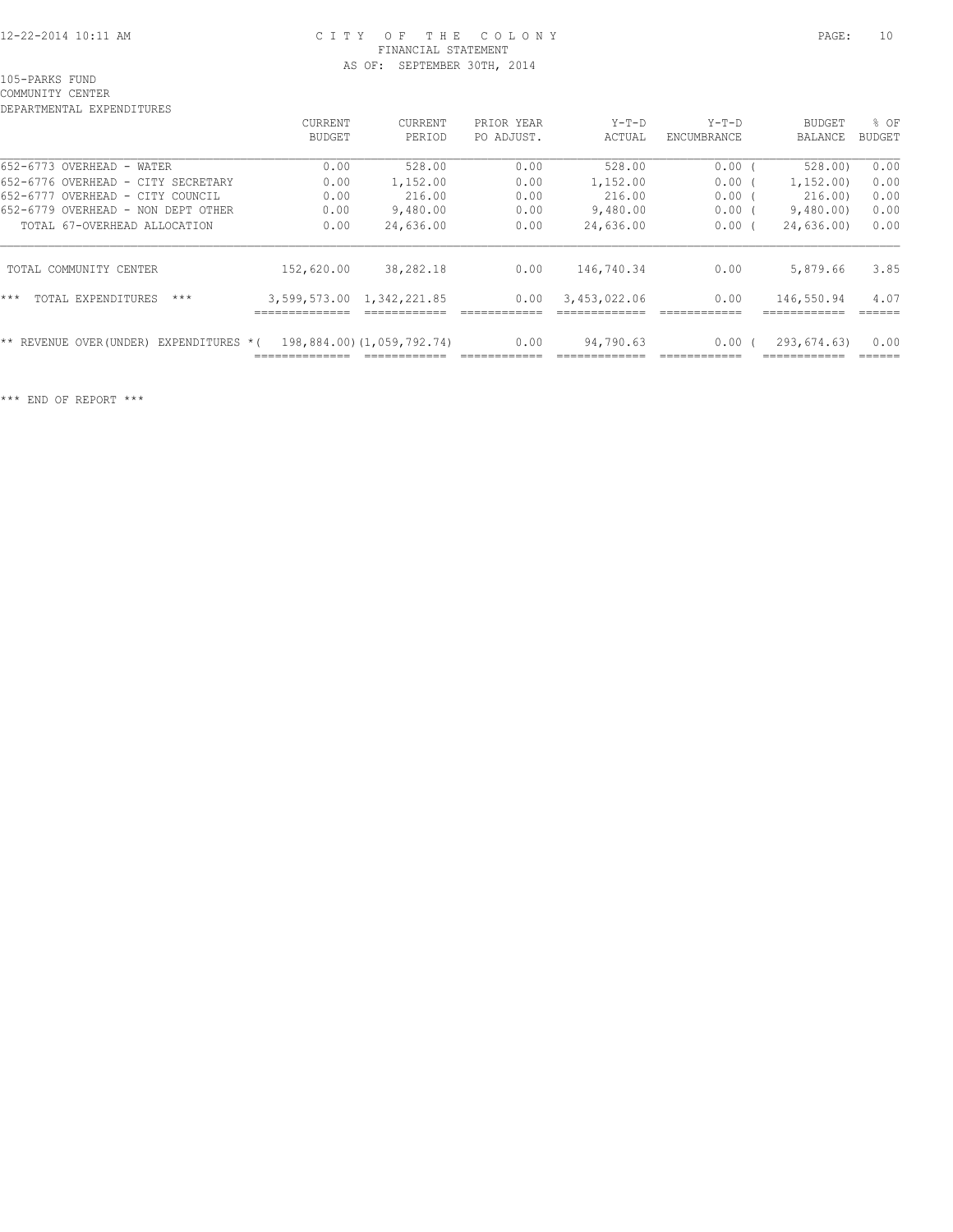### 12-22-2014 10:11 AM C I T Y O F T H E C O L O N Y PAGE: 1 FINANCIAL STATEMENT AS OF: SEPTEMBER 30TH, 2014

200-UTILITY FUND FINANCIAL SUMMARY

|                                                                      | CURRENT<br><b>BUDGET</b>                                          | CURRENT<br>PERIOD             | PRIOR YEAR<br>PO ADJUST.                                                                                                                                                                                                                                                                                                                                                                                                                                                                 | $Y-T-D$<br>ACTUAL                                                | $Y-T-D$<br>ENCUMBRANCE                                                                                                                                                                                                                                                                                                                                                                                                                                                        | <b>BUDGET</b><br>BALANCE     | % OF<br><b>BUDGET</b>       |
|----------------------------------------------------------------------|-------------------------------------------------------------------|-------------------------------|------------------------------------------------------------------------------------------------------------------------------------------------------------------------------------------------------------------------------------------------------------------------------------------------------------------------------------------------------------------------------------------------------------------------------------------------------------------------------------------|------------------------------------------------------------------|-------------------------------------------------------------------------------------------------------------------------------------------------------------------------------------------------------------------------------------------------------------------------------------------------------------------------------------------------------------------------------------------------------------------------------------------------------------------------------|------------------------------|-----------------------------|
| REVENUE SUMMARY                                                      |                                                                   |                               |                                                                                                                                                                                                                                                                                                                                                                                                                                                                                          |                                                                  |                                                                                                                                                                                                                                                                                                                                                                                                                                                                               |                              |                             |
| 3-RECYCLE REVENUE                                                    | 27,500.00                                                         | 2,624.46                      | 0.00                                                                                                                                                                                                                                                                                                                                                                                                                                                                                     | 30,710.73                                                        |                                                                                                                                                                                                                                                                                                                                                                                                                                                                               | $0.00(3,210.73)$ 11.68-      |                             |
| 4-SERVICE REVENUE                                                    | 13,586,246.00 2,400,169.60                                        |                               | 0.00                                                                                                                                                                                                                                                                                                                                                                                                                                                                                     | 13,970,137.88                                                    | $0.00$ (                                                                                                                                                                                                                                                                                                                                                                                                                                                                      | 383,891.88)                  | $2.83-$                     |
| 8-MISCELLANEOUS REVENUE                                              |                                                                   | 685,000.00 4,604,178.51       | 0.00                                                                                                                                                                                                                                                                                                                                                                                                                                                                                     | 5,289,802.38                                                     |                                                                                                                                                                                                                                                                                                                                                                                                                                                                               | $0.00(4,604,802.38)$ 672.23- |                             |
| ** TOTAL REVENUES **                                                 | 14,298,746.00 7,006,972.57<br>=================================== |                               | $\begin{array}{cccccc} \multicolumn{2}{c}{{\color{red}z}} & \multicolumn{2}{c}{{\color{blue}z}} & \multicolumn{2}{c}{{\color{blue}z}} & \multicolumn{2}{c}{{\color{blue}z}} & \multicolumn{2}{c}{{\color{blue}z}} & \multicolumn{2}{c}{{\color{blue}z}} & \multicolumn{2}{c}{{\color{blue}z}} & \multicolumn{2}{c}{{\color{blue}z}} & \multicolumn{2}{c}{{\color{blue}z}} & \multicolumn{2}{c}{{\color{blue}z}} & \multicolumn{2}{c}{{\color{blue}z}} & \multicolumn{2}{c}{{\color{blue$ | $0.00 \quad 19,290,650.99$<br>-------------                      | $\begin{array}{cccccc} \multicolumn{2}{c}{{\color{red}z}} & \multicolumn{2}{c}{{\color{red}z}} & \multicolumn{2}{c}{{\color{red}z}} & \multicolumn{2}{c}{{\color{red}z}} & \multicolumn{2}{c}{{\color{red}z}} & \multicolumn{2}{c}{{\color{red}z}} & \multicolumn{2}{c}{{\color{red}z}} & \multicolumn{2}{c}{{\color{red}z}} & \multicolumn{2}{c}{{\color{red}z}} & \multicolumn{2}{c}{{\color{red}z}} & \multicolumn{2}{c}{{\color{red}z}} & \multicolumn{2}{c}{{\color{red$ | $0.00(4,991,904.99)$ 34.91-  |                             |
| EXPENDITURE SUMMARY                                                  |                                                                   |                               |                                                                                                                                                                                                                                                                                                                                                                                                                                                                                          |                                                                  |                                                                                                                                                                                                                                                                                                                                                                                                                                                                               |                              |                             |
| 635 - NON-DEPARTMENTAL                                               |                                                                   | 8, 172, 493, 00 ( 3, 298, 74) | 0.00                                                                                                                                                                                                                                                                                                                                                                                                                                                                                     | 4,868,679.30                                                     |                                                                                                                                                                                                                                                                                                                                                                                                                                                                               | $0.00 \quad 3,303,813.70$    | 40.43                       |
| 661 - WATER DISTRIBUTION                                             | 1,065,291.00                                                      | 368,797.37                    | 0.00                                                                                                                                                                                                                                                                                                                                                                                                                                                                                     | 1,444,365.91 (                                                   |                                                                                                                                                                                                                                                                                                                                                                                                                                                                               | 109.23) ( 378,965.68)        | $35.57-$                    |
| 662 - WASTEWATER DEPT                                                | 665,856.00                                                        | 314,441.53                    | 0.00                                                                                                                                                                                                                                                                                                                                                                                                                                                                                     | 905,338.53                                                       | $5,352.13$ (                                                                                                                                                                                                                                                                                                                                                                                                                                                                  | 244,834.66)                  | $36.77-$                    |
| 663 - UTILITY ADMIN                                                  | 687,614.00                                                        | 303,350.06                    | 0.00                                                                                                                                                                                                                                                                                                                                                                                                                                                                                     | 882,207.98                                                       | $0.00$ (                                                                                                                                                                                                                                                                                                                                                                                                                                                                      | 194,593.98)                  | $28.30 -$                   |
| 666 - WATER PRODUCTION                                               | 2,702,399.00                                                      | 1,680,728.73                  | 0.00                                                                                                                                                                                                                                                                                                                                                                                                                                                                                     | 4,053,131.16                                                     |                                                                                                                                                                                                                                                                                                                                                                                                                                                                               | 29,359.87 ( 1,380,092.03)    | $51.07-$                    |
| 667 - PUBLIC WORKS ADMIN                                             | 1,547,254.00                                                      | 887,546.90                    | 0.00                                                                                                                                                                                                                                                                                                                                                                                                                                                                                     | 2,148,910.40                                                     | $0.00$ (                                                                                                                                                                                                                                                                                                                                                                                                                                                                      | 601, 656.40                  | $38.89-$                    |
| 671 - STORM WTR ENG                                                  | 37,534.00                                                         | 3,123.09                      | 0.00                                                                                                                                                                                                                                                                                                                                                                                                                                                                                     | 38,243.46                                                        | 0.00(                                                                                                                                                                                                                                                                                                                                                                                                                                                                         | 709.46)                      | $1.89-$                     |
| 672 - STORM WTR PUB WKS                                              | 139,677.00                                                        | 11,987.76                     | 0.00                                                                                                                                                                                                                                                                                                                                                                                                                                                                                     | 115,546.16                                                       | 0.00                                                                                                                                                                                                                                                                                                                                                                                                                                                                          | 24,130.84                    | 17.28                       |
| 690 - ENVIRONMENTAL                                                  | 145,705.00                                                        | 21,770.31                     | 0.00                                                                                                                                                                                                                                                                                                                                                                                                                                                                                     | 154,605.25                                                       | $0.00$ (                                                                                                                                                                                                                                                                                                                                                                                                                                                                      | 8,900.25                     | $6.11-$                     |
| ** TOTAL EXPENDITURES **                                             | 15, 163, 823.00 3, 588, 447.01<br>-------------- -------------    |                               |                                                                                                                                                                                                                                                                                                                                                                                                                                                                                          | $0.00 \quad 14,611,028.15$                                       | 34,602.77                                                                                                                                                                                                                                                                                                                                                                                                                                                                     | 518,192.08<br>============   | 3.42<br>$=$ $=$ $=$ $=$ $=$ |
| ** REVENUE OVER (UNDER) EXPENDITURES * ( $865,077.00$ ) 3,418,525.56 |                                                                   |                               |                                                                                                                                                                                                                                                                                                                                                                                                                                                                                          | $0.00 \quad 4,679,622.84 \quad (34,602.77) \quad (5,510,097.07)$ |                                                                                                                                                                                                                                                                                                                                                                                                                                                                               |                              | 0.00                        |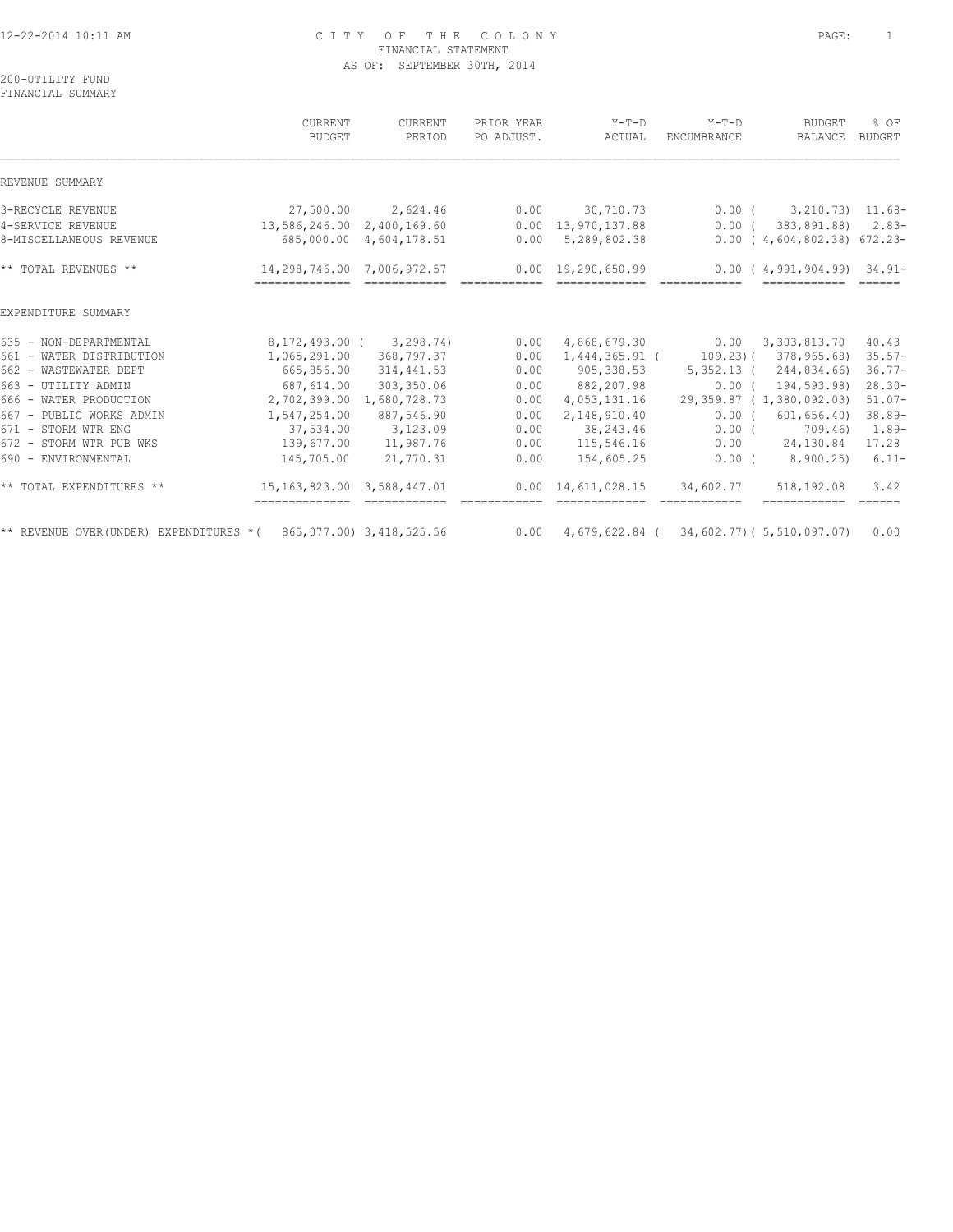## 12-22-2014 10:11 AM C I T Y O F T H E C O L O N Y PAGE: 2 FINANCIAL STATEMENT AS OF: SEPTEMBER 30TH, 2014

200-UTILITY FUND

REVENUES

|                 |                               | CURRENT<br><b>BUDGET</b>   | CURRENT<br>PERIOD         | PRIOR YEAR<br>PO ADJUST. | $Y-T-D$<br>ACTUAL          | $Y-T-D$<br>ENCUMBRANCE | <b>BUDGET</b><br>BALANCE BUDGET                                                                                                                                                                                                                                                                                                                                                                                                                                                              | % OF    |
|-----------------|-------------------------------|----------------------------|---------------------------|--------------------------|----------------------------|------------------------|----------------------------------------------------------------------------------------------------------------------------------------------------------------------------------------------------------------------------------------------------------------------------------------------------------------------------------------------------------------------------------------------------------------------------------------------------------------------------------------------|---------|
|                 |                               |                            |                           |                          |                            |                        |                                                                                                                                                                                                                                                                                                                                                                                                                                                                                              |         |
|                 | 3-RECYCLE REVENUE             |                            |                           |                          |                            |                        |                                                                                                                                                                                                                                                                                                                                                                                                                                                                                              |         |
| 435000          | SOLID WASTE/RECYCLING REVENU  |                            | 27,500.00 2,624.46 0.00   |                          | 30,710.73                  | $0.00$ (               | $3,210.73$ $11.68-$                                                                                                                                                                                                                                                                                                                                                                                                                                                                          |         |
|                 | TOTAL 3-RECYCLE REVENUE       | 27,500.00                  | 2,624.46                  | 0.00                     | 30,710.73                  | $0.00$ (               | $3,210.73$ $11.68$ -                                                                                                                                                                                                                                                                                                                                                                                                                                                                         |         |
|                 | 4-SERVICE REVENUE             |                            |                           |                          |                            |                        |                                                                                                                                                                                                                                                                                                                                                                                                                                                                                              |         |
| 441000          | WATER SERVICE                 |                            | 8,397,646.00 1,583,256.02 | 0.00                     | 8,320,168.31               | 0.00                   | 77,477.69                                                                                                                                                                                                                                                                                                                                                                                                                                                                                    | 0.92    |
| 442000          | WASTEWATER SERVICE            | 4,585,400.00               | 760,927.17                | 0.00                     | 4,847,321.76               | $0.00$ (               | 261, 921.76)                                                                                                                                                                                                                                                                                                                                                                                                                                                                                 | $5.71-$ |
| 442502          | RECYCLING EDUCATION CONTRIBU  | 36,000.00                  | 0.00                      | 0.00                     | 36,000.00                  | 0.00                   | 0.00                                                                                                                                                                                                                                                                                                                                                                                                                                                                                         | 0.00    |
| 443000          | RECONNECT FEES                | 25,000.00                  | 2,060.00                  | 0.00                     | 24,320.00                  | 0.00                   | 680.00                                                                                                                                                                                                                                                                                                                                                                                                                                                                                       | 2.72    |
| 443500          | PENALTIES                     | 410,000.00                 | 38,630.92                 | 0.00                     | 449,947.76                 | $0.00$ (               | 39,947.76)                                                                                                                                                                                                                                                                                                                                                                                                                                                                                   | $9.74-$ |
| 443510          | NON-SCHEDULED ON              | 3,000.00                   | 200.00                    | 0.00                     | 2,320.00                   | 0.00                   | 680.00                                                                                                                                                                                                                                                                                                                                                                                                                                                                                       | 22.67   |
| 443515          | NON-SCHEDULED OFF             | 200.00                     | 0.00                      | 0.00                     | 0.00                       | 0.00                   | 200.00 100.00                                                                                                                                                                                                                                                                                                                                                                                                                                                                                |         |
| 444000          | TAP CONNECTION FEES           | 100,000.00                 | 10,850.00                 | 0.00                     | 217,560.00                 | $0.00$ (               | 117,560.00) 117.56-                                                                                                                                                                                                                                                                                                                                                                                                                                                                          |         |
| 444100          | TRANSFER FEES                 | 1,000.00                   | 291.43                    | 0.00                     | 2,218.61                   | $0.00$ (               | 1,218.61) 121.86-                                                                                                                                                                                                                                                                                                                                                                                                                                                                            |         |
| 444500          | BACKFLOW INSPECTION FEES      | 6,000.00                   | 320.40                    | 0.00                     | 14,658.30                  | 0.00(                  | 8,658.30) 144.31-                                                                                                                                                                                                                                                                                                                                                                                                                                                                            |         |
| 446400          | ELECTRONIC RECYCLING REBATE   | 0.00                       | 0.00                      | $0.00$ (                 | 805.00)                    | 0.00                   | 805.00                                                                                                                                                                                                                                                                                                                                                                                                                                                                                       | 0.00    |
| 447000          | INTEREST INCOME               | 7,000.00                   | 202.73                    | 0.00                     | 2,158.30                   | 0.00                   | 4,841.70                                                                                                                                                                                                                                                                                                                                                                                                                                                                                     | 69.17   |
| 449000          | MISCELLANEOUS REVENUE         | 15,000.00                  | 3,430.93                  | 0.00                     | 54,265.13                  |                        | $0.00$ ( 39,265.13) 261.77-                                                                                                                                                                                                                                                                                                                                                                                                                                                                  |         |
| 449100          | NONREFUNDED BALANCES          | 0.00                       | 0.00                      | 0.00                     | 4.71                       | $0.00$ (               | 4.71)                                                                                                                                                                                                                                                                                                                                                                                                                                                                                        | 0.00    |
|                 | TOTAL 4-SERVICE REVENUE       | 13,586,246.00 2,400,169.60 |                           |                          | $0.00 \quad 13,970,137.88$ | 0.00(                  | 383,891.88)                                                                                                                                                                                                                                                                                                                                                                                                                                                                                  | $2.83-$ |
| 5-OTHER REVENUE |                               |                            |                           |                          |                            |                        |                                                                                                                                                                                                                                                                                                                                                                                                                                                                                              |         |
|                 | 8-MISCELLANEOUS REVENUE       |                            |                           |                          |                            |                        |                                                                                                                                                                                                                                                                                                                                                                                                                                                                                              |         |
| 484000          | DISCOUNT REVENUE              | 0.00                       | 58.34                     | 0.00                     | 682.21                     |                        | 0.00(682.21)                                                                                                                                                                                                                                                                                                                                                                                                                                                                                 | 0.00    |
| 488000          | CONTRIB. INFRASTRUCTURE - WT  | 0.00                       | 485,835.17                | 0.00                     | 485,835.17                 | $0.00$ (               | 485,835.17)                                                                                                                                                                                                                                                                                                                                                                                                                                                                                  | 0.00    |
| 488100          | CONTRIB. INFRASTRUCTURE - SW  | 0.00                       | 176,684.37                | 0.00                     | 176,684.37                 | 0.00(                  | 176,684.37)                                                                                                                                                                                                                                                                                                                                                                                                                                                                                  | 0.00    |
| 489000          | TRANSFERS IN - CIP            | 0.00                       | 3,941,600.63              | 0.00                     | 3,941,600.63               |                        | 0.00(3,941,600.63)                                                                                                                                                                                                                                                                                                                                                                                                                                                                           | 0.00    |
| 489003          | BAL TRANF IN STORM WTR UTILI  | 350,000.00                 | 0.00                      | 0.00                     | 350,000.00                 | 0.00                   | 0.00                                                                                                                                                                                                                                                                                                                                                                                                                                                                                         | 0.00    |
| 489022          | TRANSFER IN-U.F. SPECIAL CAP  | 135,000.00                 | 0.00                      | 0.00                     | 135,000.00                 | 0.00                   | 0.00                                                                                                                                                                                                                                                                                                                                                                                                                                                                                         | 0.00    |
| 489081          | TRANSFER IN - CAP PROJ STREE  | 200,000.00                 | 0.00                      | 0.00                     | 200,000.00                 | 0.00                   | 0.00                                                                                                                                                                                                                                                                                                                                                                                                                                                                                         | 0.00    |
|                 | TOTAL 8-MISCELLANEOUS REVENUE |                            | 685,000.00 4,604,178.51   | 0.00                     | 5,289,802.38               |                        | $0.00$ ( $4,604,802.38$ ) 672.23-                                                                                                                                                                                                                                                                                                                                                                                                                                                            |         |
|                 | ** TOTAL REVENUES **          | 14,298,746.00 7,006,972.57 |                           | 0.00                     | 19,290,650.99              |                        | $0.00(4,991,904.99)$ 34.91-                                                                                                                                                                                                                                                                                                                                                                                                                                                                  |         |
|                 |                               |                            |                           |                          |                            |                        | $\begin{tabular}{lllllllllll} \multicolumn{3}{l}{{\color{red}\textbf{a}}}&\multicolumn{3}{l}{\color{blue}\textbf{a}}&\multicolumn{3}{l}{\color{blue}\textbf{a}}&\multicolumn{3}{l}{\color{blue}\textbf{a}}&\multicolumn{3}{l}{\color{blue}\textbf{a}}&\multicolumn{3}{l}{\color{blue}\textbf{a}}&\multicolumn{3}{l}{\color{blue}\textbf{a}}&\multicolumn{3}{l}{\color{blue}\textbf{a}}&\multicolumn{3}{l}{\color{blue}\textbf{a}}&\multicolumn{3}{l}{\color{blue}\textbf{a}}&\multicolumn{3$ |         |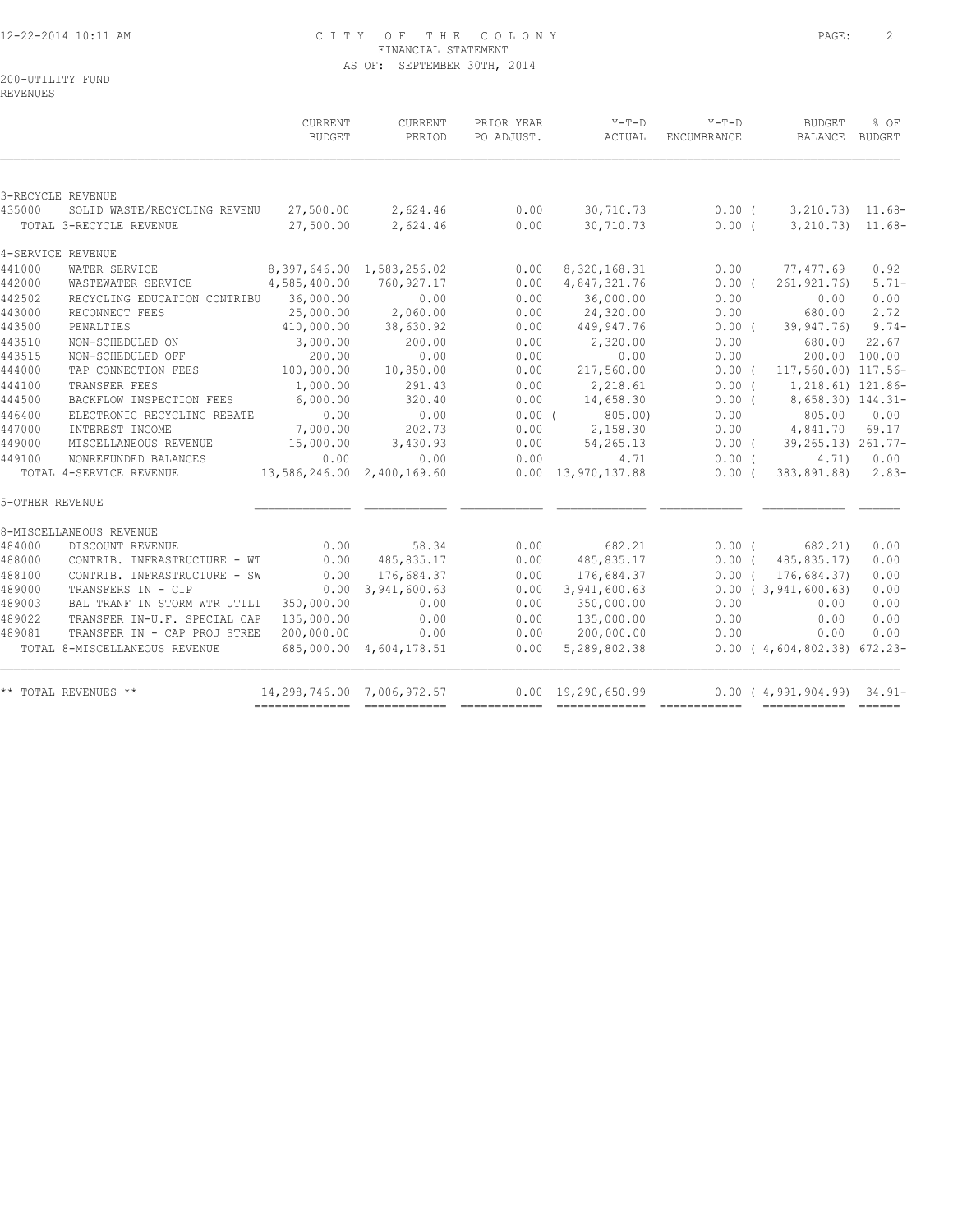## 12-22-2014 10:11 AM C I T Y O F T H E C O L O N Y PAGE: 3 FINANCIAL STATEMENT AS OF: SEPTEMBER 30TH, 2014

200-UTILITY FUND

635 - NON-DEPARTMENTAL

DEPARTMENTAL EXPENDITURES

|                                                                   | CURRENT<br><b>BUDGET</b> | CURRENT<br>PERIOD | PRIOR YEAR<br>PO ADJUST. | $Y-T-D$<br>ACTUAL          | $Y-T-D$<br>ENCUMBRANCE | <b>BUDGET</b><br><b>BALANCE</b> | % OF<br><b>BUDGET</b> |
|-------------------------------------------------------------------|--------------------------|-------------------|--------------------------|----------------------------|------------------------|---------------------------------|-----------------------|
|                                                                   |                          |                   |                          |                            |                        |                                 |                       |
| 61-PERSONNEL SERVICES                                             |                          |                   |                          |                            |                        |                                 |                       |
| 635-6113 UNEMPLOYMENT COMPENSATION                                | 11,000.00                | 1,219.38          | 0.00                     | 14,187.38                  | 0.00(                  | 3,187.38)                       | $28.98-$              |
| 635-6135 UF - COMPENSATED ABSENCES<br>TOTAL 61-PERSONNEL SERVICES | 0.00<br>11,000.00        | 0.00<br>1,219.38  | 0.00(<br>$0.00$ (        | 248,905.52)<br>234,718.14) | 0.00<br>0.00           | 248,905.52<br>245,718.14 233.80 | 0.00                  |
| 62-CONTRACTUAL SERVICES                                           |                          |                   |                          |                            |                        |                                 |                       |
| 635-6210 PROFESSIONAL SERVICES                                    | 8,000.00                 | 0.00              | 0.00                     | 7,207.20                   | 0.00                   | 792.80                          | 9.91                  |
| 635-6211 LEGAL SERVICES                                           | 60,000.00                | 2,221.88          | 0.00                     | 10,324.24                  | 0.00                   | 49,675.76                       | 82.79                 |
| 635-6244 TELEPHONE SERVICE                                        | 6,000.00                 | 0.00              | 0.00                     | 0.00                       | 0.00                   | 6,000.00                        | 100.00                |
| TOTAL 62-CONTRACTUAL SERVICES                                     | 74,000.00                | 2,221.88          | 0.00                     | 17,531.44                  | 0.00                   | 56,468.56                       | 76.31                 |
| 63-SUPPLIES                                                       |                          |                   |                          |                            |                        |                                 |                       |
| 635-6336 EMPLOYEE RECOGNITION                                     | 1,235.00                 | 0.00              | 0.00                     | 0.00                       | 0.00                   | 1,235.00 100.00                 |                       |
| TOTAL 63-SUPPLIES                                                 | 1,235.00                 | 0.00              | 0.00                     | 0.00                       | 0.00                   | 1,235.00 100.00                 |                       |
| 64-MAINTENANCE                                                    |                          |                   |                          |                            |                        |                                 |                       |
| 635-6430 MAINTENANCE OFFICE EQUIPMENT<br>TOTAL 64-MAINTENANCE     | 2,600.00<br>2,600.00     | 0.00<br>0.00      | 0.00<br>0.00             | 2,700.00<br>2,700.00       | $0.00$ (<br>0.00(      | 100.00<br>100.00                | $3.85-$<br>$3.85-$    |
| 65-NON-CAPITAL                                                    |                          |                   |                          |                            |                        |                                 |                       |
| 66-CAPITAL OUTLAY                                                 |                          |                   |                          |                            |                        |                                 |                       |
| 635-6661 WATER TOWER MAINTENANCE                                  | 200,000.00               | 0.00              | 0.00                     | 0.00                       | 0.00                   | 200,000.00 100.00               |                       |
| 635-6662 WWTP ENGINEERING                                         | 200,000.00               | 0.00              | 0.00                     | 0.00                       | 0.00                   | 200,000.00                      | 100.00                |
| TOTAL 66-CAPITAL OUTLAY                                           | 400,000.00               | 0.00              | 0.00                     | 0.00                       | 0.00                   | 400,000.00 100.00               |                       |
| 67-OVERHEAD ALLOCATION                                            |                          |                   |                          |                            |                        |                                 |                       |
| 635-6765 OVERHEAD - GEN ADMIN                                     | 2,593,752.00             | 0.00              | 0.00                     | 0.00                       | 0.00                   | 2,593,752.00 100.00             |                       |
| TOTAL 67-OVERHEAD ALLOCATION                                      | 2,593,752.00             | 0.00              | 0.00                     | 0.00                       | 0.00                   | 2,593,752.00 100.00             |                       |
| 68-SUNDRY CHARGES                                                 |                          |                   |                          |                            |                        |                                 |                       |
| 635-6803 TRANSFER OUT - TAX SUPP DEBT                             | 2,275,000.00             | 0.00              | 0.00                     | 2,275,000.00               | 0.00                   | 0.00                            | 0.00                  |
| 635-6822 TRANSFER OUT - UF SPEC CAPT                              | 900,000.00               | 0.00              | 0.00                     | 900,000.00                 | 0.00                   | 0.00                            | 0.00                  |
| 635-6850 CONTRA-EXPENSE                                           | 0.00(                    | 6,740.00)         | $0.00$ (                 | 6,740.00)                  | 0.00                   | 6,740.00                        | 0.00                  |
| 635-6899 TRANSFER OUT - GENERAL FUND                              | 1,914,906.00             | 0.00              | 0.00                     | 1,914,906.00               | 0.00                   | 0.00                            | 0.00                  |
| TOTAL 68-SUNDRY CHARGES                                           | $5,089,906.00$ (         | 6,740.00          | 0.00                     | 5,083,166.00               | 0.00                   | 6,740.00                        | 0.13                  |
| TOTAL 635 - NON-DEPARTMENTAL                                      | 8,172,493.00 (           | 3, 298, 74)       | 0.00                     | 4,868,679.30               | 0.00                   | 3, 303, 813.70                  | 40.43                 |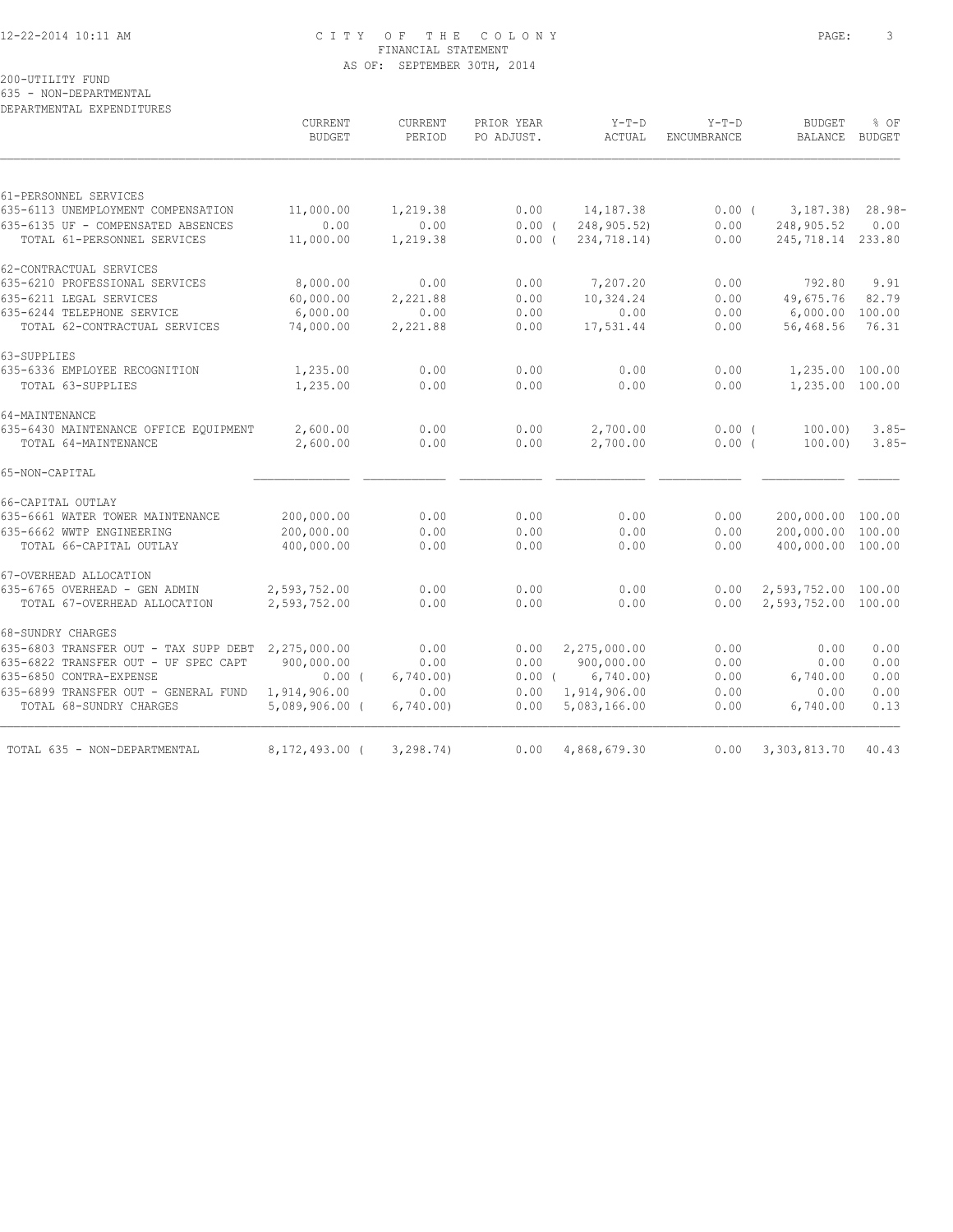### 12-22-2014 10:11 AM C I T Y O F T H E C O L O N Y PAGE: 4 FINANCIAL STATEMENT AS OF: SEPTEMBER 30TH, 2014

## 200-UTILITY FUND 661 - WATER DISTRIBUTION

DEPARTMENTAL EXPENDITURES

| 61-PERSONNEL SERVICES<br>626,255.00<br>63,091.46<br>0.00<br>661-6110 SALARIES<br>0.00<br>624,198.98<br>2,056.02<br>0.33<br>50,000.00<br>7,956.33<br>661-6111 SALARIES, OVERTIME<br>0.00<br>69,662.80<br>0.00(<br>19,662.80)<br>117,024.00<br>10,372.56<br>0.00<br>114,067.19<br>2,956.81<br>2.53<br>661-6114 HOSPITALIZATION INSURANCE<br>0.00<br>661-6115 SOCIAL SECURITY TAXES<br>54,100.00<br>5,246.33<br>0.00<br>50,002.66<br>4,097.34<br>0.00<br>661-6116 WORKERS COMPENSATION<br>19,836.00<br>14, 311.51<br>0.00<br>14, 311.51<br>5,524.49<br>27.85<br>0.00<br>661-6117 RETIREMENT CONTRIBUTIONS<br>83,585.00<br>8,796.26<br>86,106.28<br>2, 521.28<br>0.00<br>$0.00$ (<br>661-6118 UNIFORMS<br>4,000.00<br>439.20<br>0.00<br>3,025.33<br>0.00<br>974.67<br>24.37<br>661-6120 PRIVATE AUTO ALLOWANCE<br>3,600.00<br>147.69<br>198.50<br>0.00<br>3,401.50<br>0.00<br>5.51<br>2,850.00<br>720.32<br>661-6125 EDUCATION & TRAINING<br>10,000.00<br>0.00<br>9,279.68<br>0.00<br>661-6127 DUES & MEMBERSHIPS<br>250.00<br>0.00<br>0.00<br>876.00<br>$0.00$ (<br>$626.00$ ) $250.40-$<br>968,650.00<br>TOTAL 61-PERSONNEL SERVICES<br>113, 211.34<br>0.00<br>974, 931.93<br>$0.00$ (<br>6, 281, 93)<br>62-CONTRACTUAL SERVICES<br>0.00<br>0.00<br>661-6210 PROFESSIONAL SERVICES<br>480.00<br>480.00<br>0.00(<br>480.00)<br>2,000.00<br>78.39<br>0.00<br>661-6213 CONTRACTUAL SERVICES<br>4,011.07<br>0.00(<br>2,011.07) 100.55-<br>0.00<br>661-6235 PRINTING SERVICES<br>50.00<br>0.00<br>0.00<br>0.00<br>50.00 100.00<br>661-6244 TELEPHONE SERVICE<br>1,636.00<br>376.63<br>0.00<br>1,949.99<br>0.00(<br>$313.99$ $19.19$ -<br>661-6275 EQUIPMENT RENTAL<br>5,000.00<br>784.88<br>0.00<br>$4,861.64$ (<br>109.23)<br>247.59<br>TOTAL 62-CONTRACTUAL SERVICES<br>8,686.00<br>1,719.90<br>0.00<br>$11,302.70$ (<br>$109.23$ ) (<br>$2,507.47$ $28.87-$<br>63-SUPPLIES<br>661-6310 OFFICE SUPPLIES<br>300.00<br>48.66<br>0.00<br>460.84<br>0.00(<br>$160.84$ ) 53.61-<br>50.00<br>661-6311 COPIER SUPPLIES<br>0.00<br>0.00<br>119.95<br>0.00(<br>69.95) 139.90-<br>0.00<br>60.00 100.00<br>661-6312 COMPUTER SUPPLIES<br>60.00<br>0.00<br>0.00<br>0.00<br>661-6313 JANITORIAL SUPPLIES<br>25.00<br>0.00<br>0.00<br>0.00<br>0.00<br>25.00 100.00<br>661-6320 POSTAGE<br>95.00<br>3.26<br>91.74<br>0.00<br>0.00<br>0.00<br>2,000.00<br>214.96<br>661-6322 SMALL TOOLS<br>171.99<br>0.00<br>1,785.04<br>0.00<br>661-6340 FUEL AND LUBRICANTS<br>43,000.00<br>9,243.30<br>0.00<br>47,893.74<br>4,893.74) 11.38-<br>$0.00$ (<br>39,834.05)<br>661-6342 WATER METERS AND BOXES<br>$0.00$ (<br>0.00<br>80,798.17<br>0.00(<br>80,798.17)<br>661-6344 REPAIR MATERIALS<br>20,000.00<br>9,863.40<br>0.00<br>31,638.79<br>$0.00$ (<br>$11,638.79$ 58.19-<br>2,400.00<br>1,263.10<br>661-6345 CHEMICALS<br>0.00<br>0.00<br>1,136.90<br>0.00<br>661-6346 COMPRESSED GASES<br>50.00<br>0.00<br>0.00<br>0.00<br>0.00<br>50.00 100.00<br>661-6390 MISCELLANEOUS SUPPLIES<br>12,000.00<br>0.00<br>15,076.73<br>$0.00$ (<br>$3,076.73$ $25.64-$<br>1,800.37<br>18,706.33)<br>98, 933. 42) 123. 70-<br>TOTAL 63-SUPPLIES<br>79,980.00 (<br>0.00<br>178,913.42<br>$0.00$ (<br>64-MAINTENANCE<br>661-6410 BUILDING MAINTENANCE<br>250.00<br>0.00<br>0.00<br>0.00<br>0.00<br>250.00 100.00<br>661-6421 DRAINAGE MAINTENANCE<br>400.00<br>0.00<br>0.00<br>0.00<br>0.00<br>400.00 100.00<br>661-6430 OFFICE EQUIPMENT - MAINT<br>300.00<br>0.00<br>0.00<br>701.97<br>0.00(<br>401.97) 133.99-<br>661-6431 MAINTENANCE - GIS<br>2,000.00<br>0.00<br>0.00<br>2,000.00<br>0.00<br>0.00<br>661-6440 VEHICLE MAINTENANCE<br>25.00<br>21.64<br>0.00<br>76.78<br>51.78) 207.12-<br>0.00( | <b>CURRENT</b><br><b>BUDGET</b> | <b>CURRENT</b><br>PERIOD | PRIOR YEAR<br>PO ADJUST. | $Y-T-D$<br>ACTUAL | $Y-T-D$<br><b>ENCUMBRANCE</b> | <b>BUDGET</b><br>BALANCE BUDGET | $8$ OF    |
|-----------------------------------------------------------------------------------------------------------------------------------------------------------------------------------------------------------------------------------------------------------------------------------------------------------------------------------------------------------------------------------------------------------------------------------------------------------------------------------------------------------------------------------------------------------------------------------------------------------------------------------------------------------------------------------------------------------------------------------------------------------------------------------------------------------------------------------------------------------------------------------------------------------------------------------------------------------------------------------------------------------------------------------------------------------------------------------------------------------------------------------------------------------------------------------------------------------------------------------------------------------------------------------------------------------------------------------------------------------------------------------------------------------------------------------------------------------------------------------------------------------------------------------------------------------------------------------------------------------------------------------------------------------------------------------------------------------------------------------------------------------------------------------------------------------------------------------------------------------------------------------------------------------------------------------------------------------------------------------------------------------------------------------------------------------------------------------------------------------------------------------------------------------------------------------------------------------------------------------------------------------------------------------------------------------------------------------------------------------------------------------------------------------------------------------------------------------------------------------------------------------------------------------------------------------------------------------------------------------------------------------------------------------------------------------------------------------------------------------------------------------------------------------------------------------------------------------------------------------------------------------------------------------------------------------------------------------------------------------------------------------------------------------------------------------------------------------------------------------------------------------------------------------------------------------------------------------------------------------------------------------------------------------------------------------------------------------------------------------------------------------------------------------------------------------------------------------------------------------------------------------------------------------------------------------------------------------------------------------------------------------------------------------|---------------------------------|--------------------------|--------------------------|-------------------|-------------------------------|---------------------------------|-----------|
|                                                                                                                                                                                                                                                                                                                                                                                                                                                                                                                                                                                                                                                                                                                                                                                                                                                                                                                                                                                                                                                                                                                                                                                                                                                                                                                                                                                                                                                                                                                                                                                                                                                                                                                                                                                                                                                                                                                                                                                                                                                                                                                                                                                                                                                                                                                                                                                                                                                                                                                                                                                                                                                                                                                                                                                                                                                                                                                                                                                                                                                                                                                                                                                                                                                                                                                                                                                                                                                                                                                                                                                                                                                           |                                 |                          |                          |                   |                               |                                 |           |
|                                                                                                                                                                                                                                                                                                                                                                                                                                                                                                                                                                                                                                                                                                                                                                                                                                                                                                                                                                                                                                                                                                                                                                                                                                                                                                                                                                                                                                                                                                                                                                                                                                                                                                                                                                                                                                                                                                                                                                                                                                                                                                                                                                                                                                                                                                                                                                                                                                                                                                                                                                                                                                                                                                                                                                                                                                                                                                                                                                                                                                                                                                                                                                                                                                                                                                                                                                                                                                                                                                                                                                                                                                                           |                                 |                          |                          |                   |                               |                                 |           |
|                                                                                                                                                                                                                                                                                                                                                                                                                                                                                                                                                                                                                                                                                                                                                                                                                                                                                                                                                                                                                                                                                                                                                                                                                                                                                                                                                                                                                                                                                                                                                                                                                                                                                                                                                                                                                                                                                                                                                                                                                                                                                                                                                                                                                                                                                                                                                                                                                                                                                                                                                                                                                                                                                                                                                                                                                                                                                                                                                                                                                                                                                                                                                                                                                                                                                                                                                                                                                                                                                                                                                                                                                                                           |                                 |                          |                          |                   |                               |                                 | $39.33 -$ |
|                                                                                                                                                                                                                                                                                                                                                                                                                                                                                                                                                                                                                                                                                                                                                                                                                                                                                                                                                                                                                                                                                                                                                                                                                                                                                                                                                                                                                                                                                                                                                                                                                                                                                                                                                                                                                                                                                                                                                                                                                                                                                                                                                                                                                                                                                                                                                                                                                                                                                                                                                                                                                                                                                                                                                                                                                                                                                                                                                                                                                                                                                                                                                                                                                                                                                                                                                                                                                                                                                                                                                                                                                                                           |                                 |                          |                          |                   |                               |                                 |           |
|                                                                                                                                                                                                                                                                                                                                                                                                                                                                                                                                                                                                                                                                                                                                                                                                                                                                                                                                                                                                                                                                                                                                                                                                                                                                                                                                                                                                                                                                                                                                                                                                                                                                                                                                                                                                                                                                                                                                                                                                                                                                                                                                                                                                                                                                                                                                                                                                                                                                                                                                                                                                                                                                                                                                                                                                                                                                                                                                                                                                                                                                                                                                                                                                                                                                                                                                                                                                                                                                                                                                                                                                                                                           |                                 |                          |                          |                   |                               |                                 | 7.57      |
|                                                                                                                                                                                                                                                                                                                                                                                                                                                                                                                                                                                                                                                                                                                                                                                                                                                                                                                                                                                                                                                                                                                                                                                                                                                                                                                                                                                                                                                                                                                                                                                                                                                                                                                                                                                                                                                                                                                                                                                                                                                                                                                                                                                                                                                                                                                                                                                                                                                                                                                                                                                                                                                                                                                                                                                                                                                                                                                                                                                                                                                                                                                                                                                                                                                                                                                                                                                                                                                                                                                                                                                                                                                           |                                 |                          |                          |                   |                               |                                 |           |
|                                                                                                                                                                                                                                                                                                                                                                                                                                                                                                                                                                                                                                                                                                                                                                                                                                                                                                                                                                                                                                                                                                                                                                                                                                                                                                                                                                                                                                                                                                                                                                                                                                                                                                                                                                                                                                                                                                                                                                                                                                                                                                                                                                                                                                                                                                                                                                                                                                                                                                                                                                                                                                                                                                                                                                                                                                                                                                                                                                                                                                                                                                                                                                                                                                                                                                                                                                                                                                                                                                                                                                                                                                                           |                                 |                          |                          |                   |                               |                                 | $3.02 -$  |
|                                                                                                                                                                                                                                                                                                                                                                                                                                                                                                                                                                                                                                                                                                                                                                                                                                                                                                                                                                                                                                                                                                                                                                                                                                                                                                                                                                                                                                                                                                                                                                                                                                                                                                                                                                                                                                                                                                                                                                                                                                                                                                                                                                                                                                                                                                                                                                                                                                                                                                                                                                                                                                                                                                                                                                                                                                                                                                                                                                                                                                                                                                                                                                                                                                                                                                                                                                                                                                                                                                                                                                                                                                                           |                                 |                          |                          |                   |                               |                                 |           |
|                                                                                                                                                                                                                                                                                                                                                                                                                                                                                                                                                                                                                                                                                                                                                                                                                                                                                                                                                                                                                                                                                                                                                                                                                                                                                                                                                                                                                                                                                                                                                                                                                                                                                                                                                                                                                                                                                                                                                                                                                                                                                                                                                                                                                                                                                                                                                                                                                                                                                                                                                                                                                                                                                                                                                                                                                                                                                                                                                                                                                                                                                                                                                                                                                                                                                                                                                                                                                                                                                                                                                                                                                                                           |                                 |                          |                          |                   |                               |                                 |           |
|                                                                                                                                                                                                                                                                                                                                                                                                                                                                                                                                                                                                                                                                                                                                                                                                                                                                                                                                                                                                                                                                                                                                                                                                                                                                                                                                                                                                                                                                                                                                                                                                                                                                                                                                                                                                                                                                                                                                                                                                                                                                                                                                                                                                                                                                                                                                                                                                                                                                                                                                                                                                                                                                                                                                                                                                                                                                                                                                                                                                                                                                                                                                                                                                                                                                                                                                                                                                                                                                                                                                                                                                                                                           |                                 |                          |                          |                   |                               |                                 | 7.20      |
|                                                                                                                                                                                                                                                                                                                                                                                                                                                                                                                                                                                                                                                                                                                                                                                                                                                                                                                                                                                                                                                                                                                                                                                                                                                                                                                                                                                                                                                                                                                                                                                                                                                                                                                                                                                                                                                                                                                                                                                                                                                                                                                                                                                                                                                                                                                                                                                                                                                                                                                                                                                                                                                                                                                                                                                                                                                                                                                                                                                                                                                                                                                                                                                                                                                                                                                                                                                                                                                                                                                                                                                                                                                           |                                 |                          |                          |                   |                               |                                 |           |
|                                                                                                                                                                                                                                                                                                                                                                                                                                                                                                                                                                                                                                                                                                                                                                                                                                                                                                                                                                                                                                                                                                                                                                                                                                                                                                                                                                                                                                                                                                                                                                                                                                                                                                                                                                                                                                                                                                                                                                                                                                                                                                                                                                                                                                                                                                                                                                                                                                                                                                                                                                                                                                                                                                                                                                                                                                                                                                                                                                                                                                                                                                                                                                                                                                                                                                                                                                                                                                                                                                                                                                                                                                                           |                                 |                          |                          |                   |                               |                                 | $0.65-$   |
|                                                                                                                                                                                                                                                                                                                                                                                                                                                                                                                                                                                                                                                                                                                                                                                                                                                                                                                                                                                                                                                                                                                                                                                                                                                                                                                                                                                                                                                                                                                                                                                                                                                                                                                                                                                                                                                                                                                                                                                                                                                                                                                                                                                                                                                                                                                                                                                                                                                                                                                                                                                                                                                                                                                                                                                                                                                                                                                                                                                                                                                                                                                                                                                                                                                                                                                                                                                                                                                                                                                                                                                                                                                           |                                 |                          |                          |                   |                               |                                 |           |
|                                                                                                                                                                                                                                                                                                                                                                                                                                                                                                                                                                                                                                                                                                                                                                                                                                                                                                                                                                                                                                                                                                                                                                                                                                                                                                                                                                                                                                                                                                                                                                                                                                                                                                                                                                                                                                                                                                                                                                                                                                                                                                                                                                                                                                                                                                                                                                                                                                                                                                                                                                                                                                                                                                                                                                                                                                                                                                                                                                                                                                                                                                                                                                                                                                                                                                                                                                                                                                                                                                                                                                                                                                                           |                                 |                          |                          |                   |                               |                                 | 0.00      |
|                                                                                                                                                                                                                                                                                                                                                                                                                                                                                                                                                                                                                                                                                                                                                                                                                                                                                                                                                                                                                                                                                                                                                                                                                                                                                                                                                                                                                                                                                                                                                                                                                                                                                                                                                                                                                                                                                                                                                                                                                                                                                                                                                                                                                                                                                                                                                                                                                                                                                                                                                                                                                                                                                                                                                                                                                                                                                                                                                                                                                                                                                                                                                                                                                                                                                                                                                                                                                                                                                                                                                                                                                                                           |                                 |                          |                          |                   |                               |                                 |           |
|                                                                                                                                                                                                                                                                                                                                                                                                                                                                                                                                                                                                                                                                                                                                                                                                                                                                                                                                                                                                                                                                                                                                                                                                                                                                                                                                                                                                                                                                                                                                                                                                                                                                                                                                                                                                                                                                                                                                                                                                                                                                                                                                                                                                                                                                                                                                                                                                                                                                                                                                                                                                                                                                                                                                                                                                                                                                                                                                                                                                                                                                                                                                                                                                                                                                                                                                                                                                                                                                                                                                                                                                                                                           |                                 |                          |                          |                   |                               |                                 |           |
|                                                                                                                                                                                                                                                                                                                                                                                                                                                                                                                                                                                                                                                                                                                                                                                                                                                                                                                                                                                                                                                                                                                                                                                                                                                                                                                                                                                                                                                                                                                                                                                                                                                                                                                                                                                                                                                                                                                                                                                                                                                                                                                                                                                                                                                                                                                                                                                                                                                                                                                                                                                                                                                                                                                                                                                                                                                                                                                                                                                                                                                                                                                                                                                                                                                                                                                                                                                                                                                                                                                                                                                                                                                           |                                 |                          |                          |                   |                               |                                 |           |
|                                                                                                                                                                                                                                                                                                                                                                                                                                                                                                                                                                                                                                                                                                                                                                                                                                                                                                                                                                                                                                                                                                                                                                                                                                                                                                                                                                                                                                                                                                                                                                                                                                                                                                                                                                                                                                                                                                                                                                                                                                                                                                                                                                                                                                                                                                                                                                                                                                                                                                                                                                                                                                                                                                                                                                                                                                                                                                                                                                                                                                                                                                                                                                                                                                                                                                                                                                                                                                                                                                                                                                                                                                                           |                                 |                          |                          |                   |                               |                                 | 4.95      |
|                                                                                                                                                                                                                                                                                                                                                                                                                                                                                                                                                                                                                                                                                                                                                                                                                                                                                                                                                                                                                                                                                                                                                                                                                                                                                                                                                                                                                                                                                                                                                                                                                                                                                                                                                                                                                                                                                                                                                                                                                                                                                                                                                                                                                                                                                                                                                                                                                                                                                                                                                                                                                                                                                                                                                                                                                                                                                                                                                                                                                                                                                                                                                                                                                                                                                                                                                                                                                                                                                                                                                                                                                                                           |                                 |                          |                          |                   |                               |                                 |           |
|                                                                                                                                                                                                                                                                                                                                                                                                                                                                                                                                                                                                                                                                                                                                                                                                                                                                                                                                                                                                                                                                                                                                                                                                                                                                                                                                                                                                                                                                                                                                                                                                                                                                                                                                                                                                                                                                                                                                                                                                                                                                                                                                                                                                                                                                                                                                                                                                                                                                                                                                                                                                                                                                                                                                                                                                                                                                                                                                                                                                                                                                                                                                                                                                                                                                                                                                                                                                                                                                                                                                                                                                                                                           |                                 |                          |                          |                   |                               |                                 |           |
|                                                                                                                                                                                                                                                                                                                                                                                                                                                                                                                                                                                                                                                                                                                                                                                                                                                                                                                                                                                                                                                                                                                                                                                                                                                                                                                                                                                                                                                                                                                                                                                                                                                                                                                                                                                                                                                                                                                                                                                                                                                                                                                                                                                                                                                                                                                                                                                                                                                                                                                                                                                                                                                                                                                                                                                                                                                                                                                                                                                                                                                                                                                                                                                                                                                                                                                                                                                                                                                                                                                                                                                                                                                           |                                 |                          |                          |                   |                               |                                 |           |
|                                                                                                                                                                                                                                                                                                                                                                                                                                                                                                                                                                                                                                                                                                                                                                                                                                                                                                                                                                                                                                                                                                                                                                                                                                                                                                                                                                                                                                                                                                                                                                                                                                                                                                                                                                                                                                                                                                                                                                                                                                                                                                                                                                                                                                                                                                                                                                                                                                                                                                                                                                                                                                                                                                                                                                                                                                                                                                                                                                                                                                                                                                                                                                                                                                                                                                                                                                                                                                                                                                                                                                                                                                                           |                                 |                          |                          |                   |                               |                                 |           |
|                                                                                                                                                                                                                                                                                                                                                                                                                                                                                                                                                                                                                                                                                                                                                                                                                                                                                                                                                                                                                                                                                                                                                                                                                                                                                                                                                                                                                                                                                                                                                                                                                                                                                                                                                                                                                                                                                                                                                                                                                                                                                                                                                                                                                                                                                                                                                                                                                                                                                                                                                                                                                                                                                                                                                                                                                                                                                                                                                                                                                                                                                                                                                                                                                                                                                                                                                                                                                                                                                                                                                                                                                                                           |                                 |                          |                          |                   |                               |                                 |           |
|                                                                                                                                                                                                                                                                                                                                                                                                                                                                                                                                                                                                                                                                                                                                                                                                                                                                                                                                                                                                                                                                                                                                                                                                                                                                                                                                                                                                                                                                                                                                                                                                                                                                                                                                                                                                                                                                                                                                                                                                                                                                                                                                                                                                                                                                                                                                                                                                                                                                                                                                                                                                                                                                                                                                                                                                                                                                                                                                                                                                                                                                                                                                                                                                                                                                                                                                                                                                                                                                                                                                                                                                                                                           |                                 |                          |                          |                   |                               |                                 |           |
|                                                                                                                                                                                                                                                                                                                                                                                                                                                                                                                                                                                                                                                                                                                                                                                                                                                                                                                                                                                                                                                                                                                                                                                                                                                                                                                                                                                                                                                                                                                                                                                                                                                                                                                                                                                                                                                                                                                                                                                                                                                                                                                                                                                                                                                                                                                                                                                                                                                                                                                                                                                                                                                                                                                                                                                                                                                                                                                                                                                                                                                                                                                                                                                                                                                                                                                                                                                                                                                                                                                                                                                                                                                           |                                 |                          |                          |                   |                               |                                 | 96.57     |
|                                                                                                                                                                                                                                                                                                                                                                                                                                                                                                                                                                                                                                                                                                                                                                                                                                                                                                                                                                                                                                                                                                                                                                                                                                                                                                                                                                                                                                                                                                                                                                                                                                                                                                                                                                                                                                                                                                                                                                                                                                                                                                                                                                                                                                                                                                                                                                                                                                                                                                                                                                                                                                                                                                                                                                                                                                                                                                                                                                                                                                                                                                                                                                                                                                                                                                                                                                                                                                                                                                                                                                                                                                                           |                                 |                          |                          |                   |                               |                                 | 10.75     |
|                                                                                                                                                                                                                                                                                                                                                                                                                                                                                                                                                                                                                                                                                                                                                                                                                                                                                                                                                                                                                                                                                                                                                                                                                                                                                                                                                                                                                                                                                                                                                                                                                                                                                                                                                                                                                                                                                                                                                                                                                                                                                                                                                                                                                                                                                                                                                                                                                                                                                                                                                                                                                                                                                                                                                                                                                                                                                                                                                                                                                                                                                                                                                                                                                                                                                                                                                                                                                                                                                                                                                                                                                                                           |                                 |                          |                          |                   |                               |                                 |           |
|                                                                                                                                                                                                                                                                                                                                                                                                                                                                                                                                                                                                                                                                                                                                                                                                                                                                                                                                                                                                                                                                                                                                                                                                                                                                                                                                                                                                                                                                                                                                                                                                                                                                                                                                                                                                                                                                                                                                                                                                                                                                                                                                                                                                                                                                                                                                                                                                                                                                                                                                                                                                                                                                                                                                                                                                                                                                                                                                                                                                                                                                                                                                                                                                                                                                                                                                                                                                                                                                                                                                                                                                                                                           |                                 |                          |                          |                   |                               |                                 | 0.00      |
|                                                                                                                                                                                                                                                                                                                                                                                                                                                                                                                                                                                                                                                                                                                                                                                                                                                                                                                                                                                                                                                                                                                                                                                                                                                                                                                                                                                                                                                                                                                                                                                                                                                                                                                                                                                                                                                                                                                                                                                                                                                                                                                                                                                                                                                                                                                                                                                                                                                                                                                                                                                                                                                                                                                                                                                                                                                                                                                                                                                                                                                                                                                                                                                                                                                                                                                                                                                                                                                                                                                                                                                                                                                           |                                 |                          |                          |                   |                               |                                 |           |
|                                                                                                                                                                                                                                                                                                                                                                                                                                                                                                                                                                                                                                                                                                                                                                                                                                                                                                                                                                                                                                                                                                                                                                                                                                                                                                                                                                                                                                                                                                                                                                                                                                                                                                                                                                                                                                                                                                                                                                                                                                                                                                                                                                                                                                                                                                                                                                                                                                                                                                                                                                                                                                                                                                                                                                                                                                                                                                                                                                                                                                                                                                                                                                                                                                                                                                                                                                                                                                                                                                                                                                                                                                                           |                                 |                          |                          |                   |                               |                                 | 52.63     |
|                                                                                                                                                                                                                                                                                                                                                                                                                                                                                                                                                                                                                                                                                                                                                                                                                                                                                                                                                                                                                                                                                                                                                                                                                                                                                                                                                                                                                                                                                                                                                                                                                                                                                                                                                                                                                                                                                                                                                                                                                                                                                                                                                                                                                                                                                                                                                                                                                                                                                                                                                                                                                                                                                                                                                                                                                                                                                                                                                                                                                                                                                                                                                                                                                                                                                                                                                                                                                                                                                                                                                                                                                                                           |                                 |                          |                          |                   |                               |                                 |           |
|                                                                                                                                                                                                                                                                                                                                                                                                                                                                                                                                                                                                                                                                                                                                                                                                                                                                                                                                                                                                                                                                                                                                                                                                                                                                                                                                                                                                                                                                                                                                                                                                                                                                                                                                                                                                                                                                                                                                                                                                                                                                                                                                                                                                                                                                                                                                                                                                                                                                                                                                                                                                                                                                                                                                                                                                                                                                                                                                                                                                                                                                                                                                                                                                                                                                                                                                                                                                                                                                                                                                                                                                                                                           |                                 |                          |                          |                   |                               |                                 |           |
|                                                                                                                                                                                                                                                                                                                                                                                                                                                                                                                                                                                                                                                                                                                                                                                                                                                                                                                                                                                                                                                                                                                                                                                                                                                                                                                                                                                                                                                                                                                                                                                                                                                                                                                                                                                                                                                                                                                                                                                                                                                                                                                                                                                                                                                                                                                                                                                                                                                                                                                                                                                                                                                                                                                                                                                                                                                                                                                                                                                                                                                                                                                                                                                                                                                                                                                                                                                                                                                                                                                                                                                                                                                           |                                 |                          |                          |                   |                               |                                 |           |
|                                                                                                                                                                                                                                                                                                                                                                                                                                                                                                                                                                                                                                                                                                                                                                                                                                                                                                                                                                                                                                                                                                                                                                                                                                                                                                                                                                                                                                                                                                                                                                                                                                                                                                                                                                                                                                                                                                                                                                                                                                                                                                                                                                                                                                                                                                                                                                                                                                                                                                                                                                                                                                                                                                                                                                                                                                                                                                                                                                                                                                                                                                                                                                                                                                                                                                                                                                                                                                                                                                                                                                                                                                                           |                                 |                          |                          |                   |                               |                                 |           |
|                                                                                                                                                                                                                                                                                                                                                                                                                                                                                                                                                                                                                                                                                                                                                                                                                                                                                                                                                                                                                                                                                                                                                                                                                                                                                                                                                                                                                                                                                                                                                                                                                                                                                                                                                                                                                                                                                                                                                                                                                                                                                                                                                                                                                                                                                                                                                                                                                                                                                                                                                                                                                                                                                                                                                                                                                                                                                                                                                                                                                                                                                                                                                                                                                                                                                                                                                                                                                                                                                                                                                                                                                                                           |                                 |                          |                          |                   |                               |                                 |           |
|                                                                                                                                                                                                                                                                                                                                                                                                                                                                                                                                                                                                                                                                                                                                                                                                                                                                                                                                                                                                                                                                                                                                                                                                                                                                                                                                                                                                                                                                                                                                                                                                                                                                                                                                                                                                                                                                                                                                                                                                                                                                                                                                                                                                                                                                                                                                                                                                                                                                                                                                                                                                                                                                                                                                                                                                                                                                                                                                                                                                                                                                                                                                                                                                                                                                                                                                                                                                                                                                                                                                                                                                                                                           |                                 |                          |                          |                   |                               |                                 |           |
|                                                                                                                                                                                                                                                                                                                                                                                                                                                                                                                                                                                                                                                                                                                                                                                                                                                                                                                                                                                                                                                                                                                                                                                                                                                                                                                                                                                                                                                                                                                                                                                                                                                                                                                                                                                                                                                                                                                                                                                                                                                                                                                                                                                                                                                                                                                                                                                                                                                                                                                                                                                                                                                                                                                                                                                                                                                                                                                                                                                                                                                                                                                                                                                                                                                                                                                                                                                                                                                                                                                                                                                                                                                           |                                 |                          |                          |                   |                               |                                 |           |
|                                                                                                                                                                                                                                                                                                                                                                                                                                                                                                                                                                                                                                                                                                                                                                                                                                                                                                                                                                                                                                                                                                                                                                                                                                                                                                                                                                                                                                                                                                                                                                                                                                                                                                                                                                                                                                                                                                                                                                                                                                                                                                                                                                                                                                                                                                                                                                                                                                                                                                                                                                                                                                                                                                                                                                                                                                                                                                                                                                                                                                                                                                                                                                                                                                                                                                                                                                                                                                                                                                                                                                                                                                                           |                                 |                          |                          |                   |                               |                                 | 0.00      |
|                                                                                                                                                                                                                                                                                                                                                                                                                                                                                                                                                                                                                                                                                                                                                                                                                                                                                                                                                                                                                                                                                                                                                                                                                                                                                                                                                                                                                                                                                                                                                                                                                                                                                                                                                                                                                                                                                                                                                                                                                                                                                                                                                                                                                                                                                                                                                                                                                                                                                                                                                                                                                                                                                                                                                                                                                                                                                                                                                                                                                                                                                                                                                                                                                                                                                                                                                                                                                                                                                                                                                                                                                                                           |                                 |                          |                          |                   |                               |                                 |           |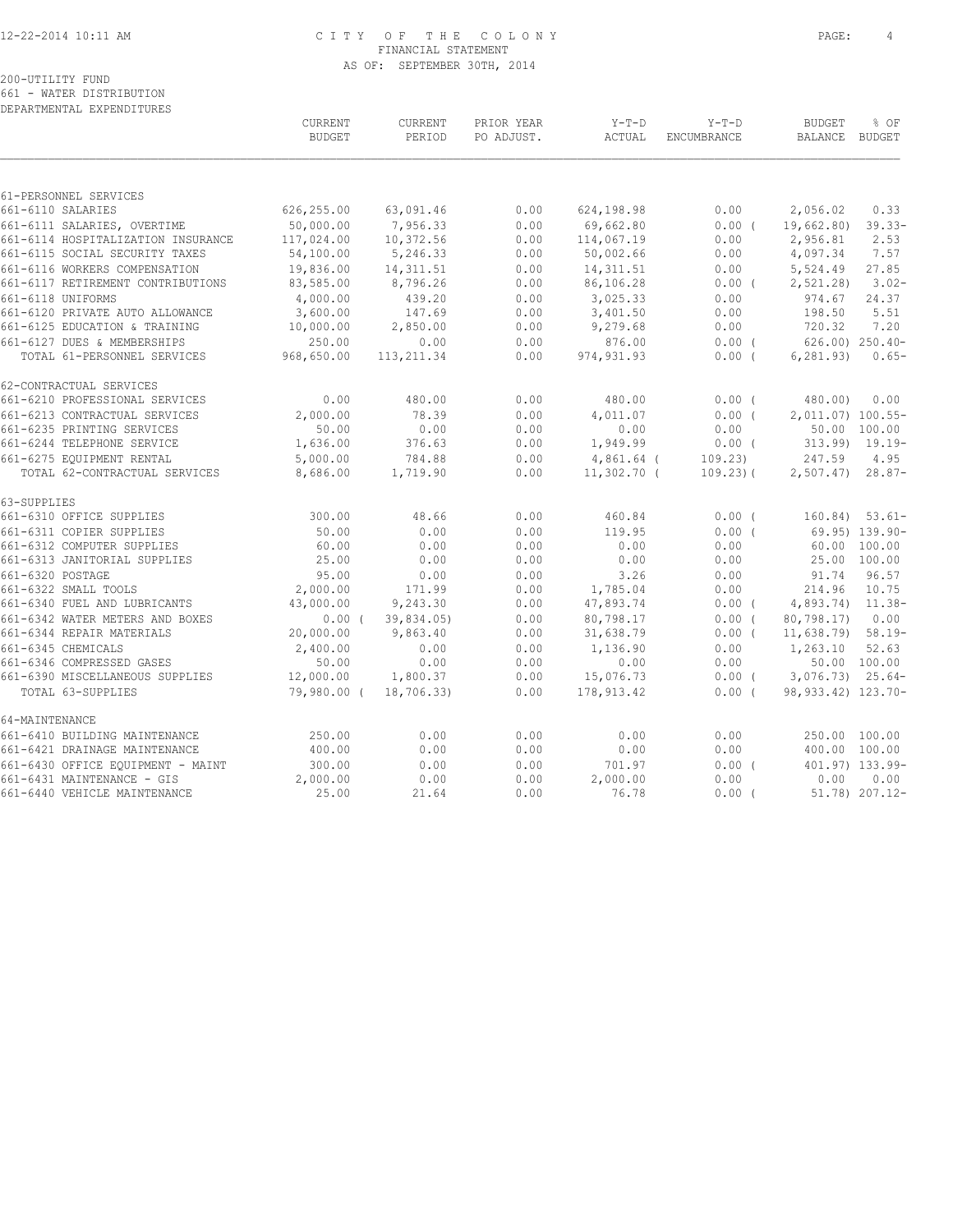### 12-22-2014 10:11 AM C I T Y O F T H E C O L O N Y PAGE: 5 FINANCIAL STATEMENT AS OF: SEPTEMBER 30TH, 2014

|                                    | <b>CURRENT</b><br><b>BUDGET</b> | <b>CURRENT</b><br>PERIOD | PRIOR YEAR<br>PO ADJUST. | $Y-T-D$<br>ACTUAL | $Y-T-D$<br>ENCUMBRANCE | <b>BUDGET</b><br><b>BALANCE</b> | % OF<br><b>BUDGET</b> |
|------------------------------------|---------------------------------|--------------------------|--------------------------|-------------------|------------------------|---------------------------------|-----------------------|
| 661-6445 RADIO MAINTENANCE         | 0.00                            | 0.00                     | 0.00                     | 372.50            | 0.00(                  | 372.50)                         | 0.00                  |
| 661-6470 OTHER EQUIP. MAINTENANCE  | 5,000.00                        | 2,214.82                 | 0.00                     | 5,730.61          | 0.00(                  | 730.61                          | $14.61-$              |
| TOTAL 64-MAINTENANCE               | 7,975.00                        | 2,236.46                 | 0.00                     | 8,881.86          | $0.00$ (               | 906.86                          | $11.37-$              |
| 65-NON-CAPITAL                     |                                 |                          |                          |                   |                        |                                 |                       |
| 66-CAPITAL OUTLAY                  |                                 |                          |                          |                   |                        |                                 |                       |
| 67-OVERHEAD ALLOCATION             |                                 |                          |                          |                   |                        |                                 |                       |
| $661 - 6760$ OVERHEAD - TT         | 0.00                            | 17,172.00                | 0.00                     | 17,172.00         | 0.00(                  | 17,172.00)                      | 0.00                  |
| 661-6761 OVERHEAD - HR             | 0.00                            | 6, 156.00                | 0.00                     | 6,156.00          | $0.00$ (               | 6, 156.00                       | 0.00                  |
| 661-6762 OVERHEAD - FINANCE        | 0.00                            | 18,552.00                | 0.00                     | 18,552.00         | $0.00$ (               | 18,552.00                       | 0.00                  |
| 661-6764 OVERHEAD - FLEET          | 0.00                            | 18,708.00                | 0.00                     | 18,708.00         | 0.00(                  | 18,708.00)                      | 0.00                  |
| 661-6765 OVERHEAD - GEN ADMIN      | 0.00                            | 14,424.00                | 0.00                     | 14,424.00         | $0.00$ (               | 14,424.00)                      | 0.00                  |
| 661-6766 OVERHEAD - FAC MAINT      | 0.00                            | 8,628.00                 | 0.00                     | 8,628.00          | $0.00$ (               | 8,628.00                        | 0.00                  |
| 661-6770 OVERHEAD - AUTO INS       | 0.00                            | 1,308.00                 | 0.00                     | 1,308.00          | 0.00(                  | 1,308.00                        | 0.00                  |
| 661-6773 OVERHEAD - WATER          | 0.00                            | 2,604.00                 | 0.00                     | 2,604.00          | $0.00$ (               | 2,604.00                        | 0.00                  |
| 661-6776 OVERHEAD - CITY SECRETARY | 0.00                            | 5,616.00                 | 0.00                     | 5,616.00          | $0.00$ (               | 5,616.00                        | 0.00                  |
| 661-6777 OVERHEAD - CITY COUNCIL   | 0.00                            | 1,092.00                 | 0.00                     | 1,092.00          | $0.00$ (               | 1,092,00)                       | 0.00                  |
| 661-6778 OVERHEAD - ENGINEERING    | 0.00                            | 129,612.00               | 0.00                     | 129,612.00        | $0.00$ (               | 129,612.00)                     | 0.00                  |
| 661-6779 OVERHEAD - NON DEPT OTHER | 0.00                            | 46,464.00                | 0.00                     | 46,464.00         | $0.00$ (               | 46,464.00)                      | 0.00                  |
| TOTAL 67-OVERHEAD ALLOCATION       | 0.00                            | 270,336.00               | 0.00                     | 270,336.00        | 0.00(                  | 270,336.00)                     | 0.00                  |
| 68-SUNDRY CHARGES                  |                                 |                          |                          |                   |                        |                                 |                       |
| TOTAL 661 - WATER DISTRIBUTION     | 1,065,291.00                    | 368,797.37               | 0.00                     | 1,444,365.91      | $109.23$ $($           | 378,965.68)                     | $35.57-$              |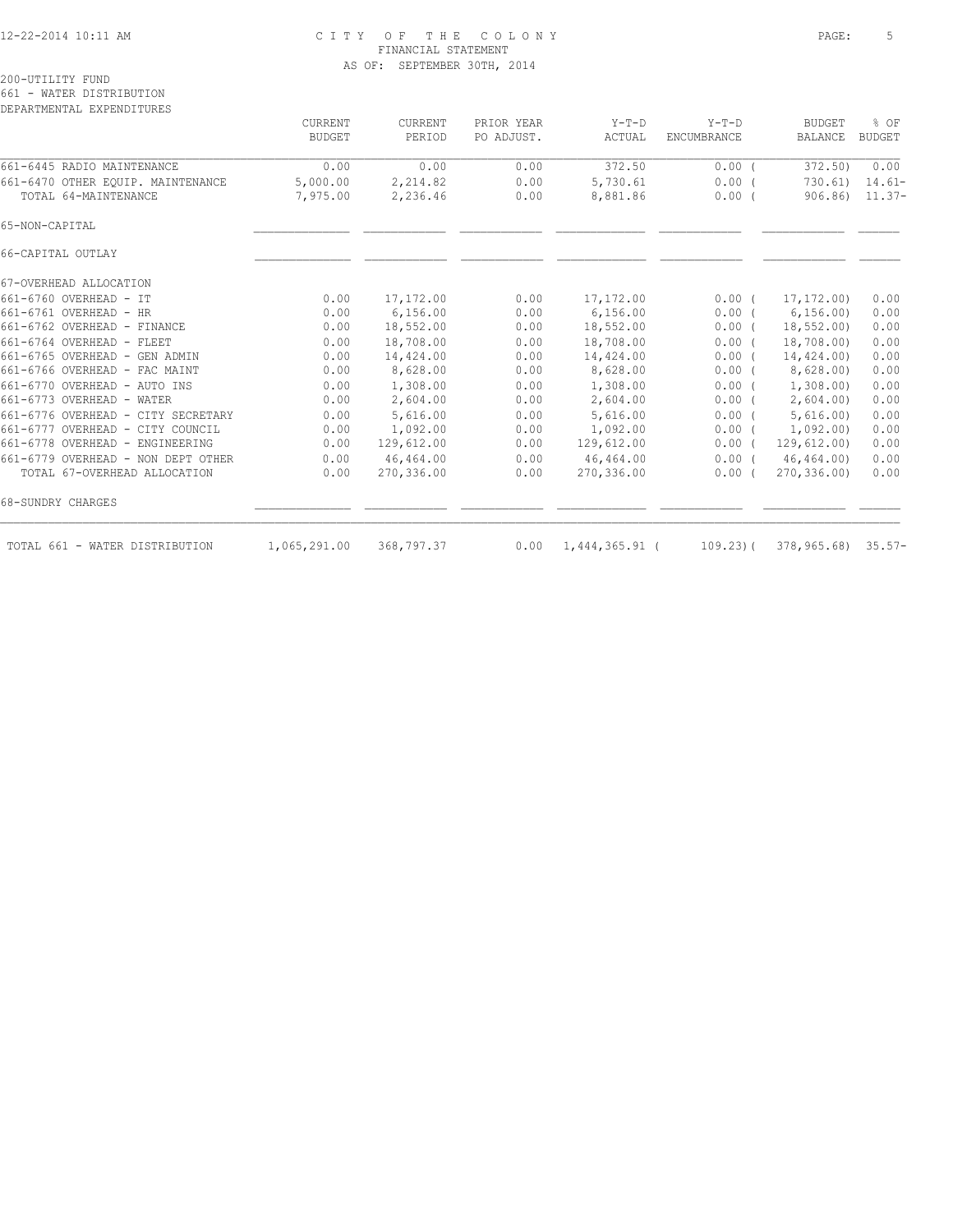## 12-22-2014 10:11 AM C I T Y O F T H E C O L O N Y PAGE: 6 FINANCIAL STATEMENT AS OF: SEPTEMBER 30TH, 2014

|  | 662 - WASTEWATER DEPT     |  |  |
|--|---------------------------|--|--|
|  | DEPARTMENTAL EXPENDITURES |  |  |

|                                    | CURRENT<br><b>BUDGET</b> | CURRENT<br>PERIOD | PRIOR YEAR<br>PO ADJUST. | $Y-T-D$<br>ACTUAL | $Y-T-D$<br>ENCUMBRANCE | BUDGET<br>BALANCE BUDGET | % OF                |
|------------------------------------|--------------------------|-------------------|--------------------------|-------------------|------------------------|--------------------------|---------------------|
|                                    |                          |                   |                          |                   |                        |                          |                     |
| 61-PERSONNEL SERVICES              |                          |                   |                          |                   |                        |                          |                     |
| 662-6110 SALARIES                  | 184,564.00               | 17,347.47         | 0.00                     | 186,150.56        | 0.00(                  | 1,586.56)                | $0.86-$             |
| 662-6111 SALARIES, OVERTIME        | 8,000.00                 | 841.64            | 0.00                     | 12,217.63         | $0.00$ (               | 4, 217, 63)              | $52.72 -$           |
| 662-6114 HOSPITALIZATION INSURANCE | 36,570.00                | 3,043.22          | 0.00                     | 36,108.91         | 0.00                   | 461.09                   | 1.26                |
| 662-6115 SOCIAL SECURITY TAXES     | 15,400.00                | 1,230.47          | 0.00                     | 13,304.22         | 0.00                   | 2,095.78                 | 13.61               |
| 662-6116 WORKERS COMPENSATION      | 3,226.00                 | 2,327.53          | 0.00                     | 2,327.53          | 0.00                   | 898.47                   | 27.85               |
| 662-6117 RETIREMENT CONTRIBUTIONS  | 23,810.00                | 2,247.84          | 0.00                     | 24,487.58         | $0.00$ (               | 677.58)                  | $2.85-$             |
| 662-6118 UNIFORMS                  | 2,500.00                 | 0.00              | 0.00                     | 2,685.07          | $0.00$ (               | 185.07)                  | $7.40-$             |
| 662-6125 EDUCATION & TRAINING      | 3,600.00                 | 0.00              | 0.00                     | 3,161.00          | 0.00                   | 439.00                   | 12.19               |
| 662-6126 TRAVEL EXPENSE            | 500.00                   | 0.00              | 0.00                     | 0.00              | 0.00                   | 500.00 100.00            |                     |
| 662-6127 DUES & MEMBERSHIPS        | 111.00                   | 0.00              | 0.00                     | 0.00              | 0.00                   | 111.00 100.00            |                     |
| TOTAL 61-PERSONNEL SERVICES        | 278,281.00               | 27,038.17         | 0.00                     | 280,442.50        | $0.00$ (               | 2,161.50                 | $0.78-$             |
| 62-CONTRACTUAL SERVICES            |                          |                   |                          |                   |                        |                          |                     |
| 662-6210 PROFESSIONAL SERVICES     | 10,000.00                | 1,129.00          | 0.00                     | 9,510.00          | 0.00                   | 490.00                   | 4.90                |
| 662-6211 LEGAL FEES                | 0.00                     | 0.00              | 0.00                     | 181.00            | $0.00$ (               | 181.00)                  | 0.00                |
| 662-6213 CONTRACTUAL SERVICES      | 200,000.00               | 33,875.30         | 0.00                     | 210,803.02        | $0.00$ (               | 10,803.02)               | $5.40-$             |
| 662-6218 PERMIT FEES               | 19,000.00                | 0.00              | 0.00                     | 20,095.80         | $0.00$ (               | 1,095.80)                | $5.77-$             |
| 662-6244 TELEPHONE SERVICE         | 700.00                   | 99.05             | 0.00                     | 506.46            | 0.00                   | 193.54                   | 27.65               |
| 662-6275 EQUIPMENT RENTAL          | 1,000.00                 | 0.00              | 0.00                     | 1,361.19          | $0.00$ (               |                          | $361.19$ $36.12-$   |
| TOTAL 62-CONTRACTUAL SERVICES      | 230,700.00               | 35,103.35         | 0.00                     | 242,457.47        | $0.00$ (               | 11,757.47)               | $5.10-$             |
| 63-SUPPLIES                        |                          |                   |                          |                   |                        |                          |                     |
| 662-6310 OFFICE SUPPLIES           | 200.00                   | 0.00              | 0.00                     | 375.48            | 0.00(                  | $175.48$ ) 87.74-        |                     |
| 662-6311 COPIER SUPPLIES           | 100.00                   | 0.00              | 0.00                     | 121.00            | $0.00$ (               | 21,00)                   | $21.00 -$           |
| 662-6312 COMPUTER SUPPLIES         | 200.00                   | 0.00              | 0.00                     | 198.00            | 0.00                   | 2.00                     | 1.00                |
| 662-6313 JANITORIAL SUPPLIES       | 300.00                   | 0.00              | 0.00                     | 334.71            | $0.00$ (               |                          | $34.71$ ) $11.57-$  |
| 662-6314 LAB SUPPLIES              | 19,000.00                | 178.59            | 0.00                     | 26, 315.55        | 0.00(                  | $7,315.55$ ) 38.50-      |                     |
| 662-6320 POSTAGE                   | 60.00                    | 5.63              | 0.00                     | 147.68            | 0.00(                  |                          | 87.68) 146.13-      |
| 662-6322 SMALL TOOLS               | 600.00                   | 47.75             | 0.00                     | 720.64            | 0.00(                  |                          | $120.64$ ) $20.11-$ |
| 662-6323 SMALL EQUIPMENT           | 250.00                   | 0.00              | 0.00                     | 1,015.03          | $0.00$ (               |                          | 765.03) 306.01-     |
| 662-6330 BOOKS AND PERIODICALS     | 100.00                   | 0.00              | 0.00                     | 0.00              | 0.00                   | 100.00 100.00            |                     |
| 662-6340 FUEL AND LUBRICANTS       | 7,600.00                 | 685.13            | 0.00                     | 4,769.29          | 0.00                   | 2,830.71                 | 37.25               |
| 662-6344 REPAIR MATERIALS          | 6,840.00                 | 806.70            | 0.00                     | 10,443.90         | $0.00$ (               | $3,603.90$ $52.69-$      |                     |
| 662-6345 CHEMICALS                 | 50,000.00                | 4,572.00          | 0.00                     | 32,744.50         | 0.00                   | 17,255.50                | 34.51               |
| 662-6360 MEDICAL SUPPLIES          | 25.00                    | 0.00              | 0.00                     | 0.00              | 0.00                   |                          | 25.00 100.00        |
| 662-6390 MISCELLANEOUS SUPPLIES    | 1,500.00                 | 195.27            | 0.00                     | 2,478.45          | $0.00$ (               |                          | $978.45$ 65.23-     |
| TOTAL 63-SUPPLIES                  | 86,775.00                | 6,491.07          | 0.00                     | 79,664.23         | 0.00                   | 7,110.77                 | 8.19                |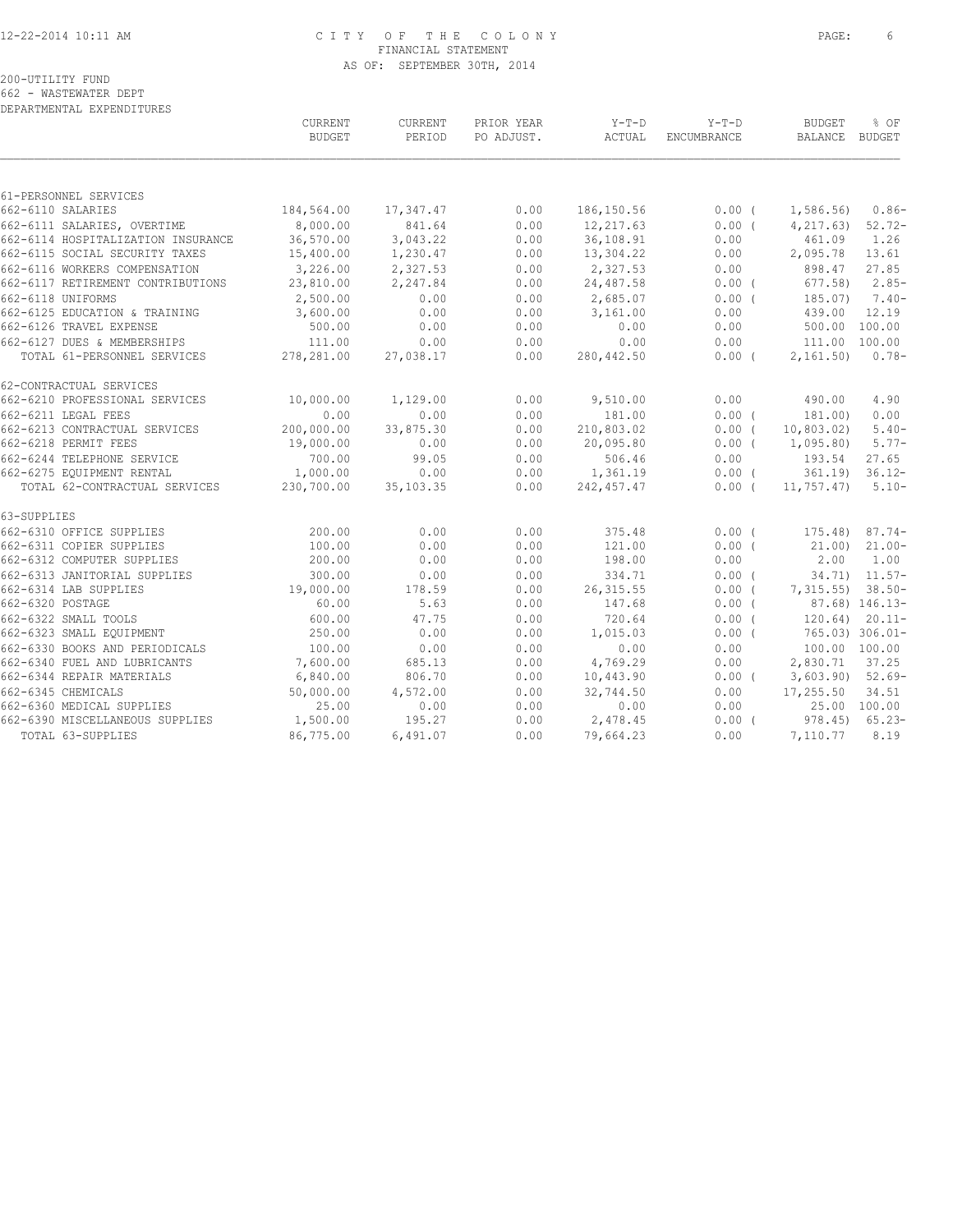### 12-22-2014 10:11 AM C I T Y O F T H E C O L O N Y PAGE: 7 FINANCIAL STATEMENT AS OF: SEPTEMBER 30TH, 2014

662 - WASTEWATER DEPT

| <b>CURRENT</b><br>BUDGET | CURRENT<br>PERIOD       | PRIOR YEAR<br>PO ADJUST. | $Y-T-D$<br>ACTUAL | $Y-T-D$<br>ENCUMBRANCE        | <b>BUDGET</b><br>BALANCE | % OF<br><b>BUDGET</b>                                                                                                                           |
|--------------------------|-------------------------|--------------------------|-------------------|-------------------------------|--------------------------|-------------------------------------------------------------------------------------------------------------------------------------------------|
|                          |                         |                          |                   |                               |                          |                                                                                                                                                 |
| 50.00                    | 0.00                    | 0.00                     |                   | 0.00                          |                          | 50.00 100.00                                                                                                                                    |
|                          |                         | 0.00                     |                   | 0.00                          | 391.25                   | 2.61                                                                                                                                            |
| 2,000.00                 | 0.00                    | 0.00                     |                   | 0.00                          | 0.00                     | 0.00                                                                                                                                            |
| 50.00                    | 39.75                   | 0.00                     | 64.24             |                               | 14.24)                   | $28.48-$                                                                                                                                        |
| 53,000.00                | 8,681.64                | 0.00                     | 54,393.34         |                               | 6,745.47                 | 12.73-                                                                                                                                          |
| 70,100.00                | 14,100.94               | 0.00                     | 71,066.33         |                               | 6,318.46                 | $9.01 -$                                                                                                                                        |
|                          |                         |                          |                   |                               |                          |                                                                                                                                                 |
|                          |                         |                          |                   |                               |                          |                                                                                                                                                 |
|                          |                         |                          |                   |                               |                          |                                                                                                                                                 |
| 0.00                     | 14,712.00               | 0.00                     | 14,712.00         | $0.00$ (                      | 14,712.00)               | 0.00                                                                                                                                            |
| 0.00                     | 5,280.00                | 0.00                     | 5,280.00          |                               | 5,280.00                 | 0.00                                                                                                                                            |
| 0.00                     | 15,900.00               | 0.00                     | 15,900.00         | 0.00(                         | 15,900.00)               | 0.00                                                                                                                                            |
| 0.00                     | 16,044.00               | 0.00                     | 16,044.00         | 0.00(                         | 16,044.00                | 0.00                                                                                                                                            |
| 0.00                     | 12,360.00               | 0.00                     | 12,360.00         | 0.00(                         | 12,360.00                | 0.00                                                                                                                                            |
| 0.00                     | 7,392.00                | 0.00                     | 7,392.00          | $0.00$ (                      | 7,392.00                 | 0.00                                                                                                                                            |
| 0.00                     | 1,116.00                | 0.00                     | 1,116.00          |                               | 1,116.00)                | 0.00                                                                                                                                            |
| 0.00                     | 2,232.00                | 0.00                     | 2,232.00          |                               | 2,232.00                 | 0.00                                                                                                                                            |
| 0.00                     | 4,812.00                | 0.00                     | 4,812.00          |                               | 4,812.00                 | 0.00                                                                                                                                            |
| 0.00                     | 936.00                  | 0.00                     | 936.00            | $0.00$ (                      | 936.00                   | 0.00                                                                                                                                            |
| 0.00                     | 111,096.00              | 0.00                     | 111,096.00        | 0.00(                         | 111,096.00)              | 0.00                                                                                                                                            |
| 0.00                     | 39,828.00               | 0.00                     | 39,828.00         | $0.00$ (                      | 39,828.00)               | 0.00                                                                                                                                            |
| 0.00                     | 231,708.00              | 0.00                     | 231,708.00        | 0.00(                         | 231,708.00)              | 0.00                                                                                                                                            |
|                          |                         |                          |                   |                               |                          |                                                                                                                                                 |
|                          | 15,000.00<br>665,856.00 | 5,379.55<br>314, 441.53  |                   | 0.00<br>14,608.75<br>2,000.00 |                          | 0.00(<br>$5,352.13$ (<br>$5,352.13$ (<br>0.00(<br>0.00(<br>$0.00$ (<br>$0.00$ (<br>0.00<br>905, 338.53<br>$5,352.13$ (<br>$244,834.66$ ) 36.77- |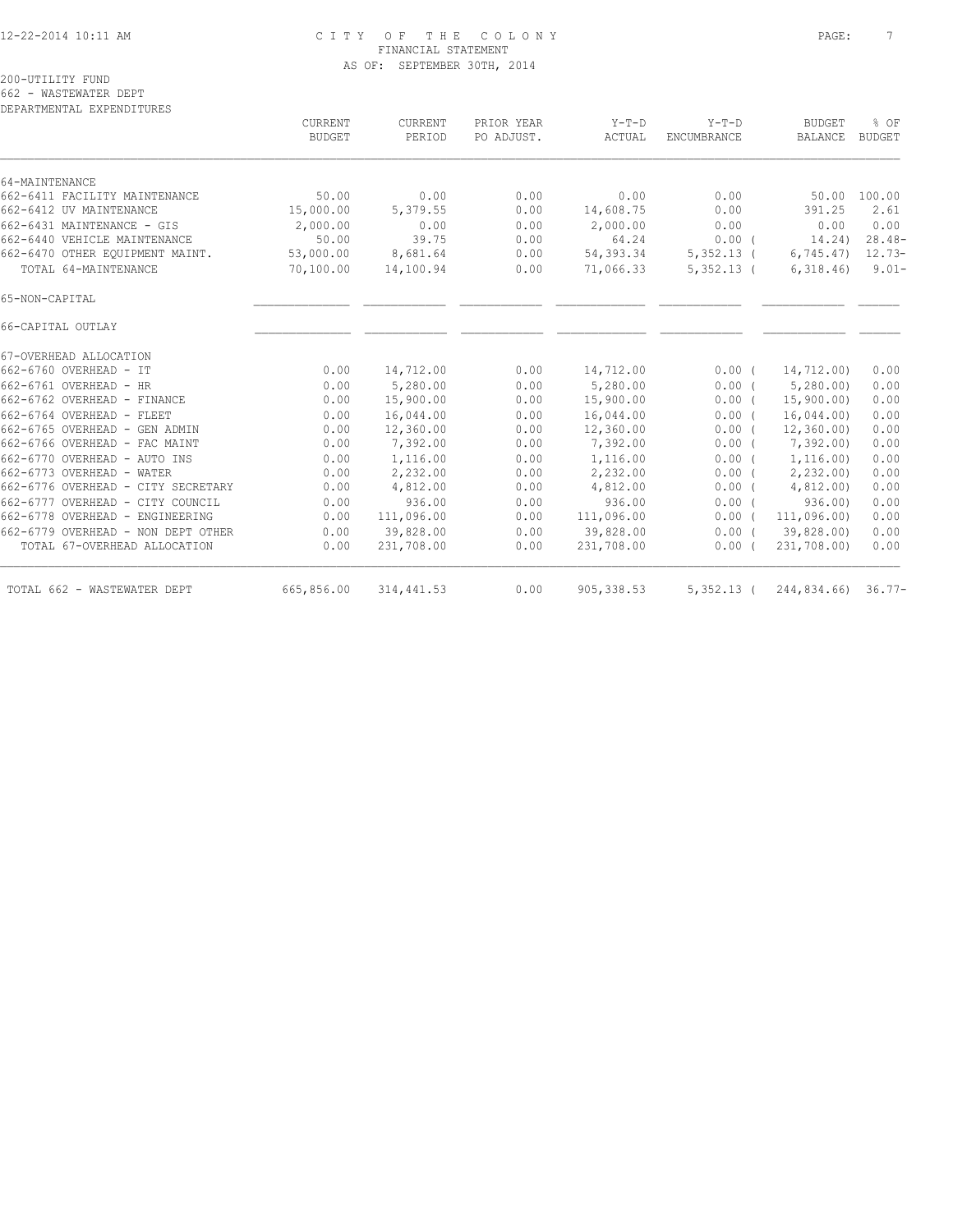### 12-22-2014 10:11 AM C I T Y O F T H E C O L O N Y PAGE: 8 FINANCIAL STATEMENT AS OF: SEPTEMBER 30TH, 2014

| DEPARTMENTAL EXPENDITURES          |                          |                   |                          |                 |                        |                                 |              |
|------------------------------------|--------------------------|-------------------|--------------------------|-----------------|------------------------|---------------------------------|--------------|
|                                    | CURRENT<br><b>BUDGET</b> | CURRENT<br>PERIOD | PRIOR YEAR<br>PO ADJUST. | Y-T-D<br>ACTUAL | $Y-T-D$<br>ENCUMBRANCE | <b>BUDGET</b><br>BALANCE BUDGET | % OF         |
|                                    |                          |                   |                          |                 |                        |                                 |              |
| 61-PERSONNEL SERVICES              |                          |                   |                          |                 |                        |                                 |              |
| 663-6110 SALARIES                  | 332,173.00               | 32, 444.75        | 0.00                     | 323, 211.14     | 0.00                   | 8,961.86                        | 2.70         |
| 663-6111 SALARIES, OVERTIME        | 500.00                   | 4.82              | 0.00                     | 341.46          | 0.00                   | 158.54                          | 31.71        |
| 663-6112 PART-TIME, TEMPORARY      | 0.00                     | 459.33            | 0.00                     | 803.82          | 0.00(                  | 803.82)                         | 0.00         |
| 663-6114 HOSPITALIZATION INSURANCE | 65,826.00                | 5,479.24          | 0.00                     | 63,844.68       | 0.00                   | 1,981.32                        | 3.01         |
| 663-6115 SOCIAL SECURITY TAXES     | 26,890.00                | 2,332.84          | 0.00                     | 22,408.30       | 0.00                   | 4,481.70                        | 16.67        |
| 663-6116 WORKER'S COMPENSATION     | 2,228.00                 | 1,607.48          | 0.00                     | 1,607.48        | 0.00                   | 620.52                          | 27.85        |
| 663-6117 RETIREMENT CONTRIBUTIONS  | 41,422.00                | 4,013.69          | 0.00                     | 39,870.22       | 0.00                   | 1,551.78                        | 3.75         |
| 663-6118 UNIFORMS                  | 0.00                     | 159.53            | 0.00                     | 159.53          | 0.00(                  | 159.53)                         | 0.00         |
| 663-6125 EDUCATION & TRAINING      | 3,850.00                 | 398.00            | 0.00                     | 2,844.50        | 0.00                   | 1,005.50                        | 26.12        |
| 663-6126 TRAVEL EXPENSE            | 1,275.00                 | 2.35              | 0.00                     | 1,366.03        | 0.00(                  | 91.03)                          | $7.14-$      |
| 663-6127 DUES & MEMBERSHIPS        | 100.00                   | 85.94             | 0.00                     | 85.94           | 0.00                   | 14.06                           | 14.06        |
| TOTAL 61-PERSONNEL SERVICES        | 474,264.00               | 46,987.97         | 0.00                     | 456,543.10      | 0.00                   | 17,720.90                       | 3.74         |
| 62-CONTRACTUAL SERVICES            |                          |                   |                          |                 |                        |                                 |              |
| 663-6210 PROFESSIONAL SERVICES     | 750.00                   | 43.04             | 0.00                     | 488.68          | 0.00                   | 261.32                          | 34.84        |
| 663-6213 CONTRACTUAL SERVICES      | 27,000.00                | 4,031.94          | 0.00                     | 29,481.52       | 0.00(                  | 2,481.52)                       | $9.19 -$     |
| 663-6219 CREDIT CARD FEES          | 68,000.00                | 4,734.66          | 0.00                     | 52,912.29       | 0.00                   | 15,087.71                       | 22.19        |
| 663-6235 PRINTING SERVICES         | 1,500.00                 | 803.44            | 0.00                     | 1,491.05        | 0.00                   | 8.95                            | 0.60         |
| 663-6275 EOUIPMENT RENTAL          | 4,205.00                 | 215.20            | 0.00                     | 3,798.87        | 0.00                   | 406.13                          | 9.66         |
| 663-6280 UNCOLLECTIBLE ACCOUNTS    | 15,000.00                | 3,750.99          | 0.00                     | 9,564.36        | 0.00                   | 5,435.64                        | 36.24        |
| TOTAL 62-CONTRACTUAL SERVICES      | 116,455.00               | 13,579.27         | 0.00                     | 97,736.77       | 0.00                   | 18,718.23                       | 16.07        |
| 63-SUPPLIES                        |                          |                   |                          |                 |                        |                                 |              |
| 663-6310 OFFICE SUPPLIES           | 2,000.00                 | 508.82            | 0.00                     | 1,922.42        | 0.00                   | 77.58                           | 3.88         |
| 663-6311 COPIER SUPPLIES           | 2,400.00                 | 453.32            | 0.00                     | 2,231.18        | 0.00                   | 168.82                          | 7.03         |
| 663-6312 COMPUTER SUPPLIES         | 1,600.00                 | 0.00              | 0.00                     | 87.66           | 0.00                   | 1,512.34                        | 94.52        |
| 663-6313 JANITORIAL SUPPLIES       | 70.00                    | 0.00              | 0.00                     | 0.00            | 0.00                   |                                 | 70.00 100.00 |
| 663-6320 POSTAGE                   | 63,935.00                | 9,579.12          | 0.00                     | 66,749.90       | $0.00$ (               | 2,814.90                        | $4.40-$      |
| 663-6323 SMALL EQUIPMENT           | 1,000.00                 | 318.31            | 0.00                     | 318.31          | 0.00                   | 681.69                          | 68.17        |
| 663-6340 FUEL AND LUBRICANTS       | 50.00                    | 0.00              | 0.00                     | 39.98           | 0.00                   | 10.02                           | 20.04        |
| 663-6390 MISCELLANEOUS SUPPLIES    | 350.00                   | 0.00              | 0.00                     | 194.25          | 0.00                   | 155.75                          | 44.50        |
| TOTAL 63-SUPPLIES                  | 71,405.00                | 10,859.57         | 0.00                     | 71,543.70       | 0.00(                  | 138.70)                         | $0.19-$      |
| 64-MAINTENANCE                     |                          |                   |                          |                 |                        |                                 |              |
| 663-6430 OFFICE EQUIPMENT - MAINT  | 25,490.00                | 215.25            | 0.00                     | 24,676.41       | 0.00                   | 813.59                          | 3.19         |
| TOTAL 64-MAINTENANCE               | 25,490.00                | 215.25            | 0.00                     | 24,676.41       | 0.00                   | 813.59                          | 3.19         |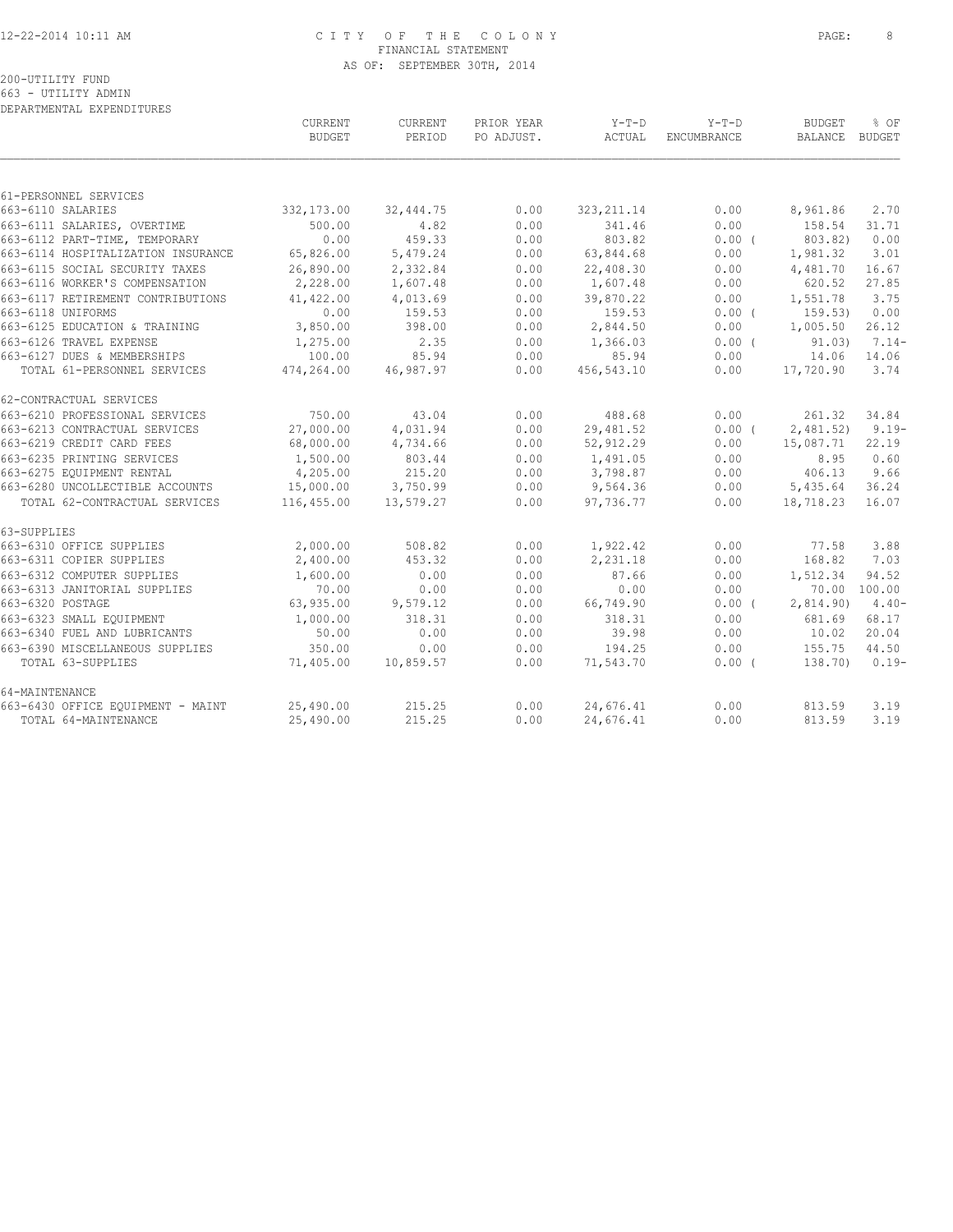### 12-22-2014 10:11 AM C I T Y O F T H E C O L O N Y PAGE: 9 FINANCIAL STATEMENT AS OF: SEPTEMBER 30TH, 2014

| DEPARTMENTAL EXPENDITURES          | CURRENT<br><b>BUDGET</b> | CURRENT<br>PERIOD | PRIOR YEAR<br>PO ADJUST. | $Y-T-D$<br>ACTUAL | $Y-T-D$<br>ENCUMBRANCE | <b>BUDGET</b><br><b>BALANCE</b> | % OF<br><b>BUDGET</b> |
|------------------------------------|--------------------------|-------------------|--------------------------|-------------------|------------------------|---------------------------------|-----------------------|
| 65-NON-CAPITAL                     |                          |                   |                          |                   |                        |                                 |                       |
| 66-CAPITAL OUTLAY                  |                          |                   |                          |                   |                        |                                 |                       |
| 67-OVERHEAD ALLOCATION             |                          |                   |                          |                   |                        |                                 |                       |
| 663-6760 OVERHEAD - IT             | 0.00                     | 14,712.00         | 0.00                     | 14,712.00         | $0.00$ (               | 14,712.00)                      | 0.00                  |
| 663-6761 OVERHEAD - HR             | 0.00                     | 5,280.00          | 0.00                     | 5,280.00          | 0.00(                  | 5,280.00                        | 0.00                  |
| 663-6762 OVERHEAD - FINANCE        | 0.00                     | 15,900.00         | 0.00                     | 15,900.00         | $0.00$ (               | 15,900.00)                      | 0.00                  |
| 663-6764 OVERHEAD - FLEET          | 0.00                     | 16,044.00         | 0.00                     | 16,044.00         | $0.00$ (               | 16,044.00                       | 0.00                  |
| 663-6765 OVERHEAD - GEN ADMIN      | 0.00                     | 12,360.00         | 0.00                     | 12,360.00         | $0.00$ (               | 12,360.00                       | 0.00                  |
| 663-6766 OVERHEAD - FAC MAINT      | 0.00                     | 7,392.00          | 0.00                     | 7,392.00          | $0.00$ (               | 7,392.00                        | 0.00                  |
| 663-6770 OVERHEAD - AUTO INS       | 0.00                     | 1,116.00          | 0.00                     | 1,116.00          | 0.00(                  | 1,116.00)                       | 0.00                  |
| 663-6773 OVERHEAD - WATER          | 0.00                     | 2,232.00          | 0.00                     | 2,232.00          | $0.00$ (               | 2,232.00                        | 0.00                  |
| 663-6776 OVERHEAD - CITY SECRETARY | 0.00                     | 4,812.00          | 0.00                     | 4,812.00          | $0.00$ (               | 4,812.00                        | 0.00                  |
| 663-6777 OVERHEAD - CITY COUNCIL   | 0.00                     | 936.00            | 0.00                     | 936.00            | 0.00(                  | 936.00)                         | 0.00                  |
| 663-6778 OVERHEAD - ENGINEERING    | 0.00                     | 111,096.00        | 0.00                     | 111,096.00        | 0.00(                  | 111,096.00                      | 0.00                  |
| 663-6779 OVERHEAD - NON DEPT OTHER | 0.00                     | 39,828.00         | 0.00                     | 39,828.00         | $0.00$ (               | 39,828.00)                      | 0.00                  |
| TOTAL 67-OVERHEAD ALLOCATION       | 0.00                     | 231,708.00        | 0.00                     | 231,708.00        | 0.00(                  | 231,708.00)                     | 0.00                  |
| TOTAL 663 - UTILITY ADMIN          | 687,614.00               | 303,350.06        | 0.00                     | 882,207.98        | 0.00                   | 194,593.98)                     | $28.30 -$             |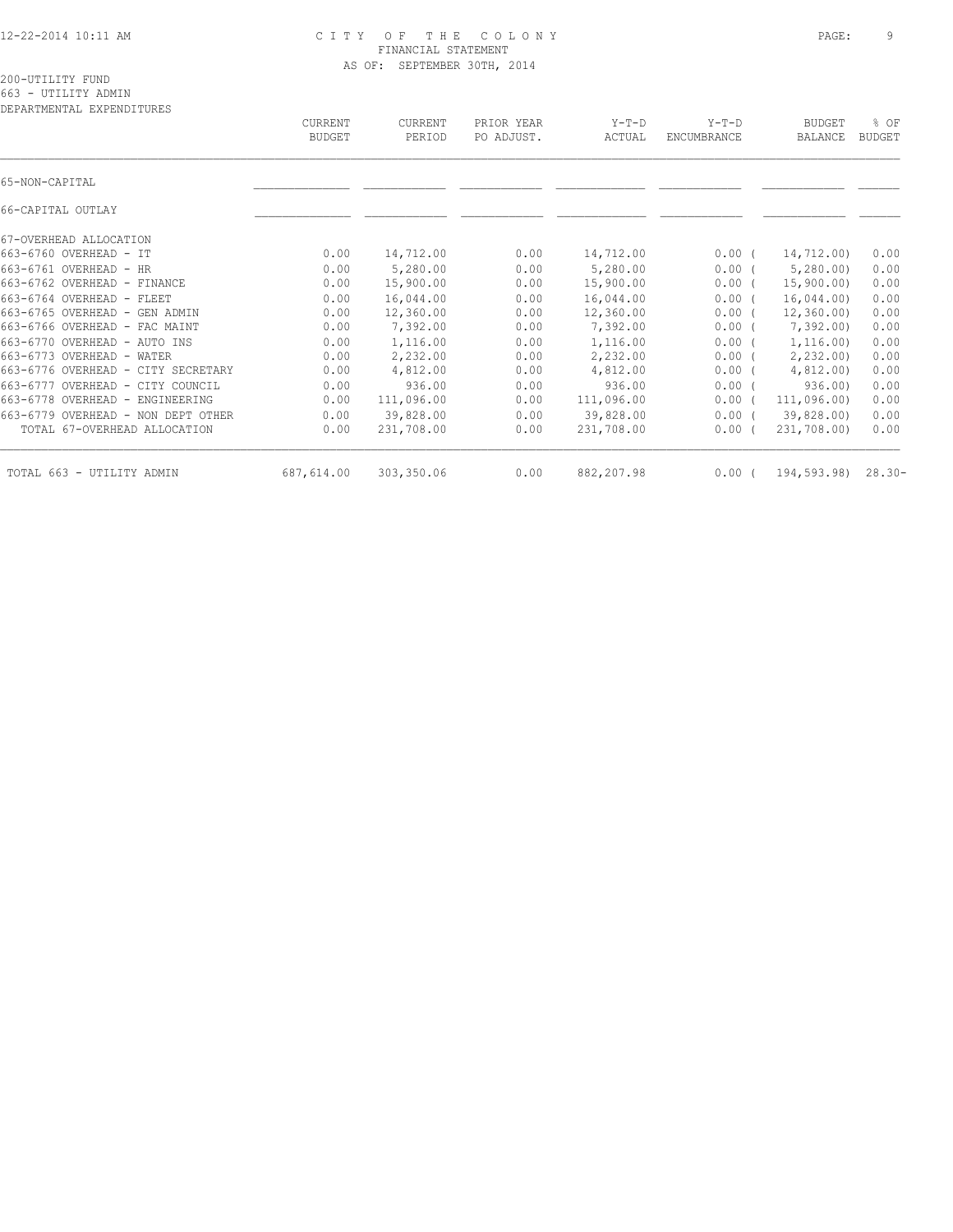### 12-22-2014 10:11 AM C I T Y O F T H E C O L O N Y PAGE: 10 FINANCIAL STATEMENT AS OF: SEPTEMBER 30TH, 2014

200-UTILITY FUND 666 - WATER PRODUCTION

DEPARTMENTAL EXPENDITURES

|                                    | <b>CURRENT</b><br><b>BUDGET</b> | <b>CURRENT</b><br>PERIOD | PRIOR YEAR<br>PO ADJUST. | $Y-T-D$<br>ACTUAL | $Y-T-D$<br><b>ENCUMBRANCE</b> | <b>BUDGET</b><br>BALANCE BUDGET | % OF               |
|------------------------------------|---------------------------------|--------------------------|--------------------------|-------------------|-------------------------------|---------------------------------|--------------------|
|                                    |                                 |                          |                          |                   |                               |                                 |                    |
| 61-PERSONNEL SERVICES              |                                 |                          |                          |                   |                               |                                 |                    |
| 666-6110 SALARIES                  | 290,549.00                      | 29,130.10                | 0.00                     | 298,062.91        | 0.00(                         | 7,513.91)                       | $2.59-$            |
| 666-6111 SALARIES - OVERTIME       | 24,000.00                       | 1,654.04                 | 0.00                     | 22,338.20         | 0.00                          | 1,661.80                        | 6.92               |
| 666-6114 HOSPITALIZATION INSURANCE | 51,198.00                       | 4,282.74                 | 0.00                     | 50,266.03         | 0.00                          | 931.97                          | 1.82               |
| 666-6115 SOCIAL SECURITY TAXES     | 25,150.00                       | 2,294.27                 | 0.00                     | 23,669.28         | 0.00                          | 1,480.72                        | 5.89               |
| 666-6116 WORKER'S COMPENSATION     | 6,732.00                        | 4,857.08                 | 0.00                     | 4,857.08          | 0.00                          | 1,874.92                        | 27.85              |
| 666-6117 RETIREMENT CONTRIBUTIONS  | 38,870.00                       | 3,821.19                 | 0.00                     | 39,614.92         | $0.00$ (                      | 744.92)                         | $1.92-$            |
| 666-6118 UNIFORMS                  | 4,300.00                        | 149.00                   | 0.00                     | 3,244.49          | 0.00                          | 1,055.51                        | 24.55              |
| 666-6125 EDUCATION & TRAINING      | 3,500.00                        | 375.00                   | 0.00                     | 3,335.00          | 0.00                          | 165.00                          | 4.71               |
| 666-6126 TRAVEL EXPENSE            | 600.00                          | 40.00                    | 0.00                     | 185.25            | 0.00                          | 414.75                          | 69.13              |
| 666-6127 DUES & MEMBERSHIPS        | 640.00                          | 0.00                     | 0.00                     | 474.00            | 0.00                          | 166.00                          | 25.94              |
| TOTAL 61-PERSONNEL SERVICES        | 445,539.00                      | 46,603.42                | 0.00                     | 446,047.16        | $0.00$ (                      | 508.16)                         | $0.11 -$           |
| 62-CONTRACTUAL SERVICES            |                                 |                          |                          |                   |                               |                                 |                    |
| 666-6210 PROFESSIONAL SERVICES     | 40,200.00                       | 9,823.02                 | 0.00                     | 29, 145.34        | 0.00                          | 11,054.66                       | 27.50              |
| 666-6213 CONTRACTUAL SERVICES      | 33,800.00                       | 18,432.39                | 0.00                     | 48,741.21         | 0.00(                         | 14,941.21)                      | $44.20 -$          |
| 666-6218 PERMIT FEES               | 26,500.00                       | 0.00                     | 0.00                     | 25, 234.55        | 0.00                          | 1,265.45                        | 4.78               |
| 666-6235 PRINTING SERVICES         | 2,600.00                        | 12.50                    | 0.00                     | 2,527.50          | 0.00                          | 72.50                           | 2.79               |
| 666-6244 TELEPHONE SERVICE         | 1,600.00                        | 114.43                   | 0.00                     | 790.65            | 0.00                          | 809.35                          | 50.58              |
| 666-6275 EQUIPMENT RENTAL          | 2,500.00                        | 120.99                   | 0.00                     | 1,395.49          | 0.00                          | 1,104.51                        | 44.18              |
| TOTAL 62-CONTRACTUAL SERVICES      | 107,200.00                      | 28,503.33                | 0.00                     | 107,834.74        | $0.00$ (                      | 634.74)                         | $0.59-$            |
| 63-SUPPLIES                        |                                 |                          |                          |                   |                               |                                 |                    |
| 666-6310 OFFICE SUPPLIES           | 500.00                          | 331.81                   | 0.00                     | 589.11            | 0.00(                         |                                 | 89.11) 17.82-      |
| 666-6311 COPIER SUPPLIES           | 300.00                          | 45.71                    | 0.00                     | 169.83            | 0.00                          | 130.17                          | 43.39              |
| 666-6312 COMPUTER SUPPLIES         | 700.00                          | 43.10                    | 0.00                     | 683.18            | 0.00                          | 16.82                           | 2.40               |
| 666-6313 JANITORIAL SUPPLIES       | 1,000.00                        | 0.00                     | 0.00                     | 999.74            | 0.00                          | 0.26                            | 0.03               |
| 666-6320 POSTAGE                   | 300.00                          | 17.25                    | 0.00                     | 218.17            | 0.00                          | 81.83                           | 27.28              |
| 666-6322 SMALL TOOLS               | 4,000.00                        | 1,292.62                 | 0.00                     | 3,360.07          | 0.00                          | 639.93                          | 16.00              |
| 666-6323 SMALL EQUIPMENT           | 5,000.00                        | 0.00                     | 0.00                     | 5,001.62          | 0.00(                         | 1.62)                           | $0.03-$            |
| 666-6330 BOOKS & PERIODICALS       | 500.00                          | 0.00                     | 0.00                     | 0.00              | 0.00                          |                                 | 500.00 100.00      |
| 666-6340 FUEL AND LUBRICANTS       | 17,000.00                       | 1,988.63                 | 0.00                     | 12,371.23         | 0.00                          | 4,628.77                        | 27.23              |
| 666-6344 REPAIR MATERIALS          | 3,000.00                        | 282.66                   | 0.00                     | 2,581.08          | 0.00                          | 418.92                          | 13.96              |
| 666-6345 CHEMICALS                 | 34,460.00                       | 5,617.78                 | 0.00                     | 34,668.96         | $0.00$ (                      | 208.96                          | $0.61-$            |
| 666-6346 COMPRESSED GASES          | 300.00                          | 203.39                   | 0.00                     | 279.35            | 0.00                          | 20.65                           | 6.88               |
| 666-6360 MEDICAL SUPPLIES          | 200.00                          | 0.00                     | 0.00                     | 108.50            | 0.00                          | 91.50                           | 45.75              |
| 666-6370 DALLAS WATER PURCHASES    | 1,670,000.00                    | 300,871.90               | 0.00                     | 1,727,930.48      | 0.00(                         | 57, 930.48                      | $3.47-$            |
| 666-6371 PLANO WATER PURCHASES     | 202,000.00                      | 61,288.51                | 0.00                     | 312,887.27        | 0.00(                         | 110,887.27) 54.89-              |                    |
| 666-6372 NTGWCD FEES               | 40,000.00                       | 0.00                     | 0.00                     | 35,842.82         | 0.00                          | 4,157.18                        | 10.39              |
| 666-6389 MISC BUILDING SUPPLIES    | 600.00                          | 36.00                    | 0.00                     | 668.21            | 0.00(                         |                                 | $68.21$ ) $11.37-$ |
| 666-6390 MISCELLANEOUS SUPPLIES    | 4,000.00                        | 800.71                   | 0.00                     | 2,990.50          | 0.00                          | 1,009.50                        | 25.24              |
| TOTAL 63-SUPPLIES                  | 1,983,860.00                    | 372,820.07               | 0.00                     | 2, 141, 350.12    | $0.00$ (                      | 157, 490.12                     | $7.94-$            |
|                                    |                                 |                          |                          |                   |                               |                                 |                    |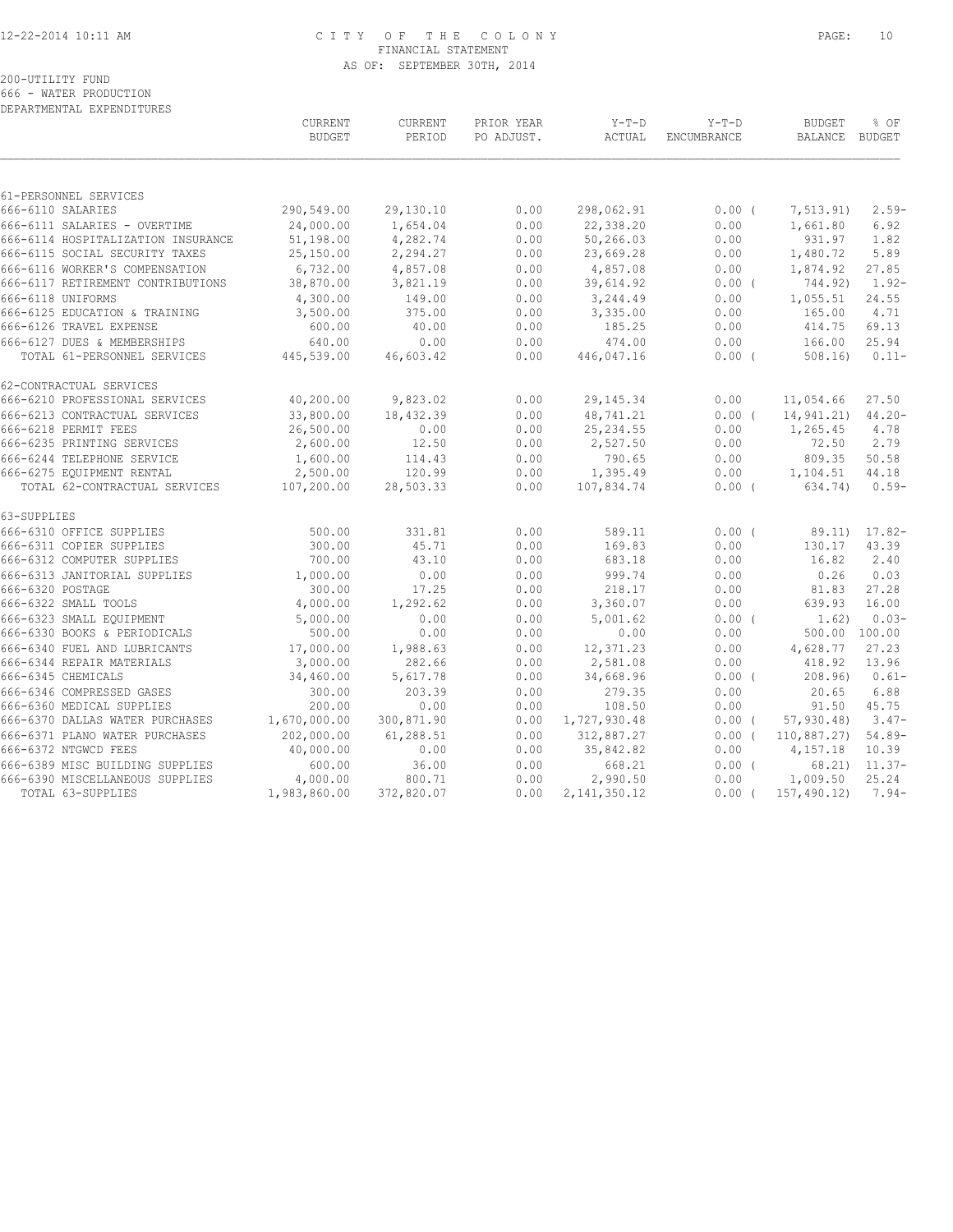## 12-22-2014 10:11 AM C I T Y O F T H E C O L O N Y PAGE: 11 FINANCIAL STATEMENT AS OF: SEPTEMBER 30TH, 2014

200-UTILITY FUND

666 - WATER PRODUCTION

| DEPARTMENTAL EXPENDITURES          |                                 |                   |                          |                   |                        |                                 |                |
|------------------------------------|---------------------------------|-------------------|--------------------------|-------------------|------------------------|---------------------------------|----------------|
|                                    | <b>CURRENT</b><br><b>BUDGET</b> | CURRENT<br>PERIOD | PRIOR YEAR<br>PO ADJUST. | $Y-T-D$<br>ACTUAL | $Y-T-D$<br>ENCUMBRANCE | <b>BUDGET</b><br>BALANCE        | % OF<br>BUDGET |
| 64-MAINTENANCE                     |                                 |                   |                          |                   |                        |                                 |                |
| 666-6410 BUILDING MAINTENANCE      | 4,000.00                        | 0.00              | 0.00                     | 3,476.08          | 0.00                   | 523.92                          | 13.10          |
| 666-6411 FACILITY MAINTENANCE      | 3,000.00                        | 0.00              | 0.00                     | 4,226.13          | 0.00(                  | 1,226.13)                       | $40.87-$       |
| 666-6430 OFFICE EQUIPMENT-MAINT.   | 500.00                          | 0.00              | 0.00                     | 420.57            | 0.00                   | 79.43                           | 15.89          |
| 666-6431 MAINTENANCE - GIS         | 2,000.00                        | 0.00              | 0.00                     | 2,000.00          | 0.00                   | 0.00                            | 0.00           |
| 666-6440 VEHICLE MAINTENANCE       | 500.00                          | 0.00              | 0.00                     | 462.79            | 0.00                   | 37.21                           | 7.44           |
| 666-6445 RADIO MAINTENANCE         | 300.00                          | 0.00              | 0.00                     | 0.00              | 0.00                   | 300.00                          | 100.00         |
| 666-6460 MAINTENANCE - IRRIGATION  | 1,500.00                        | 319.98            | 0.00                     | 1,130.16          | 0.00                   | 369.84                          | 24.66          |
| 666-6470 OTHER EQUIPMENT-MAINT.    | 154,000.00                      | 35, 337.93        | 0.00                     | 149,039.41        | 29,359.87 (            | 24,399.28) 15.84-               |                |
| TOTAL 64-MAINTENANCE               | 165,800.00                      | 35,657.91         | 0.00                     | 160,755.14        | 29,359.87 (            | $24,315.01$ $14.67-$            |                |
| 65-NON-CAPITAL                     |                                 |                   |                          |                   |                        |                                 |                |
| 66-CAPITAL OUTLAY                  |                                 |                   |                          |                   |                        |                                 |                |
| 67-OVERHEAD ALLOCATION             |                                 |                   |                          |                   |                        |                                 |                |
| 666-6760 OVERHEAD - IT             | 0.00                            | 76,032.00         | 0.00                     | 76,032.00         | 0.00(                  | 76,032.00)                      | 0.00           |
| 666-6761 OVERHEAD - HR             | 0.00                            | 27,252.00         | 0.00                     | 27,252.00         | $0.00$ (               | 27, 252.00                      | 0.00           |
| 666-6762 OVERHEAD - FINANCE        | 0.00                            | 82,164.00         | 0.00                     | 82,164.00         | 0.00(                  | 82, 164.00                      | 0.00           |
| 666-6764 OVERHEAD - FLEET          | 0.00                            | 82,872.00         | 0.00                     | 82,872.00         | 0.00(                  | 82,872.00)                      | 0.00           |
| 666-6765 OVERHEAD - GEN ADMIN      | 0.00                            | 63,888.00         | 0.00                     | 63,888.00         | $0.00$ (               | 63,888.00                       | 0.00           |
| 666-6766 OVERHEAD - FAC MAINT      | 0.00                            | 38,208.00         | 0.00                     | 38,208.00         | 0.00(                  | 38,208.00)                      | 0.00           |
| 666-6770 OVERHEAD - AUTO INS       | 0.00                            | 5,784.00          | 0.00                     | 5,784.00          | 0.00(                  | 5,784.00                        | 0.00           |
| 666-6773 OVERHEAD - WATER          | 0.00                            | 11,532.00         | 0.00                     | 11,532.00         | $0.00$ (               | 11, 532.00                      | 0.00           |
| 666-6776 OVERHEAD - CITY SECRETARY | 0.00                            | 24,864.00         | 0.00                     | 24,864.00         | 0.00(                  | 24,864.00)                      | 0.00           |
| 666-6777 OVERHEAD - CITY COUNCIL   | 0.00                            | 4,812.00          | 0.00                     | 4,812.00          | 0.00(                  | 4,812.00)                       | 0.00           |
| 666-6778 OVERHEAD - ENGINEERING    | 0.00                            | 574,020.00        | 0.00                     | 574,020.00        | 0.00(                  | 574,020.00)                     | 0.00           |
| 666-6779 OVERHEAD - NON DEPT OTHER | 0.00                            | 205,716.00        | 0.00                     | 205,716.00        | $0.00$ (               | 205, 716, 00)                   | 0.00           |
| TOTAL 67-OVERHEAD ALLOCATION       | 0.00                            | 1,197,144.00      | 0.00                     | 1,197,144.00      |                        | 0.00(1,197,144.00)              | 0.00           |
| 68-SUNDRY CHARGES                  |                                 |                   |                          |                   |                        |                                 |                |
| TOTAL 666 - WATER PRODUCTION       | 2,702,399.00 1,680,728.73       |                   | 0.00                     | 4,053,131.16      |                        | 29,359.87 (1,380,092.03) 51.07- |                |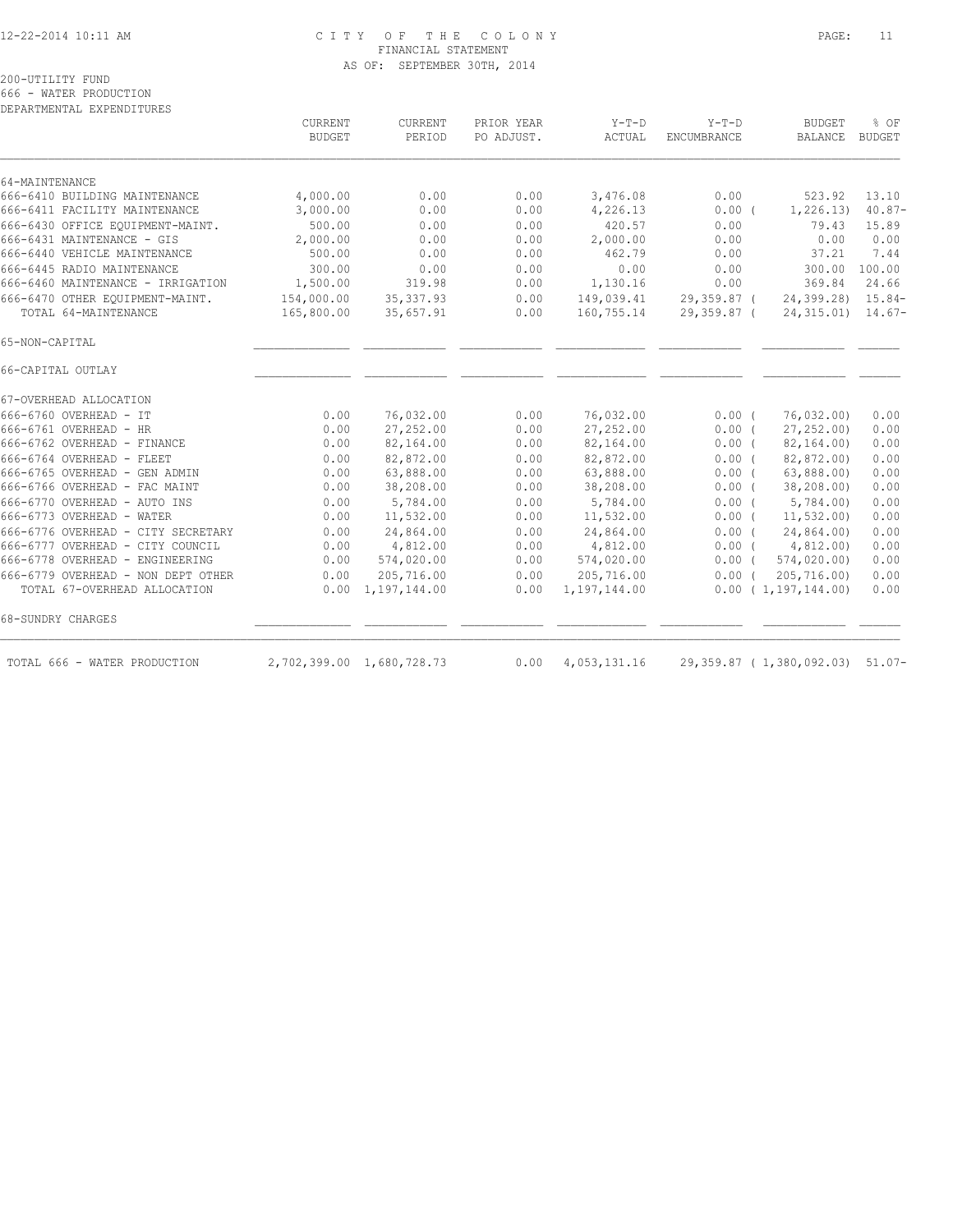### 12-22-2014 10:11 AM C I T Y O F T H E C O L O N Y PAGE: 12 FINANCIAL STATEMENT AS OF: SEPTEMBER 30TH, 2014

# 200-UTILITY FUND

667 - PUBLIC WORKS ADMIN

| DEPARTMENTAL EXPENDITURES                                |                          |                    |                          |                      |                        |                                 |                       |
|----------------------------------------------------------|--------------------------|--------------------|--------------------------|----------------------|------------------------|---------------------------------|-----------------------|
|                                                          | CURRENT<br><b>BUDGET</b> | CURRENT<br>PERIOD  | PRIOR YEAR<br>PO ADJUST. | $Y-T-D$<br>ACTUAL    | $Y-T-D$<br>ENCUMBRANCE | <b>BUDGET</b><br><b>BALANCE</b> | % OF<br><b>BUDGET</b> |
| 61-PERSONNEL SERVICES                                    |                          |                    |                          |                      |                        |                                 |                       |
| 667-6110 SALARIES                                        | 575,864.00               | 57,857.57          | 0.00                     | 580, 153.77          | $0.00$ (               | 4,289.77)                       | $0.74-$               |
| 667-6111 SALARIES, OVERTIME                              | 17,000.00                | 1,414.34           | 0.00                     | 26,815.70            | 0.00(                  | 9,815.70                        | $57.74-$              |
| 667-6114 HOSPITALIZATION INSURANCE                       | 117,024.00               | 9,795.35           | 0.00                     | 113,301.57           | 0.00                   | 3,722.43                        | 3.18                  |
| 667-6115 SOCIAL SECURITY TAXES                           | 47,422.00                | 4,424.49           | 0.00                     | 45,014.86            | 0.00                   | 2,407.14                        | 5.08                  |
| 667-6116 WORKERS' COMPENSATION                           | 35,978.00                | 25,957.83          | 0.00                     | 25,957.83            | 0.00                   | 10,020.17                       | 27.85                 |
| 667-6117 RETIREMENT CONTRIBUTIONS                        | 73,256.00                | 7,336.67           | 0.00                     | 75,045.62            | 0.00(                  | 1,789.62)                       | $2.44-$               |
| 667-6118 UNIFORMS                                        | 12,000.00                | 199.25             | 0.00                     | 5,867.33             | 0.00                   | 6,132.67                        | 51.11                 |
| 667-6125 EDUCATION & TRAINING                            | 6,000.00                 | 61.00              | 0.00                     | 2,884.11             | 0.00                   | 3,115.89                        | 51.93                 |
| 667-6127 DUES & MEMBERSHIPS                              | 160.00                   | 0.00               | 0.00                     | 238.66               | 0.00(                  | 78.66)                          | $49.16 -$             |
| TOTAL 61-PERSONNEL SERVICES                              | 884,704.00               | 107,046.50         | 0.00                     | 875, 279.45          | 0.00                   | 9,424.55                        | 1.07                  |
| 62-CONTRACTUAL SERVICES                                  |                          |                    |                          |                      |                        |                                 |                       |
| 667-6210 PROFESSIONAL SERVICES                           | 11,000.00                | 0.00               | 0.00                     | 4,844.00             | 0.00                   | 6,156.00                        | 55.96                 |
| 667-6213 CONTRACTUAL SERVICES                            | 23,000.00                | 1,646.87           | 0.00                     | 21,379.09            | 0.00                   | 1,620.91                        | 7.05                  |
| 667-6235 PRINTING SERVICES<br>667-6244 TELEPHONE SERVICE | 50.00<br>1,300.00        | 0.00<br>212.93     | 0.00<br>0.00             | 0.00                 | 0.00                   | 50.00<br>39.42                  | 100.00<br>3.03        |
| 667-6275 EQUIPMENT RENTAL                                | 7,500.00                 | 2.48               | 0.00                     | 1,260.58<br>5,793.10 | 0.00<br>0.00           | 1,706.90                        | 22.76                 |
| TOTAL 62-CONTRACTUAL SERVICES                            | 42,850.00                | 1,862.28           | 0.00                     | 33, 276. 77          | 0.00                   | 9,573.23                        | 22.34                 |
| 63-SUPPLIES                                              |                          |                    |                          |                      |                        |                                 |                       |
| 667-6310 OFFICE SUPPLIES                                 | 700.00                   | 276.56             | 0.00                     | 808.04               | 0.00(                  | 108.04)                         | $15.43-$              |
| 667-6311 COPIER SUPPLIES                                 | 300.00                   | 0.00               | 0.00                     | 246.97               | 0.00                   | 53.03                           | 17.68                 |
| 667-6312 COMPUTER SUPPLIES                               | 200.00                   | 0.00               | 0.00                     | 106.68               | 0.00                   | 93.32                           | 46.66                 |
| 667-6320 POSTAGE                                         | 50.00                    | 0.00               | 0.00                     | 47.88                | 0.00                   | 2.12                            | 4.24                  |
| 667-6322 SMALL TOOLS                                     | 1,000.00                 | 102.52             | 0.00                     | 2,050.15             | $0.00$ (               | 1,050.15) 105.02-               |                       |
| 667-6323 SMALL EQUIPMENT                                 | 5,000.00                 | 0.00               | 0.00                     | 3,967.74             | 0.00                   | 1,032.26                        | 20.65                 |
| 667-6330 BOOKS & PERIODICALS                             | 200.00                   | 0.00               | 0.00                     | 0.00                 | 0.00                   | 200.00 100.00                   |                       |
| 667-6340 FUEL AND LUBRICANTS                             | 40,000.00                | 9,060.41           | 0.00                     | 46,364.65            | 0.00(                  | $6,364.65$ 15.91-               |                       |
| 667-6344 REPAIR MATERIALS                                | 4,000.00                 | 37.88              | 0.00                     | 811.11               | 0.00                   | 3,188.89                        | 79.72                 |
| 667-6346 COMPRESSED GASES                                | 50.00                    | 0.00               | 0.00                     | 0.00                 | 0.00                   |                                 | 50.00 100.00          |
| 667-6360 MEDICAL SUPPLIES                                | 500.00                   | 0.00               | 0.00                     | 0.00                 | 0.00                   |                                 | 500.00 100.00         |
| 667-6390 MISCELLANEOUS SUPPLIES                          | 5,500.00                 | 808.03             | 0.00                     | 8,051.62             | 0.00(                  | 2,551.62)                       | $46.39-$              |
| TOTAL 63-SUPPLIES                                        | 57,500.00                | 10,285.40          | 0.00                     | 62,454.84            | 0.00(                  | 4,954.84)                       | $8.62-$               |
| 64-MAINTENANCE                                           |                          |                    |                          |                      |                        |                                 |                       |
| 667-6410 BUILDING MAINTENANCE                            | 100.00                   | 0.00               | 0.00                     | 0.00                 | 0.00                   | 100.00 100.00                   |                       |
| 667-6411 FACILITY MAINTENANCE                            | 6,000.00                 | 0.00               | 0.00                     | 0.00                 | 0.00                   | 6,000.00 100.00                 |                       |
| 667-6420 STREET MAINTENANCE                              | 350,000.00               | 51,539.23          | 0.00                     | 343,798.69           | 0.00                   | 6,201.31                        | 1.77                  |
| 667-6423 RIGHT-OF-WAY<br>667-6424 SIDEWALK MAINTENANCE   | 350.00<br>150,000.00     | 0.00<br>43, 433.59 | 0.00<br>0.00             | 0.00<br>113, 365.58  | 0.00<br>0.00           | 350.00 100.00<br>36,634.42      | 24.42                 |
| 667-6425 TRAFFIC AND STREET SIGNS                        | 37,250.00                | 10,363.90          | 0.00                     | 40,007.44            | $0.00$ (               | 2,757.44                        | $7.40-$               |
|                                                          |                          |                    |                          |                      |                        |                                 |                       |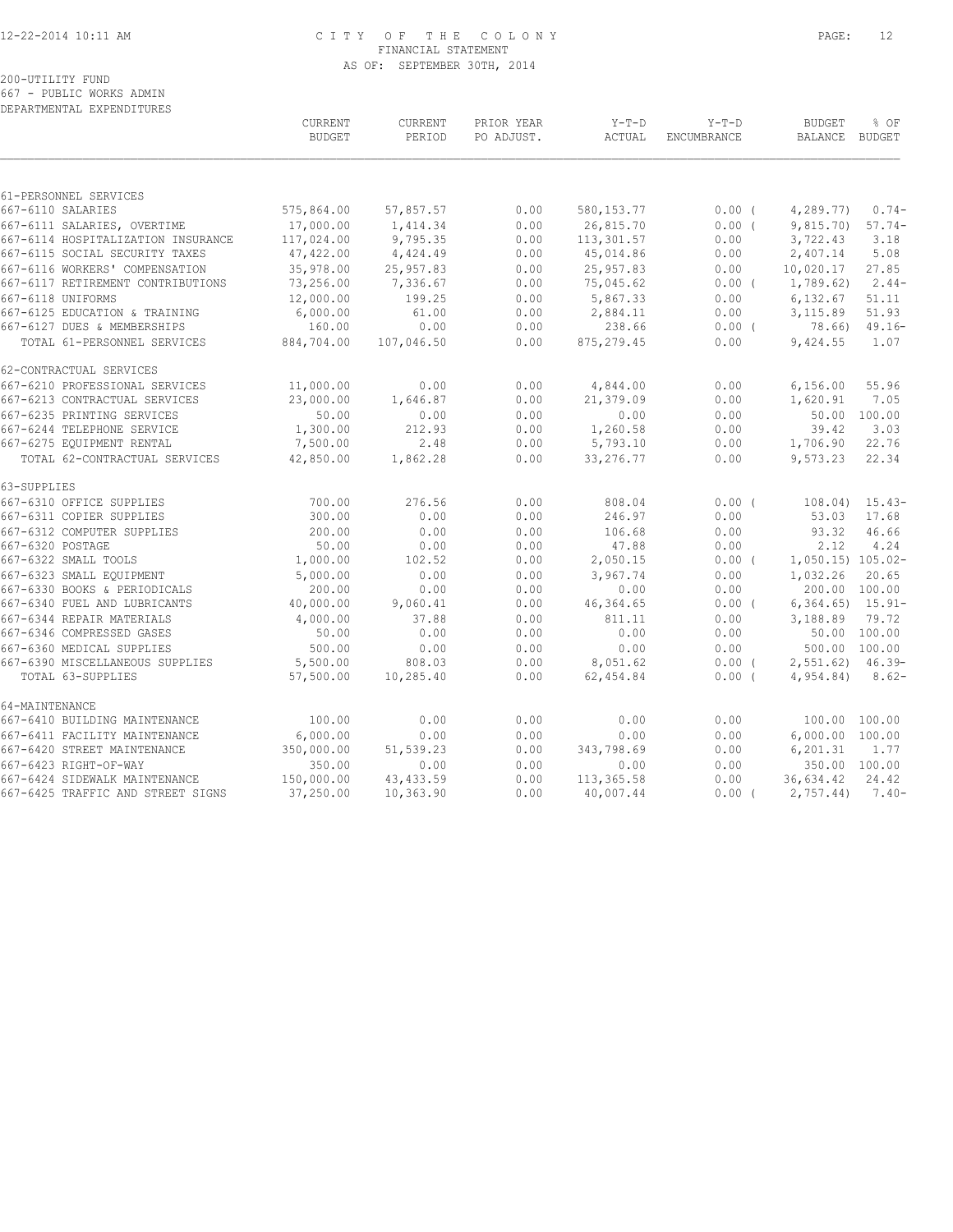### 12-22-2014 10:11 AM C I T Y O F T H E C O L O N Y PAGE: 13 FINANCIAL STATEMENT AS OF: SEPTEMBER 30TH, 2014

|                                        | <b>CURRENT</b> | CURRENT    | PRIOR YEAR | $Y-T-D$      | $Y-T-D$     | <b>BUDGET</b>           | % OF          |
|----------------------------------------|----------------|------------|------------|--------------|-------------|-------------------------|---------------|
|                                        | <b>BUDGET</b>  | PERIOD     | PO ADJUST. | ACTUAL       | ENCUMBRANCE | <b>BALANCE</b>          | <b>BUDGET</b> |
| 667-6431 MAINTENANCE - GIS             | 7,000.00       | 0.00       | 0.00       | 7,000.00     | 0.00        | 0.00                    | 0.00          |
| 667-6440 VEHICLE MAINTENANCE           | 800.00         | 160.00     | 0.00       | 672.63       | 0.00        | 127.37                  | 15.92         |
| 667-6452 MAINTENANCE - SOFTWARE APPLIC | 10,000.00      | 0.00       | 0.00       | 10,000.00    | 0.00        | 0.00                    | 0.00          |
| 667-6470 OTHER EQUIPMENT - MAINTENANCE | 700.00         | 0.00       | 0.00       | 199.00       | 0.00        | 501.00                  | 71.57         |
| TOTAL 64-MAINTENANCE                   | 562,200.00     | 105,496.72 | 0.00       | 515,043.34   | 0.00        | 47,156.66               | 8.39          |
| 65-NON-CAPITAL                         |                |            |            |              |             |                         |               |
| 66-CAPITAL OUTLAY                      |                |            |            |              |             |                         |               |
| 67-OVERHEAD ALLOCATION                 |                |            |            |              |             |                         |               |
| 667-6760 OVERHEAD - IT                 | 0.00           | 66,576.00  | 0.00       | 66,576.00    | 0.00(       | 66, 576.00              | 0.00          |
| 667-6761 OVERHEAD - HR                 | 0.00           | 23,868.00  | 0.00       | 23,868.00    | 0.00(       | 23,868.00)              | 0.00          |
| 667-6762 OVERHEAD - FINANCE            | 0.00           | 71,940.00  | 0.00       | 71,940.00    | 0.00(       | 71,940.00)              | 0.00          |
| 667-6764 OVERHEAD - FLEET              | 0.00           | 144,360.00 | 0.00       | 144,360.00   | $0.00$ (    | 144,360.00)             | 0.00          |
| 667-6765 OVERHEAD - GEN ADMIN          | 0.00           | 55,932.00  | 0.00       | 55,932.00    | 0.00(       | 55, 932, 00             | 0.00          |
| 667-6766 OVERHEAD - FAC MAINT          | 0.00           | 33,456.00  | 0.00       | 33,456.00    | $0.00$ (    | 33,456.00               | 0.00          |
| 667-6770 OVERHEAD - AUTO INS           | 0.00           | 10,068.00  | 0.00       | 10,068.00    | $0.00$ (    | 10,068,00)              | 0.00          |
| 667-6773 OVERHEAD - WATER              | 0.00           | 10,092.00  | 0.00       | 10,092.00    | 0.00(       | 10,092.00               | 0.00          |
| 667-6776 OVERHEAD - CITY SECRETARY     | 0.00           | 21,780.00  | 0.00       | 21,780.00    | $0.00$ (    | 21,780.00)              | 0.00          |
| 667-6777 OVERHEAD - CITY COUNCIL       | 0.00           | 4,212.00   | 0.00       | 4,212.00     | 0.00(       | 4,212.00                | 0.00          |
| 667-6779 OVERHEAD - NON DEPT OTHER     | 0.00           | 220,572.00 | 0.00       | 220,572.00   | $0.00$ (    | 220,572.00)             | 0.00          |
| TOTAL 67-OVERHEAD ALLOCATION           | 0.00           | 662,856.00 | 0.00       | 662,856.00   | $0.00$ (    | 662,856.00)             | 0.00          |
| 68-SUNDRY CHARGES                      |                |            |            |              |             |                         |               |
| TOTAL 667 - PUBLIC WORKS ADMIN         | 1,547,254.00   | 887,546.90 | 0.00       | 2,148,910.40 | $0.00$ (    | $601, 656.40$ $38.89 -$ |               |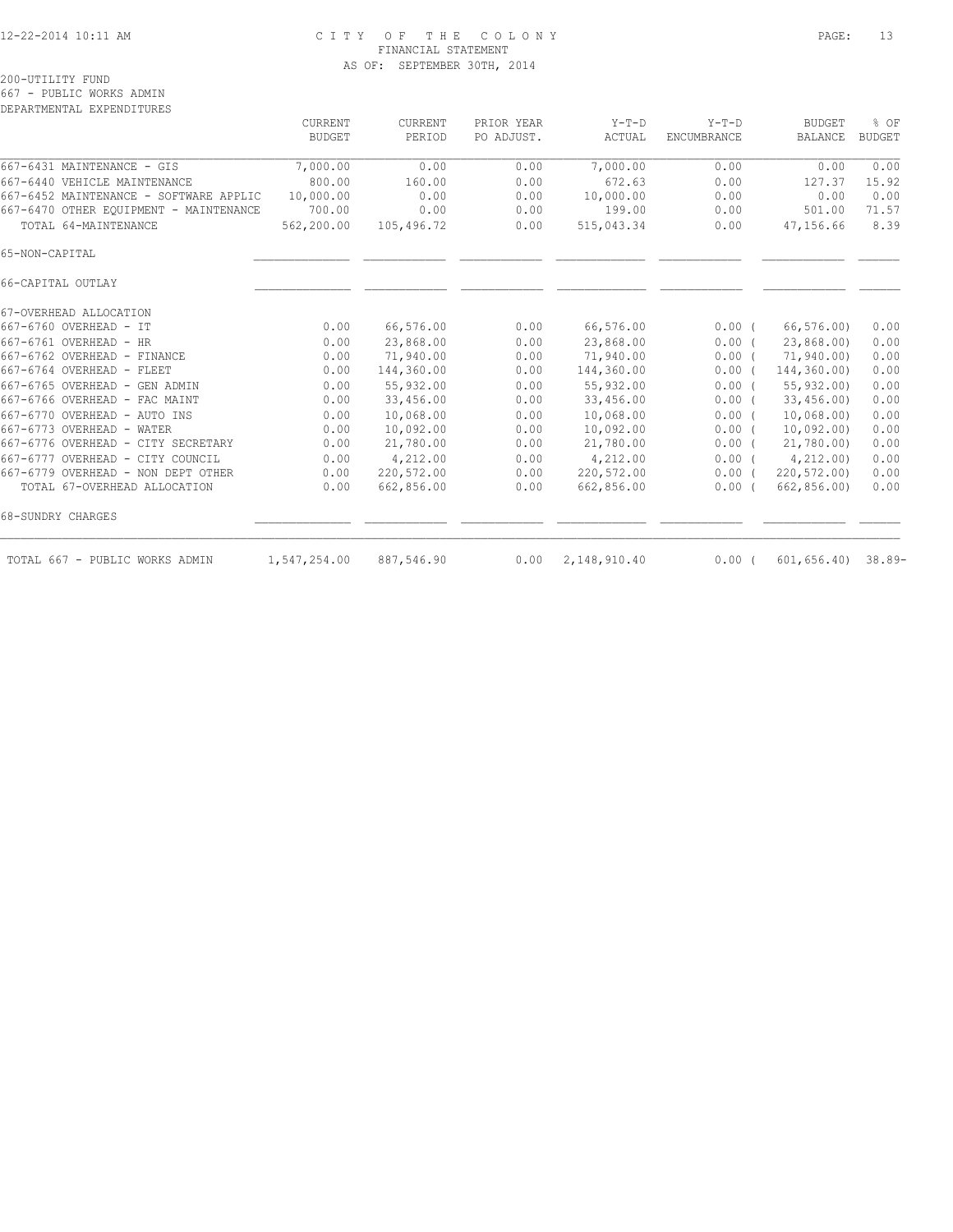### 12-22-2014 10:11 AM C I T Y O F T H E C O L O N Y PAGE: 14 FINANCIAL STATEMENT AS OF: SEPTEMBER 30TH, 2014

200-UTILITY FUND

671 - STORM WTR ENG DEPARTMENTAL EXPENDITURES

|                                        | CURRENT<br><b>BUDGET</b> | CURRENT<br>PERIOD | PRIOR YEAR<br>PO ADJUST. | $Y-T-D$<br>ACTUAL | $Y-T-D$<br><b>ENCUMBRANCE</b> | <b>BUDGET</b><br><b>BALANCE</b> | % OF<br><b>BUDGET</b> |
|----------------------------------------|--------------------------|-------------------|--------------------------|-------------------|-------------------------------|---------------------------------|-----------------------|
|                                        |                          |                   |                          |                   |                               |                                 |                       |
| 61-PERSONNEL SERVICES                  |                          |                   |                          |                   |                               |                                 |                       |
| 671-6127 DUES AND MEMBERSHIPS          | 100.00                   | 0.00              | 0.00                     | 0.00              | 0.00                          | 100.00                          | 100.00                |
| TOTAL 61-PERSONNEL SERVICES            | 100.00                   | 0.00              | 0.00                     | 0.00              | 0.00                          | 100.00                          | 100.00                |
| 62-CONTRACTUAL SERVICES                |                          |                   |                          |                   |                               |                                 |                       |
| 671-6210 PROFESSIONAL SERVICES         | 23,800.00                | 3,118.20          | 0.00                     | 34,619.00         | 0.00(                         | 10, 819, 00)                    | $45.46-$              |
| 671-6218 PERMIT FEES                   | 100.00                   | 0.00              | 0.00                     | 100.00            | 0.00                          | 0.00                            | 0.00                  |
| 671-6275 EQUIPMENT RENTAL              | 200.00                   | 0.00              | 0.00                     | 189.60            | 0.00                          | 10.40                           | 5.20                  |
| TOTAL 62-CONTRACTUAL SERVICES          | 24,100.00                | 3,118.20          | 0.00                     | 34,908.60         | $0.00$ (                      | 10,808.60                       | $44.85-$              |
| 63-SUPPLIES                            |                          |                   |                          |                   |                               |                                 |                       |
| 671-6311 COPIER SUPPLIES               | 0.00                     | 4.89              | 0.00                     | 34.86             | 0.00(                         | 34.86)                          | 0.00                  |
| 671-6315 PROGRAM SUPPLIES              | 0.00                     | 0.00              | 0.00                     | 300.00            | $0.00$ (                      | 300.00)                         | 0.00                  |
| TOTAL 63-SUPPLIES                      | 0.00                     | 4.89              | 0.00                     | 334.86            | $0.00$ (                      | 334.86)                         | 0.00                  |
| 64-MAINTENANCE                         |                          |                   |                          |                   |                               |                                 |                       |
| 671-6431 MAINTENANCE - GIS             | 3,000.00                 | 0.00              | 0.00                     | 3,000.00          | 0.00                          | 0.00                            | 0.00                  |
| TOTAL 64-MAINTENANCE                   | 3,000.00                 | 0.00              | 0.00                     | 3,000.00          | 0.00                          | 0.00                            | 0.00                  |
| 65-NON-CAPITAL                         |                          |                   |                          |                   |                               |                                 |                       |
| 66-CAPITAL OUTLAY                      |                          |                   |                          |                   |                               |                                 |                       |
| 671-6667 CAPITAL OUTLAY-DRAINAGE MAINT | 10,334.00                | 0.00              | 0.00                     | 0.00              | 0.00                          | 10,334.00 100.00                |                       |
| TOTAL 66-CAPITAL OUTLAY                | 10,334.00                | 0.00              | 0.00                     | 0.00              | 0.00                          | 10,334.00 100.00                |                       |
| 67-OVERHEAD ALLOCATION                 |                          |                   |                          |                   |                               |                                 |                       |
| TOTAL 671 - STORM WTR ENG              | 37,534.00                | 3,123.09          | 0.00                     | 38,243.46         | $0.00$ (                      | 709.46)                         | $1.89-$               |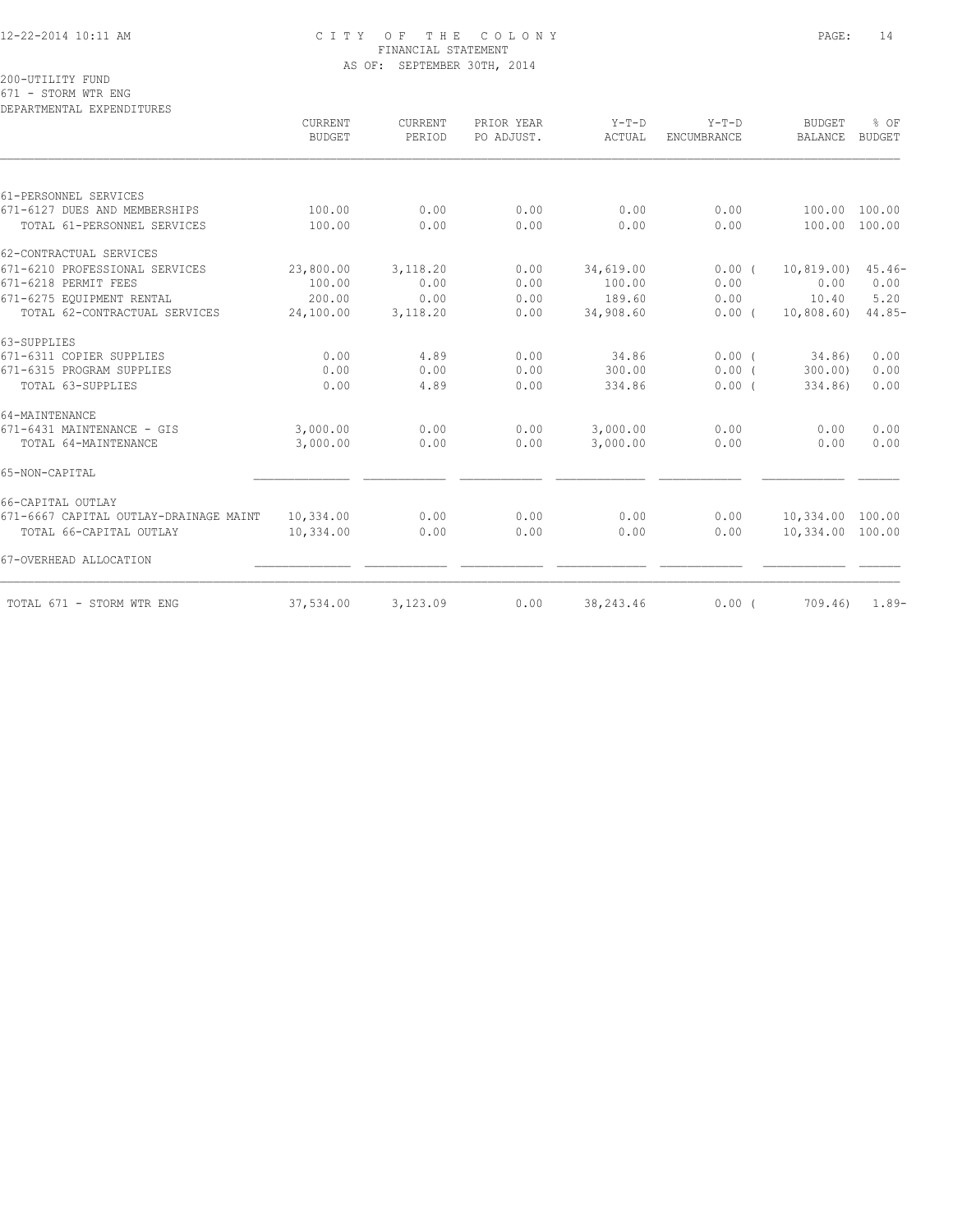### 12-22-2014 10:11 AM C I T Y O F T H E C O L O N Y PAGE: 15 FINANCIAL STATEMENT AS OF: SEPTEMBER 30TH, 2014

200-UTILITY FUND

672 - STORM WTR PUB WKS DEPARTMENTAL EXPENDITURES

|                                    | CURRENT<br><b>BUDGET</b> | CURRENT<br>PERIOD | PRIOR YEAR<br>PO ADJUST. | $Y-T-D$<br>ACTUAL | $Y-T-D$<br><b>ENCUMBRANCE</b> | <b>BUDGET</b><br>BALANCE | % OF<br><b>BUDGET</b> |
|------------------------------------|--------------------------|-------------------|--------------------------|-------------------|-------------------------------|--------------------------|-----------------------|
|                                    |                          |                   |                          |                   |                               |                          |                       |
| 61-PERSONNEL SERVICES              |                          |                   |                          |                   |                               |                          |                       |
| 672-6110 SALARIES                  | 59,131.00                | 6, 197.57         | 0.00                     | 56,681.50         | 0.00                          | 2,449.50                 | 4.14                  |
| 672-6111 SALARIES, OVERTIME        | 1,500.00                 | 45.16             | 0.00                     | 2,305.90          | 0.00(                         | 805.90)                  | $53.73-$              |
| 672-6114 HOSPITALIZATION INSURANCE | 14,628.00                | 1,213.72          | 0.00                     | 12,617.30         | 0.00                          | 2,010.70                 | 13.75                 |
| 672-6115 SOCIAL SECURITY TAXES     | 4,850.00                 | 471.82            | 0.00                     | 4,440.36          | 0.00                          | 409.64                   | 8.45                  |
| 672-6116 WORKERS' COMPENSATION     | 4,558.00                 | 3,288.56          | 0.00                     | 3,288.56          | 0.00                          | 1,269.44                 | 27.85                 |
| 672-6117 RETIREMENT CONTRIBUTIONS  | 7,510.00                 | 770.93            | 0.00                     | 7,279.88          | 0.00                          | 230.12                   | 3.06                  |
| 672-6125 EDUCATION AND TRAINING    | 0.00                     | 0.00              | 0.00                     | 72.00             | $0.00$ (                      | 72,00)                   | 0.00                  |
| TOTAL 61-PERSONNEL SERVICES        | 92,177.00                | 11,987.76         | 0.00                     | 86,685.50         | 0.00                          | 5,491.50                 | 5.96                  |
| 62-CONTRACTUAL SERVICES            |                          |                   |                          |                   |                               |                          |                       |
| 672-6210 PROFESSIONAL SERVICES     | 20,000.00                | 0.00              | 0.00                     | 0.00              | 0.00                          | 20,000.00 100.00         |                       |
| 672-6213 CONTRACTUAL SERVICES      | 10,000.00                | 0.00              | 0.00                     | 24,132.00         | 0.00(                         | 14, 132, 00) 141, 32-    |                       |
| 672-6218 PERMIT FEES               | 0.00                     | 0.00              | 0.00                     | 200.00            | 0.00(                         | 200.00                   | 0.00                  |
| 672-6275 EQUIPMENT RENTAL          | 2,500.00                 | 0.00              | 0.00                     | 0.00              | 0.00                          | 2,500.00                 | 100.00                |
| TOTAL 62-CONTRACTUAL SERVICES      | 32,500.00                | 0.00              | 0.00                     | 24,332.00         | 0.00                          | 8,168.00                 | 25.13                 |
| 63-SUPPLIES                        |                          |                   |                          |                   |                               |                          |                       |
| 64-MAINTENANCE                     |                          |                   |                          |                   |                               |                          |                       |
| 672-6421 DRAINAGE MAINTENANCE      | 15,000.00                | 0.00              | 0.00                     | 4,528.66          | 0.00                          | 10,471.34                | 69.81                 |
| TOTAL 64-MAINTENANCE               | 15,000.00                | 0.00              | 0.00                     | 4,528.66          | 0.00                          | 10,471.34                | 69.81                 |
| 66-CAPITAL OUTLAY                  |                          |                   |                          |                   |                               |                          |                       |
| 67-OVERHEAD ALLOCATION             |                          |                   |                          |                   |                               |                          |                       |
| TOTAL 672 - STORM WTR PUB WKS      | 139,677.00               | 11,987.76         | 0.00                     | 115,546.16        | 0.00                          | 24,130.84                | 17.28                 |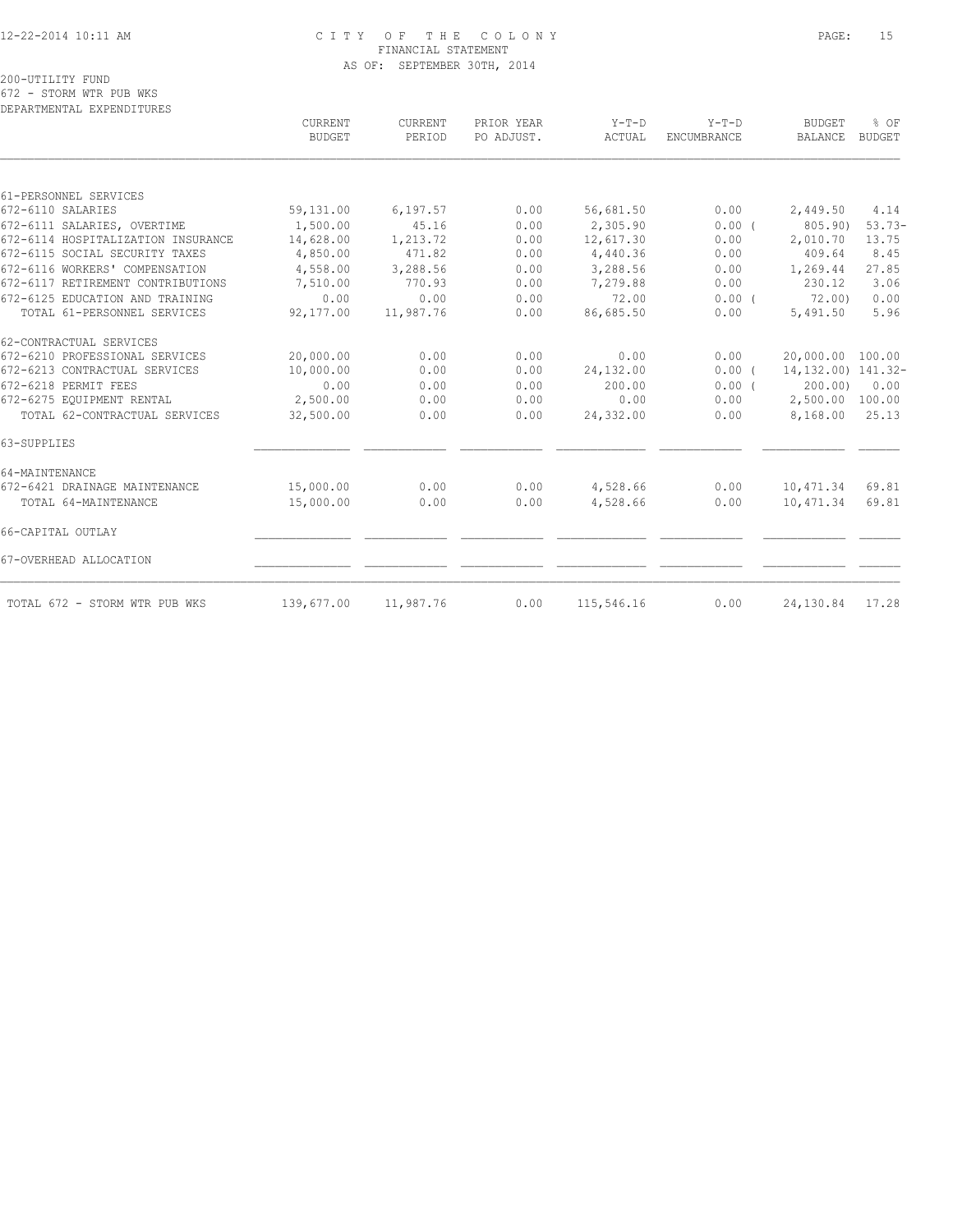### 12-22-2014 10:11 AM C I T Y O F T H E C O L O N Y PAGE: 16 FINANCIAL STATEMENT AS OF: SEPTEMBER 30TH, 2014

200-UTILITY FUND

690 - ENVIRONMENTAL DEPARTMENTAL EXPENDITURES

|                                     | CURRENT<br><b>BUDGET</b> | <b>CURRENT</b><br>PERIOD | PRIOR YEAR<br>PO ADJUST. | Y-T-D<br>ACTUAL | $Y-T-D$<br>ENCUMBRANCE | <b>BUDGET</b><br>BALANCE BUDGET | % OF           |
|-------------------------------------|--------------------------|--------------------------|--------------------------|-----------------|------------------------|---------------------------------|----------------|
|                                     |                          |                          |                          |                 |                        |                                 |                |
| 61-PERSONNEL SERVICES               |                          |                          |                          |                 |                        |                                 |                |
| 690-6110 SALARIES                   | 66,959.00                | 6,637.18                 | 0.00                     | 67,280.01       | $0.00$ (               | 321.01)                         | $0.48-$        |
| 690-6114 HOSPITALIZATION INSURANCE  | 7,314.00                 | 627.42                   | 0.00                     | 7,451.04        | 0.00(                  | 137.04)                         | $1.87-$        |
| 690-6115 SOCIAL SECURITY TAXES      | 5,360.00                 | 466.52                   | 0.00                     | 4,539.42        | 0.00                   | 820.58                          | 15.31          |
| 690-6116 WORKERS' COMPENSATION      | 142.00                   | 102.45                   | 0.00                     | 102.45          | 0.00                   | 39.55                           | 27.85          |
| 690-6117 RETIREMENT CONTRIBUTIONS   | 8,280.00                 | 838.65                   | 0.00                     | 8,372.53        | 0.00(                  | 92.53)                          | $1.12-$        |
| 690-6125 EDUCATION AND TRAINING     | 1,000.00                 | 0.00                     | 0.00                     | 857.47          | 0.00                   | 142.53                          | 14.25          |
| 690-6126 TRAVEL EXPENSE             | 1,500.00                 | 1,212.10                 | 0.00                     | 1,666.90        | 0.00(                  | 166.90)                         | $11.13-$       |
| 690-6127 DUES AND MEMBERSHIPS       | 300.00                   | 0.00                     | 0.00                     | 358.66          | $0.00$ (               | 58.66)                          | $19.55-$       |
| TOTAL 61-PERSONNEL SERVICES         | 90,855.00                | 9,884.32                 | 0.00                     | 90,628.48       | 0.00                   | 226.52                          | 0.25           |
| 62-CONTRACTUAL SERVICES             |                          |                          |                          |                 |                        |                                 |                |
| 690-6213 CONTRACTUAL SERVICES       | 33,000.00                | 8,628.34                 | 0.00                     | 41,666.85       | 0.00(                  | 8,666.85)                       | $26.26-$       |
| 690-6235 PRINTING SERVICES          | 2,000.00                 | 0.00                     | 0.00                     | 1,625.00        | 0.00                   | 375.00                          | 18.75          |
| 690-6275 EQUIPMENT RENTAL           | 700.00                   | 0.00                     | 0.00                     | 192.96          | 0.00                   | 507.04                          | 72.43          |
| TOTAL 62-CONTRACTUAL SERVICES       | 35,700.00                | 8,628.34                 | 0.00                     | 43, 484.81      | $0.00$ (               | 7,784.81)                       | $21.81 -$      |
| 63-SUPPLIES                         |                          |                          |                          |                 |                        |                                 |                |
| 690-6310 OFFICE SUPPLIES            | 250.00                   | 10.22                    | 0.00                     | 658.75          | $0.00$ $($             | 408.75) 163.50-                 |                |
| 690-6311 COPIER SUPPLIES            | 450.00                   | 4.88                     | 0.00                     | 52.89           | 0.00                   | 397.11                          | 88.25          |
| 690-6312 COMPUTER SUPPLIES          | 50.00                    | 0.00                     | 0.00                     | 0.00            | 0.00                   | 50.00 100.00                    |                |
| 690-6313 JANITORIAL SUPPLIES        | 200.00                   | 0.00                     | 0.00                     | 0.00            | 0.00                   | 200.00 100.00                   |                |
| 690-6314 RECYCLING SUPPLIES         | 6,000.00                 | 3,164.00                 | 0.00                     | 6,738.01        | $0.00$ (               |                                 | 738.01) 12.30- |
| 690-6320 POSTAGE                    | 2,000.00                 | 1.46                     | 0.00                     | 48.59           | 0.00                   | 1,951.41                        | 97.57          |
| 690-6322 SMALL TOOLS                | 1,000.00                 | 0.00                     | 0.00                     | 0.00            | 0.00                   | 1,000.00 100.00                 |                |
| 690-6330 BOOKS AND PERIODICALS      | 200.00                   | 0.00                     | 0.00                     | 52.00           | 0.00                   | 148.00                          | 74.00          |
| 690-6331 PUBLIC EDUCATION MATERIAL  | 7,000.00                 | 0.00                     | 0.00                     | 7,540.00        | 0.00(                  | 540.00)                         | $7.71-$        |
| 690-6390 MISCELLANEOUS SUPPLIES     | 2,000.00                 | 77.09                    | 0.00                     | 1,561.72        | 0.00                   | 438.28                          | 21.91          |
| TOTAL 63-SUPPLIES                   | 19,150.00                | 3,257.65                 | 0.00                     | 16,651.96       | 0.00                   | 2,498.04                        | 13.04          |
| 64-MAINTENANCE                      |                          |                          |                          |                 |                        |                                 |                |
| 65-NON-CAPITAL                      |                          |                          |                          |                 |                        |                                 |                |
| 66-CAPITAL OUTLAY                   |                          |                          |                          |                 |                        |                                 |                |
| 690-6640 CAPITAL OUTLAY - BUILDINGS | 0.00                     | 0.00                     | 0.00                     | 3,840.00        | $0.00$ (               | 3,840.00                        | 0.00           |
| TOTAL 66-CAPITAL OUTLAY             | 0.00                     | 0.00                     | 0.00                     | 3,840.00        | $0.00$ (               | 3,840.00                        | 0.00           |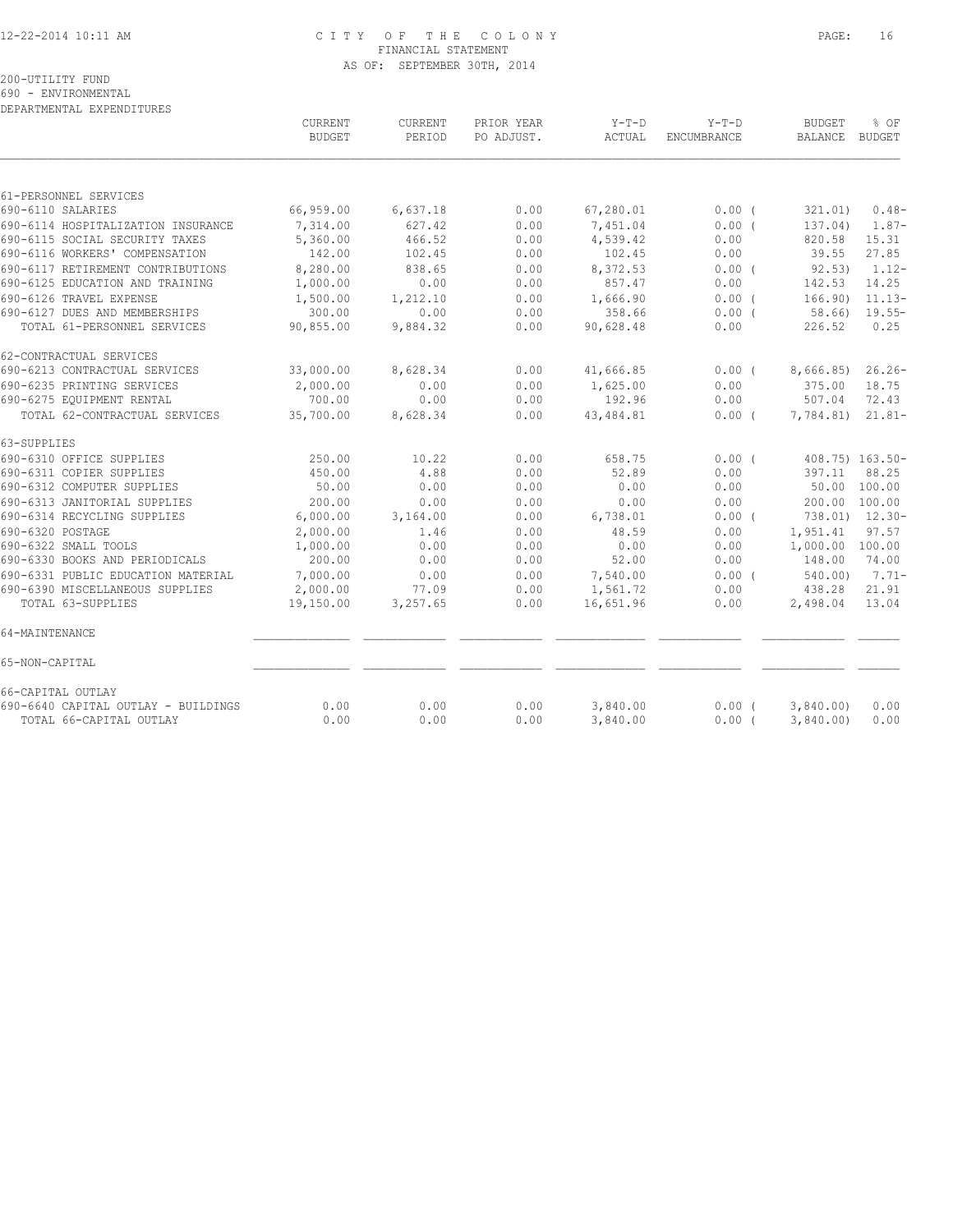### 12-22-2014 10:11 AM C I T Y O F T H E C O L O N Y PAGE: 17 FINANCIAL STATEMENT AS OF: SEPTEMBER 30TH, 2014

|  | 200-UTILITY FUND |                     |
|--|------------------|---------------------|
|  |                  | 690 - ENVIRONMENTAL |

| DEPARTMENTAL EXPENDITURES                   | CURRENT<br>BUDGET                                                    | CURRENT<br>PERIOD                        | PRIOR YEAR<br>PO ADJUST. | $Y-T-D$<br>ACTUAL                | $Y-T-D$<br>ENCUMBRANCE | BUDGET<br><b>BALANCE</b>                  | % OF<br>BUDGET  |
|---------------------------------------------|----------------------------------------------------------------------|------------------------------------------|--------------------------|----------------------------------|------------------------|-------------------------------------------|-----------------|
| 67-OVERHEAD ALLOCATION<br>68-SUNDRY CHARGES |                                                                      |                                          |                          |                                  |                        |                                           |                 |
| TOTAL 690 - ENVIRONMENTAL                   | 145,705.00                                                           | 21,770.31                                | 0.00                     | 154,605.25                       | 0.00(                  | 8,900.25                                  | $6.11-$         |
| $***$<br>TOTAL EXPENDITURES<br>$***$        | 15, 163, 823.00 3, 588, 447.01<br>--------------<br>________________ |                                          |                          | $0.00 \quad 14,611,028.15$       | 34,602.77              | 518,192.08                                | 3.42            |
| ** REVENUE OVER(UNDER) EXPENDITURES *(      | ______________                                                       | 865,077.00) 3,418,525.56<br>____________ | 0.00<br>--------------   | 4,679,622.84 (<br>-------------- | ____________           | 34,602.77) (5,510,097.07)<br>____________ | 0.00<br>------- |

\*\*\* END OF REPORT \*\*\*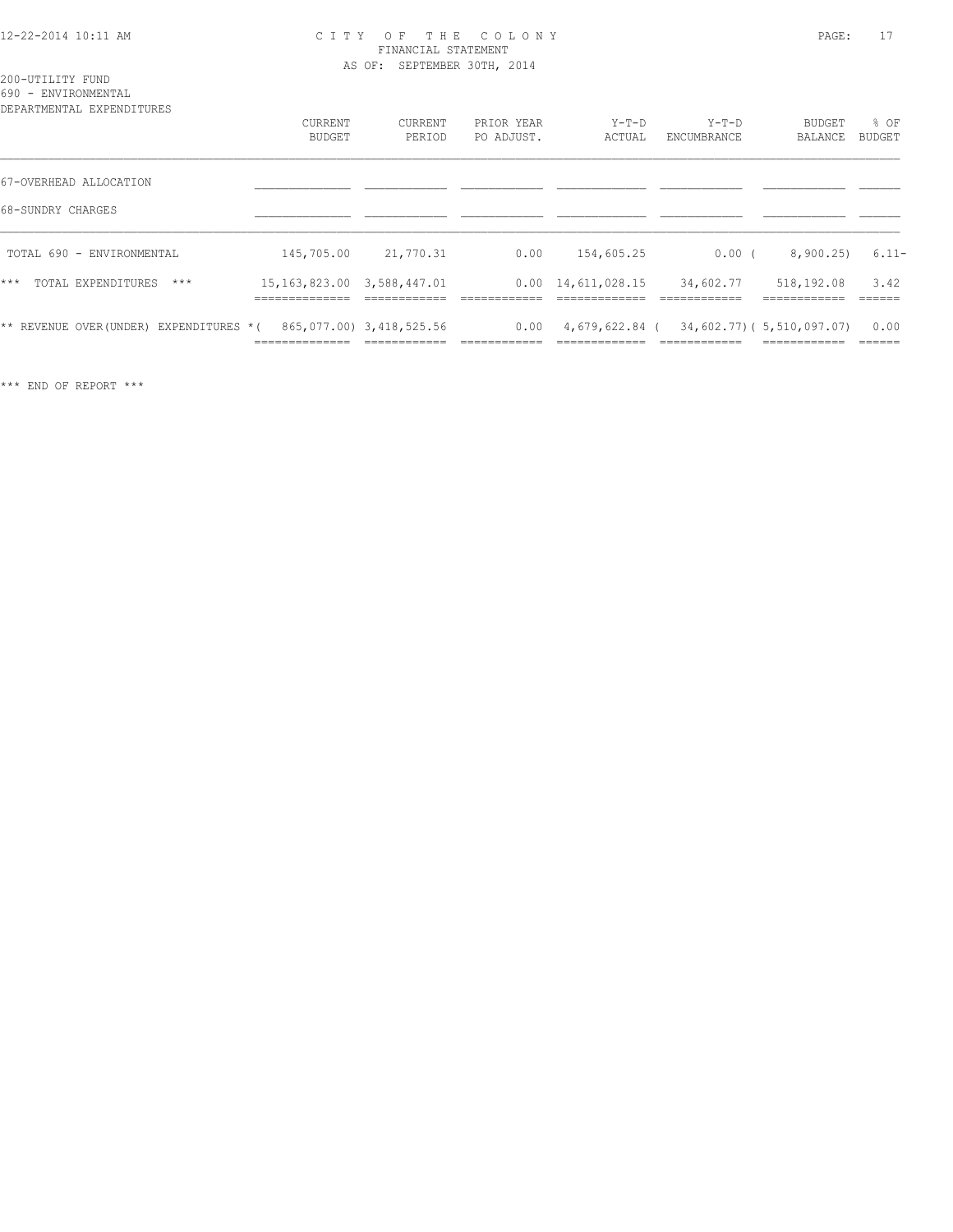## 12-22-2014 10:12 AM C I T Y O F T H E C O L O N Y PAGE: 1 FINANCIAL STATEMENT AS OF: SEPTEMBER 30TH, 2014

#### 201-ENGINEERING INSPECTIONS FINANCIAL SUMMARY

|                                         | CURRENT<br><b>BUDGET</b>     | CURRENT<br>PERIOD | PRIOR YEAR<br>PO ADJUST. | $Y-T-D$<br>ACTUAL | $Y-T-D$<br>ENCUMBRANCE | <b>BUDGET</b><br>BALANCE | % OF<br><b>BUDGET</b> |
|-----------------------------------------|------------------------------|-------------------|--------------------------|-------------------|------------------------|--------------------------|-----------------------|
| REVENUE SUMMARY                         |                              |                   |                          |                   |                        |                          |                       |
| 4-SERVICE REVENUE                       | 49,000.00                    | 0.00              | 0.00                     | 0.00              | 0.00                   | 49,000.00                | 100.00                |
| 8-OTHER REVENUE                         | 193,000.00                   | 0.00              | 0.00                     | 0.00              | 0.00                   | 193,000.00               | 100.00                |
| ** TOTAL REVENUES **                    | 242,000.00<br>============== | 0.00              | 0.00                     | 0.00              | 0.00                   | 242,000.00               | 100.00                |
| EXPENDITURE SUMMARY                     |                              |                   |                          |                   |                        |                          |                       |
| 612 - ENGINEERING INSP                  | 151,208.00                   | 0.00              | 0.00                     | 0.00              | 0.00                   | 151,208.00               | 100.00                |
| 635 - NON-DEPARTMENTAL                  | 67,131.00                    | 0.00              | 0.00                     | 0.00              | 0.00                   | 67,131.00                | 100.00                |
| ** TOTAL EXPENDITURES **                | 218,339.00<br>===========    | 0.00              | 0.00                     | 0.00              | 0.00                   | 218,339.00               | 100.00                |
| ** REVENUE OVER (UNDER) EXPENDITURES ** | 23,661.00                    | 0.00              | 0.00                     | 0.00              | 0.00                   | 23,661.00                | 0.00                  |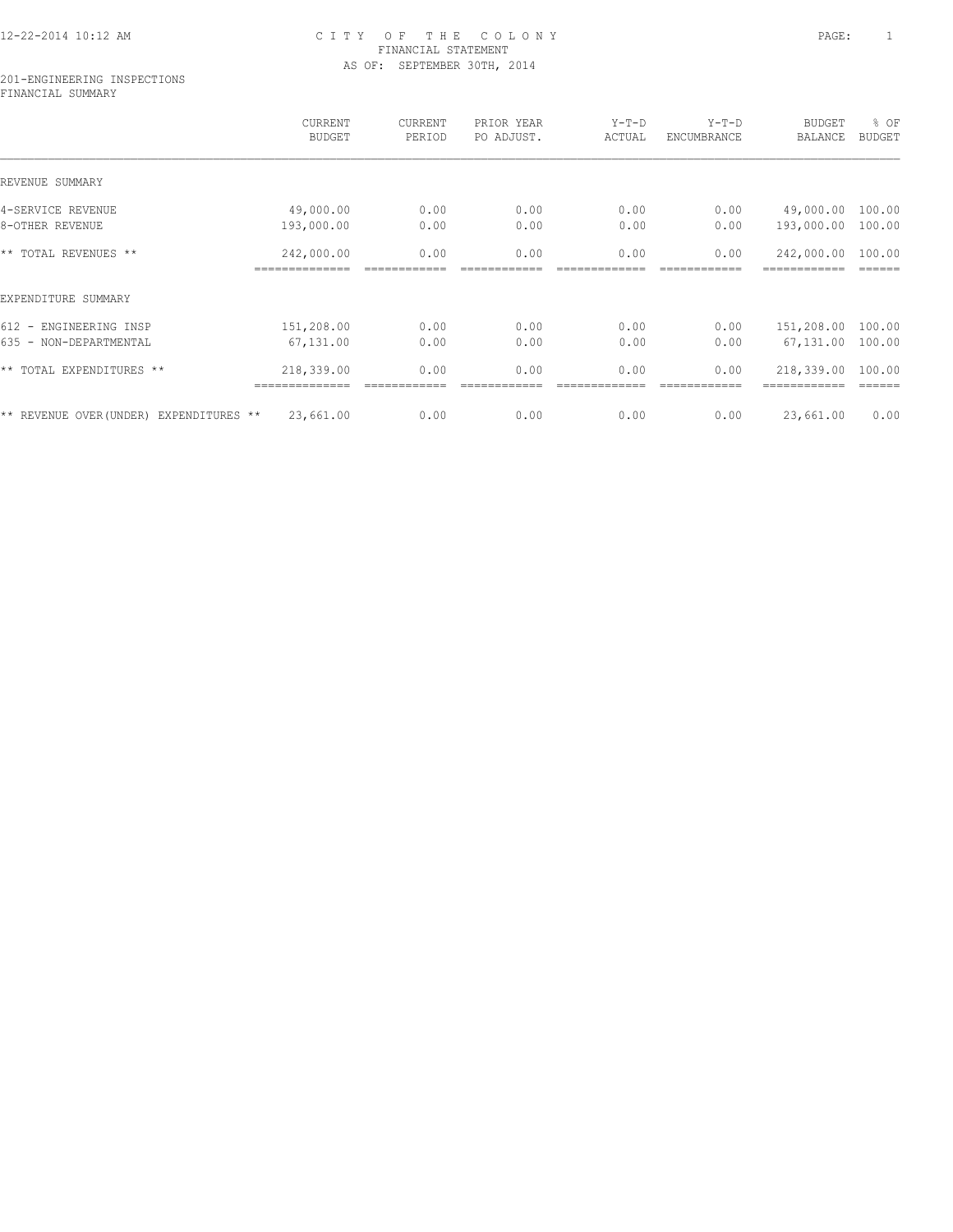## 12-22-2014 10:12 AM C I T Y O F T H E C O L O N Y PAGE: 2 FINANCIAL STATEMENT AS OF: SEPTEMBER 30TH, 2014

#### 201-ENGINEERING INSPECTIONS REVENUES

|                                          | CURRENT<br><b>BUDGET</b> | CURRENT<br>PERIOD | PRIOR YEAR<br>PO ADJUST. | $Y-T-D$<br>ACTUAL | $Y-T-D$<br>ENCUMBRANCE | <b>BUDGET</b><br><b>BALANCE</b> | % OF<br><b>BUDGET</b> |
|------------------------------------------|--------------------------|-------------------|--------------------------|-------------------|------------------------|---------------------------------|-----------------------|
|                                          |                          |                   |                          |                   |                        |                                 |                       |
| 4-SERVICE<br>REVENUE                     |                          |                   |                          |                   |                        |                                 |                       |
| 440500<br>ENGINEERING<br>INSPECTION FEES | 48,000.00                | 0.00              | 0.00                     | 0.00              | 0.00                   | 48,000.00                       | 100.00                |
| 440510<br>ENGINEERING INSP. OVERTIME F   | 1,000.00                 | 0.00              | 0.00                     | 0.00              | 0.00                   | 1,000.00                        | 100.00                |
| TOTAL 4-SERVICE REVENUE                  | 49,000.00                | 0.00              | 0.00                     | 0.00              | 0.00                   | 49,000.00                       | 100.00                |
| 8-OTHER REVENUE                          |                          |                   |                          |                   |                        |                                 |                       |
| 480000<br>INTEREST INCOME                | 1,000.00                 | 0.00              | 0.00                     | 0.00              | 0.00                   | 1,000.00                        | 100.00                |
| 483000<br>TXDOT                          | 192,000.00               | 0.00              | 0.00                     | 0.00              | 0.00                   | 192,000.00                      | 100.00                |
| TOTAL 8-OTHER REVENUE                    | 193,000.00               | 0.00              | 0.00                     | 0.00              | 0.00                   | 193,000.00                      | 100.00                |
| ** TOTAL REVENUES **                     | 242,000.00               | 0.00              | 0.00                     | 0.00              | 0.00                   | 242,000.00                      | 100.00                |
|                                          |                          |                   |                          |                   |                        |                                 |                       |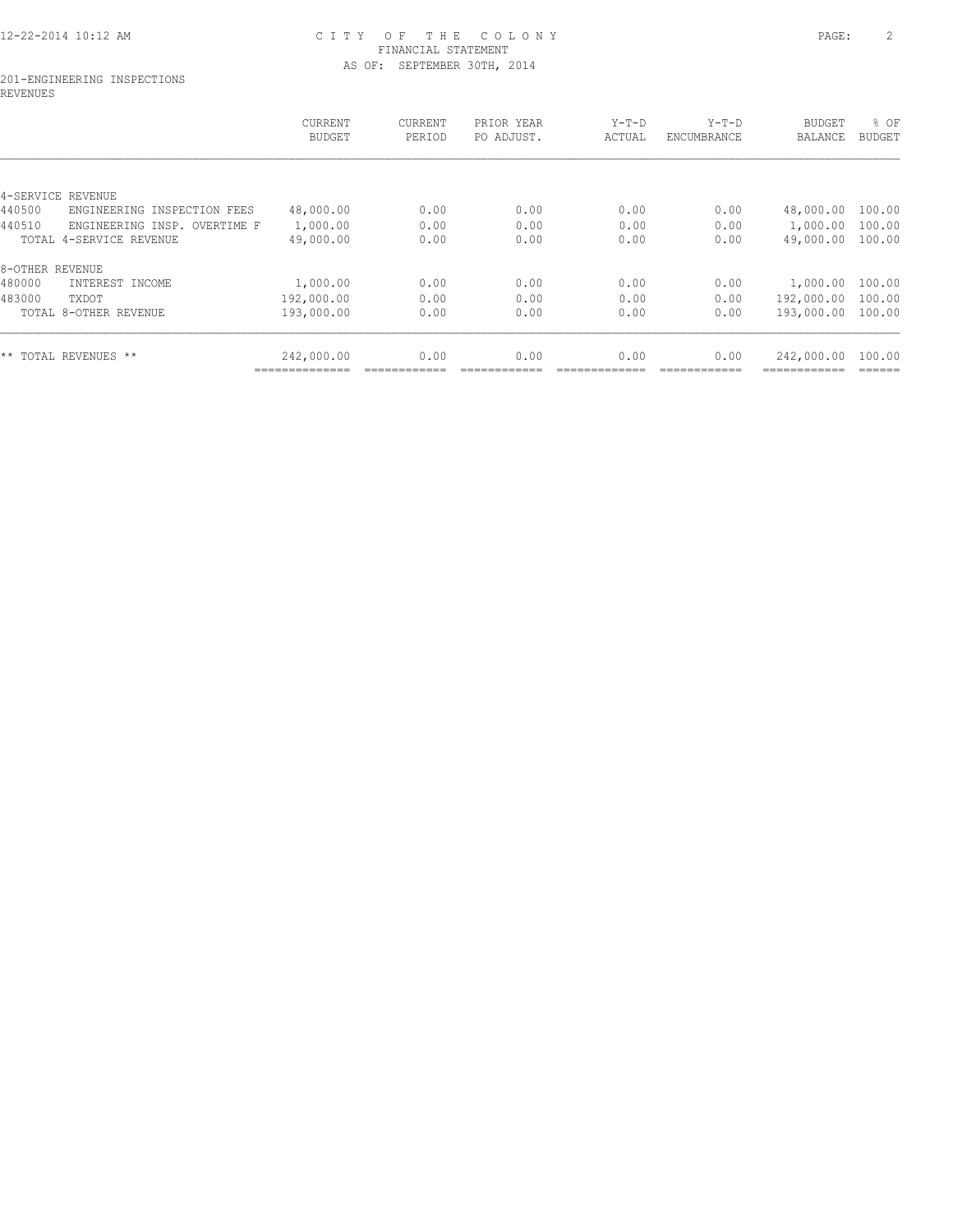### 12-22-2014 10:12 AM C I T Y O F T H E C O L O N Y PAGE: 3 FINANCIAL STATEMENT AS OF: SEPTEMBER 30TH, 2014

| DEPARTMENTAL EXPENDITURES         |            |         |            |         |             |                   |               |
|-----------------------------------|------------|---------|------------|---------|-------------|-------------------|---------------|
|                                   | CURRENT    | CURRENT | PRIOR YEAR | $Y-T-D$ | $Y-T-D$     | <b>BUDGET</b>     | % OF          |
|                                   | BUDGET     | PERIOD  | PO ADJUST. | ACTUAL  | ENCUMBRANCE | BALANCE           | <b>BUDGET</b> |
|                                   |            |         |            |         |             |                   |               |
| 61-PERSONNEL SERVICES             |            |         |            |         |             |                   |               |
| 612-6110 SALARIES                 | 120,548.00 | 0.00    | 0.00       | 0.00    | 0.00        | 120,548.00        | 100.00        |
| 612-6115 SOCIAL SECURITY TAXES    | 10,440.00  | 0.00    | 0.00       | 0.00    | 0.00        | 10,440.00         | 100.00        |
| 612-6117 RETIREMENT CONTRIBUTIONS | 19,310.00  | 0.00    | 0.00       | 0.00    | 0.00        | 19,310.00         | 100.00        |
| 612-6120 PRIVATE AUTO ALLOWANCE   | 910.00     | 0.00    | 0.00       | 0.00    | 0.00        | 910.00            | 100.00        |
| TOTAL 61-PERSONNEL SERVICES       | 151,208.00 | 0.00    | 0.00       | 0.00    | 0.00        | 151,208.00 100.00 |               |
| TOTAL 612 - ENGINEERING INSP      | 151,208.00 | 0.00    | 0.00       | 0.00    | 0.00        | 151,208.00        | 100.00        |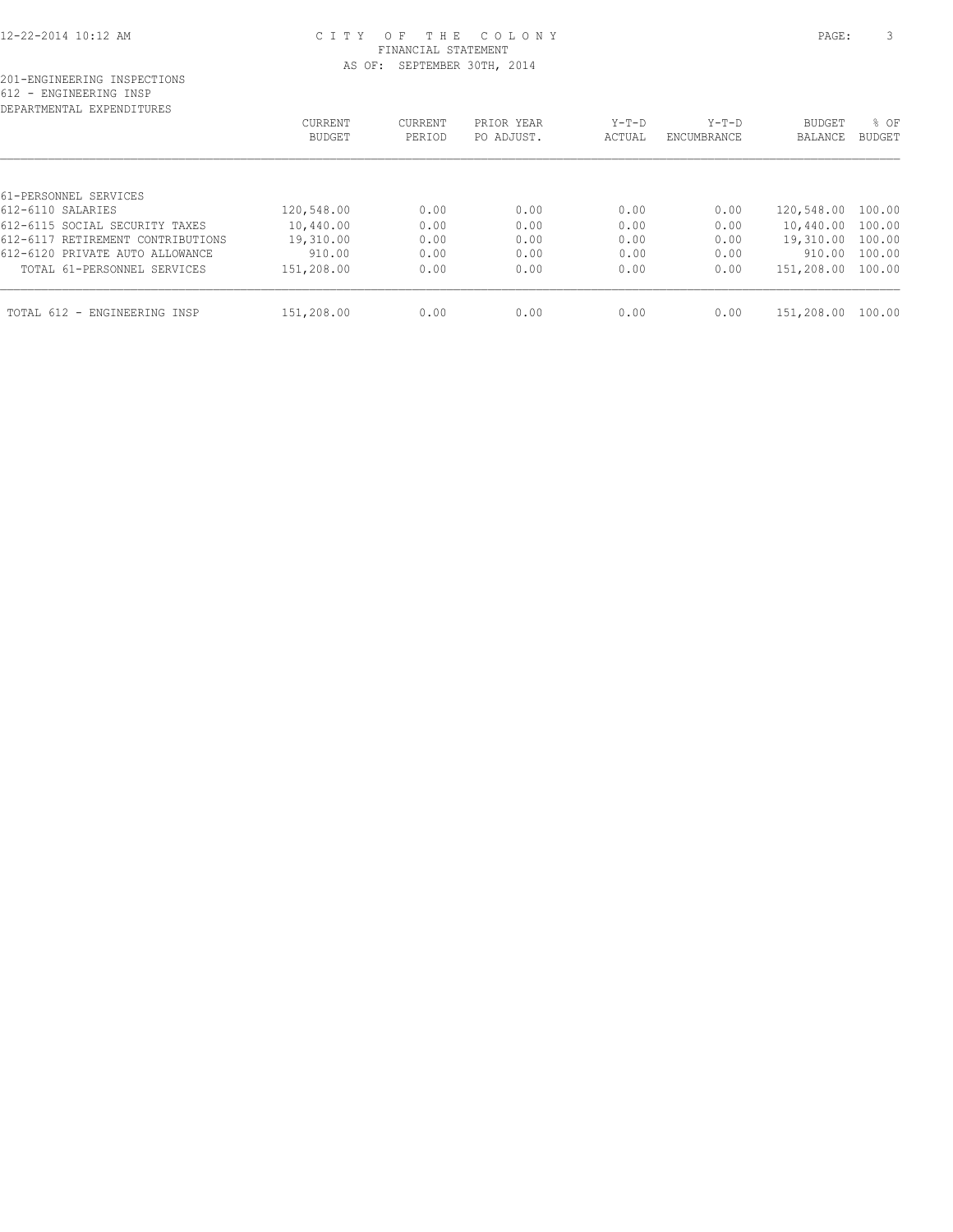### 12-22-2014 10:12 AM C I T Y O F T H E C O L O N Y PAGE: 4 FINANCIAL STATEMENT AS OF: SEPTEMBER 30TH, 2014

# 201-ENGINEERING INSPECTIONS 635 - NON-DEPARTMENTAL

| DEPARTMENTAL EXPENDITURES                  |                |         |            |         |             |                |               |
|--------------------------------------------|----------------|---------|------------|---------|-------------|----------------|---------------|
|                                            | <b>CURRENT</b> | CURRENT | PRIOR YEAR | $Y-T-D$ | $Y-T-D$     | <b>BUDGET</b>  | % OF          |
|                                            | <b>BUDGET</b>  | PERIOD  | PO ADJUST. | ACTUAL  | ENCUMBRANCE | <b>BALANCE</b> | <b>BUDGET</b> |
|                                            |                |         |            |         |             |                |               |
| 68-SUNDRY CHARGES                          |                |         |            |         |             |                |               |
| 635-6802 TRANSFER OUT - GENERAL FUND       | 50,000.00      | 0.00    | 0.00       | 0.00    | 0.00        | 50,000.00      | 100.00        |
| 635-6897 TRANSFER OUT - GEN DEBT SVS       | 17,131.00      | 0.00    | 0.00       | 0.00    | 0.00        | 17,131.00      | 100.00        |
| TOTAL 68-SUNDRY CHARGES                    | 67,131.00      | 0.00    | 0.00       | 0.00    | 0.00        | 67,131.00      | 100.00        |
| TOTAL 635 - NON-DEPARTMENTAL               | 67,131.00      | 0.00    | 0.00       | 0.00    | 0.00        | 67,131.00      | 100.00        |
| $***$<br>TOTAL EXPENDITURES<br>$***$       | 218,339.00     | 0.00    | 0.00       | 0.00    | 0.00        | 218,339.00     | 100.00        |
| ** REVENUE OVER (UNDER)<br>EXPENDITURES ** | 23,661.00      | 0.00    | 0.00       | 0.00    | 0.00        | 23,661.00      | 0.00          |
|                                            |                |         |            |         |             |                |               |

\*\*\* END OF REPORT \*\*\*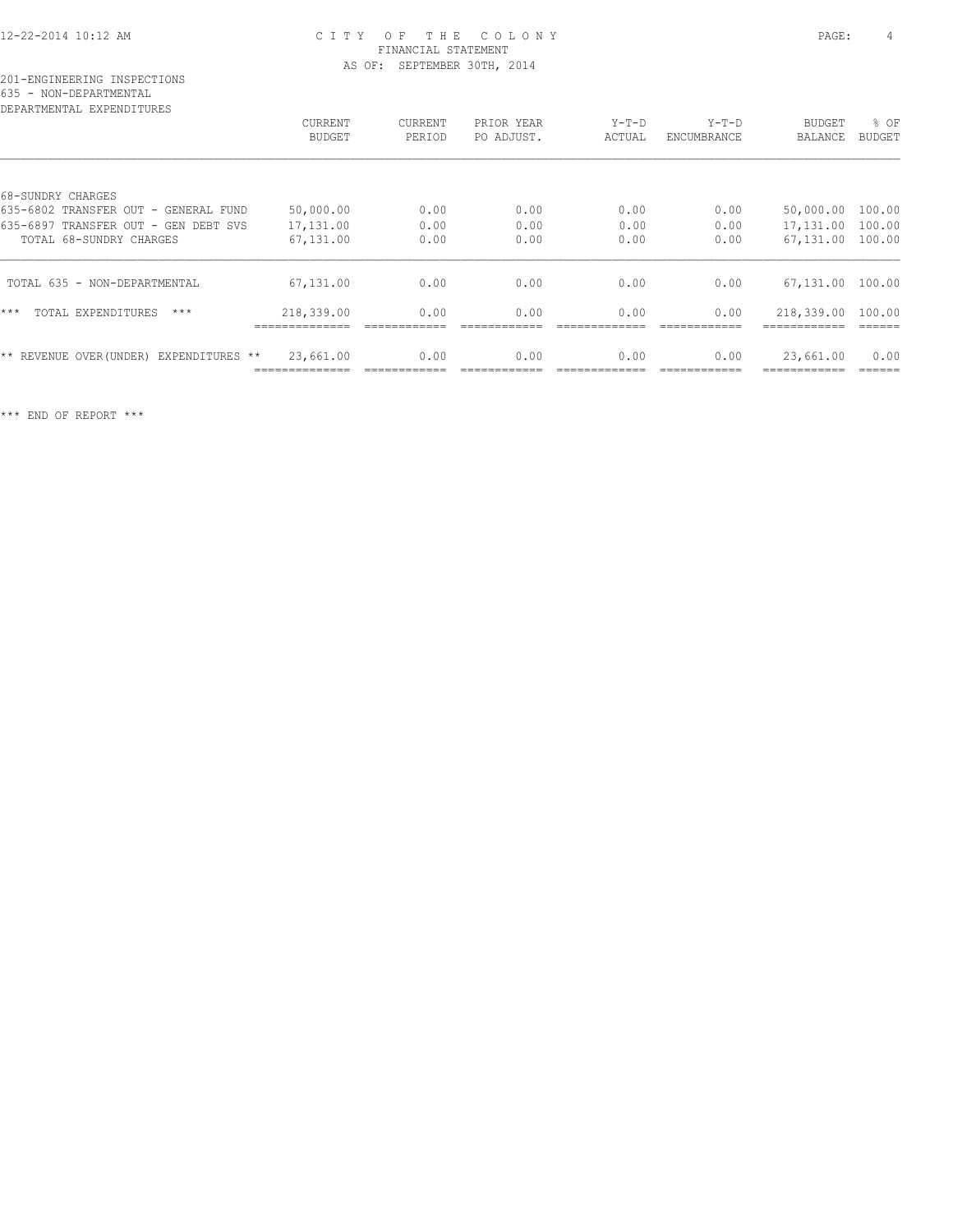### 12-22-2014 10:12 AM C I T Y O F T H E C O L O N Y PAGE: 1 FINANCIAL STATEMENT AS OF: SEPTEMBER 30TH, 2014

210-U. F. SPECIAL CAPT PROJ FINANCIAL SUMMARY

|                                                                                                                      | CURRENT<br><b>BUDGET</b>                         | CURRENT<br>PERIOD                               | PRIOR YEAR<br>PO ADJUST.     | $Y-T-D$<br>ACTUAL                             | $Y-T-D$<br>ENCUMBRANCE               | <b>BUDGET</b><br>BALANCE                              | % OF<br><b>BUDGET</b>               |
|----------------------------------------------------------------------------------------------------------------------|--------------------------------------------------|-------------------------------------------------|------------------------------|-----------------------------------------------|--------------------------------------|-------------------------------------------------------|-------------------------------------|
| REVENUE SUMMARY                                                                                                      |                                                  |                                                 |                              |                                               |                                      |                                                       |                                     |
| 8-OTHER REVENUE                                                                                                      | 900,000.00                                       | 0.00                                            | 0.00                         | 900,000.00                                    | 0.00                                 | 0.00                                                  | 0.00                                |
| ** TOTAL REVENUES **                                                                                                 | 900,000.00                                       | 0.00                                            | 0.00                         | 900,000.00                                    | 0.00                                 | 0.00                                                  | 0.00                                |
| EXPENDITURE SUMMARY                                                                                                  |                                                  |                                                 |                              |                                               |                                      |                                                       |                                     |
| 635 - NON-DEPARTMENTAL<br>661 - WATER DIST PROJECT<br>$662 -$<br>WASTEWATER PROJECT<br>WATER PROD PROJECT<br>$666 -$ | 135,000.00<br>76,003.00<br>0.00<br>$72,500.00$ ( | 21,945.05<br>3,810.00<br>259,430.28<br>2,025.00 | 0.00<br>0.00<br>0.00<br>0.00 | 156,945.05<br>17,031.98<br>515,303.60<br>0.00 | $0.00$ (<br>0.00<br>$0.00$ (<br>0.00 | 21,945.05)<br>58,971.02<br>515, 303, 60)<br>72,500.00 | $16.26-$<br>77.59<br>0.00<br>100.00 |
| ** TOTAL EXPENDITURES **                                                                                             | 283,503.00                                       | 283,160.33                                      | 0.00                         | 689,280.63                                    | 0.00(                                | 405, 777.63) 143.13-                                  |                                     |
| ** REVENUE OVER (UNDER)<br>EXPENDITURES **                                                                           |                                                  | $616, 497.00$ ( 283, 160.33)                    | 0.00                         | 210,719.37                                    | 0.00                                 | 405,777.63                                            | 0.00                                |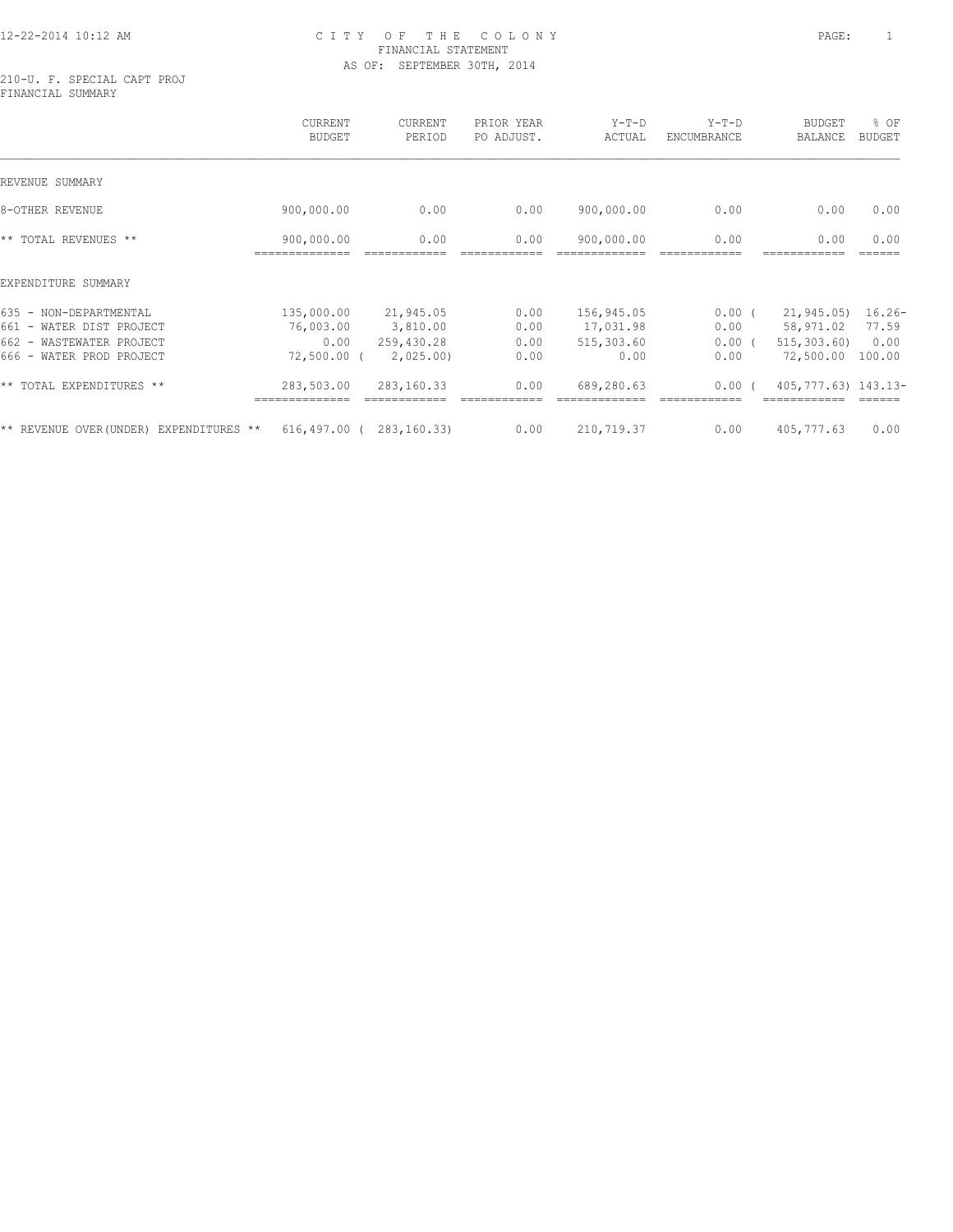### 12-22-2014 10:12 AM C I T Y O F T H E C O L O N Y PAGE: 2 FINANCIAL STATEMENT AS OF: SEPTEMBER 30TH, 2014

210-U. F. SPECIAL CAPT PROJ REVENUES

|                                      | <b>CURRENT</b><br>BUDGET | CURRENT<br>PERIOD | PRIOR YEAR<br>PO ADJUST. | $Y-T-D$<br>ACTUAL | $Y-T-D$<br>ENCUMBRANCE | BUDGET<br><b>BALANCE</b> | % OF<br><b>BUDGET</b> |
|--------------------------------------|--------------------------|-------------------|--------------------------|-------------------|------------------------|--------------------------|-----------------------|
| 8-OTHER REVENUE                      |                          |                   |                          |                   |                        |                          |                       |
| 489001<br>TRANSFER IN - UTILITY FUND | 900,000.00               | 0.00              | 0.00                     | 900,000.00        | 0.00                   | 0.00                     | 0.00                  |
| TOTAL 8-OTHER REVENUE                | 900,000.00               | 0.00              | 0.00                     | 900,000.00        | 0.00                   | 0.00                     | 0.00                  |
| TOTAL REVENUES **<br>* *             | 900,000.00               | 0.00              | 0.00                     | 900,000.00        | 0.00                   | 0.00                     | 0.00                  |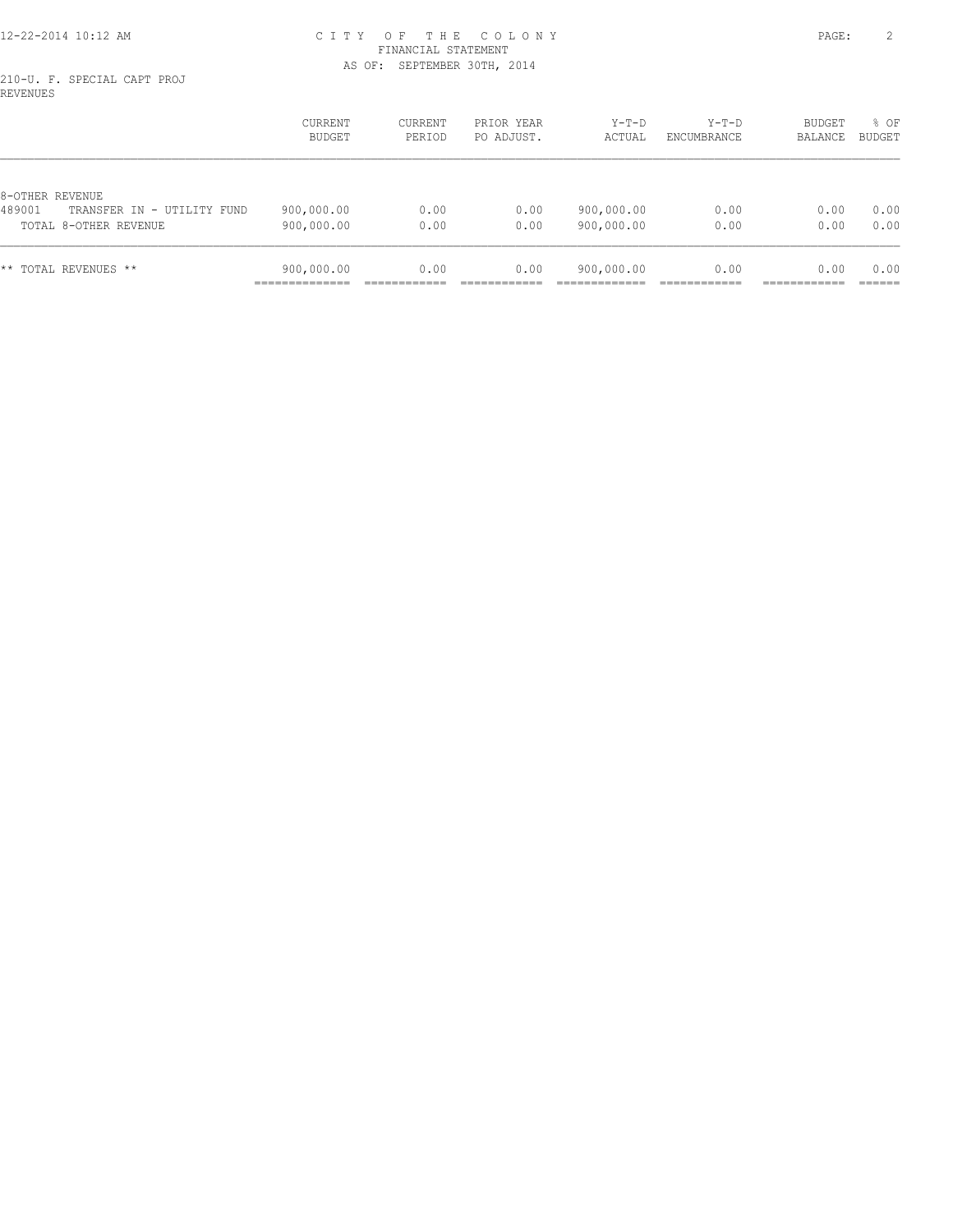### 12-22-2014 10:12 AM C I T Y O F T H E C O L O N Y PAGE: 3 FINANCIAL STATEMENT AS OF: SEPTEMBER 30TH, 2014

| 210-U. F. SPECIAL CAPT PROJ  |  |  |  |
|------------------------------|--|--|--|
| 635 - NON-DEPARTMENTAL       |  |  |  |
| מתחזה דתות המעת הגהוות המתחת |  |  |  |

| CURRENT<br><b>BUDGET</b> | CURRENT<br>PERIOD | PRIOR YEAR<br>PO ADJUST. | $Y-T-D$<br>ACTUAL | $Y-T-D$<br>ENCUMBRANCE | BUDGET<br><b>BALANCE</b> | $8$ OF<br>BUDGET |
|--------------------------|-------------------|--------------------------|-------------------|------------------------|--------------------------|------------------|
|                          |                   |                          |                   |                        |                          |                  |
|                          |                   |                          |                   |                        |                          |                  |
|                          |                   |                          |                   |                        |                          |                  |
|                          |                   |                          |                   |                        |                          |                  |
| 0.00                     | 537,248.65        | 0.00                     | 537,248.65        | 0.00(                  | 537,248.65)              | 0.00             |
| 135,000.00               | 0.00              | 0.00                     | 135,000.00        | 0.00                   | 0.00                     | 0.00             |
| $0.00$ (                 | 515, 303, 60)     | 0.00(                    | 515, 303, 60      | 0.00                   | 515,303.60               | 0.00             |
| 135,000.00               | 21,945.05         | 0.00                     | 156,945.05        | 0.00(                  | 21,945.05)               | $16.26-$         |
| 135,000.00               | 21,945.05         | 0.00                     | 156,945.05        | $0.00$ (               | 21, 945.05               | $16.26-$         |
|                          |                   |                          |                   |                        |                          |                  |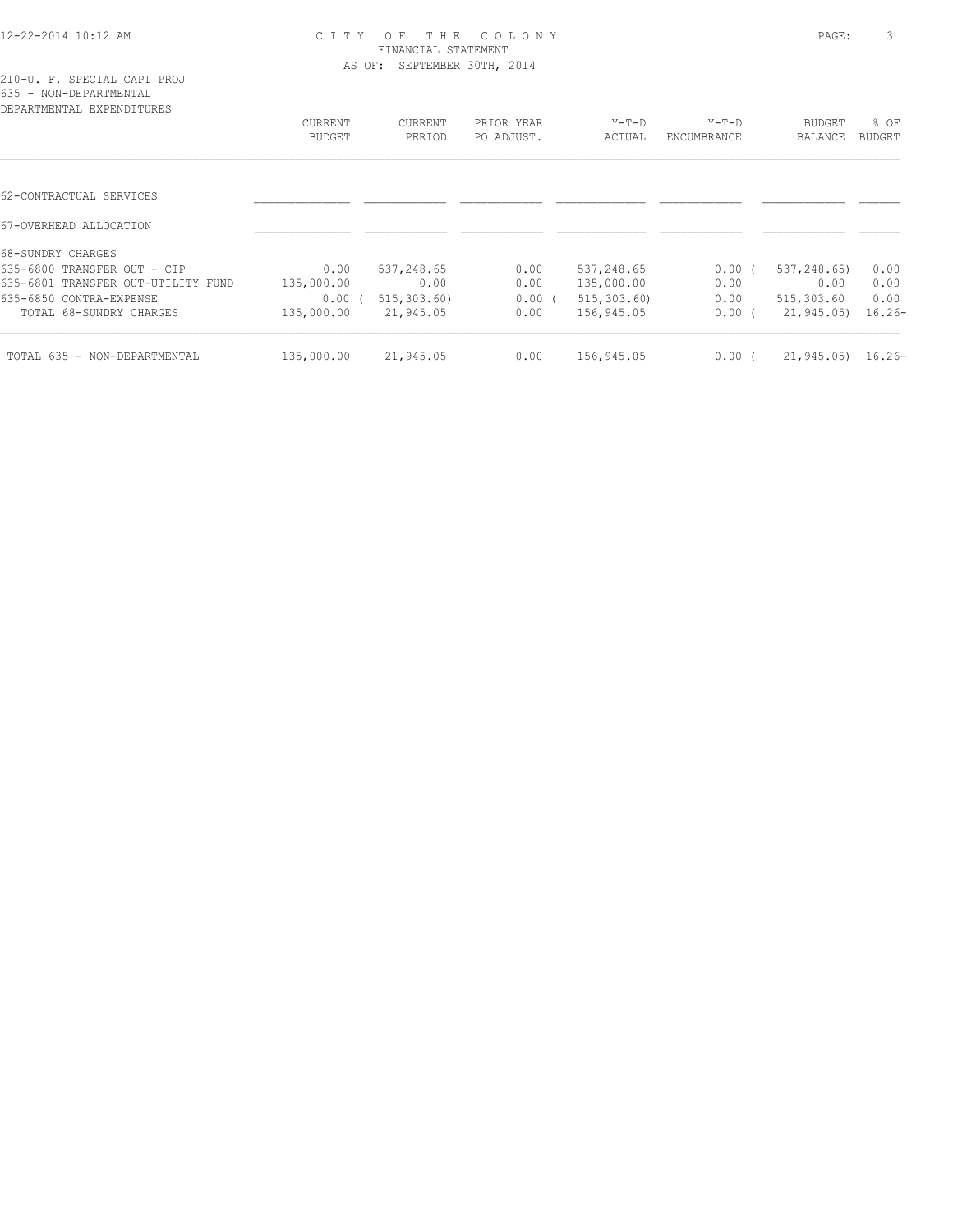| 12-22-2014 10:12 AM                                                                  | C T T Y | OF.<br>FINANCIAL STATEMENT<br>AS OF: SEPTEMBER 30TH, 2014 | THE COLONY |        |             | PAGE:   | 4      |
|--------------------------------------------------------------------------------------|---------|-----------------------------------------------------------|------------|--------|-------------|---------|--------|
| 210-U. F. SPECIAL CAPT PROJ<br>645 - BILLINGSLEY ESCROW<br>DEPARTMENTAL EXPENDITURES |         |                                                           |            |        |             |         |        |
|                                                                                      | CURRENT | CURRENT                                                   | PRIOR YEAR | Y-T-D  | Y-T-D       | BUDGET  | % OF   |
|                                                                                      | BUDGET  | PERIOD                                                    | PO ADJUST. | ACTUAL | ENCUMBRANCE | BALANCE | BUDGET |
| 62-CONTRACTUAL SERVICES                                                              |         |                                                           |            |        |             |         |        |
| 66-CAPITAL OUTLAY                                                                    |         |                                                           |            |        |             |         |        |
|                                                                                      |         |                                                           |            |        |             |         |        |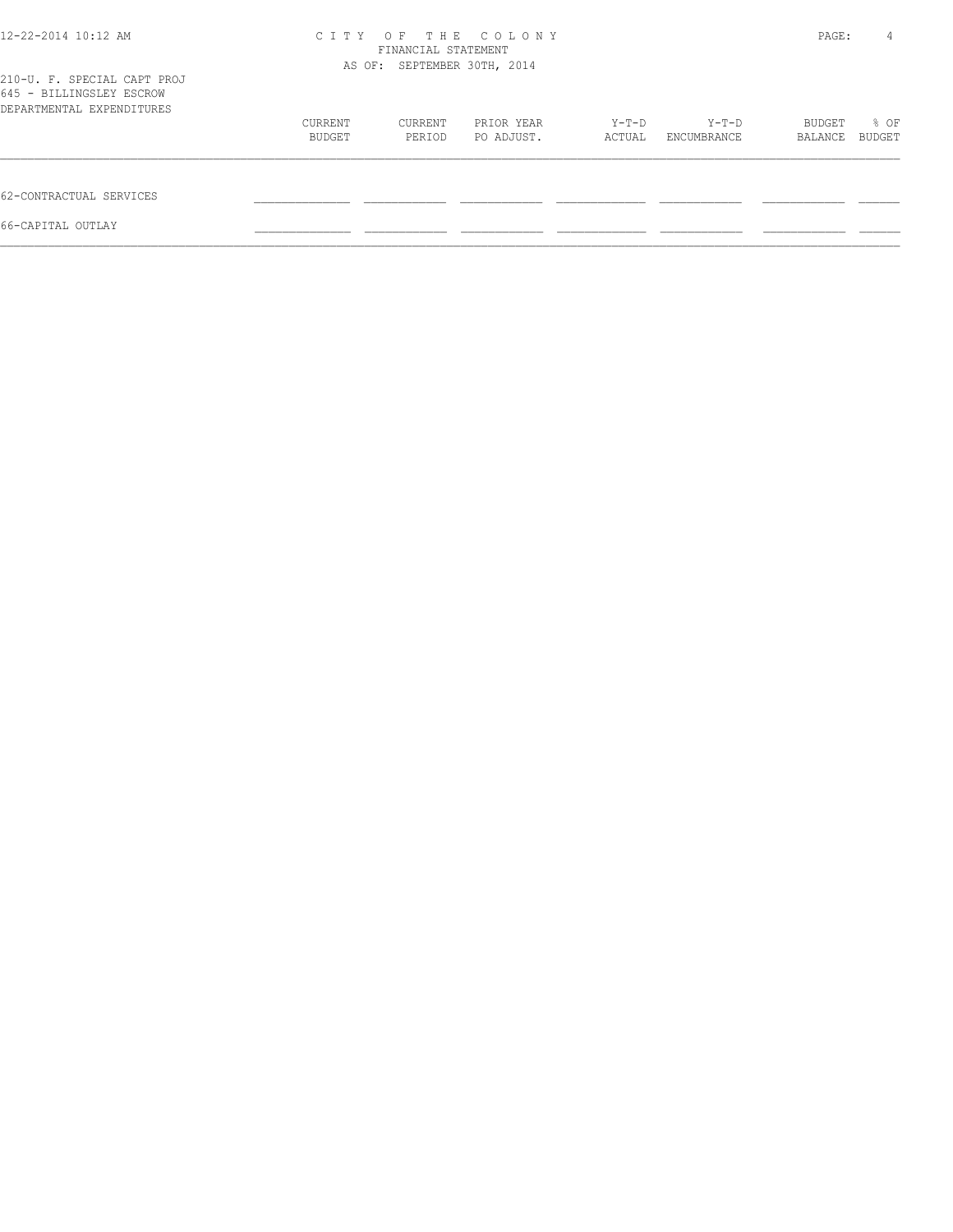### 12-22-2014 10:12 AM C I T Y O F T H E C O L O N Y PAGE: 5 FINANCIAL STATEMENT AS OF: SEPTEMBER 30TH, 2014

210-U. F. SPECIAL CAPT PROJ 661 - WATER DIST PROJECT

| DEPARTMENTAL EXPENDITURES            |           |                |            |           |             |                |               |
|--------------------------------------|-----------|----------------|------------|-----------|-------------|----------------|---------------|
|                                      | CURRENT   | <b>CURRENT</b> | PRIOR YEAR | $Y-T-D$   | $Y-T-D$     | <b>BUDGET</b>  | % OF          |
|                                      | BUDGET    | PERIOD         | PO ADJUST. | ACTUAL    | ENCUMBRANCE | <b>BALANCE</b> | <b>BUDGET</b> |
| 63-SUPPLIES                          |           |                |            |           |             |                |               |
| 661-6342 WATER METERS AND BOXES      | 76,003.00 | 3,810.00       | 0.00       | 15,091.98 | 0.00        | 60,911.02      | 80.14         |
| TOTAL 63-SUPPLIES                    | 76,003.00 | 3,810.00       | 0.00       | 15,091.98 | 0.00        | 60,911.02      | 80.14         |
| 65-NON-CAPITAL                       |           |                |            |           |             |                |               |
| 661-6590 NON-CAPITAL OTHER EQUIPMENT | 0.00      | 0.00           | 0.00       | 1,940.00  | 0.00(       | 1,940.00)      | 0.00          |
| TOTAL 65-NON-CAPITAL                 | 0.00      | 0.00           | 0.00       | 1,940.00  | 0.00(       | 1,940.00       | 0.00          |
| 66-CAPITAL OUTLAY                    |           |                |            |           |             |                |               |
| TOTAL 661 - WATER DIST PROJECT       | 76,003.00 | 3,810.00       | 0.00       | 17,031.98 | 0.00        | 58,971.02      | 77.59         |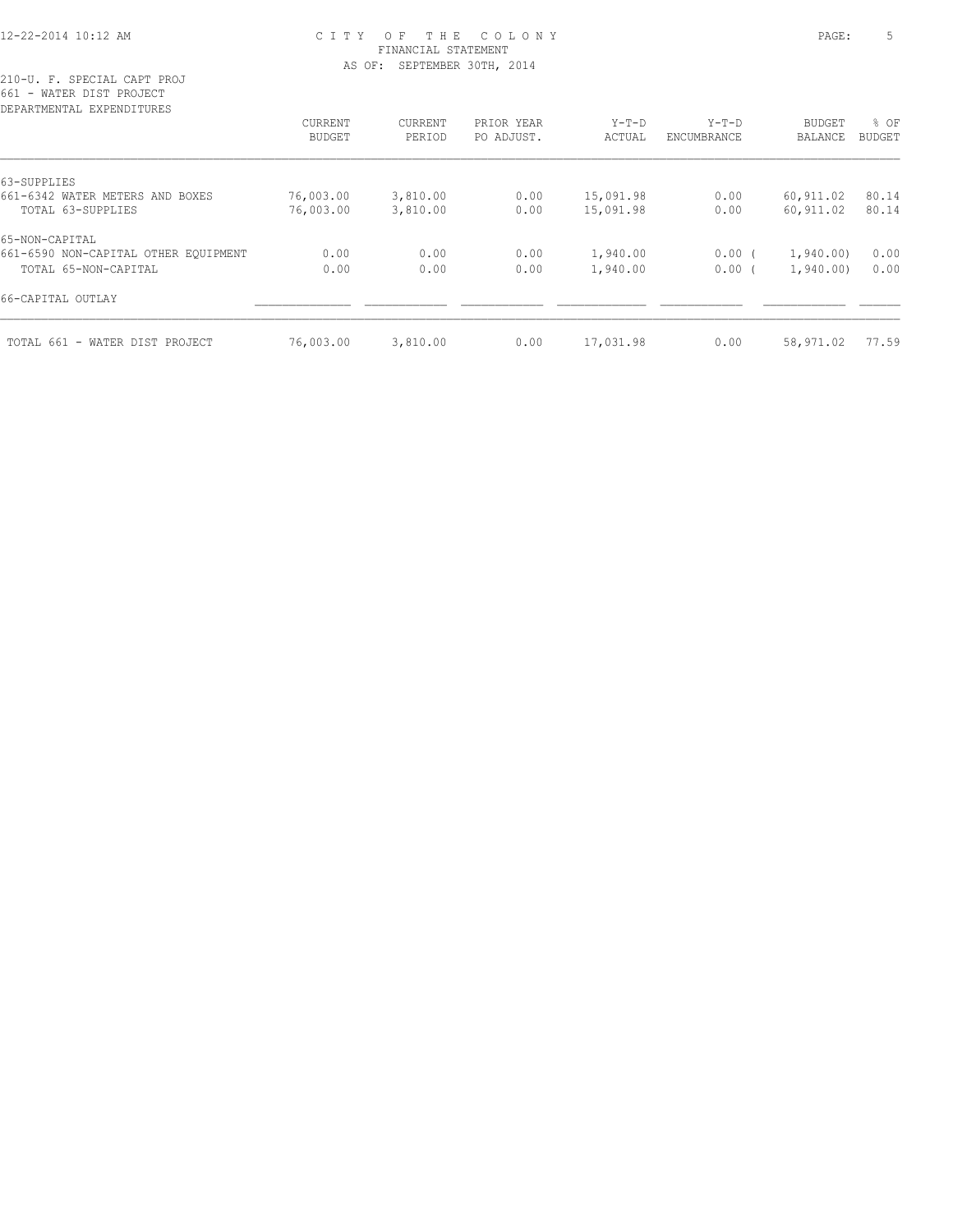### 12-22-2014 10:12 AM C I T Y O F T H E C O L O N Y PAGE: 6 FINANCIAL STATEMENT AS OF: SEPTEMBER 30TH, 2014

| DEPARTMENTAL EXPENDITURES      | CURRENT<br>BUDGET | CURRENT<br>PERIOD | PRIOR YEAR<br>PO ADJUST. | $Y-T-D$<br>ACTUAL | $Y-T-D$<br>ENCUMBRANCE | <b>BUDGET</b><br>BALANCE | % OF<br><b>BUDGET</b> |
|--------------------------------|-------------------|-------------------|--------------------------|-------------------|------------------------|--------------------------|-----------------------|
|                                |                   |                   |                          |                   |                        |                          |                       |
| 62-CONTRACTUAL SERVICES        |                   |                   |                          |                   |                        |                          |                       |
| 662-6210 PROFESSIONAL SERVICES | 0.00              | 259,430.28        | 0.00                     | 515,303.60        | 0.00(                  | 515, 303.60              | 0.00                  |
| TOTAL 62-CONTRACTUAL SERVICES  | 0.00              | 259,430.28        | 0.00                     | 515,303.60        | 0.00(                  | 515, 303, 60)            | 0.00                  |
| 64-MAINTENANCE                 |                   |                   |                          |                   |                        |                          |                       |
| 66-CAPITAL OUTLAY              |                   |                   |                          |                   |                        |                          |                       |
| TOTAL 662 - WASTEWATER PROJECT | 0.00              | 259,430.28        | 0.00                     | 515,303.60        | 0.00(                  | 515, 303, 60)            | 0.00                  |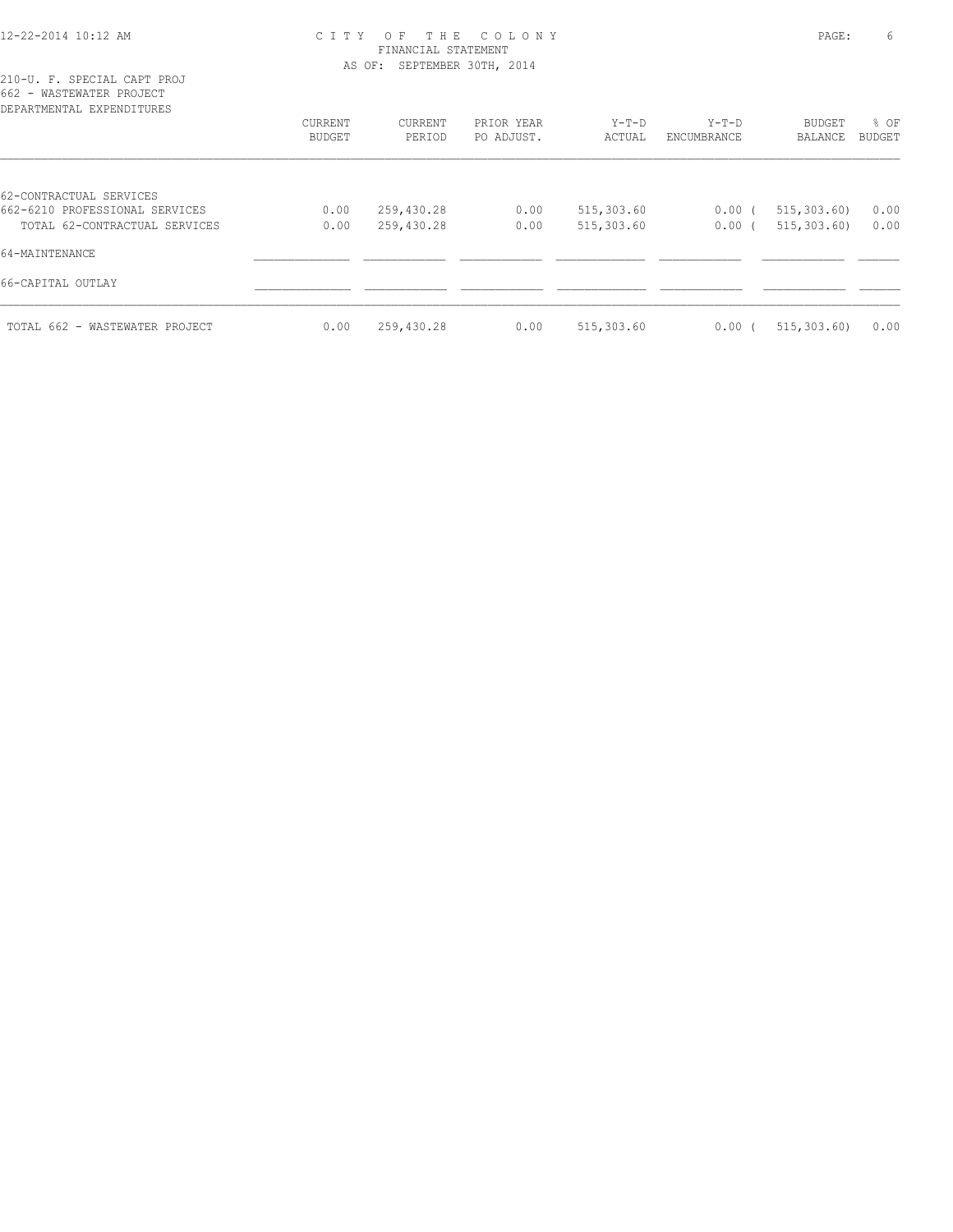| $12 - 22 - 2014$ 10:12 AM                                                           |                          | FINANCIAL STATEMENT         | CITY OF THE COLONY       |                 |                      | PAGE:             |                |
|-------------------------------------------------------------------------------------|--------------------------|-----------------------------|--------------------------|-----------------|----------------------|-------------------|----------------|
|                                                                                     |                          | AS OF: SEPTEMBER 30TH, 2014 |                          |                 |                      |                   |                |
| 210-U. F. SPECIAL CAPT PROJ<br>664 - FIVE STAR COMPLEX<br>DEPARTMENTAL EXPENDITURES |                          |                             |                          |                 |                      |                   |                |
|                                                                                     | <b>CURRENT</b><br>BUDGET | <b>CURRENT</b><br>PERIOD    | PRIOR YEAR<br>PO ADJUST. | Y-T-D<br>ACTUAL | Y-T-D<br>ENCUMBRANCE | BUDGET<br>BALANCE | 8 OF<br>BUDGET |
|                                                                                     |                          |                             |                          |                 |                      |                   |                |

62-CONTRACTUAL SERVICES \_\_\_\_\_\_\_\_\_\_\_\_\_\_ \_\_\_\_\_\_\_\_\_\_\_\_ \_\_\_\_\_\_\_\_\_\_\_\_ \_\_\_\_\_\_\_\_\_\_\_\_\_ \_\_\_\_\_\_\_\_\_\_\_\_ \_\_\_\_\_\_\_\_\_\_\_\_ \_\_\_\_\_\_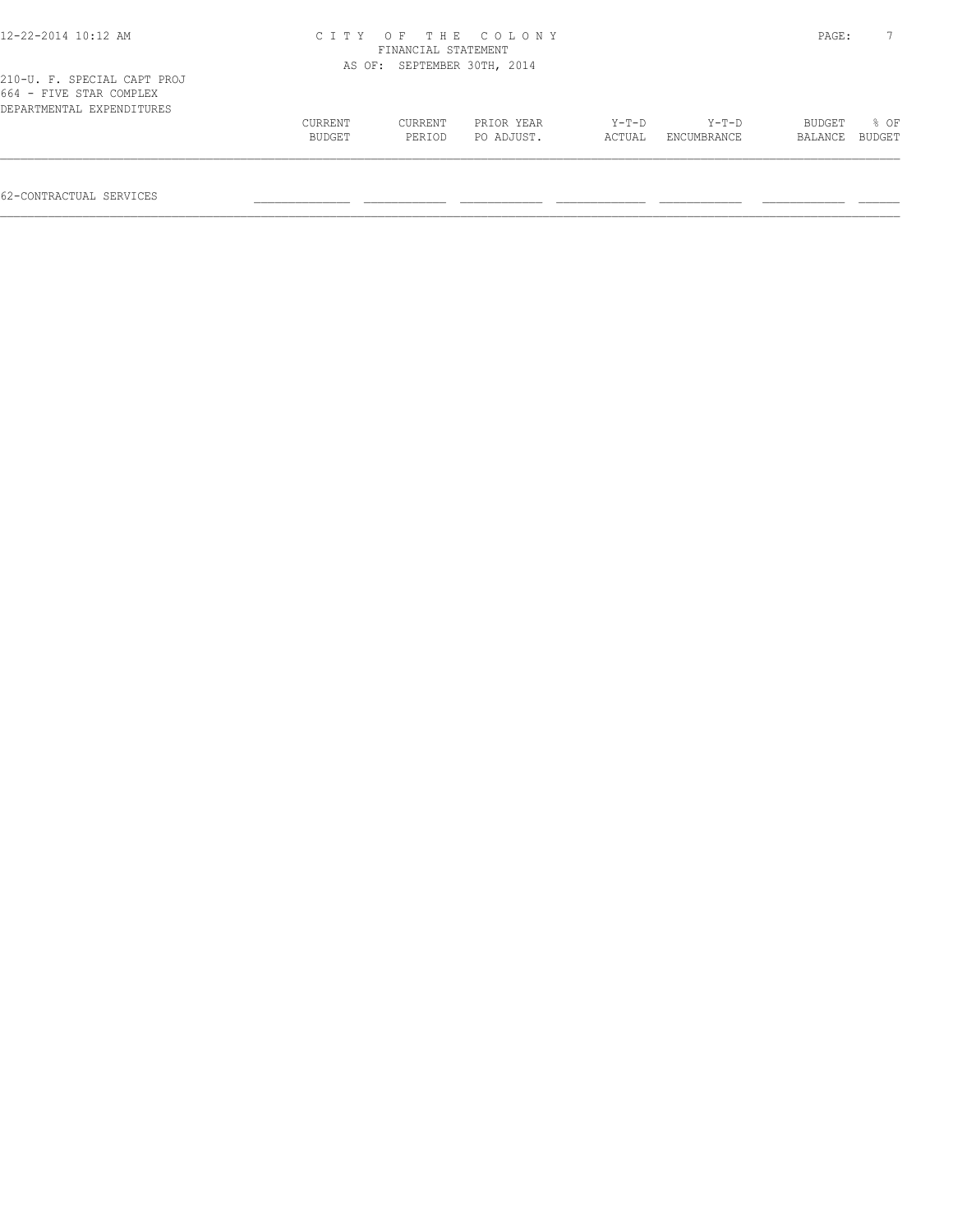### 12-22-2014 10:12 AM C I T Y O F T H E C O L O N Y PAGE: 8 FINANCIAL STATEMENT AS OF: SEPTEMBER 30TH, 2014

| DEPARTMENTAL EXPENDITURES                                 | CURRENT<br>BUDGET | CURRENT<br>PERIOD | PRIOR YEAR<br>PO ADJUST. | Y-T-D<br>ACTUAL | Y-T-D<br>ENCUMBRANCE | BUDGET<br>BALANCE | % OF<br><b>BUDGET</b> |
|-----------------------------------------------------------|-------------------|-------------------|--------------------------|-----------------|----------------------|-------------------|-----------------------|
|                                                           |                   |                   |                          |                 |                      |                   |                       |
| 62-CONTRACTUAL SERVICES<br>666-6210 PROFESSIONAL SERVICES | 72,500.00 (       | 2,025.00)         | 0.00                     | 0.00            | 0.00                 | 72,500.00 100.00  |                       |
| TOTAL 62-CONTRACTUAL SERVICES                             | 72,500.00 (       | 2,025.00          | 0.00                     | 0.00            | 0.00                 | 72,500.00 100.00  |                       |
| 64-MAINTENANCE                                            |                   |                   |                          |                 |                      |                   |                       |
| TOTAL 666 - WATER PROD PROJECT                            | 72,500.00 (       | 2,025.00)         | 0.00                     | 0.00            | 0.00                 | 72,500.00 100.00  |                       |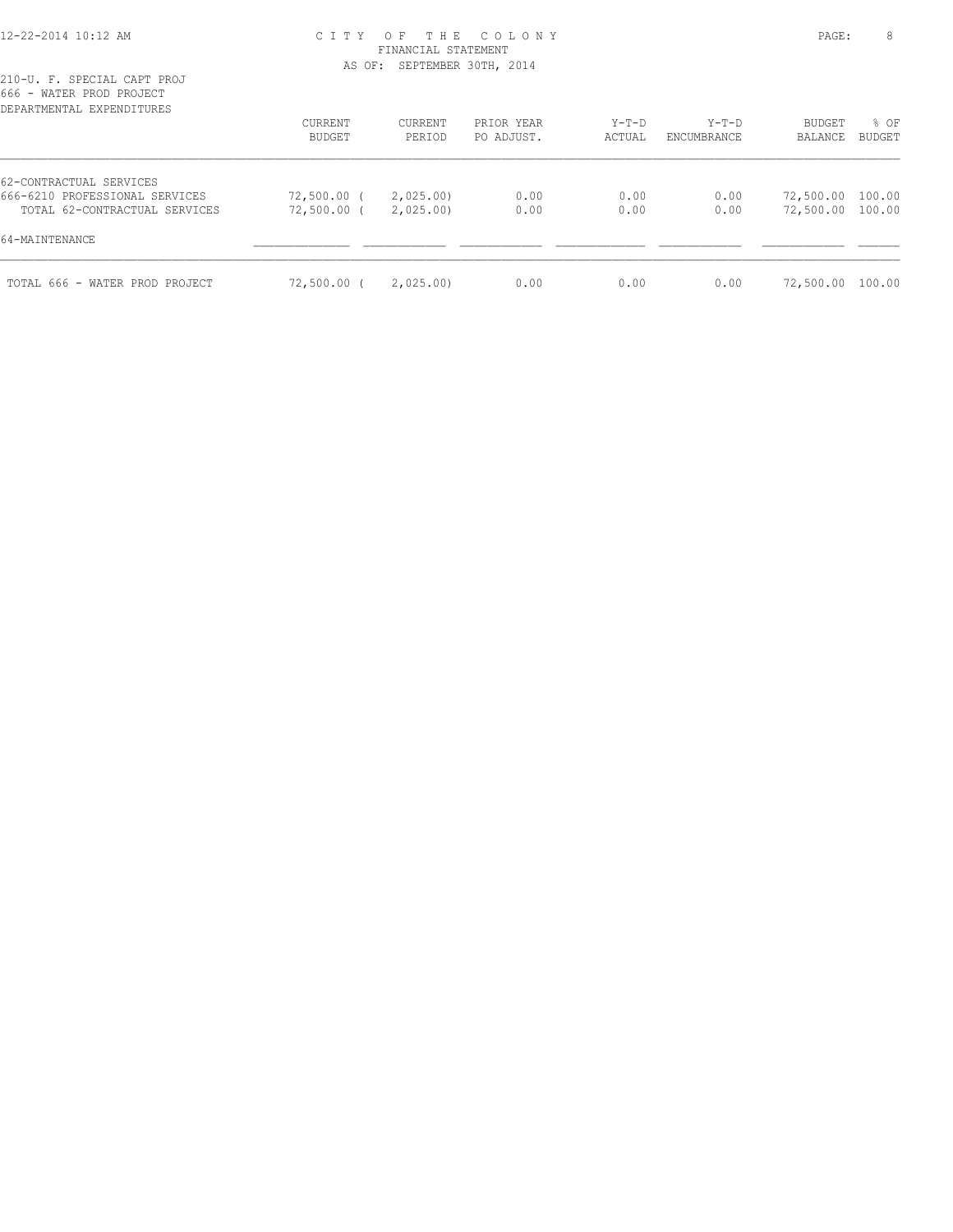| 12-22-2014 10:12 AM |  |
|---------------------|--|
|---------------------|--|

## 12-22-2014 10:12 AM C I T Y O F T H E C O L O N Y PAGE: 9 FINANCIAL STATEMENT AS OF: SEPTEMBER 30TH, 2014

| 668 - FACILITIES MAINT<br>DEPARTMENTAL EXPENDITURES | CURRENT                                       | CURRENT                                                 | PRIOR YEAR            | $Y-T-D$                    | $Y-T-D$                 | BUDGET                                    | % OF                     |
|-----------------------------------------------------|-----------------------------------------------|---------------------------------------------------------|-----------------------|----------------------------|-------------------------|-------------------------------------------|--------------------------|
|                                                     | BUDGET                                        | PERIOD                                                  | PO ADJUST.            | ACTUAL                     | ENCUMBRANCE             | BALANCE                                   | BUDGET                   |
| 66-CAPITAL OUTLAY                                   |                                               |                                                         |                       |                            |                         |                                           |                          |
| ***<br>TOTAL EXPENDITURES<br>$***$                  | 283,503.00<br>______________<br>------------- | 283,160.33<br>____________                              | 0.00                  | 689,280.63                 | $0.00$ (<br>___________ | 405,777.63) 143.13-<br>____________       |                          |
| ** REVENUE OVER(UNDER) EXPENDITURES **              | ______________<br>-------------               | 616,497.00 ( 283,160.33)<br>____________<br>----------- | 0.00<br>------------- | 210,719.37<br>____________ | 0.00<br>-------------   | 405,777.63<br>------------<br>----------- | 0.00<br>-------<br>_____ |

\*\*\* END OF REPORT \*\*\*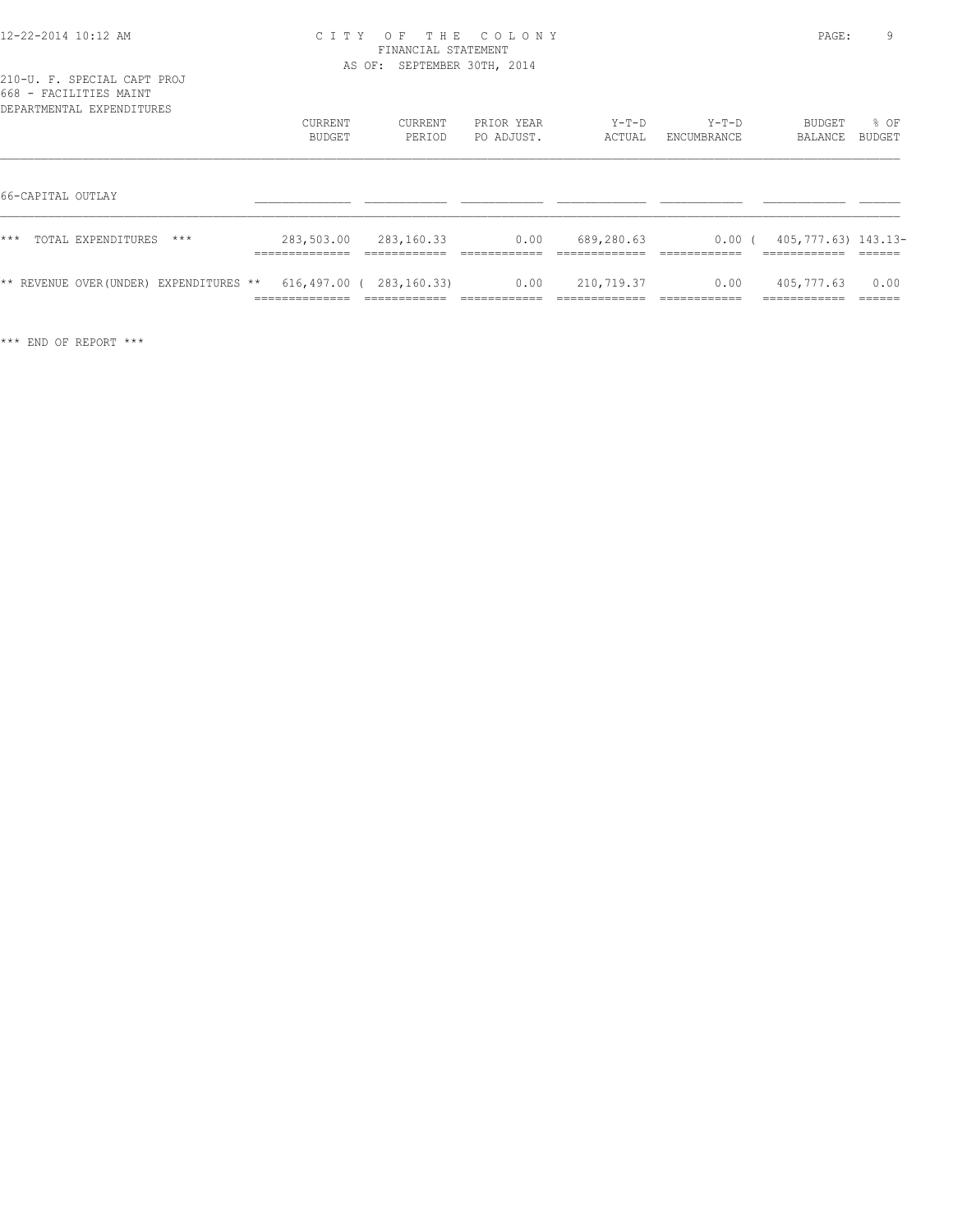## 12-22-2014 10:12 AM C I T Y O F T H E C O L O N Y PAGE: 1 FINANCIAL STATEMENT AS OF: SEPTEMBER 30TH, 2014

#### 211-2014 CERT OF OBLIGATION FINANCIAL SUMMARY

|                                                                                                          | <b>CURRENT</b><br><b>BUDGET</b>                     | <b>CURRENT</b><br>PERIOD     | PRIOR YEAR<br>PO ADJUST.     | $Y-T-D$<br>ACTUAL            | $Y-T-D$<br>ENCUMBRANCE       | <b>BUDGET</b><br><b>BALANCE</b>                     | % OF<br><b>BUDGET</b>                |
|----------------------------------------------------------------------------------------------------------|-----------------------------------------------------|------------------------------|------------------------------|------------------------------|------------------------------|-----------------------------------------------------|--------------------------------------|
| REVENUE SUMMARY                                                                                          |                                                     |                              |                              |                              |                              |                                                     |                                      |
|                                                                                                          |                                                     |                              |                              |                              |                              |                                                     |                                      |
| EXPENDITURE SUMMARY                                                                                      |                                                     |                              |                              |                              |                              |                                                     |                                      |
| 625 - FM 423 - 24" MAIN<br>628 - LEGENDS WTR TOWER<br>635 - NON-DEPARTMENTAL<br>661 - WELL SITE AERATION | 146, 137.67<br>46,599.00<br>235,295.00<br>20,605.00 | 0.00<br>0.00<br>0.00<br>0.00 | 0.00<br>0.00<br>0.00<br>0.00 | 0.00<br>0.00<br>0.00<br>0.00 | 0.00<br>0.00<br>0.00<br>0.00 | 146, 137.67<br>46,599.00<br>235,295.00<br>20,605.00 | 100.00<br>100.00<br>100.00<br>100.00 |
| ** TOTAL EXPENDITURES **                                                                                 | 448,636.67                                          | 0.00                         | 0.00                         | 0.00                         | 0.00                         | 448,636.67                                          | 100.00                               |
| ** REVENUE OVER (UNDER)<br>EXPENDITURES *(                                                               | 448,636.67)                                         | 0.00                         | 0.00                         | 0.00                         | 0.00(                        | 448,636.67)                                         | 0.00                                 |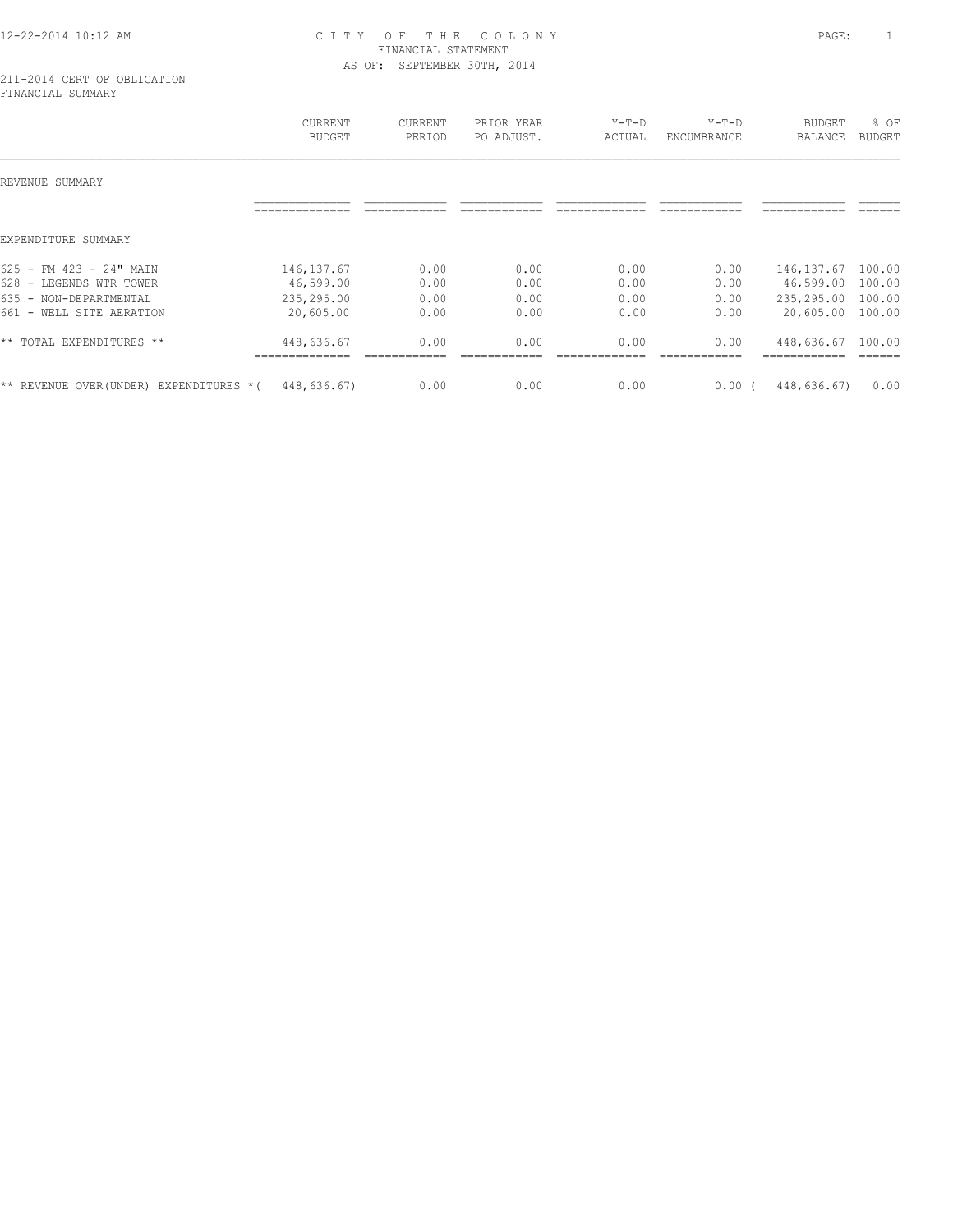| 12-22-2014 10:12 AM                     |                   | FINANCIAL STATEMENT         | CITY OF THE COLONY       |                 |                      | PAGE:             | $2^{\circ}$    |
|-----------------------------------------|-------------------|-----------------------------|--------------------------|-----------------|----------------------|-------------------|----------------|
|                                         |                   | AS OF: SEPTEMBER 30TH, 2014 |                          |                 |                      |                   |                |
| 211-2014 CERT OF OBLIGATION<br>REVENUES |                   |                             |                          |                 |                      |                   |                |
|                                         | CURRENT<br>BUDGET | CURRENT<br>PERIOD           | PRIOR YEAR<br>PO ADJUST. | Y-T-D<br>ACTUAL | Y-T-D<br>ENCUMBRANCE | BUDGET<br>BALANCE | % OF<br>BUDGET |

============== ============ ============ ============= ============ ============ ======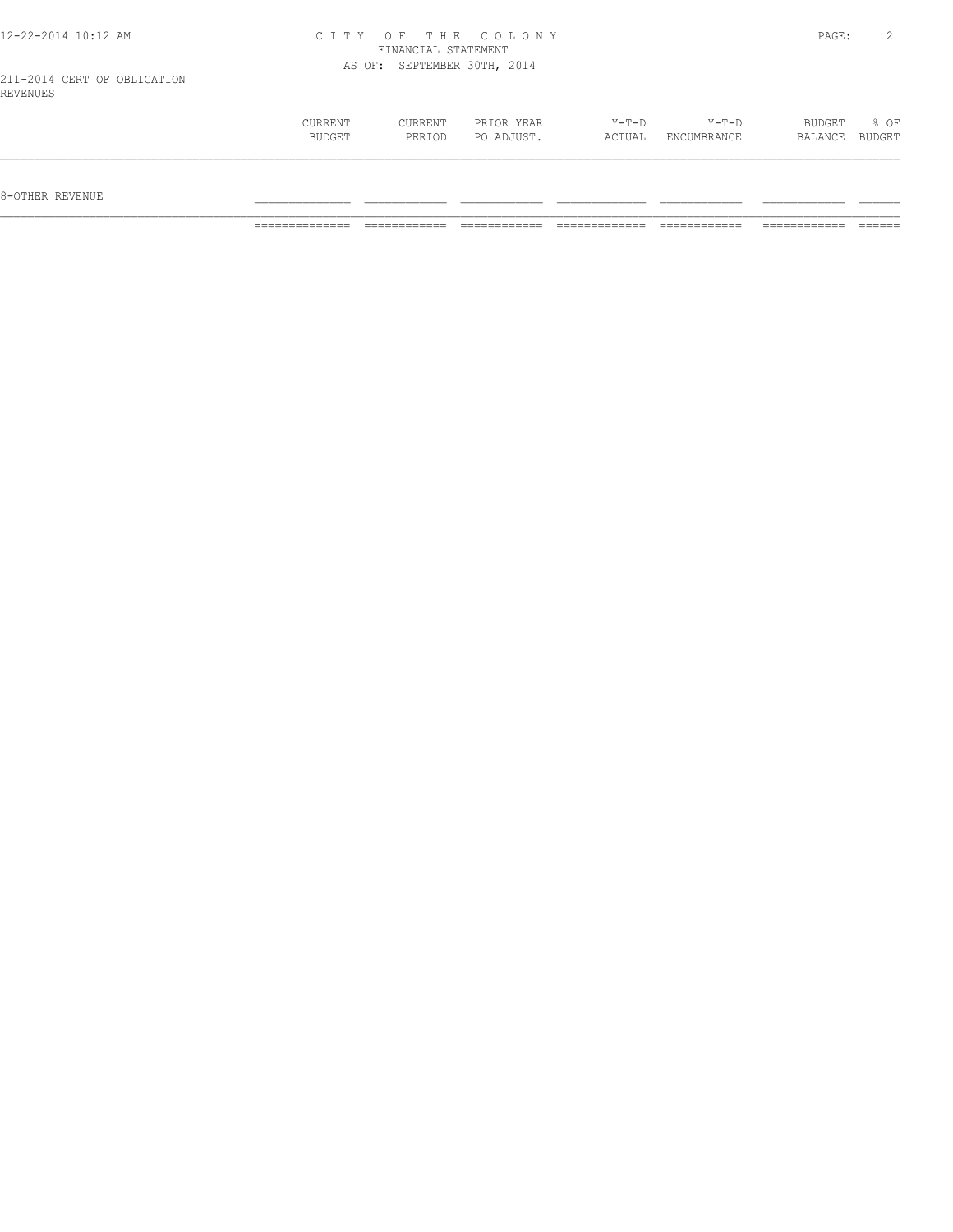## 12-22-2014 10:12 AM C I T Y O F T H E C O L O N Y PAGE: 3 FINANCIAL STATEMENT AS OF: SEPTEMBER 30TH, 2014

| DEPARTMENTAL EXPENDITURES                                                                  | CURRENT<br>BUDGET          | CURRENT<br>PERIOD | PRIOR YEAR<br>PO ADJUST. | $Y-T-D$<br>ACTUAL | $Y-T-D$<br>ENCUMBRANCE | <b>BUDGET</b><br>BALANCE         | % OF<br><b>BUDGET</b> |
|--------------------------------------------------------------------------------------------|----------------------------|-------------------|--------------------------|-------------------|------------------------|----------------------------------|-----------------------|
| 62-CONTRACTUAL SERVICES<br>625-6210 PROFESSIONAL SERVICES<br>TOTAL 62-CONTRACTUAL SERVICES | 146, 137.67<br>146, 137.67 | 0.00<br>0.00      | 0.00<br>0.00             | 0.00<br>0.00      | 0.00<br>0.00           | 146, 137.67 100.00<br>146,137.67 | 100.00                |
| TOTAL 625 - FM 423 - 24" MAIN                                                              | 146, 137.67                | 0.00              | 0.00                     | 0.00              | 0.00                   | 146, 137.67                      | 100.00                |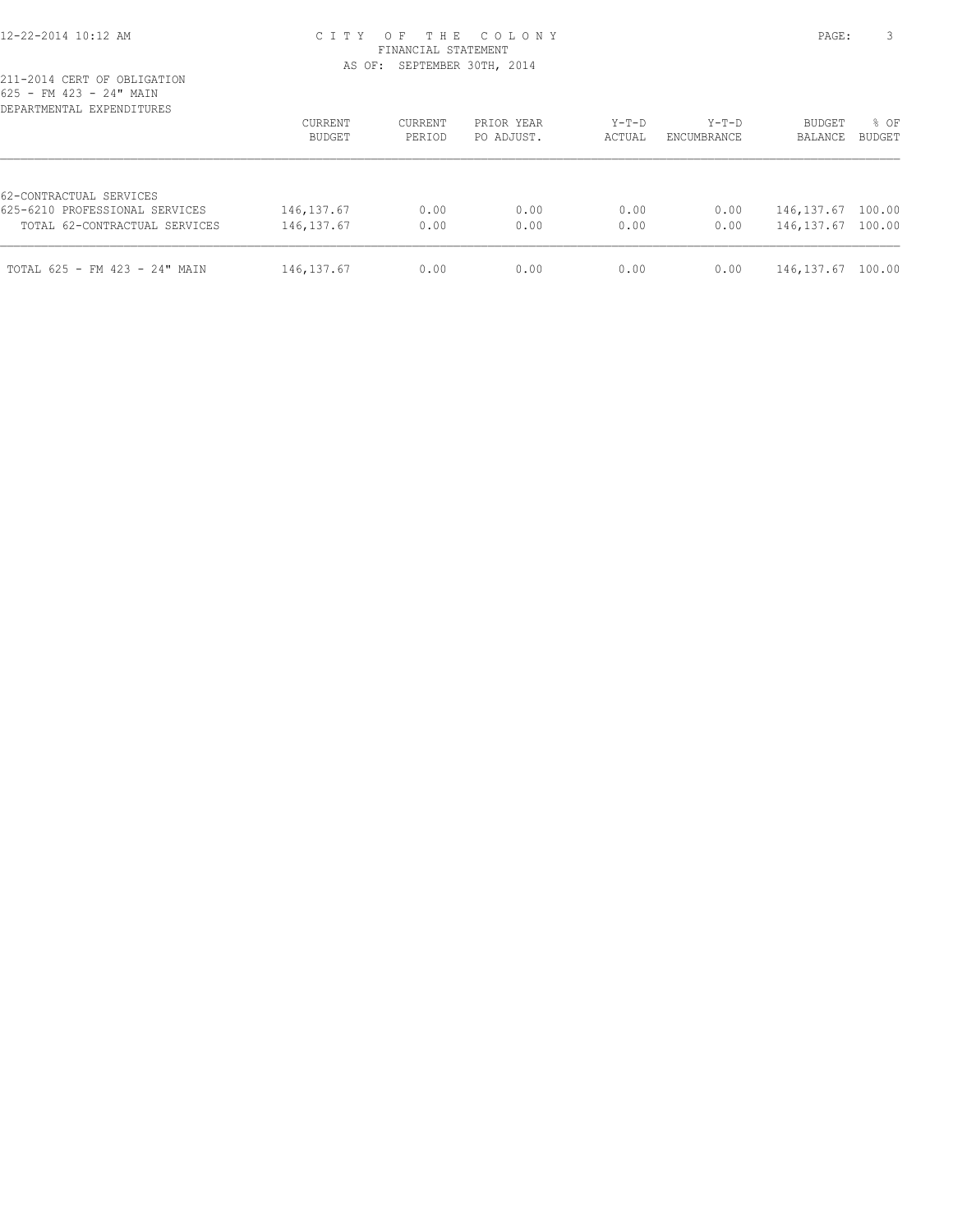## 12-22-2014 10:12 AM C I T Y O F T H E C O L O N Y PAGE: 4 FINANCIAL STATEMENT AS OF: SEPTEMBER 30TH, 2014

|  |  | 211-2014 CERT OF OBLIGATION |  |
|--|--|-----------------------------|--|
|  |  | 626 - WAL-MART WTR/SWR LI   |  |
|  |  | DEPARTMENTAL EXPENDITURES   |  |

| DEPARTMENTAL EXPENDITURES |         |         |            |         |             |         |        |
|---------------------------|---------|---------|------------|---------|-------------|---------|--------|
|                           | CURRENT | CURRENT | PRIOR YEAR | $Y-T-D$ | $Y-T-D$     | BUDGET  | % OF   |
|                           | BUDGET  | PERIOD  | PO ADJUST. | ACTUAL  | ENCUMBRANCE | BALANCE | BUDGET |
|                           |         |         |            |         |             |         |        |
|                           |         |         |            |         |             |         |        |
| 61-PERSONNEL SERVICES     |         |         |            |         |             |         |        |
| 62-CONTRACTUAL SERVICES   |         |         |            |         |             |         |        |
| 63-SUPPLIES               |         |         |            |         |             |         |        |
| 64-MAINTENANCE            |         |         |            |         |             |         |        |
| 66-CAPITAL OUTLAY         |         |         |            |         |             |         |        |
|                           |         |         |            |         |             |         |        |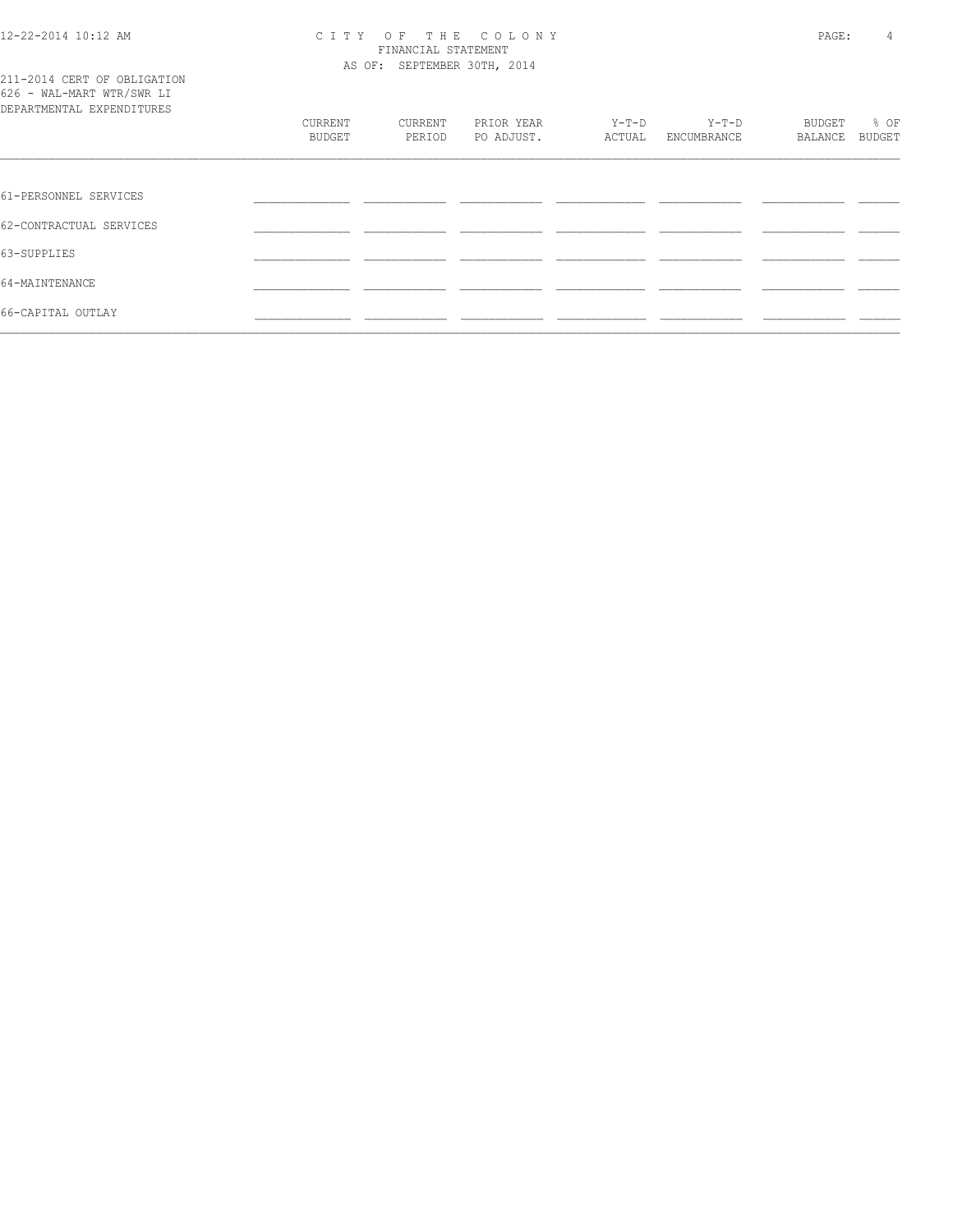### 12-22-2014 10:12 AM C I T Y O F T H E C O L O N Y PAGE: 5 FINANCIAL STATEMENT AS OF: SEPTEMBER 30TH, 2014

|  |  | 211-2014 CERT OF OBLIGATION |  |
|--|--|-----------------------------|--|
|  |  | 627 - EASTVALE WTR/SWR LI   |  |
|  |  | DEPARTMENTAL EXPENDITURES   |  |

| DEPARTMENTAL EXPENDITURES | CURRENT<br>BUDGET | CURRENT<br>PERIOD | PRIOR YEAR<br>PO ADJUST. | $Y-T-D$<br>ACTUAL | Y-T-D<br>ENCUMBRANCE | BUDGET<br>BALANCE | % OF<br>BUDGET |
|---------------------------|-------------------|-------------------|--------------------------|-------------------|----------------------|-------------------|----------------|
| 61-PERSONNEL SERVICES     |                   |                   |                          |                   |                      |                   |                |
| 62-CONTRACTUAL SERVICES   |                   |                   |                          |                   |                      |                   |                |
| 63-SUPPLIES               |                   |                   |                          |                   |                      |                   |                |
| 64-MAINTENANCE            |                   |                   |                          |                   |                      |                   |                |
| 66-CAPITAL OUTLAY         |                   |                   |                          |                   |                      |                   |                |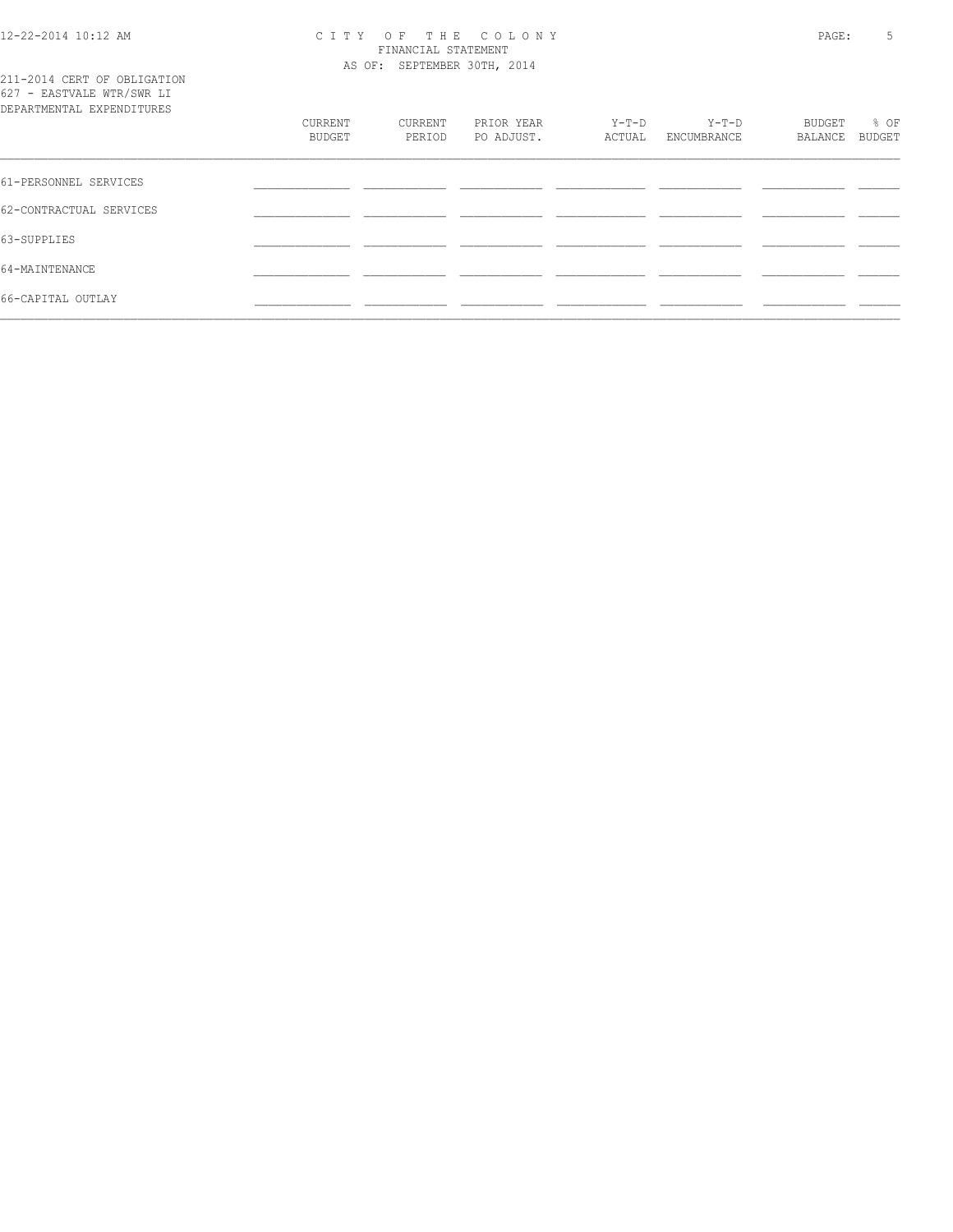## 12-22-2014 10:12 AM C I T Y O F T H E C O L O N Y PAGE: 6 FINANCIAL STATEMENT AS OF: SEPTEMBER 30TH, 2014

211-2014 CERT OF OBLIGATION 628 - LEGENDS WTR TOWER

| DEPARTMENTAL EXPENDITURES     |               |         |            |        |             |                  |               |
|-------------------------------|---------------|---------|------------|--------|-------------|------------------|---------------|
|                               | CURRENT       | CURRENT | PRIOR YEAR | Y-T-D  | Y-T-D       | <b>BUDGET</b>    | % OF          |
|                               | <b>BUDGET</b> | PERIOD  | PO ADJUST. | ACTUAL | ENCUMBRANCE | BALANCE          | <b>BUDGET</b> |
| 61-PERSONNEL SERVICES         |               |         |            |        |             |                  |               |
| 62-CONTRACTUAL SERVICES       |               |         |            |        |             |                  |               |
| 628-6213 CONTRACTUAL SERVICES | 46,599.00     | 0.00    | 0.00       | 0.00   | 0.00        | 46,599.00        | 100.00        |
| TOTAL 62-CONTRACTUAL SERVICES | 46,599.00     | 0.00    | 0.00       | 0.00   | 0.00        | 46,599.00 100.00 |               |
| 63-SUPPLIES                   |               |         |            |        |             |                  |               |
| 64-MAINTENANCE                |               |         |            |        |             |                  |               |
| 66-CAPITAL OUTLAY             |               |         |            |        |             |                  |               |
| TOTAL 628 - LEGENDS WTR TOWER | 46,599.00     | 0.00    | 0.00       | 0.00   | 0.00        | 46,599.00        | 100.00        |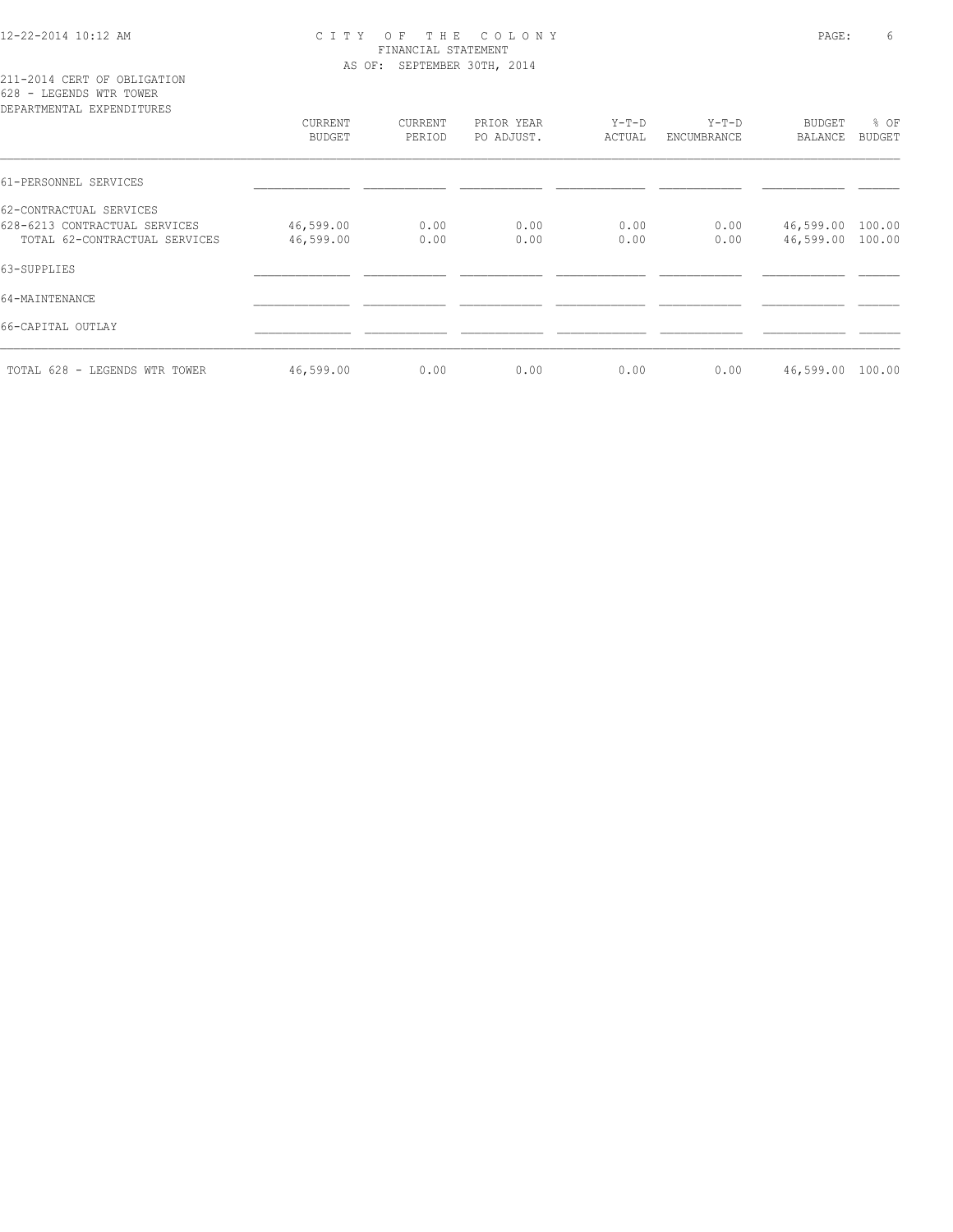### 12-22-2014 10:12 AM C I T Y O F T H E C O L O N Y PAGE: 7 FINANCIAL STATEMENT AS OF: SEPTEMBER 30TH, 2014

|  |  |                           |  | 211-2014 CERT OF OBLIGATION |  |
|--|--|---------------------------|--|-----------------------------|--|
|  |  | 629 - WYNNWOOD WATER TOWE |  |                             |  |
|  |  | DEPARTMENTAL EXPENDITURES |  |                             |  |

| DEPARTMENTAL EXPENDITURES |         |         |            |         |             |               |        |
|---------------------------|---------|---------|------------|---------|-------------|---------------|--------|
|                           | CURRENT | CURRENT | PRIOR YEAR | $Y-T-D$ | $Y-T-D$     | <b>BUDGET</b> | % OF   |
|                           | BUDGET  | PERIOD  | PO ADJUST. | ACTUAL  | ENCUMBRANCE | BALANCE       | BUDGET |
|                           |         |         |            |         |             |               |        |
| 61-PERSONNEL SERVICES     |         |         |            |         |             |               |        |
| 62-CONTRACTUAL SERVICES   |         |         |            |         |             |               |        |
| 63-SUPPLIES               |         |         |            |         |             |               |        |
| 64-MAINTENANCE            |         |         |            |         |             |               |        |
| 66-CAPITAL OUTLAY         |         |         |            |         |             |               |        |
|                           |         |         |            |         |             |               |        |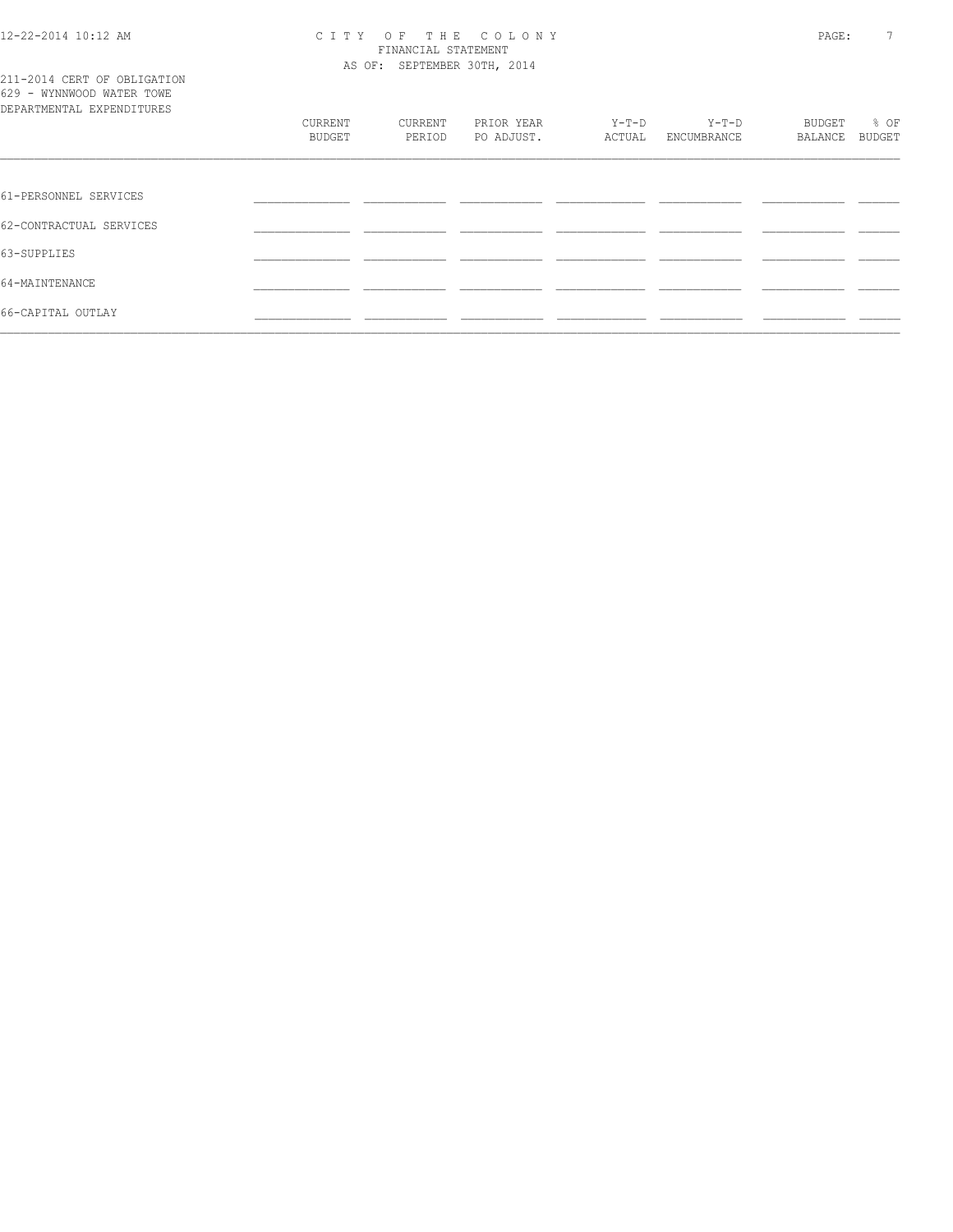| 12-22-2014 10:12 AM                                                                |         |                             | CITY OF THE COLONY |        |             | PAGE:   | 8      |
|------------------------------------------------------------------------------------|---------|-----------------------------|--------------------|--------|-------------|---------|--------|
|                                                                                    |         | FINANCIAL STATEMENT         |                    |        |             |         |        |
|                                                                                    |         | AS OF: SEPTEMBER 30TH, 2014 |                    |        |             |         |        |
| 211-2014 CERT OF OBLIGATION<br>632 - OFC CRK 3MG STOR<br>DEPARTMENTAL EXPENDITURES |         |                             |                    |        |             |         |        |
|                                                                                    | CURRENT | CURRENT                     | PRIOR YEAR         | Y-T-D  | Y-T-D       | BUDGET  | 8 OF   |
|                                                                                    | BUDGET  | PERIOD                      | PO ADJUST.         | ACTUAL | ENCUMBRANCE | BALANCE | BUDGET |
|                                                                                    |         |                             |                    |        |             |         |        |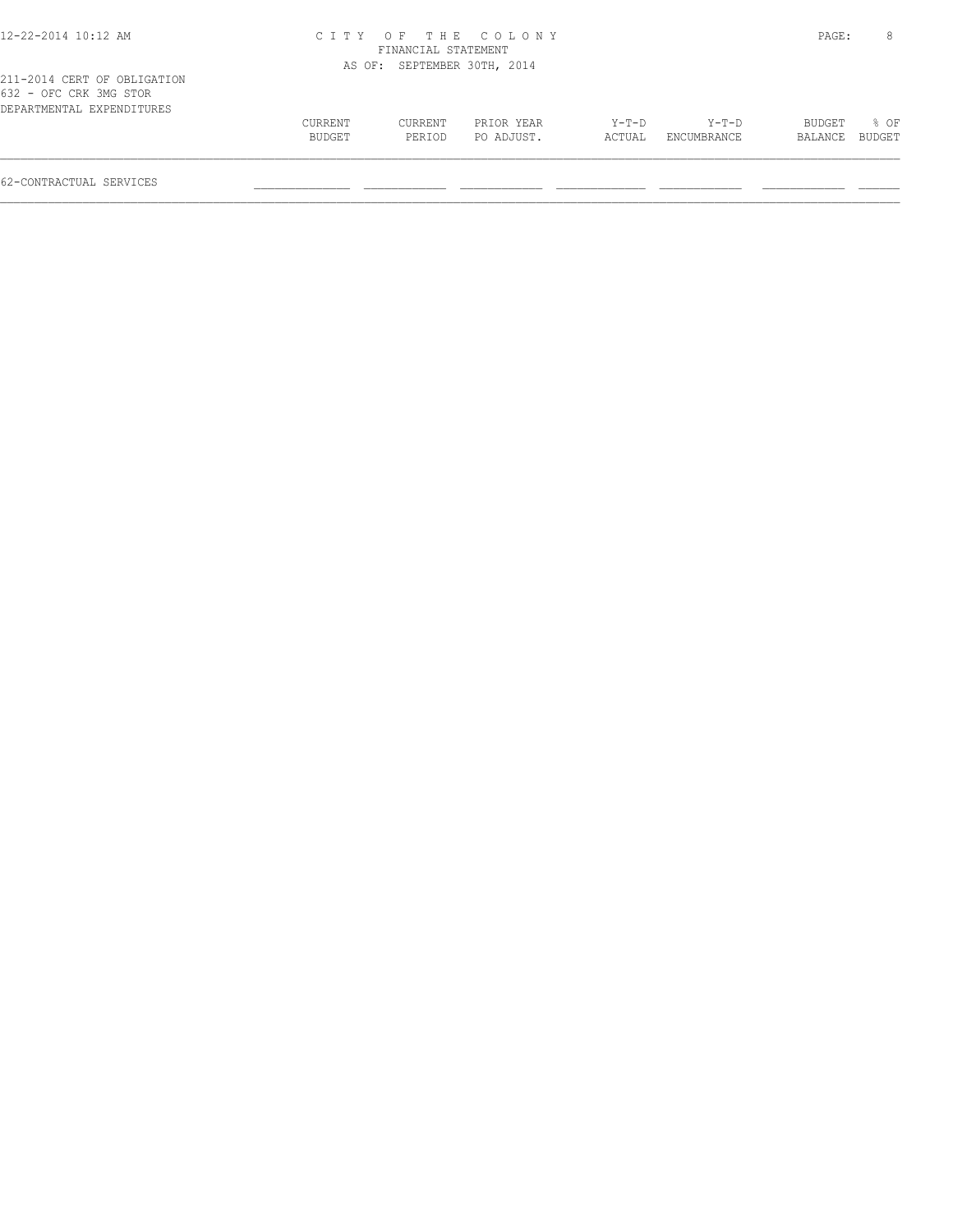## 12-22-2014 10:12 AM C I T Y O F T H E C O L O N Y PAGE: 9 FINANCIAL STATEMENT AS OF: SEPTEMBER 30TH, 2014

| DEPARTMENTAL EXPENDITURES              |                |         |            |         |             |                   |               |
|----------------------------------------|----------------|---------|------------|---------|-------------|-------------------|---------------|
|                                        | <b>CURRENT</b> | CURRENT | PRIOR YEAR | $Y-T-D$ | $Y-T-D$     | <b>BUDGET</b>     | % OF          |
|                                        | <b>BUDGET</b>  | PERIOD  | PO ADJUST. | ACTUAL  | ENCUMBRANCE | BALANCE           | <b>BUDGET</b> |
| 62-CONTRACTUAL SERVICES                |                |         |            |         |             |                   |               |
| 67-OVERHEAD ALLOCATION                 |                |         |            |         |             |                   |               |
| 635-6715 RESERVED FOR PROJECTS         | 25,295.00      | 0.00    | 0.00       | 0.00    | 0.00        | 25,295.00         | 100.00        |
| TOTAL 67-OVERHEAD ALLOCATION           | 25,295.00      | 0.00    | 0.00       | 0.00    | 0.00        | 25,295.00 100.00  |               |
| 68-SUNDRY CHARGES                      |                |         |            |         |             |                   |               |
| 635-6823 TRANSFER OUT-2004 REVENUE BND | 210,000.00     | 0.00    | 0.00       | 0.00    | 0.00        | 210,000.00        | 100.00        |
| TOTAL 68-SUNDRY CHARGES                | 210,000.00     | 0.00    | 0.00       | 0.00    | 0.00        | 210,000.00 100.00 |               |
| TOTAL 635 - NON-DEPARTMENTAL           | 235,295.00     | 0.00    | 0.00       | 0.00    | 0.00        | 235,295.00        | 100.00        |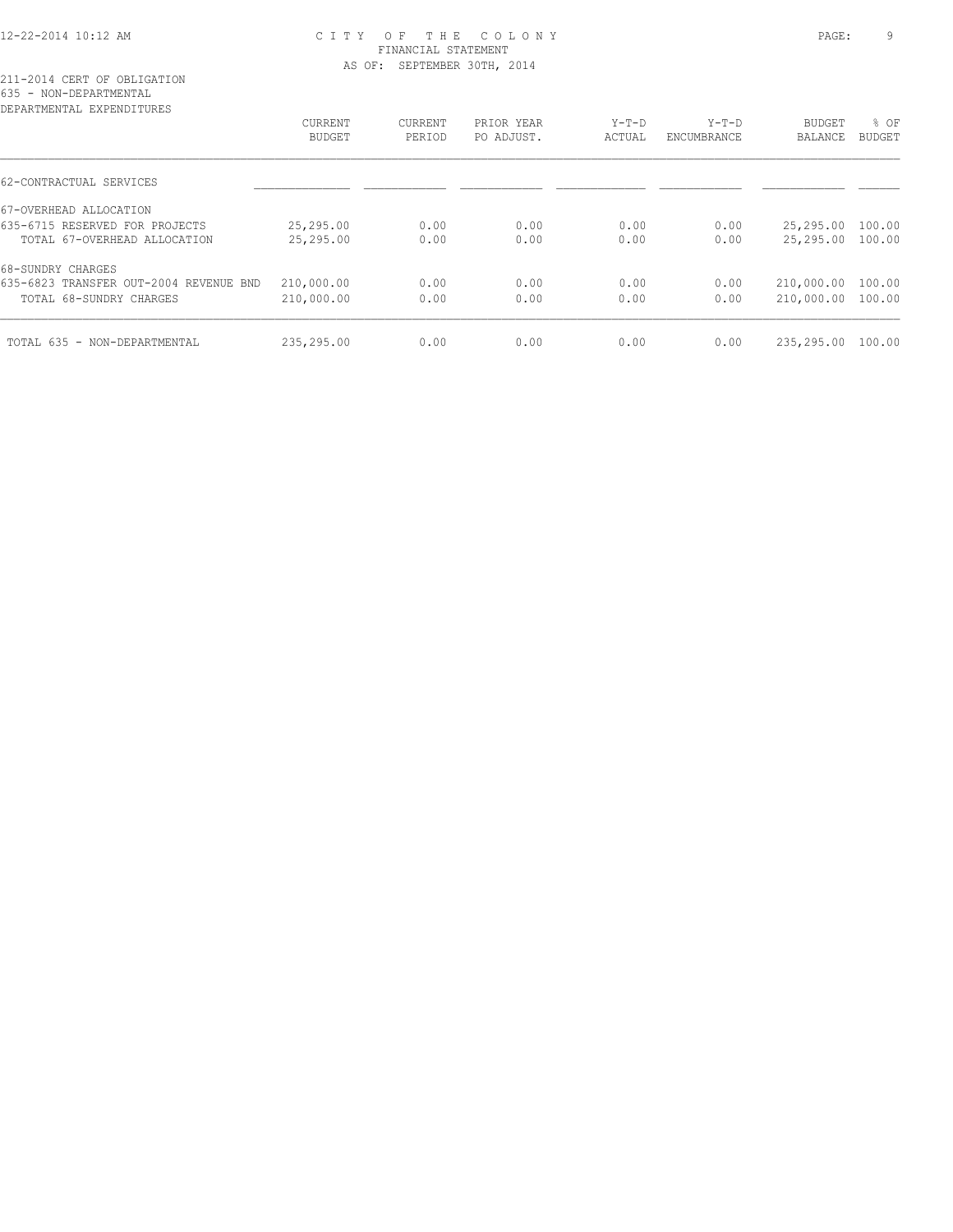| 12-22-2014 10:12 AM                                                             | CITY OF THE COLONY<br>FINANCIAL STATEMENT |                             |                          |                   |                        |                   |                |  |
|---------------------------------------------------------------------------------|-------------------------------------------|-----------------------------|--------------------------|-------------------|------------------------|-------------------|----------------|--|
|                                                                                 |                                           | AS OF: SEPTEMBER 30TH, 2014 |                          |                   |                        |                   |                |  |
| 211-2014 CERT OF OBLIGATION<br>636 - WATER WELL #4<br>DEPARTMENTAL EXPENDITURES |                                           |                             |                          |                   |                        |                   |                |  |
|                                                                                 | CURRENT<br>BUDGET                         | CURRENT<br>PERIOD           | PRIOR YEAR<br>PO ADJUST. | $Y-T-D$<br>ACTUAL | $Y-T-D$<br>ENCUMBRANCE | BUDGET<br>BALANCE | 8 OF<br>BUDGET |  |
|                                                                                 |                                           |                             |                          |                   |                        |                   |                |  |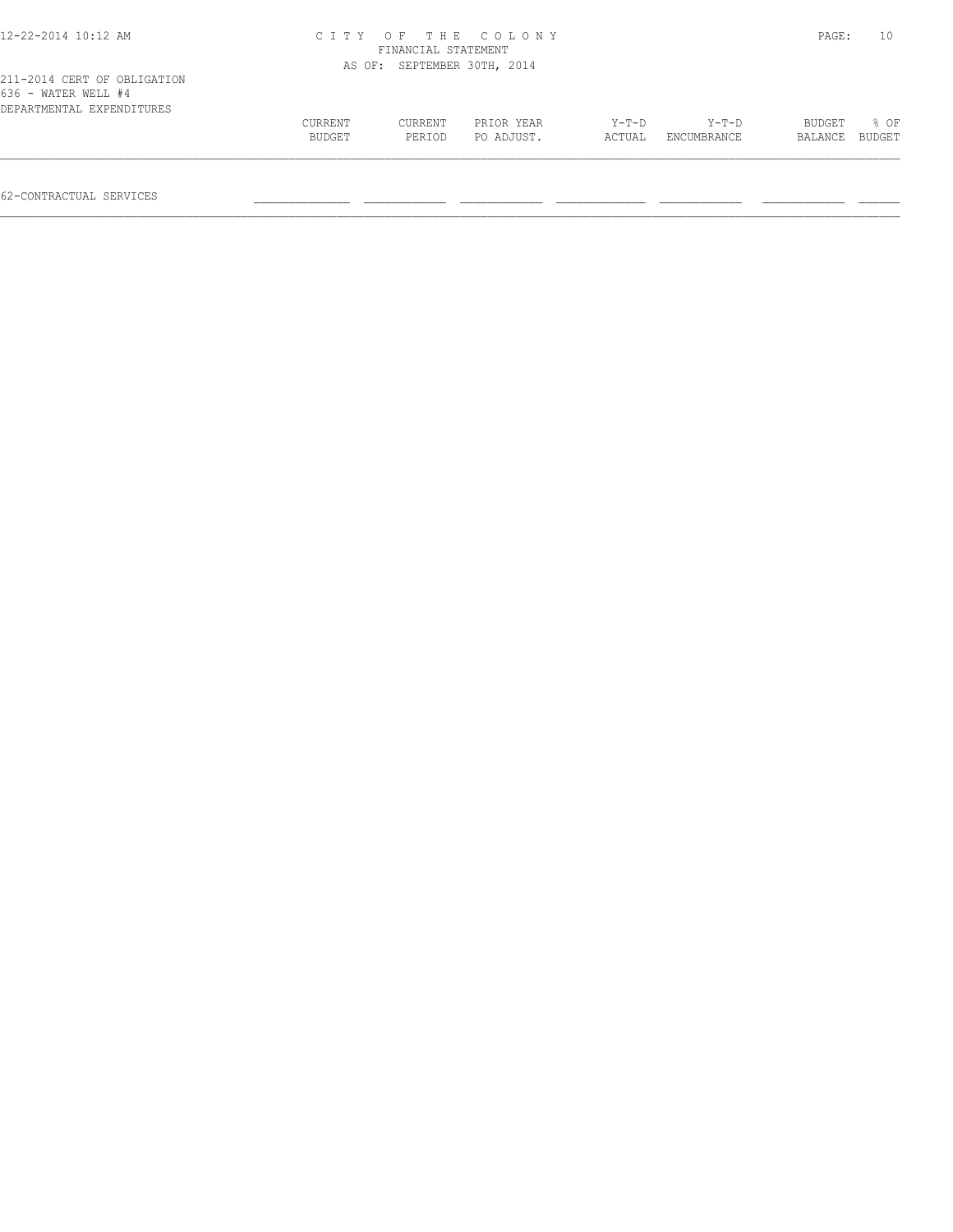|         |         |            |                                                                          |             |         | 11     |
|---------|---------|------------|--------------------------------------------------------------------------|-------------|---------|--------|
|         |         |            |                                                                          |             |         |        |
|         |         |            |                                                                          |             |         |        |
|         |         |            |                                                                          |             |         |        |
| CURRENT | CURRENT | PRIOR YEAR | Y-T-D                                                                    | Y-T-D       | BUDGET  | % OF   |
| BUDGET  | PERIOD  | PO ADJUST. | ACTUAL                                                                   | ENCUMBRANCE | BALANCE | BUDGET |
|         |         |            | CITY OF THE COLONY<br>FINANCIAL STATEMENT<br>AS OF: SEPTEMBER 30TH, 2014 |             |         | PAGE:  |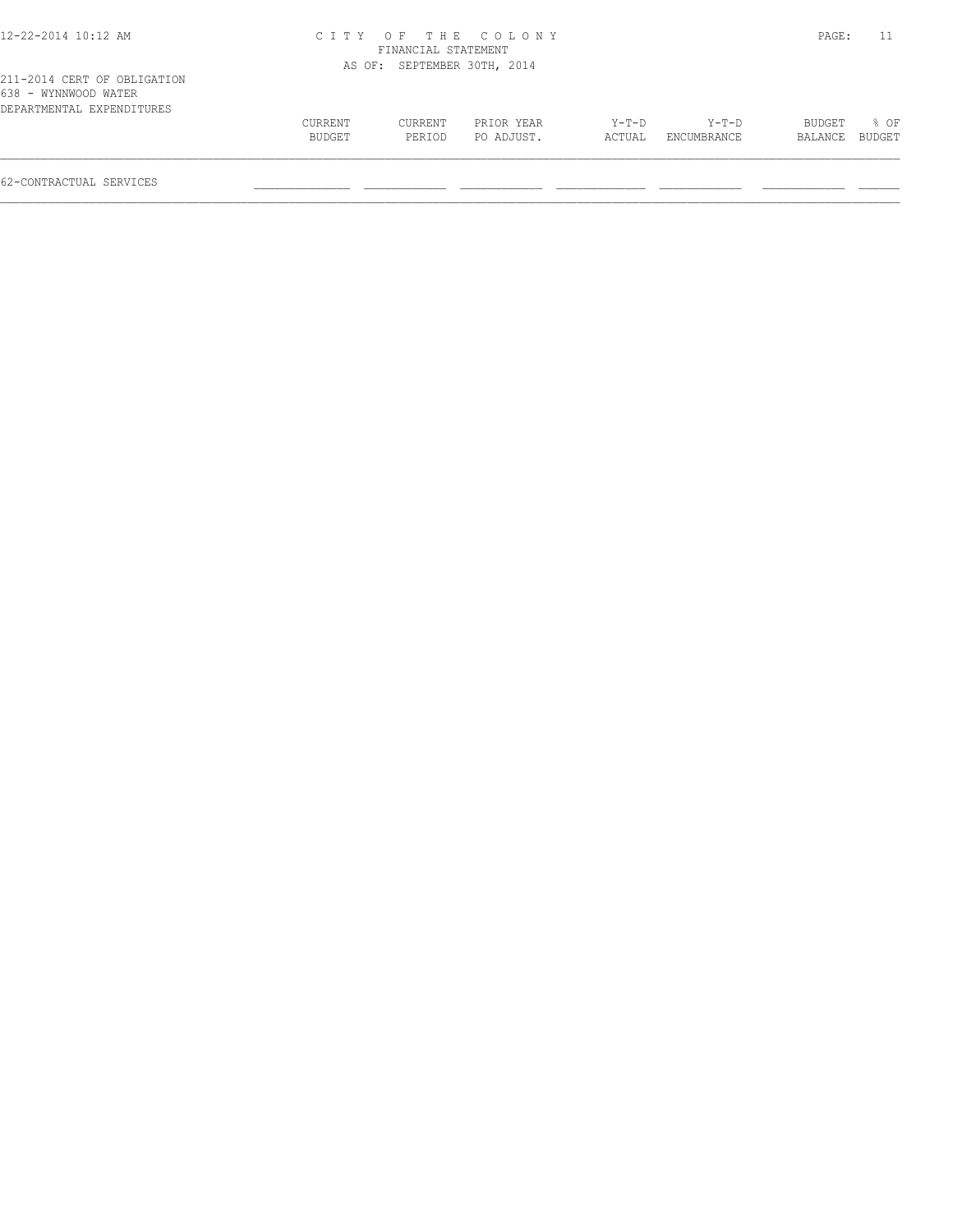## 12-22-2014 10:12 AM C I T Y O F T H E C O L O N Y PAGE: 12 FINANCIAL STATEMENT AS OF: SEPTEMBER 30TH, 2014

211-2014 CERT OF OBLIGATION 661 - WELL SITE AERATION

| DEPARTMENTAL<br>EXPENDITURES   |           |         |            |         |             |               |               |
|--------------------------------|-----------|---------|------------|---------|-------------|---------------|---------------|
|                                | CURRENT   | CURRENT | PRIOR YEAR | $Y-T-D$ | $Y-T-D$     | <b>BUDGET</b> | % OF          |
|                                | BUDGET    | PERIOD  | PO ADJUST. | ACTUAL  | ENCUMBRANCE | BALANCE       | <b>BUDGET</b> |
| 62-CONTRACTUAL SERVICES        |           |         |            |         |             |               |               |
| 661-6213 CONTRACTUAL SERVICES  | 19,920.00 | 0.00    | 0.00       | 0.00    | 0.00        | 19,920.00     | 100.00        |
| TOTAL 62-CONTRACTUAL SERVICES  | 19,920.00 | 0.00    | 0.00       | 0.00    | 0.00        | 19,920.00     | 100.00        |
| 66-CAPITAL OUTLAY              |           |         |            |         |             |               |               |
| 67-OVERHEAD ALLOCATION         |           |         |            |         |             |               |               |
| 661-6705 CONTINGENCY           | 685.00    | 0.00    | 0.00       | 0.00    | 0.00        | 685.00        | 100.00        |
| TOTAL 67-OVERHEAD ALLOCATION   | 685.00    | 0.00    | 0.00       | 0.00    | 0.00        | 685.00        | 100.00        |
|                                |           |         |            |         |             |               | 100.00        |
| TOTAL 661 - WELL SITE AERATION | 20,605.00 | 0.00    | 0.00       | 0.00    | 0.00        | 20,605.00     |               |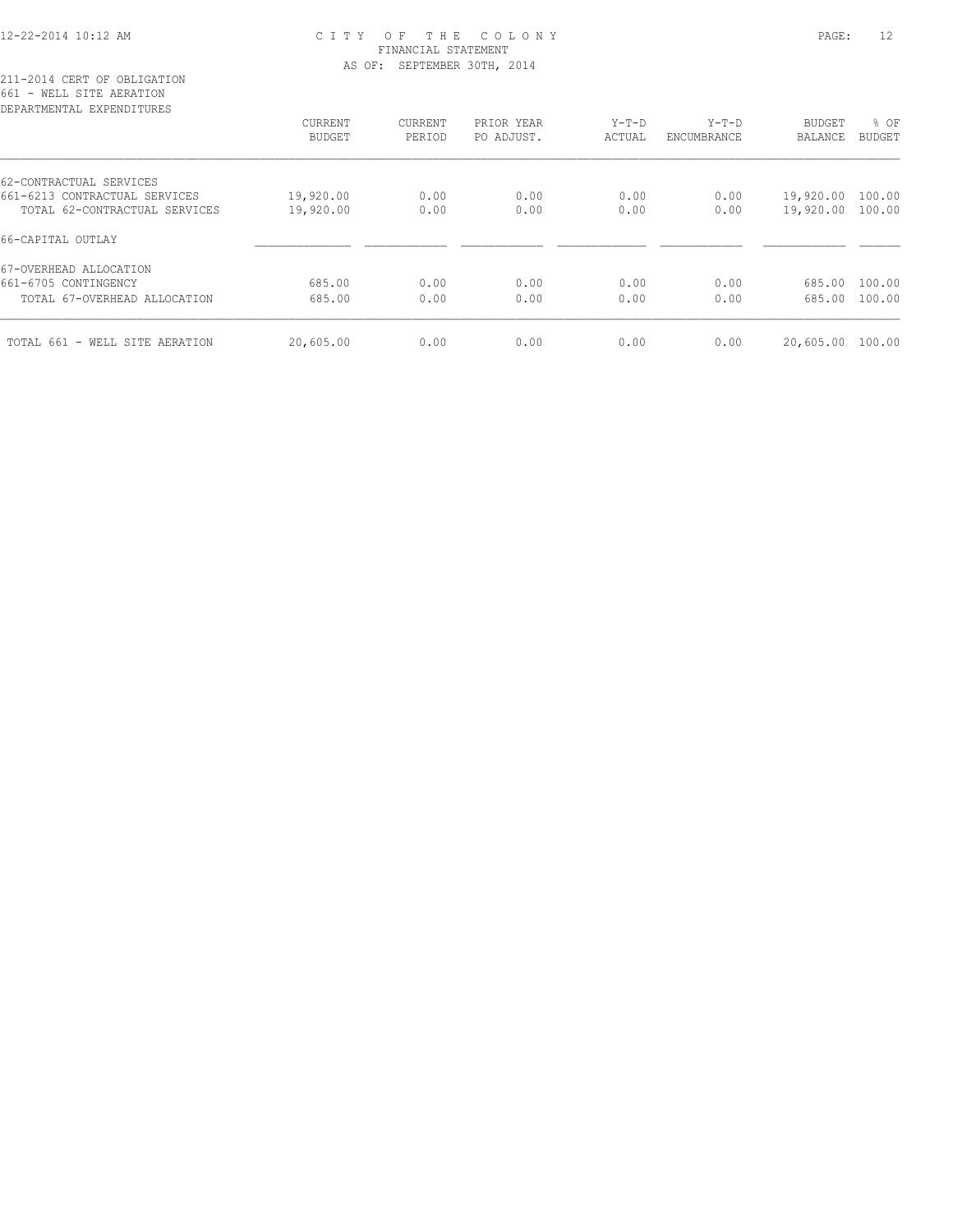| 12-22-2014 10:12 AM                                                          |                   | FINANCIAL STATEMENT         | CITY OF THE COLONY       |                   |                        | PAGE:             |                |
|------------------------------------------------------------------------------|-------------------|-----------------------------|--------------------------|-------------------|------------------------|-------------------|----------------|
|                                                                              |                   | AS OF: SEPTEMBER 30TH, 2014 |                          |                   |                        |                   |                |
| 211-2014 CERT OF OBLIGATION<br>662 - WASTEWATER<br>DEPARTMENTAL EXPENDITURES |                   |                             |                          |                   |                        |                   |                |
|                                                                              | CURRENT<br>BUDGET | CURRENT<br>PERIOD           | PRIOR YEAR<br>PO ADJUST. | $Y-T-D$<br>ACTUAL | $Y-T-D$<br>ENCUMBRANCE | BUDGET<br>BALANCE | 8 OF<br>BUDGET |
|                                                                              |                   |                             |                          |                   |                        |                   |                |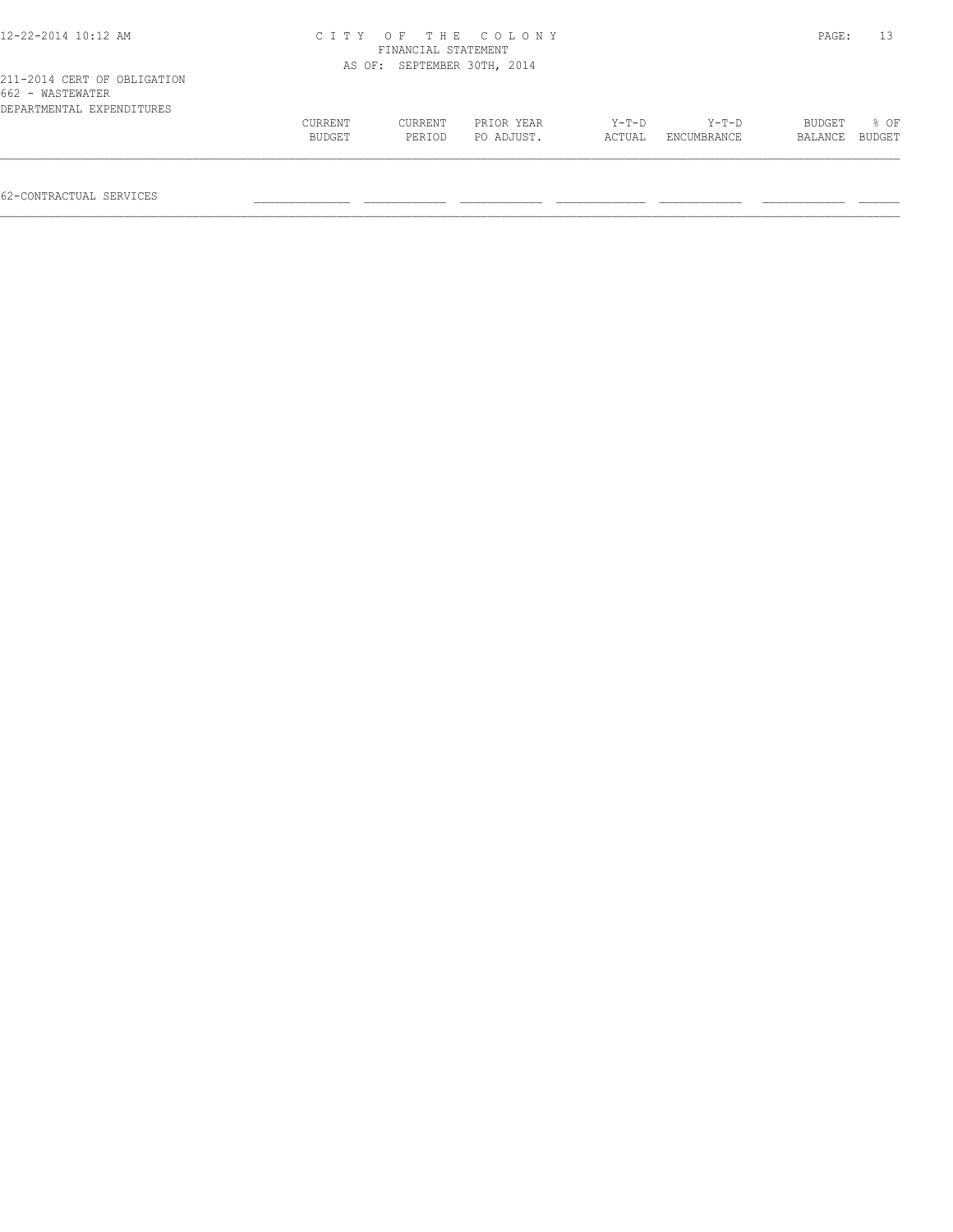| 12-22-2014 10:12 AM                                                                  |                   |                             | CITY OF THE COLONY       |                   |                        | PAGE:             | 14             |
|--------------------------------------------------------------------------------------|-------------------|-----------------------------|--------------------------|-------------------|------------------------|-------------------|----------------|
|                                                                                      |                   | FINANCIAL STATEMENT         |                          |                   |                        |                   |                |
|                                                                                      |                   | AS OF: SEPTEMBER 30TH, 2014 |                          |                   |                        |                   |                |
| 211-2014 CERT OF OBLIGATION<br>664 - FIVE STAR WTR STDY<br>DEPARTMENTAL EXPENDITURES |                   |                             |                          |                   |                        |                   |                |
|                                                                                      | CURRENT<br>BUDGET | CURRENT<br>PERIOD           | PRIOR YEAR<br>PO ADJUST. | $Y-T-D$<br>ACTUAL | $Y-T-D$<br>ENCUMBRANCE | BUDGET<br>BALANCE | % OF<br>BUDGET |
|                                                                                      |                   |                             |                          |                   |                        |                   |                |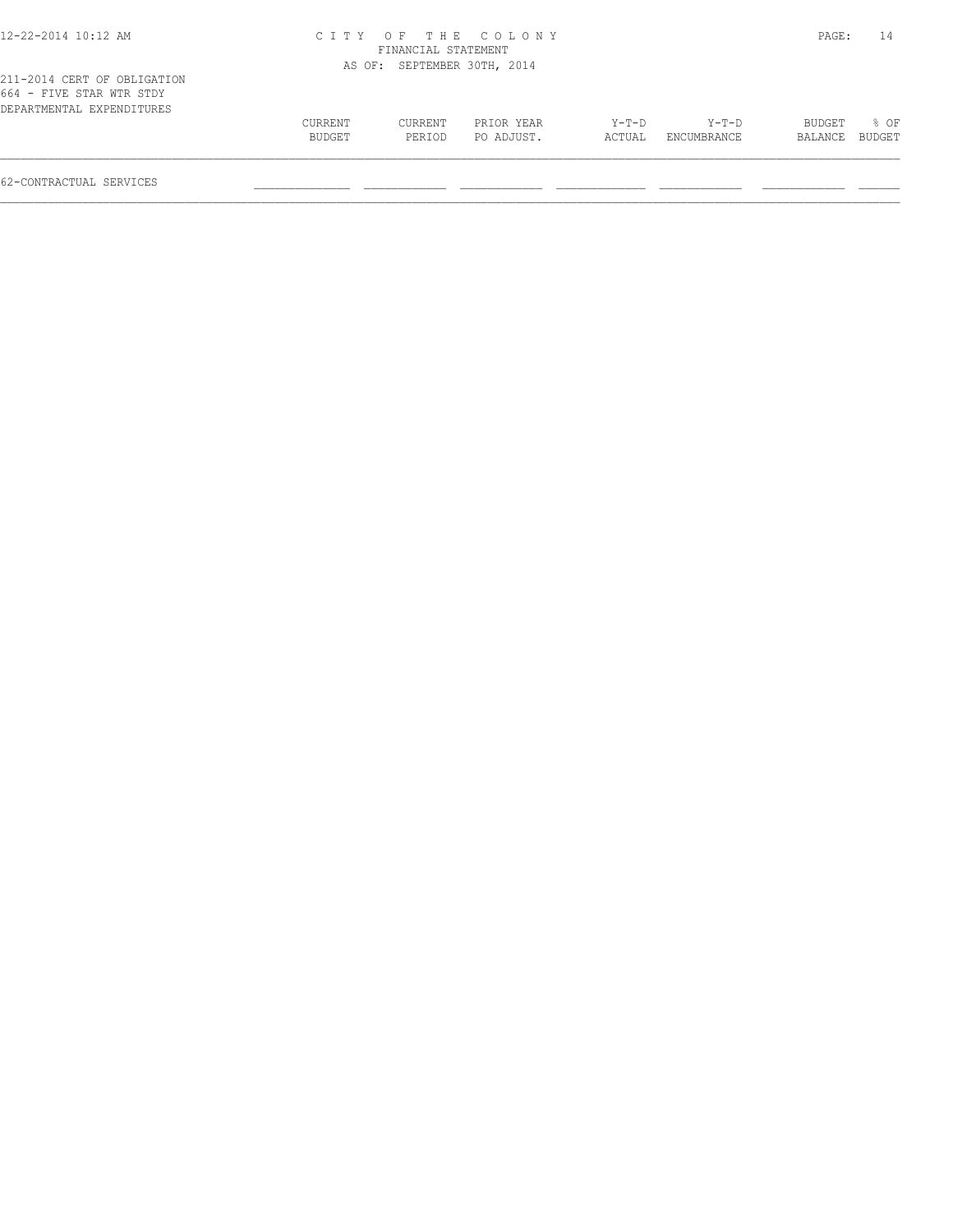| 12-22-2014 10:12 AM                                                                |                   | FINANCIAL STATEMENT | CITY OF THE COLONY       |                   |                        | PAGE:             | 15             |
|------------------------------------------------------------------------------------|-------------------|---------------------|--------------------------|-------------------|------------------------|-------------------|----------------|
|                                                                                    | AS OF:            |                     | SEPTEMBER 30TH, 2014     |                   |                        |                   |                |
| 211-2014 CERT OF OBLIGATION<br>666 - WATER PRODUCTION<br>DEPARTMENTAL EXPENDITURES | CURRENT<br>BUDGET | CURRENT<br>PERIOD   | PRIOR YEAR<br>PO ADJUST. | $Y-T-D$<br>ACTUAL | $Y-T-D$<br>ENCUMBRANCE | BUDGET<br>BALANCE | 8 OF<br>BUDGET |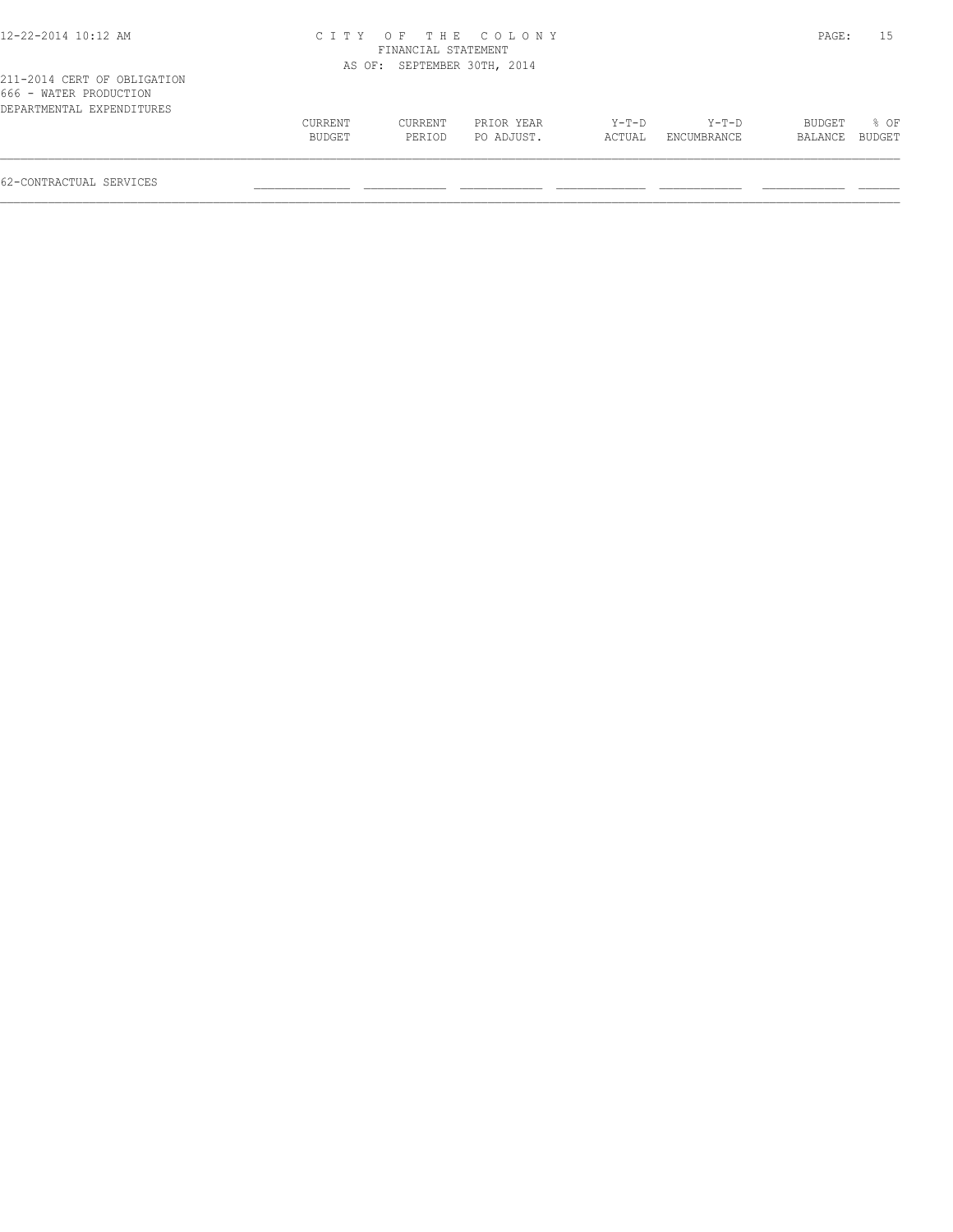## 12-22-2014 10:12 AM C I T Y O F T H E C O L O N Y PAGE: 16 FINANCIAL STATEMENT AS OF: SEPTEMBER 30TH, 2014

| DEPARTMENTAL EXPENDITURES                             | CURRENT<br><b>BUDGET</b>        | CURRENT<br>PERIOD | PRIOR YEAR<br>PO ADJUST. | Y-T-D<br>ACTUAL | Y-T-D<br>ENCUMBRANCE  | BUDGET<br>BALANCE                           | % OF<br>BUDGET |
|-------------------------------------------------------|---------------------------------|-------------------|--------------------------|-----------------|-----------------------|---------------------------------------------|----------------|
| 66-CAPITAL OUTLAY                                     |                                 |                   |                          |                 |                       |                                             |                |
| $***$<br>TOTAL EXPENDITURES<br>$***$                  | 448,636.67<br>______________    | 0.00              | 0.00                     | 0.00            | 0.00                  | 448,636.67 100.00                           |                |
| ** REVENUE OVER (UNDER) EXPENDITURES $*($ 448,636.67) | ______________<br>------------- | 0.00              | 0.00                     | 0.00            | 0.00(<br>____________ | 448,636.67)<br>____________<br>____________ | 0.00<br>______ |

\*\*\* END OF REPORT \*\*\*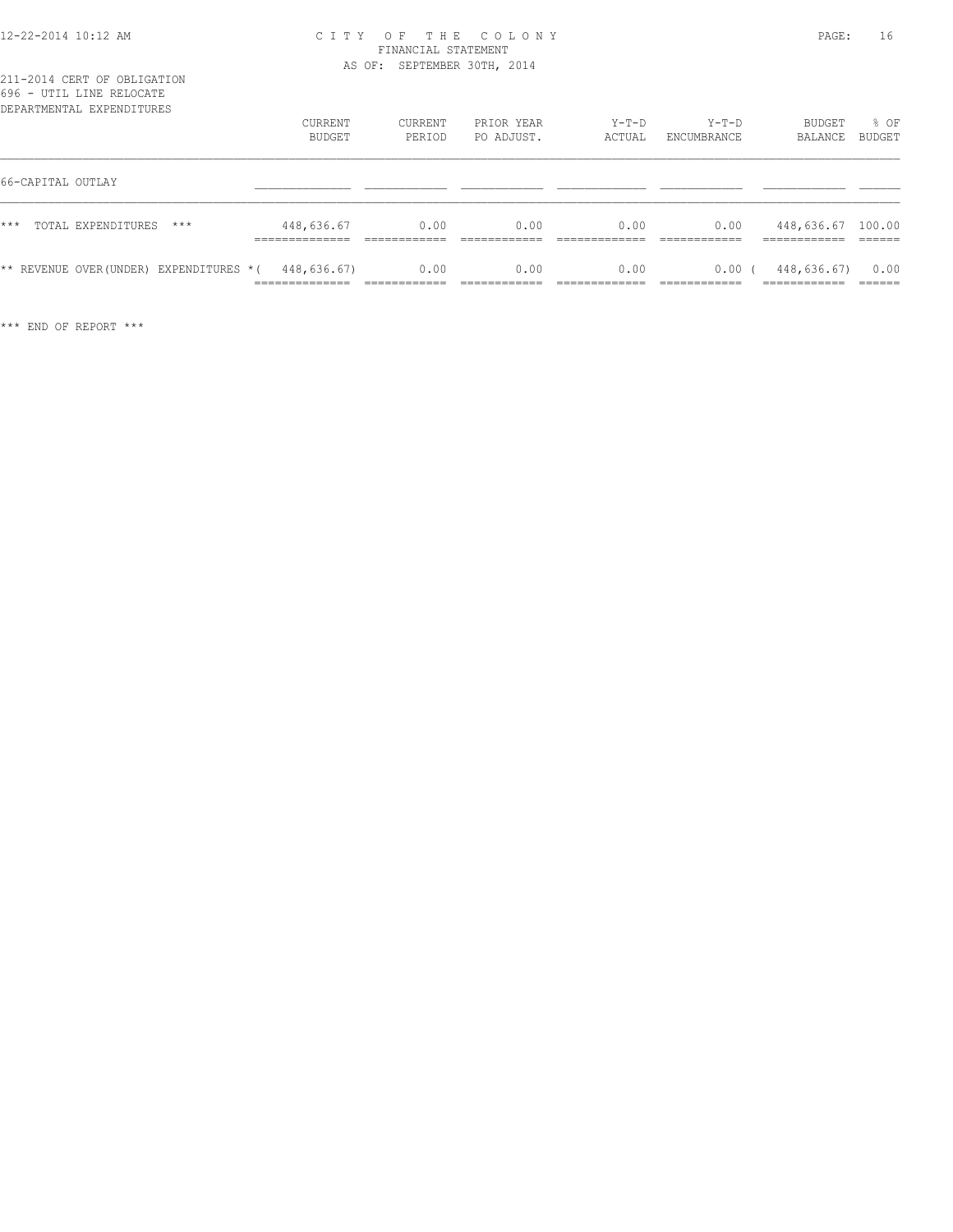## 12-22-2014 10:12 AM C I T Y O F T H E C O L O N Y PAGE: 1 FINANCIAL STATEMENT AS OF: SEPTEMBER 30TH, 2014

| IL INVINCIALE OOPERINI |                                  |                              |                              |                                 |                              |                               |                    |
|------------------------|----------------------------------|------------------------------|------------------------------|---------------------------------|------------------------------|-------------------------------|--------------------|
|                        | CURRENT<br>BUDGET                | CURRENT<br>PERIOD            | PRIOR YEAR<br>PO ADJUST.     | $Y-T-D$<br>ACTUAL               | $Y-T-D$<br>ENCUMBRANCE       | BUDGET<br>BALANCE BUDGET      | % OF               |
| REVENUE SUMMARY        |                                  |                              |                              |                                 |                              |                               |                    |
| EXPENDITURE SUMMARY    | ______________<br>______________ | ____________<br>____________ | ____________<br>____________ | _____________<br>______________ | ____________<br>____________ | ____________<br>------------- | -------<br>_______ |
|                        | ______________<br>______________ | ___________<br>____________  | ____________<br>____________ | _____________<br>______________ | ____________<br>____________ | -------------<br>____________ | ______<br>_______  |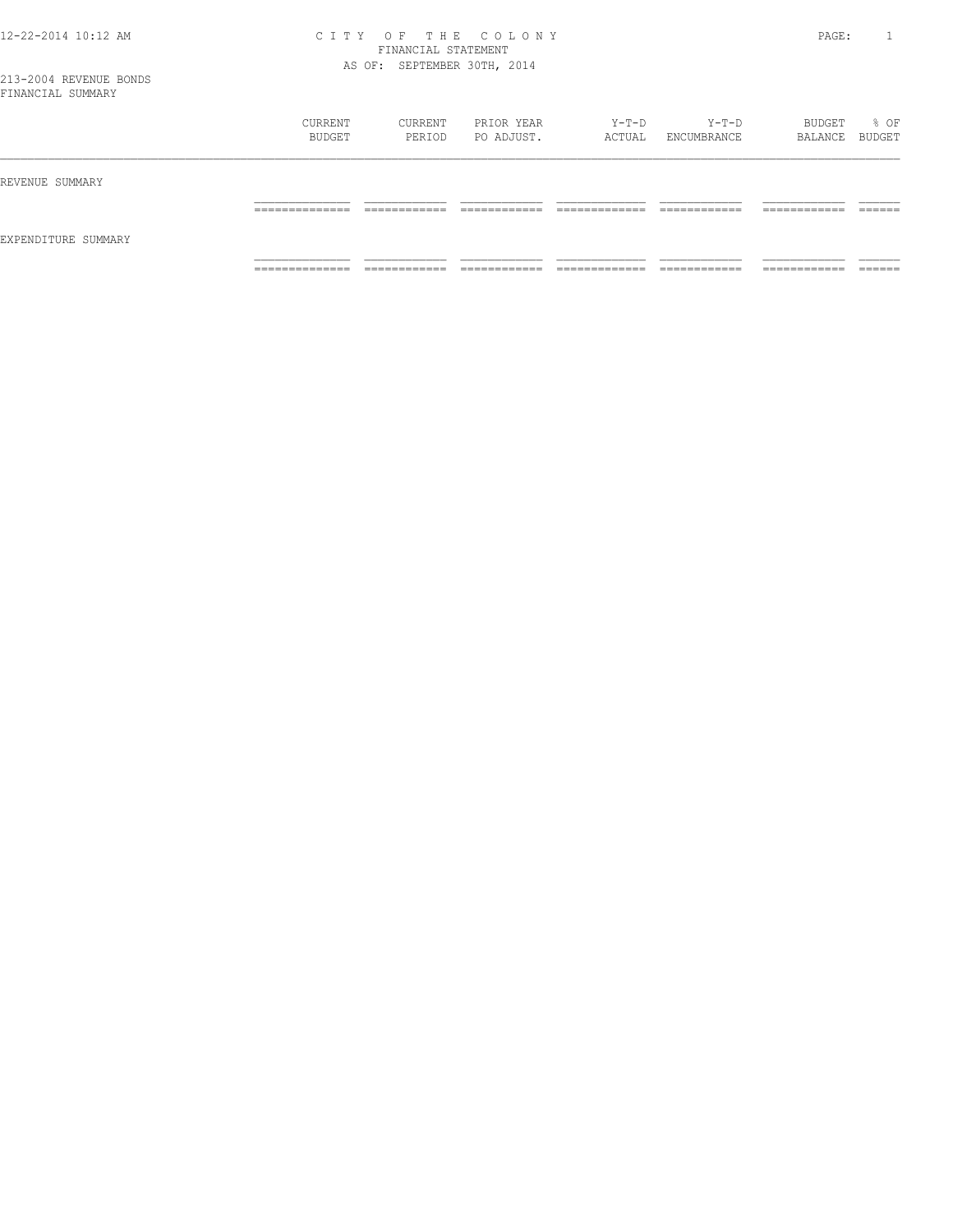## 12-22-2014 10:12 AM C I T Y O F T H E C O L O N Y PAGE: 2 FINANCIAL STATEMENT AS OF: SEPTEMBER 30TH, 2014

213-2004 REVENUE BONDS REVENUES

| $Y-T-D$<br>$Y-T-D$<br>CURRENT<br>CURRENT<br>BUDGET<br>PRIOR YEAR<br>PO ADJUST.<br>BUDGET<br>ACTUAL<br>PERIOD<br>ENCUMBRANCE<br>BALANCE<br>8-MISCELLANEOUS REVENUE |  |  |  |                |
|-------------------------------------------------------------------------------------------------------------------------------------------------------------------|--|--|--|----------------|
|                                                                                                                                                                   |  |  |  |                |
|                                                                                                                                                                   |  |  |  | % OF<br>BUDGET |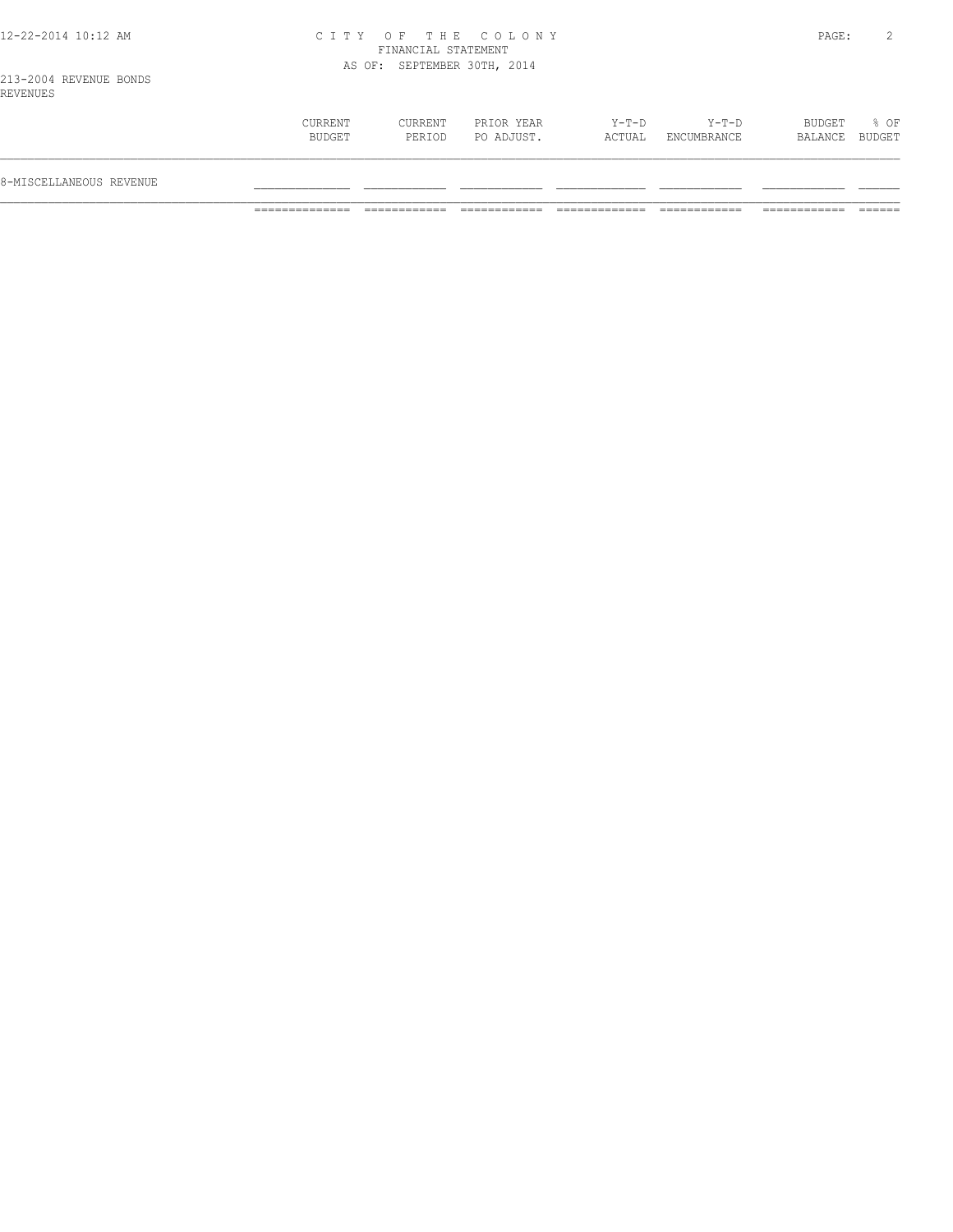| 12-22-2014 10:12 AM                                                             | CITY OF THE COLONY<br>FINANCIAL STATEMENT<br>AS OF: SEPTEMBER 30TH, 2014 |         |            |        |             |         | 3      |
|---------------------------------------------------------------------------------|--------------------------------------------------------------------------|---------|------------|--------|-------------|---------|--------|
| 213-2004 REVENUE BONDS<br>630 - CARROLLTON INTERLO<br>DEPARTMENTAL EXPENDITURES |                                                                          |         |            |        |             |         |        |
|                                                                                 | CURRENT                                                                  | CURRENT | PRIOR YEAR | Y-T-D  | Y-T-D       | BUDGET  | % OF   |
|                                                                                 | BUDGET                                                                   | PERIOD  | PO ADJUST. | ACTUAL | ENCUMBRANCE | BALANCE | BUDGET |
| 62-CONTRACTUAL SERVICES                                                         |                                                                          |         |            |        |             |         |        |
| 67-OVERHEAD ALLOCATION                                                          |                                                                          |         |            |        |             |         |        |
|                                                                                 |                                                                          |         |            |        |             |         |        |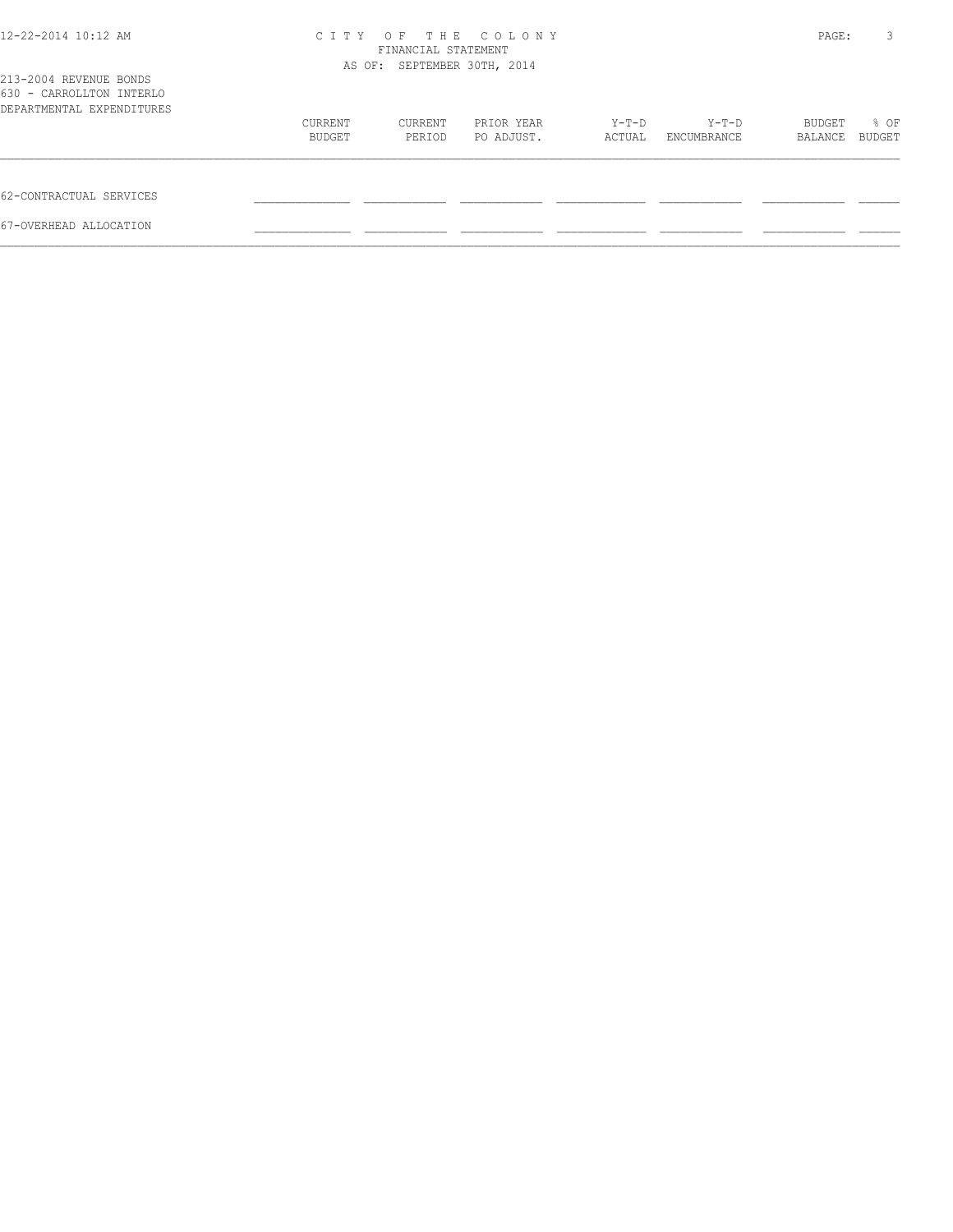| 12-22-2014 10:12 AM |  |  |
|---------------------|--|--|
|---------------------|--|--|

## 12-22-2014 10:12 AM C I T Y O F T H E C O L O N Y PAGE: 4 FINANCIAL STATEMENT

| 213-2004 REVENUE BONDS<br>635 - NON-DEPARTMENTAL |                   |                   | AS OF: SEPTEMBER 30TH, 2014 |                 |                      |                   |                       |
|--------------------------------------------------|-------------------|-------------------|-----------------------------|-----------------|----------------------|-------------------|-----------------------|
| DEPARTMENTAL EXPENDITURES                        | CURRENT<br>BUDGET | CURRENT<br>PERIOD | PRIOR YEAR<br>PO ADJUST.    | Y-T-D<br>ACTUAL | Y-T-D<br>ENCUMBRANCE | BUDGET<br>BALANCE | % OF<br><b>BUDGET</b> |
| 62-CONTRACTUAL SERVICES                          |                   |                   |                             |                 |                      |                   |                       |
| 67-OVERHEAD ALLOCATION                           |                   |                   |                             |                 |                      |                   |                       |
| 68-SUNDRY CHARGES                                |                   |                   |                             |                 |                      |                   |                       |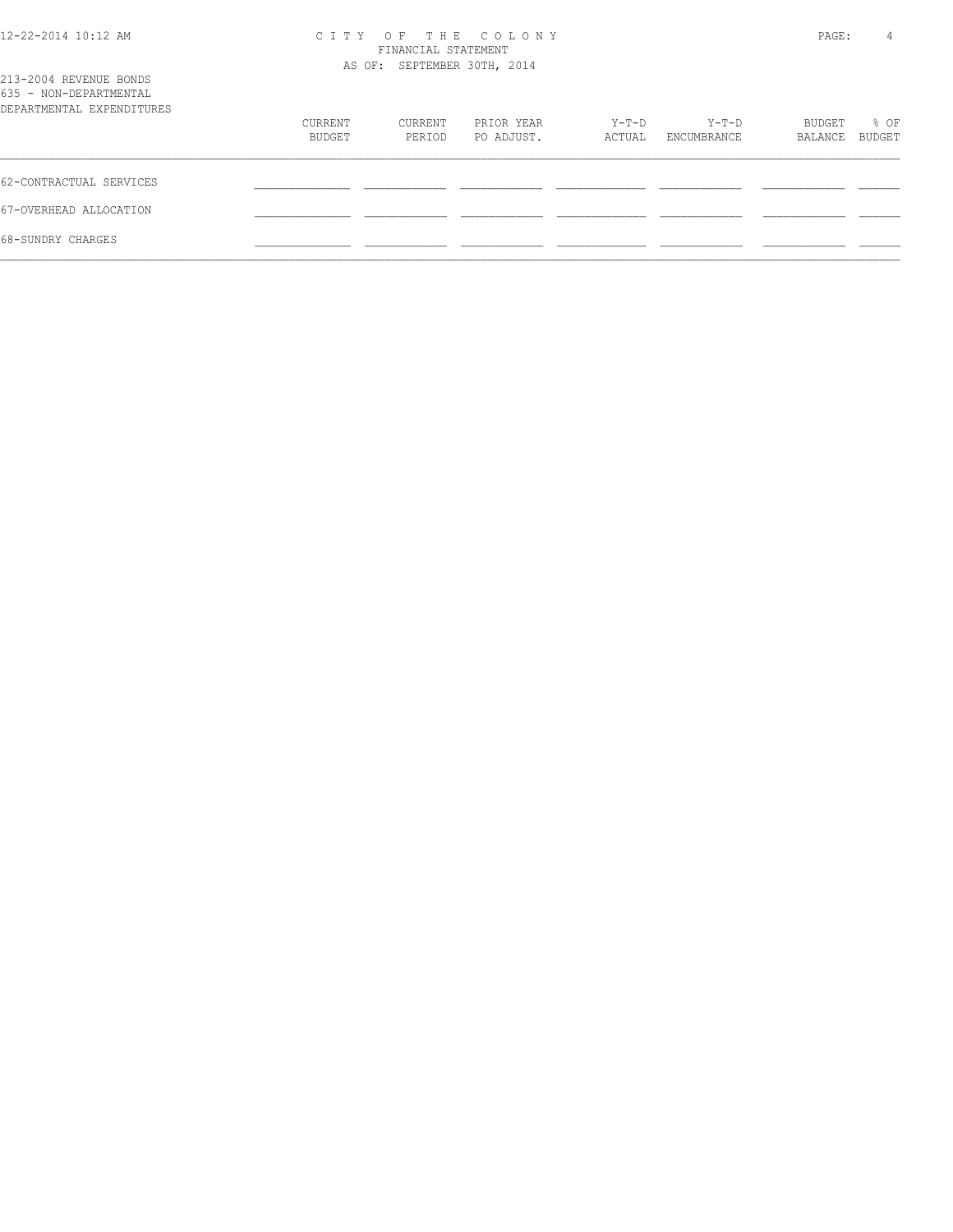| 12-22-2014 10:12 AM<br>213-2004 REVENUE BONDS         | C I T Y | FINANCIAL STATEMENT<br>AS OF: SEPTEMBER 30TH, 2014 | OF THE COLONY |        |             | PAGE:   | 5             |
|-------------------------------------------------------|---------|----------------------------------------------------|---------------|--------|-------------|---------|---------------|
| 636 - AMMONIA/CHOLINRATI<br>DEPARTMENTAL EXPENDITURES |         |                                                    |               |        |             |         |               |
|                                                       | CURRENT | CURRENT                                            | PRIOR YEAR    | Y-T-D  | Y-T-D       | BUDGET  | % OF          |
|                                                       | BUDGET  | PERIOD                                             | PO ADJUST.    | ACTUAL | ENCUMBRANCE | BALANCE | <b>BUDGET</b> |
| 62-CONTRACTUAL SERVICES                               |         |                                                    |               |        |             |         |               |
| 63-SUPPLIES                                           |         |                                                    |               |        |             |         |               |
| 67-OVERHEAD ALLOCATION                                |         |                                                    |               |        |             |         |               |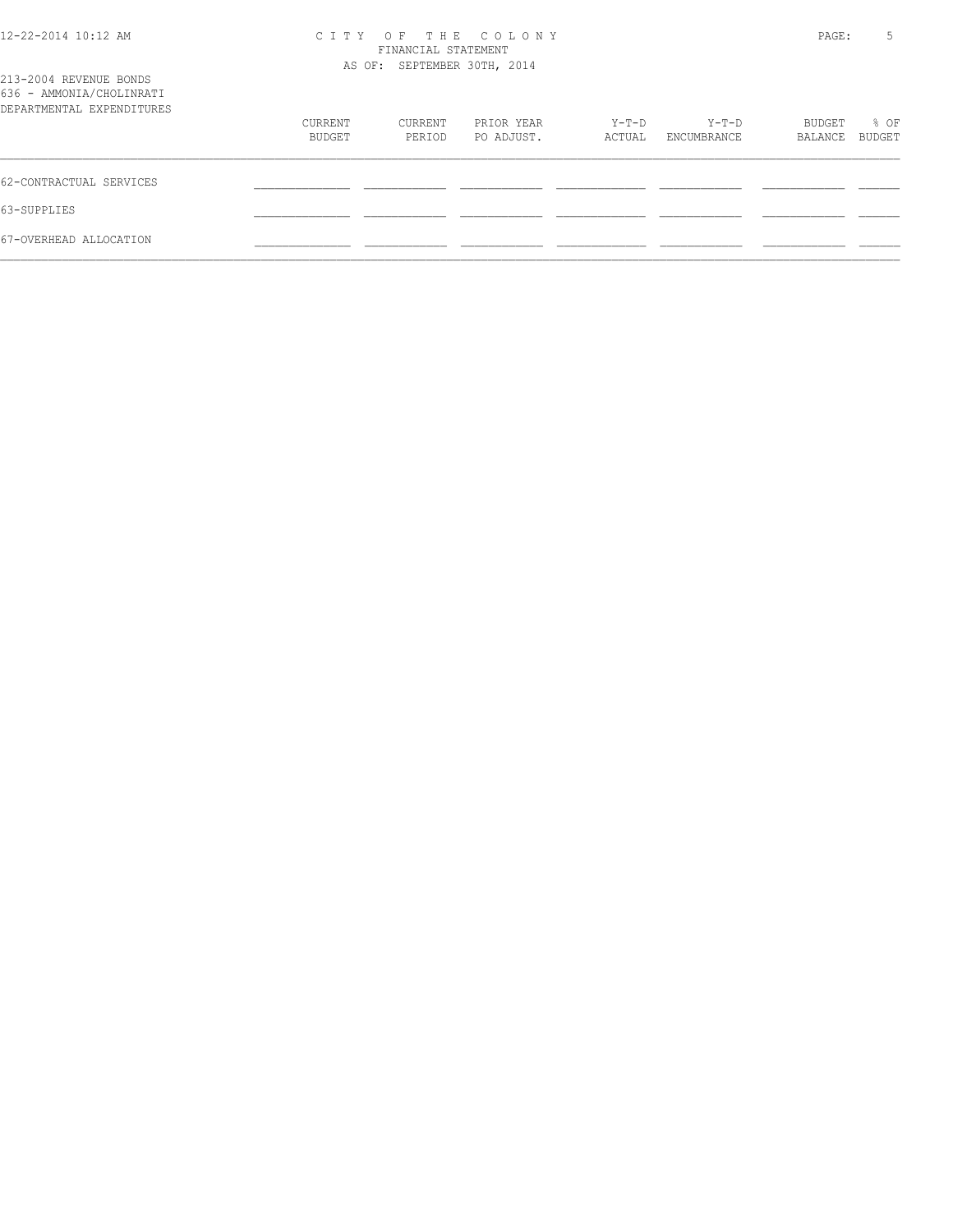## 12-22-2014 10:12 AM C I T Y O F T H E C O L O N Y PAGE: 6 FINANCIAL STATEMENT

|                                                                               |                   |                   | AS OF: SEPTEMBER 30TH, 2014 |                 |                        |                          |      |
|-------------------------------------------------------------------------------|-------------------|-------------------|-----------------------------|-----------------|------------------------|--------------------------|------|
| 213-2004 REVENUE BONDS<br>637 - WYNNWOOD PEN ASR<br>DEPARTMENTAL EXPENDITURES |                   |                   |                             |                 |                        |                          |      |
|                                                                               | CURRENT<br>BUDGET | CURRENT<br>PERIOD | PRIOR YEAR<br>PO ADJUST.    | Y-T-D<br>ACTUAL | $Y-T-D$<br>ENCUMBRANCE | BUDGET<br>BALANCE BUDGET | 8 OF |
|                                                                               |                   |                   |                             |                 |                        |                          |      |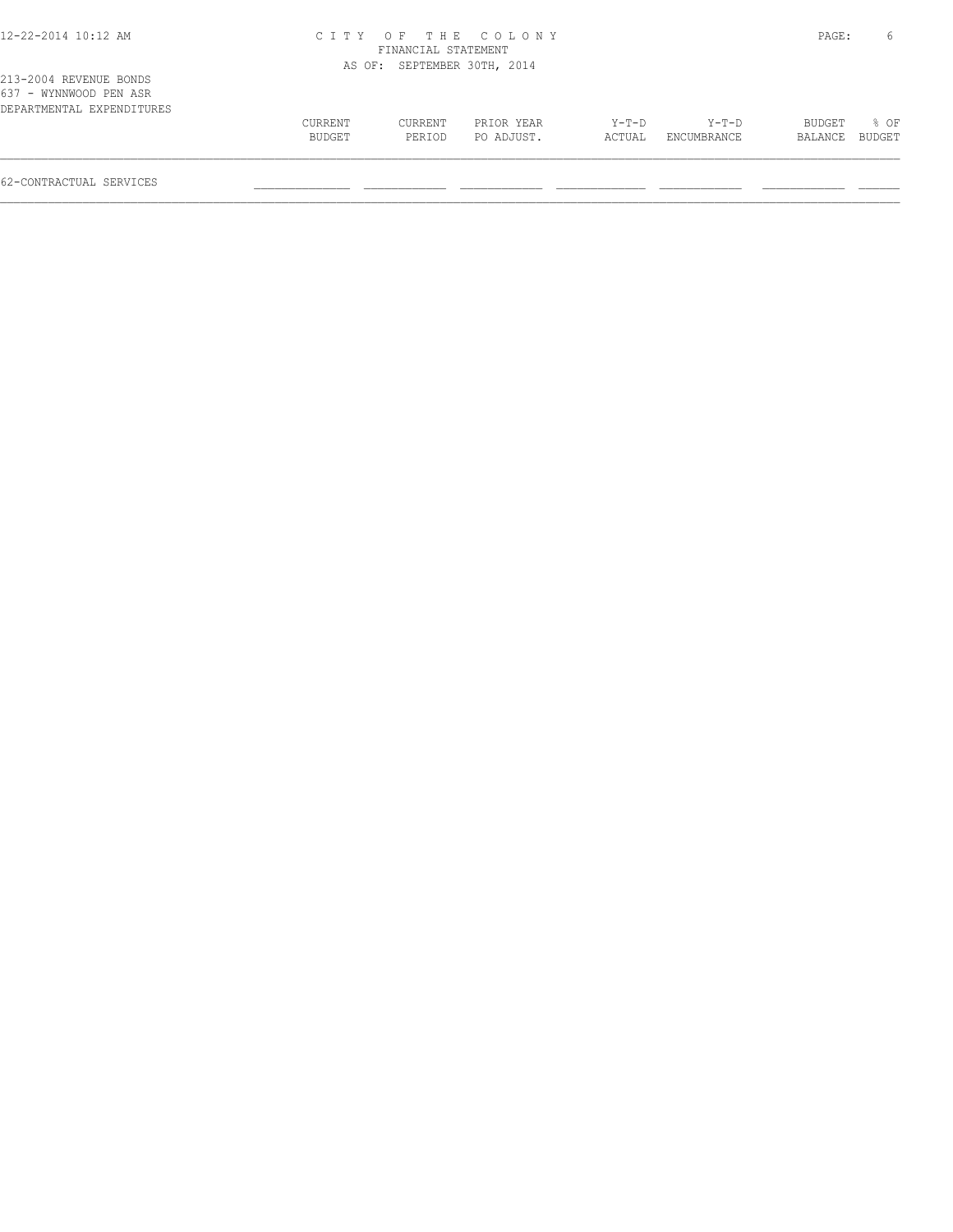## 12-22-2014 10:12 AM C I T Y O F T H E C O L O N Y PAGE: 7 FINANCIAL STATEMENT

|                                                                                |         |         | AS OF: SEPTEMBER 30TH, 2014 |         |             |         |        |
|--------------------------------------------------------------------------------|---------|---------|-----------------------------|---------|-------------|---------|--------|
| 213-2004 REVENUE BONDS<br>638 - WYNNWOOD SWR LIFT<br>DEPARTMENTAL EXPENDITURES |         |         |                             |         |             |         |        |
|                                                                                | CURRENT | CURRENT | PRIOR YEAR                  | $Y-T-D$ | $Y-T-D$     | BUDGET  | 8 OF   |
|                                                                                | BUDGET  | PERIOD  | PO ADJUST.                  | ACTUAL  | ENCUMBRANCE | BALANCE | BUDGET |
|                                                                                |         |         |                             |         |             |         |        |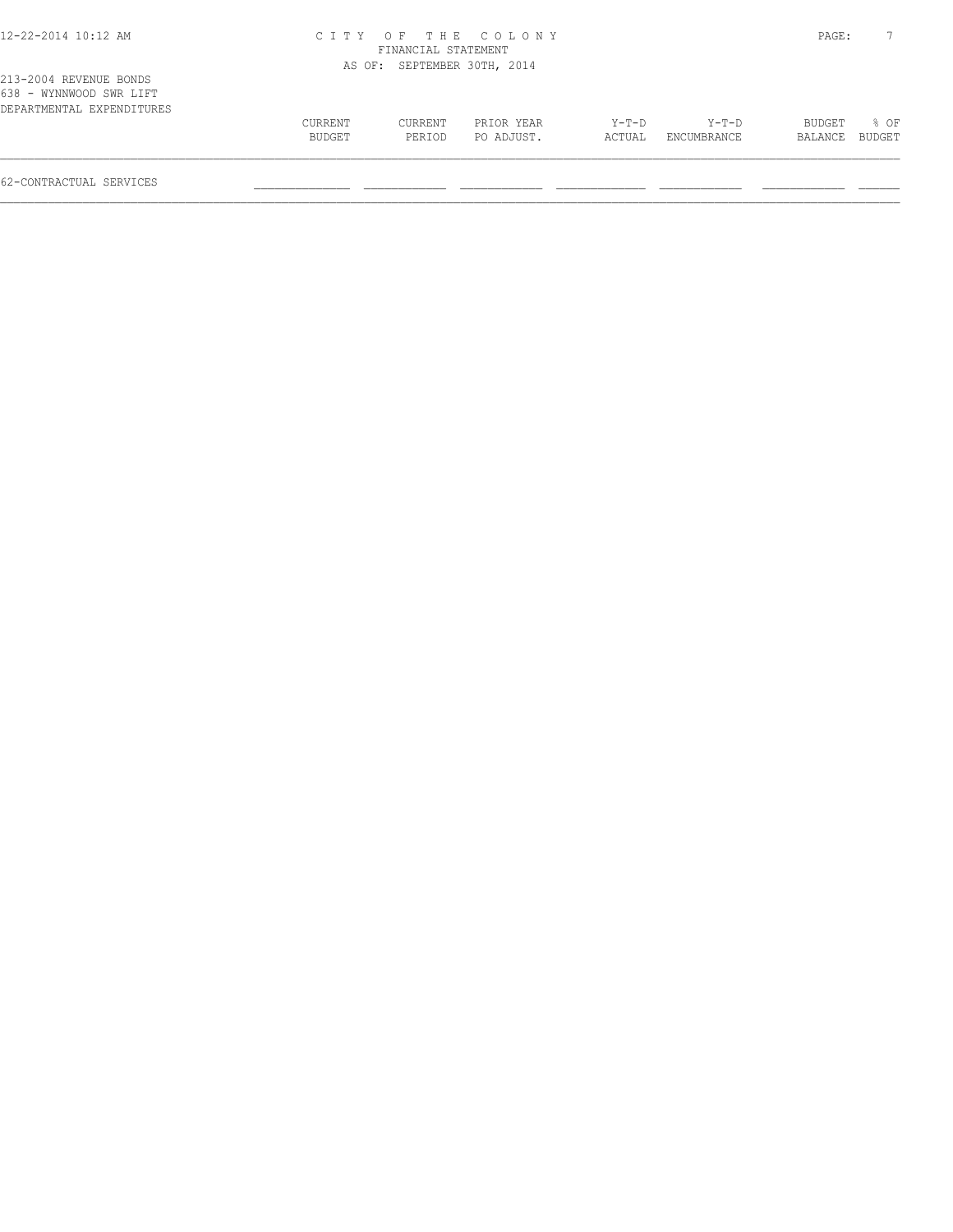213-2004 REVENUE BONDS

### 12-22-2014 10:12 AM C I T Y O F T H E C O L O N Y PAGE: 8 FINANCIAL STATEMENT AS OF: SEPTEMBER 30TH, 2014

| 639 - WYNN WTR SYSTEM<br>DEPARTMENTAL EXPENDITURES |                   |                   |                          |                   |                      |                   |                |
|----------------------------------------------------|-------------------|-------------------|--------------------------|-------------------|----------------------|-------------------|----------------|
|                                                    | CURRENT<br>BUDGET | CURRENT<br>PERIOD | PRIOR YEAR<br>PO ADJUST. | $Y-T-D$<br>ACTUAL | Y-T-D<br>ENCUMBRANCE | BUDGET<br>BALANCE | % OF<br>BUDGET |
| 62-CONTRACTUAL SERVICES                            |                   |                   |                          |                   |                      |                   |                |
| 64-MAINTENANCE                                     |                   |                   |                          |                   |                      |                   |                |
| 65-NON-CAPITAL                                     |                   |                   |                          |                   |                      |                   |                |
| 66-CAPITAL OUTLAY                                  |                   |                   |                          |                   |                      |                   |                |
| 67-OVERHEAD ALLOCATION                             |                   |                   |                          |                   |                      |                   |                |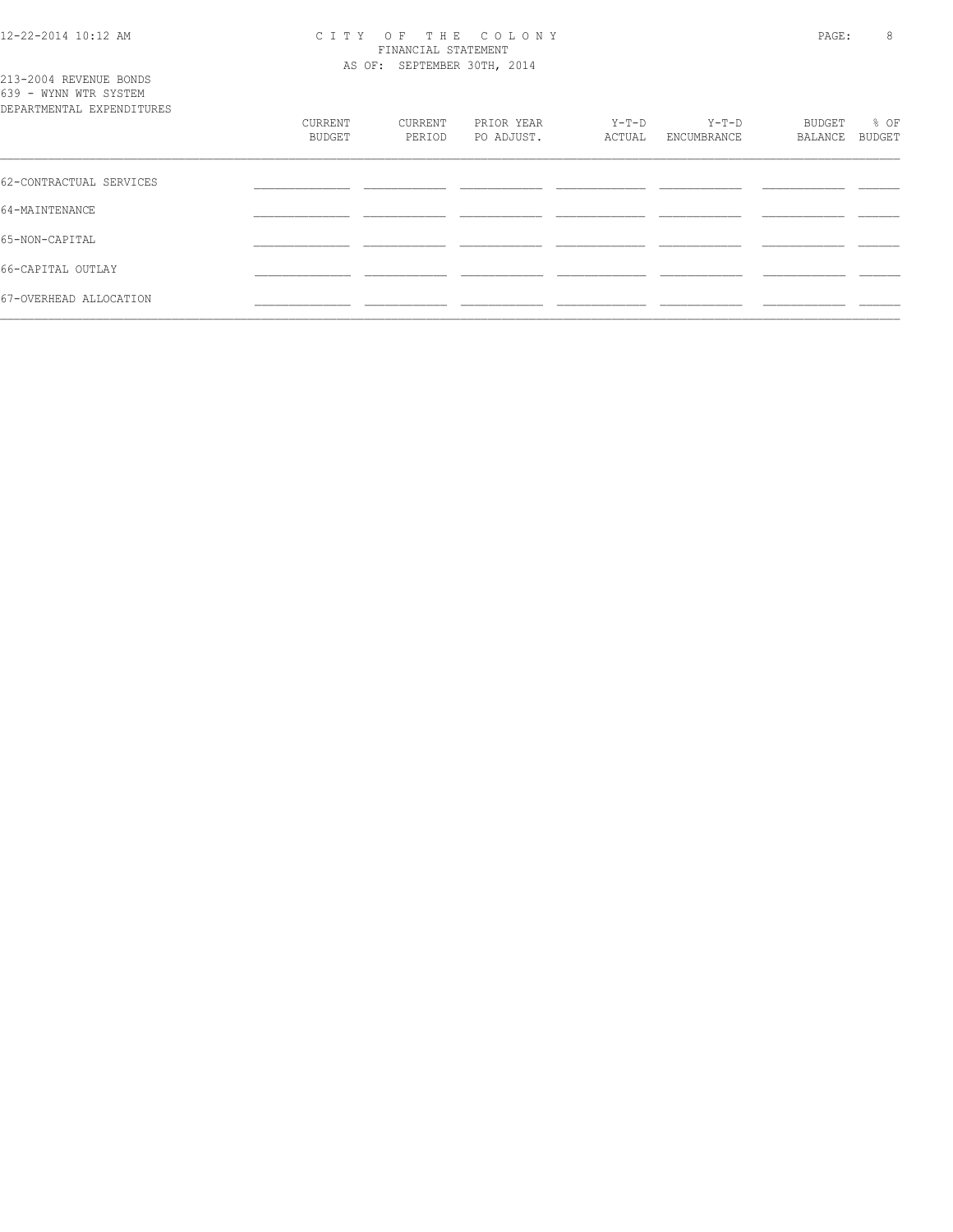## 12-22-2014 10:12 AM C I T Y O F T H E C O L O N Y PAGE: 9 FINANCIAL STATEMENT AS OF: SEPTEMBER 30TH, 2014

|  | 213-2004 REVENUE BONDS    |  |  |  |
|--|---------------------------|--|--|--|
|  | 660 - OCPS/ASR WELLSITE3  |  |  |  |
|  | DEPARTMENTAL EXPENDITURES |  |  |  |

| DEPARTMENTAL EXPENDITURES |         |         |            |         |             |         |        |
|---------------------------|---------|---------|------------|---------|-------------|---------|--------|
|                           | CURRENT | CURRENT | PRIOR YEAR | $Y-T-D$ | $Y-T-D$     | BUDGET  | % OF   |
|                           | BUDGET  | PERIOD  | PO ADJUST. | ACTUAL  | ENCUMBRANCE | BALANCE | BUDGET |
|                           |         |         |            |         |             |         |        |
|                           |         |         |            |         |             |         |        |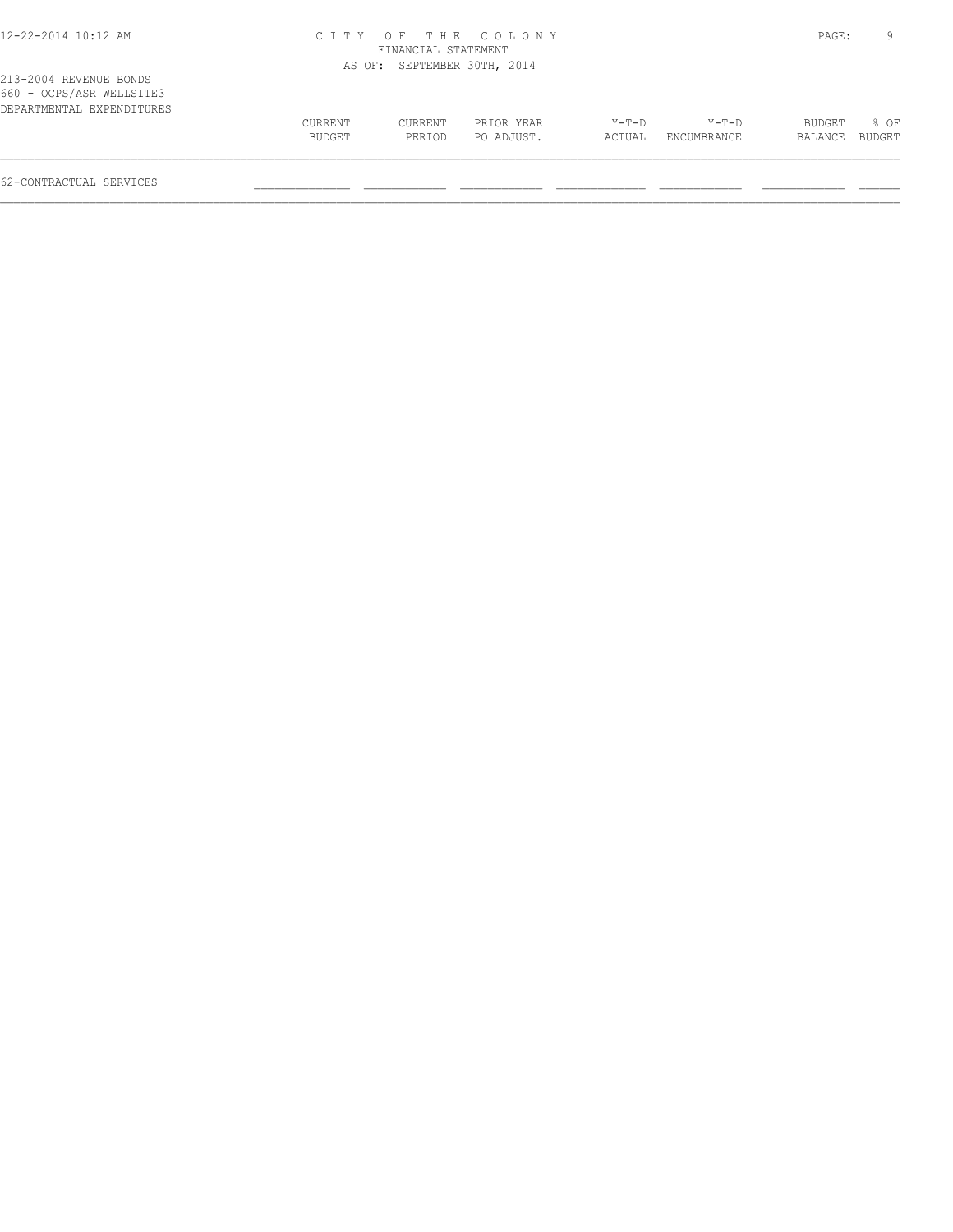| 12-22-2014 10:12 AM<br>213-2004 REVENUE BONDS       | C T T Y           | FINANCIAL STATEMENT<br>AS OF: SEPTEMBER 30TH, 2014 | OF THE COLONY            |                 |                      | PAGE:             | 10             |
|-----------------------------------------------------|-------------------|----------------------------------------------------|--------------------------|-----------------|----------------------|-------------------|----------------|
| 661 - WTR DISTRIBUTION<br>DEPARTMENTAL EXPENDITURES |                   |                                                    |                          |                 |                      |                   |                |
|                                                     | CURRENT<br>BUDGET | CURRENT<br>PERIOD                                  | PRIOR YEAR<br>PO ADJUST. | Y-T-D<br>ACTUAL | Y-T-D<br>ENCUMBRANCE | BUDGET<br>BALANCE | % OF<br>BUDGET |
| 62-CONTRACTUAL SERVICES                             |                   |                                                    |                          |                 |                      |                   |                |
| 63-SUPPLIES                                         |                   |                                                    |                          |                 |                      |                   |                |
| 66-CAPITAL OUTLAY                                   |                   |                                                    |                          |                 |                      |                   |                |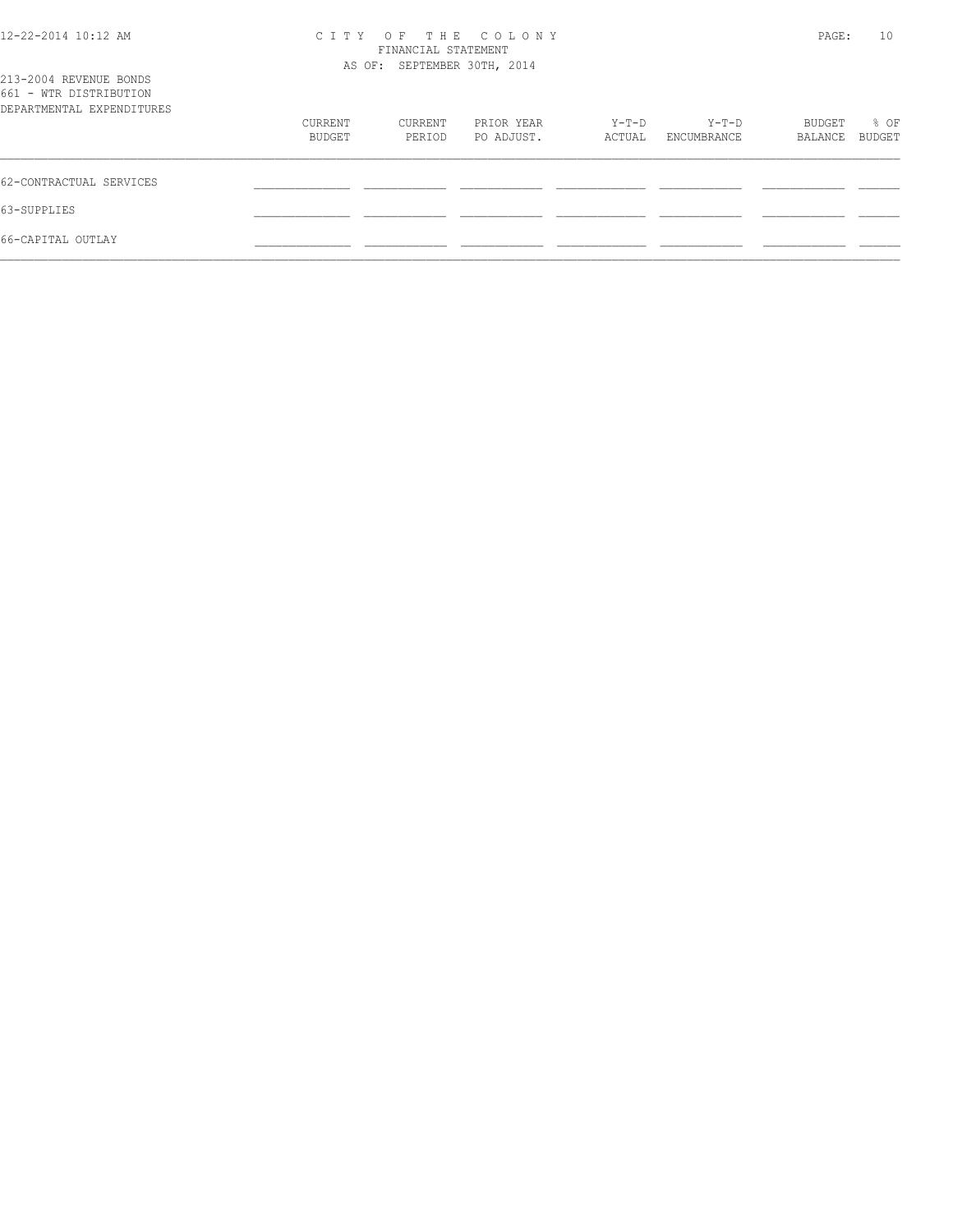| $12 - 22 - 2014$ 10:12 AM                                               |                   | FINANCIAL STATEMENT         | CITY OF THE COLONY       |                   |                      | PAGE:             | 11             |
|-------------------------------------------------------------------------|-------------------|-----------------------------|--------------------------|-------------------|----------------------|-------------------|----------------|
| 213-2004 REVENUE BONDS<br>662 - WASTEWATER<br>DEPARTMENTAL EXPENDITURES |                   | AS OF: SEPTEMBER 30TH, 2014 |                          |                   |                      |                   |                |
|                                                                         | CURRENT<br>BUDGET | CURRENT<br>PERIOD           | PRIOR YEAR<br>PO ADJUST. | $Y-T-D$<br>ACTUAL | Y-T-D<br>ENCUMBRANCE | BUDGET<br>BALANCE | % OF<br>BUDGET |
| 62-CONTRACTUAL SERVICES                                                 |                   |                             |                          |                   |                      |                   |                |
| 66-CAPITAL OUTLAY                                                       |                   |                             |                          |                   |                      |                   |                |
|                                                                         |                   |                             |                          |                   |                      |                   |                |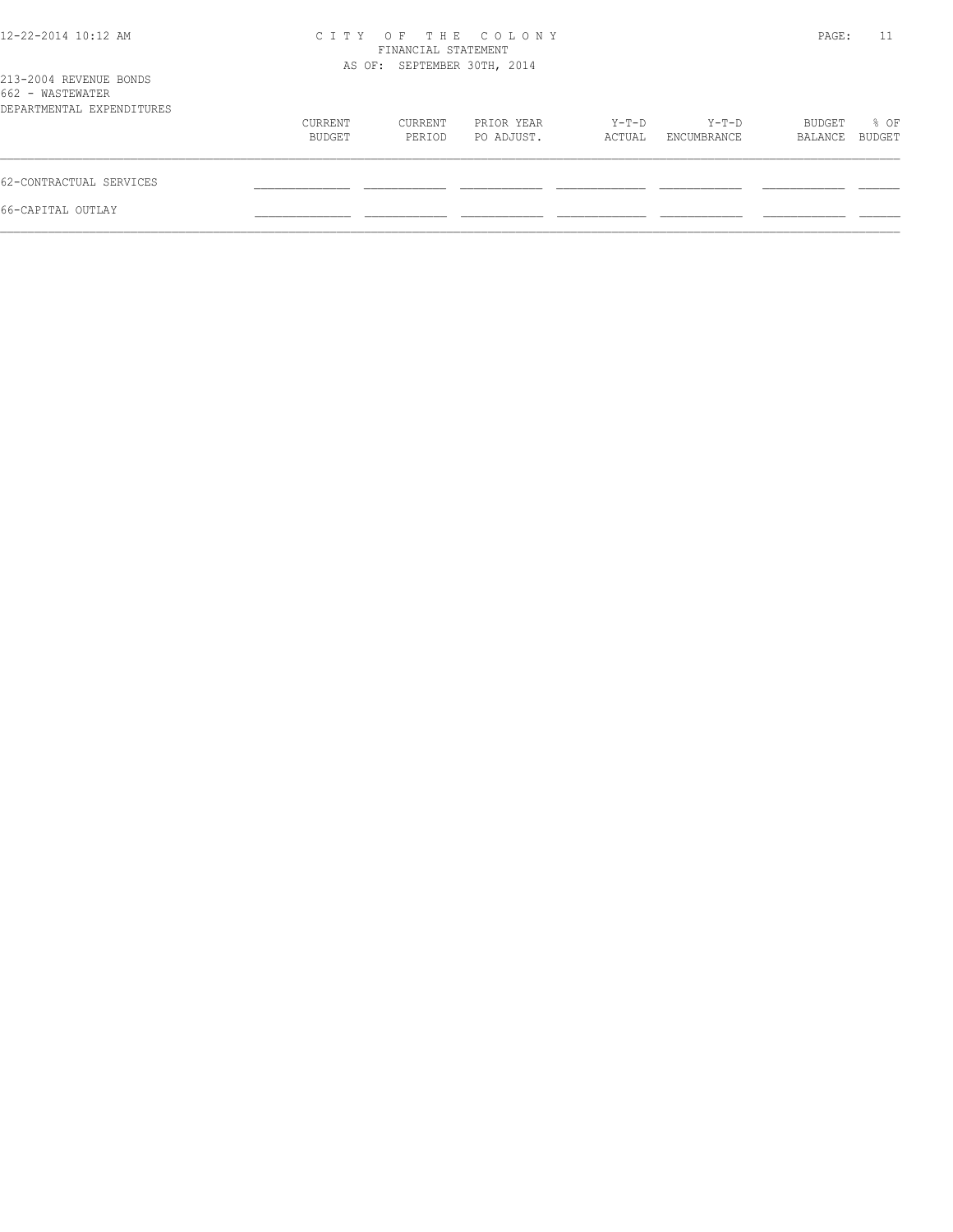| 12-22-2014 10:12 AM                                                             |         | FINANCIAL STATEMENT<br>AS OF: SEPTEMBER 30TH, 2014 | CITY OF THE COLONY |        |             | PAGE:   | 12     |
|---------------------------------------------------------------------------------|---------|----------------------------------------------------|--------------------|--------|-------------|---------|--------|
| 213-2004 REVENUE BONDS<br>663 - WELLSITE#3 RECONST<br>DEPARTMENTAL EXPENDITURES |         |                                                    |                    |        |             |         |        |
|                                                                                 | CURRENT | CURRENT                                            | PRIOR YEAR         | Y-T-D  | Y-T-D       | BUDGET  | % OF   |
|                                                                                 | BUDGET  | PERIOD                                             | PO ADJUST.         | ACTUAL | ENCUMBRANCE | BALANCE | BUDGET |
| 62-CONTRACTUAL SERVICES                                                         |         |                                                    |                    |        |             |         |        |
| 63-SUPPLIES                                                                     |         |                                                    |                    |        |             |         |        |
| 64-MAINTENANCE                                                                  |         |                                                    |                    |        |             |         |        |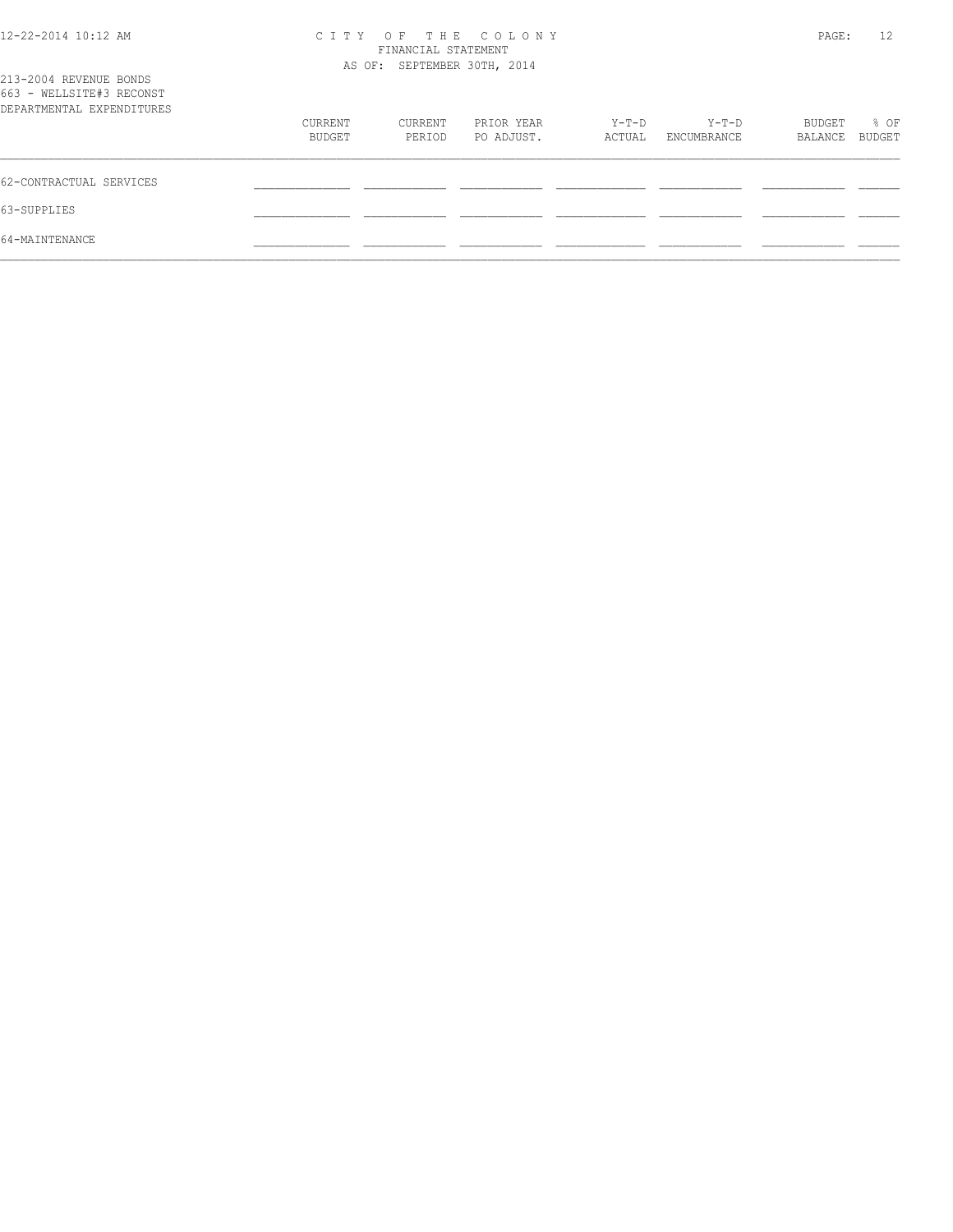## 12-22-2014 10:12 AM C I T Y O F T H E C O L O N Y PAGE: 13 FINANCIAL STATEMENT OTH, 2014

|                           |  | AS OF: SEPTEMBER 30T |  |
|---------------------------|--|----------------------|--|
| 213-2004 REVENUE BONDS    |  |                      |  |
| 665 - WASTEWTR PROJECTS   |  |                      |  |
| DEPARTMENTAL EXPENDITURES |  |                      |  |

| DEPARTMENTAL EXPENDITURES | CURRENT | CURRENT | PRIOR YEAR | Y-T-D  | $Y - T - D$ | BUDGET  | % OF   |
|---------------------------|---------|---------|------------|--------|-------------|---------|--------|
|                           | BUDGET  | PERIOD  | PO ADJUST. | ACTUAL | ENCUMBRANCE | BALANCE | BUDGET |
|                           |         |         |            |        |             |         |        |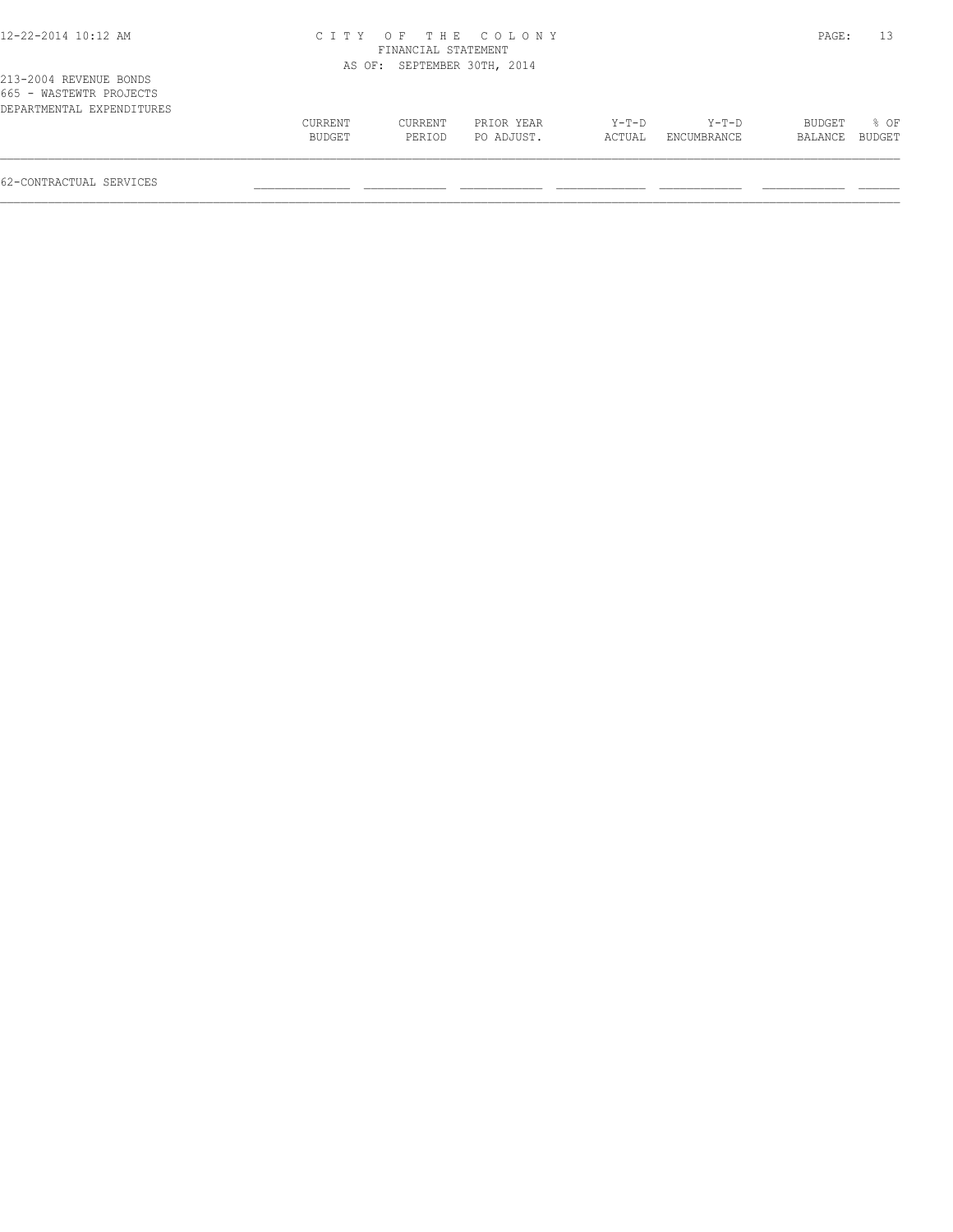| 12-22-2014 10:12 AM |  |  |  |  |  |
|---------------------|--|--|--|--|--|
|---------------------|--|--|--|--|--|

## 12-22-2014 10:12 AM C I T Y O F T H E C O L O N Y PAGE: 14 FINANCIAL STATEMENT

| 213-2004 REVENUE BONDS<br>666 - OFC CRK PUMP STATI |                   |                   | AS OF: SEPTEMBER 30TH, 2014 |                 |                      |                   |                       |
|----------------------------------------------------|-------------------|-------------------|-----------------------------|-----------------|----------------------|-------------------|-----------------------|
| DEPARTMENTAL EXPENDITURES                          | CURRENT<br>BUDGET | CURRENT<br>PERIOD | PRIOR YEAR<br>PO ADJUST.    | Y-T-D<br>ACTUAL | Y-T-D<br>ENCUMBRANCE | BUDGET<br>BALANCE | % OF<br><b>BUDGET</b> |
| 62-CONTRACTUAL SERVICES                            |                   |                   |                             |                 |                      |                   |                       |
| 66-CAPITAL OUTLAY                                  |                   |                   |                             |                 |                      |                   |                       |
| 67-OVERHEAD ALLOCATION                             |                   |                   |                             |                 |                      |                   |                       |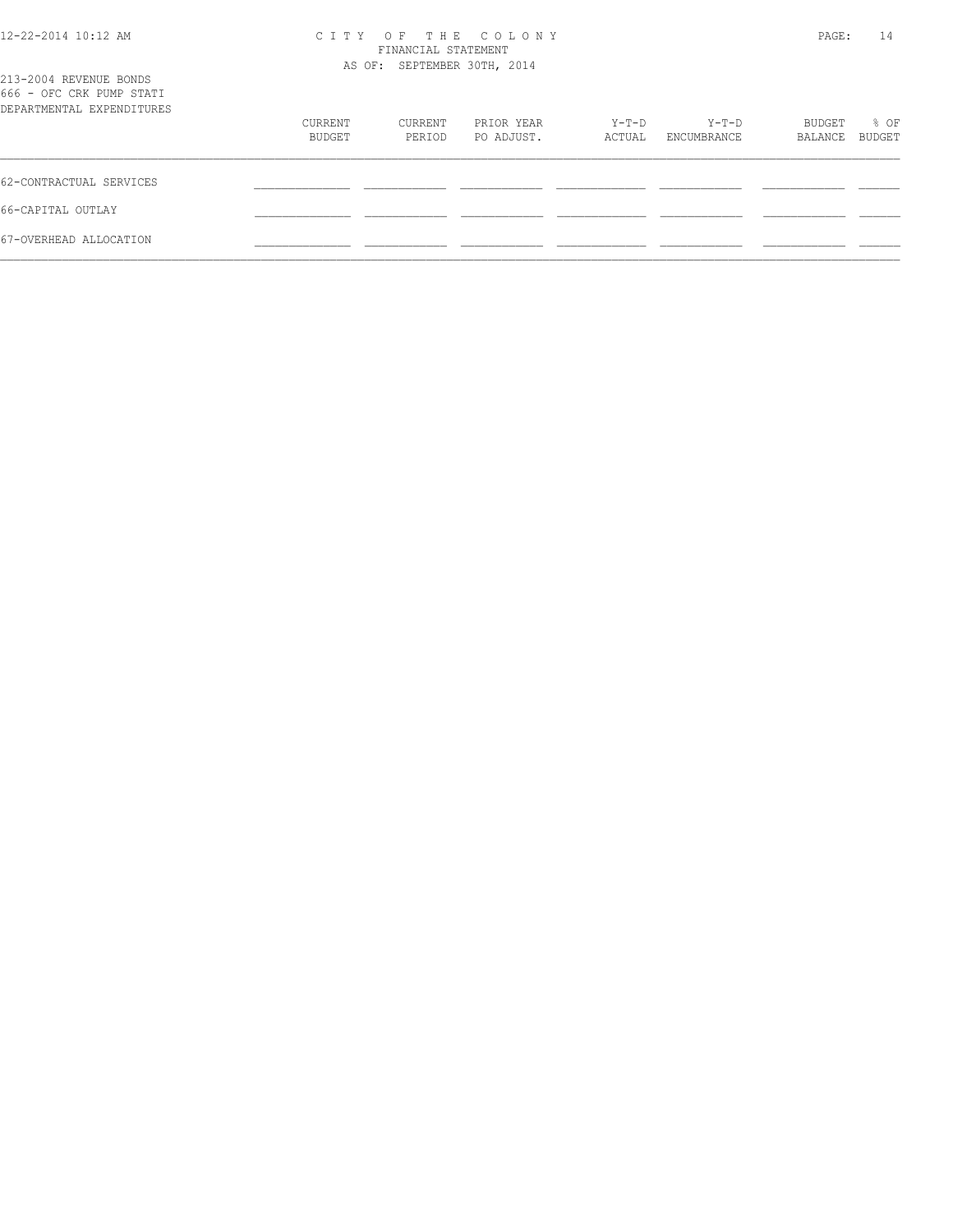## CITY OF THE COLONY<br>FINANCIAL STATEMENT<br>AS OF: SEPTEMBER 30TH, 2014

| 213-2004 REVENUE BONDS<br>696 - SWR TREATMENT PLNT<br>DEPARTMENTAL EXPENDITURES<br>62-CONTRACTUAL SERVICES<br>65-NON-CAPITAL<br>66-CAPITAL OUTLAY |                                                                             |                               |                          |                   |                        |                             |                   |
|---------------------------------------------------------------------------------------------------------------------------------------------------|-----------------------------------------------------------------------------|-------------------------------|--------------------------|-------------------|------------------------|-----------------------------|-------------------|
|                                                                                                                                                   | CURRENT<br><b>BUDGET</b>                                                    | CURRENT<br>PERIOD             | PRIOR YEAR<br>PO ADJUST. | $Y-T-D$<br>ACTUAL | $Y-T-D$<br>ENCUMBRANCE | BUDGET<br>BALANCE           | % OF<br>BUDGET    |
|                                                                                                                                                   |                                                                             |                               |                          |                   |                        |                             |                   |
|                                                                                                                                                   |                                                                             |                               |                          |                   |                        |                             |                   |
|                                                                                                                                                   |                                                                             |                               |                          |                   |                        |                             |                   |
| 67-OVERHEAD ALLOCATION                                                                                                                            |                                                                             |                               |                          |                   |                        |                             |                   |
|                                                                                                                                                   | --------------<br>مساميات المترامين المترامين المترامين المترامين المترامين | _____________<br>_________    | -------------            | _____________     | -------------          | ____________<br>__________  | -------<br>______ |
|                                                                                                                                                   | ==============                                                              | -------------<br>____________ | ------------             | ____________      | ------------           | ------------<br>----------- | ======            |

\*\*\* END OF REPORT \*\*\*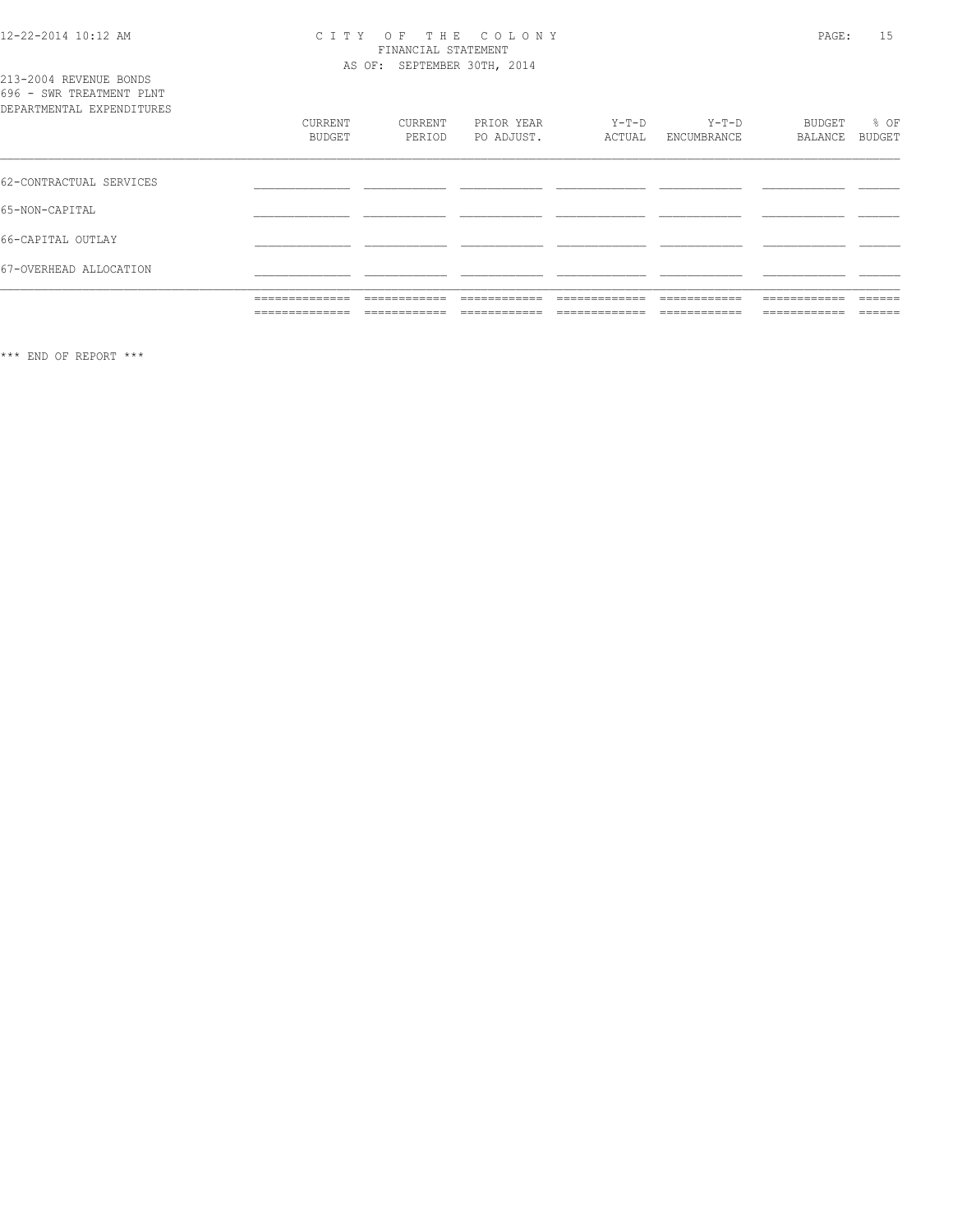## 12-22-2014 10:12 AM C I T Y O F T H E C O L O N Y PAGE: 1 FINANCIAL STATEMENT AS OF: SEPTEMBER 30TH, 2014

214-U.F. 2006 CERT OF OBLIG FINANCIAL SUMMARY

|                                         | CURRENT<br>BUDGET                            | CURRENT<br>PERIOD    | PRIOR YEAR<br>PO ADJUST. | $Y-T-D$<br>ACTUAL    | $Y-T-D$<br>ENCUMBRANCE | <b>BUDGET</b><br>BALANCE                         | % OF<br>BUDGET |
|-----------------------------------------|----------------------------------------------|----------------------|--------------------------|----------------------|------------------------|--------------------------------------------------|----------------|
| REVENUE SUMMARY                         |                                              |                      |                          |                      |                        |                                                  |                |
|                                         | _____________<br>---------------             |                      |                          |                      |                        | ------------<br>____________                     | ______         |
| EXPENDITURE SUMMARY                     |                                              |                      |                          |                      |                        |                                                  |                |
| 633 - FM 423 IMPRVMNTS                  | 20,869.71                                    | 0.00                 | 0.00                     | 0.00                 | 0.00                   | 20,869.71 100.00                                 |                |
| ** TOTAL EXPENDITURES **                | 20,869.71<br>______________<br>------------- | 0.00<br>____________ | 0.00<br>-------------    | 0.00<br>____________ | 0.00<br>-------------  | 20,869.71 100.00<br>-------------<br>----------- | -------        |
| ** REVENUE OVER (UNDER) EXPENDITURES *( | 20,869.71)                                   | 0.00                 | 0.00                     | 0.00                 | 0.00(                  | 20,869.71)                                       | 0.00           |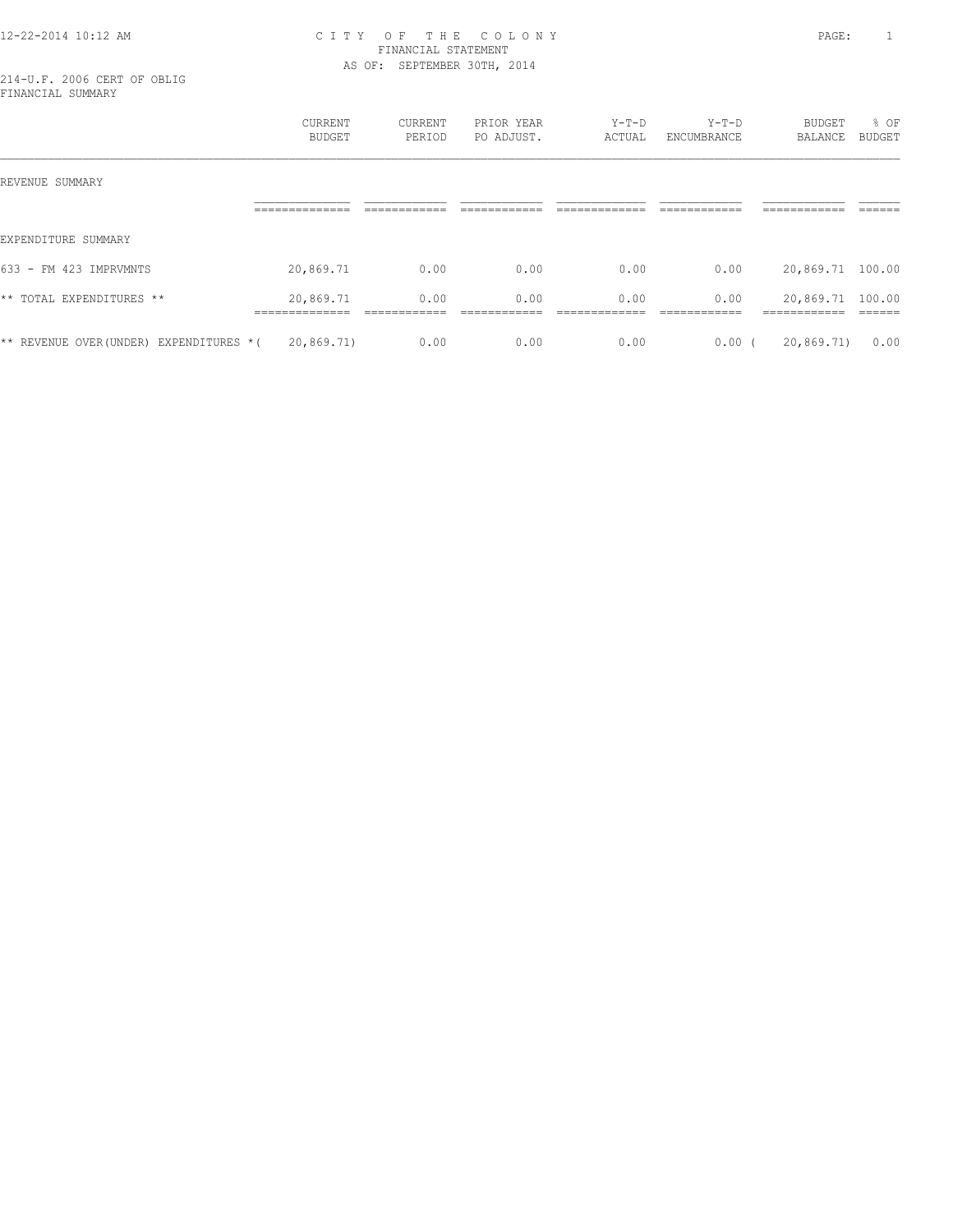# 12-22-2014 10:12 AM CITY OF THE COLONY<br>FINANCIAL STATEMENT<br>214 V.F. 2006 CERT OF ORLE

| 8-OTHER REVENUE         |                   |                   |                          |                 |                      |                          |      |
|-------------------------|-------------------|-------------------|--------------------------|-----------------|----------------------|--------------------------|------|
| 4-MISCELLANEOUS REVENUE |                   |                   |                          |                 |                      |                          |      |
|                         | CURRENT<br>BUDGET | CURRENT<br>PERIOD | PRIOR YEAR<br>PO ADJUST. | Y-T-D<br>ACTUAL | Y-T-D<br>ENCUMBRANCE | BUDGET<br>BALANCE BUDGET | % OF |
| ---------               |                   |                   |                          |                 |                      |                          |      |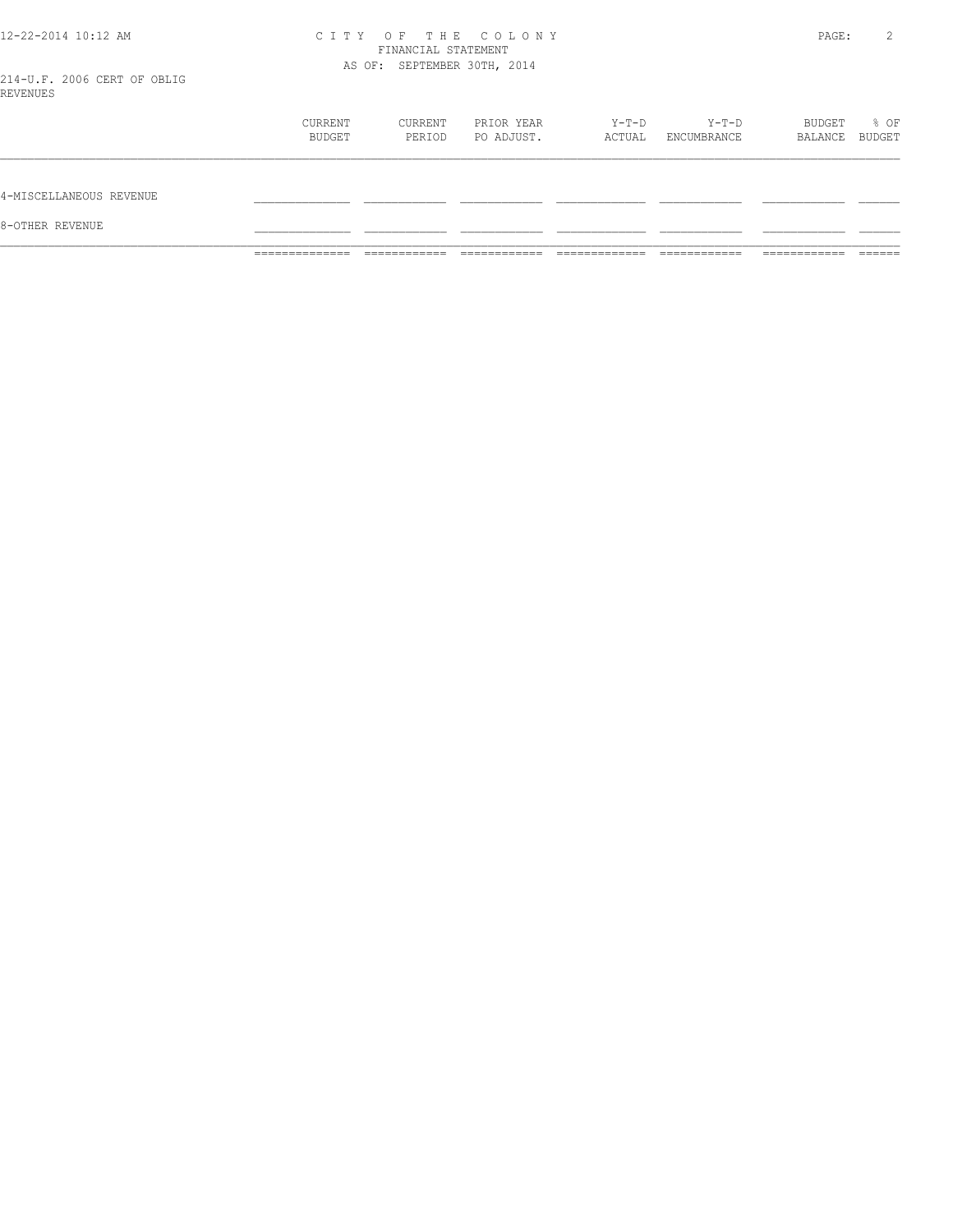214-U.F. 2006 CERT OF OBLIG

## 12-22-2014 10:12 AM C I T Y O F T H E C O L O N Y PAGE: 3 FINANCIAL STATEMENT AS OF: SEPTEMBER 30TH, 2014

| 620 - OCPS & WELL SITE#1<br>DEPARTMENTAL EXPENDITURES |                   |                   |                          |                 |                        |                   |                       |
|-------------------------------------------------------|-------------------|-------------------|--------------------------|-----------------|------------------------|-------------------|-----------------------|
|                                                       | CURRENT<br>BUDGET | CURRENT<br>PERIOD | PRIOR YEAR<br>PO ADJUST. | Y-T-D<br>ACTUAL | $Y-T-D$<br>ENCUMBRANCE | BUDGET<br>BALANCE | % OF<br><b>BUDGET</b> |
|                                                       |                   |                   |                          |                 |                        |                   |                       |
| 62-CONTRACTUAL SERVICES                               |                   |                   |                          |                 |                        |                   |                       |
| 64-MAINTENANCE                                        |                   |                   |                          |                 |                        |                   |                       |
| 66-CAPITAL OUTLAY                                     |                   |                   |                          |                 |                        |                   |                       |
| 67-OVERHEAD ALLOCATION                                |                   |                   |                          |                 |                        |                   |                       |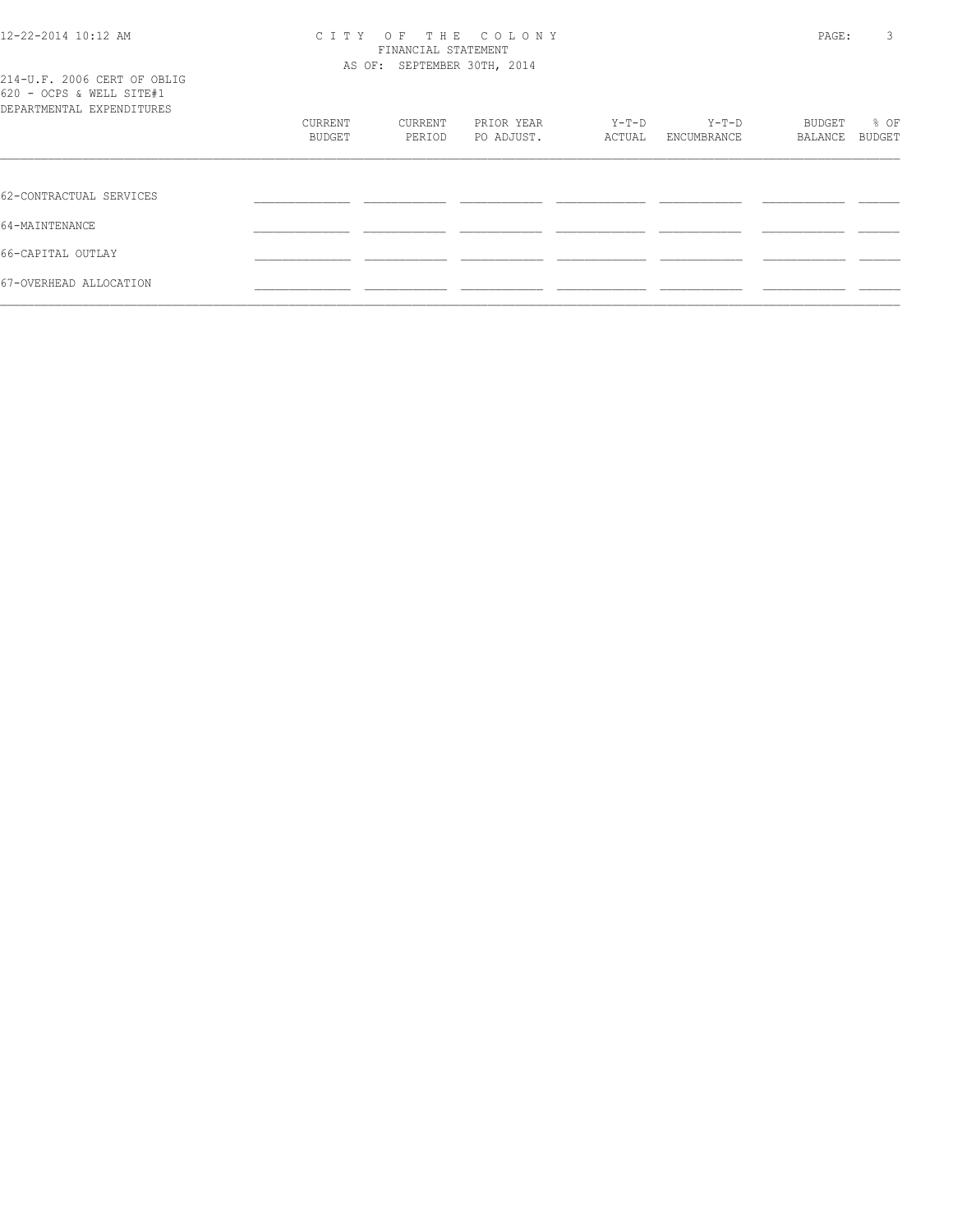| 12-22-2014 10:12 AM                                      |                   |                             | CITY OF THE COLONY       |                 |                      | PAGE:             |                  |
|----------------------------------------------------------|-------------------|-----------------------------|--------------------------|-----------------|----------------------|-------------------|------------------|
|                                                          |                   | FINANCIAL STATEMENT         |                          |                 |                      |                   |                  |
|                                                          |                   | AS OF: SEPTEMBER 30TH, 2014 |                          |                 |                      |                   |                  |
| 214-U.F. 2006 CERT OF OBLIG<br>621 - PLANT RENOVATION TW |                   |                             |                          |                 |                      |                   |                  |
| DEPARTMENTAL EXPENDITURES                                | CURRENT<br>BUDGET | CURRENT<br>PERIOD           | PRIOR YEAR<br>PO ADJUST. | Y-T-D<br>ACTUAL | Y-T-D<br>ENCUMBRANCE | BUDGET<br>BALANCE | $8$ OF<br>BUDGET |
|                                                          |                   |                             |                          |                 |                      |                   |                  |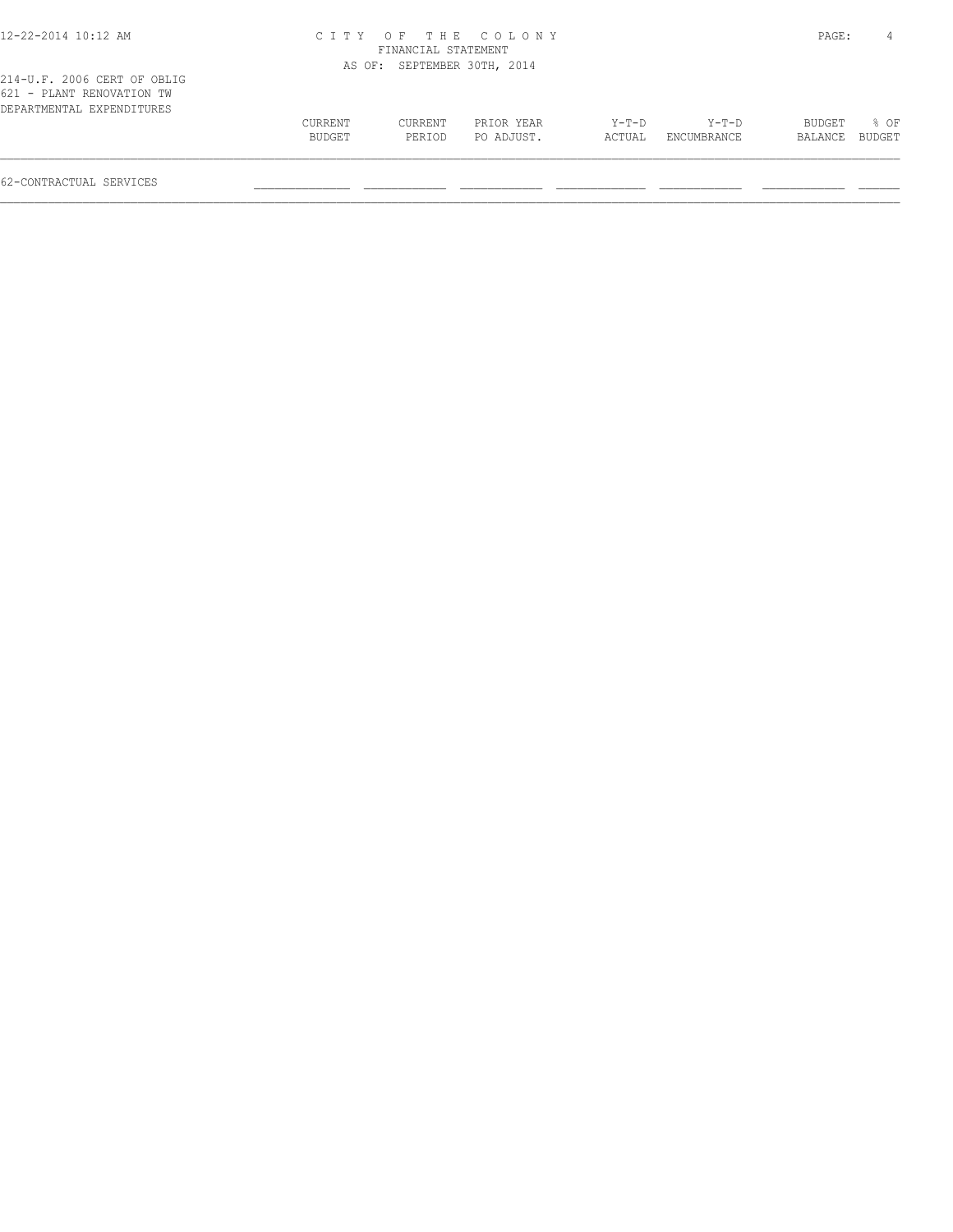| 12-22-2014 10:12 AM                                                                  |                   |                             | CITY OF THE COLONY       |                   |                        | PAGE:             |                  |
|--------------------------------------------------------------------------------------|-------------------|-----------------------------|--------------------------|-------------------|------------------------|-------------------|------------------|
|                                                                                      |                   | FINANCIAL STATEMENT         |                          |                   |                        |                   |                  |
|                                                                                      |                   | AS OF: SEPTEMBER 30TH, 2014 |                          |                   |                        |                   |                  |
| 214-U.F. 2006 CERT OF OBLIG<br>630 - CARROLLTON INTERLO<br>DEPARTMENTAL EXPENDITURES |                   |                             |                          |                   |                        |                   |                  |
|                                                                                      | CURRENT<br>BUDGET | CURRENT<br>PERIOD           | PRIOR YEAR<br>PO ADJUST. | $Y-T-D$<br>ACTUAL | $Y-T-D$<br>ENCUMBRANCE | BUDGET<br>BALANCE | $8$ OF<br>BUDGET |
|                                                                                      |                   |                             |                          |                   |                        |                   |                  |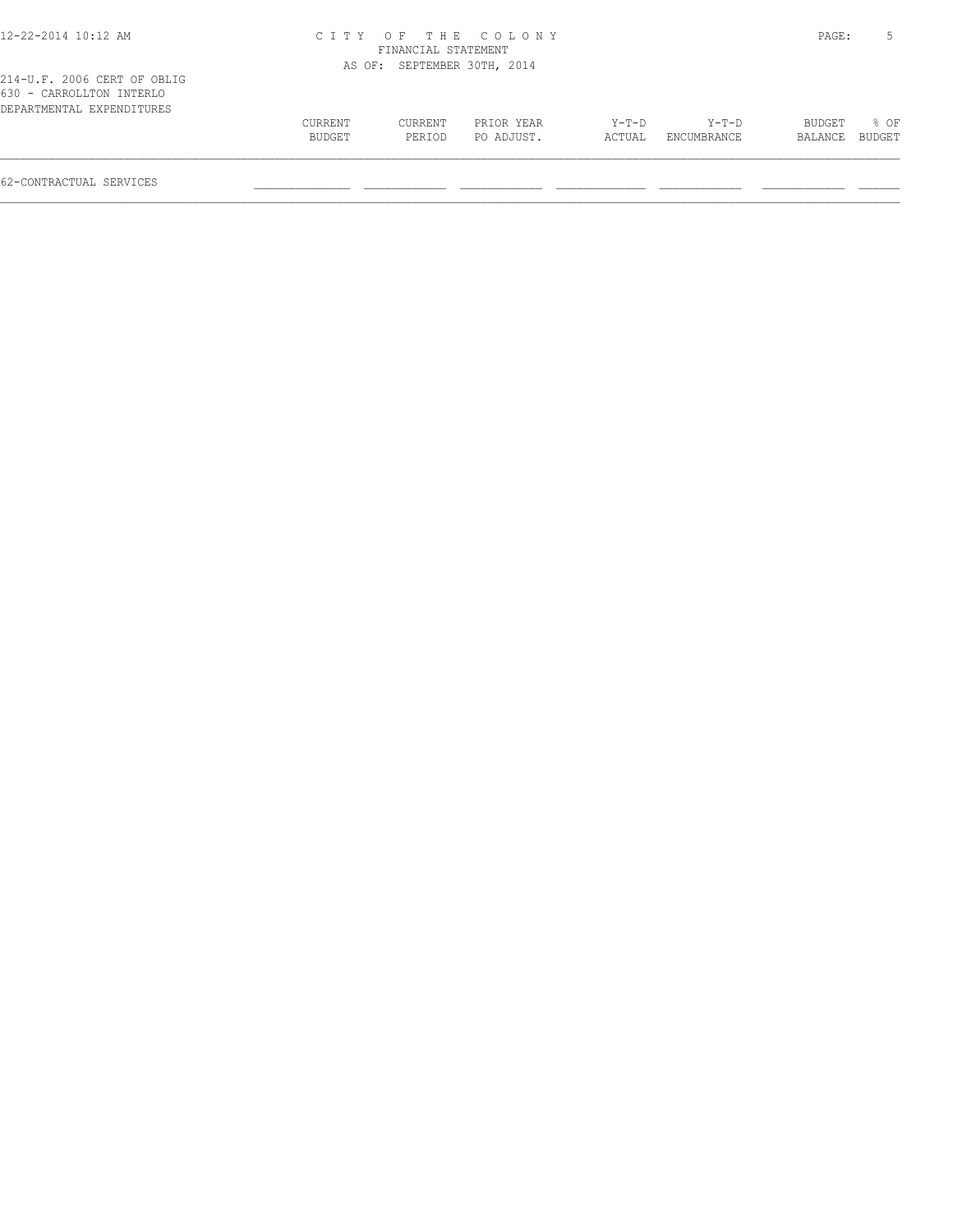| 12-22-2014 10:12 AM                                   | CITY OF THE COLONY<br>FINANCIAL STATEMENT | PAGE:   | 6          |        |             |         |        |
|-------------------------------------------------------|-------------------------------------------|---------|------------|--------|-------------|---------|--------|
|                                                       | AS OF: SEPTEMBER 30TH, 2014               |         |            |        |             |         |        |
| 214-U.F. 2006 CERT OF OBLIG<br>631 - INFORMATION TECH |                                           |         |            |        |             |         |        |
| DEPARTMENTAL EXPENDITURES                             | CURRENT                                   | CURRENT | PRIOR YEAR | Y-T-D  | Y-T-D       | BUDGET  | % OF   |
|                                                       | BUDGET                                    | PERIOD  | PO ADJUST. | ACTUAL | ENCUMBRANCE | BALANCE | BUDGET |
| 62-CONTRACTUAL SERVICES                               |                                           |         |            |        |             |         |        |
| 65-NON-CAPITAL                                        |                                           |         |            |        |             |         |        |
| 66-CAPITAL OUTLAY                                     |                                           |         |            |        |             |         |        |
|                                                       |                                           |         |            |        |             |         |        |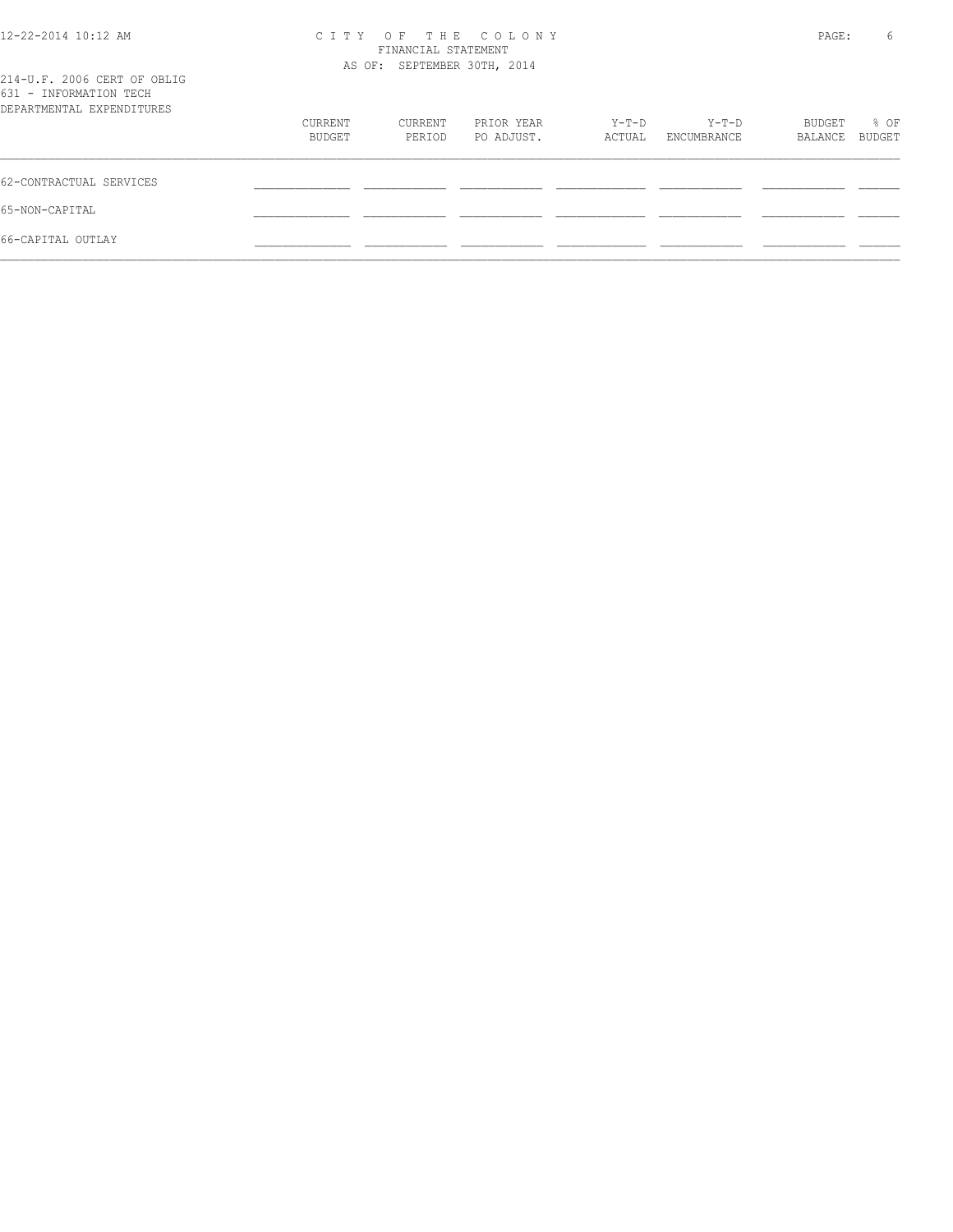# 12-22-2014 10:12 AM C I T Y O F T H E C O L O N Y PAGE: 7 FINANCIAL STATEMENT AS OF: SEPTEMBER 30TH, 2014

| DEPARTMENTAL EXPENDITURES      | CURRENT<br>BUDGET | CURRENT<br>PERIOD | PRIOR YEAR<br>PO ADJUST. | $Y-T-D$<br>ACTUAL | $Y-T-D$<br>ENCUMBRANCE | <b>BUDGET</b><br>BALANCE | % OF<br><b>BUDGET</b> |
|--------------------------------|-------------------|-------------------|--------------------------|-------------------|------------------------|--------------------------|-----------------------|
| 62-CONTRACTUAL SERVICES        |                   |                   |                          |                   |                        |                          |                       |
| 633-6210 PROFESSIONAL SERVICES | 20,869.71         | 0.00              | 0.00                     | 0.00              | 0.00                   | 20,869.71 100.00         |                       |
| TOTAL 62-CONTRACTUAL SERVICES  | 20,869.71         | 0.00              | 0.00                     | 0.00              | 0.00                   | 20,869.71 100.00         |                       |
| TOTAL 633 - FM 423 IMPRVMNTS   | 20,869.71         | 0.00              | 0.00                     | 0.00              | 0.00                   | 20,869.71 100.00         |                       |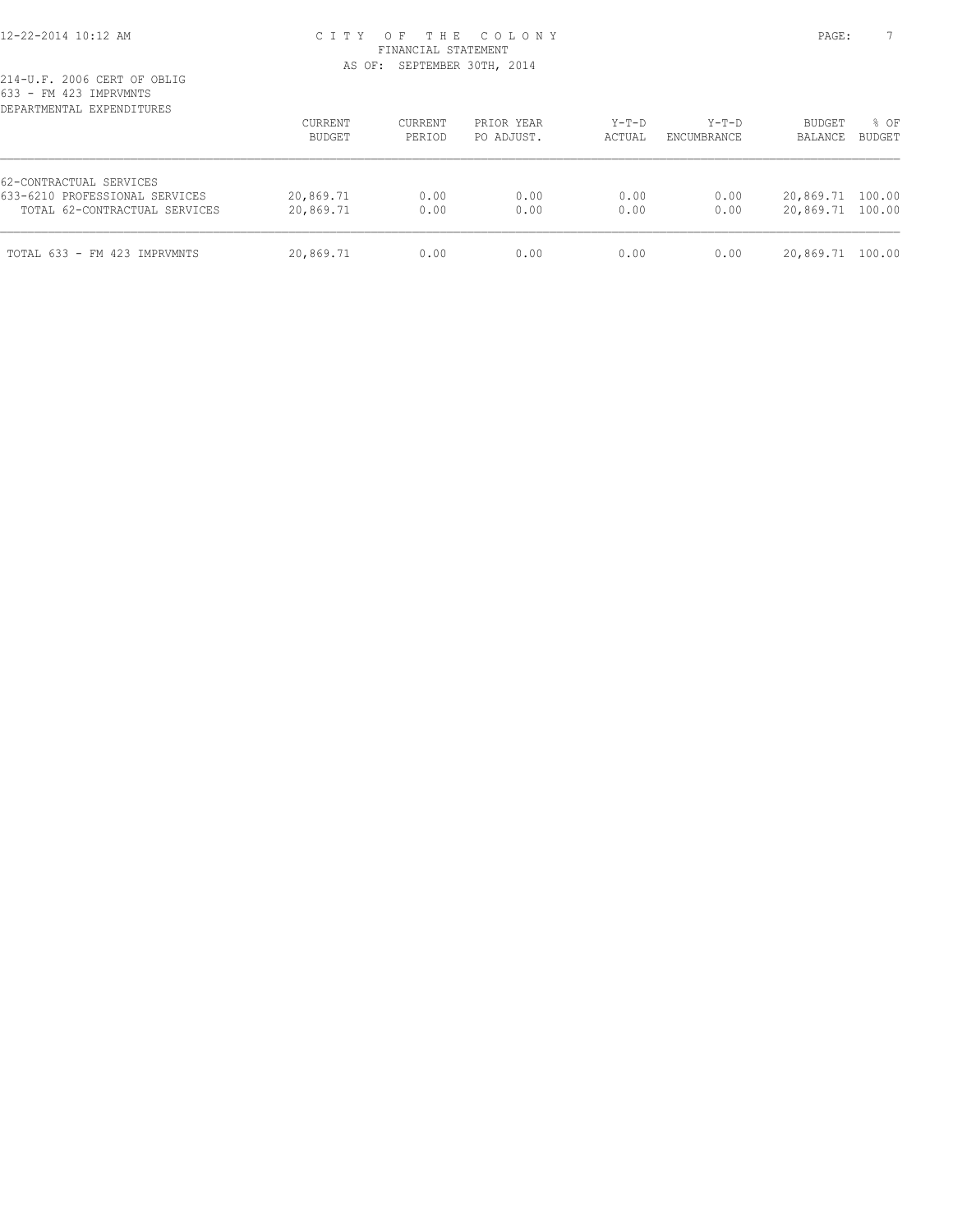| 12-22-2014 10:12 AM                                                                | OF THE COLONY<br>C T T Y    | PAGE:   | 8          |         |             |         |        |
|------------------------------------------------------------------------------------|-----------------------------|---------|------------|---------|-------------|---------|--------|
|                                                                                    | AS OF: SEPTEMBER 30TH, 2014 |         |            |         |             |         |        |
| 214-U.F. 2006 CERT OF OBLIG<br>635 - NON-DEPARTMENTAL<br>DEPARTMENTAL EXPENDITURES |                             |         |            |         |             |         |        |
|                                                                                    | CURRENT                     | CURRENT | PRIOR YEAR | $Y-T-D$ | Y-T-D       | BUDGET  | % OF   |
|                                                                                    | BUDGET                      | PERIOD  | PO ADJUST. | ACTUAL  | ENCUMBRANCE | BALANCE | BUDGET |
| 62-CONTRACTUAL SERVICES                                                            |                             |         |            |         |             |         |        |
| 68-SUNDRY CHARGES                                                                  |                             |         |            |         |             |         |        |
|                                                                                    |                             |         |            |         |             |         |        |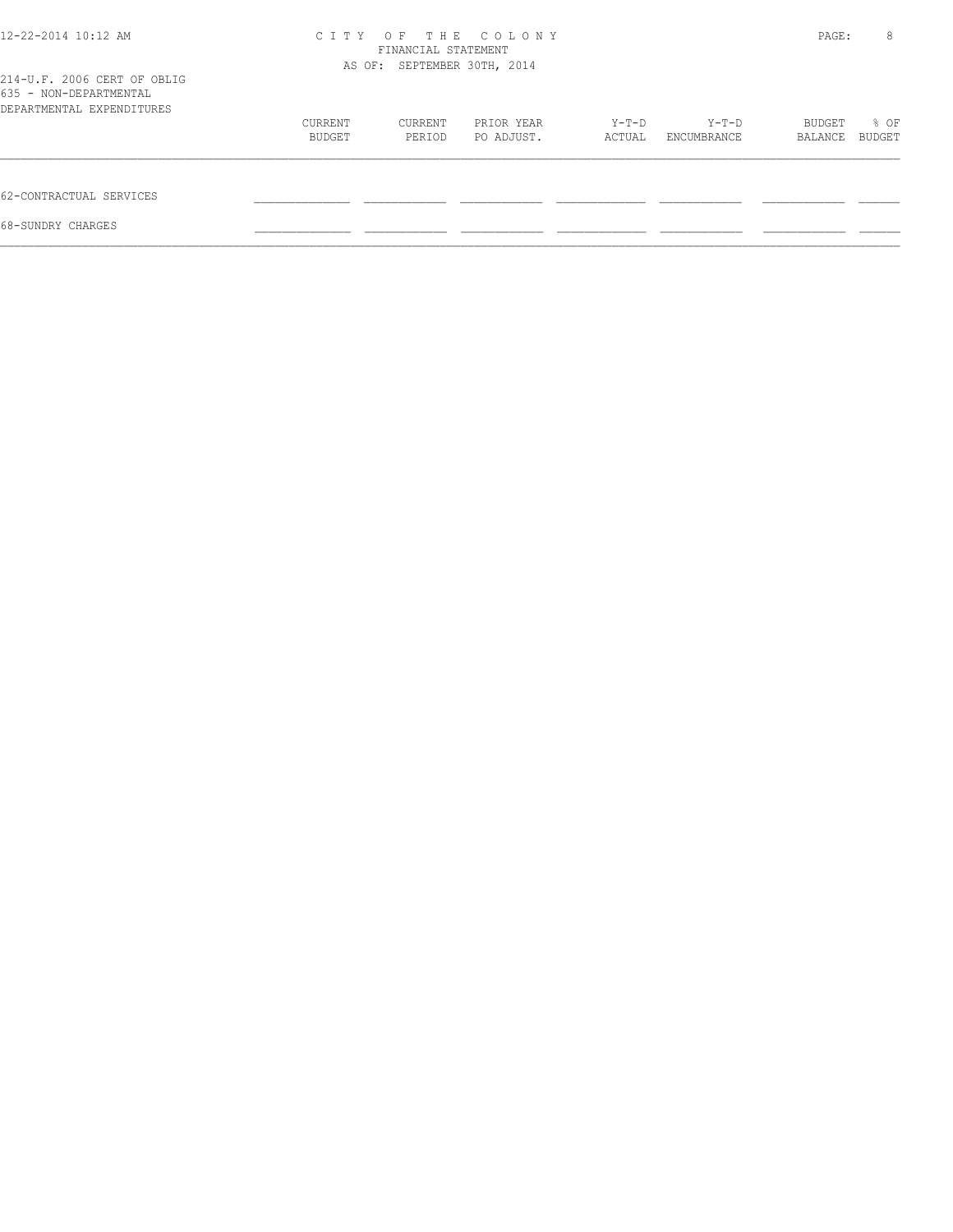| 12-22-2014 10:12 AM                                                                 |                   | FINANCIAL STATEMENT         | CITY OF THE COLONY       |                 |                      | PAGE:             | 9              |
|-------------------------------------------------------------------------------------|-------------------|-----------------------------|--------------------------|-----------------|----------------------|-------------------|----------------|
| 214-U.F. 2006 CERT OF OBLIG<br>638 - WYNNWOOD LIFT STN<br>DEPARTMENTAL EXPENDITURES |                   | AS OF: SEPTEMBER 30TH, 2014 |                          |                 |                      |                   |                |
|                                                                                     | CURRENT<br>BUDGET | CURRENT<br>PERIOD           | PRIOR YEAR<br>PO ADJUST. | Y-T-D<br>ACTUAL | Y-T-D<br>ENCUMBRANCE | BUDGET<br>BALANCE | % OF<br>BUDGET |
| 62-CONTRACTUAL SERVICES                                                             |                   |                             |                          |                 |                      |                   |                |
| 66-CAPITAL OUTLAY                                                                   |                   |                             |                          |                 |                      |                   |                |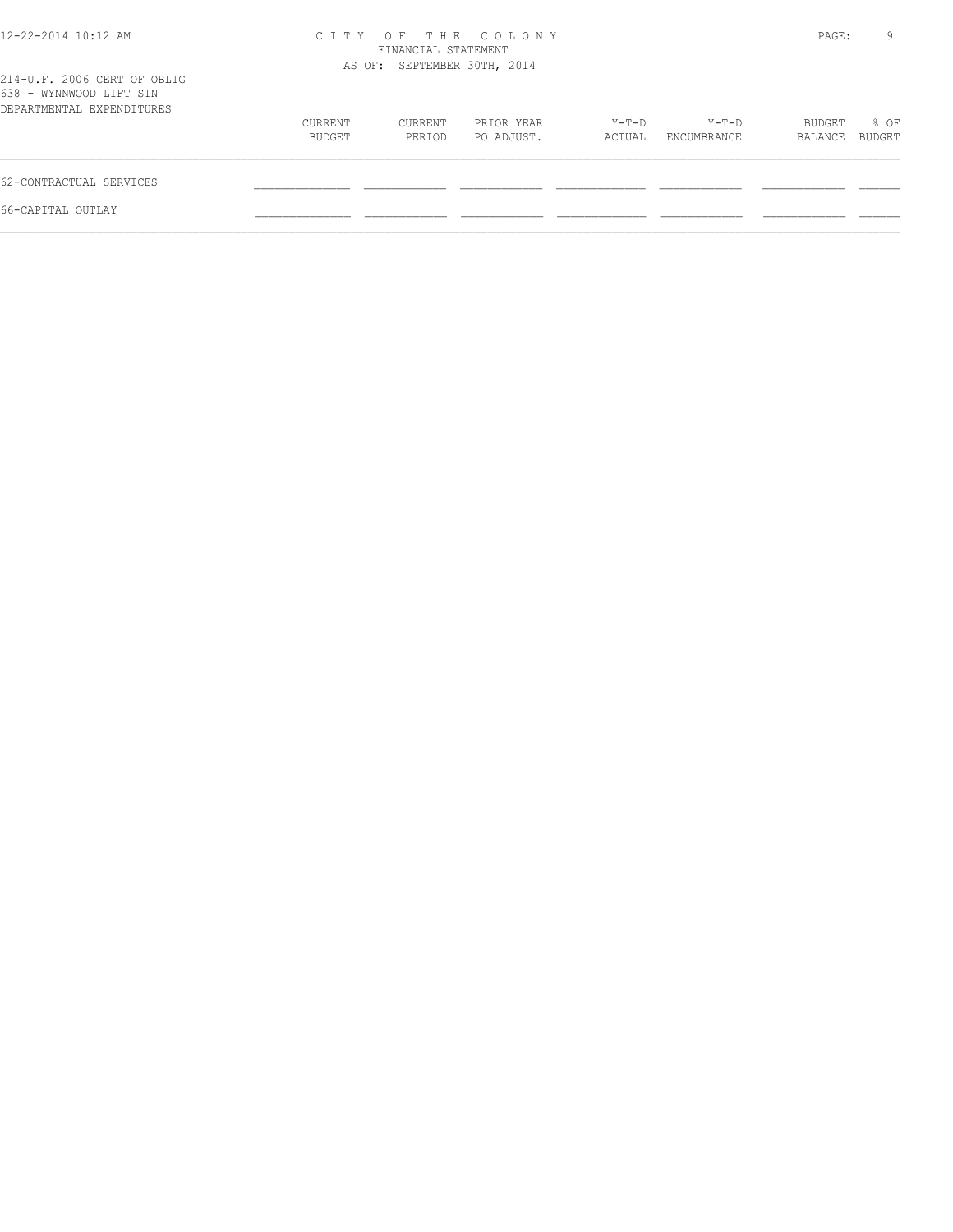| 12-22-2014 10:12 AM                                                               | CITY OF THE COLONY                                 | PAGE:   | 10         |        |             |         |        |
|-----------------------------------------------------------------------------------|----------------------------------------------------|---------|------------|--------|-------------|---------|--------|
|                                                                                   | FINANCIAL STATEMENT<br>AS OF: SEPTEMBER 30TH, 2014 |         |            |        |             |         |        |
| 214-U.F. 2006 CERT OF OBLIG<br>639 - WATER IMPRVMNTS<br>DEPARTMENTAL EXPENDITURES |                                                    |         |            |        |             |         |        |
|                                                                                   | CURRENT                                            | CURRENT | PRIOR YEAR | Y-T-D  | Y-T-D       | BUDGET  | % OF   |
|                                                                                   | BUDGET                                             | PERIOD  | PO ADJUST. | ACTUAL | ENCUMBRANCE | BALANCE | BUDGET |
| 62-CONTRACTUAL SERVICES                                                           |                                                    |         |            |        |             |         |        |
| 63-SUPPLIES                                                                       |                                                    |         |            |        |             |         |        |
| 66-CAPITAL OUTLAY                                                                 |                                                    |         |            |        |             |         |        |
|                                                                                   |                                                    |         |            |        |             |         |        |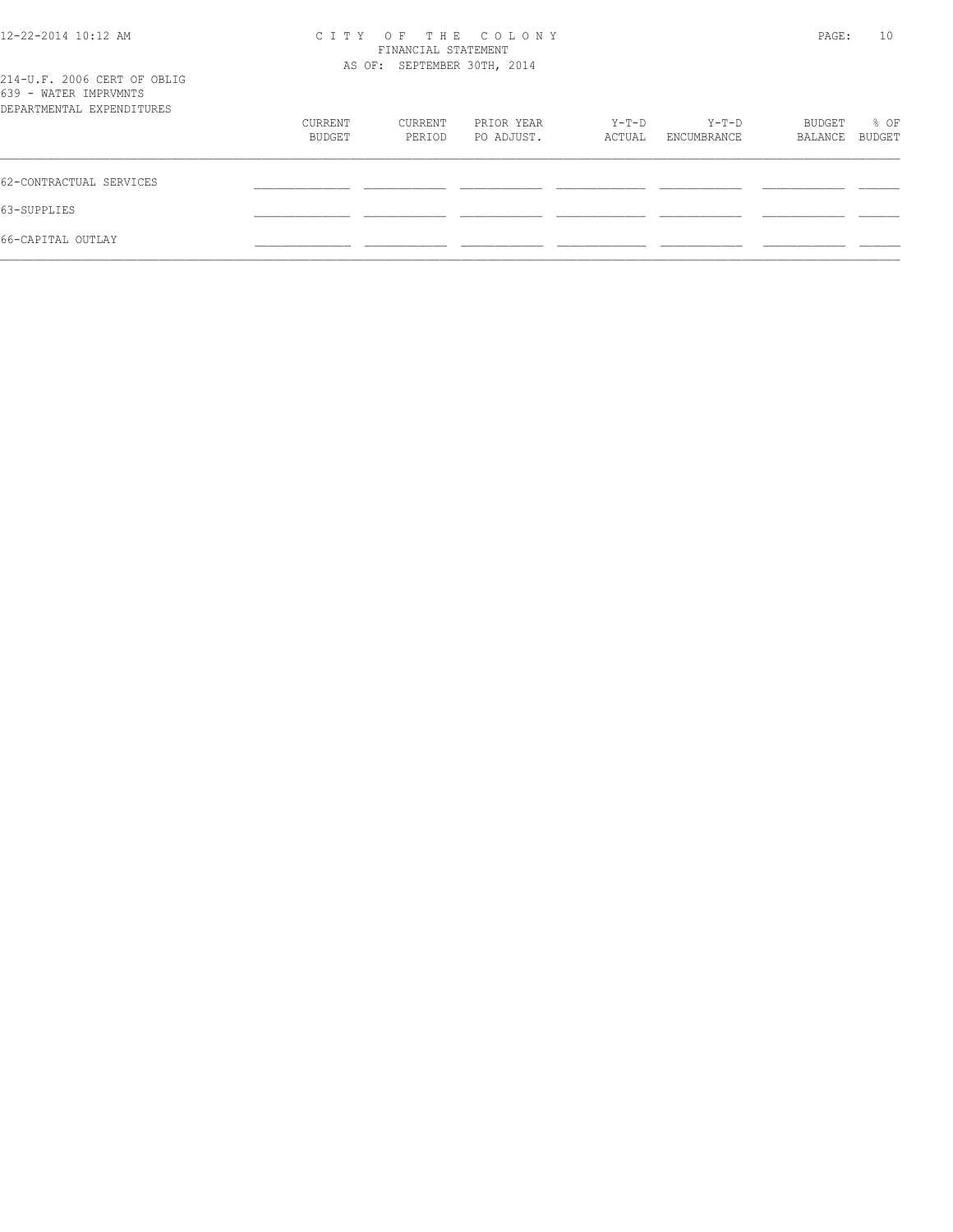| 12-22-2014 10:12 AM                                                                  | C T T Y           | FINANCIAL STATEMENT         | OF THE COLONY            |                 |                        | PAGE:             | 11                    |
|--------------------------------------------------------------------------------------|-------------------|-----------------------------|--------------------------|-----------------|------------------------|-------------------|-----------------------|
| 214-U.F. 2006 CERT OF OBLIG<br>661 - WATER DISTRIBUTION<br>DEPARTMENTAL EXPENDITURES |                   | AS OF: SEPTEMBER 30TH, 2014 |                          |                 |                        |                   |                       |
|                                                                                      | CURRENT<br>BUDGET | CURRENT<br>PERIOD           | PRIOR YEAR<br>PO ADJUST. | Y-T-D<br>ACTUAL | $Y-T-D$<br>ENCUMBRANCE | BUDGET<br>BALANCE | % OF<br><b>BUDGET</b> |
| 62-CONTRACTUAL SERVICES                                                              |                   |                             |                          |                 |                        |                   |                       |
| 64-MAINTENANCE                                                                       |                   |                             |                          |                 |                        |                   |                       |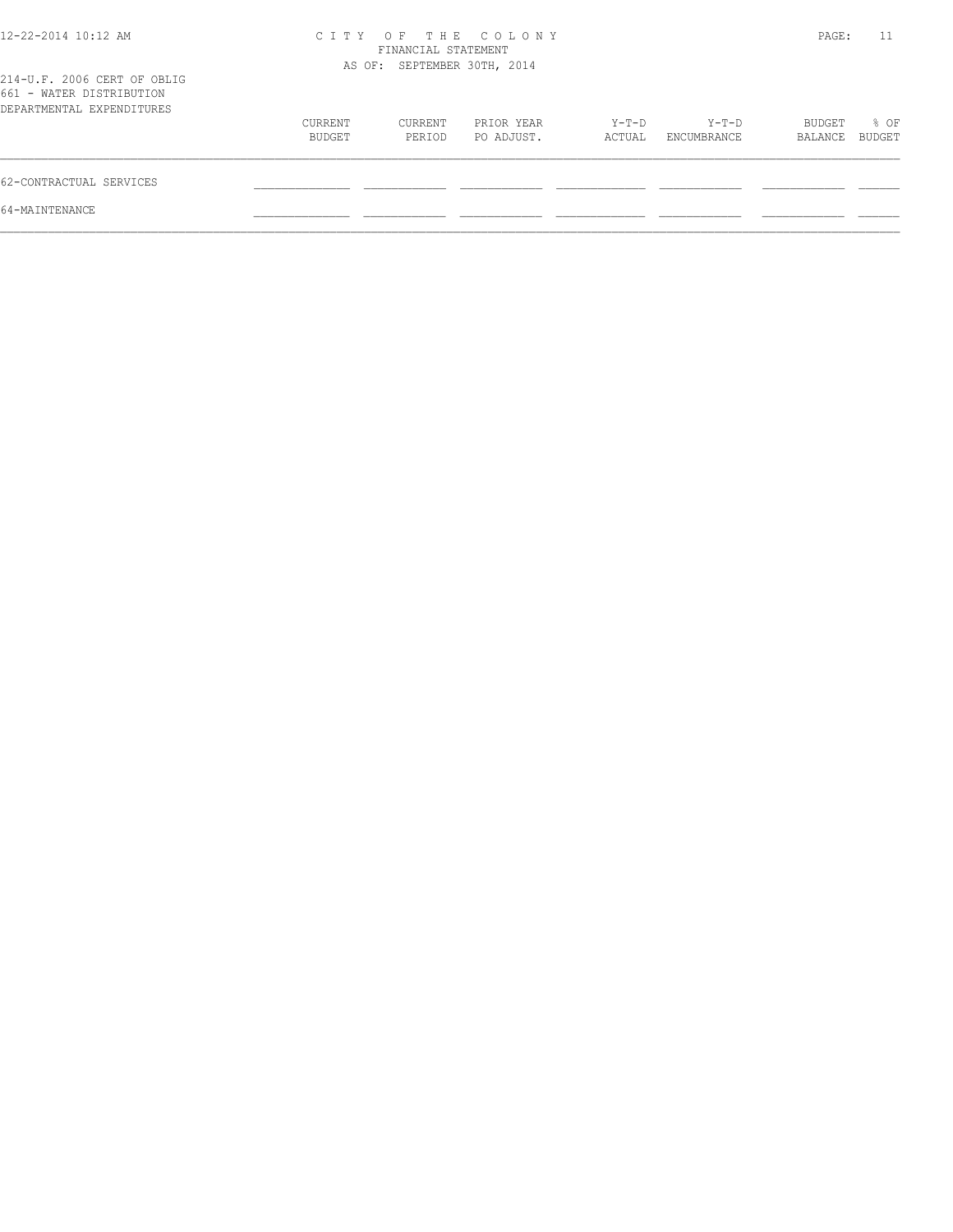#### 12-22-2014 10:12 AM C I T Y O F T H E C O L O N Y PAGE: 12 FINANCIAL STATEMENT AS OF: SEPTEMBER 30TH, 2014

| ◡◡▵<br>OOGIN LOML DINILON<br>DEPARTMENTAL EXPENDITURES |                              |                   |                          |                   |                        |                   |                       |
|--------------------------------------------------------|------------------------------|-------------------|--------------------------|-------------------|------------------------|-------------------|-----------------------|
|                                                        | <b>CURRENT</b><br>BUDGET     | CURRENT<br>PERIOD | PRIOR YEAR<br>PO ADJUST. | $Y-T-D$<br>ACTUAL | $Y-T-D$<br>ENCUMBRANCE | BUDGET<br>BALANCE | % OF<br><b>BUDGET</b> |
| 62-CONTRACTUAL SERVICES                                |                              |                   |                          |                   |                        |                   |                       |
| $***$<br>TOTAL EXPENDITURES<br>$***$                   | 20,869.71                    | 0.00              | 0.00                     | 0.00              | 0.00                   | 20,869.71 100.00  |                       |
| ** REVENUE OVER(UNDER) EXPENDITURES *(                 | 20,869.71)<br>______________ | 0.00              | 0.00                     | 0.00              | 0.00(                  | 20,869.71)        | 0.00                  |

\*\*\* END OF REPORT \*\*\*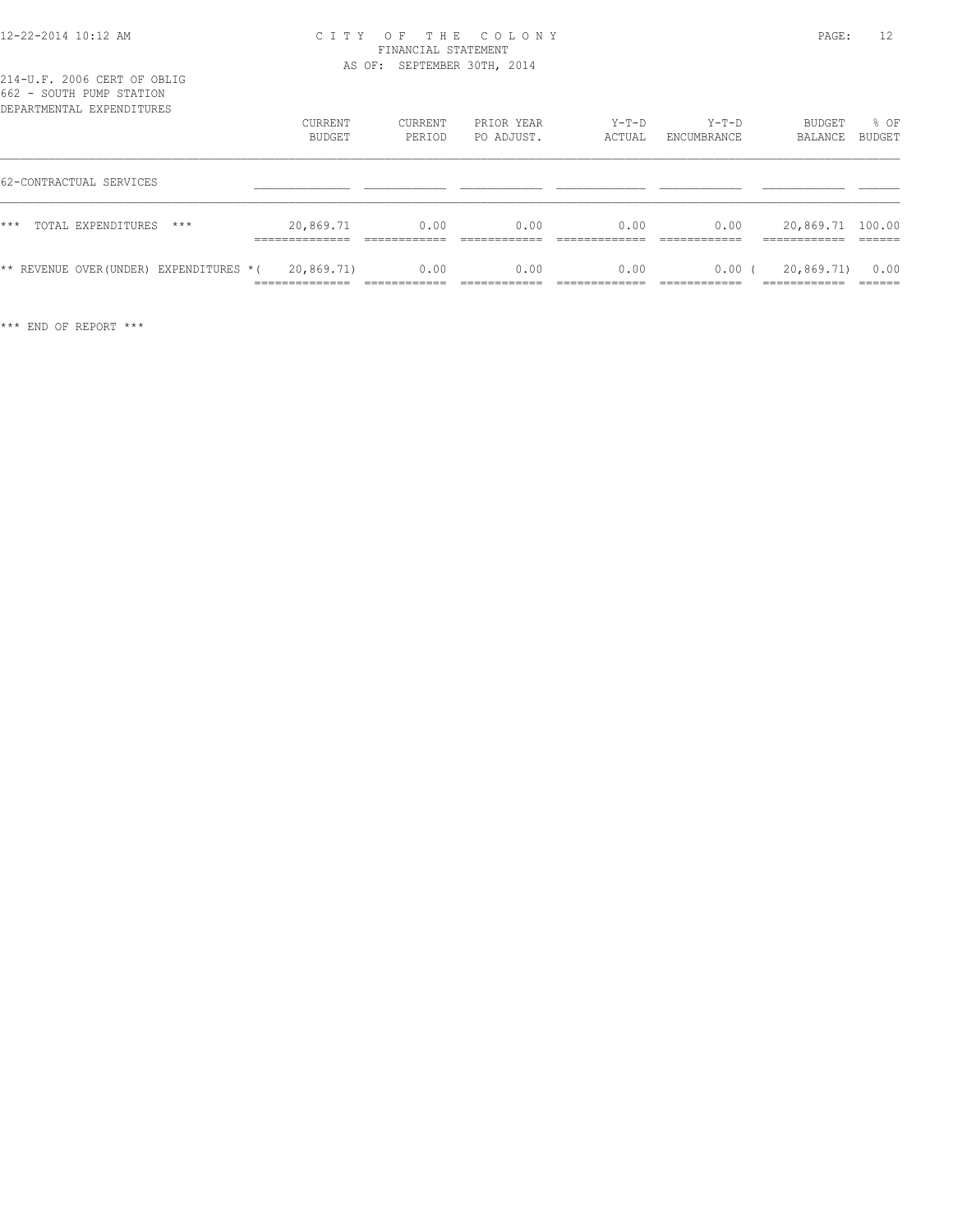### 12-22-2014 10:12 AM C I T Y O F T H E C O L O N Y PAGE: 1 FINANCIAL STATEMENT AS OF: SEPTEMBER 30TH, 2014

215-U.F. 2007 CERT OF OBLIG FINANCIAL SUMMARY

|                                            | CURRENT<br><b>BUDGET</b>                 | <b>CURRENT</b><br>PERIOD                  | PRIOR YEAR<br>PO ADJUST.           | $Y-T-D$<br>ACTUAL                              | $Y-T-D$<br>ENCUMBRANCE                       | <b>BUDGET</b><br><b>BALANCE</b>              | % OF<br><b>BUDGET</b>    |
|--------------------------------------------|------------------------------------------|-------------------------------------------|------------------------------------|------------------------------------------------|----------------------------------------------|----------------------------------------------|--------------------------|
| REVENUE SUMMARY                            |                                          |                                           |                                    |                                                |                                              |                                              |                          |
|                                            | --------------<br>--------------         | ____________<br>-------------             | ____________<br>-------------      | _____________<br>--------------                | ------------<br>-------------                | ------------<br>--------------               | -------<br>------        |
| EXPENDITURE SUMMARY                        |                                          |                                           |                                    |                                                |                                              |                                              |                          |
| $666 -$<br>WELL#4/OCPS GEN                 | 0.00                                     | 21,858.15                                 | 0.00                               | 66,269.11                                      | $4,502.00$ (                                 | 70,771.11)                                   | 0.00                     |
| 635 - NON-DEPARTMENTAL                     | 0.00                                     | 73,642.26                                 | 0.00                               | 73,642.26                                      | 0.00(                                        | 73,642.26)                                   | 0.00                     |
| ** TOTAL EXPENDITURES **                   | 0.00<br>_______________<br>_____________ | 95,500.41<br>____________<br>____________ | 0.00<br>--------------<br>________ | 139, 911.37<br>_____________<br>-------------- | $4,502.00$ (<br>____________<br>____________ | 144, 413.37)<br>____________<br>____________ | 0.00<br>______<br>------ |
| ** REVENUE OVER (UNDER)<br>EXPENDITURES ** | $0.00$ (                                 | 95,500.41)                                | 0.00(                              | $139, 911, 37)$ (                              | 4,502.00)                                    | 144, 413.37                                  | 0.00                     |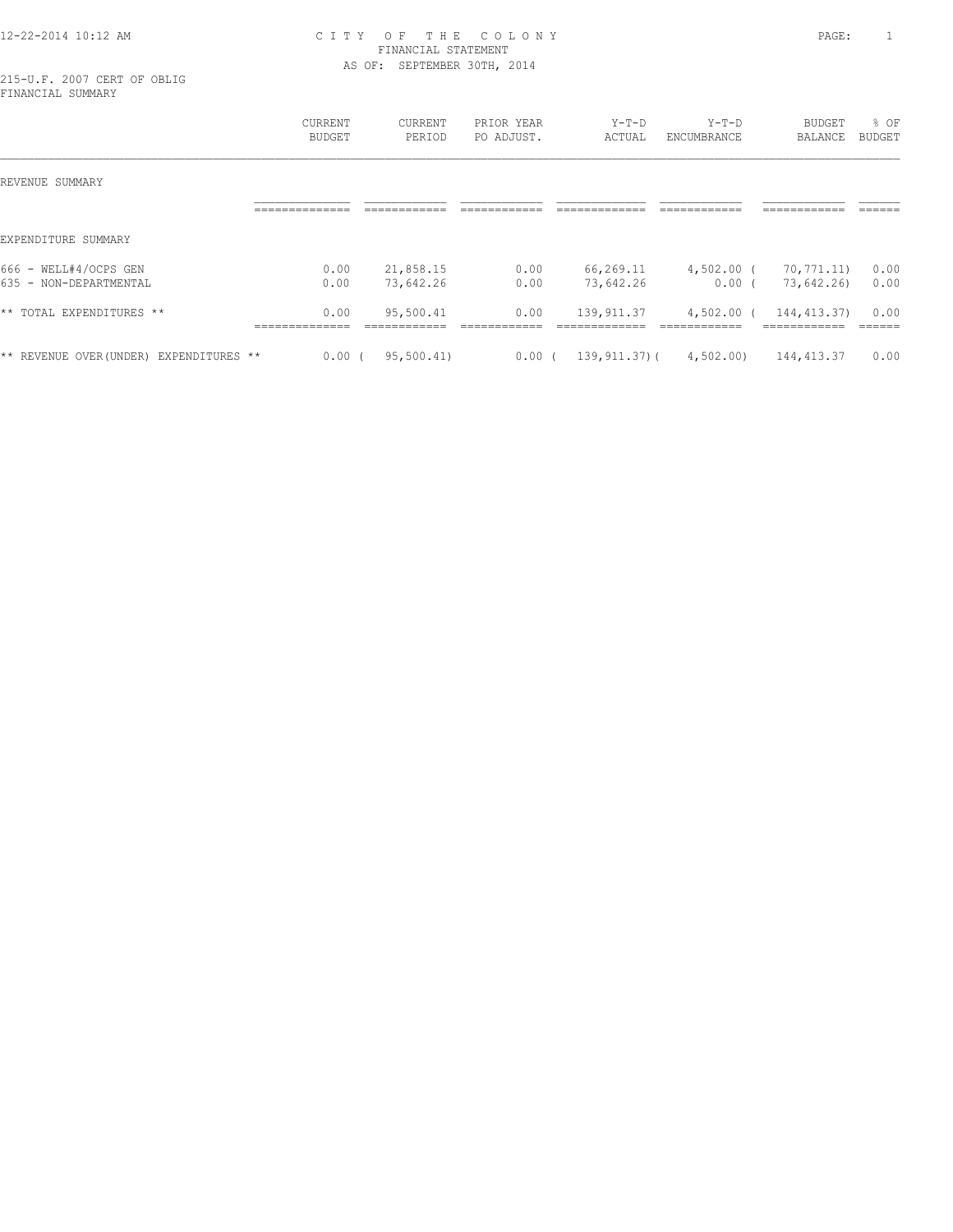| 12-22-2014 10:12 AM                     |                   |                             | CITY OF THE COLONY       |                 |                      | PAGE:             | $\mathbf{2}$   |
|-----------------------------------------|-------------------|-----------------------------|--------------------------|-----------------|----------------------|-------------------|----------------|
|                                         |                   | FINANCIAL STATEMENT         |                          |                 |                      |                   |                |
|                                         |                   | AS OF: SEPTEMBER 30TH, 2014 |                          |                 |                      |                   |                |
| 215-U.F. 2007 CERT OF OBLIG<br>REVENUES |                   |                             |                          |                 |                      |                   |                |
|                                         | CURRENT<br>BUDGET | CURRENT<br>PERIOD           | PRIOR YEAR<br>PO ADJUST. | Y-T-D<br>ACTUAL | Y-T-D<br>ENCUMBRANCE | BUDGET<br>BALANCE | % OF<br>BUDGET |

 $8-{\rm OFF}$  revenue  $\_$ 

============== ============ ============ ============= ============ ============ ======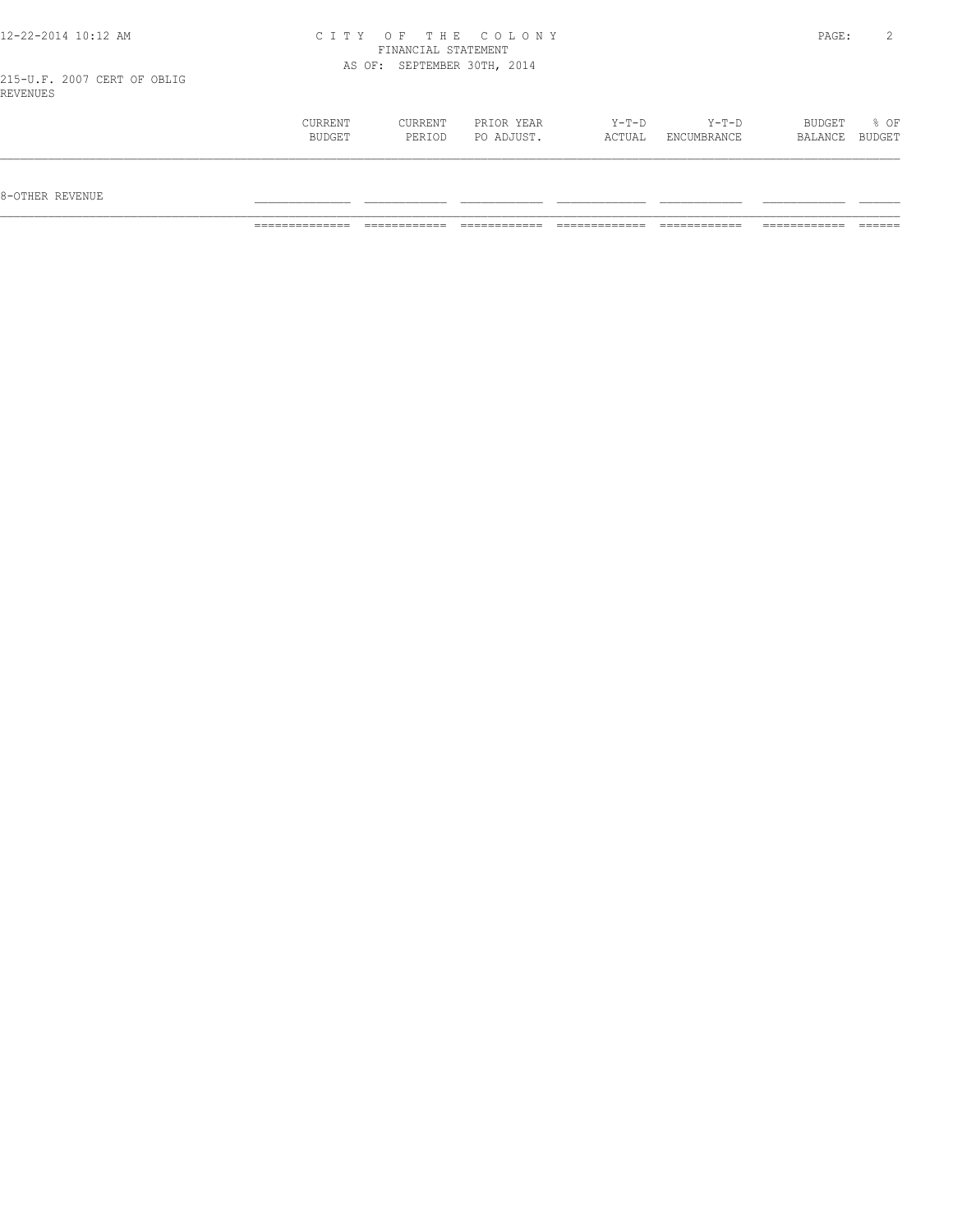| 12-22-2014 10:12 AM                                                                 |         | FINANCIAL STATEMENT         | CITY OF THE COLONY |         |                    | PAGE:   |        |
|-------------------------------------------------------------------------------------|---------|-----------------------------|--------------------|---------|--------------------|---------|--------|
|                                                                                     |         | AS OF: SEPTEMBER 30TH, 2014 |                    |         |                    |         |        |
| 215-U.F. 2007 CERT OF OBLIG<br>631 - WYNWD-1MG STOR TK<br>DEPARTMENTAL EXPENDITURES |         |                             |                    |         |                    |         |        |
|                                                                                     | CURRENT | <b>CURRENT</b>              | PRIOR YEAR         | $Y-T-D$ | $Y-T-D$            | BUDGET  | 8 OF   |
|                                                                                     | BUDGET  | PERIOD                      | PO ADJUST.         | ACTUAL  | <b>ENCUMBRANCE</b> | BALANCE | BUDGET |
|                                                                                     |         |                             |                    |         |                    |         |        |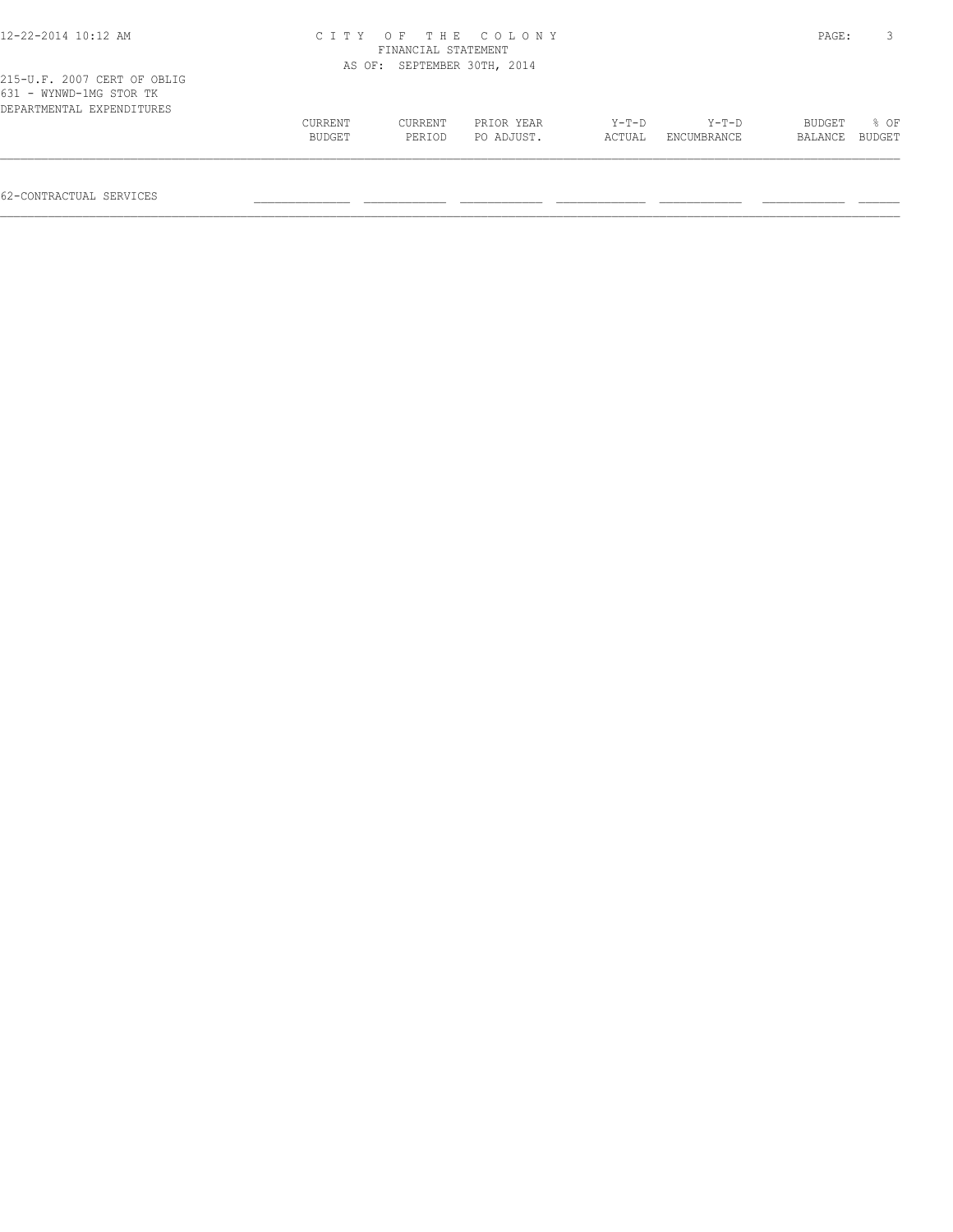| $12 - 22 - 2014$ 10:12 AM                                                         | C T T Y           | FINANCIAL STATEMENT         | OF THE COLONY            |                 |                      | PAGE:             | 4                     |
|-----------------------------------------------------------------------------------|-------------------|-----------------------------|--------------------------|-----------------|----------------------|-------------------|-----------------------|
| 215-U.F. 2007 CERT OF OBLIG<br>661 - FM544 48"CASING<br>DEPARTMENTAL EXPENDITURES |                   | AS OF: SEPTEMBER 30TH, 2014 |                          |                 |                      |                   |                       |
|                                                                                   | CURRENT<br>BUDGET | CURRENT<br>PERIOD           | PRIOR YEAR<br>PO ADJUST. | Y-T-D<br>ACTUAL | Y-T-D<br>ENCUMBRANCE | BUDGET<br>BALANCE | % OF<br><b>BUDGET</b> |
| 62-CONTRACTUAL SERVICES                                                           |                   |                             |                          |                 |                      |                   |                       |
| 63-SUPPLIES                                                                       |                   |                             |                          |                 |                      |                   |                       |
|                                                                                   |                   |                             |                          |                 |                      |                   |                       |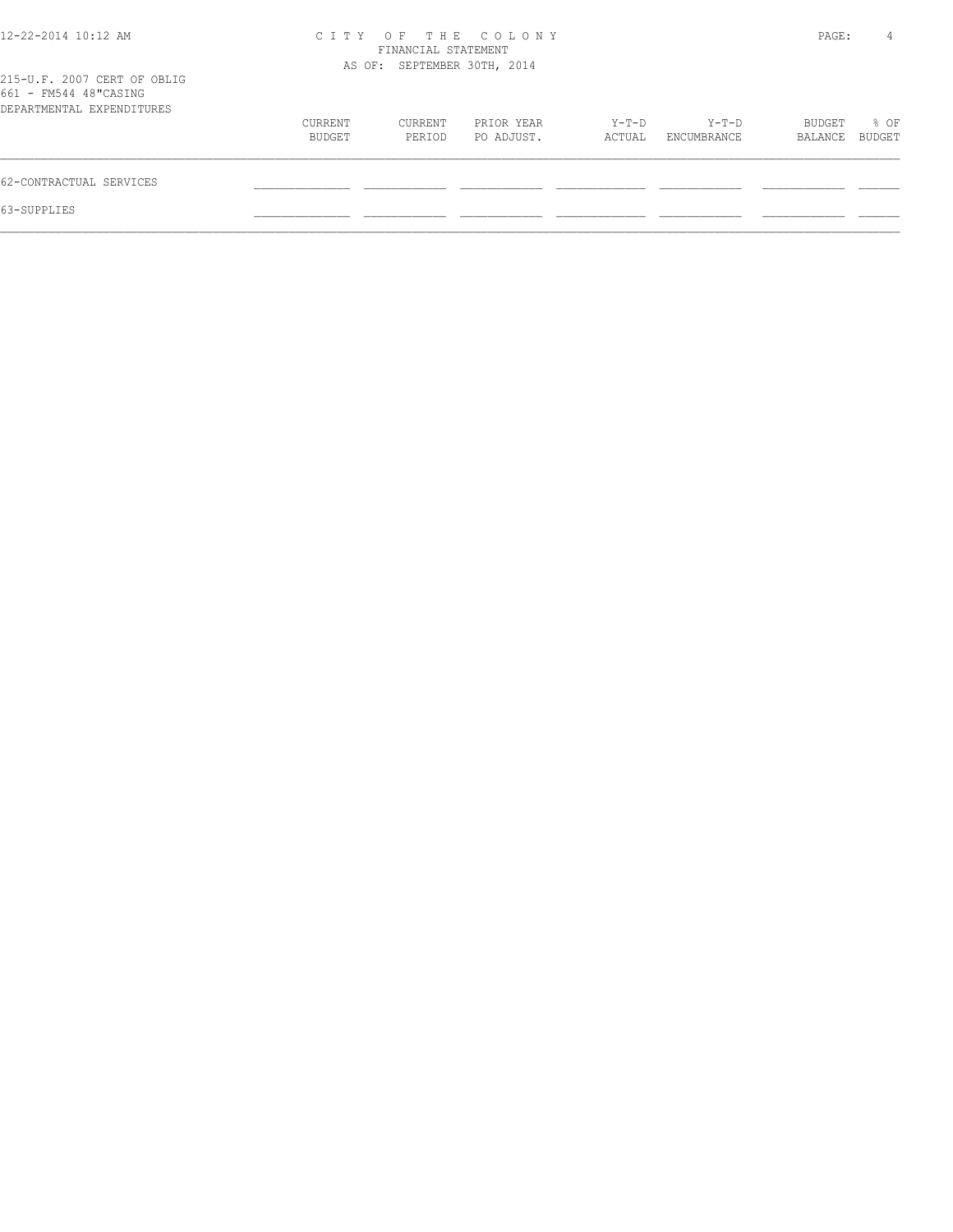| 12-22-2014 10:12 AM                                                                  |                   | FINANCIAL STATEMENT         | CITY OF THE COLONY       |                 |                      | PAGE:             | 5              |
|--------------------------------------------------------------------------------------|-------------------|-----------------------------|--------------------------|-----------------|----------------------|-------------------|----------------|
| 215-U.F. 2007 CERT OF OBLIG<br>662 - AUSTIN RA LIFT STA<br>DEPARTMENTAL EXPENDITURES |                   | AS OF: SEPTEMBER 30TH, 2014 |                          |                 |                      |                   |                |
|                                                                                      | CURRENT<br>BUDGET | CURRENT<br>PERIOD           | PRIOR YEAR<br>PO ADJUST. | Y-T-D<br>ACTUAL | Y-T-D<br>ENCUMBRANCE | BUDGET<br>BALANCE | % OF<br>BUDGET |
| 62-CONTRACTUAL SERVICES                                                              |                   |                             |                          |                 |                      |                   |                |
| 66-CAPITAL OUTLAY                                                                    |                   |                             |                          |                 |                      |                   |                |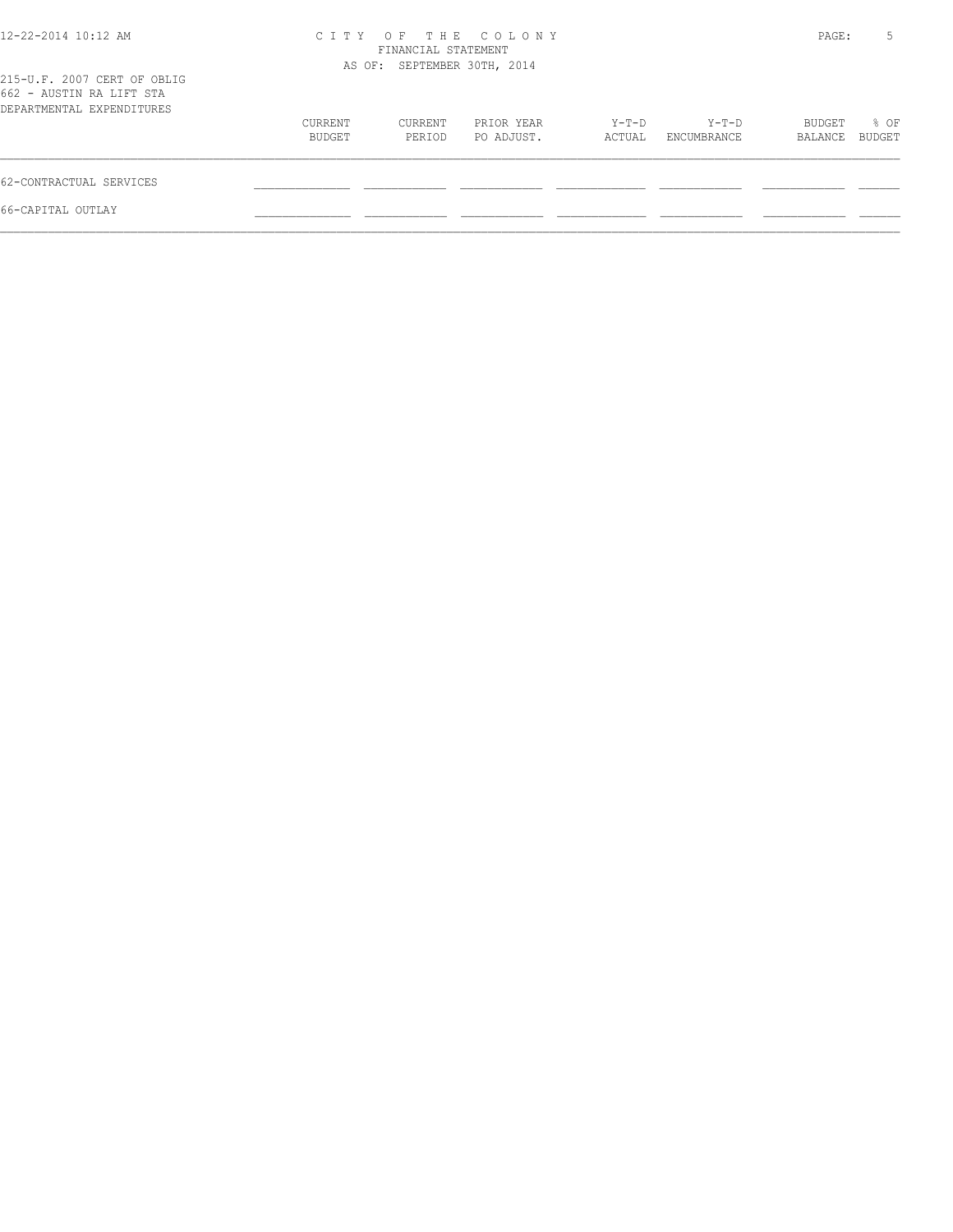| 12-22-2014 10:12 AM                                                              |                   |                             | CITY OF THE COLONY       |                 |                      | PAGE:             | 6              |
|----------------------------------------------------------------------------------|-------------------|-----------------------------|--------------------------|-----------------|----------------------|-------------------|----------------|
|                                                                                  |                   | FINANCIAL STATEMENT         |                          |                 |                      |                   |                |
|                                                                                  |                   | AS OF: SEPTEMBER 30TH, 2014 |                          |                 |                      |                   |                |
| 215-U.F. 2007 CERT OF OBLIG<br>663 - WWTP EXPANSION<br>DEPARTMENTAL EXPENDITURES |                   |                             |                          |                 |                      |                   |                |
|                                                                                  | CURRENT<br>BUDGET | CURRENT<br>PERIOD           | PRIOR YEAR<br>PO ADJUST. | Y-T-D<br>ACTUAL | Y-T-D<br>ENCUMBRANCE | BUDGET<br>BALANCE | 8 OF<br>BUDGET |
|                                                                                  |                   |                             |                          |                 |                      |                   |                |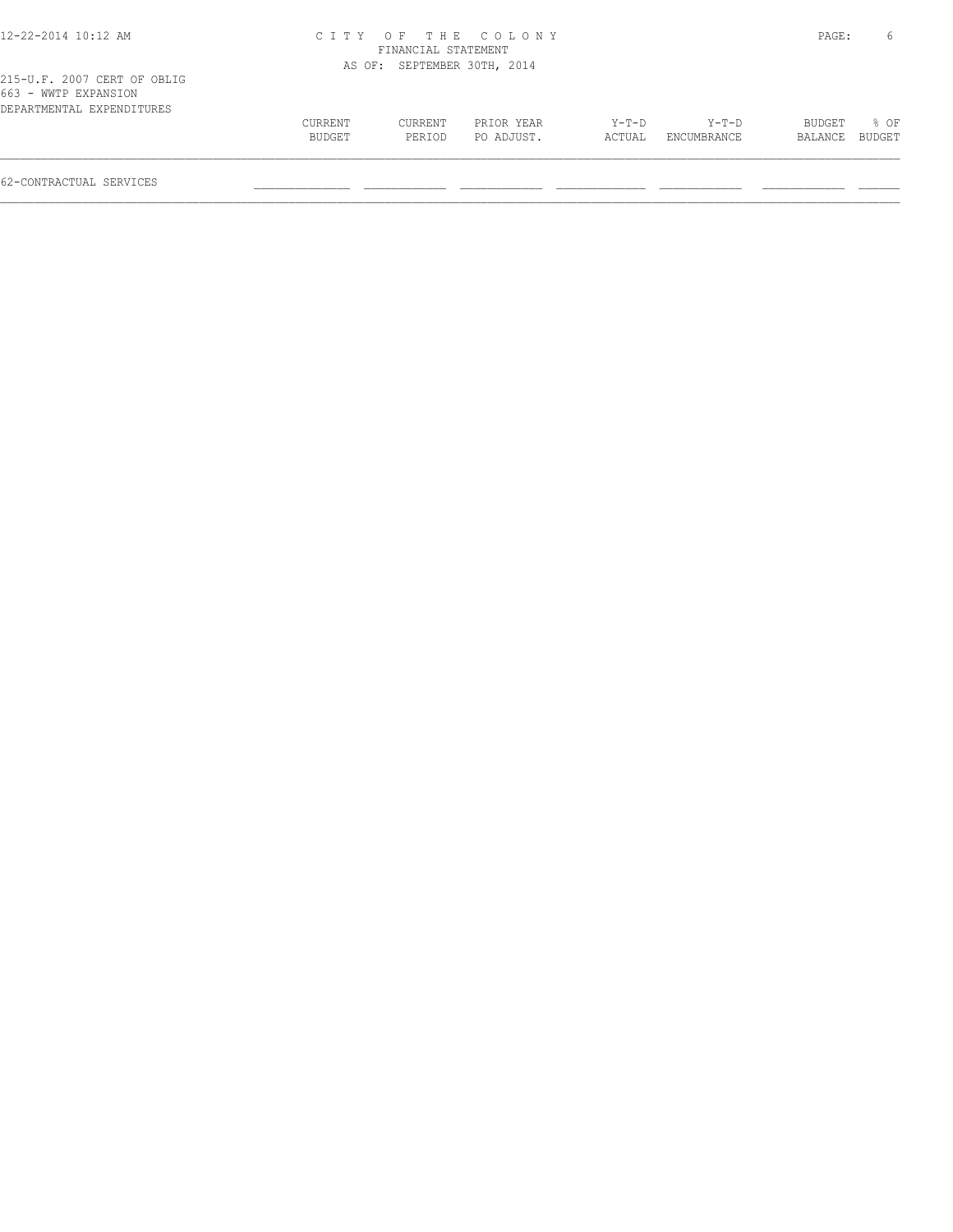| CURRENT<br>BUDGET | CURRENT<br>PERIOD | PRIOR YEAR<br>PO ADJUST. | $Y-T-D$<br>ACTUAL                                                        | $Y-T-D$<br>ENCUMBRANCE | BUDGET<br>BALANCE | $8$ OF<br>BUDGET |
|-------------------|-------------------|--------------------------|--------------------------------------------------------------------------|------------------------|-------------------|------------------|
|                   |                   |                          | CITY OF THE COLONY<br>FINANCIAL STATEMENT<br>AS OF: SEPTEMBER 30TH, 2014 |                        |                   | PAGE:            |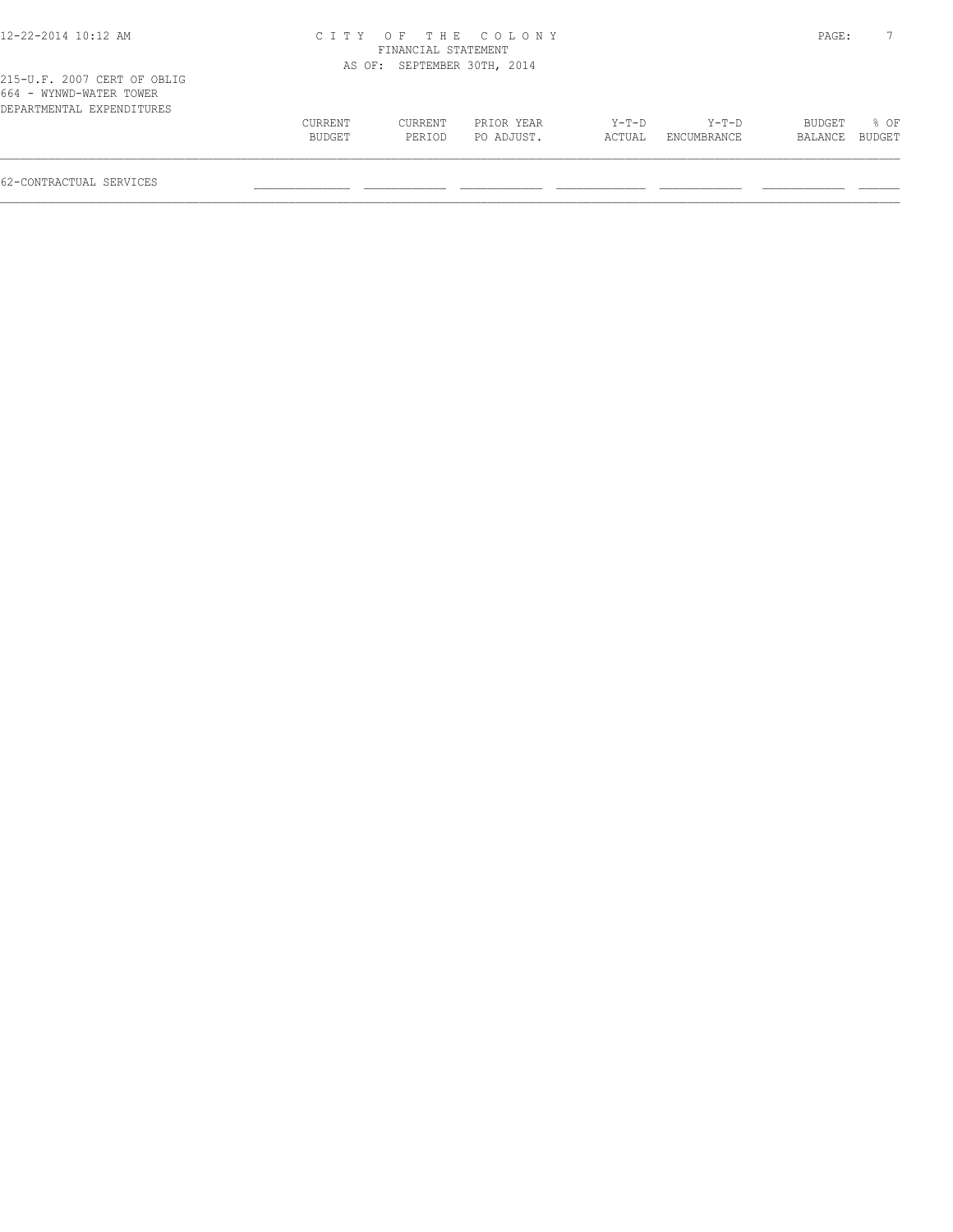| 12-22-2014 10:12 AM                                                                 |                   |                             | CITY OF THE COLONY       |                   |                        | PAGE:             | 8              |
|-------------------------------------------------------------------------------------|-------------------|-----------------------------|--------------------------|-------------------|------------------------|-------------------|----------------|
|                                                                                     |                   | FINANCIAL STATEMENT         |                          |                   |                        |                   |                |
|                                                                                     |                   | AS OF: SEPTEMBER 30TH, 2014 |                          |                   |                        |                   |                |
| 215-U.F. 2007 CERT OF OBLIG<br>665 - MISC. WD PROJECTS<br>DEPARTMENTAL EXPENDITURES |                   |                             |                          |                   |                        |                   |                |
|                                                                                     | CURRENT<br>BUDGET | CURRENT<br>PERIOD           | PRIOR YEAR<br>PO ADJUST. | $Y-T-D$<br>ACTUAL | $Y-T-D$<br>ENCUMBRANCE | BUDGET<br>BALANCE | % OF<br>BUDGET |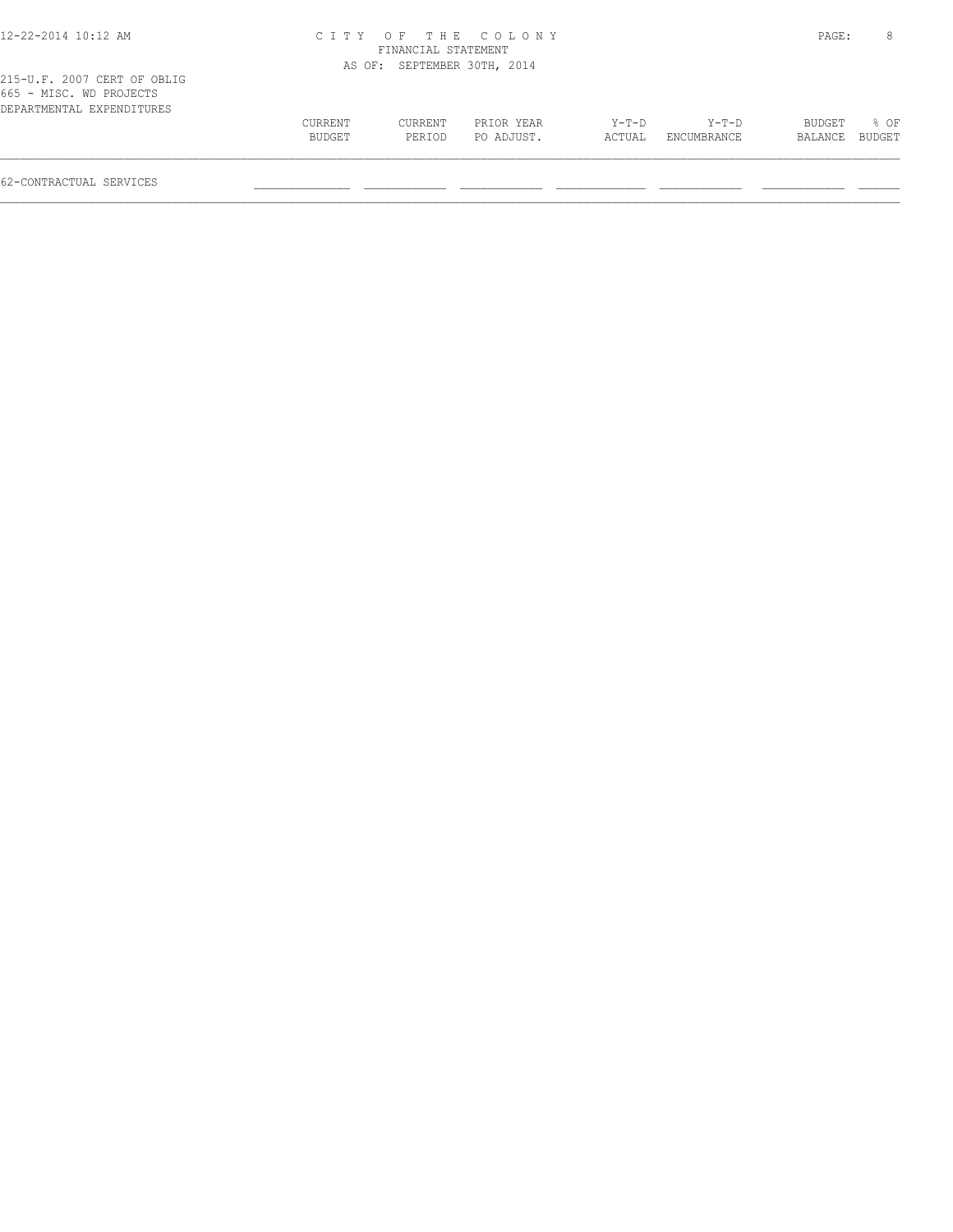# 12-22-2014 10:12 AM C I T Y O F T H E C O L O N Y PAGE: 9 FINANCIAL STATEMENT AS OF: SEPTEMBER 30TH, 2014

215-U.F. 2007 CERT OF OBLIG 666 - WELL#4/OCPS GEN

| DEPARTMENTAL EXPENDITURES            |                          |                   |                          |                   |                        |                                 |                       |
|--------------------------------------|--------------------------|-------------------|--------------------------|-------------------|------------------------|---------------------------------|-----------------------|
|                                      | CURRENT<br><b>BUDGET</b> | CURRENT<br>PERIOD | PRIOR YEAR<br>PO ADJUST. | $Y-T-D$<br>ACTUAL | $Y-T-D$<br>ENCUMBRANCE | <b>BUDGET</b><br><b>BALANCE</b> | % OF<br><b>BUDGET</b> |
| 62-CONTRACTUAL SERVICES              |                          |                   |                          |                   |                        |                                 |                       |
| 666-6210 PROFESSIONAL SERVICES       | 0.00                     | 6,037.50          | 0.00                     | 25,498.00         | $4,502.00$ (           | 30,000.00)                      | 0.00                  |
| TOTAL 62-CONTRACTUAL SERVICES        | 0.00                     | 6,037.50          | 0.00                     | 25,498.00         | $4,502.00$ (           | 30,000.00)                      | 0.00                  |
| 66-CAPITAL OUTLAY                    |                          |                   |                          |                   |                        |                                 |                       |
| 666-6652 CAPITAL OUTLAY-SOFTWARE     | 0.00                     | 0.00              | 0.00                     | 24,950.46         | 0.00(                  | 24,950.46                       | 0.00                  |
| 666-6661 CAPITAL OUTLAY-WATER IMPROV | 0.00                     | 15,820.65         | 0.00                     | 15,820.65         | $0.00$ (               | 15,820.65)                      | 0.00                  |
| TOTAL 66-CAPITAL OUTLAY              | 0.00                     | 15,820.65         | 0.00                     | 40,771.11         | 0.00(                  | 40,771.11)                      | 0.00                  |
| TOTAL 666 - WELL#4/OCPS GEN          | 0.00                     | 21,858.15         | 0.00                     | 66,269.11         | $4,502.00$ (           | 70,771.11)                      | 0.00                  |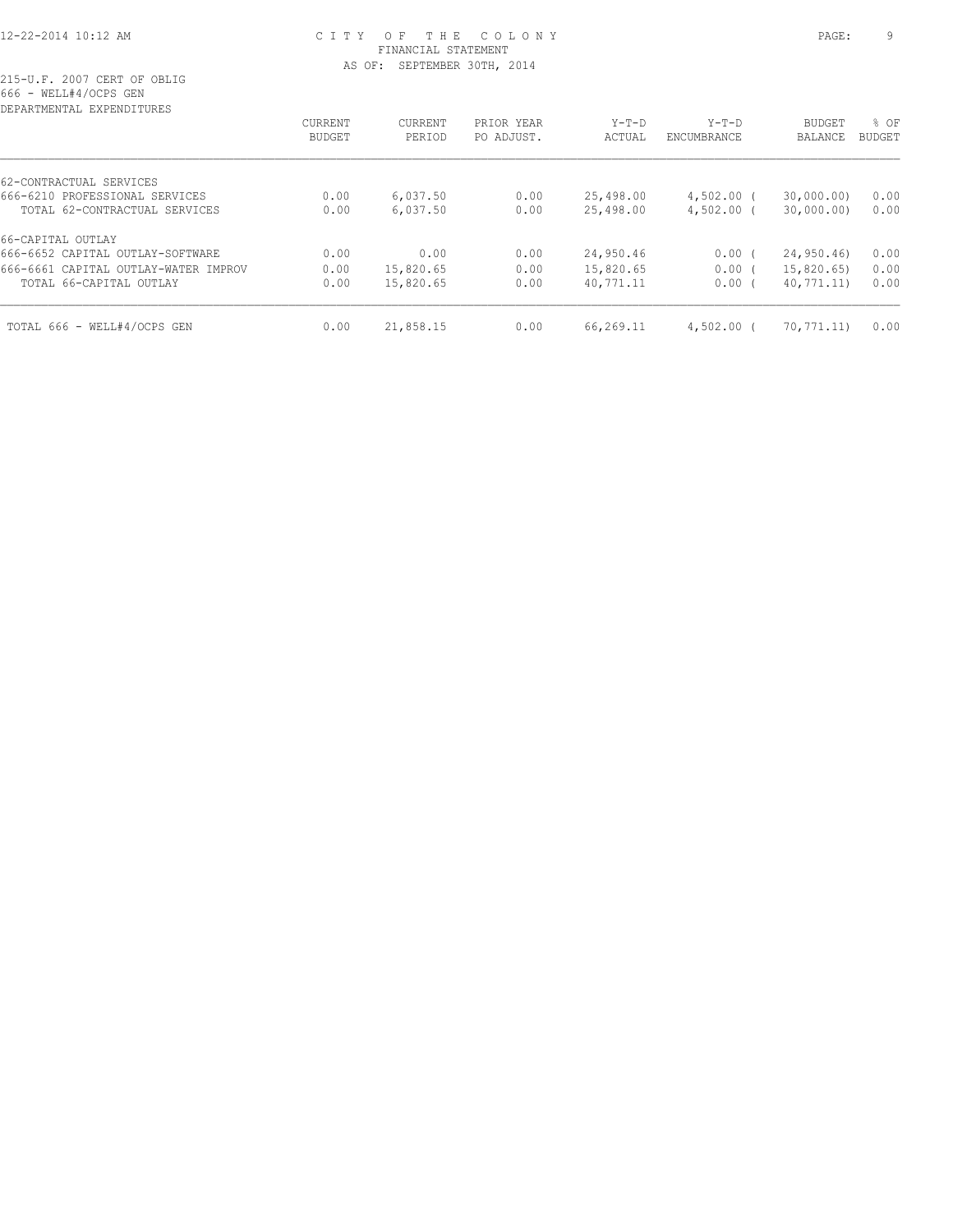|                   | PAGE:             | 10                       |                                                                          |                        |                   |                |
|-------------------|-------------------|--------------------------|--------------------------------------------------------------------------|------------------------|-------------------|----------------|
|                   |                   |                          |                                                                          |                        |                   |                |
|                   |                   |                          |                                                                          |                        |                   |                |
| CURRENT<br>BUDGET | CURRENT<br>PERIOD | PRIOR YEAR<br>PO ADJUST. | $Y-T-D$<br>ACTUAL                                                        | $Y-T-D$<br>ENCUMBRANCE | BUDGET<br>BALANCE | % OF<br>BUDGET |
|                   |                   |                          | CITY OF THE COLONY<br>FINANCIAL STATEMENT<br>AS OF: SEPTEMBER 30TH, 2014 |                        |                   |                |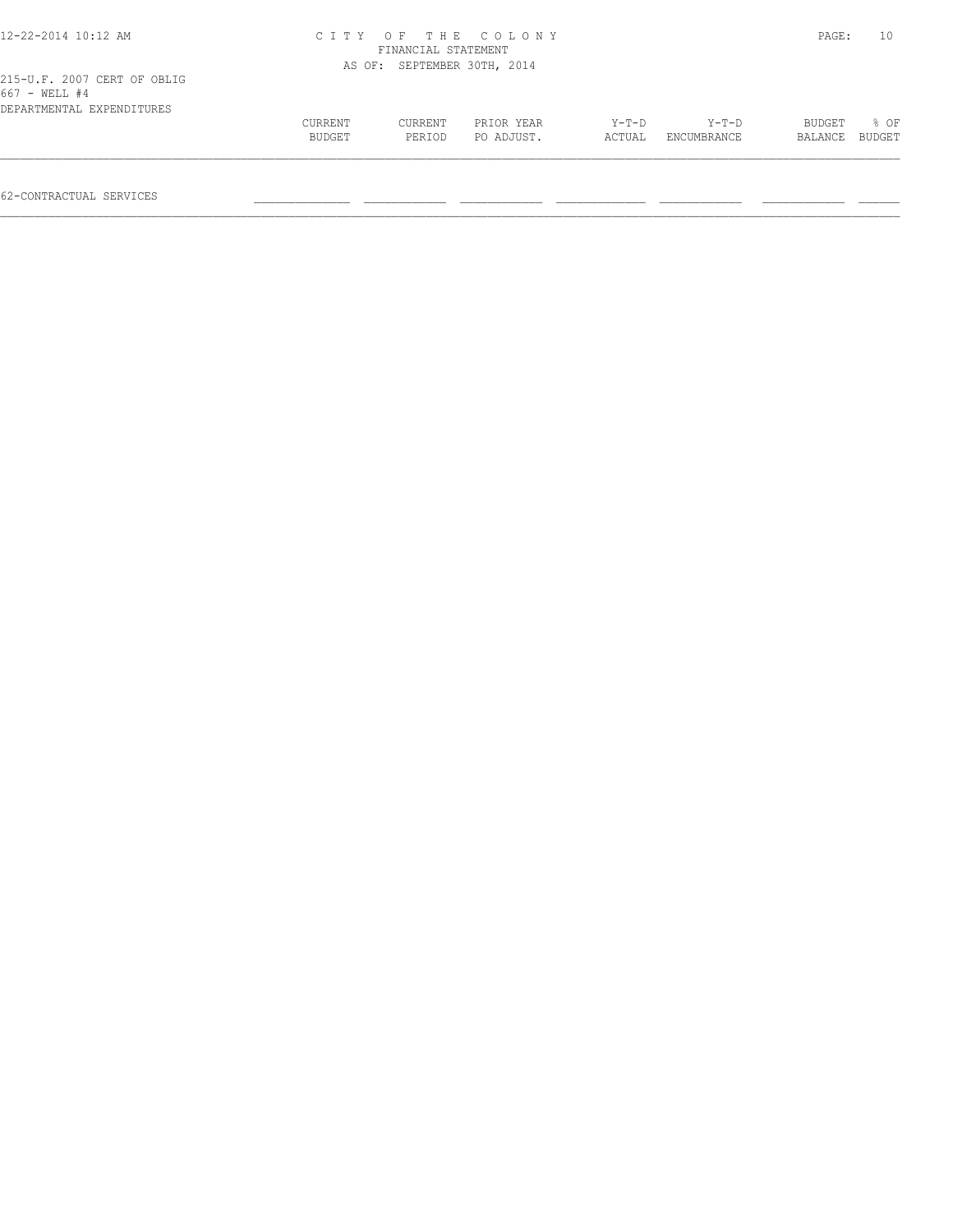| 12-22-2014 10:12 AM                                                                |                   | FINANCIAL STATEMENT         | CITY OF THE COLONY       |                 |                      | PAGE:             | 11             |
|------------------------------------------------------------------------------------|-------------------|-----------------------------|--------------------------|-----------------|----------------------|-------------------|----------------|
| 215-U.F. 2007 CERT OF OBLIG<br>668 - FACILITES MAINT.<br>DEPARTMENTAL EXPENDITURES |                   | AS OF: SEPTEMBER 30TH, 2014 |                          |                 |                      |                   |                |
|                                                                                    | CURRENT<br>BUDGET | CURRENT<br>PERIOD           | PRIOR YEAR<br>PO ADJUST. | Y-T-D<br>ACTUAL | Y-T-D<br>ENCUMBRANCE | BUDGET<br>BALANCE | % OF<br>BUDGET |
| 63-SUPPLIES                                                                        |                   |                             |                          |                 |                      |                   |                |
| 64-MAINTENANCE                                                                     |                   |                             |                          |                 |                      |                   |                |
|                                                                                    |                   |                             |                          |                 |                      |                   |                |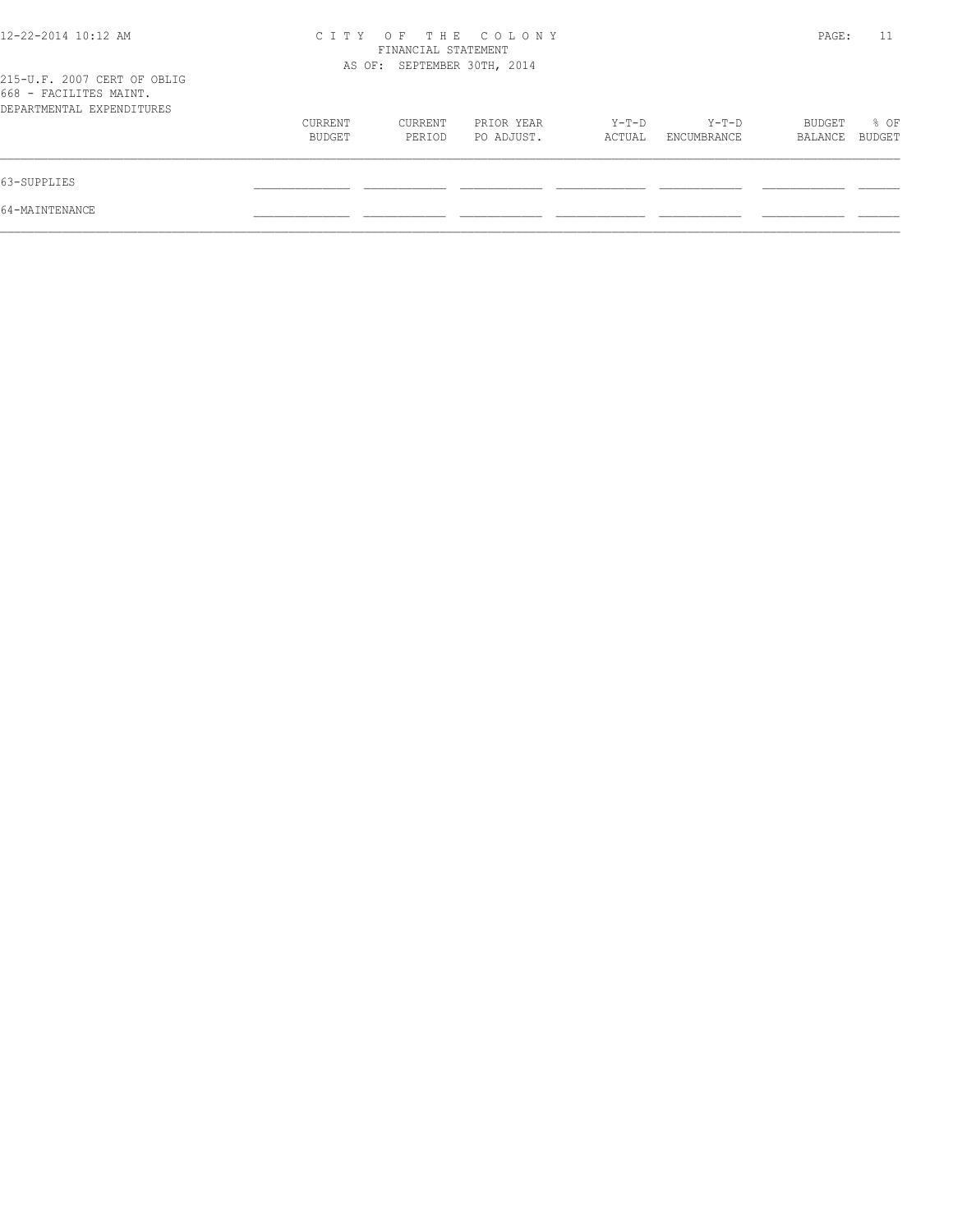| 12-22-2014 10:12 AM                                                                 |                |                             | CITY OF THE COLONY |        |             | PAGE:   | 12.    |
|-------------------------------------------------------------------------------------|----------------|-----------------------------|--------------------|--------|-------------|---------|--------|
|                                                                                     |                | FINANCIAL STATEMENT         |                    |        |             |         |        |
|                                                                                     |                | AS OF: SEPTEMBER 30TH, 2014 |                    |        |             |         |        |
| 215-U.F. 2007 CERT OF OBLIG<br>670 - N.COLONY FIRE STA<br>DEPARTMENTAL EXPENDITURES |                |                             |                    |        |             |         |        |
|                                                                                     | <b>CURRENT</b> | CURRENT                     | PRIOR YEAR         | Y-T-D  | Y-T-D       | BUDGET  | $8$ OF |
|                                                                                     | BUDGET         | PERIOD                      | PO ADJUST.         | ACTUAL | ENCUMBRANCE | BALANCE | BUDGET |
|                                                                                     |                |                             |                    |        |             |         |        |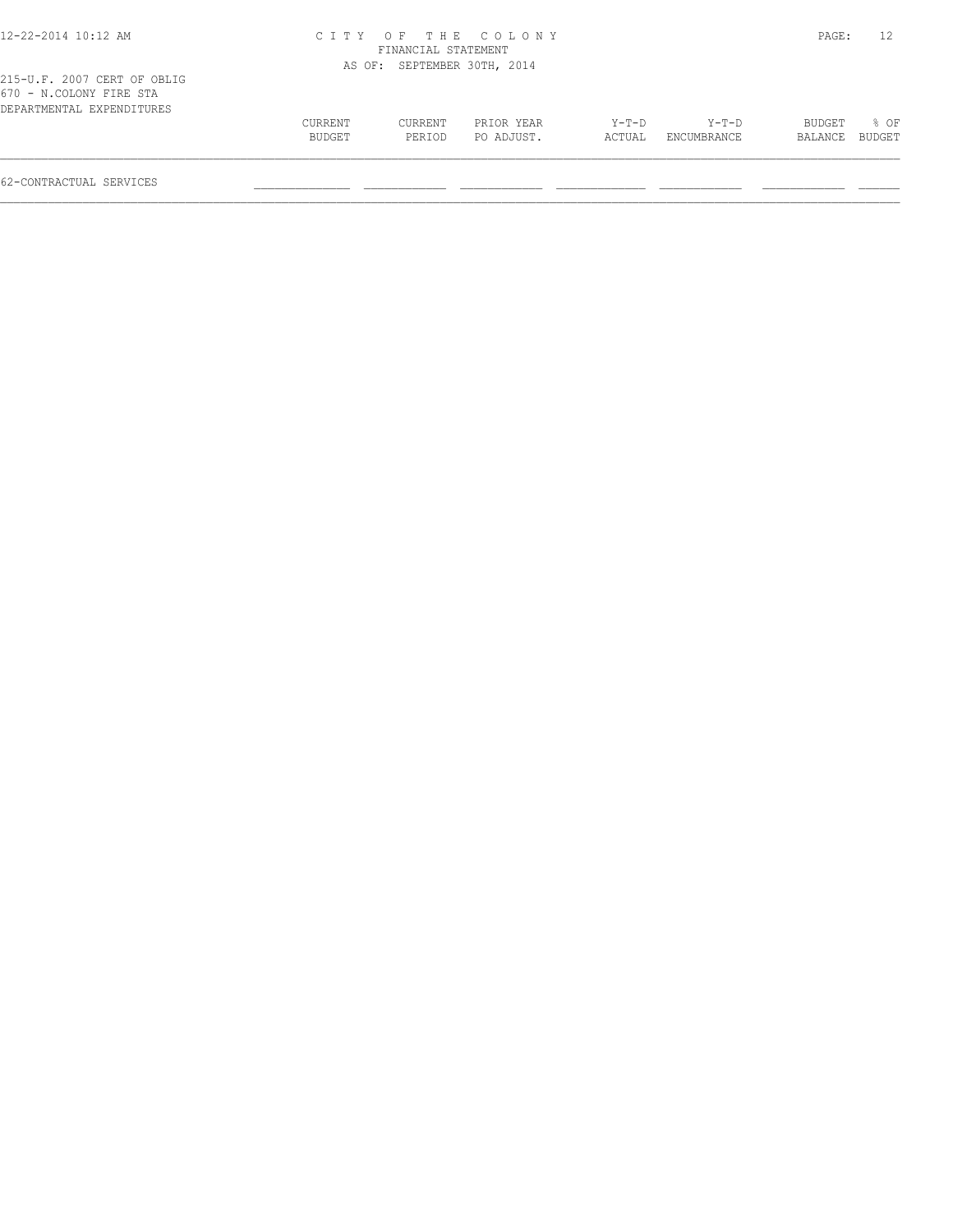# 12-22-2014 10:12 AM C I T Y O F T H E C O L O N Y PAGE: 13 FINANCIAL STATEMENT AS OF: SEPTEMBER 30TH, 2014

215-U.F. 2007 CERT OF OBLIG 635 - NON-DEPARTMENTAL

| DEPARTMENTAL<br>EXPENDITURES                     |                                 |                          |                          |                   |                        |                                 |                       |
|--------------------------------------------------|---------------------------------|--------------------------|--------------------------|-------------------|------------------------|---------------------------------|-----------------------|
|                                                  | <b>CURRENT</b><br><b>BUDGET</b> | <b>CURRENT</b><br>PERIOD | PRIOR YEAR<br>PO ADJUST. | $Y-T-D$<br>ACTUAL | $Y-T-D$<br>ENCUMBRANCE | <b>BUDGET</b><br><b>BALANCE</b> | % OF<br><b>BUDGET</b> |
| 68-SUNDRY CHARGES                                |                                 |                          |                          |                   |                        |                                 |                       |
| 635-6800 TRANSFER OUT - CIP                      | 0.00                            | 139, 911.37              | 0.00                     | 139, 911.37       | $0.00$ (               | 139, 911.37)                    | 0.00                  |
| 635-6850 CONTRA-EXPENSE                          | 0.00(                           | 66,269.11)               | 0.00(                    | 66, 269.11        | 0.00                   | 66,269.11                       | 0.00                  |
| TOTAL 68-SUNDRY CHARGES                          | 0.00                            | 73,642.26                | 0.00                     | 73,642.26         | 0.00(                  | 73,642.26)                      | 0.00                  |
| TOTAL 635 - NON-DEPARTMENTAL                     | 0.00                            | 73,642.26                | 0.00                     | 73,642.26         | 0.00(                  | 73,642.26)                      | 0.00                  |
| ***<br>TOTAL EXPENDITURES<br>$***$               | 0.00                            | 95,500.41                | 0.00                     | 139, 911.37       | $4,502.00$ (           | 144, 413.37)                    | 0.00                  |
| ** REVENUE OVER (UNDER)<br>EXPENDITURES<br>$***$ | 0.00(                           | 95,500.41)               | 0.00                     | 139,911,37)(      | 4,502.00               | 144, 413.37                     | 0.00                  |

\*\*\* END OF REPORT \*\*\*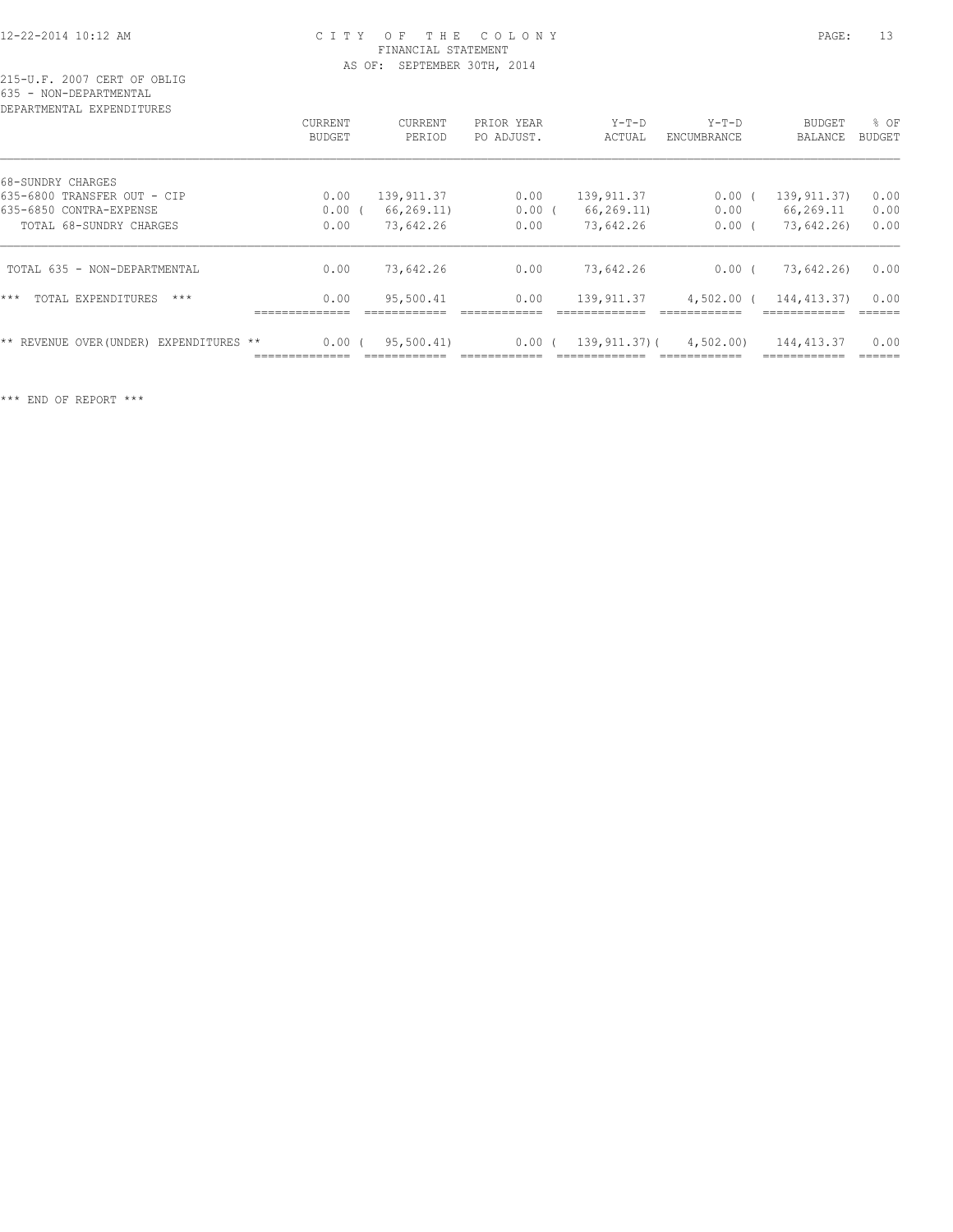# 12-22-2014 10:12 AM C I T Y O F T H E C O L O N Y PAGE: 1 FINANCIAL STATEMENT AS OF: SEPTEMBER 30TH, 2014

216-U.F. 2008 & 2010 U.F.C.O. FINANCIAL SUMMARY

|                                                                      | <b>CURRENT</b><br><b>BUDGET</b> | CURRENT<br>PERIOD                             | PRIOR YEAR<br>PO ADJUST. | $Y-T-D$<br>ACTUAL                      | $Y-T-D$<br>ENCUMBRANCE | BUDGET<br>BALANCE                              | % OF<br><b>BUDGET</b> |
|----------------------------------------------------------------------|---------------------------------|-----------------------------------------------|--------------------------|----------------------------------------|------------------------|------------------------------------------------|-----------------------|
| REVENUE SUMMARY                                                      |                                 |                                               |                          |                                        |                        |                                                |                       |
| 8-MISCELLANEOUS                                                      | 0.00                            | 360,711.89                                    | 0.00                     | 360,711.89                             | $0.00$ (               | 360,711.89)                                    | 0.00                  |
| ** TOTAL REVENUES **                                                 | 0.00                            | 360,711.89                                    | 0.00                     | 360,711.89                             | 0.00(                  | 360,711.89)                                    | 0.00                  |
| EXPENDITURE SUMMARY                                                  |                                 |                                               |                          |                                        |                        |                                                |                       |
| 635 - NON-DEPARTMENTAL<br>662 - WASTEWATER<br>666 - WATER PRODUCTION | 0.00<br>0.00                    | $0.00 \quad 3,176,844.42$<br>0.00<br>1,258.69 | 0.00<br>0.00<br>0.00     | 3,176,844.42<br>13,358.57<br>80,614.19 | $0.00$ (<br>$0.00$ (   | 0.00(3,176,844.42)<br>13,358.57)<br>80,614.19) | 0.00<br>0.00<br>0.00  |
| ** TOTAL EXPENDITURES **                                             |                                 | $0.00 \quad 3.178.103.11$                     | 0.00                     | 3, 270, 817.18                         |                        | 0.00(3,270,817,18)                             | 0.00                  |
| ** REVENUE OVER (UNDER) EXPENDITURES **                              |                                 | 0.00(2,817,391.22)                            |                          | $0.00$ ( 2,910,105.29)                 | 0.00                   | 2,910,105.29                                   | 0.00                  |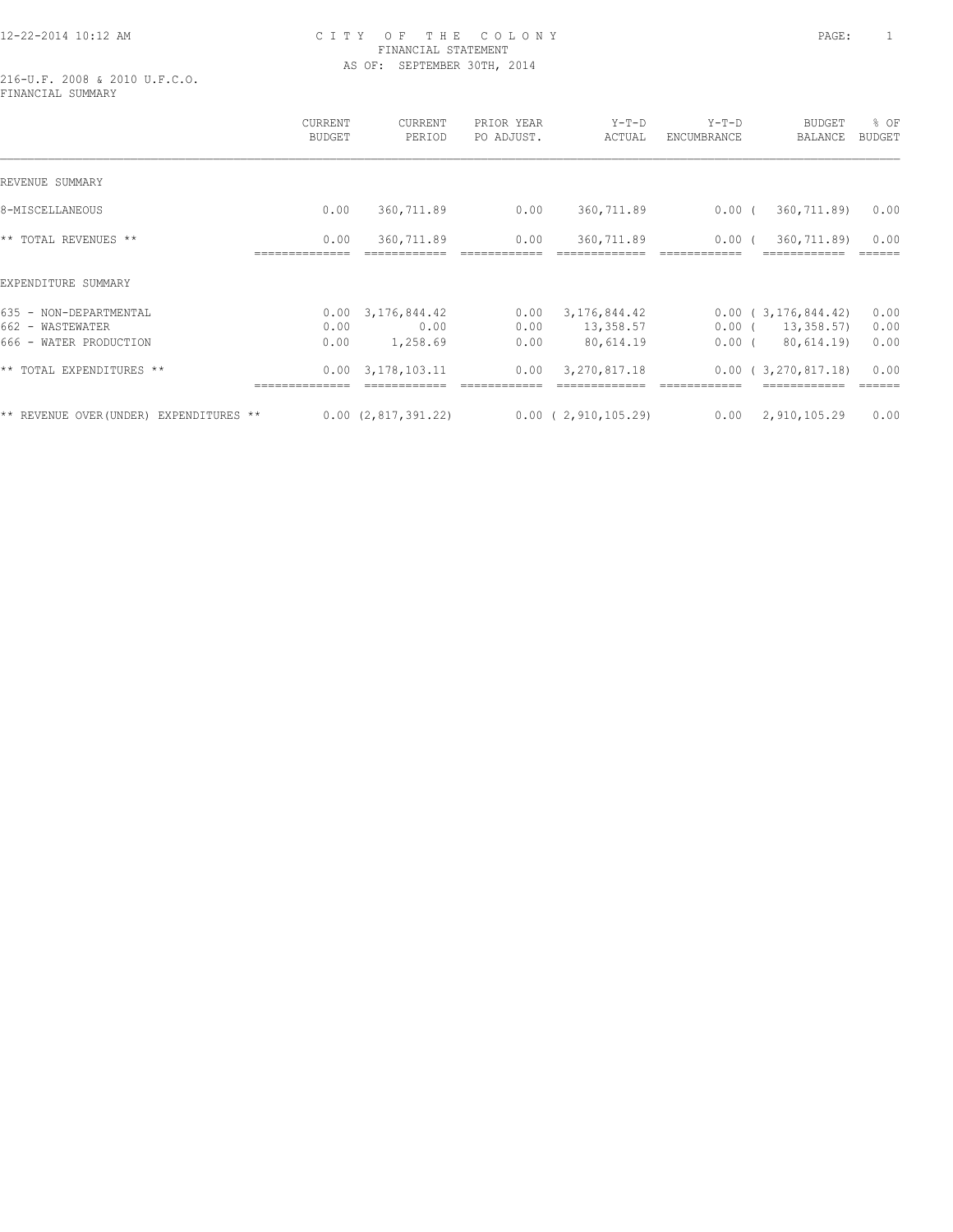# 12-22-2014 10:12 AM C I T Y O F T H E C O L O N Y PAGE: 2 FINANCIAL STATEMENT AS OF: SEPTEMBER 30TH, 2014

216-U.F. 2008 & 2010 U.F.C.O. REVENUES

|                                                | <b>CURRENT</b><br>BUDGET | CURRENT<br>PERIOD | PRIOR YEAR<br>PO ADJUST. | $Y-T-D$<br>ACTUAL | $Y-T-D$<br>ENCUMBRANCE | <b>BUDGET</b><br>BALANCE | % OF<br><b>BUDGET</b> |
|------------------------------------------------|--------------------------|-------------------|--------------------------|-------------------|------------------------|--------------------------|-----------------------|
|                                                |                          |                   |                          |                   |                        |                          |                       |
| 8-MISCELLANEOUS<br>489000<br>TRANSFER IN - CIP | 0.00                     | 360,711.89        | 0.00                     | 360,711.89        | 0.00(                  | 360,711.89)              | 0.00                  |
|                                                |                          |                   |                          |                   |                        |                          |                       |
| TOTAL 8-MISCELLANEOUS                          | 0.00                     | 360,711.89        | 0.00                     | 360,711.89        | 0.00(                  | 360,711.89)              | 0.00                  |
| TOTAL REVENUES **<br>* *                       | 0.00                     | 360,711.89        | 0.00                     | 360,711.89        | 0.00(                  | 360,711.89)              | 0.00                  |
|                                                |                          |                   |                          |                   |                        |                          |                       |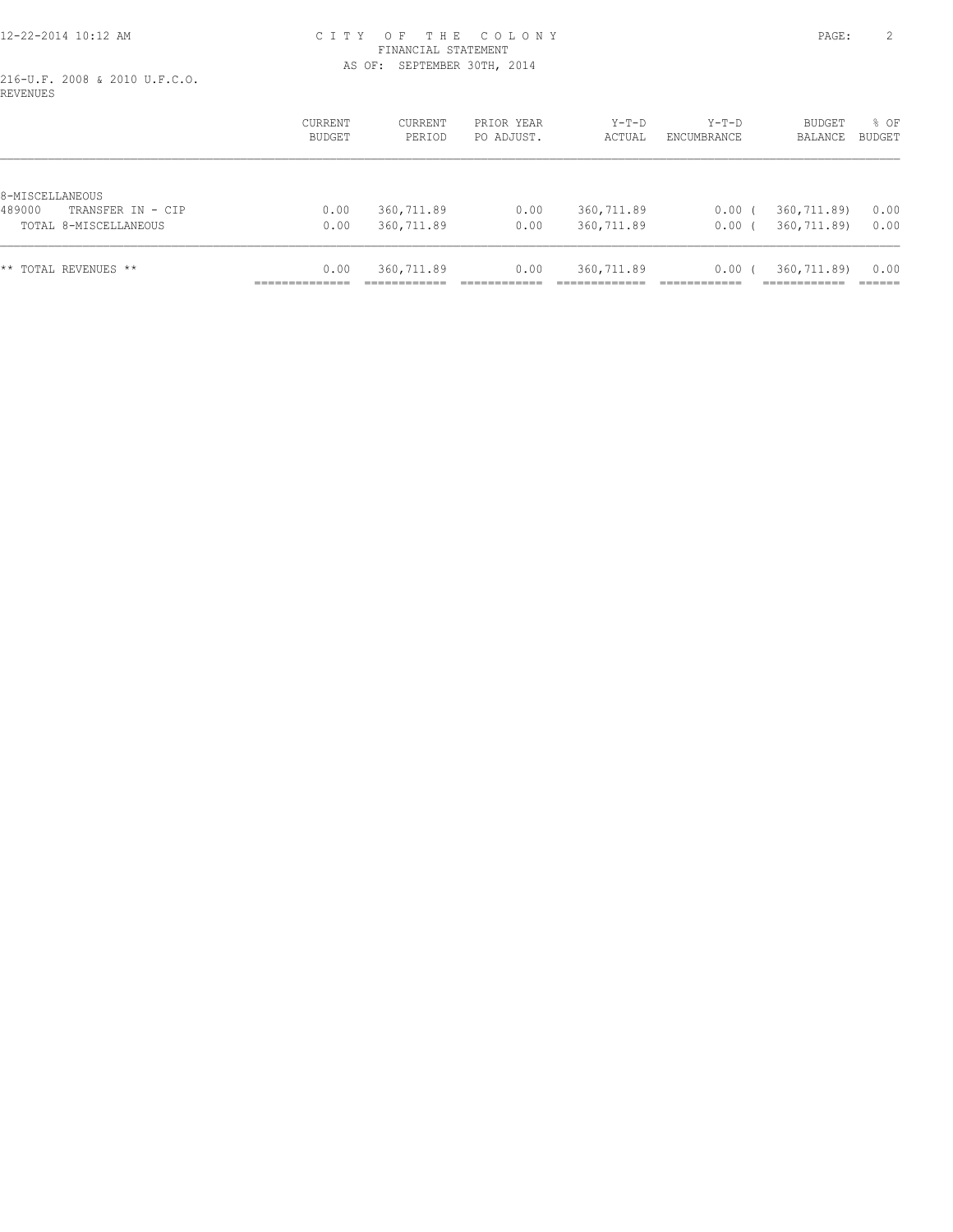#### 12-22-2014 10:12 AM C I T Y O F T H E C O L O N Y PAGE: 3 FINANCIAL STATEMENT AS OF: SEPTEMBER 30TH, 2014

| DEPARTMENTAL EXPENDITURES                          | CURRENT<br>CURRENT<br>BUDGET<br>PERIOD              | PRIOR YEAR<br>PO ADJUST. | $Y-T-D$<br>ACTUAL          | Y-T-D<br>ENCUMBRANCE | BUDGET<br><b>BALANCE</b>        | % OF<br><b>BUDGET</b> |
|----------------------------------------------------|-----------------------------------------------------|--------------------------|----------------------------|----------------------|---------------------------------|-----------------------|
| 68-SUNDRY CHARGES<br>635-6800 TRANSFER OUT - CIP   | $0.00 \quad 3,264,440.61$                           | 0.00                     | 3,264,440.61               |                      | 0.00(3,264,440.61)              | 0.00                  |
| 635-6850 CONTRA EXPENSE<br>TOTAL 68-SUNDRY CHARGES | 87,596.19)<br>$0.00$ (<br>$0.00 \quad 3.176.844.42$ | $0.00$ (<br>0.00         | 87,596.19)<br>3,176,844.42 | 0.00                 | 87,596.19<br>0.00(3,176,844.42) | 0.00<br>0.00          |
| TOTAL 635 - NON-DEPARTMENTAL                       | $0.00 \quad 3.176.844.42$                           | 0.00                     | 3,176,844.42               |                      | 0.00(3,176,844.42)              | 0.00                  |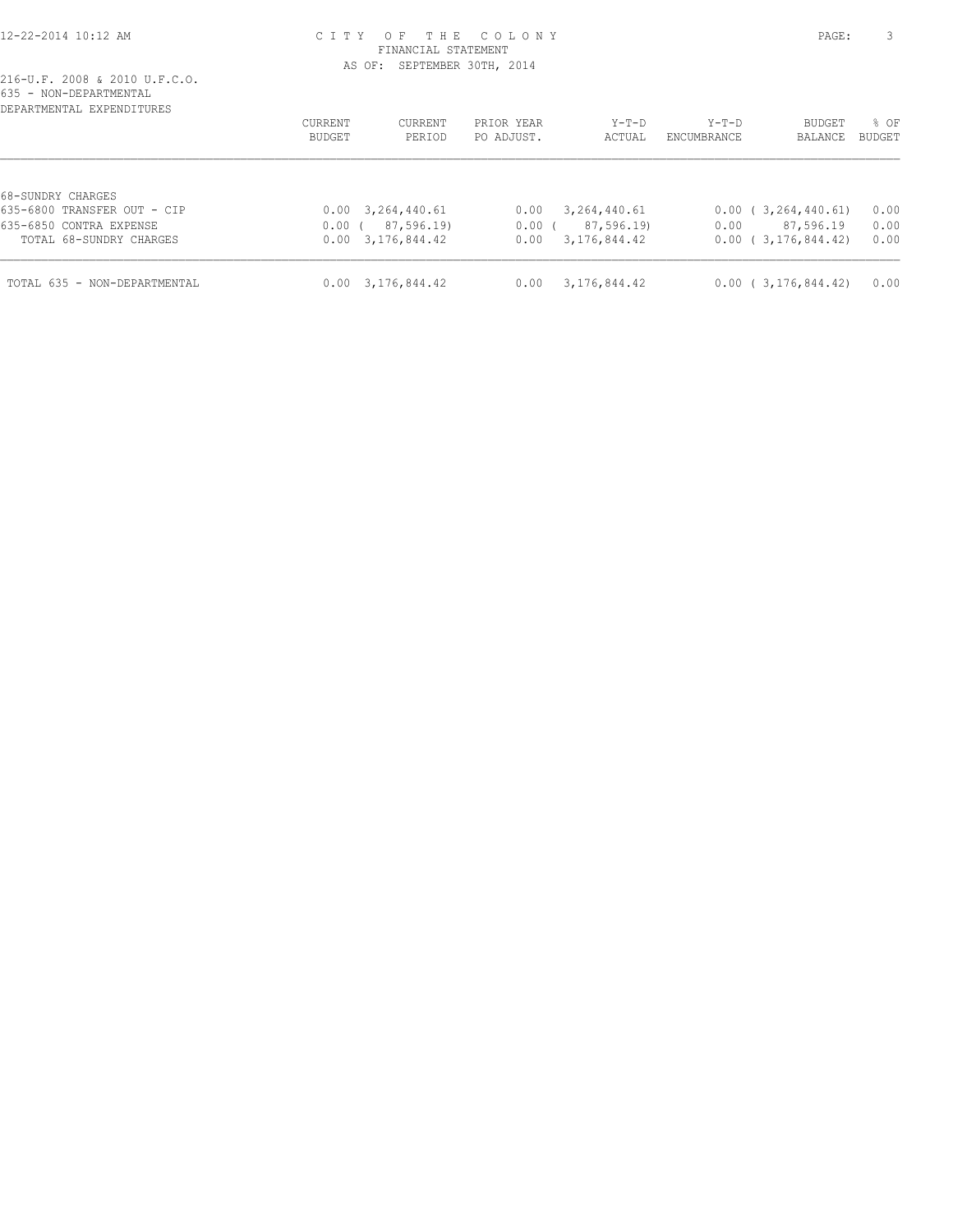| 12-22-2014 10:12 AM                                                               | OF THE COLONY<br>C T T Y<br>FINANCIAL STATEMENT<br>AS OF: SEPTEMBER 30TH, 2014 |         |            |        |             |         | 4      |
|-----------------------------------------------------------------------------------|--------------------------------------------------------------------------------|---------|------------|--------|-------------|---------|--------|
| 216-U.F. 2008 & 2010 U.F.C.O.<br>630 - WELL #4 @OCPS<br>DEPARTMENTAL EXPENDITURES |                                                                                |         |            |        |             |         |        |
|                                                                                   | CURRENT                                                                        | CURRENT | PRIOR YEAR | Y-T-D  | Y-T-D       | BUDGET  | % OF   |
|                                                                                   | BUDGET                                                                         | PERIOD  | PO ADJUST. | ACTUAL | ENCUMBRANCE | BALANCE | BUDGET |
| 62-CONTRACTUAL SERVICES                                                           |                                                                                |         |            |        |             |         |        |
| 66-CAPITAL OUTLAY                                                                 |                                                                                |         |            |        |             |         |        |
|                                                                                   |                                                                                |         |            |        |             |         |        |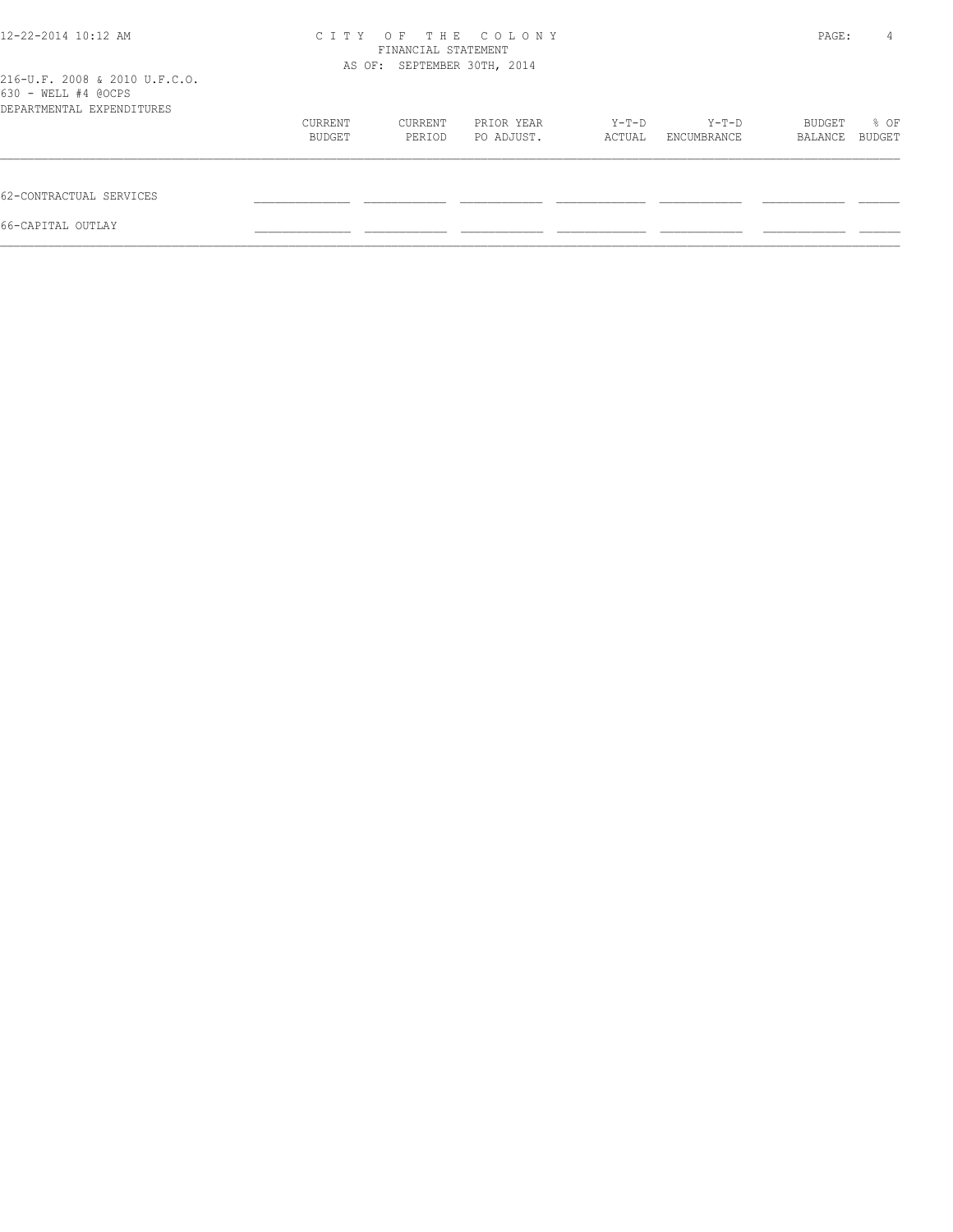| 12-22-2014 10:12 AM                                                                    |         |                     | CITY OF THE COLONY          |        |                    | PAGE:   |        |
|----------------------------------------------------------------------------------------|---------|---------------------|-----------------------------|--------|--------------------|---------|--------|
|                                                                                        |         | FINANCIAL STATEMENT |                             |        |                    |         |        |
|                                                                                        |         |                     | AS OF: SEPTEMBER 30TH, 2014 |        |                    |         |        |
| 216-U.F. 2008 & 2010 U.F.C.O.<br>638 - MASTER LIFT STATIO<br>DEPARTMENTAL EXPENDITURES |         |                     |                             |        |                    |         |        |
|                                                                                        | CURRENT | CURRENT             | PRIOR YEAR                  | Y-T-D  | $Y-T-D$            | BUDGET  | 8 OF   |
|                                                                                        | BUDGET  | PERIOD              | PO ADJUST.                  | ACTUAL | <b>ENCUMBRANCE</b> | BALANCE | BUDGET |
| 62-CONTRACTUAL SERVICES                                                                |         |                     |                             |        |                    |         |        |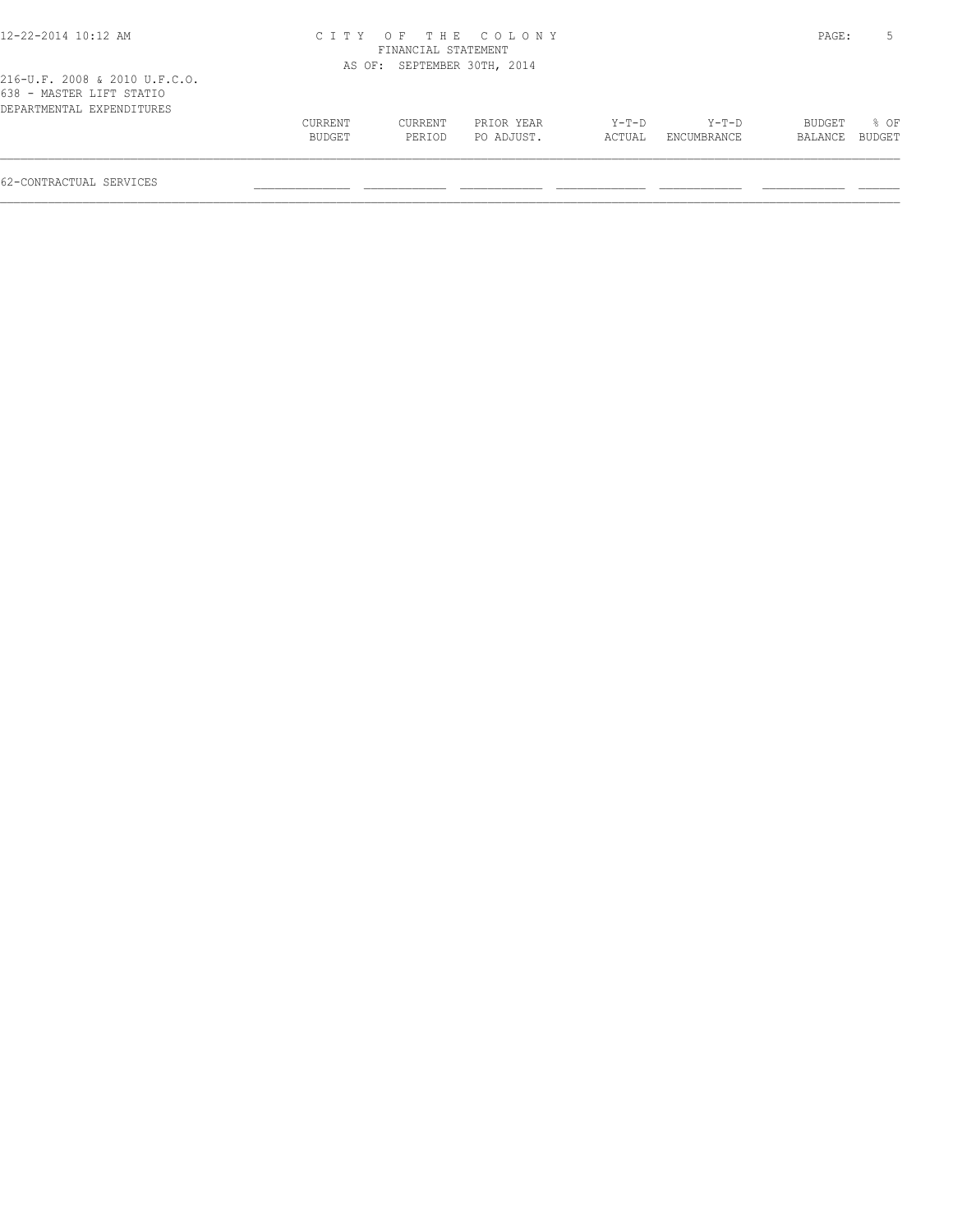|                          | CITY OF THE COLONY<br>FINANCIAL STATEMENT |                          |                             |                      |                   |                |  |
|--------------------------|-------------------------------------------|--------------------------|-----------------------------|----------------------|-------------------|----------------|--|
|                          |                                           |                          |                             |                      |                   |                |  |
| <b>CURRENT</b><br>BUDGET | CURRENT<br>PERIOD                         | PRIOR YEAR<br>PO ADJUST. | $Y-T-D$<br>ACTUAL           | Y-T-D<br>ENCUMBRANCE | BUDGET<br>BALANCE | % OF<br>BUDGET |  |
|                          |                                           |                          |                             |                      |                   |                |  |
|                          |                                           |                          |                             |                      |                   |                |  |
|                          |                                           |                          | AS OF: SEPTEMBER 30TH, 2014 |                      |                   | PAGE:          |  |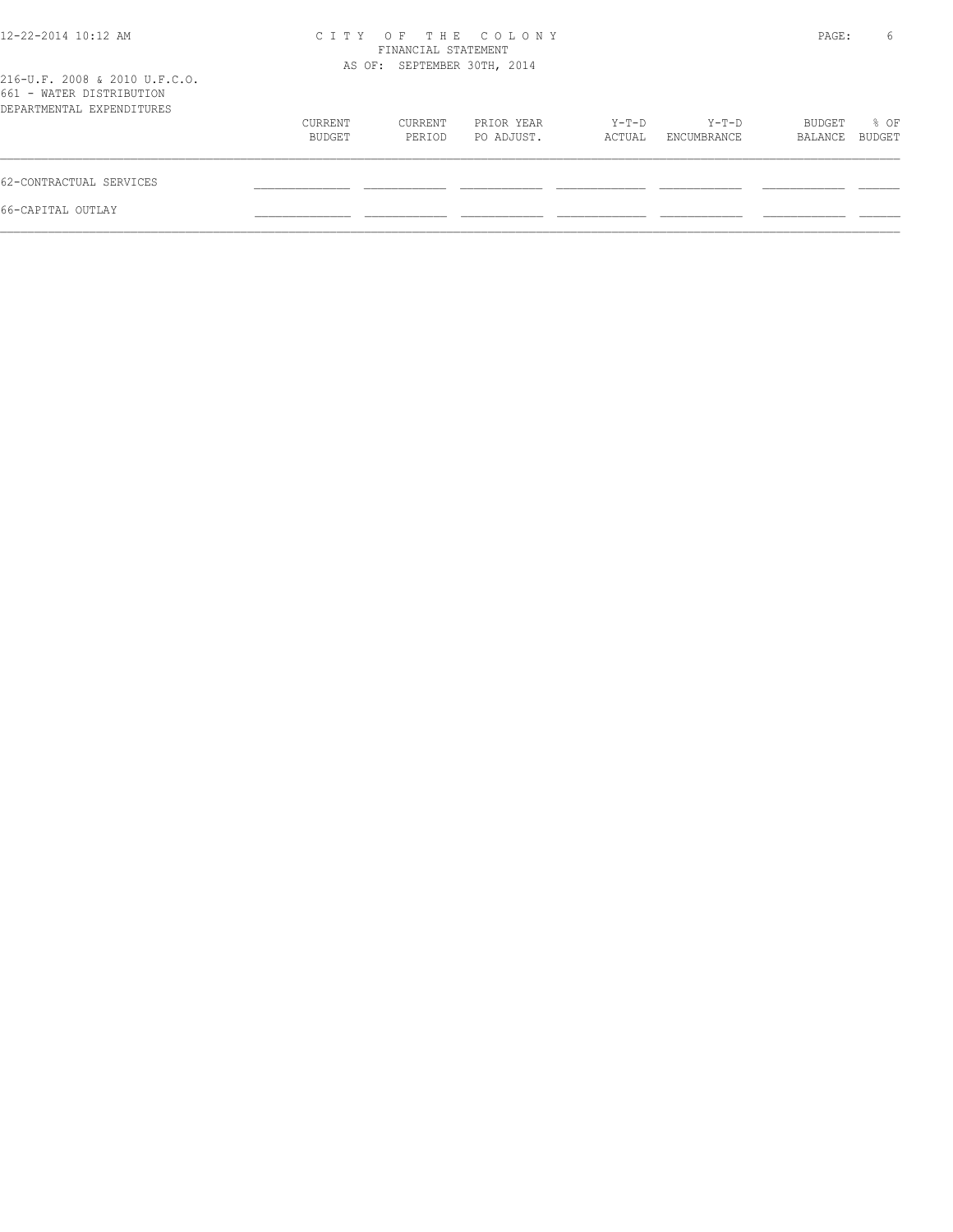# 12-22-2014 10:12 AM C I T Y O F T H E C O L O N Y PAGE: 7 FINANCIAL STATEMENT AS OF: SEPTEMBER 30TH, 2014

| DEPARTMENTAL EXPENDITURES     |                |         |            |           |             |            |               |
|-------------------------------|----------------|---------|------------|-----------|-------------|------------|---------------|
|                               | <b>CURRENT</b> | CURRENT | PRIOR YEAR | $Y-T-D$   | $Y-T-D$     | BUDGET     | % OF          |
|                               | <b>BUDGET</b>  | PERIOD  | PO ADJUST. | ACTUAL    | ENCUMBRANCE | BALANCE    | <b>BUDGET</b> |
| 62-CONTRACTUAL SERVICES       |                |         |            |           |             |            |               |
| 662-6213 CONTRACTUAL SERVICES | 0.00           | 0.00    | 0.00       | 9,858.57  | $0.00$ (    | 9,858.57   | 0.00          |
| TOTAL 62-CONTRACTUAL SERVICES | 0.00           | 0.00    | 0.00       | 9,858.57  | $0.00$ (    | 9,858.57   | 0.00          |
| 63-SUPPLIES                   |                |         |            |           |             |            |               |
| 662-6344 REPAIR MATERIALS     | 0.00           | 0.00    | 0.00       | 3,500.00  | $0.00$ (    | 3,500.00)  | 0.00          |
| TOTAL 63-SUPPLIES             | 0.00           | 0.00    | 0.00       | 3,500.00  | 0.00(       | 3,500.00)  | 0.00          |
| 66-CAPITAL OUTLAY             |                |         |            |           |             |            |               |
| TOTAL 662 - WASTEWATER        | 0.00           | 0.00    | 0.00       | 13,358.57 | $0.00$ (    | 13, 358.57 | 0.00          |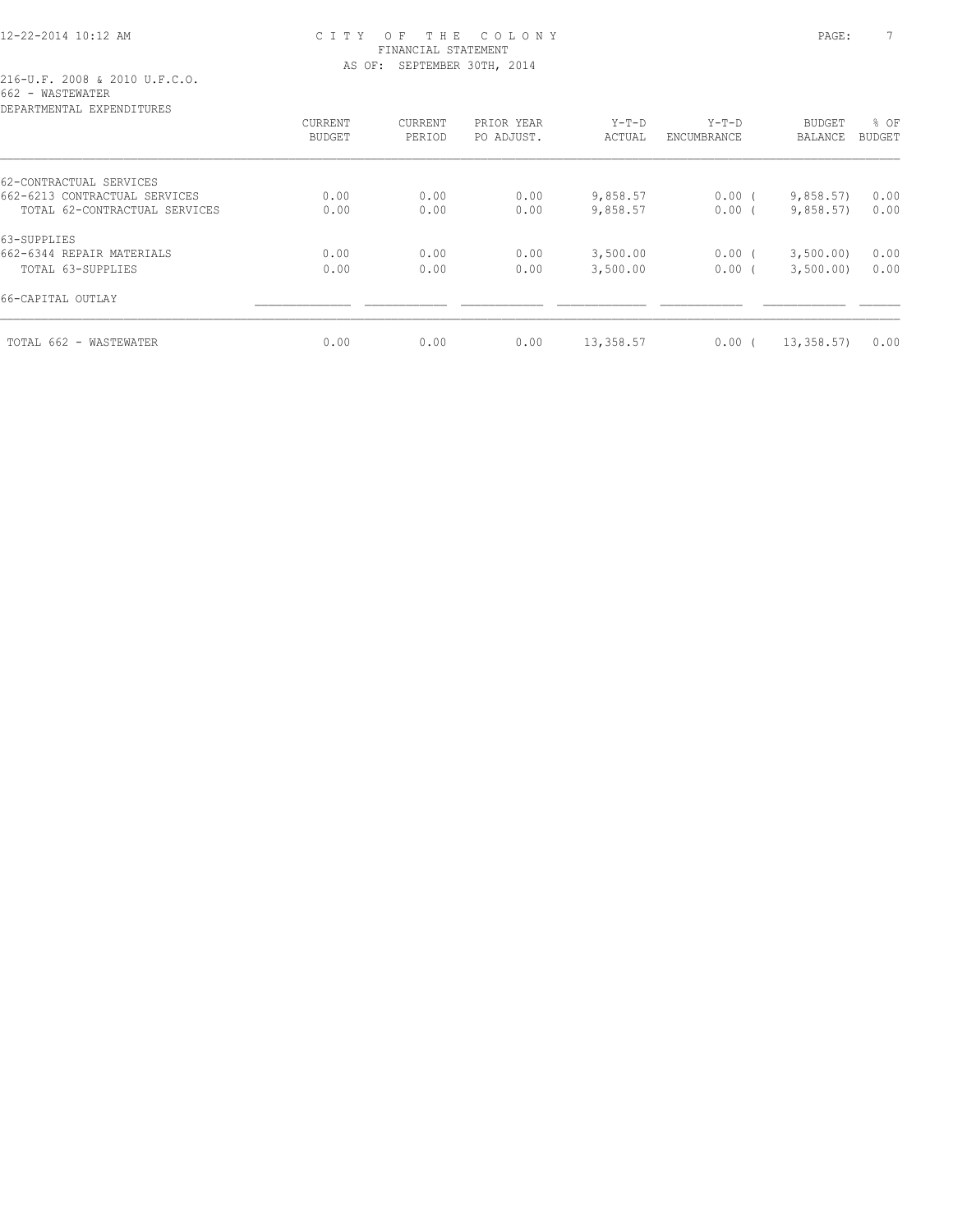| 12-22-2014 10:12 AM                                                               | PAGE:             | 8                           |                          |                 |                             |                   |                |
|-----------------------------------------------------------------------------------|-------------------|-----------------------------|--------------------------|-----------------|-----------------------------|-------------------|----------------|
| 216-U.F. 2008 & 2010 U.F.C.O.<br>663 - UTILITY ADMIN<br>DEPARTMENTAL EXPENDITURES |                   | AS OF: SEPTEMBER 30TH, 2014 |                          |                 |                             |                   |                |
|                                                                                   | CURRENT<br>BUDGET | CURRENT<br>PERIOD           | PRIOR YEAR<br>PO ADJUST. | Y-T-D<br>ACTUAL | Y-T-D<br><b>ENCUMBRANCE</b> | BUDGET<br>BALANCE | % OF<br>BUDGET |
| 66-CAPITAL OUTLAY                                                                 |                   |                             |                          |                 |                             |                   |                |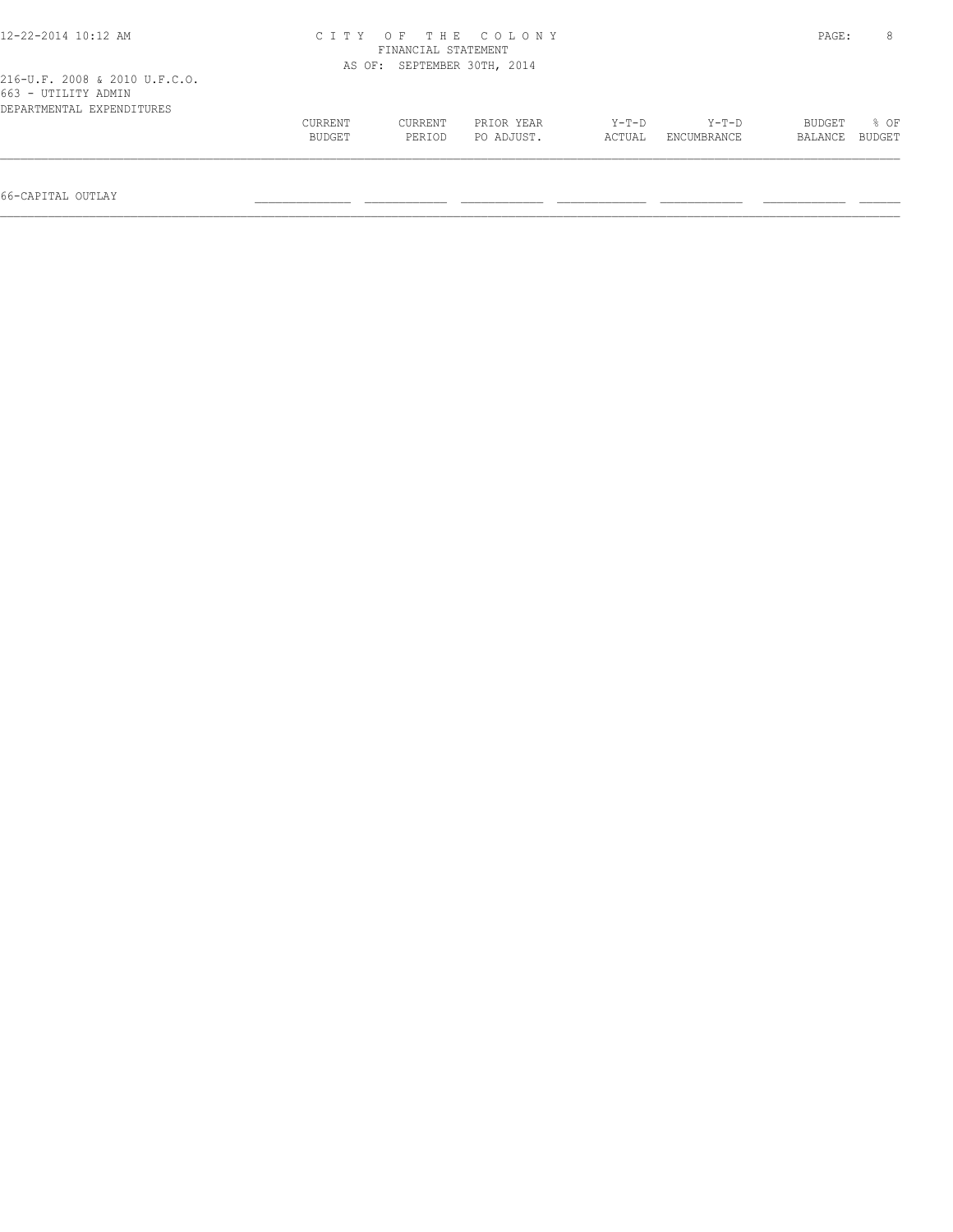| 12-22-2014 10:12 AM                                                         |                   |                             | CITY OF THE COLONY       |                 |                      | PAGE:             | 9              |
|-----------------------------------------------------------------------------|-------------------|-----------------------------|--------------------------|-----------------|----------------------|-------------------|----------------|
|                                                                             |                   | FINANCIAL STATEMENT         |                          |                 |                      |                   |                |
|                                                                             |                   | AS OF: SEPTEMBER 30TH, 2014 |                          |                 |                      |                   |                |
| 216-U.F. 2008 & 2010 U.F.C.O.<br>664 - PAYROLL<br>DEPARTMENTAL EXPENDITURES |                   |                             |                          |                 |                      |                   |                |
|                                                                             | CURRENT<br>BUDGET | CURRENT<br>PERIOD           | PRIOR YEAR<br>PO ADJUST. | Y-T-D<br>ACTUAL | Y-T-D<br>ENCUMBRANCE | BUDGET<br>BALANCE | 8 OF<br>BUDGET |
| 66-CAPITAL OUTLAY                                                           |                   |                             |                          |                 |                      |                   |                |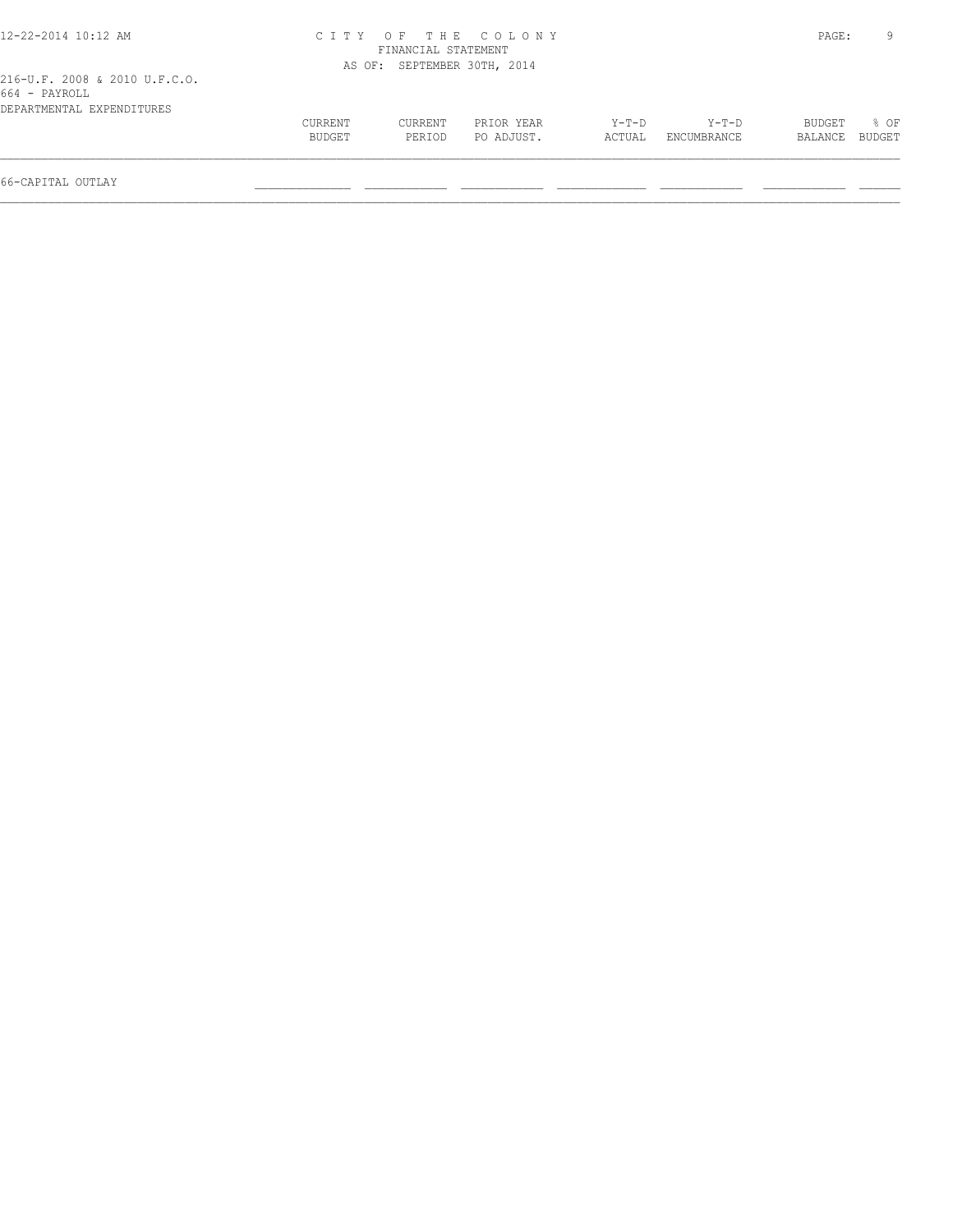# 12-22-2014 10:12 AM C I T Y O F T H E C O L O N Y PAGE: 10 FINANCIAL STATEMENT AS OF: SEPTEMBER 30TH, 2014

216-U.F. 2008 & 2010 U.F.C.O. 666 - WATER PRODUCTION

| DEPARTMENTAL EXPENDITURES            |                |          |            |           |             |                |               |
|--------------------------------------|----------------|----------|------------|-----------|-------------|----------------|---------------|
|                                      | <b>CURRENT</b> | CURRENT  | PRIOR YEAR | $Y-T-D$   | $Y-T-D$     | <b>BUDGET</b>  | % OF          |
|                                      | <b>BUDGET</b>  | PERIOD   | PO ADJUST. | ACTUAL    | ENCUMBRANCE | <b>BALANCE</b> | <b>BUDGET</b> |
| 62-CONTRACTUAL SERVICES              |                |          |            |           |             |                |               |
| 666-6213 CONTRACTUAL SERVCIES        | 0.00           | 0.00     | 0.00       | 29,367.50 | $0.00$ (    | 29, 367, 50)   | 0.00          |
| TOTAL 62-CONTRACTUAL SERVICES        | 0.00           | 0.00     | 0.00       | 29,367.50 | 0.00(       | 29,367.50)     | 0.00          |
| 64-MAINTENANCE                       |                |          |            |           |             |                |               |
| 666-6470 MAINTENANCE-OTHER EQUIPMENT | 0.00           | 0.00     | 0.00       | 49,988.00 | 0.00(       | 49,988.00)     | 0.00          |
| TOTAL 64-MAINTENANCE                 | 0.00           | 0.00     | 0.00       | 49,988.00 | $0.00$ $($  | 49,988.00)     | 0.00          |
| 66-CAPITAL OUTLAY                    |                |          |            |           |             |                |               |
| 666-6661 CAPITAL OUTLAY-WATER IMPROV | 0.00           | 1,258.69 | 0.00       | 1,258.69  | $0.00$ (    | 1, 258.69      | 0.00          |
| TOTAL 66-CAPITAL OUTLAY              | 0.00           | 1,258.69 | 0.00       | 1,258.69  | 0.00(       | 1,258.69       | 0.00          |
| TOTAL 666 - WATER PRODUCTION         | 0.00           | 1,258.69 | 0.00       | 80,614.19 | 0.00(       | 80,614.19)     | 0.00          |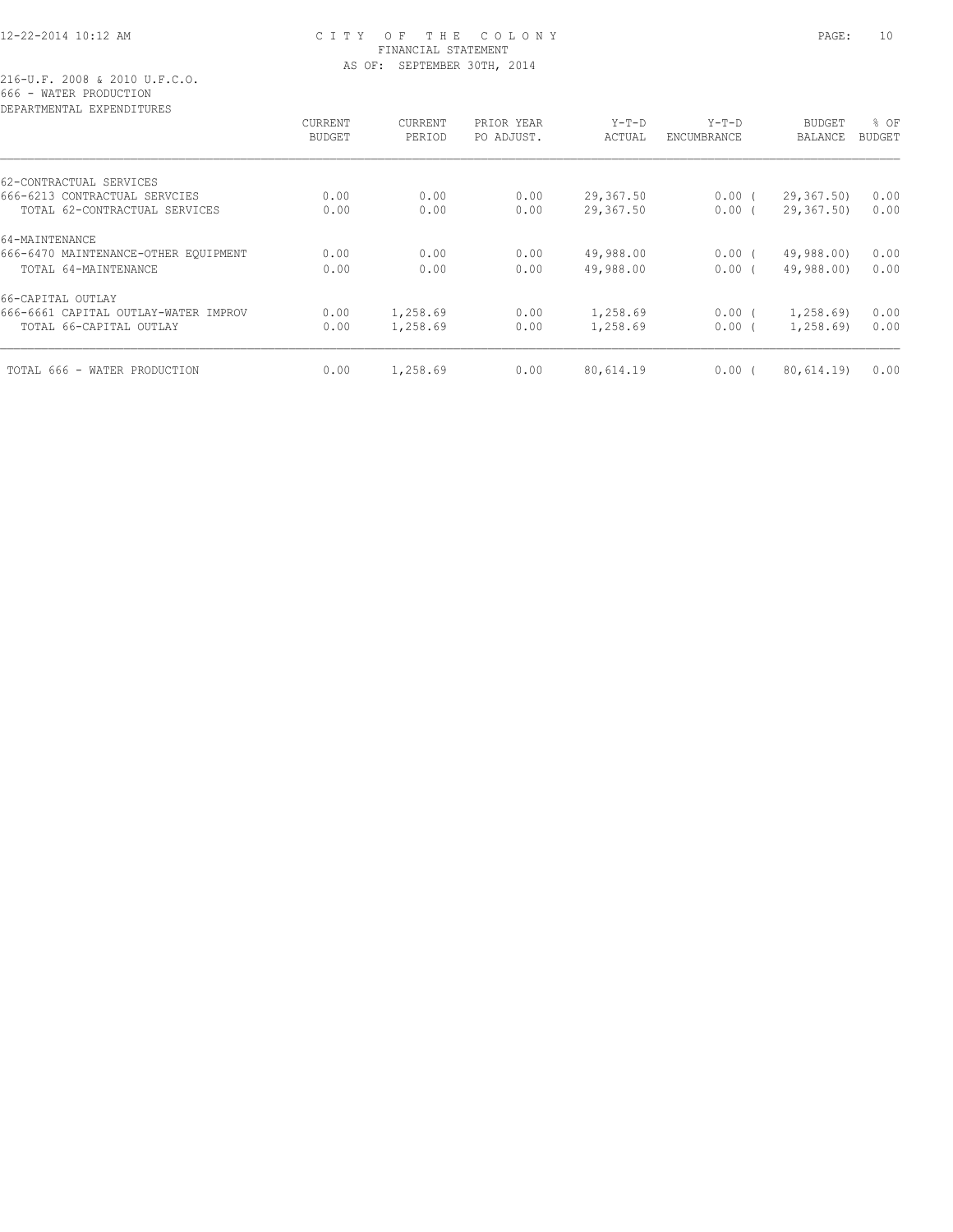| 12-22-2014 10:12 AM                                                       |                   |                             | CITY OF THE COLONY       |                 |                      | PAGE:             | 11             |
|---------------------------------------------------------------------------|-------------------|-----------------------------|--------------------------|-----------------|----------------------|-------------------|----------------|
|                                                                           |                   | FINANCIAL STATEMENT         |                          |                 |                      |                   |                |
|                                                                           |                   | AS OF: SEPTEMBER 30TH, 2014 |                          |                 |                      |                   |                |
| 216-U.F. 2008 & 2010 U.F.C.O.<br>$667 - PWA$<br>DEPARTMENTAL EXPENDITURES |                   |                             |                          |                 |                      |                   |                |
|                                                                           | CURRENT<br>BUDGET | CURRENT<br>PERIOD           | PRIOR YEAR<br>PO ADJUST. | Y-T-D<br>ACTUAL | Y-T-D<br>ENCUMBRANCE | BUDGET<br>BALANCE | % OF<br>BUDGET |
| 66-CAPITAL OUTLAY                                                         |                   |                             |                          |                 |                      |                   |                |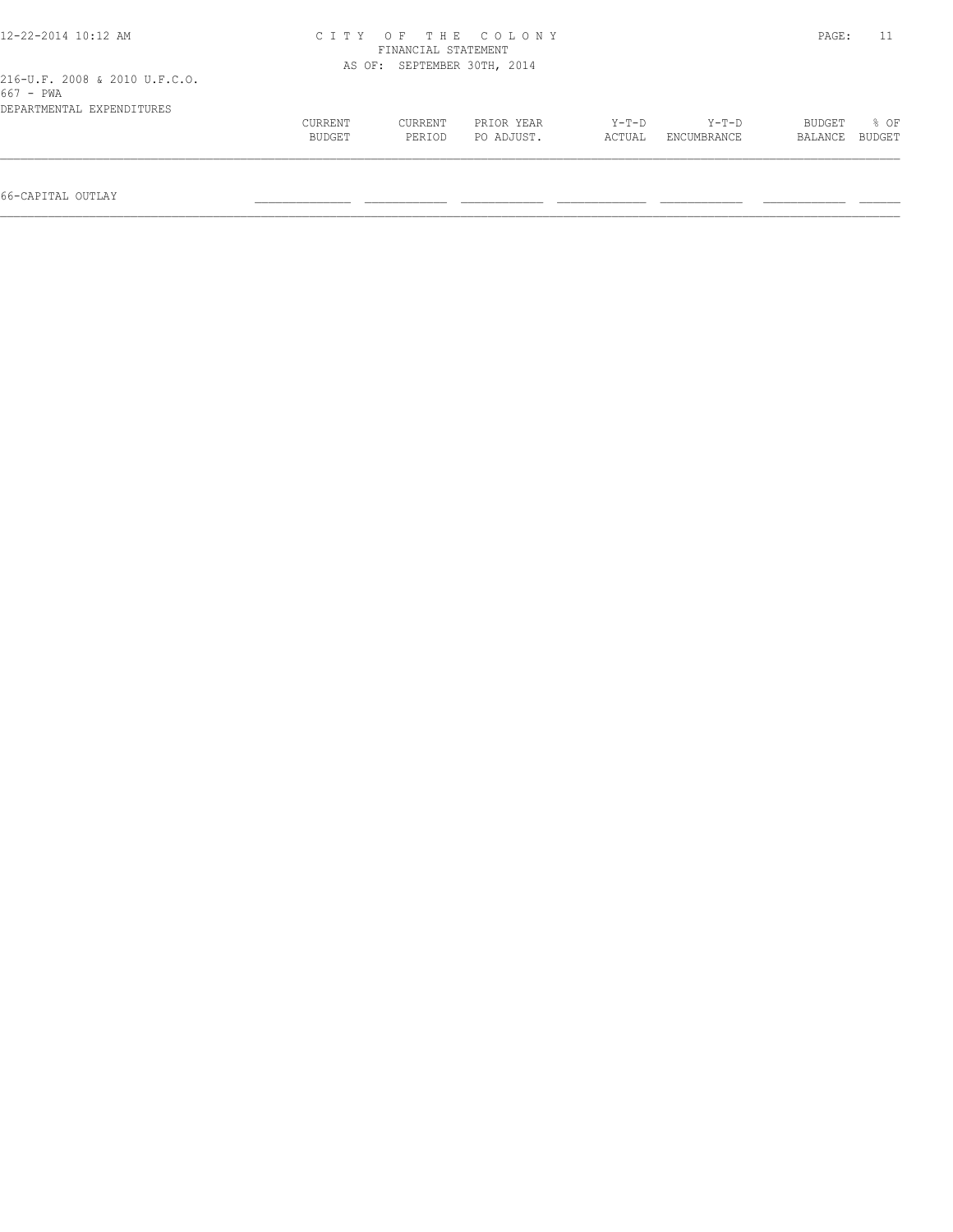#### 12-22-2014 10:12 AM C I T Y O F T H E C O L O N Y PAGE: 12 FINANCIAL STATEMENT AS OF: SEPTEMBER 30TH, 2014

| <u>v v v</u><br>WWII IIUJIIUUNUU<br>DEPARTMENTAL EXPENDITURES |                   |                           |                          |                        |                        |                                            |                          |
|---------------------------------------------------------------|-------------------|---------------------------|--------------------------|------------------------|------------------------|--------------------------------------------|--------------------------|
|                                                               | CURRENT<br>BUDGET | CURRENT<br>PERIOD         | PRIOR YEAR<br>PO ADJUST. | $Y-T-D$<br>ACTUAL      | $Y-T-D$<br>ENCUMBRANCE | BUDGET<br>BALANCE                          | % OF<br>BUDGET           |
| 62-CONTRACTUAL SERVICES                                       |                   |                           |                          |                        |                        |                                            |                          |
| $***$<br>TOTAL EXPENDITURES<br>$***$                          |                   | $0.00 \quad 3.178.103.11$ | 0.00                     | 3,270,817.18           |                        | 0.00(3,270,817.18)<br>____________         | 0.00                     |
| ** REVENUE OVER (UNDER) EXPENDITURES **                       | ______________    | 0.00(2,817,391.22)        |                          | $0.00$ ( 2,910,105.29) |                        | $0.00 \quad 2,910,105.29$<br>------------- | 0.00<br>------<br>______ |

\*\*\* END OF REPORT \*\*\*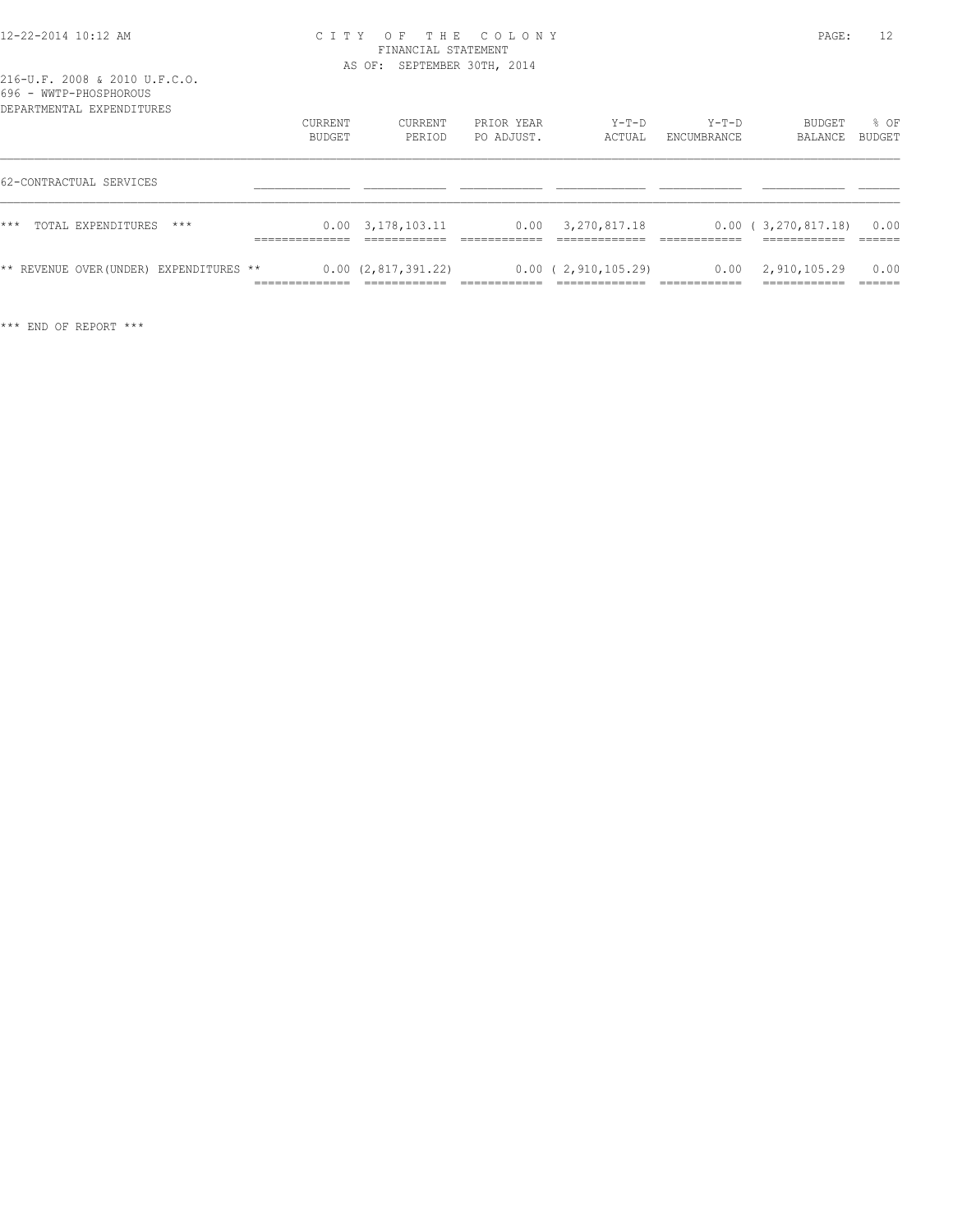# 12-22-2014 10:13 AM C I T Y O F T H E C O L O N Y PAGE: 1 FINANCIAL STATEMENT AS OF: SEPTEMBER 30TH, 2014

280-IMPACT FEES - WATER/SEWER FINANCIAL SUMMARY

|                                                  | CURRENT<br><b>BUDGET</b> | CURRENT<br>PERIOD     | PRIOR YEAR<br>PO ADJUST. | $Y-T-D$<br>ACTUAL       | $Y-T-D$<br>ENCUMBRANCE | <b>BUDGET</b><br><b>BALANCE</b> | % OF<br><b>BUDGET</b> |
|--------------------------------------------------|--------------------------|-----------------------|--------------------------|-------------------------|------------------------|---------------------------------|-----------------------|
| REVENUE SUMMARY                                  |                          |                       |                          |                         |                        |                                 |                       |
| 4-SERVICE REVENUE                                | 0.00                     | 62,082.00             | 0.00                     | 603,704.00              | $0.00$ (               | 603, 704.00                     | 0.00                  |
| ** TOTAL REVENUES **                             | 0.00                     | 62,082.00             | 0.00                     | 603,704.00              | 0.00                   | 603,704.00)                     | 0.00                  |
| EXPENDITURE SUMMARY                              |                          |                       |                          |                         |                        |                                 |                       |
| $619 -$<br>IMPACT FEES<br>635 - NON-DEPARTMENTAL | 92,000.00<br>622,000.00  | 6,270.54<br>18,850.28 | 0.00<br>0.00             | 30,729.91<br>379,836.76 | 0.00<br>0.00           | 61,270.09<br>242, 163. 24       | 66.60<br>38.93        |
| ** TOTAL EXPENDITURES **                         | 714,000.00               | 25,120.82             | 0.00                     | 410,566.67              | 0.00                   | 303, 433.33                     | 42.50                 |
| ** REVENUE OVER (UNDER)<br>EXPENDITURES *(       | 714,000.00)              | 36,961.18             | 0.00                     | 193, 137.33             | $0.00$ (               | 907, 137, 33)                   | 0.00                  |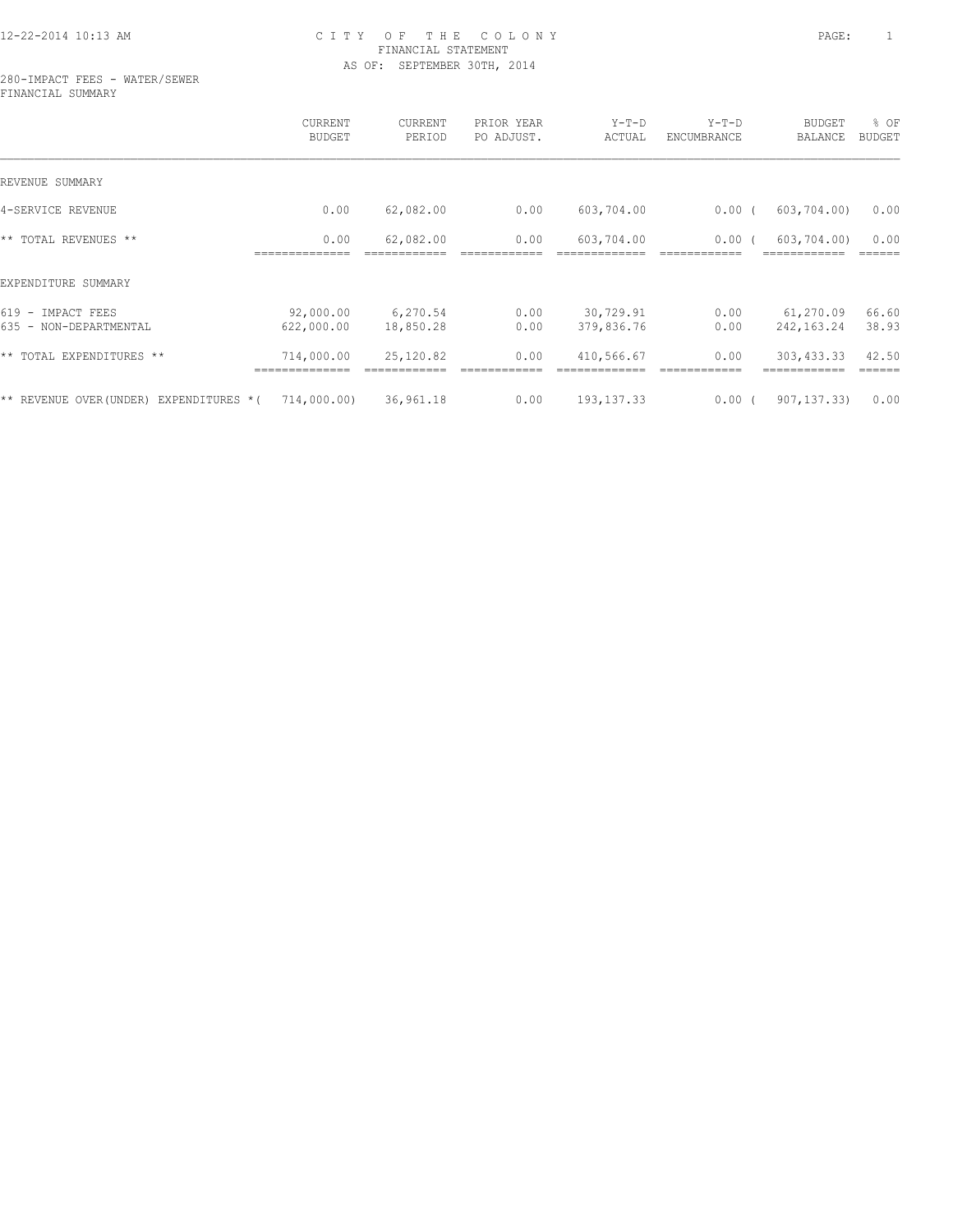# 12-22-2014 10:13 AM C I T Y O F T H E C O L O N Y PAGE: 2 FINANCIAL STATEMENT AS OF: SEPTEMBER 30TH, 2014

#### 280-IMPACT FEES - WATER/SEWER REVENUES

|                                    | CURRENT<br><b>BUDGET</b> | CURRENT<br>PERIOD | PRIOR YEAR<br>PO ADJUST. | $Y-T-D$<br>ACTUAL | $Y-T-D$<br>ENCUMBRANCE | <b>BUDGET</b><br>BALANCE | % OF<br>BUDGET |
|------------------------------------|--------------------------|-------------------|--------------------------|-------------------|------------------------|--------------------------|----------------|
|                                    |                          |                   |                          |                   |                        |                          |                |
| 4-SERVICE REVENUE                  |                          |                   |                          |                   |                        |                          |                |
| 440000<br>WATER IMPACT FEE REVENUE | 0.00                     | 54,878.00         | 0.00                     | 431,106.00        | 0.00(                  | 431,106.00)              | 0.00           |
| 441000<br>SEWER IMPACT FEE REVENUE | 0.00                     | 7,204.00          | 0.00                     | 172,598.00        | $0.00$ (               | 172,598.00)              | 0.00           |
| TOTAL 4-SERVICE REVENUE            | 0.00                     | 62,082.00         | 0.00                     | 603,704.00        | 0.00(                  | 603,704.00)              | 0.00           |
| 8-OTHER REVENUE                    |                          |                   |                          |                   |                        |                          |                |
| ** TOTAL REVENUES **               | 0.00                     | 62,082.00         | 0.00                     | 603,704.00        | 0.00(                  | 603,704.00)              | 0.00           |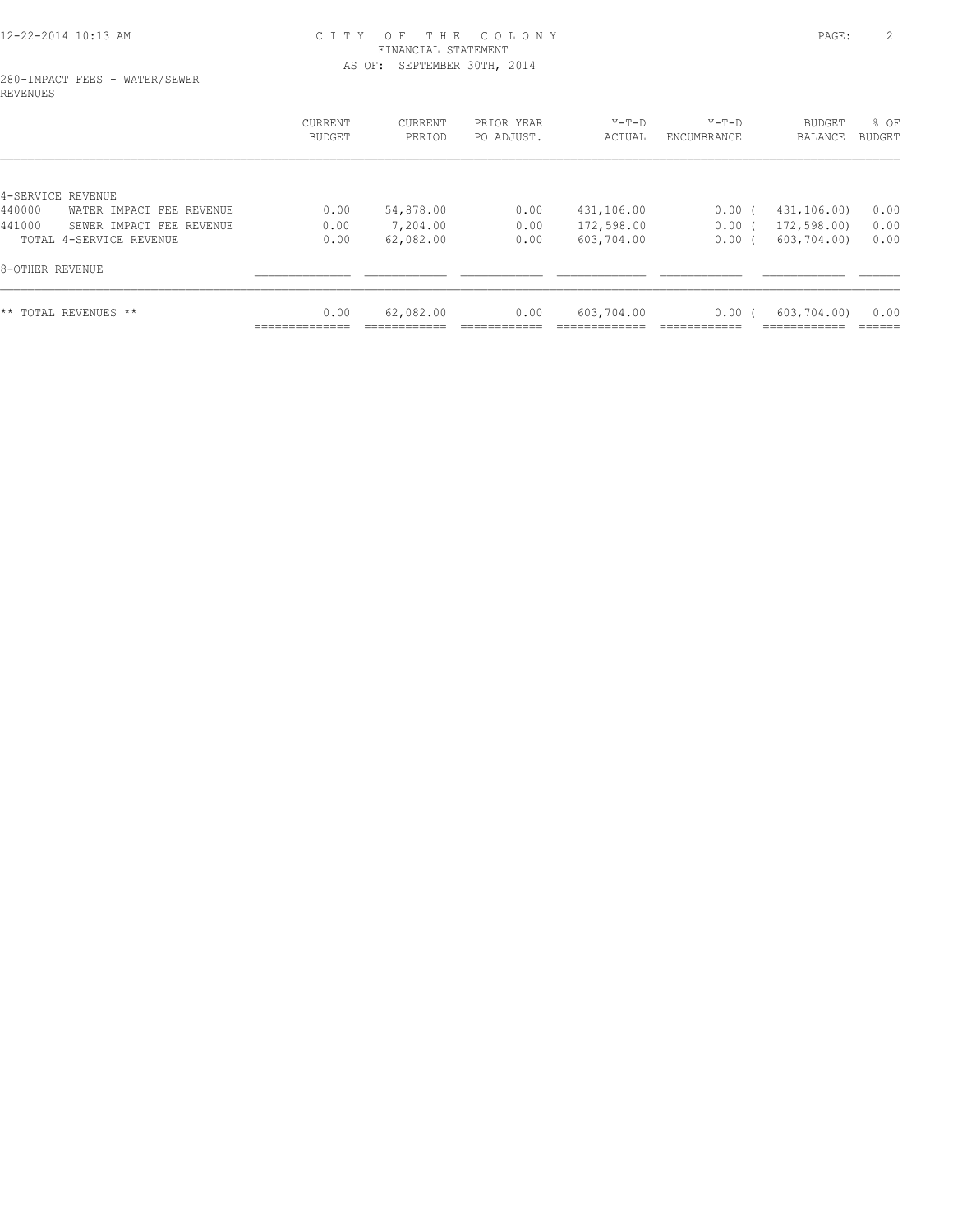# 12-22-2014 10:13 AM C I T Y O F T H E C O L O N Y PAGE: 3 FINANCIAL STATEMENT AS OF: SEPTEMBER 30TH, 2014

| DEPARTMENTAL EXPENDITURES      |           |          |            |           |             |               |               |
|--------------------------------|-----------|----------|------------|-----------|-------------|---------------|---------------|
|                                | CURRENT   | CURRENT  | PRIOR YEAR | $Y-T-D$   | $Y-T-D$     | <b>BUDGET</b> | % OF          |
|                                | BUDGET    | PERIOD   | PO ADJUST. | ACTUAL    | ENCUMBRANCE | BALANCE       | <b>BUDGET</b> |
| 62-CONTRACTUAL SERVICES        |           |          |            |           |             |               |               |
| 619-6210 PROFESSIONAL SERVICES | 92,000.00 | 6,270.54 | 0.00       | 30,729.91 | 0.00        | 61,270.09     | 66.60         |
| TOTAL 62-CONTRACTUAL SERVICES  | 92,000.00 | 6,270.54 | 0.00       | 30,729.91 | 0.00        | 61,270.09     | 66.60         |
| 63-SUPPLIES                    |           |          |            |           |             |               |               |
| 66-CAPITAL OUTLAY              |           |          |            |           |             |               |               |
| TOTAL 619 - IMPACT FEES        | 92,000.00 | 6,270.54 | 0.00       | 30,729.91 | 0.00        | 61,270.09     | 66.60         |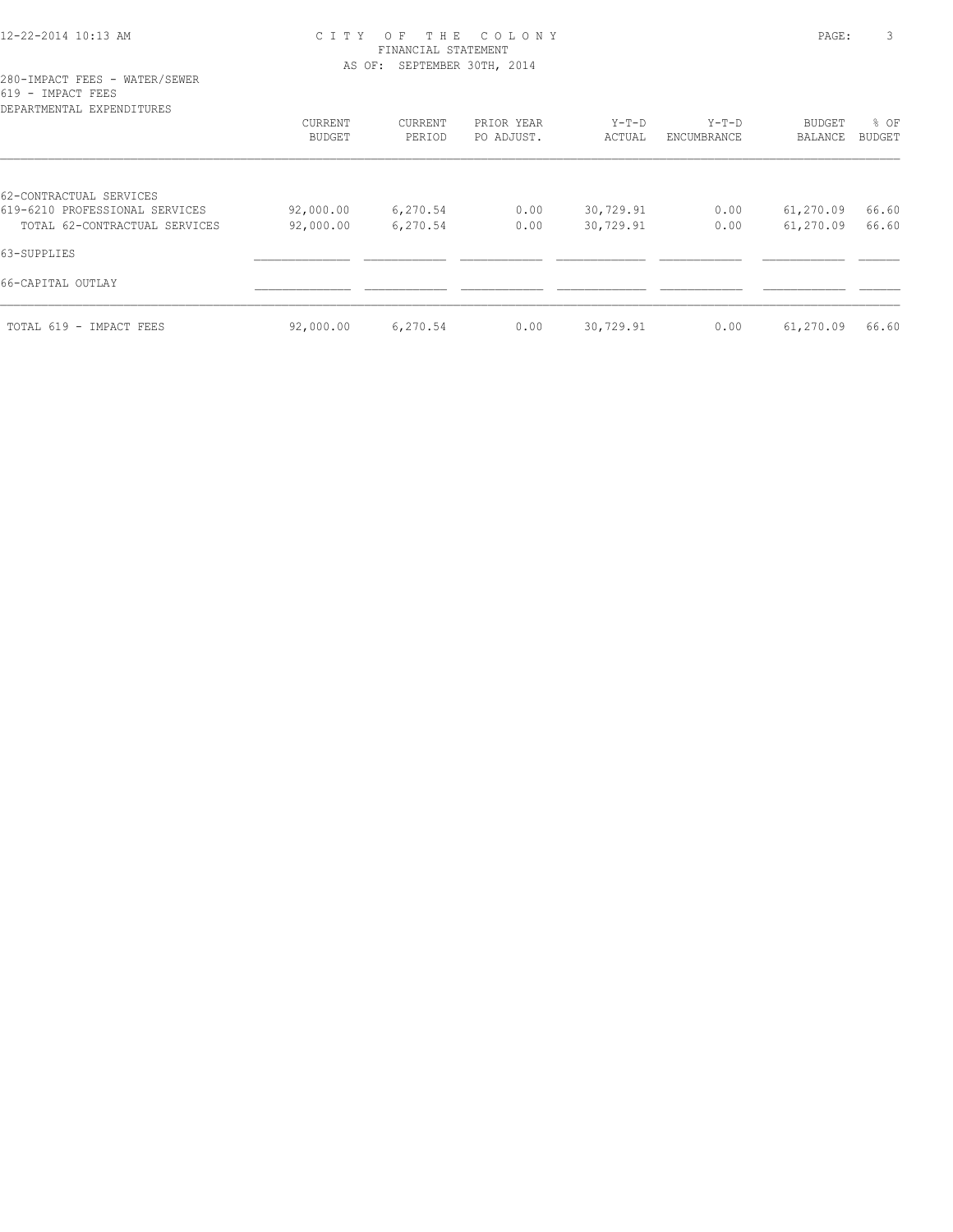| DEPARTMENTAL EXPENDITURES              |               |           |            |            |             |               |        |
|----------------------------------------|---------------|-----------|------------|------------|-------------|---------------|--------|
|                                        | CURRENT       | CURRENT   | PRIOR YEAR | $Y-T-D$    | $Y-T-D$     | <b>BUDGET</b> | % OF   |
|                                        | <b>BUDGET</b> | PERIOD    | PO ADJUST. | ACTUAL     | ENCUMBRANCE | BALANCE       | BUDGET |
|                                        |               |           |            |            |             |               |        |
| 62-CONTRACTUAL SERVICES                |               |           |            |            |             |               |        |
| 635-6215 SEWER IMPACT FEE REIMBRSEMENT | 0.00          | 18,850.28 | 0.00       | 79,836.76  | $0.00$ (    | 79,836.76)    | 0.00   |
| TOTAL 62-CONTRACTUAL SERVICES          | 0.00          | 18,850.28 | 0.00       | 79,836.76  | 0.00(       | 79,836.76)    | 0.00   |
| 68-SUNDRY CHARGES                      |               |           |            |            |             |               |        |
| 635-6803 TRANSFER OUT-TAX SUPP DEBT    | 0.00          | 0.00      | 0.00       | 100,000.00 | $0.00$ (    | 100,000.00)   | 0.00   |
| 635-6808 TRANSFER OUT - REVENUE DEBT   | 622,000.00    | 0.00      | 0.00       | 0.00       | 0.00        | 622,000.00    | 100.00 |
| 635-6811 TRANSFER OUT-CAPTL PROJ ADM   | 0.00          | 0.00      | 0.00       | 200,000.00 | 0.00(       | 200,000.00)   | 0.00   |
| TOTAL 68-SUNDRY CHARGES                | 622,000.00    | 0.00      | 0.00       | 300,000.00 | 0.00        | 322,000.00    | 51.77  |
| TOTAL 635 - NON-DEPARTMENTAL           | 622,000.00    | 18,850.28 | 0.00       | 379,836.76 | 0.00        | 242, 163. 24  | 38.93  |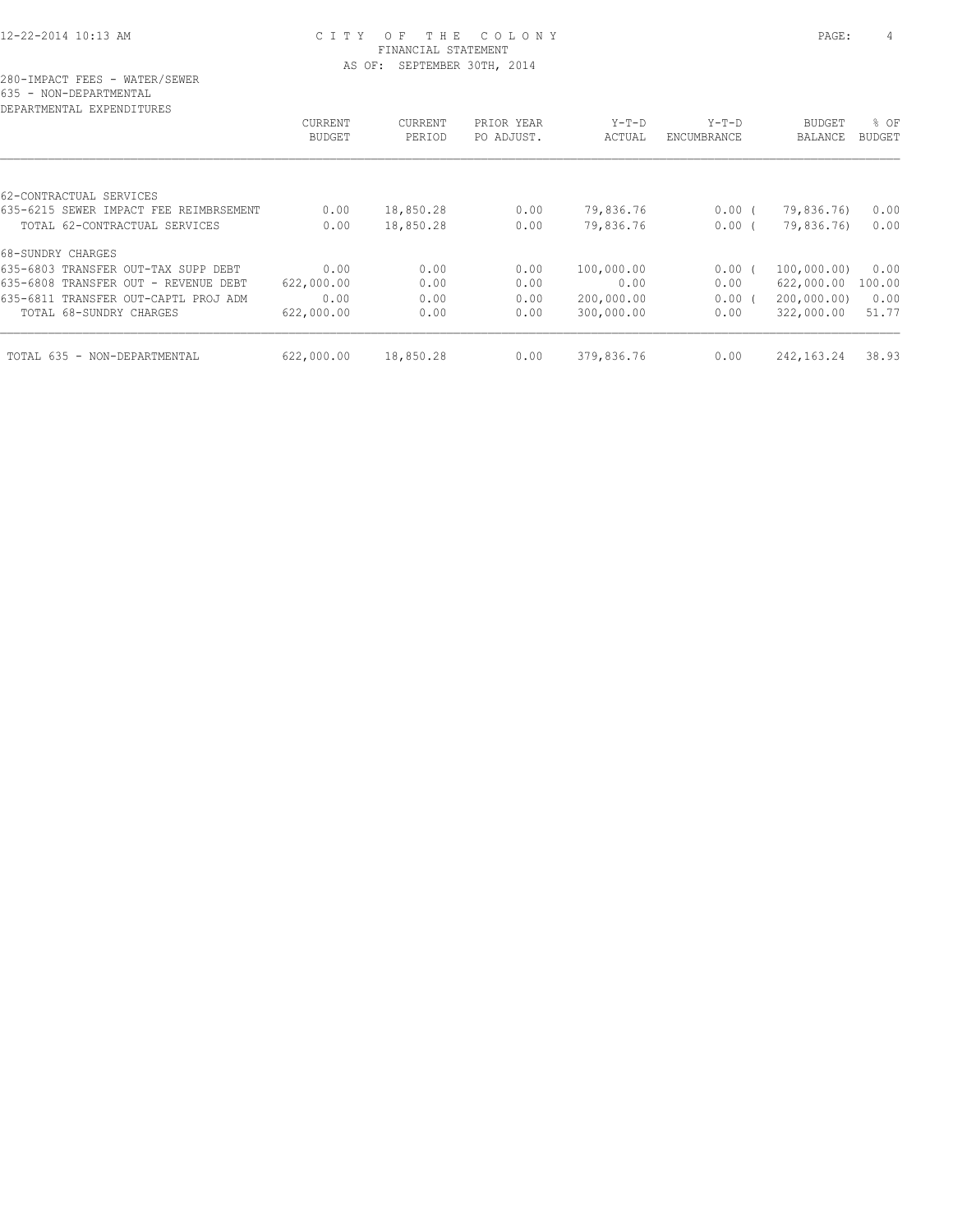| 662 - WASTEWATER PROJECT<br>DEPARTMENTAL EXPENDITURES  |                                                 |                                            |                          |                              |                          |                                          |                          |
|--------------------------------------------------------|-------------------------------------------------|--------------------------------------------|--------------------------|------------------------------|--------------------------|------------------------------------------|--------------------------|
|                                                        | CURRENT<br>BUDGET                               | CURRENT<br>PERIOD                          | PRIOR YEAR<br>PO ADJUST. | $Y-T-D$<br>ACTUAL            | $Y-T-D$<br>ENCUMBRANCE   | BUDGET<br>BALANCE                        | % OF<br>BUDGET           |
| 62-CONTRACTUAL SERVICES                                |                                                 |                                            |                          |                              |                          |                                          |                          |
| $***$<br>TOTAL EXPENDITURES<br>$***$                   | 714,000.00<br>______________<br>--------------- | 25,120.82<br>____________<br>------------- | 0.00                     | 410,566.67<br>_________      | 0.00                     | 303,433.33<br>------------<br>__________ | 42.50                    |
| $**$ REVENUE OVER(UNDER) EXPENDITURES $*($ 714,000.00) | ______________<br>-------------                 | 36,961.18<br>------------                  | 0.00<br>____________     | 193, 137.33<br>_____________ | $0.00$ (<br>____________ | 907, 137, 33)<br>============            | 0.00<br>------<br>______ |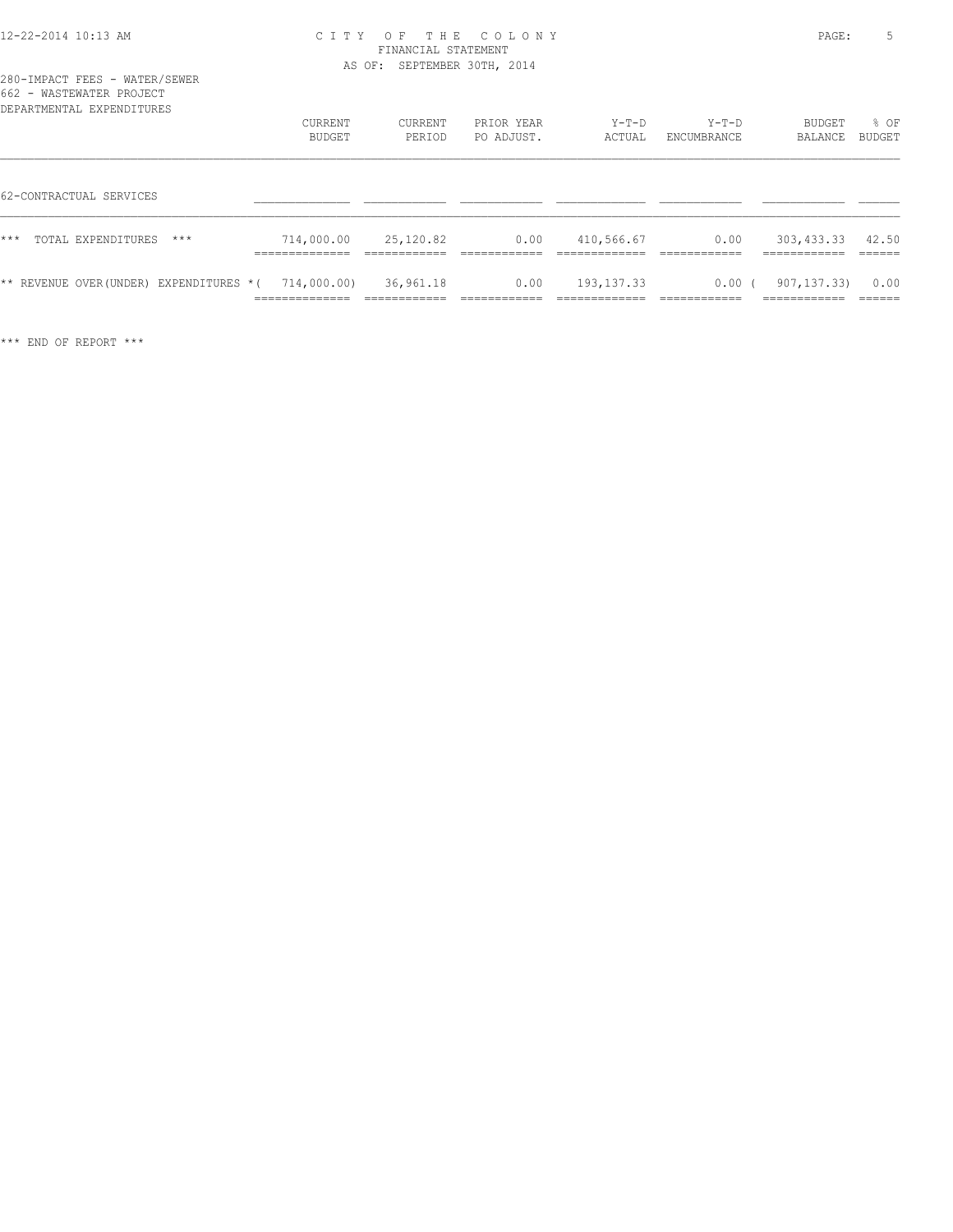| __                  |                                 |                   |                          |                 |                        |                            |      |
|---------------------|---------------------------------|-------------------|--------------------------|-----------------|------------------------|----------------------------|------|
|                     | CURRENT<br>BUDGET               | CURRENT<br>PERIOD | PRIOR YEAR<br>PO ADJUST. | Y-T-D<br>ACTUAL | $Y-T-D$<br>ENCUMBRANCE | BUDGET<br>BALANCE BUDGET   | % OF |
| REVENUE SUMMARY     |                                 |                   |                          |                 |                        |                            |      |
|                     | __________<br>------------      |                   |                          |                 |                        | _______<br>_______         |      |
| EXPENDITURE SUMMARY |                                 |                   |                          |                 |                        |                            |      |
|                     | ------------<br>_______________ | ____________      | ____________             | _____________   | ____________           | ---------<br>------------- |      |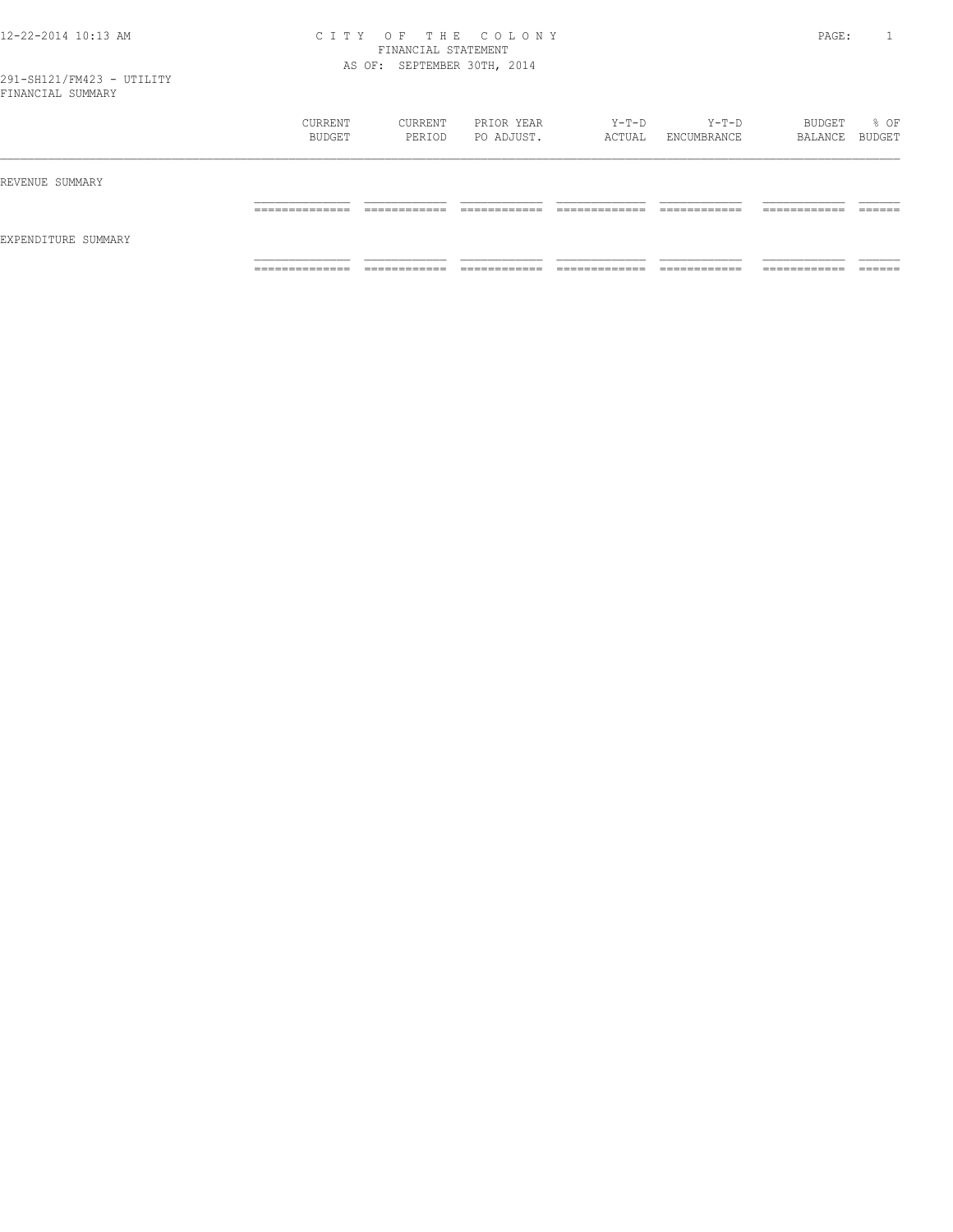# CITY OF THE COLONY<br>
CITY OF THE COLONY<br>
FINANCIAL STATEMENT<br>
AS OF: SEPTEMBER 30TH, 2014

| CURRENT<br>BUDGET | CURRENT<br>PERIOD | PRIOR YEAR<br>PO ADJUST. | Y-T-D<br>ACTUAL | Y-T-D<br>ENCUMBRANCE | BUDGET<br>BALANCE | % OF<br>BUDGET |
|-------------------|-------------------|--------------------------|-----------------|----------------------|-------------------|----------------|
|                   |                   |                          |                 |                      |                   |                |
|                   |                   |                          |                 |                      |                   |                |
| ________          |                   |                          |                 |                      |                   |                |
| _______________   |                   |                          |                 |                      |                   | ______         |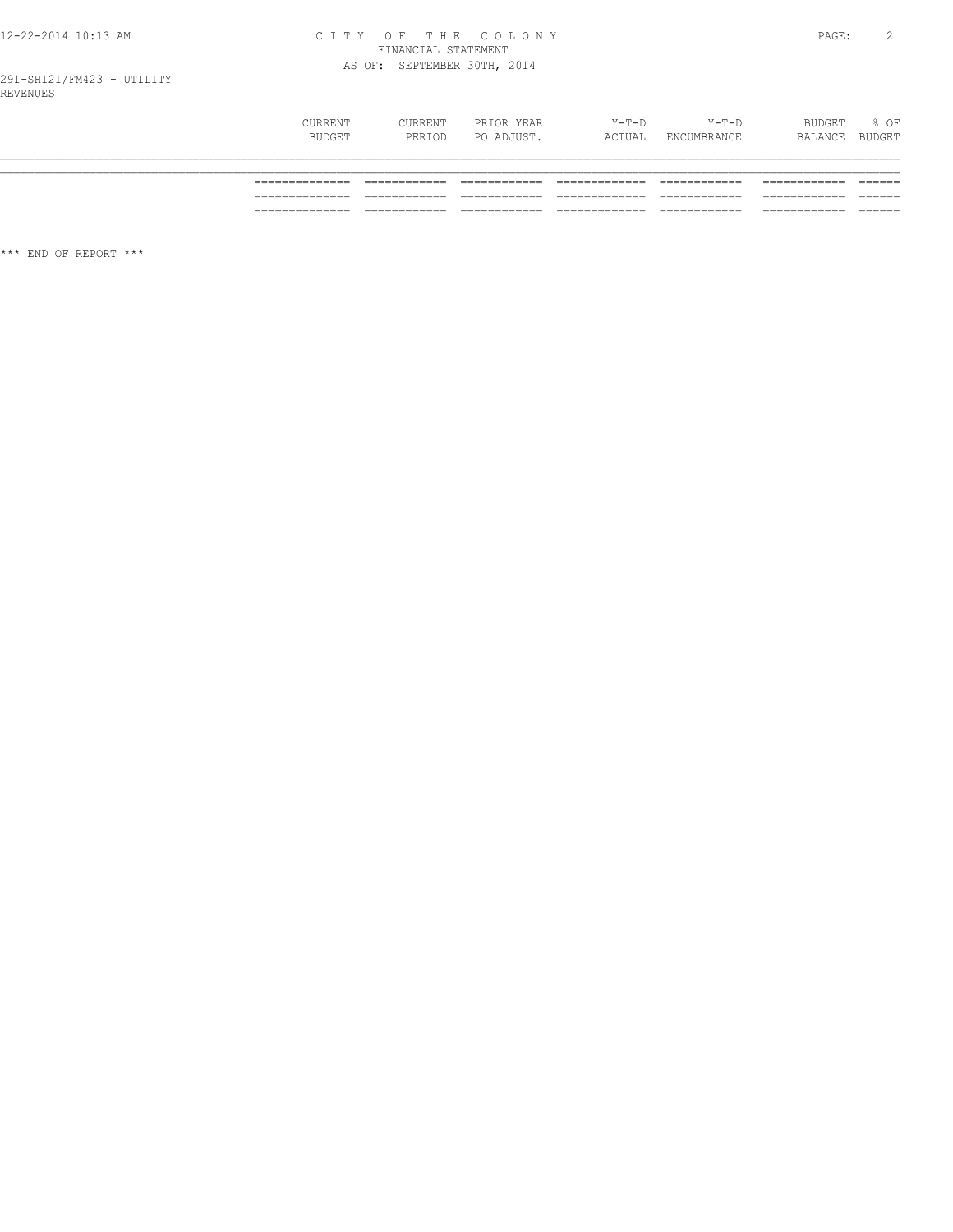#### 300-FLEET SERVICES FUND FINANCIAL SUMMARY

|                                         | CURRENT<br>BUDGET | CURRENT<br>PERIOD | PRIOR YEAR<br>PO ADJUST. | $Y-T-D$<br>ACTUAL | $Y-T-D$<br>ENCUMBRANCE | <b>BUDGET</b><br>BALANCE | % OF<br><b>BUDGET</b> |
|-----------------------------------------|-------------------|-------------------|--------------------------|-------------------|------------------------|--------------------------|-----------------------|
| REVENUE SUMMARY                         |                   |                   |                          |                   |                        |                          |                       |
| 4-SERVICE REVENUE                       | 796,120.00        | 0.00              | 0.00                     | 0.00              | 0.00                   | 796,120.00               | 100.00                |
| 8-OTHER REVENUE                         | 22,400.00         | 0.00              | 0.00                     | 0.00              | 0.00                   | 22,400.00                | 100.00                |
| ** TOTAL REVENUES **                    | 818,520.00        | 0.00              | 0.00                     | 0.00              | 0.00                   | 818,520.00               | 100.00                |
| EXPENDITURE SUMMARY                     |                   |                   |                          |                   |                        |                          |                       |
| $615 -$<br>FLEET SERVICES               | 333,608.00        | 0.00              | 0.00                     | 0.00              | 0.00                   | 333,608.00               | 100.00                |
| ** TOTAL EXPENDITURES **                | 333,608.00        | 0.00              | 0.00                     | 0.00              | 0.00                   | 333,608.00               | 100.00                |
| ** REVENUE OVER (UNDER) EXPENDITURES ** | 484,912.00        | 0.00              | 0.00                     | 0.00              | 0.00                   | 484,912.00               | 0.00                  |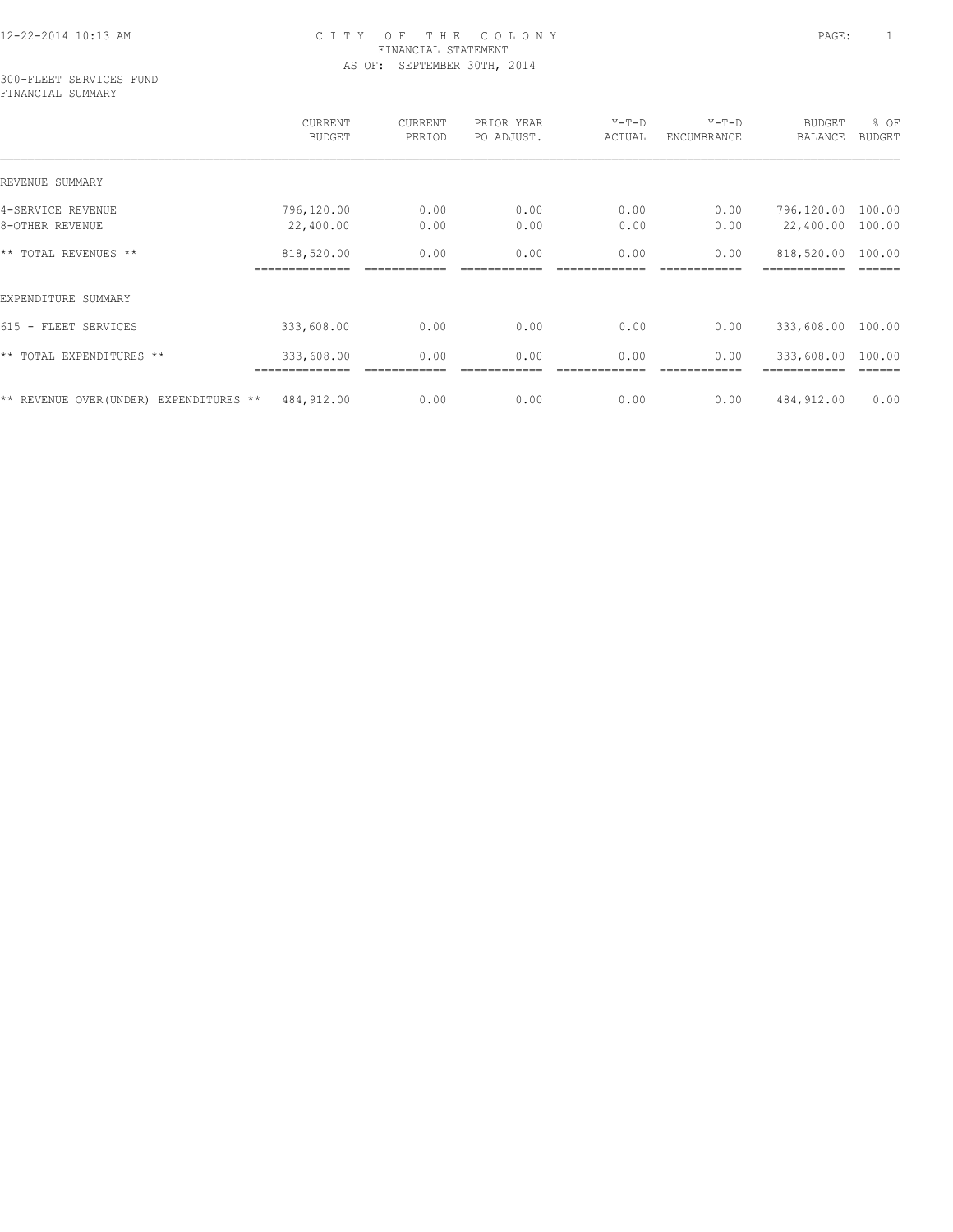#### 300-FLEET SERVICES FUND REVENUES

| CURRENT<br>BUDGET | <b>CURRENT</b><br>PERIOD                                                                                                                                                                  | PRIOR YEAR<br>PO ADJUST. | $Y-T-D$<br>ACTUAL | $Y-T-D$<br><b>ENCUMBRANCE</b> | <b>BUDGET</b><br><b>BALANCE</b> | % OF<br><b>BUDGET</b> |
|-------------------|-------------------------------------------------------------------------------------------------------------------------------------------------------------------------------------------|--------------------------|-------------------|-------------------------------|---------------------------------|-----------------------|
|                   |                                                                                                                                                                                           |                          |                   |                               |                                 |                       |
|                   |                                                                                                                                                                                           |                          |                   |                               |                                 |                       |
| 335,000.00        | 0.00                                                                                                                                                                                      | 0.00                     | 0.00              | 0.00                          | 335,000.00                      | 100.00                |
| 1,500.00          | 0.00                                                                                                                                                                                      | 0.00                     | 0.00              | 0.00                          | 1,500.00                        | 100.00                |
| 1,620.00          | 0.00                                                                                                                                                                                      | 0.00                     | 0.00              | 0.00                          | 1,620.00                        | 100.00                |
| 19,000.00         | 0.00                                                                                                                                                                                      | 0.00                     | 0.00              | 0.00                          | 19,000.00                       | 100.00                |
| 439,000.00        | 0.00                                                                                                                                                                                      | 0.00                     | 0.00              | 0.00                          | 439,000.00                      | 100.00                |
| 796,120.00        | 0.00                                                                                                                                                                                      | 0.00                     | 0.00              | 0.00                          | 796,120.00                      | 100.00                |
|                   |                                                                                                                                                                                           |                          |                   |                               |                                 |                       |
| 1,100.00          | 0.00                                                                                                                                                                                      | 0.00                     | 0.00              | 0.00                          | 1,100.00                        | 100.00                |
| 300.00            | 0.00                                                                                                                                                                                      | 0.00                     | 0.00              | 0.00                          | 300.00                          | 100.00                |
| 15,000.00         | 0.00                                                                                                                                                                                      | 0.00                     | 0.00              | 0.00                          | 15,000.00                       | 100.00                |
| 6,000.00          | 0.00                                                                                                                                                                                      | 0.00                     | 0.00              | 0.00                          | 6,000.00                        | 100.00                |
| 22,400.00         | 0.00                                                                                                                                                                                      | 0.00                     | 0.00              | 0.00                          | 22,400.00                       | 100.00                |
| 818,520.00        | 0.00                                                                                                                                                                                      | 0.00                     | 0.00              | 0.00                          | 818,520.00                      | 100.00                |
|                   | UTILITY FUND CHARGES<br>ENGINEERING INSPECTIONS CHGS<br>RECYCLING FUND CHARGES<br>STORM WATER UTILITY CHARGES<br>GENERAL FUND CHARGES<br>MISCELLANEOUS REVENUE<br>INSURANCE REIMBURSEMENT |                          |                   |                               |                                 |                       |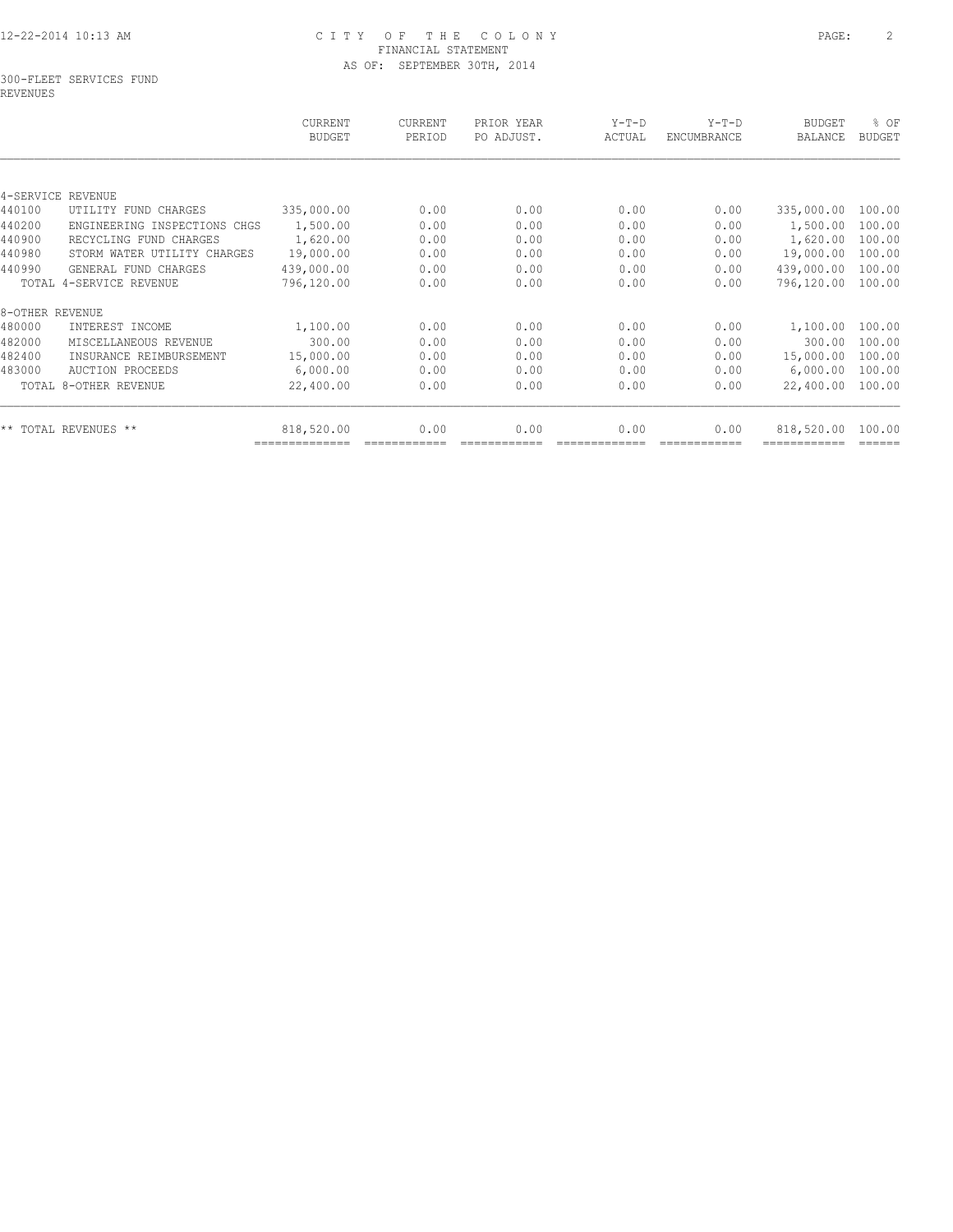| DEPARTMENTAL EXPENDITURES         |                   |                   |                          |                 |                        |                          |                       |
|-----------------------------------|-------------------|-------------------|--------------------------|-----------------|------------------------|--------------------------|-----------------------|
|                                   | CURRENT<br>BUDGET | CURRENT<br>PERIOD | PRIOR YEAR<br>PO ADJUST. | Y-T-D<br>ACTUAL | $Y-T-D$<br>ENCUMBRANCE | <b>BUDGET</b><br>BALANCE | % OF<br><b>BUDGET</b> |
|                                   |                   |                   |                          |                 |                        |                          |                       |
| 61-PERSONNEL SERVICES             |                   |                   |                          |                 |                        |                          |                       |
| 615-6110 SALARIES                 | 270,740.00        | 0.00              | 0.00                     | 0.00            | 0.00                   | 270,740.00 100.00        |                       |
| 615-6115 SOCIAL SECURITY TAXES    | 22,058.00         | 0.00              | 0.00                     | 0.00            | 0.00                   | 22,058.00 100.00         |                       |
| 615-6117 RETIREMENT CONTRIBUTIONS | 40,810.00         | 0.00              | 0.00                     | 0.00            | 0.00                   | 40,810.00 100.00         |                       |
| TOTAL 61-PERSONNEL SERVICES       | 333,608.00        | 0.00              | 0.00                     | 0.00            | 0.00                   | 333,608.00 100.00        |                       |
| TOTAL 615 - FLEET SERVICES        | 333,608.00        | 0.00              | 0.00                     | 0.00            | 0.00                   | 333,608.00               | 100.00                |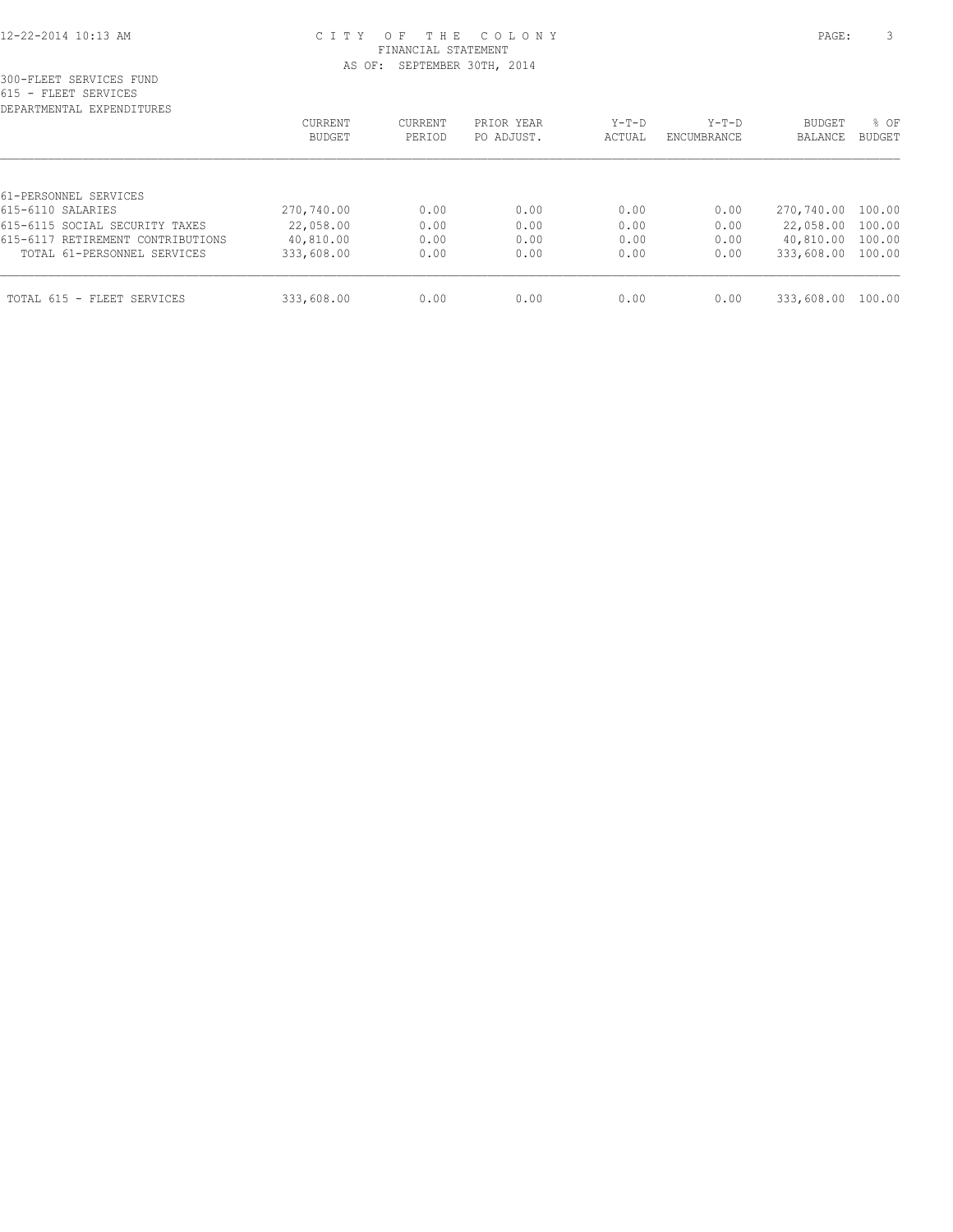|  | 300-FLEET SERVICES FUND |  |
|--|-------------------------|--|
|  | 635 - NON-DEPARTMENTAL  |  |

| 635 - NON-DEPARTMENTAL<br>DEPARTMENTAL EXPENDITURES | CURRENT<br>BUDGET                             | <b>CURRENT</b><br>PERIOD              | PRIOR YEAR<br>PO ADJUST. | $Y-T-D$<br>ACTUAL      | $Y-T-D$<br>ENCUMBRANCE | BUDGET<br>BALANCE                         | % OF<br>BUDGET            |
|-----------------------------------------------------|-----------------------------------------------|---------------------------------------|--------------------------|------------------------|------------------------|-------------------------------------------|---------------------------|
| 68-SUNDRY CHARGES                                   |                                               |                                       |                          |                        |                        |                                           |                           |
| ***<br>TOTAL EXPENDITURES<br>$***$                  | 333,608.00<br>______________                  | 0.00<br>____________                  | 0.00<br>-------------    | 0.00<br>____________   | 0.00<br>------------   | 333,608.00 100.00<br>-------------        | -------                   |
| ** REVENUE OVER (UNDER) EXPENDITURES **             | 484,912.00<br>______________<br>------------- | 0.00<br>-------------<br>____________ | 0.00<br>____________     | 0.00<br>-------------- | 0.00<br>____________   | 484,912.00<br>------------<br>----------- | 0.00<br>-------<br>______ |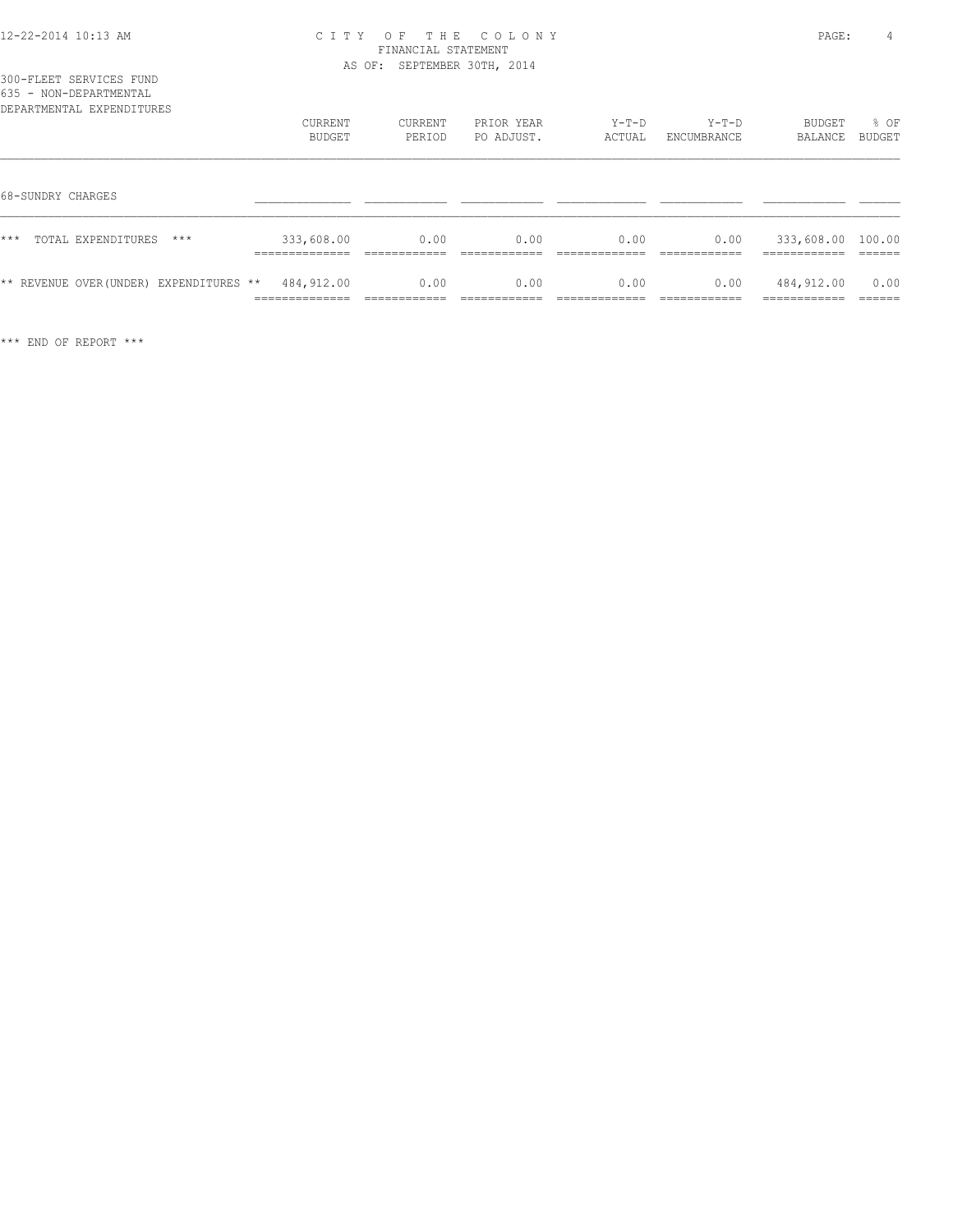|                     | CURRENT<br>BUDGET   | CURRENT<br>PERIOD           | PRIOR YEAR<br>PO ADJUST. | $Y-T-D$<br>ACTUAL  | Y-T-D<br>ENCUMBRANCE | BUDGET<br>BALANCE BUDGET     | % OF    |
|---------------------|---------------------|-----------------------------|--------------------------|--------------------|----------------------|------------------------------|---------|
| REVENUE SUMMARY     | ______________      | -------------               | ____________             | _____________      | ____________         | ____________                 | ------- |
| EXPENDITURE SUMMARY | ____________        | ____________                | ____________             | ______________     | ____________         | ____________                 | _______ |
|                     | ______________<br>. | ------------<br>----------- | -------------<br>.       | _____________<br>. | -------------<br>.   | -------------<br>----------- |         |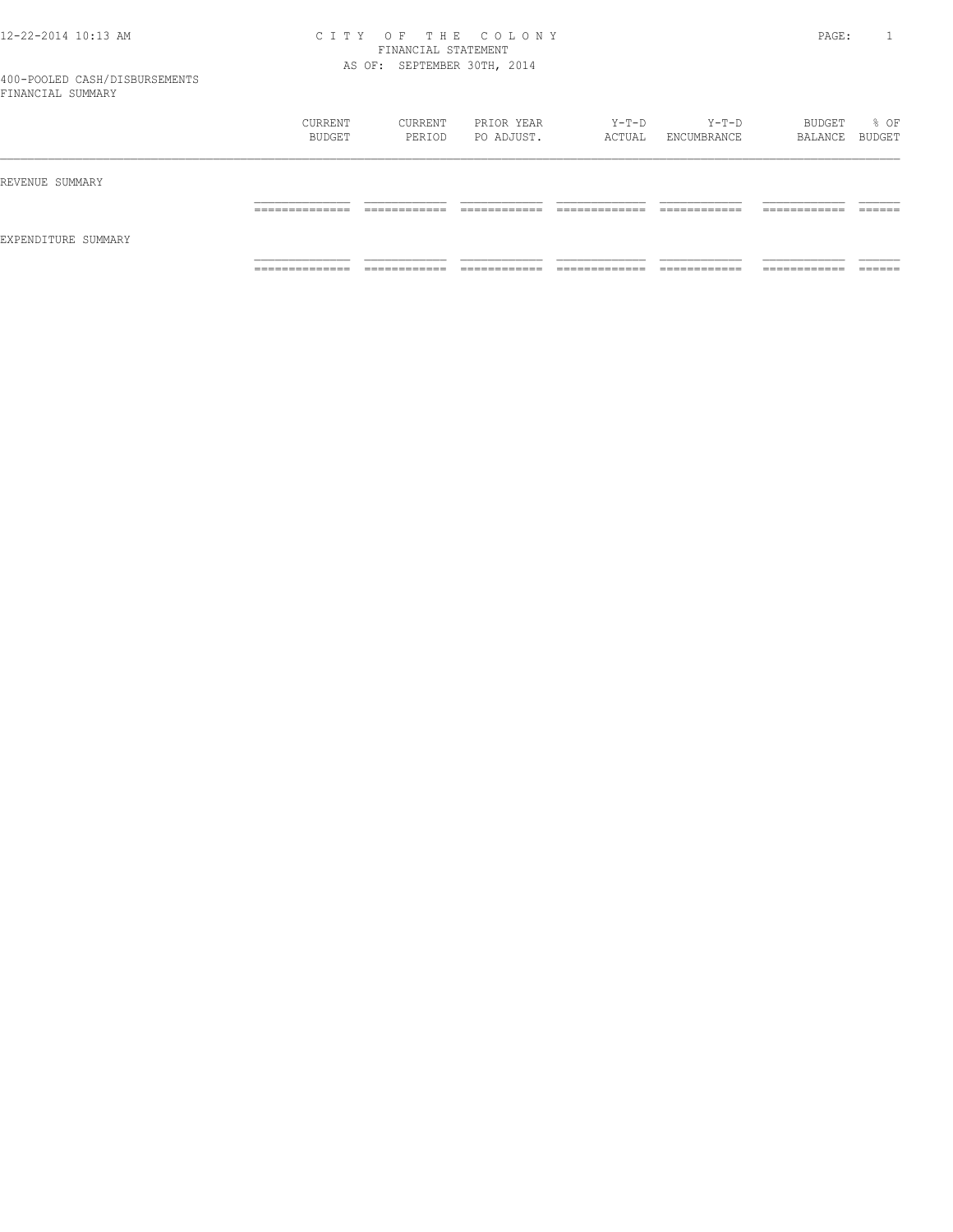# CITY OF THE COLONY<br>
FINANCIAL STATEMENT<br>
AS OF: SEPTEMBER 30TH, 2014

| <b>CURRENT</b> | CURRENT | PRIOR YEAR | $Y-T-D$ | Y-T-D       | BUDGET         | $\frac{1}{6}$ OF |
|----------------|---------|------------|---------|-------------|----------------|------------------|
| BUDGET         | PERIOD  | PO ADJUST. | ACTUAL  | ENCUMBRANCE | BALANCE BUDGET |                  |

| ______________                    | ____________                    | ____________                                 | _____________                       | ____________                 | ____________                 | _______            |
|-----------------------------------|---------------------------------|----------------------------------------------|-------------------------------------|------------------------------|------------------------------|--------------------|
| _______________                   | ____________                    | _____________                                |                                     | ____________                 | ____________                 | _______            |
| ______________                    | ____________                    | --------------                               | _____________                       | ____________                 | ____________                 | _______            |
| _______________                   | ____________                    | _____________                                |                                     | ____________                 | ____________                 | _______            |
| ______________<br>_______________ | $- - -$<br>____<br>____________ | $- - -$<br>__________<br>___<br>____________ | _____<br>___________<br>____<br>___ | ____________<br>____________ | ____________<br>____________ | -------<br>_______ |

\*\*\* END OF REPORT \*\*\*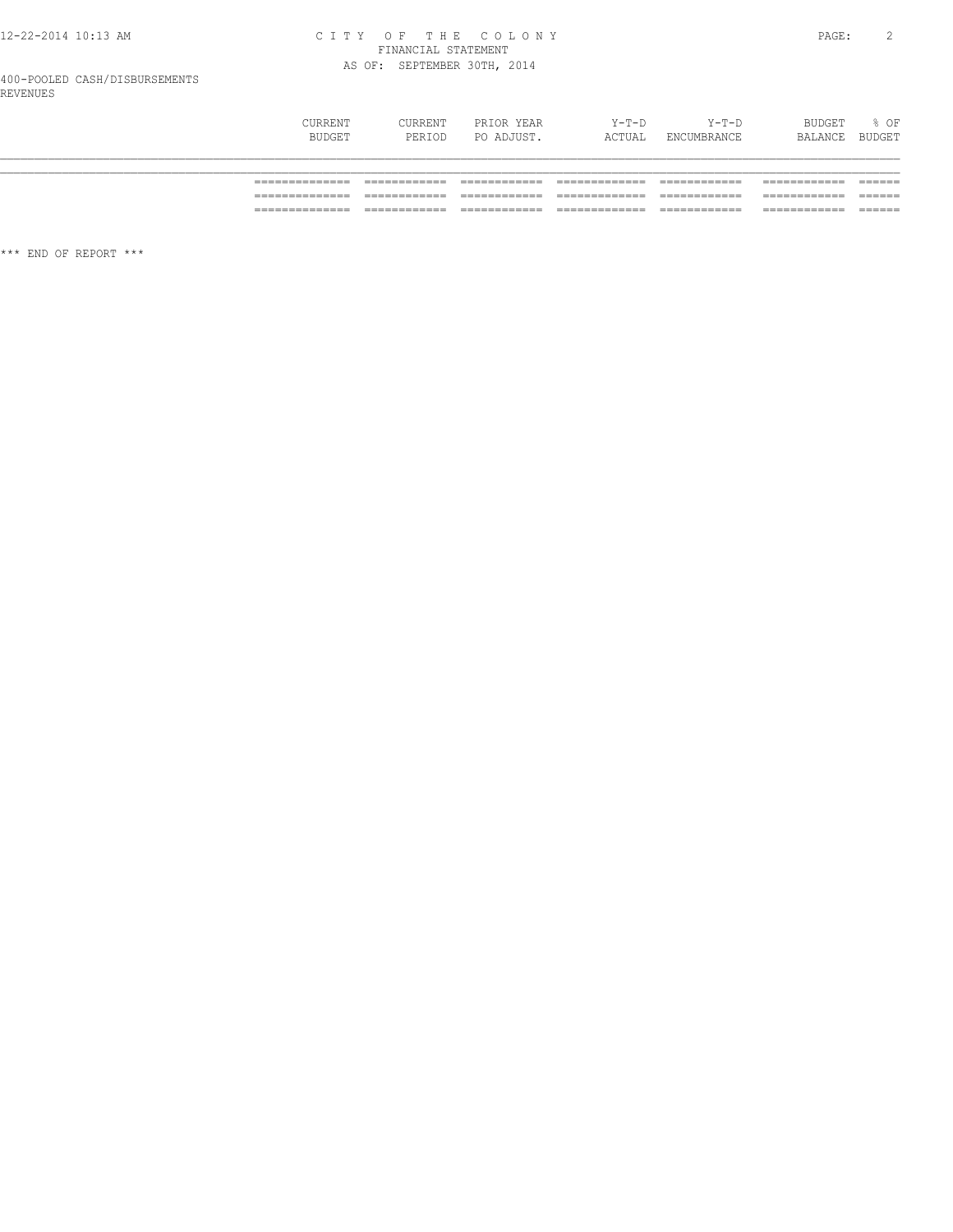| ___                 |                                   |                              |                               |                                |                              |                               |                    |
|---------------------|-----------------------------------|------------------------------|-------------------------------|--------------------------------|------------------------------|-------------------------------|--------------------|
|                     | CURRENT<br>BUDGET                 | CURRENT<br>PERIOD            | PRIOR YEAR<br>PO ADJUST.      | Y-T-D<br>ACTUAL                | $Y-T-D$<br>ENCUMBRANCE       | BUDGET<br>BALANCE BUDGET      | % OF               |
| REVENUE SUMMARY     |                                   |                              |                               |                                |                              |                               |                    |
|                     | ______________<br>_______________ | ------------<br>_________    | -------------<br>____________ | _____________<br>_____________ | ------------<br>____________ | -------------<br>____________ | -------<br>_______ |
| EXPENDITURE SUMMARY |                                   |                              |                               |                                |                              |                               |                    |
|                     | ______________<br>______________  | ____________<br>____________ | ____________<br>____________  | _____________<br>_____________ | ____________<br>____________ | -----------<br>____________   | _______            |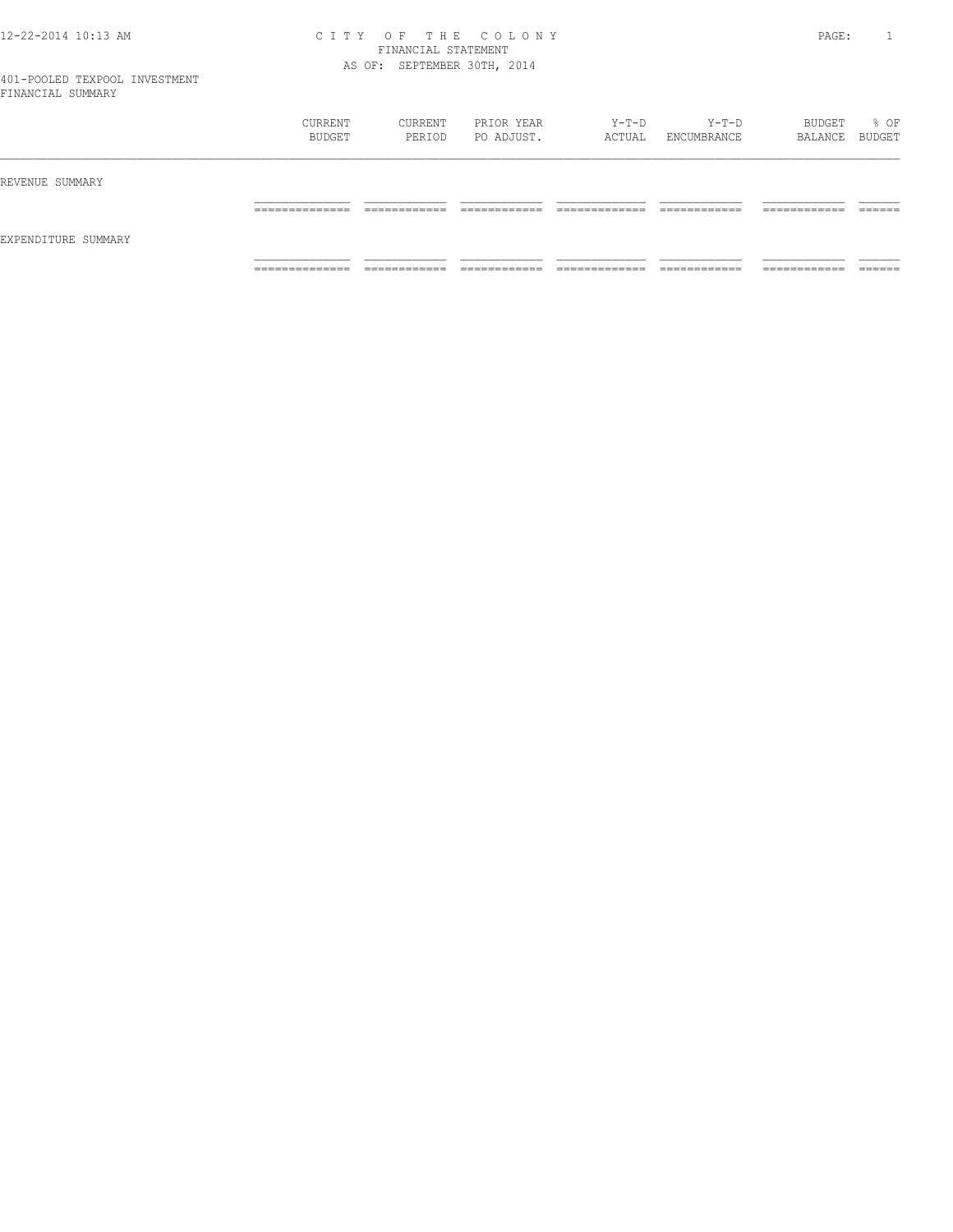# CITY OF THE COLONY<br>FINANCIAL STATEMENT<br>AS OF: SEPTEMBER 30TH, 2014

| CURRENT | <b>CURRENT</b> | PRIOR YEAR | Y-T-D  | $Y-T-D$     | BUDGET  | $8$ OF |
|---------|----------------|------------|--------|-------------|---------|--------|
| BUDGET  | PERIOD         | PO ADJUST. | ACTUAL | ENCUMBRANCE | BALANCE | BUDGET |
|         |                |            |        |             |         |        |

\*\*\* END OF REPORT \*\*\*

 $\star\star\star$  END OF REPORT  $\star\star\star$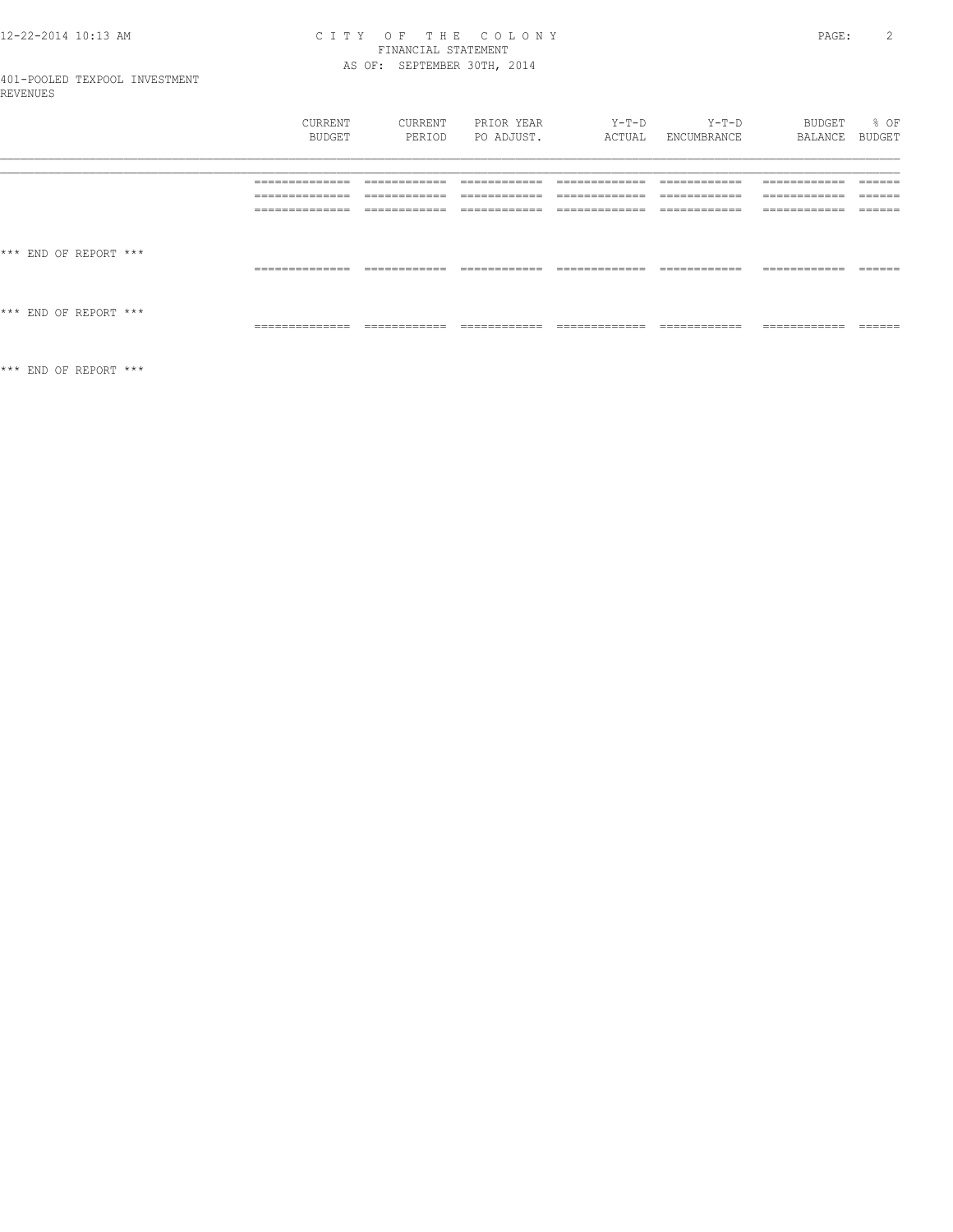#### 500-GENERAL DEBT SERVICE FUND FINANCIAL SUMMARY

|                                            | CURRENT<br>BUDGET  | <b>CURRENT</b><br>PERIOD | PRIOR YEAR<br>PO ADJUST. | $Y-T-D$<br>ACTUAL | $Y-T-D$<br>ENCUMBRANCE | <b>BUDGET</b><br><b>BALANCE</b> | % OF<br><b>BUDGET</b> |
|--------------------------------------------|--------------------|--------------------------|--------------------------|-------------------|------------------------|---------------------------------|-----------------------|
| REVENUE SUMMARY                            |                    |                          |                          |                   |                        |                                 |                       |
| 1 - AD VALOREM TAXES                       | 5,055,000.00       | 7,703.70                 | 0.00                     | 4,990,833.01      | 0.00                   | 64,166.99                       | 1.27                  |
| 8 - OTHER REVENUE                          | 1,166,502.00       | 14.48                    | 0.00                     | 1,327,775.85      | $0.00$ (               | 161,273.85)                     | $13.83-$              |
| ** TOTAL REVENUES **                       | 6,221,502.00       | 7,718.18                 | 0.00                     | 6,318,608.86      | $0.00$ (               | 97,106.86)                      | $1.56-$               |
| EXPENDITURE SUMMARY                        |                    |                          |                          |                   |                        |                                 |                       |
| 697 - GENERAL DEBT SVS                     | $6, 117, 461.00$ ( | 32,972.37)               | 0.00                     | 6,126,194.65      | $0.00$ (               | 8,733.65)                       | $0.14-$               |
| ** TOTAL EXPENDITURES **                   | $6,117,461.00$ (   | 32,972.37)               | 0.00                     | 6,126,194.65      | 0.00(                  | 8,733.65)                       | $0.14-$               |
| ** REVENUE OVER (UNDER)<br>EXPENDITURES ** | 104,041.00         | 40,690.55                | 0.00                     | 192, 414.21       | 0.00(                  | 88, 373. 21)                    | 0.00                  |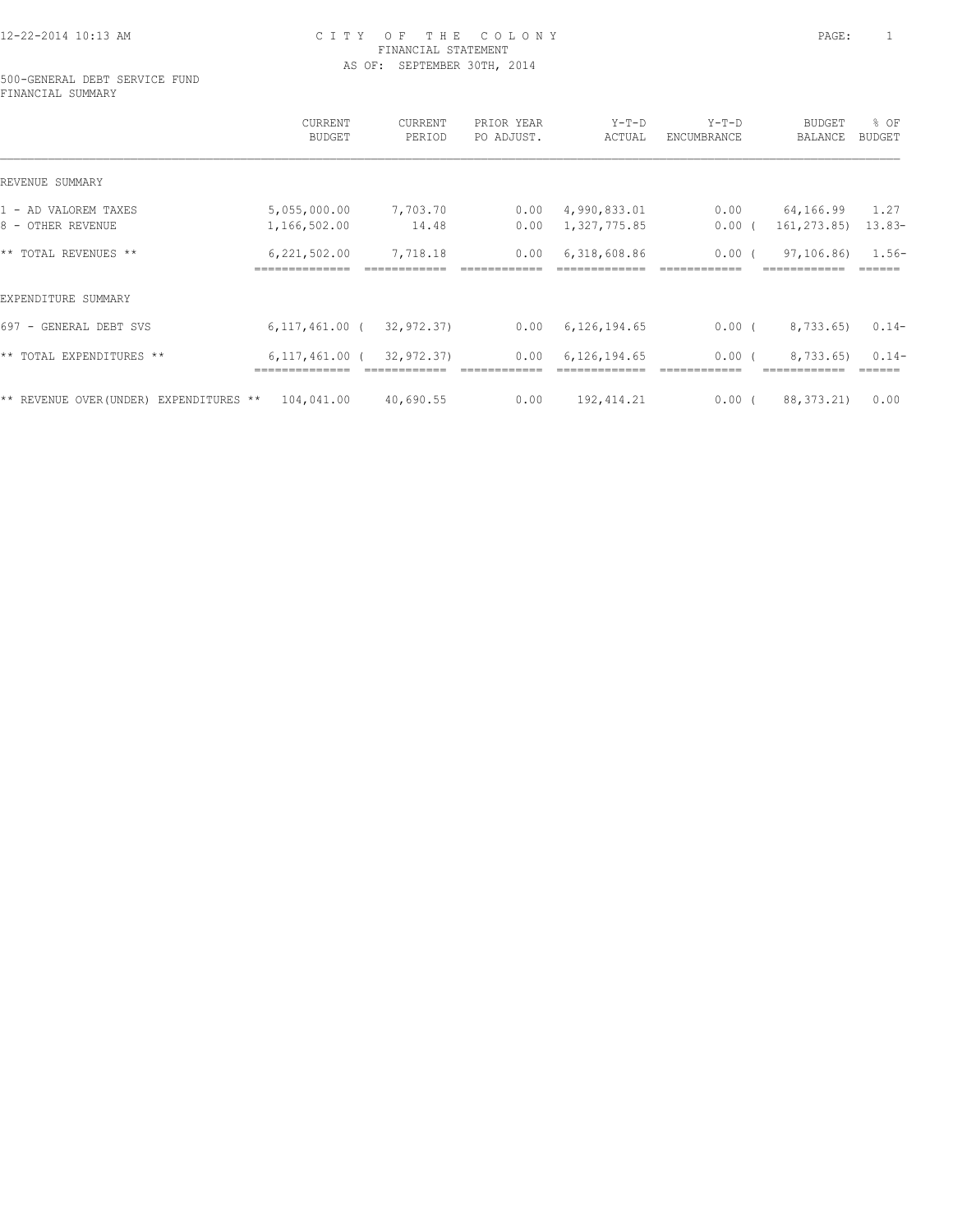#### 500-GENERAL DEBT SERVICE FUND REVENUES

|        |                              | CURRENT<br><b>BUDGET</b> | <b>CURRENT</b><br>PERIOD | PRIOR YEAR<br>PO ADJUST. | $Y-T-D$<br>ACTUAL | $Y-T-D$<br>ENCUMBRANCE | <b>BUDGET</b><br><b>BALANCE</b> | % OF<br><b>BUDGET</b> |
|--------|------------------------------|--------------------------|--------------------------|--------------------------|-------------------|------------------------|---------------------------------|-----------------------|
|        |                              |                          |                          |                          |                   |                        |                                 |                       |
|        | 1 - AD VALOREM TAXES         |                          |                          |                          |                   |                        |                                 |                       |
| 410000 | CURRENT PROPERTY TAXES       | 4,990,000.00             | 1,661.01                 | 0.00                     | 4,961,530.38      | 0.00                   | 28,469.62                       | 0.57                  |
| 410500 | DELINQUENT PROPERTY TAXES    | 40,000.00                | 5,626.12                 | 0.00                     | 10,632.91         | 0.00                   | 29,367.09                       | 73.42                 |
| 410600 | AG ROLLBACK REVENUE          | 0.00                     | 0.00                     | 0.00                     | 40.65             | 0.00(                  | $40.65$ )                       | 0.00                  |
| 411000 | PENALTY AND INTEREST         | 25,000.00                | 416.57                   | 0.00                     | 18,629.07         | 0.00                   | 6,370.93                        | 25.48                 |
|        | TOTAL 1 - AD VALOREM TAXES   | 5,055,000.00             | 7,703.70                 | 0.00                     | 4,990,833.01      | 0.00                   | 64,166.99                       | 1.27                  |
|        | 8 - OTHER REVENUE            |                          |                          |                          |                   |                        |                                 |                       |
| 480000 | INTEREST INCOME              | 1,500.00                 | 14.48                    | 0.00                     | 941.04            | 0.00                   | 558.96                          | 37.26                 |
| 487102 | OTHR FIN SOURCE-PREM REF BND | 0.00                     | 0.00                     | 0.00                     | 165,612.81        | $0.00$ (               | 165, 612.81)                    | 0.00                  |
| 489054 | TRANSFER IN - ECONOMIC DEV   | 447,547.00               | 0.00                     | 0.00                     | 443,767.00        | 0.00                   | 3,780.00                        | 0.84                  |
| 489055 | TRANSFER IN - COMMUNITY DEV  | 64,205.00                | 0.00                     | 0.00                     | 64,205.00         | 0.00                   | 0.00                            | 0.00                  |
| 489056 | TRANSFER IN - FIVE STAR DEBT | 526,100.00               | 0.00                     | 0.00                     | 526,100.00        | 0.00                   | 0.00                            | 0.00                  |
| 489058 | TRANSFER IN - CDC - HIKE/BIK | 127,150.00               | 0.00                     | 0.00                     | 127,150.00        | 0.00                   | 0.00                            | 0.00                  |
|        | TOTAL 8 - OTHER REVENUE      | 1,166,502.00             | 14.48                    | 0.00                     | 1,327,775.85      | $0.00$ (               | 161,273.85)                     | $13.83-$              |
|        | ** TOTAL REVENUES **         | 6,221,502.00             | 7,718.18                 | 0.00                     | 6,318,608.86      | 0.00(                  | 97,106.86)                      | $1.56-$               |
|        |                              |                          |                          |                          |                   |                        |                                 |                       |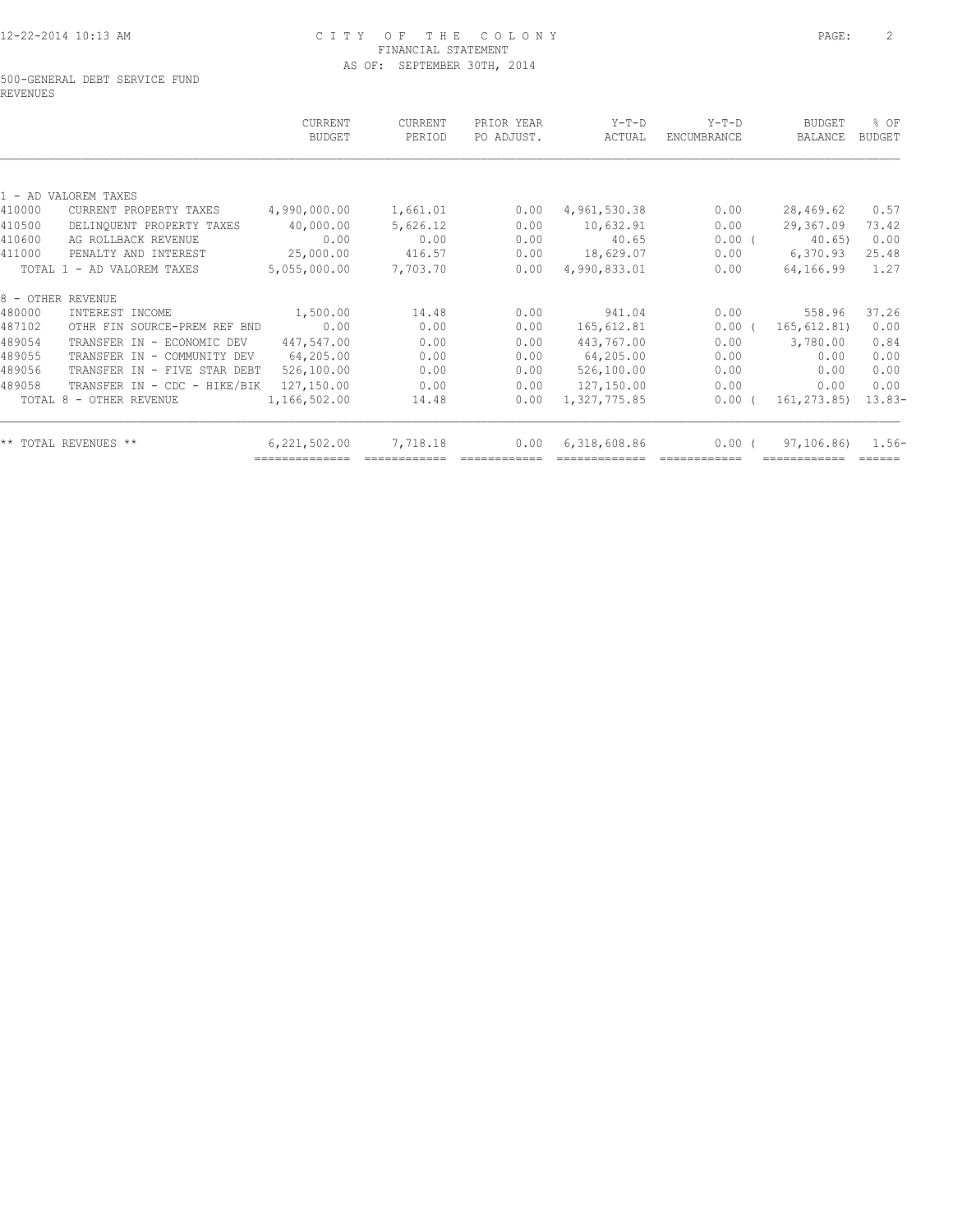| 12-22-2014 10:13 AM                                                                  | C T T Y<br>FINANCIAL STATEMENT | PAGE:                       | 3                        |                 |                      |                   |                |
|--------------------------------------------------------------------------------------|--------------------------------|-----------------------------|--------------------------|-----------------|----------------------|-------------------|----------------|
| 500-GENERAL DEBT SERVICE FUND<br>635 - NON-DEPARTMENTAL<br>DEPARTMENTAL EXPENDITURES |                                | AS OF: SEPTEMBER 30TH, 2014 |                          |                 |                      |                   |                |
|                                                                                      | CURRENT<br>BUDGET              | CURRENT<br>PERIOD           | PRIOR YEAR<br>PO ADJUST. | Y-T-D<br>ACTUAL | Y-T-D<br>ENCUMBRANCE | BUDGET<br>BALANCE | % OF<br>BUDGET |
| 62-CONTRACTUAL SERVICES                                                              |                                |                             |                          |                 |                      |                   |                |
| 68-SUNDRY CHARGES                                                                    |                                |                             |                          |                 |                      |                   |                |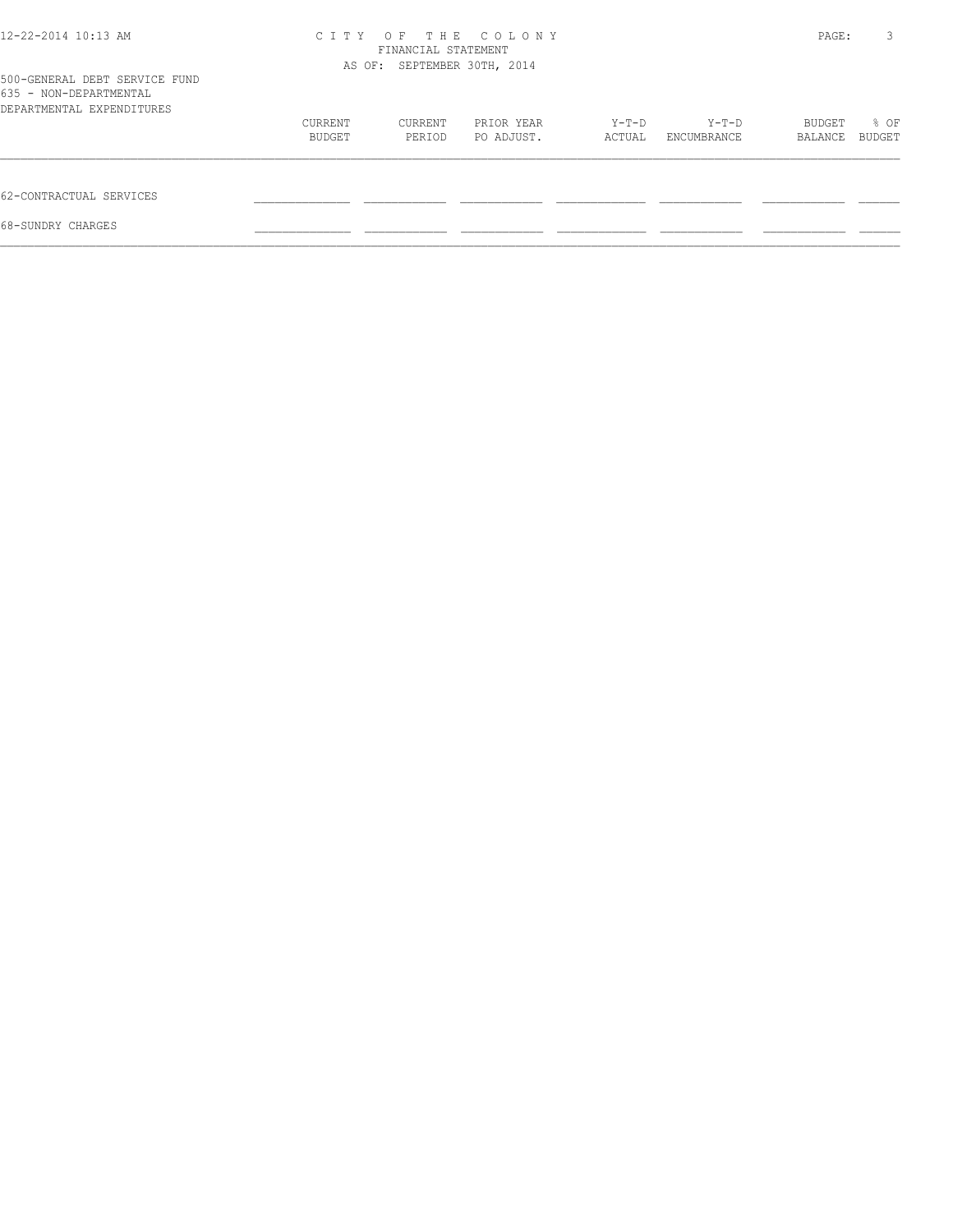500-GENERAL DEBT SERVICE FUND 697 - GENERAL DEBT SVS

| CURRENT          | CURRENT                   | PRIOR YEAR                                                            | $Y-T-D$        | $Y-T-D$ | <b>BUDGET</b> | % OF                                                                                        |
|------------------|---------------------------|-----------------------------------------------------------------------|----------------|---------|---------------|---------------------------------------------------------------------------------------------|
|                  |                           |                                                                       |                |         |               | <b>BUDGET</b>                                                                               |
|                  |                           |                                                                       |                |         |               |                                                                                             |
| 4,313,700.00     | 0.00                      | 0.00                                                                  | 4,227,650.00   | 0.00    | 86,050.00     | 1.99                                                                                        |
|                  | 34,436.00                 | 0.00                                                                  | 1,864,150.97   |         | 63,389.97)    | $3.52-$                                                                                     |
| 3,000.00         | 1,463.63                  | 0.00                                                                  | 4,139.23       |         | 1, 139, 23)   | $37.97-$                                                                                    |
| 0.00             | 0.00                      | 0.00                                                                  | 30,254.45      |         | 30, 254, 45)  | 0.00                                                                                        |
| $6,117,461.00$ ( | 32,972.37)                | 0.00                                                                  | 6, 126, 194.65 |         | 8,733.65)     | $0.14-$                                                                                     |
|                  |                           |                                                                       |                |         |               |                                                                                             |
|                  | 32,972.37)                | 0.00                                                                  | 6,126,194.65   |         | 8,733.65)     | $0.14-$                                                                                     |
|                  | 32,972.37)                | 0.00                                                                  | 6,126,194.65   |         | 8,733.65)     | $0.14-$                                                                                     |
| 104,041.00       | 40,690.55                 | 0.00                                                                  | 192, 414.21    |         | 88, 373. 21)  | 0.00                                                                                        |
|                  | BUDGET<br>EXPENDITURES ** | PERIOD<br>1,800,761.00 (<br>$6, 117, 461.00$ (<br>$6, 117, 461, 00$ ( | PO ADJUST.     | ACTUAL  | ENCUMBRANCE   | BALANCE<br>$0.00$ (<br>$0.00$ (<br>$0.00$ (<br>$0.00$ (<br>$0.00$ (<br>$0.00$ (<br>$0.00$ ( |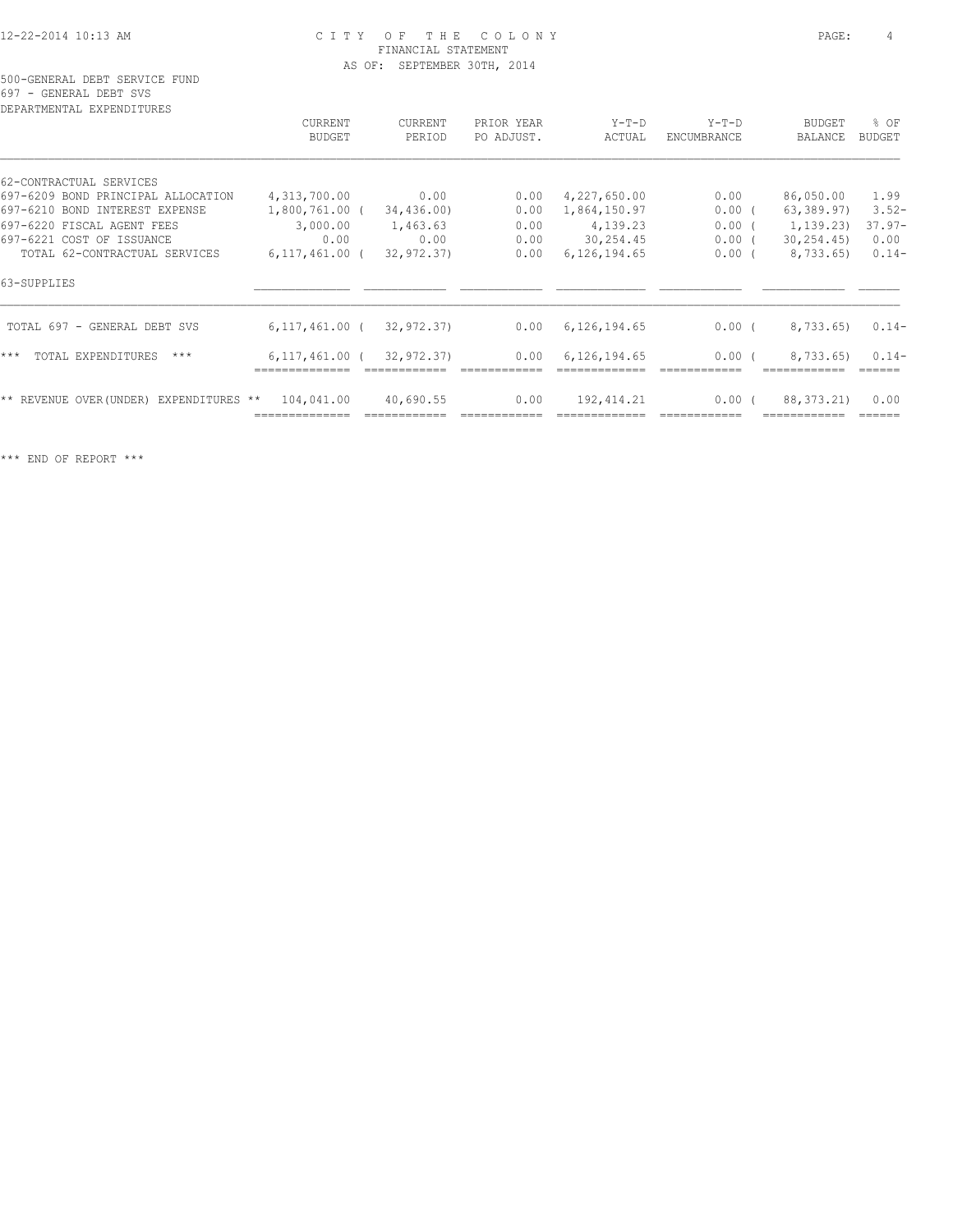#### 501-TAX SUPPORTED DEBT FUND FINANCIAL SUMMARY

|                                              | CURRENT<br>BUDGET              | CURRENT<br>PERIOD                                | PRIOR YEAR<br>PO ADJUST. | $Y-T-D$<br>ACTUAL                               | $Y-T-D$<br>ENCUMBRANCE | <b>BUDGET</b><br>BALANCE                        | % OF<br><b>BUDGET</b> |
|----------------------------------------------|--------------------------------|--------------------------------------------------|--------------------------|-------------------------------------------------|------------------------|-------------------------------------------------|-----------------------|
| REVENUE SUMMARY                              |                                |                                                  |                          |                                                 |                        |                                                 |                       |
| 1-AD VALOREM TAXES                           | 0.00                           | 80.12                                            |                          | $0.00$ (<br>240.36)                             | 0.00                   | 240.36                                          | 0.00                  |
| 6-TAX REVENUE                                | 0.00                           | 76,513.64                                        | 0.00                     | 421,454.16                                      | $0.00$ (               | 421,454.16)                                     | 0.00                  |
| 8-OTHER REVENUE                              | 2,681,711.00                   | 0.00                                             | 0.00                     | 2,681,908.73                                    | $0.00$ (               | 197.73)                                         | $0.01 -$              |
| ** TOTAL REVENUES **                         | 2,681,711.00<br>============== | 76,593.76                                        | 0.00                     | 3, 103, 122.53                                  | 0.00(                  | 421, 411.53) 15.71-                             |                       |
| EXPENDITURE SUMMARY                          |                                |                                                  |                          |                                                 |                        |                                                 |                       |
| 613 - DEBT SERVICE<br>635 - NON-DEPARTMENTAL |                                | 2,591,256.00 ( 362,985.63)<br>0.00(1,971,545.00) |                          | $0.00 \quad 3.931.659.73$<br>0.00(1,971,545.00) |                        | 0.00(1,340,403.73)<br>$0.00 \quad 1,971,545.00$ | $51.73-$<br>0.00      |
| ** TOTAL EXPENDITURES **                     |                                | 2,591,256.00 (2,334,530.63)                      | 0.00                     | 1,960,114.73                                    | 0.00                   | 631, 141. 27                                    | 24.36                 |
|                                              |                                |                                                  |                          |                                                 |                        |                                                 |                       |
| ** REVENUE OVER (UNDER) EXPENDITURES **      |                                | 90,455.00 2,411,124.39                           |                          | $0.00 \quad 1,143,007.80$                       |                        | 0.00(1,052,552.80)                              | 0.00                  |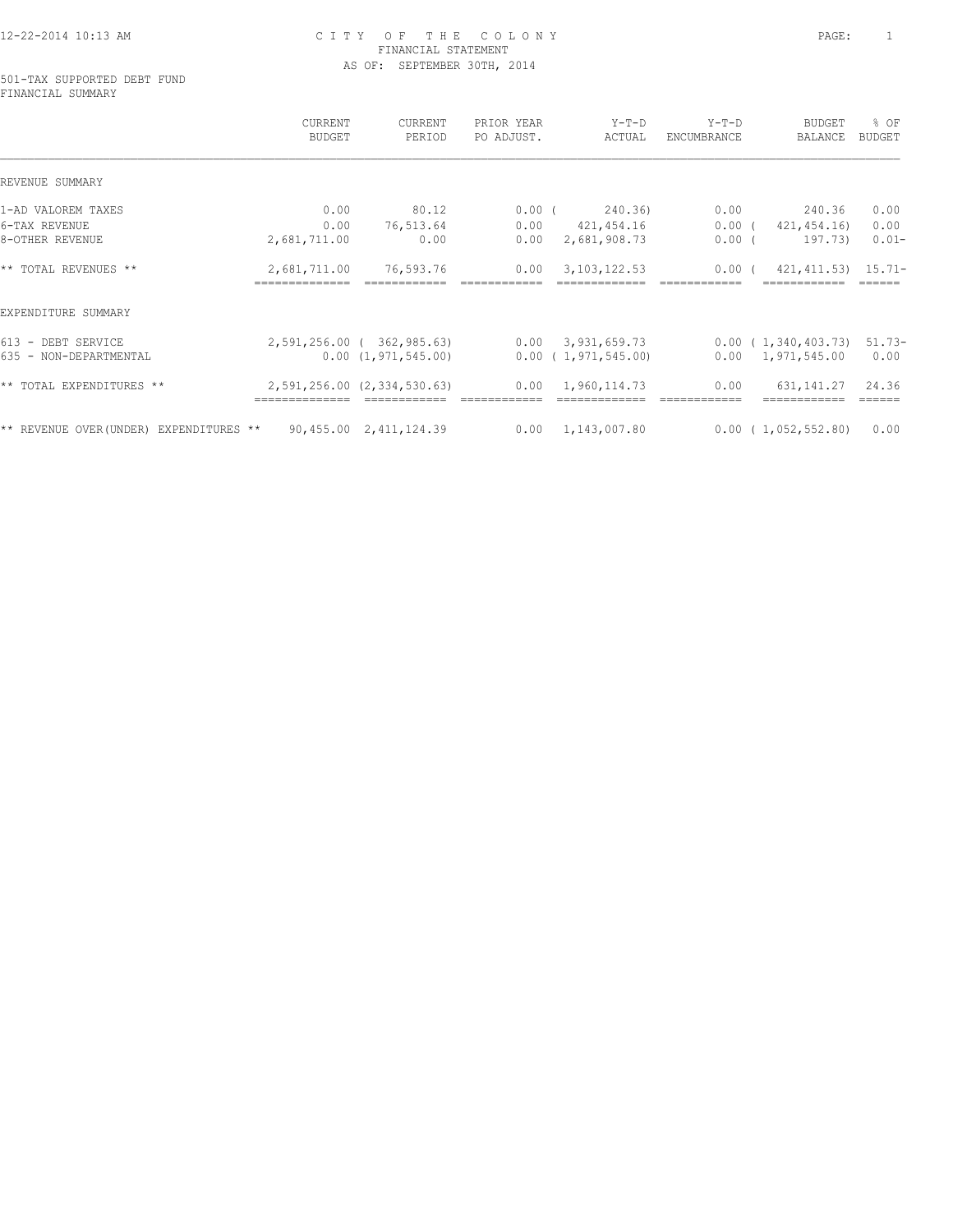#### 501-TAX SUPPORTED DEBT FUND REVENUES

|                                      | CURRENT<br><b>BUDGET</b> | <b>CURRENT</b><br>PERIOD | PRIOR YEAR<br>PO ADJUST. | $Y-T-D$<br>ACTUAL | $Y-T-D$<br>ENCUMBRANCE | <b>BUDGET</b><br>BALANCE | % OF<br><b>BUDGET</b> |
|--------------------------------------|--------------------------|--------------------------|--------------------------|-------------------|------------------------|--------------------------|-----------------------|
|                                      |                          |                          |                          |                   |                        |                          |                       |
| 1-AD VALOREM TAXES                   |                          |                          |                          |                   |                        |                          |                       |
| 410500<br>DELINQUENT PROPERTY TAXES  | 0.00                     | 80.12                    | $0.00$ (                 | 240.36)           | 0.00                   | 240.36                   | 0.00                  |
| TOTAL 1-AD VALOREM TAXES             | 0.00                     | 80.12                    | $0.00$ (                 | 240.36)           | 0.00                   | 240.36                   | 0.00                  |
| 6-TAX REVENUE                        |                          |                          |                          |                   |                        |                          |                       |
| 465000<br>AMORTIZATION OF PREMIUM    | 0.00                     | 76,513.64                | 0.00                     | 421, 454.16       | $0.00$ (               | 421, 454.16              | 0.00                  |
| TOTAL 6-TAX REVENUE                  | 0.00                     | 76,513.64                | 0.00                     | 421,454.16        | $0.00$ (               | 421, 454.16)             | 0.00                  |
| 8-OTHER REVENUE                      |                          |                          |                          |                   |                        |                          |                       |
| 480000<br>INTEREST INCOME            | 0.00                     | 0.00                     | 0.00                     | 197.73            | $0.00$ (               | 197.73)                  | 0.00                  |
| 489001<br>TRANSFER IN - UTILITY FUND | 2,275,000.00             | 0.00                     | 0.00                     | 2,275,000.00      | 0.00                   | 0.00                     | 0.00                  |
| 489002<br>TRANSFER IN - EDC          | 306,711.00               | 0.00                     | 0.00                     | 306,711.00        | 0.00                   | 0.00                     | 0.00                  |
| 489009<br>TRANSFER IN - IMPACT FEES  | 100,000.00               | 0.00                     | 0.00                     | 100,000.00        | 0.00                   | 0.00                     | 0.00                  |
| TOTAL 8-OTHER REVENUE                | 2,681,711.00             | 0.00                     | 0.00                     | 2,681,908.73      | 0.00(                  | 197.73)                  | $0.01 -$              |
| ** TOTAL REVENUES **                 | 2,681,711.00             | 76,593.76                | 0.00                     | 3, 103, 122.53    | 0.00(                  | $421, 411.53$ $15.71-$   |                       |
|                                      |                          |                          |                          |                   |                        |                          |                       |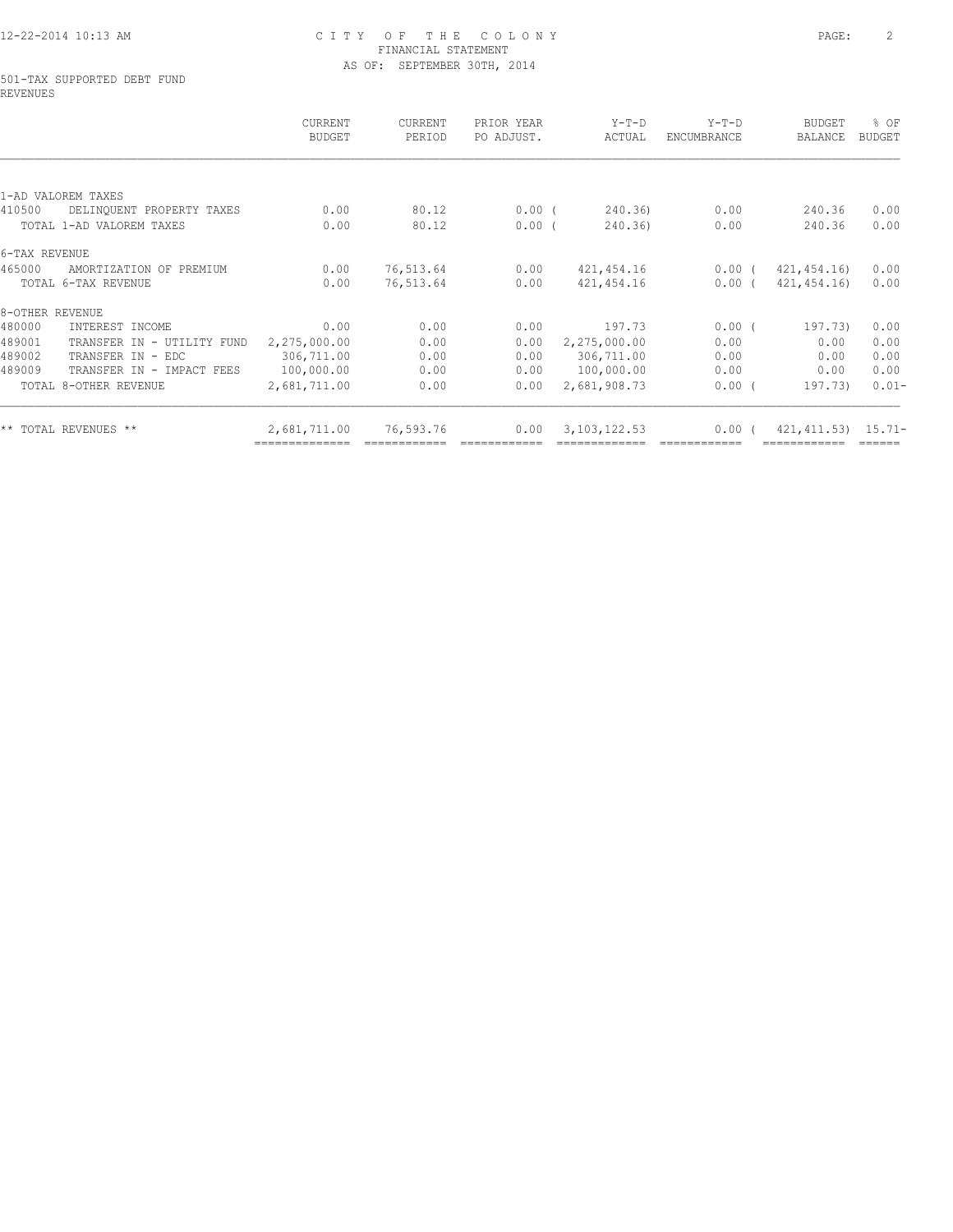| DEPARTMENTAL EXPENDITURES          |                |             |            |              |             |                               |           |
|------------------------------------|----------------|-------------|------------|--------------|-------------|-------------------------------|-----------|
|                                    | CURRENT        | CURRENT     | PRIOR YEAR | $Y-T-D$      | $Y-T-D$     | BUDGET                        | $8$ OF    |
|                                    | <b>BUDGET</b>  | PERIOD      | PO ADJUST. | ACTUAL       | ENCUMBRANCE | BALANCE                       | BUDGET    |
|                                    |                |             |            |              |             |                               |           |
| 62-CONTRACTUAL SERVICES            |                |             |            |              |             |                               |           |
| 613-6209 BOND PRINCIPAL ALLOCATION | 1,384,829.00 ( | 322,500.00) | 0.00       | 1,449,850.00 | $0.00$ (    | 65,021.00)                    | $4.70-$   |
| 613-6210 BOND INTEREST EXPENSE     | 1,205,827.00 ( | 40,897.00)  | 0.00       | 2,299,975.64 |             | 0.00(1,094,148.64)            | $90.74 -$ |
| 613-6220 FISCAL AGENT FEES         | 600.00         | 411.37      | 0.00       | 961.77       | $0.00$ (    | 361.77)                       | $60.30 -$ |
| 613-6221 COSTS OF ISSUANCE         | 0.00           | 0.00        | 0.00       | 180,872.32   | $0.00$ (    | 180,872.32)                   | 0.00      |
| TOTAL 62-CONTRACTUAL SERVICES      | 2,591,256.00 ( | 362,985.63) | 0.00       | 3,931,659.73 |             | 0.00(1,340,403.73)            | 51.73-    |
| 26-BOND PAYMENTS                   |                |             |            |              |             |                               |           |
| TOTAL 613 - DEBT SERVICE           | 2,591,256.00 ( | 362,985.63) | 0.00       | 3,931,659.73 |             | $0.00$ ( 1,340,403.73) 51.73- |           |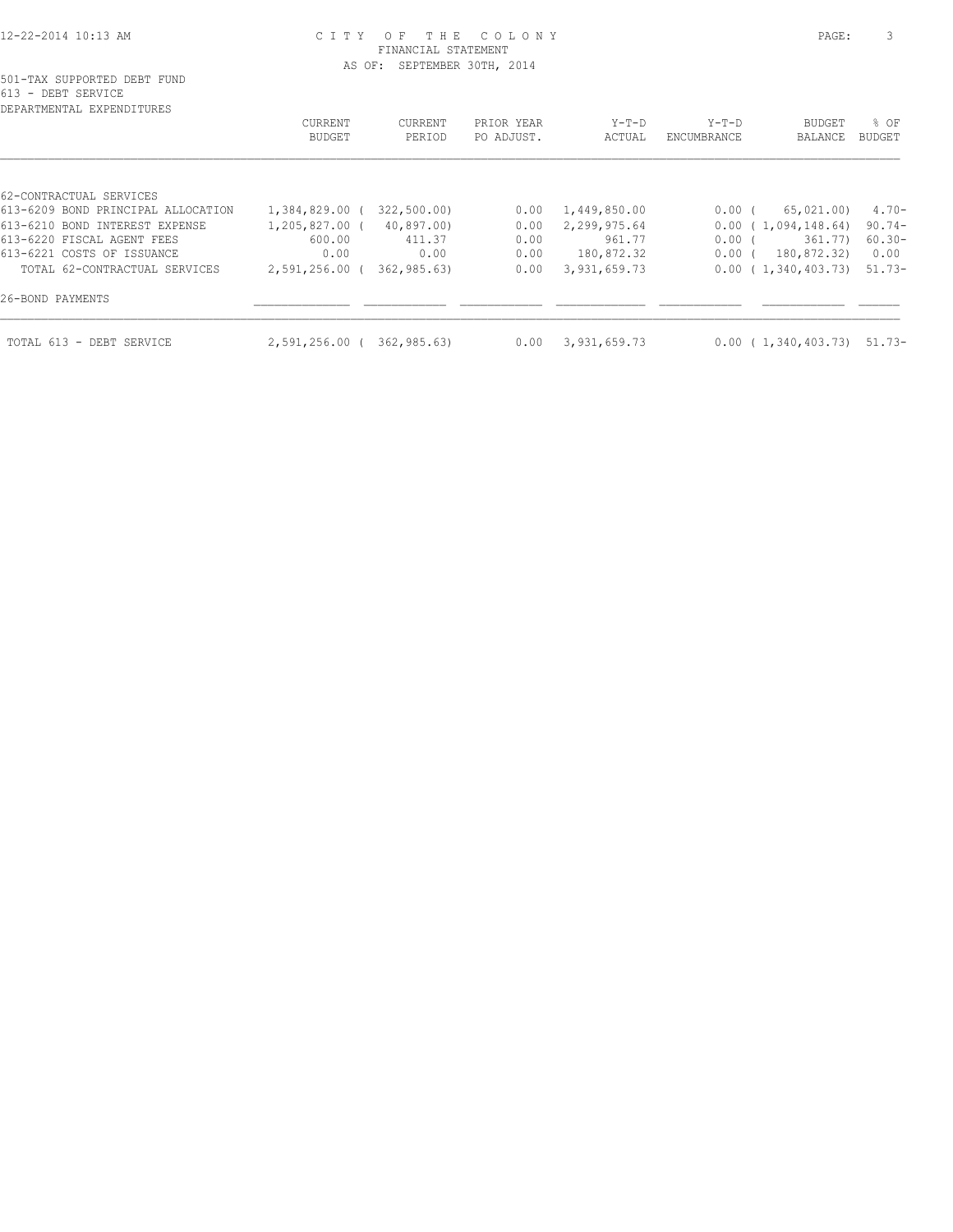| DEPARTMENTAL EXPENDITURES               |         |                             |            |                           |             |                           |               |
|-----------------------------------------|---------|-----------------------------|------------|---------------------------|-------------|---------------------------|---------------|
|                                         | CURRENT | <b>CURRENT</b>              | PRIOR YEAR | $Y-T-D$                   | $Y-T-D$     | <b>BUDGET</b>             | % OF          |
|                                         | BUDGET  | PERIOD                      | PO ADJUST. | ACTUAL                    | ENCUMBRANCE | BALANCE                   | <b>BUDGET</b> |
|                                         |         |                             |            |                           |             |                           |               |
| 62-CONTRACTUAL SERVICES                 |         |                             |            |                           |             |                           |               |
| 68-SUNDRY CHARGES                       |         |                             |            |                           |             |                           |               |
| 635-6850 CONTRA-EXPENSE                 |         | 0.00(1,449,850.00)          |            | 0.00(1,449,850.00)        | 0.00        | 1,449,850.00              | 0.00          |
| 635-6851 CONTRA EXPENSE - PRIN REALLOC  |         | $0.00$ ( $521,695.00$ )     |            | $0.00$ ( 521,695.00)      | 0.00        | 521,695.00                | 0.00          |
| TOTAL 68-SUNDRY CHARGES                 |         | 0.00(1,971,545.00)          |            | 0.00(1,971,545.00)        | 0.00        | 1,971,545.00              | 0.00          |
| TOTAL 635 - NON-DEPARTMENTAL            |         | 0.00(1,971,545.00)          |            | $0.00$ ( 1,971,545.00)    |             | $0.00 \quad 1,971,545.00$ | 0.00          |
| $***$<br>TOTAL EXPENDITURES<br>$***$    |         | 2,591,256.00 (2,334,530.63) | 0.00       | 1,960,114.73              | 0.00        | 631, 141.27               | 24.36         |
|                                         |         |                             |            |                           |             |                           |               |
| ** REVENUE OVER (UNDER) EXPENDITURES ** |         | 90,455.00 2,411,124.39      |            | $0.00 \quad 1,143,007.80$ |             | $0.00$ ( 1,052,552.80)    | 0.00          |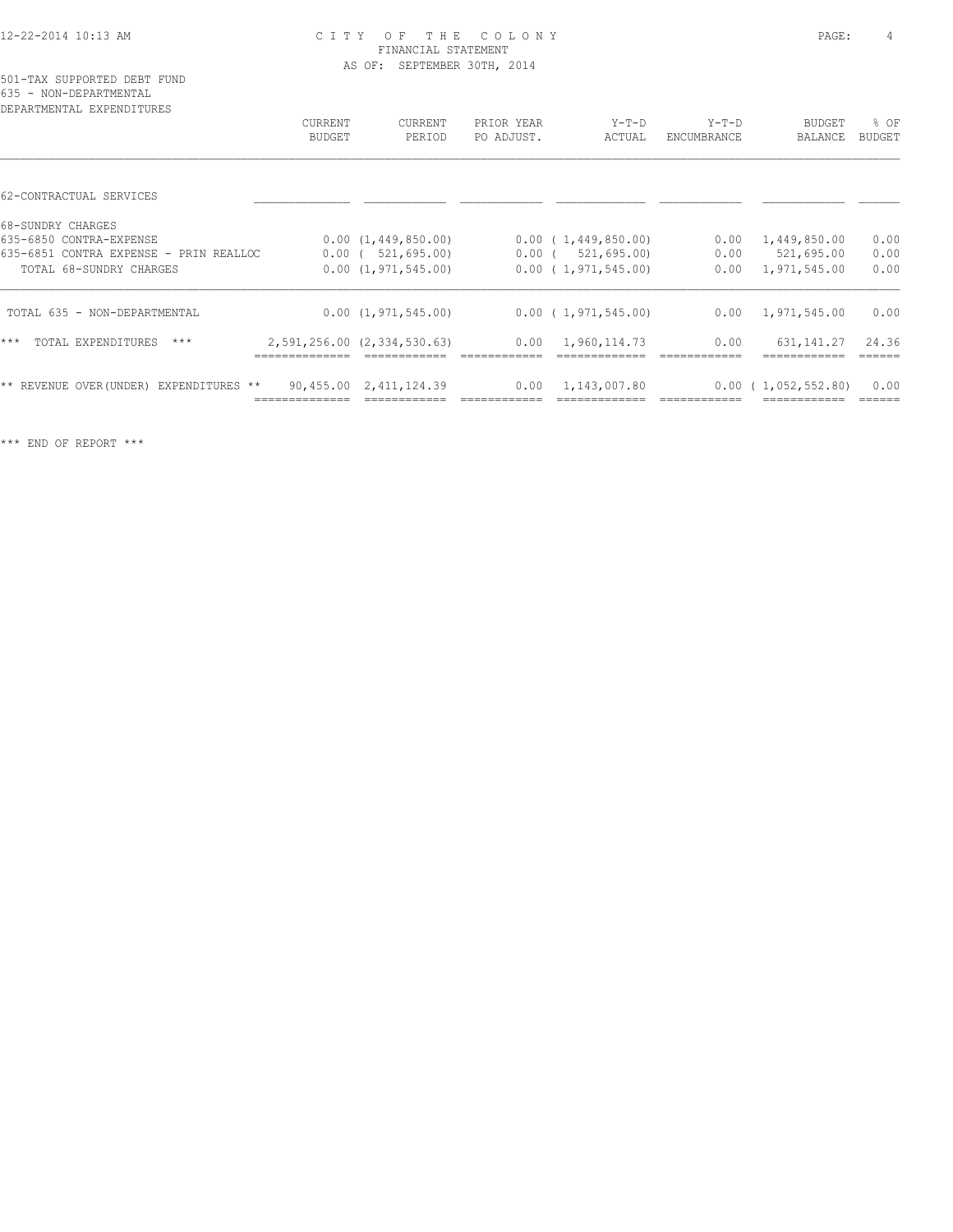502-REVENUE BOND DEBT FUND FINANCIAL SUMMARY

|                                        | CURRENT<br><b>BUDGET</b> | CURRENT<br>PERIOD           | PRIOR YEAR<br>PO ADJUST. | $Y-T-D$<br>ACTUAL  | $Y-T-D$<br>ENCUMBRANCE | <b>BUDGET</b><br><b>BALANCE</b> | % OF<br><b>BUDGET</b> |
|----------------------------------------|--------------------------|-----------------------------|--------------------------|--------------------|------------------------|---------------------------------|-----------------------|
| REVENUE SUMMARY                        |                          |                             |                          |                    |                        |                                 |                       |
| 4-SERVICE REVENUE                      | 2,400.00                 | 28.96                       | 0.00                     | 700.23             | 0.00                   | 1,699.77                        | 70.82                 |
| 5-SRF REVENUE                          | 400,000.00               | 34,184.34                   | 0.00                     | 407,302.72         | $0.00$ (               | 7,302.72)                       | $1.83-$               |
| 8-OTHER REVENUE                        | 1,295,630.00             | 0.00                        | 0.00                     | 0.00               | 0.00                   | 1,295,630.00                    | 100.00                |
| ** TOTAL REVENUES **                   | 1,698,030.00             | 34,213.30                   | 0.00                     | 408,002.95         | 0.00                   | 1,290,027.05                    | 75.97                 |
| EXPENDITURE SUMMARY                    |                          |                             |                          |                    |                        |                                 |                       |
| 618 - SRF DEBT SERVICE                 | 1,936,826.00             | 339,082.00                  | 0.00                     | 1,366,207.00       | 0.00                   | 570,619.00                      | 29.46                 |
| 618 - NON-DEPARTMENTAL                 |                          | 0.00(1,394,360.00)          |                          | 0.00(1,400,516.23) | 0.00                   | 1,400,516.23                    | 0.00                  |
| ** TOTAL EXPENDITURES **               |                          | 1,936,826.00 (1,055,278.00) | $0.00$ (                 | 34,309.23)         | 0.00                   | 1,971,135.23                    | 101.77                |
| ** REVENUE OVER(UNDER) EXPENDITURES *( |                          | 238,796.00) 1,089,491.30    | 0.00                     | 442, 312.18        | $0.00$ (               | 681,108.18)                     | 0.00                  |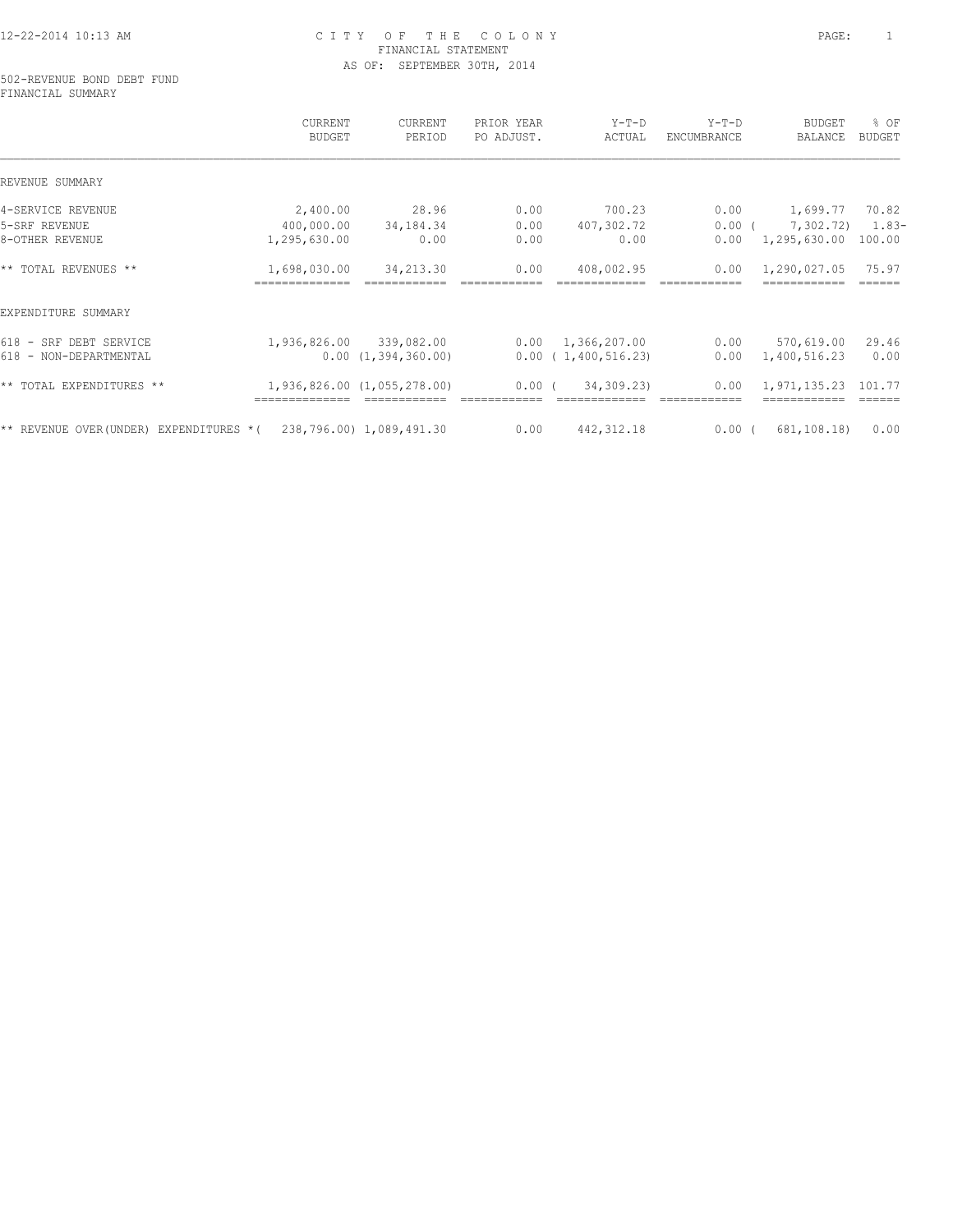#### 502-REVENUE BOND DEBT FUND REVENUES

|                                      | CURRENT<br><b>BUDGET</b> | CURRENT<br>PERIOD | PRIOR YEAR<br>PO ADJUST. | $Y-T-D$<br>ACTUAL | $Y-T-D$<br>ENCUMBRANCE | BUDGET<br>BALANCE | % OF<br>BUDGET |
|--------------------------------------|--------------------------|-------------------|--------------------------|-------------------|------------------------|-------------------|----------------|
|                                      |                          |                   |                          |                   |                        |                   |                |
| 4-SERVICE REVENUE                    |                          |                   |                          |                   |                        |                   |                |
| 447000<br>INTEREST INCOME            | 2,400.00                 | 28.96             | 0.00                     | 700.23            | 0.00                   | 1,699.77          | 70.82          |
| TOTAL 4-SERVICE REVENUE              | 2,400.00                 | 28.96             | 0.00                     | 700.23            | 0.00                   | 1,699.77          | 70.82          |
| 5-SRF REVENUE                        |                          |                   |                          |                   |                        |                   |                |
| 452000<br>SRF RESERVE REVENUE        | 400,000.00               | 0.00              | 0.00                     | 0.00              | 0.00                   | 400,000.00        | 100.00         |
| 452500<br>SRF REVENUE                | 0.00                     | 34, 184. 34       | 0.00                     | 407,302.72        | $0.00$ (               | 407,302.72)       | 0.00           |
| TOTAL 5-SRF REVENUE                  | 400,000.00               | 34,184.34         | 0.00                     | 407,302.72        | $0.00$ (               | 7,302.72)         | $1.83-$        |
| 8-OTHER REVENUE                      |                          |                   |                          |                   |                        |                   |                |
| 489001<br>TRANSFER IN - UTILITY FUND | 1,295,630.00             | 0.00              | 0.00                     | 0.00              | 0.00                   | 1,295,630.00      | 100.00         |
| TOTAL 8-OTHER REVENUE                | 1,295,630.00             | 0.00              | 0.00                     | 0.00              | 0.00                   | 1,295,630.00      | 100.00         |
| ** TOTAL REVENUES **                 | 1,698,030.00             | 34,213.30         | 0.00                     | 408,002.95        | 0.00                   | 1,290,027.05      | 75.97          |
|                                      |                          |                   |                          |                   |                        |                   |                |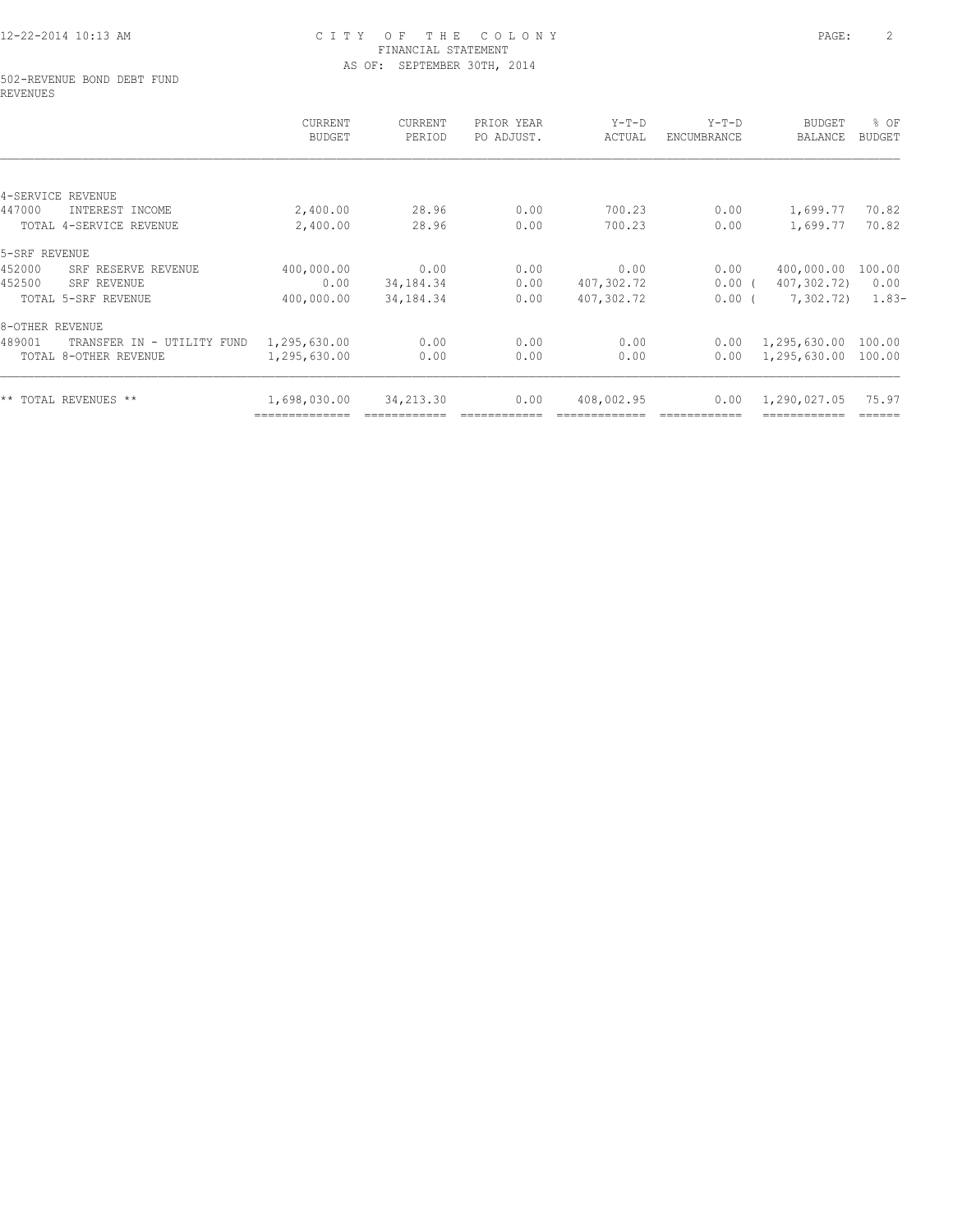| DEPARTMENTAL EXPENDITURES          |                          |                   |                          |                   |                        |                          |                  |
|------------------------------------|--------------------------|-------------------|--------------------------|-------------------|------------------------|--------------------------|------------------|
|                                    | CURRENT<br><b>BUDGET</b> | CURRENT<br>PERIOD | PRIOR YEAR<br>PO ADJUST. | $Y-T-D$<br>ACTUAL | $Y-T-D$<br>ENCUMBRANCE | <b>BUDGET</b><br>BALANCE | $8$ OF<br>BUDGET |
|                                    |                          |                   |                          |                   |                        |                          |                  |
| 62-CONTRACTUAL SERVICES            |                          |                   |                          |                   |                        |                          |                  |
| 618-6209 BOND PRINCIPAL ALLOCATION | 1,218,750.00             | 322,500.00        | 0.00                     | 1,312,500.00      | $0.00$ (               | 93,750.00)               | 7.69-            |
| 618-6210 BOND INTEREST EXPENSE     | 717,576.00               | 16,582.00         | 0.00                     | 53,707.00         | 0.00                   | 663,869.00               | 92.52            |
| 618-6220 FISCAL AGENT FEES         | 500.00                   | 0.00              | 0.00                     | 0.00              | 0.00                   | 500.00                   | 100.00           |
| TOTAL 62-CONTRACTUAL SERVICES      | 1,936,826.00             | 339,082.00        | 0.00                     | 1,366,207.00      | 0.00                   | 570,619.00               | 29.46            |
| 63-SUPPLIES                        |                          |                   |                          |                   |                        |                          |                  |
| 64-MAINTENANCE                     |                          |                   |                          |                   |                        |                          |                  |
| TOTAL 618 - SRF DEBT SERVICE       | 1,936,826.00             | 339,082.00        | 0.00                     | 1,366,207.00      | 0.00                   | 570,619.00               | 29.46            |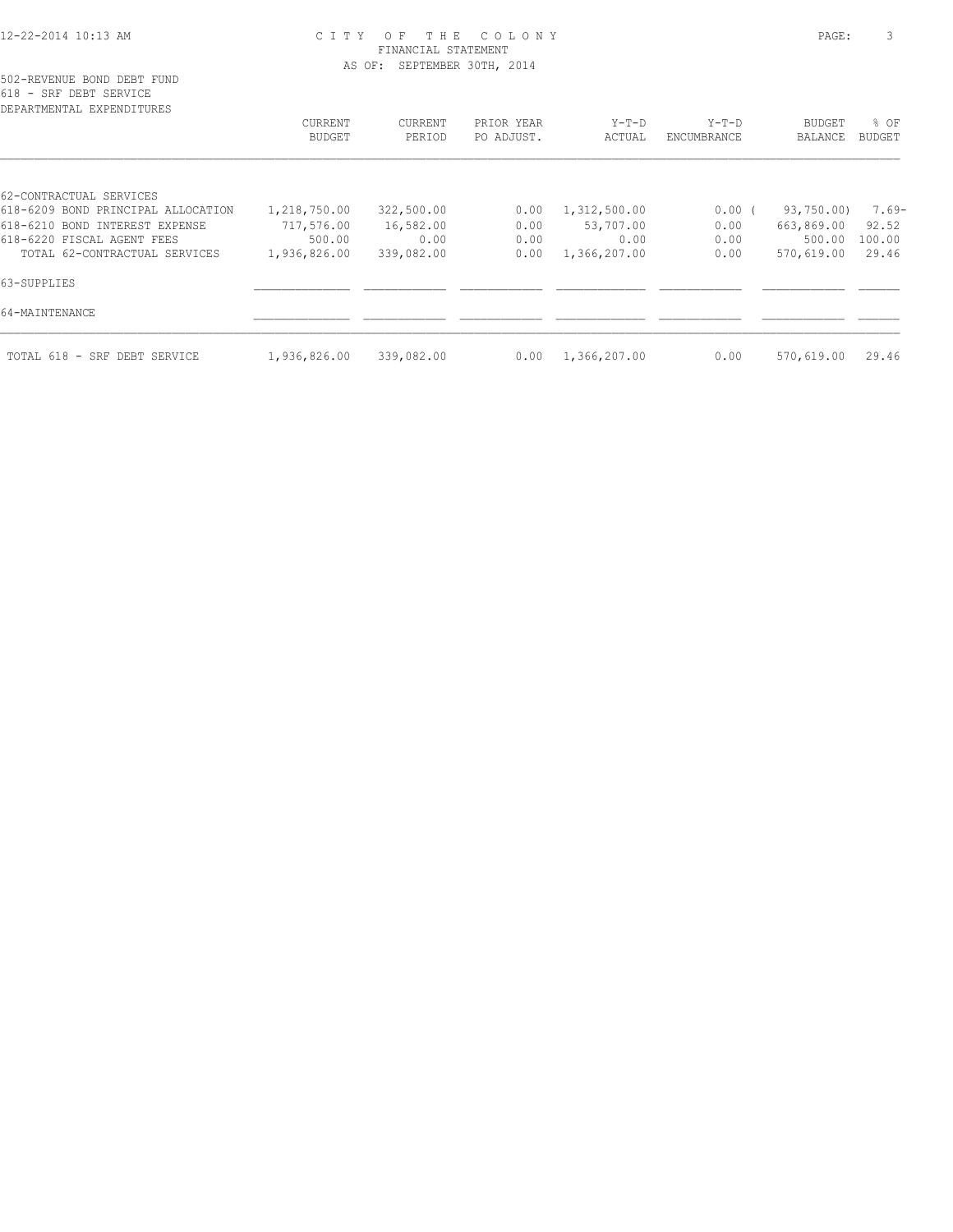502-REVENUE BOND DEBT FUND 618 - NON-DEPARTMENTAL

| DEPARTMENTAL EXPENDITURES              |               |                             |            |                        |                    |               |               |
|----------------------------------------|---------------|-----------------------------|------------|------------------------|--------------------|---------------|---------------|
|                                        | CURRENT       | <b>CURRENT</b>              | PRIOR YEAR | $Y-T-D$                | $Y-T-D$            | <b>BUDGET</b> | % OF          |
|                                        | <b>BUDGET</b> | PERIOD                      | PO ADJUST. | ACTUAL                 | <b>ENCUMBRANCE</b> | BALANCE       | <b>BUDGET</b> |
|                                        |               |                             |            |                        |                    |               |               |
| 62-CONTRACTUAL SERVICES                |               |                             |            |                        |                    |               |               |
| 635-6214 OTHER SOURCE USE/FUNDING      | 0.00          | 0.00                        | $0.00$ (   | 6, 156.23              | 0.00               | 6, 156.23     | 0.00          |
| TOTAL 62-CONTRACTUAL SERVICES          | 0.00          | 0.00                        | $0.00$ (   | 6, 156, 23)            | 0.00               | 6,156.23      | 0.00          |
| 68-SUNDRY CHARGES                      |               |                             |            |                        |                    |               |               |
| 635-6850 CONTRA-EXPENSE                |               | 0.00(1,312,500.00)          |            | 0.00(1,312,500.00)     | 0.00               | 1,312,500.00  | 0.00          |
| 635-6851 CONTRA EXP - PRIN REALLOCATIO |               | $0.00$ ( $81,860.00$ )      |            | $0.00$ ( $81,860.00$ ) | 0.00               | 81,860.00     | 0.00          |
| TOTAL 68-SUNDRY CHARGES                |               | 0.00(1,394,360.00)          |            | 0.00(1,394,360.00)     | 0.00               | 1,394,360.00  | 0.00          |
| TOTAL 618 - NON-DEPARTMENTAL           |               | 0.00(1,394,360.00)          |            | 0.00(1,400,516.23)     | 0.00               | 1,400,516.23  | 0.00          |
|                                        |               |                             |            |                        |                    |               |               |
| ***<br>TOTAL EXPENDITURES<br>$***$     |               | 1,936,826.00 (1,055,278.00) | $0.00$ (   | 34,309.23)             | 0.00               | 1,971,135.23  | 101.77        |
| ** REVENUE OVER(UNDER) EXPENDITURES *( |               | 238,796.00) 1,089,491.30    | 0.00       | 442, 312.18            | 0.00(              | 681,108.18)   | 0.00          |
|                                        |               |                             |            |                        |                    |               |               |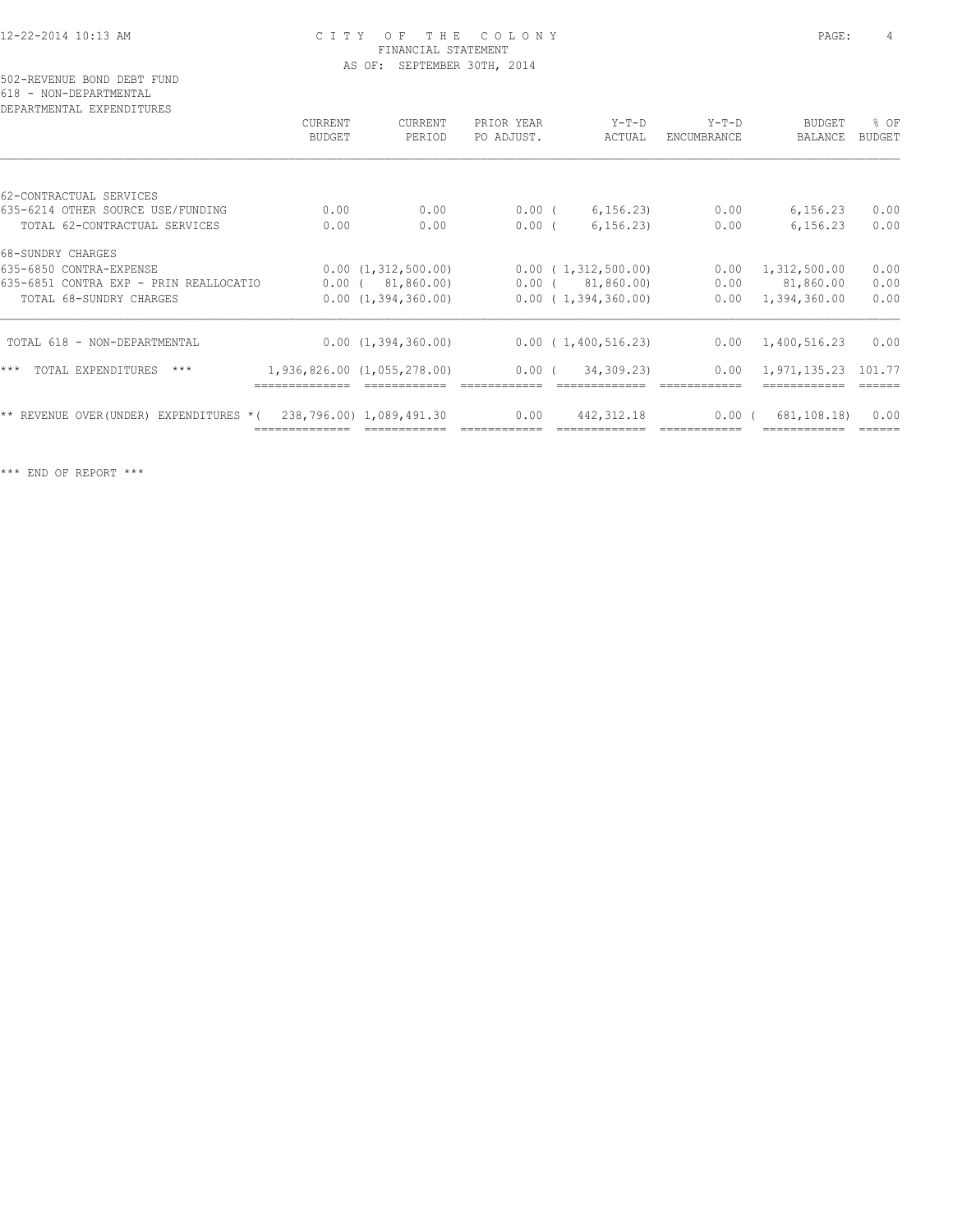#### 520-COMMUNITY COMPLEX DEBT FINANCIAL SUMMARY

|                                         | CURRENT<br>BUDGET                       | CURRENT<br>PERIOD            | PRIOR YEAR<br>PO ADJUST. | $Y-T-D$<br>ACTUAL      | $Y-T-D$<br>ENCUMBRANCE                | BUDGET<br>BALANCE                     | % OF<br><b>BUDGET</b> |
|-----------------------------------------|-----------------------------------------|------------------------------|--------------------------|------------------------|---------------------------------------|---------------------------------------|-----------------------|
| REVENUE SUMMARY                         |                                         |                              |                          |                        |                                       |                                       |                       |
| 8-OTHER REVENUE                         | 0.00                                    | 0.00                         | 0.00                     | 91.20                  | $0.00$ (                              | 91.20)                                | 0.00                  |
| ** TOTAL REVENUES **                    | 0.00<br>______________<br>------------- | 0.00<br>____________         | 0.00<br>____________     | 91.20<br>_____________ | 0.00(<br>------------<br>____________ | 91.20)<br>____________<br>----------- | 0.00<br>_____         |
| EXPENDITURE SUMMARY                     |                                         |                              |                          |                        |                                       |                                       |                       |
|                                         | --------------<br>_______________       | ------------<br>____________ | _______                  | ________               | _________                             | ------------<br>____________          | ______                |
| ** REVENUE OVER (UNDER) EXPENDITURES ** | 0.00                                    | 0.00                         | 0.00                     | 91.20                  | 0.00                                  | 91,20)                                | 0.00                  |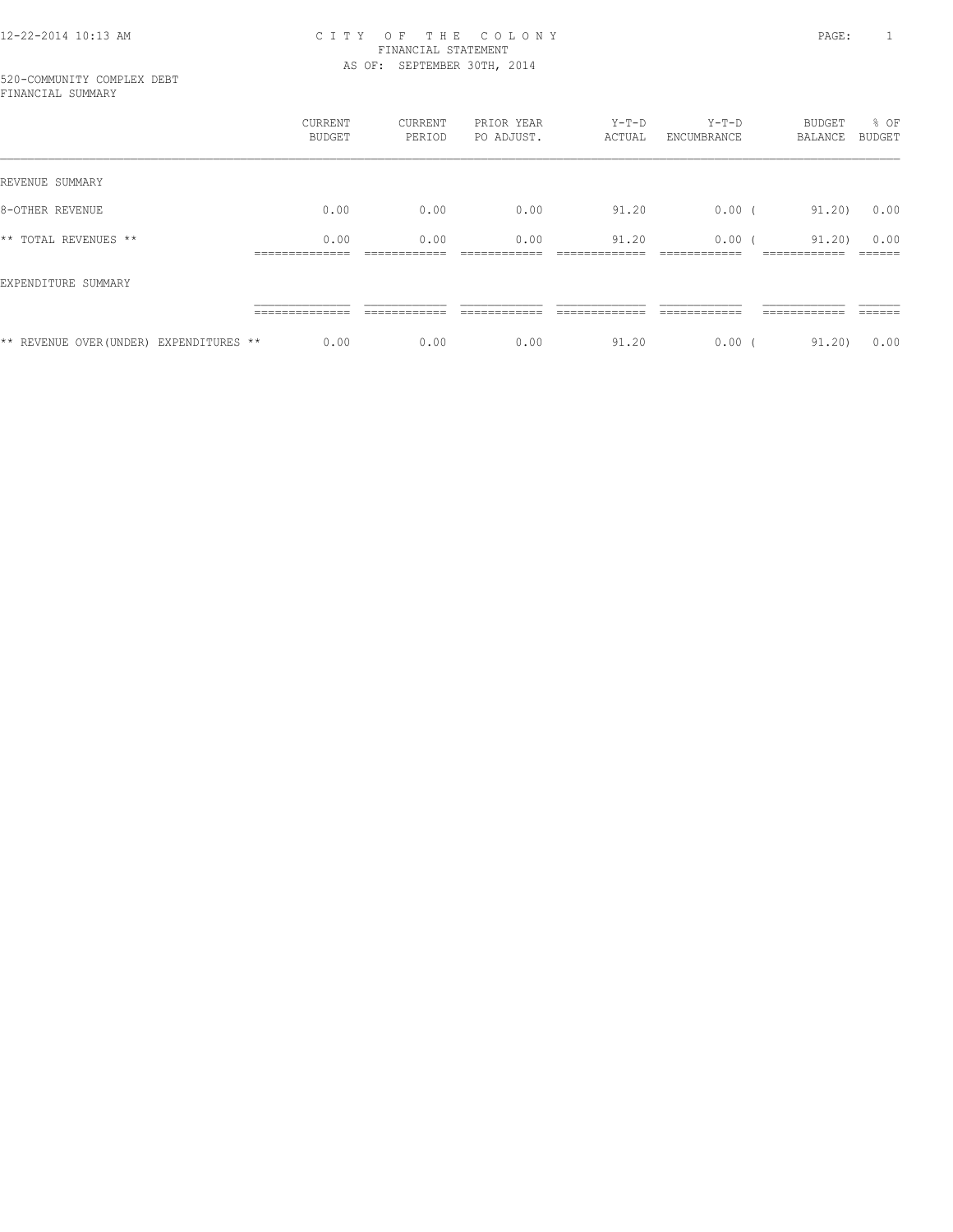#### 520-COMMUNITY COMPLEX DEBT REVENUES

|                                              | CURRENT<br>BUDGET     | CURRENT<br>PERIOD | PRIOR YEAR<br>PO ADJUST. | Y-T-D<br>ACTUAL | $Y-T-D$<br>ENCUMBRANCE | BUDGET<br>BALANCE | % OF<br>BUDGET |
|----------------------------------------------|-----------------------|-------------------|--------------------------|-----------------|------------------------|-------------------|----------------|
|                                              |                       |                   |                          |                 |                        |                   |                |
| 8-OTHER REVENUE<br>480000<br>INTEREST INCOME | 0.00                  | 0.00              | 0.00                     | 91.20           | $0.00$ (               | 91,20)            | 0.00           |
| TOTAL 8-OTHER REVENUE                        | 0.00                  | 0.00              | 0.00                     | 91.20           | 0.00(                  | 91,20)            | 0.00           |
| ** TOTAL REVENUES **                         | 0.00<br>------------- | 0.00              | 0.00                     | 91.20           | $0.00$ (               | 91.20)            | 0.00           |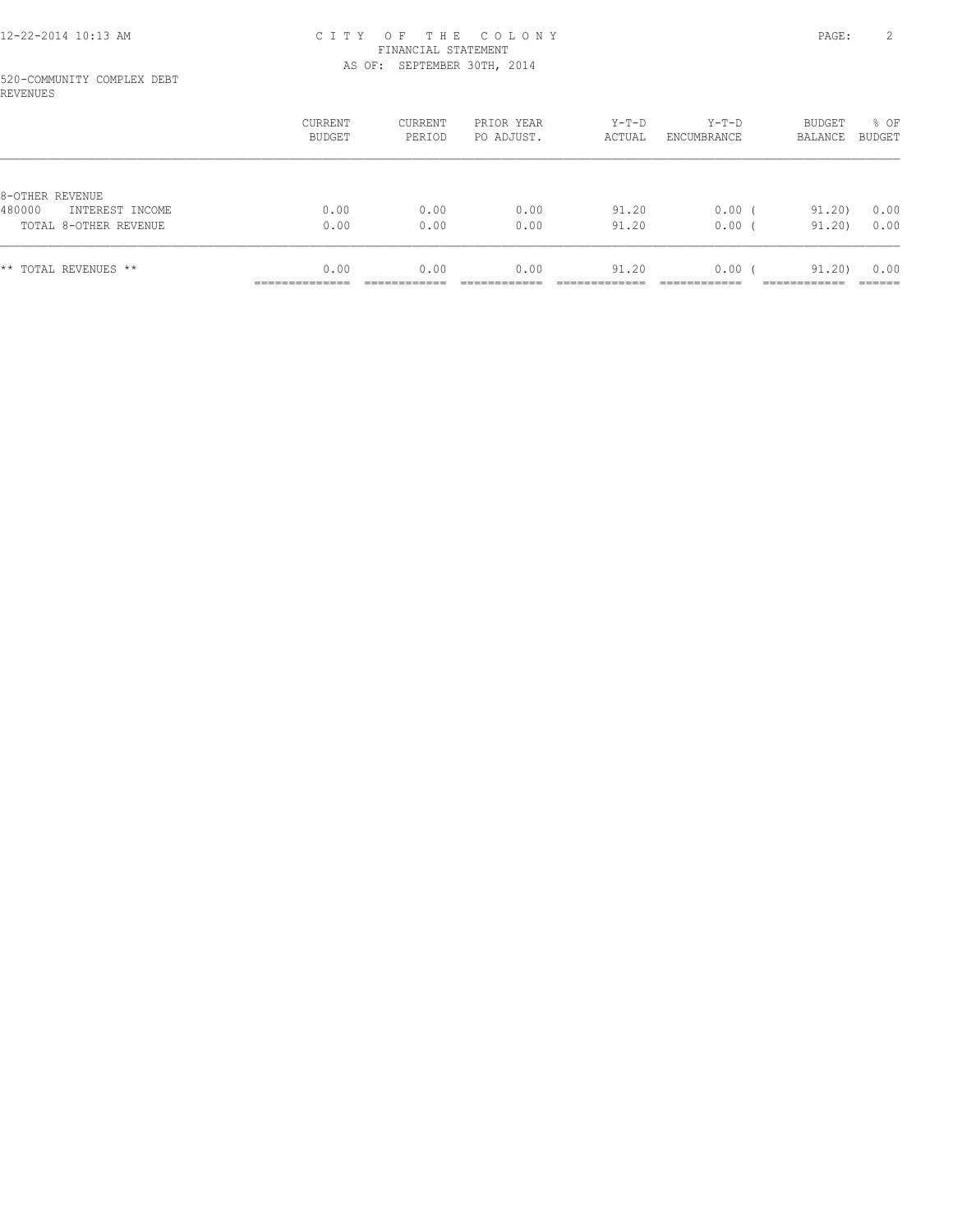| 12-22-2014 10:13 AM                                                               | C T T Y | PAGE:                       |            |         |             |         |        |
|-----------------------------------------------------------------------------------|---------|-----------------------------|------------|---------|-------------|---------|--------|
|                                                                                   |         | AS OF: SEPTEMBER 30TH, 2014 |            |         |             |         |        |
| 520-COMMUNITY COMPLEX DEBT<br>635 - NON-DEPARTMENTAL<br>DEPARTMENTAL EXPENDITURES |         |                             |            |         |             |         |        |
|                                                                                   | CURRENT | CURRENT                     | PRIOR YEAR | $Y-T-D$ | Y-T-D       | BUDGET  | $8$ OF |
|                                                                                   | BUDGET  | PERIOD                      | PO ADJUST. | ACTUAL  | ENCUMBRANCE | BALANCE | BUDGET |
|                                                                                   |         |                             |            |         |             |         |        |

68-SUNDRY CHARGES \_\_\_\_\_\_\_\_\_\_\_\_\_\_ \_\_\_\_\_\_\_\_\_\_\_\_ \_\_\_\_\_\_\_\_\_\_\_\_ \_\_\_\_\_\_\_\_\_\_\_\_\_ \_\_\_\_\_\_\_\_\_\_\_\_ \_\_\_\_\_\_\_\_\_\_\_\_ \_\_\_\_\_\_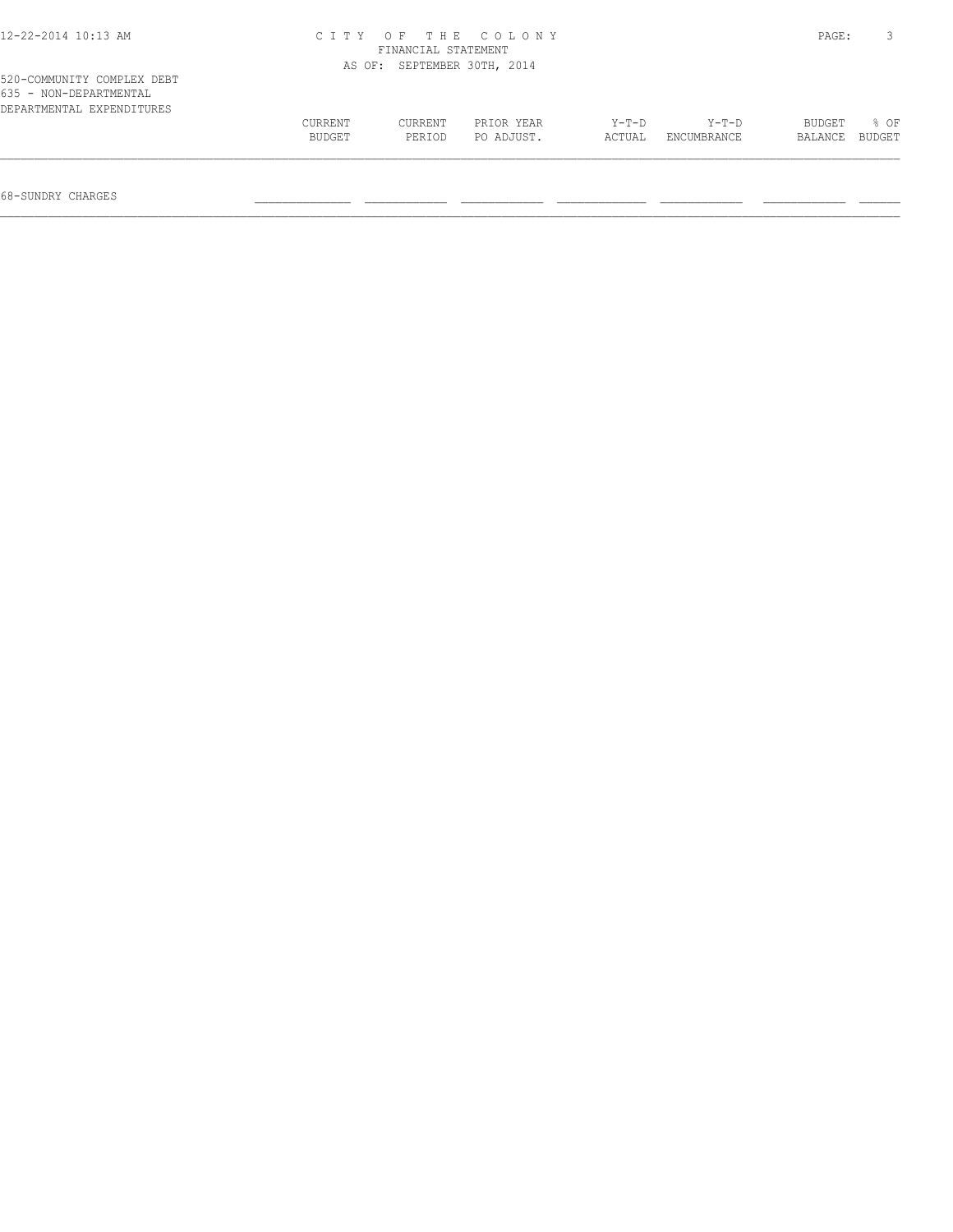520-COMMUNITY COMPLEX DEBT 656 - COMMUNITY COMPLEX D

| 000 - Commoniti Cometey d<br>DEPARTMENTAL EXPENDITURES | CURRENT                                 | CURRENT | PRIOR YEAR | Y-T-D  | $Y-T-D$     | BUDGET  | % OF           |
|--------------------------------------------------------|-----------------------------------------|---------|------------|--------|-------------|---------|----------------|
|                                                        | BUDGET                                  | PERIOD  | PO ADJUST. | ACTUAL | ENCUMBRANCE | BALANCE | BUDGET         |
| 62-CONTRACTUAL SERVICES                                |                                         |         |            |        |             |         |                |
|                                                        |                                         |         |            |        |             |         |                |
| ** REVENUE OVER (UNDER) EXPENDITURES **                | 0.00<br>______________<br>------------- | 0.00    | 0.00       | 91.20  | $0.00$ (    | 91.20)  | 0.00<br>______ |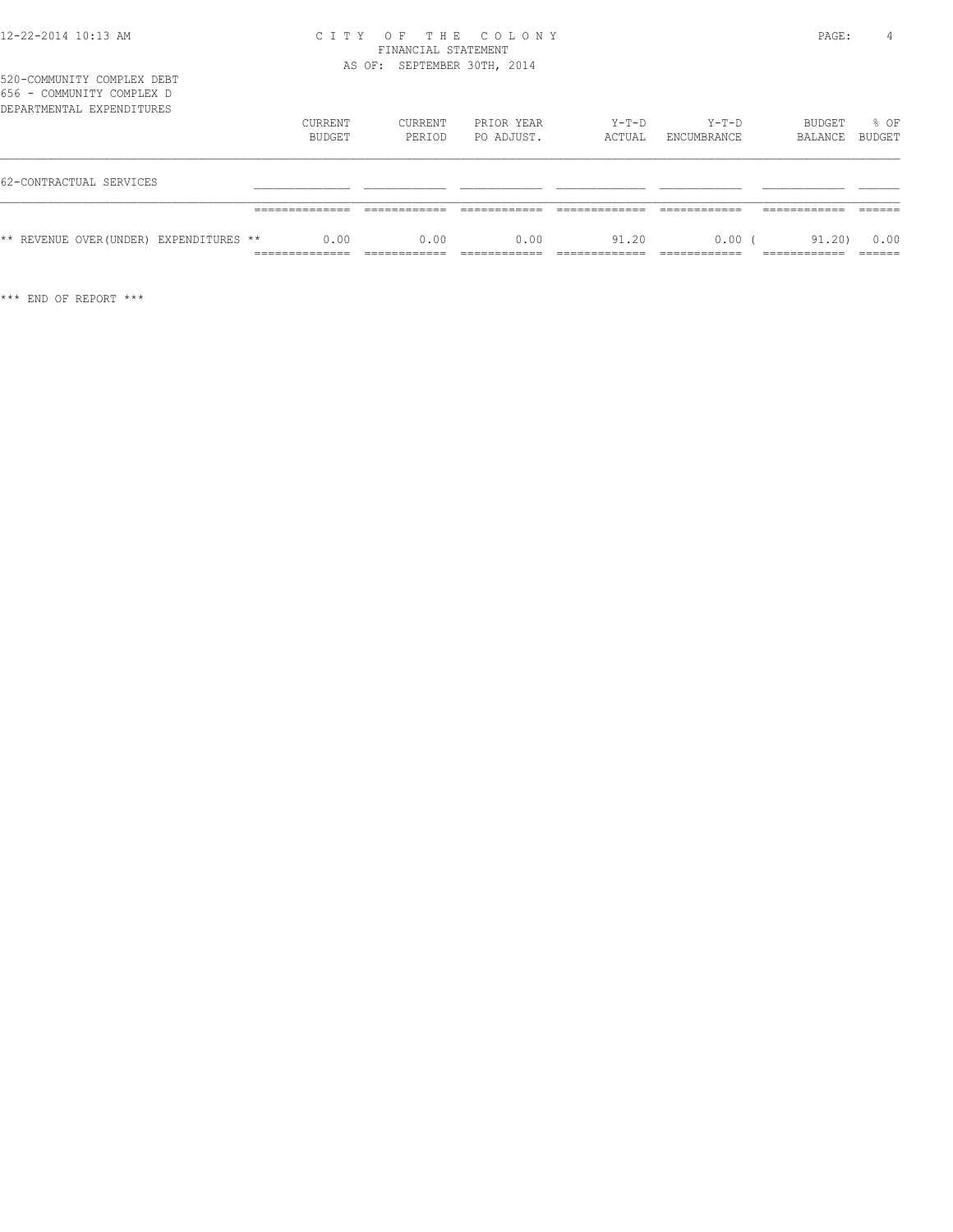604-ECONOMIC DEV. CORP (4A) FINANCIAL SUMMARY

|                                                      | CURRENT<br><b>BUDGET</b> | CURRENT<br>PERIOD | PRIOR YEAR<br>PO ADJUST. | $Y-T-D$<br>ACTUAL | $Y-T-D$<br>ENCUMBRANCE | <b>BUDGET</b><br>BALANCE           | % OF<br><b>BUDGET</b> |
|------------------------------------------------------|--------------------------|-------------------|--------------------------|-------------------|------------------------|------------------------------------|-----------------------|
| REVENUE SUMMARY                                      |                          |                   |                          |                   |                        |                                    |                       |
| 2-SALES TAX REVENUE                                  | 1,822,093.00             | 527,711.68        | 0.00                     | 2,139,429.47      | $0.00$ (               | $317, 336.47$ 17.42-               |                       |
| 8-OTHER REVENUE                                      | 6,000.00                 | 188.24            | 0.00                     | 3,665.29          | 0.00                   | 2,334.71                           | 38.91                 |
| ** TOTAL REVENUES **                                 | 1,828,093.00             | 527,899.92        | 0.00                     | 2,143,094.76      | 0.00 <sub>0</sub>      | 315,001.76) 17.23-<br>============ |                       |
| EXPENDITURE SUMMARY                                  |                          |                   |                          |                   |                        |                                    |                       |
| 635 - NON-DEPARTMENTAL                               | 782,258.00               | 0.00              | 0.00                     | 771,728.00        | 0.00                   | 10,530.00                          | 1.35                  |
| 654 - ECONOMIC DEV. CORP                             | 1,386,004.00             | 48,578.44         | 0.00                     | 880,167.92        | 0.00                   | 505,836.08                         | 36.50                 |
| ** TOTAL EXPENDITURES **                             | 2,168,262.00             | 48,578.44         | 0.00                     | 1,651,895.92      | 0.00                   | 516,366.08                         | 23.81                 |
| ** REVENUE OVER(UNDER) EXPENDITURES $*($ 340,169.00) |                          | 479,321.48        | 0.00                     | 491,198.84        | $0.00$ (               | 831,367.84)                        | 0.00                  |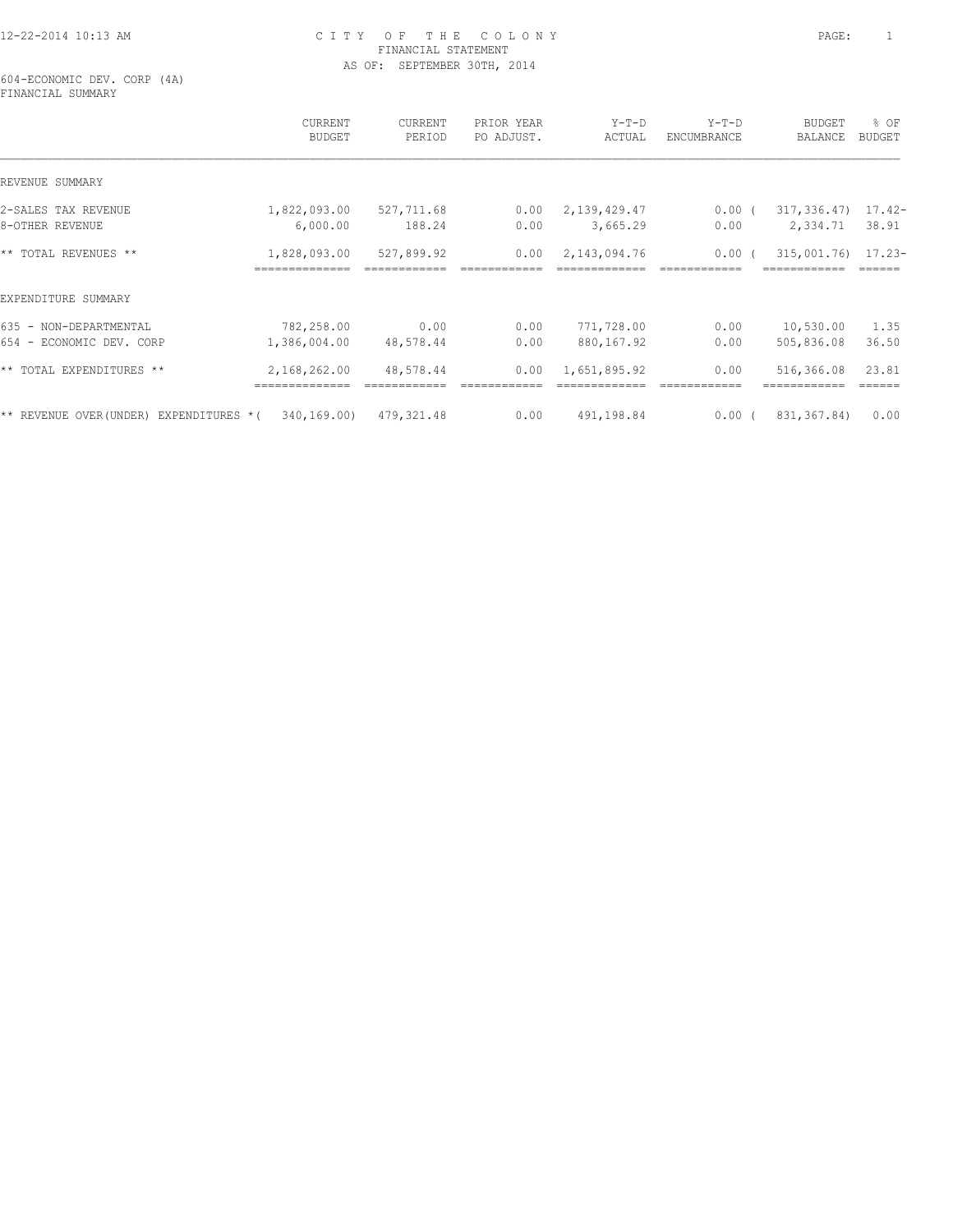604-ECONOMIC DEV. CORP (4A) REVENUES

|                                 | CURRENT<br><b>BUDGET</b> | CURRENT<br>PERIOD | PRIOR YEAR<br>PO ADJUST. | $Y-T-D$<br>ACTUAL | $Y-T-D$<br>ENCUMBRANCE | <b>BUDGET</b><br>BALANCE | % OF<br>BUDGET |
|---------------------------------|--------------------------|-------------------|--------------------------|-------------------|------------------------|--------------------------|----------------|
|                                 |                          |                   |                          |                   |                        |                          |                |
| 2-SALES<br>TAX REVENUE          |                          |                   |                          |                   |                        |                          |                |
| 420000<br>EDC SALES TAX         | 1,822,093.00             | 527,711.68        | 0.00                     | 2,139,429.47      | $0.00$ (               | $317,336.47$ $17.42-$    |                |
| TOTAL 2-SALES TAX REVENUE       | 1,822,093.00             | 527,711.68        | 0.00                     | 2,139,429.47      | 0.00(                  | $317,336.47$ $17.42-$    |                |
| 8-OTHER REVENUE                 |                          |                   |                          |                   |                        |                          |                |
| 480000<br>INTEREST INCOME       | 6,000.00                 | 188.24            | 0.00                     | 2,258.20          | 0.00                   | 3,741.80                 | 62.36          |
| 482000<br>MISCELLANEOUS REVENUE | 0.00                     | 0.00              | 0.00                     | 1,407.09          | $0.00$ (               | 1,407.09)                | 0.00           |
| TOTAL 8-OTHER REVENUE           | 6,000.00                 | 188.24            | 0.00                     | 3,665.29          | 0.00                   | 2,334.71                 | 38.91          |
| ** TOTAL REVENUES **            | 1,828,093.00             | 527,899.92        | 0.00                     | 2,143,094.76      | $0.00$ (               | 315,001.76)              | $17.23-$       |
|                                 |                          |                   |                          |                   |                        |                          |                |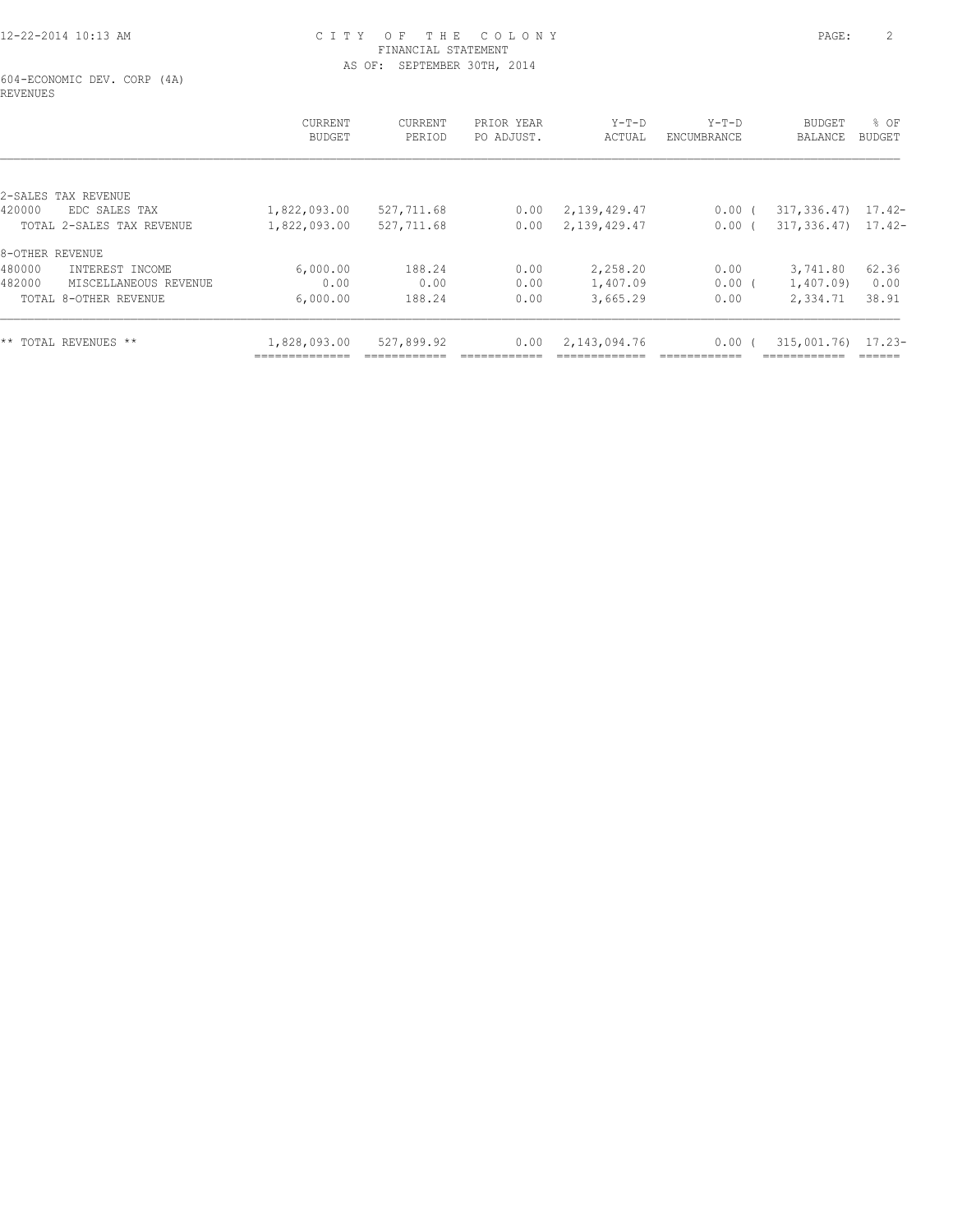| DEPARTMENTAL EXPENDITURES              |                |         |            |            |             |               |        |
|----------------------------------------|----------------|---------|------------|------------|-------------|---------------|--------|
|                                        | <b>CURRENT</b> | CURRENT | PRIOR YEAR | $Y-T-D$    | $Y-T-D$     | <b>BUDGET</b> | $8$ OF |
|                                        | BUDGET         | PERIOD  | PO ADJUST. | ACTUAL     | ENCUMBRANCE | BALANCE       | BUDGET |
|                                        |                |         |            |            |             |               |        |
| 62-CONTRACTUAL SERVICES                |                |         |            |            |             |               |        |
| 68-SUNDRY CHARGES                      |                |         |            |            |             |               |        |
| 635-6803 TRANSFER OUT - TAX SUPP DEBT  | 306,711.00     | 0.00    | 0.00       | 306,711.00 | 0.00        | 0.00          | 0.00   |
| 635-6897 TRANSFER OUT-GENERAL DEBT SVS | 447,547.00     | 0.00    | 0.00       | 443,767.00 | 0.00        | 3,780.00      | 0.84   |
| 635-6899 TRANSFER OUT - GENERAL FUND   | 28,000.00      | 0.00    | 0.00       | 21,250.00  | 0.00        | 6,750.00      | 24.11  |
| TOTAL 68-SUNDRY CHARGES                | 782,258.00     | 0.00    | 0.00       | 771,728.00 | 0.00        | 10,530.00     | 1.35   |
| TOTAL 635 - NON-DEPARTMENTAL           | 782,258.00     | 0.00    | 0.00       | 771,728.00 | 0.00        | 10,530.00     | 1.35   |
|                                        |                |         |            |            |             |               |        |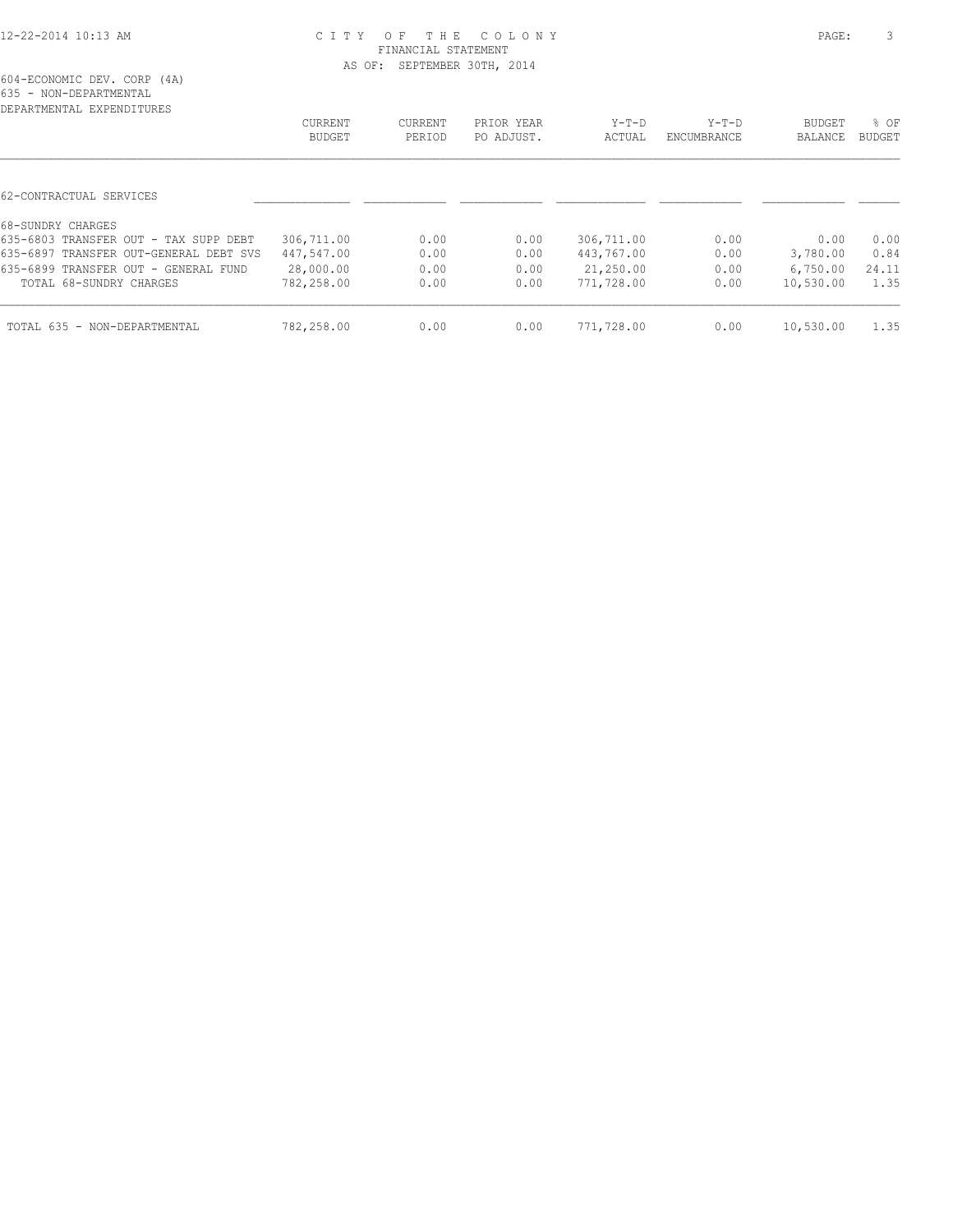604-ECONOMIC DEV. CORP (4A) 654 - ECONOMIC DEV. CORP

| DEPARTMENTAL EXPENDITURES              |                                 |                          |                          |                   |                               |                                 |          |
|----------------------------------------|---------------------------------|--------------------------|--------------------------|-------------------|-------------------------------|---------------------------------|----------|
|                                        | <b>CURRENT</b><br><b>BUDGET</b> | <b>CURRENT</b><br>PERIOD | PRIOR YEAR<br>PO ADJUST. | $Y-T-D$<br>ACTUAL | $Y-T-D$<br><b>ENCUMBRANCE</b> | <b>BUDGET</b><br>BALANCE BUDGET | % OF     |
|                                        |                                 |                          |                          |                   |                               |                                 |          |
| 61-PERSONNEL SERVICES                  |                                 |                          |                          |                   |                               |                                 |          |
| 654-6110 SALARIES                      | 211,941.00                      | 18,684.78                | 0.00                     | 165, 255.54       | 0.00                          | 46,685.46                       | 22.03    |
| 654-6111 SALARIES, OVERTIME            | 2,000.00                        | 201.50                   | 0.00                     | 1,257.92          | 0.00                          | 742.08                          | 37.10    |
| 654-6114 HOSPITALIZATION INSURANCE     | 8,753.00                        | 1,268.56                 | 0.00                     | 15,066.72         | $0.00$ (                      | $6,313.72$ $72.13-$             |          |
| 654-6115 SOCIAL SECURITY TAXES         | 7,095.00                        | 1,475.39                 | 0.00                     | 13,336.13         | $0.00$ (                      | $6, 241, 13$ $87.97 -$          |          |
| 654-6116 WORKERS' COMPENSATION         | 238.00                          | 0.00                     | 0.00                     | 0.00              | 0.00                          | 238.00 100.00                   |          |
| 654-6117 RETIREMENT CONTRIBUTIONS      | 10,958.00                       | 1,980.48                 | 0.00                     | 23,802.27         | 0.00(                         | 12,844.27) 117.21-              |          |
| 654-6118 UNIFORMS                      | 200.00                          | 0.00                     | 0.00                     | 0.00              | 0.00                          | 200.00 100.00                   |          |
| 654-6120 PRIVATE AUTO ALLOWANCE        | 3,600.00                        | 304.62                   | 0.00                     | 3,558.43          | 0.00                          | 41.57                           | 1.15     |
| 654-6125 EDUCATION AND TRAINING        | 9,650.00                        | 70.00                    | 0.00                     | 4,988.00          | 0.00                          | 4,662.00                        | 48.31    |
| 654-6126 TRAVEL EXPENSE                | $26,150.00$ (                   | 1, 910.00)               | 0.00                     | 33,042.43         | 0.00(                         | 6,892.43)                       | $26.36-$ |
| 654-6127 DUES & MEMBERSHIPS            | 6,190.00                        | 445.00                   | 0.00                     | 3,435.00          | 0.00                          | 2,755.00                        | 44.51    |
| TOTAL 61-PERSONNEL SERVICES            | 286,775.00                      | 22,520.33                | 0.00                     | 263,742.44        | 0.00                          | 23,032.56                       | 8.03     |
| 62-CONTRACTUAL SERVICES                |                                 |                          |                          |                   |                               |                                 |          |
| 654-6210 PROFESSIONAL SERVICES         | 39,150.00                       | 1,300.00                 | 0.00                     | 37,869.10         | 0.00                          | 1,280.90                        | 3.27     |
| 654-6211 LEGAL SERVICES                | 10,000.00                       | 1,456.00                 | 0.00                     | 2,272.00          | 0.00                          | 7,728.00                        | 77.28    |
| 654-6213 CONTRACTUAL SERVICES          | 1,500.00                        | 0.00                     | 0.00                     | 118.52            | 0.00                          | 1,381.48                        | 92.10    |
| 654-6235 PRINTING SERVICES             | 8,500.00                        | 0.00                     | 0.00                     | 0.00              | 0.00                          | 8,500.00 100.00                 |          |
| 654-6236 ADVERTISING AND LEGAL NOTICES | 850.00                          | 0.00                     | 0.00                     | 0.00              | 0.00                          | 850.00 100.00                   |          |
| 654-6237 MARKETING                     | 182,209.00                      | 22,051.06                | 0.00                     | 165,773.55        | 0.00                          | 16,435.45                       | 9.02     |
| 654-6275 EOUIPMENT RENTAL              | 0.00                            | 0.00                     | 0.00                     | 114.93            | $0.00$ (                      | 114.93)                         | 0.00     |
| TOTAL 62-CONTRACTUAL SERVICES          | 242,209.00                      | 24,807.06                | 0.00                     | 206,148.10        | 0.00                          | 36,060.90                       | 14.89    |
| 63-SUPPLIES                            |                                 |                          |                          |                   |                               |                                 |          |
| 654-6310 OFFICE SUPPLIES               | 1,000.00                        | 204.26                   | 0.00                     | 380.21            | 0.00                          | 619.79                          | 61.98    |
| 654-6311 COPIER SUPPLIES               | 1,800.00                        | 0.00                     | 0.00                     | 9.03              | 0.00                          | 1,790.97                        | 99.50    |
| 654-6312 COMPUTER SUPPLIES             | 1,100.00                        | 100.76                   | 0.00                     | 604.56            | 0.00                          | 495.44                          | 45.04    |
| 654-6320 POSTAGE                       | 1,200.00                        | 0.48                     | 0.00                     | 59.63             | 0.00                          | 1,140.37                        | 95.03    |
| 654-6330 BOOKS AND PERIODICALS         | 890.00                          | 0.00                     | 0.00                     | 171.00            | 0.00                          | 719.00                          | 80.79    |
| 654-6335 AWARDS                        | 800.00                          | 0.00                     | 0.00                     | 846.99            | $0.00$ (                      | 46.99                           | $5.87-$  |
| 654-6340 FUEL AND LUBRICANTS           | 3,000.00                        | 47.89                    | 0.00                     | 841.92            | 0.00                          | 2,158.08                        | 71.94    |
| 654-6390 MISCELLANEOUS SUPPLIES        | 1,600.00                        | 857.66                   | 0.00                     | 3,460.04          | $0.00$ (                      | 1,860.04) 116.25-               |          |
| TOTAL 63-SUPPLIES                      | 11,390.00                       | 1,211.05                 | 0.00                     | 6,373.38          | 0.00                          | 5,016.62                        | 44.04    |
| 64-MAINTENANCE                         |                                 |                          |                          |                   |                               |                                 |          |
| 654-6430 OFFICE EQUIPMENT - MAINTENANC | 500.00                          | 0.00                     | 0.00                     | 0.00              | 0.00                          | 500.00 100.00                   |          |
| TOTAL 64-MAINTENANCE                   | 500.00                          | 0.00                     | 0.00                     | 0.00              | 0.00                          | 500.00 100.00                   |          |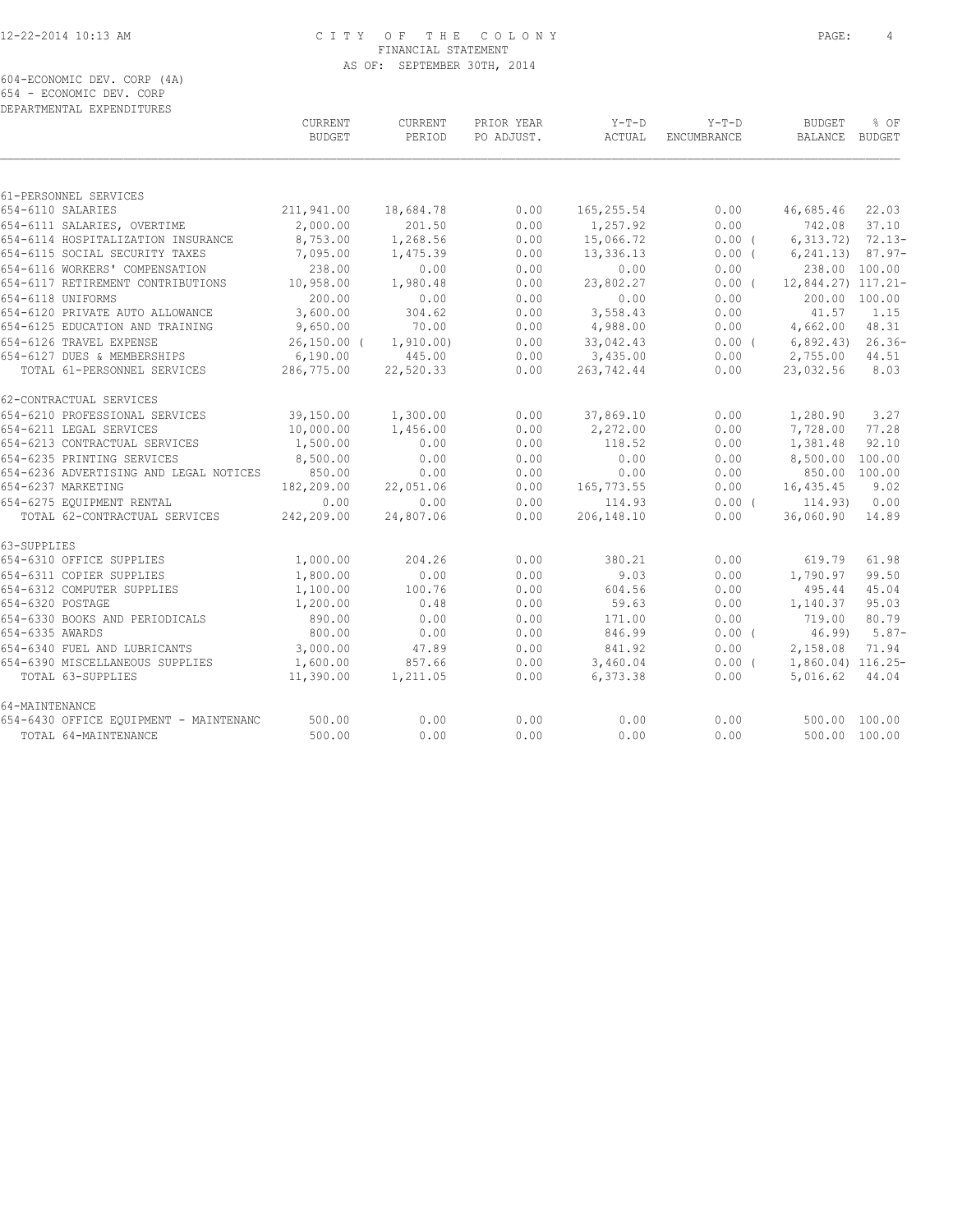604-ECONOMIC DEV. CORP (4A) 654 - ECONOMIC DEV. CORP

| DEPARTMENTAL EXPENDITURES               | CURRENT<br>BUDGET              | CURRENT<br>PERIOD | PRIOR YEAR<br>PO ADJUST.                                                                                                                                                                                                                                                                                                                                                                                                                                                                       | $Y-T-D$<br>ACTUAL | $Y-T-D$<br><b>ENCUMBRANCE</b>                                                                                                                                                                                                                                                                                                                                                                                                                                                                  | <b>BUDGET</b><br><b>BALANCE</b> | % OF<br><b>BUDGET</b>            |
|-----------------------------------------|--------------------------------|-------------------|------------------------------------------------------------------------------------------------------------------------------------------------------------------------------------------------------------------------------------------------------------------------------------------------------------------------------------------------------------------------------------------------------------------------------------------------------------------------------------------------|-------------------|------------------------------------------------------------------------------------------------------------------------------------------------------------------------------------------------------------------------------------------------------------------------------------------------------------------------------------------------------------------------------------------------------------------------------------------------------------------------------------------------|---------------------------------|----------------------------------|
| 65-NON-CAPITAL                          |                                |                   |                                                                                                                                                                                                                                                                                                                                                                                                                                                                                                |                   |                                                                                                                                                                                                                                                                                                                                                                                                                                                                                                |                                 |                                  |
| 66-CAPITAL OUTLAY                       |                                |                   |                                                                                                                                                                                                                                                                                                                                                                                                                                                                                                |                   |                                                                                                                                                                                                                                                                                                                                                                                                                                                                                                |                                 |                                  |
| 67-OVERHEAD ALLOCATION                  |                                |                   |                                                                                                                                                                                                                                                                                                                                                                                                                                                                                                |                   |                                                                                                                                                                                                                                                                                                                                                                                                                                                                                                |                                 |                                  |
| 654-6760 OVERHEAD - IT                  | 0.00                           | 7,008.00          | 0.00                                                                                                                                                                                                                                                                                                                                                                                                                                                                                           | 7,008.00          | $0.00$ (                                                                                                                                                                                                                                                                                                                                                                                                                                                                                       | 7,008.00                        | 0.00                             |
| 654-6761 OVERHEAD - HR                  | 0.00                           | 2,508.00          | 0.00                                                                                                                                                                                                                                                                                                                                                                                                                                                                                           | 2,508.00          | 0.00(                                                                                                                                                                                                                                                                                                                                                                                                                                                                                          | 2,508.00                        | 0.00                             |
| 654-6762 OVERHEAD - FINANCE             | 0.00                           | 7,572.00          | 0.00                                                                                                                                                                                                                                                                                                                                                                                                                                                                                           | 7,572.00          | 0.00(                                                                                                                                                                                                                                                                                                                                                                                                                                                                                          | 7,572.00)                       | 0.00                             |
| 654-6765 OVERHEAD - GEN ADMIN           | 0.00                           | 5,892.00          | 0.00                                                                                                                                                                                                                                                                                                                                                                                                                                                                                           | 5,892.00          | 0.00(                                                                                                                                                                                                                                                                                                                                                                                                                                                                                          | 5,892.00                        | 0.00                             |
| 654-6766 OVERHEAD - FAC MAINT           | 0.00                           | 3,516.00          | 0.00                                                                                                                                                                                                                                                                                                                                                                                                                                                                                           | 3,516.00          | 0.00(                                                                                                                                                                                                                                                                                                                                                                                                                                                                                          | 3, 516.00                       | 0.00                             |
| 654-6773 OVERHEAD - WATER               | 0.00                           | 1,068.00          | 0.00                                                                                                                                                                                                                                                                                                                                                                                                                                                                                           | 1,068.00          | 0.00(                                                                                                                                                                                                                                                                                                                                                                                                                                                                                          | 1,068.00                        | 0.00                             |
| 654-6776 OVERHEAD - CITY SECRETARY      | 0.00                           | 2,292.00          | 0.00                                                                                                                                                                                                                                                                                                                                                                                                                                                                                           | 2,292.00          | 0.00(                                                                                                                                                                                                                                                                                                                                                                                                                                                                                          | 2, 292, 00                      | 0.00                             |
| 654-6777 OVERHEAD - CITY COUNCIL        | 0.00                           | 444.00            | 0.00                                                                                                                                                                                                                                                                                                                                                                                                                                                                                           | 444.00            | 0.00(                                                                                                                                                                                                                                                                                                                                                                                                                                                                                          | 444.00)                         | 0.00                             |
| 654-6779 OVERHEAD - NON DEPT OTHER      | $71,380.00$ (                  | 30, 260.00        | 0.00                                                                                                                                                                                                                                                                                                                                                                                                                                                                                           | 41,076.00         | 0.00                                                                                                                                                                                                                                                                                                                                                                                                                                                                                           | 30,304.00                       | 42.45                            |
| TOTAL 67-OVERHEAD ALLOCATION            | 71,380.00                      | 40.00             | 0.00                                                                                                                                                                                                                                                                                                                                                                                                                                                                                           | 71,376.00         | 0.00                                                                                                                                                                                                                                                                                                                                                                                                                                                                                           | 4.00                            | 0.01                             |
| 68-SUNDRY CHARGES                       |                                |                   |                                                                                                                                                                                                                                                                                                                                                                                                                                                                                                |                   |                                                                                                                                                                                                                                                                                                                                                                                                                                                                                                |                                 |                                  |
| 654-6842 SALES TAX REBATE               | 273,750.00                     | 0.00              | 0.00                                                                                                                                                                                                                                                                                                                                                                                                                                                                                           | 251,528.00        | 0.00                                                                                                                                                                                                                                                                                                                                                                                                                                                                                           | 22,222.00                       | 8.12                             |
| 654-6846 ECONOMIC INCENTIVES            | 500,000.00                     | 0.00              | 0.00                                                                                                                                                                                                                                                                                                                                                                                                                                                                                           | 81,000.00         | 0.00                                                                                                                                                                                                                                                                                                                                                                                                                                                                                           | 419,000.00                      | 83.80                            |
| TOTAL 68-SUNDRY CHARGES                 | 773,750.00                     | 0.00              | 0.00                                                                                                                                                                                                                                                                                                                                                                                                                                                                                           | 332,528.00        | 0.00                                                                                                                                                                                                                                                                                                                                                                                                                                                                                           | 441,222.00                      | 57.02                            |
| TOTAL 654 - ECONOMIC DEV. CORP          | 1,386,004.00                   | 48,578.44         | 0.00                                                                                                                                                                                                                                                                                                                                                                                                                                                                                           | 880,167.92        | 0.00                                                                                                                                                                                                                                                                                                                                                                                                                                                                                           | 505,836.08                      | 36.50                            |
| $***$<br>TOTAL EXPENDITURES<br>$***$    | 2,168,262.00<br>-------------- | 48,578.44         | 0.00                                                                                                                                                                                                                                                                                                                                                                                                                                                                                           | 1,651,895.92      | 0.00<br>$\begin{array}{cccccccccccccc} \multicolumn{2}{c}{} & \multicolumn{2}{c}{} & \multicolumn{2}{c}{} & \multicolumn{2}{c}{} & \multicolumn{2}{c}{} & \multicolumn{2}{c}{} & \multicolumn{2}{c}{} & \multicolumn{2}{c}{} & \multicolumn{2}{c}{} & \multicolumn{2}{c}{} & \multicolumn{2}{c}{} & \multicolumn{2}{c}{} & \multicolumn{2}{c}{} & \multicolumn{2}{c}{} & \multicolumn{2}{c}{} & \multicolumn{2}{c}{} & \multicolumn{2}{c}{} & \multicolumn{2}{c}{} & \multicolumn{2}{c}{} & \$ | 516,366.08<br>============      | 23.81<br>$=$ $=$ $=$ $=$ $=$ $=$ |
| ** REVENUE OVER (UNDER) EXPENDITURES *( | 340,169.00)<br>--------------  | 479, 321.48       | 0.00<br>$\begin{array}{cccccccccc} \multicolumn{2}{c}{} & \multicolumn{2}{c}{} & \multicolumn{2}{c}{} & \multicolumn{2}{c}{} & \multicolumn{2}{c}{} & \multicolumn{2}{c}{} & \multicolumn{2}{c}{} & \multicolumn{2}{c}{} & \multicolumn{2}{c}{} & \multicolumn{2}{c}{} & \multicolumn{2}{c}{} & \multicolumn{2}{c}{} & \multicolumn{2}{c}{} & \multicolumn{2}{c}{} & \multicolumn{2}{c}{} & \multicolumn{2}{c}{} & \multicolumn{2}{c}{} & \multicolumn{2}{c}{} & \multicolumn{2}{c}{} & \mult$ | 491,198.84        | 0.00(                                                                                                                                                                                                                                                                                                                                                                                                                                                                                          | 831, 367.84)<br>------------    | 0.00<br>$=$ $=$ $=$ $=$ $=$ $=$  |
|                                         |                                |                   |                                                                                                                                                                                                                                                                                                                                                                                                                                                                                                |                   |                                                                                                                                                                                                                                                                                                                                                                                                                                                                                                |                                 |                                  |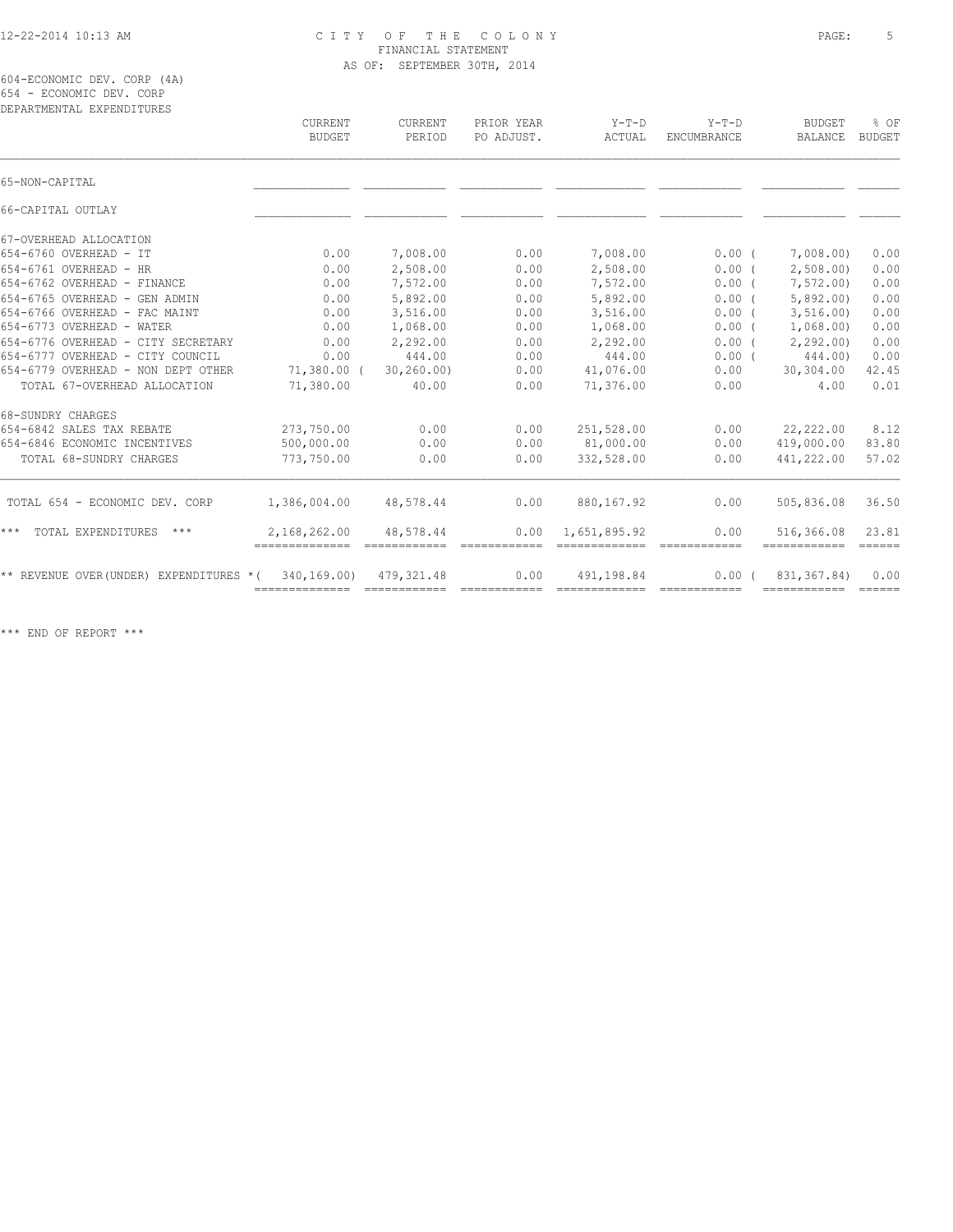605-COLONY COMMUNITY DEV CORP FINANCIAL SUMMARY

|                                         | CURRENT<br>BUDGET       | CURRENT<br>PERIOD | PRIOR YEAR<br>PO ADJUST. | $Y-T-D$<br>ACTUAL | $Y-T-D$<br>ENCUMBRANCE | <b>BUDGET</b><br>BALANCE | % OF<br>BUDGET |
|-----------------------------------------|-------------------------|-------------------|--------------------------|-------------------|------------------------|--------------------------|----------------|
| REVENUE SUMMARY                         |                         |                   |                          |                   |                        |                          |                |
| 2-SALES TAX REVENUE                     | 1,822,092.00 527,711.68 |                   | 0.00                     | 2,139,429.52      | $0.00$ (               | 317,337.52) 17.42-       |                |
| 8-OTHER REVENUE                         | 2,000.00                | 86.88             | 0.00                     | 950.33            | 0.00                   | 1,049.67                 | 52.48          |
| ** TOTAL REVENUES **                    | 1,824,092.00            | 527,798.56        | 0.00                     | 2,140,379.85      | $0.00$ (               | $316, 287.85$ $17.34$    |                |
| EXPENDITURE SUMMARY                     |                         |                   |                          |                   |                        |                          |                |
| 635 - NON-DEPARTMENTAL                  | 1,630,300.00            | 0.00              | 0.00                     | 1,659,800.00      | $0.00$ (               | 29,500.00)               | 1.81-          |
| 655 - MUNICIPAL ECO. DEV.               | 186,146.00              | 48,153.63         | 0.00                     | 162,771.89        | 0.00                   | 23,374.11                | 12.56          |
| ** TOTAL EXPENDITURES **                | 1,816,446.00            | 48, 153. 63       | 0.00                     | 1,822,571.89      | $0.00$ (               | 6, 125.89                | $0.34-$        |
| ** REVENUE OVER (UNDER) EXPENDITURES ** | 7,646.00                | 479,644.93        | 0.00                     | 317,807.96        | $0.00$ (               | 310, 161, 96             | 0.00           |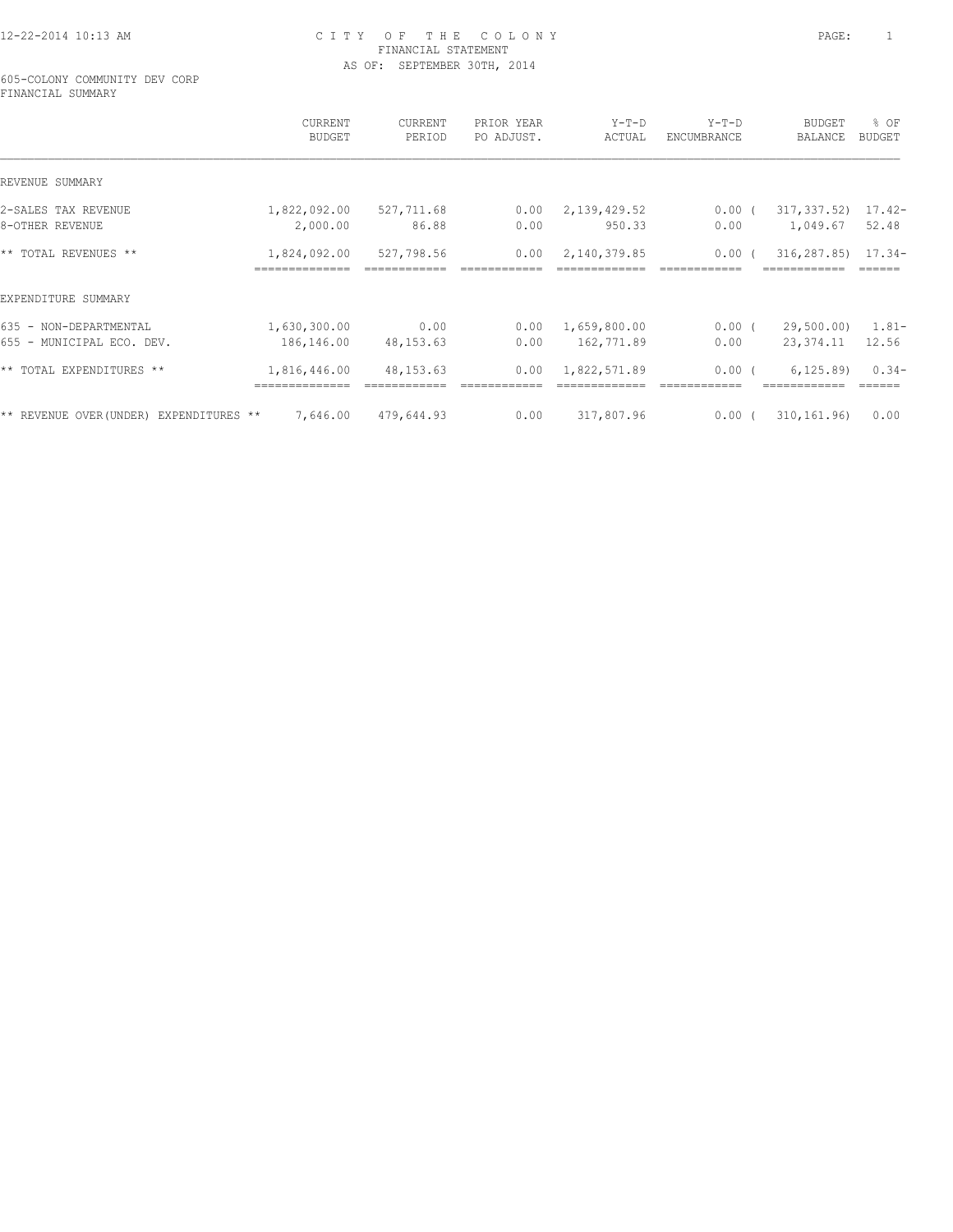605-COLONY COMMUNITY DEV CORP REVENUES

|                           | CURRENT<br><b>BUDGET</b>       | CURRENT<br>PERIOD | PRIOR YEAR<br>PO ADJUST. | $Y-T-D$<br>ACTUAL | $Y-T-D$<br>ENCUMBRANCE | BUDGET<br><b>BALANCE</b> | % OF<br>BUDGET |
|---------------------------|--------------------------------|-------------------|--------------------------|-------------------|------------------------|--------------------------|----------------|
| 2-SALES TAX REVENUE       |                                |                   |                          |                   |                        |                          |                |
| 420000<br>CDC SALES TAX   | 1,822,092.00                   | 527,711.68        | 0.00                     | 2,139,429.52      | $0.00$ (               | 317,337.52)              | 17.42-         |
| TOTAL 2-SALES TAX REVENUE | 1,822,092.00                   | 527,711.68        | 0.00                     | 2,139,429.52      | $0.00$ (               | $317, 337.52$ 17.42-     |                |
| 8-OTHER REVENUE           |                                |                   |                          |                   |                        |                          |                |
| 480000<br>INTEREST INCOME | 2,000.00                       | 86.88             | 0.00                     | 950.33            | 0.00                   | 1,049.67                 | 52.48          |
| TOTAL 8-OTHER REVENUE     | 2,000.00                       | 86.88             | 0.00                     | 950.33            | 0.00                   | 1,049.67                 | 52.48          |
| ** TOTAL REVENUES **      | 1,824,092.00<br>-------------- | 527,798.56        | 0.00                     | 2,140,379.85      | $0.00$ (               | 316,287.85)              | $17.34-$       |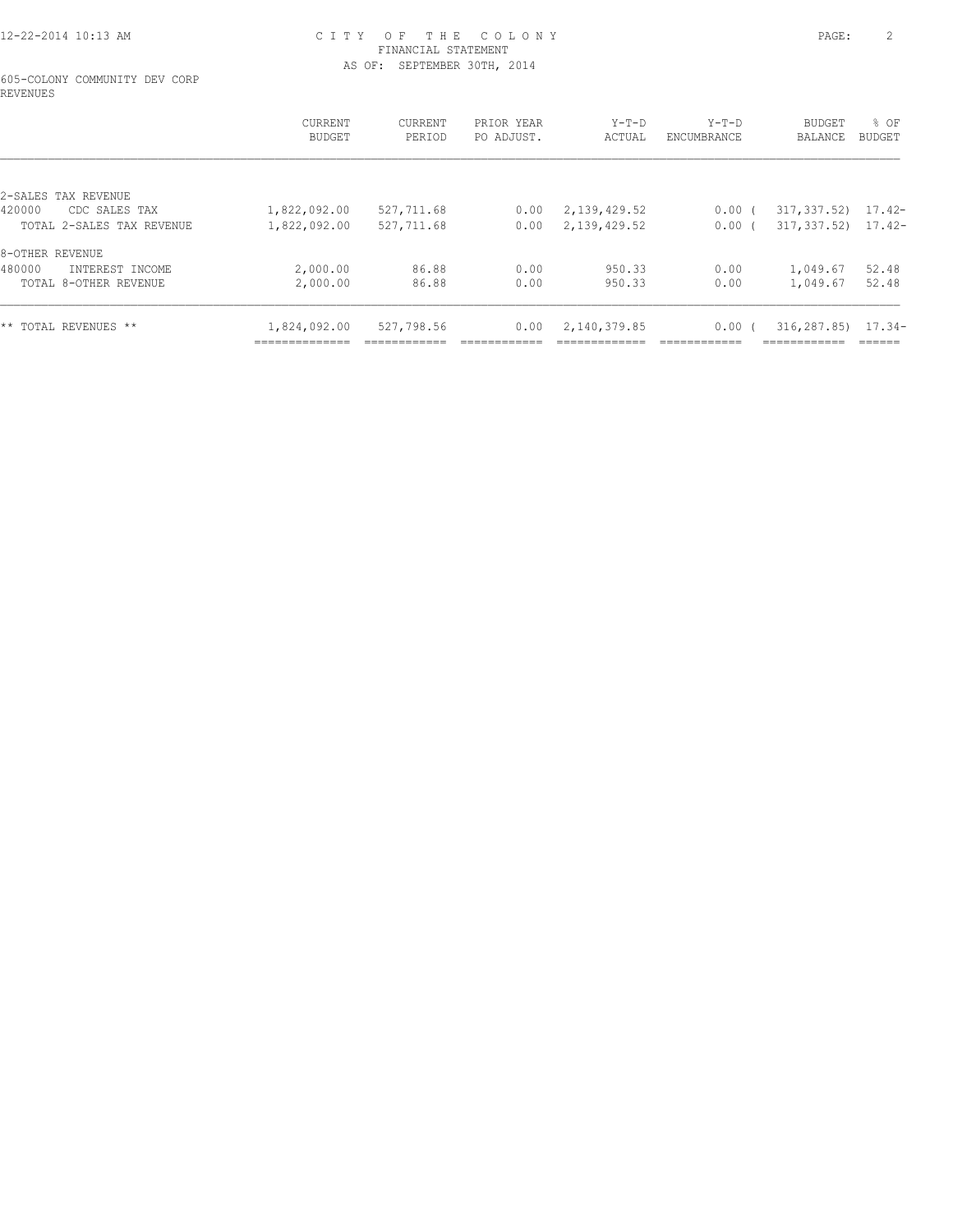| DEPARTMENTAL EXPENDITURES              |                |                |            |              |             |            |               |
|----------------------------------------|----------------|----------------|------------|--------------|-------------|------------|---------------|
|                                        | <b>CURRENT</b> | <b>CURRENT</b> | PRIOR YEAR | $Y-T-D$      | $Y-T-D$     | BUDGET     | % OF          |
|                                        | <b>BUDGET</b>  | PERIOD         | PO ADJUST. | ACTUAL       | ENCUMBRANCE | BALANCE    | <b>BUDGET</b> |
|                                        |                |                |            |              |             |            |               |
| 62-CONTRACTUAL SERVICES                |                |                |            |              |             |            |               |
| 67-OVERHEAD ALLOCATION                 |                |                |            |              |             |            |               |
| 68-SUNDRY CHARGES                      |                |                |            |              |             |            |               |
| 635-6856 TRANSFER OUT - COMPLEX DEBT   | 526,100.00     | 0.00           | 0.00       | 526,100.00   | 0.00        | 0.00       | 0.00          |
| 635-6859 TRANSFER OUT - PARK IMPRVMNTS | 625,000.00     | 0.00           | 0.00       | 654,500.00   | 0.00(       | 29,500.00) | $4.72-$       |
| 635-6859-TRANSFER OUT - TRAIL DEBT     | 127,150.00     | 0.00           | 0.00       | 127,150.00   | 0.00        | 0.00       | 0.00          |
| 635-6865 TRANSFER OUT - FIVE STAR MAIN | 165,000.00     | 0.00           | 0.00       | 165,000.00   | 0.00        | 0.00       | 0.00          |
| 635-6894 TRANSFER OUT - PARKS FUND     | 122,845.00     | 0.00           | 0.00       | 122,845.00   | 0.00        | 0.00       | 0.00          |
| 635-6897 TRANSFER OUT-GENERAL DEBT SVS | 64,205.00      | 0.00           | 0.00       | 64,205.00    | 0.00        | 0.00       | 0.00          |
| TOTAL 68-SUNDRY CHARGES                | 1,630,300.00   | 0.00           | 0.00       | 1,659,800.00 | $0.00$ (    | 29,500.00) | $1.81 -$      |
| TOTAL 635 - NON-DEPARTMENTAL           | 1,630,300.00   | 0.00           | 0.00       | 1,659,800.00 | 0.00(       | 29,500.00) | $1.81 -$      |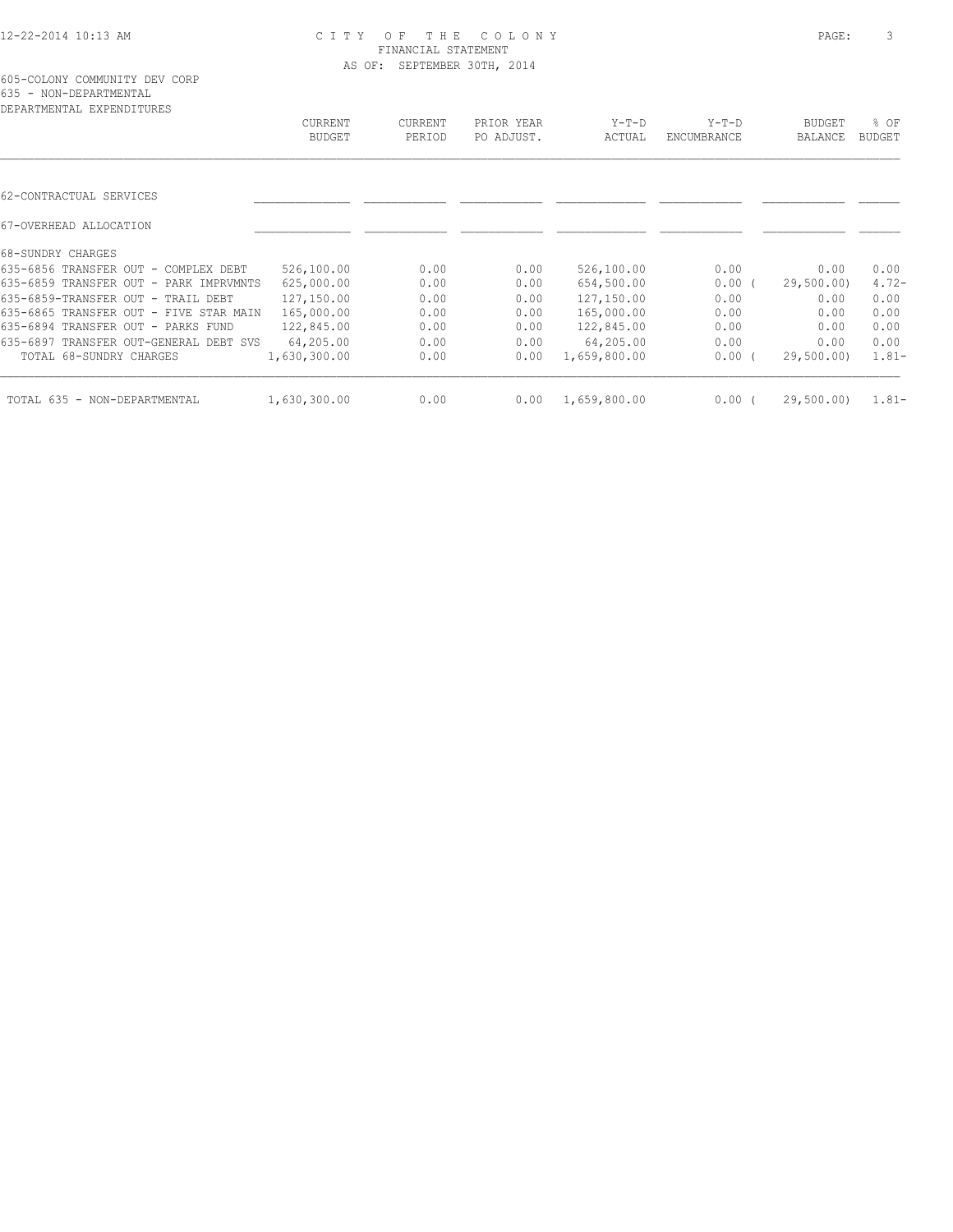605-COLONY COMMUNITY DEV CORP 655 - MUNICIPAL ECO. DEV. DEPARTMENTAL EXPENDITURES

| DELANINENIAE EALENDIIONEO              | CURRENT<br><b>BUDGET</b> | CURRENT<br>PERIOD | PRIOR YEAR<br>PO ADJUST. | Y-T-D<br>ACTUAL | $Y-T-D$<br>ENCUMBRANCE | <b>BUDGET</b><br>BALANCE BUDGET | % OF     |
|----------------------------------------|--------------------------|-------------------|--------------------------|-----------------|------------------------|---------------------------------|----------|
|                                        |                          |                   |                          |                 |                        |                                 |          |
| 61-PERSONNEL SERVICES                  |                          |                   |                          |                 |                        |                                 |          |
| 655-6110 SALARIES                      | 63,000.00                | 6,241.86          | 0.00                     | 62,279.03       | 0.00                   | 720.97                          | 1.14     |
| 655-6111 SALARIES, OVERTIME            | 1,500.00                 | 29.71             | 0.00                     | 1,024.77        | 0.00                   | 475.23                          | 31.68    |
| 655-6114 HOSPITALIZATION INSURANCE     | 7,314.00                 | 625.32            | 0.00                     | 6,800.52        | 0.00                   | 513.48                          | 7.02     |
| 655-6115 SOCIAL SECURITY TAXES         | 5,160.00                 | 328.41            | 0.00                     | 4,623.10        | 0.00                   | 536.90                          | 10.41    |
| 655-6116 WORKERS' COMPENSATION         | 150.00                   | 108.22            | 0.00                     | 108.22          | 0.00                   | 41.78                           | 27.85    |
| 655-6117 RETIREMENT CONTRIBUTIONS      | 7,972.00                 | 477.08            | 0.00                     | 7,402.91        | 0.00                   | 569.09                          | 7.14     |
| 655-6118 UNIFORMS                      | 300.00                   | 106.39            | 0.00                     | 178.46          | 0.00                   | 121.54                          | 40.51    |
| 655-6125 EDUCATION AND TRAINING        | $1,960.00$ (             | 140.00)           | 0.00                     | 1,449.21        | 0.00                   | 510.79                          | 26.06    |
| 655-6126 TRAVEL EXPENSE                | 2,500.00                 | 0.00              | 0.00                     | 1,356.28        | 0.00                   | 1,143.72                        | 45.75    |
| 655-6127 DUES & MEMBERSHIPS            | 2,000.00                 | 0.00              | 0.00                     | 1,195.32        | 0.00                   | 804.68                          | 40.23    |
| TOTAL 61-PERSONNEL SERVICES            | 91,856.00                | 7,776.99          | 0.00                     | 86, 417.82      | 0.00                   | 5,438.18                        | 5.92     |
| 62-CONTRACTUAL SERVICES                |                          |                   |                          |                 |                        |                                 |          |
| 655-6210 PROFESSIONAL SERVICES         | 2,500.00                 | 0.00              | 0.00                     | 3,826.28        | 0.00(                  | 1,326.28                        | $53.05-$ |
| 655-6211 LEGAL SERVICES                | 1,000.00                 | 144.00            | 0.00                     | 240.00          | 0.00                   | 760.00                          | 76.00    |
| 655-6213 CONTRACTUAL SERVICES          | 23,500.00                | 3,636.05          | 0.00                     | 26, 221.19      | $0.00$ (               | $2,721.19$ $11.58-$             |          |
| 655-6235 PRINTING SERVICES             | 1,000.00                 | 0.00              | 0.00                     | 1,035.00        | $0.00$ (               | 35.00                           | $3.50 -$ |
| 655-6236 ADVERTISING AND LEGAL NOTICES | 500.00                   | 0.00              | 0.00                     | 0.00            | 0.00                   | 500.00 100.00                   |          |
| 655-6275 EQUIPMENT RENTAL              | 1,000.00                 | 84.20             | 0.00                     | 727.70          | 0.00                   | 272.30                          | 27.23    |
| TOTAL 62-CONTRACTUAL SERVICES          | 29,500.00                | 3,864.25          | 0.00                     | 32,050.17       | $0.00$ (               | 2,550.17                        | $8.64-$  |
| 63-SUPPLIES                            |                          |                   |                          |                 |                        |                                 |          |
| 655-6310 OFFICE SUPPLIES               | 200.00                   | 35.65             | 0.00                     | 189.36          | 0.00                   | 10.64                           | 5.32     |
| 655-6311 COPIER SUPPLIES               | 100.00                   | 43.39             | 0.00                     | 96.58           | 0.00                   | 3.42                            | 3.42     |
| 655-6312 COMPUTER SUPPLIES             | 1,000.00                 | 114.19            | 0.00                     | 420.48          | 0.00                   | 579.52                          | 57.95    |
| 655-6320 POSTAGE                       | 350.00                   | 0.00              | 0.00                     | 0.46            | 0.00                   | 349.54                          | 99.87    |
| 655-6330 BOOKS AND PERIODICALS         | 100.00                   | 0.00              | 0.00                     | 0.00            | 0.00                   | 100.00 100.00                   |          |
| 655-6390 MISCELLANEOUS SUPPLIES        | 2,250.00                 | 24.72             | 0.00                     | 440.04          | 0.00                   | 1,809.96                        | 80.44    |
| TOTAL 63-SUPPLIES                      | 4,000.00                 | 217.95            | 0.00                     | 1,146.92        | 0.00                   | 2,853.08                        | 71.33    |
| 64-MAINTENANCE                         |                          |                   |                          |                 |                        |                                 |          |
| 655-6430 OFFICE EQUIPMENT MAINTENANCE  | 100.00                   | 0.00              | 0.00                     | 0.00            | 0.00                   | 100.00 100.00                   |          |
| 655-6431 MAINTENANCE - GIS             | 2,500.00                 | 0.00              | 0.00                     | 2,500.00        | 0.00                   | 0.00                            | 0.00     |
| 655-6450 NON-CAPITAL PARK IMPROVEMENTS | 0.00                     | 0.00              | 0.00                     | 5.59            | 0.00(                  | 5.59                            | 0.00     |
| 655-6450-PARK MAINTENANCE              | 22,500.00                | 606.44            | 0.00                     | 4,962.29        | 0.00                   | 17,537.71                       | 77.95    |
| TOTAL 64-MAINTENANCE                   | 25,100.00                | 606.44            | 0.00                     | 7,467.88        | 0.00                   | 17,632.12                       | 70.25    |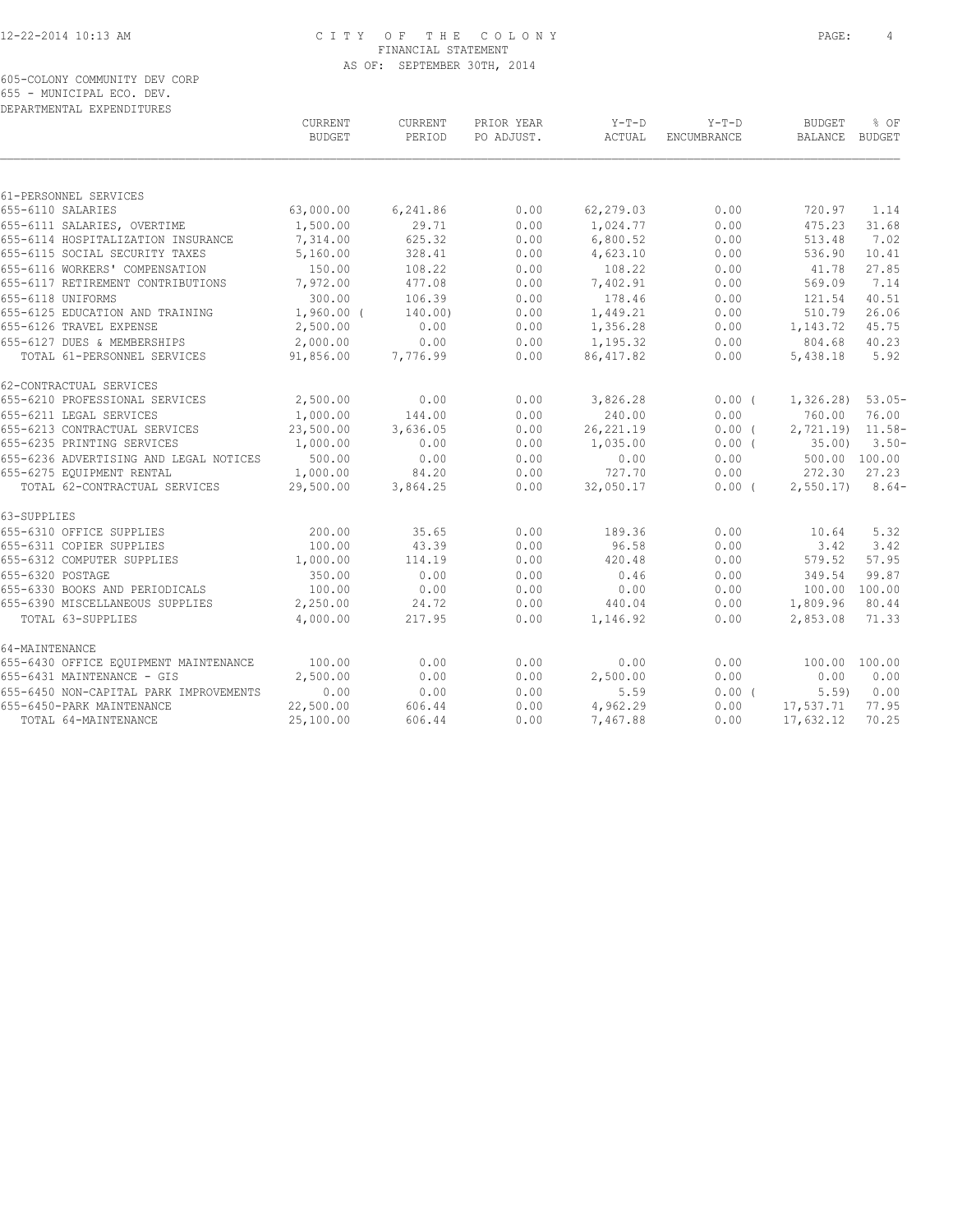605-COLONY COMMUNITY DEV CORP 655 - MUNICIPAL ECO. DEV.

| DEPARTMENTAL EXPENDITURES              |                              |                   |                                                                                                                                                                                                                                                                                                                                                                                                                                                                                        |                   |                        |                                 |                                |
|----------------------------------------|------------------------------|-------------------|----------------------------------------------------------------------------------------------------------------------------------------------------------------------------------------------------------------------------------------------------------------------------------------------------------------------------------------------------------------------------------------------------------------------------------------------------------------------------------------|-------------------|------------------------|---------------------------------|--------------------------------|
|                                        | CURRENT<br><b>BUDGET</b>     | CURRENT<br>PERIOD | PRIOR YEAR<br>PO ADJUST.                                                                                                                                                                                                                                                                                                                                                                                                                                                               | $Y-T-D$<br>ACTUAL | $Y-T-D$<br>ENCUMBRANCE | <b>BUDGET</b><br><b>BALANCE</b> | % OF<br><b>BUDGET</b>          |
| 65-NON-CAPITAL                         |                              |                   |                                                                                                                                                                                                                                                                                                                                                                                                                                                                                        |                   |                        |                                 |                                |
| 66-CAPITAL OUTLAY                      |                              |                   |                                                                                                                                                                                                                                                                                                                                                                                                                                                                                        |                   |                        |                                 |                                |
| 67-OVERHEAD ALLOCATION                 |                              |                   |                                                                                                                                                                                                                                                                                                                                                                                                                                                                                        |                   |                        |                                 |                                |
| 655-6760 OVERHEAD - IT                 | 0.00                         | 3,504.00          | 0.00                                                                                                                                                                                                                                                                                                                                                                                                                                                                                   | 3,504.00          | $0.00$ (               | 3,504.00                        | 0.00                           |
| 655-6761 OVERHEAD - HR                 | 0.00                         | 1,260.00          | 0.00                                                                                                                                                                                                                                                                                                                                                                                                                                                                                   | 1,260.00          | $0.00$ (               | 1, 260.00                       | 0.00                           |
| 655-6762 OVERHEAD - FINANCE            | 0.00                         | 3,792.00          | 0.00                                                                                                                                                                                                                                                                                                                                                                                                                                                                                   | 3,792.00          | 0.00(                  | 3,792.00                        | 0.00                           |
| 655-6765 OVERHEAD - GEN ADMIN          | 0.00                         | 2,940.00          | 0.00                                                                                                                                                                                                                                                                                                                                                                                                                                                                                   | 2,940.00          | 0.00(                  | 2,940.00                        | 0.00                           |
| 655-6766 OVERHEAD - FAC MAINT          | 0.00                         | 1,764.00          | 0.00                                                                                                                                                                                                                                                                                                                                                                                                                                                                                   | 1,764.00          | $0.00$ (               | 1,764.00)                       | 0.00                           |
| 655-6773 OVERHEAD - WATER              | 0.00                         | 528.00            | 0.00                                                                                                                                                                                                                                                                                                                                                                                                                                                                                   | 528.00            | 0.00(                  | 528.00                          | 0.00                           |
| 655-6776 OVERHEAD - CITY SECRETARY     | 0.00                         | 1,152.00          | 0.00                                                                                                                                                                                                                                                                                                                                                                                                                                                                                   | 1,152.00          | 0.00(                  | 1, 152, 00)                     | 0.00                           |
| 655-6777 OVERHEAD - CITY COUNCIL       | 0.00                         | 216.00            | 0.00                                                                                                                                                                                                                                                                                                                                                                                                                                                                                   | 216.00            | $0.00$ (               | 216.00                          | 0.00                           |
| 655-6779 OVERHEAD - NON DEPT OTHER     | 35,690.00                    | 20,532.00         | 0.00                                                                                                                                                                                                                                                                                                                                                                                                                                                                                   | 20,532.00         | 0.00                   | 15,158.00                       | 42.47                          |
| TOTAL 67-OVERHEAD ALLOCATION           | 35,690.00                    | 35,688.00         | 0.00                                                                                                                                                                                                                                                                                                                                                                                                                                                                                   | 35,688.00         | 0.00                   | 2.00                            | 0.01                           |
| 68-SUNDRY CHARGES                      |                              |                   |                                                                                                                                                                                                                                                                                                                                                                                                                                                                                        |                   |                        |                                 |                                |
| 655-6856 TRANSFER OUT - COMPLEX DEBT   | 0.00                         | 0.00              | 0.00                                                                                                                                                                                                                                                                                                                                                                                                                                                                                   | 1.10              | $0.00$ (               | 1,10)                           | 0.00                           |
| TOTAL 68-SUNDRY CHARGES                | 0.00                         | 0.00              | 0.00                                                                                                                                                                                                                                                                                                                                                                                                                                                                                   | 1.10              | 0.00(                  | 1.10                            | 0.00                           |
| TOTAL 655 - MUNICIPAL ECO. DEV.        | 186,146.00                   | 48, 153. 63       | 0.00                                                                                                                                                                                                                                                                                                                                                                                                                                                                                   | 162,771.89        | 0.00                   | 23,374.11                       | 12.56                          |
| TOTAL EXPENDITURES<br>***<br>***       | 1,816,446.00                 | 48, 153. 63       | 0.00                                                                                                                                                                                                                                                                                                                                                                                                                                                                                   | 1,822,571.89      | 0.00(                  | 6, 125, 89                      | $0.34-$<br>$=$ $=$ $=$ $=$ $=$ |
| ** REVENUE OVER(UNDER) EXPENDITURES ** | 7,646.00                     | 479,644.93        | 0.00                                                                                                                                                                                                                                                                                                                                                                                                                                                                                   | 317,807.96        | 0.00(                  | 310, 161, 96)                   | 0.00                           |
|                                        | -------------- ------------- |                   | $\begin{array}{cccccccccc} \multicolumn{2}{c}{} & \multicolumn{2}{c}{} & \multicolumn{2}{c}{} & \multicolumn{2}{c}{} & \multicolumn{2}{c}{} & \multicolumn{2}{c}{} & \multicolumn{2}{c}{} & \multicolumn{2}{c}{} & \multicolumn{2}{c}{} & \multicolumn{2}{c}{} & \multicolumn{2}{c}{} & \multicolumn{2}{c}{} & \multicolumn{2}{c}{} & \multicolumn{2}{c}{} & \multicolumn{2}{c}{} & \multicolumn{2}{c}{} & \multicolumn{2}{c}{} & \multicolumn{2}{c}{} & \multicolumn{2}{c}{} & \mult$ | assessessesse     |                        |                                 |                                |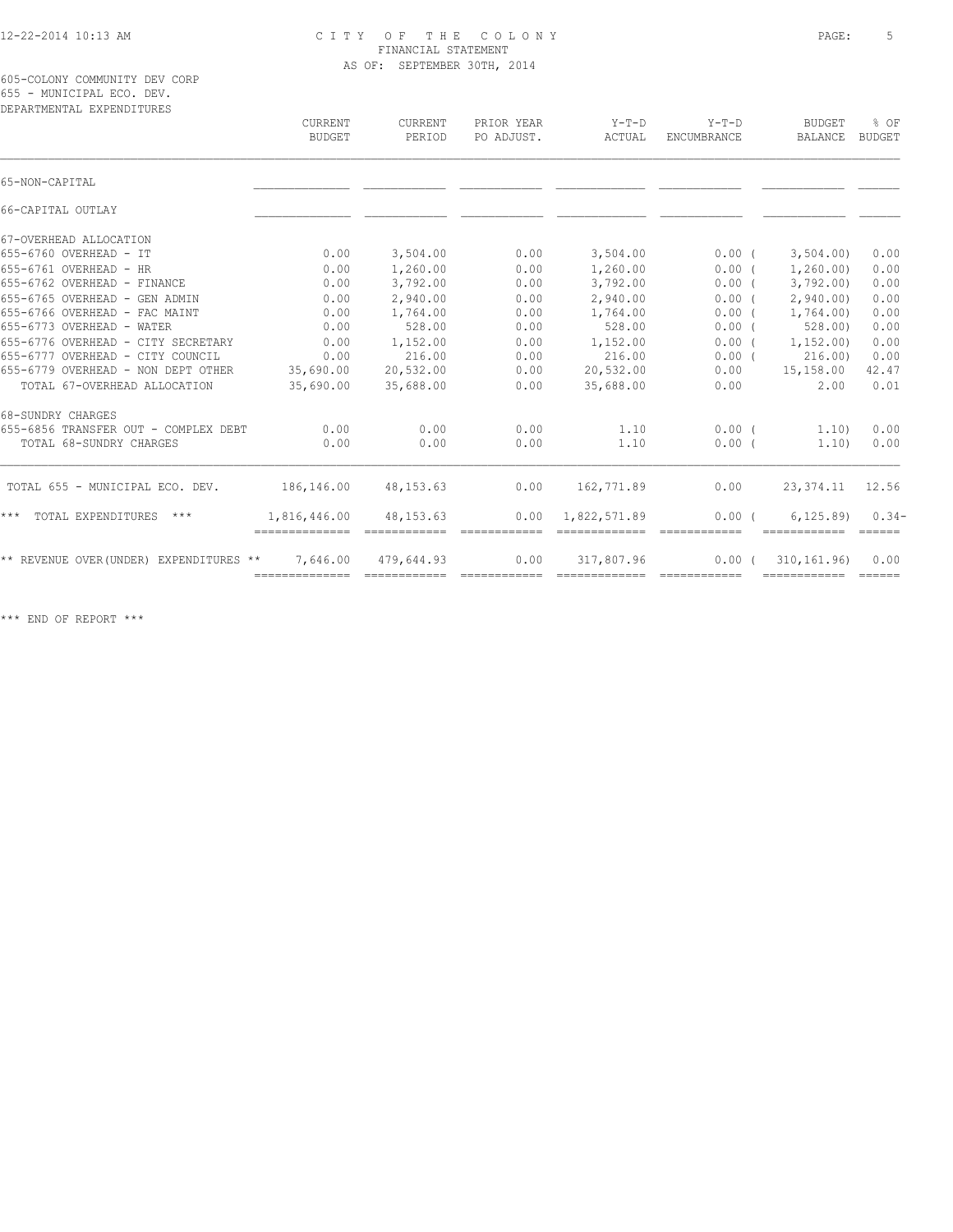|                     | CURRENT<br>BUDGET   | CURRENT<br>PERIOD            | PRIOR YEAR<br>PO ADJUST.     | Y-T-D<br>ACTUAL                 | $Y-T-D$<br>ENCUMBRANCE       | BUDGET<br>BALANCE BUDGET      | % OF               |
|---------------------|---------------------|------------------------------|------------------------------|---------------------------------|------------------------------|-------------------------------|--------------------|
| REVENUE SUMMARY     |                     |                              |                              |                                 |                              |                               |                    |
| EXPENDITURE SUMMARY | ______________<br>. | ------------<br>____________ | -------------                | ____________<br>______________  | ____________<br>____________ | -------------<br>____________ | -------<br>_______ |
|                     | _____________<br>.  | ____________<br>____________ | ____________<br>____________ | _____________<br>______________ | ____________<br>-----------  | -------------<br>____________ | _______            |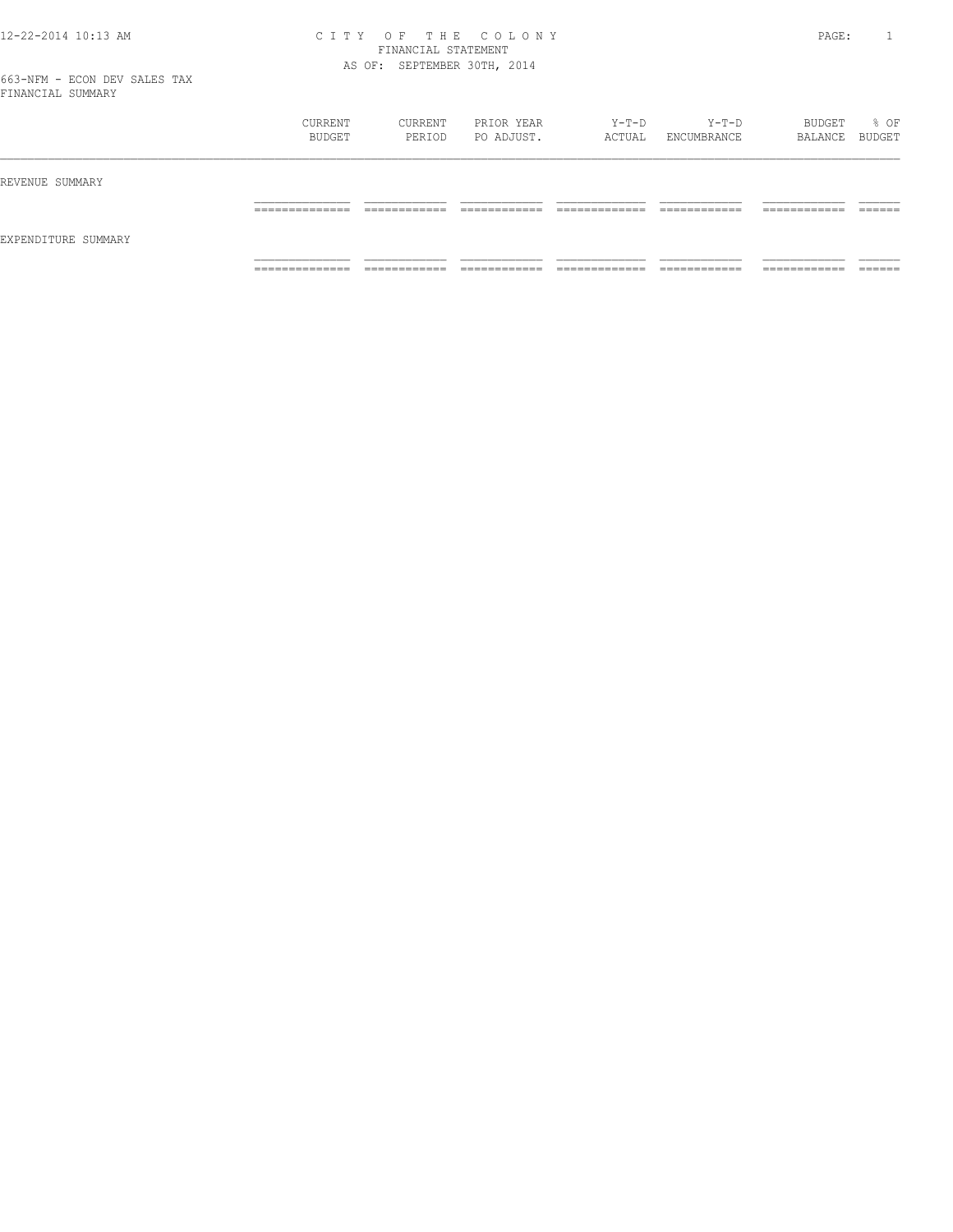## CITY OF THE COLONY<br>
FINANCIAL STATEMENT<br>
AS OF: SEPTEMBER 30TH, 2014

| CURRENT<br>BUDGET | CURRENT<br>PERIOD | PRIOR YEAR<br>PO ADJUST. | $Y-T-D$<br>ACTUAL | $Y-T-D$<br>ENCUMBRANCE | BUDGET<br>BALANCE | % OF<br>BUDGET |
|-------------------|-------------------|--------------------------|-------------------|------------------------|-------------------|----------------|
|                   |                   |                          |                   |                        |                   |                |
|                   |                   |                          |                   |                        |                   |                |
|                   |                   |                          |                   |                        |                   |                |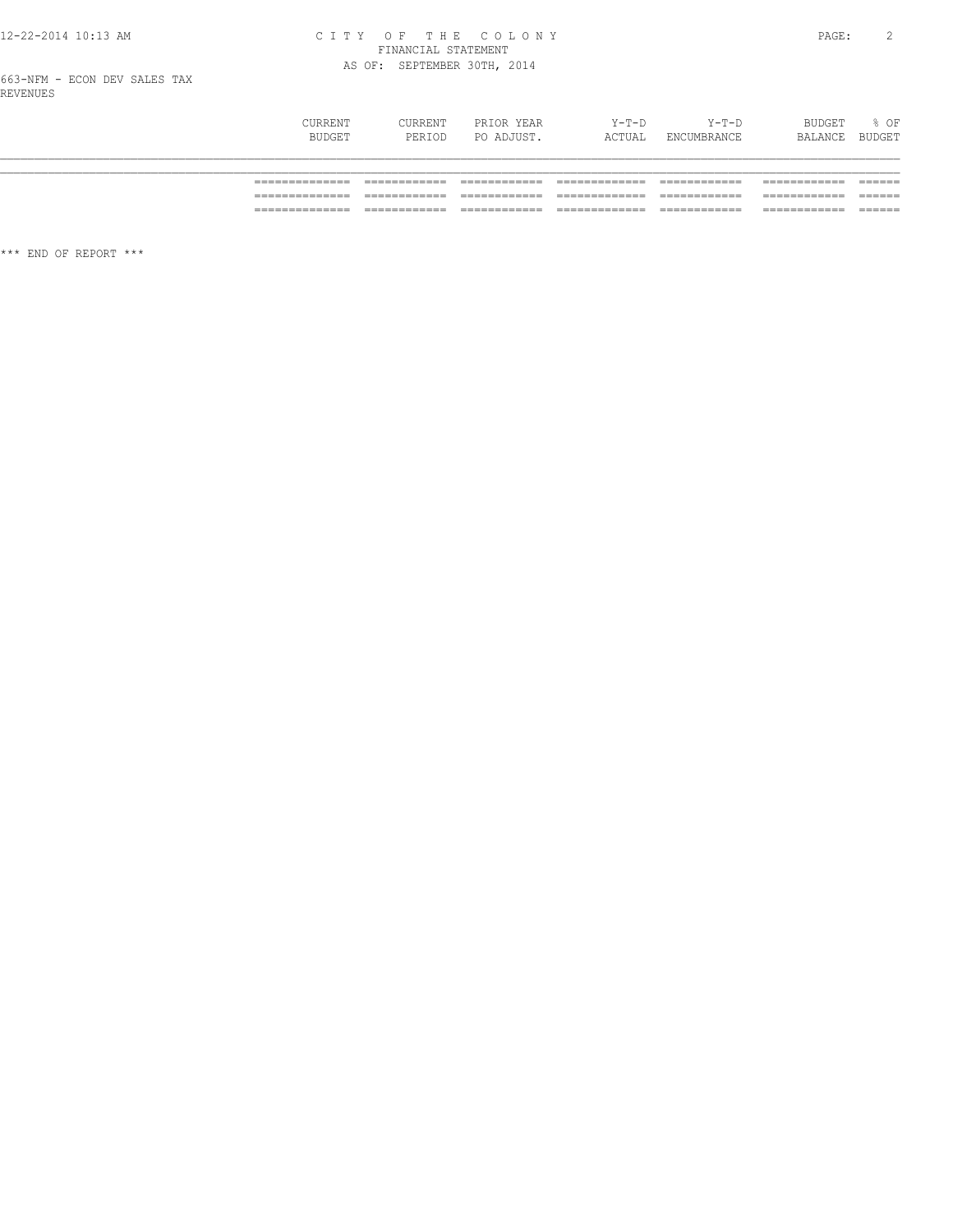|                     | <b>CURRENT</b><br>BUDGET | CURRENT<br>PERIOD           | PRIOR YEAR<br>PO ADJUST. | Y-T-D<br>ACTUAL    | $Y-T-D$<br>ENCUMBRANCE      | BUDGET<br>BALANCE BUDGET      | % OF              |
|---------------------|--------------------------|-----------------------------|--------------------------|--------------------|-----------------------------|-------------------------------|-------------------|
| REVENUE SUMMARY     |                          |                             |                          |                    |                             |                               |                   |
|                     | ______________<br>.      |                             |                          |                    |                             | -------------<br>____________ | ------<br>_______ |
| EXPENDITURE SUMMARY |                          |                             |                          |                    |                             |                               |                   |
|                     | ______________<br>.      | -----------<br>____________ | ____________             | _____________<br>. | ____________<br>----------- | -------------<br>-----------  | _______           |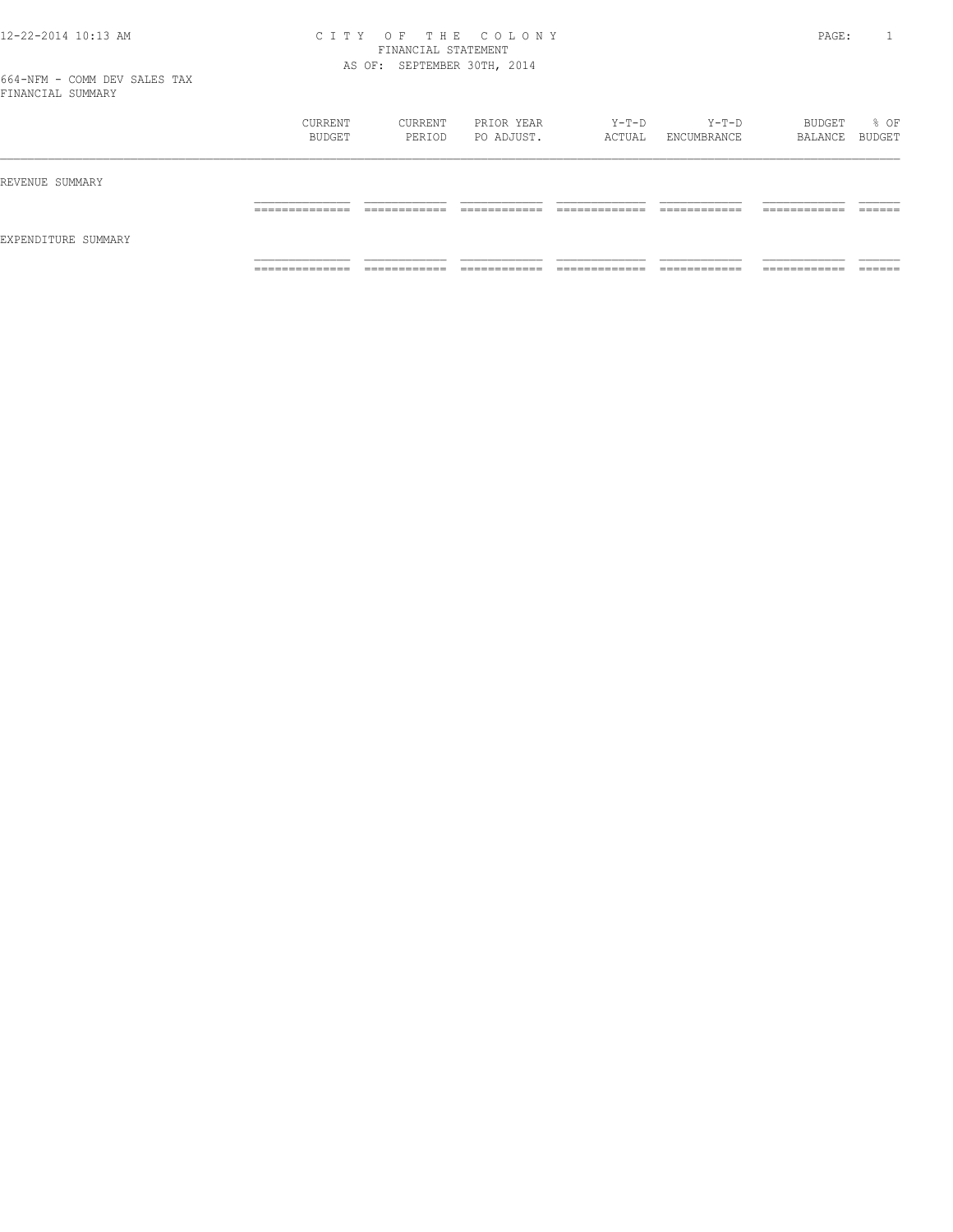## CITY OF THE COLONY<br>
FINANCIAL STATEMENT<br>
AS OF: SEPTEMBER 30TH, 2014

| CURRENT<br>BUDGET | CURRENT<br>PERIOD | PRIOR YEAR<br>PO ADJUST. | Y-T-D<br>ACTUAL | $Y-T-D$<br>ENCUMBRANCE | BUDGET<br>BALANCE | $8$ OF<br>BUDGET |
|-------------------|-------------------|--------------------------|-----------------|------------------------|-------------------|------------------|
|                   |                   |                          |                 |                        |                   |                  |
|                   |                   |                          |                 |                        |                   |                  |
|                   |                   |                          |                 |                        |                   | ------           |
| ______________    | $-$               |                          |                 | ____________           | ____________      | -------          |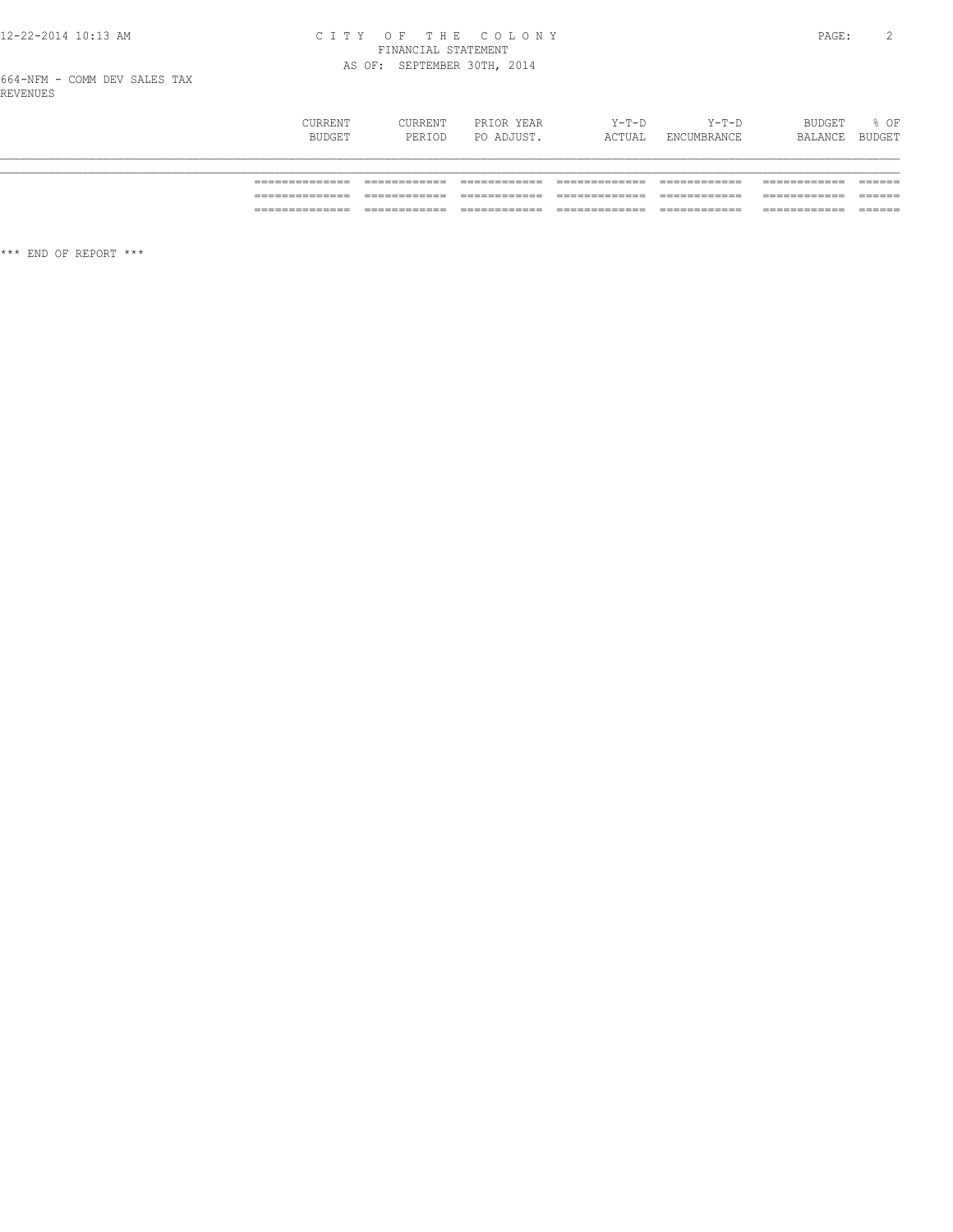|                     | CURRENT<br>BUDGET               | CURRENT<br>PERIOD            | PRIOR YEAR<br>PO ADJUST.     | Y-T-D<br>ACTUAL                 | Y-T-D<br>ENCUMBRANCE          | BUDGET<br>BALANCE BUDGET      | % OF               |
|---------------------|---------------------------------|------------------------------|------------------------------|---------------------------------|-------------------------------|-------------------------------|--------------------|
| REVENUE SUMMARY     |                                 |                              |                              |                                 |                               |                               |                    |
| EXPENDITURE SUMMARY | ______________<br>------------- | ____________<br>____________ | -------------<br>_________   | _____________<br>_____________  | -------------<br>____________ | -------------<br>____________ | -------<br>_______ |
|                     | ______________<br>.             | ____________<br>____________ | ____________<br>____________ | _____________<br>______________ | ____________<br>____________  | ___________<br>____________   | _______            |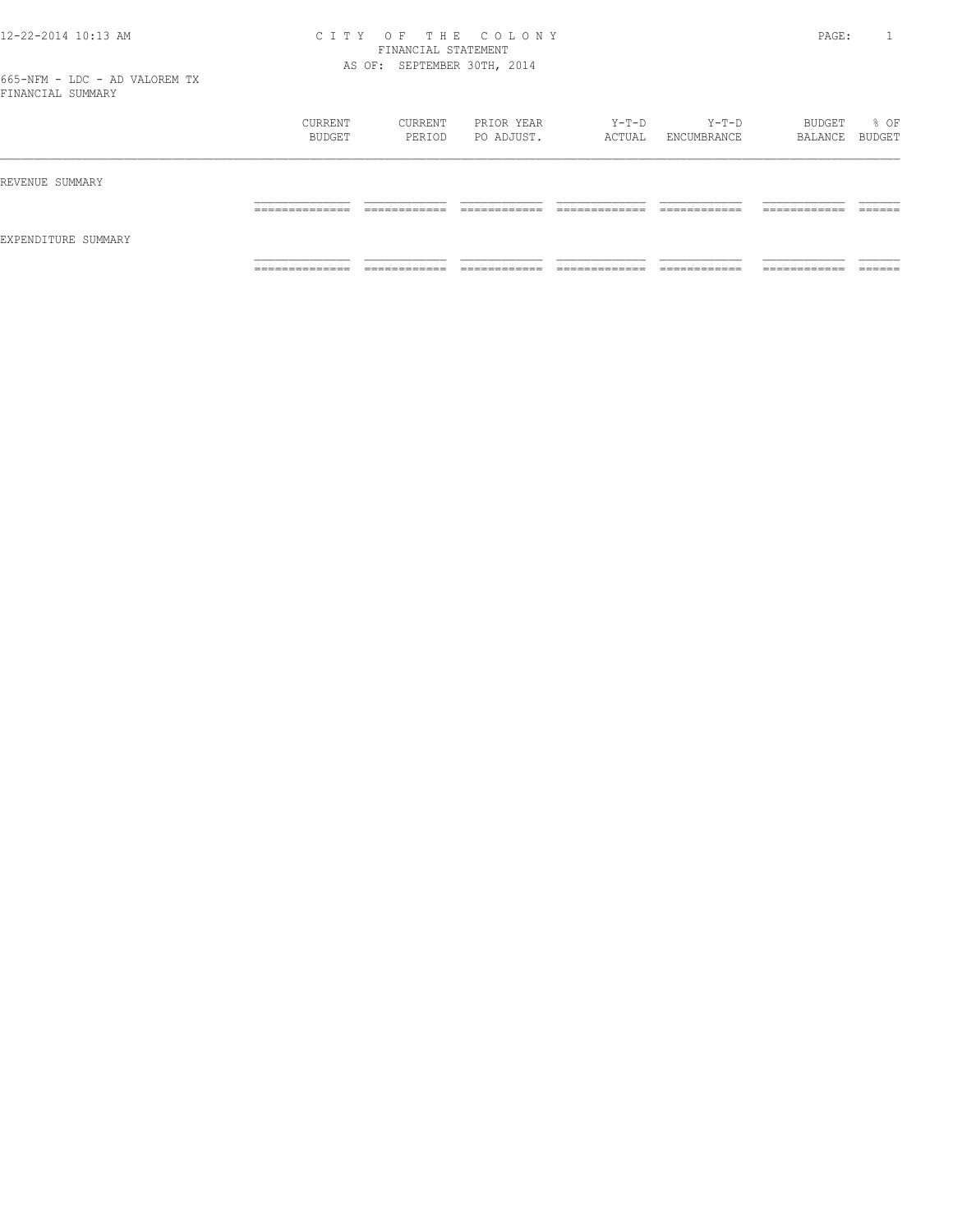## CITY OF THE COLONY<br>FINANCIAL STATEMENT<br>AS OF: SEPTEMBER 30TH, 2014

| CURRENT<br>BUDGET | CURRENT<br>PERIOD | PRIOR YEAR<br>PO ADJUST. | $Y-T-D$<br>ACTUAL | $Y-T-D$<br>ENCUMBRANCE | BUDGET<br>BALANCE BUDGET | % OF |
|-------------------|-------------------|--------------------------|-------------------|------------------------|--------------------------|------|
|                   |                   |                          |                   |                        |                          |      |
|                   |                   |                          |                   |                        |                          |      |
| ___               |                   |                          |                   |                        |                          |      |
|                   |                   |                          |                   |                        |                          |      |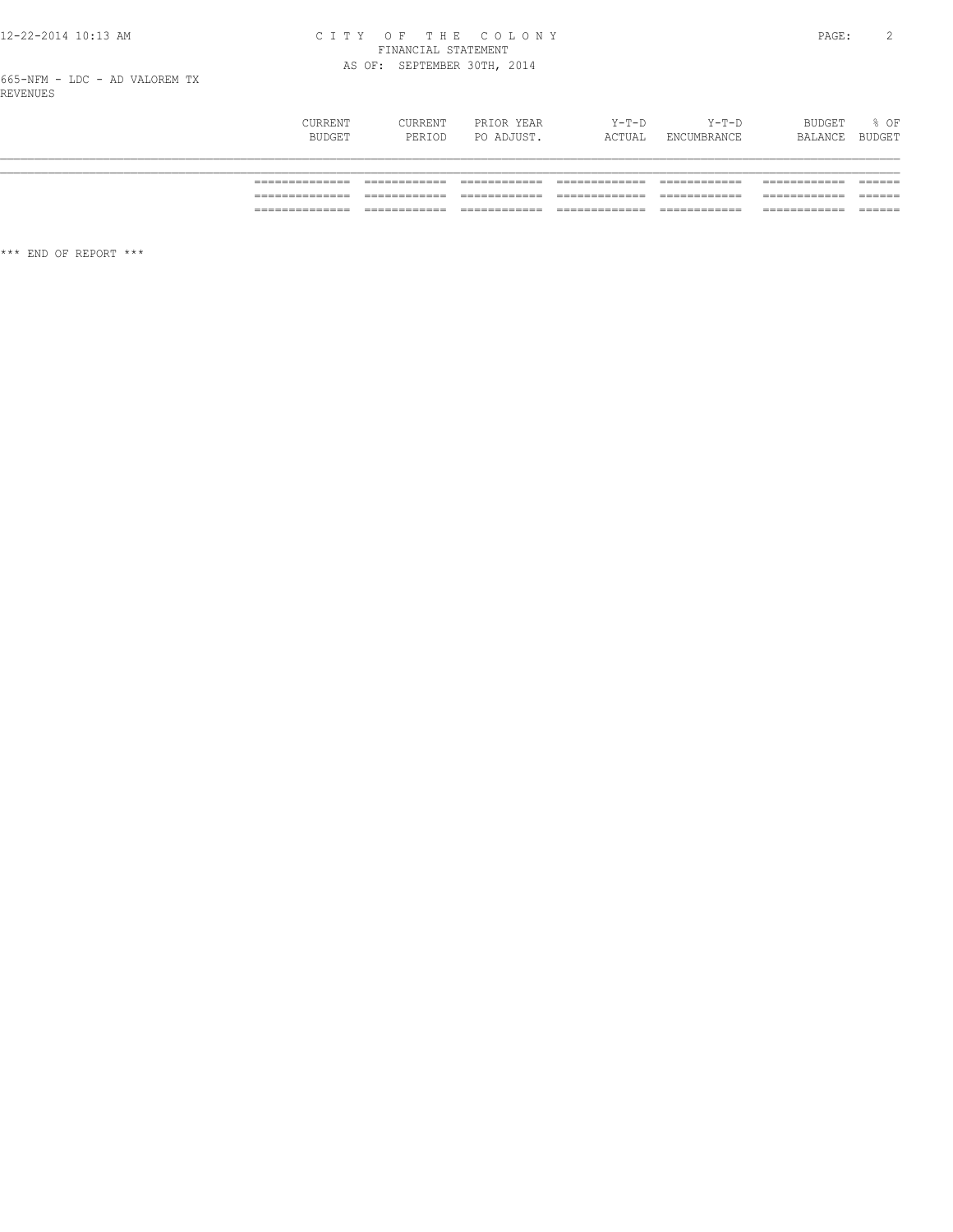|                     | CURRENT<br>BUDGET                 | CURRENT<br>PERIOD             | PRIOR YEAR<br>PO ADJUST.   | Y-T-D<br>ACTUAL                | Y-T-D<br>ENCUMBRANCE         | BUDGET<br>BALANCE BUDGET      | % OF               |
|---------------------|-----------------------------------|-------------------------------|----------------------------|--------------------------------|------------------------------|-------------------------------|--------------------|
| REVENUE SUMMARY     |                                   |                               |                            |                                |                              |                               |                    |
|                     | ______________<br>_______________ | -------------<br>____________ | -------------<br>_________ | _____________<br>_____________ | ____________<br>____________ | -------------<br>____________ | -------<br>_______ |
| EXPENDITURE SUMMARY |                                   |                               |                            |                                |                              |                               |                    |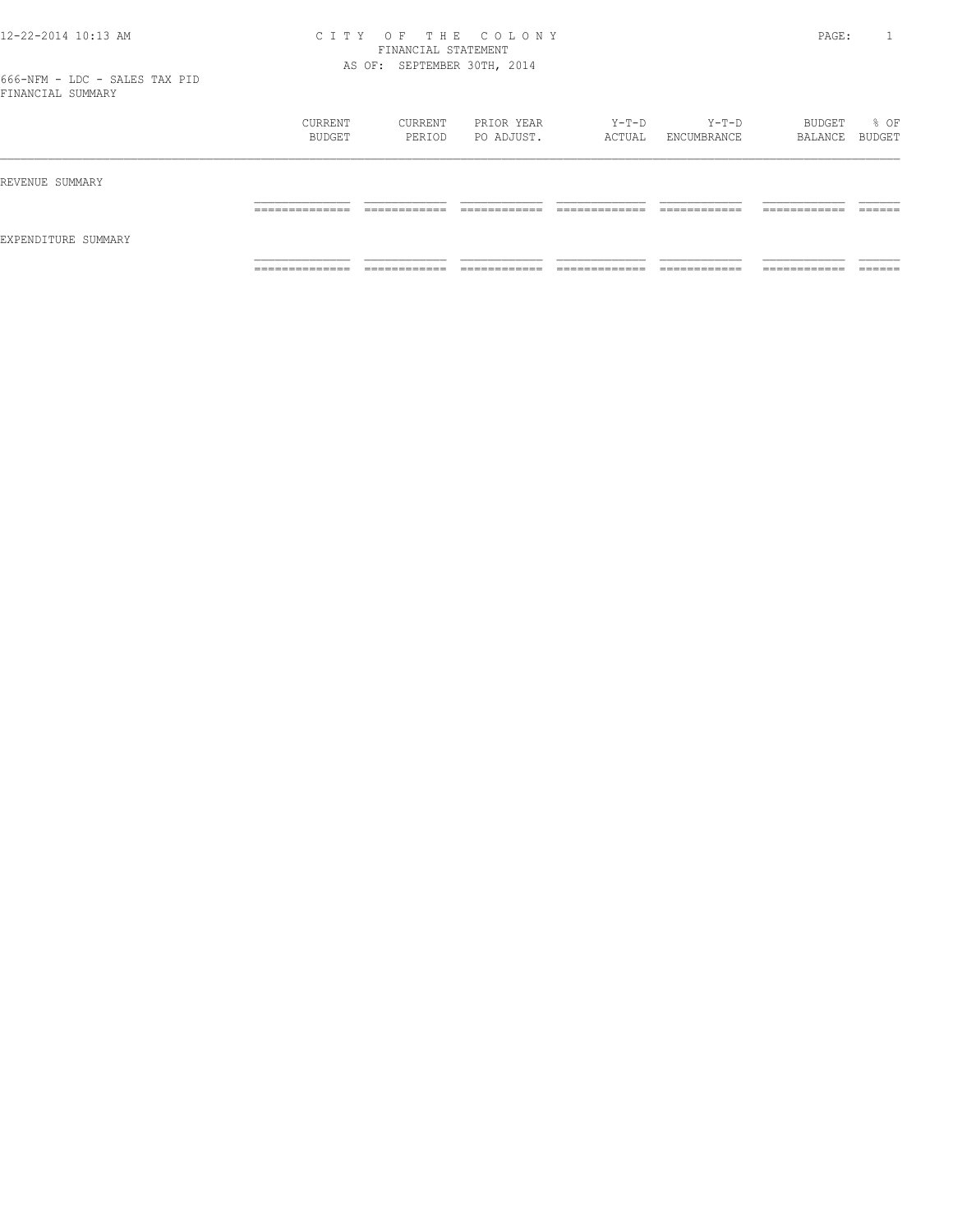### CITY OF THE COLONY<br>
CITY OF THE COLONY<br>
FINANCIAL STATEMENT<br>
AS OF: SEPTEMBER 30TH, 2014

| CURRENT<br>BUDGET | CURRENT<br>PERIOD | PRIOR YEAR<br>PO ADJUST. | $Y-T-D$<br>ACTUAL | $Y-T-D$<br>ENCUMBRANCE | BUDGET<br>BALANCE | % OF<br>BUDGET |
|-------------------|-------------------|--------------------------|-------------------|------------------------|-------------------|----------------|
|                   |                   |                          |                   |                        |                   |                |
| _______           |                   |                          |                   |                        |                   | _____          |
|                   |                   |                          |                   |                        |                   | ______         |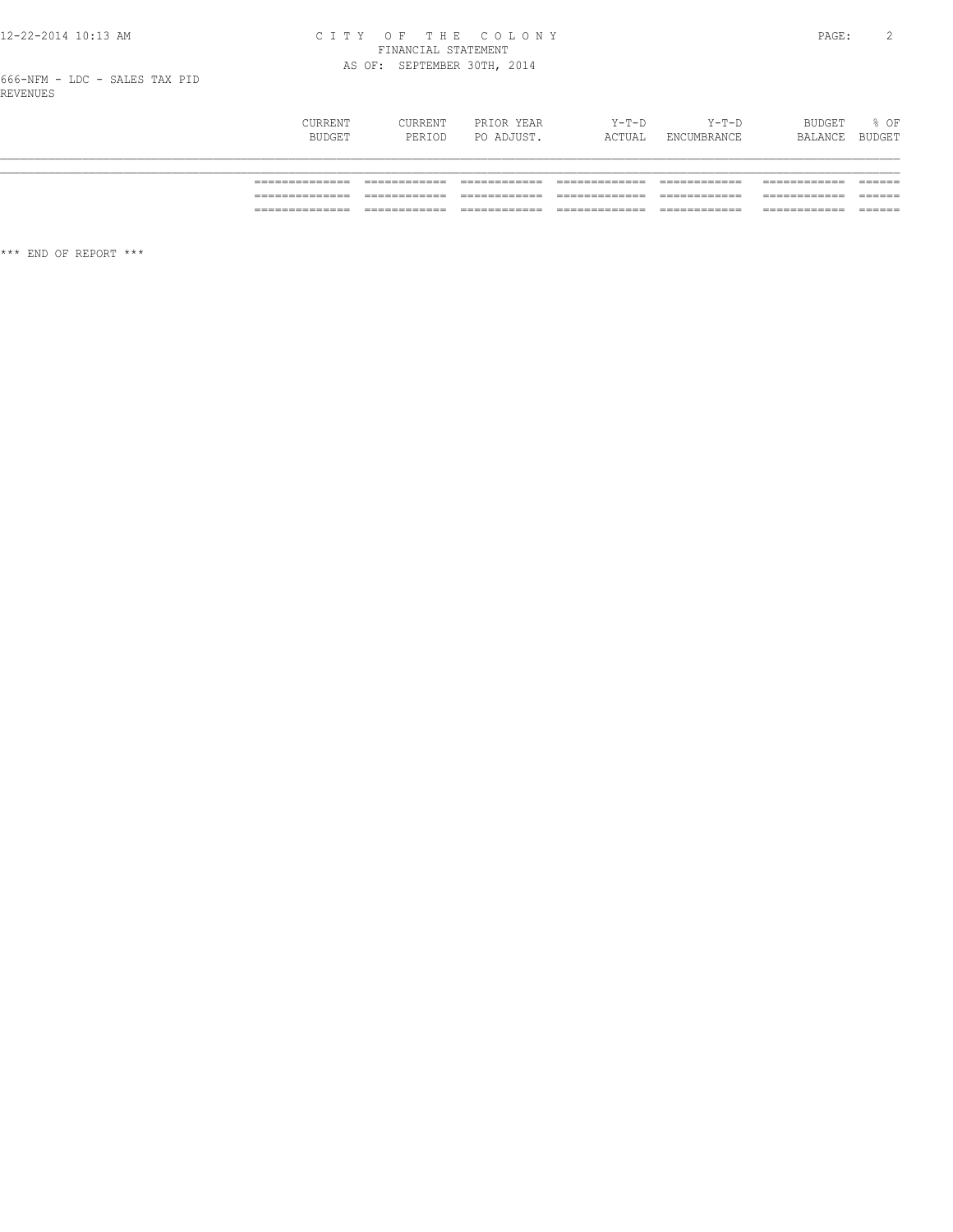|                     | CURRENT<br>BUDGET                 | CURRENT<br>PERIOD             | PRIOR YEAR<br>PO ADJUST.     | Y-T-D<br>ACTUAL                | Y-T-D<br>ENCUMBRANCE         | BUDGET<br>BALANCE BUDGET      | % OF               |
|---------------------|-----------------------------------|-------------------------------|------------------------------|--------------------------------|------------------------------|-------------------------------|--------------------|
| REVENUE SUMMARY     |                                   |                               |                              |                                |                              |                               |                    |
|                     | ______________<br>_______________ | -------------<br>____________ | -------------<br>_________   | _____________<br>_____________ | ____________<br>____________ | _____________<br>____________ | -------<br>_______ |
| EXPENDITURE SUMMARY |                                   |                               |                              |                                |                              |                               |                    |
|                     | ______________<br>.               | ___________<br>____________   | ____________<br>____________ | _____________<br>_____________ | ____________<br>____________ | -------------<br>____________ | _______            |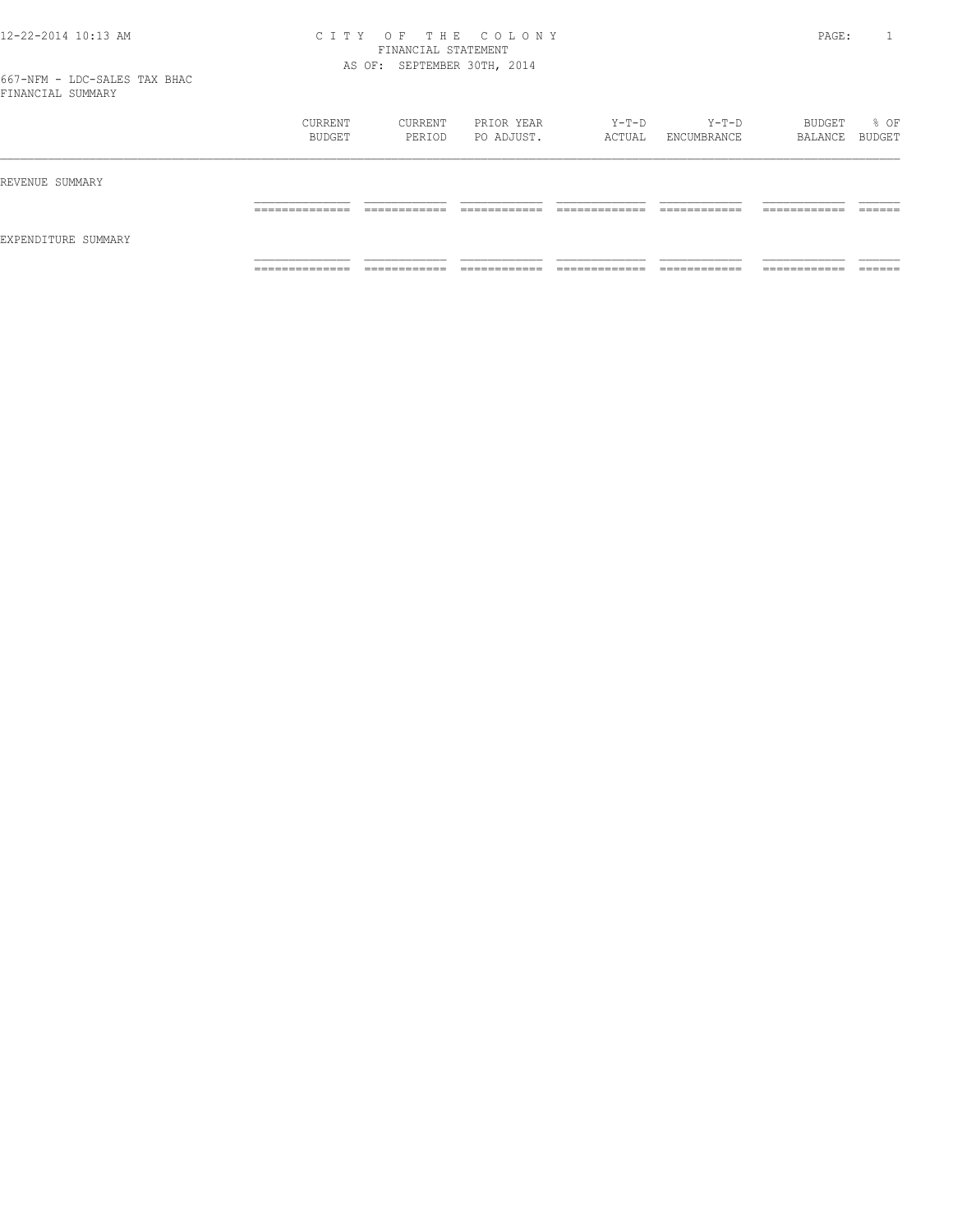# CITY OF THE COLONY<br>FINANCIAL STATEMENT<br>AS OF: SEPTEMBER 30TH, 2014

| CURRENT<br>BUDGET | CURRENT<br>PERIOD | PRIOR YEAR<br>PO ADJUST. | $Y-T-D$<br>ACTUAL | $Y-T-D$<br>ENCUMBRANCE | <b>BUDGET</b><br>BALANCE | $8$ OF<br>BUDGET |
|-------------------|-------------------|--------------------------|-------------------|------------------------|--------------------------|------------------|
|                   |                   |                          |                   |                        |                          |                  |
| _______________   |                   |                          |                   |                        |                          |                  |
|                   |                   |                          |                   | _________              |                          | ------<br>_____  |
| ______________    |                   |                          |                   |                        |                          | _____            |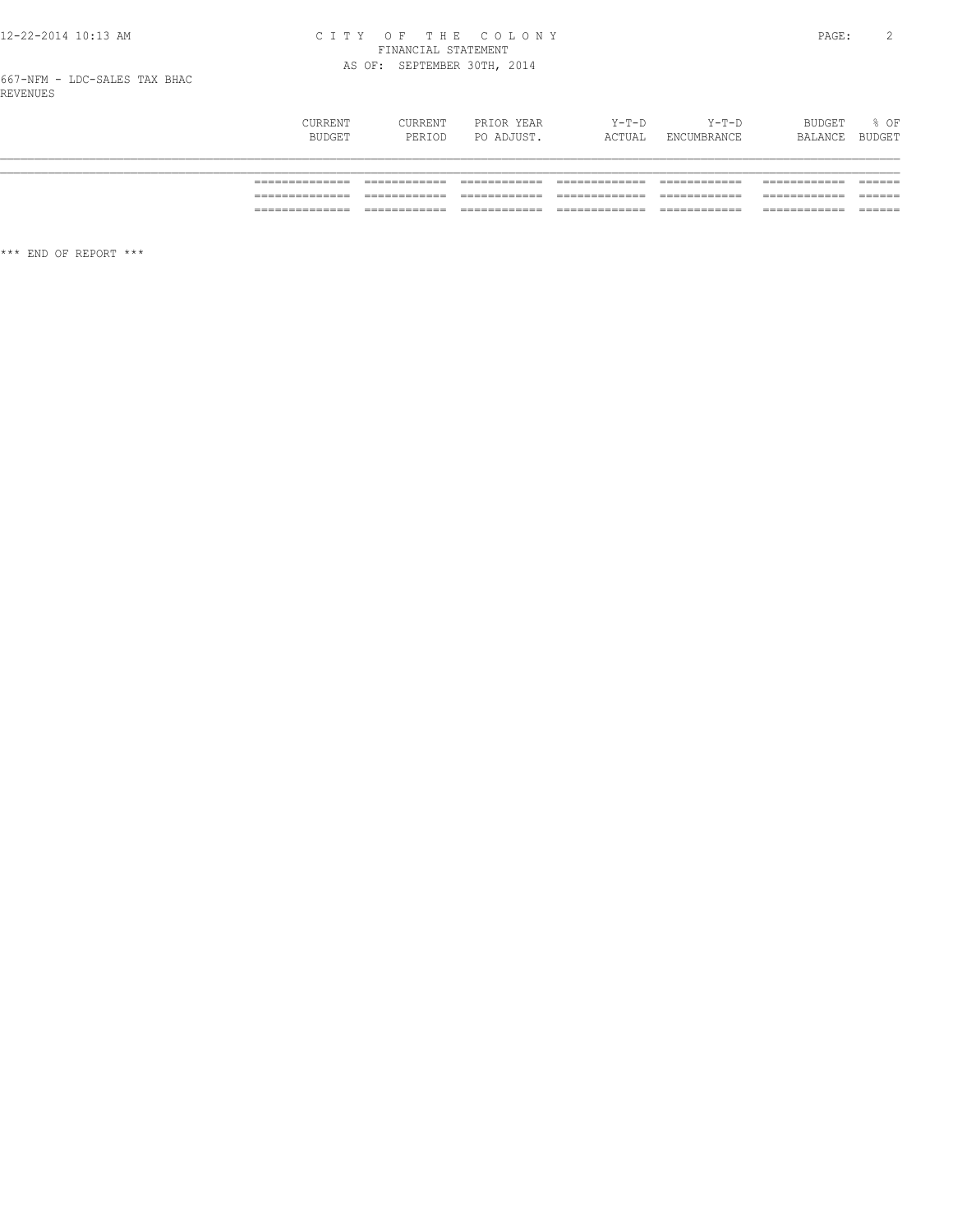| 12-22-2014 10:13 AM |  |  |  |  |  |  |
|---------------------|--|--|--|--|--|--|
|---------------------|--|--|--|--|--|--|

| CURRENT<br><b>BUDGET</b> | CURRENT<br>PERIOD | PRIOR YEAR<br>ADJUST<br>PO. | $Y-T-D$<br>ACTUAL | $Y-T-D$<br><b>ENCUMBRANCE</b> | <b>BUDGET</b><br><b>BALANCE</b> | % OF<br>BUDGE <sup>T</sup> |
|--------------------------|-------------------|-----------------------------|-------------------|-------------------------------|---------------------------------|----------------------------|
|                          |                   |                             |                   |                               |                                 |                            |

REVENUE SUMMARY

============== ============ ============ ============= ============ ============ ======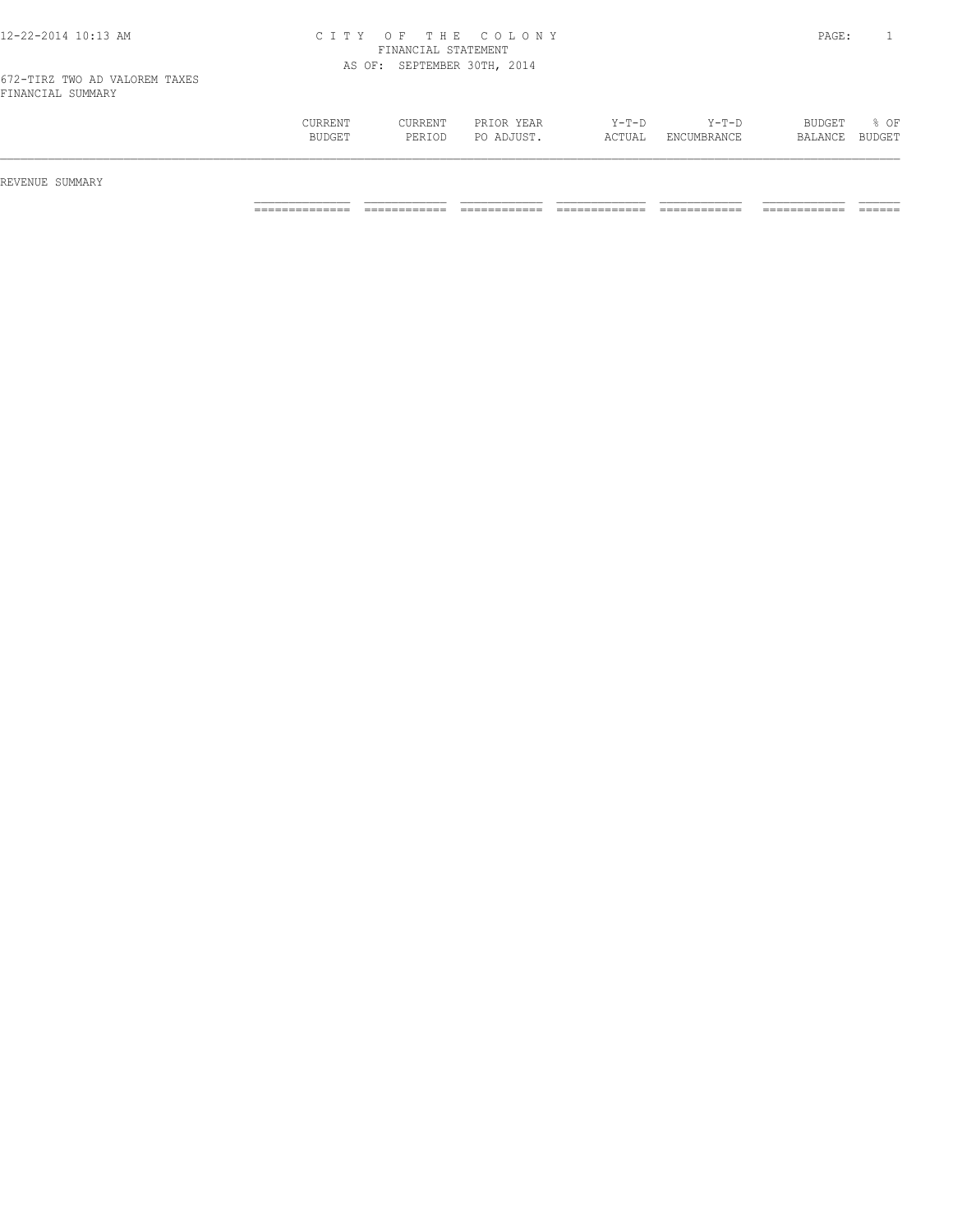### CITY OF THE COLONY<br>FINANCIAL STATEMENT<br>AS OF: SEPTEMBER 30TH, 2014

| VENUE |                                         |                |                              |                        |                              |                                      | _________________  |  |
|-------|-----------------------------------------|----------------|------------------------------|------------------------|------------------------------|--------------------------------------|--------------------|--|
|       | _______________<br>______________       | _____<br>____  | $ -$<br>$- - -$              | ____<br>$- - -$        | __________<br>----<br>___    | ____________<br>___                  | _______<br>______  |  |
|       | ________<br>----<br>___________<br>____ | $- -$<br>$  -$ | $- - -$<br>---<br>___<br>___ | ----<br>$- - -$<br>___ | $- -$<br>---<br>____<br>____ | ________<br>____<br>________<br>____ | _______<br>_______ |  |
|       |                                         |                |                              |                        |                              |                                      |                    |  |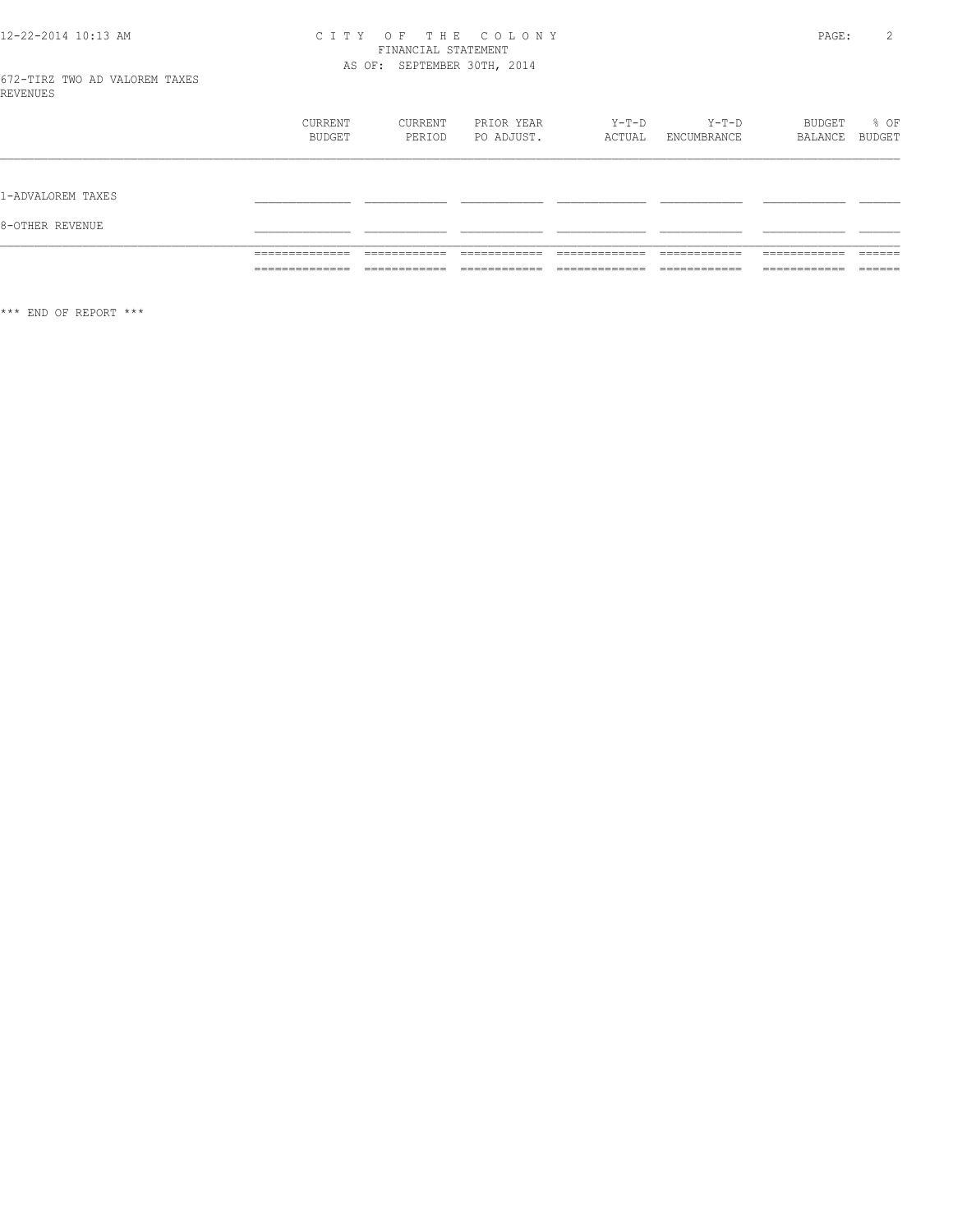700-COURT SECURITY FUND FINANCIAL SUMMARY

|                          |                 | <b>CURRENT</b><br><b>BUDGET</b>                 | CURRENT<br>PERIOD        | PRIOR YEAR<br>PO ADJUST. | $Y-T-D$<br>ACTUAL               | $Y-T-D$<br>ENCUMBRANCE        | <b>BUDGET</b><br>BALANCE                 | $8$ OF<br>BUDGET  |
|--------------------------|-----------------|-------------------------------------------------|--------------------------|--------------------------|---------------------------------|-------------------------------|------------------------------------------|-------------------|
| REVENUE SUMMARY          |                 |                                                 |                          |                          |                                 |                               |                                          |                   |
| 7-FINES                  |                 | 28,000.00                                       | 2,005.93                 | 0.00                     | 29,354.49                       | $0.00$ (                      | 1,354.49)                                | $4.84-$           |
| 8-OTHER                  |                 | 400.00                                          | 0.00                     | 0.00                     | 0.00                            | 0.00                          | 400.00                                   | 100.00            |
| * *<br>TOTAL REVENUES ** |                 | 28,400.00<br>______________<br>---------------- | 2,005.93<br>____________ | 0.00<br>____________     | 29,354.49                       | 0.00<br>___________           | 954.49)<br>____________<br>------------- | $3.36-$<br>______ |
| EXPENDITURE SUMMARY      |                 |                                                 |                          |                          |                                 |                               |                                          |                   |
|                          |                 | ______________<br>-------------                 | ____________             | ____________             | _____________<br>-------------- | ____________<br>------------- | ____________<br>-----------              | ______<br>______  |
| ** REVENUE OVER(UNDER)   | EXPENDITURES ** | 28,400.00                                       | 2,005.93                 | 0.00                     | 29,354.49                       | 0.00                          | 954.49)                                  | 0.00              |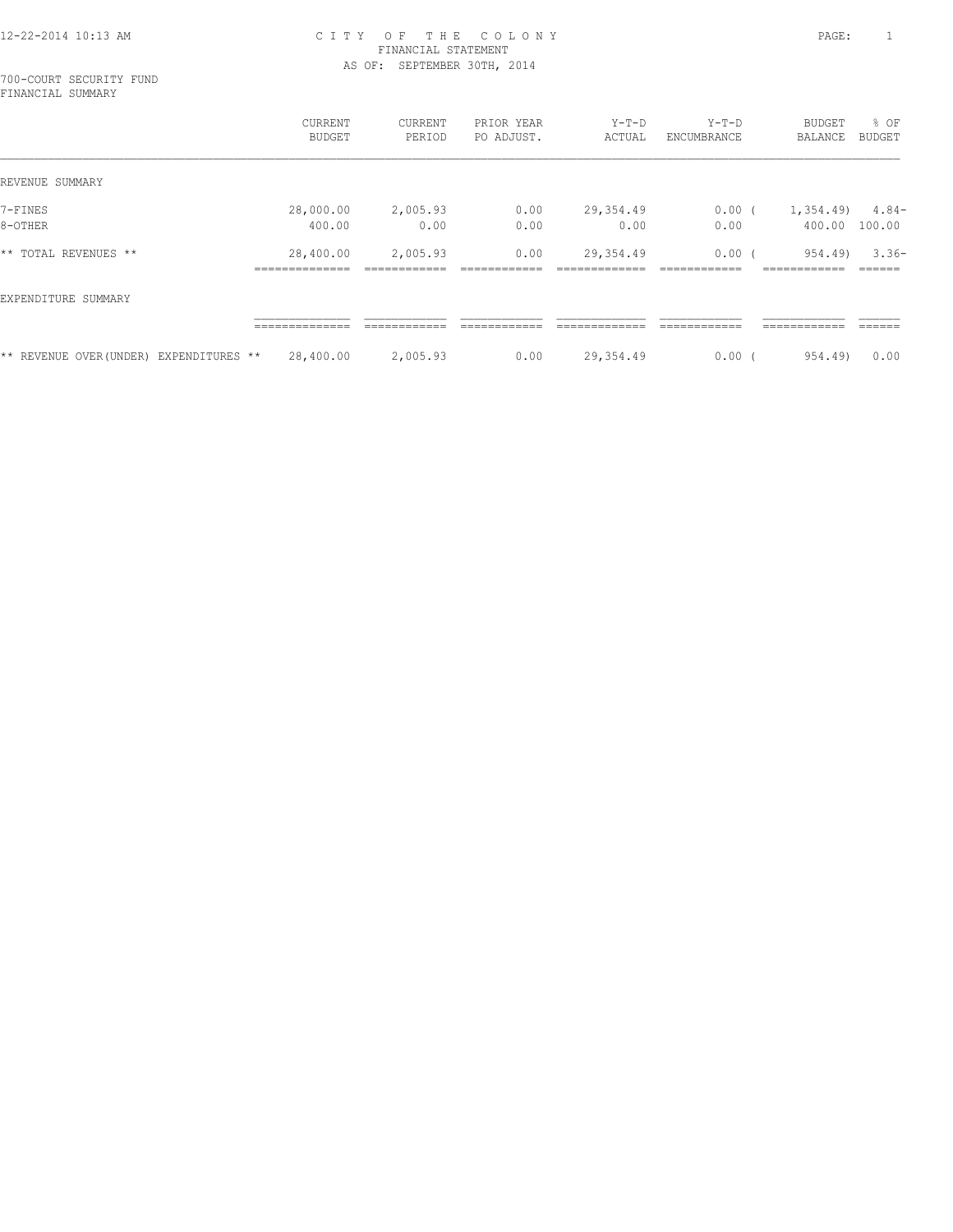#### 700-COURT SECURITY FUND REVENUES

| <b>CURRENT</b><br>BUDGET   | <b>CURRENT</b><br>PERIOD | PRIOR YEAR<br>PO ADJUST. | $Y-T-D$<br>ACTUAL | $Y-T-D$<br>ENCUMBRANCE | <b>BUDGET</b><br><b>BALANCE</b> | % OF<br>BUDGET |
|----------------------------|--------------------------|--------------------------|-------------------|------------------------|---------------------------------|----------------|
|                            |                          |                          |                   |                        |                                 |                |
|                            |                          |                          |                   |                        |                                 |                |
|                            |                          |                          |                   |                        |                                 | $4.84-$        |
| 28,000.00                  | 2,005.93                 | 0.00                     | 29,354.49         | $0.00$ (               | 1,354.49)                       | $4.84-$        |
|                            |                          |                          |                   |                        |                                 |                |
| 400.00                     | 0.00                     | 0.00                     | 0.00              | 0.00                   | 400.00                          | 100.00         |
| 400.00                     | 0.00                     | 0.00                     | 0.00              | 0.00                   | 400.00                          | 100.00         |
| 28,400.00<br>_____________ | 2,005.93                 | 0.00                     | 29,354.49         | 0.00(                  | 954.49)                         | $3.36-$        |
|                            | 28,000.00                | 2,005.93                 | 0.00              | 29,354.49              | $0.00$ (                        | 1,354.49       |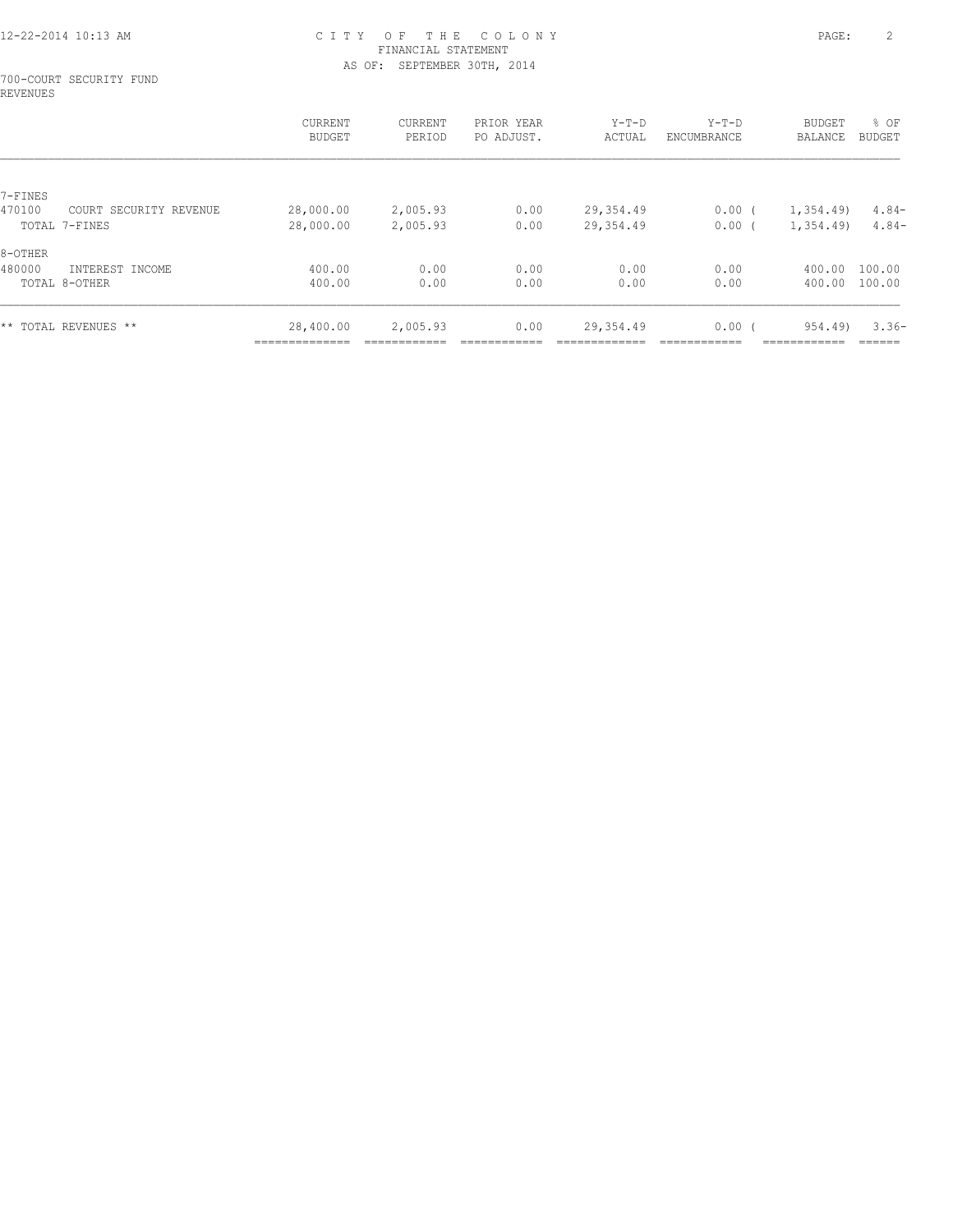| 12-22-2014 10:13 AM                                                            |         | FINANCIAL STATEMENT<br>AS OF: SEPTEMBER 30TH, 2014 | CITY OF THE COLONY |        |             | PAGE:   | 3      |
|--------------------------------------------------------------------------------|---------|----------------------------------------------------|--------------------|--------|-------------|---------|--------|
| 700-COURT SECURITY FUND<br>635 - NON-DEPARTMENTAL<br>DEPARTMENTAL EXPENDITURES |         |                                                    |                    |        |             |         |        |
|                                                                                | CURRENT | CURRENT                                            | PRIOR YEAR         | Y-T-D  | Y-T-D       | BUDGET  | % OF   |
|                                                                                | BUDGET  | PERIOD                                             | PO ADJUST.         | ACTUAL | ENCUMBRANCE | BALANCE | BUDGET |
| 62-CONTRACTUAL SERVICES                                                        |         |                                                    |                    |        |             |         |        |
| 68-SUNDRY CHARGES                                                              |         |                                                    |                    |        |             |         |        |
|                                                                                |         |                                                    |                    |        |             |         |        |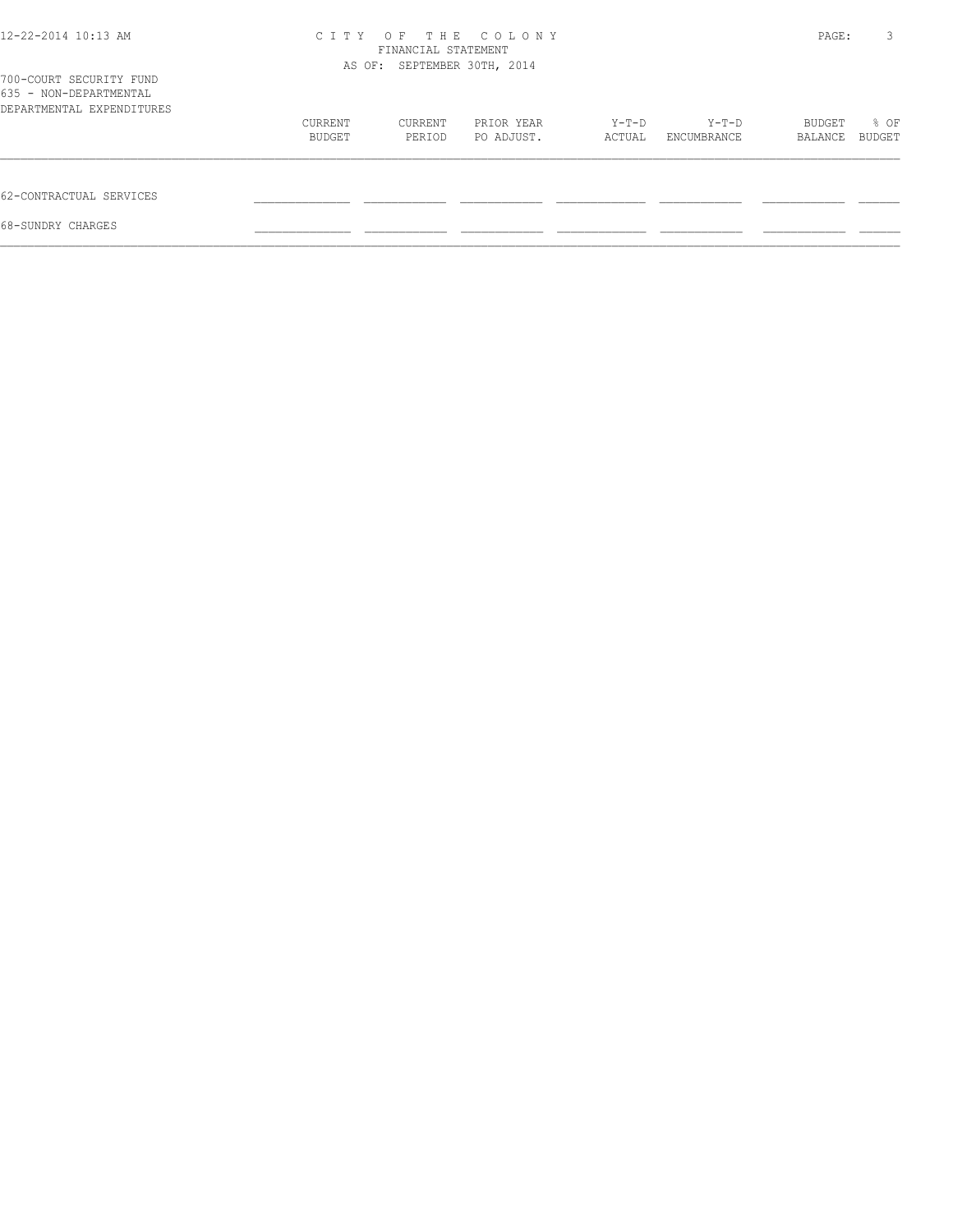## CITY OF THE COLONY<br>
FINANCIAL STATEMENT<br>
AS OF: SEPTEMBER 30TH, 2014

700-COURT SECURITY FUND<br>643 - COURT SECURITY

| DEPARTMENTAL EXPENDITURES               |                             |                          |                          |                 |                          |                         |                |
|-----------------------------------------|-----------------------------|--------------------------|--------------------------|-----------------|--------------------------|-------------------------|----------------|
|                                         | CURRENT<br><b>BUDGET</b>    | CURRENT<br>PERIOD        | PRIOR YEAR<br>PO ADJUST. | Y-T-D<br>ACTUAL | $Y-T-D$<br>ENCUMBRANCE   | BUDGET<br>BALANCE       | % OF<br>BUDGET |
| 61-PERSONNEL SERVICES                   |                             |                          |                          |                 |                          |                         |                |
| 63-SUPPLIES                             |                             |                          |                          |                 |                          |                         |                |
| 64-MAINTENANCE                          |                             |                          |                          |                 |                          |                         |                |
| 65-NON-CAPITAL                          |                             |                          |                          |                 |                          |                         |                |
| 66-CAPITAL OUTLAY                       |                             |                          |                          |                 |                          |                         |                |
|                                         | ______________<br>.         |                          |                          |                 |                          |                         |                |
| ** REVENUE OVER (UNDER) EXPENDITURES ** | 28,400.00<br>-------------- | 2,005.93<br>============ | 0.00                     | 29,354.49       | $0.00$ (<br>============ | 954.49)<br>============ | 0.00           |

 $\star\star\star$  END OF REPORT  $\star\star\star$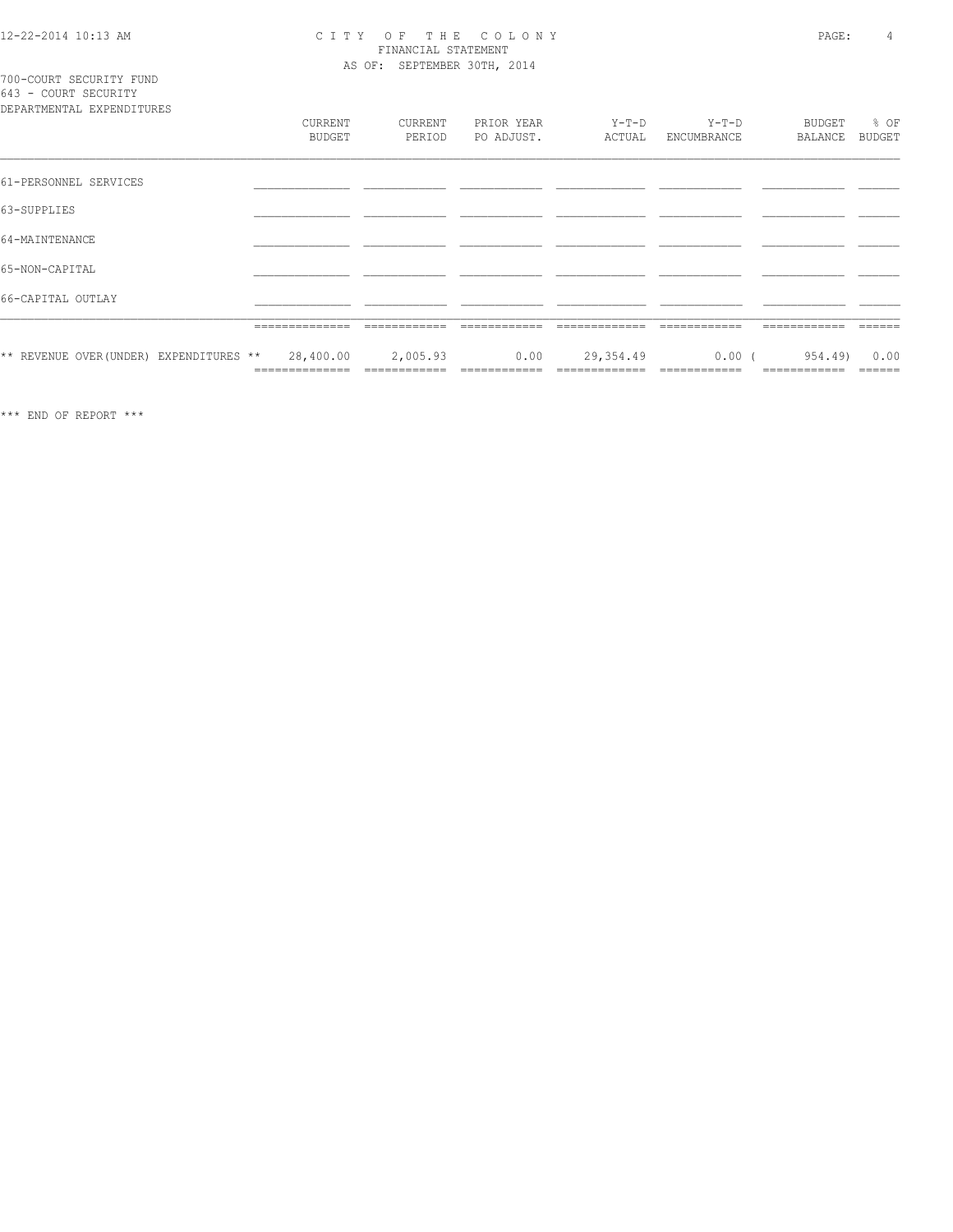#### 701-COURT TECHNOLOGY FUND FINANCIAL SUMMARY

|                                            | CURRENT<br><b>BUDGET</b>    | CURRENT<br>PERIOD | PRIOR YEAR<br>PO ADJUST. | $Y-T-D$<br>ACTUAL | $Y-T-D$<br>ENCUMBRANCE | BUDGET<br>BALANCE                   | % OF<br><b>BUDGET</b> |
|--------------------------------------------|-----------------------------|-------------------|--------------------------|-------------------|------------------------|-------------------------------------|-----------------------|
| REVENUE SUMMARY                            |                             |                   |                          |                   |                        |                                     |                       |
| 7-FINES                                    | 35,000.00                   | 2,674.57          | 0.00                     | 39, 139. 32       | $0.00$ (               | $4,139.32$ $11.83-$                 |                       |
| 8-OTHER                                    | 60.00                       | 0.00              | 0.00                     | 0.00              | 0.00                   | 60.00                               | 100.00                |
| ** TOTAL REVENUES **                       | 35,060.00<br>============== | 2,674.57          | 0.00                     | 39, 139. 32       | $0.00$ (               | $4,079.32$ $11.64-$<br>============ |                       |
| EXPENDITURE SUMMARY                        |                             |                   |                          |                   |                        |                                     |                       |
| 644 -<br>COURT TECHNOLOGY                  | 39,000.00                   | 41,354.39         | 0.00                     | 70,369.99         | $0.00$ (               | $31,369.99)$ 80.44-                 |                       |
| ** TOTAL EXPENDITURES **                   | 39,000.00                   | 41,354.39         | 0.00                     | 70,369.99         | 0.00(                  | 31,369.99)                          | $80.44-$              |
| ** REVENUE OVER (UNDER)<br>EXPENDITURES *( | 3,940.00(                   | 38,679.82)        | $0.00$ (                 | 31, 230.67        | 0.00                   | 27,290.67                           | 0.00                  |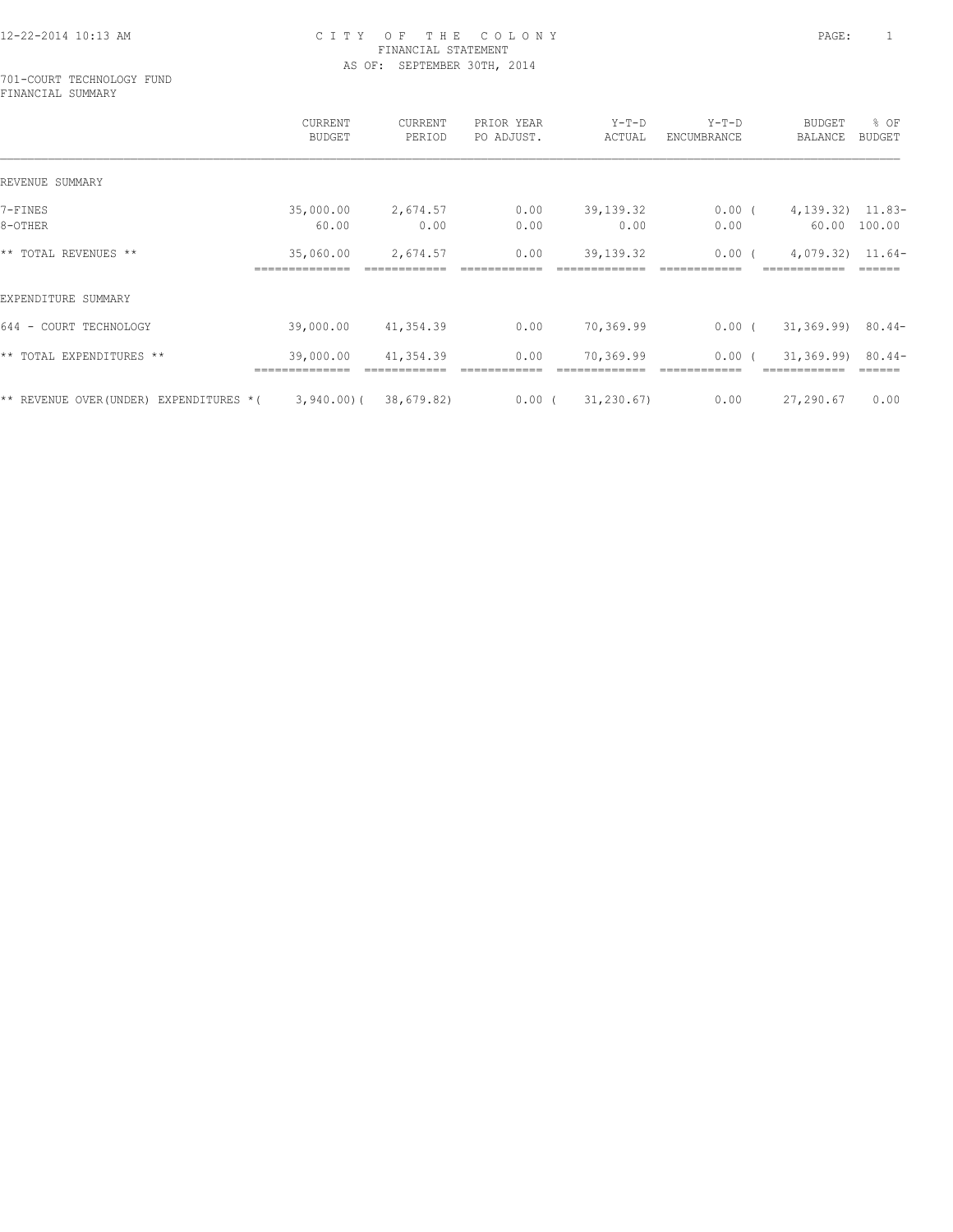#### 701-COURT TECHNOLOGY FUND REVENUES

|         |                          | CURRENT<br>BUDGET | CURRENT<br>PERIOD | PRIOR YEAR<br>PO ADJUST. | $Y-T-D$<br>ACTUAL | $Y-T-D$<br>ENCUMBRANCE | <b>BUDGET</b><br>BALANCE | % OF<br>BUDGET |
|---------|--------------------------|-------------------|-------------------|--------------------------|-------------------|------------------------|--------------------------|----------------|
|         |                          |                   |                   |                          |                   |                        |                          |                |
| 7-FINES |                          |                   |                   |                          |                   |                        |                          |                |
| 470200  | COURT TECHNOLOGY REVENUE | 35,000.00         | 2,674.57          | 0.00                     | 39,139.32         | 0.00(                  | 4, 139. 32) 11.83-       |                |
|         | TOTAL 7-FINES            | 35,000.00         | 2,674.57          | 0.00                     | 39,139.32         | 0.00 <sub>0</sub>      | $4,139.32$ $11.83-$      |                |
| 8-OTHER |                          |                   |                   |                          |                   |                        |                          |                |
| 480000  | INTEREST INCOME          | 60.00             | 0.00              | 0.00                     | 0.00              | 0.00                   | 60.00                    | 100.00         |
|         | TOTAL 8-OTHER            | 60.00             | 0.00              | 0.00                     | 0.00              | 0.00                   | 60.00                    | 100.00         |
|         |                          |                   |                   |                          |                   |                        |                          |                |
|         |                          |                   |                   |                          |                   |                        |                          |                |
|         | ** TOTAL REVENUES **     | 35,060.00         | 2,674.57          | 0.00                     | 39, 139. 32       | $0.00$ (               | 4,079.32)                | 11.64-         |
|         |                          | _____________     |                   |                          |                   |                        | -------------            |                |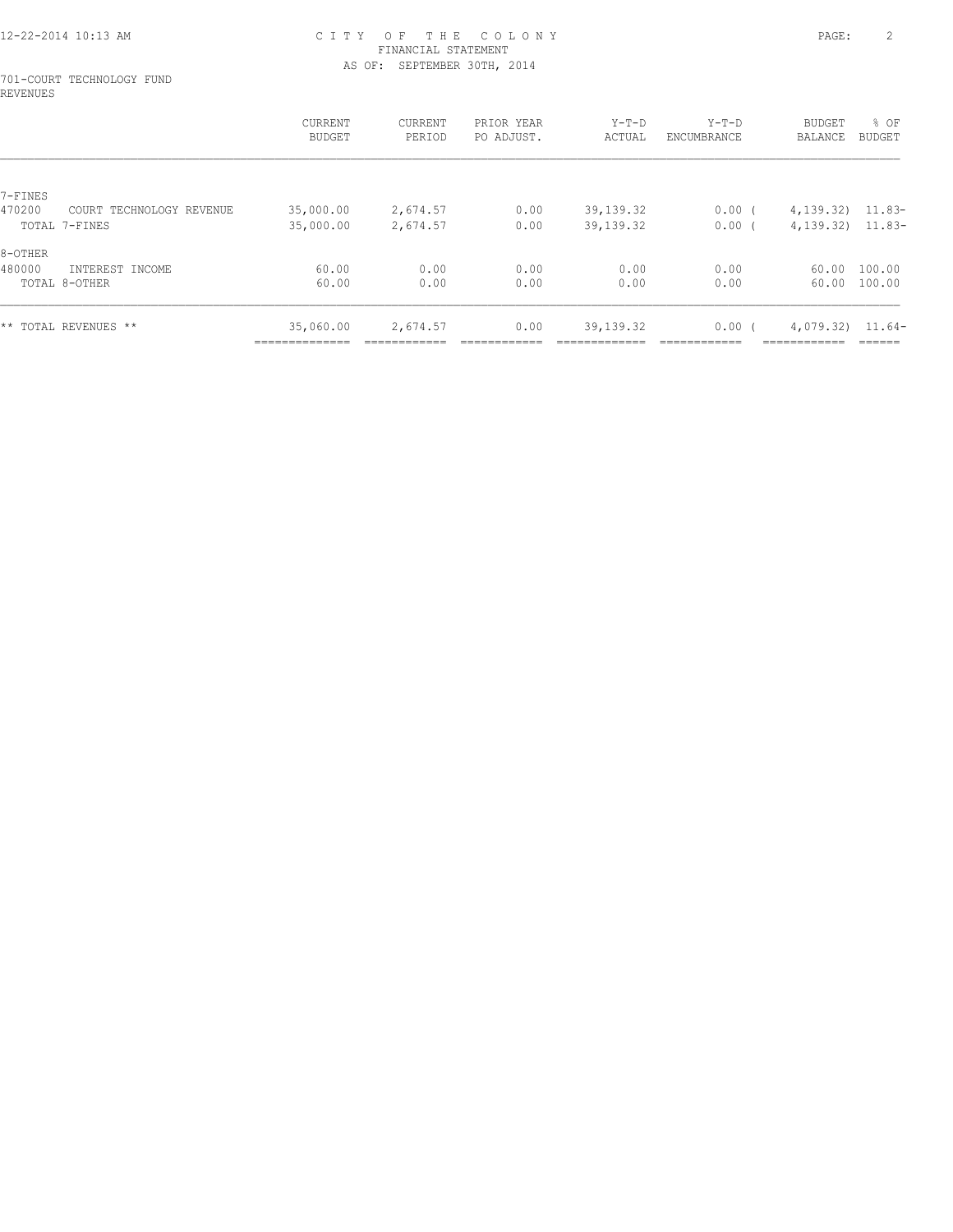| 12-22-2014 10:13 AM                                                              | C I T Y | FINANCIAL STATEMENT         | OF THE COLONY |        |             | PAGE:   |        |
|----------------------------------------------------------------------------------|---------|-----------------------------|---------------|--------|-------------|---------|--------|
|                                                                                  |         | AS OF: SEPTEMBER 30TH, 2014 |               |        |             |         |        |
| 701-COURT TECHNOLOGY FUND<br>631 - INFORMATION TECH<br>DEPARTMENTAL EXPENDITURES |         |                             |               |        |             |         |        |
|                                                                                  | CURRENT | CURRENT                     | PRIOR YEAR    | Y-T-D  | Y-T-D       | BUDGET  | 8 OF   |
|                                                                                  | BUDGET  | PERIOD                      | PO ADJUST.    | ACTUAL | ENCUMBRANCE | BALANCE | BUDGET |

62-CONTRACTUAL SERVICES \_\_\_\_\_\_\_\_\_\_\_\_\_\_ \_\_\_\_\_\_\_\_\_\_\_\_ \_\_\_\_\_\_\_\_\_\_\_\_ \_\_\_\_\_\_\_\_\_\_\_\_\_ \_\_\_\_\_\_\_\_\_\_\_\_ \_\_\_\_\_\_\_\_\_\_\_\_ \_\_\_\_\_\_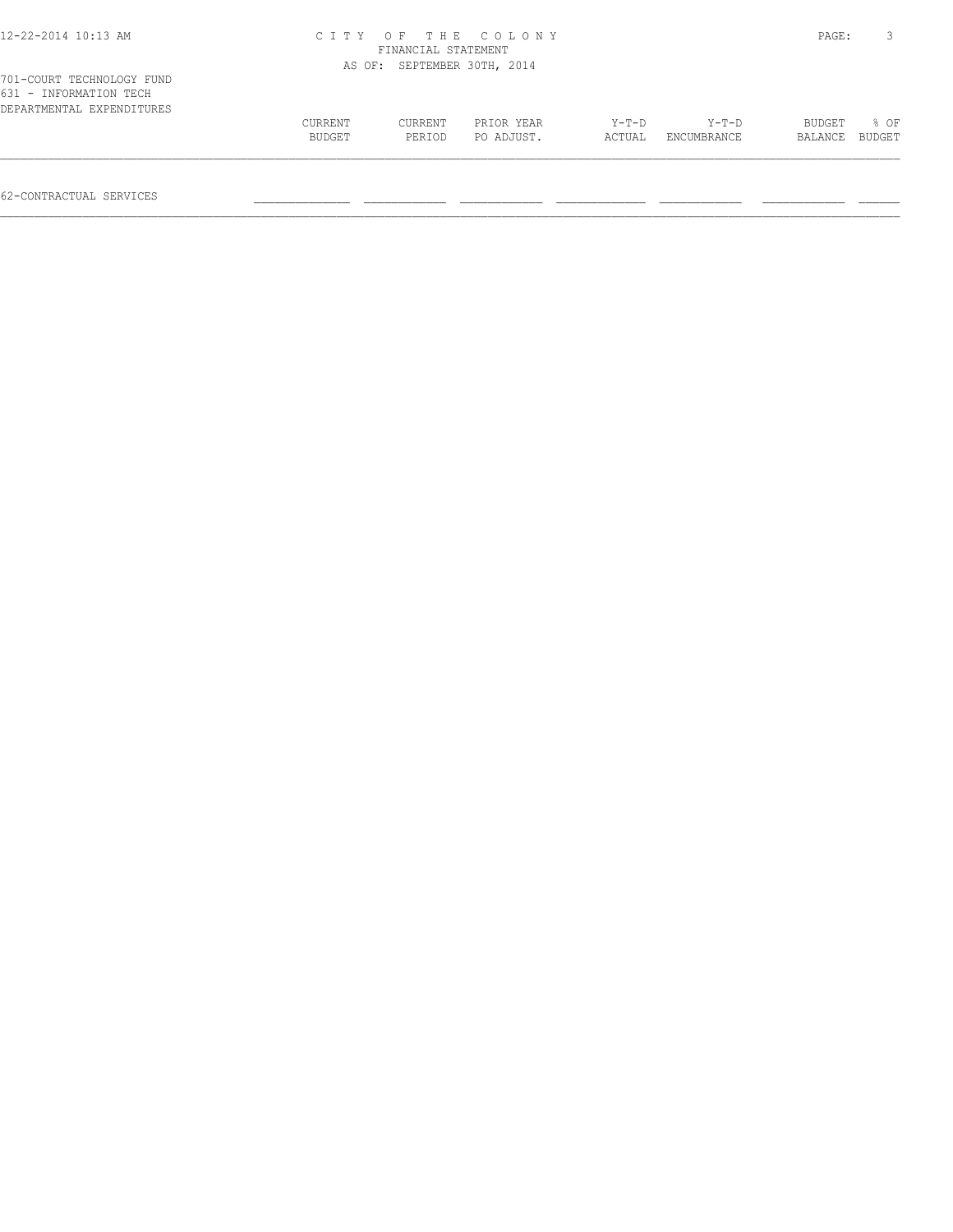| 12-22-2014 10:13 AM                               |                             | PAGE:   |            |        |             |         |        |
|---------------------------------------------------|-----------------------------|---------|------------|--------|-------------|---------|--------|
|                                                   | AS OF: SEPTEMBER 30TH, 2014 |         |            |        |             |         |        |
| 701-COURT TECHNOLOGY FUND<br>635 - NON-DEPARTMENT |                             |         |            |        |             |         |        |
| DEPARTMENTAL EXPENDITURES                         |                             |         |            |        |             |         |        |
|                                                   | CURRENT                     | CURRENT | PRIOR YEAR | Y-T-D  | Y-T-D       | BUDGET  | % OF   |
|                                                   | BUDGET                      | PERIOD  | PO ADJUST. | ACTUAL | ENCUMBRANCE | BALANCE | BUDGET |
| 62-CONTRACTUAL SERVICES                           |                             |         |            |        |             |         |        |
| 67-OVERHEAD ALLOCATION                            |                             |         |            |        |             |         |        |
| 68-SUNDRY CHARGES                                 |                             |         |            |        |             |         |        |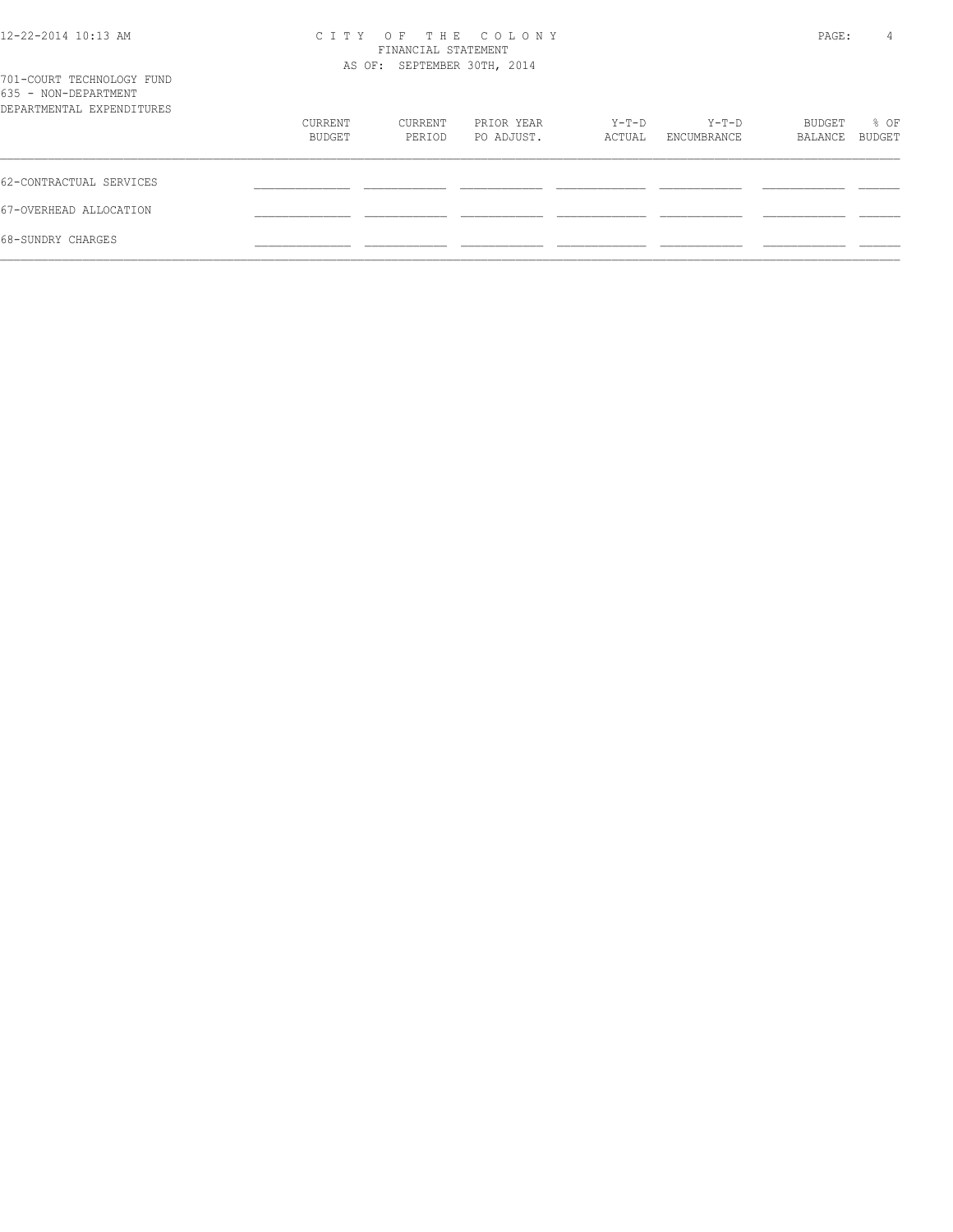701-COURT TECHNOLOGY FUND 644 - COURT TECHNOLOGY

DEPARTMENTAL EXPENDITURES CURRENT CURRENT PRIOR YEAR Y-T-D Y-T-D BUDGET % OF BUDGET PERIOD PO ADJUST. ACTUAL ENCUMBRANCE BALANCE BUDGET  $\mathcal{L} = \{ \mathcal{L} = \{ \mathcal{L} = \{ \mathcal{L} = \{ \mathcal{L} = \{ \mathcal{L} = \{ \mathcal{L} = \{ \mathcal{L} = \{ \mathcal{L} = \{ \mathcal{L} = \{ \mathcal{L} = \{ \mathcal{L} = \{ \mathcal{L} = \{ \mathcal{L} = \{ \mathcal{L} = \{ \mathcal{L} = \{ \mathcal{L} = \{ \mathcal{L} = \{ \mathcal{L} = \{ \mathcal{L} = \{ \mathcal{L} = \{ \mathcal{L} = \{ \mathcal{L} = \{ \mathcal{L} = \{ \mathcal{$ 61-PERSONNEL SERVICES \_\_\_\_\_\_\_\_\_\_\_\_\_\_ \_\_\_\_\_\_\_\_\_\_\_\_ \_\_\_\_\_\_\_\_\_\_\_\_ \_\_\_\_\_\_\_\_\_\_\_\_\_ \_\_\_\_\_\_\_\_\_\_\_\_ \_\_\_\_\_\_\_\_\_\_\_\_ \_\_\_\_\_\_ 62-CONTRACTUAL SERVICES 644-6244-TELEPHONE SERVICES - PD 0.00 75.98 0.00 455.88 0.00 ( 455.88) 0.00 644-6275 EQUIPMENT RENTAL 0.00 0.00 0.00 2,557.56 0.00 ( 2,557.56) 0.00 TOTAL 62-CONTRACTUAL SERVICES 0.00 75.98 0.00 3,013.44 0.00 ( 3,013.44) 0.00 63-SUPPLIES 644-6311 COPIER SUPPLIES 0.00 68.53 0.00 496.67 0.00 ( 496.67) 0.00 644-6312 COMPUTER SUPPLIES 4,000.00 0.00 0.00 0.00 0.00 4,000.00 100.00 TOTAL 63-SUPPLIES 4,000.00 68.53 0.00 496.67 0.00 3,503.33 87.58 64-MAINTENANCE 644-6430 MAINTENANCE - OFFICE EQUIPMEN 0.00 6,780.88 0.00 6,780.88 0.00 ( 6,780.88) 0.00 644-6470 MAINTENANCE OTHER EQUIPMENT 0.00 730.00 0.00 4,380.00 0.00 ( 4,380.00) 0.00 TOTAL 64-MAINTENANCE 0.00 7,510.88 0.00 11,160.88 0.00 ( 11,160.88) 0.00 65-NON-CAPITAL \_\_\_\_\_\_\_\_\_\_\_\_\_\_ \_\_\_\_\_\_\_\_\_\_\_\_ \_\_\_\_\_\_\_\_\_\_\_\_ \_\_\_\_\_\_\_\_\_\_\_\_\_ \_\_\_\_\_\_\_\_\_\_\_\_ \_\_\_\_\_\_\_\_\_\_\_\_ \_\_\_\_\_\_ 66-CAPITAL OUTLAY 644-6651 CAPITAL OUTLAY--HARDWARE 0.00 33,699.00 0.00 33,699.00 0.00 ( 33,699.00) 0.00 644-6651-CAPT OUTLAY - COMP HDWR - IT 35,000.00 0.00 0.00 0.00 0.00 35,000.00 100.00 644-6652 CAPITAL OUTLAY - SOFTWARE 0.00 0.00 0.00 22,000.00 0.00 ( 22,000.00) 0.00 TOTAL 66-CAPITAL OUTLAY 35,000.00 33,699.00 0.00 55,699.00 0.00 ( 20,699.00) 59.14- TOTAL 644 - COURT TECHNOLOGY 39,000.00 41,354.39 0.00 70,369.99 0.00 ( 31,369.99) 80.44- \*\*\* TOTAL EXPENDITURES \*\*\* 39,000.00 41,354.39 0.00 70,369.99 0.00 ( 31,369.99) 80.44- ============== ============ ============ ============= ============ ============ ====== \*\* REVENUE OVER(UNDER) EXPENDITURES \*( 3,940.00)( 38,679.82) 0.00 ( 31,230.67) 0.00 27,290.67 0.00 ============== ============ ============ ============= ============ ============ ======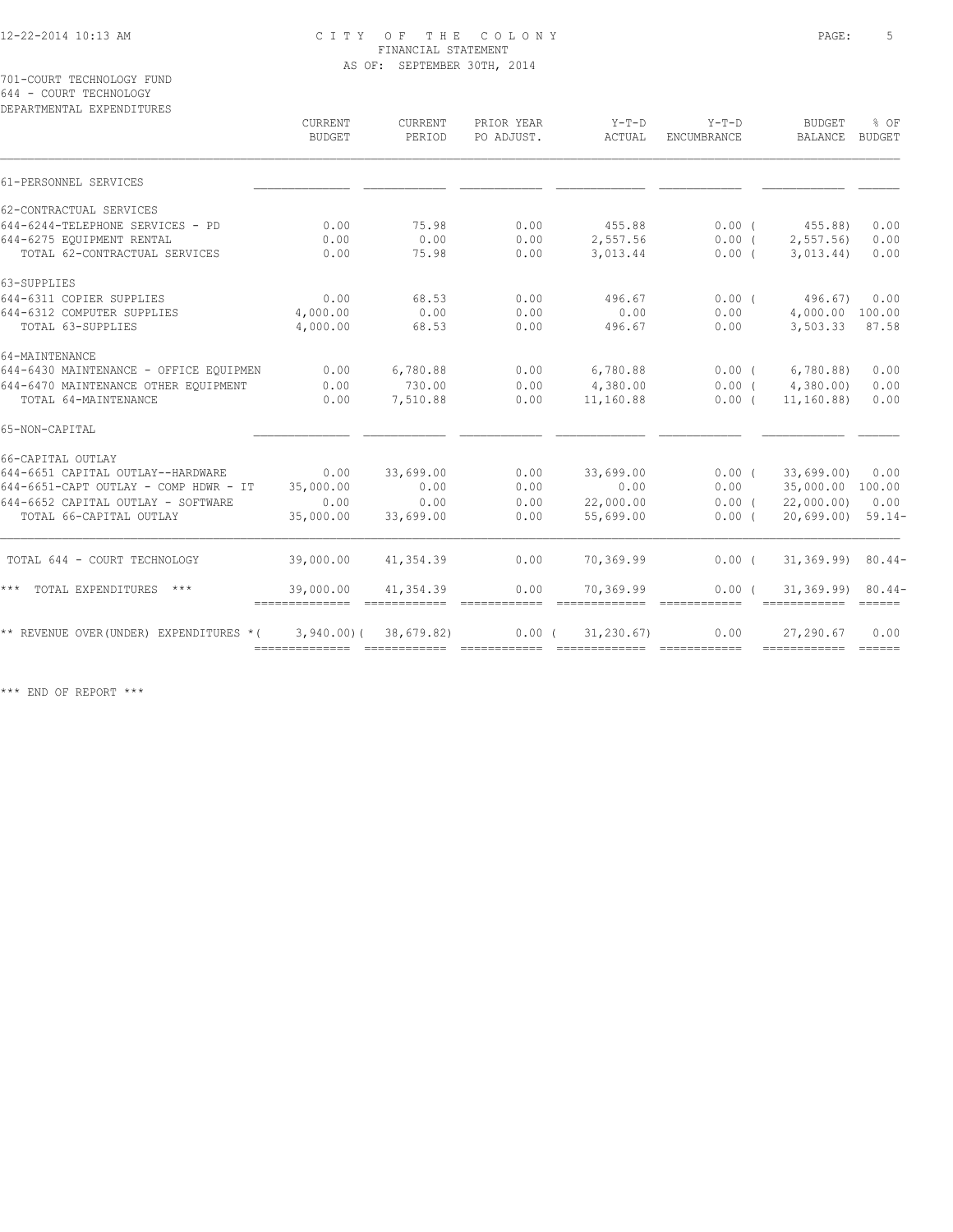|                      | CURRENT<br>BUDGET | CURRENT<br>PERIOD | PRIOR YEAR<br>PO ADJUST. | $Y-T-D$<br>ACTUAL | $Y-T-D$<br>ENCUMBRANCE | BUDGET<br>BALANCE | % OF<br><b>BUDGET</b> |
|----------------------|-------------------|-------------------|--------------------------|-------------------|------------------------|-------------------|-----------------------|
| REVENUE SUMMARY      |                   |                   |                          |                   |                        |                   |                       |
| 3-FRANCHISE TAXES    | 66,000.00         | 0.00              | 0.00                     | 0.00              | 0.00                   | 66,000.00 100.00  |                       |
| ** TOTAL REVENUES ** | 66,000.00         | 0.00              | 0.00                     | 0.00              | 0.00                   | 66,000.00 100.00  |                       |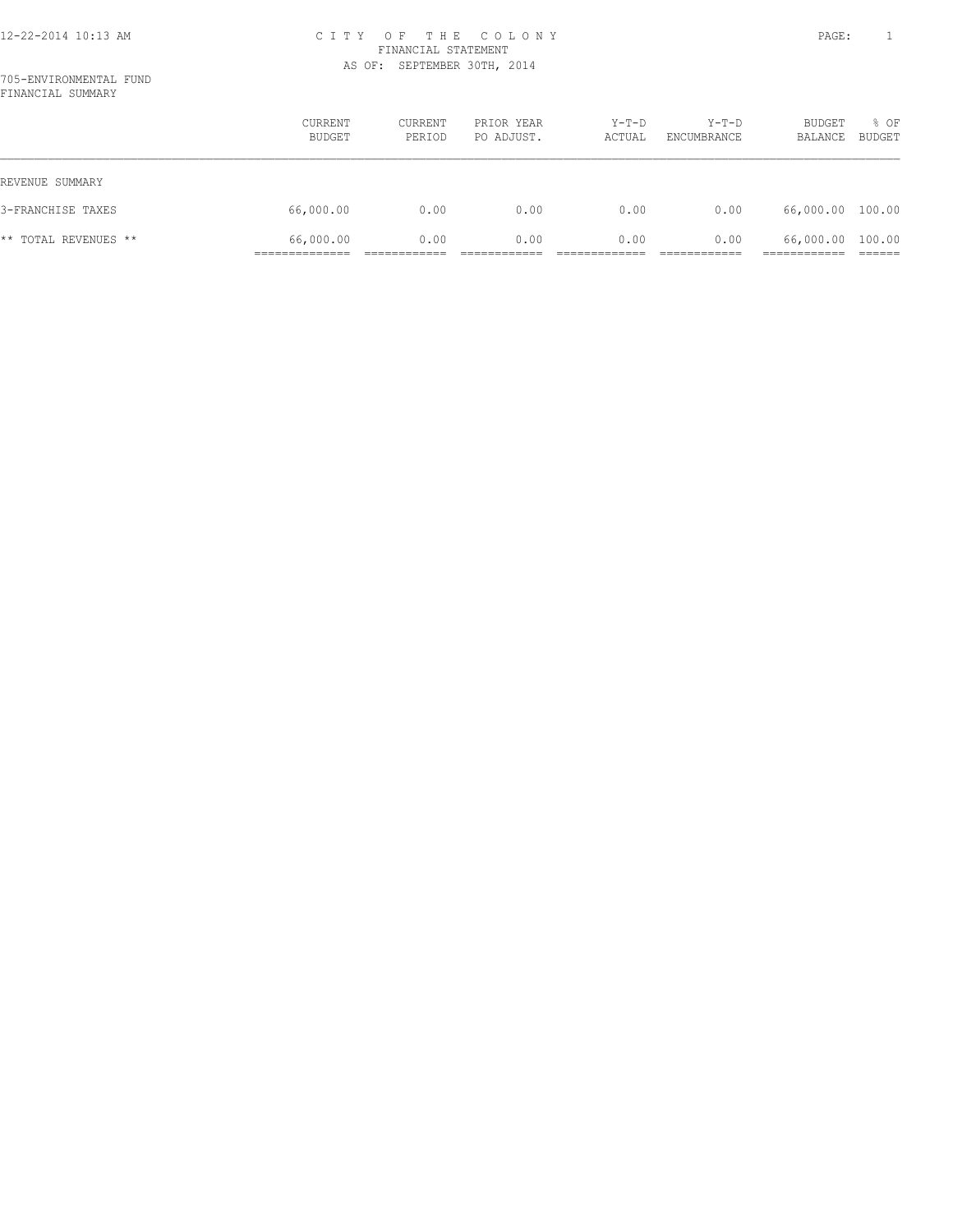#### 705-ENVIRONMENTAL FUND REVENUES

|                                         | CURRENT<br>BUDGET | CURRENT<br>PERIOD | PRIOR YEAR<br>PO ADJUST. | $Y-T-D$<br>ACTUAL | $Y-T-D$<br>ENCUMBRANCE | <b>BUDGET</b><br>BALANCE | % OF<br><b>BUDGET</b> |
|-----------------------------------------|-------------------|-------------------|--------------------------|-------------------|------------------------|--------------------------|-----------------------|
|                                         |                   |                   |                          |                   |                        |                          |                       |
| 3-FRANCHISE TAXES                       |                   |                   |                          |                   |                        |                          |                       |
| 435000<br>RECYCLING FRANCHISE REVENUE   | 30,000.00         | 0.00              | 0.00                     | 0.00              | 0.00                   | 30,000.00                | 100.00                |
| 435010<br>RECYCLING EDUCATION CONTRIB   | 36,000.00         | 0.00              | 0.00                     | 0.00              | 0.00                   | 36,000.00                | 100.00                |
| TOTAL 3-FRANCHISE TAXES                 | 66,000.00         | 0.00              | 0.00                     | 0.00              | 0.00                   | 66,000.00                | 100.00                |
| 8-OTHER REVENUE                         |                   |                   |                          |                   |                        |                          |                       |
| ** TOTAL REVENUES **                    | 66,000.00         | 0.00              | 0.00                     | 0.00              | 0.00                   | 66,000.00 100.00         |                       |
| ** REVENUE OVER (UNDER) EXPENDITURES ** | 66,000.00         | 0.00              | 0.00                     | 0.00              | 0.00                   | 66,000.00                | 0.00                  |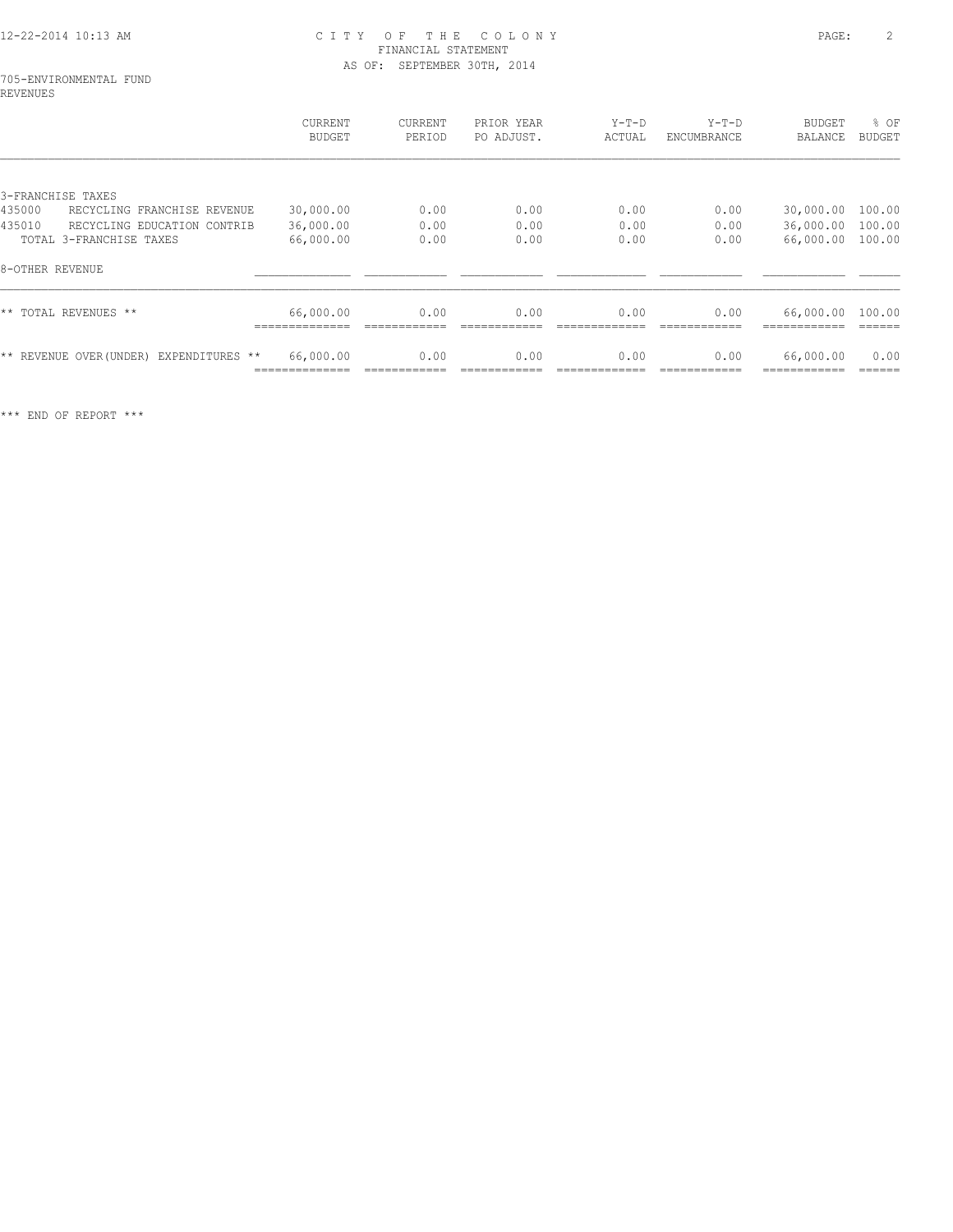710-STORM WATER UTILITY FINANCIAL SUMMARY

|                                        | CURRENT<br><b>BUDGET</b> | CURRENT<br>PERIOD | PRIOR YEAR<br>PO ADJUST. | $Y-T-D$<br>ACTUAL | $Y-T-D$<br>ENCUMBRANCE | <b>BUDGET</b><br>BALANCE | % OF<br><b>BUDGET</b> |
|----------------------------------------|--------------------------|-------------------|--------------------------|-------------------|------------------------|--------------------------|-----------------------|
| REVENUE SUMMARY                        |                          |                   |                          |                   |                        |                          |                       |
| 4-SERVICE REVENUE                      | 491,000.00               | 43,310.85         | 0.00                     | 511,900.00        | $0.00$ (               | 20,900,00)               | $4.26-$               |
| ** TOTAL REVENUES **                   | 491,000.00               | 43,310.85         | 0.00                     | 511,900.00        | 0.00(                  | 20, 900, 00)             | $4.26 -$              |
| EXPENDITURE SUMMARY                    |                          |                   |                          |                   |                        |                          |                       |
| 635 - NON-DEPARTMENTAL                 | 0.00                     | 0.00              | 0.00                     | 518,800.00        | $0.00$ (               | 518,800.00)              | 0.00                  |
| ** TOTAL EXPENDITURES **               | 0.00                     | 0.00              | 0.00                     | 518,800.00        | $0.00$ (               | 518,800.00               | 0.00                  |
| ** REVENUE OVER(UNDER) EXPENDITURES ** | 491,000.00               | 43,310.85         | $0.00$ (                 | 6,900.00)         | 0.00                   | 497,900.00               | 0.00                  |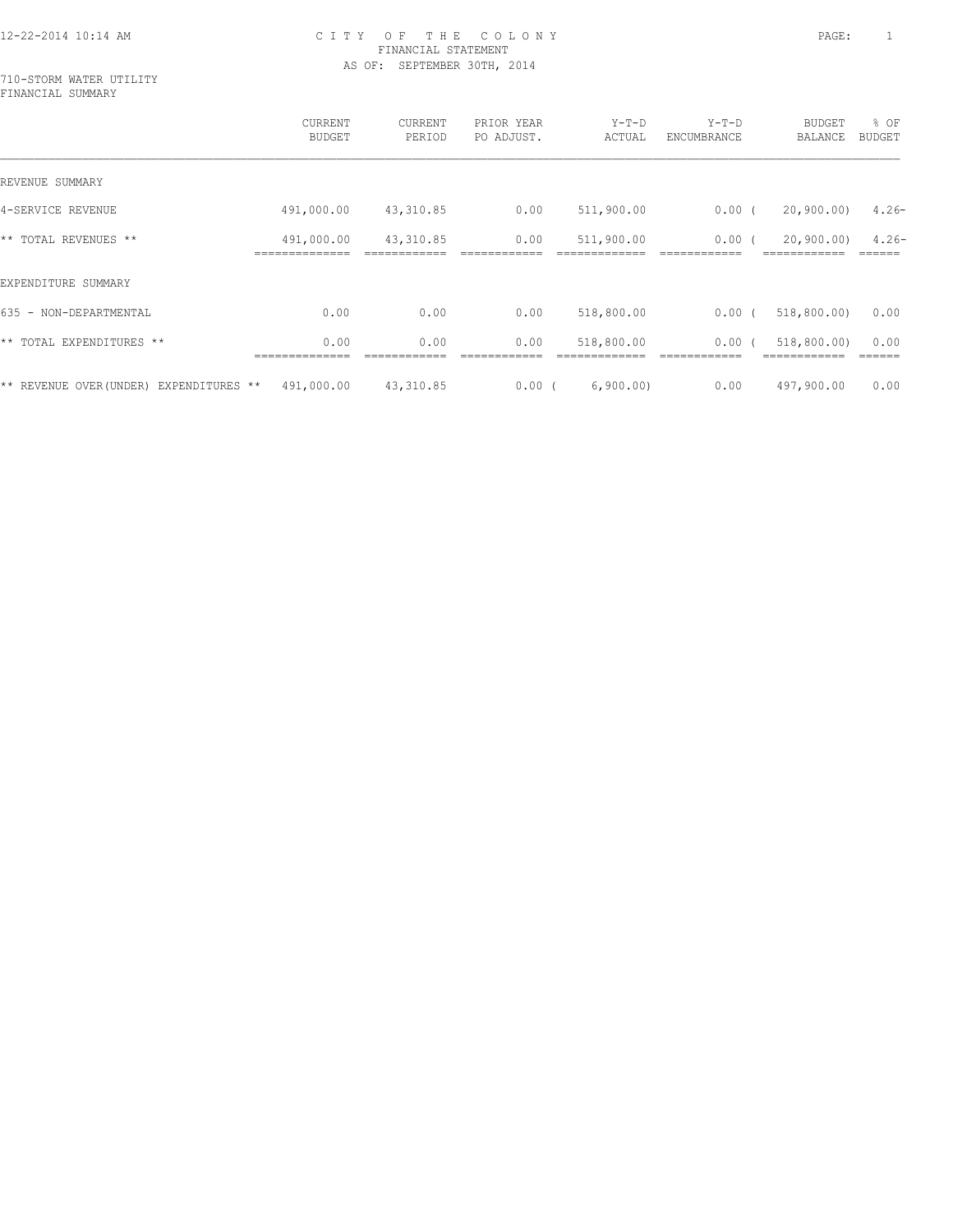#### 710-STORM WATER UTILITY REVENUES

|                                                                | <b>CURRENT</b><br>BUDGET | CURRENT<br>PERIOD      | PRIOR YEAR<br>PO ADJUST. | $Y-T-D$<br>ACTUAL        | $Y-T-D$<br>ENCUMBRANCE | <b>BUDGET</b><br>BALANCE  | $8$ OF<br>BUDGET    |
|----------------------------------------------------------------|--------------------------|------------------------|--------------------------|--------------------------|------------------------|---------------------------|---------------------|
| 4-SERVICE REVENUE<br>440000<br>RESIDENTIAL STORM WTR FEES      | 324,000.00               | 28,010.70              | 0.00                     | 334,380.39               | 0.00(                  | 10,380.39                 | $3.20 -$            |
| 441000<br>COMMERCIAL STORM WTR FEES<br>TOTAL 4-SERVICE REVENUE | 167,000.00<br>491,000.00 | 15,300.15<br>43,310.85 | 0.00<br>0.00             | 177,519.61<br>511,900.00 | $0.00$ (<br>0.00(      | 10, 519.61)<br>20,900.00) | $6.30 -$<br>$4.26-$ |
| 8-OTHER REVENUE                                                |                          |                        |                          |                          |                        |                           |                     |
| ** TOTAL REVENUES **                                           | 491,000.00               | 43,310.85              | 0.00                     | 511,900.00               | 0.00(                  | 20,900,00)                | $4.26-$             |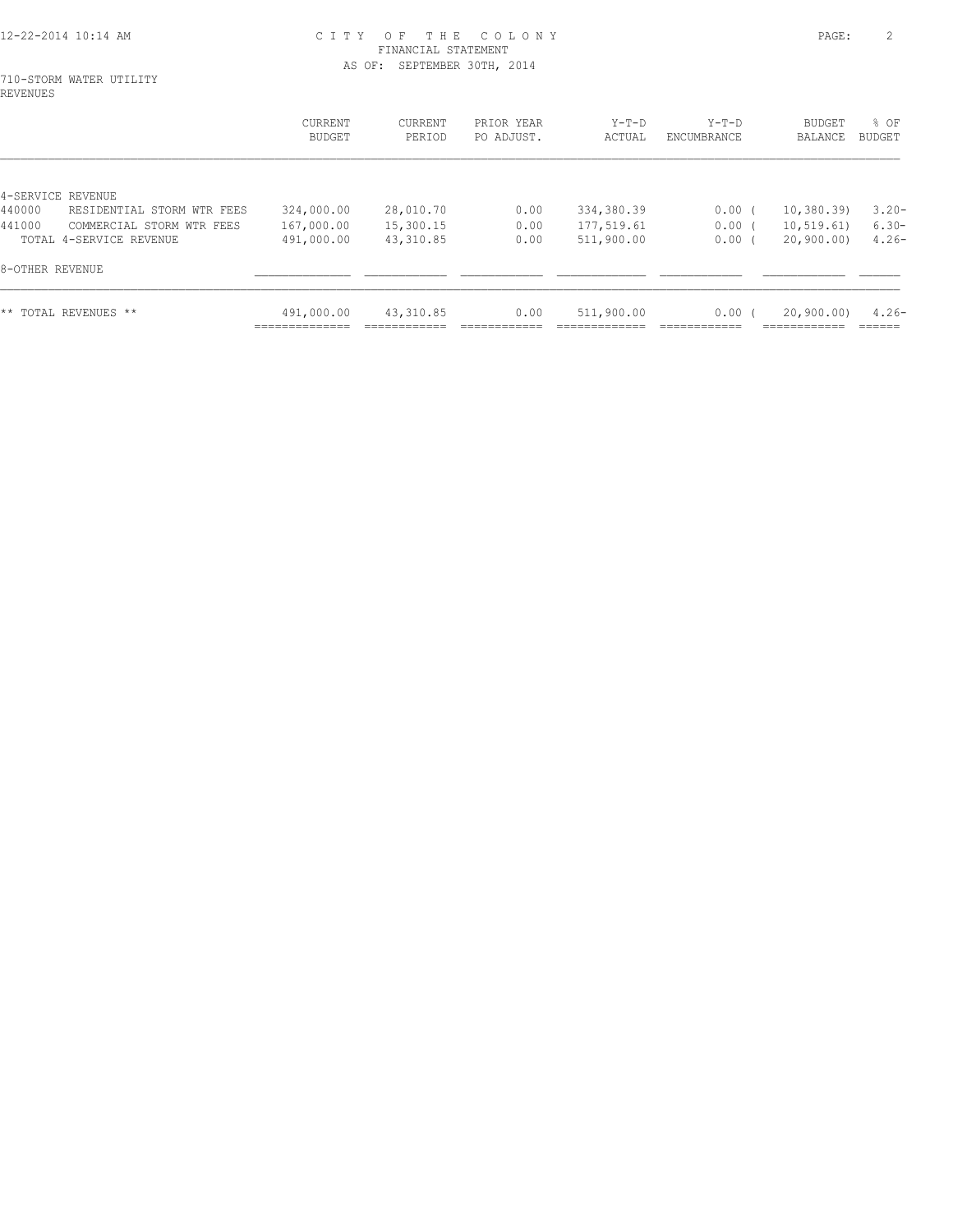| DEPARTMENTAL EXPENDITURES               |                   |                   |                          |                   |                        |                          |                       |
|-----------------------------------------|-------------------|-------------------|--------------------------|-------------------|------------------------|--------------------------|-----------------------|
|                                         | CURRENT<br>BUDGET | CURRENT<br>PERIOD | PRIOR YEAR<br>PO ADJUST. | $Y-T-D$<br>ACTUAL | $Y-T-D$<br>ENCUMBRANCE | <b>BUDGET</b><br>BALANCE | % OF<br><b>BUDGET</b> |
|                                         |                   |                   |                          |                   |                        |                          |                       |
| 68-SUNDRY CHARGES                       |                   |                   |                          |                   |                        |                          |                       |
| 635-6801 TRANSFER OUT - UTILITY FUND    | 0.00              | 0.00              | 0.00                     | 350,000.00        | 0.00(                  | 350,000.00)              | 0.00                  |
| 635-6899 TRANSFER OUT - GENERAL FUND    | 0.00              | 0.00              | 0.00                     | 168,800.00        | 0.00(                  | 168,800.00)              | 0.00                  |
| TOTAL 68-SUNDRY CHARGES                 | 0.00              | 0.00              | 0.00                     | 518,800.00        | 0.00(                  | 518,800.00)              | 0.00                  |
| TOTAL 635 - NON-DEPARTMENTAL            | 0.00              | 0.00              | 0.00                     | 518,800.00        | 0.00(                  | 518,800.00)              | 0.00                  |
| ***<br>TOTAL EXPENDITURES<br>$***$      | 0.00              | 0.00              | 0.00                     | 518,800.00        | 0.00(                  | 518,800.00)              | 0.00                  |
| ** REVENUE OVER (UNDER) EXPENDITURES ** | 491,000.00        | 43,310.85         | 0.00(                    | 6,900.00)         | 0.00                   | 497,900.00               | 0.00                  |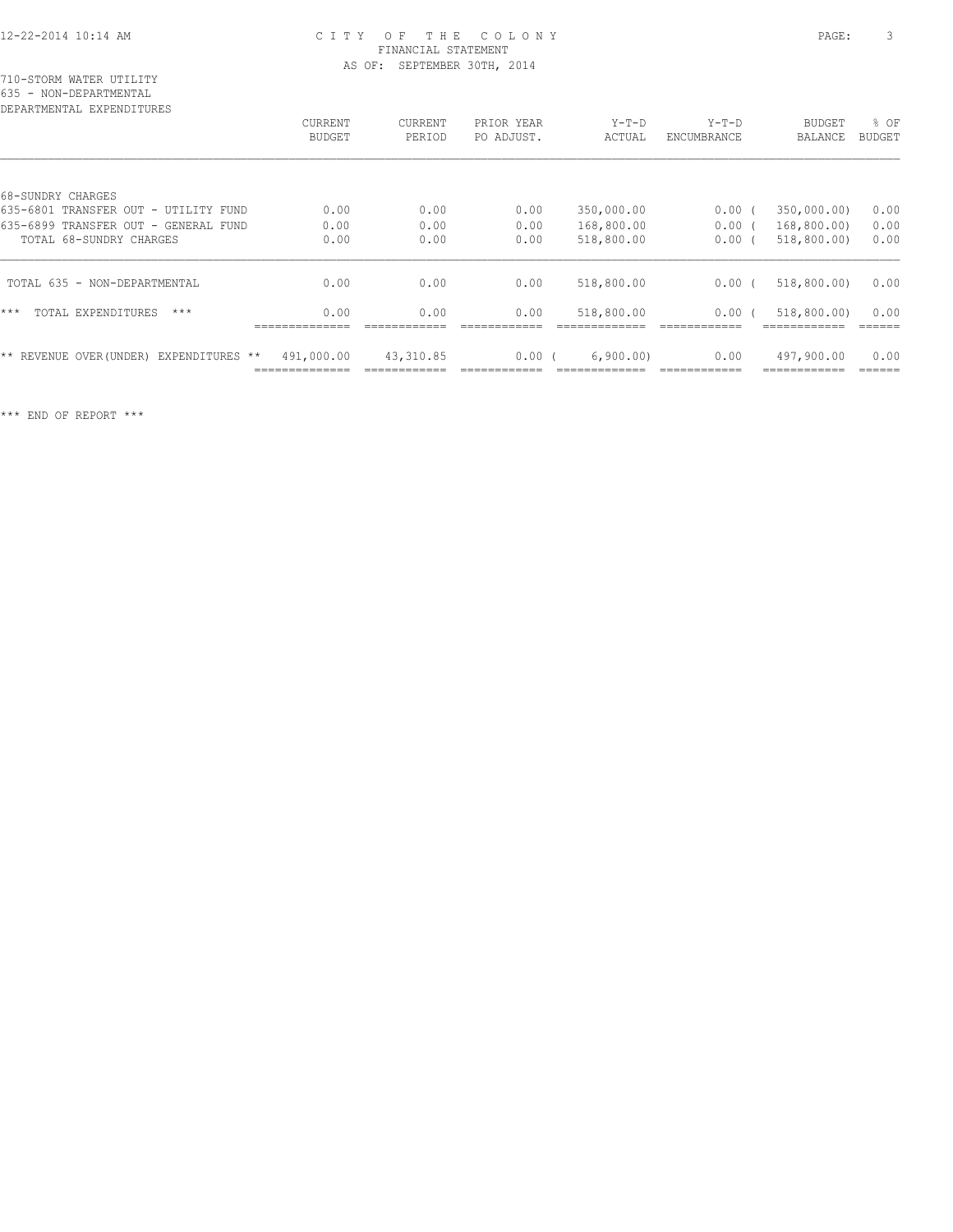715-CVB/COMM/HOT FINANCIAL SUMMARY

|                                          | CURRENT<br><b>BUDGET</b> | <b>CURRENT</b><br>PERIOD | PRIOR YEAR<br>PO ADJUST. | $Y-T-D$<br>ACTUAL | $Y-T-D$<br>ENCUMBRANCE | <b>BUDGET</b><br>BALANCE | % OF<br><b>BUDGET</b> |
|------------------------------------------|--------------------------|--------------------------|--------------------------|-------------------|------------------------|--------------------------|-----------------------|
| REVENUE SUMMARY                          |                          |                          |                          |                   |                        |                          |                       |
| 2-HOTEL/MOTEL TAXES                      | 350,000.00               | 58,477.99                | 0.00                     | 473,743.61        | 0.00(                  | 123,743.61)              | $35.36-$              |
| 8-OTHER REVENUE                          | 165,000.00               | 0.00                     | 0.00                     | 166,407.09        | $0.00$ (               | 1,407.09)                | $0.85-$               |
| ** TOTAL REVENUES **                     | 515,000.00               | 58,477.99                | 0.00                     | 640,150.70        | 0.00(                  | 125,150.70)              | $24.30 -$             |
| EXPENDITURE SUMMARY                      |                          |                          |                          |                   |                        |                          |                       |
| 635 - NON-DEPARTMENTAL                   | 250,000.00               | 0.00                     | 0.00                     | 250,000.00        | 0.00                   | 0.00                     | 0.00                  |
| 681 - COMMUNICATIONS                     | 75,196.00                | 9,582.53                 | 0.00                     | 184,499.41        | 0.00(                  | 109,303.41) 145.36-      |                       |
| 683 - CVB                                | 278,595.00               | 70,713.62                | 0.00                     | 161,015.83        | 0.00                   | 117,579.17               | 42.20                 |
| ** TOTAL EXPENDITURES **                 | 603,791.00               | 80,296.15                | 0.00                     | 595, 515.24       | 0.00                   | 8,275.76                 | 1.37<br>======        |
| ** REVENUE OVER (UNDER) EXPENDITURES * ( | 88,791.00)(              | 21,818.16)               | 0.00                     | 44,635.46         | 0.00(                  | 133,426.46)              | 0.00                  |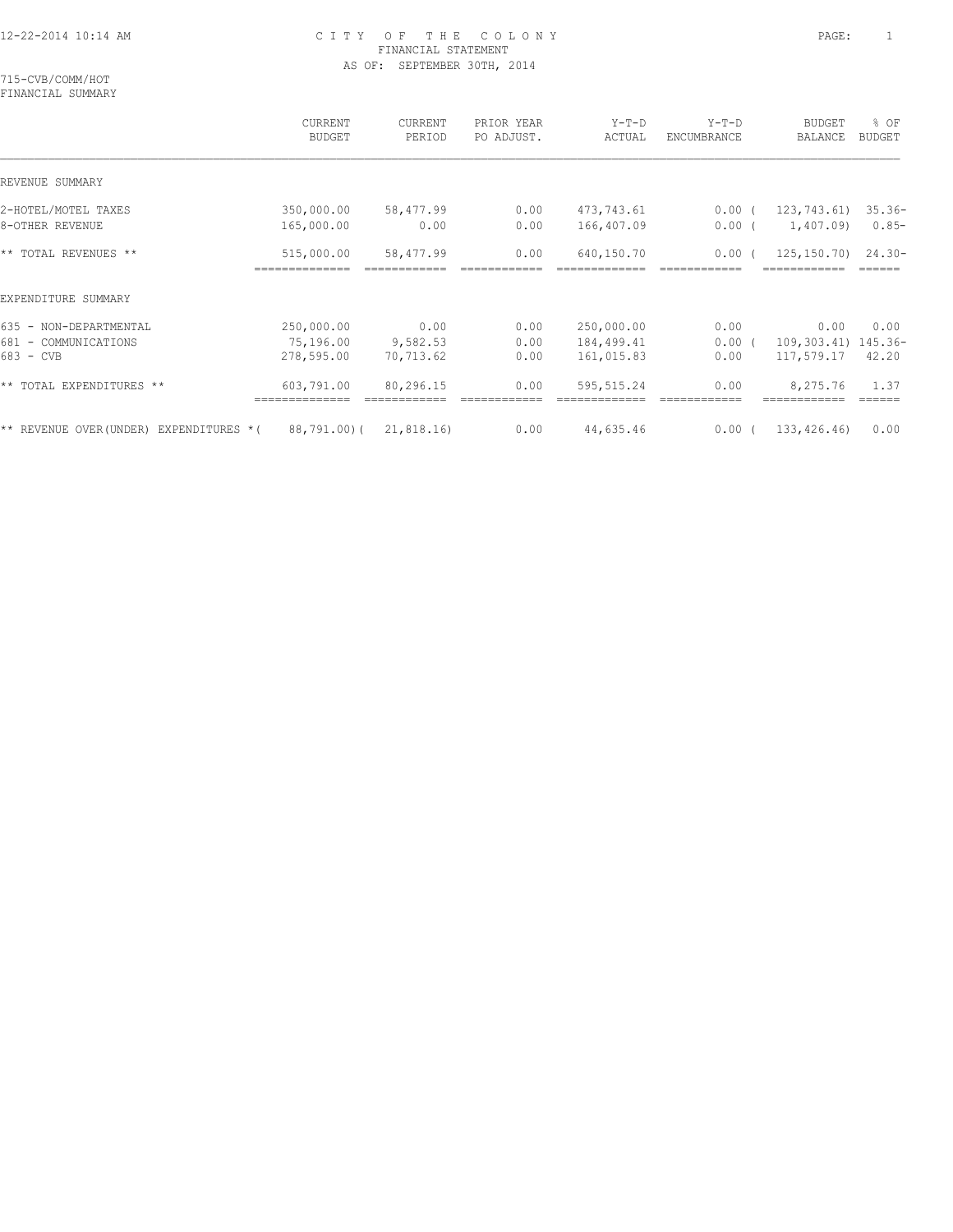715-CVB/COMM/HOT REVENUES

|                                      | CURRENT<br><b>BUDGET</b> | CURRENT<br>PERIOD | PRIOR YEAR<br>PO ADJUST. | $Y-T-D$<br>ACTUAL | $Y-T-D$<br>ENCUMBRANCE | <b>BUDGET</b><br>BALANCE | % OF<br>BUDGET |
|--------------------------------------|--------------------------|-------------------|--------------------------|-------------------|------------------------|--------------------------|----------------|
|                                      |                          |                   |                          |                   |                        |                          |                |
| 2-HOTEL/MOTEL TAXES                  |                          |                   |                          |                   |                        |                          |                |
| HOTEL/MOTEL TAXES<br>420100          | 350,000.00               | 58,477.99         | 0.00                     | 473,743.61        | $0.00$ (               | 123,743.61)              | $35.36-$       |
| TOTAL 2-HOTEL/MOTEL TAXES            | 350,000.00               | 58,477.99         | 0.00                     | 473,743.61        | 0.00(                  | 123,743.61)              | $35.36-$       |
| 8-OTHER REVENUE                      |                          |                   |                          |                   |                        |                          |                |
| 482000<br>MISCELLANEOUS REVENUE      | 0.00                     | 0.00              | 0.00                     | 1,407.09          | $0.00$ (               | 1,407.09)                | 0.00           |
| 489050<br>TRANSFER IN - GENERAL FUND | 165,000.00               | 0.00              | 0.00                     | 165,000.00        | 0.00                   | 0.00                     | 0.00           |
| TOTAL 8-OTHER REVENUE                | 165,000.00               | 0.00              | 0.00                     | 166,407.09        | 0.00                   | 1,407.09)                | $0.85-$        |
| ** TOTAL REVENUES **                 | 515,000.00               | 58,477.99         | 0.00                     | 640,150.70        | 0.00                   | 125, 150, 70)            | $24.30-$       |
|                                      |                          |                   |                          |                   |                        |                          |                |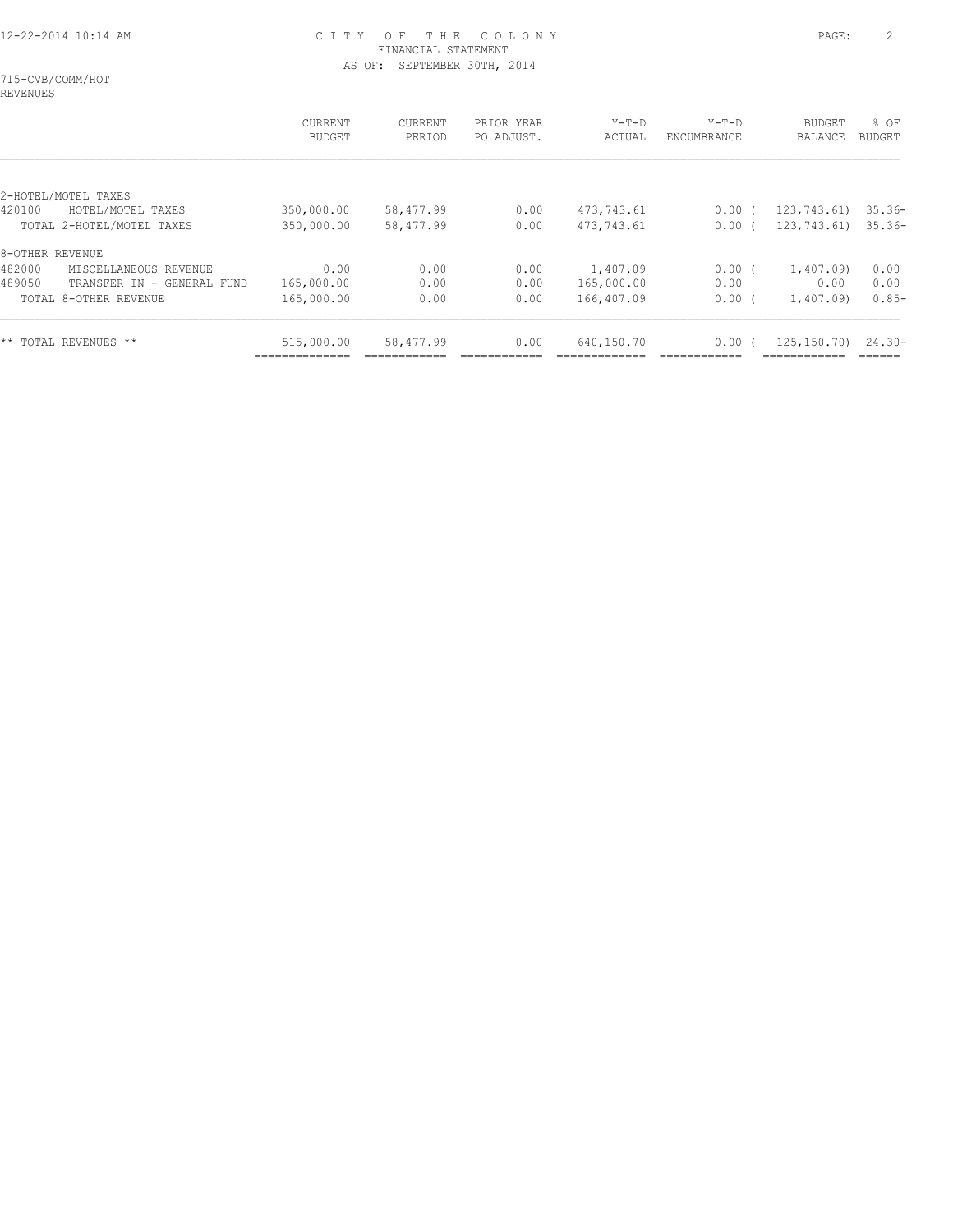715-CVB/COMM/HOT

635 - NON-DEPARTMENTAL

| DEPARTMENTAL EXPENDITURES                                                              | CURRENT<br><b>BUDGET</b> | CURRENT<br>PERIOD | PRIOR YEAR<br>PO ADJUST. | $Y-T-D$<br>ACTUAL        | $Y-T-D$<br>ENCUMBRANCE | <b>BUDGET</b><br>BALANCE | % OF<br><b>BUDGET</b> |
|----------------------------------------------------------------------------------------|--------------------------|-------------------|--------------------------|--------------------------|------------------------|--------------------------|-----------------------|
| 62-CONTRACTUAL SERVICES                                                                |                          |                   |                          |                          |                        |                          |                       |
| 68-SUNDRY CHARGES<br>635-6861 TRANSFER OUT - SPECIAL EVENTS<br>TOTAL 68-SUNDRY CHARGES | 250,000.00<br>250,000.00 | 0.00<br>0.00      | 0.00<br>0.00             | 250,000.00<br>250,000.00 | 0.00<br>0.00           | 0.00<br>0.00             | 0.00<br>0.00          |
| TOTAL 635 - NON-DEPARTMENTAL                                                           | 250,000.00               | 0.00              | 0.00                     | 250,000.00               | 0.00                   | 0.00                     | 0.00                  |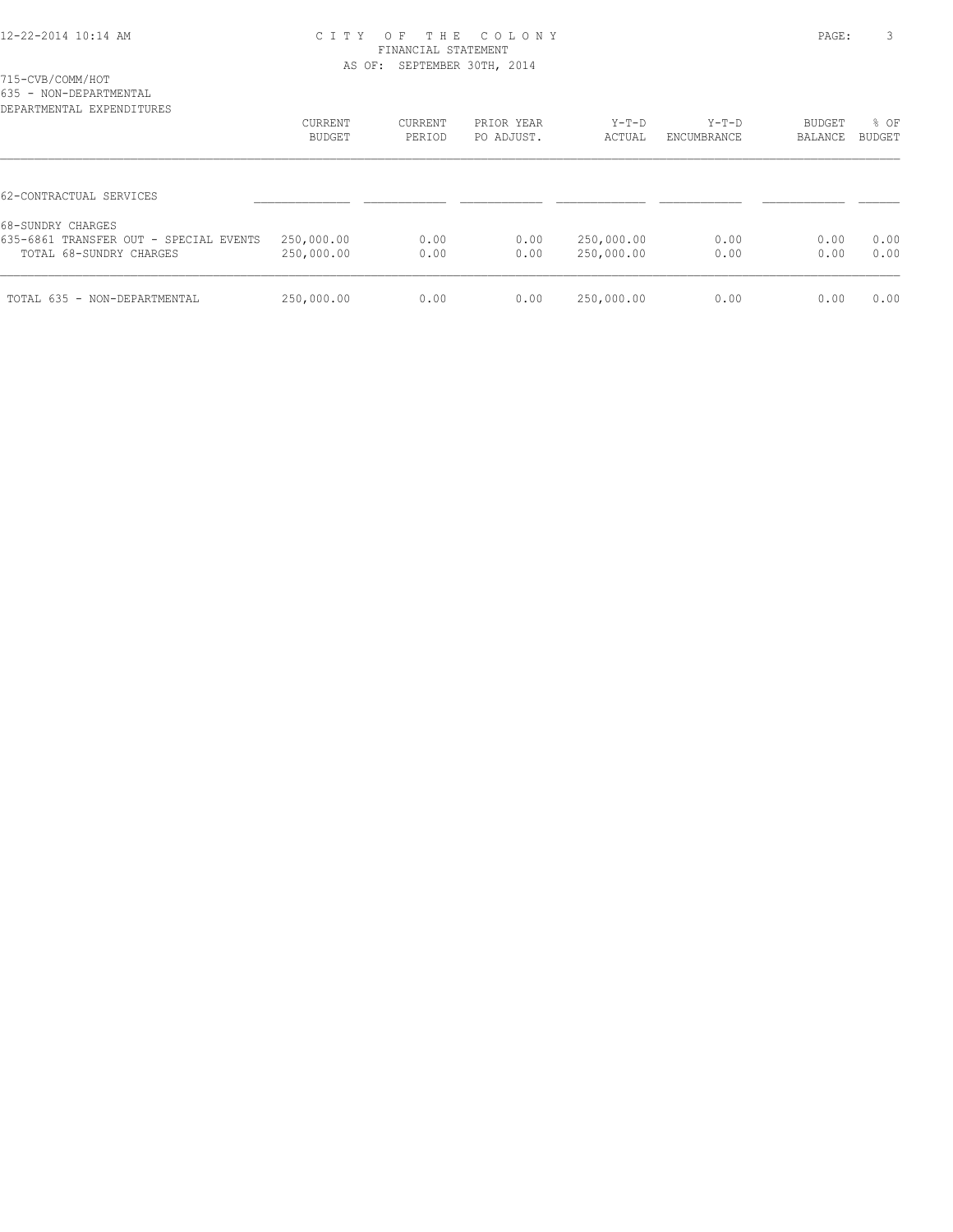715-CVB/COMM/HOT

681 - COMMUNICATIONS

DEPARTMENTAL EXPENDITURES

|                                    | CURRENT<br><b>BUDGET</b> | <b>CURRENT</b><br>PERIOD | PRIOR YEAR<br>PO ADJUST. | $Y-T-D$<br>ACTUAL | $Y-T-D$<br>ENCUMBRANCE | <b>BUDGET</b><br>BALANCE        | % OF<br>BUDGET      |
|------------------------------------|--------------------------|--------------------------|--------------------------|-------------------|------------------------|---------------------------------|---------------------|
|                                    |                          |                          |                          |                   |                        |                                 |                     |
| 61-PERSONNEL SERVICES              |                          |                          |                          |                   |                        |                                 |                     |
| 681-6110 SALARIES                  | 52,456.00                | 5,281.58                 | 0.00                     | 135,447.38        | $0.00$ (               | 82,991.38) 158.21-              |                     |
| 681-6114 HOSPITALIZATION INSURANCE | 7,314.00                 | 1,258.64                 | 0.00                     | 14,947.68         |                        | $0.00$ ( $7,633.68$ ) $104.37-$ |                     |
| 681-6115 SOCIAL SECURITY TAXES     | 4,196.00                 | 318.13                   | 0.00                     | 9,566.39          | $0.00$ (               | 5,370.39) 127.99-               |                     |
| 681-6116 WORKERS COMPENSATION      | 200.00                   | 144.30                   | 0.00                     | 144.30            | 0.00                   | 55.70                           | 27.85               |
| 681-6117 RETIREMENT CONTRIBUTIONS  | 6,485.00                 | 518.42                   | 0.00                     | 17,031.85         | 0.00(                  | $10, 546.85)$ $162.63-$         |                     |
| 681-6120 PRIVATE AUTO ALLOWANCE    | $0.00$ (                 | 27.69)                   | 0.00                     | 3,087.66          | 0.00(                  | 3,087.66                        | 0.00                |
| 681-6125 EDUCATION AND TRAINING    | 700.00                   | 575.00                   | 0.00                     | 750.00            | 0.00(                  | 50.00                           | $7.14-$             |
| 681-6126 TRAVEL EXPENSE            | 1,900.00                 | 1,367.88                 | 0.00                     | 1,367.88          | 0.00                   | 532.12                          | 28.01               |
| 681-6127 DUES AND MEMBERSHIP       | 455.00                   | 0.00                     | 0.00                     | 455.00            | 0.00                   | 0.00                            | 0.00                |
| TOTAL 61-PERSONNEL SERVICES        | 73,706.00                | 9,436.26                 | 0.00                     | 182,798.14        | $0.00$ (               | 109,092.14) 148.01-             |                     |
| 62-CONTRACTUAL SERVICES            |                          |                          |                          |                   |                        |                                 |                     |
| 681-6244 TELEPHONE SERVICES        | 840.00                   | 71.23                    | 0.00                     | 754.87            | 0.00                   | 85.13                           | 10.13               |
| TOTAL 62-CONTRACTUAL SERVICES      | 840.00                   | 71.23                    | 0.00                     | 754.87            | 0.00                   | 85.13                           | 10.13               |
| 63-SUPPLIES                        |                          |                          |                          |                   |                        |                                 |                     |
| 681-6310 OFFICE SUPPLIES           | 100.00                   | 0.00                     | 0.00                     | 119.46            | 0.00(                  |                                 | $19.46$ ) $19.46$ - |
| 681-6311-COPIER SUPPLIES - CVB     | 100.00                   | 0.00                     | 0.00                     | 59.99             | 0.00                   | 40.01                           | 40.01               |
| 681-6320 POSTAGE                   | 50.00                    | 0.00                     | 0.00                     | 0.00              | 0.00                   |                                 | 50.00 100.00        |
| 681-6330 BOOKS AND PERIODICALS     | 0.00                     | 0.00                     | 0.00                     | 15.00             | $0.00$ (               | 15.00)                          | 0.00                |
| 681-6390 MISCELLANEOUS SUPPLIES    | 400.00                   | 75.04                    | 0.00                     | 751.95            | 0.00(                  | 351.95                          | $87.99 -$           |
| TOTAL 63-SUPPLIES                  | 650.00                   | 75.04                    | 0.00                     | 946.40            | 0.00(                  |                                 | $296.40$ $45.60 -$  |
| 64-MAINTENANCE                     |                          |                          |                          |                   |                        |                                 |                     |
| 66-CAPITAL OUTLAY                  |                          |                          |                          |                   |                        |                                 |                     |
| 68-SUNDRY CHARGES                  |                          |                          |                          |                   |                        |                                 |                     |
|                                    |                          |                          |                          |                   |                        |                                 |                     |
| TOTAL 681 - COMMUNICATIONS         | 75,196.00                | 9,582.53                 | 0.00                     | 184,499.41        | 0.00(                  | 109,303.41) 145.36-             |                     |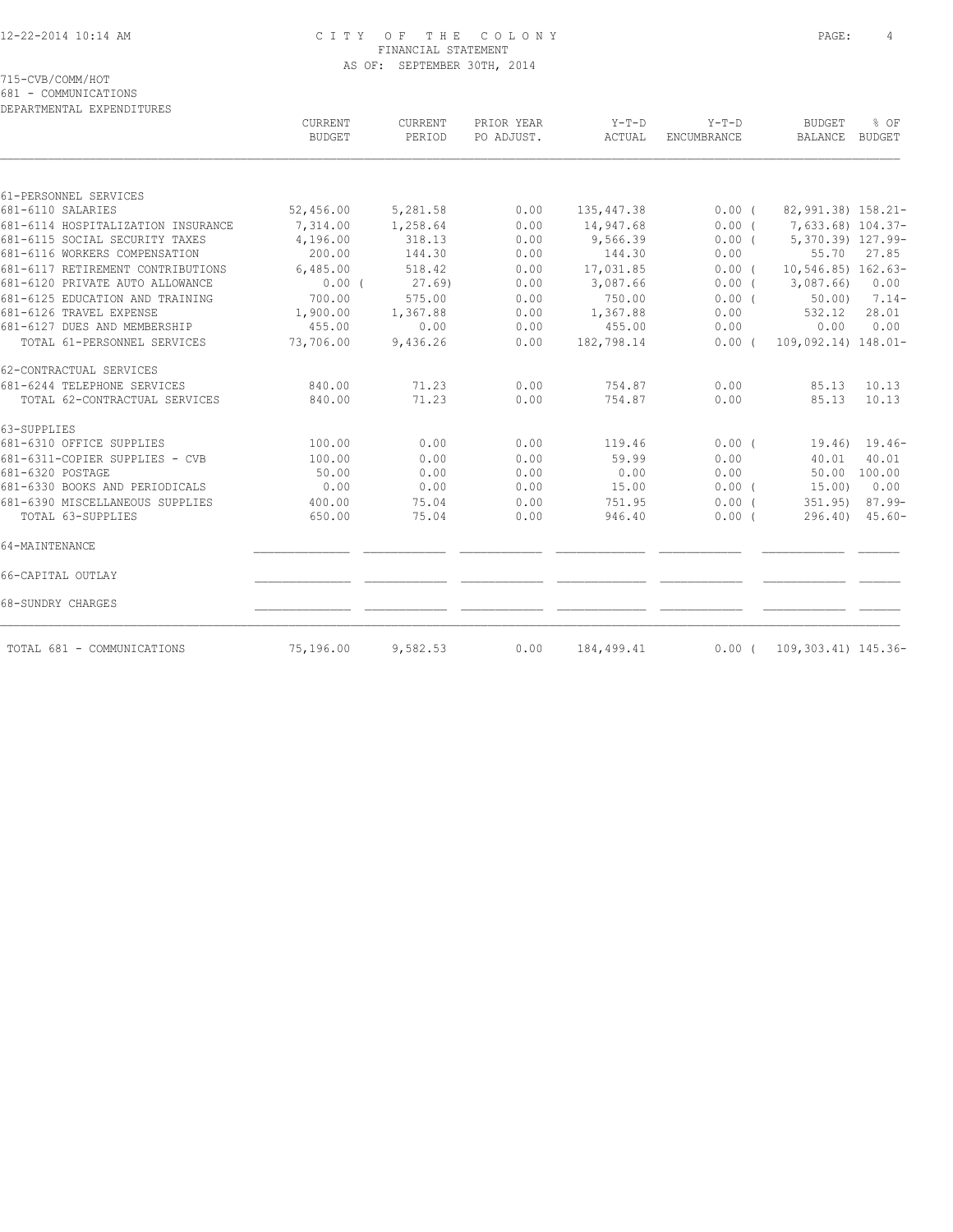715-CVB/COMM/HOT

683 - CVB

| $\sim$ | AS OF: |  |
|--------|--------|--|
|        |        |  |

| DEPARTMENTAL EXPENDITURES                                  |                                 |                          |                          |                       |                               |                                 |               |
|------------------------------------------------------------|---------------------------------|--------------------------|--------------------------|-----------------------|-------------------------------|---------------------------------|---------------|
|                                                            | <b>CURRENT</b><br><b>BUDGET</b> | <b>CURRENT</b><br>PERIOD | PRIOR YEAR<br>PO ADJUST. | $Y-T-D$<br>ACTUAL     | $Y-T-D$<br><b>ENCUMBRANCE</b> | <b>BUDGET</b><br>BALANCE BUDGET | % OF          |
|                                                            |                                 |                          |                          |                       |                               |                                 |               |
| 61-PERSONNEL SERVICES                                      |                                 |                          |                          |                       |                               |                                 |               |
| 683-6110 SALARIES                                          | 144,105.00                      | 13, 116. 15              | 0.00                     | 57,835.86             | 0.00                          | 86,269.14                       | 59.87         |
| 683-6111 SALARIES, OVERTIME                                | 500.00                          | 0.00                     | 0.00                     | 586.81                | 0.00(                         | 86.81)                          | $17.36-$      |
| 683-6114 HOSPITALIZATION INSURANCE                         | 14,628.00                       | 615.57                   | 0.00                     | 7,308.59              | 0.00                          | 7,319.41                        | 50.04         |
| 683-6115 SOCIAL SECURITY TAXES                             | 11,528.00                       | 1,037.88                 | 0.00                     | 4,479.92              | 0.00                          | 7,048.08                        | 61.14         |
| 683-6116 WORKERS' COMPENSATION                             | 240.00                          | 173.16                   | 0.00                     | 173.16                | 0.00                          | 66.84                           | 27.85         |
| 683-6117 RETIREMENT CONTRIBUTIONS                          | 18,318.00                       | 1,793.61                 | 0.00                     | 7,403.79              | 0.00                          | 10,914.21                       | 59.58         |
| 683-6120 PRIVATE AUTO ALLOWANCE                            | 3,600.00                        | 360.00                   | 0.00                     | 498.46                | 0.00                          | 3,101.54                        | 86.15         |
| 683-6125 EDUCATION & TRAINING<br>683-6126 TRAVEL EXPENSE   | 3,100.00                        | 40.00<br>931.82          | 0.00<br>0.00             | 2,866.38              | 0.00                          | 233.62<br>606.98                | 7.54<br>18.97 |
|                                                            | 3,200.00                        |                          |                          | 2,593.02              | 0.00                          |                                 | 10.50         |
| 683-6127 DUES & MEMBERSHIPS<br>TOTAL 61-PERSONNEL SERVICES | 2,000.00<br>201,219.00          | 320.00<br>18,388.19      | 0.00<br>0.00             | 1,790.00<br>85,535.99 | 0.00<br>0.00                  | 210.00<br>115,683.01            | 57.49         |
|                                                            |                                 |                          |                          |                       |                               |                                 |               |
| 62-CONTRACTUAL SERVICES                                    |                                 |                          |                          |                       |                               |                                 |               |
| 683-6213 CONTRACTUAL SERVICES                              | 520.00                          | 270.00                   | 0.00                     | 885.00                | $0.00$ (                      | 365.00                          | $70.19 -$     |
| 683-6235 PRINTING SERVICES                                 | 500.00                          | 0.00                     | 0.00                     | 128.25                | 0.00                          | 371.75                          | 74.35         |
| 683-6236 ADVERTISING AND NOTICES                           | 35,000.00                       | 13,706.36                | 0.00                     | 34,566.51             | 0.00                          | 433.49                          | 1.24          |
| 683-6275 EQUIPMENT RENTAL                                  | 175.00                          | 0.00                     | 0.00                     | 130.98                | 0.00                          | 44.02                           | 25.15         |
| TOTAL 62-CONTRACTUAL SERVICES                              | 36,195.00                       | 13,976.36                | 0.00                     | 35,710.74             | 0.00                          | 484.26                          | 1.34          |
| 63-SUPPLIES                                                |                                 |                          |                          |                       |                               |                                 |               |
| 683-6310 OFFICE SUPPLIES                                   | 120.00                          | 81.07                    | 0.00                     | 160.62                | $0.00$ (                      | 40.62                           | $33.85-$      |
| 683-6311 COPIER SUPPLIES                                   | 500.00                          | 429.50                   | 0.00                     | 728.66                | 0.00(                         | 228.66                          | $45.73-$      |
| 683-6312 COMPUTER SUPPLIES                                 | 670.00                          | 797.75                   | 0.00                     | 797.75                | 0.00(                         | 127.75)                         | $19.07 -$     |
| 683-6320 POSTAGE                                           | 1,000.00                        | 84.98                    | 0.00                     | 747.37                | 0.00                          | 252.63                          | 25.26         |
| 683-6340 FUEL AND LUBRICANTS                               | 200.00                          | 0.00                     | 0.00                     | 0.00                  | 0.00                          | 200.00 100.00                   |               |
| 683-6390 MISCELLANEOUS SUPPLIES                            | 3,000.00                        | 1,267.77                 | 0.00                     | 1,646.70              | 0.00                          | 1,353.30                        | 45.11         |
| TOTAL 63-SUPPLIES                                          | 5,490.00                        | 2,661.07                 | 0.00                     | 4,081.10              | 0.00                          | 1,408.90                        | 25.66         |
| 67-OVERHEAD ALLOCATION                                     |                                 |                          |                          |                       |                               |                                 |               |
| 683-6760 OVERHEAD - IT                                     | 35,691.00                       | 3,504.00                 | 0.00                     | 3,504.00              | 0.00                          | 32,187.00                       | 90.18         |
| 683-6761 OVERHEAD - HR                                     | 0.00                            | 1,260.00                 | 0.00                     | 1,260.00              | 0.00(                         | 1,260.00)                       | 0.00          |
| 683-6762 OVERHEAD - FINANCE                                | 0.00                            | 3,792.00                 | 0.00                     | 3,792.00              | $0.00$ (                      | 3,792.00                        | 0.00          |
| 683-6765 OVERHEAD - GEN ADMIN                              | 0.00                            | 2,940.00                 | 0.00                     | 2,940.00              | $0.00$ (                      | 2,940.00                        | 0.00          |
| 683-6766 OVERHEAD - FAC MAINT                              | 0.00                            | 1,764.00                 | 0.00                     | 1,764.00              | 0.00(                         | 1,764.00)                       | 0.00          |
| 683-6773 OVERHEAD - WATER                                  | 0.00                            | 528.00                   | 0.00                     | 528.00                | $0.00$ (                      | 528.00                          | 0.00          |
| 683-6776 OVERHEAD - CITY SECRETARY                         | 0.00                            | 1,152.00                 | 0.00                     | 1,152.00              | $0.00$ (                      | 1, 152.00                       | 0.00          |
| 683-6777 OVERHEAD - CITY COUNCIL                           | 0.00                            | 216.00                   | 0.00                     | 216.00                | $0.00$ (                      | 216.00                          | 0.00          |
| 683-6779 OVERHEAD - NON DEPT OTHER                         | 0.00                            | 20,532.00                | 0.00                     | 20,532.00             | $0.00$ (                      | 20, 532.00                      | 0.00          |
| TOTAL 67-OVERHEAD ALLOCATION                               | 35,691.00                       | 35,688.00                | 0.00                     | 35,688.00             | 0.00                          | 3.00                            | 0.01          |
| TOTAL 683 - CVB                                            | 278,595.00                      | 70,713.62                | 0.00                     | 161,015.83            | 0.00                          | 117,579.17                      | 42.20         |
| TOTAL EXPENDITURES ***<br>$***$                            | 603,791.00                      | 80,296.15                | 0.00                     | 595, 515.24           | 0.00                          | 8,275.76                        | 1.37          |

\*\* REVENUE OVER(UNDER) EXPENDITURES \*( 88,791.00)( 21,818.16) 0.00 44,635.46 0.00 ( 133,426.46) 0.00 ============== ============ ============ ============= ============ ============ ======

============== ============ ============ ============= ============ ============ ======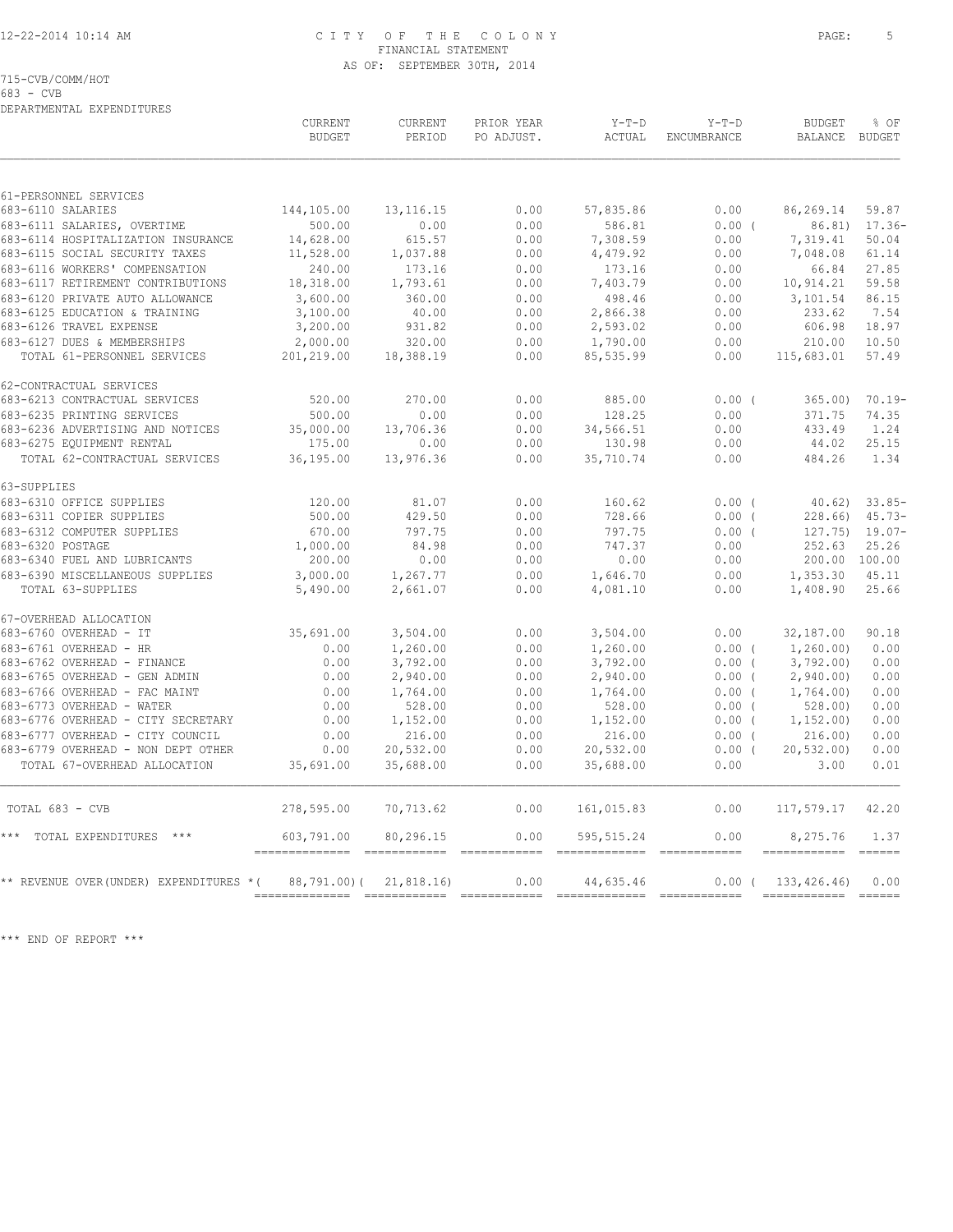720-LAKE PARKS FUND FINANCIAL SUMMARY

|                                         | CURRENT<br><b>BUDGET</b>     | CURRENT<br>PERIOD | PRIOR YEAR<br>PO ADJUST. | $Y-T-D$<br>ACTUAL | $Y-T-D$<br>ENCUMBRANCE | <b>BUDGET</b><br>BALANCE | % OF<br><b>BUDGET</b> |
|-----------------------------------------|------------------------------|-------------------|--------------------------|-------------------|------------------------|--------------------------|-----------------------|
| REVENUE SUMMARY                         |                              |                   |                          |                   |                        |                          |                       |
| 4-LICENSES AND PERMITS                  | 101,000.00                   | 6,976.00          | 0.00                     | 104,308.20        | $0.00$ (               | 3,308.20                 | $3.28 -$              |
| 5-FACILITIES FEES                       | 29,000.00                    | 1,915.00          | 0.00                     | 22,620.00         | 0.00                   | 6,380.00                 | 22.00                 |
| 6-CONCESSION REVENUE                    | 1,000.00                     | 432.00            | 0.00                     | 917.35            | 0.00                   | 82.65                    | 8.27                  |
| 8-OTHER REVENUE                         | 112,000.00                   | 0.14              | 0.00                     | 162,849.11        | $0.00$ (               | 50,849.11)               | $45.40-$              |
| ** TOTAL REVENUES **                    | 243,000.00                   | 9,323.14          | 0.00                     | 290,694.66        | $0.00$ (               | $47,694.66$ 19.63-       |                       |
|                                         |                              |                   |                          |                   |                        |                          |                       |
| EXPENDITURE SUMMARY                     |                              |                   |                          |                   |                        |                          |                       |
| 635 - NON-DEPARTMENTAL                  | 35,000.00                    | 0.00              | 0.00                     | 35,000.00         | 0.00                   | 0.00                     | 0.00                  |
| 696 - STEWART CREEK PARK                | 107,010.00                   | 23,326.18         | 0.00                     | 106, 114.23       | 0.00                   | 895.77                   | 0.84                  |
| ** TOTAL EXPENDITURES **                | 142,010.00                   | 23,326.18         | 0.00                     | 141, 114.23       | 0.00                   | 895.77                   | 0.63<br>======        |
|                                         |                              |                   |                          |                   |                        |                          |                       |
| ** REVENUE OVER (UNDER) EXPENDITURES ** | $100,990.00$ ( $14,003.04$ ) |                   | 0.00                     | 149,580.43        | $0.00$ (               | 48,590.43)               | 0.00                  |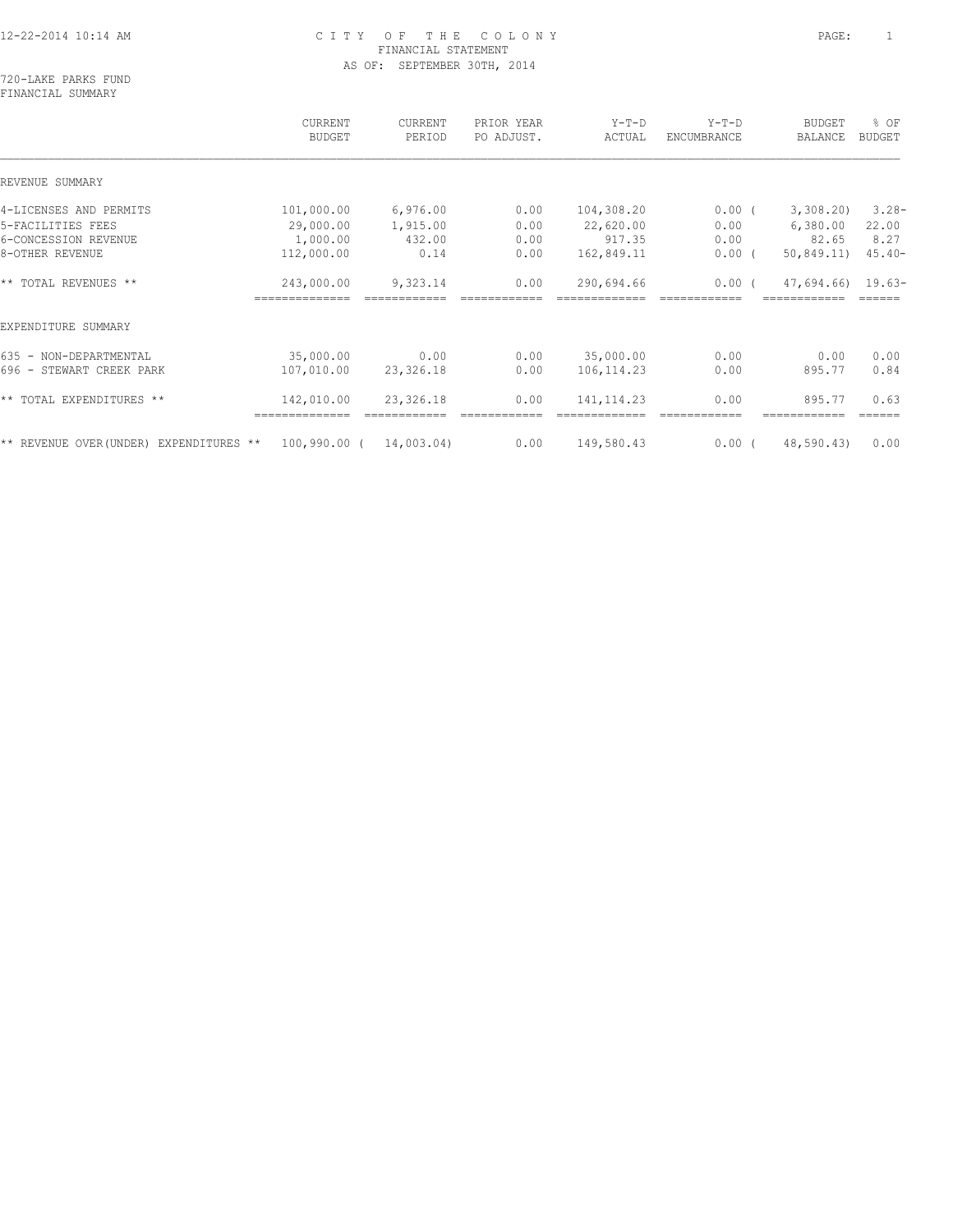720-LAKE PARKS FUND REVENUES

|                              | CURRENT<br>BUDGET                                                                                                            | CURRENT<br>PERIOD                                              | PRIOR YEAR<br>PO ADJUST.                           | $Y-T-D$<br>ACTUAL            | $Y-T-D$<br><b>ENCUMBRANCE</b>                                   | <b>BUDGET</b><br>BALANCE | % OF<br><b>BUDGET</b>                                                                  |
|------------------------------|------------------------------------------------------------------------------------------------------------------------------|----------------------------------------------------------------|----------------------------------------------------|------------------------------|-----------------------------------------------------------------|--------------------------|----------------------------------------------------------------------------------------|
|                              |                                                                                                                              |                                                                |                                                    |                              |                                                                 |                          |                                                                                        |
|                              |                                                                                                                              |                                                                |                                                    |                              |                                                                 |                          |                                                                                        |
|                              |                                                                                                                              |                                                                |                                                    |                              |                                                                 |                          | 3.94                                                                                   |
|                              |                                                                                                                              |                                                                |                                                    |                              |                                                                 |                          | $34.25 -$                                                                              |
|                              |                                                                                                                              |                                                                |                                                    |                              |                                                                 |                          | $3.23-$                                                                                |
|                              |                                                                                                                              |                                                                |                                                    |                              |                                                                 |                          | $3.28 -$                                                                               |
|                              |                                                                                                                              |                                                                |                                                    |                              |                                                                 |                          |                                                                                        |
| NEW CAMPSITE FEES            | 27,500.00                                                                                                                    | 1,690.00                                                       | 0.00                                               | 19,092.00                    | 0.00                                                            | 8,408.00                 | 30.57                                                                                  |
| GROUP FEES                   | 1,500.00                                                                                                                     | 225.00                                                         | 0.00                                               | 3,528.00                     |                                                                 | 2,028.00) 135.20-        |                                                                                        |
| TOTAL 5-FACILITIES FEES      | 29,000.00                                                                                                                    | 1,915.00                                                       | 0.00                                               | 22,620.00                    | 0.00                                                            | 6,380.00                 | 22.00                                                                                  |
| 6-CONCESSION REVENUE         |                                                                                                                              |                                                                |                                                    |                              |                                                                 |                          |                                                                                        |
| CONCESSION REVENUE           | 1,000.00                                                                                                                     | 432.00                                                         | 0.00                                               | 917.35                       | 0.00                                                            | 82.65                    | 8.27                                                                                   |
| TOTAL 6-CONCESSION REVENUE   | 1,000.00                                                                                                                     | 432.00                                                         | 0.00                                               | 917.35                       | 0.00                                                            | 82.65                    | 8.27                                                                                   |
| 7-RESERVATION DEPOSITS       |                                                                                                                              |                                                                |                                                    |                              |                                                                 |                          |                                                                                        |
|                              |                                                                                                                              |                                                                |                                                    |                              |                                                                 |                          |                                                                                        |
| DEV CONTR - MARINE OUEST     | 50,000.00                                                                                                                    | 0.00                                                           | 0.00                                               | 100,511.37                   | $0.00$ (                                                        | 50,511.37) 101.02-       |                                                                                        |
| MITIGATION FEES              | 0.00                                                                                                                         | 0.00                                                           | 0.00                                               | 337.50                       | 0.00(                                                           | 337.50)                  | 0.00                                                                                   |
| DEVELOP CONTRIB - BLUE SKY   | 12,000.00                                                                                                                    | 0.00                                                           | 0.00                                               | 12,000.00                    | 0.00                                                            | 0.00                     | 0.00                                                                                   |
| DEVELOP CONTRIB - WYNNWOOD P | 50,000.00                                                                                                                    | 0.00                                                           | 0.00                                               | 50,000.00                    | 0.00                                                            | 0.00                     | 0.00                                                                                   |
| DISCOUNT REVENUE             | 0.00                                                                                                                         | 0.14                                                           | 0.00                                               | 0.24                         | $0.00$ (                                                        | 0.24)                    | 0.00                                                                                   |
| TOTAL 8-OTHER REVENUE        | 112,000.00                                                                                                                   | 0.14                                                           | 0.00                                               | 162,849.11                   | 0.00(                                                           | 50,849.11)               | $45.40 -$                                                                              |
| ** TOTAL REVENUES **         |                                                                                                                              |                                                                | 0.00                                               |                              |                                                                 | $47,694.66$ 19.63-       |                                                                                        |
|                              | 4-LICENSES AND PERMITS<br>ANNUAL PERMITS<br>COMBINATION ANNUAL PERMITS<br>DAILY/CAMPING FEES<br>TOTAL 4-LICENSES AND PERMITS | 34,000.00<br>8,000.00<br>59,000.00<br>101,000.00<br>243,000.00 | 310.00<br>0.00<br>6,666.00<br>6,976.00<br>9,323.14 | 0.00<br>0.00<br>0.00<br>0.00 | 32,662.00<br>10,740.00<br>60,906.20<br>104,308.20<br>290,694.66 | 0.00<br>0.00(            | 1,338.00<br>0.00(<br>2,740.00<br>$0.00$ (<br>1,906.20<br>3,308,20<br>0.00(<br>$0.00$ ( |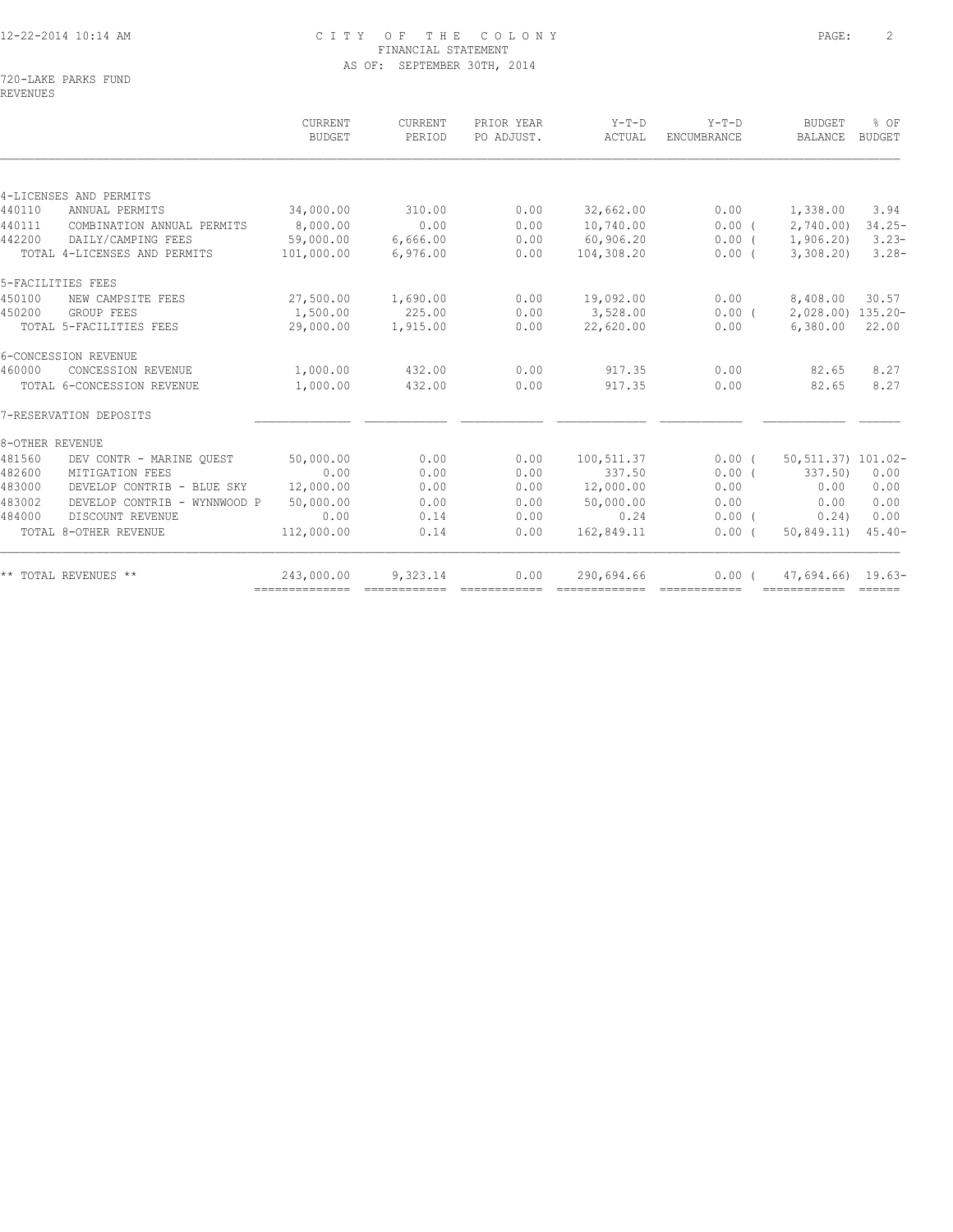| 12-22-2014 10:14 AM                                                          |         | FINANCIAL STATEMENT         | CITY OF THE COLONY |         |             | PAGE:   |        |
|------------------------------------------------------------------------------|---------|-----------------------------|--------------------|---------|-------------|---------|--------|
|                                                                              |         | AS OF: SEPTEMBER 30TH, 2014 |                    |         |             |         |        |
| 720-LAKE PARKS FUND<br>630 - WYNNWOOD PENINSULA<br>DEPARTMENTAL EXPENDITURES |         |                             |                    |         |             |         |        |
|                                                                              | CURRENT | CURRENT                     | PRIOR YEAR         | $Y-T-D$ | $Y-T-D$     | BUDGET  | 8 OF   |
|                                                                              | BUDGET  | PERIOD                      | PO ADJUST.         | ACTUAL  | ENCUMBRANCE | BALANCE | BUDGET |

 $\mathcal{L} = \{ \mathcal{L} = \{ \mathcal{L} = \{ \mathcal{L} = \{ \mathcal{L} = \{ \mathcal{L} = \{ \mathcal{L} = \{ \mathcal{L} = \{ \mathcal{L} = \{ \mathcal{L} = \{ \mathcal{L} = \{ \mathcal{L} = \{ \mathcal{L} = \{ \mathcal{L} = \{ \mathcal{L} = \{ \mathcal{L} = \{ \mathcal{L} = \{ \mathcal{L} = \{ \mathcal{L} = \{ \mathcal{L} = \{ \mathcal{L} = \{ \mathcal{L} = \{ \mathcal{L} = \{ \mathcal{L} = \{ \mathcal{$ 

62-CONTRACTUAL SERVICES \_\_\_\_\_\_\_\_\_\_\_\_\_\_ \_\_\_\_\_\_\_\_\_\_\_\_ \_\_\_\_\_\_\_\_\_\_\_\_ \_\_\_\_\_\_\_\_\_\_\_\_\_ \_\_\_\_\_\_\_\_\_\_\_\_ \_\_\_\_\_\_\_\_\_\_\_\_ \_\_\_\_\_\_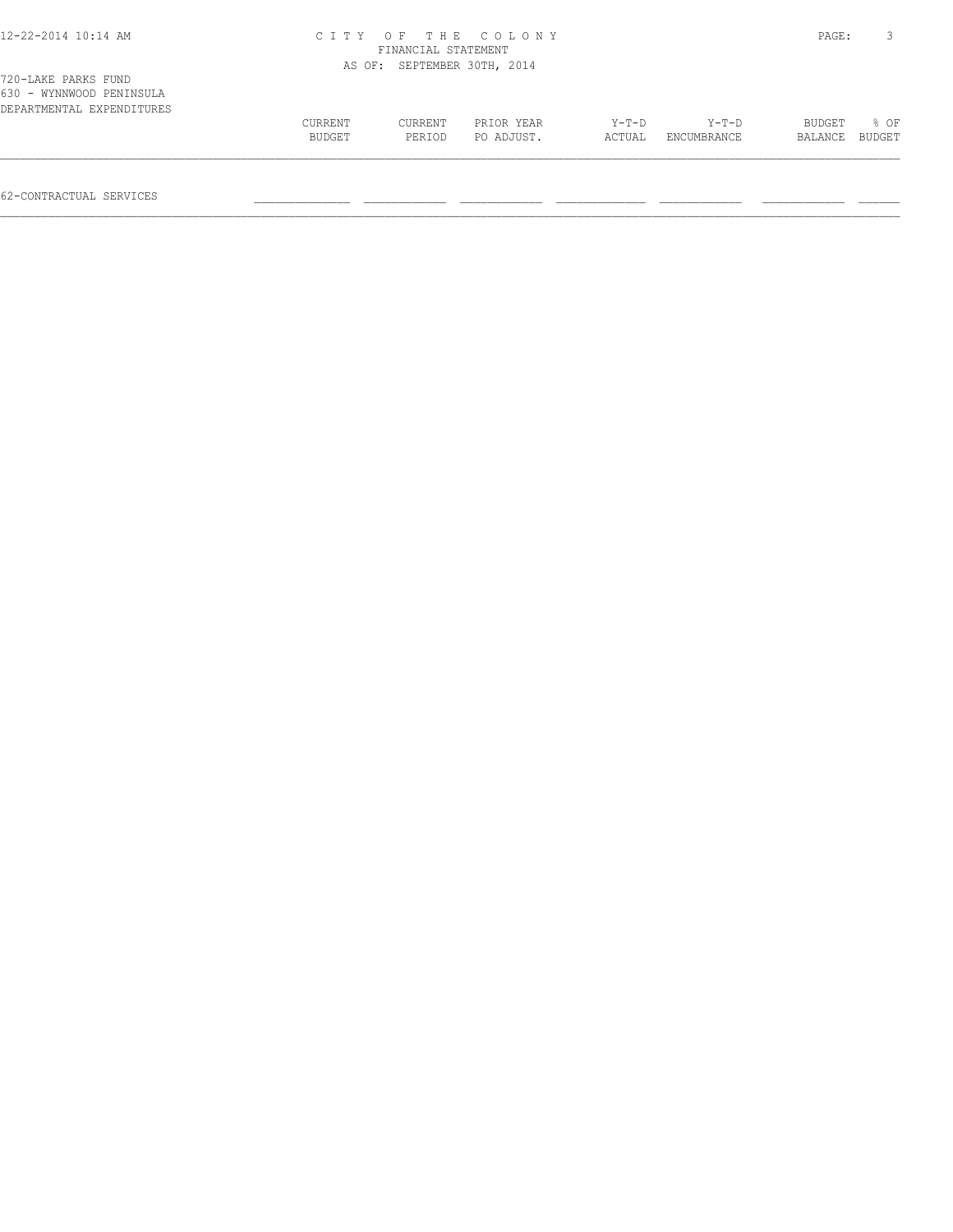|  | 720-LAKE PARKS FUND |                        |  |
|--|---------------------|------------------------|--|
|  |                     | 635 - NON-DEPARTMENTAL |  |

| DEPARTMENTAL EXPENDITURES          |                   |                   |                          |                 |                        |                          |                |
|------------------------------------|-------------------|-------------------|--------------------------|-----------------|------------------------|--------------------------|----------------|
|                                    | CURRENT<br>BUDGET | CURRENT<br>PERIOD | PRIOR YEAR<br>PO ADJUST. | Y-T-D<br>ACTUAL | $Y-T-D$<br>ENCUMBRANCE | <b>BUDGET</b><br>BALANCE | % OF<br>BUDGET |
|                                    |                   |                   |                          |                 |                        |                          |                |
| 62-CONTRACTUAL SERVICES            |                   |                   |                          |                 |                        |                          |                |
| 67-OVERHEAD ALLOCATION             |                   |                   |                          |                 |                        |                          |                |
| 68-SUNDRY CHARGES                  |                   |                   |                          |                 |                        |                          |                |
| 635-6898 TRANSFER OUT - PARKS FUND | 35,000.00         | 0.00              | 0.00                     | 35,000.00       | 0.00                   | 0.00                     | 0.00           |
| TOTAL 68-SUNDRY CHARGES            | 35,000.00         | 0.00              | 0.00                     | 35,000.00       | 0.00                   | 0.00                     | 0.00           |
| TOTAL 635 - NON-DEPARTMENTAL       | 35,000.00         | 0.00              | 0.00                     | 35,000.00       | 0.00                   | 0.00                     | 0.00           |
|                                    |                   |                   |                          |                 |                        |                          |                |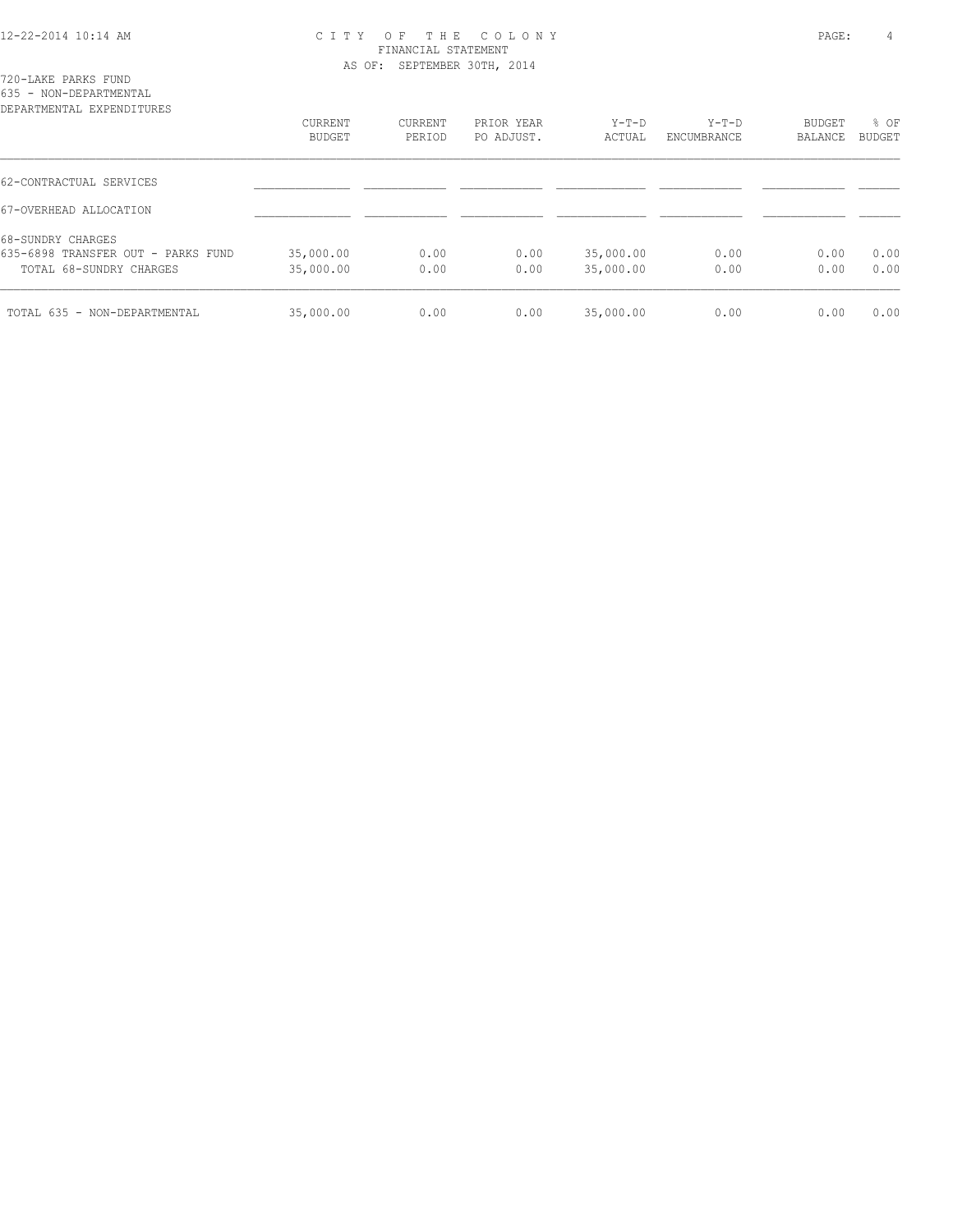720-LAKE PARKS FUND 696 - STEWART CREEK PARK

| DEPARTMENTAL EXPENDITURES                                |                                 |                                                                                                                                                                                                                                                                                                                                                                                                                                                                                                     |                          |                               |                        |                                 |                                 |
|----------------------------------------------------------|---------------------------------|-----------------------------------------------------------------------------------------------------------------------------------------------------------------------------------------------------------------------------------------------------------------------------------------------------------------------------------------------------------------------------------------------------------------------------------------------------------------------------------------------------|--------------------------|-------------------------------|------------------------|---------------------------------|---------------------------------|
|                                                          | <b>CURRENT</b><br><b>BUDGET</b> | <b>CURRENT</b><br>PERIOD                                                                                                                                                                                                                                                                                                                                                                                                                                                                            | PRIOR YEAR<br>PO ADJUST. | $Y-T-D$<br>ACTUAL             | $Y-T-D$<br>ENCUMBRANCE | <b>BUDGET</b><br><b>BALANCE</b> | % OF<br>BUDGET                  |
| 61-PERSONNEL SERVICES                                    |                                 |                                                                                                                                                                                                                                                                                                                                                                                                                                                                                                     |                          |                               |                        |                                 |                                 |
|                                                          |                                 |                                                                                                                                                                                                                                                                                                                                                                                                                                                                                                     |                          |                               |                        |                                 |                                 |
| 62-CONTRACTUAL SERVICES<br>696-6213 CONTRACTUAL SERVICES | 66,620.00                       | 11,515.00                                                                                                                                                                                                                                                                                                                                                                                                                                                                                           | 0.00                     | 63, 311.25                    | 0.00                   | 3,308.75                        | 4.97                            |
| 696-6219 CREDIT CARD FEES                                | 800.00                          | 63.82                                                                                                                                                                                                                                                                                                                                                                                                                                                                                               | 0.00                     | 866.63                        | 0.00(                  | 66.63)                          | $8.33 -$                        |
| 696-6235 PRINTING SERVICES                               | 4,400.00                        | 129.98                                                                                                                                                                                                                                                                                                                                                                                                                                                                                              | 0.00                     | 2,558.55                      | 0.00                   | 1,841.45                        | 41.85                           |
| 696-6244 TELEPHONE SERVICE                               | 840.00                          | 77.00                                                                                                                                                                                                                                                                                                                                                                                                                                                                                               | 0.00                     | 648.89                        | 0.00                   | 191.11                          | 22.75                           |
| TOTAL 62-CONTRACTUAL SERVICES                            | 72,660.00                       | 11,785.80                                                                                                                                                                                                                                                                                                                                                                                                                                                                                           | 0.00                     | 67,385.32                     | 0.00                   | 5,274.68                        | 7.26                            |
| 63-SUPPLIES                                              |                                 |                                                                                                                                                                                                                                                                                                                                                                                                                                                                                                     |                          |                               |                        |                                 |                                 |
| 696-6310 OFFICE SUPPLIES                                 | 550.00                          | 75.96                                                                                                                                                                                                                                                                                                                                                                                                                                                                                               | 0.00                     | 249.46                        | 0.00                   | 300.54                          | 54.64                           |
| 696-6313 JANITORIAL SUPPLIES                             | 4,000.00                        | 0.00                                                                                                                                                                                                                                                                                                                                                                                                                                                                                                | 0.00                     | 3,181.17                      | 0.00                   | 818.83                          | 20.47                           |
| 696-6315 PROGRAM SUPPLIES                                | 250.00                          | 0.00                                                                                                                                                                                                                                                                                                                                                                                                                                                                                                | 0.00                     | 0.00                          | 0.00                   | 250.00                          | 100.00                          |
| 696-6322 SMALL TOOLS                                     | 250.00                          | 0.00                                                                                                                                                                                                                                                                                                                                                                                                                                                                                                | 0.00                     | 19.25                         | 0.00                   | 230.75                          | 92.30                           |
| 696-6323 SMALL EQUIPMENT                                 | 350.00                          | 226.67                                                                                                                                                                                                                                                                                                                                                                                                                                                                                              | 0.00                     | 226.67                        | 0.00                   | 123.33                          | 35.24                           |
| 696-6340 FUEL AND LUBRICANTS                             | 450.00                          | 80.73                                                                                                                                                                                                                                                                                                                                                                                                                                                                                               | 0.00                     | 251.84                        | 0.00                   | 198.16                          | 44.04                           |
| 696-6345 CHEMICALS                                       | 2,500.00                        | 0.00                                                                                                                                                                                                                                                                                                                                                                                                                                                                                                | 0.00                     | 2,100.00                      | 0.00                   | 400.00                          | 16.00                           |
| 696-6390 MISCELLANEOUS SUPPLIES                          | 1,000.00                        | 0.00                                                                                                                                                                                                                                                                                                                                                                                                                                                                                                | 0.00                     | 6,052.38                      | $0.00$ (               | 5,052.38) 505.24-               |                                 |
| TOTAL 63-SUPPLIES                                        | 9,350.00                        | 383.36                                                                                                                                                                                                                                                                                                                                                                                                                                                                                              | 0.00                     | 12,080.77                     | 0.00(                  | 2,730.77)                       | $29.21 -$                       |
| 64-MAINTENANCE                                           |                                 |                                                                                                                                                                                                                                                                                                                                                                                                                                                                                                     |                          |                               |                        |                                 |                                 |
| 696-6410 BUILDING MAINTENANCE                            | 3,000.00                        | 0.00                                                                                                                                                                                                                                                                                                                                                                                                                                                                                                | 0.00                     | 1,193.86                      | 0.00                   | 1,806.14                        | 60.20                           |
| 696-6420 STREET AND DRAINAGE                             | 5,000.00                        | 4,250.00                                                                                                                                                                                                                                                                                                                                                                                                                                                                                            | 0.00                     | 4,250.00                      | 0.00                   | 750.00                          | 15.00                           |
| 696-6425 TRAFFIC AND STREET SIGNS                        | 1,000.00                        | 0.00                                                                                                                                                                                                                                                                                                                                                                                                                                                                                                | 0.00                     | 0.00                          | 0.00                   | 1,000.00                        | 100.00                          |
| 696-6441 FLEET SERVICES                                  | 600.00                          | 0.00                                                                                                                                                                                                                                                                                                                                                                                                                                                                                                | 0.00                     | 0.00                          | 0.00                   | 600.00 100.00                   |                                 |
| 696-6450 PARK MAINTENANCE                                | 15,400.00                       | 6,745.09                                                                                                                                                                                                                                                                                                                                                                                                                                                                                            | 0.00                     | 21,018.01                     | $0.00$ (               | 5,618.01)                       | $36.48-$                        |
| 696-6470 OTHER EQUIPMENT MAINTENANCE                     | 0.00                            | 161.93                                                                                                                                                                                                                                                                                                                                                                                                                                                                                              | 0.00                     | 186.27                        | $0.00$ (               | 186.27)                         | 0.00                            |
| TOTAL 64-MAINTENANCE                                     | 25,000.00                       | 11,157.02                                                                                                                                                                                                                                                                                                                                                                                                                                                                                           | 0.00                     | 26,648.14                     | $0.00$ (               | 1,648.14)                       | $6.59-$                         |
| 66-CAPITAL OUTLAY                                        |                                 |                                                                                                                                                                                                                                                                                                                                                                                                                                                                                                     |                          |                               |                        |                                 |                                 |
| 67-OVERHEAD ALLOCATION                                   |                                 |                                                                                                                                                                                                                                                                                                                                                                                                                                                                                                     |                          |                               |                        |                                 |                                 |
| TOTAL 696 - STEWART CREEK PARK                           | 107,010.00                      | 23,326.18                                                                                                                                                                                                                                                                                                                                                                                                                                                                                           | 0.00                     | 106, 114.23                   | 0.00                   | 895.77                          | 0.84                            |
| * * *<br>TOTAL EXPENDITURES<br>$***$                     | 142,010.00<br>--------------    | 23,326.18<br>$\begin{array}{cccccccccc} \multicolumn{2}{c}{} & \multicolumn{2}{c}{} & \multicolumn{2}{c}{} & \multicolumn{2}{c}{} & \multicolumn{2}{c}{} & \multicolumn{2}{c}{} & \multicolumn{2}{c}{} & \multicolumn{2}{c}{} & \multicolumn{2}{c}{} & \multicolumn{2}{c}{} & \multicolumn{2}{c}{} & \multicolumn{2}{c}{} & \multicolumn{2}{c}{} & \multicolumn{2}{c}{} & \multicolumn{2}{c}{} & \multicolumn{2}{c}{} & \multicolumn{2}{c}{} & \multicolumn{2}{c}{} & \multicolumn{2}{c}{} & \mult$ | 0.00<br>eccessesses      | 141, 114.23<br>-------------- | 0.00                   | 895.77<br>------------          | 0.63<br>$=$ $=$ $=$ $=$ $=$ $=$ |
| ** REVENUE OVER(UNDER) EXPENDITURES **                   | 100,990.00 (                    | 14,003.04)                                                                                                                                                                                                                                                                                                                                                                                                                                                                                          | 0.00                     | 149,580.43                    | 0.00(                  | 48,590.43)                      | 0.00                            |
|                                                          |                                 |                                                                                                                                                                                                                                                                                                                                                                                                                                                                                                     |                          |                               |                        |                                 |                                 |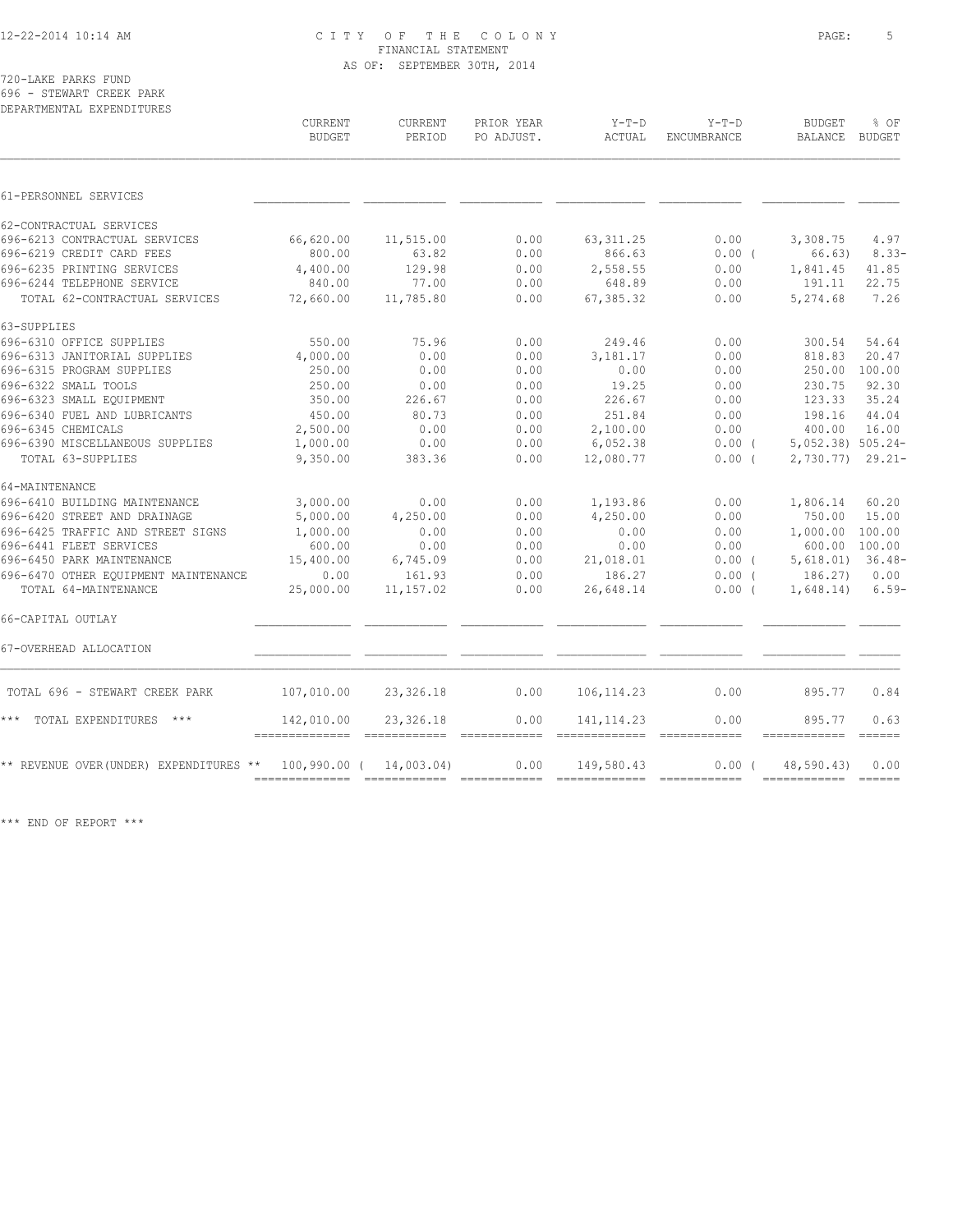#### 721-HIDDEN COVE PARK FUND FINANCIAL SUMMARY

|                                         | CURRENT<br><b>BUDGET</b> | CURRENT<br>PERIOD | PRIOR YEAR<br>PO ADJUST. | $Y-T-D$<br>ACTUAL | $Y-T-D$<br>ENCUMBRANCE | <b>BUDGET</b><br>BALANCE | % OF<br><b>BUDGET</b> |
|-----------------------------------------|--------------------------|-------------------|--------------------------|-------------------|------------------------|--------------------------|-----------------------|
| REVENUE SUMMARY                         |                          |                   |                          |                   |                        |                          |                       |
| 4 - ENTRANCE FEES                       | 4,000.00                 | 0.00              | 0.00                     | 0.00              | 0.00                   | 4,000.00                 | 100.00                |
| 6 - SALES REVENUE                       | 2,000.00                 | 0.00              | 0.00                     | 0.00              | 0.00                   | 2,000.00                 | 100.00                |
| 8 - OTHER REVENUE                       | 50,000.00                | 0.00              | 0.00                     | 0.00              | 0.00                   | 50,000.00                | 100.00                |
| ** TOTAL REVENUES **                    | 56,000.00                | 0.00              | 0.00                     | 0.00              | 0.00                   | 56,000.00                | 100.00                |
| EXPENDITURE SUMMARY                     |                          |                   |                          |                   |                        |                          |                       |
| 635 - NON-DEPARTMENTAL                  | 816.00                   | 0.00              | 0.00                     | 0.00              | 0.00                   | 816.00                   | 100.00                |
| 692 - HIDDEN COVE PARK                  | 1,000.00                 | 0.00              | 0.00                     | 0.00              | 0.00                   | 1,000.00                 | 100.00                |
| ** TOTAL EXPENDITURES **                | 1,816.00                 | 0.00              | 0.00                     | 0.00              | 0.00                   | 1,816.00                 | 100.00                |
| ** REVENUE OVER (UNDER) EXPENDITURES ** | 54,184.00                | 0.00              | 0.00                     | 0.00              | 0.00                   | 54,184.00                | 0.00                  |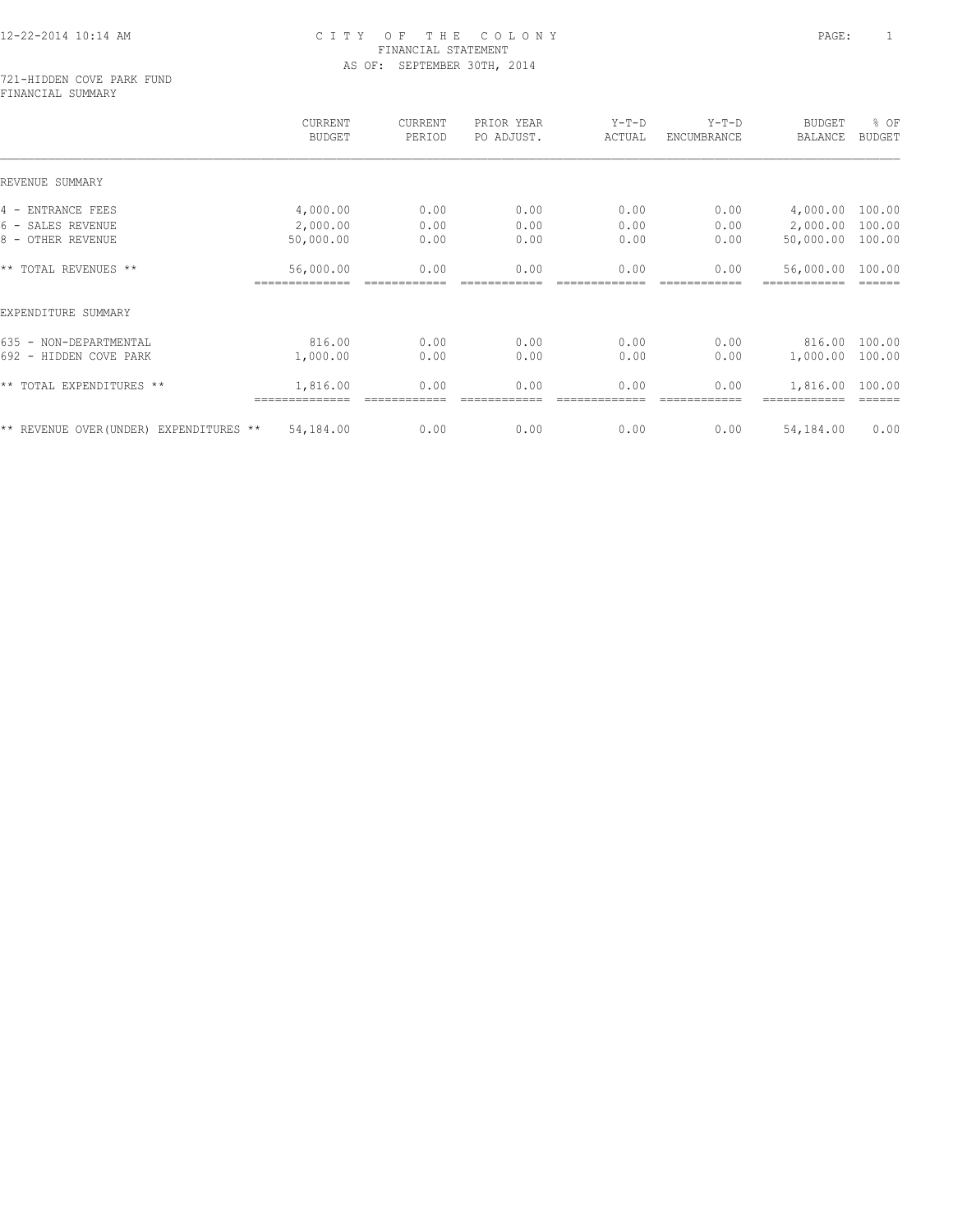#### 721-HIDDEN COVE PARK FUND REVENUES

|                              | CURRENT<br><b>BUDGET</b> | CURRENT<br>PERIOD | PRIOR YEAR<br>PO ADJUST. | $Y-T-D$<br>ACTUAL | $Y-T-D$<br>ENCUMBRANCE | <b>BUDGET</b><br><b>BALANCE</b> | % OF<br><b>BUDGET</b> |
|------------------------------|--------------------------|-------------------|--------------------------|-------------------|------------------------|---------------------------------|-----------------------|
|                              |                          |                   |                          |                   |                        |                                 |                       |
| 4 - ENTRANCE FEES            |                          |                   |                          |                   |                        |                                 |                       |
| 441000<br>RENTAL INCOME      | 4,000.00                 | 0.00              | 0.00                     | 0.00              | 0.00                   | 4,000.00                        | 100.00                |
| TOTAL 4 - ENTRANCE FEES      | 4,000.00                 | 0.00              | 0.00                     | 0.00              | 0.00                   | 4,000.00                        | 100.00                |
| 5 - FACILITIES FEES          |                          |                   |                          |                   |                        |                                 |                       |
| 6 - SALES REVENUE            |                          |                   |                          |                   |                        |                                 |                       |
| 460000<br>CONCESSION REVENUE | 2,000.00                 | 0.00              | 0.00                     | 0.00              | 0.00                   | 2,000.00                        | 100.00                |
| TOTAL 6 - SALES REVENUE      | 2,000.00                 | 0.00              | 0.00                     | 0.00              | 0.00                   | 2,000.00                        | 100.00                |
| 7 - RESERVATION DEPOSITS     |                          |                   |                          |                   |                        |                                 |                       |
| 8 - OTHER REVENUE            |                          |                   |                          |                   |                        |                                 |                       |
| 481560<br>MARINE OUEST       | 50,000.00                | 0.00              | 0.00                     | 0.00              | 0.00                   | 50,000.00                       | 100.00                |
| TOTAL 8 - OTHER REVENUE      | 50,000.00                | 0.00              | 0.00                     | 0.00              | 0.00                   | 50,000.00                       | 100.00                |
| ** TOTAL REVENUES **         | 56,000.00                | 0.00              | 0.00                     | 0.00              | 0.00                   | 56,000.00                       | 100.00                |
|                              | ==============           |                   |                          |                   |                        |                                 | ======                |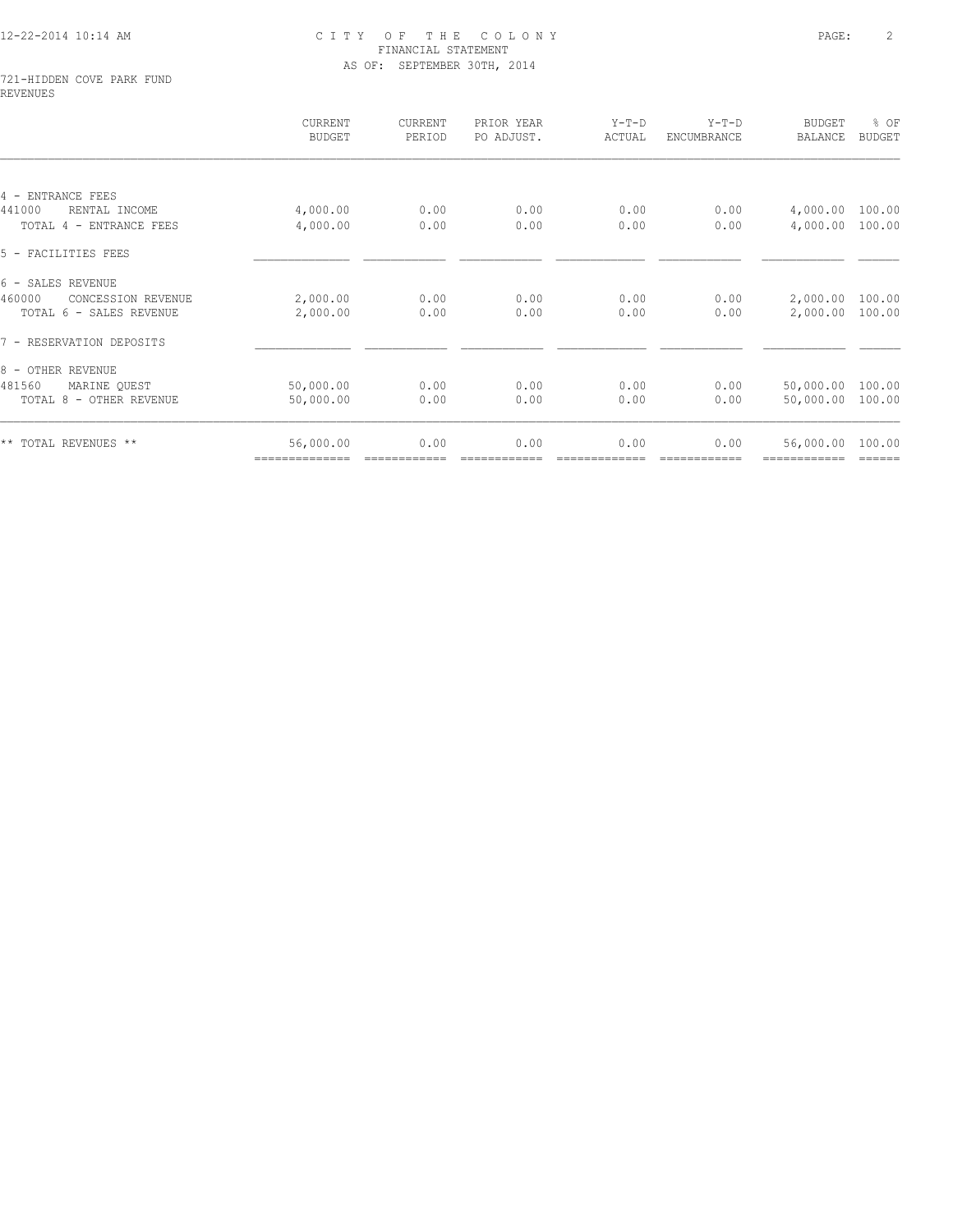| DEPARTMENTAL EXPENDITURES    | CURRENT<br>BUDGET | CURRENT<br>PERIOD | PRIOR YEAR<br>PO ADJUST. | $Y-T-D$<br>ACTUAL | $Y-T-D$<br>ENCUMBRANCE | <b>BUDGET</b><br>BALANCE | % OF<br>BUDGET |
|------------------------------|-------------------|-------------------|--------------------------|-------------------|------------------------|--------------------------|----------------|
|                              |                   |                   |                          |                   |                        |                          |                |
| 67-OVERHEAD ALLOCATION       |                   |                   |                          |                   |                        |                          |                |
| 635-6762 OVERHEAD - FINANCE  | 816.00            | 0.00              | 0.00                     | 0.00              | 0.00                   | 816.00                   | 100.00         |
| TOTAL 67-OVERHEAD ALLOCATION | 816.00            | 0.00              | 0.00                     | 0.00              | 0.00                   | 816.00                   | 100.00         |
| 68-SUNDRY CHARGES            |                   |                   |                          |                   |                        |                          |                |
| TOTAL 635 - NON-DEPARTMENTAL | 816.00            | 0.00              | 0.00                     | 0.00              | 0.00                   | 816.00                   | 100.00         |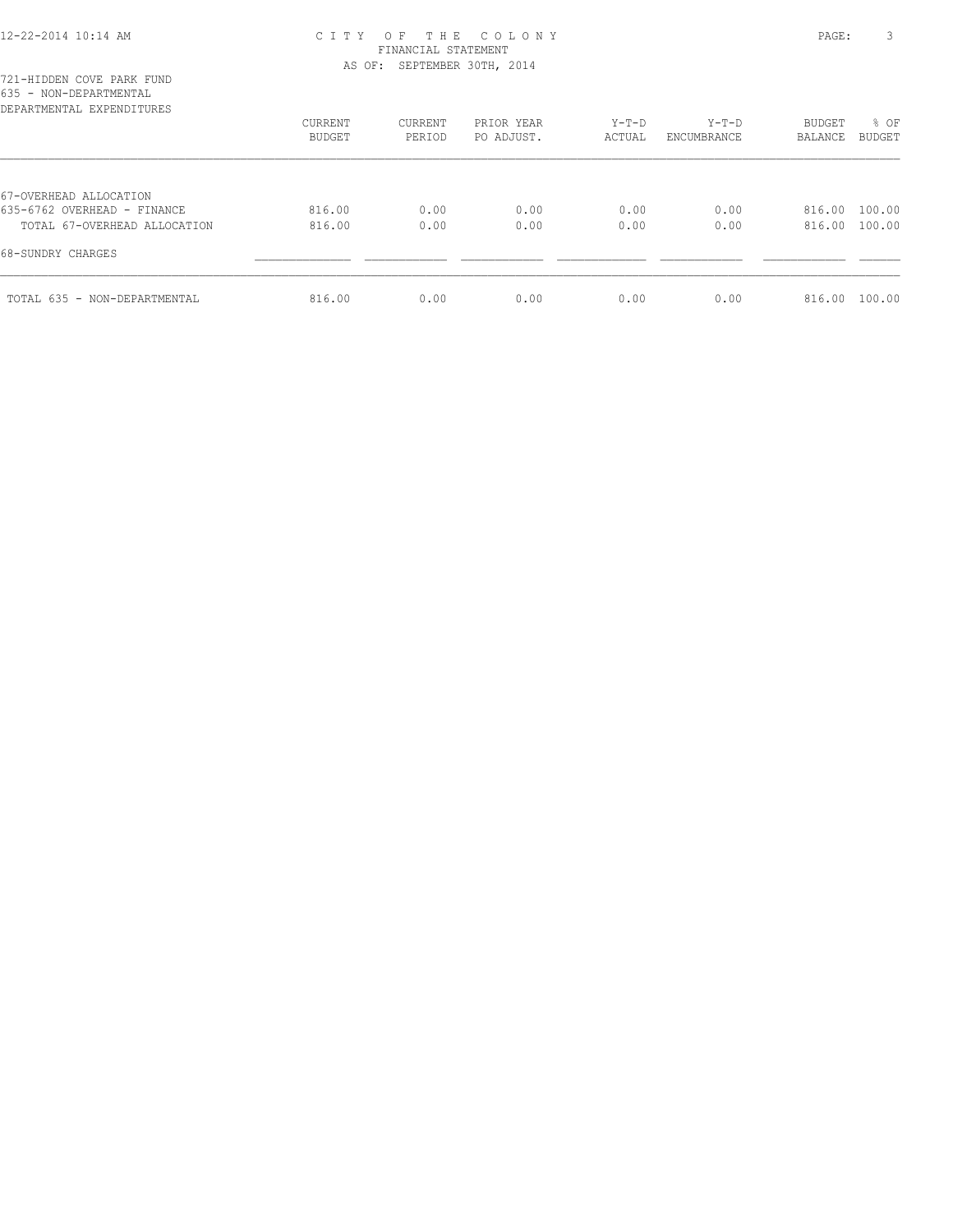721-HIDDEN COVE PARK FUND 692 - HIDDEN COVE PARK

| DEPARTMENTAL EXPENDITURES                                                                 | CURRENT<br><b>BUDGET</b> | CURRENT<br>PERIOD | PRIOR YEAR<br>PO ADJUST. | $Y-T-D$<br>ACTUAL     | $Y-T-D$<br><b>ENCUMBRANCE</b> | BUDGET<br><b>BALANCE</b>           | % OF<br><b>BUDGET</b>                                                                                                                                                                                                                                                                                                                                                                                                                                                                          |
|-------------------------------------------------------------------------------------------|--------------------------|-------------------|--------------------------|-----------------------|-------------------------------|------------------------------------|------------------------------------------------------------------------------------------------------------------------------------------------------------------------------------------------------------------------------------------------------------------------------------------------------------------------------------------------------------------------------------------------------------------------------------------------------------------------------------------------|
| 61-PERSONNEL SERVICES                                                                     |                          |                   |                          |                       |                               |                                    |                                                                                                                                                                                                                                                                                                                                                                                                                                                                                                |
| 62-CONTRACTUAL SERVICES<br>692-6213 CONTRACTUAL SERVICES<br>TOTAL 62-CONTRACTUAL SERVICES | 1,000.00<br>1,000.00     | 0.00<br>0.00      | 0.00<br>0.00             | 0.00<br>0.00          | 0.00<br>0.00                  | 1,000.00 100.00<br>1,000.00 100.00 |                                                                                                                                                                                                                                                                                                                                                                                                                                                                                                |
| 63-SUPPLIES                                                                               |                          |                   |                          |                       |                               |                                    |                                                                                                                                                                                                                                                                                                                                                                                                                                                                                                |
| 64-MAINTENANCE                                                                            |                          |                   |                          |                       |                               |                                    |                                                                                                                                                                                                                                                                                                                                                                                                                                                                                                |
| 65-NON-CAPITAL                                                                            |                          |                   |                          |                       |                               |                                    |                                                                                                                                                                                                                                                                                                                                                                                                                                                                                                |
| 66-CAPITAL OUTLAY                                                                         |                          |                   |                          |                       |                               |                                    |                                                                                                                                                                                                                                                                                                                                                                                                                                                                                                |
| TOTAL 692 - HIDDEN COVE PARK                                                              | 1,000.00                 | 0.00              | 0.00                     | 0.00                  | 0.00                          | 1,000.00 100.00                    |                                                                                                                                                                                                                                                                                                                                                                                                                                                                                                |
| TOTAL EXPENDITURES<br>$***$<br>$***$                                                      | 1,816.00                 | 0.00              | 0.00                     | 0.00                  | 0.00                          | 1,816.00 100.00                    |                                                                                                                                                                                                                                                                                                                                                                                                                                                                                                |
| ** REVENUE OVER (UNDER) EXPENDITURES **                                                   | 54,184.00                | 0.00              | 0.00                     | 0.00<br>============= | 0.00<br>============          | 54,184.00<br>============          | 0.00<br>$\begin{array}{cccccccccc} \multicolumn{2}{c}{} & \multicolumn{2}{c}{} & \multicolumn{2}{c}{} & \multicolumn{2}{c}{} & \multicolumn{2}{c}{} & \multicolumn{2}{c}{} & \multicolumn{2}{c}{} & \multicolumn{2}{c}{} & \multicolumn{2}{c}{} & \multicolumn{2}{c}{} & \multicolumn{2}{c}{} & \multicolumn{2}{c}{} & \multicolumn{2}{c}{} & \multicolumn{2}{c}{} & \multicolumn{2}{c}{} & \multicolumn{2}{c}{} & \multicolumn{2}{c}{} & \multicolumn{2}{c}{} & \multicolumn{2}{c}{} & \mult$ |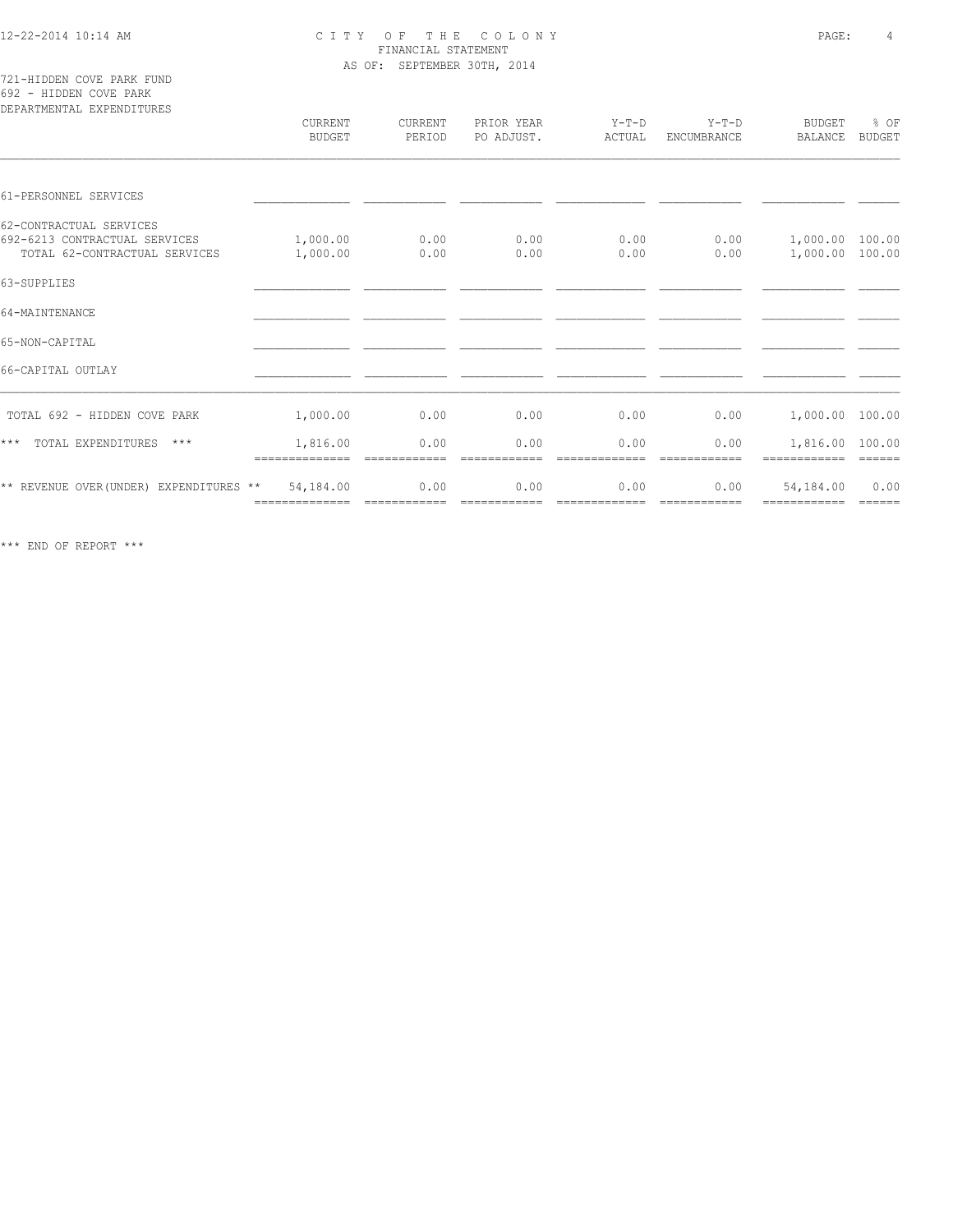723-SPECIAL EVENTS FUND FINANCIAL SUMMARY

|                                        | CURRENT<br><b>BUDGET</b> | CURRENT<br>PERIOD | PRIOR YEAR<br>PO ADJUST. | $Y-T-D$<br>ACTUAL | $Y-T-D$<br>ENCUMBRANCE | BUDGET<br>BALANCE | % OF<br><b>BUDGET</b> |
|----------------------------------------|--------------------------|-------------------|--------------------------|-------------------|------------------------|-------------------|-----------------------|
| REVENUE SUMMARY                        |                          |                   |                          |                   |                        |                   |                       |
| 8-OTHER REVENUE                        | 398,000.00               | 744.63            | 0.00                     | 427,064.62        | $0.00$ (               | 29,064.62)        | $7.30 -$              |
| ** TOTAL REVENUES **                   | 398,000.00               | 744.63            | 0.00                     | 427,064.62        | $0.00$ (               | 29,064.62)        | $7.30 -$              |
| EXPENDITURE SUMMARY                    |                          |                   |                          |                   |                        |                   |                       |
| 677 - SPECIAL EVENTS                   | 401,887.00               | 69,606.38         | 0.00                     | 398,831.01        | 0.00                   | 3,055.99          | 0.76                  |
| ** TOTAL EXPENDITURES **               | 401,887.00               | 69,606.38         | 0.00                     | 398,831.01        | 0.00                   | 3,055.99          | 0.76                  |
| ** REVENUE OVER(UNDER) EXPENDITURES *( | $3,887,00$ ) (           | 68,861.75)        | 0.00                     | 28, 233.61        | $0.00$ (               | 32, 120.61        | 0.00                  |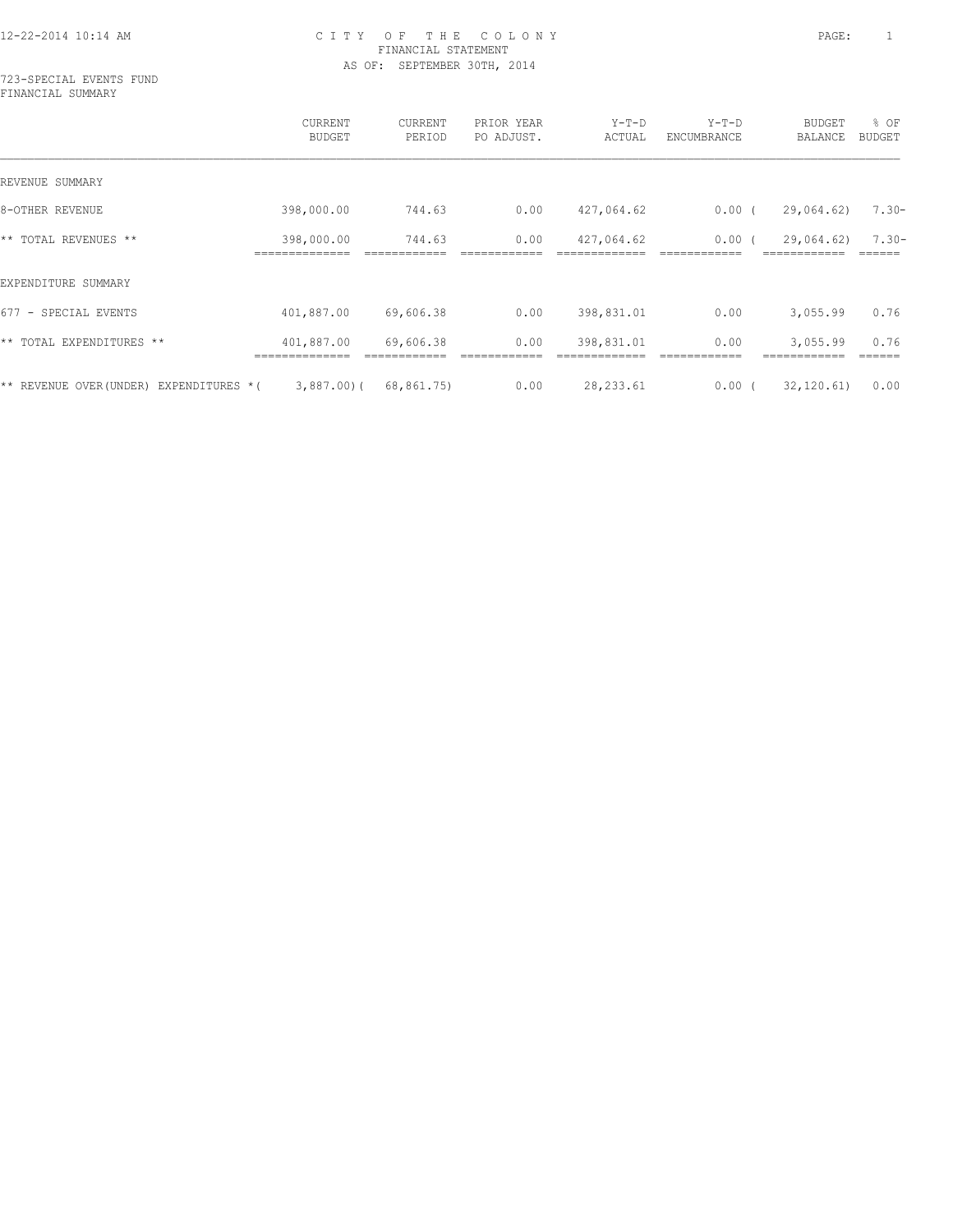|                              | CURRENT<br><b>BUDGET</b>                                                                    | CURRENT<br>PERIOD | PRIOR YEAR<br>PO ADJUST. | $Y-T-D$<br>ACTUAL | $Y-T-D$<br>ENCUMBRANCE | <b>BUDGET</b><br>BALANCE | % OF<br><b>BUDGET</b>               |
|------------------------------|---------------------------------------------------------------------------------------------|-------------------|--------------------------|-------------------|------------------------|--------------------------|-------------------------------------|
|                              |                                                                                             |                   |                          |                   |                        |                          |                                     |
|                              |                                                                                             |                   |                          |                   |                        |                          |                                     |
| EVENT REVENUE                |                                                                                             |                   |                          |                   |                        |                          | $46.10 -$                           |
| DONATIONS                    | 1,500.00                                                                                    | 0.00              | 0.00                     | 0.00              | 0.00                   | 1,500.00                 | 100.00                              |
| SPONSORSHIPS                 | 6,500.00                                                                                    | 0.00              | 0.00                     | 17,675.25         | 0.00(                  |                          |                                     |
| DONATION-CHRISTMAS SPECTACUL | 0.00                                                                                        | 0.00              | 0.00                     | 950.00            | 0.00                   | 950.00                   | 0.00                                |
| TRANSFER IN - HOTEL/MOTEL TA | 250,000.00                                                                                  | 0.00              | 0.00                     | 250,000.00        | 0.00                   | 0.00                     | 0.00                                |
| TRANSFER IN - GENERAL FUND   | 100,000.00                                                                                  | 0.00              | 0.00                     | 100,000.00        | 0.00                   | 0.00                     | 0.00                                |
|                              | 398,000.00                                                                                  | 744.63            | 0.00                     | 427,064.62        | $0.00$ (               | 29,064.62)               | $7.30 -$                            |
|                              | 398,000.00                                                                                  | 744.63            | 0.00                     | 427,064.62        | $0.00$ (               | 29,064.62)               | $7.30 -$                            |
|                              | 4-MISCELLANEOUS REVENUE<br>8-OTHER REVENUE<br>TOTAL 8-OTHER REVENUE<br>** TOTAL REVENUES ** | 40,000.00         | 744.63                   | 0.00              | 58,439.37              | $0.00$ (                 | 18,439.37)<br>11, 175. 25) 171. 93- |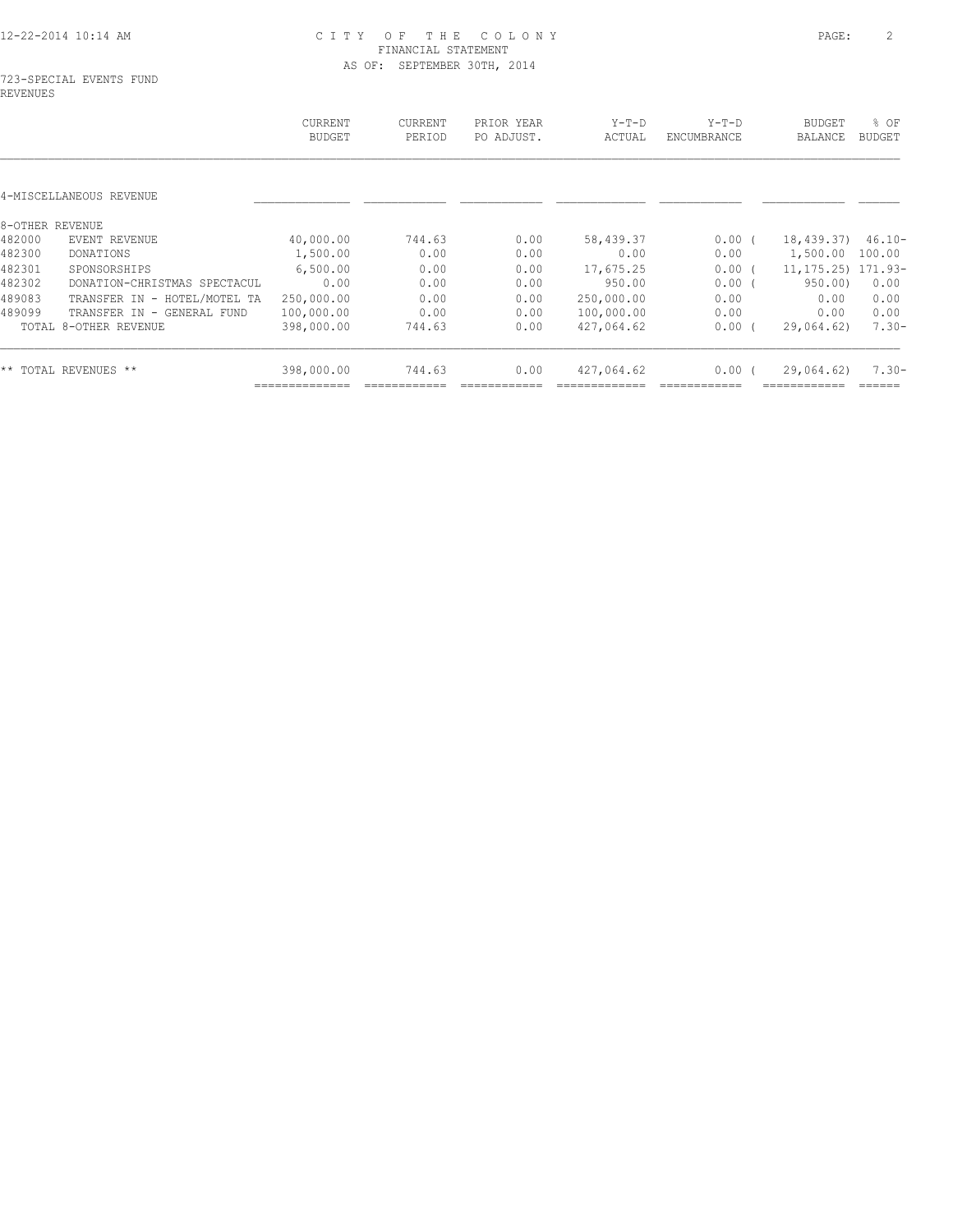| 12-22-2014 10:14 AM                                                            |         | FINANCIAL STATEMENT<br>AS OF: SEPTEMBER 30TH, 2014 | CITY OF THE COLONY |        |             | PAGE:   | 3      |
|--------------------------------------------------------------------------------|---------|----------------------------------------------------|--------------------|--------|-------------|---------|--------|
| 723-SPECIAL EVENTS FUND<br>635 - NON-DEPARTMENTAL<br>DEPARTMENTAL EXPENDITURES |         |                                                    |                    |        |             |         |        |
|                                                                                | CURRENT | CURRENT                                            | PRIOR YEAR         | Y-T-D  | Y-T-D       | BUDGET  | % OF   |
|                                                                                | BUDGET  | PERIOD                                             | PO ADJUST.         | ACTUAL | ENCUMBRANCE | BALANCE | BUDGET |
| 62-CONTRACTUAL SERVICES                                                        |         |                                                    |                    |        |             |         |        |
| 68-SUNDRY CHARGES                                                              |         |                                                    |                    |        |             |         |        |
|                                                                                |         |                                                    |                    |        |             |         |        |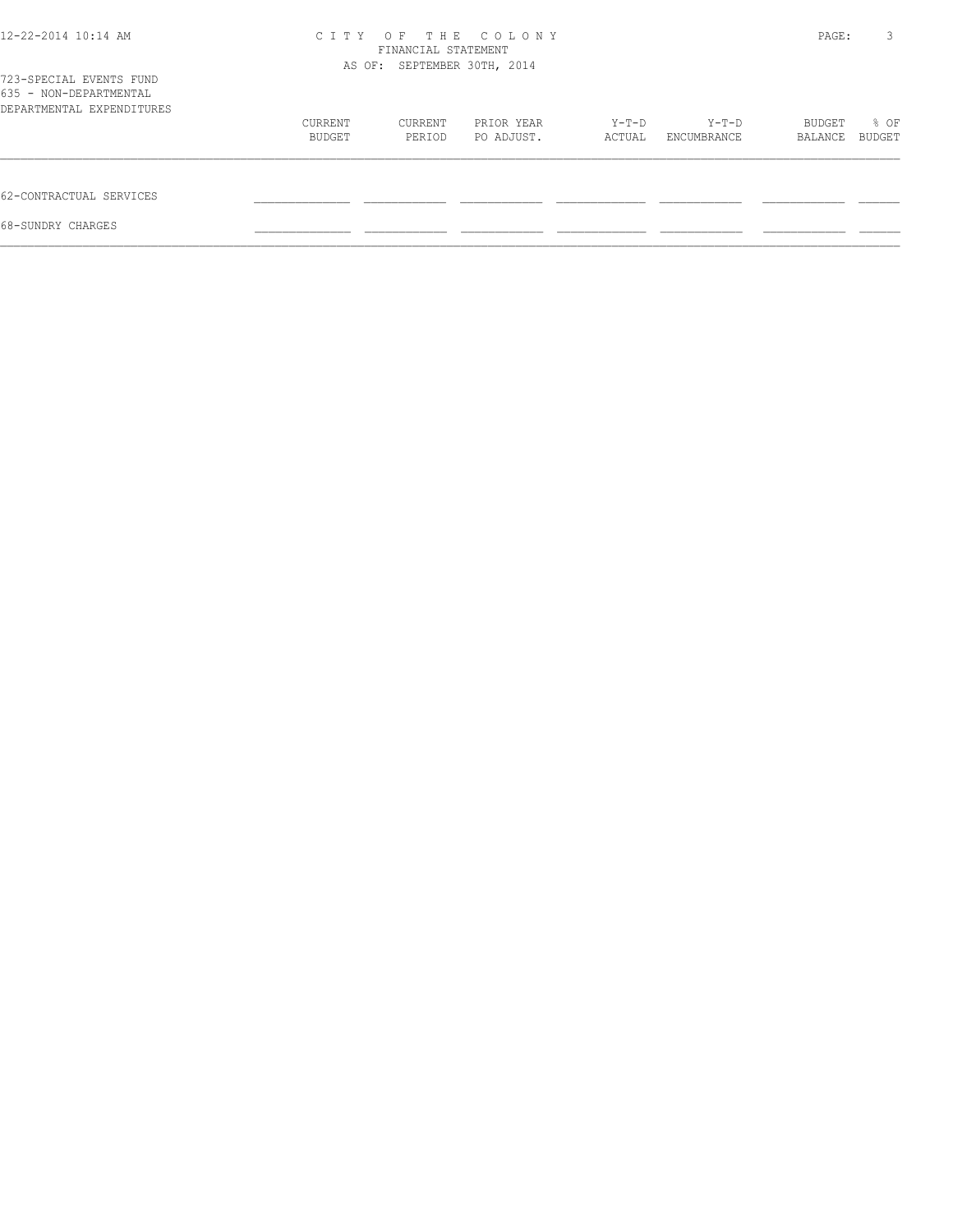|                      |  |  |  | 723-SPECIAL EVENTS FUND   |  |
|----------------------|--|--|--|---------------------------|--|
| 677 - SPECIAL EVENTS |  |  |  |                           |  |
|                      |  |  |  | DEPARTMENTAL EXPENDITURES |  |

|                                        | CURRENT<br><b>BUDGET</b> | CURRENT<br>PERIOD | PRIOR YEAR<br>PO ADJUST. | $Y-T-D$<br>ACTUAL | $Y-T-D$<br>ENCUMBRANCE | BUDGET<br>BALANCE BUDGET | % OF      |
|----------------------------------------|--------------------------|-------------------|--------------------------|-------------------|------------------------|--------------------------|-----------|
| 61-PERSONNEL SERVICES                  |                          |                   |                          |                   |                        |                          |           |
| 677-6110 SALARIES                      | 46,368.00                | 3,820.41          | 0.00                     | 44,482.47         | 0.00                   | 1,885.53                 | 4.07      |
| 677-6111 SALARIES, OVERTIME            | 1,800.00                 | 168.98            | 0.00                     | 2,861.37          | $0.00$ (               | 1,061.37)                | $58.97-$  |
| 677-6114 HOSPITALIZATION INSURANCE     | 7,209.00                 | 614.65            | 0.00                     | 7,297.80          | 0.00(                  | 88.80)                   | $1.23 -$  |
| 677-6115 SOCIAL SECURITY TAXES         | 3,630.00                 | 285.04            | 0.00                     | 3,374.43          | 0.00                   | 255.57                   | 7.04      |
| 677-6116 WORKERS' COMPENSATION         | 120.00                   | 0.00              | 0.00                     | 0.00              | 0.00                   | 120.00 100.00            |           |
| 677-6117 RETIREMENT CONTRIBUTIONS      | 5,620.00                 | 475.84            | 0.00                     | 5,828.19          | 0.00(                  | 208.19                   | $3.70-$   |
| 677-6118 UNIFORMS                      | 150.00                   | 0.00              | 0.00                     | 72.50             | 0.00                   | 77.50                    | 51.67     |
| 677-6125 EDUCATION AND TRAINING        | 250.00                   | 0.00              | 0.00                     | 259.00            | 0.00(                  | 9.00                     | $3.60 -$  |
| 677-6126 TRAVEL EXPENSE                | 750.00                   | 0.00              | 0.00                     | 806.75            | 0.00(                  | 56.75)                   | $7.57-$   |
| 677-6127 MEMBERSHIP AND DUES 350.00    |                          | 90.00             | 0.00                     | 385.00            | $0.00$ (               | 35.00)                   | $10.00 -$ |
| TOTAL 61-PERSONNEL SERVICES            | 66,247.00                | 5,454.92          | 0.00                     | 65,367.51         | 0.00                   | 879.49                   | 1.33      |
| 62-CONTRACTUAL SERVICES                |                          |                   |                          |                   |                        |                          |           |
| 677-6253 VETERAN'S DAY                 | 115,000.00               | 9,611.29          | 0.00                     | 114,972.19        | 0.00                   | 27.81                    | 0.02      |
| 677-6255 FOURTH OF JULY                | 85,000.00                | 3,324.23          | 0.00                     | 89,284.09         | $0.00$ (               | 4,284.09                 | $5.04-$   |
| 677-6257 CHRISTMAS                     | 5,000.00                 | 678.90            | 0.00                     | 3,765.69          | 0.00                   | 1,234.31                 | 24.69     |
| 677-6257-CHRISTMAS LIGHT SHOW          | 20,000.00                | 8,648.00          | 0.00                     | 19,683.43         | 0.00                   | 316.57                   | 1.58      |
| 677-6258 BOW-WOW LUAU                  | 1,800.00                 | 1,405.80          | 0.00                     | 1,505.80          | 0.00                   | 294.20                   | 16.34     |
| 677-6259 PARENT CHILD EVENT            | 4,250.00                 | 0.00              | 0.00                     | 3,784.69          | 0.00                   | 465.31                   | 10.95     |
| 677-6260 EASTER EGG HUNT               | 3,300.00                 | 0.00              | 0.00                     | 3, 116.22         | 0.00                   | 183.78                   | 5.57      |
| 677-6261 KIDS CHASE                    | 700.00                   | 489.87            | 0.00                     | 494.82            | 0.00                   | 205.18                   | 29.31     |
| 677-6262 HALLOWEEN CAMPOUT             | 3,400.00                 | 0.00              | 0.00                     | 4,384.48          | $0.00$ (               | 984.48)                  | $28.96-$  |
| 677-6263 EVENT MARKETING               | 3,020.00                 | 1,226.49          | 0.00                     | 2,464.87          | 0.00                   | 555.13                   | 18.38     |
| 677-6264 BACK TO SCHOOL                | 1,950.00                 | 581.16            | 0.00                     | 1,788.57          | 0.00                   | 161.43                   | 8.28      |
| 677-6265 MOVIES IN THE PARK            | 2,550.00                 | 798.84            | 0.00                     | 3,433.92          | 0.00(                  | 883.92)                  | $34.66-$  |
| 677-6267 ARBOR DAY                     | 2,500.00                 | 591.17            | 0.00                     | 2,412.85          | 0.00                   | 87.15                    | 3.49      |
| 677-6268 COLONY PLAYHOUSE              | 6,000.00                 | 0.00              | 0.00                     | 6,000.00          | 0.00                   | 0.00                     | 0.00      |
| 677-6269 HAUNTED HOUSE                 | 15,000.00                | 0.00              | 0.00                     | 15,000.00         | 0.00                   | 0.00                     | 0.00      |
| 677-6270 CULTURAL ARTS BOARD (GRANT)   | 20,500.00                | 1,107.71          | 0.00                     | 20,992.71         | $0.00$ (               | 492.71)                  | $2.40-$   |
| 677-6270-CULTURAL ARTS BOARD (NON-HOT) | 0.00                     | 0.00              | 0.00                     | 97.60             | 0.00(                  | 97.60                    | 0.00      |
| 677-6272 ROADRUNNERS CLUB              | 10,000.00                | 0.00              | 0.00                     | 10,000.00         | 0.00                   | 0.00                     | 0.00      |
| TOTAL 62-CONTRACTUAL SERVICES          | 299,970.00               | 28,463.46         | 0.00                     | 303,181.93        | $0.00$ (               | 3, 211.93)               | $1.07 -$  |
| 63-SUPPLIES                            |                          |                   |                          |                   |                        |                          |           |
| 677-6320 POSTAGE                       | 0.00                     | 0.00              | 0.00                     | 91.08             | 0.00(                  | 91.08)                   | 0.00      |
| 677-6390 MISCELLANEOUS SUPPLIES        | 0.00                     | 0.00              | $0.00$ (                 | 5,497.51          | 0.00                   | 5,497.51                 | 0.00      |
| TOTAL 63-SUPPLIES                      | 0.00                     | 0.00              | 0.00(                    | 5,406.43          | 0.00                   | 5,406.43                 | 0.00      |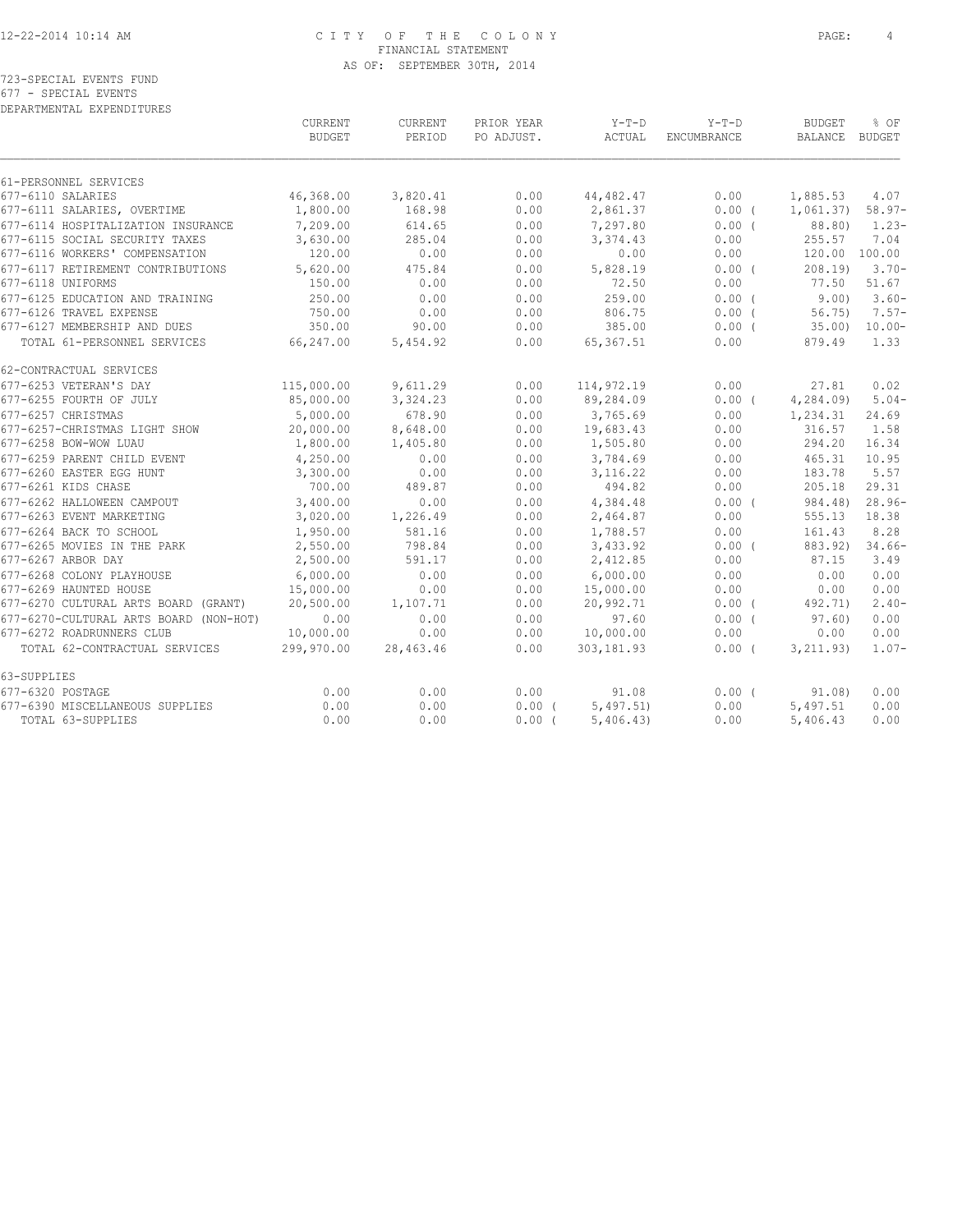| DEPARTMENTAL EXPENDITURES                  | CURRENT<br><b>BUDGET</b> | CURRENT<br>PERIOD | PRIOR YEAR<br>PO ADJUST. | $Y-T-D$<br>ACTUAL | $Y-T-D$<br><b>ENCUMBRANCE</b> | <b>BUDGET</b><br>BALANCE | $8$ OF<br><b>BUDGET</b> |
|--------------------------------------------|--------------------------|-------------------|--------------------------|-------------------|-------------------------------|--------------------------|-------------------------|
| 66-CAPITAL OUTLAY                          |                          |                   |                          |                   |                               |                          |                         |
| 67-OVERHEAD ALLOCATION                     |                          |                   |                          |                   |                               |                          |                         |
| 677-6760 OVERHEAD - IT                     | 0.00                     | 3,504.00          | 0.00                     | 3,504.00          | $0.00$ (                      | 3,504.00                 | 0.00                    |
| 677-6761 OVERHEAD - HR                     | 0.00                     | 1,260.00          | 0.00                     | 1,260.00          | $0.00$ (                      | 1,260.00)                | 0.00                    |
| 677-6762 OVERHEAD - FINANCE                | 0.00                     | 3,792.00          | 0.00                     | 3,792.00          | $0.00$ (                      | 3,792,00)                | 0.00                    |
| 677-6765 OVERHEAD - GEN ADMIN              | 0.00                     | 2,940.00          | 0.00                     | 2,940.00          | $0.00$ (                      | 2,940.00                 | 0.00                    |
| 677-6766 OVERHEAD - FAC MAINT              | 0.00                     | 1,764.00          | 0.00                     | 1,764.00          | $0.00$ (                      | 1,764.00)                | 0.00                    |
| 677-6773 OVERHEAD - WATER                  | 0.00                     | 528.00            | 0.00                     | 528.00            | 0.00(                         | 528.00                   | 0.00                    |
| 677-6776 OVERHEAD - CITY SECRETARY         | 0.00                     | 1,152.00          | 0.00                     | 1,152.00          | 0.00                          | 1, 152, 00)              | 0.00                    |
| 677-6777 OVERHEAD - CITY COUNCIL           | 0.00                     | 216.00            | 0.00                     | 216.00            | 0.00(                         | 216.00                   | 0.00                    |
| 677-6779 OVERHEAD - NON DEPT OTHER         | 35,670.00                | 20,532.00         | 0.00                     | 20,532.00         | 0.00                          | 15,138.00                | 42.44                   |
| TOTAL 67-OVERHEAD ALLOCATION               | 35,670.00                | 35,688.00         | 0.00                     | 35,688.00         | 0.00(                         | 18.00)                   | $0.05-$                 |
| TOTAL 677 - SPECIAL EVENTS                 | 401,887.00               | 69,606.38         | 0.00                     | 398,831.01        | 0.00                          | 3,055.99                 | 0.76                    |
| $***$<br>TOTAL EXPENDITURES<br>$***$       | 401,887.00               | 69,606.38         | 0.00                     | 398,831.01        | 0.00<br>============          | 3,055.99                 | 0.76<br>======          |
| ** REVENUE OVER (UNDER)<br>EXPENDITURES *( | $3,887.00$ (             | 68,861.75)        | 0.00                     | 28, 233.61        | 0.00                          | 32, 120.61               | 0.00                    |
|                                            |                          |                   |                          |                   |                               |                          |                         |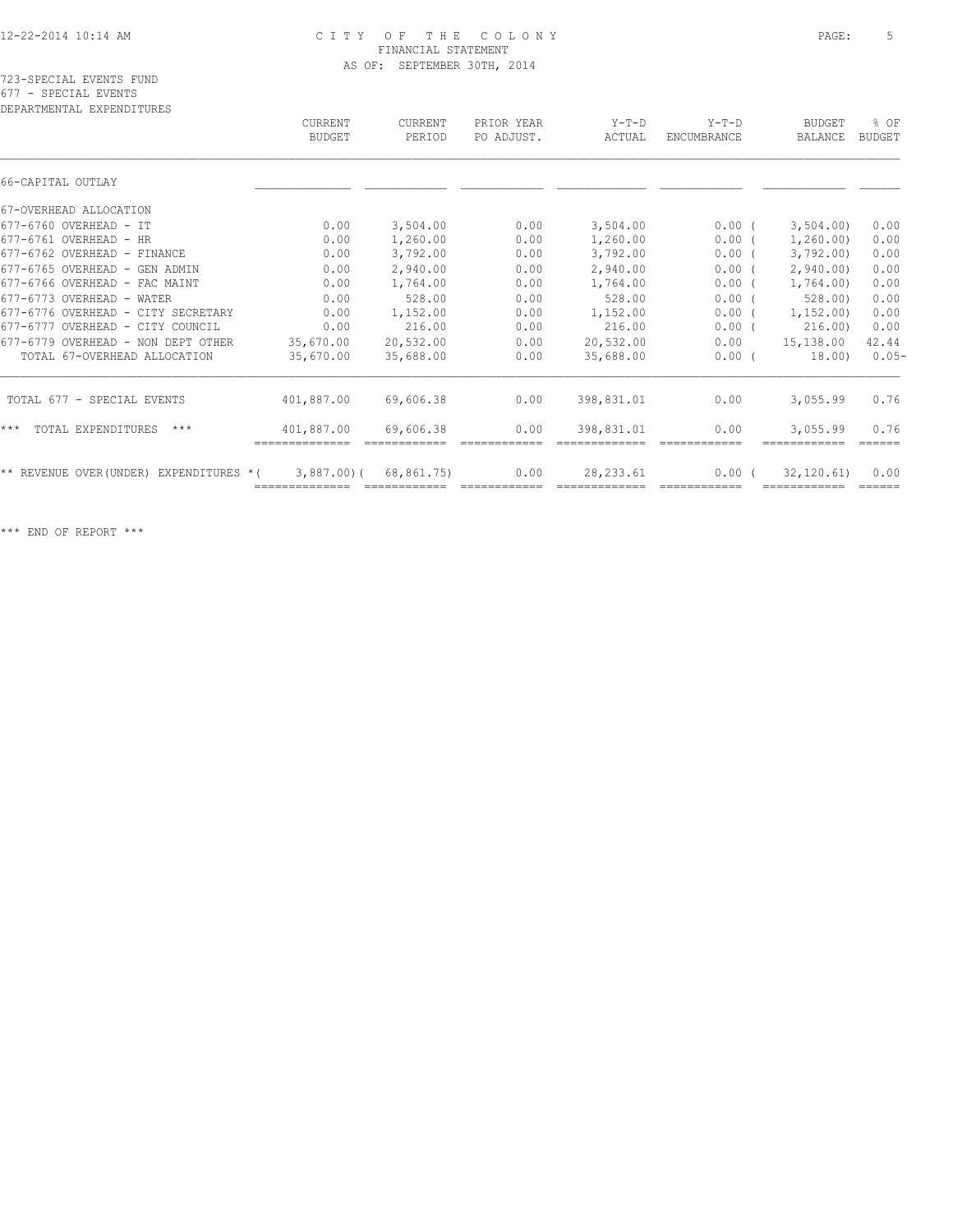| FINANCIAL SUMMARY   |                                |                   |                          |                 |                        |                          |                  |
|---------------------|--------------------------------|-------------------|--------------------------|-----------------|------------------------|--------------------------|------------------|
|                     | CURRENT<br>BUDGET              | CURRENT<br>PERIOD | PRIOR YEAR<br>PO ADJUST. | Y-T-D<br>ACTUAL | Y-T-D<br>ENCUMBRANCE   | BUDGET<br>BALANCE        | % OF<br>BUDGET   |
| REVENUE SUMMARY     |                                |                   |                          |                 |                        |                          |                  |
|                     |                                |                   |                          |                 |                        |                          |                  |
| EXPENDITURE SUMMARY |                                |                   |                          |                 |                        |                          |                  |
|                     | ____________<br>______________ | ________          |                          |                 | _________<br>_________ | __________<br>__________ | ______<br>______ |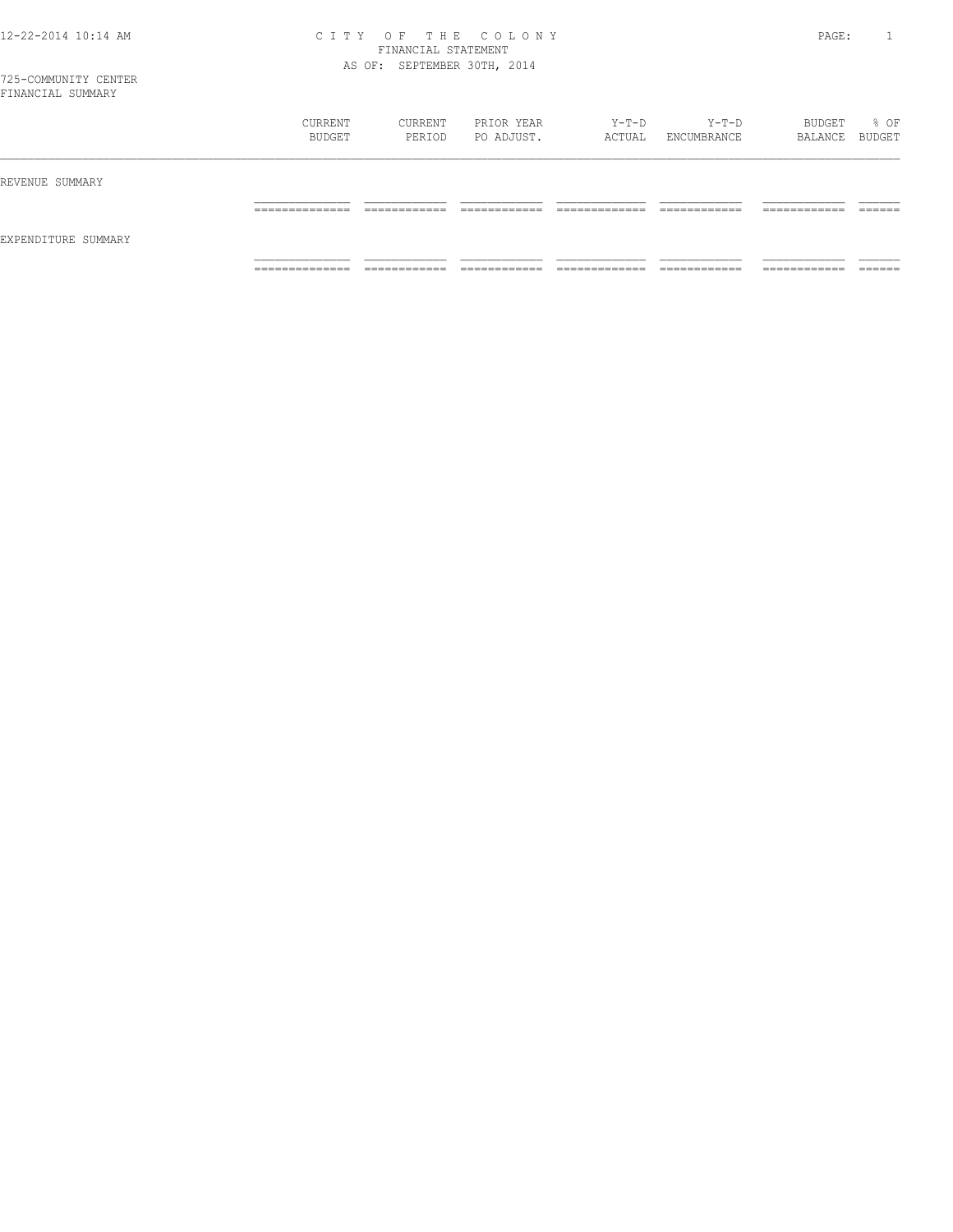|  |  | 12-22-2014 10:14 AM |  |
|--|--|---------------------|--|
|  |  |                     |  |

# CITY OF THE COLONY<br>FINANCIAL STATEMENT<br>AS OF: SEPTEMBER 30TH, 2014

PAGE: 2

| 8-OTHER REVENUE         |                   |                   |                          |                 |                      |                   |                |
|-------------------------|-------------------|-------------------|--------------------------|-----------------|----------------------|-------------------|----------------|
| 4-MISCELLANEOUS REVENUE |                   |                   |                          |                 |                      |                   |                |
|                         | CURRENT<br>BUDGET | CURRENT<br>PERIOD | PRIOR YEAR<br>PO ADJUST. | Y-T-D<br>ACTUAL | Y-T-D<br>ENCUMBRANCE | BUDGET<br>BALANCE | % OF<br>BUDGET |
| LA U LINU LI U          |                   |                   |                          |                 |                      |                   |                |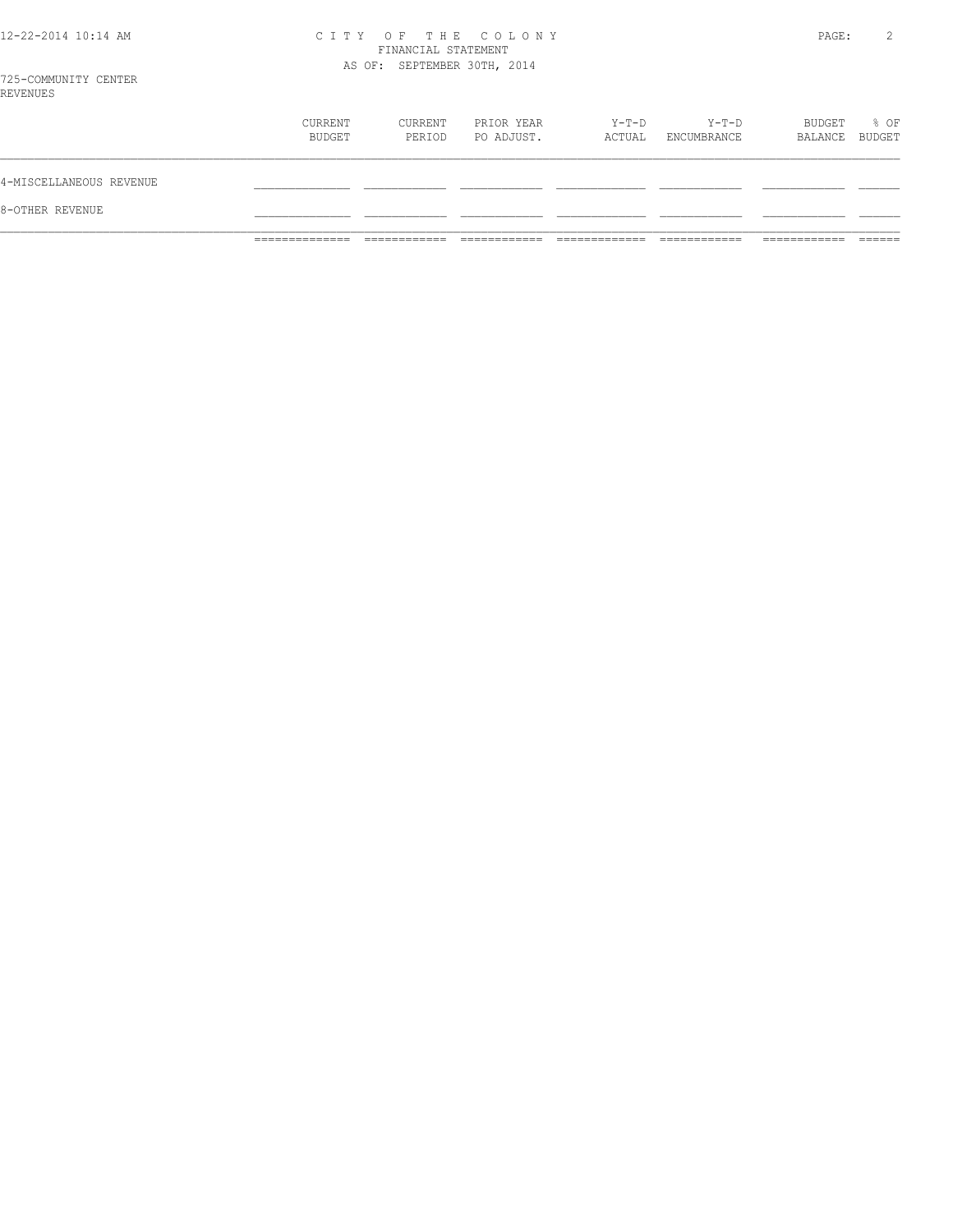| $12 - 22 - 2014$ 10:14 AM | CITY OF THE COLONY<br>FINANCIAL STATEMENT |                             |            |        |             |         | PAGE:  |
|---------------------------|-------------------------------------------|-----------------------------|------------|--------|-------------|---------|--------|
|                           |                                           | AS OF: SEPTEMBER 30TH, 2014 |            |        |             |         |        |
| 725-COMMUNITY CENTER      |                                           |                             |            |        |             |         |        |
| 635 - NON-DEPARTMENTAL    |                                           |                             |            |        |             |         |        |
| DEPARTMENTAL EXPENDITURES |                                           |                             |            |        |             |         |        |
|                           | CURRENT                                   | CURRENT                     | PRIOR YEAR | Y-T-D  | Y-T-D       | BUDGET  | 8 OF   |
|                           | BUDGET                                    | PERIOD                      | PO ADJUST. | ACTUAL | ENCUMBRANCE | BALANCE | BUDGET |
|                           |                                           |                             |            |        |             |         |        |

68-SUNDRY CHARGES \_\_\_\_\_\_\_\_\_\_\_\_\_\_ \_\_\_\_\_\_\_\_\_\_\_\_ \_\_\_\_\_\_\_\_\_\_\_\_ \_\_\_\_\_\_\_\_\_\_\_\_\_ \_\_\_\_\_\_\_\_\_\_\_\_ \_\_\_\_\_\_\_\_\_\_\_\_ \_\_\_\_\_\_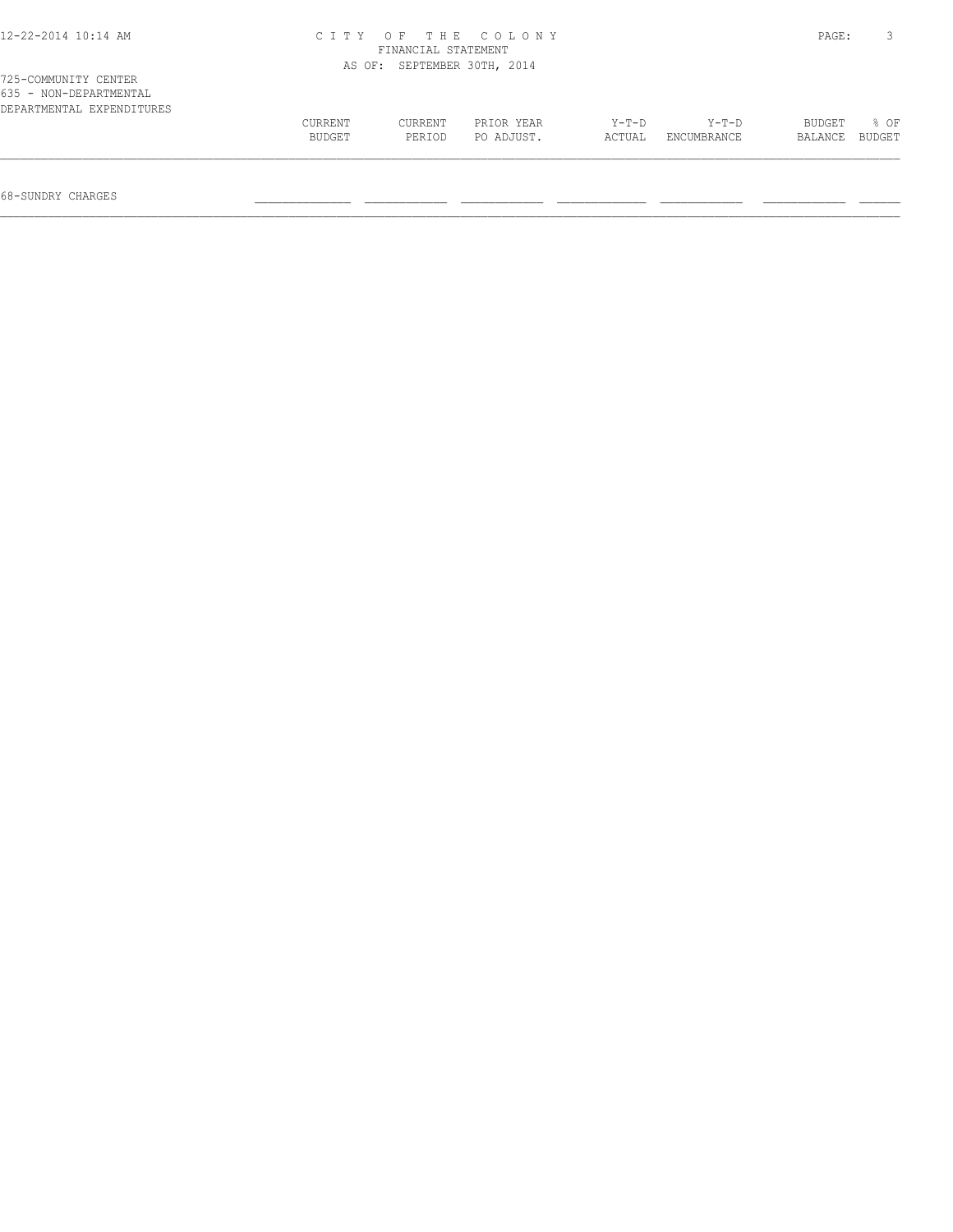|  | 1725-COMMUNITY CENTER     |  |  |
|--|---------------------------|--|--|
|  | 650 - COMMUNITY CENTER    |  |  |
|  | DEPARTMENTAL EXPENDITURES |  |  |

| 61-PERSONNEL SERVICES |                   |                   |                          |                 |                        |                   |                |
|-----------------------|-------------------|-------------------|--------------------------|-----------------|------------------------|-------------------|----------------|
|                       | CURRENT<br>BUDGET | CURRENT<br>PERIOD | PRIOR YEAR<br>PO ADJUST. | Y-T-D<br>ACTUAL | $Y-T-D$<br>ENCUMBRANCE | BUDGET<br>BALANCE | % OF<br>BUDGET |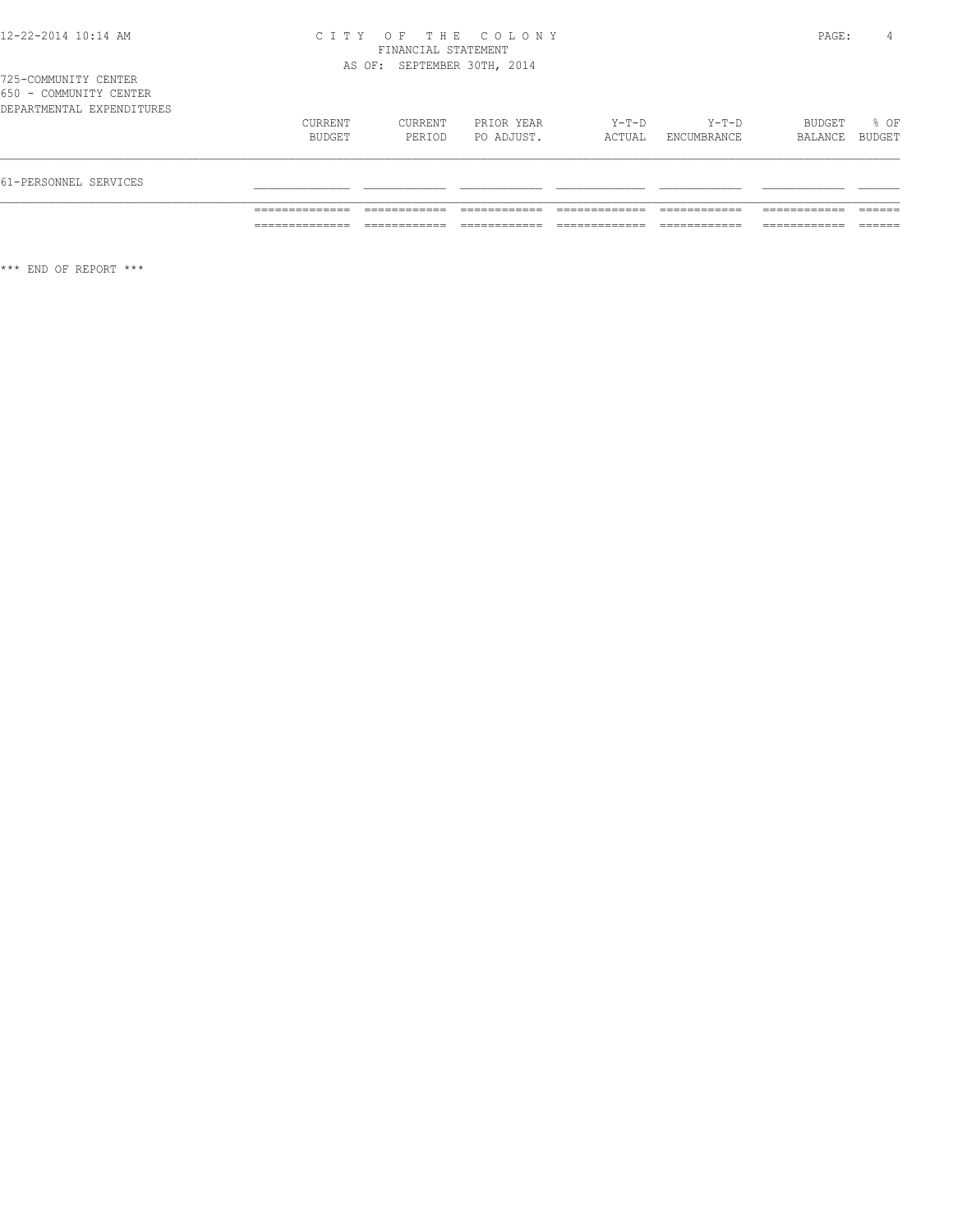730-LIBRARY GRANTS FINANCIAL SUMMARY

|                                         | CURRENT<br><b>BUDGET</b> | CURRENT<br>PERIOD | PRIOR YEAR<br>PO ADJUST. | $Y-T-D$<br>ACTUAL | $Y-T-D$<br>ENCUMBRANCE | <b>BUDGET</b><br>BALANCE | % OF<br><b>BUDGET</b> |
|-----------------------------------------|--------------------------|-------------------|--------------------------|-------------------|------------------------|--------------------------|-----------------------|
| REVENUE SUMMARY                         |                          |                   |                          |                   |                        |                          |                       |
| 8-OTHER REVENUE                         | 0.00                     | 4,996.50          | 0.00                     | 9,996.50          | $0.00$ (               | 9,996.50                 | 0.00                  |
| ** TOTAL REVENUES **                    | 0.00                     | 4,996.50          | 0.00                     | 9,996.50          | 0.00                   | 9,996.50                 | 0.00                  |
| EXPENDITURE SUMMARY                     |                          |                   |                          |                   |                        |                          |                       |
| 632 - LIBRARY GRANTS                    | 0.00                     | 1,214.82          | 0.00                     | 19,283.72         | $0.00$ (               | 19,283.72)               | 0.00                  |
| ** TOTAL EXPENDITURES **                | 0.00                     | 1,214.82          | 0.00                     | 19,283.72         | 0.00(                  | 19,283.72)               | 0.00                  |
| ** REVENUE OVER (UNDER) EXPENDITURES ** | 0.00                     | 3,781.68          | $0.00$ (                 | 9,287,22)         | 0.00                   | 9,287.22                 | 0.00                  |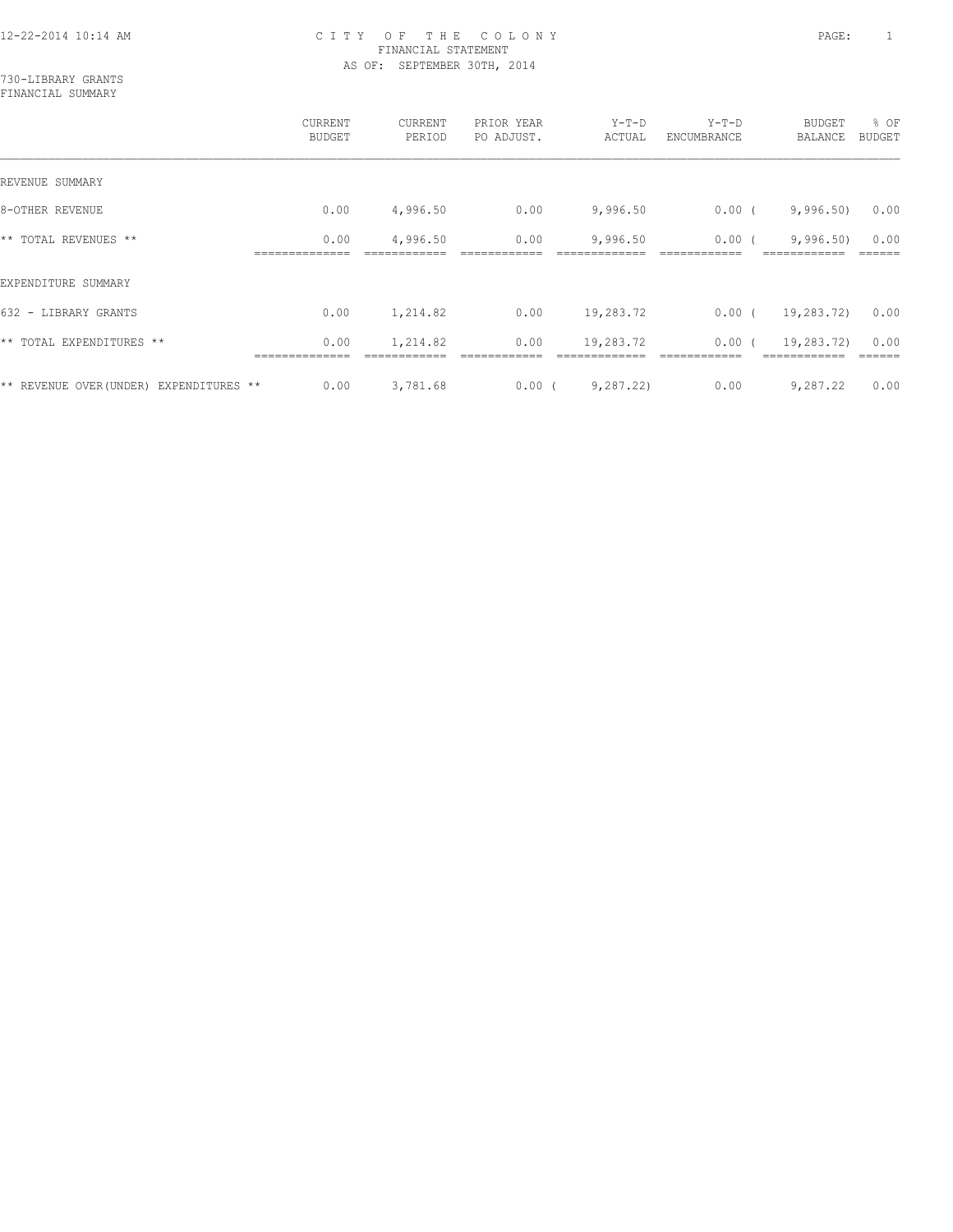730-LIBRARY GRANTS REVENUES

|                                   | CURRENT<br>BUDGET | CURRENT<br>PERIOD | PRIOR YEAR<br>PO ADJUST. | $Y-T-D$<br>ACTUAL | $Y-T-D$<br>ENCUMBRANCE | <b>BUDGET</b><br>BALANCE | % OF<br><b>BUDGET</b> |
|-----------------------------------|-------------------|-------------------|--------------------------|-------------------|------------------------|--------------------------|-----------------------|
|                                   |                   |                   |                          |                   |                        |                          |                       |
| 8-OTHER REVENUE                   |                   |                   |                          |                   |                        |                          |                       |
| 482300<br>TX STATE LIBRARY GRANT  | 0.00              | 4,996.50          | 0.00                     | 4,996.50          | $0.00$ (               | 4,996.50                 | 0.00                  |
| 482425<br>CORPORATE GRANTS        | 0.00              | 0.00              | 0.00                     | 5,000.00          | $0.00$ (               | 5,000.00)                | 0.00                  |
| TOTAL 8-OTHER REVENUE             | 0.00              | 4,996.50          | 0.00                     | 9,996.50          | $0.00$ (               | 9,996.50                 | 0.00                  |
| $\star\star$<br>TOTAL REVENUES ** | 0.00              | 4,996.50          | 0.00                     | 9,996.50          | 0.00(                  | 9,996.50                 | 0.00                  |
|                                   |                   |                   |                          |                   |                        |                          |                       |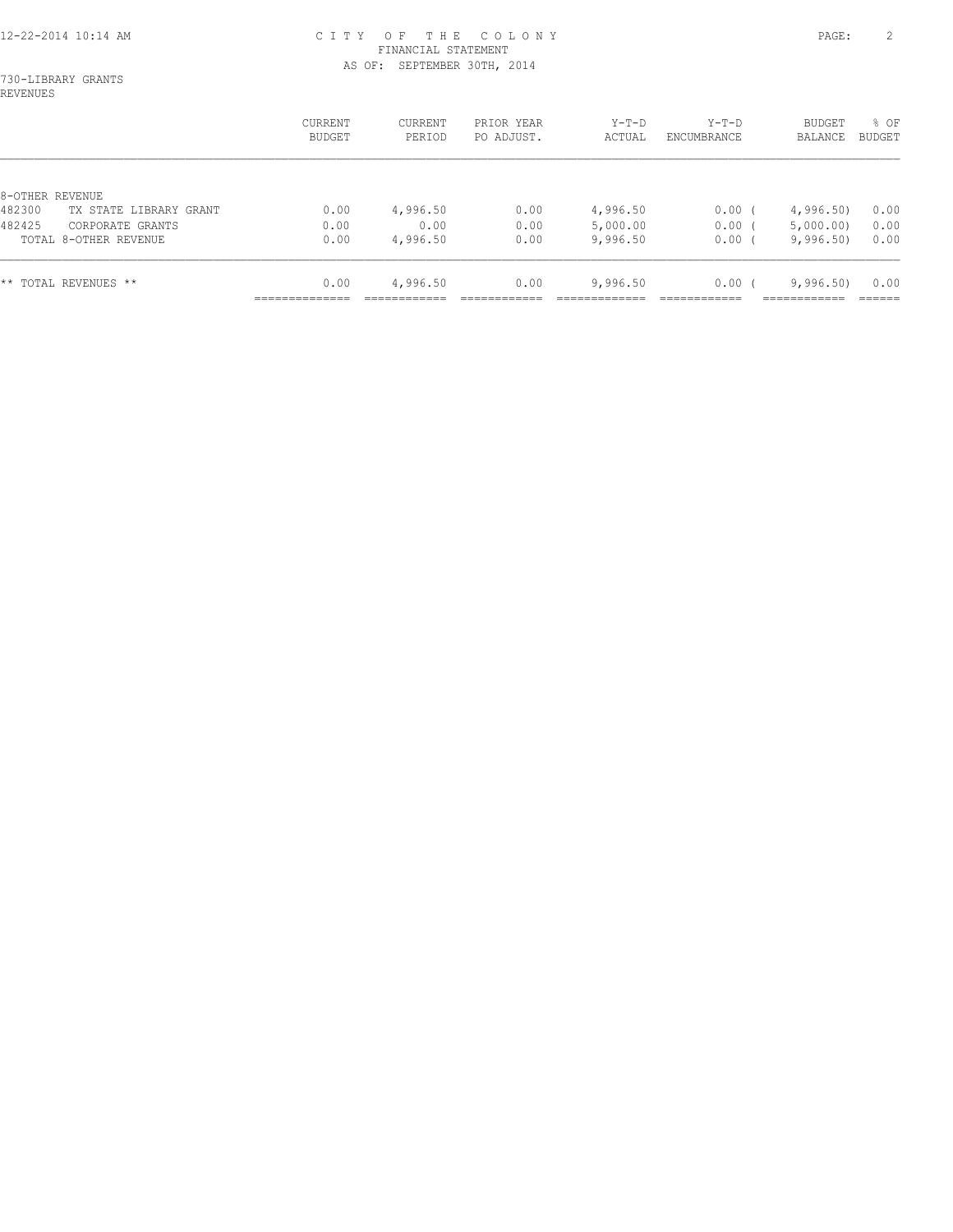730-LIBRARY GRANTS 632 - LIBRARY GRANTS

| DEPARTMENTAL EXPENDITURES            | CURRENT<br><b>BUDGET</b> | CURRENT<br>PERIOD | PRIOR YEAR<br>PO ADJUST. | $Y-T-D$<br>ACTUAL | $Y-T-D$<br><b>ENCUMBRANCE</b> | <b>BUDGET</b><br><b>BALANCE</b> | % OF<br><b>BUDGET</b> |
|--------------------------------------|--------------------------|-------------------|--------------------------|-------------------|-------------------------------|---------------------------------|-----------------------|
|                                      |                          |                   |                          |                   |                               |                                 |                       |
| 61-PERSONNEL SERVICES                |                          |                   |                          |                   |                               |                                 |                       |
| 62-CONTRACTUAL SERVICES              |                          |                   |                          |                   |                               |                                 |                       |
| 63-SUPPLIES                          |                          |                   |                          |                   |                               |                                 |                       |
| 632-6312 COMPUTER SUPPLIES           | 0.00                     | 269.99            | 0.00                     | 5,266.49          | $0.00$ (                      | 5, 266.49                       | 0.00                  |
| 632-6330 BOOKS AND PERIODICALS       | 0.00                     | 944.83            | 0.00                     | 6,453.76          | $0.00$ (                      | 6,453.76                        | 0.00                  |
| 632-6390 MISCELLANEOUS SUPPLIES      | 0.00                     | 0.00              | 0.00                     | 206.09            | $0.00$ (                      | 206.09                          | 0.00                  |
| TOTAL 63-SUPPLIES                    | 0.00                     | 1,214.82          | 0.00                     | 11,926.34         | $0.00$ (                      | 11, 926, 34)                    | 0.00                  |
| 64-MAINTENANCE                       |                          |                   |                          |                   |                               |                                 |                       |
| 632-6452 MAINTENANCE-SOFTWARE AGRMTS | 0.00                     | 0.00              | 0.00                     | 3,799.00          | $0.00$ (                      | 3,799.00                        | 0.00                  |
| TOTAL 64-MAINTENANCE                 | 0.00                     | 0.00              | 0.00                     | 3,799.00          | $0.00$ (                      | 3,799.00                        | 0.00                  |
| 65-NON-CAPITAL                       |                          |                   |                          |                   |                               |                                 |                       |
| 632-6551 NON-CAPITAL HARDWARE        | 0.00                     | 0.00              | 0.00                     | 3,558.38          | $0.00$ (                      | 3, 558.38                       | 0.00                  |
| TOTAL 65-NON-CAPITAL                 | 0.00                     | 0.00              | 0.00                     | 3,558.38          | 0.00(                         | 3, 558.38                       | 0.00                  |
| 66-CAPITAL OUTLAY                    |                          |                   |                          |                   |                               |                                 |                       |
| TOTAL 632 - LIBRARY GRANTS           | 0.00                     | 1,214.82          | 0.00                     | 19,283.72         | $0.00$ (                      | 19,283.72)                      | 0.00                  |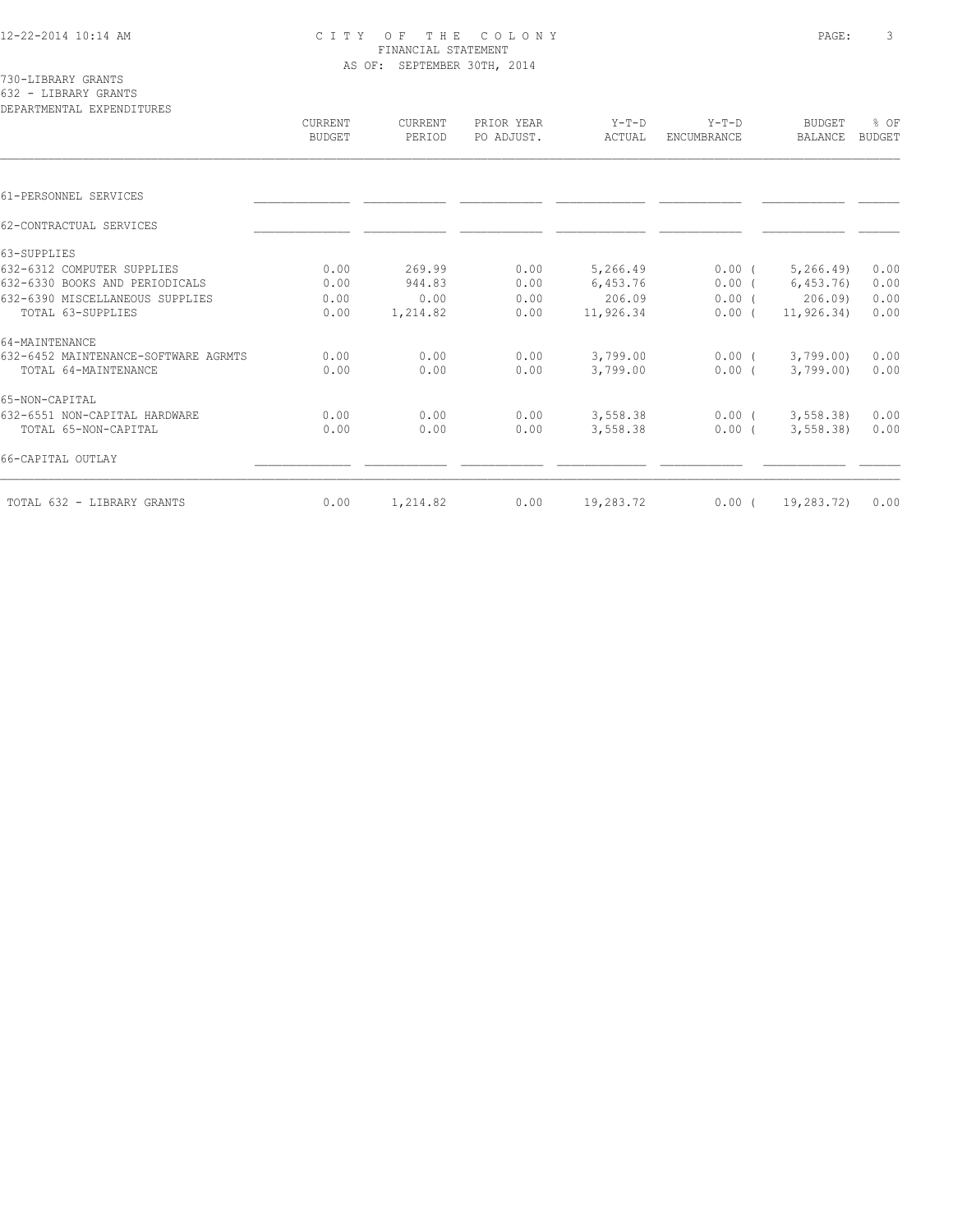|  | 730-LIBRARY GRANTS     |
|--|------------------------|
|  | 635 - NON-DEPARTMENTAL |

| ROJJ - RUN-DEFANIMENIAL<br>DEPARTMENTAL EXPENDITURES | CURRENT<br>BUDGET      | CURRENT<br>PERIOD | PRIOR YEAR<br>PO ADJUST. | $Y-T-D$<br>ACTUAL | $Y-T-D$<br>ENCUMBRANCE | BUDGET<br>BALANCE         | % OF<br>BUDGET |
|------------------------------------------------------|------------------------|-------------------|--------------------------|-------------------|------------------------|---------------------------|----------------|
| 62-CONTRACTUAL SERVICES                              |                        |                   |                          |                   |                        |                           |                |
| 68-SUNDRY CHARGES                                    |                        |                   |                          |                   |                        |                           |                |
| $***$<br>TOTAL EXPENDITURES<br>***                   | 0.00<br>______________ | 1,214.82          | 0.00                     | 19,283.72         | $0.00$ (<br>--------   | 19,283.72)                | 0.00           |
| ** REVENUE OVER (UNDER) EXPENDITURES **              | 0.00<br>============== | 3,781.68          | $0.00$ (                 | 9,287,22)         | 0.00                   | 9,287.22<br>------------- | 0.00           |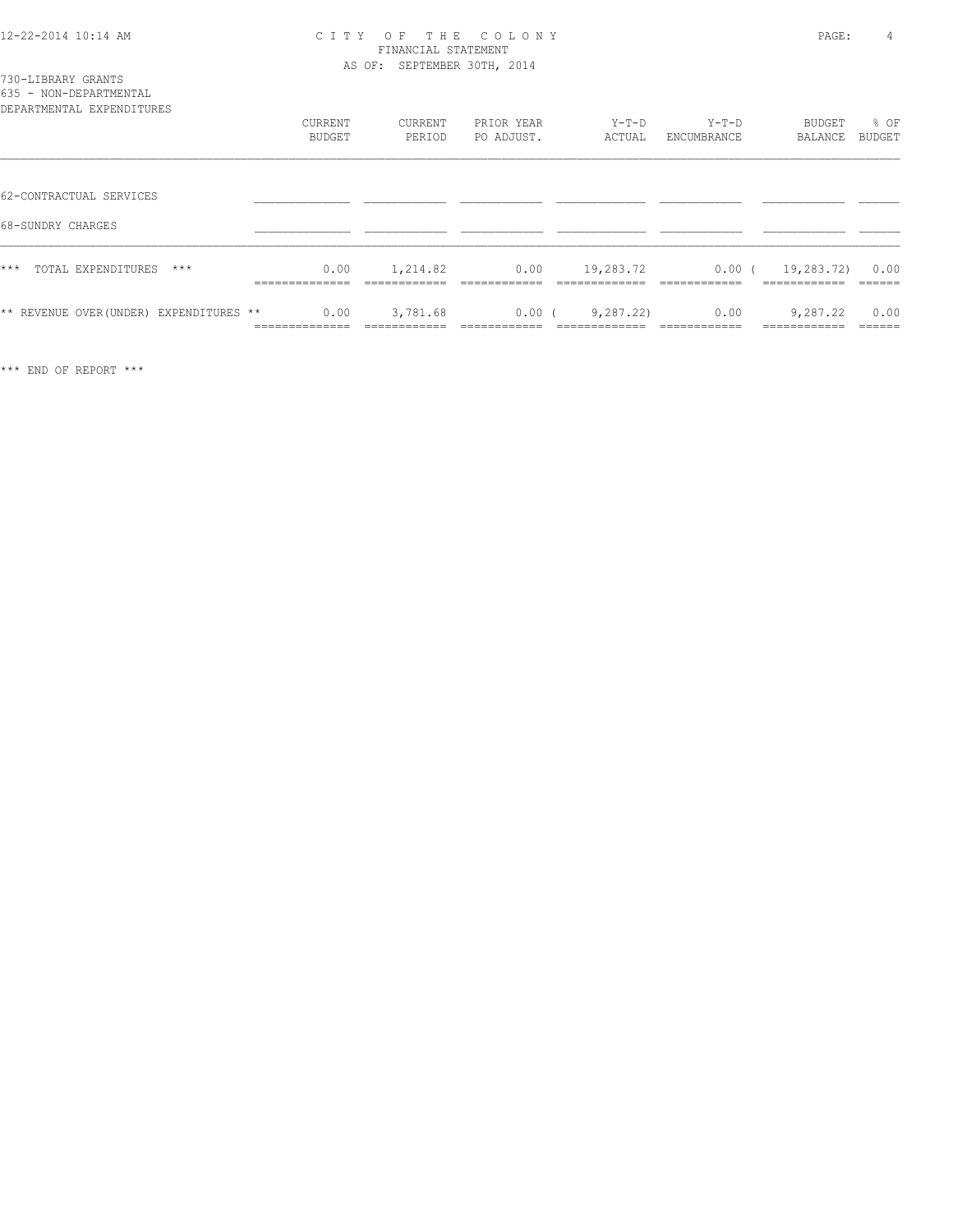750-FEDERAL FORFEITED FUNDS FINANCIAL SUMMARY

|                                         | CURRENT<br>BUDGET | CURRENT<br>PERIOD | PRIOR YEAR<br>PO ADJUST. | $Y-T-D$<br>ACTUAL | $Y-T-D$<br>ENCUMBRANCE | BUDGET<br>BALANCE | % OF<br>BUDGET |
|-----------------------------------------|-------------------|-------------------|--------------------------|-------------------|------------------------|-------------------|----------------|
| REVENUE SUMMARY                         |                   |                   |                          |                   |                        |                   |                |
| 8-OTHER REVENUE                         | 0.00              | 0.00              | 0.00                     | 3.27              | $0.00$ (               | 3.27              | 0.00           |
| ** TOTAL REVENUES **                    | 0.00              | 0.00              | 0.00                     | 3.27              | 0.00(                  | 3.27              | 0.00           |
| EXPENDITURE SUMMARY                     |                   |                   |                          |                   |                        |                   |                |
|                                         |                   |                   |                          |                   |                        |                   |                |
| ** REVENUE OVER (UNDER) EXPENDITURES ** | 0.00              | 0.00              | 0.00                     | 3.27              | 0.00(                  | 3,27)             | 0.00           |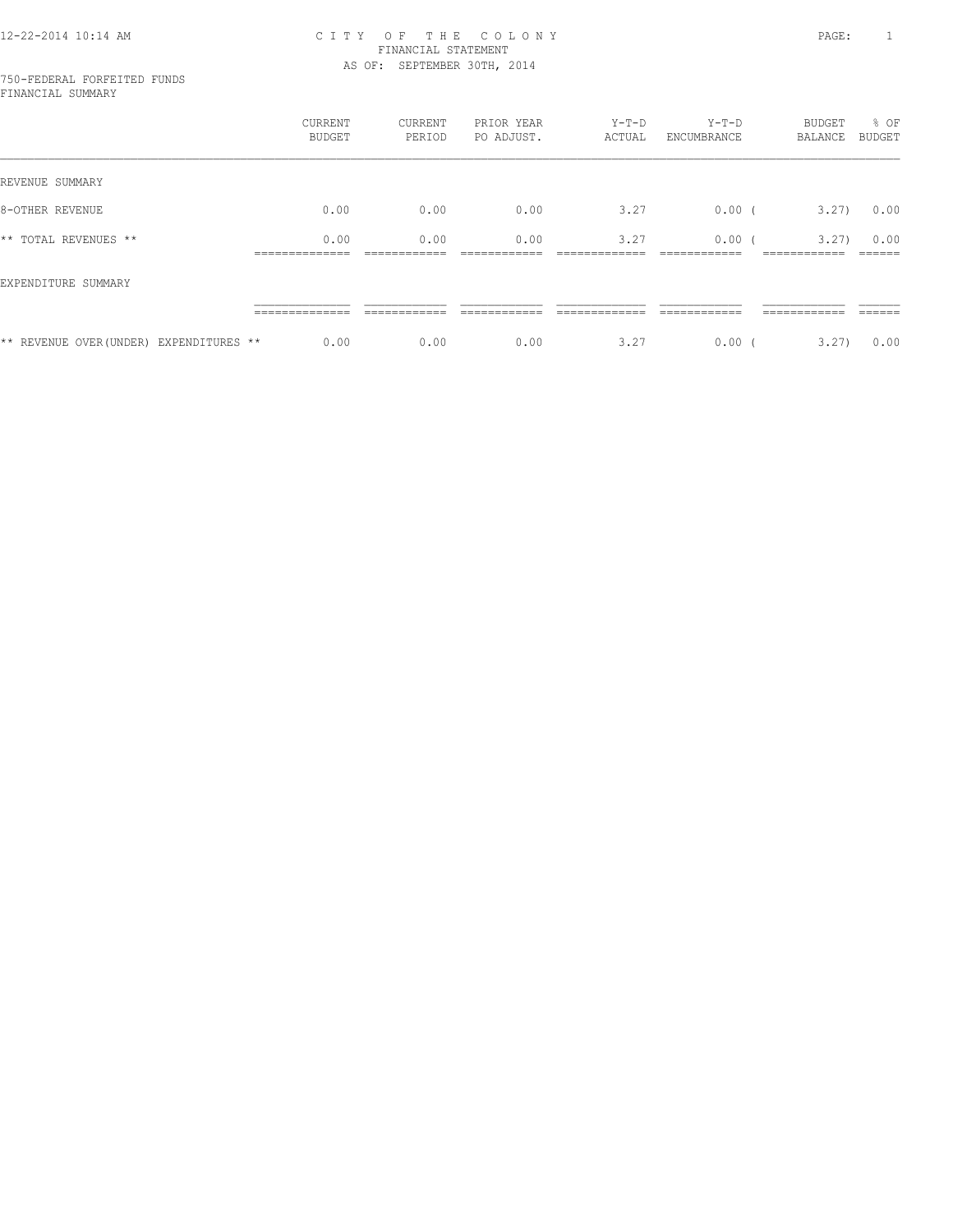# 750-FEDERAL FORFEITED FUNDS REVENUES

|                                              | CURRENT<br><b>BUDGET</b>                                   | <b>CURRENT</b><br>PERIOD                         | PRIOR YEAR<br>PO ADJUST. | $Y-T-D$<br>ACTUAL     | $Y-T-D$<br>ENCUMBRANCE | BUDGET<br>BALANCE                                    | % OF<br><b>BUDGET</b>                |
|----------------------------------------------|------------------------------------------------------------|--------------------------------------------------|--------------------------|-----------------------|------------------------|------------------------------------------------------|--------------------------------------|
| 8-OTHER REVENUE<br>480000<br>INTEREST INCOME | 0.00                                                       | 0.00                                             | 0.00                     | 3.27                  | $0.00$ (               | 3.27)                                                | 0.00                                 |
| TOTAL 8-OTHER REVENUE                        | 0.00                                                       | 0.00                                             | 0.00                     | 3.27                  | 0.00                   | 3.27)                                                | 0.00                                 |
| ** TOTAL REVENUES **                         | 0.00<br>______________<br>______________<br>______________ | 0.00<br>____________<br>------------<br>________ | 0.00<br>-------------    | 3.27<br>_____________ | 0.00<br>-------------  | 3.27)<br>____________<br>------------<br>___________ | 0.00<br>-------<br>-------<br>______ |
| ** REVENUE OVER (UNDER) EXPENDITURES **      | 0.00<br>______________<br>-------------                    | 0.00<br>____________                             | 0.00<br>-------------    | 3.27<br>____________  | 0.00<br>-------------  | 3.27)<br>____________                                | 0.00<br>-------                      |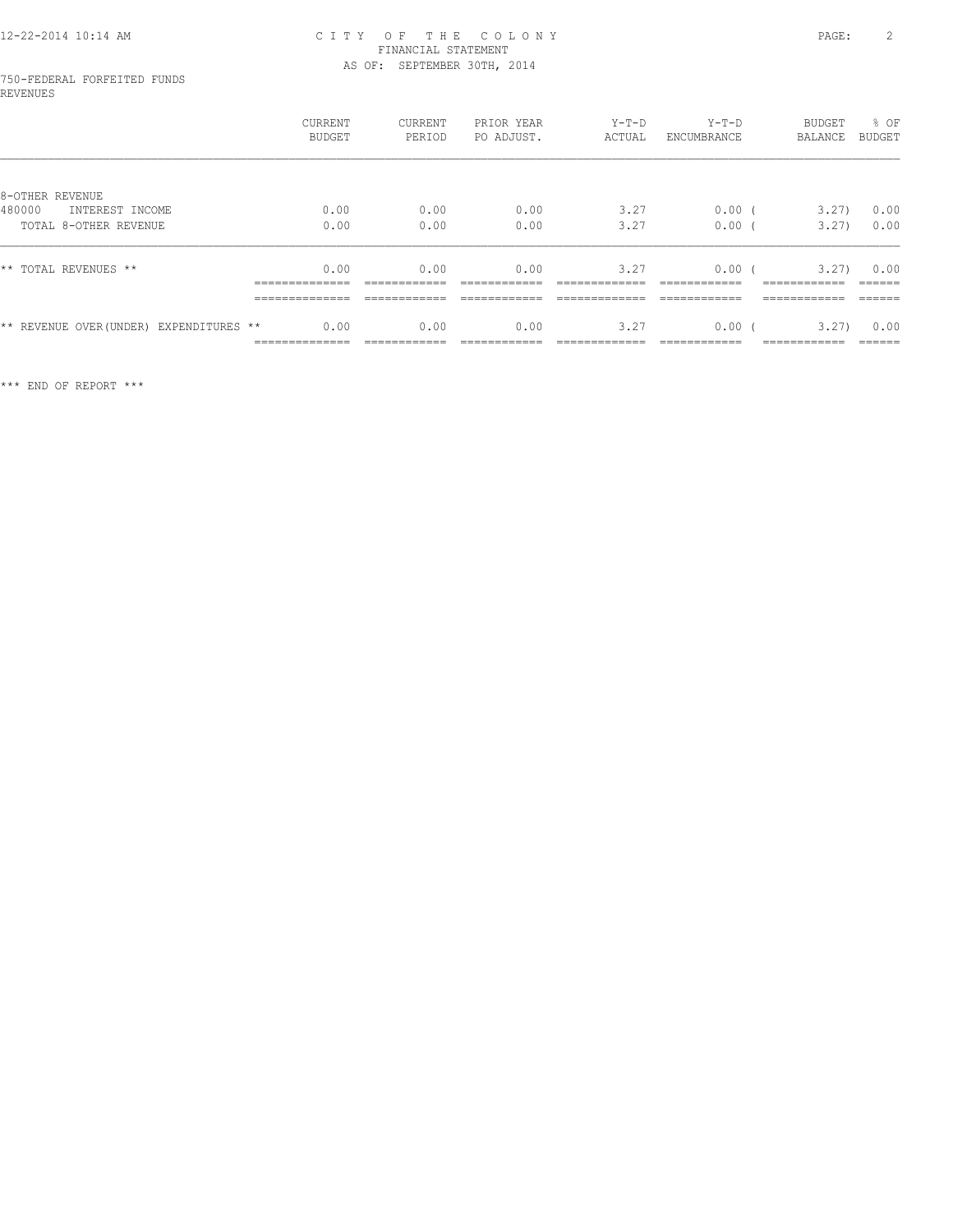#### 752-POLICE FORFEITED FUNDS FINANCIAL SUMMARY

|                                         | CURRENT<br><b>BUDGET</b> | CURRENT<br>PERIOD | PRIOR YEAR<br>PO ADJUST. | $Y-T-D$<br>ACTUAL | $Y-T-D$<br>ENCUMBRANCE | <b>BUDGET</b><br><b>BALANCE</b> | % OF<br><b>BUDGET</b> |
|-----------------------------------------|--------------------------|-------------------|--------------------------|-------------------|------------------------|---------------------------------|-----------------------|
| REVENUE SUMMARY                         |                          |                   |                          |                   |                        |                                 |                       |
| 8-OTHER REVENUE                         | 0.00                     | 0.00              | 0.00                     | 19,592.82         | $0.00$ (               | 19,592.82)                      | 0.00                  |
| ** TOTAL REVENUES **                    | 0.00                     | 0.00              | 0.00                     | 19,592.82         | $0.00$ (               | 19,592.82)                      | 0.00                  |
| EXPENDITURE SUMMARY                     |                          |                   |                          |                   |                        |                                 |                       |
| 614 - POLICE CONFISCATED                | 0.00                     | 457.13            | 0.00                     | 7,798.25          | $0.00$ (               | 7,798.25)                       | 0.00                  |
| ** TOTAL EXPENDITURES **                | 0.00                     | 457.13            | 0.00                     | 7,798.25          | $0.00$ (               | 7,798.25)                       | 0.00                  |
| ** REVENUE OVER (UNDER) EXPENDITURES ** | 0.00(                    | 457.13)           | 0.00                     | 11,794.57         | $0.00$ (               | 11,794.57)                      | 0.00                  |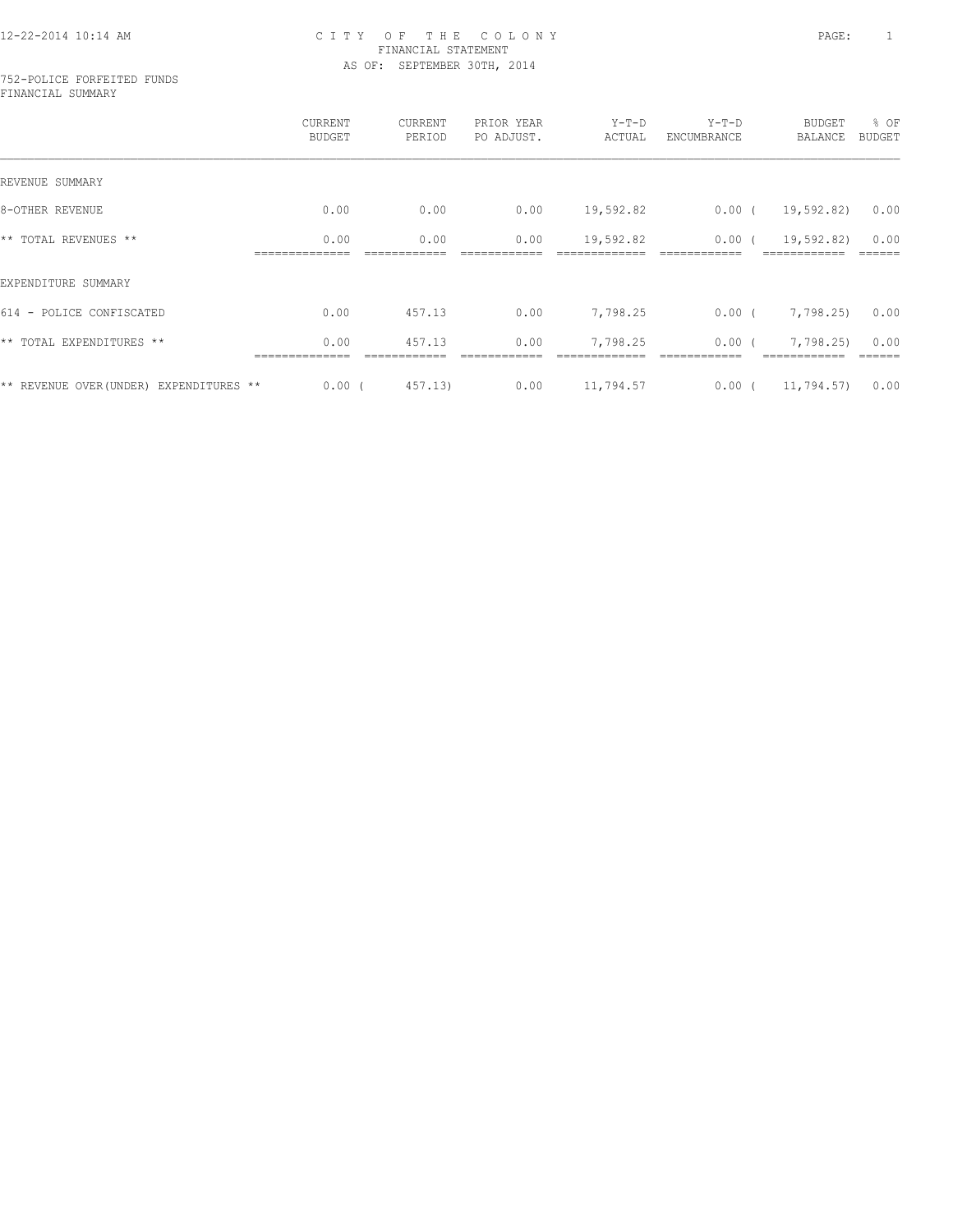#### 752-POLICE FORFEITED FUNDS REVENUES

| CURRENT<br><b>BUDGET</b> | <b>CURRENT</b><br>PERIOD | PRIOR<br>YEAR<br>PO ADJUST. | $Y-T-D$<br>ACTUAL | $Y-T-D$<br>ENCUMBRANCE | BUDGET<br><b>BALANCE</b> | % OF<br>BUDGET |
|--------------------------|--------------------------|-----------------------------|-------------------|------------------------|--------------------------|----------------|
|                          |                          |                             |                   |                        |                          |                |
|                          |                          |                             |                   |                        |                          |                |
| 0.00                     | 0.00                     | 0.00                        | 4.37              | 0.00                   | 4.37)                    | 0.00           |
| 0.00                     | 0.00                     | 0.00                        | 587.00            | 0.00                   | 587.00)                  | 0.00           |
| 0.00                     | 0.00                     | 0.00                        | 19,001.45         | 0.00                   | 19,001.45)               | 0.00           |
| 0.00                     | 0.00                     | 0.00                        | 19,592.82         | 0.00                   | 19,592.82)               | 0.00           |
| 0.00                     | 0.00                     | 0.00                        | 19,592.82         | 0.00                   | 19,592.82)               | 0.00           |
|                          | ______________           |                             |                   |                        |                          | ------------   |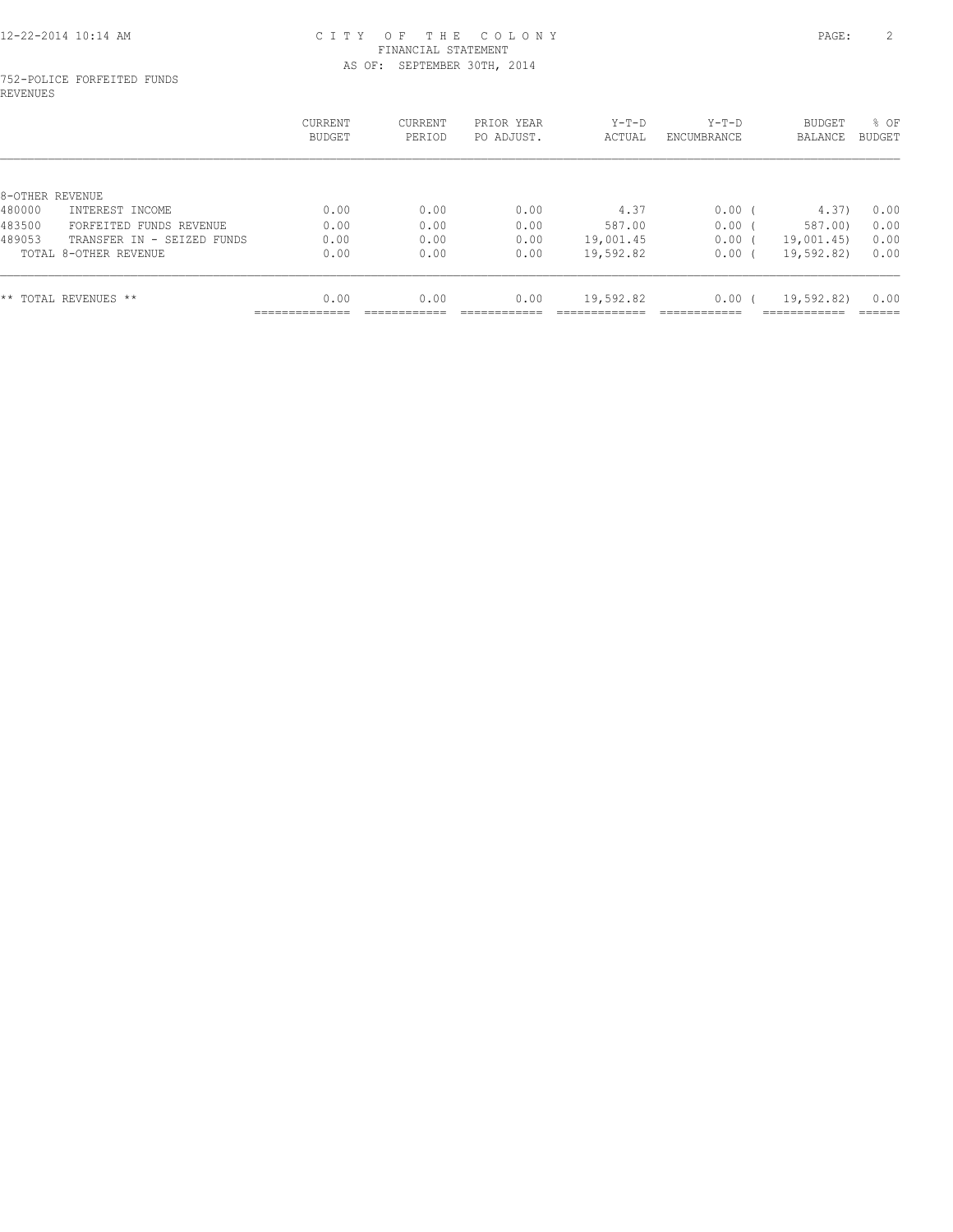| DEPARTMENTAL EXPENDITURES            |                          |                   |                          |                   |                        |                          |                       |
|--------------------------------------|--------------------------|-------------------|--------------------------|-------------------|------------------------|--------------------------|-----------------------|
|                                      | CURRENT<br><b>BUDGET</b> | CURRENT<br>PERIOD | PRIOR YEAR<br>PO ADJUST. | $Y-T-D$<br>ACTUAL | $Y-T-D$<br>ENCUMBRANCE | <b>BUDGET</b><br>BALANCE | % OF<br><b>BUDGET</b> |
|                                      |                          |                   |                          |                   |                        |                          |                       |
| 61-PERSONNEL SERVICES                |                          |                   |                          |                   |                        |                          |                       |
| 614-6118 UNIFORMS                    | 0.00                     | 98.77             | 0.00                     | 98.77             | 0.00(                  | 98.77)                   | 0.00                  |
| 614-6125 EDUCATION AND TRAINING      | 0.00                     | 134.04            | 0.00                     | 134.04            | $0.00$ (               | 134.04)                  | 0.00                  |
| TOTAL 61-PERSONNEL SERVICES          | 0.00                     | 232.81            | 0.00                     | 232.81            | 0.00(                  | 232.81)                  | 0.00                  |
| 62-CONTRACTUAL SERVICES              |                          |                   |                          |                   |                        |                          |                       |
| 614-6210 PROFESSIONAL SERVICES       | 0.00                     | 0.00              | 0.00                     | 4,875.60          | 0.00(                  | 4,875.60)                | 0.00                  |
| 614-6244 TELEPHONE SERVICE           | 0.00                     | 224.32            | 0.00                     | 1,348.06          | $0.00$ (               | 1,348.06)                | 0.00                  |
| TOTAL 62-CONTRACTUAL SERVICES        | 0.00                     | 224.32            | 0.00                     | 6,223.66          | $0.00$ (               | 6, 223.66                | 0.00                  |
| 63-SUPPLIES                          |                          |                   |                          |                   |                        |                          |                       |
| 614-6390 MISCELLANEOUS SUPPLIES      | 0.00                     | 0.00              | 0.00                     | 133.96            | $0.00$ (               | 133.96)                  | 0.00                  |
| TOTAL 63-SUPPLIES                    | 0.00                     | 0.00              | 0.00                     | 133.96            | 0.00(                  | 133.96)                  | 0.00                  |
| 64-MAINTENANCE                       |                          |                   |                          |                   |                        |                          |                       |
| 65-NON-CAPITAL                       |                          |                   |                          |                   |                        |                          |                       |
| 614-6590 NON-CAPITAL-OTHER EQUIPMENT | 0.00                     | 0.00              | 0.00                     | 1,207.82          | $0.00$ (               | 1,207.82)                | 0.00                  |
| TOTAL 65-NON-CAPITAL                 | 0.00                     | 0.00              | 0.00                     | 1,207.82          | 0.00(                  | 1,207.82)                | 0.00                  |
| 66-CAPITAL OUTLAY                    |                          |                   |                          |                   |                        |                          |                       |
| TOTAL 614 - POLICE CONFISCATED       | 0.00                     | 457.13            | 0.00                     | 7,798.25          | 0.00(                  | 7,798.25)                | 0.00                  |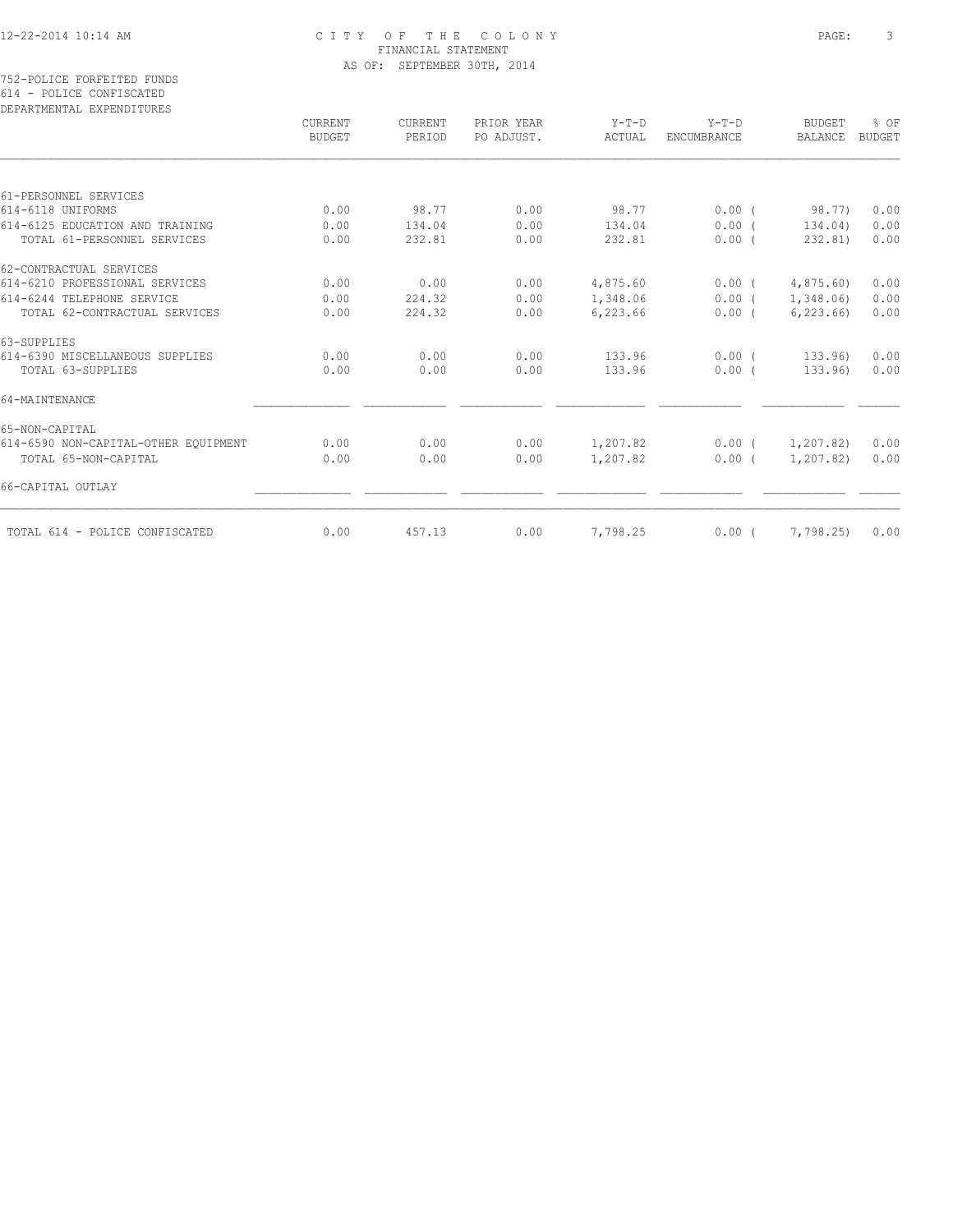| 12-22-2014 10:14 AM |  |  |
|---------------------|--|--|
|---------------------|--|--|

| 635 - NON-DEPARTMENTAL<br>DEPARTMENTAL EXPENDITURES |                   |                   |                          |                 |                        |                   |                |
|-----------------------------------------------------|-------------------|-------------------|--------------------------|-----------------|------------------------|-------------------|----------------|
|                                                     | CURRENT<br>BUDGET | CURRENT<br>PERIOD | PRIOR YEAR<br>PO ADJUST. | Y-T-D<br>ACTUAL | $Y-T-D$<br>ENCUMBRANCE | BUDGET<br>BALANCE | % OF<br>BUDGET |
| 68-SUNDRY CHARGES                                   |                   |                   |                          |                 |                        |                   |                |
| $***$<br>TOTAL EXPENDITURES<br>***                  | 0.00              | 457.13            | 0.00                     | 7,798.25        | $0.00$ (               | 7,798,25          | 0.00           |
| ** REVENUE OVER (UNDER) EXPENDITURES **             | $0.00$ (          | 457.13)           | 0.00                     | 11,794.57       | $0.00$ (               | 11,794.57)        | 0.00           |

============== ============ ============ ============= ============ ============ ======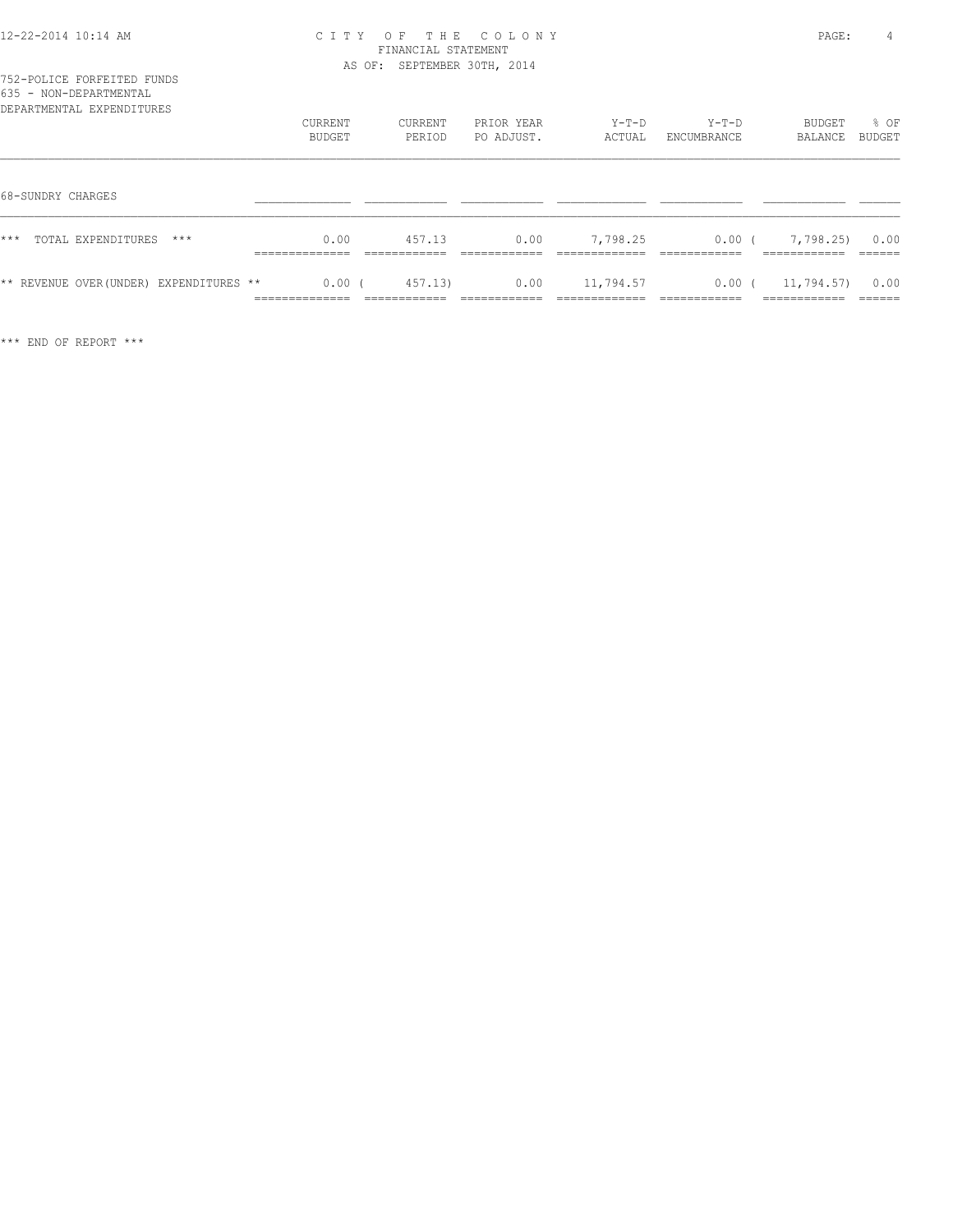753-POLICE SEIZED FUNDS FINANCIAL SUMMARY

|                                         | <b>CURRENT</b><br><b>BUDGET</b> | CURRENT<br>PERIOD | PRIOR YEAR<br>PO ADJUST. | $Y-T-D$<br>ACTUAL | $Y-T-D$<br>ENCUMBRANCE | BUDGET<br>BALANCE | % OF<br><b>BUDGET</b> |
|-----------------------------------------|---------------------------------|-------------------|--------------------------|-------------------|------------------------|-------------------|-----------------------|
| REVENUE SUMMARY                         |                                 |                   |                          |                   |                        |                   |                       |
| 8-OTHER REVENUE                         | 0.00                            | 1,649.68          | 0.00                     | 54, 335.13        | 0.00(                  | 54, 335.13        | 0.00                  |
| ** TOTAL REVENUES **                    | 0.00                            | 1,649.68          | 0.00                     | 54, 335. 13       | 0.00                   | 54, 335.13        | 0.00                  |
| EXPENDITURE SUMMARY                     |                                 |                   |                          |                   |                        |                   |                       |
| 635-NON-DEPARTMENTAL                    | 0.00                            | 0.00              | 0.00                     | 19,001.45         | $0.00$ (               | 19,001.45)        | 0.00                  |
| ** TOTAL EXPENDITURES **                | 0.00                            | 0.00              | 0.00                     | 19,001.45         | 0.00(                  | 19,001.45)        | 0.00                  |
| ** REVENUE OVER (UNDER) EXPENDITURES ** | 0.00                            | 1,649.68          | 0.00                     | 35, 333.68        | 0.00(                  | 35, 333, 68)      | 0.00                  |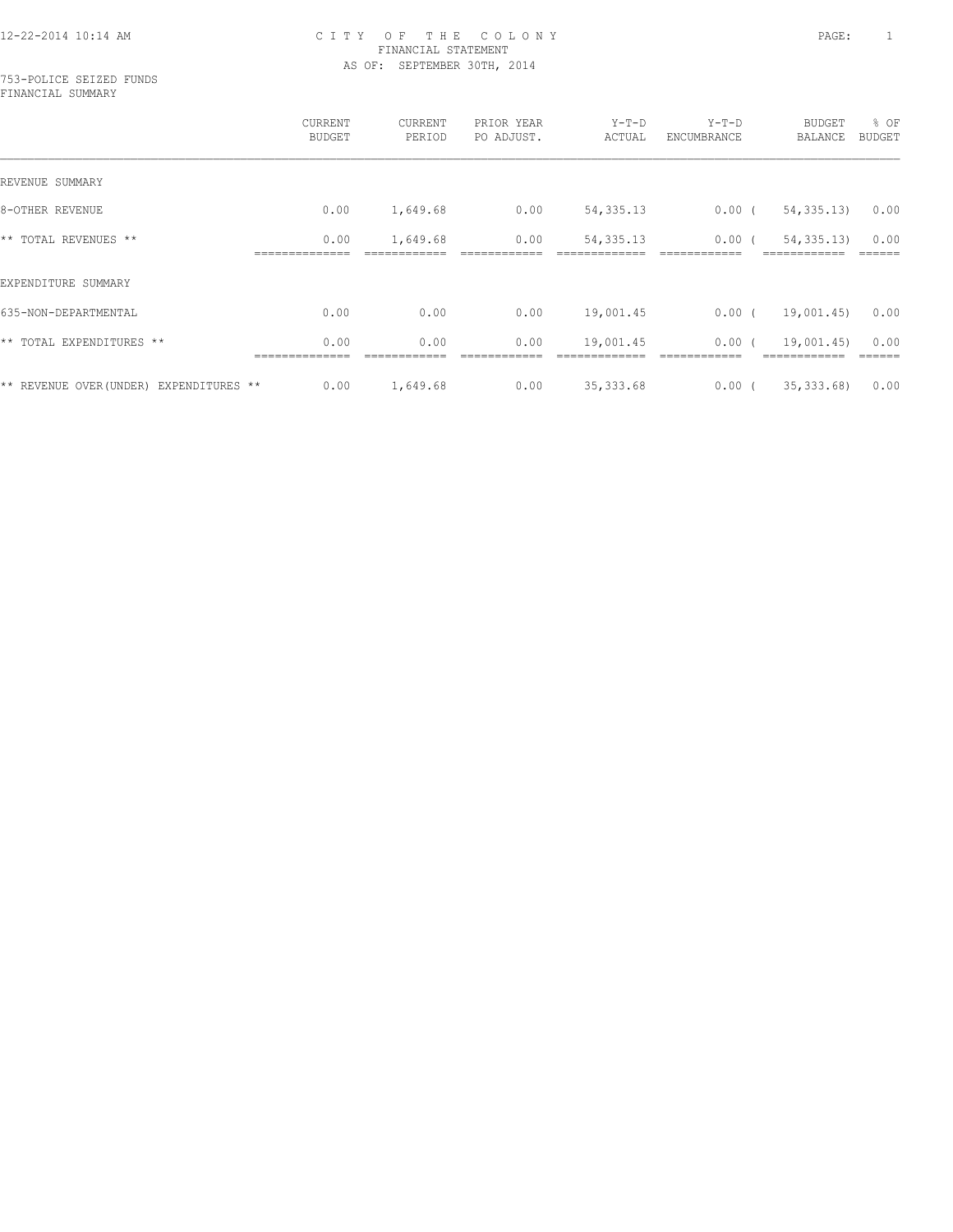#### 753-POLICE SEIZED FUNDS REVENUES

|                                | CURRENT<br>BUDGET | CURRENT<br>PERIOD | PRIOR YEAR<br>PO ADJUST. | Y-T-D<br>ACTUAL | $Y-T-D$<br>ENCUMBRANCE | <b>BUDGET</b><br>BALANCE | % OF<br>BUDGET |
|--------------------------------|-------------------|-------------------|--------------------------|-----------------|------------------------|--------------------------|----------------|
|                                |                   |                   |                          |                 |                        |                          |                |
| 8-OTHER REVENUE                |                   |                   |                          |                 |                        |                          |                |
| 480000<br>INTEREST INCOME      | 0.00              | 0.00              | 0.00                     | 0.45            | $0.00$ (               | 0.45)                    | 0.00           |
| 483500<br>SEIZED FUNDS REVENUE | 0.00              | 1,649.68          | 0.00                     | 54,334.68       | 0.00                   | 54, 334, 68)             | 0.00           |
| TOTAL 8-OTHER REVENUE          | 0.00              | 1,649.68          | 0.00                     | 54, 335. 13     | 0.00                   | 54, 335.13               | 0.00           |
| ** TOTAL REVENUES **           | 0.00              | 1,649.68          | 0.00                     | 54, 335. 13     | 0.00(                  | 54, 335.13               | 0.00           |
|                                |                   |                   |                          |                 |                        |                          |                |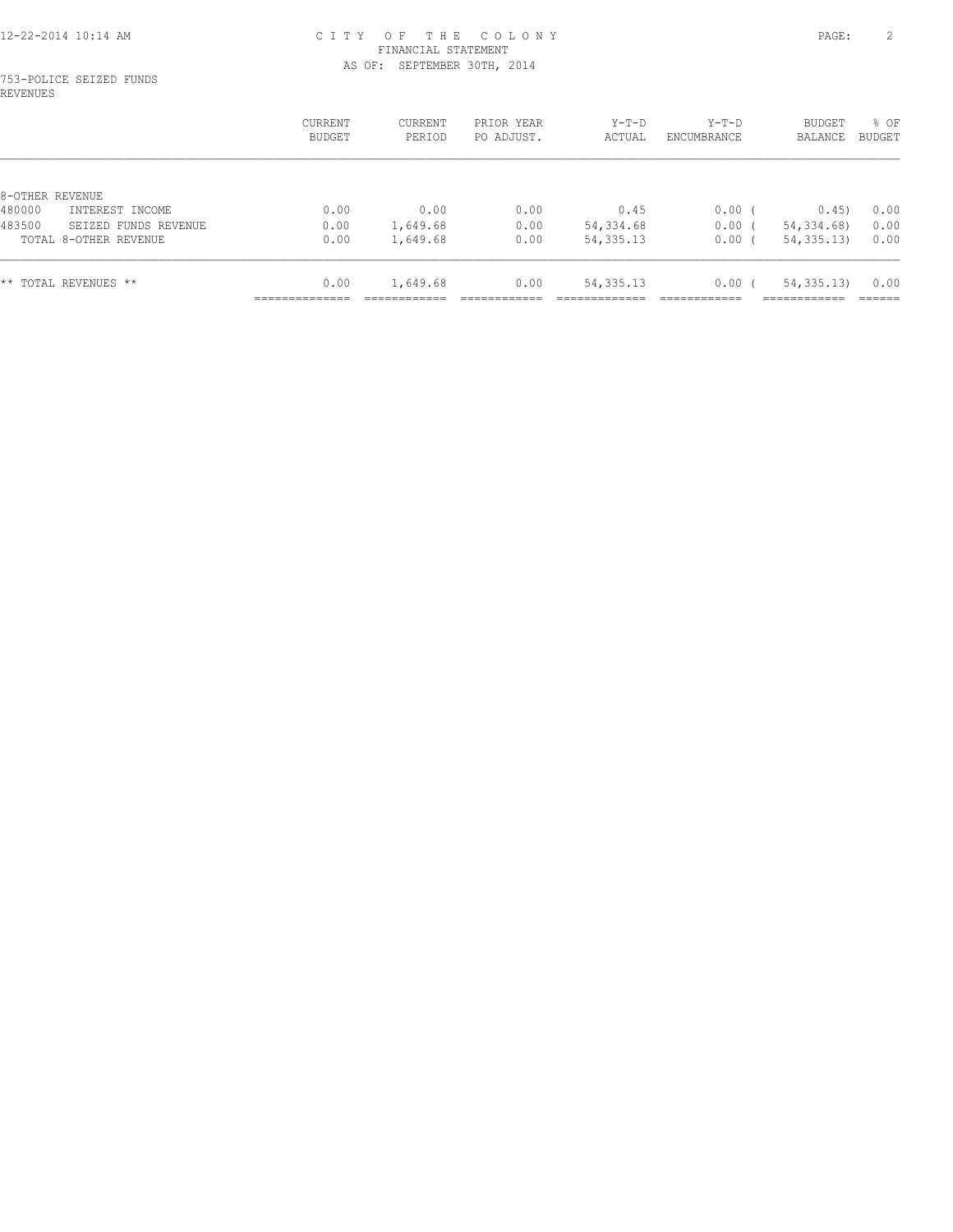| DEPARTMENTAL EXPENDITURES                                                             | <b>CURRENT</b><br>BUDGET | <b>CURRENT</b><br>PERIOD | PRIOR YEAR<br>PO ADJUST. | $Y-T-D$<br>ACTUAL      | $Y-T-D$<br>ENCUMBRANCE | <b>BUDGET</b><br>BALANCE | % OF<br><b>BUDGET</b> |
|---------------------------------------------------------------------------------------|--------------------------|--------------------------|--------------------------|------------------------|------------------------|--------------------------|-----------------------|
| 68-SUNDRY CHARGES<br>635-6852 TRNSFR OUT - FORFEITED FUNDS<br>TOTAL 68-SUNDRY CHARGES | 0.00<br>0.00             | 0.00<br>0.00             | 0.00<br>0.00             | 19,001.45<br>19,001.45 | $0.00$ (<br>0.00(      | 19,001.45)<br>19,001.45) | 0.00<br>0.00          |
| TOTAL 635-NON-DEPARTMENTAL                                                            | 0.00                     | 0.00                     | 0.00                     | 19,001.45              | 0.00                   | 19,001.45)               | 0.00                  |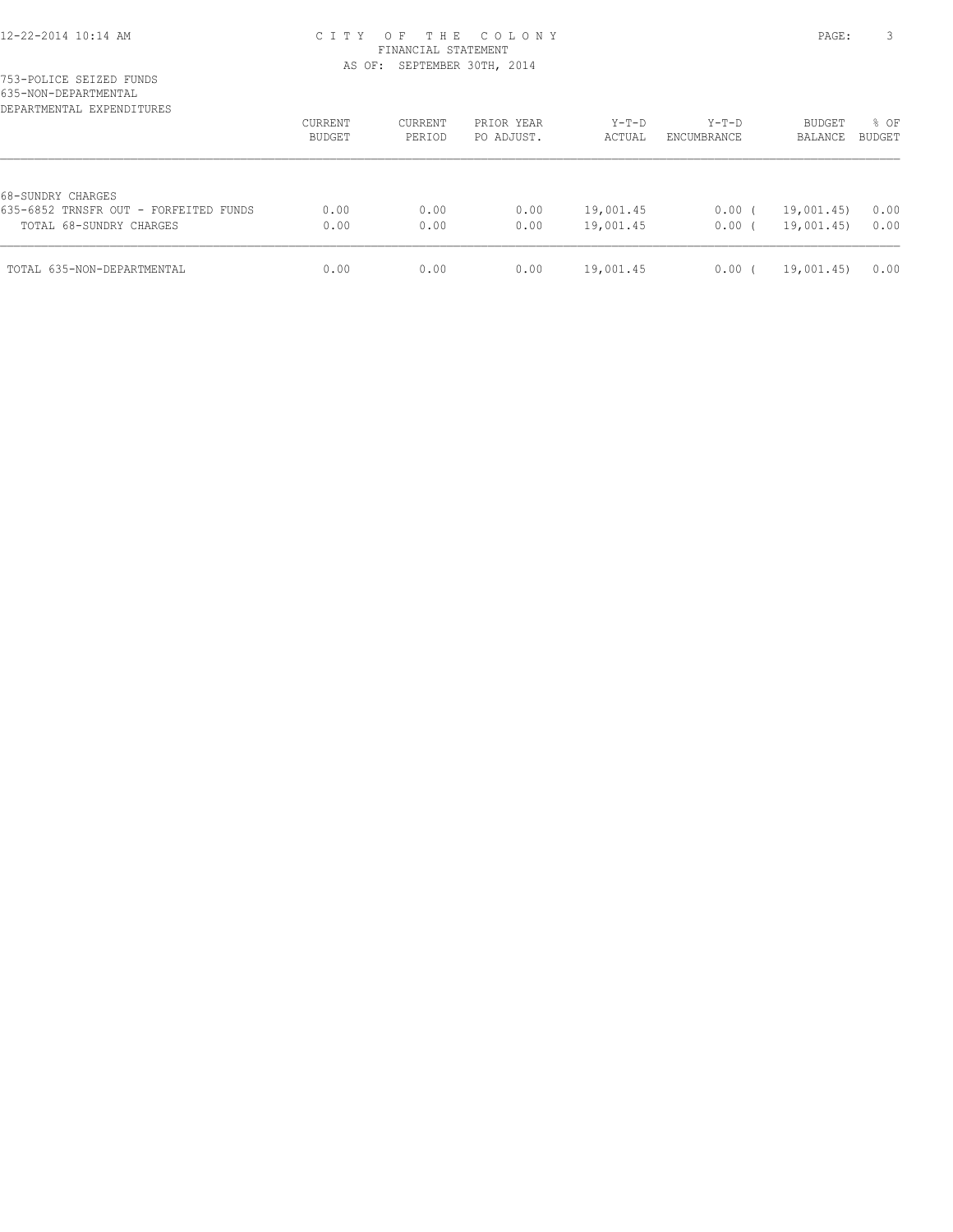| 753-POLICE SEIZED FUNDS   |  |  |
|---------------------------|--|--|
| 675-POLICE SEIZED FUNDS   |  |  |
| DEPARTMENTAL EXPENDITURES |  |  |

| DEPARTMENTAL EXPENDITURES               |                     |                   |                          |                   |                        |                   |                       |
|-----------------------------------------|---------------------|-------------------|--------------------------|-------------------|------------------------|-------------------|-----------------------|
|                                         | CURRENT<br>BUDGET   | CURRENT<br>PERIOD | PRIOR YEAR<br>PO ADJUST. | $Y-T-D$<br>ACTUAL | $Y-T-D$<br>ENCUMBRANCE | BUDGET<br>BALANCE | % OF<br><b>BUDGET</b> |
|                                         |                     |                   |                          |                   |                        |                   |                       |
| 61-PERSONNEL SERVICES                   |                     |                   |                          |                   |                        |                   |                       |
| 63-SUPPLIES                             |                     |                   |                          |                   |                        |                   |                       |
| 67-OVERHEAD ALLOCATION                  |                     |                   |                          |                   |                        |                   |                       |
| $***$<br>TOTAL EXPENDITURES<br>$***$    | 0.00                | 0.00              | 0.00                     | 19,001.45         | $0.00$ (               | 19,001.45)        | 0.00                  |
| ** REVENUE OVER (UNDER) EXPENDITURES ** | 0.00<br>___________ | 1,649.68          | 0.00                     | 35, 333.68        | $0.00$ (               | 35, 333.68)       | 0.00                  |
|                                         |                     |                   |                          |                   |                        |                   |                       |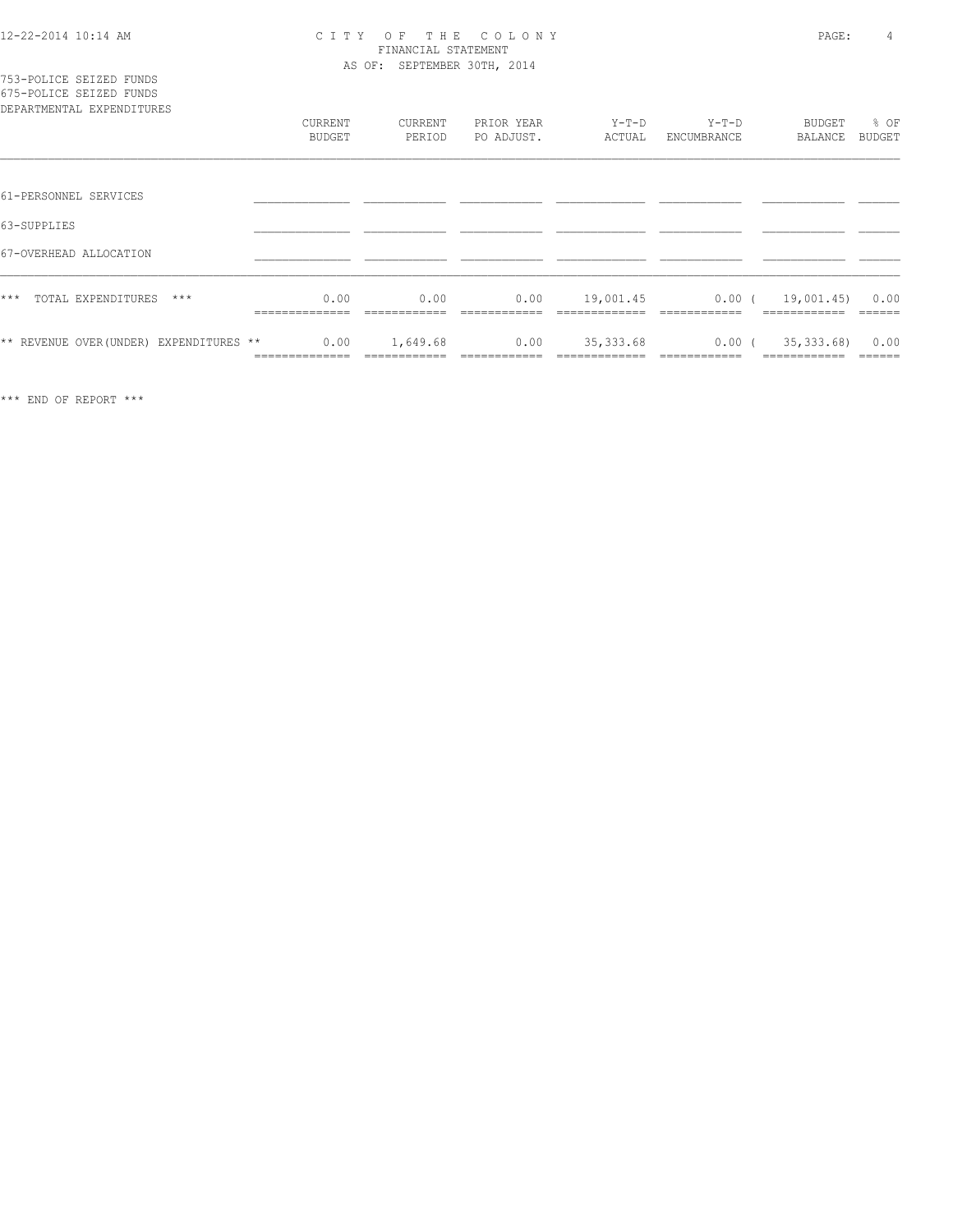|                      | CURRENT<br>BUDGET | <b>CURRENT</b><br>PERIOD | PRIOR YEAR<br>PO ADJUST. | $Y-T-D$<br>ACTUAL | $Y-T-D$<br>ENCUMBRANCE | BUDGET<br>BALANCE | % OF<br><b>BUDGET</b> |
|----------------------|-------------------|--------------------------|--------------------------|-------------------|------------------------|-------------------|-----------------------|
| REVENUE SUMMARY      |                   |                          |                          |                   |                        |                   |                       |
| 8-MISCELLANEOUS      | 0.00              | 66.85                    | 0.00                     | 831.28            | 0.00(                  | 831.28)           | 0.00                  |
| ** TOTAL REVENUES ** | 0.00              | 66.85                    | 0.00                     | 831.28            | 0.00                   | 831.28)           | 0.00                  |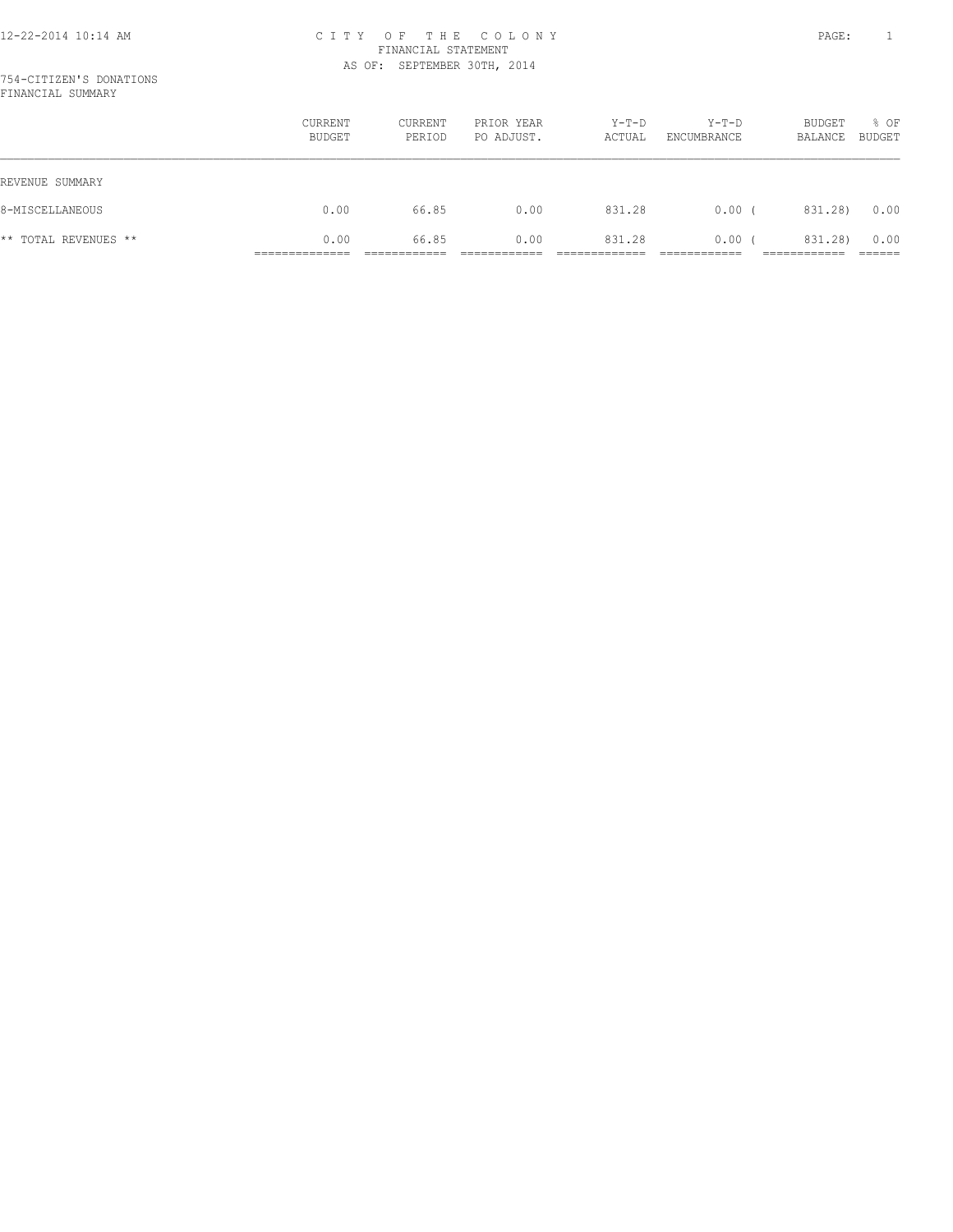#### 754-CITIZEN'S DONATIONS REVENUES

|                                         | <b>CURRENT</b><br>BUDGET | CURRENT<br>PERIOD      | PRIOR YEAR<br>PO ADJUST. | $Y-T-D$<br>ACTUAL | $Y-T-D$<br>ENCUMBRANCE | <b>BUDGET</b><br>BALANCE | % OF<br><b>BUDGET</b> |
|-----------------------------------------|--------------------------|------------------------|--------------------------|-------------------|------------------------|--------------------------|-----------------------|
|                                         |                          |                        |                          |                   |                        |                          |                       |
| 8-MISCELLANEOUS                         |                          |                        |                          |                   |                        |                          |                       |
| 482300<br>ONE DOLLAR DONATION           | 0.00                     | 30.00                  | 0.00                     | 360.00            | 0.00                   | 360.00                   | 0.00                  |
| 482305<br>RECYCLING REBATE DONATION     | 0.00                     | 36.85                  | 0.00                     | 471.28            | 0.00                   | 471.28)                  | 0.00                  |
| TOTAL 8-MISCELLANEOUS                   | 0.00                     | 66.85                  | 0.00                     | 831.28            | 0.00                   | 831.28)                  | 0.00                  |
| ** TOTAL REVENUES **                    | 0.00<br>--------------   | 66.85                  | 0.00                     | 831.28            | 0.00                   | 831.28)                  | 0.00<br>------        |
| ** REVENUE OVER (UNDER) EXPENDITURES ** | 0.00<br>______________   | 66.85<br>------------- | 0.00                     | 831.28            | 0.00                   | 831.28)<br>___________   | 0.00<br>------        |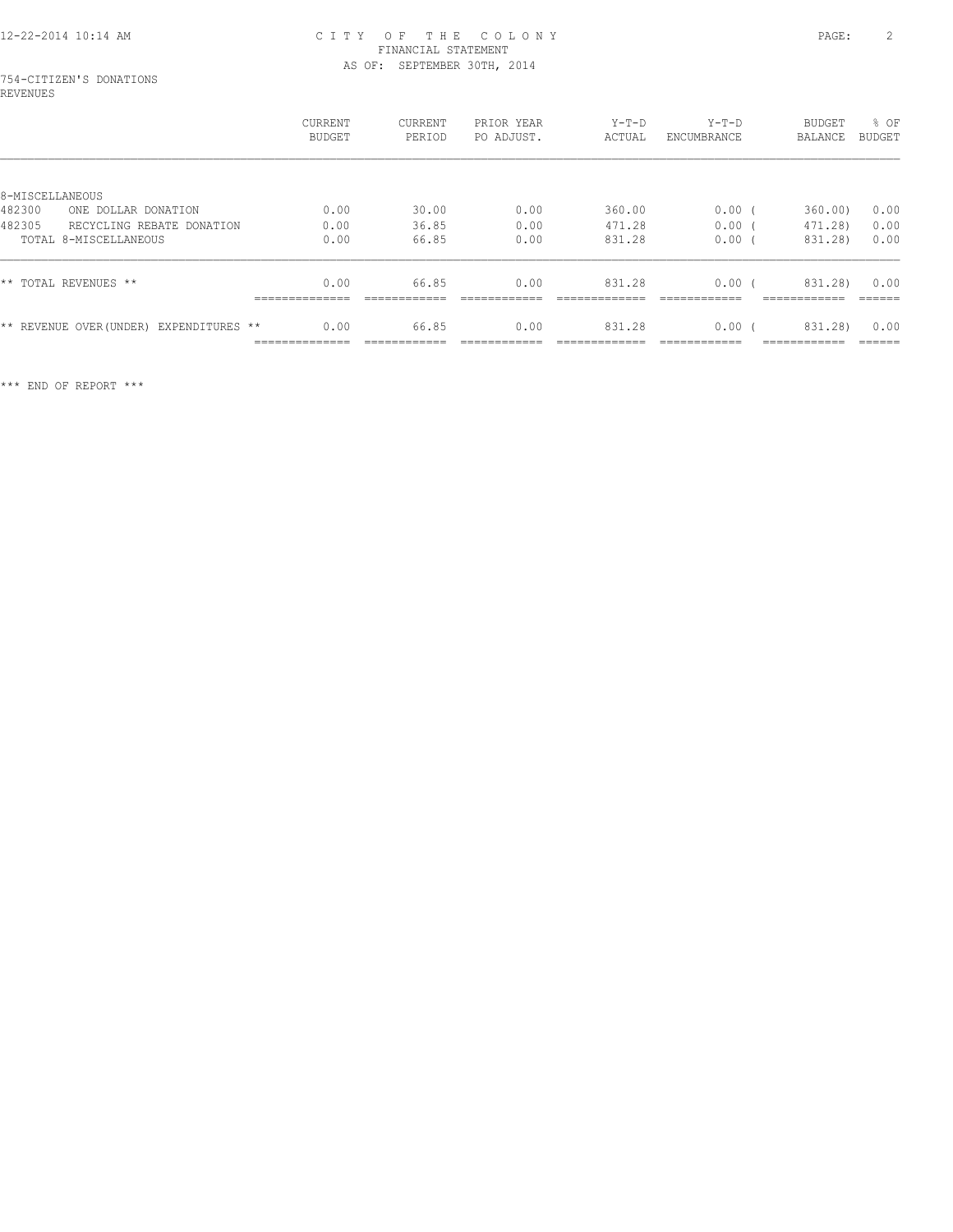755-CHILD SAFETY FUND FINANCIAL SUMMARY

|                                            | CURRENT<br><b>BUDGET</b> | CURRENT<br>PERIOD | PRIOR YEAR<br>PO ADJUST. | $Y-T-D$<br>ACTUAL | $Y-T-D$<br>ENCUMBRANCE | <b>BUDGET</b><br>BALANCE | % OF<br>BUDGET |
|--------------------------------------------|--------------------------|-------------------|--------------------------|-------------------|------------------------|--------------------------|----------------|
| REVENUE SUMMARY                            |                          |                   |                          |                   |                        |                          |                |
| 4-SERVICE REVENUE                          | 45,158.00                | 46,736.13         | 0.00                     | 56,766.13         | $0.00$ (               | $11,608.13$ $25.71-$     |                |
| ** TOTAL REVENUES **                       | 45,158.00                | 46,736.13         | 0.00                     | 56,766.13         | 0.00(                  | $11,608.13$ $25.71-$     |                |
| EXPENDITURE SUMMARY                        |                          |                   |                          |                   |                        |                          |                |
| 635 - NON-DEPARTMENTAL                     | 51,915.00                | 0.00              | 0.00                     | 47,354.00         | 0.00                   | 4,561.00                 | 8.79           |
| ** TOTAL EXPENDITURES **                   | 51,915.00                | 0.00              | 0.00                     | 47,354.00         | 0.00                   | 4,561.00                 | 8.79           |
| ** REVENUE OVER (UNDER)<br>EXPENDITURES *( | 6,757.00                 | 46,736.13         | 0.00                     | 9,412.13          | 0.00(                  | 16, 169, 13)             | 0.00           |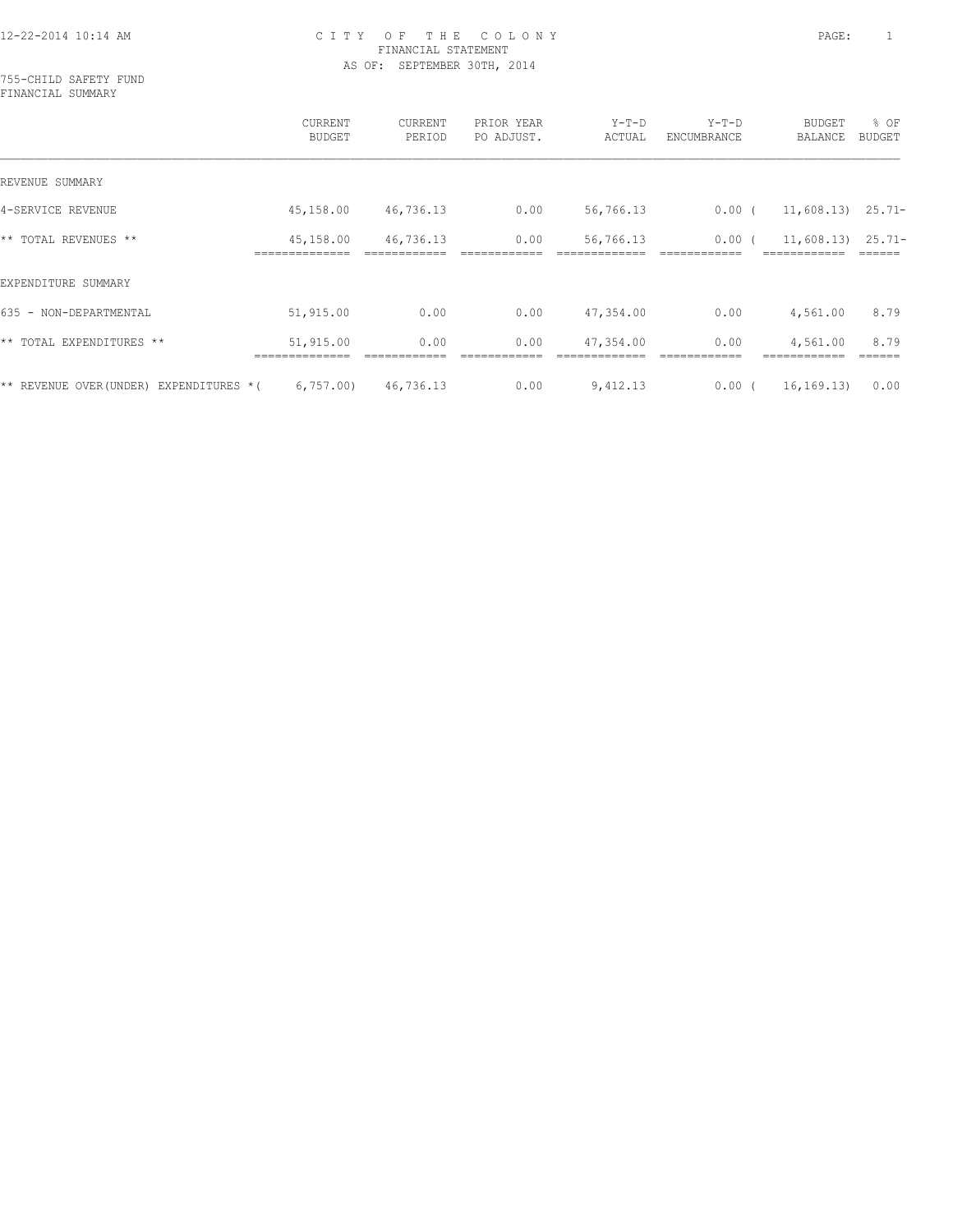755-CHILD SAFETY FUND REVENUES

|                                                                                                                              | CURRENT<br>BUDGET                  | CURRENT<br>PERIOD                | PRIOR YEAR<br>PO ADJUST. | $Y-T-D$<br>ACTUAL                  | $Y-T-D$<br>ENCUMBRANCE    | BUDGET<br>BALANCE                                       | $8$ OF<br>BUDGET |
|------------------------------------------------------------------------------------------------------------------------------|------------------------------------|----------------------------------|--------------------------|------------------------------------|---------------------------|---------------------------------------------------------|------------------|
| 4-SERVICE REVENUE<br>441000<br>CHILD SAFETY FUND REVENUE<br>442000<br>DENTON CO CHILD SAFETY FUND<br>TOTAL 4-SERVICE REVENUE | 8,000.00<br>37,158.00<br>45,158.00 | 410.00<br>46,326.13<br>46,736.13 | 0.00<br>0.00<br>0.00     | 55,549.75<br>1,216.38<br>56,766.13 | $0.00$ (<br>0.00<br>0.00( | 47,549.75) 594.37-<br>35,941.62<br>$11,608.13$ $25.71-$ | 96.73            |
| 8-MISCELLANEOUS REVENUE                                                                                                      |                                    |                                  |                          |                                    |                           |                                                         |                  |
| ** TOTAL REVENUES **                                                                                                         | 45,158.00<br>___________           | 46,736.13                        | 0.00                     | 56,766.13                          | 0.00(                     | $11,608.13$ $25.71-$                                    |                  |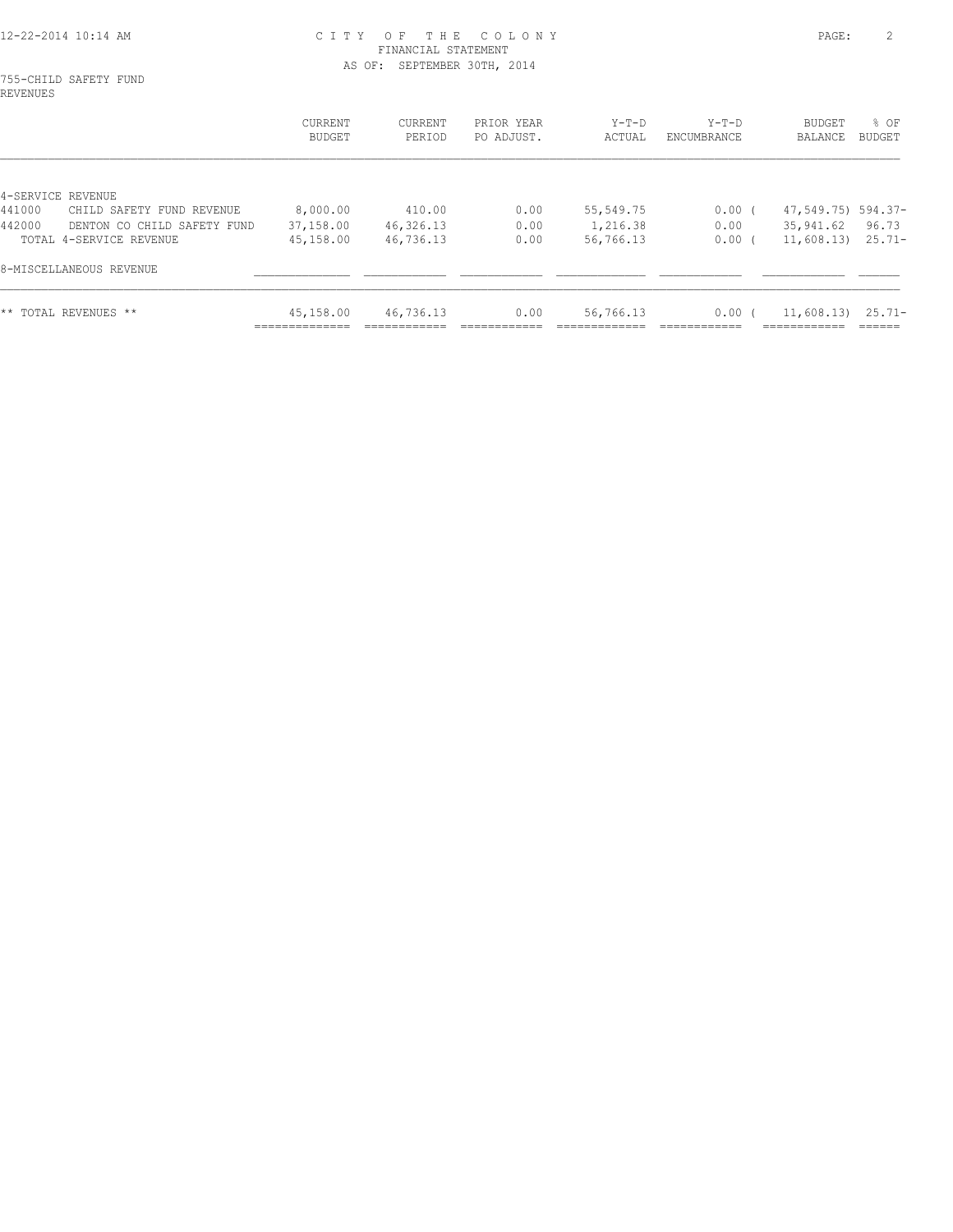#### 755-CHILD SAFETY FUND 635 - NON-DEPARTMENTAL

| DEPARTMENTAL EXPENDITURES                  |                |           |            |           |             |                |               |
|--------------------------------------------|----------------|-----------|------------|-----------|-------------|----------------|---------------|
|                                            | <b>CURRENT</b> | CURRENT   | PRIOR YEAR | $Y-T-D$   | $Y-T-D$     | <b>BUDGET</b>  | % OF          |
|                                            | <b>BUDGET</b>  | PERIOD    | PO ADJUST. | ACTUAL    | ENCUMBRANCE | <b>BALANCE</b> | <b>BUDGET</b> |
|                                            |                |           |            |           |             |                |               |
| 67-OVERHEAD ALLOCATION                     |                |           |            |           |             |                |               |
| 68-SUNDRY CHARGES                          |                |           |            |           |             |                |               |
| 635-6840 CONTRIBUTIONS                     | 31,915.00      | 0.00      | 0.00       | 27,354.00 | 0.00        | 4,561.00       | 14.29         |
| 635-6899 TRANSFER OUT - GENERAL FUND       | 20,000.00      | 0.00      | 0.00       | 20,000.00 | 0.00        | 0.00           | 0.00          |
| TOTAL 68-SUNDRY CHARGES                    | 51,915.00      | 0.00      | 0.00       | 47,354.00 | 0.00        | 4,561.00       | 8.79          |
| TOTAL 635 - NON-DEPARTMENTAL               | 51,915.00      | 0.00      | 0.00       | 47,354.00 | 0.00        | 4,561.00       | 8.79          |
| $***$<br>TOTAL EXPENDITURES<br>$***$       | 51,915.00      | 0.00      | 0.00       | 47,354.00 | 0.00        | 4,561.00       | 8.79          |
| EXPENDITURES *(<br>** REVENUE OVER (UNDER) | 6,757.00       | 46,736.13 | 0.00       | 9,412.13  | $0.00$ (    | 16, 169.13     | 0.00          |
|                                            |                |           |            |           |             |                |               |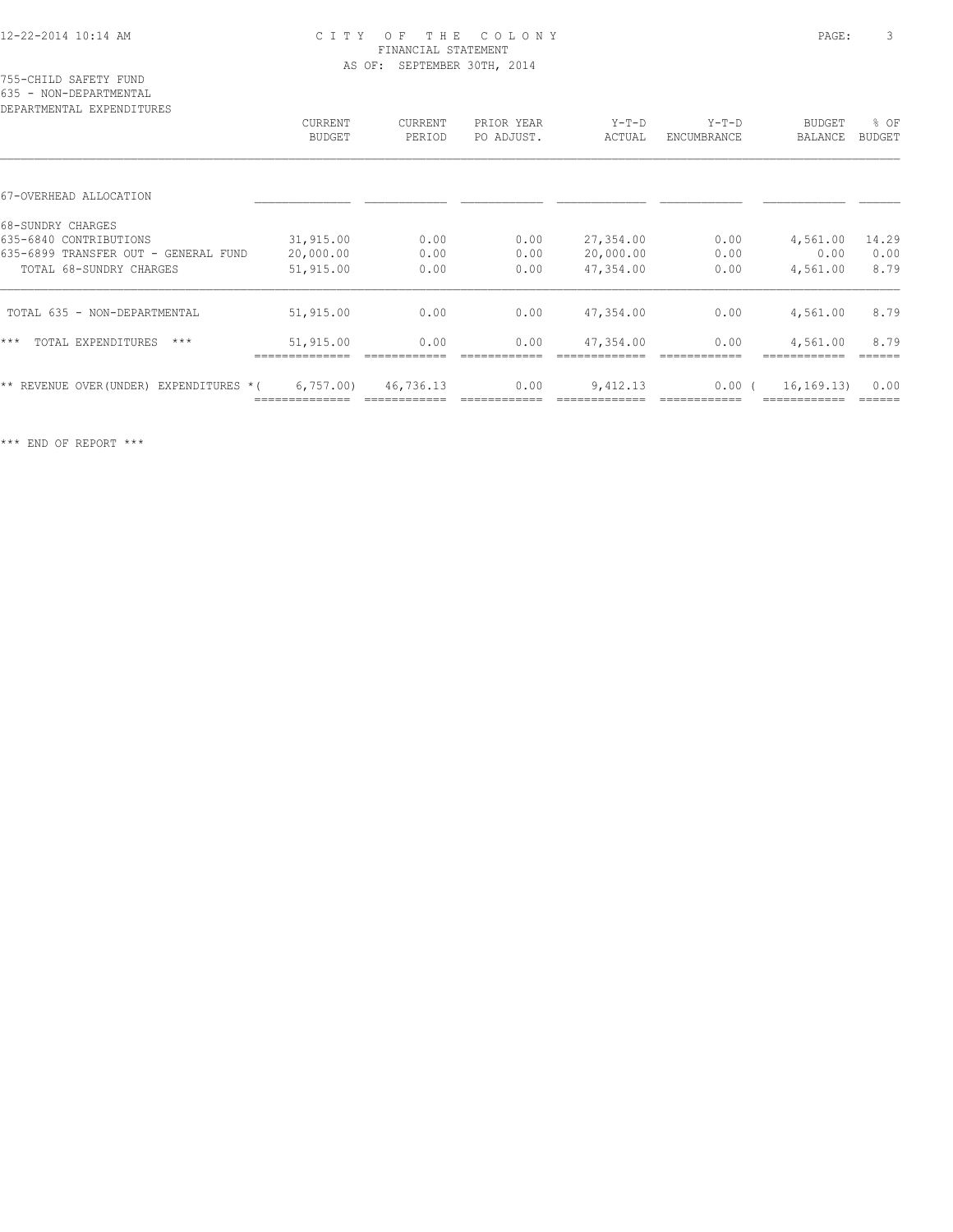#### 756-KEEP THE COLONY BEAUTIFUL FINANCIAL SUMMARY

|                                            | CURRENT<br><b>BUDGET</b>    | CURRENT<br>PERIOD | PRIOR YEAR<br>PO ADJUST. | $Y-T-D$<br>ACTUAL | $Y-T-D$<br>ENCUMBRANCE | BUDGET<br><b>BALANCE</b> | % OF<br><b>BUDGET</b> |
|--------------------------------------------|-----------------------------|-------------------|--------------------------|-------------------|------------------------|--------------------------|-----------------------|
| REVENUE SUMMARY                            |                             |                   |                          |                   |                        |                          |                       |
| 8-OTHER REVENUE                            | 20,000.00                   | 0.00              | 0.00                     | 20,000.00         | 0.00                   | 0.00                     | 0.00                  |
| ** TOTAL REVENUES **                       | 20,000.00<br>============== | 0.00              | 0.00                     | 20,000.00         | 0.00                   | 0.00                     | 0.00                  |
| EXPENDITURE SUMMARY                        |                             |                   |                          |                   |                        |                          |                       |
| 610 - NEIGHBORHOOD ENH                     | 20,000.00                   | 0.00              | 0.00                     | 2,856.06          | 0.00                   | 17,143.94                | 85.72                 |
| ** TOTAL EXPENDITURES **                   | 20,000.00                   | 0.00              | 0.00                     | 2,856.06          | 0.00                   | 17,143.94                | 85.72                 |
| ** REVENUE OVER (UNDER)<br>EXPENDITURES ** | 0.00                        | 0.00              | 0.00                     | 17,143.94         | 0.00(                  | 17, 143.94)              | 0.00                  |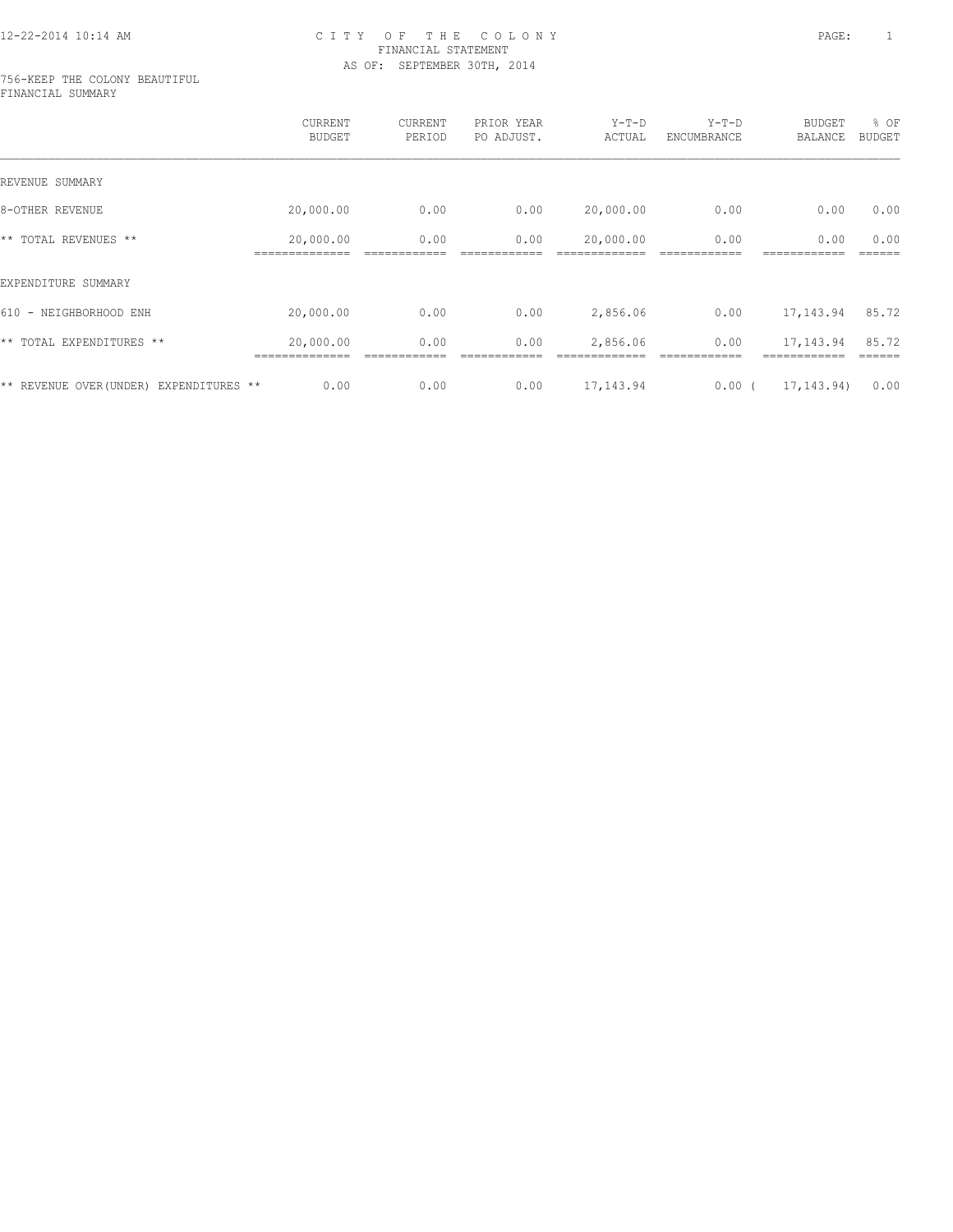#### 756-KEEP THE COLONY BEAUTIFUL REVENUES

|                                    | <b>CURRENT</b><br>BUDGET | CURRENT<br>PERIOD | PRIOR YEAR<br>PO ADJUST. | Y-T-D<br>ACTUAL | $Y-T-D$<br>ENCUMBRANCE | <b>BUDGET</b><br>BALANCE | $8$ OF<br>BUDGET |
|------------------------------------|--------------------------|-------------------|--------------------------|-----------------|------------------------|--------------------------|------------------|
| 8-OTHER REVENUE                    |                          |                   |                          |                 |                        |                          |                  |
| 489301<br>TRANSFER-IN GENERAL FUND | 20,000.00                | 0.00              | 0.00                     | 20,000.00       | 0.00                   | 0.00                     | 0.00             |
| TOTAL 8-OTHER REVENUE              | 20,000.00                | 0.00              | 0.00                     | 20,000.00       | 0.00                   | 0.00                     | 0.00             |
| ** TOTAL REVENUES **               | 20,000.00                | 0.00              | 0.00                     | 20,000.00       | 0.00                   | 0.00                     | 0.00             |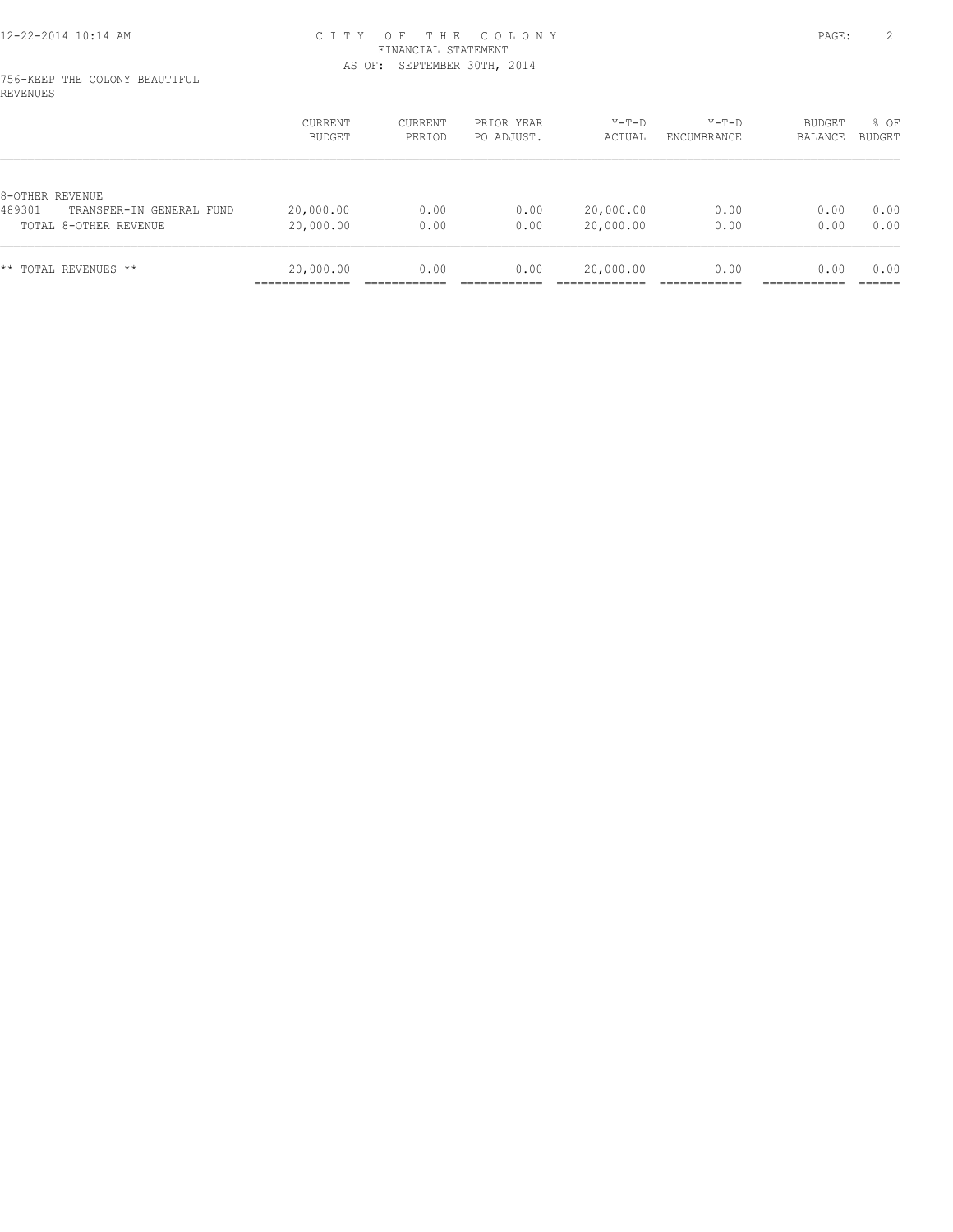### 12-22-2014 10:14 AM C I T Y O F T H E C O L O N Y PAGE: 3 FINANCIAL STATEMENT AS OF: SEPTEMBER 30TH, 2014

| DEPARTMENTAL EXPENDITURES               |                         |         |            |            |             |                |               |
|-----------------------------------------|-------------------------|---------|------------|------------|-------------|----------------|---------------|
|                                         | CURRENT                 | CURRENT | PRIOR YEAR | $Y-T-D$    | $Y-T-D$     | <b>BUDGET</b>  | % OF          |
|                                         | <b>BUDGET</b><br>PERIOD |         | PO ADJUST. | ACTUAL     | ENCUMBRANCE | <b>BALANCE</b> | <b>BUDGET</b> |
|                                         |                         |         |            |            |             |                |               |
| 62-CONTRACTUAL SERVICES                 |                         |         |            |            |             |                |               |
| 63-SUPPLIES                             |                         |         |            |            |             |                |               |
| 610-6310 SUPPLIES                       | 20,000.00               | 0.00    | 0.00       | 2,856.06   | 0.00        | 17,143.94      | 85.72         |
| TOTAL 63-SUPPLIES                       | 20,000.00               | 0.00    | 0.00       | 2,856.06   | 0.00        | 17,143.94      | 85.72         |
| TOTAL 610 - NEIGHBORHOOD ENH            | 20,000.00               | 0.00    | 0.00       | 2,856.06   | 0.00        | 17,143.94      | 85.72         |
| $***$<br>TOTAL EXPENDITURES<br>$***$    | 20,000.00               | 0.00    | 0.00       | 2,856.06   | 0.00        | 17,143.94      | 85.72         |
|                                         |                         |         |            |            |             |                |               |
| ** REVENUE OVER (UNDER) EXPENDITURES ** | 0.00                    | 0.00    | 0.00       | 17, 143.94 | $0.00$ (    | 17, 143. 94)   | 0.00          |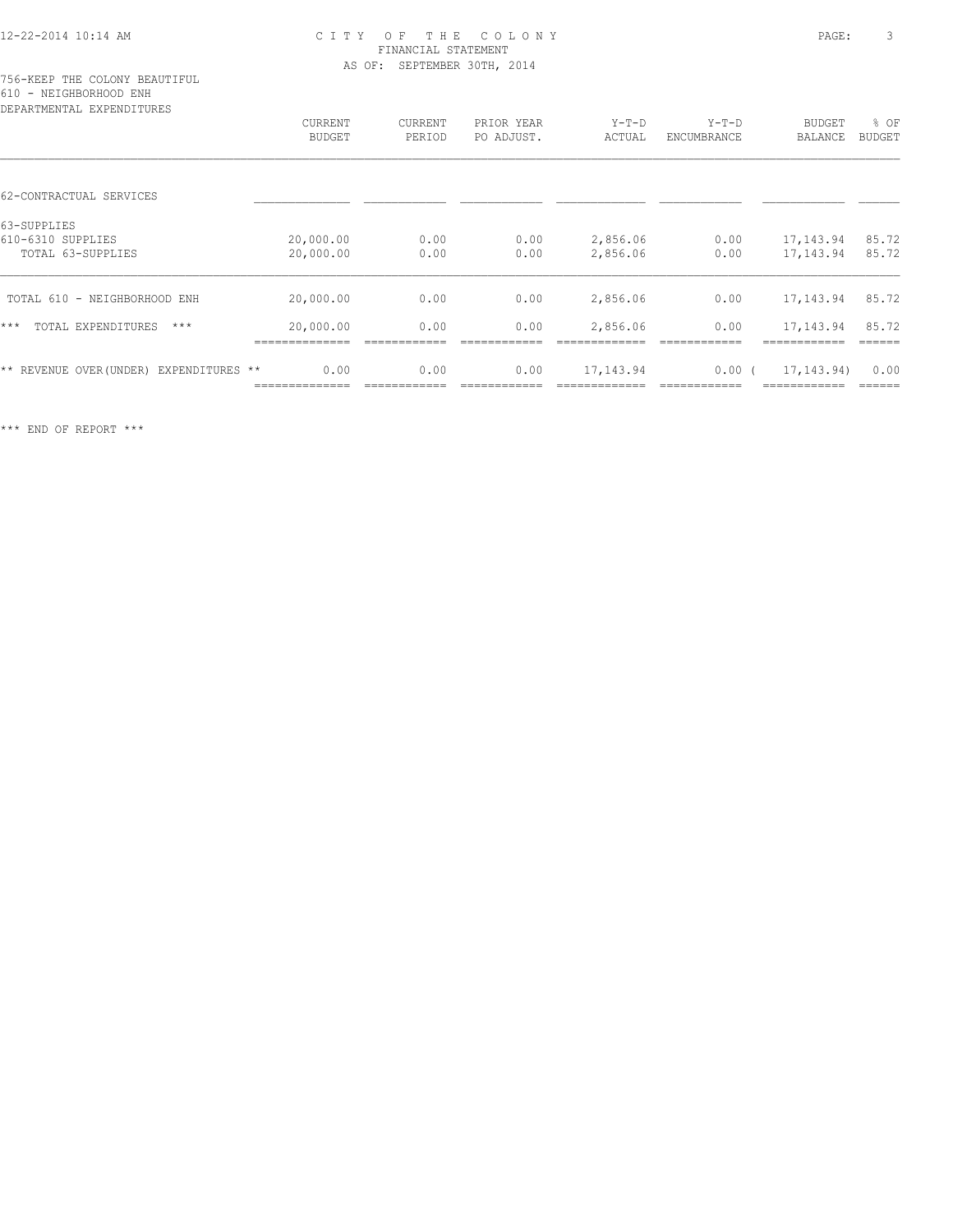### 12-22-2014 10:14 AM C I T Y O F T H E C O L O N Y PAGE: 1 FINANCIAL STATEMENT AS OF: SEPTEMBER 30TH, 2014

#### 800-CAPT PROJ ADMINISTRATION FINANCIAL SUMMARY

|                                            | CURRENT<br><b>BUDGET</b> | CURRENT<br>PERIOD        | PRIOR YEAR<br>PO ADJUST. | $Y-T-D$<br>ACTUAL | $Y-T-D$<br>ENCUMBRANCE | <b>BUDGET</b><br>BALANCE | % OF<br><b>BUDGET</b> |
|--------------------------------------------|--------------------------|--------------------------|--------------------------|-------------------|------------------------|--------------------------|-----------------------|
| REVENUE SUMMARY                            |                          |                          |                          |                   |                        |                          |                       |
| 8-OTHER REVENUE                            | 200,000.00               | 0.00                     | 0.00                     | 200,000.00        | 0.00                   | 0.00                     | 0.00                  |
| ** TOTAL REVENUES **                       | 200,000.00               | 0.00                     | 0.00                     | 200,000.00        | 0.00                   | 0.00                     | 0.00                  |
| EXPENDITURE SUMMARY                        |                          |                          |                          |                   |                        |                          |                       |
| 601 - UTIL CONSTR INSPT                    | 271,315.00               | 161,984.09               | 0.00                     | 258,976.27        | 0.00                   | 12,338.73                | 4.55                  |
| ** TOTAL EXPENDITURES **                   | 271,315.00               | 161,984.09               | 0.00                     | 258,976.27        | 0.00                   | 12,338.73                | 4.55                  |
| ** REVENUE OVER (UNDER)<br>EXPENDITURES *( |                          | 71,315.00) ( 161,984.09) | $0.00$ (                 | 58,976.27)        | 0.00(                  | 12, 338, 73)             | 0.00                  |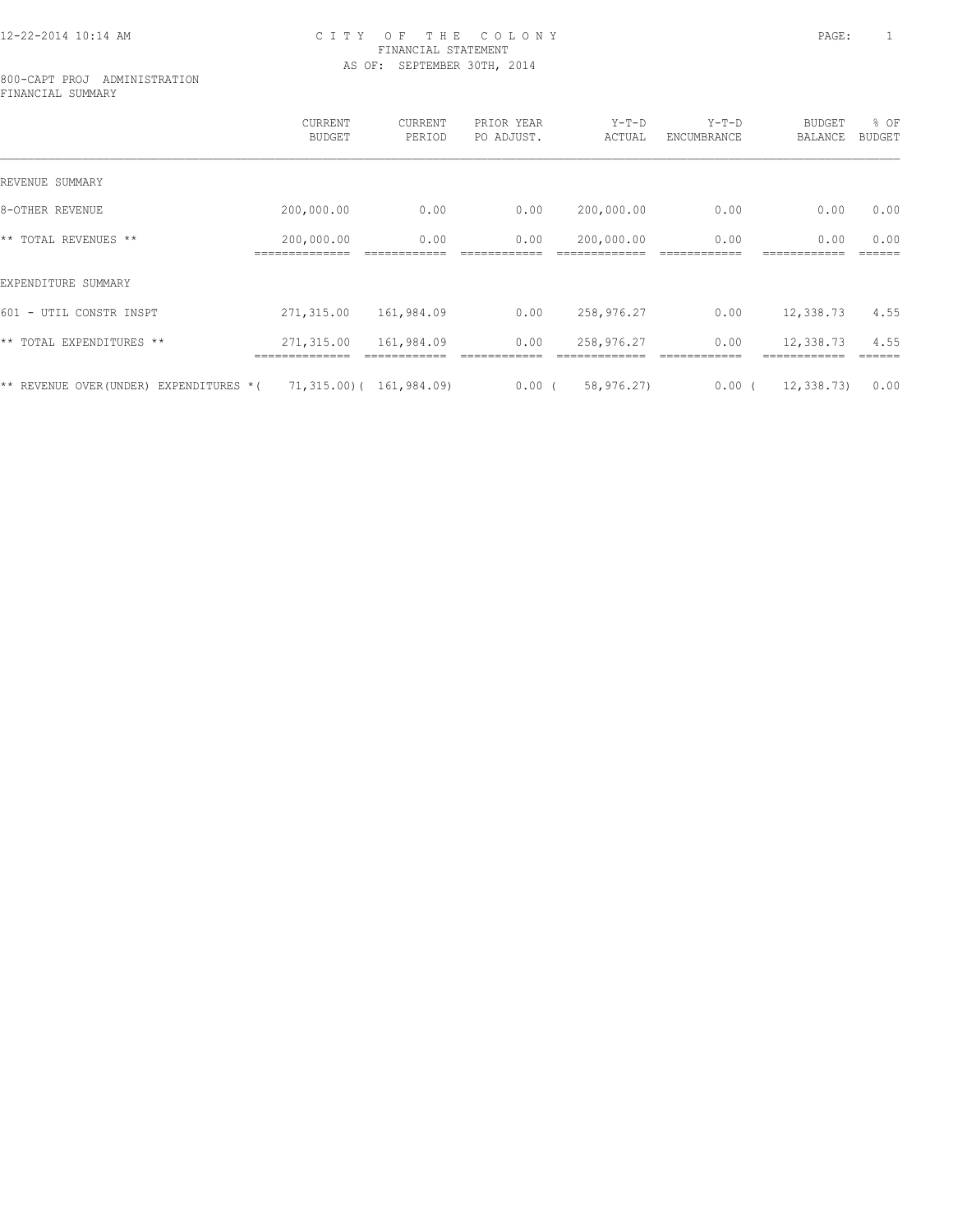### 12-22-2014 10:14 AM C I T Y O F T H E C O L O N Y PAGE: 2 FINANCIAL STATEMENT AS OF: SEPTEMBER 30TH, 2014

### 800-CAPT PROJ ADMINISTRATION REVENUES

|                                   | CURRENT<br>BUDGET | CURRENT<br>PERIOD | PRIOR YEAR<br>PO ADJUST. | Y-T-D<br>ACTUAL | $Y-T-D$<br>ENCUMBRANCE | BUDGET<br>BALANCE | % OF<br>BUDGET |
|-----------------------------------|-------------------|-------------------|--------------------------|-----------------|------------------------|-------------------|----------------|
|                                   |                   |                   |                          |                 |                        |                   |                |
| 8-OTHER REVENUE                   |                   |                   |                          |                 |                        |                   |                |
| 489010<br>TRANSFER IN-IMPACT FEES | 200,000.00        | 0.00              | 0.00                     | 200,000.00      | 0.00                   | 0.00              | 0.00           |
| TOTAL 8-OTHER REVENUE             | 200,000.00        | 0.00              | 0.00                     | 200,000.00      | 0.00                   | 0.00              | 0.00           |
| ** TOTAL REVENUES **              | 200,000.00        | 0.00              | 0.00                     | 200,000.00      | 0.00                   | 0.00              | 0.00           |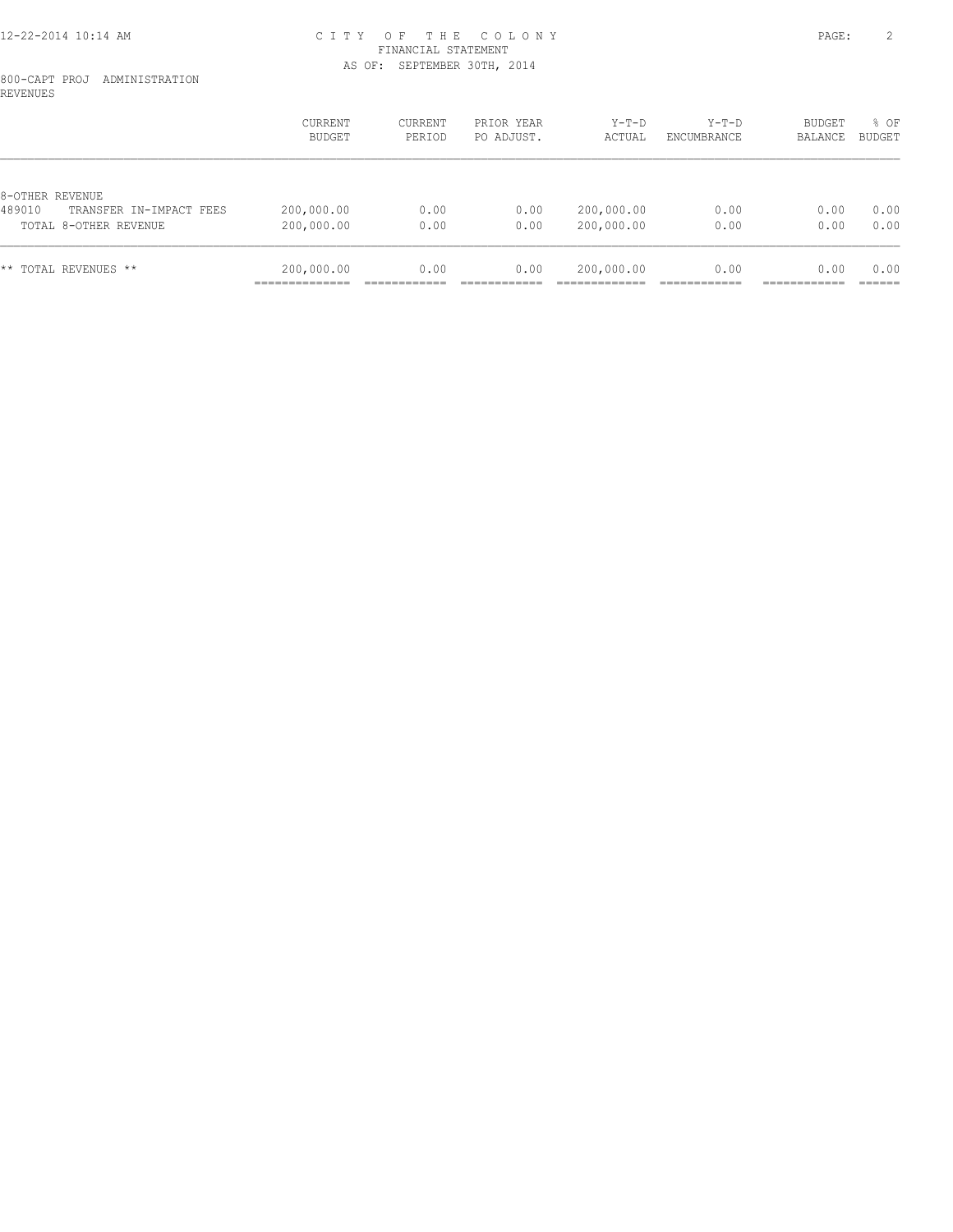### 12-22-2014 10:14 AM C I T Y O F T H E C O L O N Y PAGE: 3 FINANCIAL STATEMENT AS OF: SEPTEMBER 30TH, 2014

|                                    | CURRENT<br><b>BUDGET</b> | CURRENT<br>PERIOD | PRIOR YEAR<br>PO ADJUST. | $Y-T-D$<br>ACTUAL | $Y-T-D$<br>ENCUMBRANCE | <b>BUDGET</b><br><b>BALANCE</b> | % OF<br><b>BUDGET</b> |
|------------------------------------|--------------------------|-------------------|--------------------------|-------------------|------------------------|---------------------------------|-----------------------|
|                                    |                          |                   |                          |                   |                        |                                 |                       |
| 61-PERSONNEL SERVICES              |                          |                   |                          |                   |                        |                                 |                       |
| 601-6110 SALARIES                  | 76,398.00                | 1,352.21          | 0.00                     | 71,206.81         | 0.00                   | 5,191.19                        | 6.79                  |
| 601-6114 HOSPITALIZATION INSURANCE | 7,314.00                 | 633.95            | 0.00                     | 7,520.55          | 0.00(                  | 206.55                          | $2.82-$               |
| 601-6115 SOCIAL SECURITY TAXES     | 6,112.00                 | 95.55             | 0.00                     | 5,283.81          | 0.00                   | 828.19                          | 13.55                 |
| 601-6116 WORKERS' COMPENSATION     | 142.00                   | 0.00              | 0.00                     | 0.00              | 0.00                   | 142.00                          | 100.00                |
| 601-6117 RETIREMENT CONTRIBUTIONS  | 9,428.00                 | 69.51             | 0.00                     | 9,367.49          | 0.00                   | 60.51                           | 0.64                  |
| 601-6120 PRIVATE AUTO ALLOWANCE    | 6,000.00                 | 551.99            | 0.00                     | 5,975.08          | 0.00                   | 24.92                           | 0.42                  |
| 601-6127 DUES & MEMBERSHIPS        | 2,656.00                 | 0.00              | 0.00                     | 0.00              | 0.00                   | 2,656.00                        | 100.00                |
| TOTAL 61-PERSONNEL SERVICES        | 108,050.00               | 2,703.21          | 0.00                     | 99, 353.74        | 0.00                   | 8,696.26                        | 8.05                  |
| 62-CONTRACTUAL SERVICES            |                          |                   |                          |                   |                        |                                 |                       |
| 601-6275 EQUIPMENT RENTAL          | 1,000.00                 | 0.00              | 0.00                     | 189.60            | 0.00                   | 810.40                          | 81.04                 |
| TOTAL 62-CONTRACTUAL SERVICES      | 1,000.00                 | 0.00              | 0.00                     | 189.60            | 0.00                   | 810.40                          | 81.04                 |
| 63-SUPPLIES                        |                          |                   |                          |                   |                        |                                 |                       |
| 601-6310 OFFICE SUPPLIES           | 3,000.00                 | 0.00              | 0.00                     | 17.35             | 0.00                   | 2,982.65                        | 99.42                 |
| 601-6311 COPIER SUPPLIES           | 0.00                     | 4.88              | 0.00                     | 34.82             | $0.00$ (               | 34.82)                          | 0.00                  |
| 601-6320 POSTAGE                   | 0.00                     | 0.00              | 0.00                     | 104.76            | $0.00$ (               | 104.76)                         | 0.00                  |
| TOTAL 63-SUPPLIES                  | 3,000.00                 | 4.88              | 0.00                     | 156.93            | 0.00                   | 2,843.07                        | 94.77                 |
| 64-MAINTENANCE                     |                          |                   |                          |                   |                        |                                 |                       |
| 66-CAPITAL OUTLAY                  |                          |                   |                          |                   |                        |                                 |                       |
| 67-OVERHEAD ALLOCATION             |                          |                   |                          |                   |                        |                                 |                       |
| 601-6760 OVERHEAD - IT             | 0.00                     | 3,504.00          | 0.00                     | 3,504.00          | $0.00$ (               | 3,504.00                        | 0.00                  |
| 601-6761 OVERHEAD - HR             | 0.00                     | 1,260.00          | 0.00                     | 1,260.00          | $0.00$ (               | 1, 260.00                       | 0.00                  |
| 601-6762 OVERHEAD - FINANCE        | 0.00                     | 3,792.00          | 0.00                     | 3,792.00          | 0.00(                  | 3,792.00                        | 0.00                  |
| 601-6765 OVERHEAD - GEN ADMIN      | 0.00                     | 2,940.00          | 0.00                     | 2,940.00          | $0.00$ (               | 2,940.00                        | 0.00                  |
| 601-6766 OVERHEAD - FAC MAINT      | 0.00                     | 1,764.00          | 0.00                     | 1,764.00          | 0.00(                  | 1,764.00)                       | 0.00                  |
| 601-6773 OVERHEAD - WATER          | 0.00                     | 528.00            | 0.00                     | 528.00            | 0.00(                  | 528.00                          | 0.00                  |
| 601-6776 OVERHEAD - CITY SECRETARY | 0.00                     | 1,152.00          | 0.00                     | 1,152.00          | 0.00(                  | 1, 152, 00)                     | 0.00                  |
| 601-6777 OVERHEAD - CITY COUNCIL   | 0.00                     | 216.00            | 0.00                     | 216.00            | 0.00(                  | 216.00                          | 0.00                  |
| 601-6778 OVERHEAD - ENGINEERING    | 0.00                     | 79,344.00         | 0.00                     | 79,344.00         | 0.00(                  | 79,344.00)                      | 0.00                  |
| 601-6779 OVERHEAD - NON DEPT OTHER | 159,265.00               | 64,776.00         | 0.00                     | 64,776.00         | 0.00                   | 94,489.00                       | 59.33                 |
| TOTAL 67-OVERHEAD ALLOCATION       | 159,265.00               | 159,276.00        | 0.00                     | 159,276.00        | $0.00$ (               | 11.00)                          | $0.01 -$              |
| TOTAL 601 - UTIL CONSTR INSPT      | 271,315.00               | 161,984.09        | 0.00                     | 258,976.27        | 0.00                   | 12,338.73                       | 4.55                  |
|                                    |                          |                   |                          |                   |                        |                                 |                       |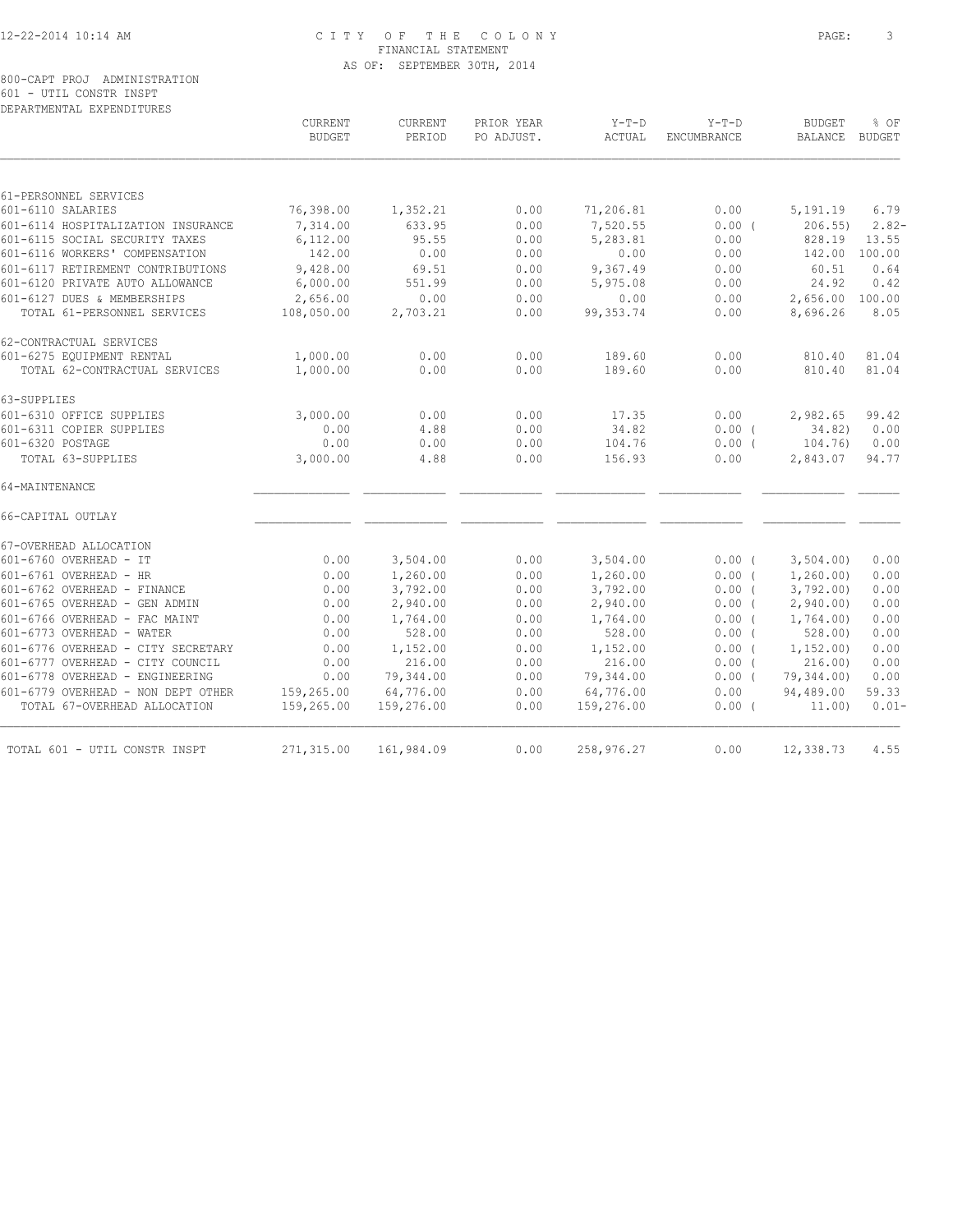| 12-22-2014 10:14 AM                                                                |         | FINANCIAL STATEMENT         | CITY OF THE COLONY |         |             | PAGE:   |        |
|------------------------------------------------------------------------------------|---------|-----------------------------|--------------------|---------|-------------|---------|--------|
|                                                                                    |         | AS OF: SEPTEMBER 30TH, 2014 |                    |         |             |         |        |
| 800-CAPT PROJ ADMINISTRATION<br>605 - SENIOR ENGINEER<br>DEPARTMENTAL EXPENDITURES |         |                             |                    |         |             |         |        |
|                                                                                    | CURRENT | CURRENT                     | PRIOR YEAR         | $Y-T-D$ | Y-T-D       | BUDGET  | 8 OF   |
|                                                                                    | BUDGET  | PERIOD                      | PO ADJUST.         | ACTUAL  | ENCUMBRANCE | BALANCE | BUDGET |
|                                                                                    |         |                             |                    |         |             |         |        |

66-CAPITAL OUTLAY \_\_\_\_\_\_\_\_\_\_\_\_\_\_ \_\_\_\_\_\_\_\_\_\_\_\_ \_\_\_\_\_\_\_\_\_\_\_\_ \_\_\_\_\_\_\_\_\_\_\_\_\_ \_\_\_\_\_\_\_\_\_\_\_\_ \_\_\_\_\_\_\_\_\_\_\_\_ \_\_\_\_\_\_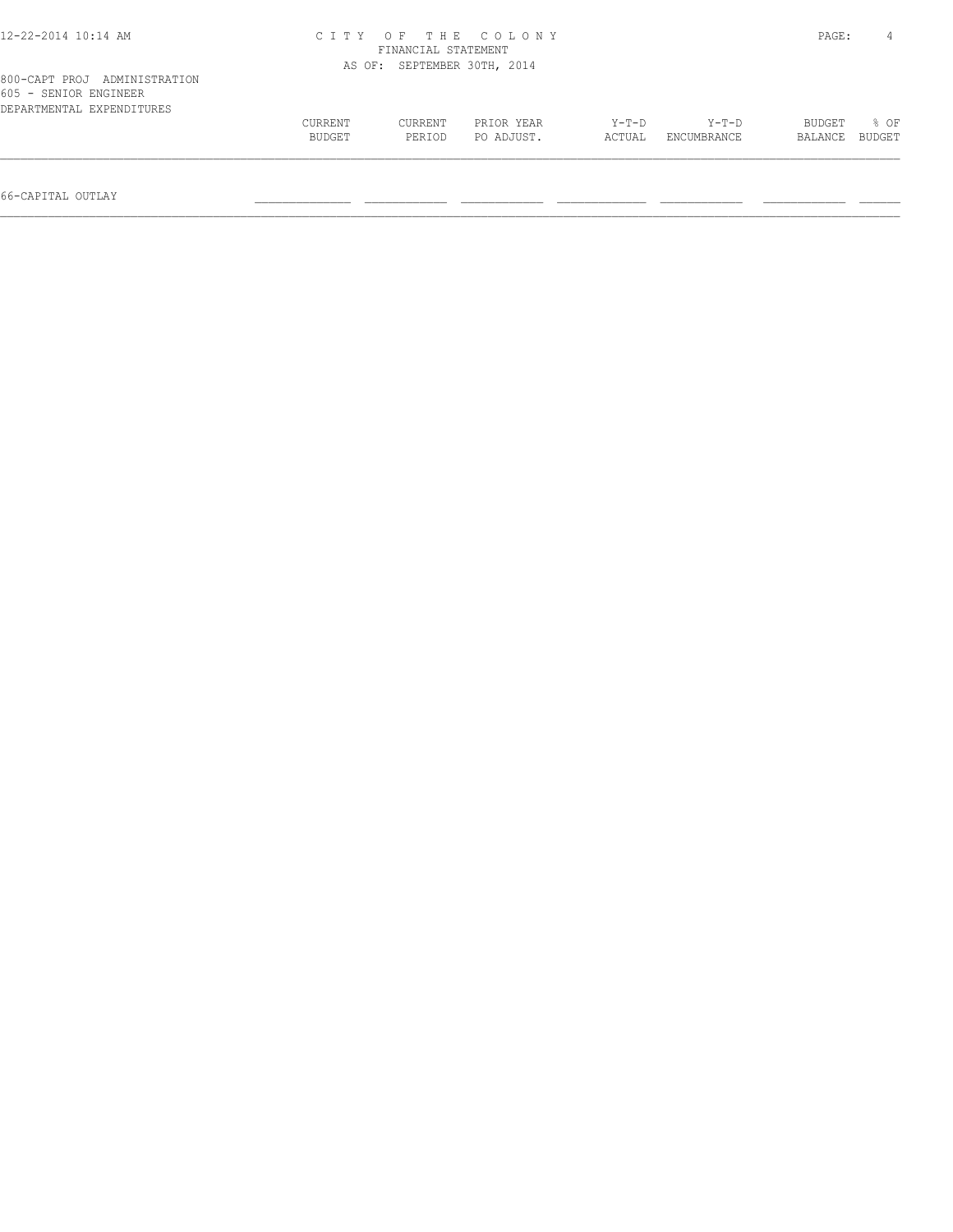### 12-22-2014 10:14 AM C I T Y O F T H E C O L O N Y PAGE: 5 FINANCIAL STATEMENT AS OF: SEPTEMBER 30TH, 2014

|  | 800-CAPT PROJ ADMINISTRATION      |
|--|-----------------------------------|
|  | 635 - NON-DEPARTMENTAL            |
|  | ,,,,,,,,,,,,,,,,,,,,,,,,,,,,,,,,, |

| DEPARTMENTAL EXPENDITURES                                        | CURRENT<br>BUDGET                       | CURRENT<br>PERIOD | PRIOR YEAR<br>PO ADJUST. | $Y-T-D$<br>ACTUAL | Y-T-D<br>ENCUMBRANCE | BUDGET<br>BALANCE         | % OF<br>BUDGET  |
|------------------------------------------------------------------|-----------------------------------------|-------------------|--------------------------|-------------------|----------------------|---------------------------|-----------------|
| 62-CONTRACTUAL SERVICES                                          |                                         |                   |                          |                   |                      |                           |                 |
| 68-SUNDRY CHARGES                                                |                                         |                   |                          |                   |                      |                           |                 |
| $***$<br>TOTAL EXPENDITURES<br>***                               | 271,315.00 161,984.09<br>______________ |                   | 0.00                     | 258,976.27        | 0.00                 | 12,338.73<br>____________ | 4.55<br>------- |
| ** REVENUE OVER(UNDER) EXPENDITURES $*($ 71,315.00)( 161,984.09) |                                         |                   | $0.00$ (                 | 58,976.27)        | $0.00$ (             | 12,338.73)                | 0.00            |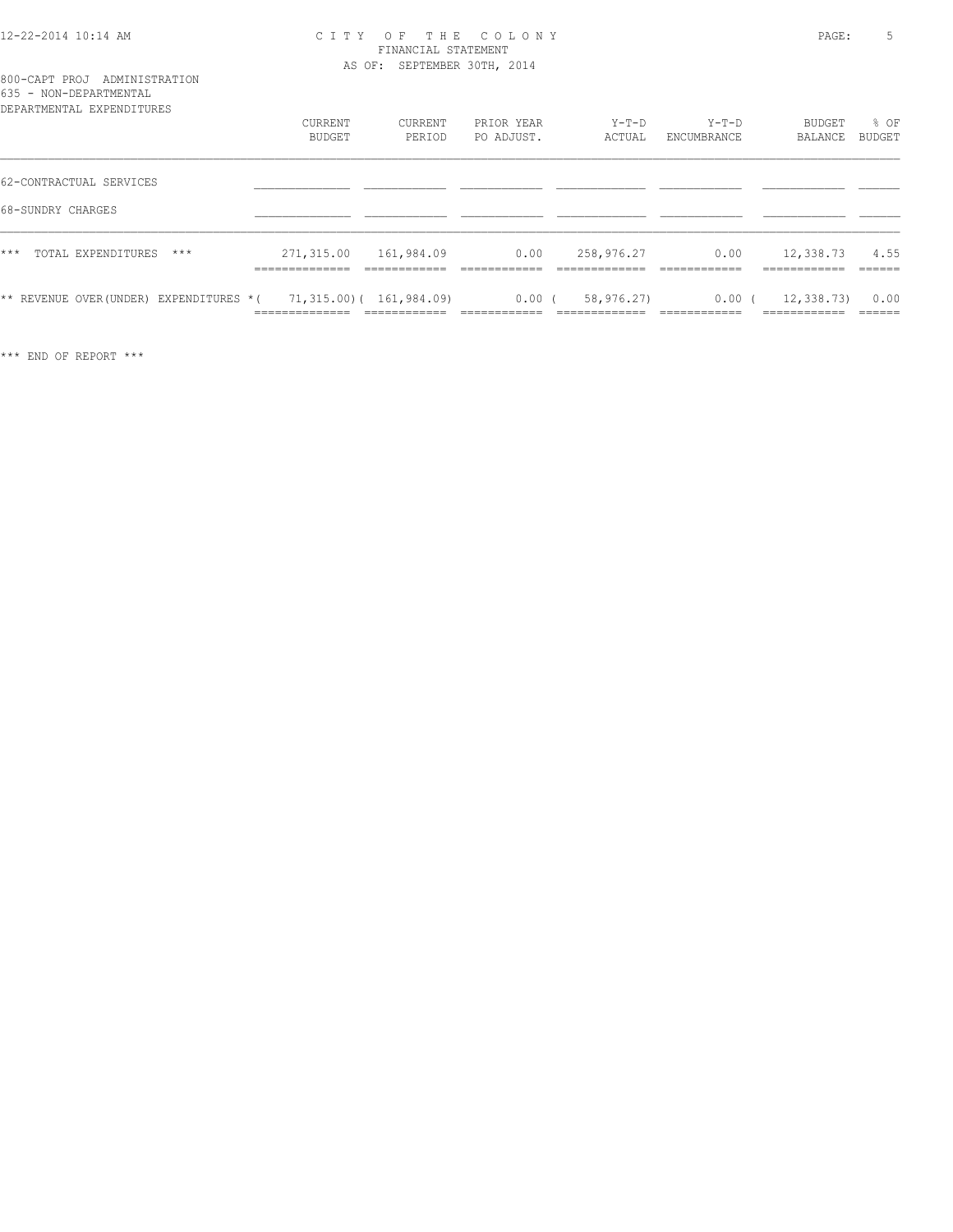### 12-22-2014 10:15 AM C I T Y O F T H E C O L O N Y PAGE: 1 FINANCIAL STATEMENT AS OF: SEPTEMBER 30TH, 2014

|                                         | CURRENT<br>BUDGET   | CURRENT<br>PERIOD | PRIOR YEAR<br>PO ADJUST. | $Y-T-D$<br>ACTUAL | $Y-T-D$<br>ENCUMBRANCE | BUDGET<br>BALANCE | % OF<br>BUDGET |
|-----------------------------------------|---------------------|-------------------|--------------------------|-------------------|------------------------|-------------------|----------------|
| REVENUE SUMMARY                         |                     |                   |                          |                   |                        |                   |                |
| 4-SERVICE REVENUE                       | 0.00                | 0.00              | 0.00                     | 187,062.77        | $0.00$ (               | 187,062.77)       | 0.00           |
| ** TOTAL REVENUES **                    | 0.00<br>___________ | 0.00              | 0.00                     | 187,062.77        | 0.00(                  | 187,062.77)       | 0.00           |
| EXPENDITURE SUMMARY                     |                     |                   |                          |                   |                        |                   |                |
|                                         |                     |                   |                          |                   |                        |                   |                |
| ** REVENUE OVER (UNDER) EXPENDITURES ** | 0.00                | 0.00              | 0.00                     | 187,062.77        | $0.00$ (               | 187,062.77)       | 0.00           |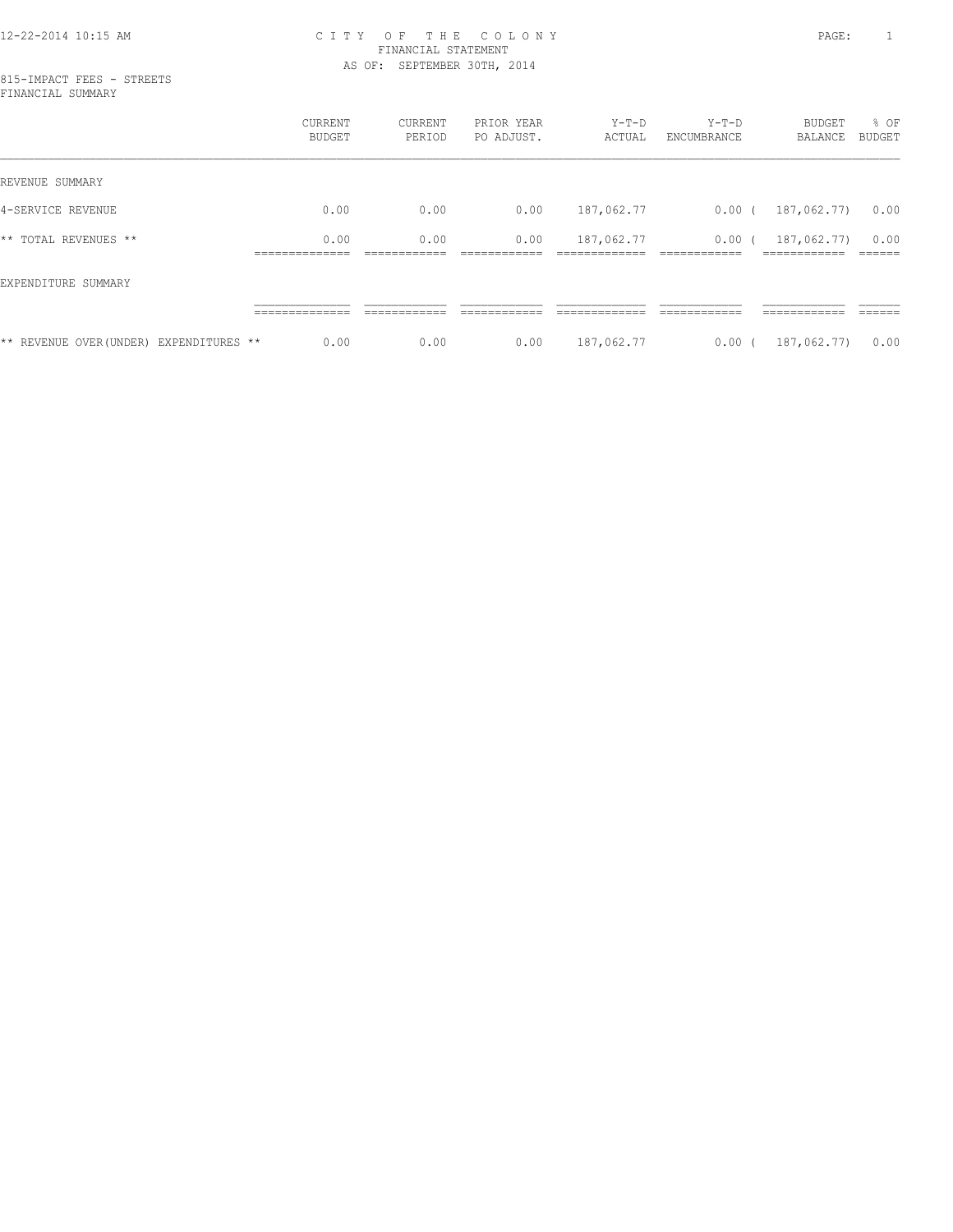### 12-22-2014 10:15 AM C I T Y O F T H E C O L O N Y PAGE: 2 FINANCIAL STATEMENT AS OF: SEPTEMBER 30TH, 2014

### 815-IMPACT FEES - STREETS REVENUES

|                                        | CURRENT<br><b>BUDGET</b> | CURRENT<br>PERIOD | PRIOR YEAR<br>PO ADJUST. | $Y-T-D$<br>ACTUAL | Y-T-D<br>ENCUMBRANCE | BUDGET<br>BALANCE | % OF<br>BUDGET |
|----------------------------------------|--------------------------|-------------------|--------------------------|-------------------|----------------------|-------------------|----------------|
|                                        |                          |                   |                          |                   |                      |                   |                |
| 4-SERVICE REVENUE                      |                          |                   |                          |                   |                      |                   |                |
| 442010<br>HWY 121 CORRIDOR IMPACT FEES | 0.00                     | 0.00              | 0.00                     | 187,062.77        | $0.00$ (             | 187,062.77)       | 0.00           |
| TOTAL 4-SERVICE REVENUE                | 0.00                     | 0.00              | 0.00                     | 187,062.77        | 0.00(                | 187,062.77)       | 0.00           |
| 8-OTHER REVENUE                        |                          |                   |                          |                   |                      |                   |                |
| ** TOTAL REVENUES **                   | 0.00                     | 0.00              | 0.00                     | 187,062.77        | 0.00(                | 187,062.77)       | 0.00           |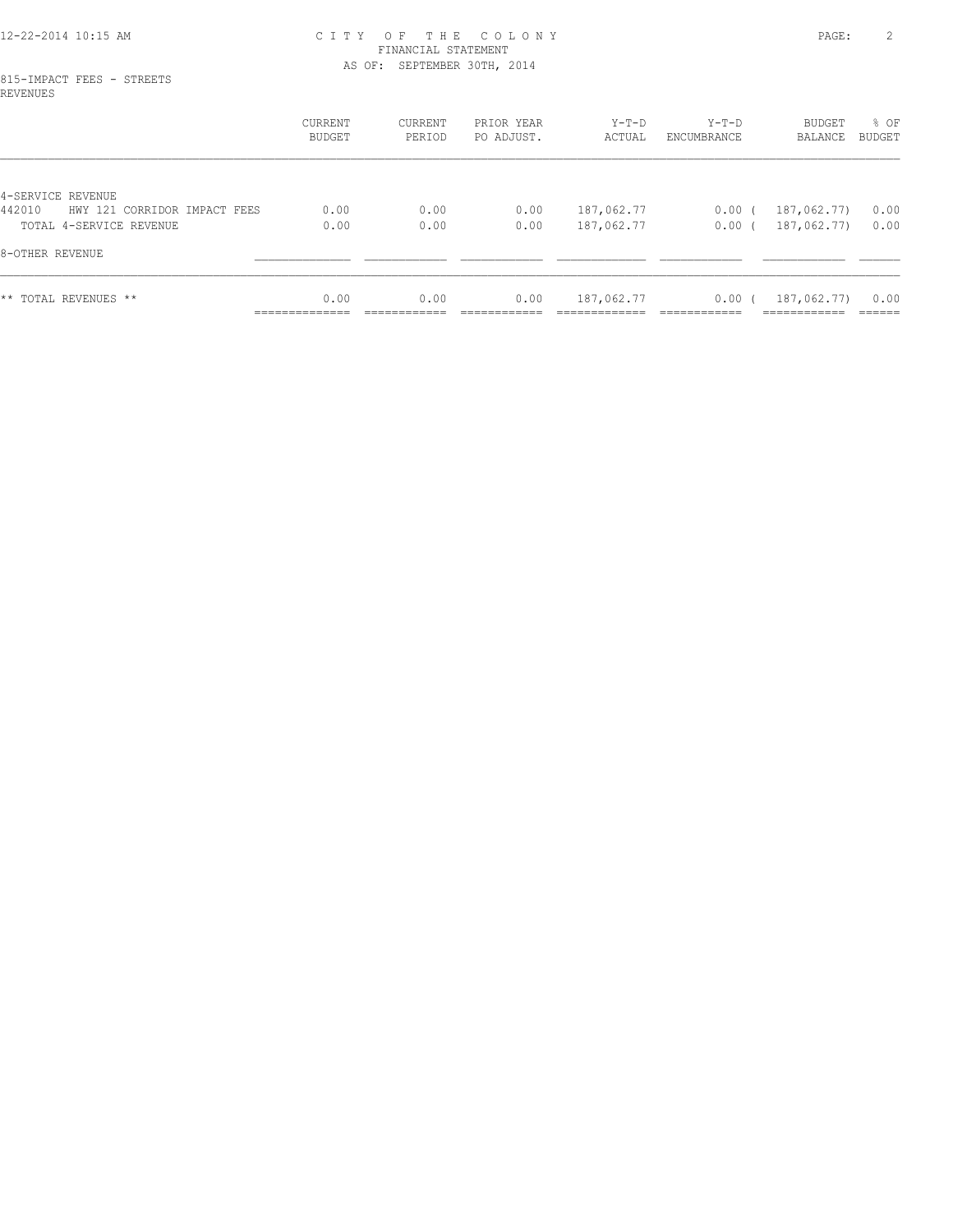| 12-22-2014 10:15 AM                                                                 | C I T Y | O F<br>FINANCIAL STATEMENT<br>AS OF: SEPTEMBER 30TH, 2014 | THE COLONY |        |             | PAGE:   | 3      |
|-------------------------------------------------------------------------------------|---------|-----------------------------------------------------------|------------|--------|-------------|---------|--------|
| 815-IMPACT FEES - STREETS<br>616 - IMPACT FEES - STREE<br>DEPARTMENTAL EXPENDITURES |         |                                                           |            |        |             |         |        |
|                                                                                     | CURRENT | CURRENT                                                   | PRIOR YEAR | Y-T-D  | Y-T-D       | BUDGET  | % OF   |
|                                                                                     | BUDGET  | PERIOD                                                    | PO ADJUST. | ACTUAL | ENCUMBRANCE | BALANCE | BUDGET |
| 62-CONTRACTUAL SERVICES                                                             |         |                                                           |            |        |             |         |        |
| 64-MAINTENANCE                                                                      |         |                                                           |            |        |             |         |        |
|                                                                                     |         |                                                           |            |        |             |         |        |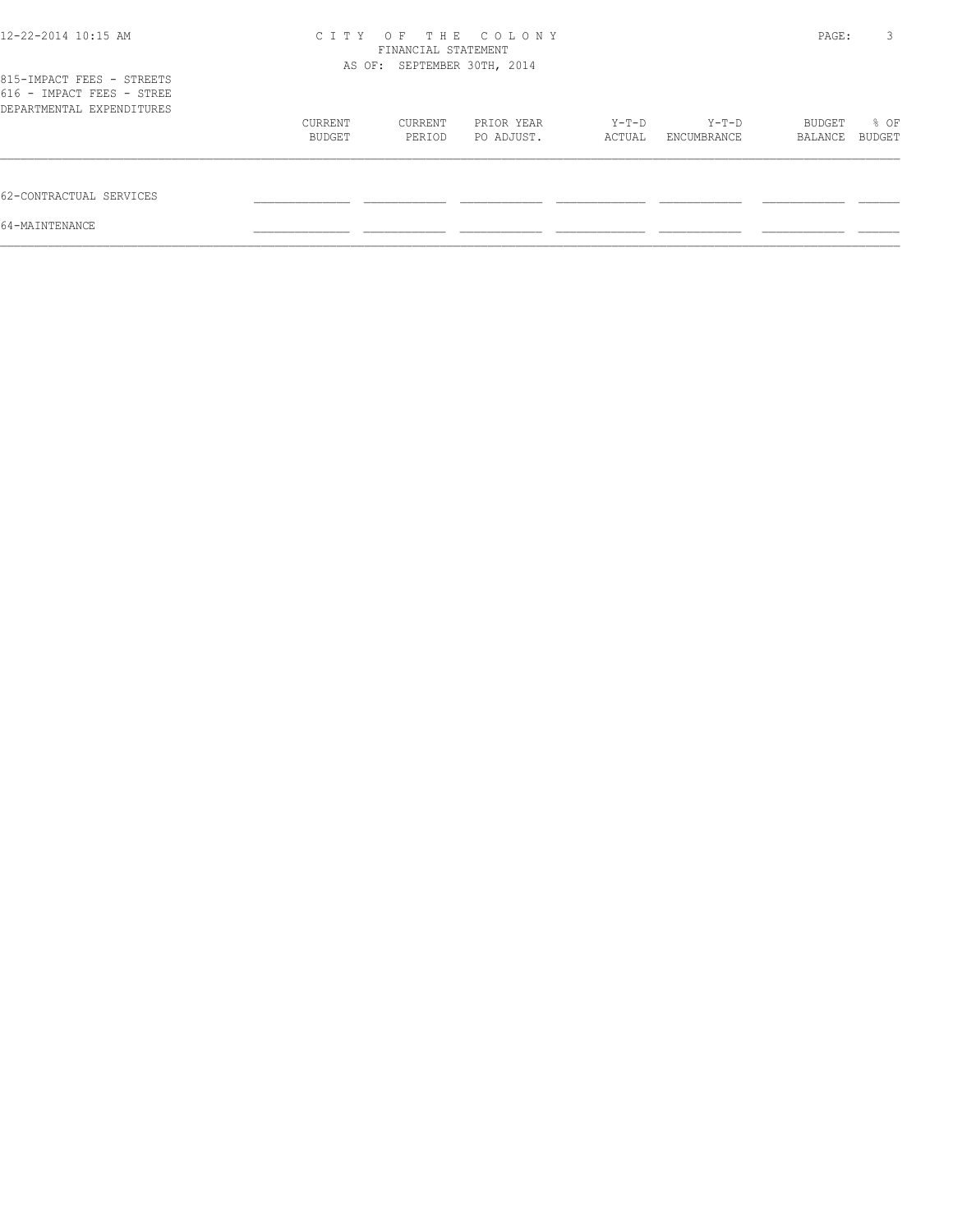| 12-22-2014 10:15 AM |  |
|---------------------|--|
|---------------------|--|

### 12-22-2014 10:15 AM C I T Y O F T H E C O L O N Y PAGE: 4 FINANCIAL STATEMENT AS OF: SEPTEMBER 30TH, 2014

| AS |
|----|
|----|

| 815-IMPACT FEES - STREETS |  |  |  |
|---------------------------|--|--|--|
| 635 - NON-DEPARTMENTAL    |  |  |  |
| DEPARTMENTAL EXPENDITURES |  |  |  |
|                           |  |  |  |
|                           |  |  |  |

|                                         | CURRENT<br><b>BUDGET</b> | CURRENT<br>PERIOD | PRIOR YEAR<br>PO ADJUST. | Y-T-D<br>ACTUAL | Y-T-D<br>ENCUMBRANCE | BUDGET<br>BALANCE            | % OF<br>BUDGET |
|-----------------------------------------|--------------------------|-------------------|--------------------------|-----------------|----------------------|------------------------------|----------------|
| 62-CONTRACTUAL SERVICES                 |                          |                   |                          |                 |                      |                              |                |
| 68-SUNDRY CHARGES                       |                          |                   |                          |                 |                      |                              |                |
|                                         | ________                 |                   |                          |                 |                      |                              |                |
| ** REVENUE OVER (UNDER) EXPENDITURES ** | 0.00<br>------------     | 0.00              | 0.00                     | 187,062.77      | $0.00$ (             | 187,062.77)<br>------------- | 0.00<br>______ |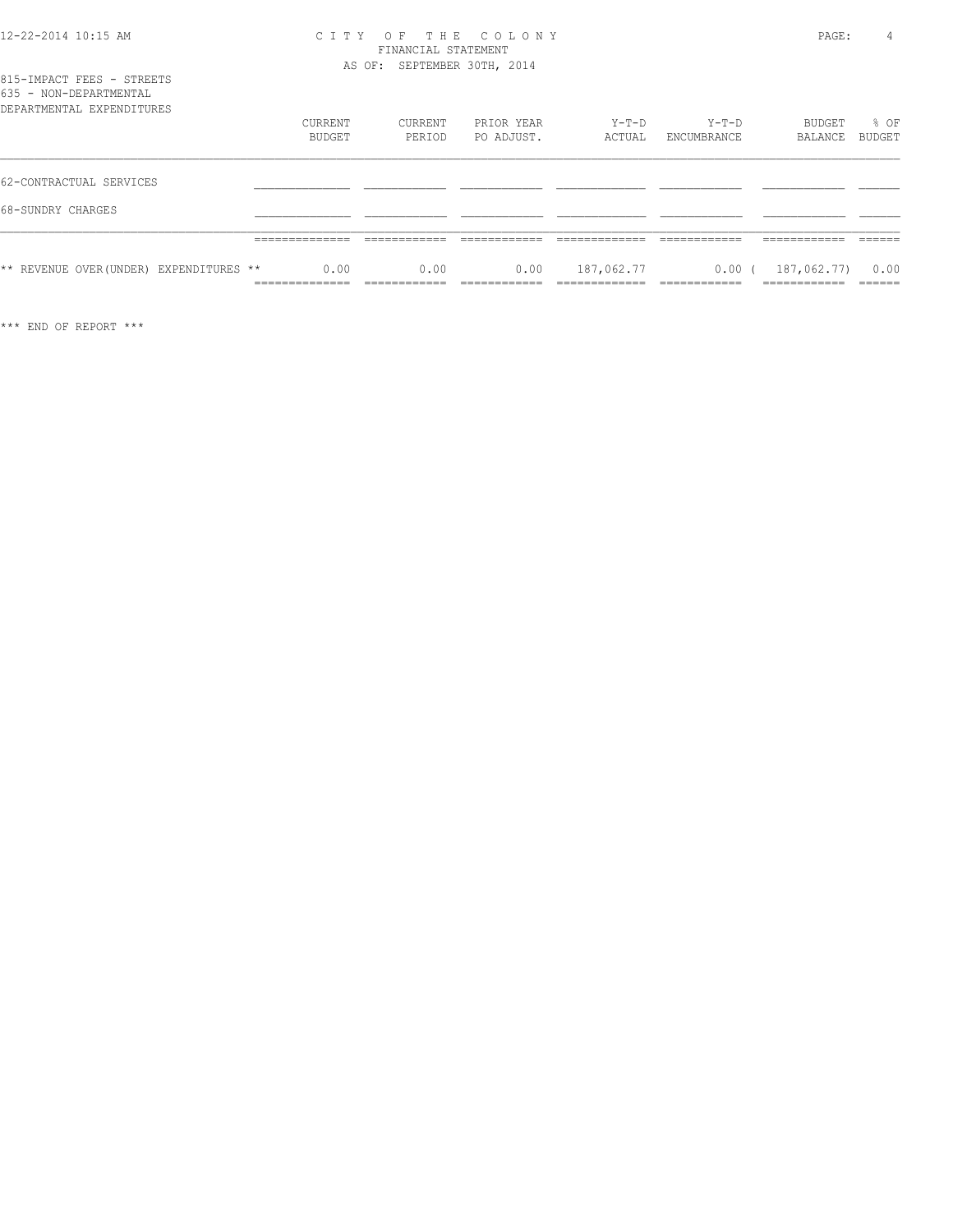### 12-22-2014 10:15 AM C I T Y O F T H E C O L O N Y PAGE: 1 FINANCIAL STATEMENT AS OF: SEPTEMBER 30TH, 2014

816-IMPACT FEES - DRAINAGE FINANCIAL SUMMARY

|                                         | CURRENT<br><b>BUDGET</b> | CURRENT<br>PERIOD | PRIOR YEAR<br>PO ADJUST. | $Y-T-D$<br>ACTUAL | $Y-T-D$<br>ENCUMBRANCE | BUDGET<br>BALANCE | % OF<br>BUDGET |
|-----------------------------------------|--------------------------|-------------------|--------------------------|-------------------|------------------------|-------------------|----------------|
| REVENUE SUMMARY                         |                          |                   |                          |                   |                        |                   |                |
| 4-SERVICE REVENUE                       | 0.00                     | 0.00              | 0.00                     | 48,768.80         | $0.00$ (               | 48,768.80)        | 0.00           |
| ** TOTAL REVENUES **                    | 0.00                     | 0.00              | 0.00                     | 48,768.80         | $0.00$ (               | 48,768.80)        | 0.00           |
| EXPENDITURE SUMMARY                     |                          |                   |                          |                   |                        |                   |                |
|                                         |                          |                   |                          |                   |                        |                   |                |
| ** REVENUE OVER (UNDER) EXPENDITURES ** | 0.00                     | 0.00              | 0.00                     | 48,768.80         | $0.00$ (               | 48,768.80)        | 0.00           |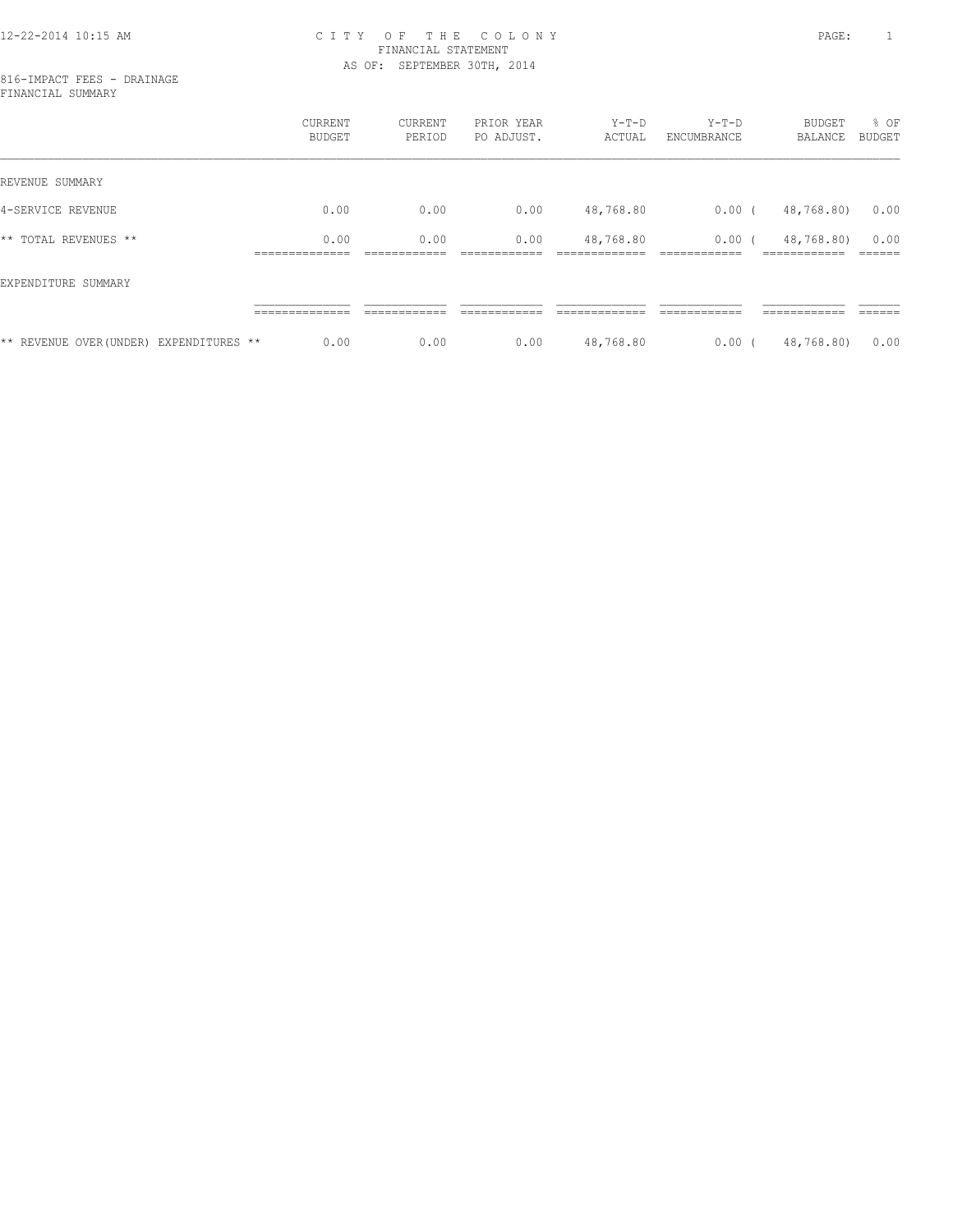### 12-22-2014 10:15 AM C I T Y O F T H E C O L O N Y PAGE: 2 FINANCIAL STATEMENT AS OF: SEPTEMBER 30TH, 2014

### 816-IMPACT FEES - DRAINAGE REVENUES

|                                                            | CURRENT<br><b>BUDGET</b> | CURRENT<br>PERIOD | PRIOR YEAR<br>PO ADJUST. | $Y-T-D$<br>ACTUAL | $Y-T-D$<br>ENCUMBRANCE | BUDGET<br>BALANCE | % OF<br>BUDGET |
|------------------------------------------------------------|--------------------------|-------------------|--------------------------|-------------------|------------------------|-------------------|----------------|
|                                                            |                          |                   |                          |                   |                        |                   |                |
| 4-SERVICE REVENUE<br>443000<br>DRAINAGE IMPACT FEE REVENUE | 0.00                     | 0.00              | 0.00                     | 48,768.80         | $0.00$ (               | 48,768.80)        | 0.00           |
| TOTAL 4-SERVICE REVENUE                                    | 0.00                     | 0.00              | 0.00                     | 48,768.80         | 0.00(                  | 48,768.80)        | 0.00           |
| 8-OTHER REVENUE                                            |                          |                   |                          |                   |                        |                   |                |
| ** TOTAL REVENUES **                                       | 0.00<br>______________   | 0.00              | 0.00                     | 48,768.80         | 0.00(                  | 48,768.80)        | 0.00<br>------ |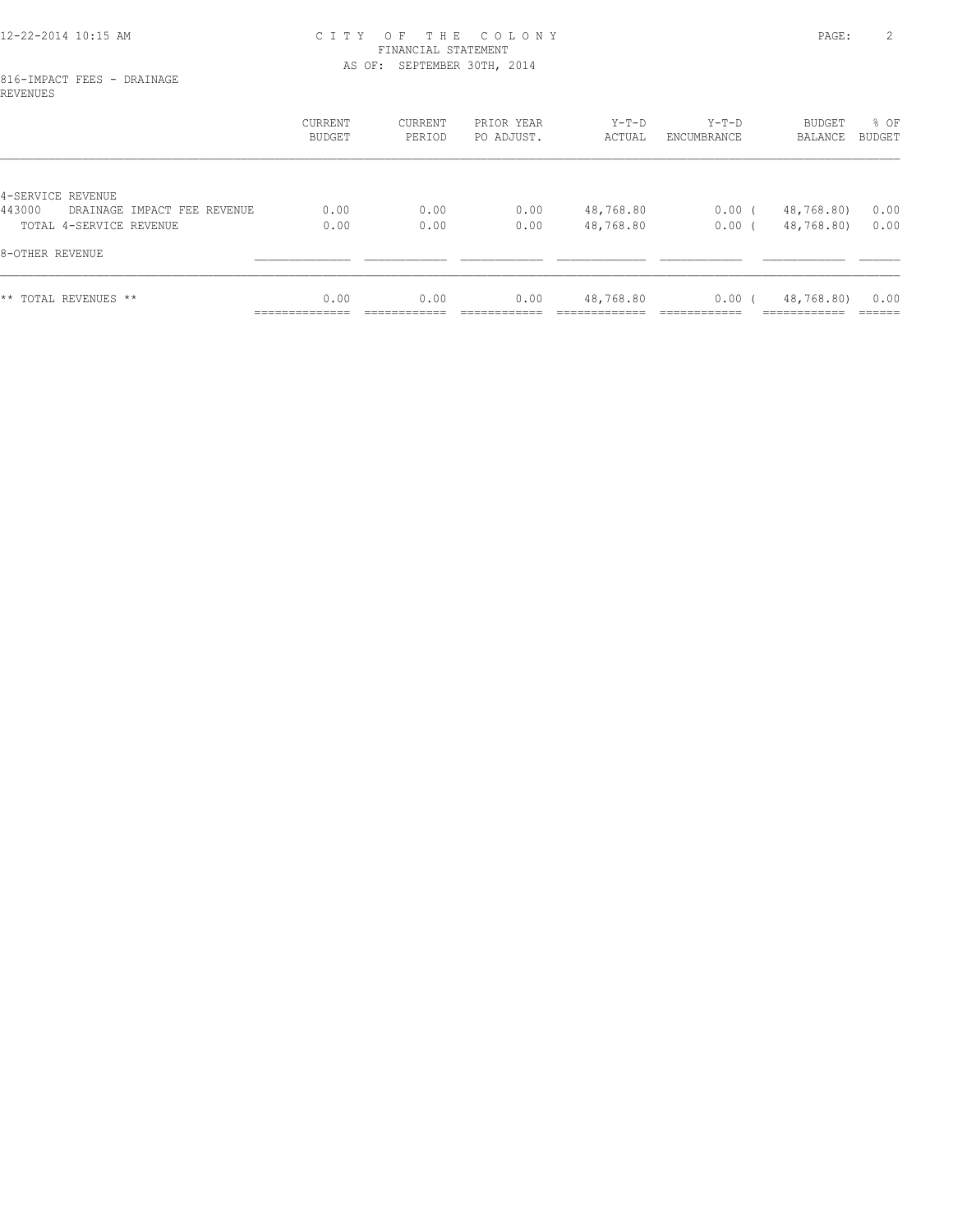| гтү               | OF                |                          |                                                                  |                      |                   |                |
|-------------------|-------------------|--------------------------|------------------------------------------------------------------|----------------------|-------------------|----------------|
|                   |                   |                          |                                                                  |                      |                   |                |
|                   |                   |                          |                                                                  |                      |                   |                |
| CURRENT<br>BUDGET | CURRENT<br>PERIOD | PRIOR YEAR<br>PO ADJUST. | $Y-T-D$<br>ACTUAL                                                | Y-T-D<br>ENCUMBRANCE | BUDGET<br>BALANCE | 8 OF<br>BUDGET |
|                   |                   |                          | THE COLONY<br>FINANCIAL STATEMENT<br>AS OF: SEPTEMBER 30TH, 2014 |                      |                   | PAGE:          |

62-CONTRACTUAL SERVICES \_\_\_\_\_\_\_\_\_\_\_\_\_\_ \_\_\_\_\_\_\_\_\_\_\_\_ \_\_\_\_\_\_\_\_\_\_\_\_ \_\_\_\_\_\_\_\_\_\_\_\_\_ \_\_\_\_\_\_\_\_\_\_\_\_ \_\_\_\_\_\_\_\_\_\_\_\_ \_\_\_\_\_\_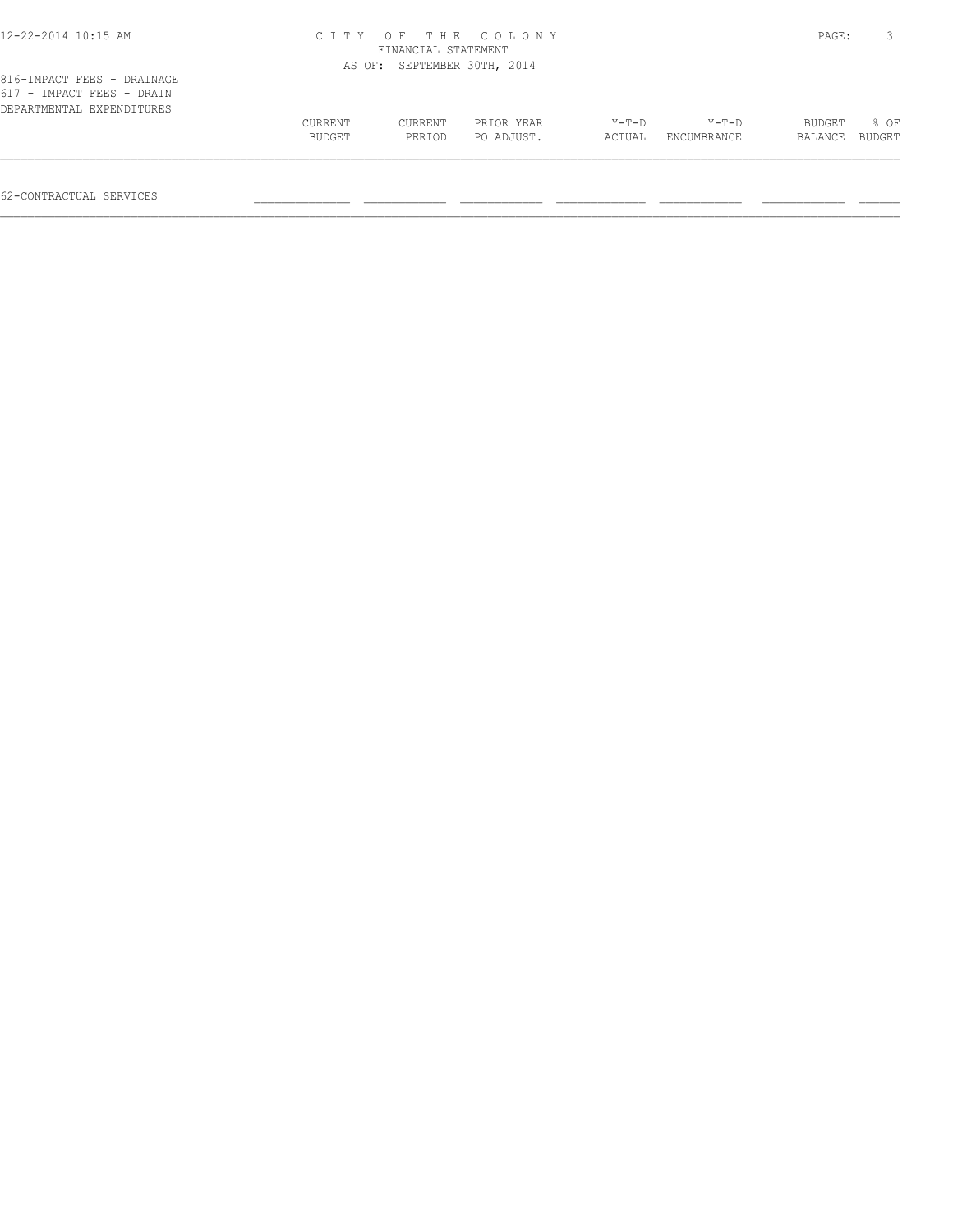### 12-22-2014 10:15 AM C I T Y O F T H E C O L O N Y PAGE: 4 FINANCIAL STATEMENT AS OF: SEPTEMBER 30TH, 2014

| ** REVENUE OVER (UNDER) EXPENDITURES **             | 0.00<br>_______________<br>______________ | 0.00<br>____________<br>____________ | 0.00<br>_____            | 48,768.80<br>_____________<br>-------------- | 0.00<br>------------<br>____________ | 48,768.80)<br>____________<br>____________ | 0.00<br>_____<br>______ |
|-----------------------------------------------------|-------------------------------------------|--------------------------------------|--------------------------|----------------------------------------------|--------------------------------------|--------------------------------------------|-------------------------|
|                                                     | _____________<br>______________           |                                      |                          |                                              |                                      | ---------                                  |                         |
| 68-SUNDRY CHARGES                                   |                                           |                                      |                          |                                              |                                      |                                            |                         |
| 62-CONTRACTUAL SERVICES                             |                                           |                                      |                          |                                              |                                      |                                            |                         |
| 035 - NON-DEPARTMENTAL<br>DEPARTMENTAL EXPENDITURES | CURRENT<br>BUDGET                         | CURRENT<br>PERIOD                    | PRIOR YEAR<br>PO ADJUST. | $Y-T-D$<br>ACTUAL                            | $Y-T-D$<br>ENCUMBRANCE               | BUDGET<br>BALANCE                          | % OF<br><b>BUDGET</b>   |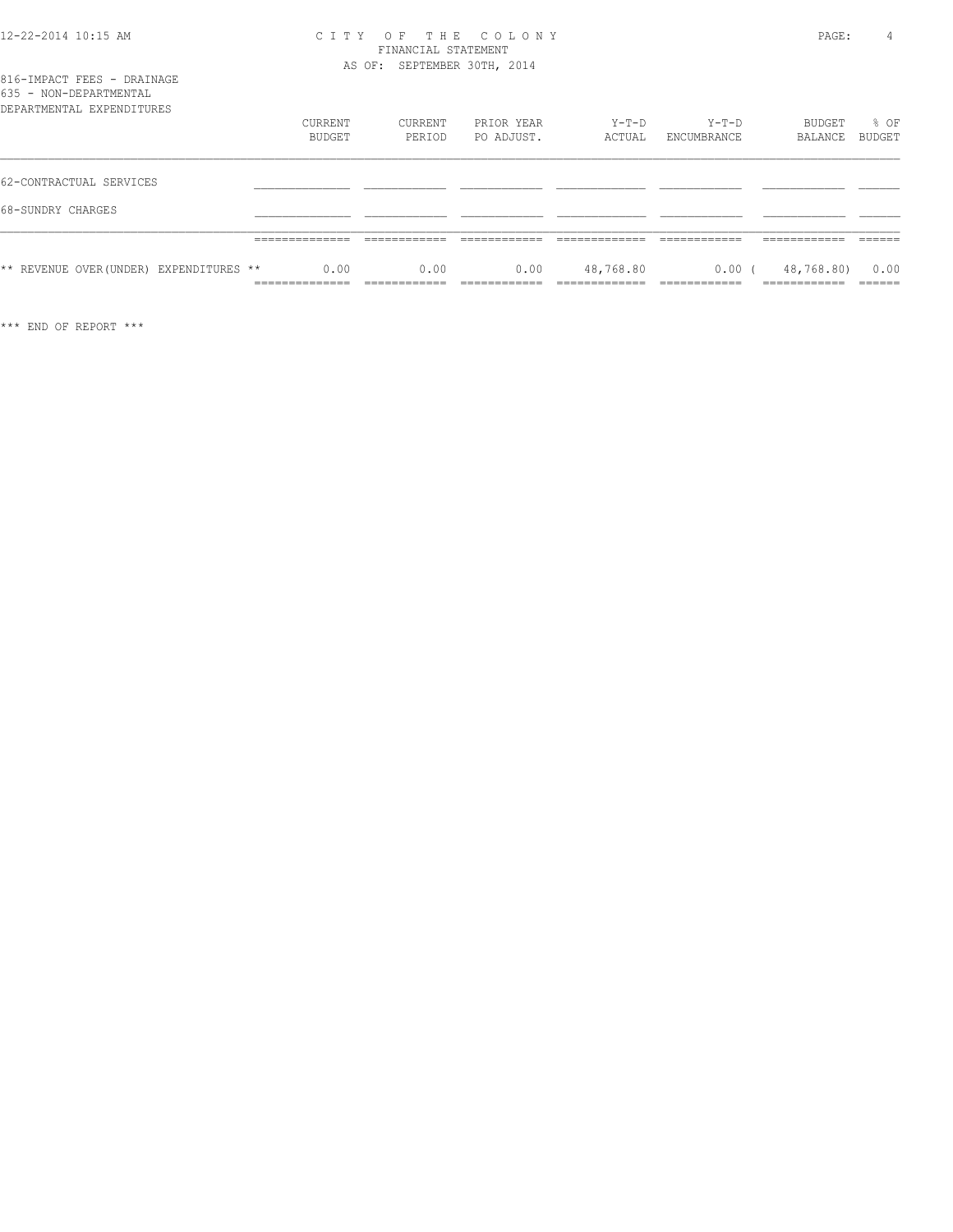### 12-22-2014 10:15 AM C I T Y O F T H E C O L O N Y PAGE: 1 FINANCIAL STATEMENT AS OF: SEPTEMBER 30TH, 2014

|                     | CURRENT<br>BUDGET | CURRENT<br>PERIOD | PRIOR YEAR<br>PO ADJUST. | Y-T-D<br>ACTUAL | $Y-T-D$<br>ENCUMBRANCE | BUDGET<br>BALANCE BUDGET | % OF    |
|---------------------|-------------------|-------------------|--------------------------|-----------------|------------------------|--------------------------|---------|
| REVENUE SUMMARY     |                   |                   |                          |                 |                        |                          |         |
| EXPENDITURE SUMMARY | ______________    | ____________      | -------------            | _____________   | -------------          | -------------            | ------- |
|                     | .                 | ____________      | ____________             | _____________   | ____________           | ____________             | _______ |
|                     | ______________    | ___________       | ____________             | _____________   | ____________           | ___________              | ______  |
|                     | .                 | ____________      | _____________            | _____________   | _____________          | ____________             | _______ |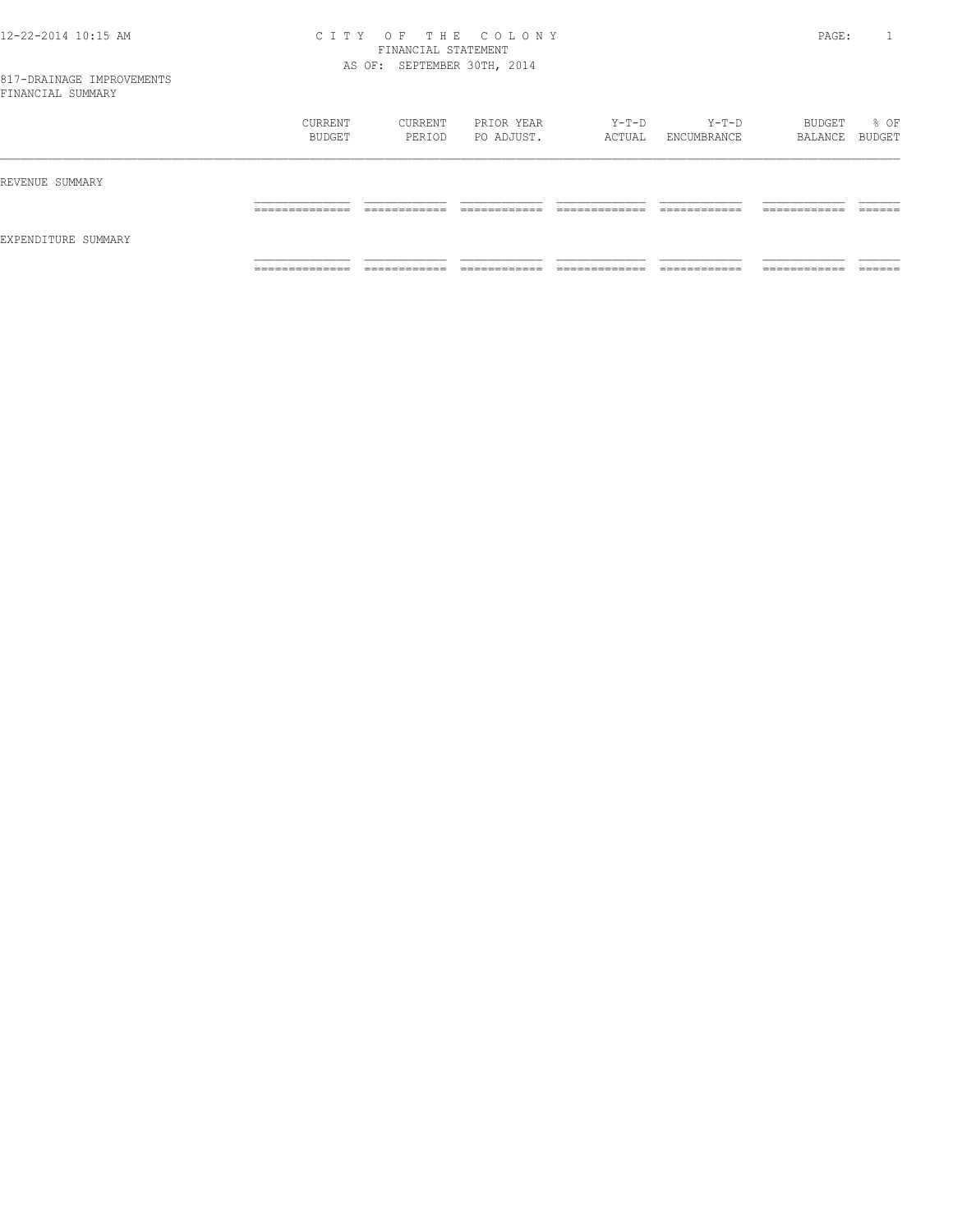| 12-22-2014 10:15 AM |  |
|---------------------|--|
|---------------------|--|

### 12-22-2014 10:15 AM C I T Y O F T H E C O L O N Y PAGE: 2 FINANCIAL STATEMENT AS OF: SEPTEMBER 30TH, 2014

| 8-OTHER REVENUE                        |                          |                 |                        |                   |                |
|----------------------------------------|--------------------------|-----------------|------------------------|-------------------|----------------|
| CURRENT<br>CURRENT<br>BUDGET<br>PERIOD | PRIOR YEAR<br>PO ADJUST. | Y-T-D<br>ACTUAL | $Y-T-D$<br>ENCUMBRANCE | BUDGET<br>BALANCE | % OF<br>BUDGET |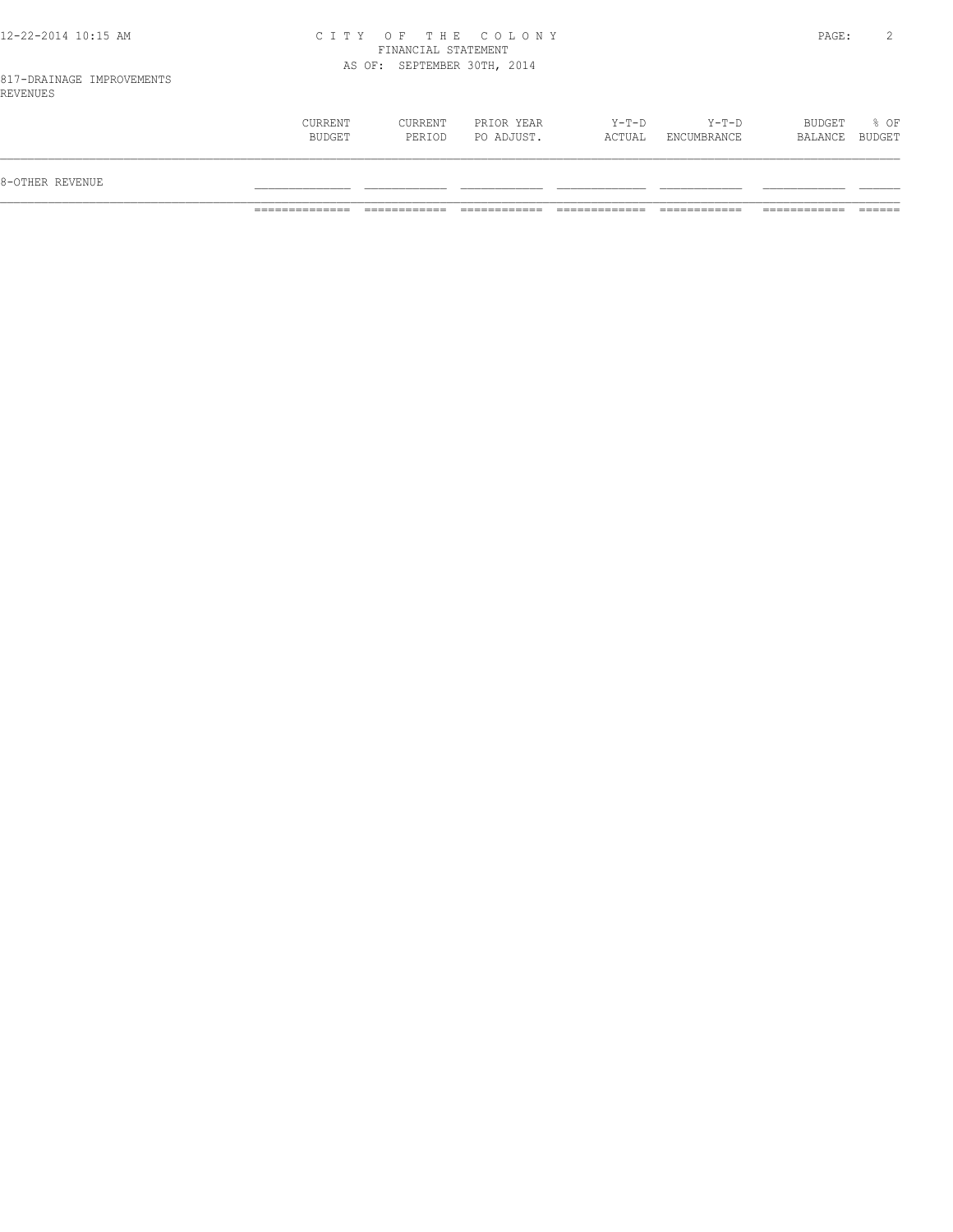| 12-22-2014 10:15 AM                                                              | CITY OF THE COLONY<br>FINANCIAL STATEMENT<br>AS OF: SEPTEMBER 30TH, 2014 |         |            |        |             |         | 3<br>PAGE: |
|----------------------------------------------------------------------------------|--------------------------------------------------------------------------|---------|------------|--------|-------------|---------|------------|
| 817-DRAINAGE IMPROVEMENTS<br>635 - NON-DEPARTMENTAL<br>DEPARTMENTAL EXPENDITURES |                                                                          |         |            |        |             |         |            |
|                                                                                  | CURRENT                                                                  | CURRENT | PRIOR YEAR | Y-T-D  | Y-T-D       | BUDGET  | % OF       |
|                                                                                  | BUDGET                                                                   | PERIOD  | PO ADJUST. | ACTUAL | ENCUMBRANCE | BALANCE | BUDGET     |
| 62-CONTRACTUAL SERVICES                                                          |                                                                          |         |            |        |             |         |            |
| 67-OVERHEAD ALLOCATION                                                           |                                                                          |         |            |        |             |         |            |
| 68-SUNDRY CHARGES                                                                |                                                                          |         |            |        |             |         |            |
|                                                                                  |                                                                          |         |            |        |             |         |            |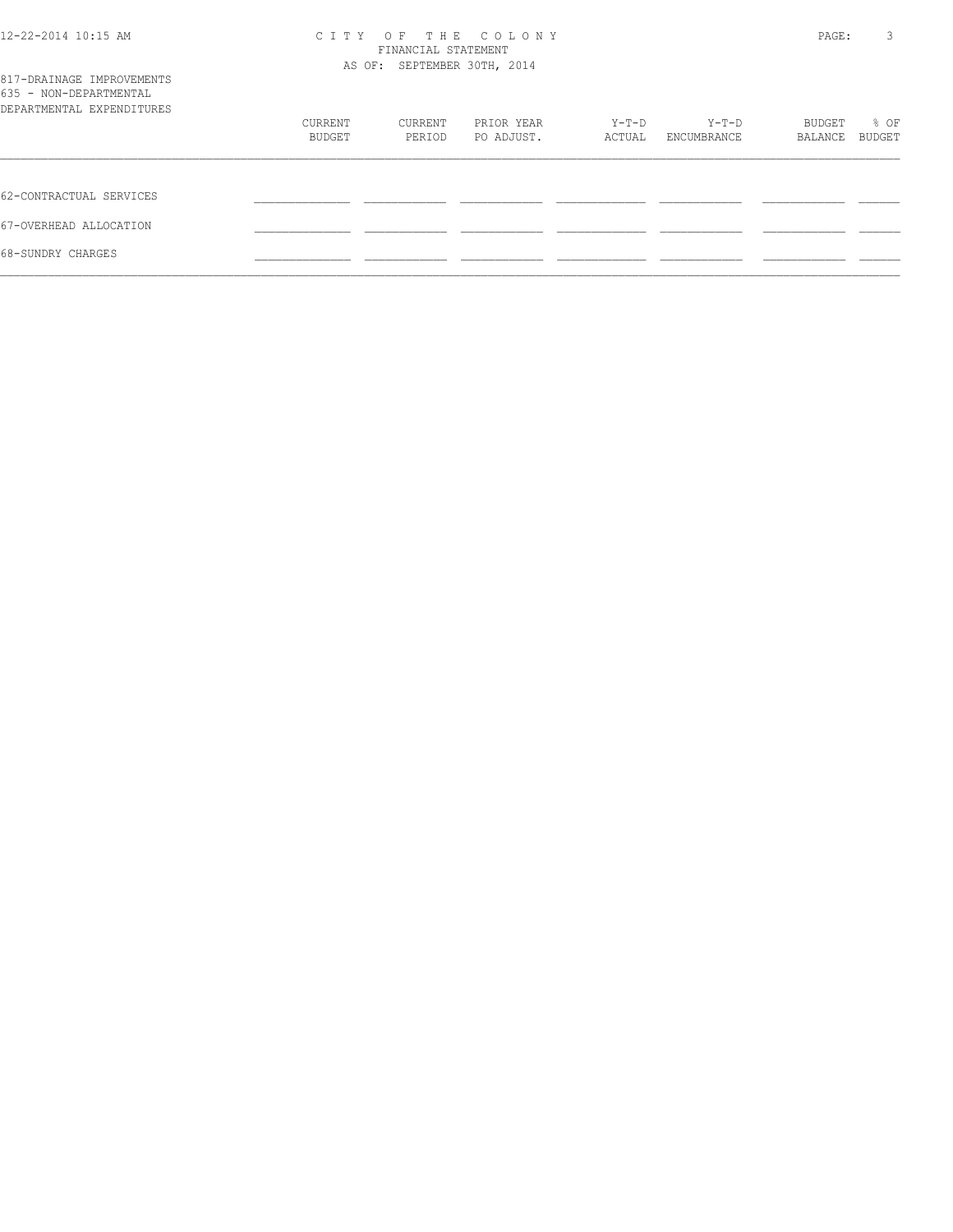| 12-22-2014 10:15 AM                                                              | C T T Y                     | FINANCIAL STATEMENT | OF THE COLONY            |                 |                      | PAGE:             | 4              |
|----------------------------------------------------------------------------------|-----------------------------|---------------------|--------------------------|-----------------|----------------------|-------------------|----------------|
| 817-DRAINAGE IMPROVEMENTS<br>645 - OFC CRK DRAINAGE<br>DEPARTMENTAL EXPENDITURES | AS OF: SEPTEMBER 30TH, 2014 |                     |                          |                 |                      |                   |                |
|                                                                                  | CURRENT<br>BUDGET           | CURRENT<br>PERIOD   | PRIOR YEAR<br>PO ADJUST. | Y-T-D<br>ACTUAL | Y-T-D<br>ENCUMBRANCE | BUDGET<br>BALANCE | % OF<br>BUDGET |
| 62-CONTRACTUAL SERVICES                                                          |                             |                     |                          |                 |                      |                   |                |
| 66-CAPITAL OUTLAY                                                                |                             |                     |                          |                 |                      |                   |                |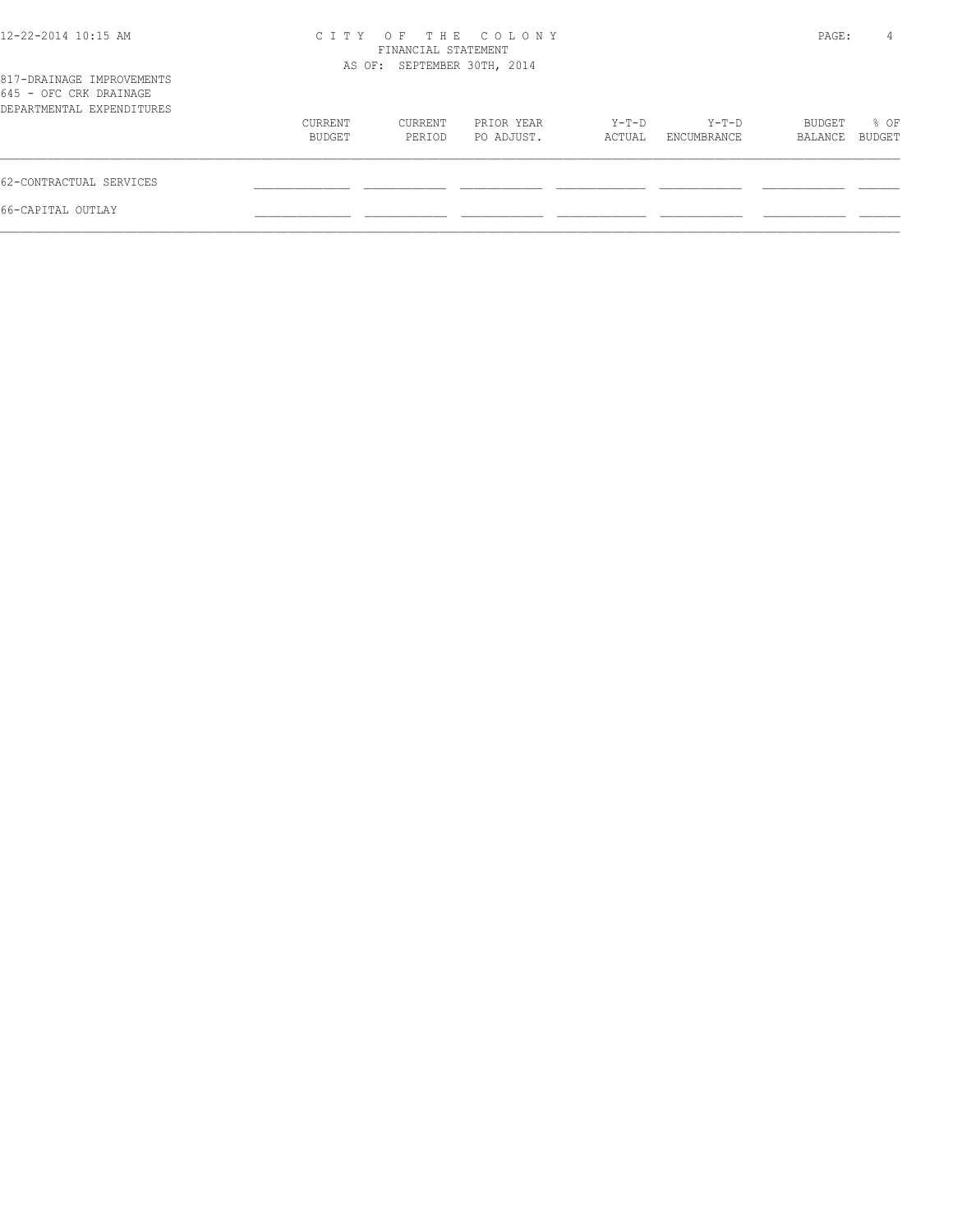| $12 - 22 - 2014$ 10:15 AM<br>817-DRAINAGE IMPROVEMENTS | C T T Y | OF<br>FINANCIAL STATEMENT<br>AS OF: SEPTEMBER 30TH, 2014 | THE COLONY |        |             | PAGE:   | 5      |
|--------------------------------------------------------|---------|----------------------------------------------------------|------------|--------|-------------|---------|--------|
| 664 - MEMORIAL - HEADWAL                               |         |                                                          |            |        |             |         |        |
| DEPARTMENTAL EXPENDITURES                              |         |                                                          |            |        |             |         |        |
|                                                        | CURRENT | CURRENT                                                  | PRIOR YEAR | Y-T-D  | $Y-T-D$     | BUDGET  | % OF   |
|                                                        | BUDGET  | PERIOD                                                   | PO ADJUST. | ACTUAL | ENCUMBRANCE | BALANCE | BUDGET |
| 62-CONTRACTUAL SERVICES                                |         |                                                          |            |        |             |         |        |
| 64-MAINTENANCE                                         |         |                                                          |            |        |             |         |        |
| 66-CAPITAL OUTLAY                                      |         |                                                          |            |        |             |         |        |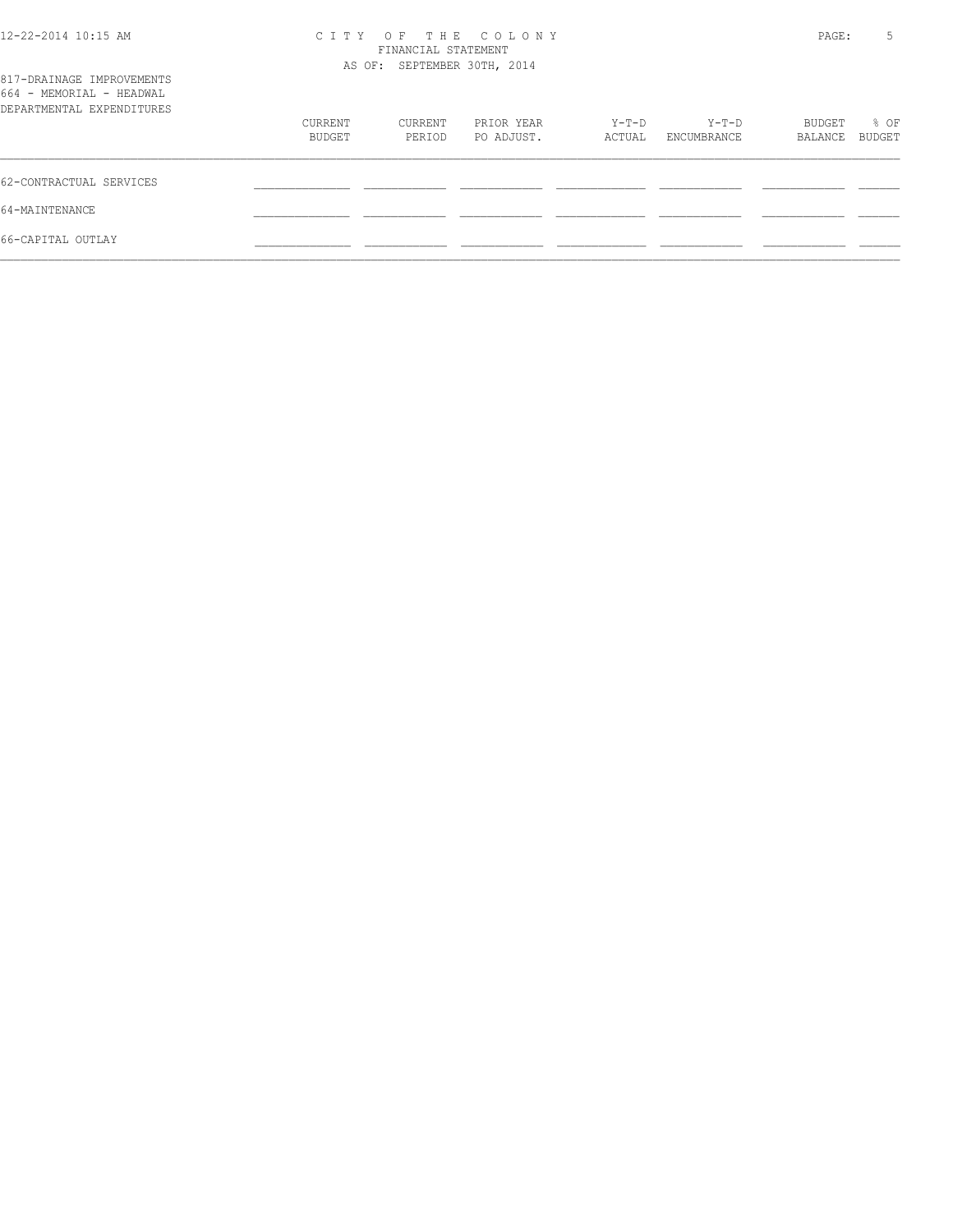### CITY OF THE COLONY<br>FINANCIAL STATEMENT

|                                                                                     | ______________<br>__________ |                             |                          |                   |                        | ____________      |                |
|-------------------------------------------------------------------------------------|------------------------------|-----------------------------|--------------------------|-------------------|------------------------|-------------------|----------------|
| 66-CAPITAL OUTLAY                                                                   |                              |                             |                          |                   |                        |                   |                |
| 64-MAINTENANCE                                                                      |                              |                             |                          |                   |                        |                   |                |
| 62-CONTRACTUAL SERVICES                                                             |                              |                             |                          |                   |                        |                   |                |
|                                                                                     | CURRENT<br>BUDGET            | CURRENT<br>PERIOD           | PRIOR YEAR<br>PO ADJUST. | $Y-T-D$<br>ACTUAL | $Y-T-D$<br>ENCUMBRANCE | BUDGET<br>BALANCE | % OF<br>BUDGET |
| 817-DRAINAGE IMPROVEMENTS<br>679 - MEMORIAL DRIVE CONS<br>DEPARTMENTAL EXPENDITURES |                              | AS OF: SEPTEMBER 30TH, 2014 |                          |                   |                        |                   |                |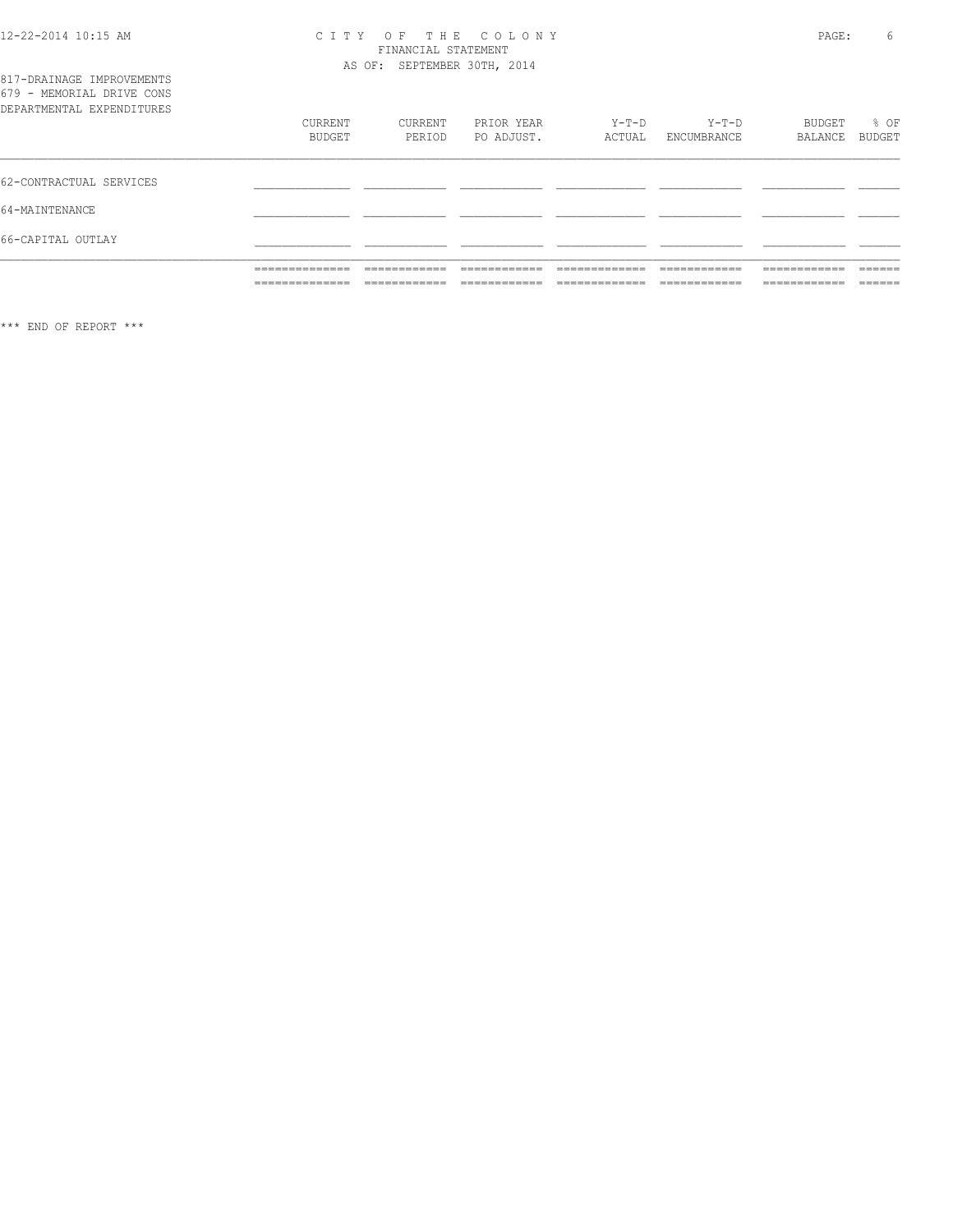### 12-22-2014 10:15 AM C I T Y O F T H E C O L O N Y PAGE: 1 FINANCIAL STATEMENT AS OF: SEPTEMBER 30TH, 2014

#### 820-CAPITAL PROJECTS STREETS FINANCIAL SUMMARY

|                                                                           | CURRENT<br>BUDGET               | CURRENT<br>PERIOD        | PRIOR YEAR<br>PO ADJUST. | $Y-T-D$<br>ACTUAL                   | $Y-T-D$<br>ENCUMBRANCE | <b>BUDGET</b><br><b>BALANCE</b> | % OF<br><b>BUDGET</b> |
|---------------------------------------------------------------------------|---------------------------------|--------------------------|--------------------------|-------------------------------------|------------------------|---------------------------------|-----------------------|
| REVENUE<br>SUMMARY                                                        |                                 |                          |                          |                                     |                        |                                 |                       |
|                                                                           | --------------                  |                          |                          |                                     |                        | ------------                    | -------               |
| EXPENDITURE SUMMARY                                                       |                                 |                          |                          |                                     |                        |                                 |                       |
| 635 - NON-DEPARTMENTAL<br>646 - MISC.STREET PROJ<br>654 - PHASE V STREETS | 200,000.00<br>58,468.00<br>0.00 | 0.00<br>9,288.00<br>0.00 | 0.00<br>0.00<br>0.00     | 200,000.00<br>28,100.48<br>4,230.00 | 0.00<br>0.00<br>0.00   | 0.00<br>30,367.52<br>4,230.00   | 0.00<br>51.94<br>0.00 |
| ** TOTAL EXPENDITURES **                                                  | 258,468.00                      | 9,288.00                 | 0.00                     | 232,330.48                          | 0.00                   | 26, 137.52                      | 10.11                 |
| EXPENDITURES *(<br>** REVENUE OVER(UNDER)                                 | $258, 468, 00$ (                | 9,288.00                 | 0.00(                    | 232,330.48)                         | 0.00                   | 26, 137, 52)                    | 0.00                  |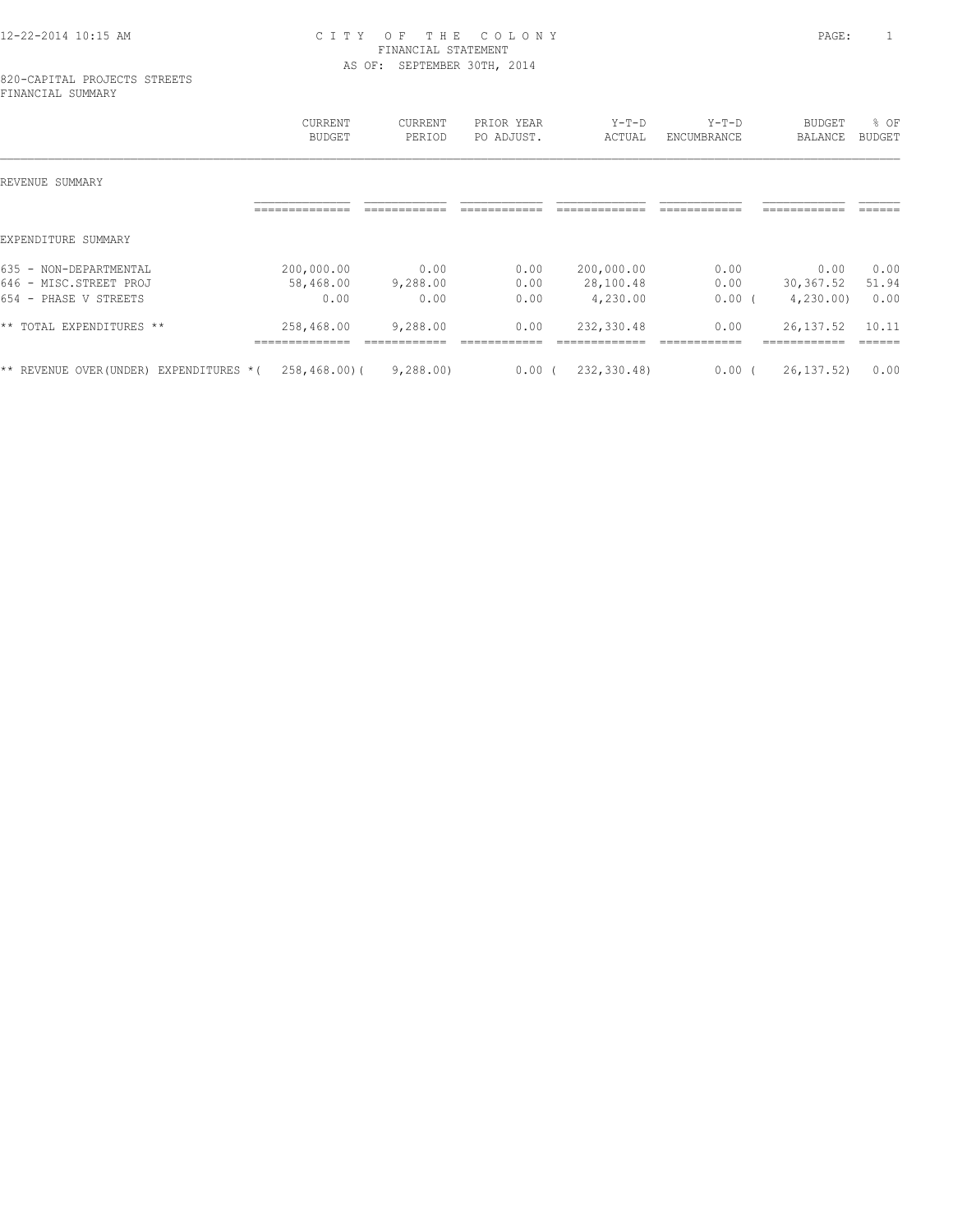### 12-22-2014 10:15 AM C I T Y O F T H E C O L O N Y PAGE: 2 FINANCIAL STATEMENT AS OF: SEPTEMBER 30TH, 2014

|                         | ______________<br>______________ |                   |                          |                 |                      | ________                 |      |
|-------------------------|----------------------------------|-------------------|--------------------------|-----------------|----------------------|--------------------------|------|
| 8-OTHER REVENUE         |                                  |                   |                          |                 |                      |                          |      |
| 4-MISCELLANEOUS REVENUE |                                  |                   |                          |                 |                      |                          |      |
|                         | CURRENT<br>BUDGET                | CURRENT<br>PERIOD | PRIOR YEAR<br>PO ADJUST. | Y-T-D<br>ACTUAL | Y-T-D<br>ENCUMBRANCE | BUDGET<br>BALANCE BUDGET | % OF |
| ﯩﺴﻰ ﺑﯩﺴ                 |                                  |                   |                          |                 |                      |                          |      |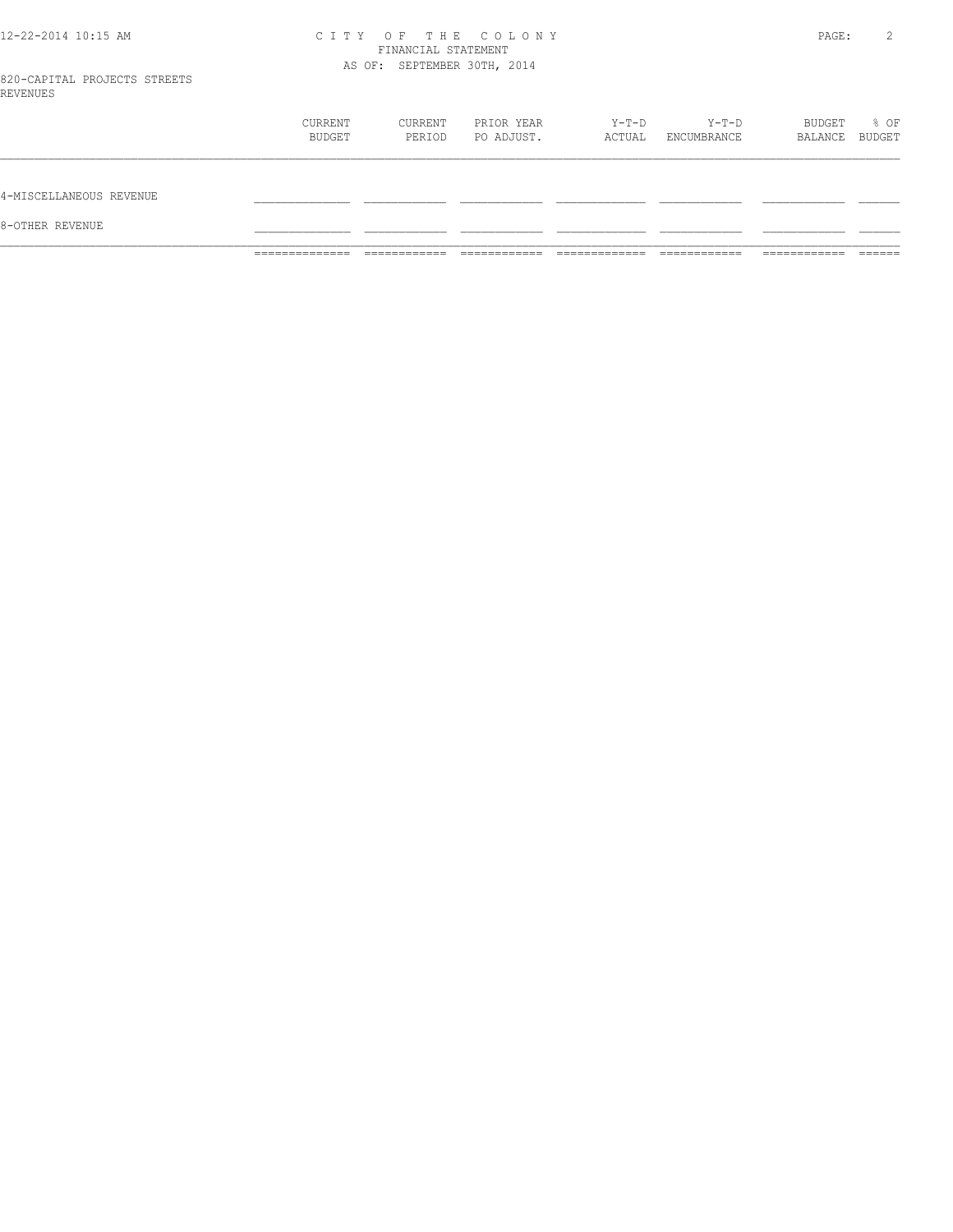### 12-22-2014 10:15 AM C I T Y O F T H E C O L O N Y PAGE: 3 FINANCIAL STATEMENT AS OF: SEPTEMBER 30TH, 2014

| DEPARTMENTAL EXPENDITURES                                       | CURRENT<br>BUDGET        | CURRENT<br>PERIOD | PRIOR YEAR<br>PO ADJUST. | $Y-T-D$<br>ACTUAL        | $Y-T-D$<br>ENCUMBRANCE | BUDGET<br>BALANCE | % OF<br><b>BUDGET</b> |
|-----------------------------------------------------------------|--------------------------|-------------------|--------------------------|--------------------------|------------------------|-------------------|-----------------------|
| 62-CONTRACTUAL SERVICES                                         |                          |                   |                          |                          |                        |                   |                       |
| 68-SUNDRY CHARGES                                               |                          |                   |                          |                          |                        |                   |                       |
| 635-6801 TRANSFER OUT - UTILITY FUND<br>TOTAL 68-SUNDRY CHARGES | 200,000.00<br>200,000.00 | 0.00<br>0.00      | 0.00<br>0.00             | 200,000.00<br>200,000.00 | 0.00<br>0.00           | 0.00<br>0.00      | 0.00<br>0.00          |
| TOTAL 635 - NON-DEPARTMENTAL                                    | 200,000.00               | 0.00              | 0.00                     | 200,000.00               | 0.00                   | 0.00              | 0.00                  |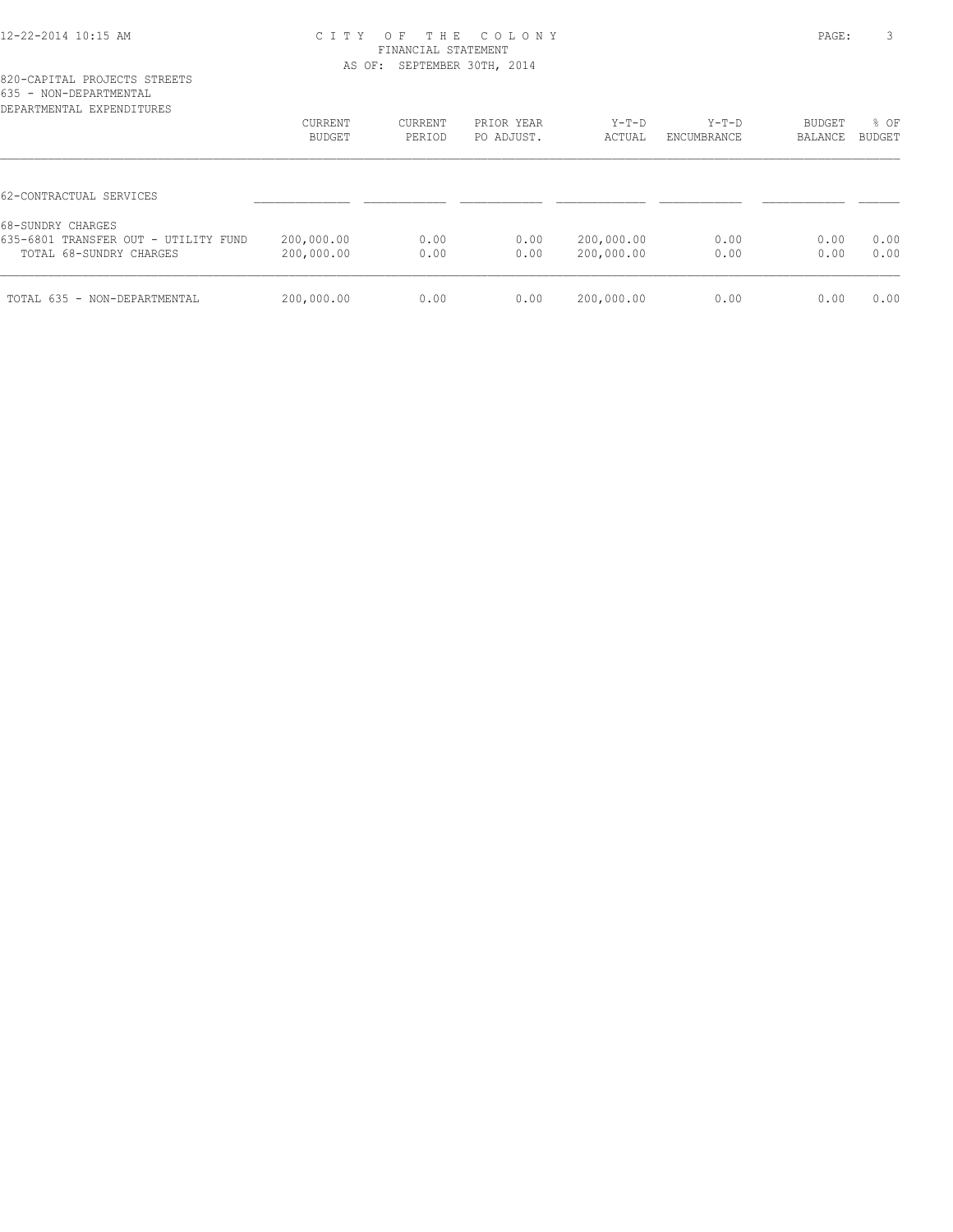| 12-22-2014 10:15 AM                                                                   | CITY OF THE COLONY<br>FINANCIAL STATEMENT |                   |                          |                   |                        |                   | PAGE:          |
|---------------------------------------------------------------------------------------|-------------------------------------------|-------------------|--------------------------|-------------------|------------------------|-------------------|----------------|
|                                                                                       | AS OF:                                    |                   | SEPTEMBER 30TH, 2014     |                   |                        |                   |                |
| 820-CAPITAL PROJECTS STREETS<br>644 - PHASE IIIC STREETS<br>DEPARTMENTAL EXPENDITURES |                                           |                   |                          |                   |                        |                   |                |
|                                                                                       | <b>CURRENT</b><br>BUDGET                  | CURRENT<br>PERIOD | PRIOR YEAR<br>PO ADJUST. | $Y-T-D$<br>ACTUAL | $Y-T-D$<br>ENCUMBRANCE | BUDGET<br>BALANCE | 8 OF<br>BUDGET |
|                                                                                       |                                           |                   |                          |                   |                        |                   |                |

62-CONTRACTUAL SERVICES \_\_\_\_\_\_\_\_\_\_\_\_\_\_ \_\_\_\_\_\_\_\_\_\_\_\_ \_\_\_\_\_\_\_\_\_\_\_\_ \_\_\_\_\_\_\_\_\_\_\_\_\_ \_\_\_\_\_\_\_\_\_\_\_\_ \_\_\_\_\_\_\_\_\_\_\_\_ \_\_\_\_\_\_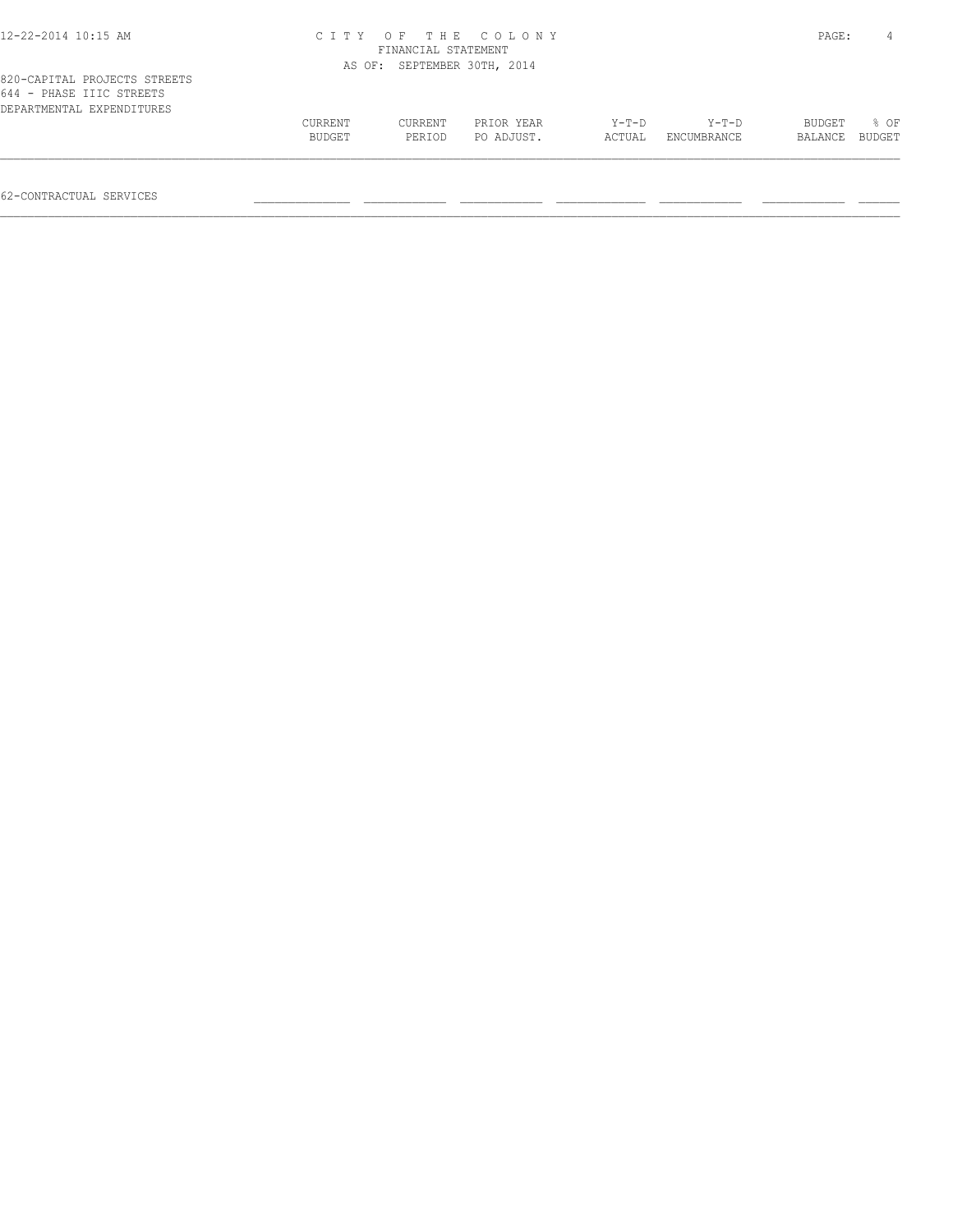# 12-22-2014 10:15 AM CITY OF THE COLONY<br>FINANCIAL STATEMENT<br>AS OF: SEPTEMBER 30TH, 2014

## 820-CAPITAL PROJECTS STREETS<br>645 - MISC.STREETS

| DEPARTMENTAL EXPENDITURES |                   |                   |                          |                 |                      |                   |                |
|---------------------------|-------------------|-------------------|--------------------------|-----------------|----------------------|-------------------|----------------|
|                           | CURRENT<br>BUDGET | CURRENT<br>PERIOD | PRIOR YEAR<br>PO ADJUST. | Y-T-D<br>ACTUAL | Y-T-D<br>ENCUMBRANCE | BUDGET<br>BALANCE | % OF<br>BUDGET |
|                           |                   |                   |                          |                 |                      |                   |                |
| 61-PERSONNEL SERVICES     |                   |                   |                          |                 |                      |                   |                |
| 62-CONTRACTUAL SERVICES   |                   |                   |                          |                 |                      |                   |                |
| 63-SUPPLIES               |                   |                   |                          |                 |                      |                   |                |
| 64-MAINTENANCE            |                   |                   |                          |                 |                      |                   |                |
| 66-CAPITAL OUTLAY         |                   |                   |                          |                 |                      |                   |                |
| 67-OVERHEAD ALLOCATION    |                   |                   |                          |                 |                      |                   |                |
|                           |                   |                   |                          |                 |                      |                   |                |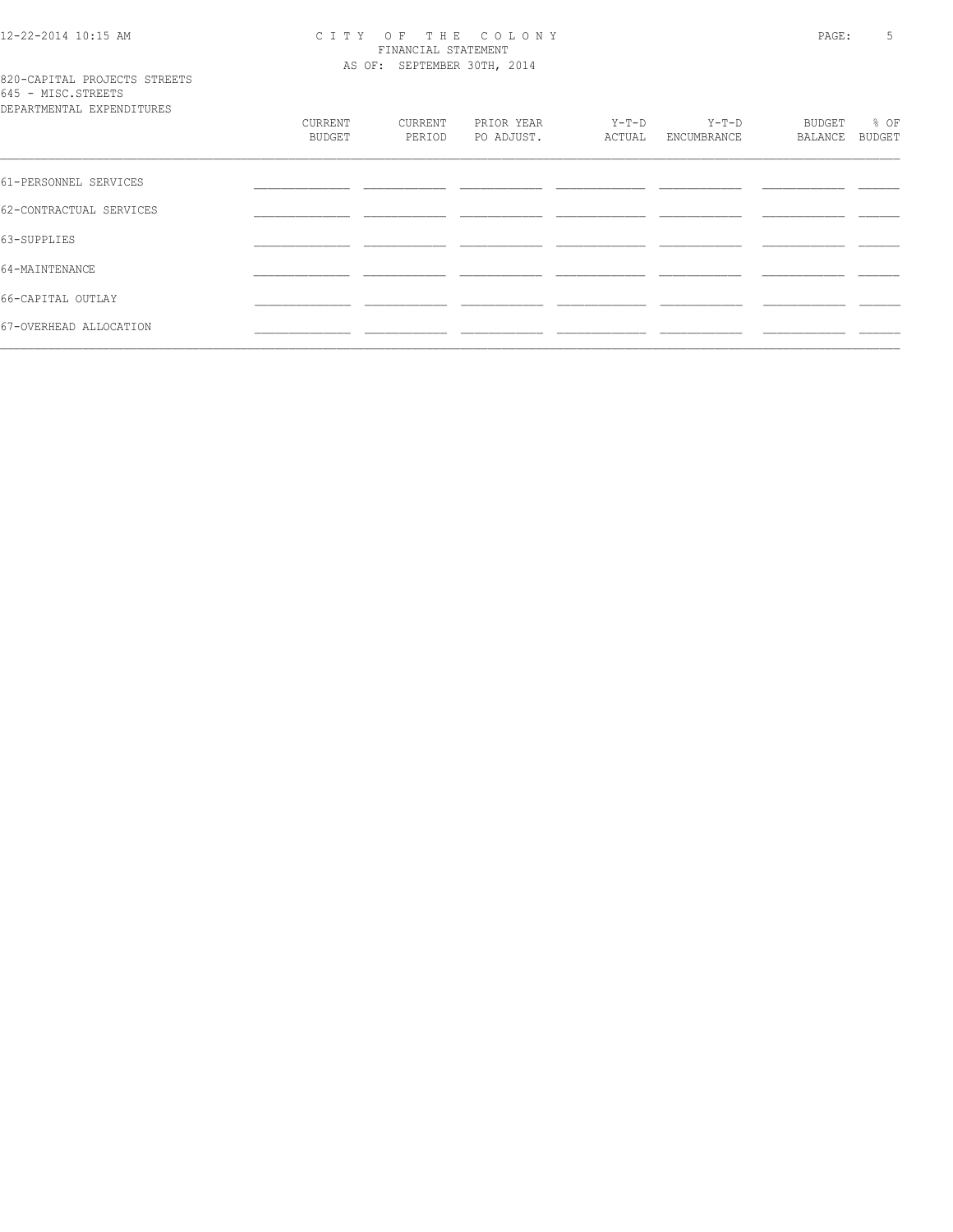### 12-22-2014 10:15 AM C I T Y O F T H E C O L O N Y PAGE: 6 FINANCIAL STATEMENT AS OF: SEPTEMBER 30TH, 2014

| <b>CURRENT</b> | <b>CURRENT</b> | PRIOR YEAR | $Y-T-D$   | $Y-T-D$            | <b>BUDGET</b> | % OF          |
|----------------|----------------|------------|-----------|--------------------|---------------|---------------|
| <b>BUDGET</b>  | PERIOD         | PO ADJUST. | ACTUAL    | <b>ENCUMBRANCE</b> | BALANCE       | <b>BUDGET</b> |
|                |                |            |           |                    |               |               |
| 0.00           | 0.00           | 0.00       |           |                    |               | 0.00          |
| 40,000.00      | 0.00           | 0.00       | 3,982.48  | 0.00               | 36,017.52     | 90.04         |
| 40,000.00      | 0.00           | 0.00       | 13,652.48 | 0.00               | 26, 347.52    | 65.87         |
|                |                |            |           |                    |               |               |
| 18,468.00      | 9,288.00       | 0.00       | 14,448.00 | 0.00               | 4,020.00      | 21.77         |
| 18,468.00      | 9,288.00       | 0.00       | 14,448.00 | 0.00               | 4,020.00      | 21.77         |
|                |                |            |           |                    |               |               |
| 58,468.00      | 9,288.00       | 0.00       | 28,100.48 | 0.00               | 30, 367.52    | 51.94         |
|                |                |            |           | 9,670.00           | 0.00(         | 9,670.00      |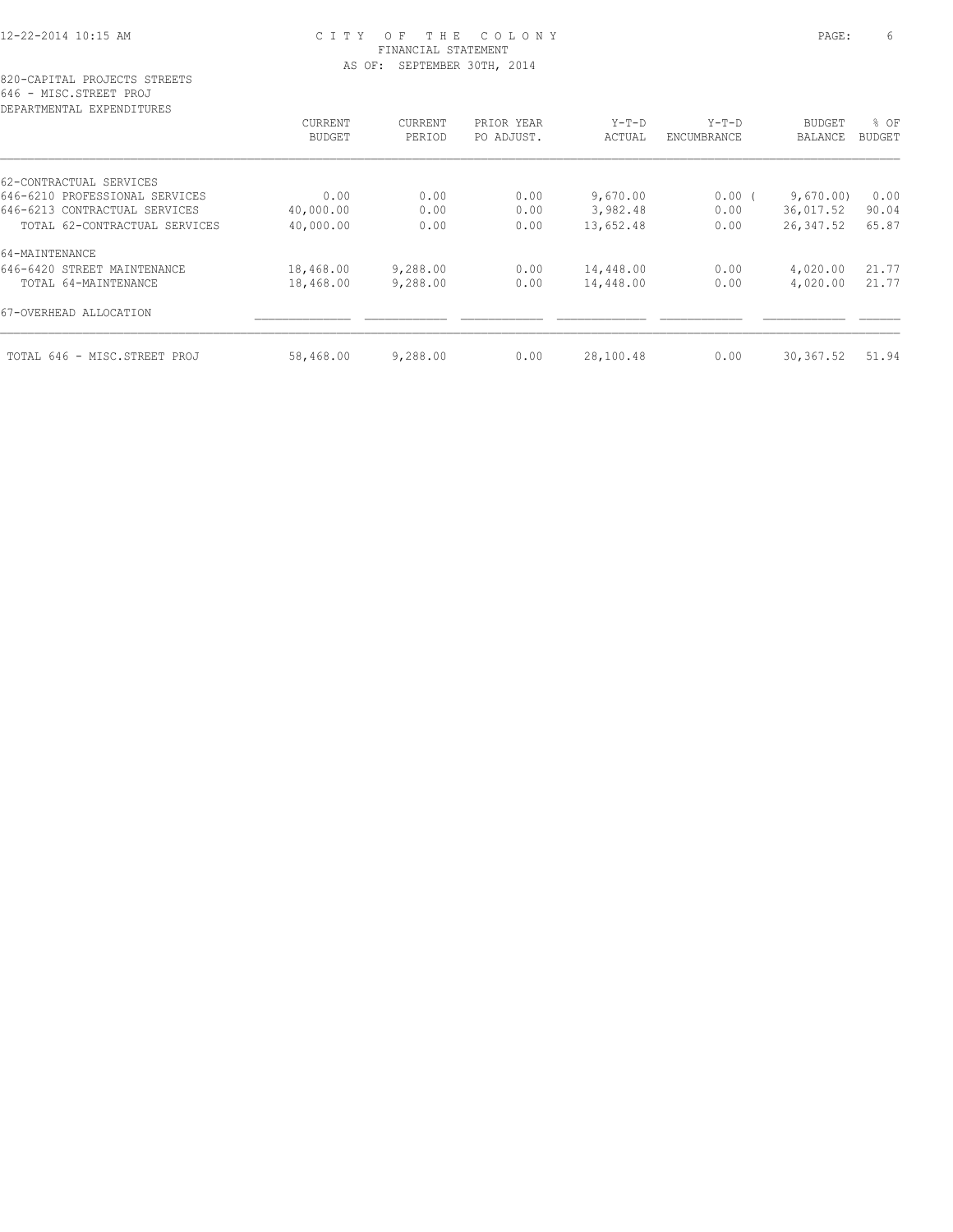| 12-22-2014 10:15 AM                                                                   |                          | FINANCIAL STATEMENT         | CITY OF THE COLONY       |                   |                        | PAGE:             |                |
|---------------------------------------------------------------------------------------|--------------------------|-----------------------------|--------------------------|-------------------|------------------------|-------------------|----------------|
|                                                                                       |                          | AS OF: SEPTEMBER 30TH, 2014 |                          |                   |                        |                   |                |
| 820-CAPITAL PROJECTS STREETS<br>647 - PHASE IIIA STREETS<br>DEPARTMENTAL EXPENDITURES |                          |                             |                          |                   |                        |                   |                |
|                                                                                       | <b>CURRENT</b><br>BUDGET | CURRENT<br>PERIOD           | PRIOR YEAR<br>PO ADJUST. | $Y-T-D$<br>ACTUAL | $Y-T-D$<br>ENCUMBRANCE | BUDGET<br>BALANCE | 8 OF<br>BUDGET |
|                                                                                       |                          |                             |                          |                   |                        |                   |                |

62-CONTRACTUAL SERVICES \_\_\_\_\_\_\_\_\_\_\_\_\_\_ \_\_\_\_\_\_\_\_\_\_\_\_ \_\_\_\_\_\_\_\_\_\_\_\_ \_\_\_\_\_\_\_\_\_\_\_\_\_ \_\_\_\_\_\_\_\_\_\_\_\_ \_\_\_\_\_\_\_\_\_\_\_\_ \_\_\_\_\_\_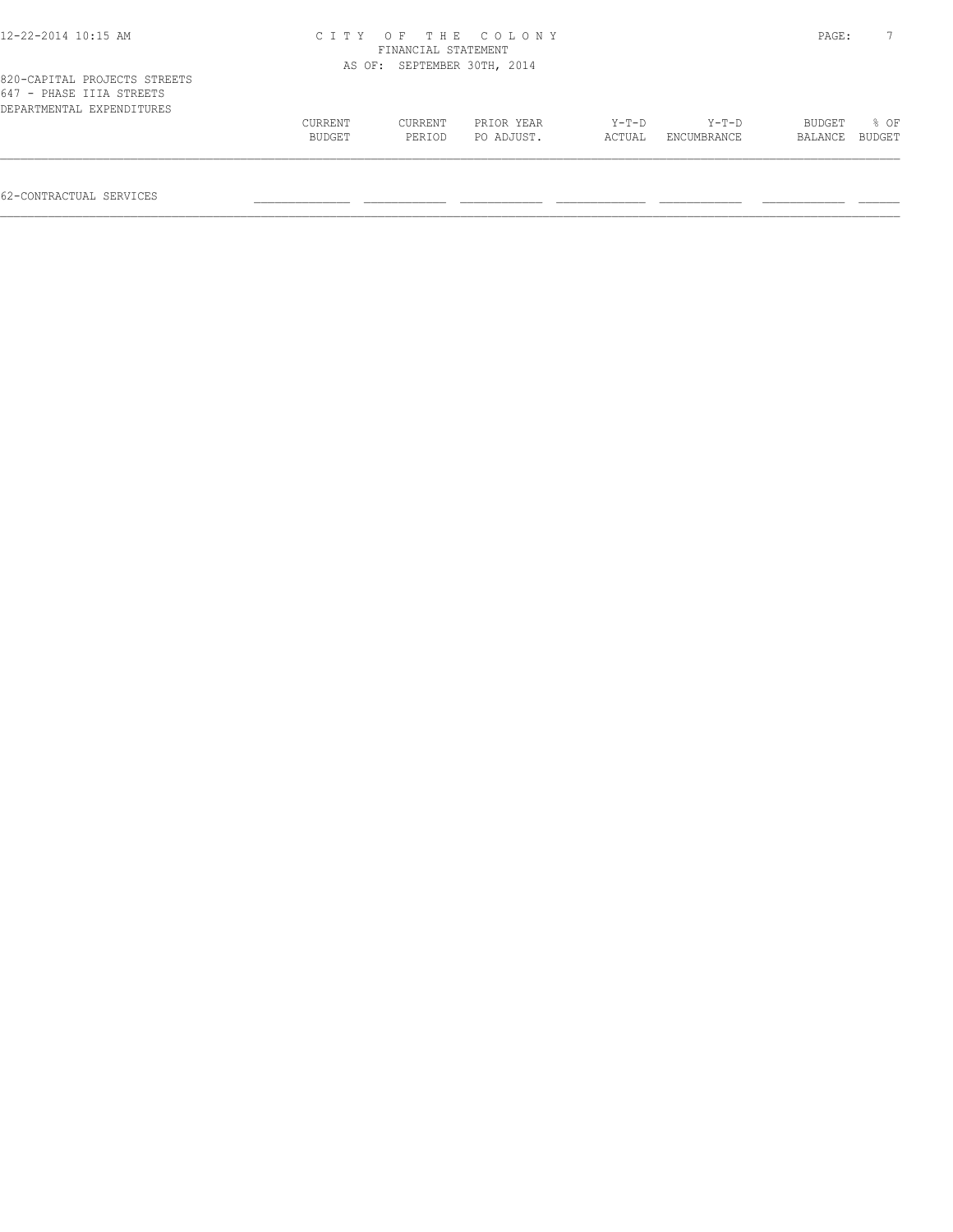| 12-22-2014 10:15 AM                                                                   | C T T Y           | FINANCIAL STATEMENT         | OF THE COLONY            |                 |                        | PAGE:             | 8                     |
|---------------------------------------------------------------------------------------|-------------------|-----------------------------|--------------------------|-----------------|------------------------|-------------------|-----------------------|
| 820-CAPITAL PROJECTS STREETS<br>648 - PHASE IIIB STREETS<br>DEPARTMENTAL EXPENDITURES |                   | AS OF: SEPTEMBER 30TH, 2014 |                          |                 |                        |                   |                       |
|                                                                                       | CURRENT<br>BUDGET | CURRENT<br>PERIOD           | PRIOR YEAR<br>PO ADJUST. | Y-T-D<br>ACTUAL | $Y-T-D$<br>ENCUMBRANCE | BUDGET<br>BALANCE | % OF<br><b>BUDGET</b> |
| 62-CONTRACTUAL SERVICES                                                               |                   |                             |                          |                 |                        |                   |                       |
| 64-MAINTENANCE                                                                        |                   |                             |                          |                 |                        |                   |                       |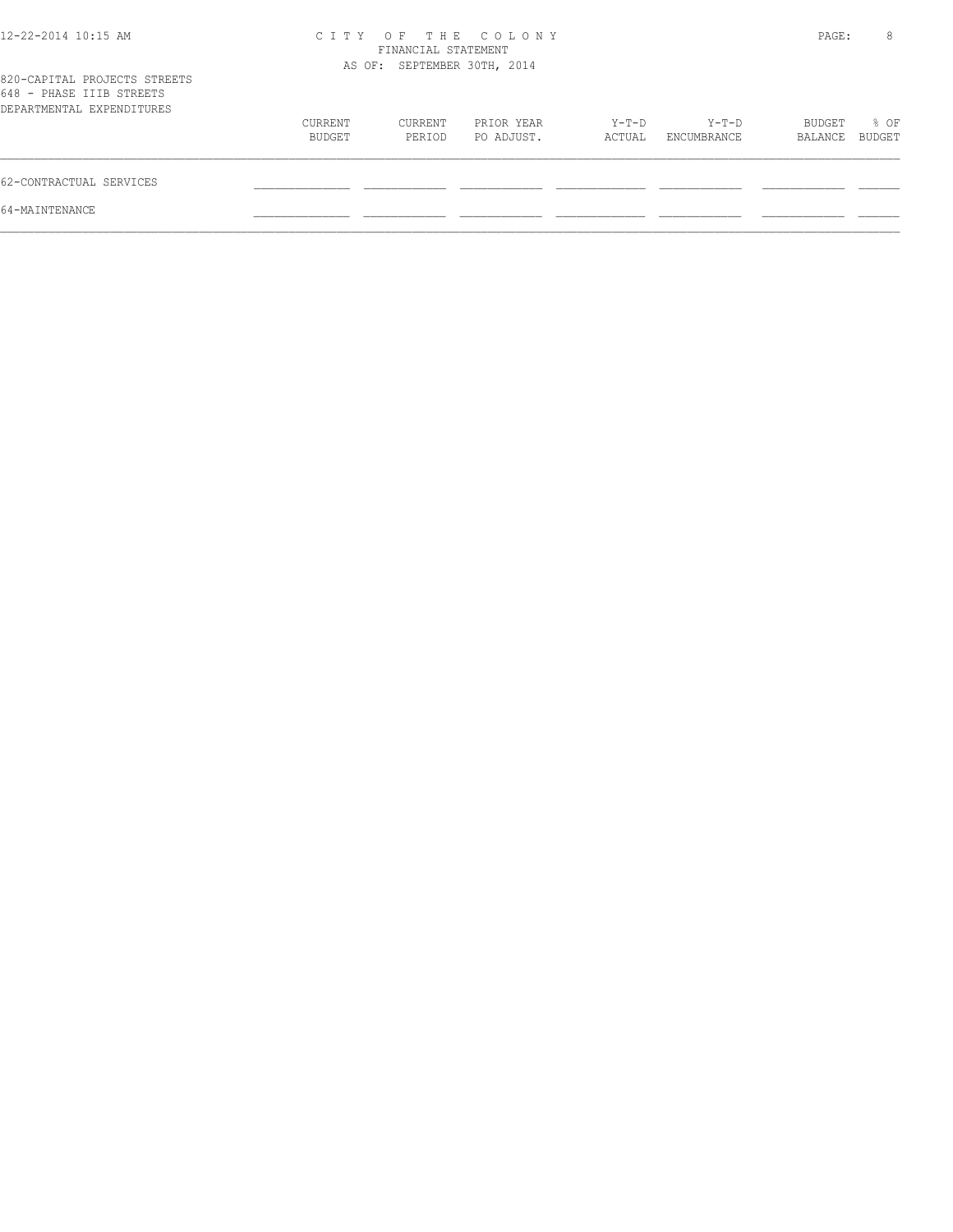| 12-22-2014 10:15 AM                                                         |                   |                             | CITY OF THE COLONY       |                   |                      | PAGE:             |                |
|-----------------------------------------------------------------------------|-------------------|-----------------------------|--------------------------|-------------------|----------------------|-------------------|----------------|
|                                                                             |                   | FINANCIAL STATEMENT         |                          |                   |                      |                   |                |
|                                                                             |                   | AS OF: SEPTEMBER 30TH, 2014 |                          |                   |                      |                   |                |
| 820-CAPITAL PROJECTS STREETS<br>649 - PHASE 1A<br>DEPARTMENTAL EXPENDITURES |                   |                             |                          |                   |                      |                   |                |
|                                                                             | CURRENT<br>BUDGET | <b>CURRENT</b><br>PERIOD    | PRIOR YEAR<br>PO ADJUST. | $Y-T-D$<br>ACTUAL | Y-T-D<br>ENCUMBRANCE | BUDGET<br>BALANCE | 8 OF<br>BUDGET |

64-MAINTENANCE \_\_\_\_\_\_\_\_\_\_\_\_\_\_ \_\_\_\_\_\_\_\_\_\_\_\_ \_\_\_\_\_\_\_\_\_\_\_\_ \_\_\_\_\_\_\_\_\_\_\_\_\_ \_\_\_\_\_\_\_\_\_\_\_\_ \_\_\_\_\_\_\_\_\_\_\_\_ \_\_\_\_\_\_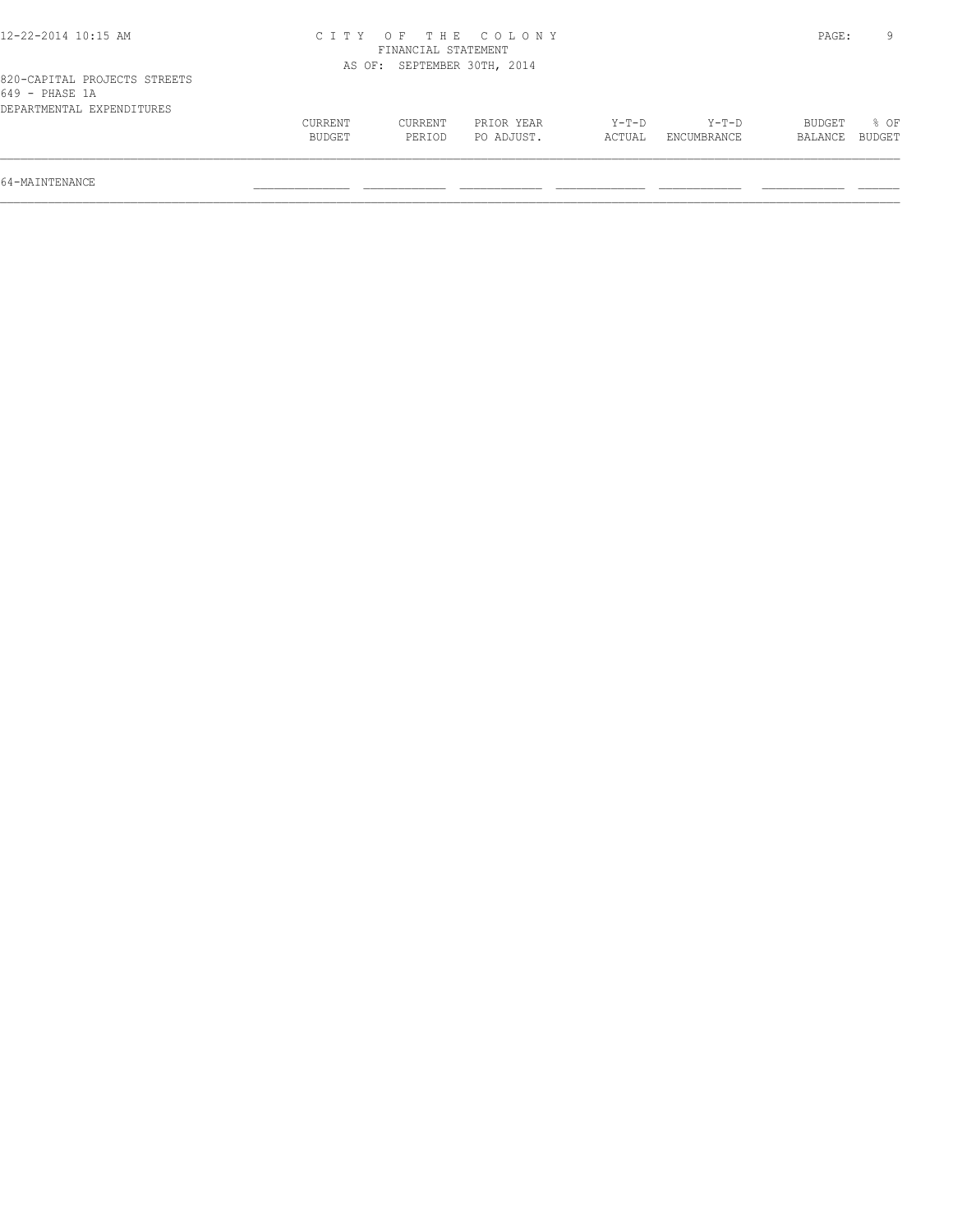### 12-22-2014 10:15 AM C I T Y O F T H E C O L O N Y PAGE: 10 FINANCIAL STATEMENT AS OF: SEPTEMBER 30TH, 2014

| 820-CAPITAL PROJECTS STREETS |  |
|------------------------------|--|
| 650 - LION'S CLUB PARK       |  |
| DEPARTMENTAL EXPENDITURES    |  |

|  |  | CURRENT<br>BUDGET | CURRENT<br>PERIOD | PRIOR YEAR<br>PO ADJUST. | $Y-T-D$<br>ACTUAL | $Y-T-D$<br>ENCUMBRANCE | BUDGET<br>BALANCE BUDGET | 8 OF |
|--|--|-------------------|-------------------|--------------------------|-------------------|------------------------|--------------------------|------|
|--|--|-------------------|-------------------|--------------------------|-------------------|------------------------|--------------------------|------|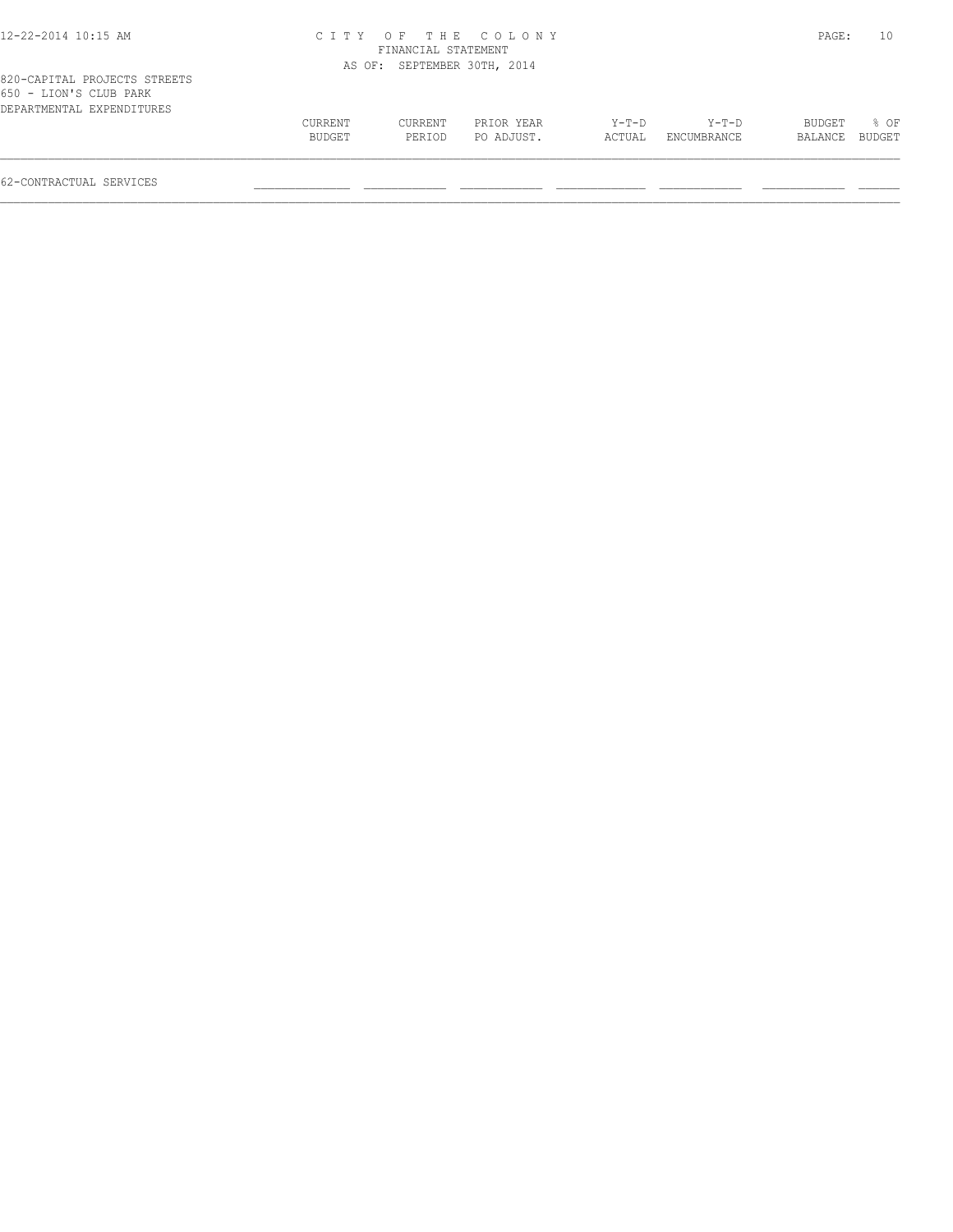| 2-22-2014 10:15 AM |  |  |  |
|--------------------|--|--|--|
|--------------------|--|--|--|

### 12-22-2014 10:15 AM C I T Y O F T H E C O L O N Y PAGE: 11 FINANCIAL STATEMENT AS OF: SEPTEMBER 30TH, 2014

|                        | 820-CAPITAL PROJECTS STREETS |  |
|------------------------|------------------------------|--|
| 652 - PHASE IV STREETS |                              |  |
|                        | DEPARTMENTAL EXPENDITURES    |  |

| <b>EXPENDITURES</b><br>DEPARTMENTAL |                |         |            |        |                    |               |        |
|-------------------------------------|----------------|---------|------------|--------|--------------------|---------------|--------|
|                                     | <b>CURRENT</b> | CURRENT | PRIOR YEAR | Y-T-D  | $Y-T-D$            | <b>BUDGET</b> | OF     |
|                                     | <b>BUDGET</b>  | PERIOD  | PO ADJUST. | ACTUAL | <b>ENCUMBRANCE</b> | BALANCE       | BUDGET |
|                                     |                |         |            |        |                    |               |        |
|                                     |                |         |            |        |                    |               |        |

62-CONTRACTUAL SERVICES \_\_\_\_\_\_\_\_\_\_\_\_\_\_ \_\_\_\_\_\_\_\_\_\_\_\_ \_\_\_\_\_\_\_\_\_\_\_\_ \_\_\_\_\_\_\_\_\_\_\_\_\_ \_\_\_\_\_\_\_\_\_\_\_\_ \_\_\_\_\_\_\_\_\_\_\_\_ \_\_\_\_\_\_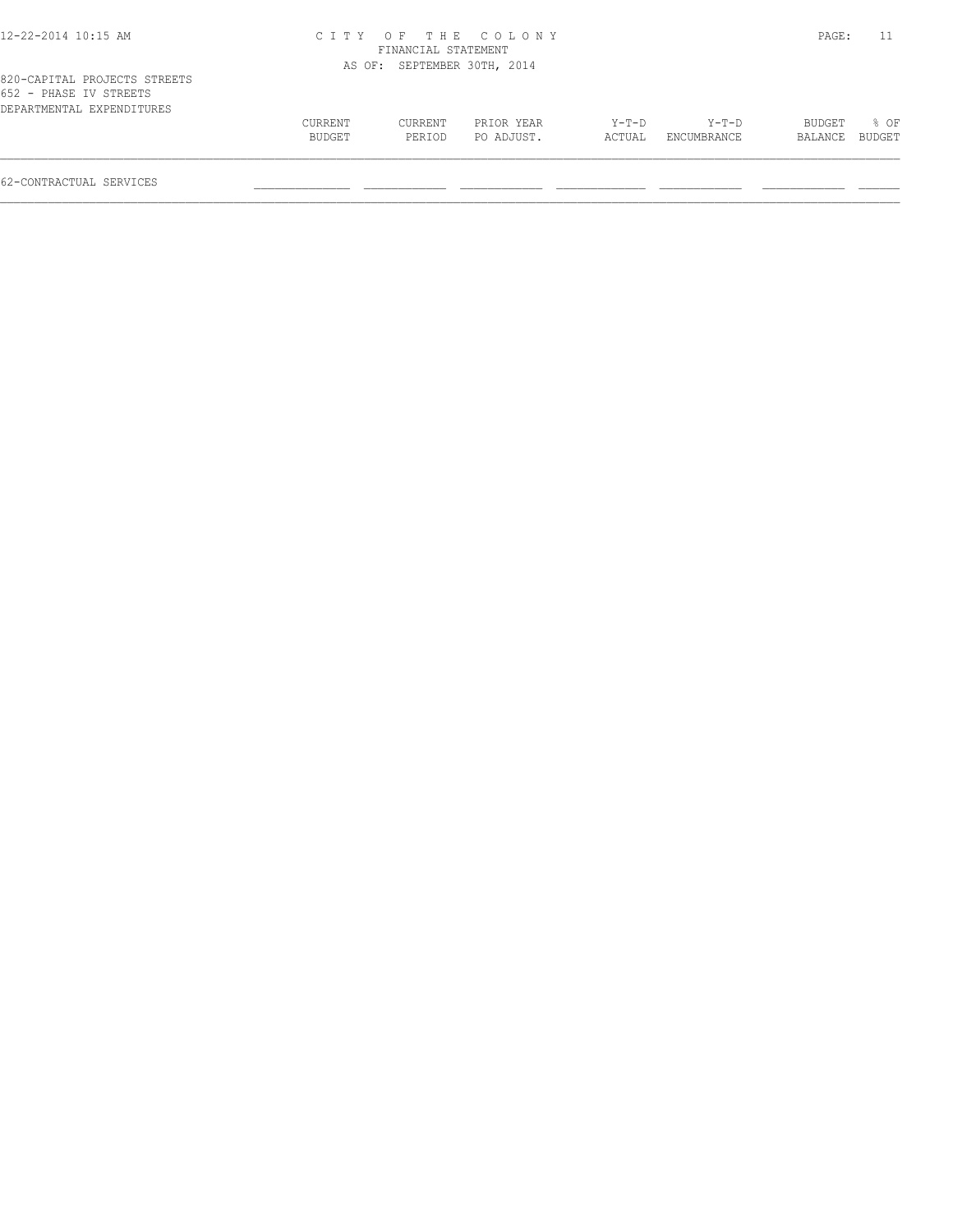| 12-22-2014 10:15 AM                                                                   | C T T Y           | FINANCIAL STATEMENT         | OF THE COLONY            |                 |                        | PAGE:             | 12                    |
|---------------------------------------------------------------------------------------|-------------------|-----------------------------|--------------------------|-----------------|------------------------|-------------------|-----------------------|
| 820-CAPITAL PROJECTS STREETS<br>653 - MISC. SIDWALK REPA<br>DEPARTMENTAL EXPENDITURES |                   | AS OF: SEPTEMBER 30TH, 2014 |                          |                 |                        |                   |                       |
|                                                                                       | CURRENT<br>BUDGET | CURRENT<br>PERIOD           | PRIOR YEAR<br>PO ADJUST. | Y-T-D<br>ACTUAL | $Y-T-D$<br>ENCUMBRANCE | BUDGET<br>BALANCE | % OF<br><b>BUDGET</b> |
| 62-CONTRACTUAL SERVICES                                                               |                   |                             |                          |                 |                        |                   |                       |
| 64-MAINTENANCE                                                                        |                   |                             |                          |                 |                        |                   |                       |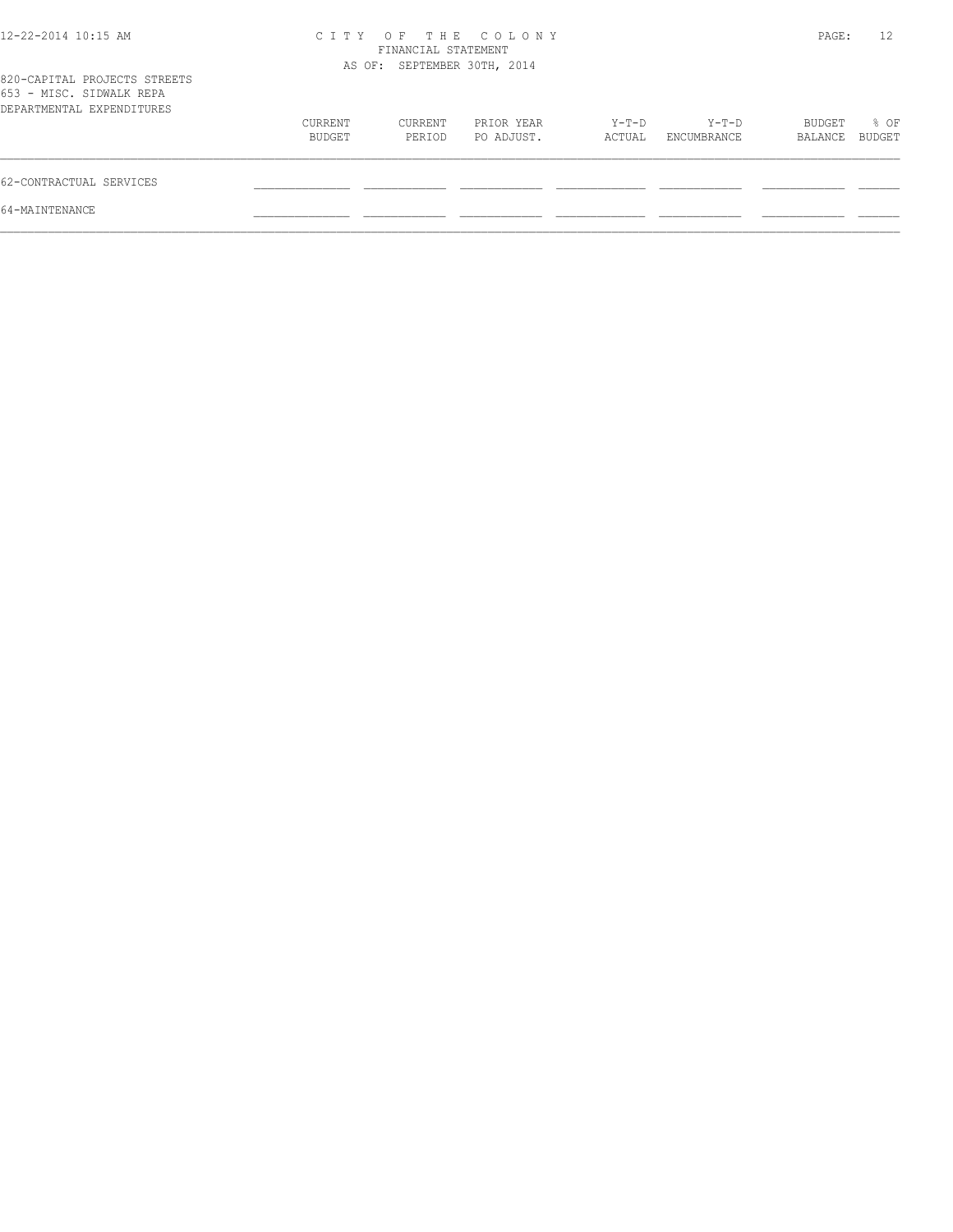### 12-22-2014 10:15 AM C I T Y O F T H E C O L O N Y PAGE: 13 FINANCIAL STATEMENT AS OF: SEPTEMBER 30TH, 2014

### 820-CAPITAL PROJECTS STREETS 654 - PHASE V STREETS

| DEPARTMENTAL EXPENDITURES      | <b>CURRENT</b><br>BUDGET | CURRENT<br>PERIOD | PRIOR YEAR<br>PO ADJUST. | $Y-T-D$<br>ACTUAL | $Y-T-D$<br>ENCUMBRANCE | <b>BUDGET</b><br>BALANCE | % OF<br>BUDGET |
|--------------------------------|--------------------------|-------------------|--------------------------|-------------------|------------------------|--------------------------|----------------|
| 62-CONTRACTUAL SERVICES        |                          |                   |                          |                   |                        |                          |                |
| 654-6210 PROFESSIONAL SERVICES | 0.00                     | 0.00              | 0.00                     | 4,230.00          | 0.00                   | 4,230.00                 | 0.00           |
| TOTAL 62-CONTRACTUAL SERVICES  | 0.00                     | 0.00              | 0.00                     | 4,230.00          | 0.00                   | 4,230.00                 | 0.00           |
| TOTAL 654 - PHASE V STREETS    | 0.00                     | 0.00              | 0.00                     | 4,230.00          | 0.00                   | 4,230.00                 | 0.00           |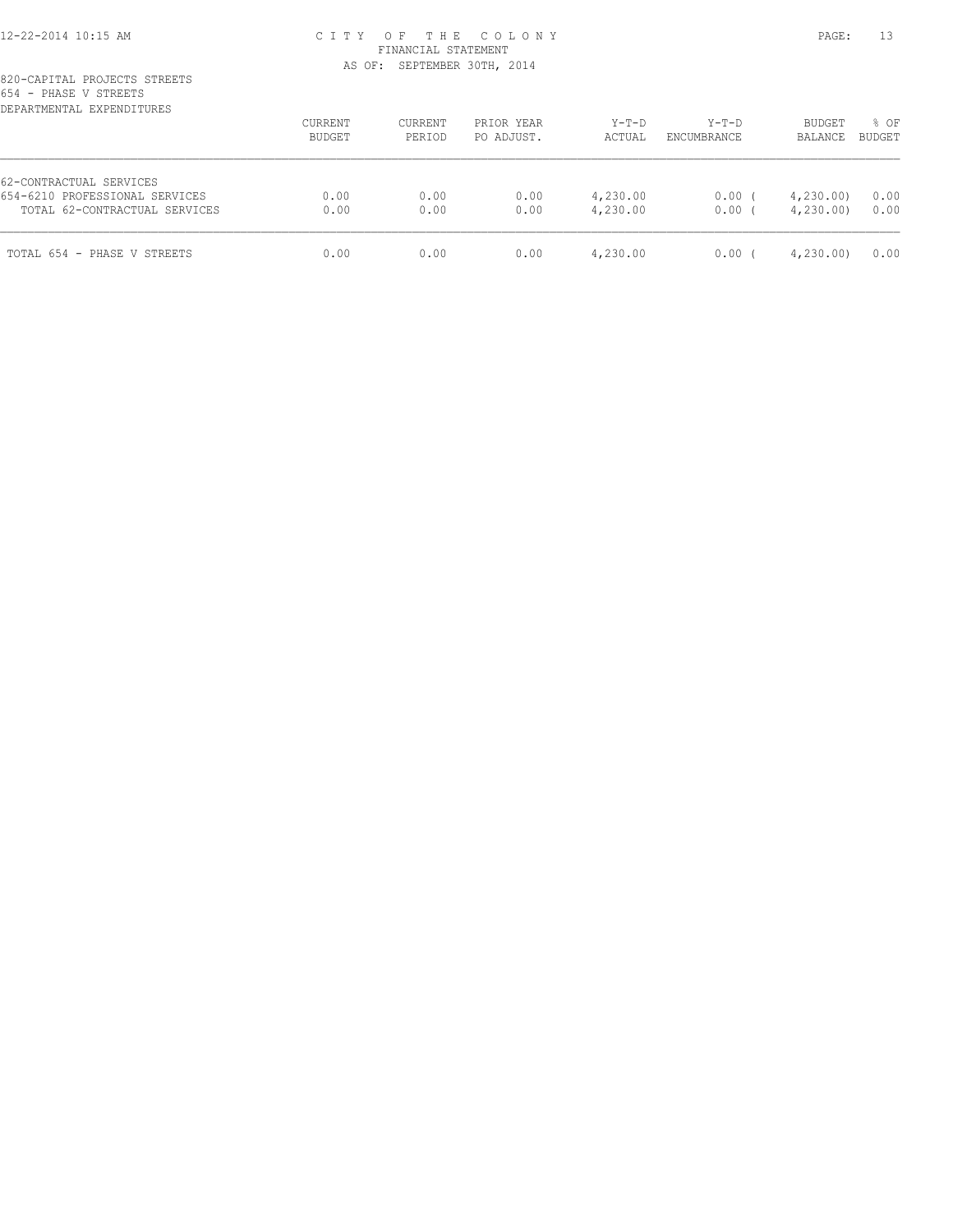| 12-22-2014 10:15 AM                                                                   |                   | FINANCIAL STATEMENT         | CITY OF THE COLONY       |                 |                      | PAGE:             | 14             |
|---------------------------------------------------------------------------------------|-------------------|-----------------------------|--------------------------|-----------------|----------------------|-------------------|----------------|
|                                                                                       |                   | AS OF: SEPTEMBER 30TH, 2014 |                          |                 |                      |                   |                |
| 820-CAPITAL PROJECTS STREETS<br>679 - DRAINAGE IMPRVMNTS<br>DEPARTMENTAL EXPENDITURES |                   |                             |                          |                 |                      |                   |                |
|                                                                                       | CURRENT<br>BUDGET | CURRENT<br>PERIOD           | PRIOR YEAR<br>PO ADJUST. | Y-T-D<br>ACTUAL | Y-T-D<br>ENCUMBRANCE | BUDGET<br>BALANCE | 8 OF<br>BUDGET |
|                                                                                       |                   |                             |                          |                 |                      |                   |                |

62-CONTRACTUAL SERVICES \_\_\_\_\_\_\_\_\_\_\_\_\_\_ \_\_\_\_\_\_\_\_\_\_\_\_ \_\_\_\_\_\_\_\_\_\_\_\_ \_\_\_\_\_\_\_\_\_\_\_\_\_ \_\_\_\_\_\_\_\_\_\_\_\_ \_\_\_\_\_\_\_\_\_\_\_\_ \_\_\_\_\_\_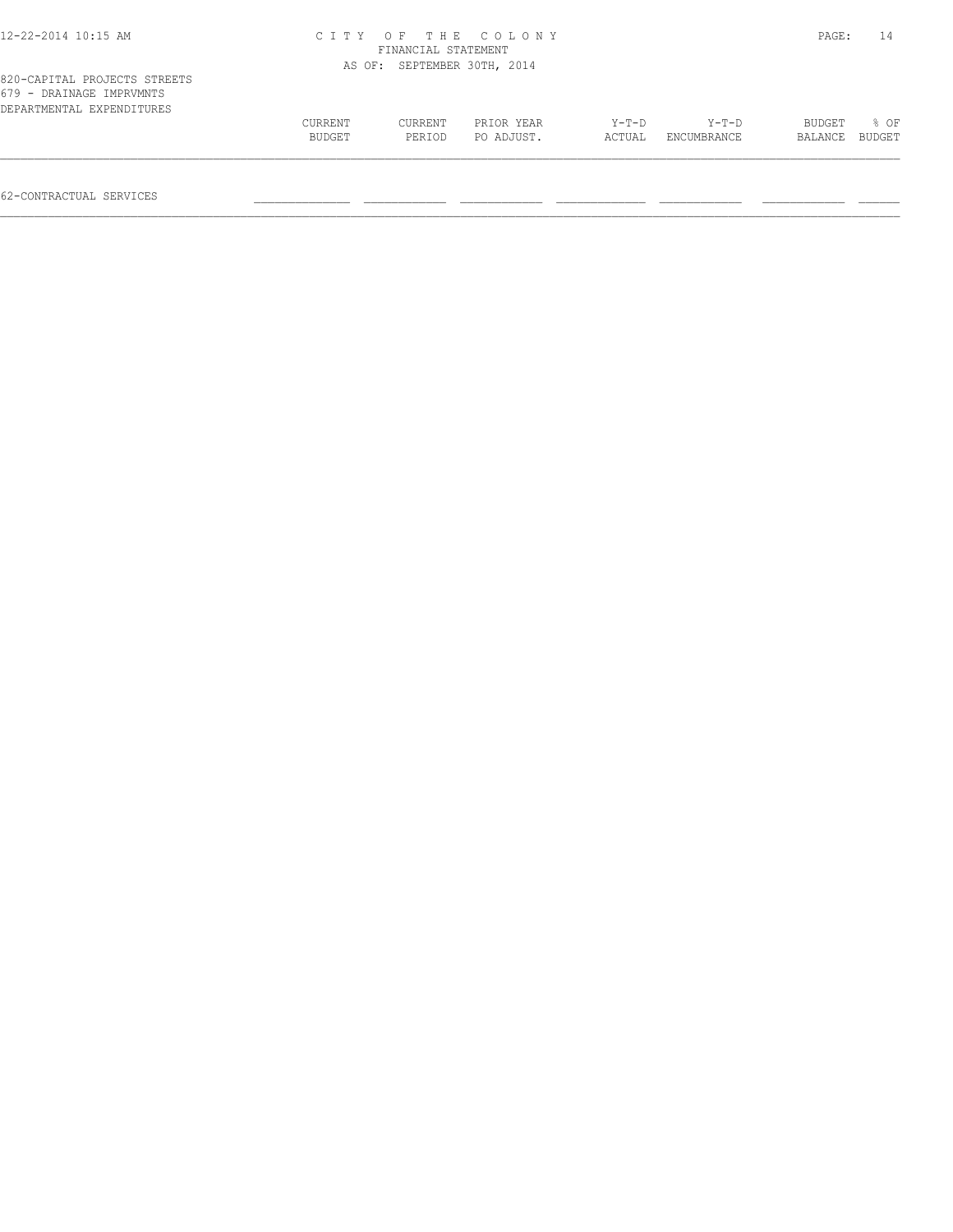### 12-22-2014 10:15 AM C I T Y O F T H E C O L O N Y PAGE: 15 FINANCIAL STATEMENT AS OF: SEPTEMBER 30TH, 2014

| .<br>$121$ $11101$<br>DEPARTMENTAL EXPENDITURES |                                                 |                                          |                          |                                               |                                      |                                              |                            |
|-------------------------------------------------|-------------------------------------------------|------------------------------------------|--------------------------|-----------------------------------------------|--------------------------------------|----------------------------------------------|----------------------------|
|                                                 | <b>CURRENT</b><br>BUDGET                        | CURRENT<br>PERIOD                        | PRIOR YEAR<br>PO ADJUST. | $Y-T-D$<br>ACTUAL                             | $Y-T-D$<br>ENCUMBRANCE               | BUDGET<br>BALANCE                            | % OF<br>BUDGET             |
| 62-CONTRACTUAL SERVICES                         |                                                 |                                          |                          |                                               |                                      |                                              |                            |
| $***$<br>TOTAL EXPENDITURES<br>$***$            | 258,468.00<br>______________<br>______________  | 9,288.00<br>____________<br>____________ | 0.00<br>____________     | 232,330.48<br>____________<br>_____________   | 0.00<br>____________                 | 26,137.52<br>-------------<br>____________   | 10.11<br>-------<br>______ |
| ** REVENUE OVER (UNDER) EXPENDITURES * (        | 258,468.00)(<br>______________<br>------------- | 9,288.00<br>____________<br>____________ | $0.00$ (                 | 232,330.48)<br>____________<br>-------------- | 0.00<br>____________<br>____________ | 26, 137, 52)<br>____________<br>____________ | 0.00<br>-------<br>______  |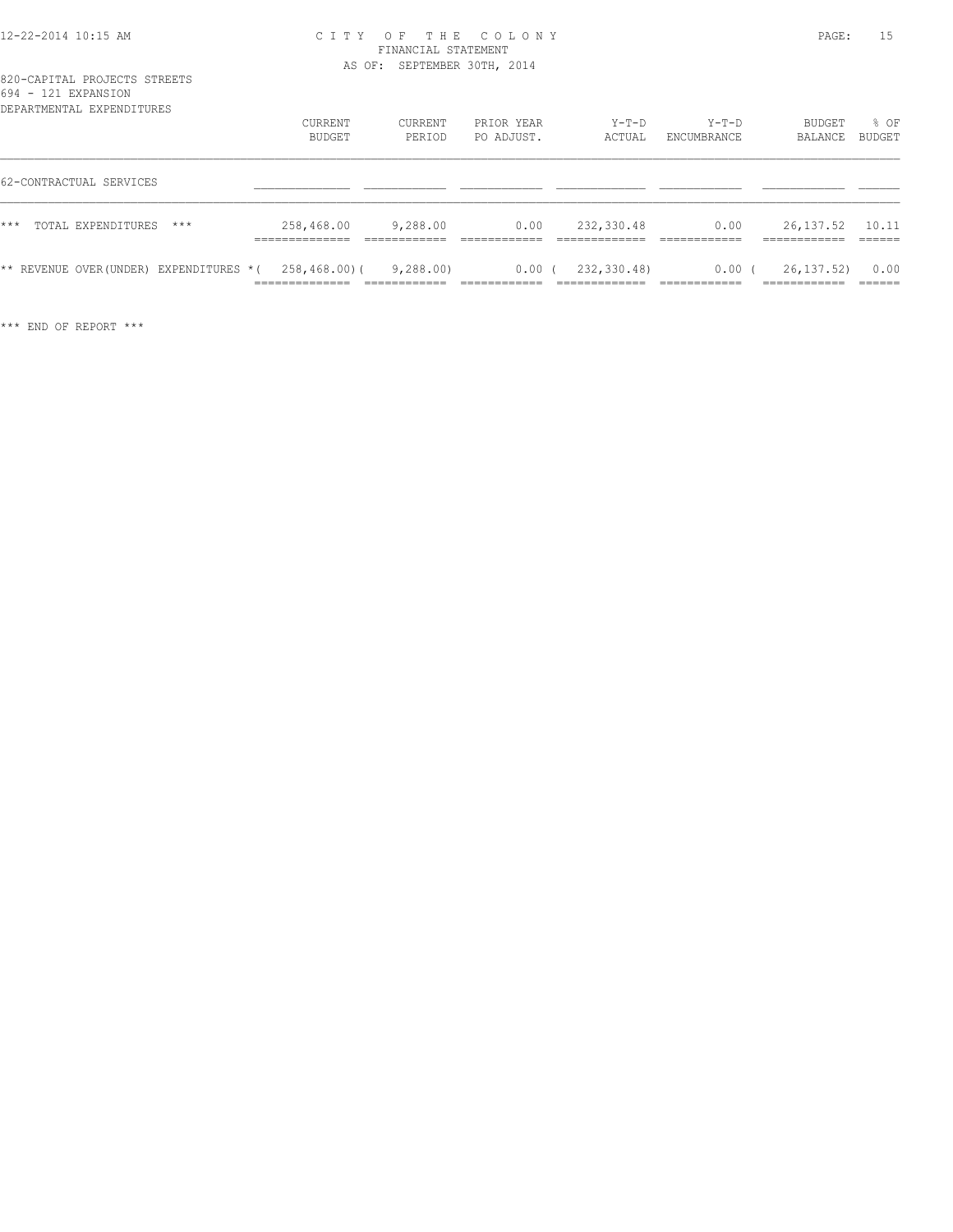### 12-22-2014 10:15 AM C I T Y O F T H E C O L O N Y PAGE: 1 FINANCIAL STATEMENT AS OF: SEPTEMBER 30TH, 2014

821-FUNDING FRM DENTON CO FINANCIAL SUMMARY

|                                                   | CURRENT<br>BUDGET           | CURRENT<br>PERIOD      | PRIOR YEAR<br>PO ADJUST. | $Y-T-D$<br>ACTUAL       | $Y-T-D$<br>ENCUMBRANCE | <b>BUDGET</b><br>BALANCE           | % OF<br><b>BUDGET</b> |
|---------------------------------------------------|-----------------------------|------------------------|--------------------------|-------------------------|------------------------|------------------------------------|-----------------------|
| REVENUE SUMMARY                                   |                             |                        |                          |                         |                        |                                    |                       |
| 8-OTHER REVENUE                                   | 62,362.35                   | 45,004.70              | 0.00                     | 114, 153. 79            | $0.00$ (               | 51,791.44)                         | $83.05-$              |
| ** TOTAL REVENUES **                              | 62,362.35<br>============== | 45,004.70              | 0.00                     | 114, 153. 79            | $0.00$ (               | $51,791.44$ 83.05-<br>============ |                       |
| EXPENDITURE SUMMARY                               |                             |                        |                          |                         |                        |                                    |                       |
| 648 - FM 423 PROJECTS<br>651 - MEM.DR-(MAIN-NAVAH | 44,900.00<br>153,030.59     | 7,641.06<br>35, 475.44 | 0.00<br>0.00             | 28,691.32<br>85, 462.47 | 0.00<br>0.00           | 16,208.68<br>67,568.12             | 36.10<br>44.15        |
| ** TOTAL EXPENDITURES **                          | 197,930.59                  | 43,116.50              | 0.00                     | 114, 153. 79            | 0.00                   | 83,776.80                          | 42.33                 |
| ** REVENUE OVER (UNDER)<br>EXPENDITURES *(        | 135,568.24)                 | 1,888.20               | 0.00                     | 0.00                    | $0.00$ (               | 135,568.24)                        | 0.00                  |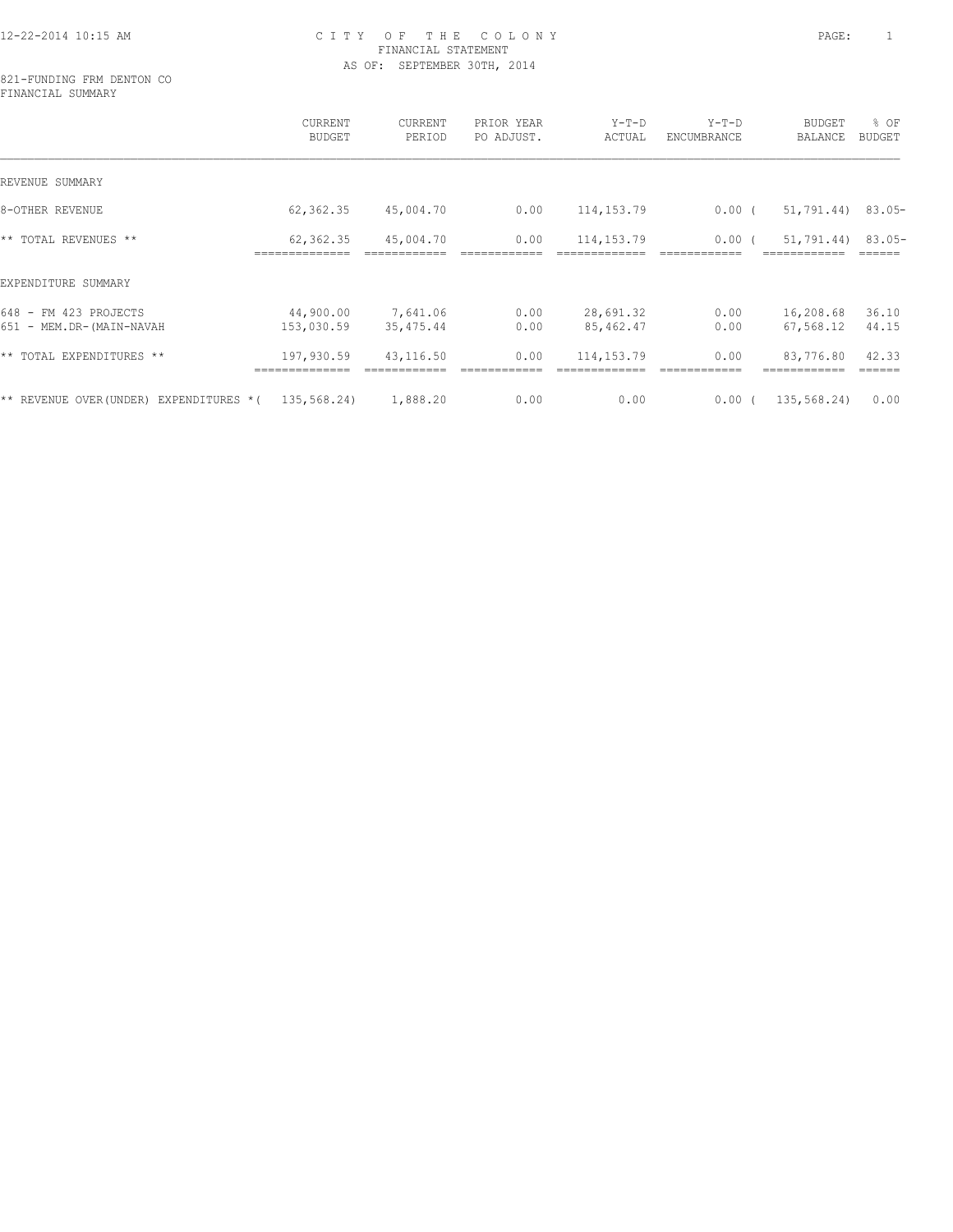#### 12-22-2014 10:15 AM C I T Y O F T H E C O L O N Y PAGE: 2 FINANCIAL STATEMENT AS OF: SEPTEMBER 30TH, 2014

#### 821-FUNDING FRM DENTON CO REVENUES

|                           |                              | <b>CURRENT</b><br>BUDGET | CURRENT<br>PERIOD | PRIOR YEAR<br>PO ADJUST. | $Y-T-D$<br>ACTUAL | $Y-T-D$<br>ENCUMBRANCE | BUDGET<br>BALANCE    | % OF<br>BUDGET |
|---------------------------|------------------------------|--------------------------|-------------------|--------------------------|-------------------|------------------------|----------------------|----------------|
|                           |                              |                          |                   |                          |                   |                        |                      |                |
| 8-OTHER REVENUE<br>483055 | HWY423 ROW REIMB DENTON COUN | 18,293.70                | 8,616.25          | 0.00                     | 28,691.32         | 0.00 <sub>0</sub>      | $10,397.62$ 56.84-   |                |
| 483058                    | MEM. DR. (MAIN TO NAVAHO) DE | 44,068.65                | 36,388.45         | 0.00                     | 85,462.47         | $0.00$ (               | 41,393.82) 93.93-    |                |
|                           | TOTAL 8-OTHER REVENUE        | 62,362.35                | 45,004.70         | 0.00                     | 114, 153. 79      | 0.00(                  | $51,791.44$ 83.05-   |                |
|                           | ** TOTAL REVENUES **         | 62,362.35                | 45,004.70         | 0.00                     | 114, 153. 79      | 0.00 <sub>0</sub>      | $51,791.44$ ) 83.05- |                |
|                           |                              |                          |                   |                          |                   |                        |                      |                |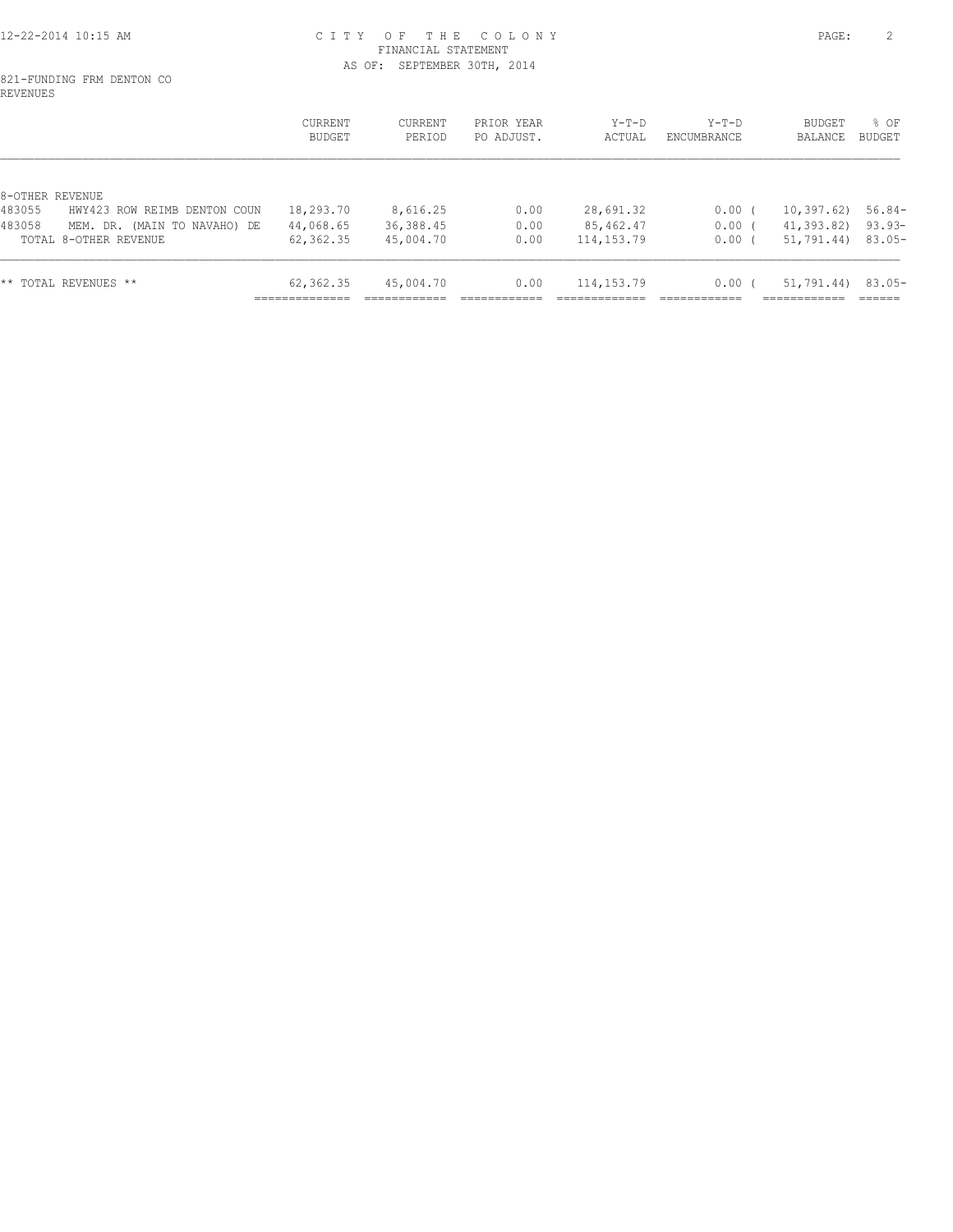| 12-22-2014 10:15 AM                                                              |         | FINANCIAL STATEMENT         | CITY OF THE COLONY |         |             | PAGE:   |        |
|----------------------------------------------------------------------------------|---------|-----------------------------|--------------------|---------|-------------|---------|--------|
|                                                                                  |         | AS OF: SEPTEMBER 30TH, 2014 |                    |         |             |         |        |
| 821-FUNDING FRM DENTON CO<br>635 - NON-DEPARTMENTAL<br>DEPARTMENTAL EXPENDITURES |         |                             |                    |         |             |         |        |
|                                                                                  | CURRENT | CURRENT                     | PRIOR YEAR         | $Y-T-D$ | $Y-T-D$     | BUDGET  | 8 OF   |
|                                                                                  | BUDGET  | PERIOD                      | PO ADJUST.         | ACTUAL  | ENCUMBRANCE | BALANCE | BUDGET |
|                                                                                  |         |                             |                    |         |             |         |        |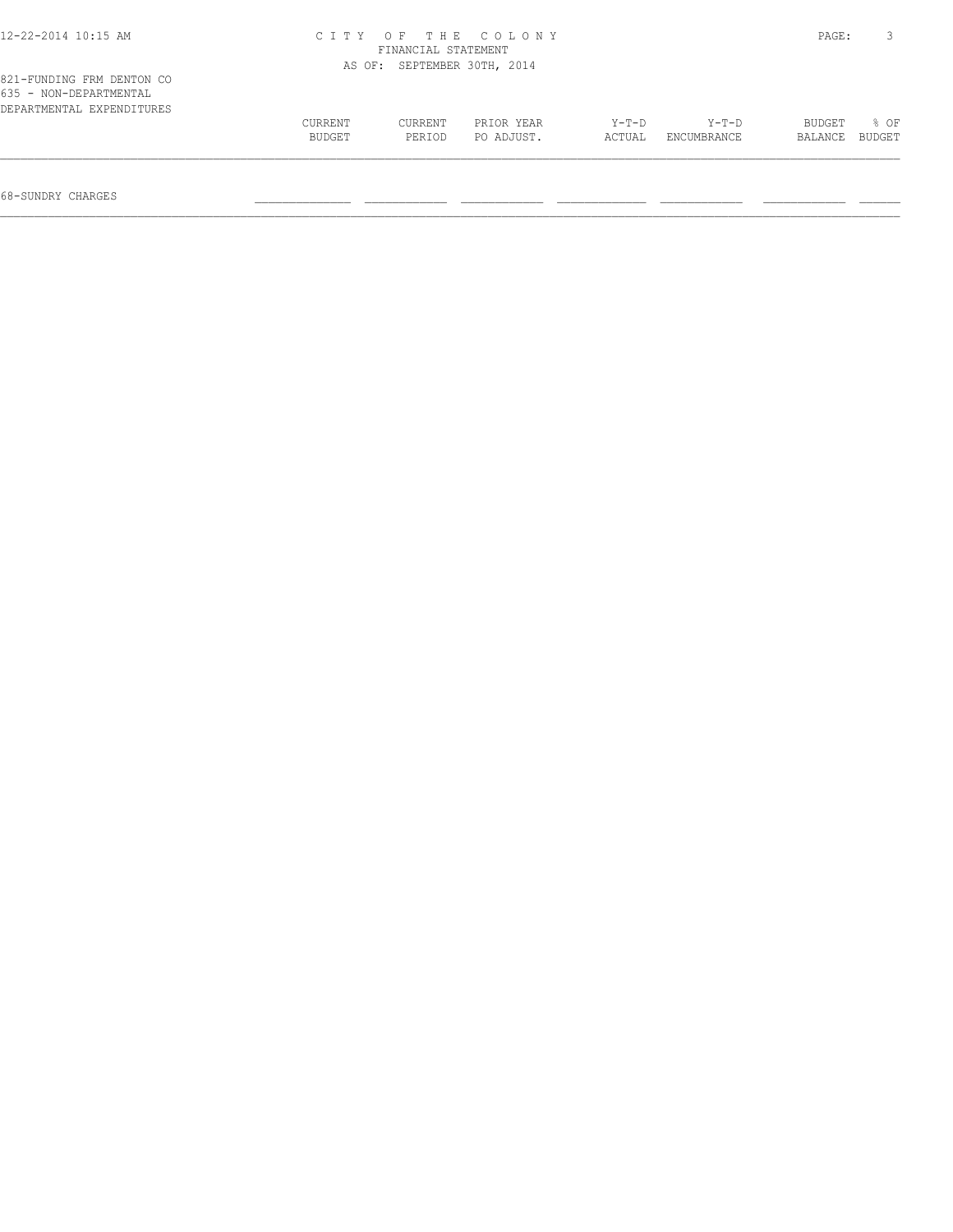| 12-22-2014 10:15 AM                                                              |                   | FINANCIAL STATEMENT<br>AS OF: SEPTEMBER 30TH, 2014 | CITY OF THE COLONY       |                 |                      | PAGE:             | 4              |
|----------------------------------------------------------------------------------|-------------------|----------------------------------------------------|--------------------------|-----------------|----------------------|-------------------|----------------|
| 821-FUNDING FRM DENTON CO<br>643 - MEM DR-WORLEY-SC<br>DEPARTMENTAL EXPENDITURES |                   |                                                    |                          |                 |                      |                   |                |
|                                                                                  | CURRENT<br>BUDGET | CURRENT<br>PERIOD                                  | PRIOR YEAR<br>PO ADJUST. | Y-T-D<br>ACTUAL | Y-T-D<br>ENCUMBRANCE | BUDGET<br>BALANCE | % OF<br>BUDGET |
| 62-CONTRACTUAL SERVICES                                                          |                   |                                                    |                          |                 |                      |                   |                |
| 66-CAPITAL OUTLAY                                                                |                   |                                                    |                          |                 |                      |                   |                |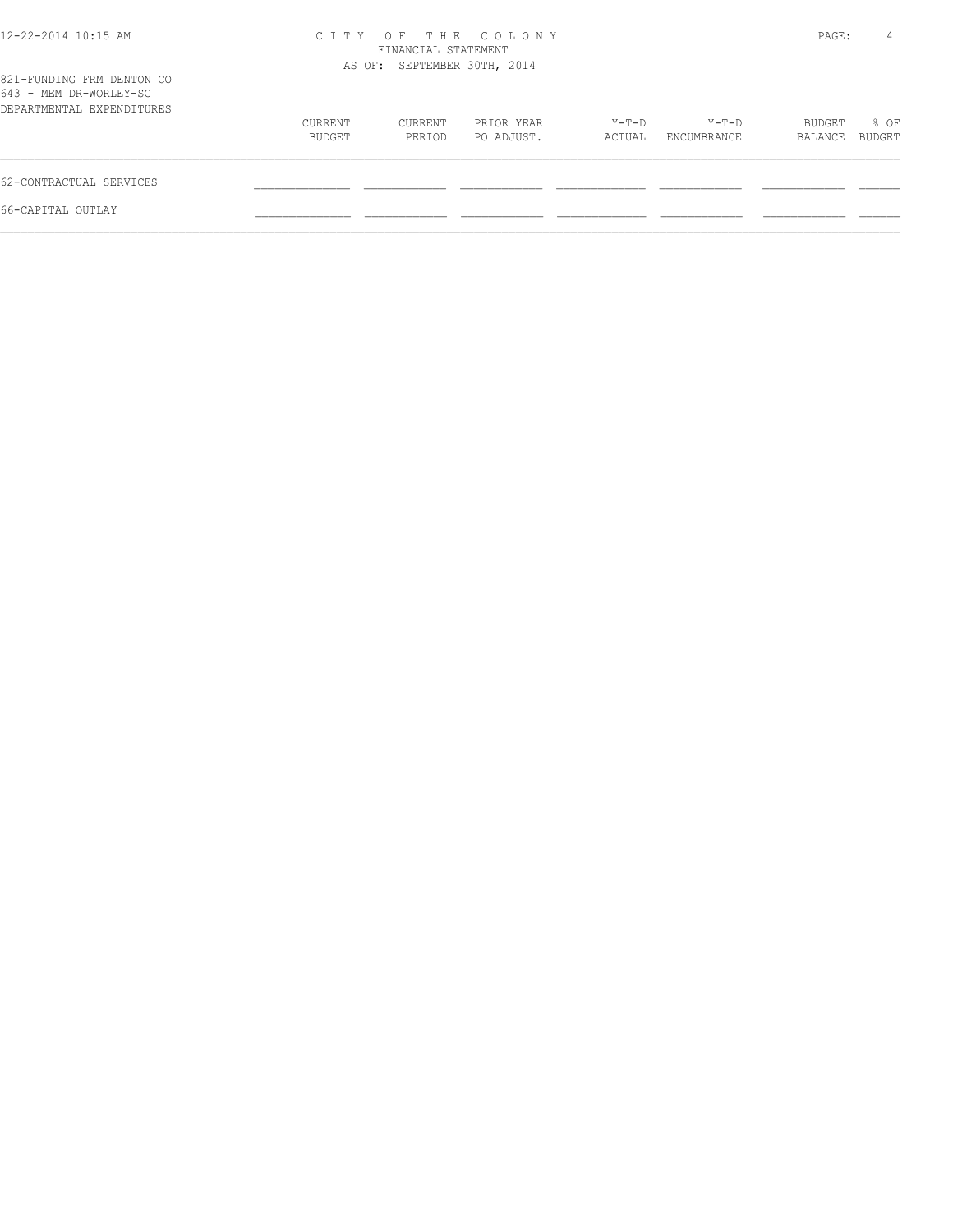| 12-22-2014 10:15 AM |  |  |
|---------------------|--|--|
|---------------------|--|--|

## 12-22-2014 10:15 AM C I T Y O F T H E C O L O N Y PAGE: 5 FINANCIAL STATEMENT

|                                                                                   |                   |                   | AS OF: SEPTEMBER 30TH, 2014 |                   |                        |                   |                  |
|-----------------------------------------------------------------------------------|-------------------|-------------------|-----------------------------|-------------------|------------------------|-------------------|------------------|
| 821-FUNDING FRM DENTON CO<br>645 - MEM DR-PGE TO WOR<br>DEPARTMENTAL EXPENDITURES |                   |                   |                             |                   |                        |                   |                  |
|                                                                                   | CURRENT<br>BUDGET | CURRENT<br>PERIOD | PRIOR YEAR<br>PO ADJUST.    | $Y-T-D$<br>ACTUAL | $Y-T-D$<br>ENCUMBRANCE | BUDGET<br>BALANCE | $8$ OF<br>BUDGET |
|                                                                                   |                   |                   |                             |                   |                        |                   |                  |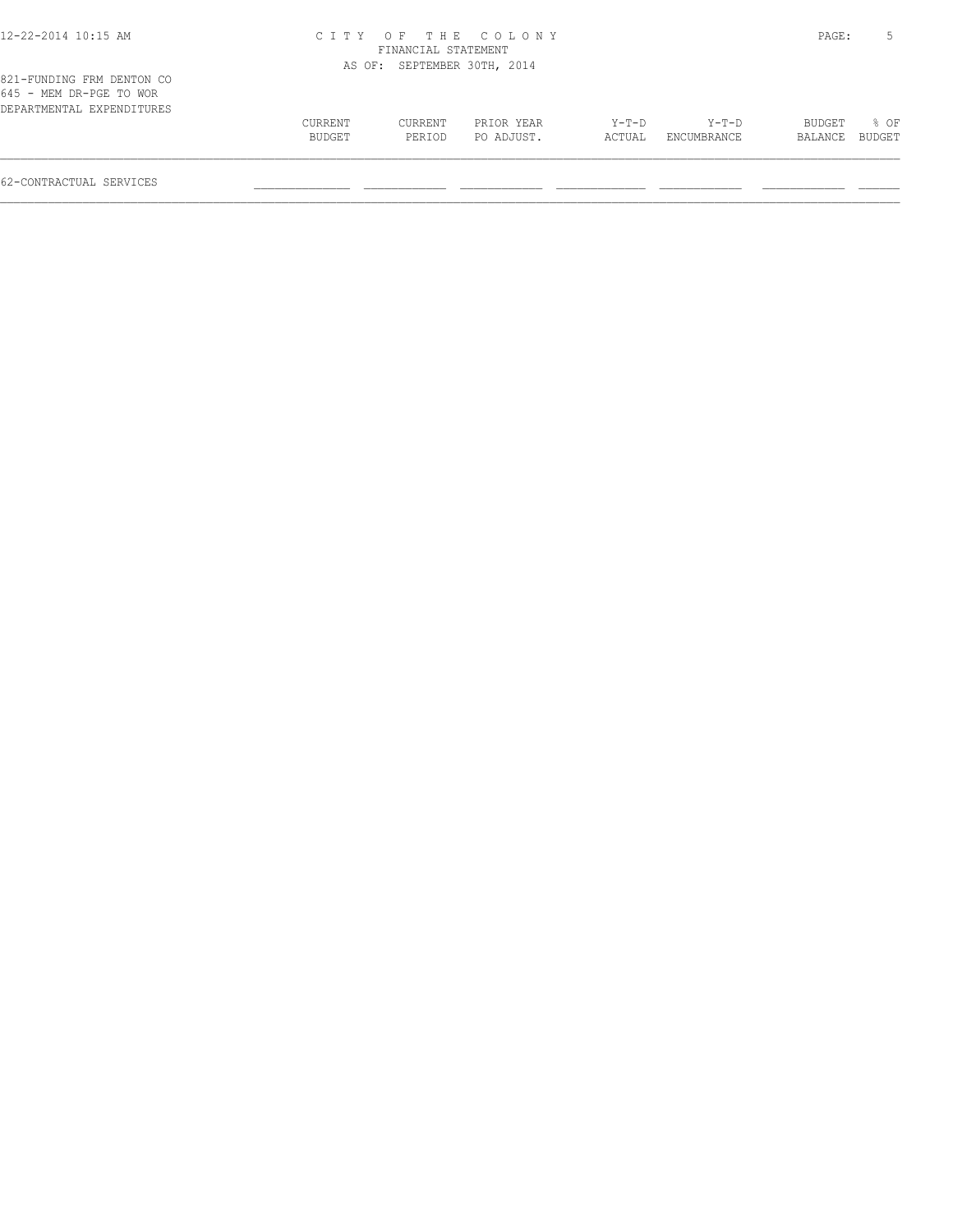| 12-22-2014 10:15 AM |  |  |  |  |  |  |
|---------------------|--|--|--|--|--|--|
|---------------------|--|--|--|--|--|--|

821-FUNDING FRM DENTON CO 646 - MEM.DR/PGE.RD/FM DEPARTMENTAL EXPENDITURES

## 12-22-2014 10:15 AM C I T Y O F T H E C O L O N Y PAGE: 6

 CURRENT CURRENT PRIOR YEAR Y-T-D Y-T-D BUDGET % OF BUDGET PERIOD PO ADJUST. ACTUAL ENCUMBRANCE BALANCE BUDGET  $\mathcal{L} = \{ \mathcal{L} = \{ \mathcal{L} = \{ \mathcal{L} = \{ \mathcal{L} = \{ \mathcal{L} = \{ \mathcal{L} = \{ \mathcal{L} = \{ \mathcal{L} = \{ \mathcal{L} = \{ \mathcal{L} = \{ \mathcal{L} = \{ \mathcal{L} = \{ \mathcal{L} = \{ \mathcal{L} = \{ \mathcal{L} = \{ \mathcal{L} = \{ \mathcal{L} = \{ \mathcal{L} = \{ \mathcal{L} = \{ \mathcal{L} = \{ \mathcal{L} = \{ \mathcal{L} = \{ \mathcal{L} = \{ \mathcal{$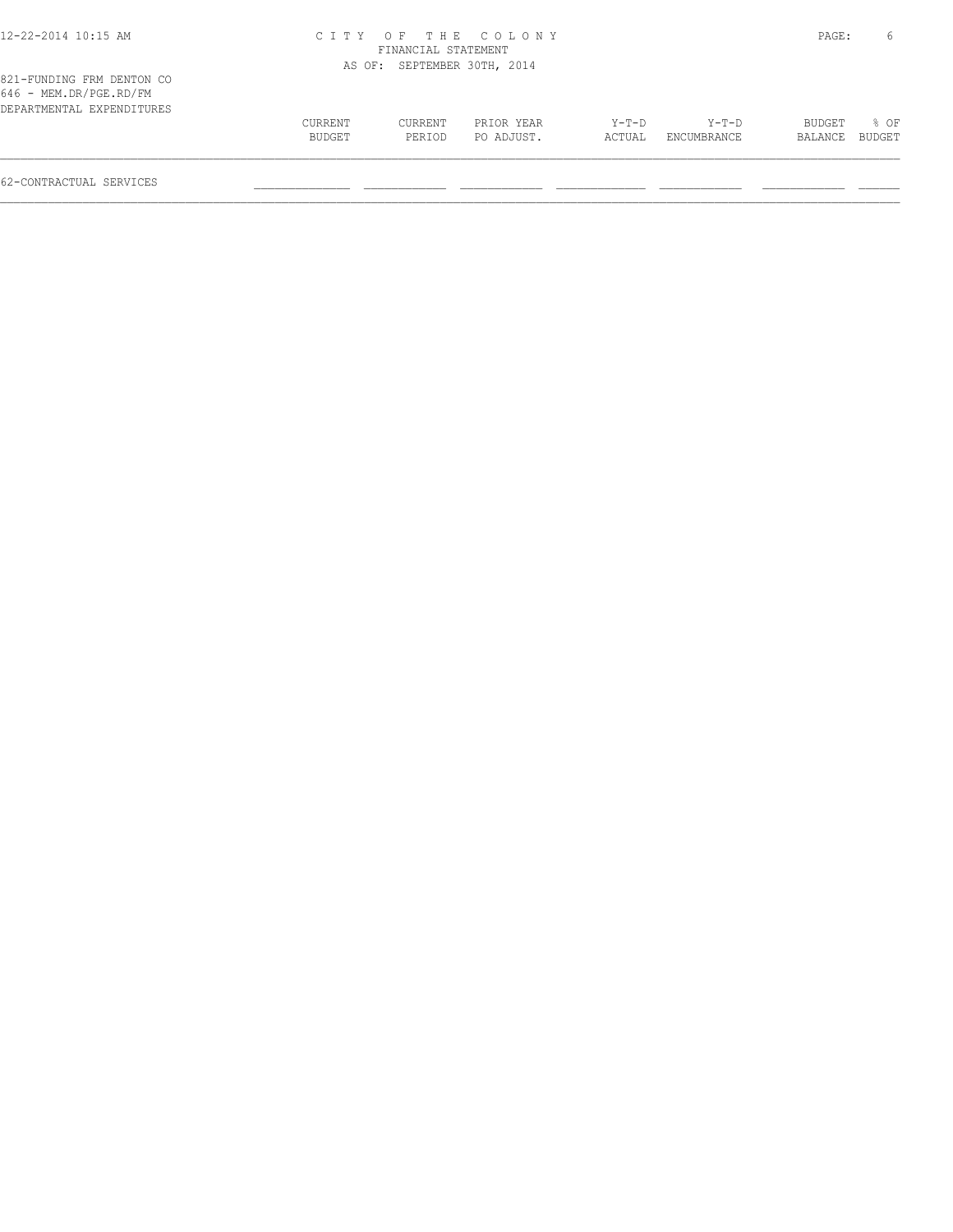| 12-22-2014 10:15 AM |  |  |
|---------------------|--|--|
|---------------------|--|--|

## 12-22-2014 10:15 AM C I T Y O F T H E C O L O N Y PAGE: 7

| CURRENT | CURRENT | PRIOR YEAR | Y-T-D                                              | Y-T-D       | BUDGET | $\approx$ OF |                |
|---------|---------|------------|----------------------------------------------------|-------------|--------|--------------|----------------|
| BUDGET  | PERIOD  | PO ADJUST. | ACTUAL                                             | ENCUMBRANCE |        |              |                |
|         |         |            | FINANCIAL STATEMENT<br>AS OF: SEPTEMBER 30TH, 2014 |             |        |              | BALANCE BUDGET |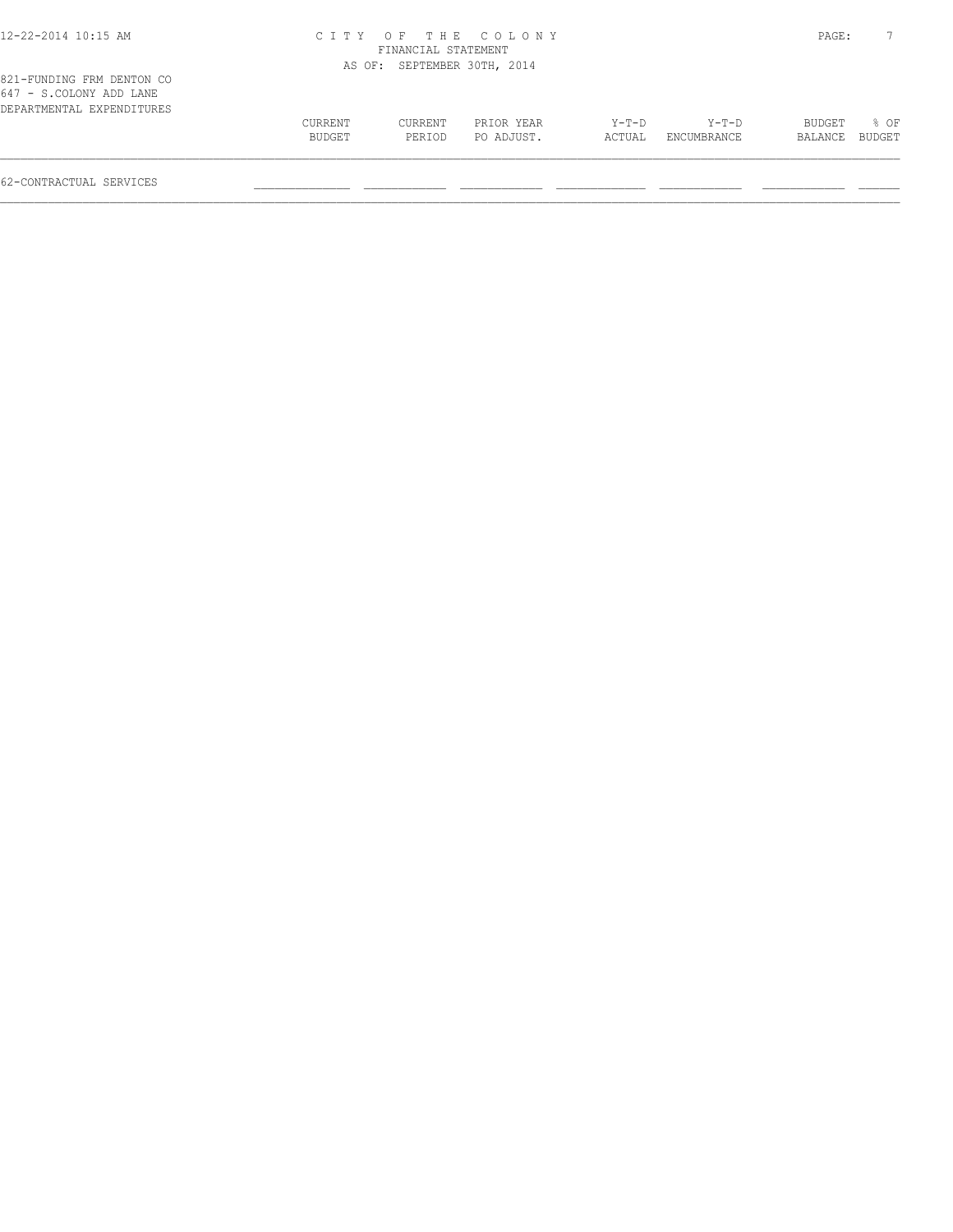#### 12-22-2014 10:15 AM C I T Y O F T H E C O L O N Y PAGE: 8 FINANCIAL STATEMENT AS OF: SEPTEMBER 30TH, 2014

| CURRENT   | CURRENT  | PRIOR YEAR | Y-T-D     | $Y-T-D$     | <b>BUDGET</b> | % OF          |
|-----------|----------|------------|-----------|-------------|---------------|---------------|
| BUDGET    | PERIOD   | PO ADJUST. | ACTUAL    | ENCUMBRANCE | BALANCE       | <b>BUDGET</b> |
|           |          |            |           |             |               |               |
| 44,900.00 | 897.06   | 0.00       | 21,947.32 | 0.00        | 22,952.68     | 51.12         |
| 44,900.00 | 897.06   | 0.00       | 21,947.32 | 0.00        | 22,952.68     | 51.12         |
|           |          |            |           |             |               |               |
| 0.00      | 6,744.00 | 0.00       | 6,744.00  | $0.00$ (    | 6,744.00      | 0.00          |
| 0.00      | 6,744.00 | 0.00       | 6,744.00  | 0.00(       | 6,744.00      | 0.00          |
| 44,900.00 | 7,641.06 | 0.00       | 28,691.32 | 0.00        | 16,208.68     | 36.10         |
|           |          |            |           |             |               |               |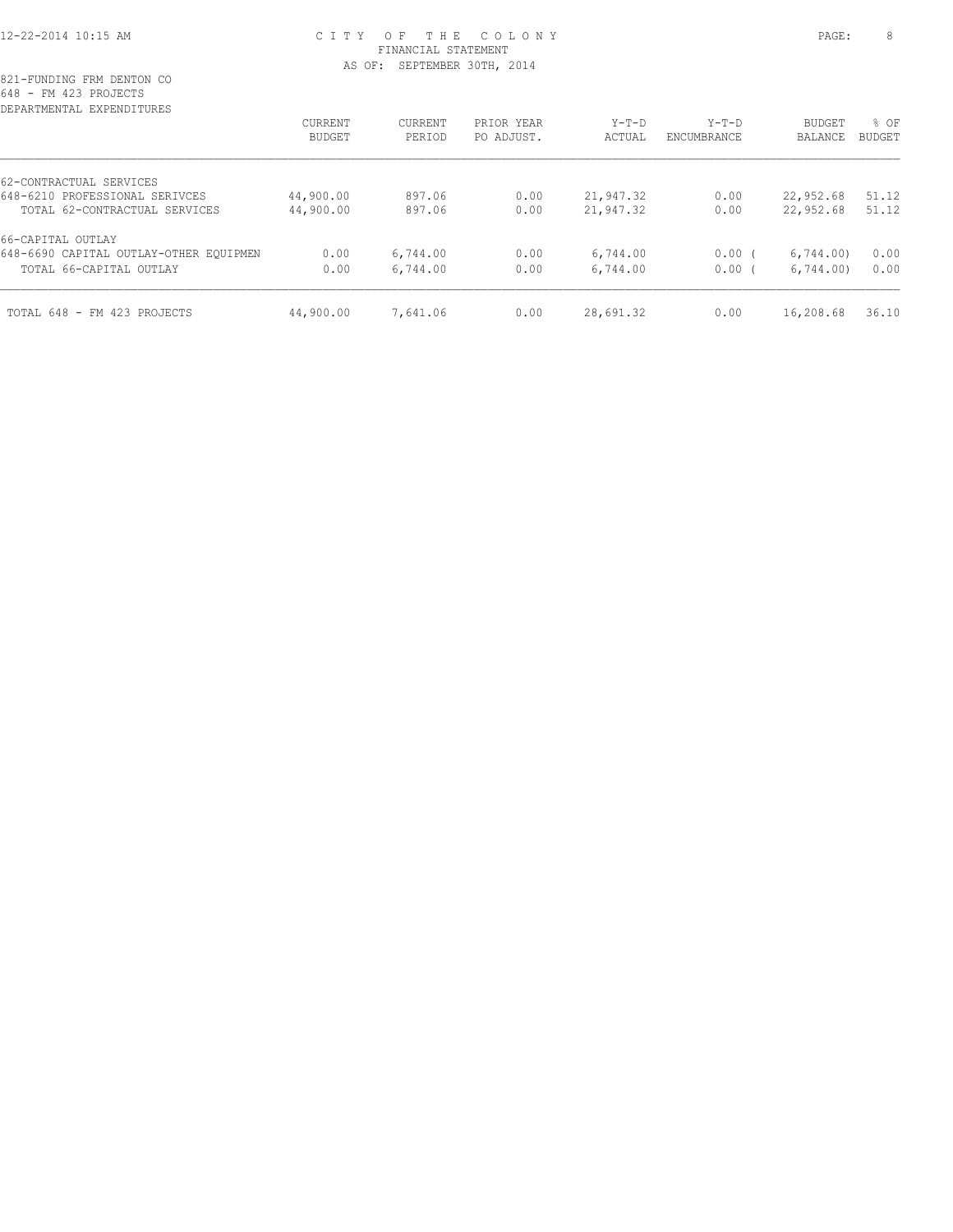| 12-22-2014 10:15 AM                                                               | OF<br>THE COLONY<br>C I T Y<br>FINANCIAL STATEMENT<br>AS OF: SEPTEMBER 30TH, 2014 |         |            |        |             |         | 9<br>PAGE: |
|-----------------------------------------------------------------------------------|-----------------------------------------------------------------------------------|---------|------------|--------|-------------|---------|------------|
| 821-FUNDING FRM DENTON CO<br>649 - PAIGE RD. IMPROV.<br>DEPARTMENTAL EXPENDITURES |                                                                                   |         |            |        |             |         |            |
|                                                                                   | CURRENT                                                                           | CURRENT | PRIOR YEAR | Y-T-D  | Y-T-D       | BUDGET  | % OF       |
|                                                                                   | BUDGET                                                                            | PERIOD  | PO ADJUST. | ACTUAL | ENCUMBRANCE | BALANCE | BUDGET     |
| 62-CONTRACTUAL SERVICES                                                           |                                                                                   |         |            |        |             |         |            |
| 66-CAPITAL OUTLAY                                                                 |                                                                                   |         |            |        |             |         |            |
|                                                                                   |                                                                                   |         |            |        |             |         |            |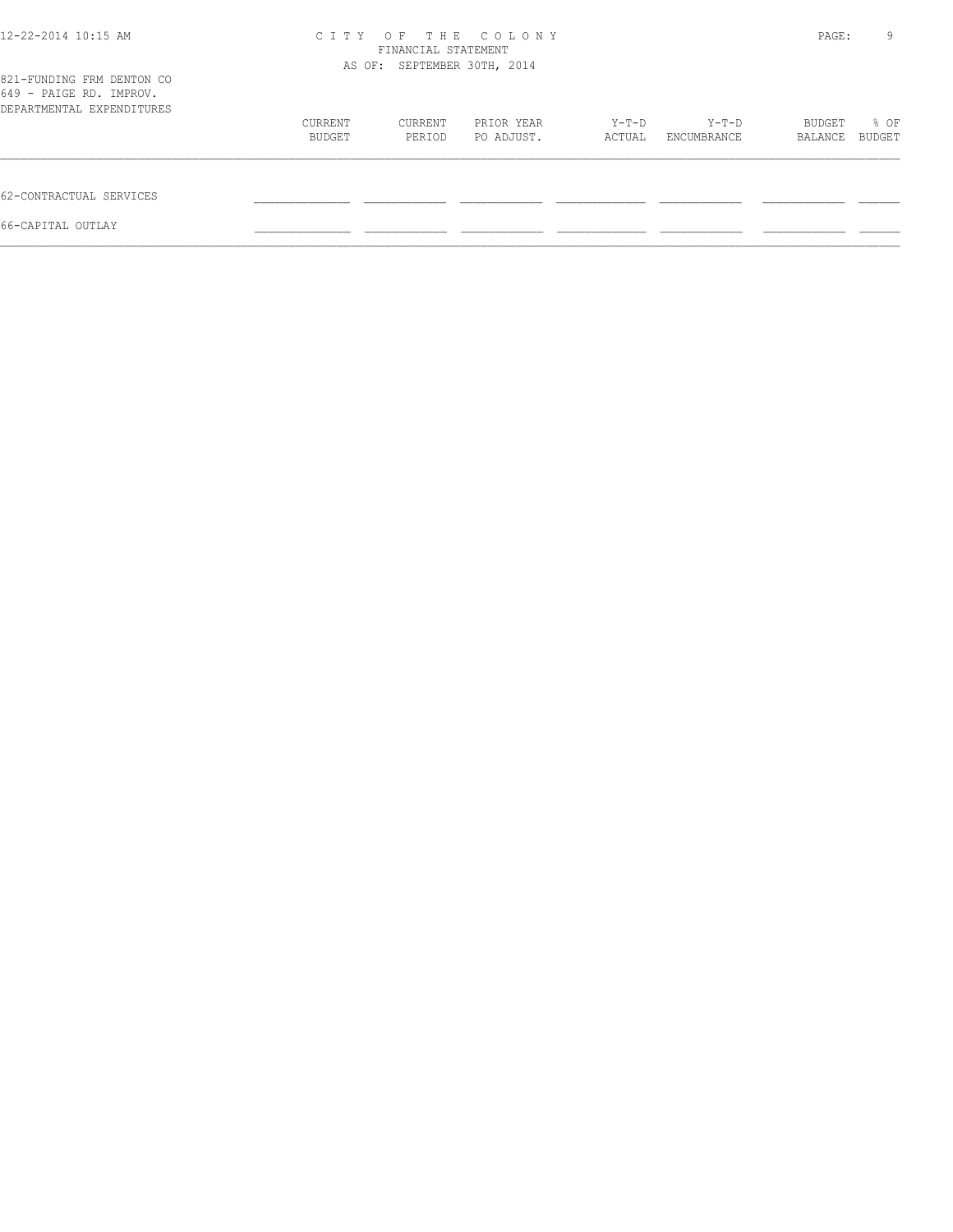### 12-22-2014 10:15 AM C I T Y O F T H E C O L O N Y PAGE: 10 FINANCIAL STATEMENT

|                                                                                      |         |         | AS OF: SEPTEMBER 30TH, 2014 |         |             |         |        |
|--------------------------------------------------------------------------------------|---------|---------|-----------------------------|---------|-------------|---------|--------|
| 821-FUNDING FRM DENTON CO<br>$650 - MEM.DR-(B.O-PAIGE)$<br>DEPARTMENTAL EXPENDITURES |         |         |                             |         |             |         |        |
|                                                                                      | CURRENT | CURRENT | PRIOR YEAR                  | $Y-T-D$ | $Y-T-D$     | BUDGET  | $8$ OF |
|                                                                                      | BUDGET  | PERIOD  | PO ADJUST.                  | ACTUAL  | ENCUMBRANCE | BALANCE | BUDGET |
|                                                                                      |         |         |                             |         |             |         |        |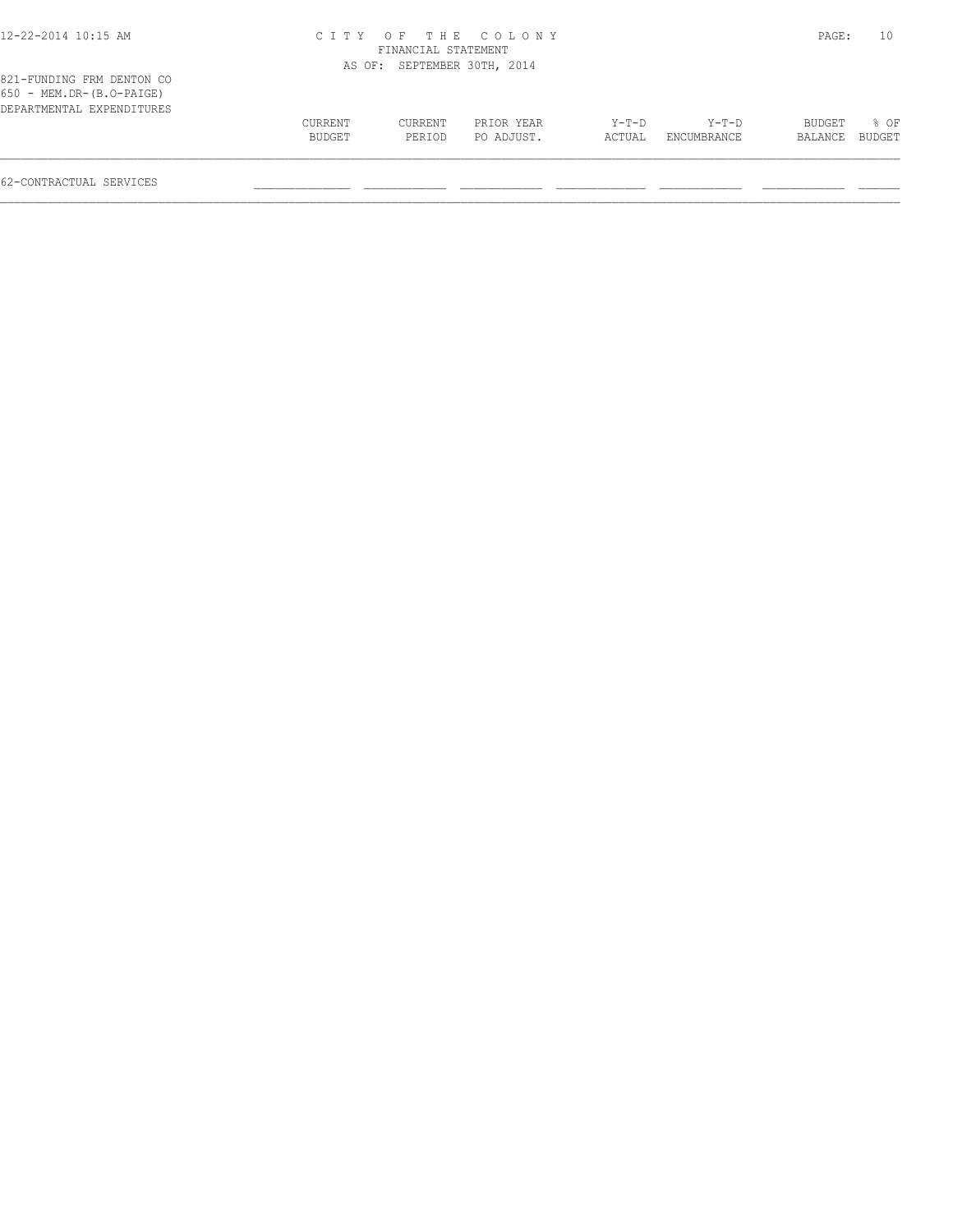#### 12-22-2014 10:15 AM C I T Y O F T H E C O L O N Y PAGE: 11 FINANCIAL STATEMENT AS OF: SEPTEMBER 30TH, 2014

| DEPARTMENTAL EXPENDITURES      | CURRENT<br>BUDGET | CURRENT<br>PERTOD | PRIOR YEAR<br>PO ADJUST. | $Y-T-D$<br>ACTUAL | $Y-T-D$<br><b>ENCUMBRANCE</b> | <b>BUDGET</b><br>BALANCE | % OF<br><b>BUDGET</b> |
|--------------------------------|-------------------|-------------------|--------------------------|-------------------|-------------------------------|--------------------------|-----------------------|
| 62-CONTRACTUAL SERVICES        |                   |                   |                          |                   |                               |                          |                       |
| 651-6210 PROFESSIONAL SERVICES | 153,030.59        | 35,475.44         | 0.00                     | 85, 462.47        | 0.00                          | 67,568.12                | 44.15                 |
| TOTAL 62-CONTRACTUAL SERVICES  | 153,030.59        | 35,475.44         | 0.00                     | 85,462.47         | 0.00                          | 67,568.12                | 44.15                 |
| TOTAL 651 - MEM.DR-(MAIN-NAVAH | 153,030.59        | 35,475.44         | 0.00                     | 85,462.47         | 0.00                          | 67,568.12                | 44.15                 |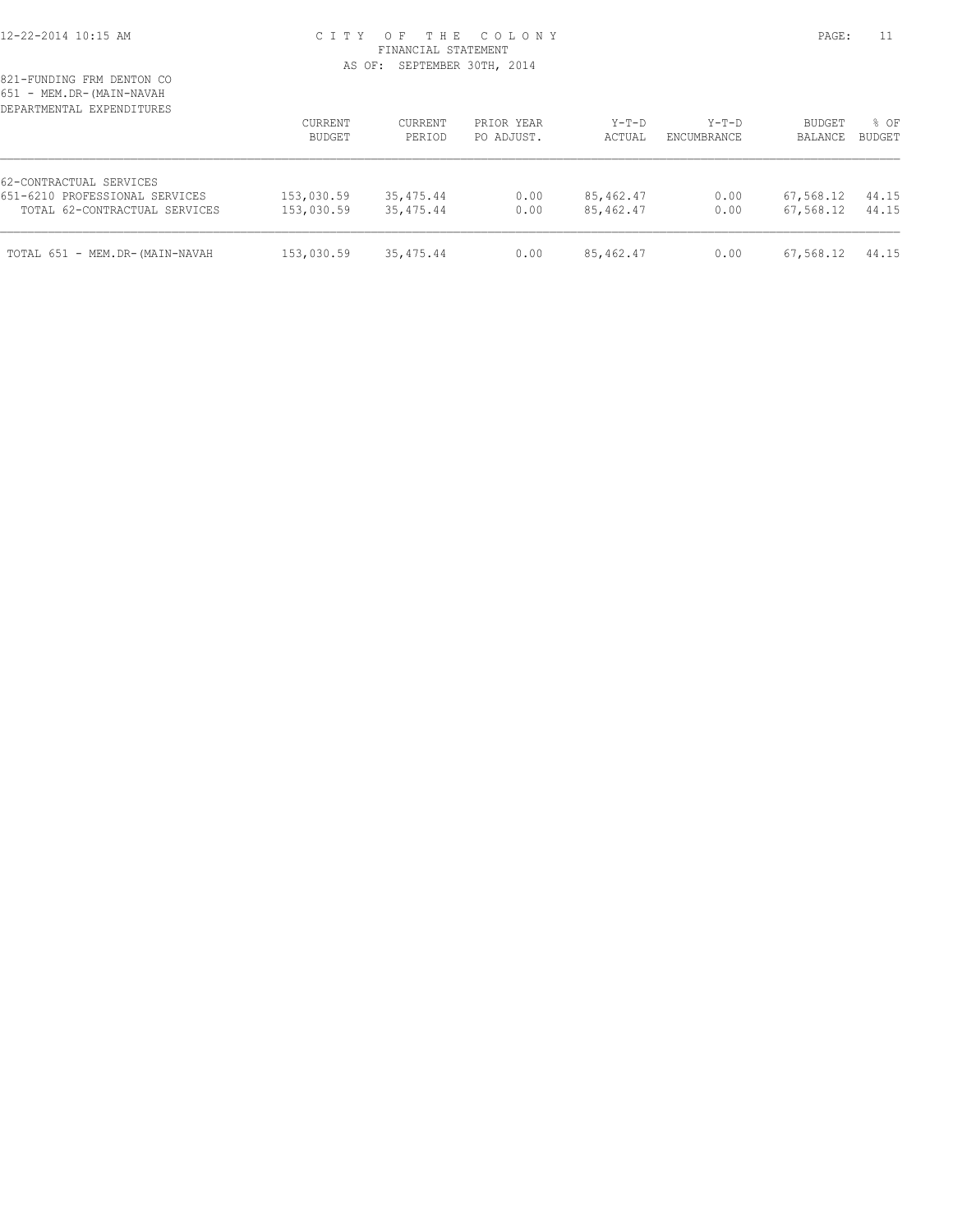| 12-22-2014 10:15 AM                                                              | ITY.<br>C 1 | OF<br>FINANCIAL STATEMENT   | THE COLONY |         |             | PAGE:   |        |
|----------------------------------------------------------------------------------|-------------|-----------------------------|------------|---------|-------------|---------|--------|
|                                                                                  |             | AS OF: SEPTEMBER 30TH, 2014 |            |         |             |         |        |
| 821-FUNDING FRM DENTON CO<br>652 - TxDOT UTIL RELOC<br>DEPARTMENTAL EXPENDITURES | CURRENT     | CURRENT                     | PRIOR YEAR | $Y-T-D$ | $Y-T-D$     | BUDGET  | 8 OF   |
|                                                                                  | BUDGET      | PERIOD                      | PO ADJUST. | ACTUAL  | ENCUMBRANCE | BALANCE | BUDGET |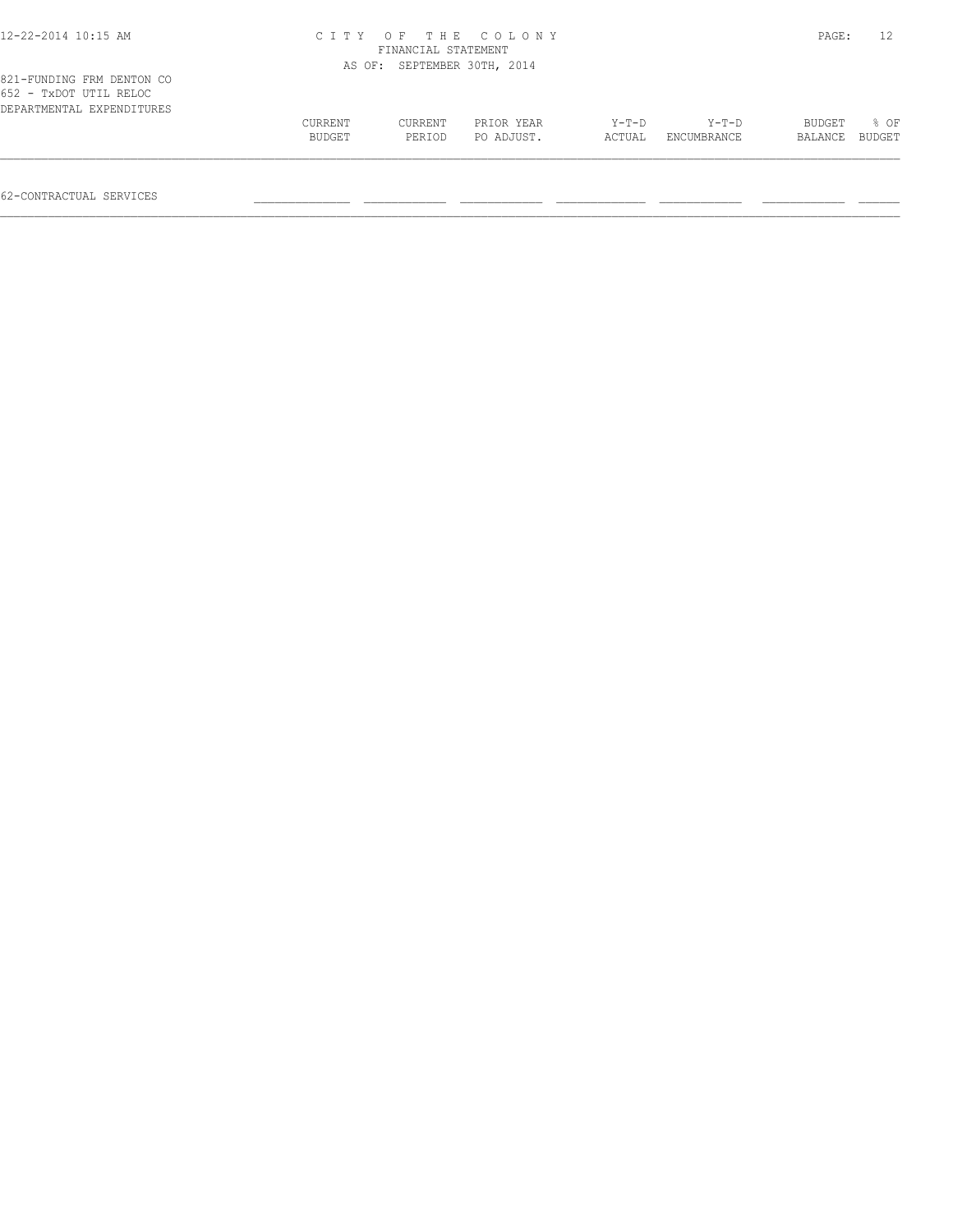# 12-22-2014 10:15 AM C I T Y O F T H E C O L O N Y PAGE: 13

\_\_\_\_\_\_\_\_\_\_\_\_\_\_\_\_\_\_\_\_\_\_\_\_\_\_\_\_\_\_\_\_\_\_\_\_\_\_\_\_\_\_\_\_\_\_\_\_\_\_\_\_\_\_\_\_\_\_\_\_\_\_\_\_\_\_\_\_\_\_\_\_\_\_\_\_\_\_\_\_\_\_\_\_\_\_\_\_\_\_\_\_\_\_\_\_\_\_\_\_\_\_\_\_\_\_\_\_\_\_\_\_\_\_\_\_\_\_\_\_\_\_\_\_\_\_\_\_\_\_\_

|                                                                                     |                   | FINANCIAL STATEMENT |                             |                 |                      |                   |                            |
|-------------------------------------------------------------------------------------|-------------------|---------------------|-----------------------------|-----------------|----------------------|-------------------|----------------------------|
|                                                                                     |                   |                     | AS OF: SEPTEMBER 30TH, 2014 |                 |                      |                   |                            |
| 821-FUNDING FRM DENTON CO<br>682 - SOFTBALL FIELD IMPR<br>DEPARTMENTAL EXPENDITURES |                   |                     |                             |                 |                      |                   |                            |
|                                                                                     | CURRENT<br>BUDGET | CURRENT<br>PERIOD   | PRIOR YEAR<br>PO ADJUST.    | Y-T-D<br>ACTUAL | Y-T-D<br>ENCUMBRANCE | BUDGET<br>BALANCE | $\frac{1}{2}$ OF<br>BUDGET |

66-CAPITAL OUTLAY \_\_\_\_\_\_\_\_\_\_\_\_\_\_ \_\_\_\_\_\_\_\_\_\_\_\_ \_\_\_\_\_\_\_\_\_\_\_\_ \_\_\_\_\_\_\_\_\_\_\_\_\_ \_\_\_\_\_\_\_\_\_\_\_\_ \_\_\_\_\_\_\_\_\_\_\_\_ \_\_\_\_\_\_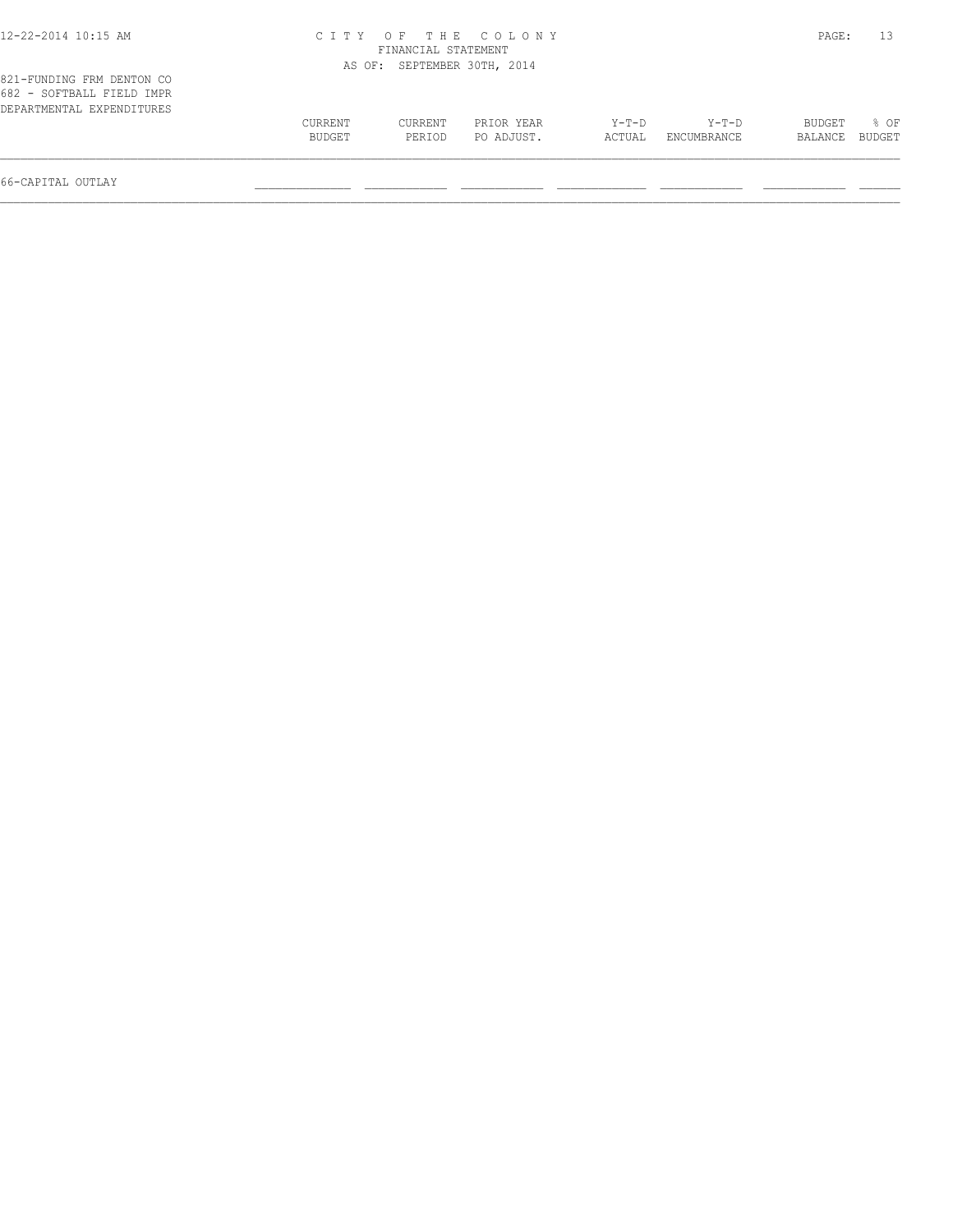821-FUNDING FRM DENTON CO 683 - FIRE TRUCK/EQUIPMEN

#### 12-22-2014 10:15 AM C I T Y O F T H E C O L O N Y PAGE: 14 FINANCIAL STATEMENT AS OF: SEPTEMBER 30TH, 2014

| DEPARTMENTAL EXPENDITURES |                   |                   |                          |                 |                        |                   |                |
|---------------------------|-------------------|-------------------|--------------------------|-----------------|------------------------|-------------------|----------------|
|                           | CURRENT<br>BUDGET | CURRENT<br>PERIOD | PRIOR YEAR<br>PO ADJUST. | Y-T-D<br>ACTUAL | $Y-T-D$<br>ENCUMBRANCE | BUDGET<br>BALANCE | % OF<br>BUDGET |
| 62-CONTRACTUAL SERVICES   |                   |                   |                          |                 |                        |                   |                |
|                           |                   |                   |                          |                 |                        |                   |                |
| 63-SUPPLIES               |                   |                   |                          |                 |                        |                   |                |
| 64-MAINTENANCE            |                   |                   |                          |                 |                        |                   |                |
| 66-CAPITAL OUTLAY         |                   |                   |                          |                 |                        |                   |                |
| 68-SUNDRY CHARGES         |                   |                   |                          |                 |                        |                   |                |
|                           |                   |                   |                          |                 |                        |                   |                |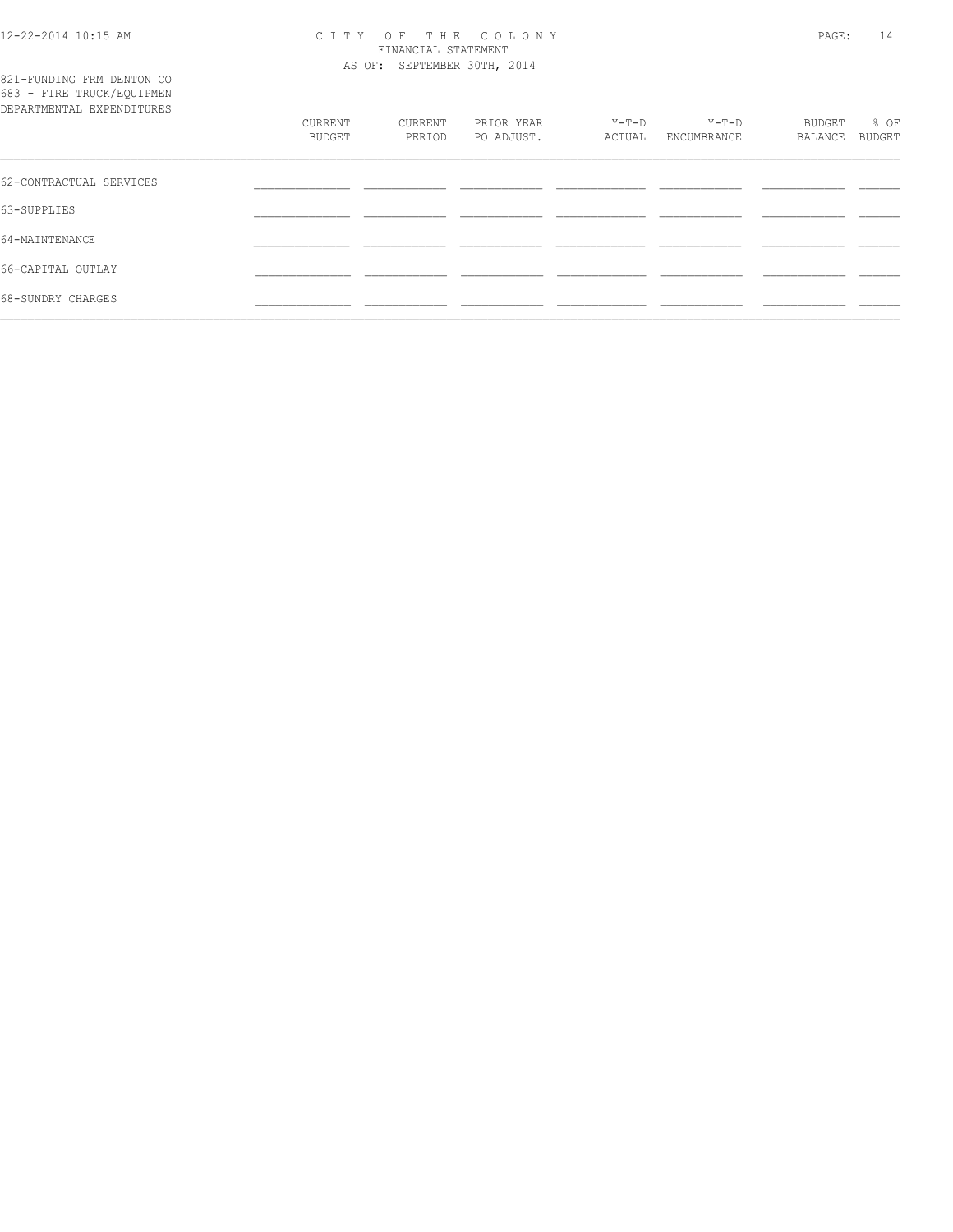### 12-22-2014 10:15 AM C I T Y O F T H E C O L O N Y PAGE: 15 FINANCIAL STATEMENT

| 821-FUNDING FRM DENTON CO<br>684 - BUILDING PURCHASE/R |                   |                   | AS OF: SEPTEMBER 30TH, 2014 |                 |                        |                   |                |
|--------------------------------------------------------|-------------------|-------------------|-----------------------------|-----------------|------------------------|-------------------|----------------|
| DEPARTMENTAL EXPENDITURES                              | CURRENT<br>BUDGET | CURRENT<br>PERIOD | PRIOR YEAR<br>PO ADJUST.    | Y-T-D<br>ACTUAL | $Y-T-D$<br>ENCUMBRANCE | BUDGET<br>BALANCE | % OF<br>BUDGET |
| 62-CONTRACTUAL SERVICES                                |                   |                   |                             |                 |                        |                   |                |
| 63-SUPPLIES                                            |                   |                   |                             |                 |                        |                   |                |
| 64-MAINTENANCE                                         |                   |                   |                             |                 |                        |                   |                |
| 66-CAPITAL OUTLAY                                      |                   |                   |                             |                 |                        |                   |                |
|                                                        |                   |                   |                             |                 |                        |                   |                |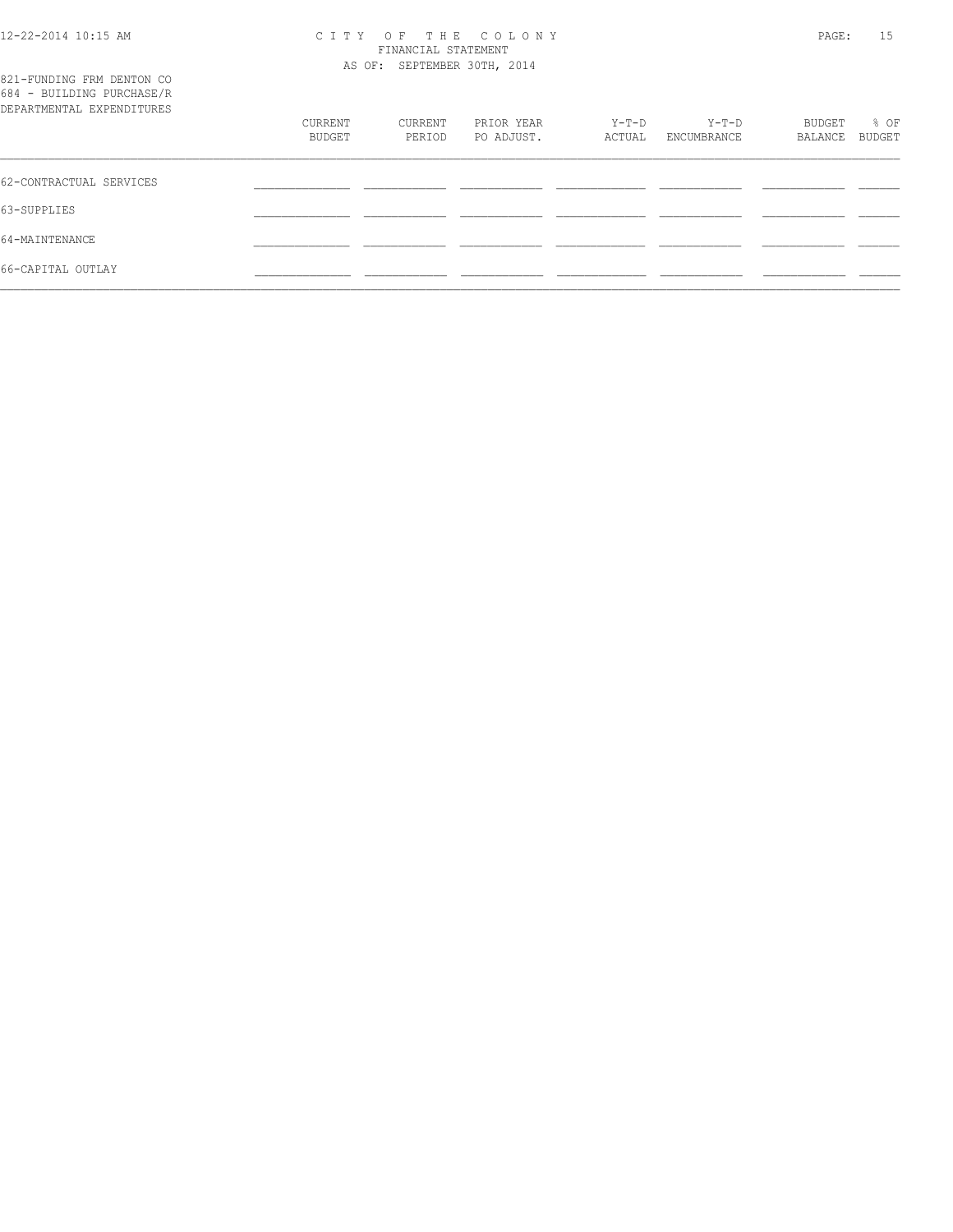821-FUNDING FRM DENTON CO

#### 12-22-2014 10:15 AM C I T Y O F T H E C O L O N Y PAGE: 16 FINANCIAL STATEMENT AS OF: SEPTEMBER 30TH, 2014

| 685 - MEMORIAL DRIVE EXTE<br>DEPARTMENTAL EXPENDITURES |                              |                           |                          |                   |                        |                                 |                |
|--------------------------------------------------------|------------------------------|---------------------------|--------------------------|-------------------|------------------------|---------------------------------|----------------|
|                                                        | CURRENT<br><b>BUDGET</b>     | CURRENT<br>PERIOD         | PRIOR YEAR<br>PO ADJUST. | $Y-T-D$<br>ACTUAL | $Y-T-D$<br>ENCUMBRANCE | BUDGET<br>BALANCE               | % OF<br>BUDGET |
| 61-PERSONNEL SERVICES                                  |                              |                           |                          |                   |                        |                                 |                |
| 62-CONTRACTUAL SERVICES                                |                              |                           |                          |                   |                        |                                 |                |
| 64-MAINTENANCE                                         |                              |                           |                          |                   |                        |                                 |                |
| TOTAL EXPENDITURES<br>***<br>$***$                     | 197,930.59<br>______________ | 43,116.50<br>____________ | 0.00<br>-------------    | 114,153.79        | 0.00<br>_______        | 83,776.80 42.33<br>____________ | -------        |
| ** REVENUE OVER (UNDER) EXPENDITURES $*(135,568.24)$   | -------------                | 1,888.20                  | 0.00                     | 0.00              | 0.00(                  | 135,568.24)                     | 0.00<br>------ |

\*\*\* END OF REPORT \*\*\*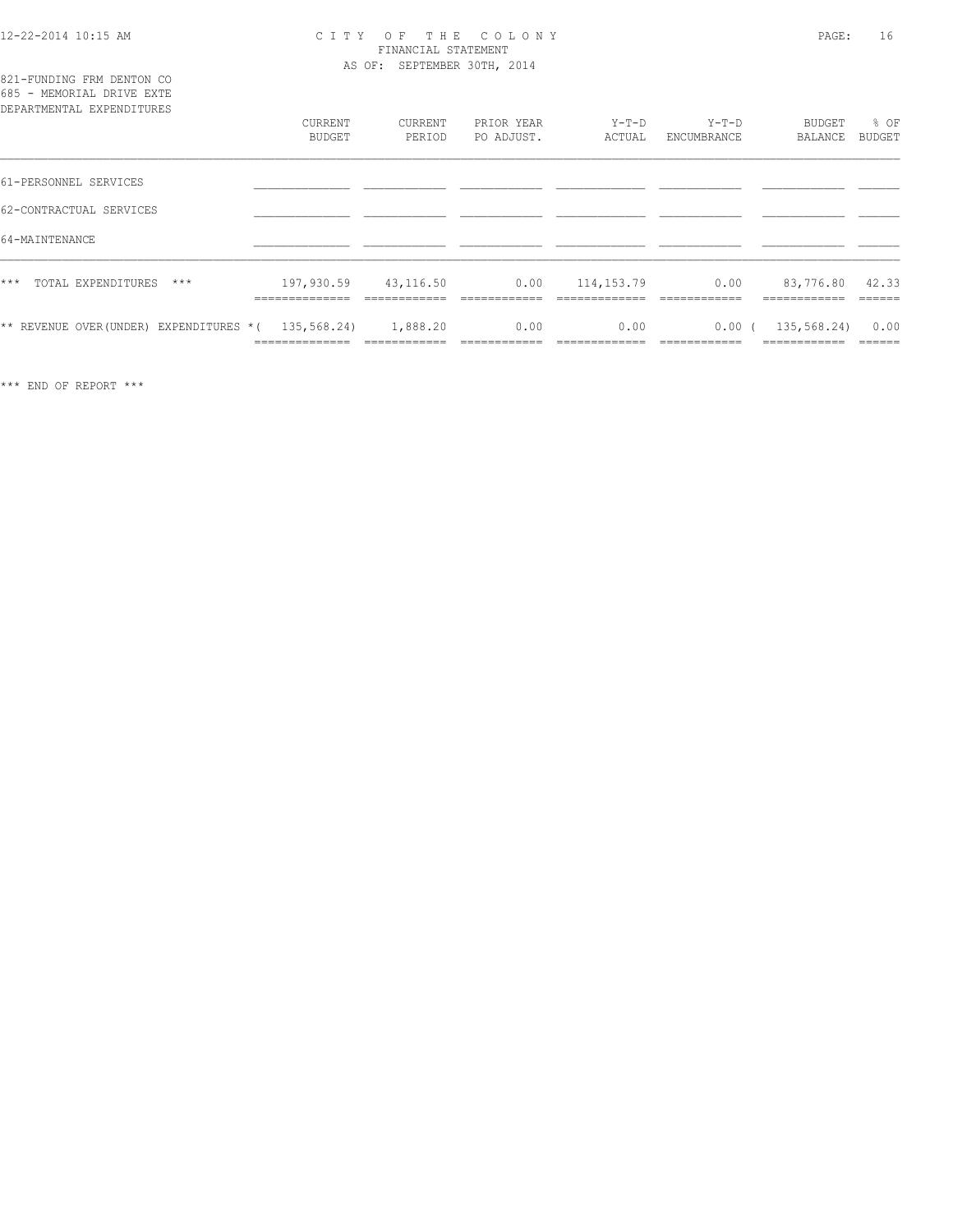#### 12-22-2014 10:15 AM C I T Y O F T H E C O L O N Y PAGE: 1 FINANCIAL STATEMENT AS OF: SEPTEMBER 30TH, 2014

822-TXDOT RTR FINANCIAL SUMMARY

 CURRENT CURRENT PRIOR YEAR Y-T-D Y-T-D BUDGET % OF BUDGET PERIOD PO ADJUST. ACTUAL ENCUMBRANCE BALANCE BUDGET  $\mathcal{L} = \{ \mathcal{L} = \{ \mathcal{L} = \{ \mathcal{L} = \{ \mathcal{L} = \{ \mathcal{L} = \{ \mathcal{L} = \{ \mathcal{L} = \{ \mathcal{L} = \{ \mathcal{L} = \{ \mathcal{L} = \{ \mathcal{L} = \{ \mathcal{L} = \{ \mathcal{L} = \{ \mathcal{L} = \{ \mathcal{L} = \{ \mathcal{L} = \{ \mathcal{L} = \{ \mathcal{L} = \{ \mathcal{L} = \{ \mathcal{L} = \{ \mathcal{L} = \{ \mathcal{L} = \{ \mathcal{L} = \{ \mathcal{$ REVENUE SUMMARY 8-OTHER REVENUE 2,515,008.00 390.97 0.00 2,115,493.15 0.00 1,399,514.85 39.82 \*\* TOTAL REVENUES \*\* 3,515,008.00 390.97 0.00 2,115,493.15 0.00 1,399,514.85 39.82 ============== ============ ============ ============= ============ ============ ====== EXPENDITURE SUMMARY 640 -S.COLONY GRADE SEP 12,479,515.50 2,177,037.76 0.00 8,338,781.76 0.00 4,140,733.74 33.18 642 -PLANO PKWY WIDENING 1,627,291.21 76,442.63 0.00 1,612,913.47 ( 320.83) 14,698.57 0.90 645 -N.COLONY CURR-PAIGE 33,645.31 2,400.00 0.00 28,800.00 4,845.31 0.00 0.00 647 -MEM.DR(SPRCRK RR U) 10,062,857.70 2,512,637.78 0.00 8,035,528.75 ( 18,796.00) 2,046,124.95 20.33 652 -FM 423 UTIL RELOC 0.00 1,750.00 0.00 1,750.00 0.00 ( 1,750.00) 0.00 666 -SCADA IMPROV 0.00 20,400.00 0.00 20,400.00 0.00 ( 20,400.00) 0.00 \*\* TOTAL EXPENDITURES \*\* 24,203,309.72 4,790,668.17 0.00 18,038,173.98 ( 14,271.52) 6,179,407.26 25.53 ============== ============ ============ ============= ============ ============ ====== \*\* REVENUE OVER(UNDER) EXPENDITURES \*(20,688,301.72)(4,790,277.20) 0.00 (15,922,680.83) 14,271.52 ( 4,779,892.41) 0.00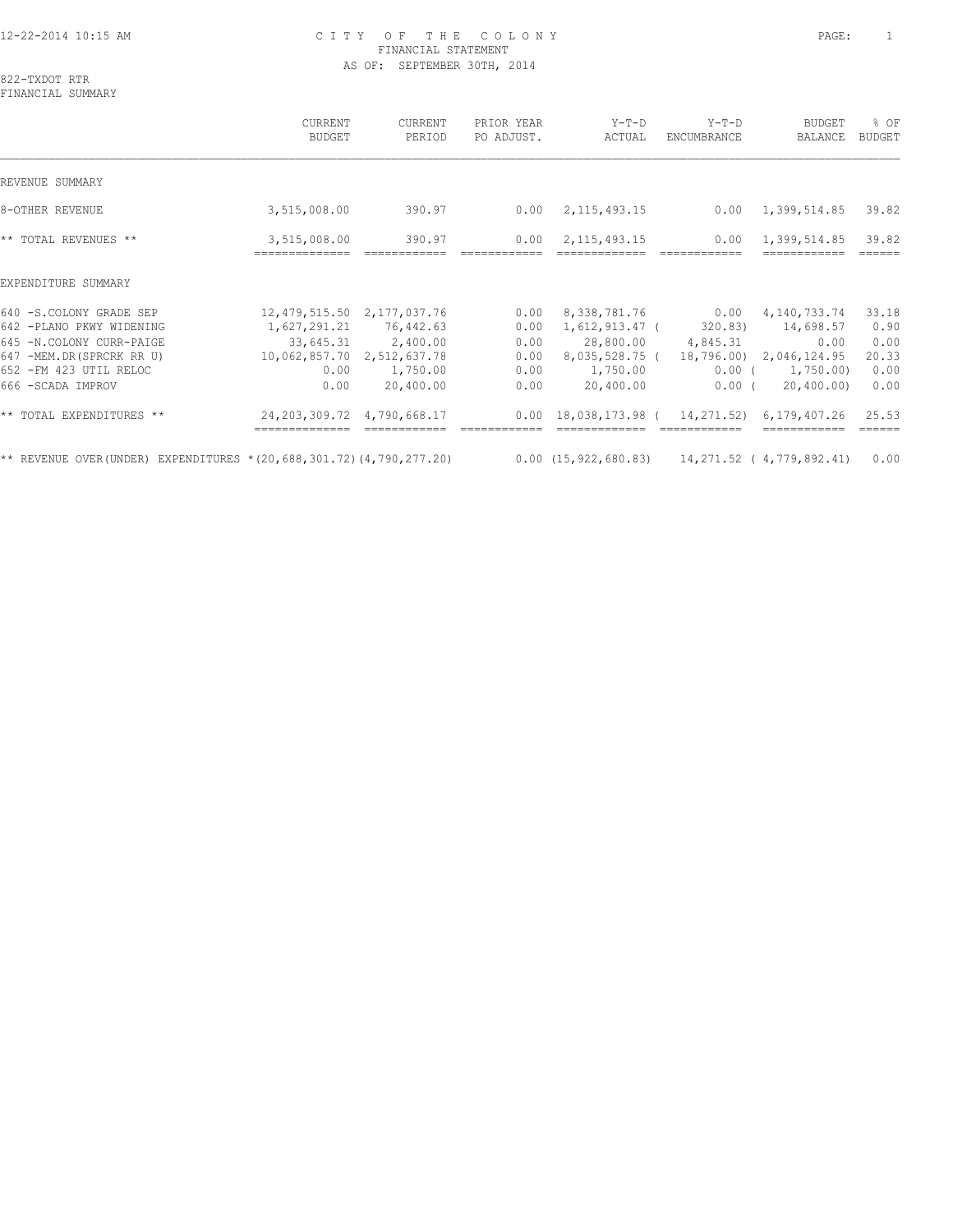#### 12-22-2014 10:15 AM C I T Y O F T H E C O L O N Y PAGE: 2 FINANCIAL STATEMENT AS OF: SEPTEMBER 30TH, 2014

822-TXDOT RTR REVENUES

 CURRENT CURRENT PRIOR YEAR Y-T-D Y-T-D BUDGET % OF BUDGET PERIOD PO ADJUST. ACTUAL ENCUMBRANCE BALANCE BUDGET  $\mathcal{L} = \{ \mathcal{L} = \{ \mathcal{L} = \{ \mathcal{L} = \{ \mathcal{L} = \{ \mathcal{L} = \{ \mathcal{L} = \{ \mathcal{L} = \{ \mathcal{L} = \{ \mathcal{L} = \{ \mathcal{L} = \{ \mathcal{L} = \{ \mathcal{L} = \{ \mathcal{L} = \{ \mathcal{L} = \{ \mathcal{L} = \{ \mathcal{L} = \{ \mathcal{L} = \{ \mathcal{L} = \{ \mathcal{L} = \{ \mathcal{L} = \{ \mathcal{L} = \{ \mathcal{L} = \{ \mathcal{L} = \{ \mathcal{$ 8-OTHER REVENUE 480000 INTEREST INCOME 0.00 390.97 0.00 7,566.32 0.00 ( 7,566.32) 0.00 483001 TXDOT - N. COLONY TO CURRY 1,990,144.00 0.00 0.00 0.00 0.00 1,990,144.00 100.00 483002 TXDOT - PLANO PKWY 1,124,864.00 0.00 0.00 0.00 0.00 1,124,864.00 100.00 483003 TXDOT - MEMORIAL DRIVE 400,000.00 0.00 0.00 0.00 0.00 400,000.00 100.00 489021 TRNSFR IN-DEN.CO.REIMB MEMSP 0.00 0.00 0.00 2,107,926.83 0.00 ( 2,107,926.83) 0.00 TOTAL 8-OTHER REVENUE 3,515,008.00 390.97 0.00 2,115,493.15 0.00 1,399,514.85 39.82

\*\* TOTAL REVENUES \*\* <br>3,515,008.00 390.97 0.00 2,115,493.15 0.00 1,399,514.85 39.82

============== ============ ============ ============= ============ ============ ======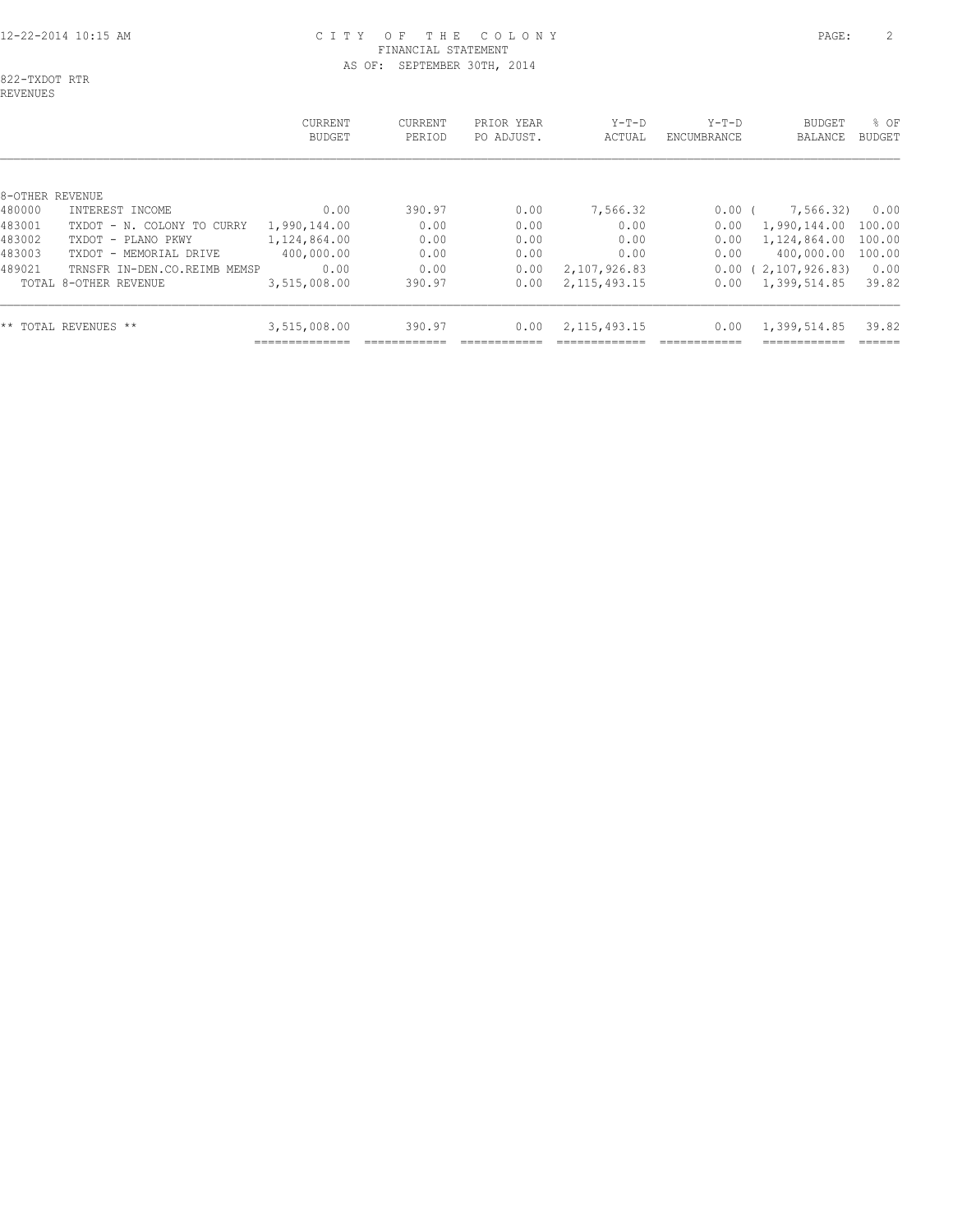#### 12-22-2014 10:15 AM C I T Y O F T H E C O L O N Y PAGE: 3 FINANCIAL STATEMENT AS OF: SEPTEMBER 30TH, 2014

| VUU INUIN PEEIIINIIIIINIIIE<br>DEPARTMENTAL EXPENDITURES                    |                   |                           |                          |                            |                      |                           |                |
|-----------------------------------------------------------------------------|-------------------|---------------------------|--------------------------|----------------------------|----------------------|---------------------------|----------------|
|                                                                             | CURRENT<br>BUDGET | CURRENT<br>PERIOD         | PRIOR YEAR<br>PO ADJUST. | $Y-T-D$<br>ACTUAL          | Y-T-D<br>ENCUMBRANCE | BUDGET<br>BALANCE         | % OF<br>BUDGET |
| 68-SUNDRY CHARGES<br>635-6800 TRANSFER OUT - CIP<br>635-6850 CONTRA-EXPENSE | 0.00<br>0.00      | 205,216.07<br>205,216.07) | 0.00<br>0.00             | 205,216.07<br>205, 216.07) | 0.00<br>0.00         | 205,216.07)<br>205,216.07 | 0.00<br>0.00   |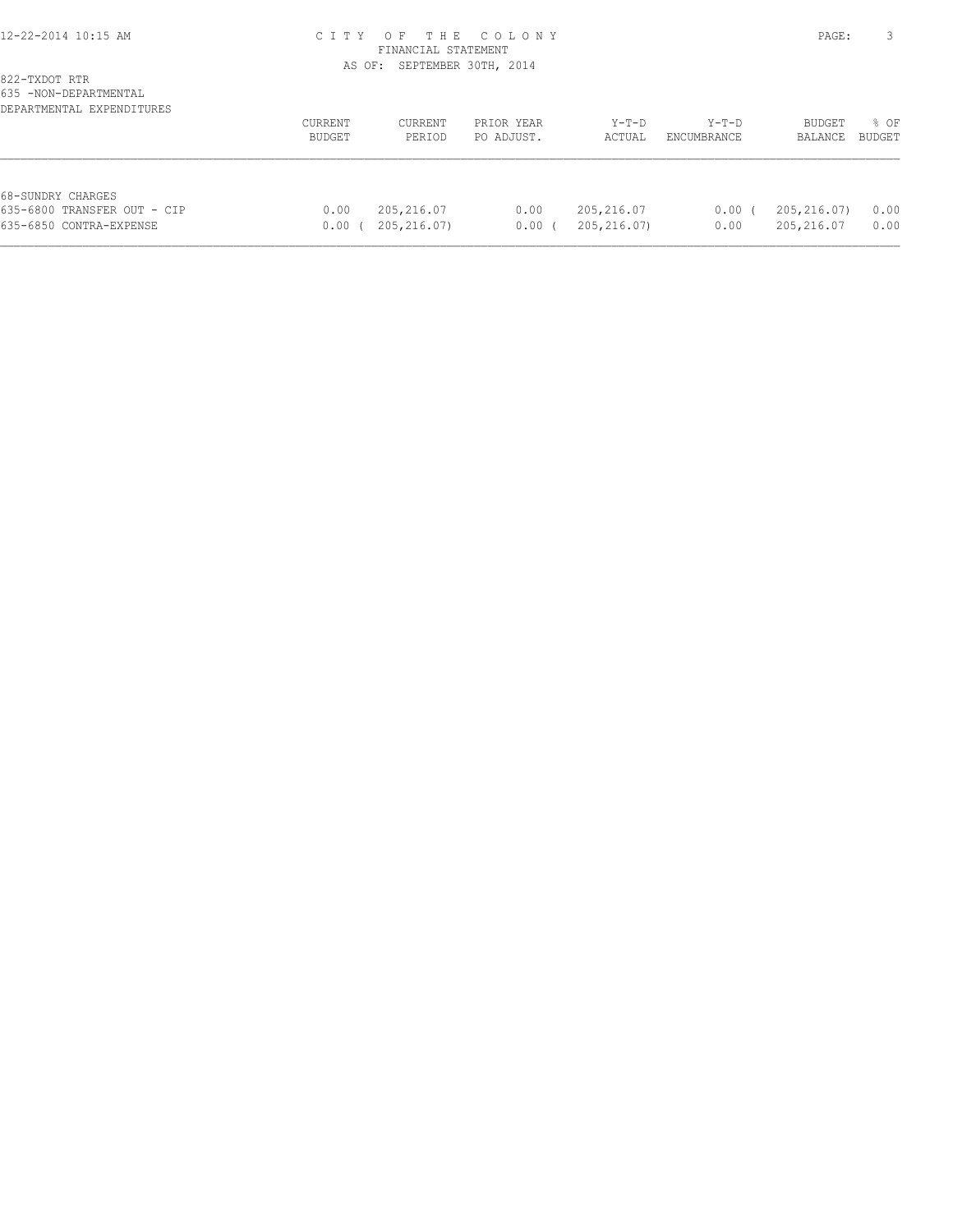#### 12-22-2014 10:15 AM C I T Y O F T H E C O L O N Y PAGE: 4 FINANCIAL STATEMENT AS OF: SEPTEMBER 30TH, 2014

| DEPARTMENTAL EXPENDITURES     | CURRENT<br>BUDGET          | CURRENT<br>PERIOD | PRIOR YEAR<br>PO ADJUST. | Y-T-D<br>ACTUAL | $Y-T-D$<br>ENCUMBRANCE | <b>BUDGET</b><br>BALANCE | % OF<br><b>BUDGET</b> |
|-------------------------------|----------------------------|-------------------|--------------------------|-----------------|------------------------|--------------------------|-----------------------|
| 62-CONTRACTUAL SERVICES       |                            |                   |                          |                 |                        |                          |                       |
| 640-6213 CONTRACTUAL SERVICES | 12,479,515.50 2,177,037.76 |                   | 0.00                     | 8,338,781.76    | 0.00                   | 4,140,733.74             | 33.18                 |
| TOTAL 62-CONTRACTUAL SERVICES | 12,479,515.50 2,177,037.76 |                   | 0.00                     | 8,338,781.76    | 0.00                   | 4,140,733.74             | 33.18                 |
| TOTAL 640 -S.COLONY GRADE SEP | 12,479,515.50 2,177,037.76 |                   | 0.00                     | 8,338,781.76    | 0.00                   | 4,140,733.74             | 33.18                 |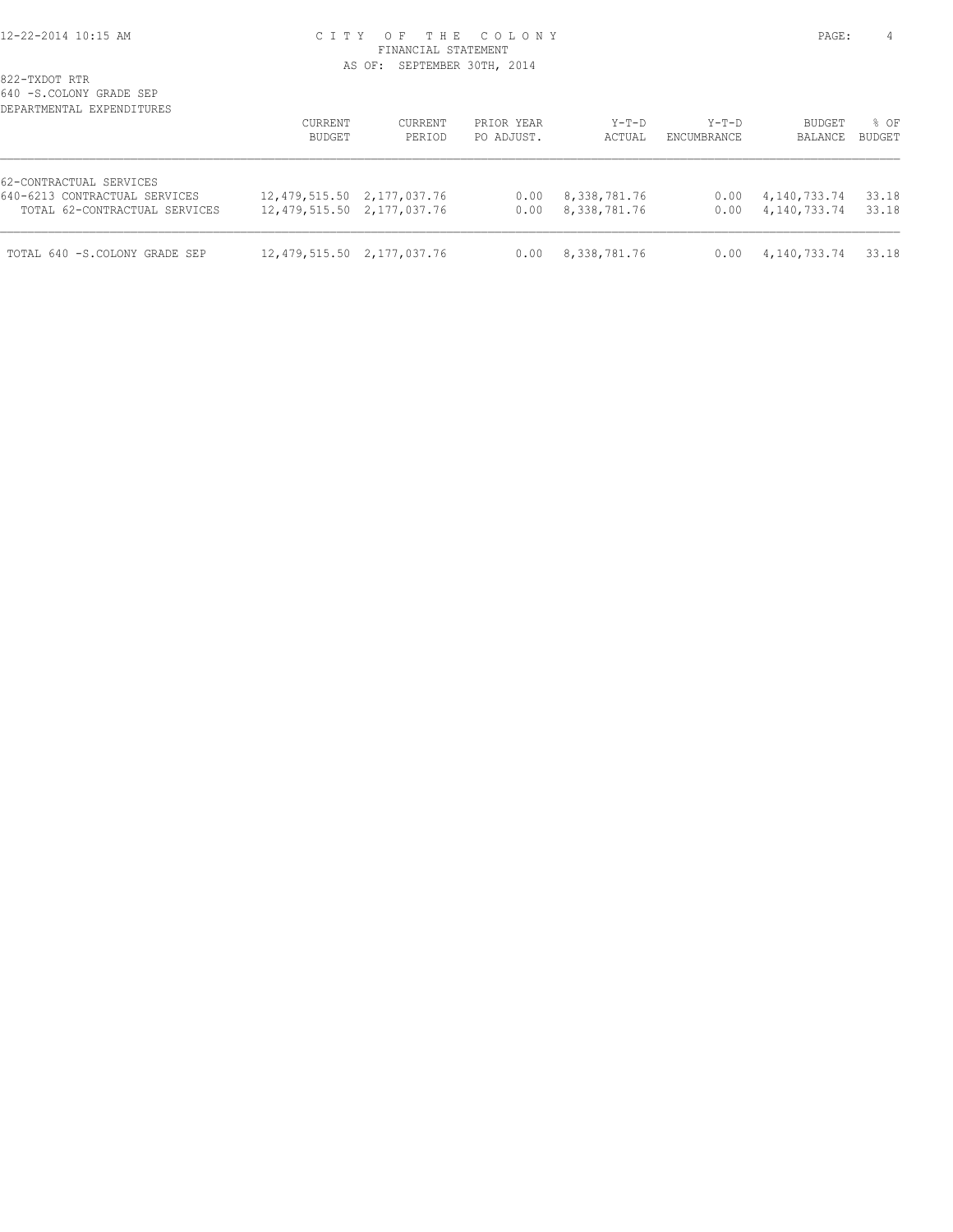#### 12-22-2014 10:15 AM C I T Y O F T H E C O L O N Y PAGE: 5 FINANCIAL STATEMENT AS OF: SEPTEMBER 30TH, 2014

822-TXDOT RTR

642 -PLANO PKWY WIDENING

| 774 - FANILLA FILMI MIDININO<br>DEPARTMENTAL EXPENDITURES |                |                |            |                  |             |               |         |
|-----------------------------------------------------------|----------------|----------------|------------|------------------|-------------|---------------|---------|
|                                                           | <b>CURRENT</b> | <b>CURRENT</b> | PRIOR YEAR | $Y-T-D$          | $Y-T-D$     | <b>BUDGET</b> | % OF    |
|                                                           | BUDGET         | PERIOD         | PO ADJUST. | ACTUAL           | ENCUMBRANCE | BALANCE       | BUDGET  |
| 62-CONTRACTUAL SERVICES                                   |                |                |            |                  |             |               |         |
| 642-6210 PROFESSIONAL SERVICES                            | 46,620.61      | 0.00           | 0.00       | 48,226.85 (      | $320.83$ (  | 1,285.41)     | $2.76-$ |
| 642-6213 PLANO PARKWAY CONSTRUCTION                       | 1,580,670.60   | 76,442.63      | 0.00       | 1,564,686.62     | 0.00        | 15,983.98     | 1.01    |
| TOTAL 62-CONTRACTUAL SERVICES                             | 1,627,291.21   | 76,442.63      | 0.00       | $1.612.913.47$ ( | 320.83      | 14,698.57     | 0.90    |
| TOTAL 642 -PLANO PKWY WIDENING                            | 1,627,291.21   | 76,442.63      | 0.00       | 1,612,913.47 (   | 320.83)     | 14,698.57     | 0.90    |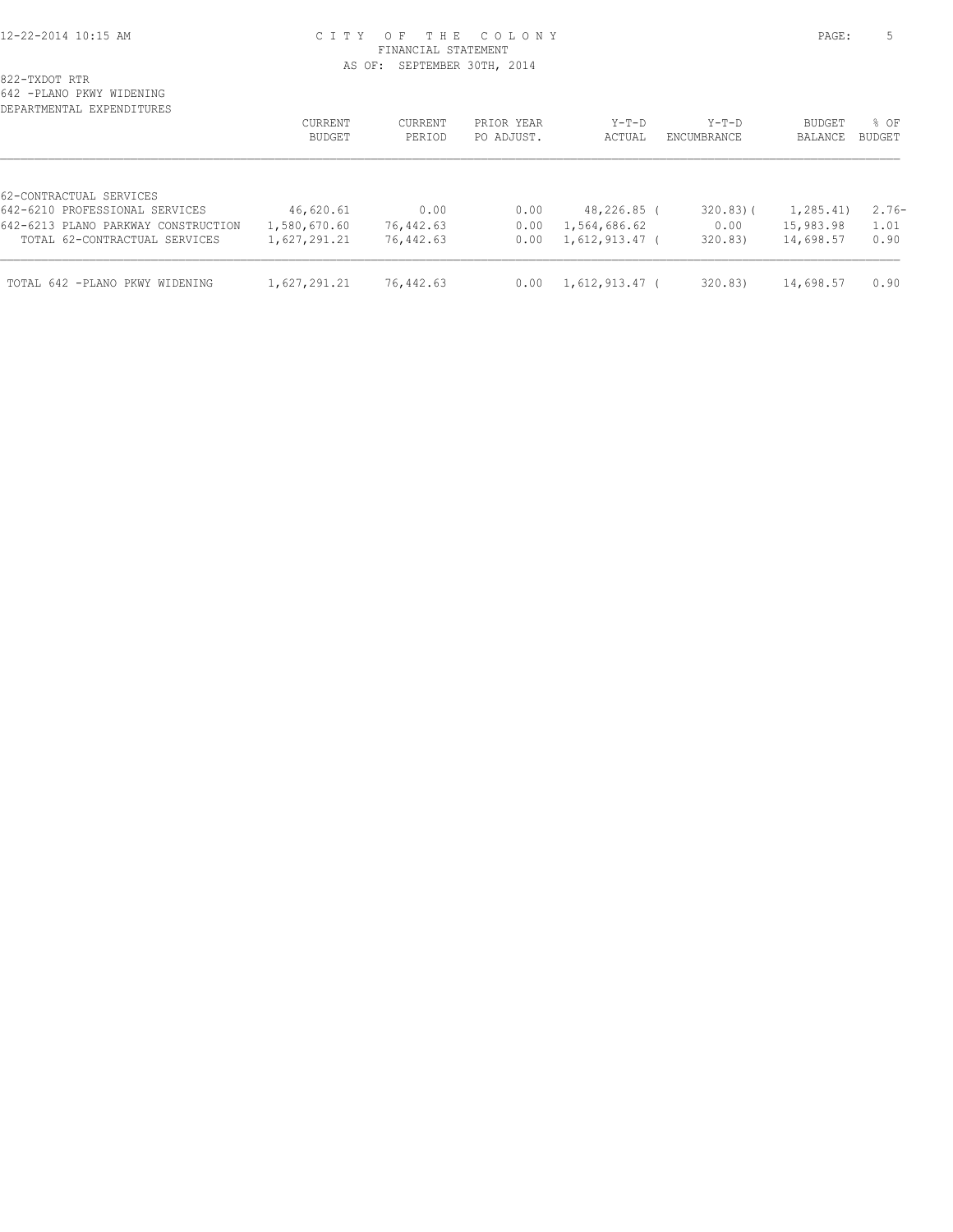#### 12-22-2014 10:15 AM C I T Y O F T H E C O L O N Y PAGE: 6 FINANCIAL STATEMENT AS OF: SEPTEMBER 30TH, 2014

| 643 -MEM DR CORR TRAFFIC  |                |         |            |         |             |               |        |
|---------------------------|----------------|---------|------------|---------|-------------|---------------|--------|
| DEPARTMENTAL EXPENDITURES |                |         |            |         |             |               |        |
|                           | <b>CURRENT</b> | CURRENT | PRIOR YEAR | $Y-T-D$ | $Y - T - D$ | <b>BUDGET</b> | $8$ OF |
|                           | BUDGET         | PERIOD  | PO ADJUST. | ACTUAL  | ENCUMBRANCE | BALANCE       | BUDGET |
|                           |                |         |            |         |             |               |        |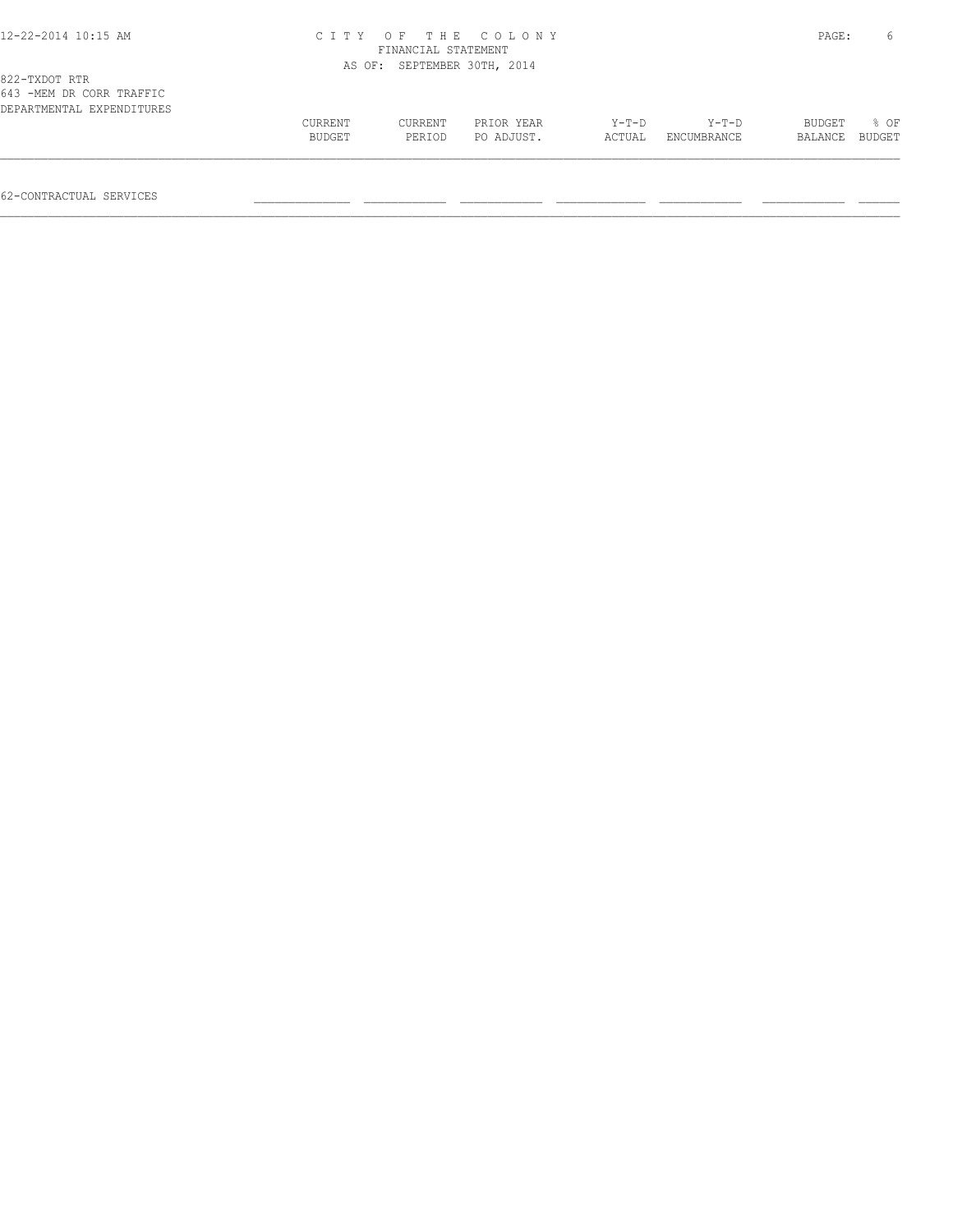#### 12-22-2014 10:15 AM C I T Y O F T H E C O L O N Y PAGE: 7 FINANCIAL STATEMENT AS OF: SEPTEMBER 30TH, 2014

| CURRENT | CURRENT | PRIOR YEAR | Y-T-D  | $Y-T-D$     | BUDGET         | % OF |
|---------|---------|------------|--------|-------------|----------------|------|
| BUDGET  | PERIOD  | PO ADJUST. | ACTUAL | ENCUMBRANCE | BALANCE BUDGET |      |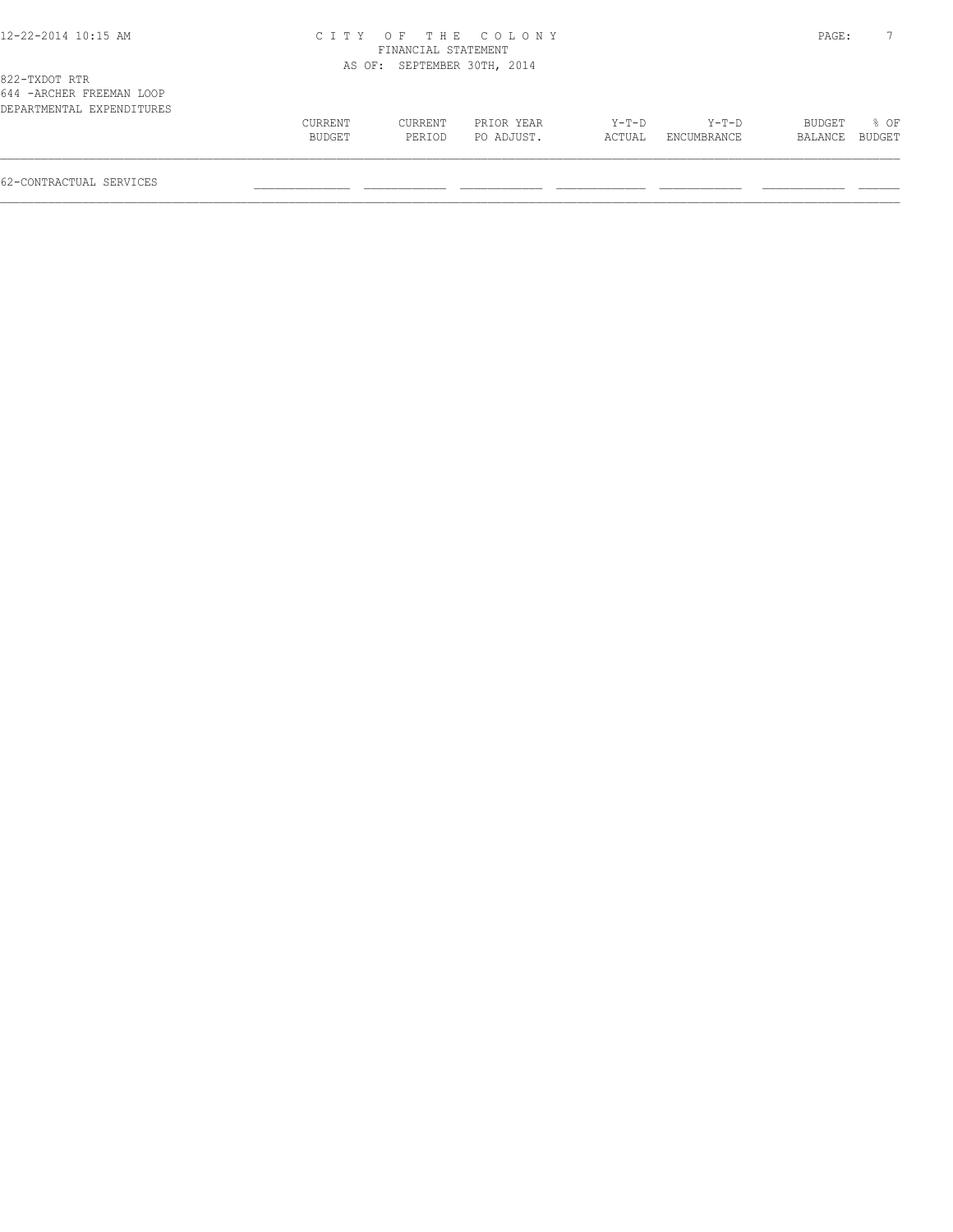#### 12-22-2014 10:15 AM C I T Y O F T H E C O L O N Y PAGE: 8 FINANCIAL STATEMENT AS OF: SEPTEMBER 30TH, 2014

822-TXDOT RTR

645 -N.COLONY CURR-PAIGE

| DEPARTMENTAL EXPENDITURES      |               |          |            |           |             |               |        |
|--------------------------------|---------------|----------|------------|-----------|-------------|---------------|--------|
|                                | CURRENT       | CURRENT  | PRIOR YEAR | $Y-T-D$   | $Y-T-D$     | <b>BUDGET</b> | % OF   |
|                                | <b>BUDGET</b> | PERIOD   | PO ADJUST. | ACTUAL    | ENCUMBRANCE | BALANCE       | BUDGET |
| 62-CONTRACTUAL SERVICES        |               |          |            |           |             |               |        |
| 645-6213 CONTRACTUAL SERVICES  | 33,645.31     | 2,400.00 | 0.00       | 28,800.00 | 4,845.31    | 0.00          | 0.00   |
| TOTAL 62-CONTRACTUAL SERVICES  | 33,645.31     | 2,400.00 | 0.00       | 28,800.00 | 4,845.31    | 0.00          | 0.00   |
| 63-SUPPLIES                    |               |          |            |           |             |               |        |
| 66-CAPITAL OUTLAY              |               |          |            |           |             |               |        |
| TOTAL 645 -N.COLONY CURR-PAIGE | 33,645.31     | 2,400.00 | 0.00       | 28,800.00 | 4,845.31    | 0.00          | 0.00   |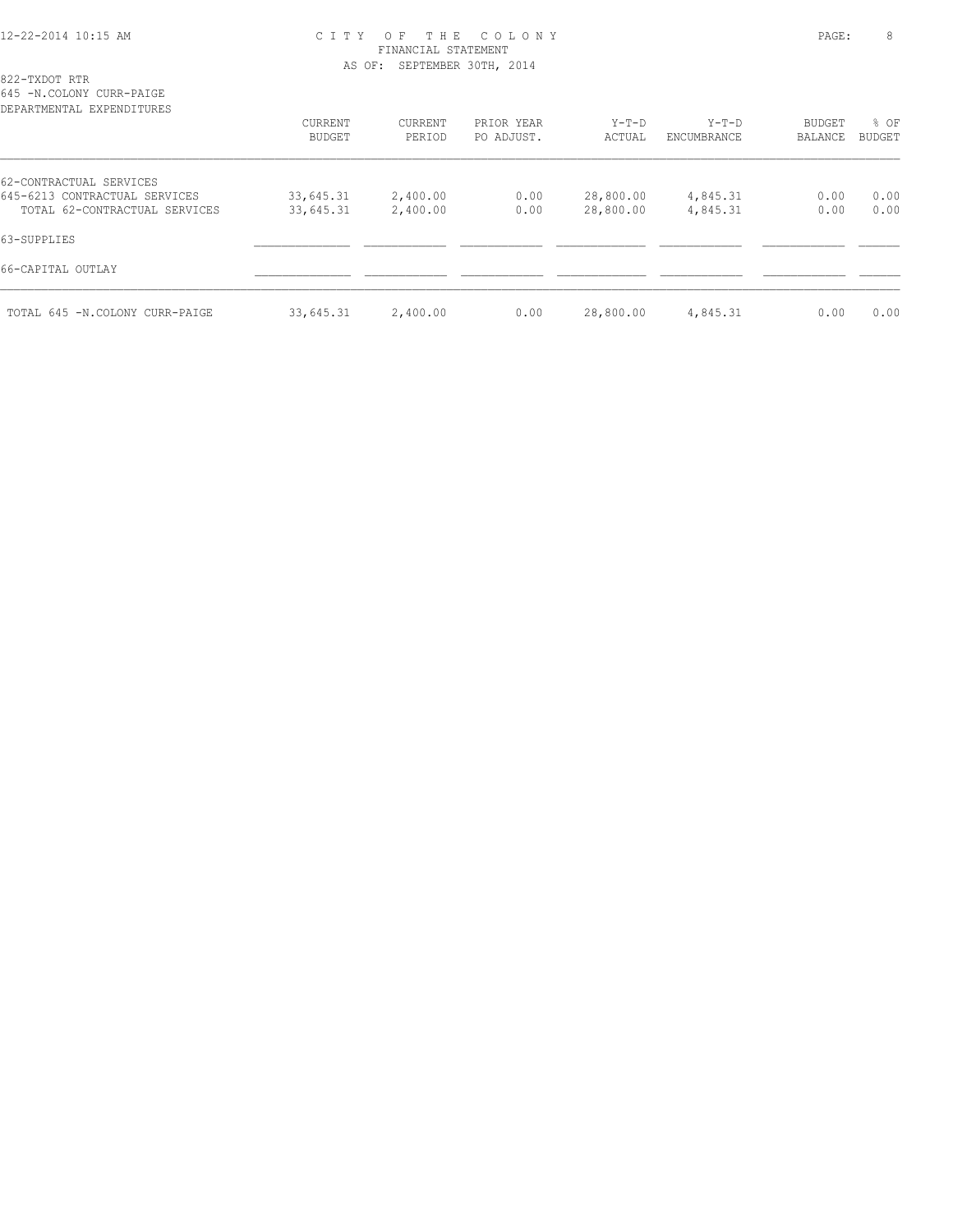#### 12-22-2014 10:15 AM C I T Y O F T H E C O L O N Y PAGE: 9 FINANCIAL STATEMENT AS OF: SEPTEMBER 30TH, 2014

822-TXDOT RTR

647 -MEM.DR(SPRCRK RR U) DEPARTMENTAL EXPENDITURES CURRENT CURRENT PRIOR YEAR Y-T-D Y-T-D BUDGET % OF BUDGET PERIOD PO ADJUST. ACTUAL ENCUMBRANCE BALANCE BUDGET  $\mathcal{L} = \{ \mathcal{L} = \{ \mathcal{L} = \{ \mathcal{L} = \{ \mathcal{L} = \{ \mathcal{L} = \{ \mathcal{L} = \{ \mathcal{L} = \{ \mathcal{L} = \{ \mathcal{L} = \{ \mathcal{L} = \{ \mathcal{L} = \{ \mathcal{L} = \{ \mathcal{L} = \{ \mathcal{L} = \{ \mathcal{L} = \{ \mathcal{L} = \{ \mathcal{L} = \{ \mathcal{L} = \{ \mathcal{L} = \{ \mathcal{L} = \{ \mathcal{L} = \{ \mathcal{L} = \{ \mathcal{L} = \{ \mathcal{$ 62-CONTRACTUAL SERVICES<br>647-6210 PROFESSIONAL SERVICES 386,620.34 34,357.17 0.00 186,353.26 21,353.13 178,913.95 46.28<br>9,676,237.36 2,478,280.61 0.00 7,849,175.49 (40,149.13) 1,867,211.00 19.30<br>10,062,857.70 2,512,637.78 0.00 8,035,528.75 (18,796.00) 2,046,124.95 20.33 647-6213 CONTRACTUAL SERVICES 9,676,237.36 2,478,280.61 0.00 7,849,175.49 ( 40,149.13) 1,867,211.00 19.30  $0.00$  8,035,528.75 ( 18,796.00) 2,046,124.95 20.33 66-CAPITAL OUTLAY \_\_\_\_\_\_\_\_\_\_\_\_\_\_ \_\_\_\_\_\_\_\_\_\_\_\_ \_\_\_\_\_\_\_\_\_\_\_\_ \_\_\_\_\_\_\_\_\_\_\_\_\_ \_\_\_\_\_\_\_\_\_\_\_\_ \_\_\_\_\_\_\_\_\_\_\_\_ \_\_\_\_\_\_  $\mathcal{L} = \{ \mathcal{L} = \{ \mathcal{L} = \{ \mathcal{L} = \{ \mathcal{L} = \{ \mathcal{L} = \{ \mathcal{L} = \{ \mathcal{L} = \{ \mathcal{L} = \{ \mathcal{L} = \{ \mathcal{L} = \{ \mathcal{L} = \{ \mathcal{L} = \{ \mathcal{L} = \{ \mathcal{L} = \{ \mathcal{L} = \{ \mathcal{L} = \{ \mathcal{L} = \{ \mathcal{L} = \{ \mathcal{L} = \{ \mathcal{L} = \{ \mathcal{L} = \{ \mathcal{L} = \{ \mathcal{L} = \{ \mathcal{$ TOTAL 647 -MEM.DR(SPRCRK RR U) 10,062,857.70 2,512,637.78 0.00 8,035,528.75 ( 18,796.00) 2,046,124.95 20.33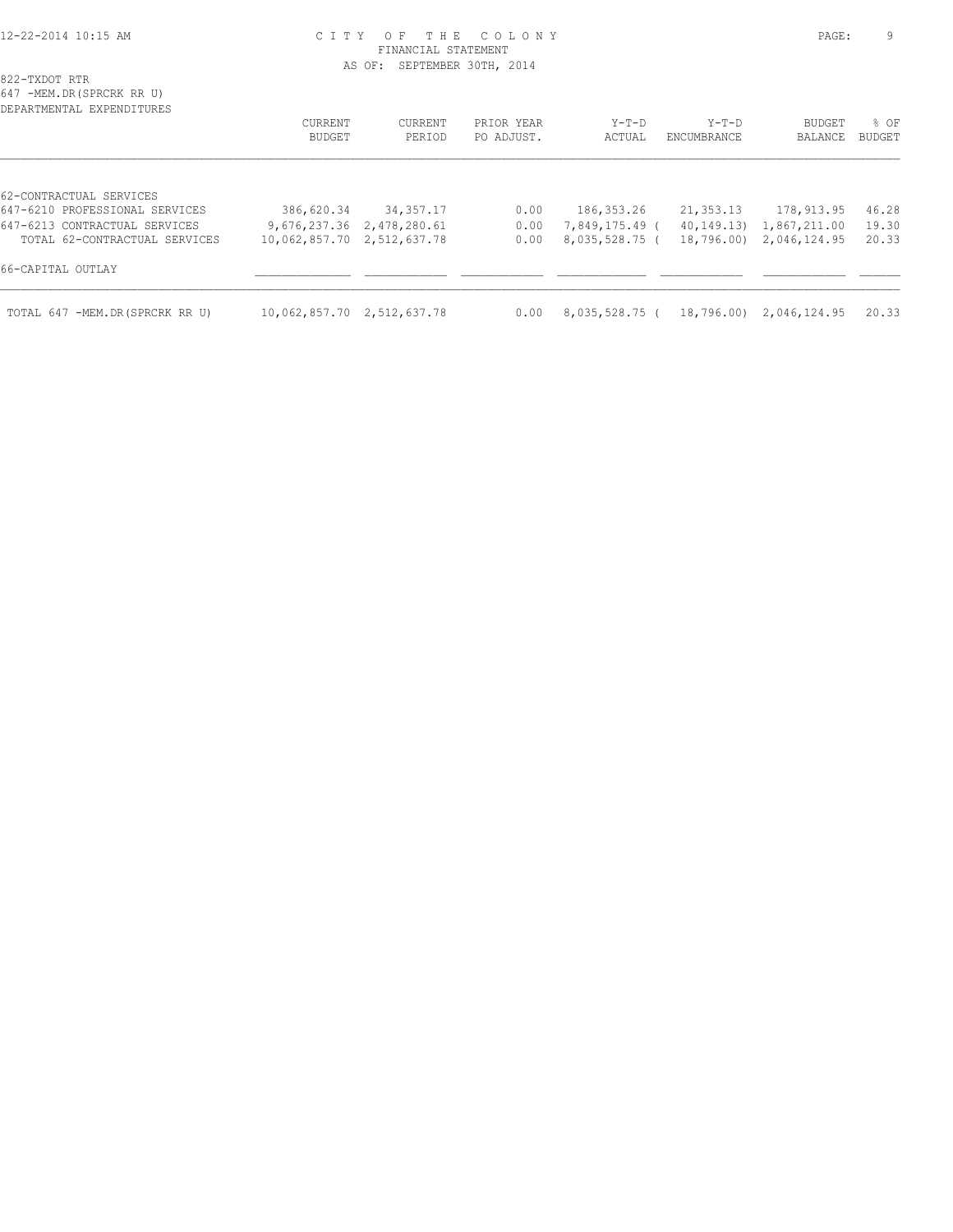| 12-22-2014 10:15 AM                                                   | C I T Y           | T H E<br>OF<br>FINANCIAL STATEMENT | COLONY                   |                 |                      | PAGE:             | 10             |
|-----------------------------------------------------------------------|-------------------|------------------------------------|--------------------------|-----------------|----------------------|-------------------|----------------|
| 822-TXDOT RTR<br>648 -CITY HALL PKNG LOT<br>DEPARTMENTAL EXPENDITURES |                   | AS OF: SEPTEMBER 30TH, 2014        |                          |                 |                      |                   |                |
|                                                                       | CURRENT<br>BUDGET | CURRENT<br>PERIOD                  | PRIOR YEAR<br>PO ADJUST. | Y-T-D<br>ACTUAL | Y-T-D<br>ENCUMBRANCE | BUDGET<br>BALANCE | % OF<br>BUDGET |
| 62-CONTRACTUAL SERVICES                                               |                   |                                    |                          |                 |                      |                   |                |
| 66-CAPITAL OUTLAY                                                     |                   |                                    |                          |                 |                      |                   |                |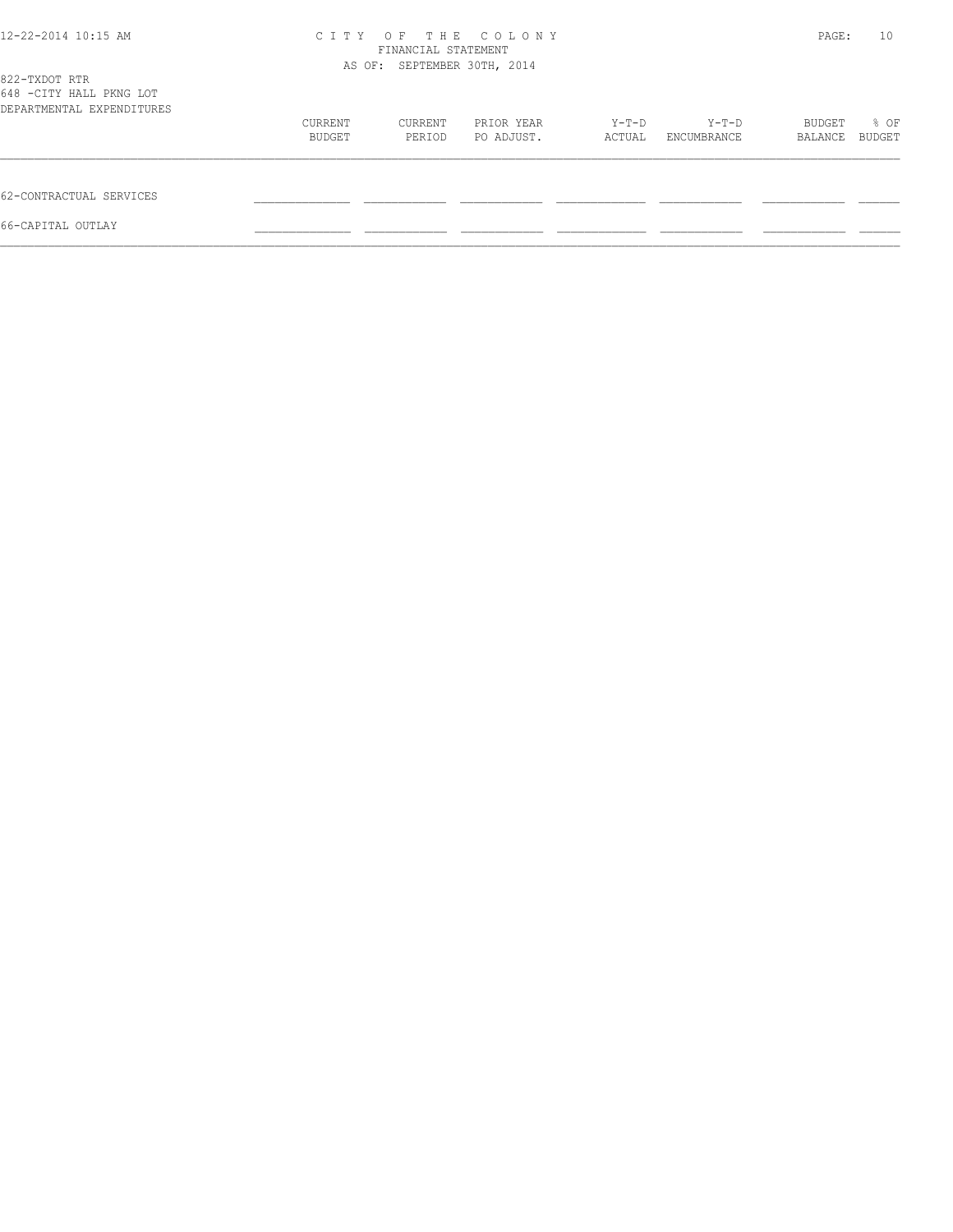#### 12-22-2014 10:15 AM C I T Y O F T H E C O L O N Y PAGE: 11 FINANCIAL STATEMENT AS OF: SEPTEMBER 30TH, 2014

| DEPARTMENTAL EXPENDITURES |         |         |            |        |             |                |      |
|---------------------------|---------|---------|------------|--------|-------------|----------------|------|
|                           | CURRENT | CURRENT | PRIOR YEAR | Y-T-D  | $Y-T-D$     | BUDGET         | 8 OF |
|                           | BUDGET  | PERTOD  | PO ADJUST. | ACTUAL | ENCUMBRANCE | BALANCE BUDGET |      |
|                           |         |         |            |        |             |                |      |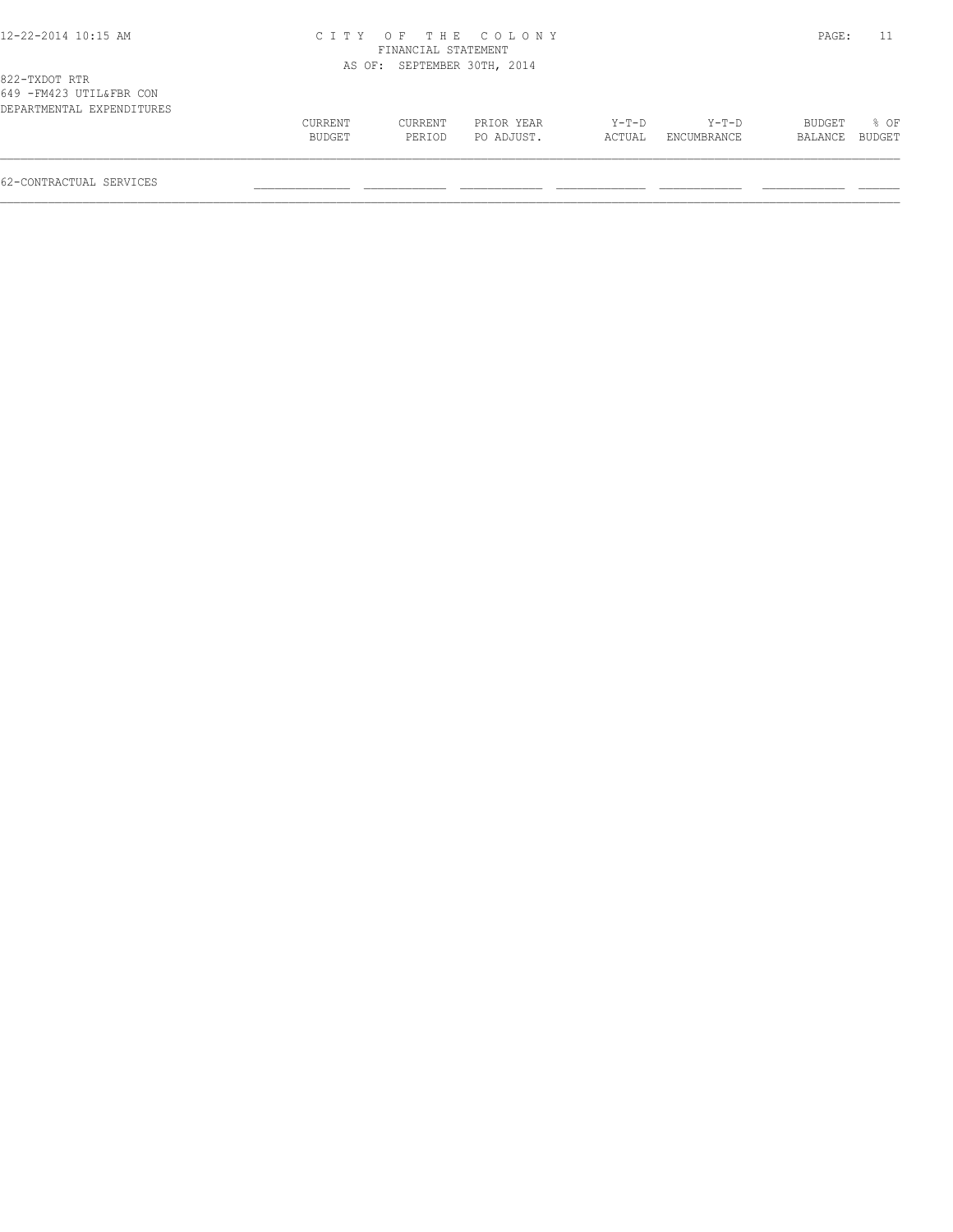#### 12-22-2014 10:15 AM C I T Y O F T H E C O L O N Y PAGE: 12 FINANCIAL STATEMENT AS OF: SEPTEMBER 30TH, 2014

| 650 - FM423 FIBROPTIC CON |         |         |            |        |             |         |        |
|---------------------------|---------|---------|------------|--------|-------------|---------|--------|
| DEPARTMENTAL EXPENDITURES |         |         |            |        |             |         |        |
|                           | CURRENT | CURRENT | PRIOR YEAR | Y-T-D  | $Y-T-D$     | BUDGET  | $8$ OF |
|                           | BUDGET  | PERIOD  | PO ADJUST. | ACTUAL | ENCUMBRANCE | BALANCE | BUDGET |
|                           |         |         |            |        |             |         |        |
|                           |         |         |            |        |             |         |        |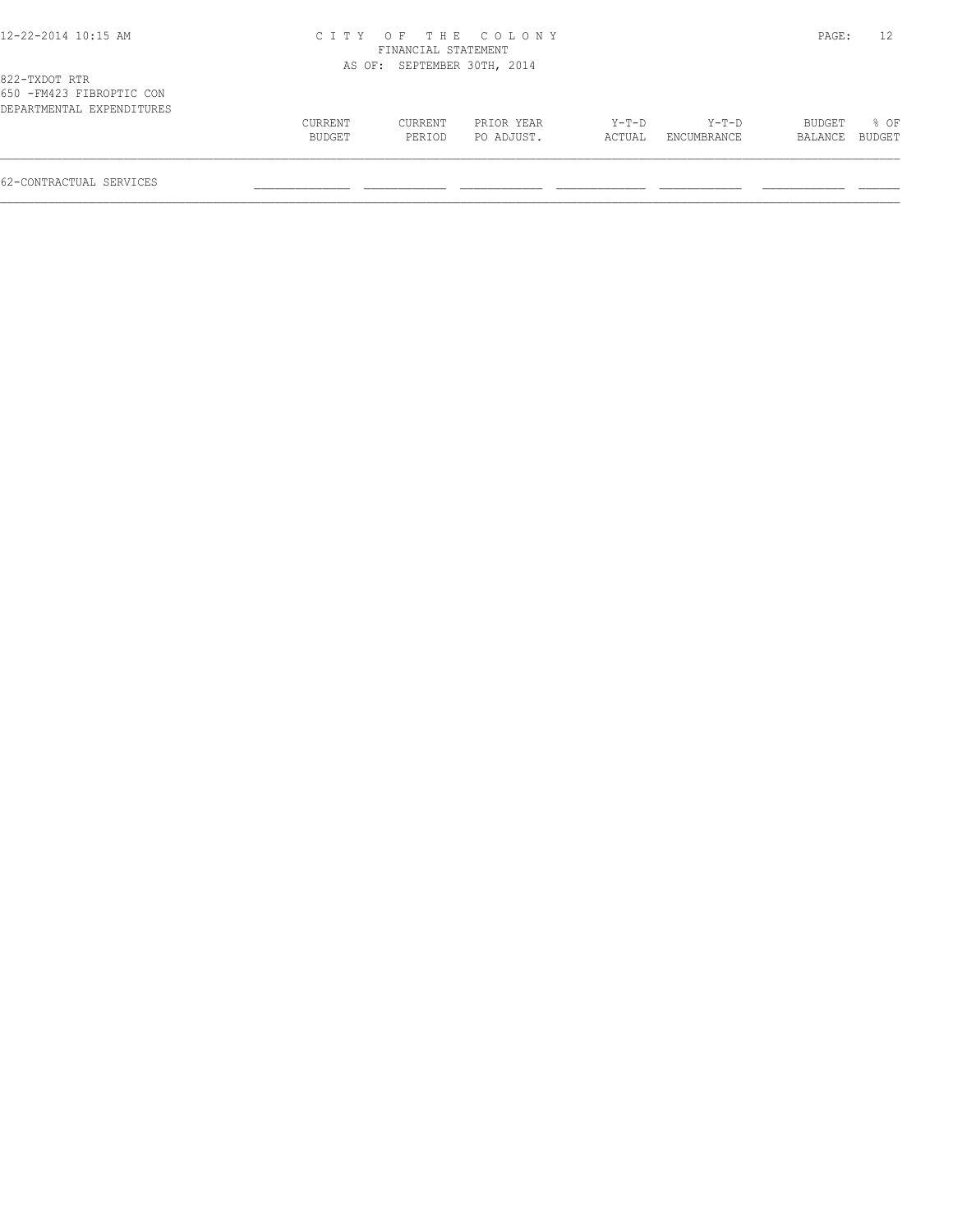#### 12-22-2014 10:15 AM C I T Y O F T H E C O L O N Y PAGE: 13 FINANCIAL STATEMENT AS OF: SEPTEMBER 30TH, 2014

| DEPARTMENTAL EXPENDITURES |         |         |            |         |             |           |        |
|---------------------------|---------|---------|------------|---------|-------------|-----------|--------|
|                           | CURRENT | CURRENT | PRIOR YEAR | $Y-T-D$ | $Y-T-D$     | BUDGET    | % OF   |
|                           | BUDGET  | PERIOD  | PO ADJUST. | ACTUAL  | ENCUMBRANCE | BALANCE . | BUDGET |
|                           |         |         |            |         |             |           |        |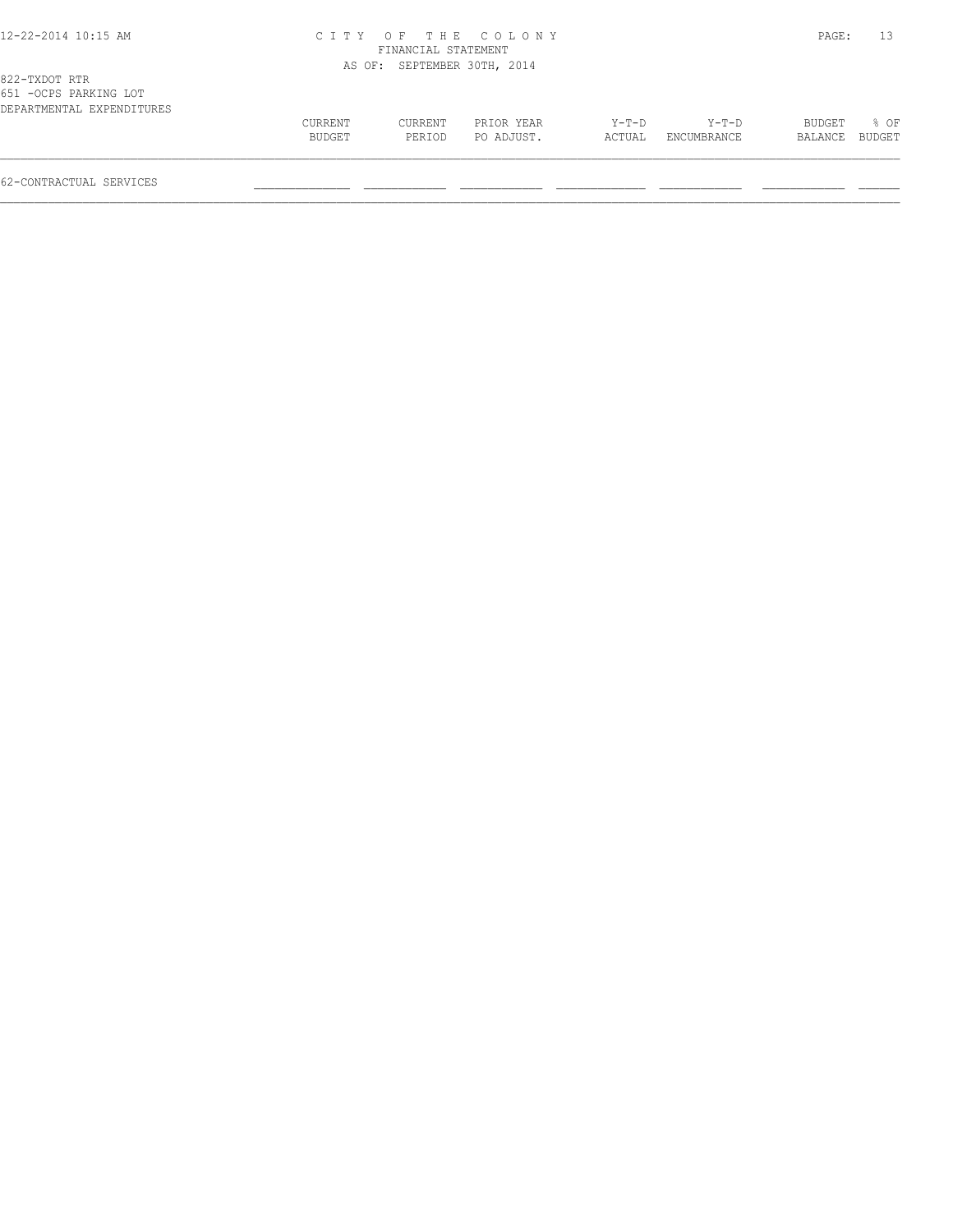#### 12-22-2014 10:15 AM C I T Y O F T H E C O L O N Y PAGE: 14 FINANCIAL STATEMENT AS OF: SEPTEMBER 30TH, 2014

| DEPARTMENTAL EXPENDITURES                                                                  | CURRENT<br>BUDGET | CURRENT<br>PERIOD    | PRIOR YEAR<br>PO ADJUST. | $Y-T-D$<br>ACTUAL    | $Y-T-D$<br>ENCUMBRANCE | BUDGET<br>BALANCE    | % OF<br>BUDGET |
|--------------------------------------------------------------------------------------------|-------------------|----------------------|--------------------------|----------------------|------------------------|----------------------|----------------|
| 62-CONTRACTUAL SERVICES<br>652-6210 PROFESSIONAL SERVICES<br>TOTAL 62-CONTRACTUAL SERVICES | 0.00<br>0.00      | 1,750.00<br>1,750.00 | 0.00<br>0.00             | 1,750.00<br>1,750.00 | $0.00$ (<br>$0.00$ (   | 1,750.00<br>1,750.00 | 0.00<br>0.00   |
| TOTAL 652 -FM 423 UTIL RELOC                                                               | 0.00              | 1,750.00             | 0.00                     | 1,750.00             | $0.00$ (               | 1,750.00)            | 0.00           |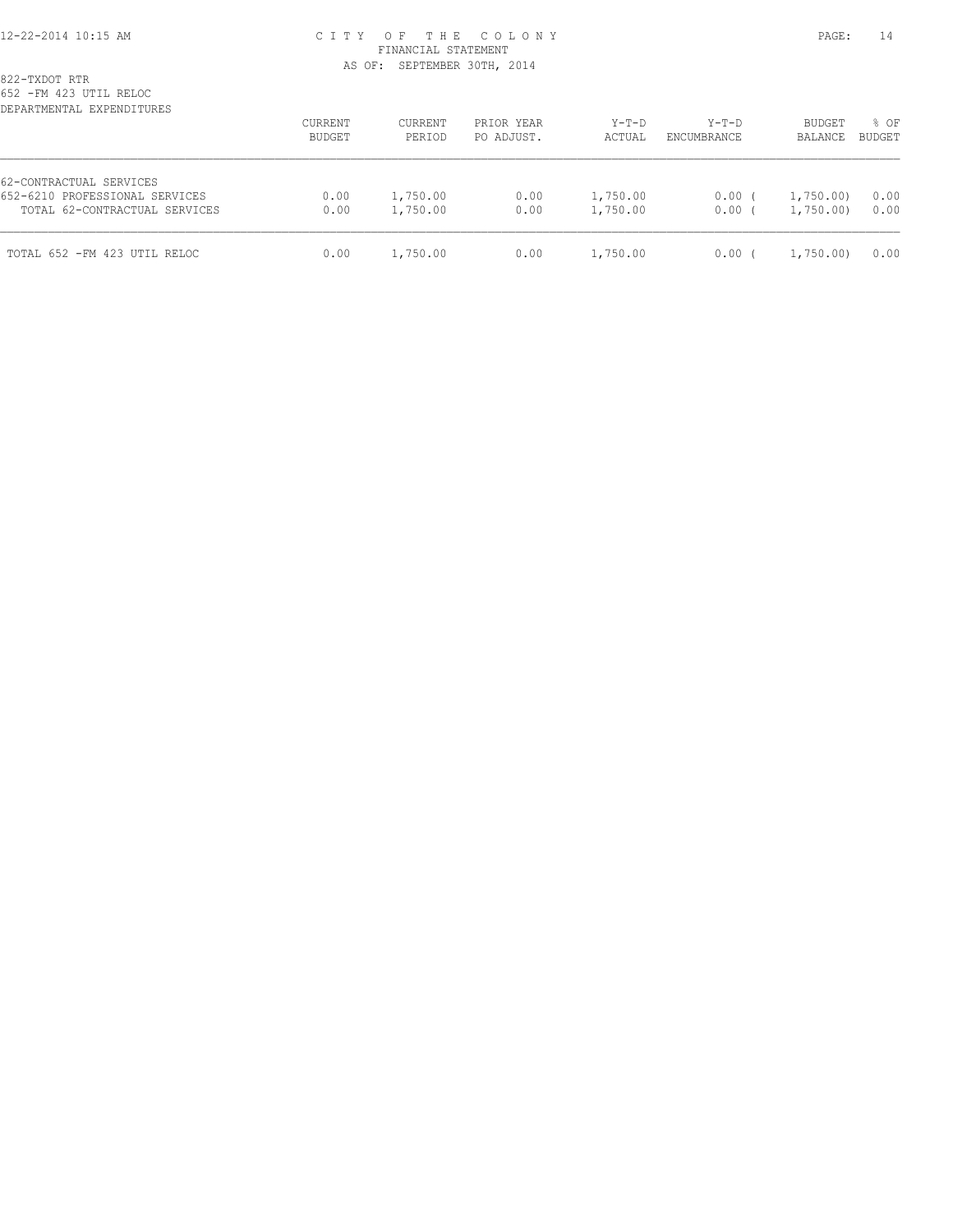| 12-22-2014 10:15 AM                                                     | C T T Y                     | OF<br>THE<br>FINANCIAL STATEMENT | COLONY     |        |             | PAGE:   | 15     |
|-------------------------------------------------------------------------|-----------------------------|----------------------------------|------------|--------|-------------|---------|--------|
|                                                                         | AS OF: SEPTEMBER 30TH, 2014 |                                  |            |        |             |         |        |
| 822-TXDOT RTR<br>653 - FM423 UTIL ESMT ACQ<br>DEPARTMENTAL EXPENDITURES |                             |                                  |            |        |             |         |        |
|                                                                         | CURRENT                     | CURRENT                          | PRIOR YEAR | Y-T-D  | $Y-T-D$     | BUDGET  | % OF   |
|                                                                         | BUDGET                      | PERIOD                           | PO ADJUST. | ACTUAL | ENCUMBRANCE | BALANCE | BUDGET |
| 62-CONTRACTUAL SERVICES                                                 |                             |                                  |            |        |             |         |        |
| 66-CAPITAL OUTLAY                                                       |                             |                                  |            |        |             |         |        |
|                                                                         |                             |                                  |            |        |             |         |        |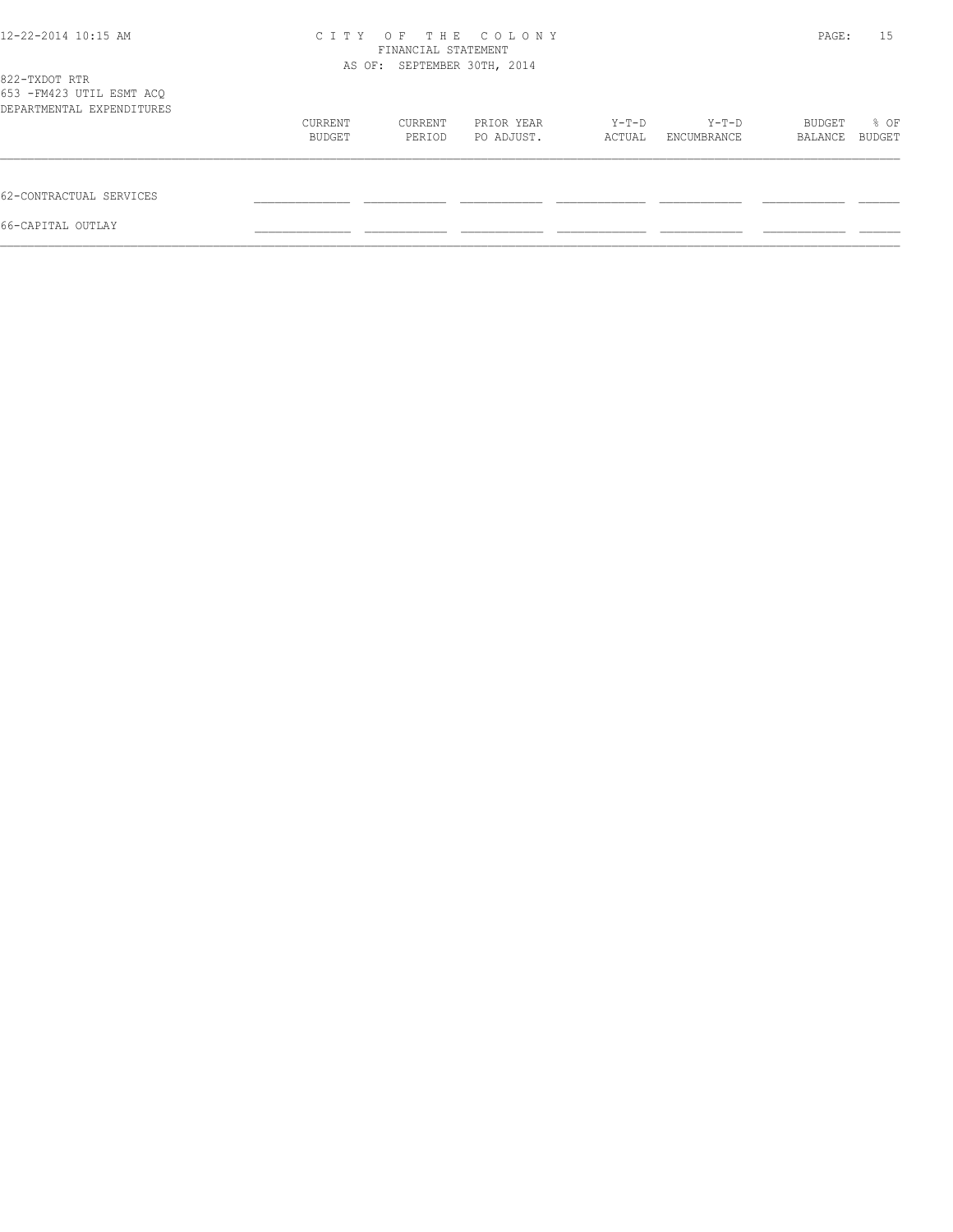#### 12-22-2014 10:15 AM C I T Y O F T H E C O L O N Y PAGE: 16 FINANCIAL STATEMENT AS OF: SEPTEMBER 30TH, 2014

822-TXDOT RTR

666 -SCADA IMPROV

| DEPARTMENTAL EXPENDITURES                                            |                                                                   |                   |                          |                                                      |                                |                                                           |                          |
|----------------------------------------------------------------------|-------------------------------------------------------------------|-------------------|--------------------------|------------------------------------------------------|--------------------------------|-----------------------------------------------------------|--------------------------|
|                                                                      | CURRENT<br><b>BUDGET</b>                                          | CURRENT<br>PERIOD | PRIOR YEAR<br>PO ADJUST. | $Y-T-D$<br>ACTUAL                                    | $Y-T-D$<br>ENCUMBRANCE         | <b>BUDGET</b><br><b>BALANCE</b>                           | % OF<br>BUDGET           |
| 66-CAPITAL OUTLAY<br>666-6661 CAPITAL OUTLAY WATER SYS IMPR          | 0.00                                                              | 20,400.00         | 0.00                     | 20,400.00                                            | $0.00$ (                       | 20,400.00)                                                | 0.00                     |
| TOTAL 66-CAPITAL OUTLAY                                              | 0.00                                                              | 20,400.00         | 0.00                     | 20,400.00                                            | 0.00                           | 20,400.00)                                                | 0.00                     |
| TOTAL 666 -SCADA IMPROV                                              | 0.00                                                              | 20,400.00         | 0.00                     | 20,400.00                                            | 0.00(                          | 20,400,00)                                                | 0.00                     |
| TOTAL EXPENDITURES<br>$***$<br>$***$                                 | 24, 203, 309, 72 4, 790, 668, 17<br>--------------<br>___________ |                   | 0.00                     | 18,038,173.98 (                                      | 14,271.52)                     | 6,179,407.26<br>------------<br>___________               | 25.53<br>------          |
| ** REVENUE OVER(UNDER) EXPENDITURES * (20,688,301.72) (4,790,277.20) | --------------<br>_____________                                   | --------------    |                          | 0.00(15, 922, 680.83)<br>____________<br>___________ | -------------<br>------------- | 14,271.52 (4,779,892.41)<br>____________<br>------------- | 0.00<br>------<br>______ |

\*\*\* END OF REPORT \*\*\*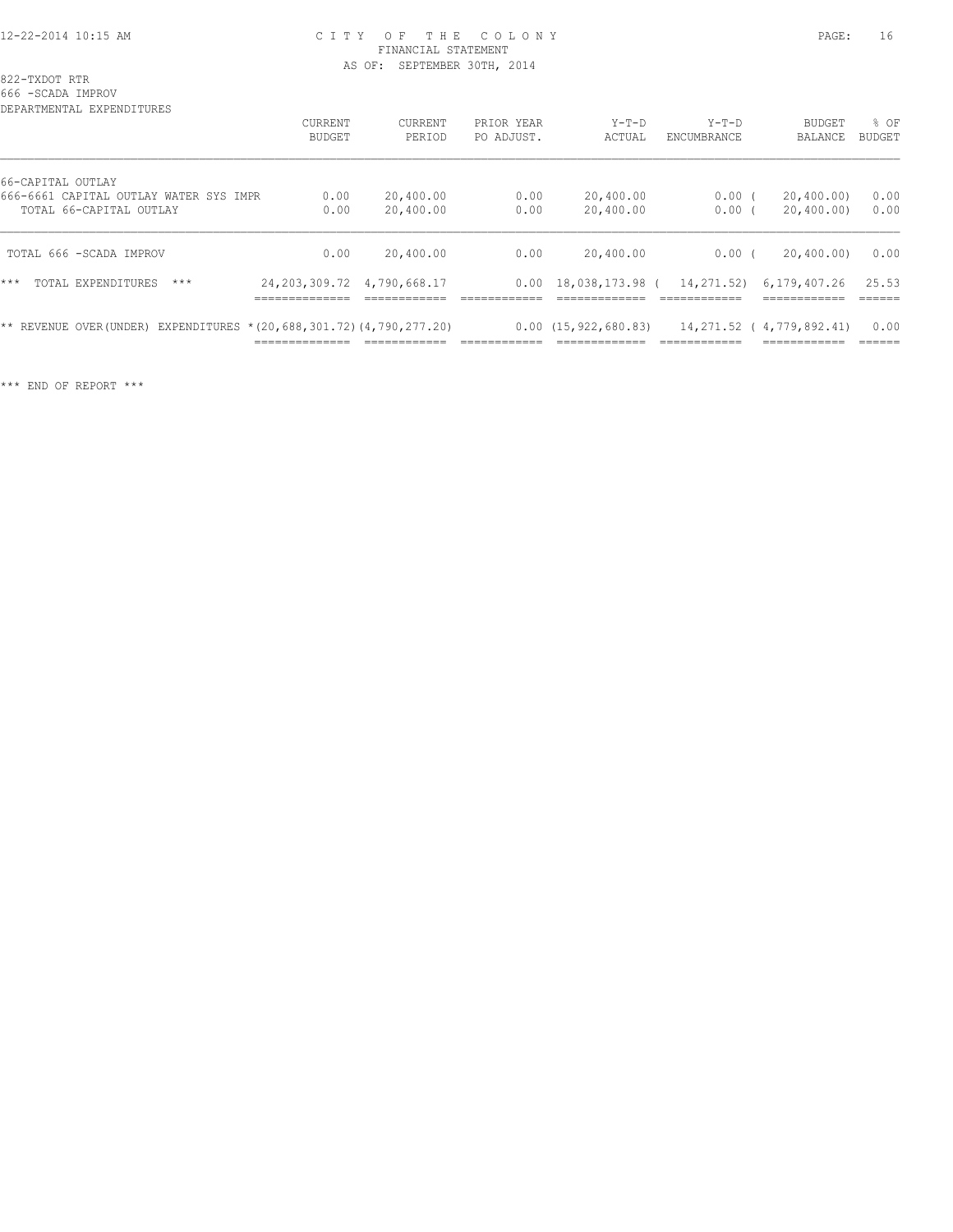#### 12-22-2014 10:15 AM C I T Y O F T H E C O L O N Y PAGE: 1 FINANCIAL STATEMENT AS OF: SEPTEMBER 30TH, 2014

823-DENTON CO. STREET PROJ FINANCIAL SUMMARY

|                                                                             | CURRENT<br><b>BUDGET</b>                 | CURRENT<br>PERIOD                  | PRIOR YEAR<br>PO ADJUST. | $Y-T-D$<br>ACTUAL                        | $Y-T-D$<br>ENCUMBRANCE     | <b>BUDGET</b><br>BALANCE               | % OF<br>BUDGET       |
|-----------------------------------------------------------------------------|------------------------------------------|------------------------------------|--------------------------|------------------------------------------|----------------------------|----------------------------------------|----------------------|
| REVENUE SUMMARY                                                             |                                          |                                    |                          |                                          |                            |                                        |                      |
| 8-OTHER REVENUE                                                             |                                          | 420,716.53 3,022,875.33            | 0.00                     | 6,598,039.82                             |                            | 0.00(6,177,323.29)468.29               |                      |
| ** TOTAL REVENUES **                                                        |                                          | 420,716.53 3,022,875.33            | 0.00                     | 6,598,039.82                             |                            | $0.00$ (6,177,323.29) 468.29-          |                      |
| EXPENDITURE SUMMARY                                                         |                                          |                                    |                          |                                          |                            |                                        |                      |
| 642 -PLANO PKWY WIDENING<br>645 -NORTH COLONY BLVD<br>647 -MEM SPRCRK RR UP | 544,047.60 (<br>8,411.33<br>6,486,929.71 | 24,722.92)<br>600.00<br>341,640.05 | 0.00<br>0.00<br>0.00     | 494,127.74 (<br>7,200.00<br>6,064,253.81 | 80.19)<br>1,211.33<br>0.00 | 50,000.05<br>0.00<br>422,675.90        | 9.19<br>0.00<br>6.52 |
| ** TOTAL EXPENDITURES **                                                    | 7,039,388.64                             | 317,517.13                         | 0.00                     | 6,565,581.55                             | 1,131.14                   | 472,675.95                             | 6.71                 |
| ** REVENUE OVER(UNDER) EXPENDITURES * ( $6,618,672.11$ ) 2,705,358.20       |                                          |                                    | 0.00                     |                                          |                            | $32,458.27$ ( 1,131.14) (6,649,999.24) | 0.00                 |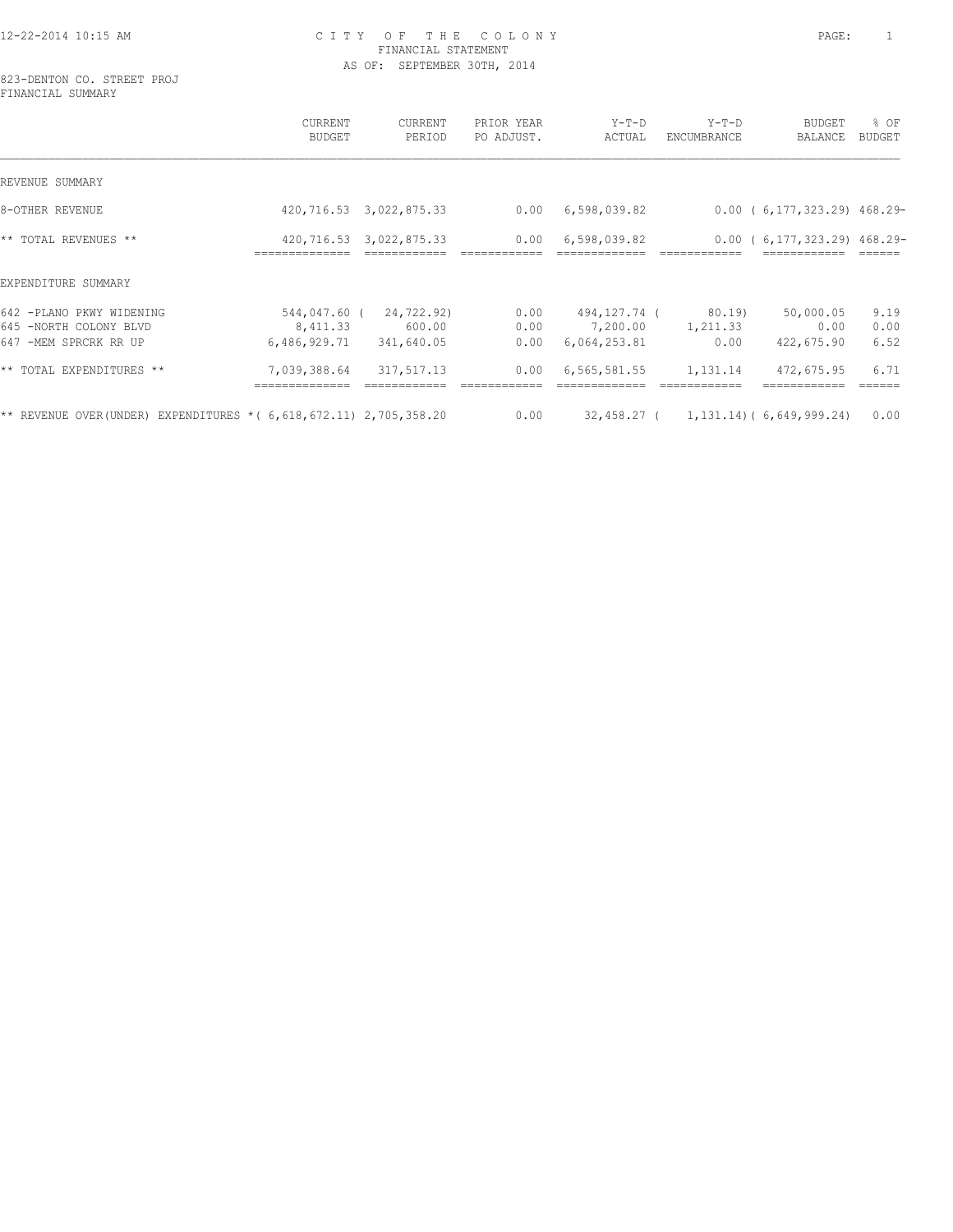#### 12-22-2014 10:15 AM C I T Y O F T H E C O L O N Y PAGE: 2 FINANCIAL STATEMENT AS OF: SEPTEMBER 30TH, 2014

#### 823-DENTON CO. STREET PROJ REVENUES

|                 |                               | CURRENT<br>BUDGET | CURRENT<br>PERIOD | PRIOR YEAR<br>PO ADJUST. | $Y-T-D$<br>ACTUAL | $Y-T-D$<br>ENCUMBRANCE | <b>BUDGET</b><br>BALANCE | $8$ OF<br>BUDGET |
|-----------------|-------------------------------|-------------------|-------------------|--------------------------|-------------------|------------------------|--------------------------|------------------|
| 8-OTHER REVENUE |                               |                   |                   |                          |                   |                        |                          |                  |
| 483001          | DENTON CO-N.COLONY (CUR-PAIGE | 3,600.00          | 0.00              | 0.00                     | 5,400.00          | 0.00(                  | 1,800.00)                | $50.00 -$        |
| 483002          | DENTON CO-PLANO PKWY          | 304, 118.73       | 97,678.14         | 0.00                     | 401,796.87        | 0.00(                  | 97,678.14)               | $32.12 -$        |
| 483007          | CARROLLTON-PLANO PKWY WIDENI  | 112,997.80        | 0.00              | 0.00                     | 112,997.80        | 0.00                   | 0.00                     | 0.00             |
| 483010          | DENTON CO-MEM DR SPRING CREE  | 0.00              | 2,925,197.19      | 0.00                     | 6,077,845.15      | 0.00                   | 6,077,845.15)            | 0.00             |
|                 | TOTAL 8-OTHER REVENUE         | 420,716.53        | 3,022,875.33      | 0.00                     | 6,598,039.82      |                        | 0.00(6,177,323.29)468.29 |                  |
|                 | ** TOTAL REVENUES **          | 420,716.53        | 3,022,875.33      | 0.00                     | 6,598,039.82      | 0.00                   | 6,177,323.29) 468.29-    |                  |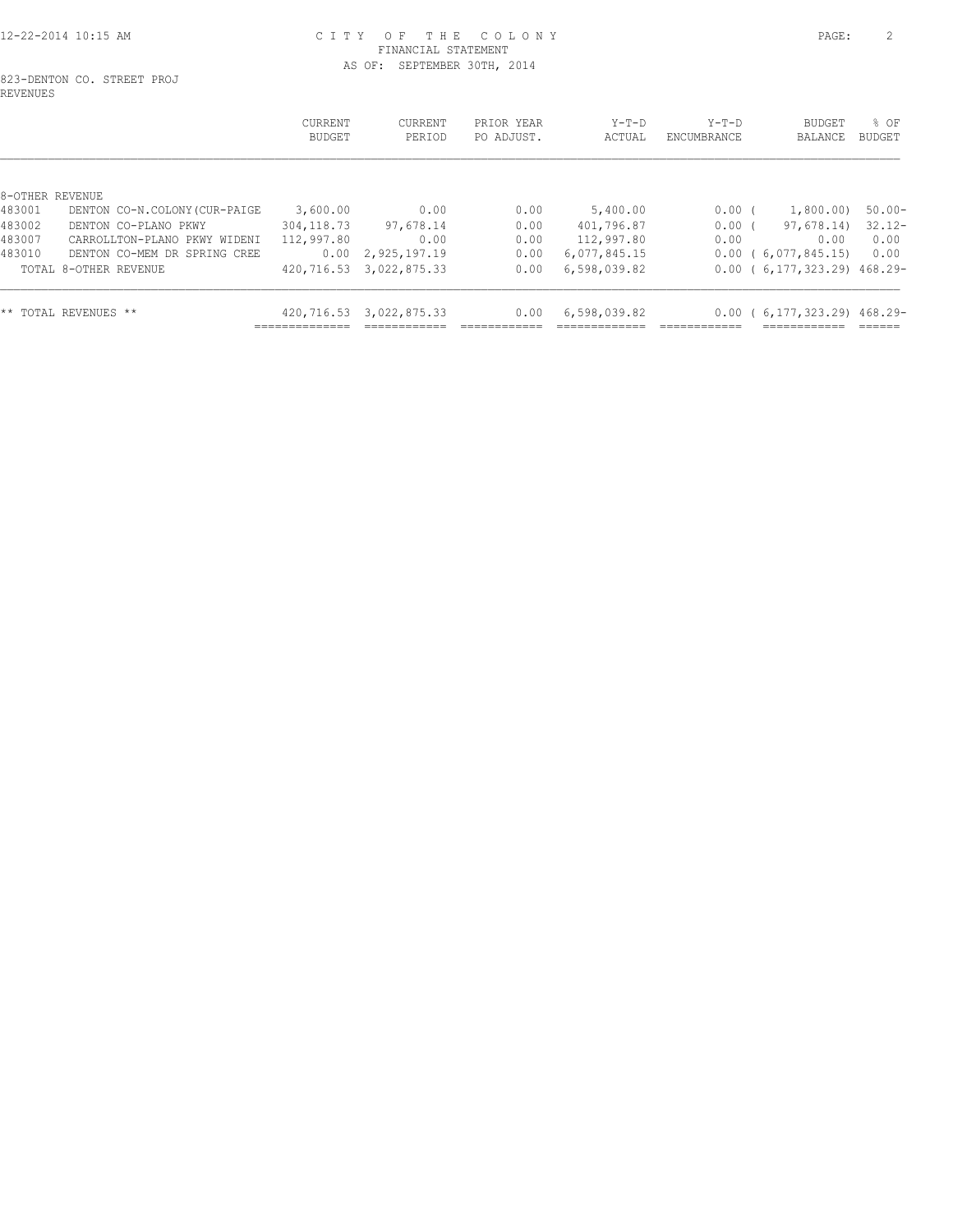| 12-22-2014 10:15 AM<br>CITY OF THE COLONY<br>FINANCIAL STATEMENT                 |         |                             |            |         |             |         |        |
|----------------------------------------------------------------------------------|---------|-----------------------------|------------|---------|-------------|---------|--------|
|                                                                                  |         | AS OF: SEPTEMBER 30TH, 2014 |            |         |             |         |        |
| 823-DENTON CO. STREET PROJ<br>635 -NON-DEPARTMENTAL<br>DEPARTMENTAL EXPENDITURES |         |                             |            |         |             |         |        |
|                                                                                  | CURRENT | CURRENT                     | PRIOR YEAR | $Y-T-D$ | $Y-T-D$     | BUDGET  | 8 OF   |
|                                                                                  | BUDGET  | PERIOD                      | PO ADJUST. | ACTUAL  | ENCUMBRANCE | BALANCE | BUDGET |
|                                                                                  |         |                             |            |         |             |         |        |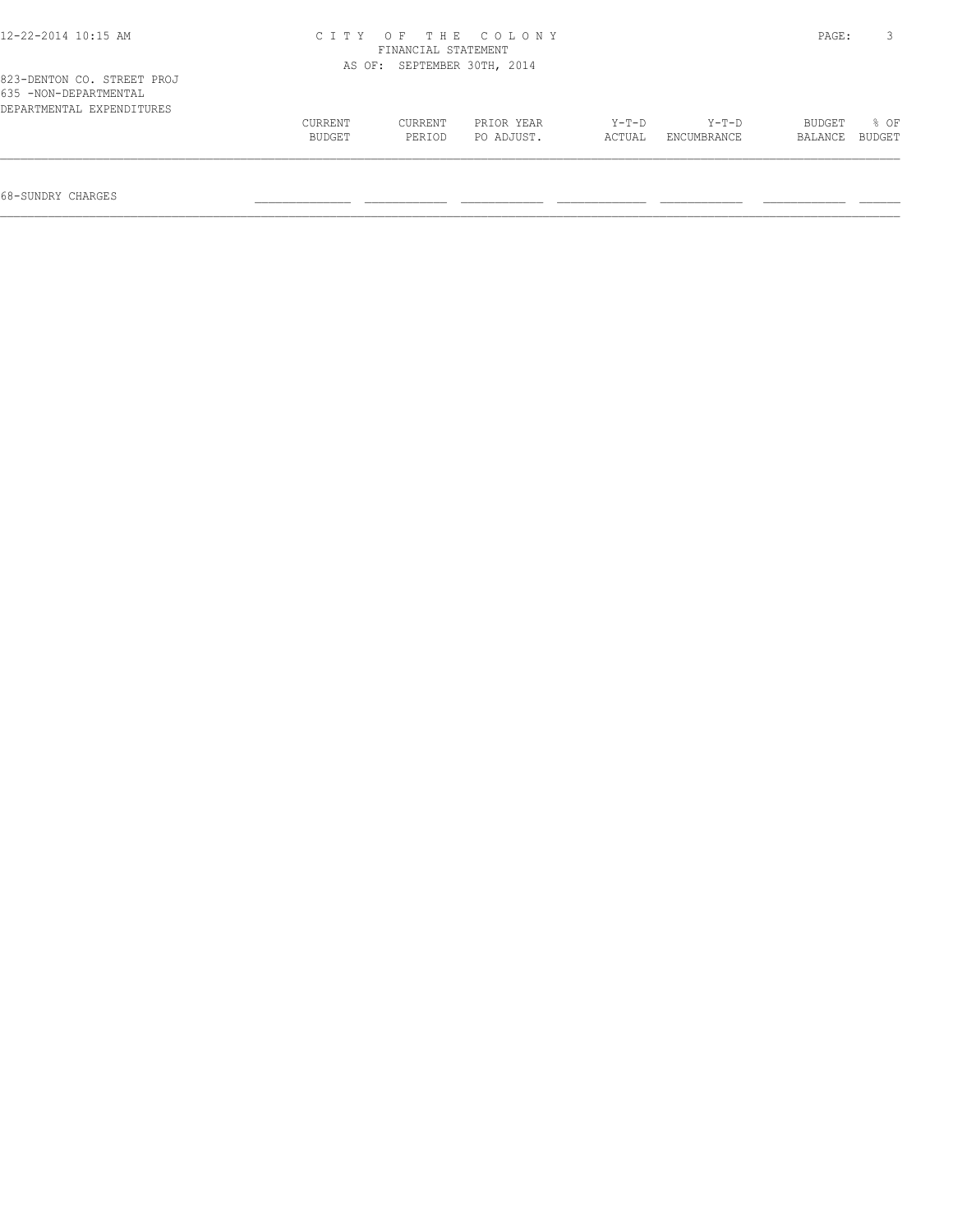| 12-22-2014 10:15 AM                                                                  |                   |                             | CITY OF THE COLONY       |                 |                      | PAGE:             | 4                |
|--------------------------------------------------------------------------------------|-------------------|-----------------------------|--------------------------|-----------------|----------------------|-------------------|------------------|
|                                                                                      |                   | FINANCIAL STATEMENT         |                          |                 |                      |                   |                  |
|                                                                                      |                   | AS OF: SEPTEMBER 30TH, 2014 |                          |                 |                      |                   |                  |
| 823-DENTON CO. STREET PROJ<br>641 - CARR/WEST HILNDSCON<br>DEPARTMENTAL EXPENDITURES |                   |                             |                          |                 |                      |                   |                  |
|                                                                                      | CURRENT<br>BUDGET | CURRENT<br>PERIOD           | PRIOR YEAR<br>PO ADJUST. | Y-T-D<br>ACTUAL | Y-T-D<br>ENCUMBRANCE | BUDGET<br>BALANCE | $8$ OF<br>BUDGET |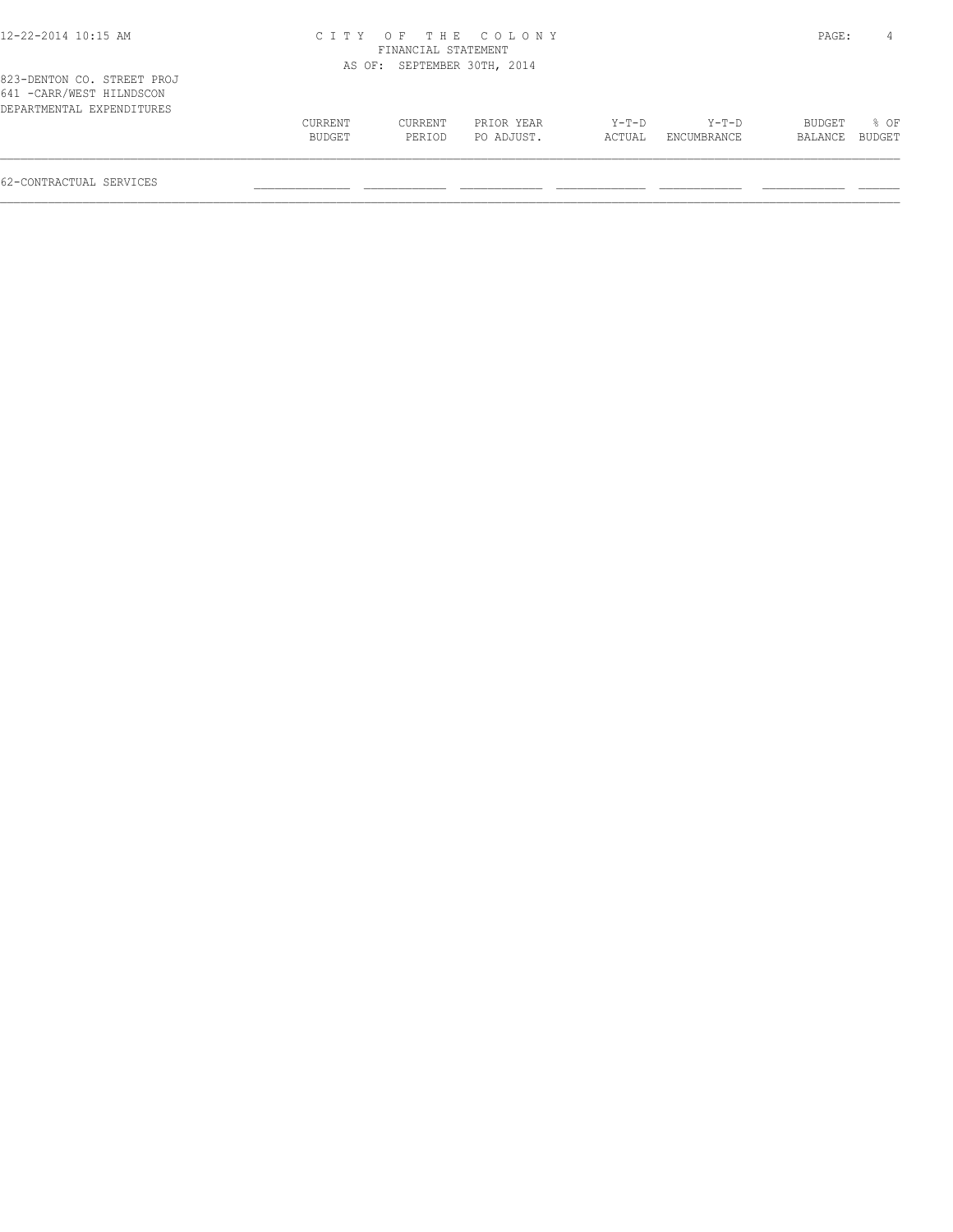#### 12-22-2014 10:15 AM C I T Y O F T H E C O L O N Y PAGE: 5 FINANCIAL STATEMENT AS OF: SEPTEMBER 30TH, 2014

| DEPARTMENTAL EXPENDITURES            | <b>CURRENT</b><br><b>BUDGET</b> | <b>CURRENT</b><br>PERIOD | PRIOR YEAR<br>PO ADJUST. | $Y-T-D$<br>ACTUAL | $Y-T-D$<br>ENCUMBRANCE | <b>BUDGET</b><br>BALANCE | % OF<br><b>BUDGET</b> |
|--------------------------------------|---------------------------------|--------------------------|--------------------------|-------------------|------------------------|--------------------------|-----------------------|
|                                      |                                 |                          |                          |                   |                        |                          |                       |
| 62-CONTRACTUAL SERVICES              |                                 |                          |                          |                   |                        |                          |                       |
| 642-6210 PROFESSIONAL SERVICES       | 12,760.25                       | 0.00                     | 0.00                     | $10,669.95$ (     | 80.19)                 | 2,170.49                 | 17.01                 |
| 642-6213 PLANO PKWY<br>CONTRACT SERV | 531,287.35 (                    | 24,722.92)               | 0.00                     | 483,457.79        | 0.00                   | 47,829.56                | 9.00                  |
| TOTAL 62-CONTRACTUAL SERVICES        | 544,047.60 (                    | 24,722.92)               | 0.00                     | 494,127.74 (      | 80.19                  | 50,000.05                | 9.19                  |
|                                      |                                 |                          | 0.00                     |                   | 80.19)                 |                          | 9.19                  |
| TOTAL 642 -PLANO PKWY WIDENING       | 544,047.60 (                    | 24,722.92)               |                          | 494,127.74 (      |                        | 50,000.05                |                       |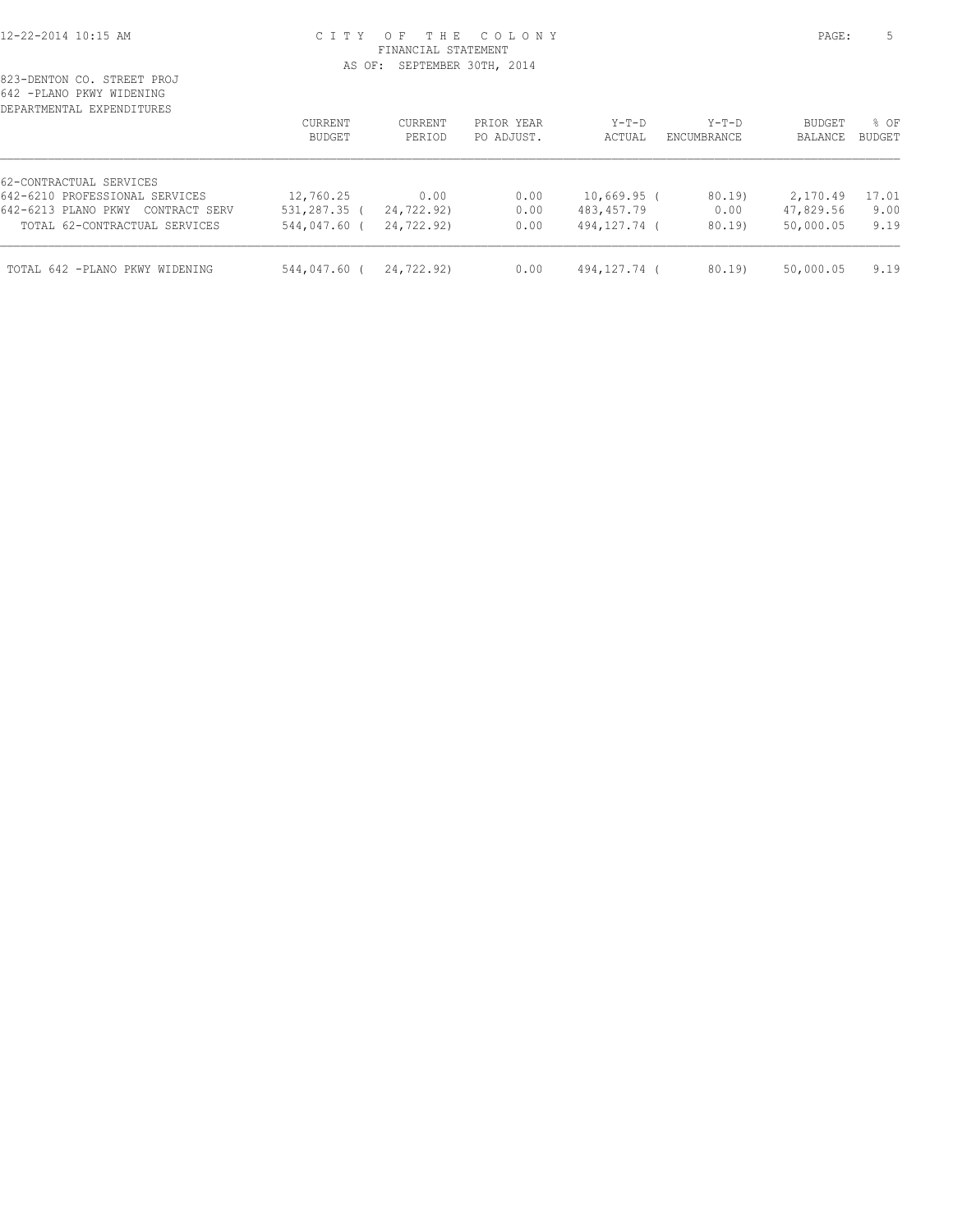| 823-DENTON CO. STREET PROJ<br>643 -MEM DR.CORRIDORTRAF<br>DEPARTMENTAL EXPENDITURES |               |         |            |         |                    |         |        |
|-------------------------------------------------------------------------------------|---------------|---------|------------|---------|--------------------|---------|--------|
|                                                                                     | CURRENT       | CURRENT | PRIOR YEAR | $Y-T-D$ | $Y-T-D$            | BUDGET  | 8 OF   |
|                                                                                     | <b>BUDGET</b> | PERIOD  | PO ADJUST. | ACTUAL  | <b>ENCUMBRANCE</b> | BALANCE | BUDGET |

62-CONTRACTUAL SERVICES \_\_\_\_\_\_\_\_\_\_\_\_\_\_ \_\_\_\_\_\_\_\_\_\_\_\_ \_\_\_\_\_\_\_\_\_\_\_\_ \_\_\_\_\_\_\_\_\_\_\_\_\_ \_\_\_\_\_\_\_\_\_\_\_\_ \_\_\_\_\_\_\_\_\_\_\_\_ \_\_\_\_\_\_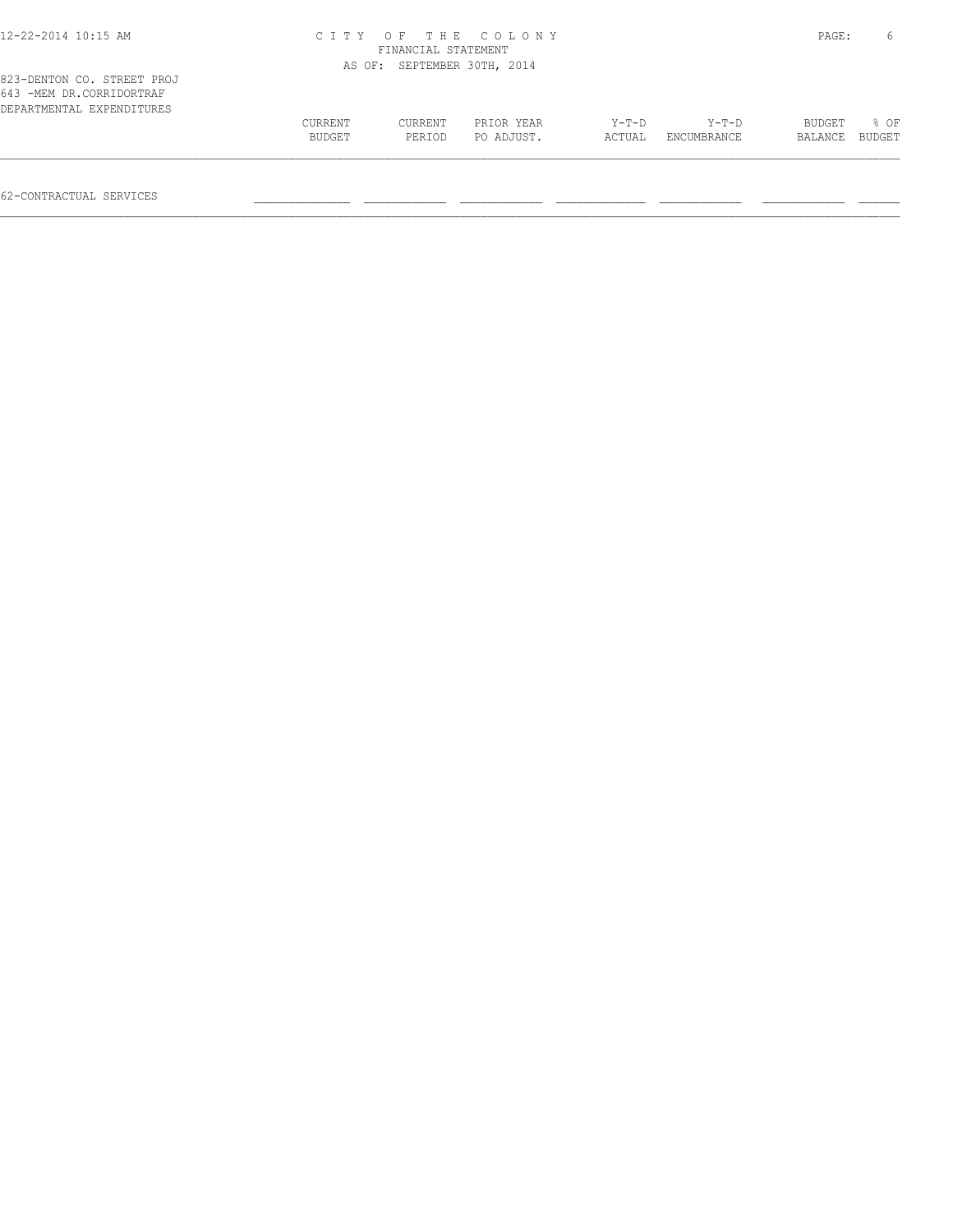| 12-22-2014 10:15 AM                                                                  | C T T Y           | FINANCIAL STATEMENT         | OF THE COLONY            |                 |                      | PAGE:             |                |
|--------------------------------------------------------------------------------------|-------------------|-----------------------------|--------------------------|-----------------|----------------------|-------------------|----------------|
| 823-DENTON CO. STREET PROJ<br>644 - FREEMAN ARCHER LOOP<br>DEPARTMENTAL EXPENDITURES |                   | AS OF: SEPTEMBER 30TH, 2014 |                          |                 |                      |                   |                |
|                                                                                      | CURRENT<br>BUDGET | CURRENT<br>PERIOD           | PRIOR YEAR<br>PO ADJUST. | Y-T-D<br>ACTUAL | Y-T-D<br>ENCUMBRANCE | BUDGET<br>BALANCE | % OF<br>BUDGET |
| 62-CONTRACTUAL SERVICES                                                              |                   |                             |                          |                 |                      |                   |                |
| 66-CAPITAL OUTLAY                                                                    |                   |                             |                          |                 |                      |                   |                |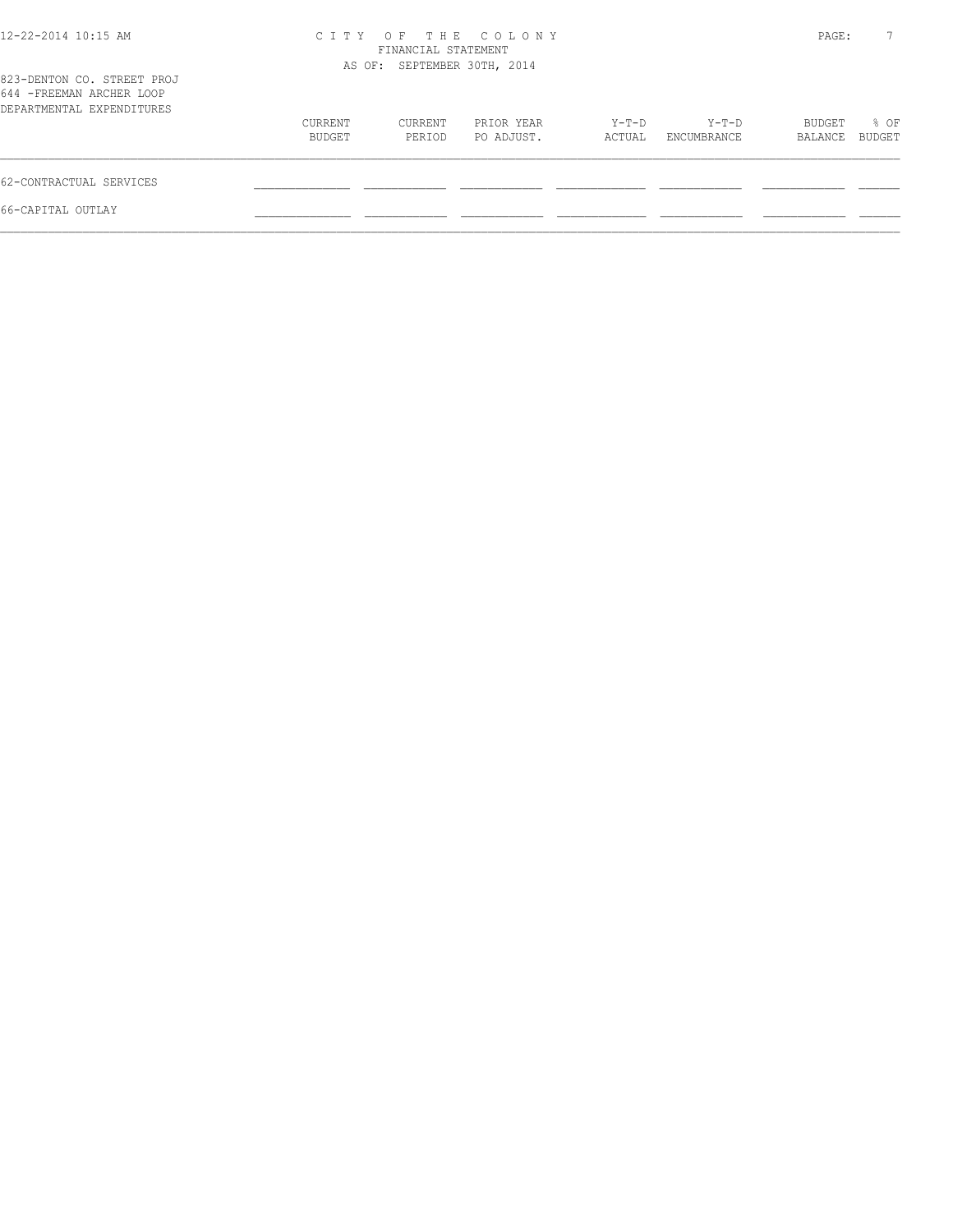## 12-22-2014 10:15 AM C I T Y O F T H E C O L O N Y PAGE: 8 FINANCIAL STATEMENT AS OF: SEPTEMBER 30TH, 2014

823-DENTON CO. STREET PROJ 645 -NORTH COLONY BLVD

| DEPARTMENTAL EXPENDITURES     |                   |                   |                          |                   |                        |                   |                       |
|-------------------------------|-------------------|-------------------|--------------------------|-------------------|------------------------|-------------------|-----------------------|
|                               | CURRENT<br>BUDGET | CURRENT<br>PERIOD | PRIOR YEAR<br>PO ADJUST. | $Y-T-D$<br>ACTUAL | $Y-T-D$<br>ENCUMBRANCE | BUDGET<br>BALANCE | % OF<br><b>BUDGET</b> |
| 62-CONTRACTUAL SERVICES       |                   |                   |                          |                   |                        |                   |                       |
| 645-6213 CONTRACTUAL SERVICES | 8,411.33          | 600.00            | 0.00                     | 7,200.00          | 1,211.33               | 0.00              | 0.00                  |
| TOTAL 62-CONTRACTUAL SERVICES | 8,411.33          | 600.00            | 0.00                     | 7,200.00          | 1,211.33               | 0.00              | 0.00                  |
| 63-SUPPLIES                   |                   |                   |                          |                   |                        |                   |                       |
| 66-CAPITAL OUTLAY             |                   |                   |                          |                   |                        |                   |                       |
| TOTAL 645 -NORTH COLONY BLVD  | 8,411.33          | 600.00            | 0.00                     | 7,200.00          | 1,211.33               | 0.00              | 0.00                  |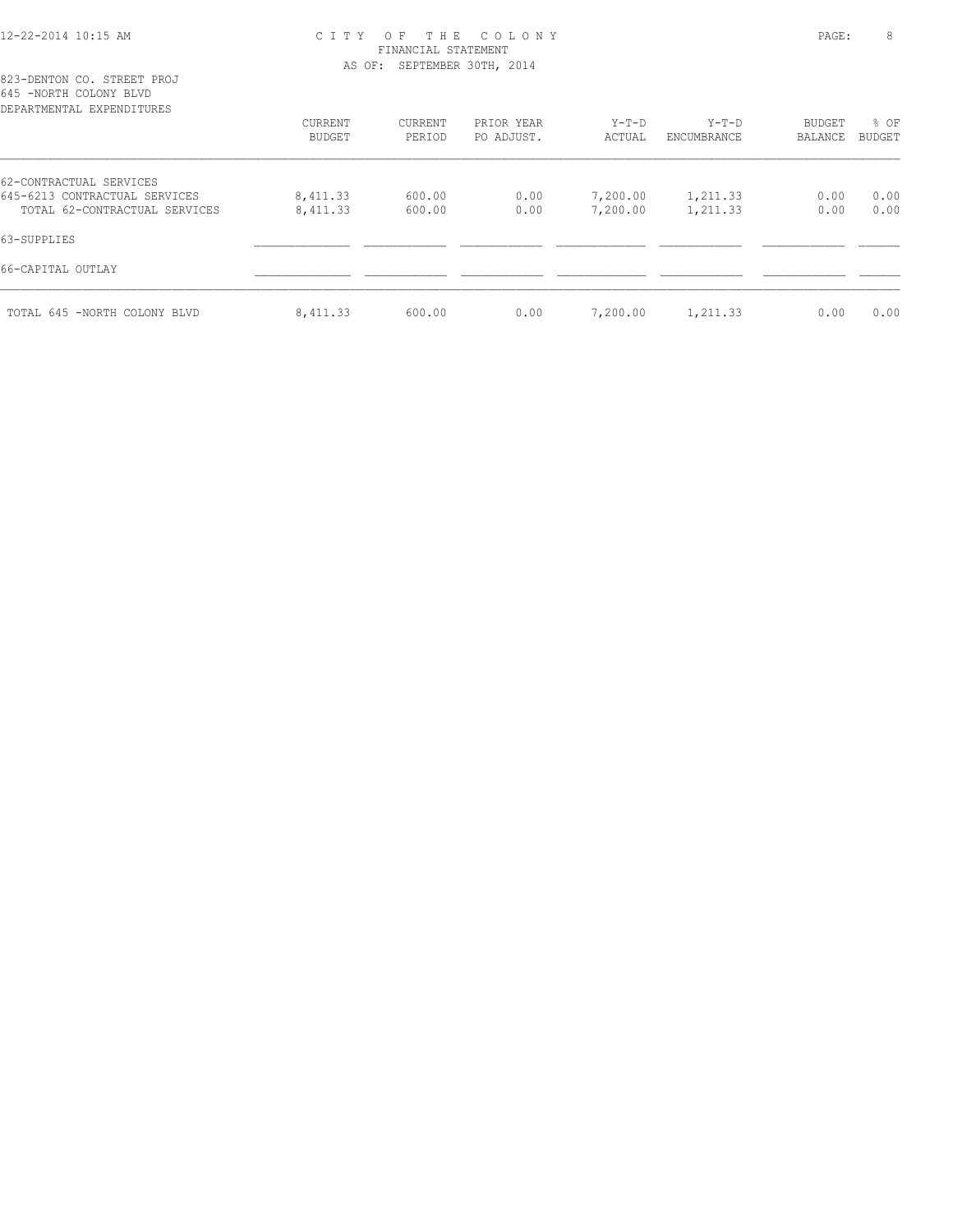| 12-22-2014 10:15 AM                                    |                   | FINANCIAL STATEMENT         | CITY OF THE COLONY       |                   |                        | PAGE:             |                |
|--------------------------------------------------------|-------------------|-----------------------------|--------------------------|-------------------|------------------------|-------------------|----------------|
| 823-DENTON CO. STREET PROJ<br>646 -MEMDR STNDRIGE-PAGE |                   | AS OF: SEPTEMBER 30TH, 2014 |                          |                   |                        |                   |                |
| DEPARTMENTAL EXPENDITURES                              | CURRENT<br>BUDGET | CURRENT<br>PERIOD           | PRIOR YEAR<br>PO ADJUST. | $Y-T-D$<br>ACTUAL | $Y-T-D$<br>ENCUMBRANCE | BUDGET<br>BALANCE | 8 OF<br>BUDGET |

62-CONTRACTUAL SERVICES \_\_\_\_\_\_\_\_\_\_\_\_\_\_ \_\_\_\_\_\_\_\_\_\_\_\_ \_\_\_\_\_\_\_\_\_\_\_\_ \_\_\_\_\_\_\_\_\_\_\_\_\_ \_\_\_\_\_\_\_\_\_\_\_\_ \_\_\_\_\_\_\_\_\_\_\_\_ \_\_\_\_\_\_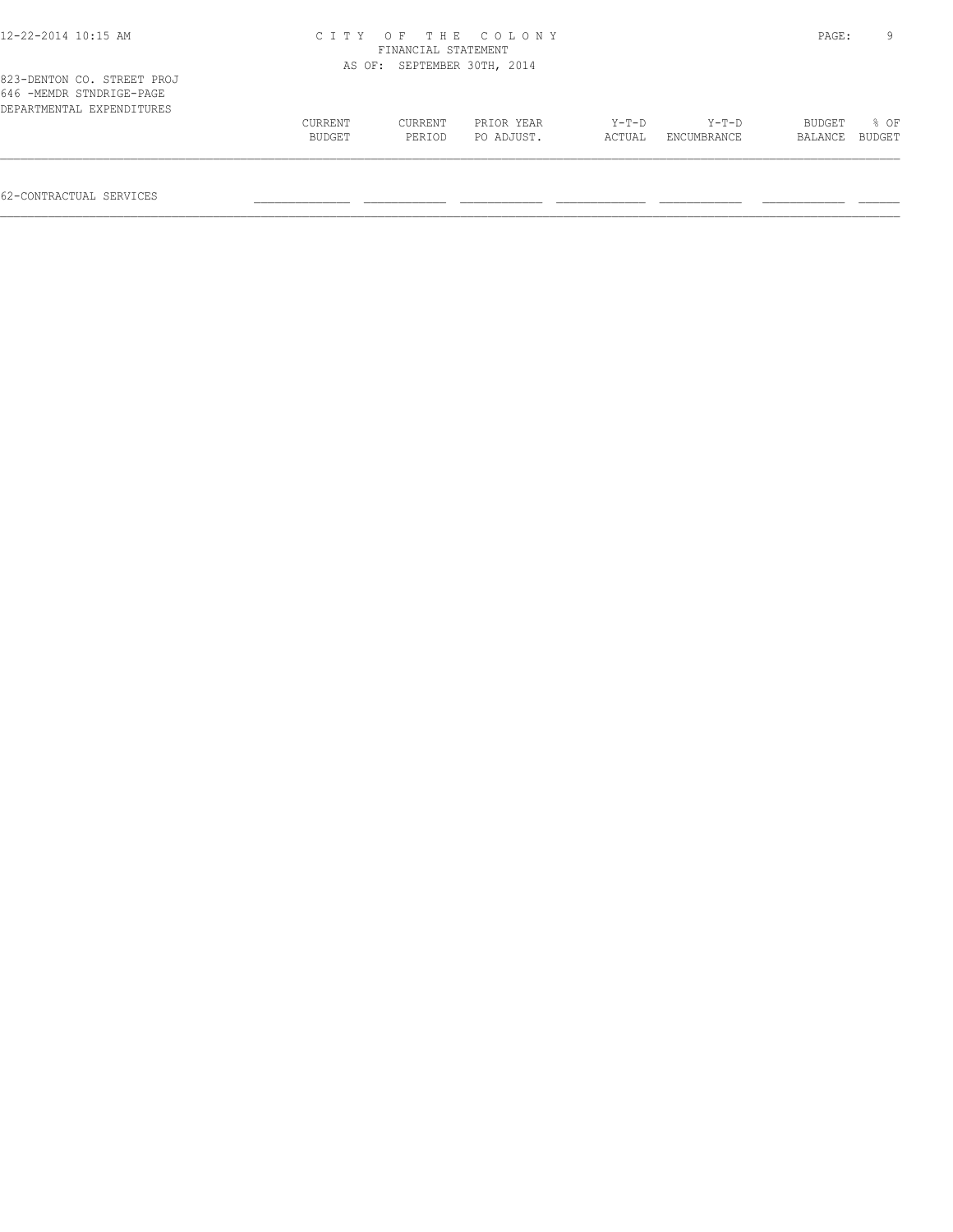# 12-22-2014 10:15 AM C I T Y O F T H E C O L O N Y PAGE: 10 FINANCIAL STATEMENT AS OF: SEPTEMBER 30TH, 2014

| DEPARTMENTAL EXPENDITURES              |              |            |            |              |             |                        |               |
|----------------------------------------|--------------|------------|------------|--------------|-------------|------------------------|---------------|
|                                        | CURRENT      | CURRENT    | PRIOR YEAR | $Y-T-D$      | $Y-T-D$     | <b>BUDGET</b>          | % OF          |
|                                        | BUDGET       | PERIOD     | PO ADJUST. | ACTUAL       | ENCUMBRANCE | BALANCE                | <b>BUDGET</b> |
| 62-CONTRACTUAL SERVICES                |              |            |            |              |             |                        |               |
| 647-6210 PROFESSIONAL SERVICES         | 0.00         | 390.04     | 0.00       | 64,219.56    | $0.00$ (    | 64,219.56)             | 0.00          |
| 647-6213 CONTRACTUAL SERVICES          | 6,486,929.71 | 341,250.01 | 0.00       | 3,892,107.42 | 0.00        | 2,594,822.29           | 40.00         |
| TOTAL 62-CONTRACTUAL SERVICES          | 6,486,929.71 | 341,640.05 | 0.00       | 3,956,326.98 | 0.00        | 2,530,602.73           | 39.01         |
| 68-SUNDRY CHARGES                      |              |            |            |              |             |                        |               |
| 647-6820 TRSFR OUT-REIMB TXDOT MEMSPKR | 0.00         | 0.00       | 0.00       | 2,107,926.83 |             | $0.00$ ( 2,107,926.83) | 0.00          |
| TOTAL 68-SUNDRY CHARGES                | 0.00         | 0.00       | 0.00       | 2,107,926.83 |             | $0.00$ ( 2,107,926.83) | 0.00          |
| TOTAL 647<br>-MEM SPRCRK RR UP         | 6,486,929.71 | 341,640.05 | 0.00       | 6,064,253.81 | 0.00        | 422,675.90             | 6.52          |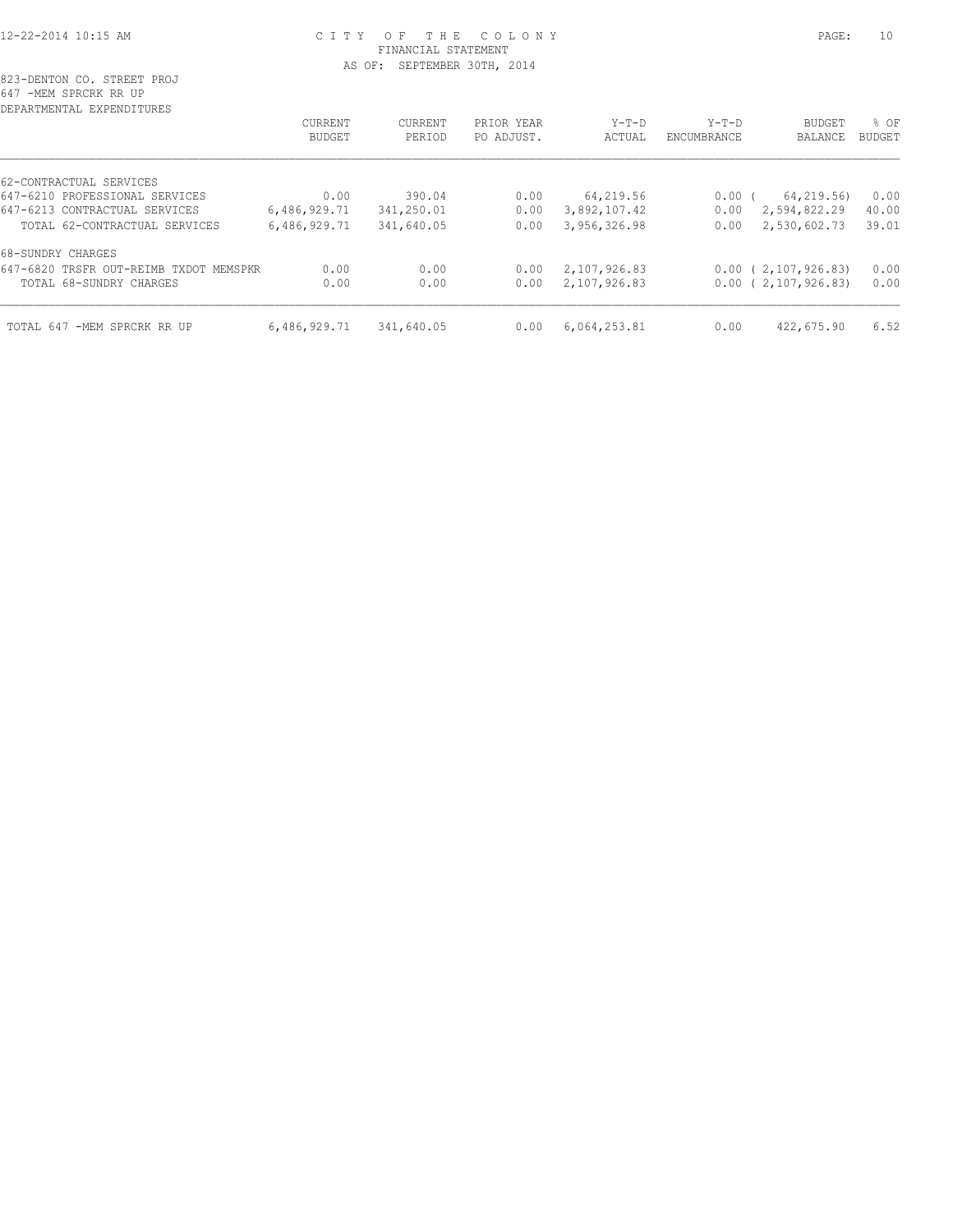| $12 - 22 - 2014$ $10:15$ AM                                                         |                   | FINANCIAL STATEMENT         | CITY OF THE COLONY       |                   |                        | PAGE:             |                |
|-------------------------------------------------------------------------------------|-------------------|-----------------------------|--------------------------|-------------------|------------------------|-------------------|----------------|
|                                                                                     |                   | AS OF: SEPTEMBER 30TH, 2014 |                          |                   |                        |                   |                |
| 823-DENTON CO. STREET PROJ<br>654 - LEBANON RD REPAIRS<br>DEPARTMENTAL EXPENDITURES |                   |                             |                          |                   |                        |                   |                |
|                                                                                     | CURRENT<br>BUDGET | CURRENT<br>PERIOD           | PRIOR YEAR<br>PO ADJUST. | $Y-T-D$<br>ACTUAL | $Y-T-D$<br>ENCUMBRANCE | BUDGET<br>BALANCE | 8 OF<br>BUDGET |
|                                                                                     |                   |                             |                          |                   |                        |                   |                |

62-CONTRACTUAL SERVICES \_\_\_\_\_\_\_\_\_\_\_\_\_\_ \_\_\_\_\_\_\_\_\_\_\_\_ \_\_\_\_\_\_\_\_\_\_\_\_ \_\_\_\_\_\_\_\_\_\_\_\_\_ \_\_\_\_\_\_\_\_\_\_\_\_ \_\_\_\_\_\_\_\_\_\_\_\_ \_\_\_\_\_\_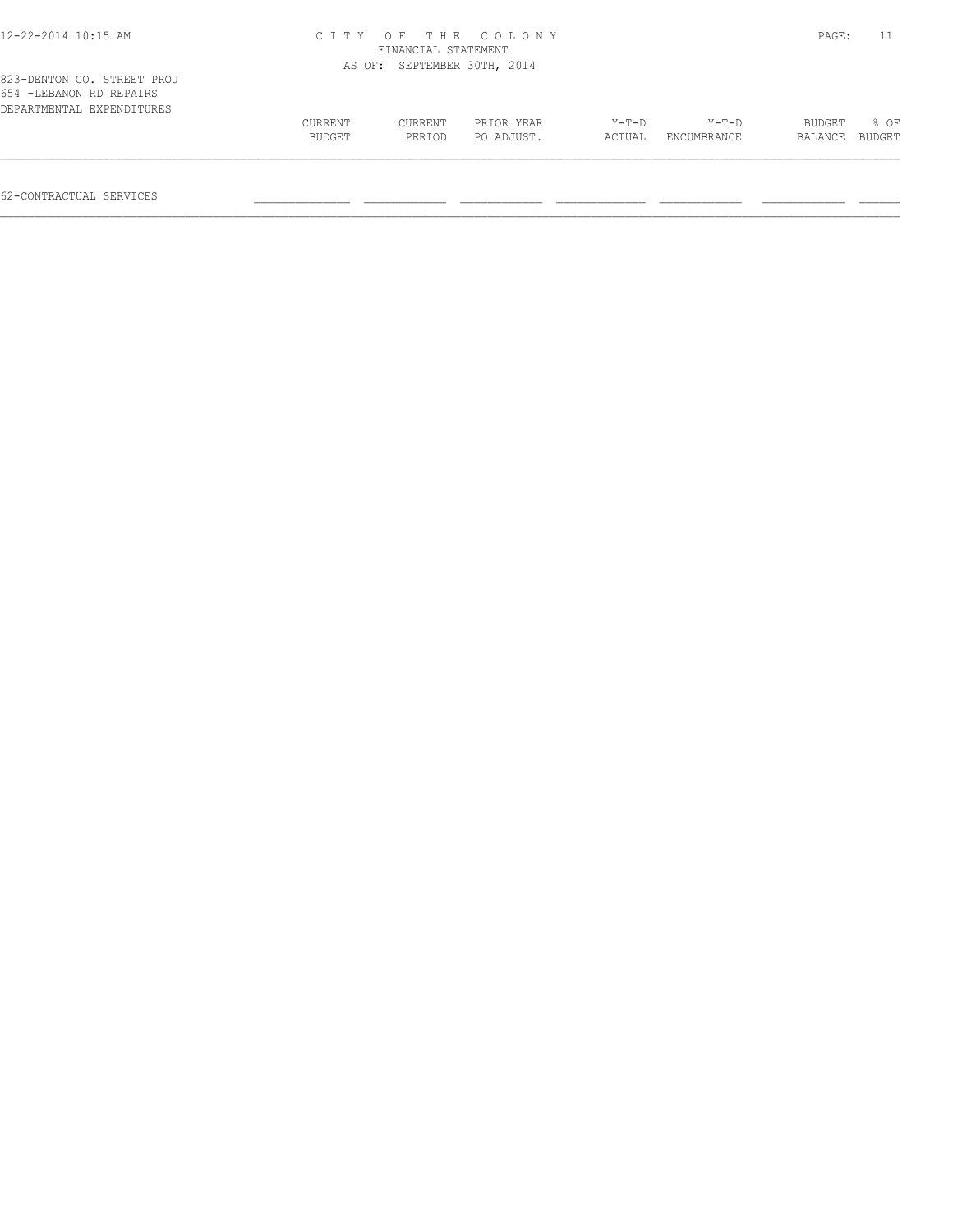#### 12-22-2014 10:15 AM C I T Y O F T H E C O L O N Y PAGE: 12 FINANCIAL STATEMENT AS OF: SEPTEMBER 30TH, 2014

| 823-DENTON CO. STREET PROJ |  |  |  |
|----------------------------|--|--|--|
| 696 - SCP ROAD REPAIRS     |  |  |  |
| DEPARTMENTAL EXPENDITURES  |  |  |  |

|       | הודם המחו שבעה זעיר - מכסו<br>DEPARTMENTAL EXPENDITURES |       |                                                                                                                |                   |                          |                           |                                        |                   |                |
|-------|---------------------------------------------------------|-------|----------------------------------------------------------------------------------------------------------------|-------------------|--------------------------|---------------------------|----------------------------------------|-------------------|----------------|
|       |                                                         |       | CURRENT<br>BUDGET                                                                                              | CURRENT<br>PERIOD | PRIOR YEAR<br>PO ADJUST. | $Y-T-D$<br>ACTUAL         | $Y-T-D$<br>ENCUMBRANCE                 | BUDGET<br>BALANCE | % OF<br>BUDGET |
|       | 62-CONTRACTUAL SERVICES                                 |       |                                                                                                                |                   |                          |                           |                                        |                   |                |
| $***$ | TOTAL EXPENDITURES                                      | $***$ | 7,039,388.64                                                                                                   | 317,517.13        |                          | $0.00 \quad 6,565,581.55$ | 1,131.14                               | 472,675.95        | 6.71           |
|       |                                                         |       | ** REVENUE OVER (UNDER) EXPENDITURES * ( $6,618,672.11$ ) $2,705,358.20$<br>______________<br>________________ |                   | 0.00                     |                           | $32,458,27$ ( 1,131.14) (6,649,999.24) | -------------     | 0.00           |

\*\*\* END OF REPORT \*\*\*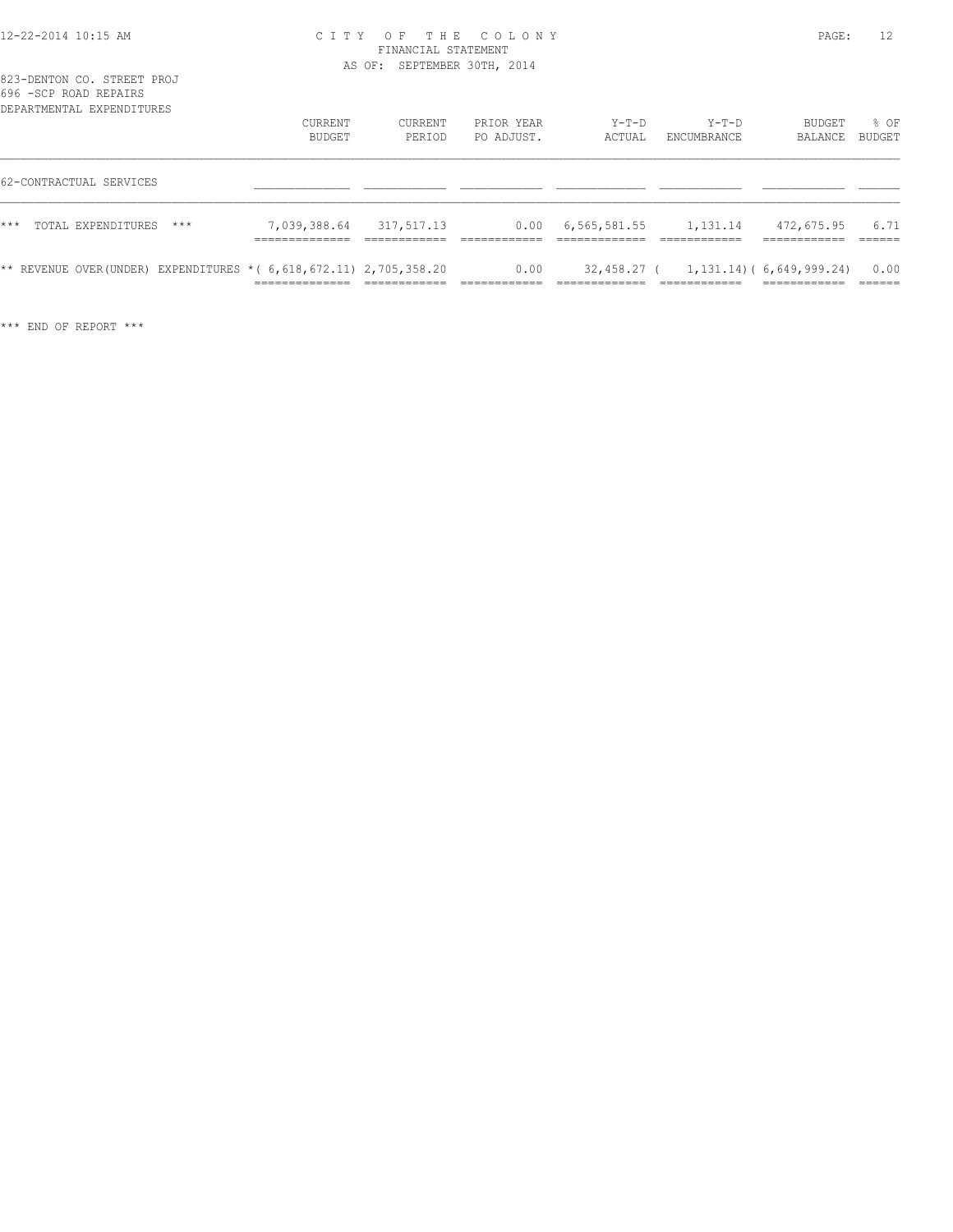# 12-22-2014 10:15 AM C I T Y O F T H E C O L O N Y PAGE: 1 FINANCIAL STATEMENT AS OF: SEPTEMBER 30TH, 2014

825-PARK IMPROVEMENTS FINANCIAL SUMMARY

|                                            | CURRENT<br>BUDGET | CURRENT<br>PERIOD | PRIOR YEAR<br>PO ADJUST. | $Y-T-D$<br>ACTUAL | $Y-T-D$<br>ENCUMBRANCE | <b>BUDGET</b><br>BALANCE | % OF<br>BUDGET |
|--------------------------------------------|-------------------|-------------------|--------------------------|-------------------|------------------------|--------------------------|----------------|
| REVENUE SUMMARY                            |                   |                   |                          |                   |                        |                          |                |
| 8-OTHER REVENUE                            | 654,500.00        | 35,038.81         | 0.00                     | 690, 413.81       | $0.00$ (               | 35, 913.81)              | $5.49-$        |
| ** TOTAL REVENUES **                       | 654,500.00        | 35,038.81         | 0.00                     | 690, 413.81       | 0.00                   | 35, 913.81)              | $5.49-$        |
| EXPENDITURE SUMMARY                        |                   |                   |                          |                   |                        |                          |                |
| 659 -<br>PARK IMPROVEMENTS                 | 1,025,735.71      | 110,542.36        | 0.00                     | 399,580.56        | 15,806.23              | 610,348.92               | 59.50          |
| ** TOTAL EXPENDITURES **                   | 1,025,735.71      | 110,542.36        | 0.00                     | 399,580.56        | 15,806.23              | 610,348.92               | 59.50          |
| ** REVENUE OVER (UNDER)<br>EXPENDITURES *( | $371, 235, 71)$ ( | 75,503.55)        | 0.00                     | 290,833.25 (      | 15,806.23)(            | 646,262.73)              | 0.00           |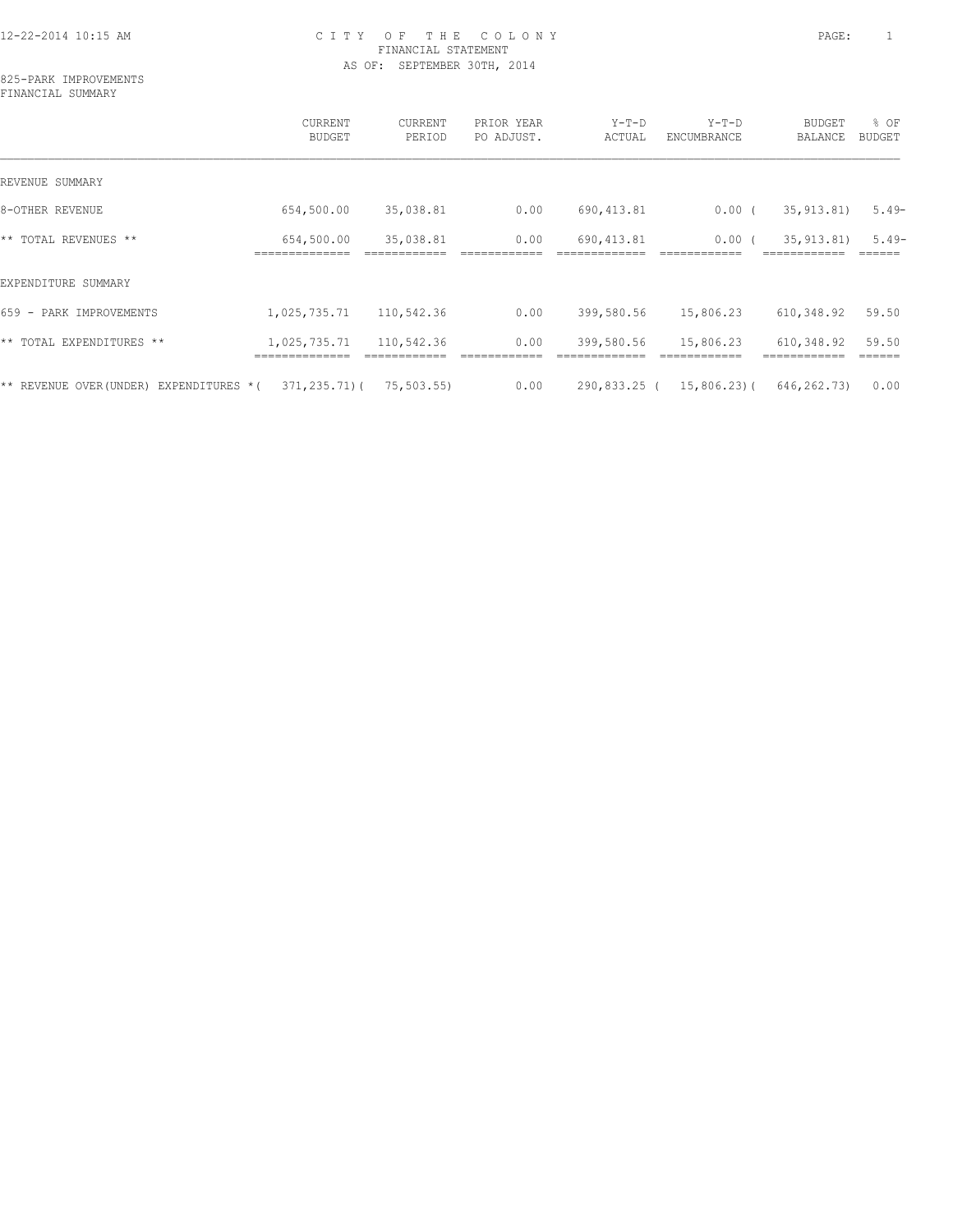# 12-22-2014 10:15 AM C I T Y O F T H E C O L O N Y PAGE: 2 FINANCIAL STATEMENT AS OF: SEPTEMBER 30TH, 2014

#### 825-PARK IMPROVEMENTS REVENUES

|                                       | <b>CURRENT</b><br>BUDGET | CURRENT<br>PERIOD | PRIOR YEAR<br>PO ADJUST. | $Y-T-D$<br>ACTUAL | $Y-T-D$<br>ENCUMBRANCE | BUDGET<br>BALANCE | $8$ OF<br>BUDGET |
|---------------------------------------|--------------------------|-------------------|--------------------------|-------------------|------------------------|-------------------|------------------|
|                                       |                          |                   |                          |                   |                        |                   |                  |
| 8-OTHER REVENUE                       |                          |                   |                          |                   |                        |                   |                  |
| 482300<br>DONATIONS                   | 0.00                     | 0.00              | 0.00                     | 350.00            | $0.00$ (               | 350.00)           | 0.00             |
| 482304<br>DONATIONS-KIDS COLONY       | 0.00                     | 0.00              | 0.00                     | 525.00            | 0.00 <sub>1</sub>      | 525.00            | 0.00             |
| 483000<br>ATMOS TRAIL REIMBURSEMENT   | 0.00                     | 35,038.81         | 0.00                     | 35,038.81         | 0.00 <sub>1</sub>      | 35,038.81)        | 0.00             |
| 489055<br>TRANSFER IN - COMMUNITY DEV | 654,500.00               | 0.00              | 0.00                     | 654,500.00        | 0.00                   | 0.00              | 0.00             |
| TOTAL 8-OTHER REVENUE                 | 654,500.00               | 35,038.81         | 0.00                     | 690, 413.81       | 0.00 <sub>1</sub>      | 35, 913.81)       | $5.49-$          |
| ** TOTAL REVENUES **                  | 654,500.00               | 35,038.81         | 0.00                     | 690, 413.81       | 0.00 <sub>1</sub>      | 35, 913.81)       | $5.49-$          |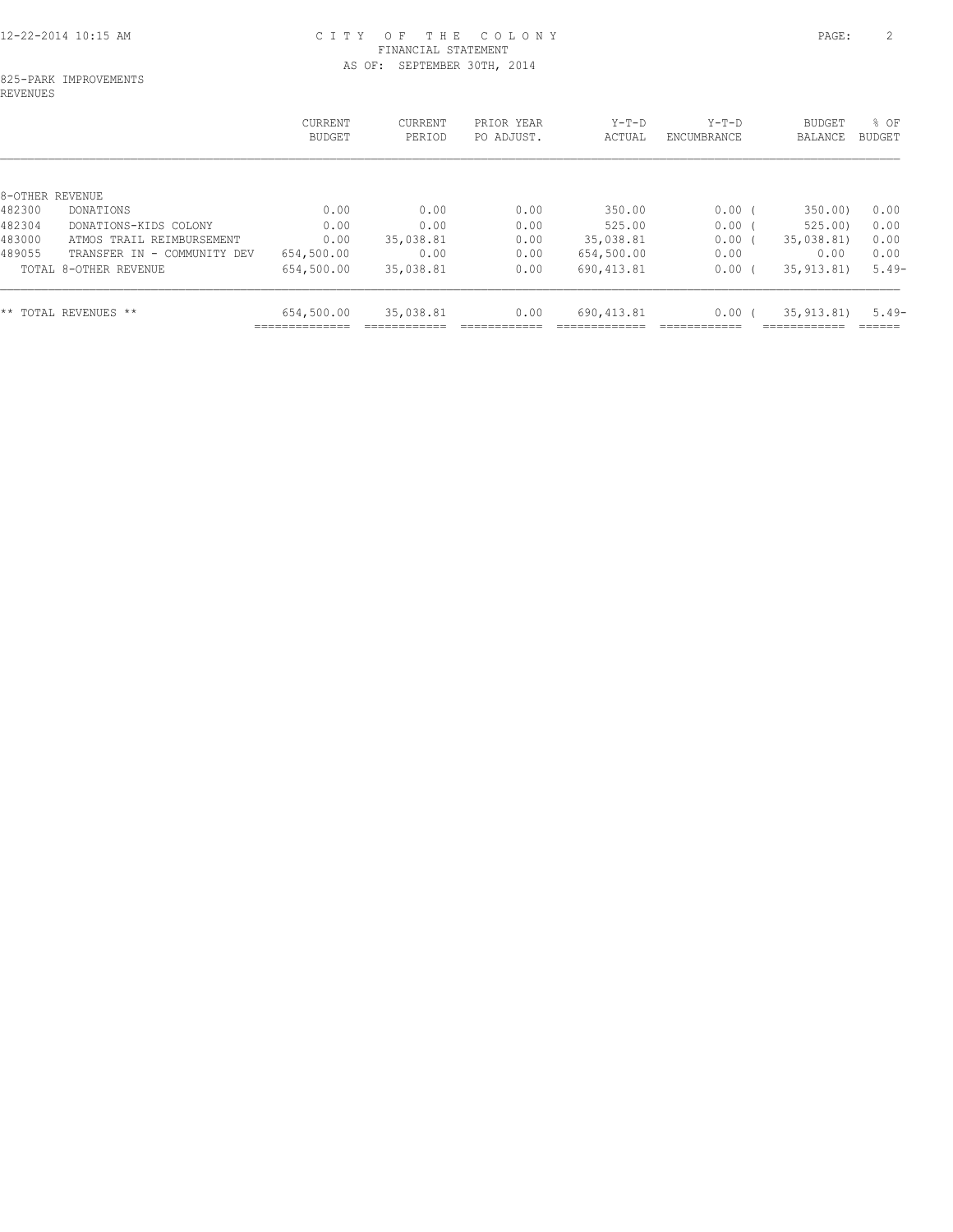| 12-22-2014 10:15 AM                                                          | C I T Y | FINANCIAL STATEMENT<br>AS OF: SEPTEMBER 30TH, 2014 | OF THE COLONY |        |             | PAGE:   | 3      |
|------------------------------------------------------------------------------|---------|----------------------------------------------------|---------------|--------|-------------|---------|--------|
| 825-PARK IMPROVEMENTS<br>635 - NON-DEPARTMENTAL<br>DEPARTMENTAL EXPENDITURES |         |                                                    |               |        |             |         |        |
|                                                                              | CURRENT | CURRENT                                            | PRIOR YEAR    | Y-T-D  | Y-T-D       | BUDGET  | % OF   |
|                                                                              | BUDGET  | PERIOD                                             | PO ADJUST.    | ACTUAL | ENCUMBRANCE | BALANCE | BUDGET |
| 62-CONTRACTUAL SERVICES                                                      |         |                                                    |               |        |             |         |        |
| 68-SUNDRY CHARGES                                                            |         |                                                    |               |        |             |         |        |
|                                                                              |         |                                                    |               |        |             |         |        |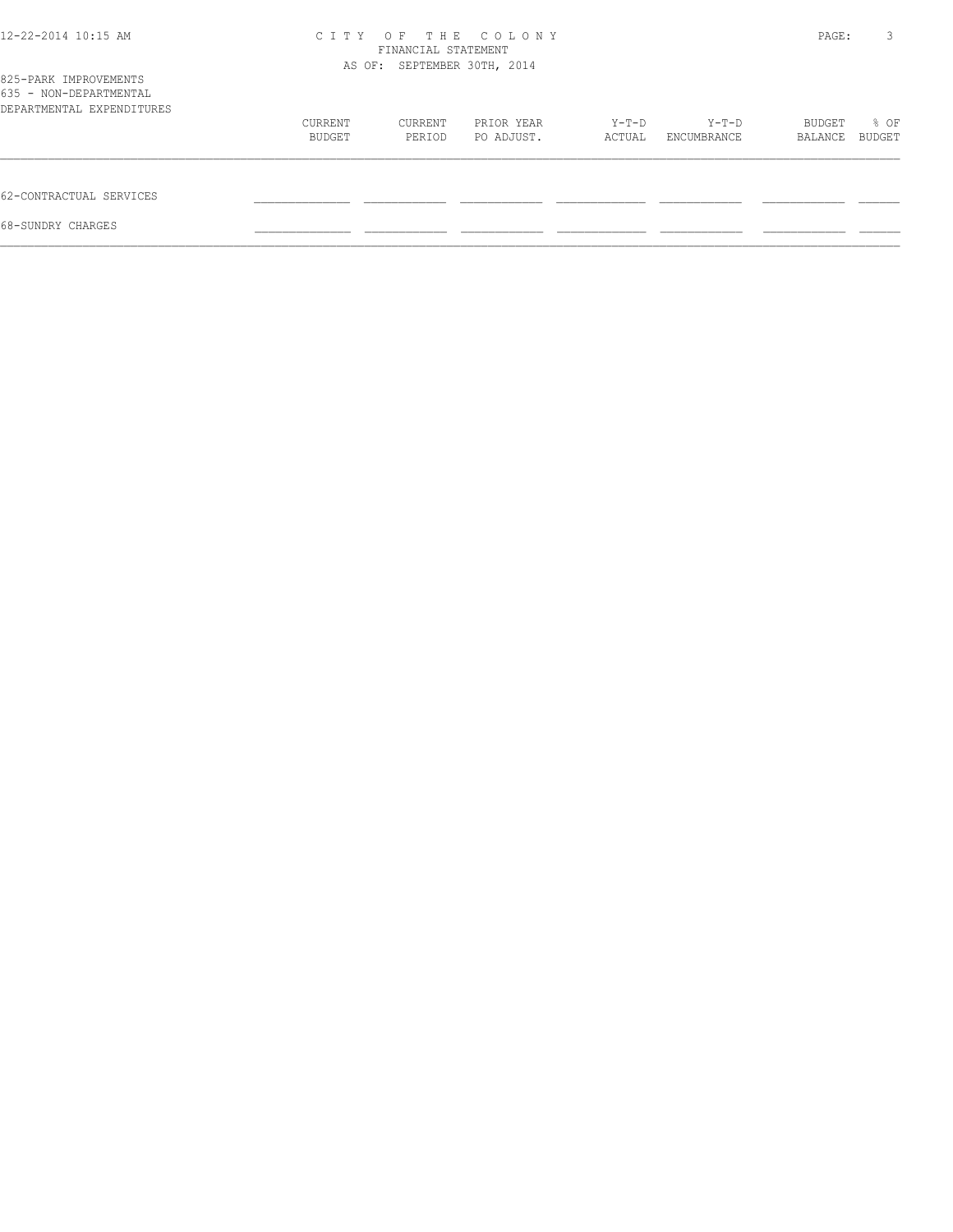| 12-22-2014 10:15 AM |  |  |
|---------------------|--|--|
|---------------------|--|--|

## 12-22-2014 10:15 AM C I T Y O F T H E C O L O N Y PAGE: 4 FINANCIAL STATEMENT AS OF: SEPTEMBER 30TH, 2014

| 650 - PARKS & REC         |         |         |            |        |             |                |  |
|---------------------------|---------|---------|------------|--------|-------------|----------------|--|
| DEPARTMENTAL EXPENDITURES |         |         |            |        |             |                |  |
|                           | CURRENT | CURRENT | PRIOR YEAR | Y-T-D  | Y-T-D       | BUDGET % OF    |  |
|                           | BUDGET  | PERTOD  | PO ADJUST. | ACTUAL | ENCUMBRANCE | BALANCE BUDGET |  |
|                           |         |         |            |        |             |                |  |
|                           |         |         |            |        |             |                |  |

66-CAPITAL OUTLAY \_\_\_\_\_\_\_\_\_\_\_\_\_\_ \_\_\_\_\_\_\_\_\_\_\_\_ \_\_\_\_\_\_\_\_\_\_\_\_ \_\_\_\_\_\_\_\_\_\_\_\_\_ \_\_\_\_\_\_\_\_\_\_\_\_ \_\_\_\_\_\_\_\_\_\_\_\_ \_\_\_\_\_\_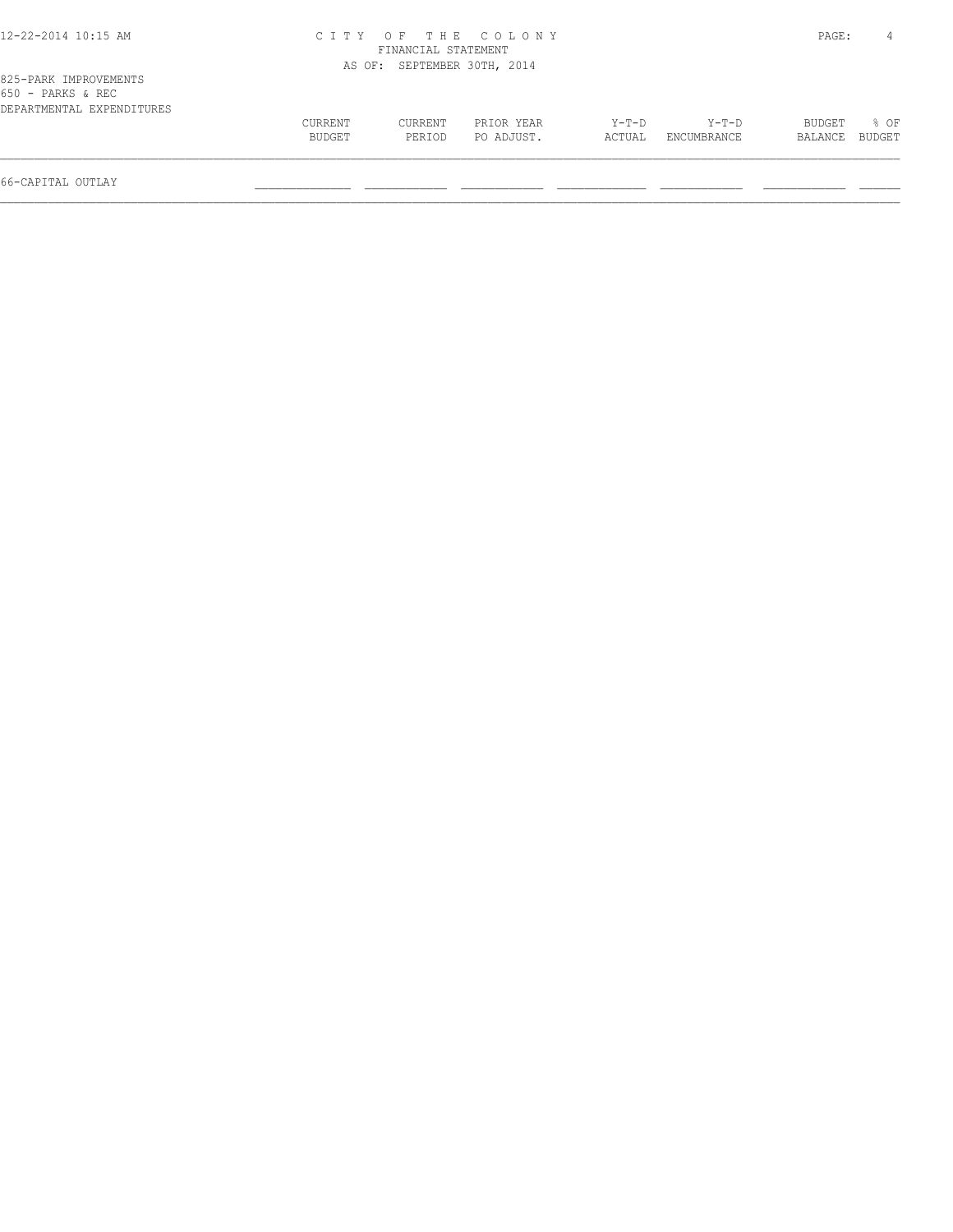## 12-22-2014 10:15 AM C I T Y O F T H E C O L O N Y PAGE: 5 FINANCIAL STATEMENT AS OF: SEPTEMBER 30TH, 2014

825-PARK IMPROVEMENTS 659 - PARK IMPROVEMENTS

| DEPARTMENTAL EXPENDITURES                                                                                                                                                                                                                                                                                                                                                                                                                                                                                                               | <b>CURRENT</b><br><b>BUDGET</b>                                                                                                                             | <b>CURRENT</b><br>PERIOD                                                                                                   | PRIOR YEAR<br>PO ADJUST.                                                                     | $Y-T-D$<br>ACTUAL                                                                                                                      | $Y-T-D$<br>ENCUMBRANCE                                                                                             | <b>BUDGET</b><br>BALANCE                                                                                                                                      | % OF<br>BUDGET                                                                                                                                                                                                                                                                                                                                                                                                                                                                                          |
|-----------------------------------------------------------------------------------------------------------------------------------------------------------------------------------------------------------------------------------------------------------------------------------------------------------------------------------------------------------------------------------------------------------------------------------------------------------------------------------------------------------------------------------------|-------------------------------------------------------------------------------------------------------------------------------------------------------------|----------------------------------------------------------------------------------------------------------------------------|----------------------------------------------------------------------------------------------|----------------------------------------------------------------------------------------------------------------------------------------|--------------------------------------------------------------------------------------------------------------------|---------------------------------------------------------------------------------------------------------------------------------------------------------------|---------------------------------------------------------------------------------------------------------------------------------------------------------------------------------------------------------------------------------------------------------------------------------------------------------------------------------------------------------------------------------------------------------------------------------------------------------------------------------------------------------|
| 62-CONTRACTUAL SERVICES                                                                                                                                                                                                                                                                                                                                                                                                                                                                                                                 |                                                                                                                                                             |                                                                                                                            |                                                                                              |                                                                                                                                        |                                                                                                                    |                                                                                                                                                               |                                                                                                                                                                                                                                                                                                                                                                                                                                                                                                         |
| 63-SUPPLIES                                                                                                                                                                                                                                                                                                                                                                                                                                                                                                                             |                                                                                                                                                             |                                                                                                                            |                                                                                              |                                                                                                                                        |                                                                                                                    |                                                                                                                                                               |                                                                                                                                                                                                                                                                                                                                                                                                                                                                                                         |
| 64-MAINTENANCE<br>659-6450-PARK IMPROVMENTS - LIONS CLUB<br>659-6450-PARK MAINTENANCE<br>659-6450-PARK IMPRVMNTS - KIDS COLONY<br>659-6450-NON-CAPITAL PARK IMPROV-ENHAN<br>TOTAL 64-MAINTENANCE                                                                                                                                                                                                                                                                                                                                        | 0.00(<br>18,503.50<br>2,570.00<br>11,776.71<br>$32,850.21$ (                                                                                                | 9,142.50)<br>0.00<br>0.00<br>0.00<br>9,142.50)                                                                             | 0.00<br>0.00<br>0.00<br>0.00<br>0.00                                                         | 0.00<br>18,503.50<br>2,570.00<br>12,641.56<br>33,715.06                                                                                | 0.00<br>0.00<br>0.00<br>$0.00$ (<br>$0.00$ (                                                                       | 0.00<br>0.00<br>0.00<br>864.85)<br>864.85)                                                                                                                    | 0.00<br>0.00<br>0.00<br>$7.34-$<br>$2.63-$                                                                                                                                                                                                                                                                                                                                                                                                                                                              |
| 65-NON-CAPITAL                                                                                                                                                                                                                                                                                                                                                                                                                                                                                                                          |                                                                                                                                                             |                                                                                                                            |                                                                                              |                                                                                                                                        |                                                                                                                    |                                                                                                                                                               |                                                                                                                                                                                                                                                                                                                                                                                                                                                                                                         |
| 66-CAPITAL OUTLAY<br>659-6610-CAPT OUTLAY - PARK IMPRV - PP<br>659-6610-CAPT OUTLAY-PARK IMPRV-LIONSC<br>659-6610-CAPT OUTLAY-PRK IMPRV - SCP<br>659-6610-CAPT OUTLAY-PARK IMPRV-KIDS C<br>659-6610-CAPT OUTLAY-PARK IMPRV - HK/B<br>659-6610-CAP OUTLAY PARK IMPROV HP<br>659-6610-CAP OUTLAY-CAP IMPROV IMAGE E<br>659-6610-CAP OUTLY-PK IMPRV-BRIDGES CE<br>659-6610-CAP OUTLAY-PARK IMPROV-VETERA<br>659-6610-CAP OUTLAY-PARK IMPR-DOG PARK<br>659-6610-CAP OUTLAY-PARK IMPROV-LAND<br>TOTAL 66-CAPITAL OUTLAY<br>68-SUNDRY CHARGES | 20,000.00<br>150,000.00<br>197,347.50<br>153,538.00 (<br>175,000.00<br>12,500.00<br>0.00<br>40,000.00<br>29,500.00<br>40,000.00<br>175,000.00<br>992,885.50 | 0.00<br>0.00<br>1,019.46<br>6,031.81)<br>103,182.50<br>0.00<br>14,441.83<br>0.00<br>7,072.88<br>0.00<br>0.00<br>119,684.86 | 0.00<br>0.00<br>0.00<br>0.00<br>0.00<br>0.00<br>0.00<br>0.00<br>0.00<br>0.00<br>0.00<br>0.00 | 0.00<br>0.00<br>7,700.60<br>6,419.55<br>130, 119.98<br>0.00<br>24,851.83<br>19,432.90<br>24,673.72<br>0.00<br>152,666.92<br>365,865.50 | 10,614.19<br>0.00<br>3,396.75<br>0.00<br>0.00<br>0.00<br>$0.00$ (<br>0.00<br>1,795.29<br>0.00<br>0.00<br>15,806.23 | 9,385.81<br>150,000.00<br>186,250.15<br>147, 118.45<br>44,880.02<br>12,500.00<br>24,851.83)<br>20,567.10<br>3,030.99<br>40,000.00<br>22,333.08<br>611, 213.77 | 46.93<br>100.00<br>94.38<br>95.82<br>25.65<br>100.00<br>0.00<br>51.42<br>10.27<br>100.00<br>12.76<br>61.56                                                                                                                                                                                                                                                                                                                                                                                              |
| TOTAL 659 - PARK IMPROVEMENTS                                                                                                                                                                                                                                                                                                                                                                                                                                                                                                           | 1,025,735.71                                                                                                                                                | 110,542.36                                                                                                                 | 0.00                                                                                         | 399,580.56                                                                                                                             | 15,806.23                                                                                                          | 610, 348.92                                                                                                                                                   | 59.50                                                                                                                                                                                                                                                                                                                                                                                                                                                                                                   |
| $***$<br>TOTAL EXPENDITURES ***                                                                                                                                                                                                                                                                                                                                                                                                                                                                                                         | 1,025,735.71                                                                                                                                                | 110,542.36                                                                                                                 | 0.00                                                                                         | 399,580.56                                                                                                                             | 15,806.23                                                                                                          | 610,348.92                                                                                                                                                    | 59.50<br>$\begin{array}{c} \multicolumn{3}{c} {\textbf{1}} & \multicolumn{3}{c} {\textbf{2}} & \multicolumn{3}{c} {\textbf{3}} \\ \multicolumn{3}{c} {\textbf{4}} & \multicolumn{3}{c} {\textbf{5}} & \multicolumn{3}{c} {\textbf{6}} \\ \multicolumn{3}{c} {\textbf{5}} & \multicolumn{3}{c} {\textbf{6}} & \multicolumn{3}{c} {\textbf{7}} \\ \multicolumn{3}{c} {\textbf{6}} & \multicolumn{3}{c} {\textbf{7}} & \multicolumn{3}{c} {\textbf{8}} \\ \multicolumn{3}{c} {\textbf{7}} & \multicolumn{$ |
| ** REVENUE OVER (UNDER) EXPENDITURES *(                                                                                                                                                                                                                                                                                                                                                                                                                                                                                                 | $371, 235, 71)$ (                                                                                                                                           | 75, 503, 55)                                                                                                               | 0.00                                                                                         | 290,833.25 (                                                                                                                           | $15,806,23$ (                                                                                                      | 646, 262. 73)                                                                                                                                                 | 0.00<br>$=$ $=$ $=$ $=$ $=$                                                                                                                                                                                                                                                                                                                                                                                                                                                                             |

\*\*\* END OF REPORT \*\*\*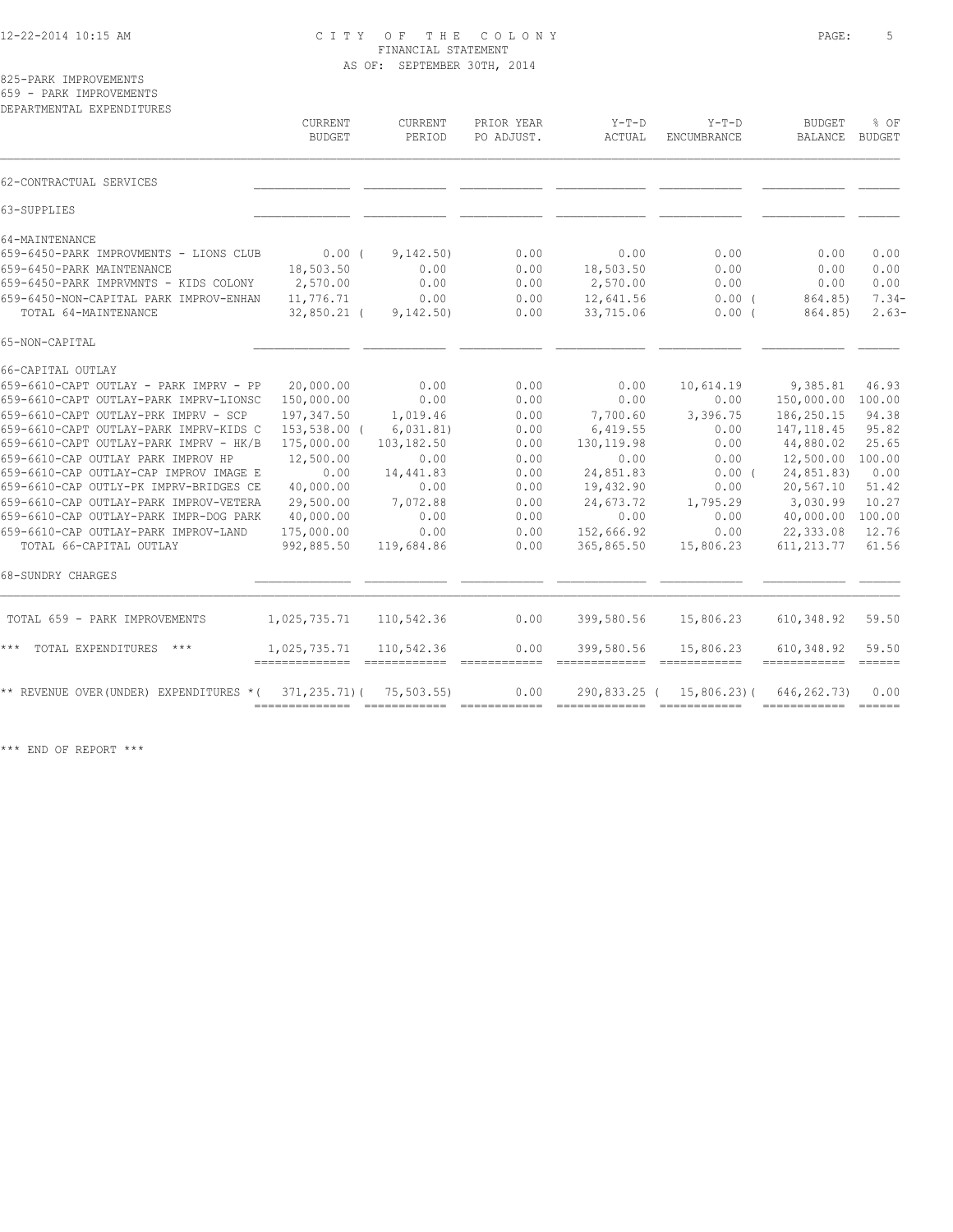#### 12-22-2014 10:15 AM C I T Y O F T H E C O L O N Y PAGE: 1 FINANCIAL STATEMENT AS OF: SEPTEMBER 30TH, 2014

|                     | CURRENT<br>BUDGET | CURRENT<br>PERIOD | PRIOR YEAR<br>PO ADJUST. | $Y-T-D$<br>ACTUAL | Y-T-D<br>ENCUMBRANCE | BUDGET<br>BALANCE BUDGET | % OF    |
|---------------------|-------------------|-------------------|--------------------------|-------------------|----------------------|--------------------------|---------|
| REVENUE SUMMARY     |                   |                   |                          |                   |                      |                          |         |
| EXPENDITURE SUMMARY | ______________    | ____________      | ____________             | _____________     | ____________         | ____________             | ------- |
|                     | _____________     | ____________      | _____________            | _____________     | ____________         | ____________             | _______ |
|                     | ______________    | -------------     | --------------           | _____________     | ____________         | -------------            | ------- |
|                     | .                 | .                 | .                        | .                 | .                    | .                        | _____   |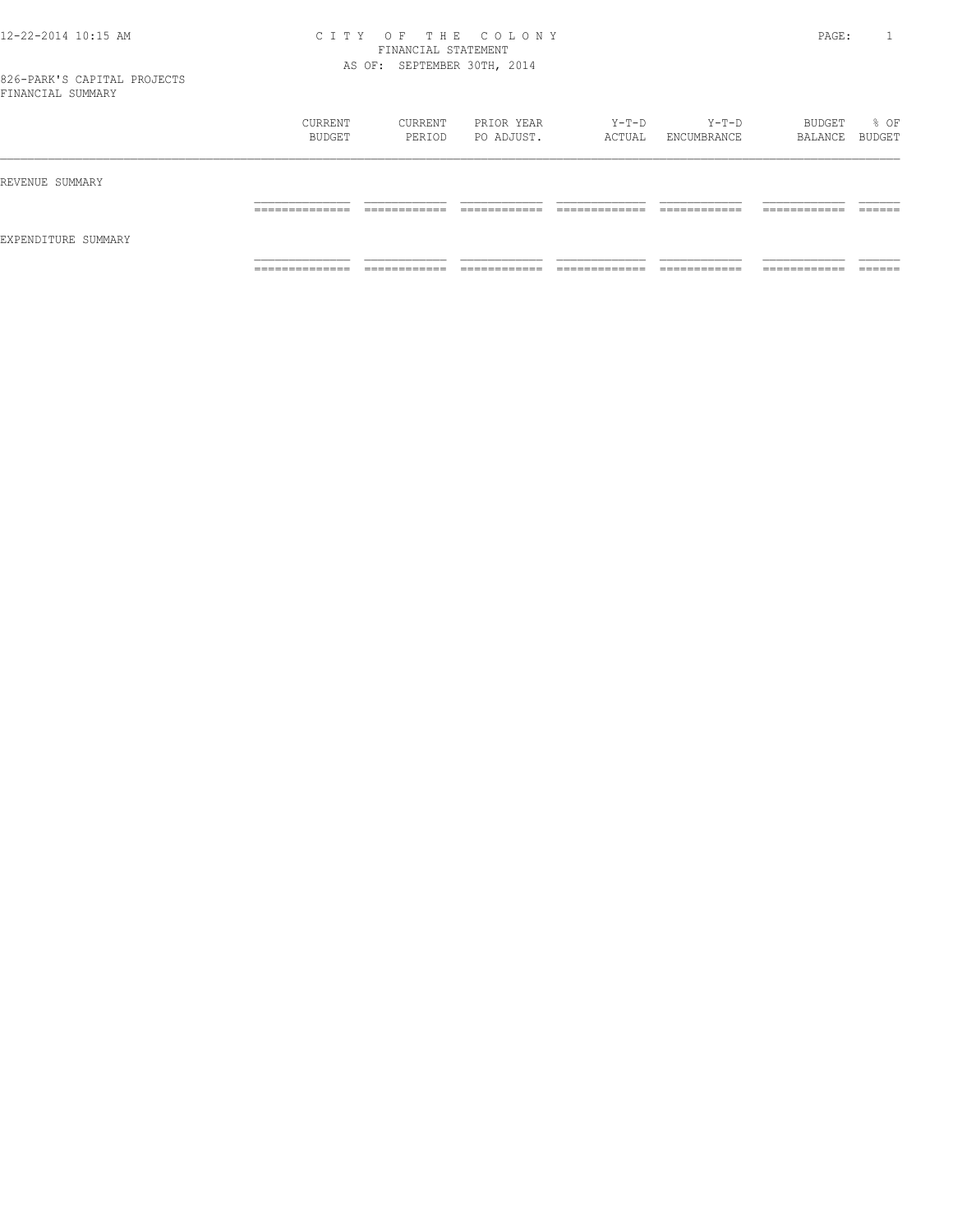#### 12-22-2014 10:15 AM C I T Y O F T H E C O L O N Y PAGE: 2 FINANCIAL STATEMENT AS OF: SEPTEMBER 30TH, 2014

826-PARK'S CAPITAL PROJECTS REVENUES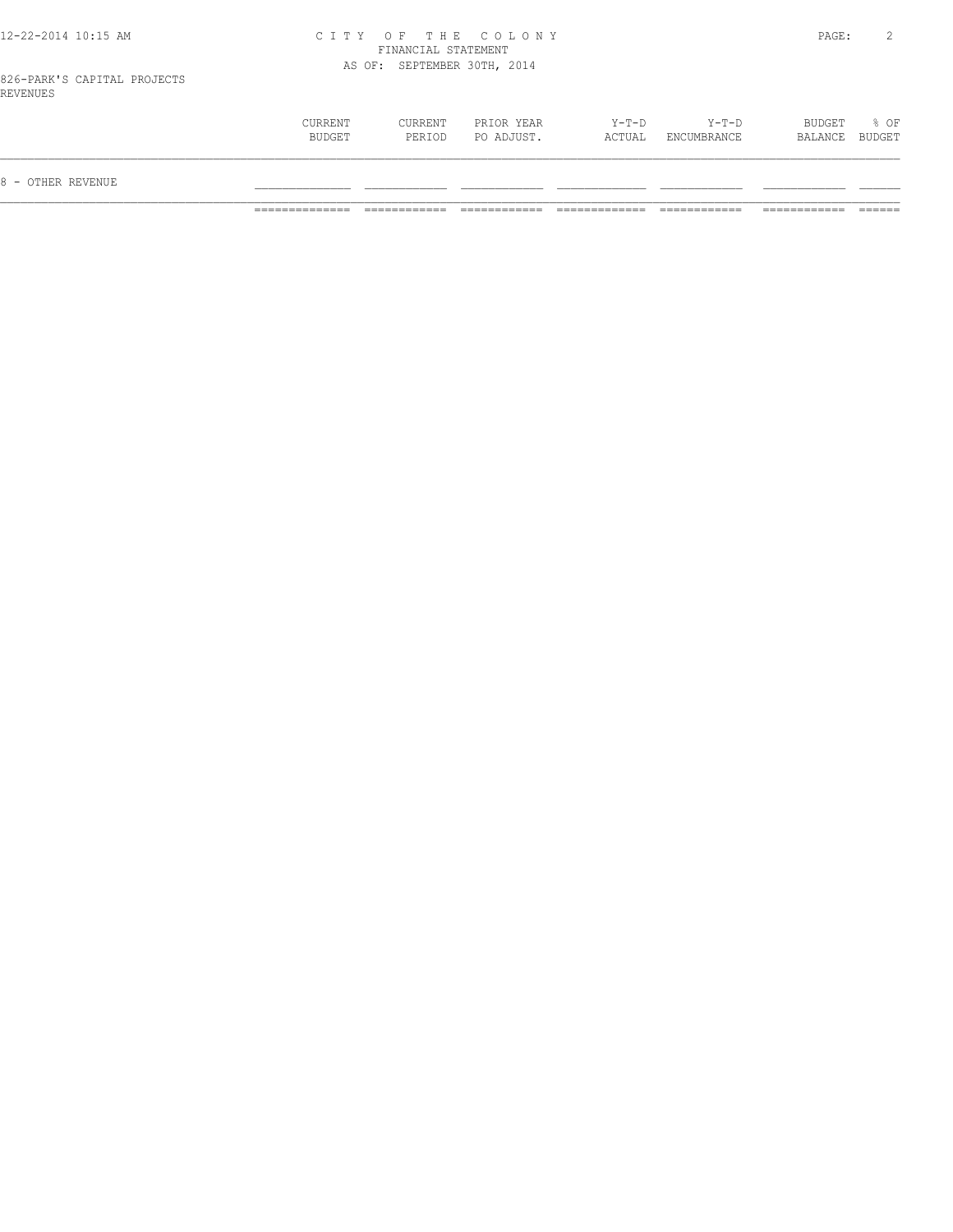| 12-22-2014 10:15 AM                                                                | C T T Y | OF.<br>FINANCIAL STATEMENT  | THE COLONY |        |             | PAGE:   | 3      |
|------------------------------------------------------------------------------------|---------|-----------------------------|------------|--------|-------------|---------|--------|
| 826-PARK'S CAPITAL PROJECTS<br>635 - NON-DEPARTMENTAL<br>DEPARTMENTAL EXPENDITURES |         | AS OF: SEPTEMBER 30TH, 2014 |            |        |             |         |        |
|                                                                                    | CURRENT | CURRENT                     | PRIOR YEAR | Y-T-D  | Y-T-D       |         | % OF   |
|                                                                                    | BUDGET  | PERIOD                      | PO ADJUST. | ACTUAL | ENCUMBRANCE | BALANCE | BUDGET |
| 62-CONTRACTUAL SERVICES                                                            |         |                             |            |        |             |         |        |
| 68-SUNDRY CHARGES                                                                  |         |                             |            |        |             |         |        |
|                                                                                    |         |                             |            |        |             |         |        |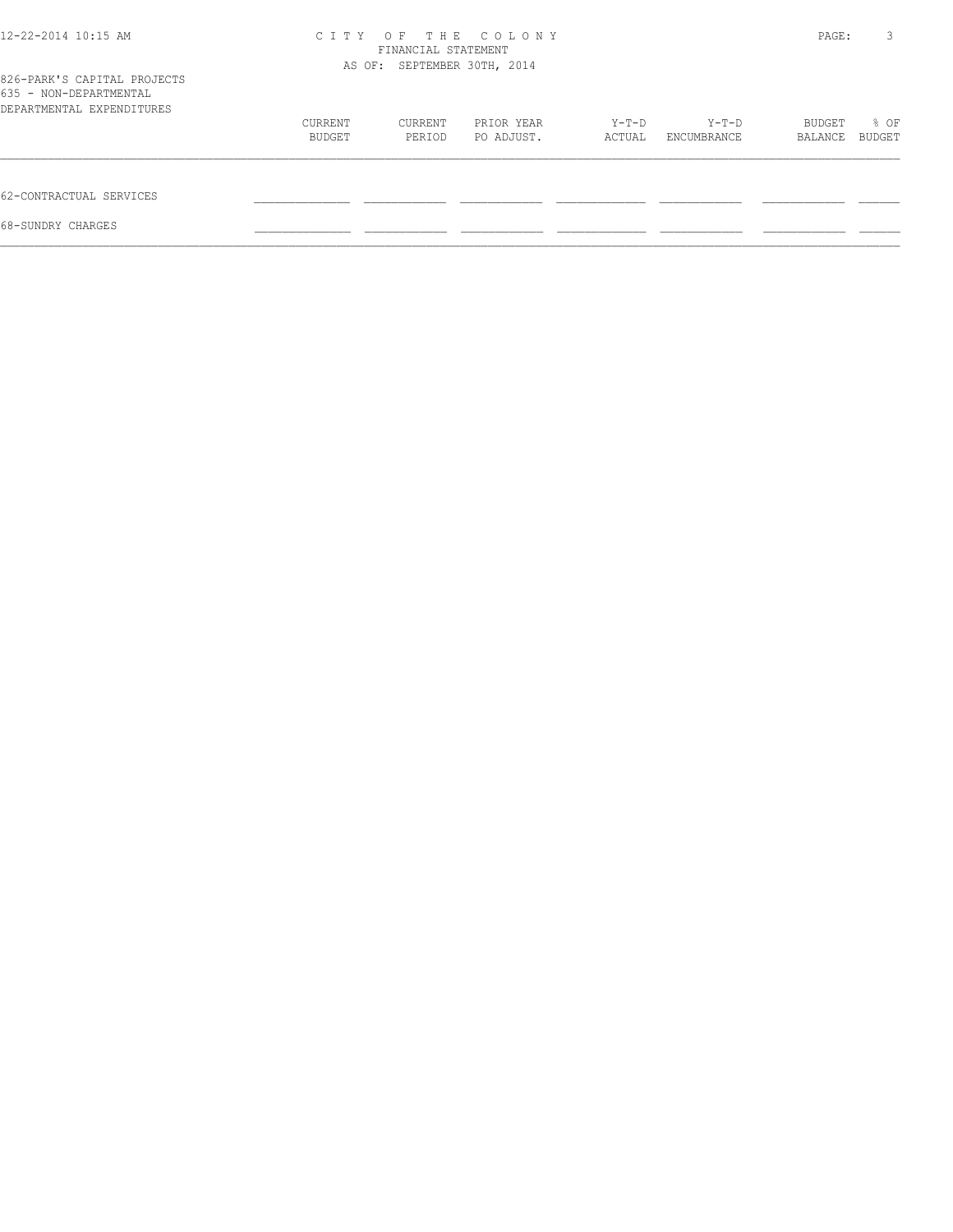| 12-22-2014 10:15 AM                                                                  |                   | FINANCIAL STATEMENT         | CITY OF THE COLONY       |                 |                      | PAGE:             | 4              |
|--------------------------------------------------------------------------------------|-------------------|-----------------------------|--------------------------|-----------------|----------------------|-------------------|----------------|
| 826-PARK'S CAPITAL PROJECTS<br>659 - AUSTIN RANCH IMPRV<br>DEPARTMENTAL EXPENDITURES |                   | AS OF: SEPTEMBER 30TH, 2014 |                          |                 |                      |                   |                |
|                                                                                      | CURRENT<br>BUDGET | CURRENT<br>PERIOD           | PRIOR YEAR<br>PO ADJUST. | Y-T-D<br>ACTUAL | Y-T-D<br>ENCUMBRANCE | BUDGET<br>BALANCE | % OF<br>BUDGET |
| 62-CONTRACTUAL SERVICES                                                              |                   |                             |                          |                 |                      |                   |                |
| 66-CAPITAL OUTLAY                                                                    |                   |                             |                          |                 |                      |                   |                |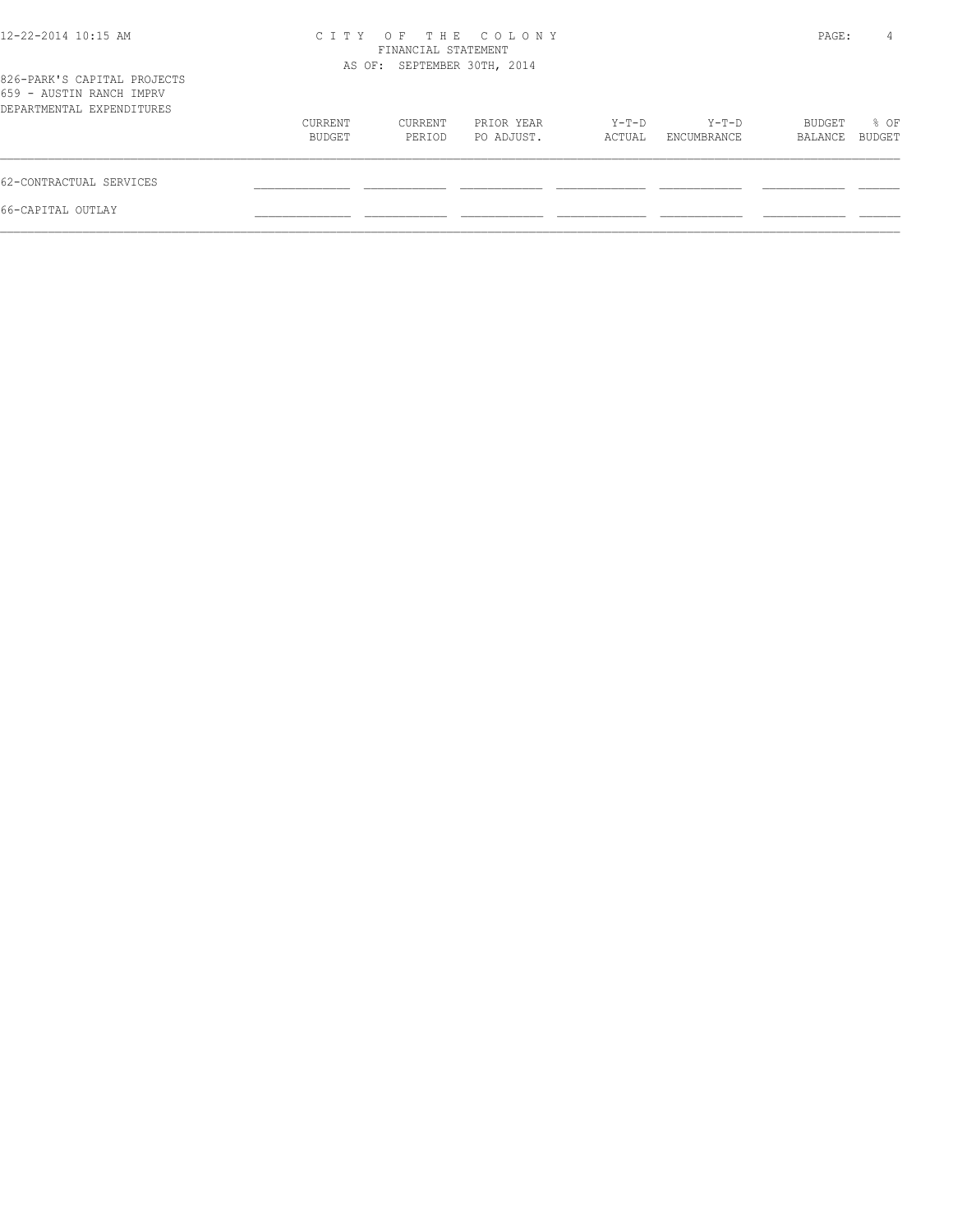# 12-22-2014 10:15 AM CITY OF THE COLONY<br>FINANCIAL STATEMENT<br>AS OF: SEPTEMBER 30TH, 2014

| 826-PARK'S CAPITAL PROJECTS |  |
|-----------------------------|--|
| 698- PARK'S CAPITAL PROJE   |  |
| DEPARTMENTAL EXPENDITURES   |  |

| DEPARTMENTAL EXPENDITURES |                                   |                              |                               |                                |                              |                              |                   |
|---------------------------|-----------------------------------|------------------------------|-------------------------------|--------------------------------|------------------------------|------------------------------|-------------------|
|                           | CURRENT                           | CURRENT                      | PRIOR YEAR                    | Y-T-D                          | $Y-T-D$                      | BUDGET                       | % OF              |
|                           | <b>BUDGET</b>                     | PERIOD                       | PO ADJUST.                    | ACTUAL                         | ENCUMBRANCE                  | BALANCE                      | BUDGET            |
|                           |                                   |                              |                               |                                |                              |                              |                   |
| 62-CONTRACTUAL SERVICES   |                                   |                              |                               |                                |                              |                              |                   |
| 63-SUPPLIES               |                                   |                              |                               |                                |                              |                              |                   |
| 66-CAPITAL OUTLAY         |                                   |                              |                               |                                |                              |                              |                   |
|                           | ______________<br>-------------   | ------------<br>-----------  | ________<br>____________      | -------------                  | ------------<br>-----------  | ____________<br>-----------  | -------<br>______ |
|                           | ______________<br>--------------- | ____________<br>____________ | -------------<br>____________ | _____________<br>_____________ | ____________<br>____________ | ____________<br>____________ | -------<br>______ |

\*\*\* END OF REPORT \*\*\*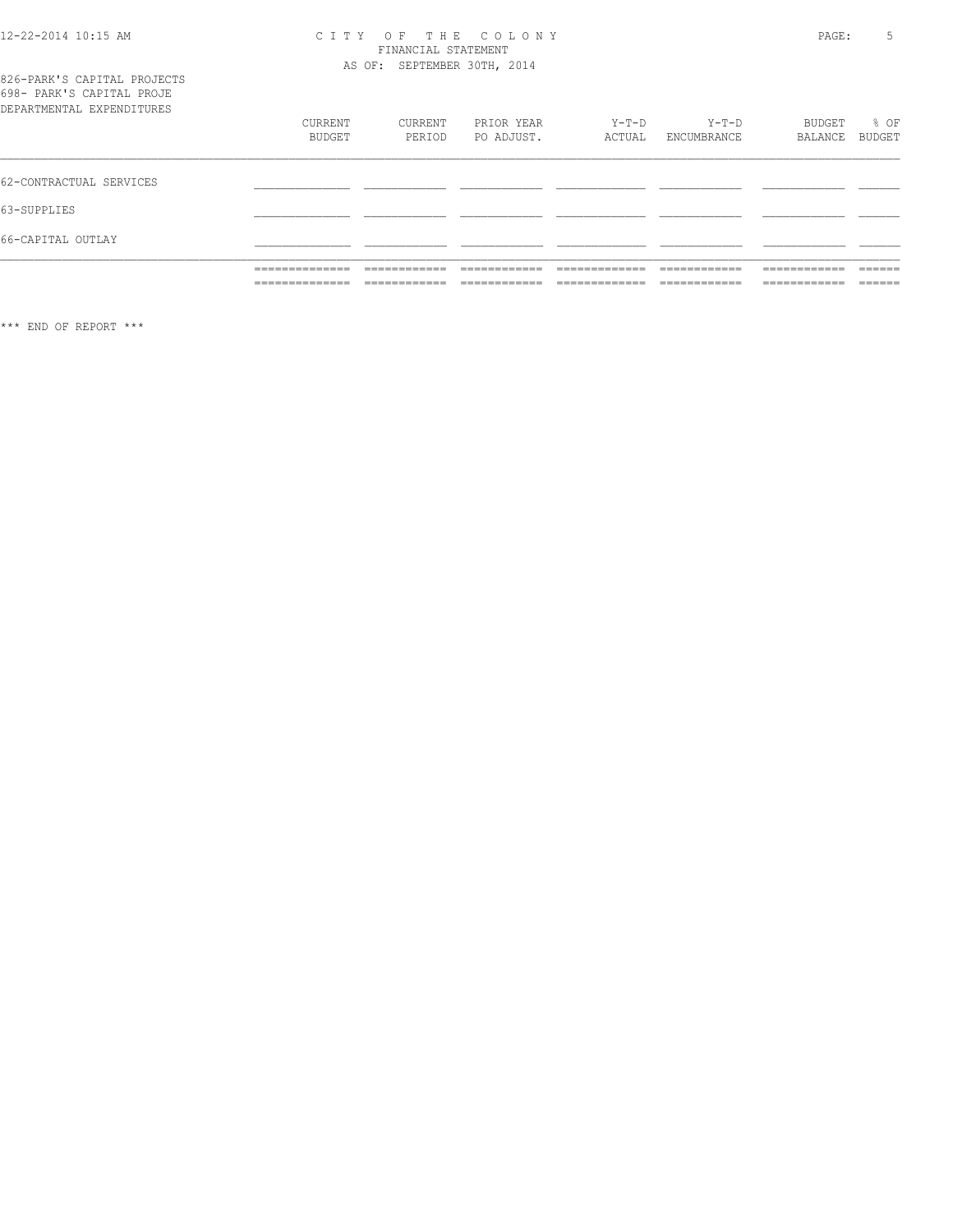#### 12-22-2014 10:15 AM C I T Y O F T H E C O L O N Y PAGE: 1 FINANCIAL STATEMENT AS OF: SEPTEMBER 30TH, 2014

| r rivinvo riim ooimmiitr |                                   |                              |                          |                                 |                        |                               |        |
|--------------------------|-----------------------------------|------------------------------|--------------------------|---------------------------------|------------------------|-------------------------------|--------|
|                          | CURRENT<br>BUDGET                 | CURRENT<br>PERIOD            | PRIOR YEAR<br>PO ADJUST. | Y-T-D<br>ACTUAL                 | $Y-T-D$<br>ENCUMBRANCE | BUDGET<br>BALANCE BUDGET      | % OF   |
| REVENUE SUMMARY          |                                   |                              |                          |                                 |                        |                               |        |
| EXPENDITURE SUMMARY      | ______________<br>______________  | ____________                 | ____________             | _____________                   | _____________          | ____________<br>________      | ______ |
|                          | ______________<br>_______________ | ____________<br>____________ | ____________             | _____________<br>______________ | _____________          | -------------<br>____________ |        |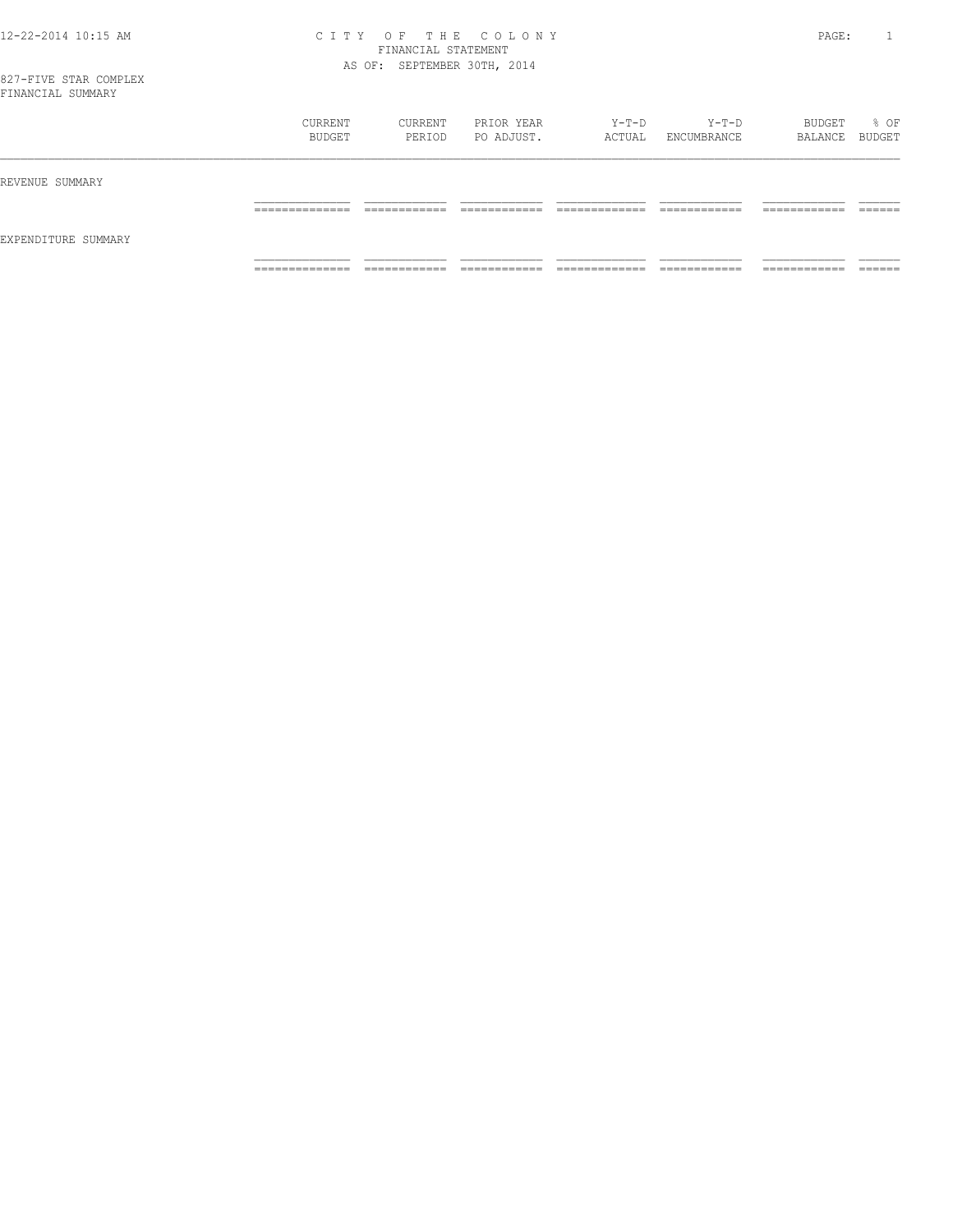|  |  | 12-22-2014 10:15 AM |  |
|--|--|---------------------|--|
|  |  |                     |  |

## 12-22-2014 10:15 AM C I T Y O F T H E C O L O N Y PAGE: 2 FINANCIAL STATEMENT AS OF: SEPTEMBER 30TH, 2014

827-FIVE STAR COMPLEX REVENUES

| 8 - OTHER REVENUE |                   |                   |                          |                 |                        |                          |      |
|-------------------|-------------------|-------------------|--------------------------|-----------------|------------------------|--------------------------|------|
|                   | CURRENT<br>BUDGET | CURRENT<br>PERIOD | PRIOR YEAR<br>PO ADJUST. | Y-T-D<br>ACTUAL | $Y-T-D$<br>ENCUMBRANCE | BUDGET<br>BALANCE BUDGET | % OF |
| ---------         |                   |                   |                          |                 |                        |                          |      |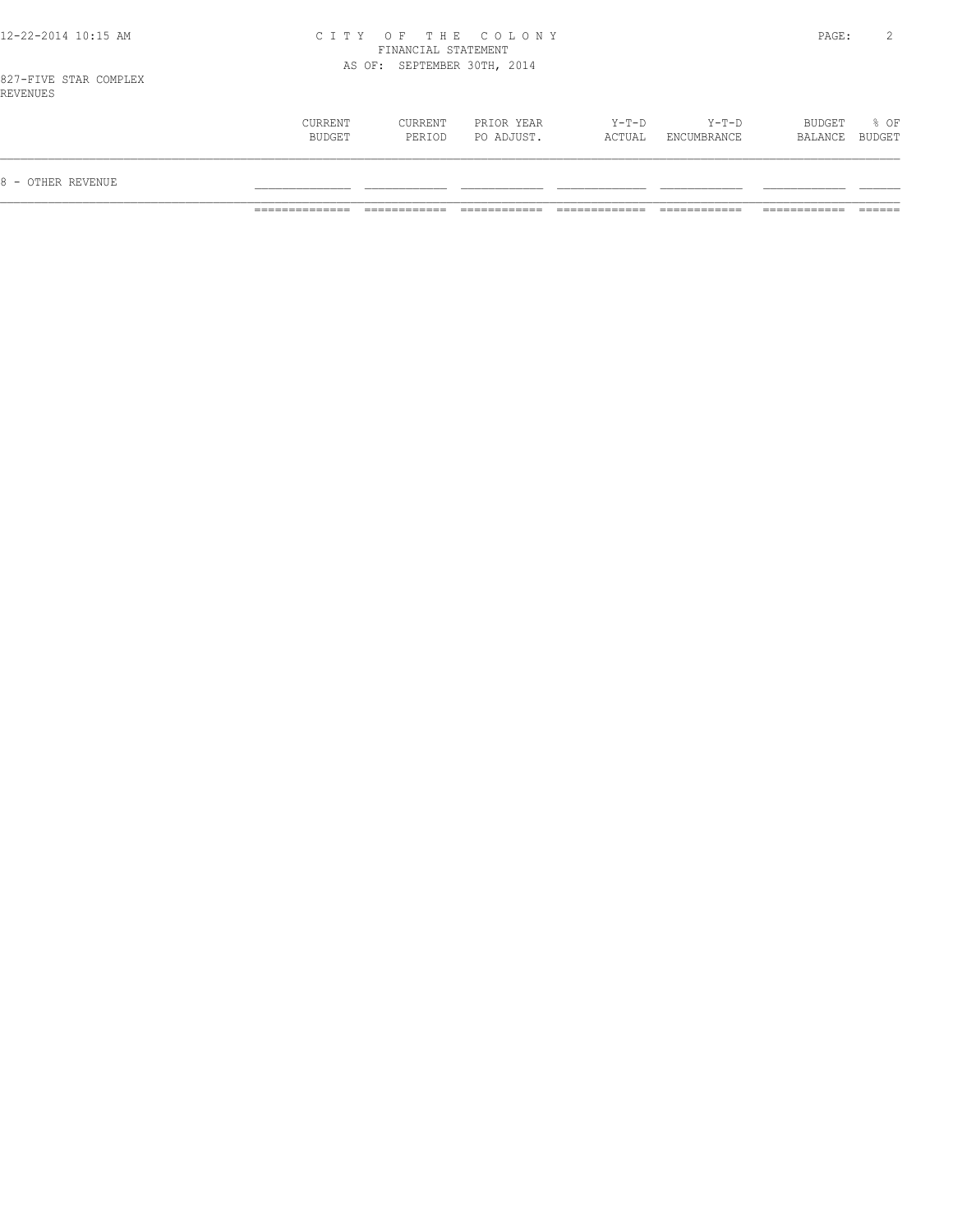| $12 - 22 - 2014$ 10:15 AM                                                    | C T T Y | FINANCIAL STATEMENT<br>AS OF: SEPTEMBER 30TH, 2014 | OF THE COLONY |        |             | PAGE:   | 3      |
|------------------------------------------------------------------------------|---------|----------------------------------------------------|---------------|--------|-------------|---------|--------|
| 827-FIVE STAR COMPLEX<br>635 - NON-DEPARTMENTAL<br>DEPARTMENTAL EXPENDITURES |         |                                                    |               |        |             |         |        |
|                                                                              | CURRENT | CURRENT                                            | PRIOR YEAR    | Y-T-D  | Y-T-D       | BUDGET  | % OF   |
|                                                                              | BUDGET  | PERIOD                                             | PO ADJUST.    | ACTUAL | ENCUMBRANCE | BALANCE | BUDGET |
| 62-CONTRACTUAL SERVICES                                                      |         |                                                    |               |        |             |         |        |
| 68-SUNDRY CHARGES                                                            |         |                                                    |               |        |             |         |        |
|                                                                              |         |                                                    |               |        |             |         |        |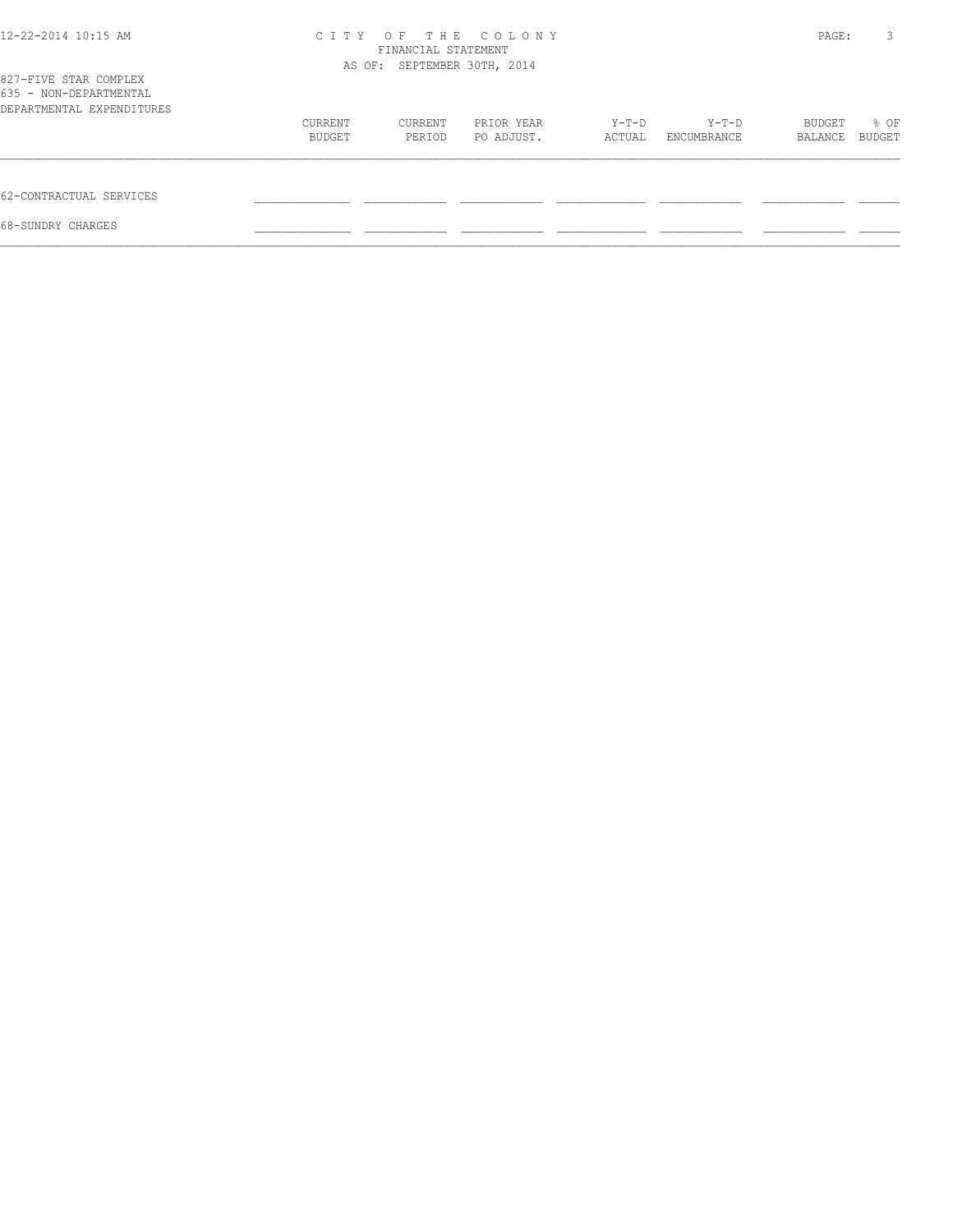# 12-22-2014 10:15 AM CITY OF THE COLONY<br>
FINANCIAL STATEMENT<br>
AS OF: SEPTEMBER 30TH, 2014

827-FIVE STAR COMPLEX<br>664 - COMMUNITY COMPLEX

| DEPARTMENTAL EXPENDITURES |                          |                   |                          |                   |                        |                          |                                                                                                                                                                                                                                                                                                                                                                                                                                                                                        |
|---------------------------|--------------------------|-------------------|--------------------------|-------------------|------------------------|--------------------------|----------------------------------------------------------------------------------------------------------------------------------------------------------------------------------------------------------------------------------------------------------------------------------------------------------------------------------------------------------------------------------------------------------------------------------------------------------------------------------------|
|                           | CURRENT<br><b>BUDGET</b> | CURRENT<br>PERIOD | PRIOR YEAR<br>PO ADJUST. | $Y-T-D$<br>ACTUAL | $Y-T-D$<br>ENCUMBRANCE | <b>BUDGET</b><br>BALANCE | % OF<br><b>BUDGET</b>                                                                                                                                                                                                                                                                                                                                                                                                                                                                  |
| 62-CONTRACTUAL SERVICES   |                          |                   |                          |                   |                        |                          |                                                                                                                                                                                                                                                                                                                                                                                                                                                                                        |
| 63-SUPPLIES               |                          |                   |                          |                   |                        |                          |                                                                                                                                                                                                                                                                                                                                                                                                                                                                                        |
| 64-MAINTENANCE            |                          |                   |                          |                   |                        |                          |                                                                                                                                                                                                                                                                                                                                                                                                                                                                                        |
| 65-NON-CAPITAL            |                          |                   |                          |                   |                        |                          |                                                                                                                                                                                                                                                                                                                                                                                                                                                                                        |
| 66-CAPITAL OUTLAY         |                          |                   |                          |                   |                        |                          |                                                                                                                                                                                                                                                                                                                                                                                                                                                                                        |
| 67-OVERHEAD ALLOCATION    |                          |                   |                          |                   |                        |                          |                                                                                                                                                                                                                                                                                                                                                                                                                                                                                        |
| 68-SUNDRY CHARGES         |                          |                   |                          |                   |                        |                          |                                                                                                                                                                                                                                                                                                                                                                                                                                                                                        |
|                           | ==============           | ============      | ============             | --------------    | ============           | ------------             | ------                                                                                                                                                                                                                                                                                                                                                                                                                                                                                 |
|                           | ==============           | ============      | ============             | =============     | ============           | ============             | $\begin{array}{cccccccccc} \multicolumn{2}{c}{} & \multicolumn{2}{c}{} & \multicolumn{2}{c}{} & \multicolumn{2}{c}{} & \multicolumn{2}{c}{} & \multicolumn{2}{c}{} & \multicolumn{2}{c}{} & \multicolumn{2}{c}{} & \multicolumn{2}{c}{} & \multicolumn{2}{c}{} & \multicolumn{2}{c}{} & \multicolumn{2}{c}{} & \multicolumn{2}{c}{} & \multicolumn{2}{c}{} & \multicolumn{2}{c}{} & \multicolumn{2}{c}{} & \multicolumn{2}{c}{} & \multicolumn{2}{c}{} & \multicolumn{2}{c}{} & \mult$ |

 $\star\star\star$  END OF REPORT  $\star\star\star$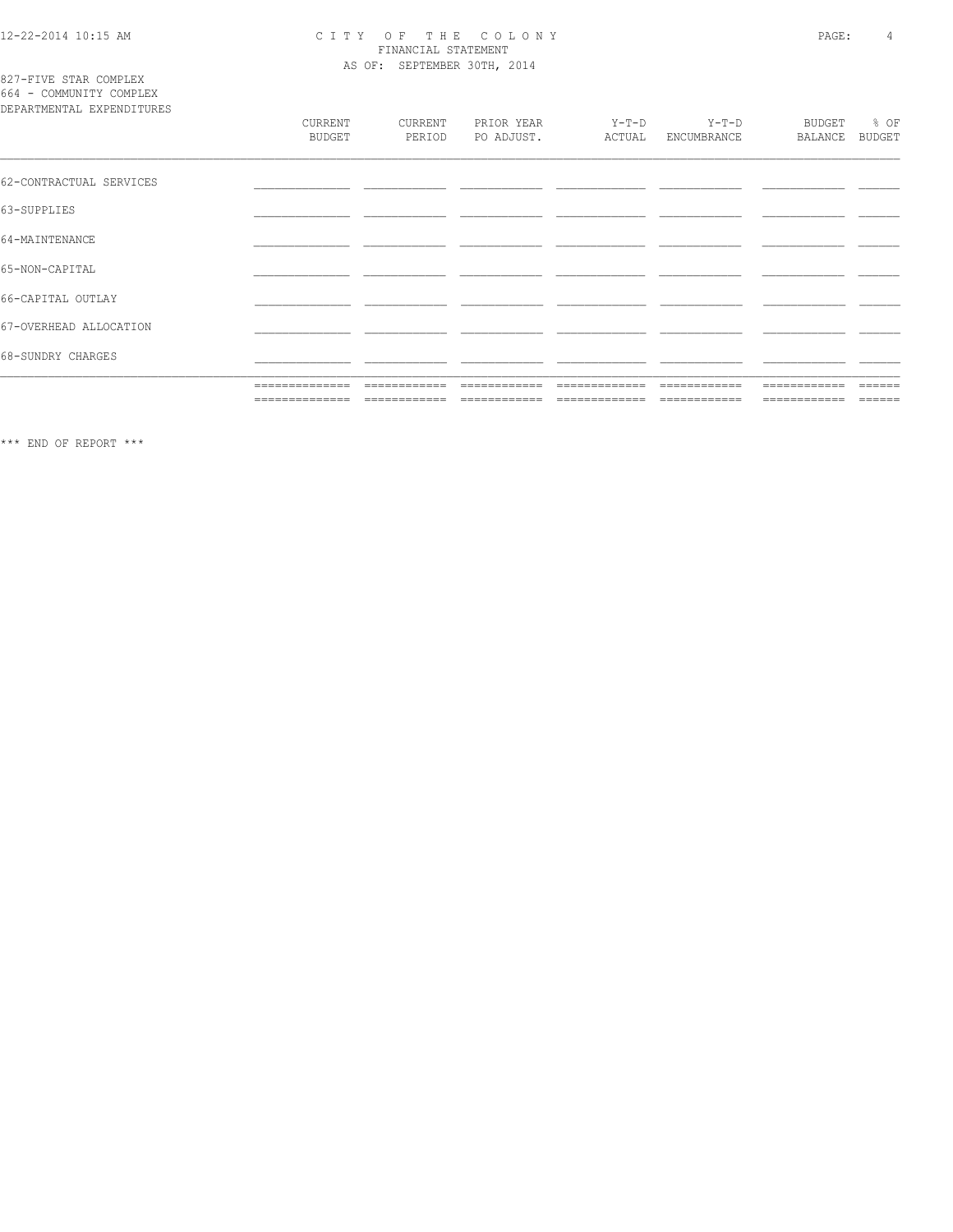#### 12-22-2014 10:15 AM C I T Y O F T H E C O L O N Y PAGE: 1 FINANCIAL STATEMENT AS OF: SEPTEMBER 30TH, 2014

| ד דוועה העדר מעדים אוד |                                   |                              |                               |                                 |                               |                               |                    |
|------------------------|-----------------------------------|------------------------------|-------------------------------|---------------------------------|-------------------------------|-------------------------------|--------------------|
|                        | CURRENT<br>BUDGET                 | CURRENT<br>PERIOD            | PRIOR YEAR<br>PO ADJUST.      | Y-T-D<br>ACTUAL                 | Y-T-D<br>ENCUMBRANCE          | BUDGET<br>BALANCE BUDGET      | % OF               |
| REVENUE SUMMARY        |                                   |                              |                               |                                 |                               |                               |                    |
|                        | ______________<br>_______________ | ____________<br>____________ | -------------<br>____________ | _____________<br>______________ | -------------<br>____________ | -------------<br>____________ | -------<br>_______ |
| EXPENDITURE SUMMARY    |                                   |                              |                               |                                 |                               |                               |                    |
|                        | ______________<br>_______________ | ____________<br>____________ | ____________<br>____________  | _____________<br>______________ | ____________<br>____________  | ____________<br>____________  | ______<br>_______  |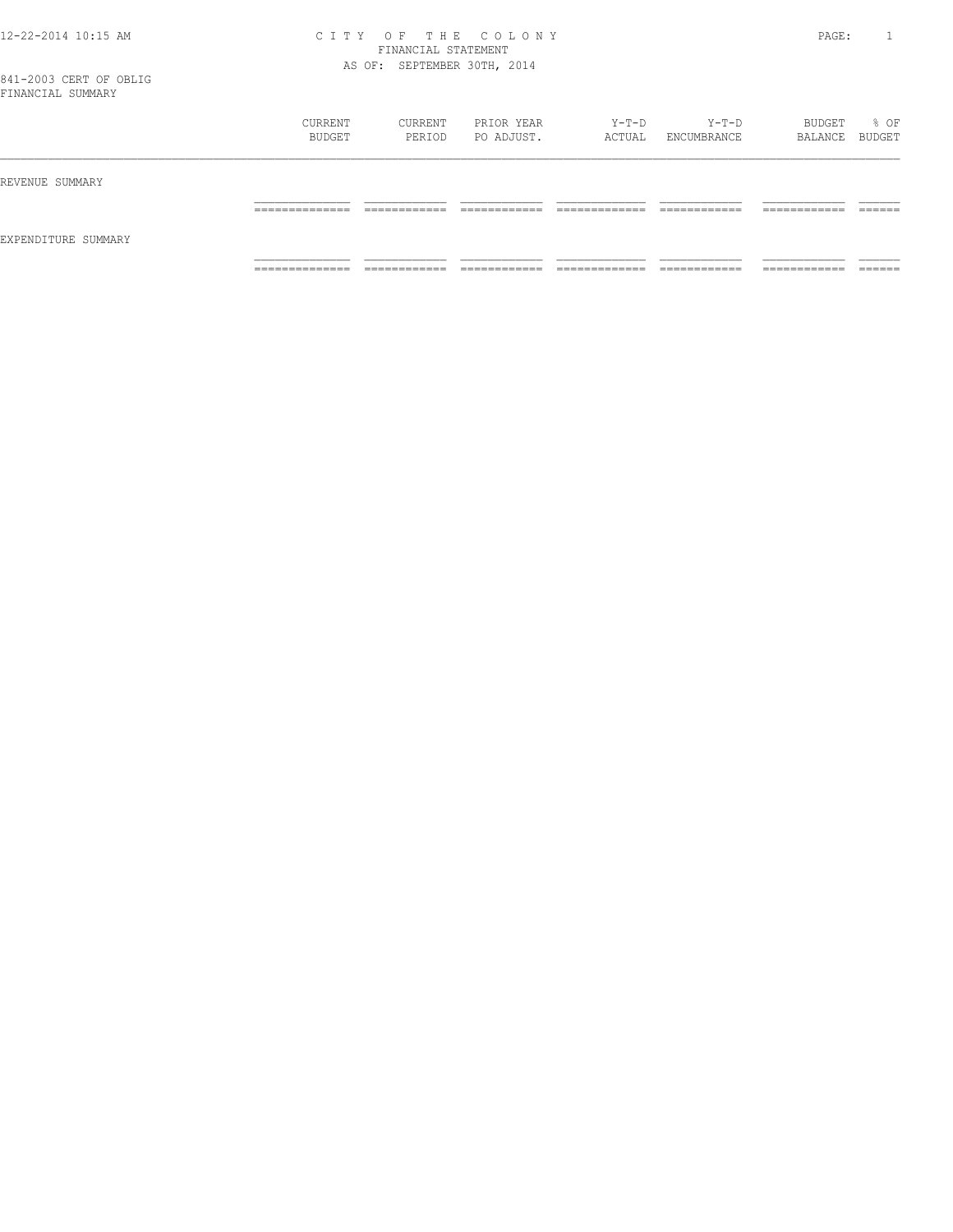|  |  |  |  |  | 12-22-2014 10:15 AM |  |
|--|--|--|--|--|---------------------|--|
|--|--|--|--|--|---------------------|--|

## 12-22-2014 10:15 AM C I T Y O F T H E C O L O N Y PAGE: 2 FINANCIAL STATEMENT AS OF: SEPTEMBER 30TH, 2014

841-2003 CERT OF OBLIG REVENUES

| 8-MISCELLANEOUS REVENUE |                   |                   |                          |                 |                        |                          |      |
|-------------------------|-------------------|-------------------|--------------------------|-----------------|------------------------|--------------------------|------|
|                         | CURRENT<br>BUDGET | CURRENT<br>PERIOD | PRIOR YEAR<br>PO ADJUST. | Y-T-D<br>ACTUAL | $Y-T-D$<br>ENCUMBRANCE | BUDGET<br>BALANCE BUDGET | % OF |
|                         |                   |                   |                          |                 |                        |                          |      |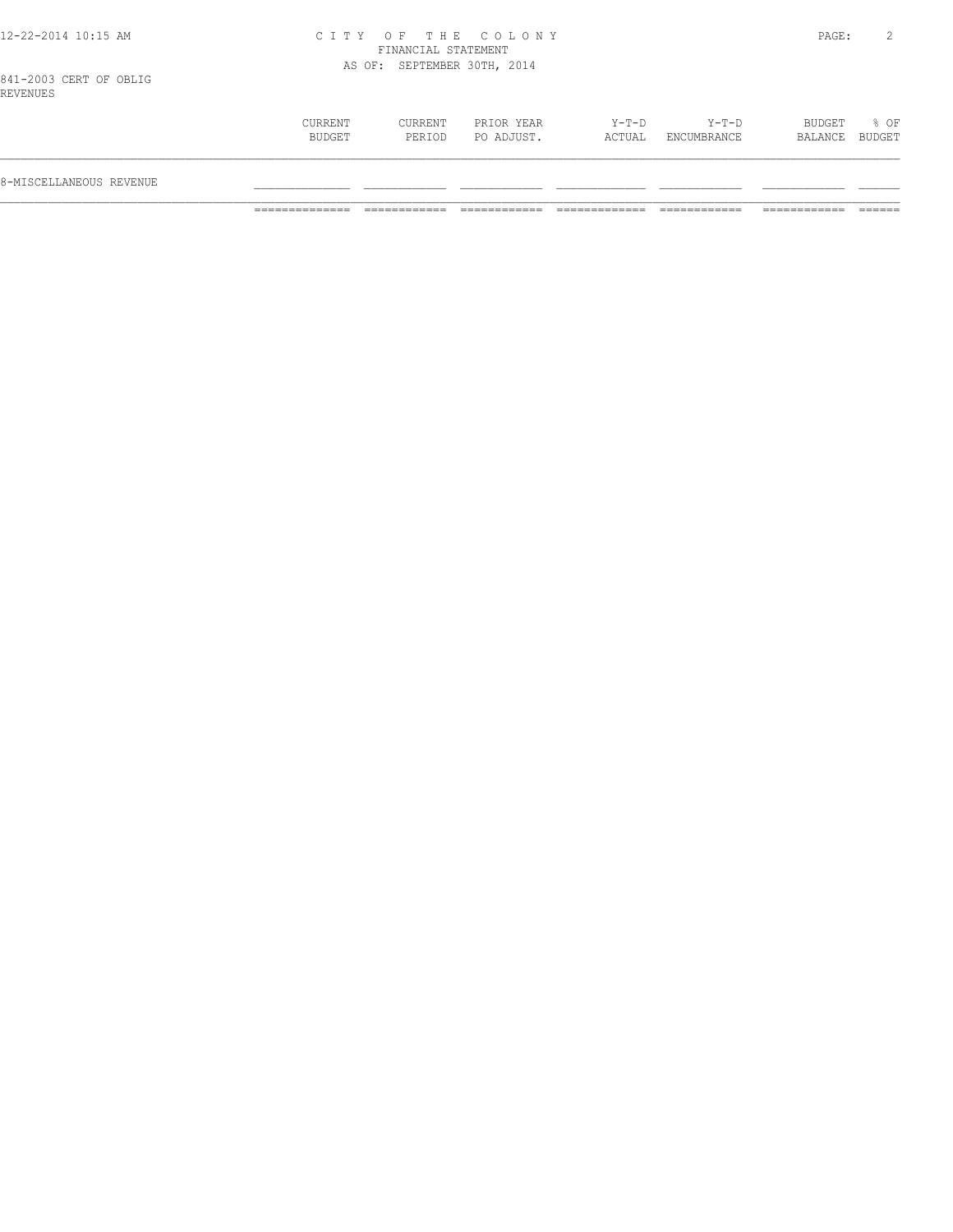| $12 - 22 - 2014$ 10:15 AM                          |                   | FINANCIAL STATEMENT         | CITY OF THE COLONY       |                   |                        | PAGE:             |                |
|----------------------------------------------------|-------------------|-----------------------------|--------------------------|-------------------|------------------------|-------------------|----------------|
| 841-2003 CERT OF OBLIG<br>615 - FLEET ENHANCEMENTS |                   | AS OF: SEPTEMBER 30TH, 2014 |                          |                   |                        |                   |                |
| DEPARTMENTAL EXPENDITURES                          | CURRENT<br>BUDGET | CURRENT<br>PERIOD           | PRIOR YEAR<br>PO ADJUST. | $Y-T-D$<br>ACTUAL | $Y-T-D$<br>ENCUMBRANCE | BUDGET<br>BALANCE | 8 OF<br>BUDGET |

66-CAPITAL OUTLAY \_\_\_\_\_\_\_\_\_\_\_\_\_\_ \_\_\_\_\_\_\_\_\_\_\_\_ \_\_\_\_\_\_\_\_\_\_\_\_ \_\_\_\_\_\_\_\_\_\_\_\_\_ \_\_\_\_\_\_\_\_\_\_\_\_ \_\_\_\_\_\_\_\_\_\_\_\_ \_\_\_\_\_\_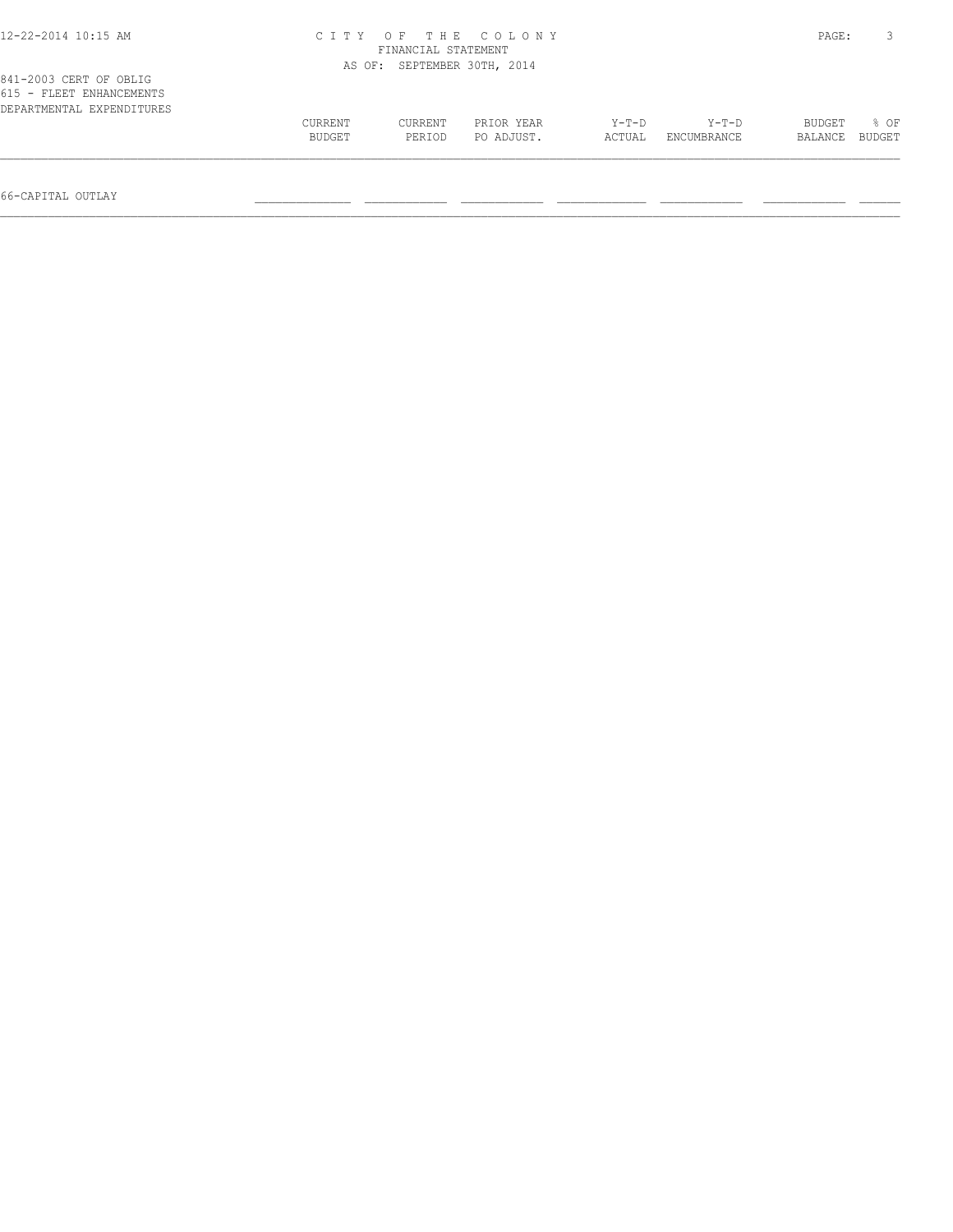# 12-22-2014 10:15 AM C I T Y O F T H E C O L O N Y PAGE: 4 FINANCIAL STATEMENT

| 841-2003 CERT OF OBLIG<br>631 - IT ENHANCEMENTS |                   |                   | AS OF: SEPTEMBER 30TH, 2014 |                 |                      |                   |                |
|-------------------------------------------------|-------------------|-------------------|-----------------------------|-----------------|----------------------|-------------------|----------------|
| DEPARTMENTAL EXPENDITURES                       | CURRENT<br>BUDGET | CURRENT<br>PERIOD | PRIOR YEAR<br>PO ADJUST.    | Y-T-D<br>ACTUAL | Y-T-D<br>ENCUMBRANCE | BUDGET<br>BALANCE | % OF<br>BUDGET |
| 63-SUPPLIES                                     |                   |                   |                             |                 |                      |                   |                |
| 64-MAINTENANCE                                  |                   |                   |                             |                 |                      |                   |                |
| 65-NON-CAPITAL                                  |                   |                   |                             |                 |                      |                   |                |
| 66-CAPITAL OUTLAY                               |                   |                   |                             |                 |                      |                   |                |
|                                                 |                   |                   |                             |                 |                      |                   |                |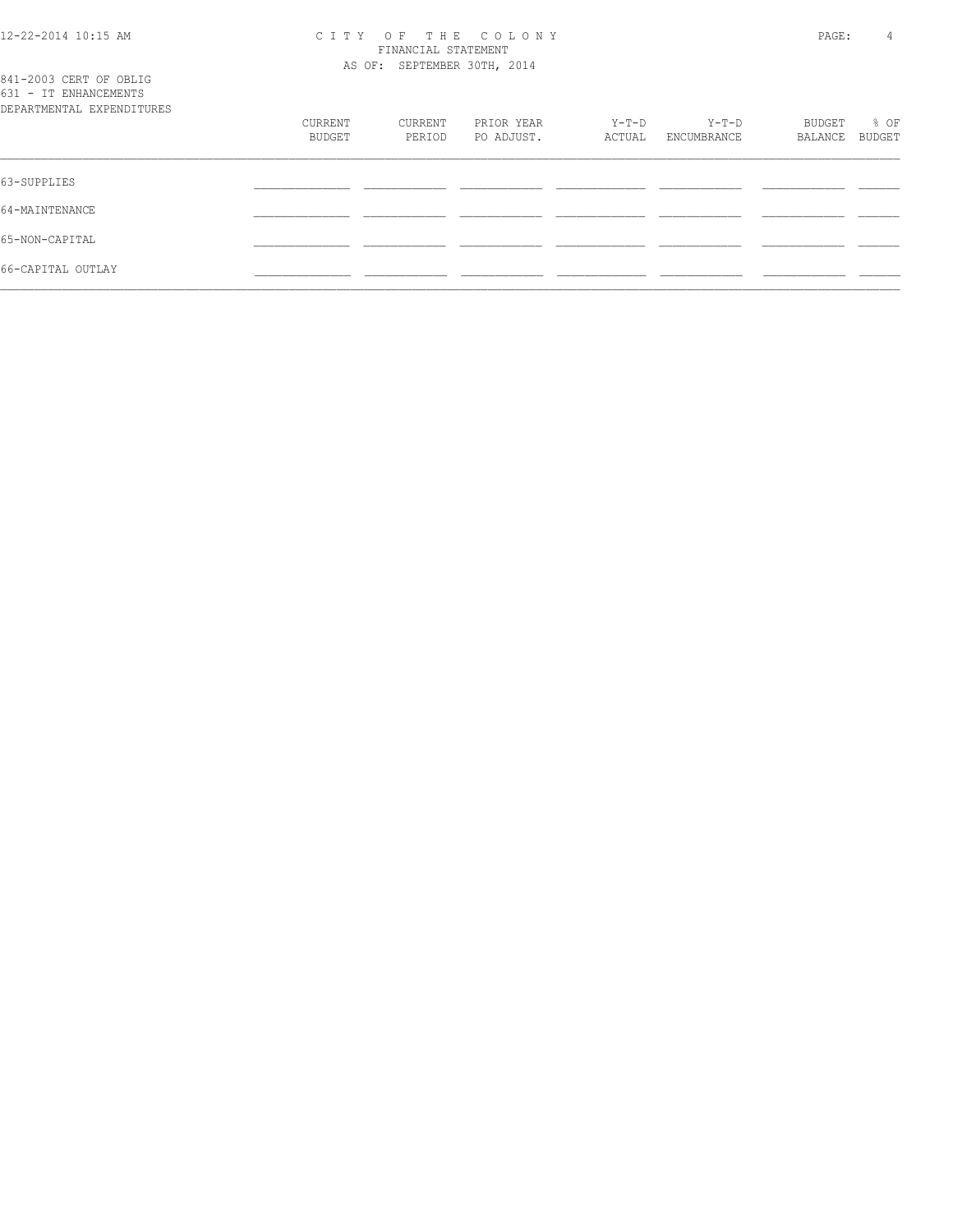| 12-22-2014 10:15 AM                                                       | C T T Y           | FINANCIAL STATEMENT<br>AS OF: SEPTEMBER 30TH, 2014 | OF THE COLONY            |                 |                      | PAGE:             | 5              |
|---------------------------------------------------------------------------|-------------------|----------------------------------------------------|--------------------------|-----------------|----------------------|-------------------|----------------|
| 841-2003 CERT OF OBLIG<br>633 - CIVIC CENTER<br>DEPARTMENTAL EXPENDITURES |                   |                                                    |                          |                 |                      |                   |                |
|                                                                           | CURRENT<br>BUDGET | CURRENT<br>PERIOD                                  | PRIOR YEAR<br>PO ADJUST. | Y-T-D<br>ACTUAL | Y-T-D<br>ENCUMBRANCE | BUDGET<br>BALANCE | % OF<br>BUDGET |
| 62-CONTRACTUAL SERVICES                                                   |                   |                                                    |                          |                 |                      |                   |                |
| 66-CAPITAL OUTLAY                                                         |                   |                                                    |                          |                 |                      |                   |                |
| 67-OVERHEAD ALLOCATION                                                    |                   |                                                    |                          |                 |                      |                   |                |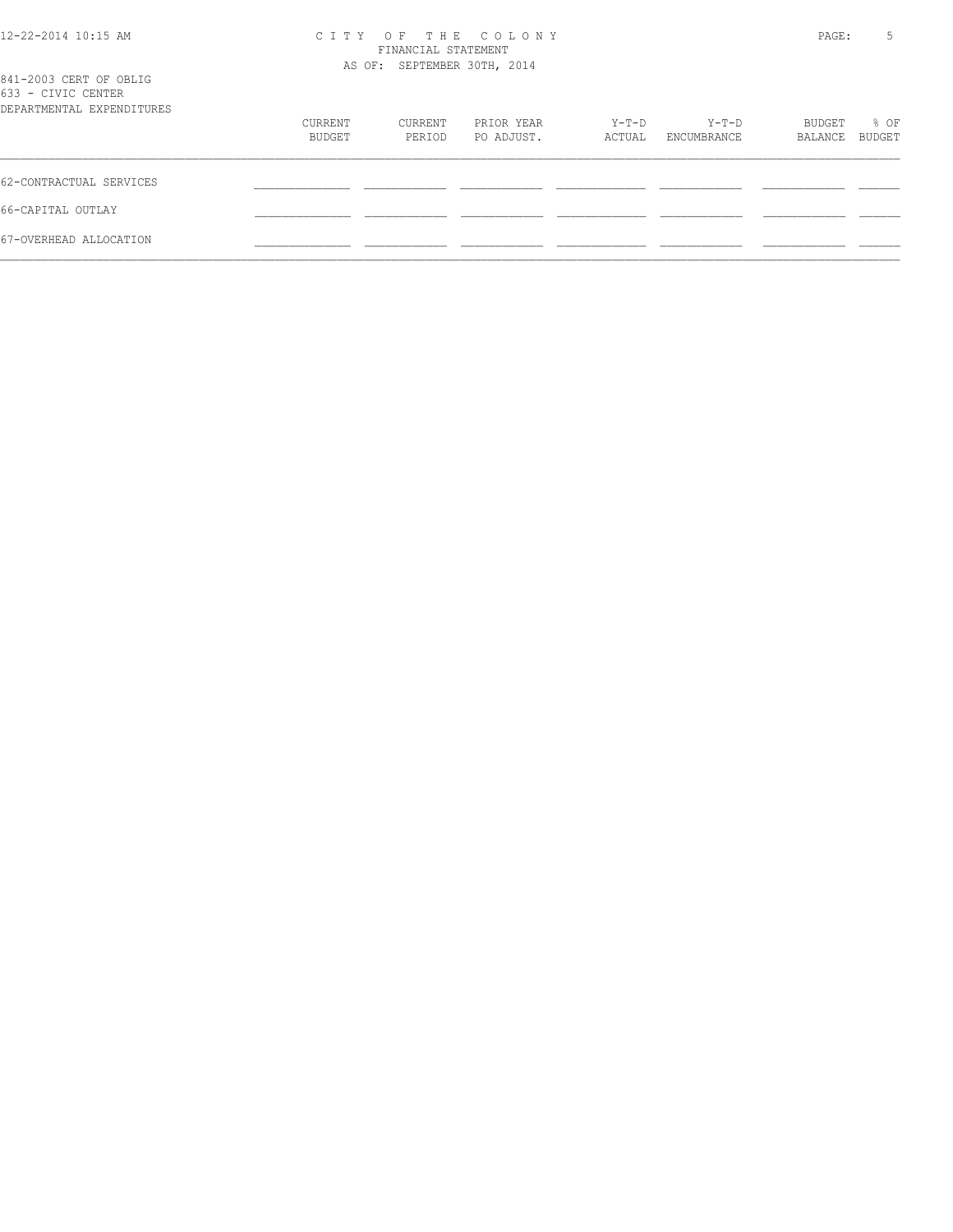| $12 - 22 - 2014$ 10:15 AM                                                     | C T T Y           | FINANCIAL STATEMENT         | OF THE COLONY            |                 |                      | PAGE:             | 6              |
|-------------------------------------------------------------------------------|-------------------|-----------------------------|--------------------------|-----------------|----------------------|-------------------|----------------|
| 841-2003 CERT OF OBLIG<br>635 - NON-DEPARTMENTAL<br>DEPARTMENTAL EXPENDITURES |                   | AS OF: SEPTEMBER 30TH, 2014 |                          |                 |                      |                   |                |
|                                                                               | CURRENT<br>BUDGET | CURRENT<br>PERIOD           | PRIOR YEAR<br>PO ADJUST. | Y-T-D<br>ACTUAL | Y-T-D<br>ENCUMBRANCE | BUDGET<br>BALANCE | % OF<br>BUDGET |
| 67-OVERHEAD ALLOCATION                                                        |                   |                             |                          |                 |                      |                   |                |
| 68-SUNDRY CHARGES                                                             |                   |                             |                          |                 |                      |                   |                |
|                                                                               |                   |                             |                          |                 |                      |                   |                |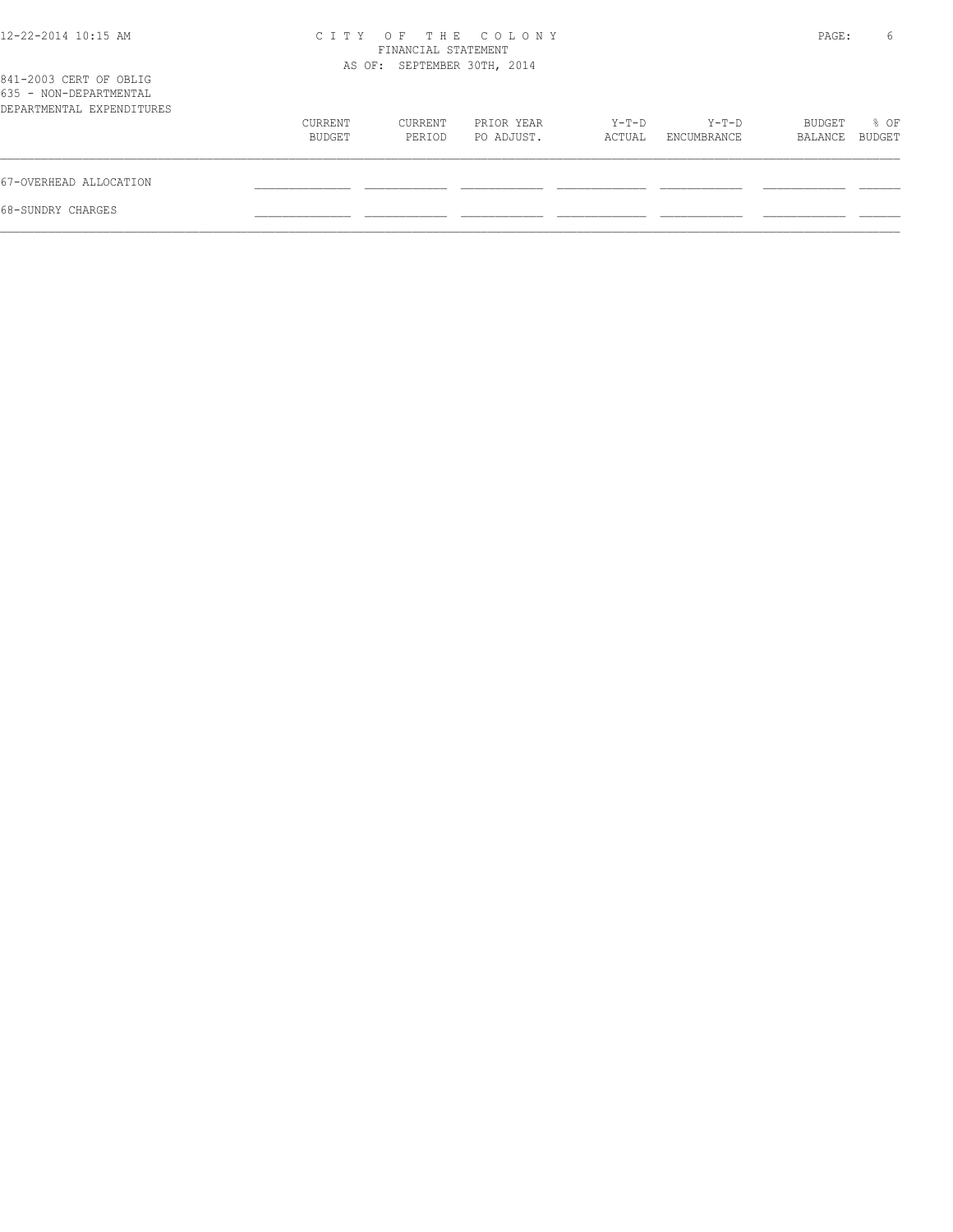#### 12-22-2014 10:15 AM C I T Y O F T H E C O L O N Y PAGE: 7 FINANCIAL STATEMENT AS OF: SEPTEMBER 30TH, 2014

| 841-2003 CERT OF OBLIG<br>640 - S. COLONY REPAIRS<br>DEPARTMENTAL EXPENDITURES |                   |                   |                          |                 |                        |                   |                |
|--------------------------------------------------------------------------------|-------------------|-------------------|--------------------------|-----------------|------------------------|-------------------|----------------|
|                                                                                | CURRENT<br>BUDGET | CURRENT<br>PERIOD | PRIOR YEAR<br>PO ADJUST. | Y-T-D<br>ACTUAL | $Y-T-D$<br>ENCUMBRANCE | BUDGET<br>BALANCE | % OF<br>BUDGET |
| 62-CONTRACTUAL SERVICES                                                        |                   |                   |                          |                 |                        |                   |                |
| 64-MAINTENANCE                                                                 |                   |                   |                          |                 |                        |                   |                |
| 66-CAPITAL OUTLAY                                                              |                   |                   |                          |                 |                        |                   |                |
| 67-OVERHEAD ALLOCATION                                                         |                   |                   |                          |                 |                        |                   |                |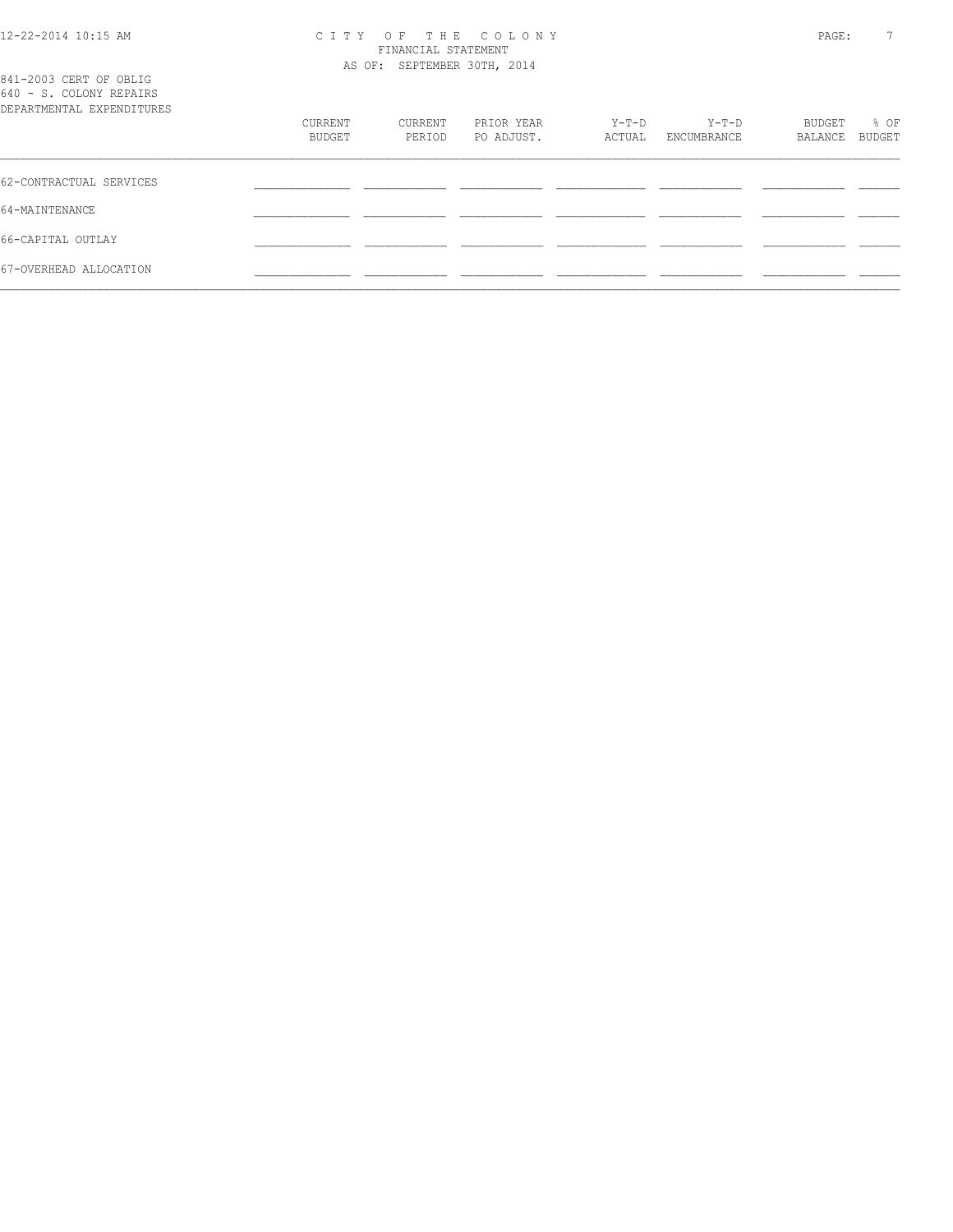# 12-22-2014 10:15 AM C I T Y O F T H E C O L O N Y PAGE: 8 FINANCIAL STATEMENT

|                                                                               |         |         | AS OF: SEPTEMBER 30TH, 2014 |         |             |                |      |
|-------------------------------------------------------------------------------|---------|---------|-----------------------------|---------|-------------|----------------|------|
| 841-2003 CERT OF OBLIG<br>645 - PHASE III CONSTR<br>DEPARTMENTAL EXPENDITURES |         |         |                             |         |             |                |      |
|                                                                               | CURRENT | CURRENT | PRIOR YEAR                  | $Y-T-D$ | $Y-T-D$     | BUDGET         | 8 OF |
|                                                                               | BUDGET  | PERIOD  | PO ADJUST.                  | ACTUAL  | ENCUMBRANCE | BALANCE BUDGET |      |
|                                                                               |         |         |                             |         |             |                |      |

62-CONTRACTUAL SERVICES \_\_\_\_\_\_\_\_\_\_\_\_\_\_ \_\_\_\_\_\_\_\_\_\_\_\_ \_\_\_\_\_\_\_\_\_\_\_\_ \_\_\_\_\_\_\_\_\_\_\_\_\_ \_\_\_\_\_\_\_\_\_\_\_\_ \_\_\_\_\_\_\_\_\_\_\_\_ \_\_\_\_\_\_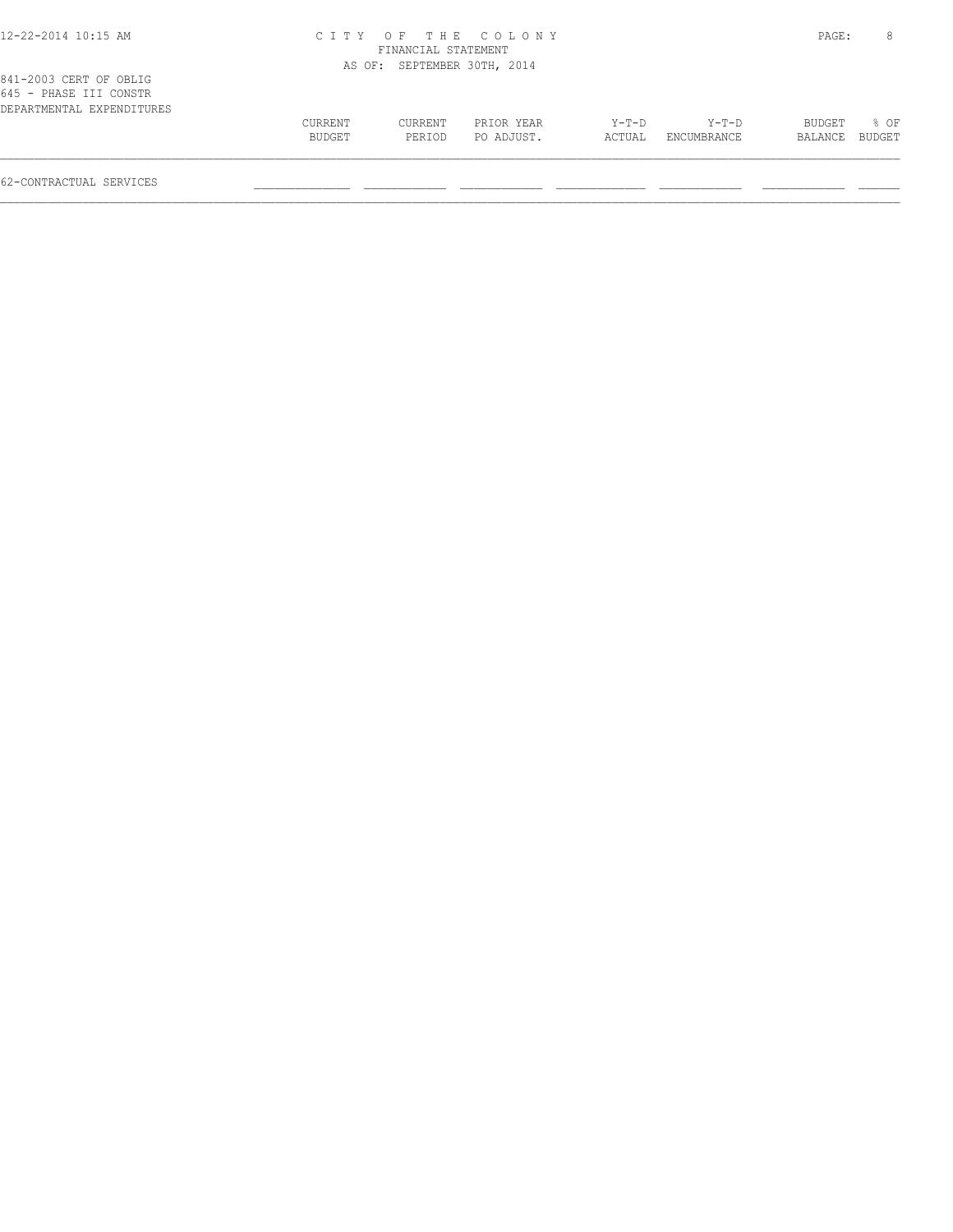|                   |                   |                          |                                                                          |                      |                   | 9              |
|-------------------|-------------------|--------------------------|--------------------------------------------------------------------------|----------------------|-------------------|----------------|
|                   |                   |                          |                                                                          |                      |                   |                |
| CURRENT<br>BUDGET | CURRENT<br>PERIOD | PRIOR YEAR<br>PO ADJUST. | $Y-T-D$<br>ACTUAL                                                        | Y-T-D<br>ENCUMBRANCE | BUDGET<br>BALANCE | % OF<br>BUDGET |
|                   |                   |                          |                                                                          |                      |                   |                |
|                   |                   |                          |                                                                          |                      |                   |                |
|                   |                   |                          | CITY OF THE COLONY<br>FINANCIAL STATEMENT<br>AS OF: SEPTEMBER 30TH, 2014 |                      |                   | PAGE:          |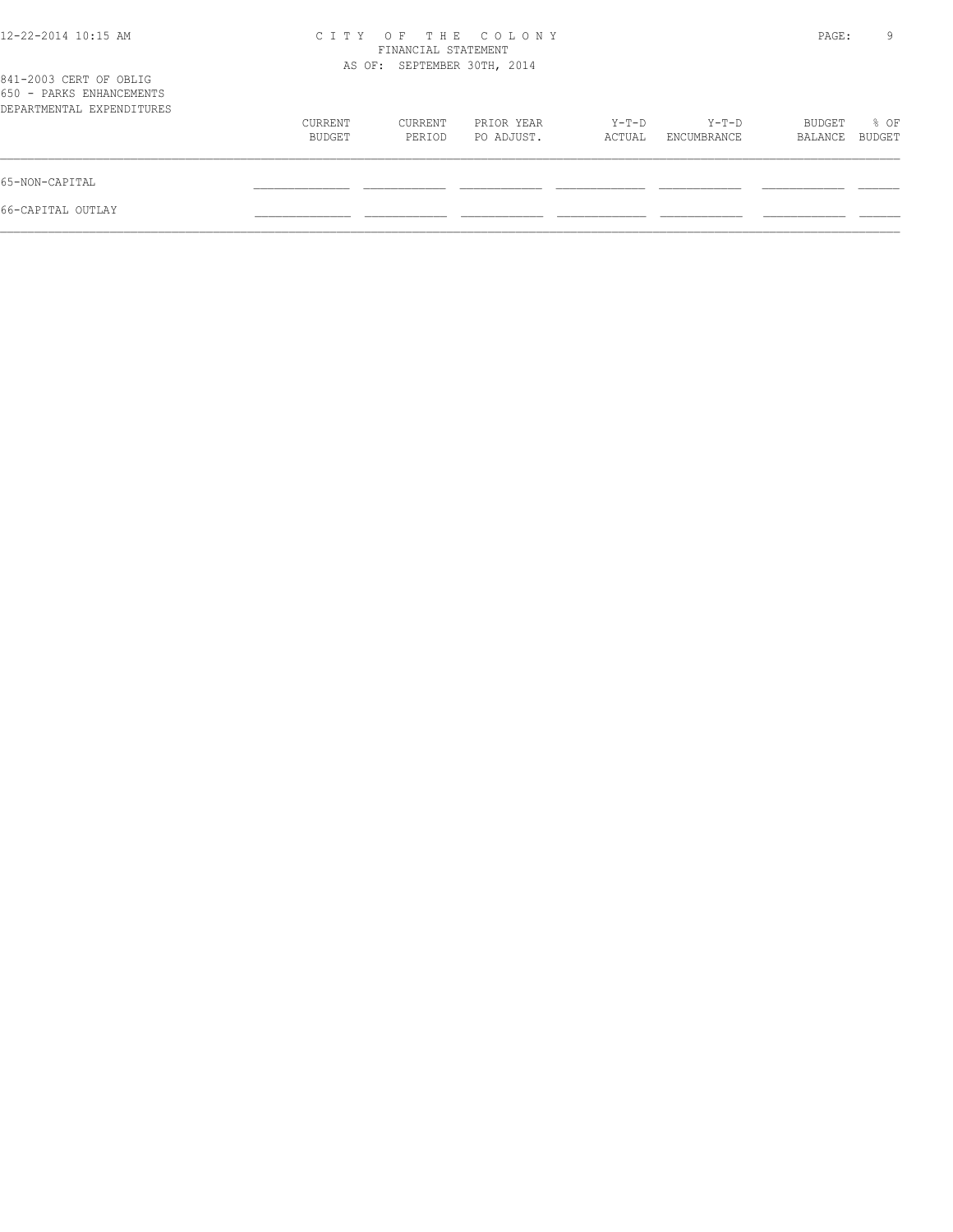| 12-22-2014 10:15 AM |  |  |
|---------------------|--|--|
|---------------------|--|--|

## 12-22-2014 10:15 AM C I T Y O F T H E C O L O N Y PAGE: 10 FINANCIAL STATEMENT AS OF: SEPTEMBER 30TH, 2014

| 651 - PEDESTRIAN CROSS    |               |         |            |         |             |         |        |
|---------------------------|---------------|---------|------------|---------|-------------|---------|--------|
| DEPARTMENTAL EXPENDITURES |               |         |            |         |             |         |        |
|                           | CURRENT       | CURRENT | PRIOR YEAR | $Y-T-D$ | $Y-T-D$     | BUDGET  | $8$ OF |
|                           | <b>BUDGET</b> | PERIOD  | PO ADJUST. | ACTUAL  | ENCUMBRANCE | BALANCE | BUDGET |
|                           |               |         |            |         |             |         |        |
|                           |               |         |            |         |             |         |        |

66-CAPITAL OUTLAY \_\_\_\_\_\_\_\_\_\_\_\_\_\_ \_\_\_\_\_\_\_\_\_\_\_\_ \_\_\_\_\_\_\_\_\_\_\_\_ \_\_\_\_\_\_\_\_\_\_\_\_\_ \_\_\_\_\_\_\_\_\_\_\_\_ \_\_\_\_\_\_\_\_\_\_\_\_ \_\_\_\_\_\_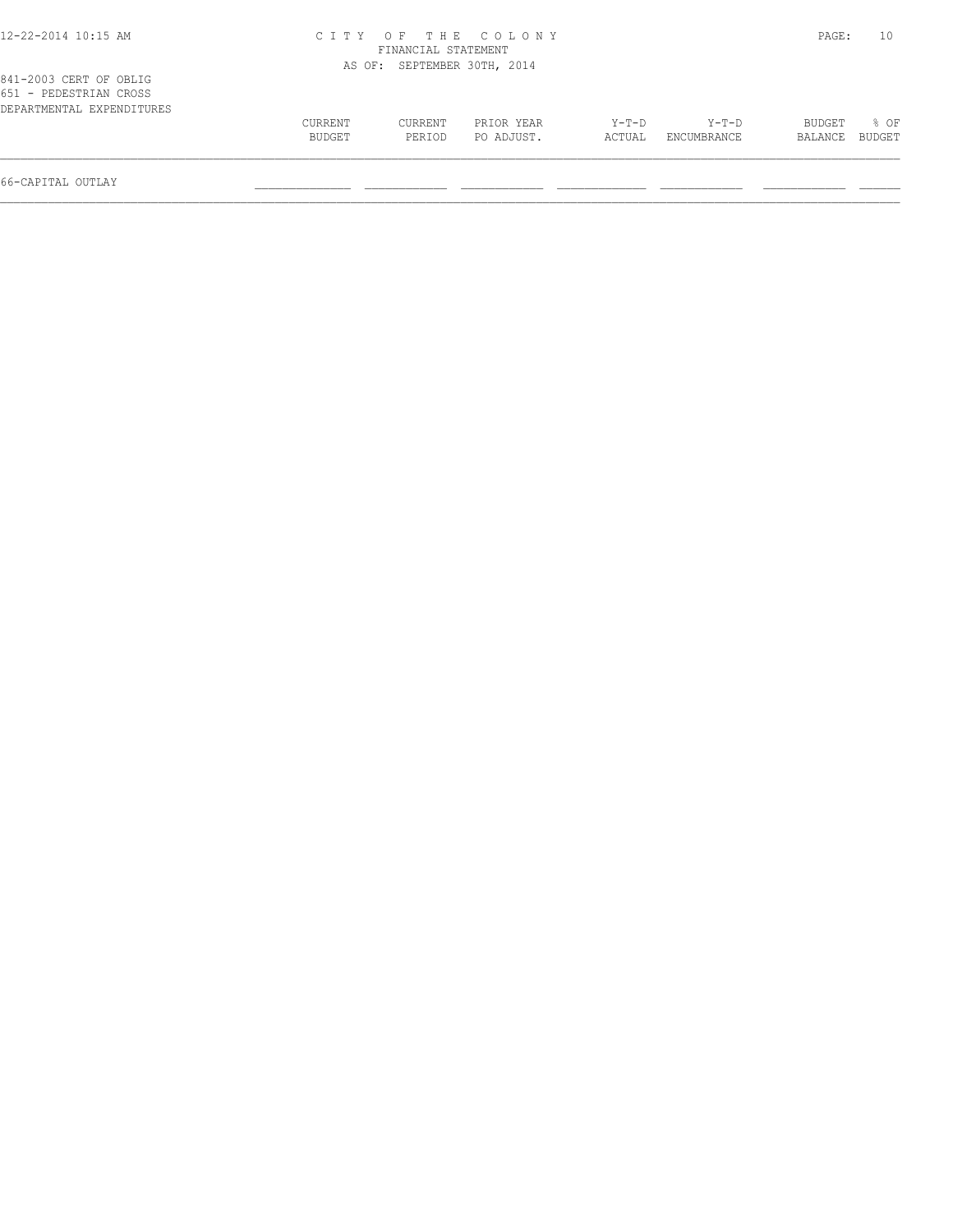| 12-22-2014 10:15 AM                                                            | C T T Y | PAGE:                                              | 11         |         |             |         |        |
|--------------------------------------------------------------------------------|---------|----------------------------------------------------|------------|---------|-------------|---------|--------|
|                                                                                |         | FINANCIAL STATEMENT<br>AS OF: SEPTEMBER 30TH, 2014 |            |         |             |         |        |
| 841-2003 CERT OF OBLIG<br>670 - FIRE ENHANCEMENTS<br>DEPARTMENTAL EXPENDITURES |         |                                                    |            |         |             |         |        |
|                                                                                | CURRENT | CURRENT                                            | PRIOR YEAR | $Y-T-D$ | $Y-T-D$     | BUDGET  | % OF   |
|                                                                                | BUDGET  | PERIOD                                             | PO ADJUST. | ACTUAL  | ENCUMBRANCE | BALANCE | BUDGET |
| 63-SUPPLIES                                                                    |         |                                                    |            |         |             |         |        |
| 65-NON-CAPITAL                                                                 |         |                                                    |            |         |             |         |        |
| 66-CAPITAL OUTLAY                                                              |         |                                                    |            |         |             |         |        |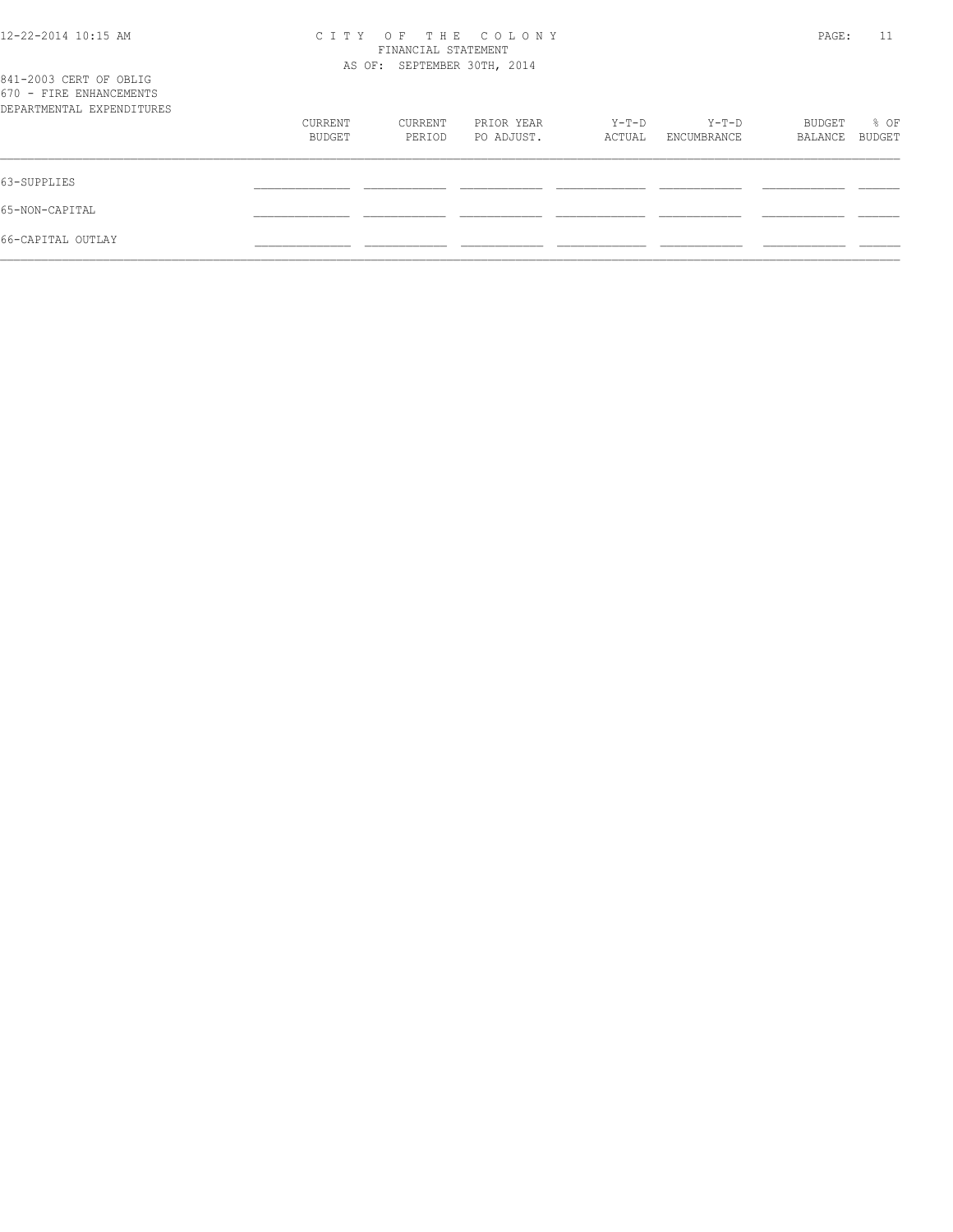| 12-22-2014 10:15 AM                                                             | OF THE COLONY<br>C I T Y<br>FINANCIAL STATEMENT<br>AS OF: SEPTEMBER 30TH, 2014 |         |            |        |             | 12<br>PAGE: |        |  |
|---------------------------------------------------------------------------------|--------------------------------------------------------------------------------|---------|------------|--------|-------------|-------------|--------|--|
| 841-2003 CERT OF OBLIG<br>675 - POLICE ENHANCEMENT<br>DEPARTMENTAL EXPENDITURES |                                                                                |         |            |        |             |             |        |  |
|                                                                                 | CURRENT                                                                        | CURRENT | PRIOR YEAR | Y-T-D  | $Y-T-D$     | BUDGET      | % OF   |  |
|                                                                                 | BUDGET                                                                         | PERIOD  | PO ADJUST. | ACTUAL | ENCUMBRANCE | BALANCE     | BUDGET |  |
| 63-SUPPLIES                                                                     |                                                                                |         |            |        |             |             |        |  |
| 65-NON-CAPITAL                                                                  |                                                                                |         |            |        |             |             |        |  |
| 66-CAPITAL OUTLAY                                                               |                                                                                |         |            |        |             |             |        |  |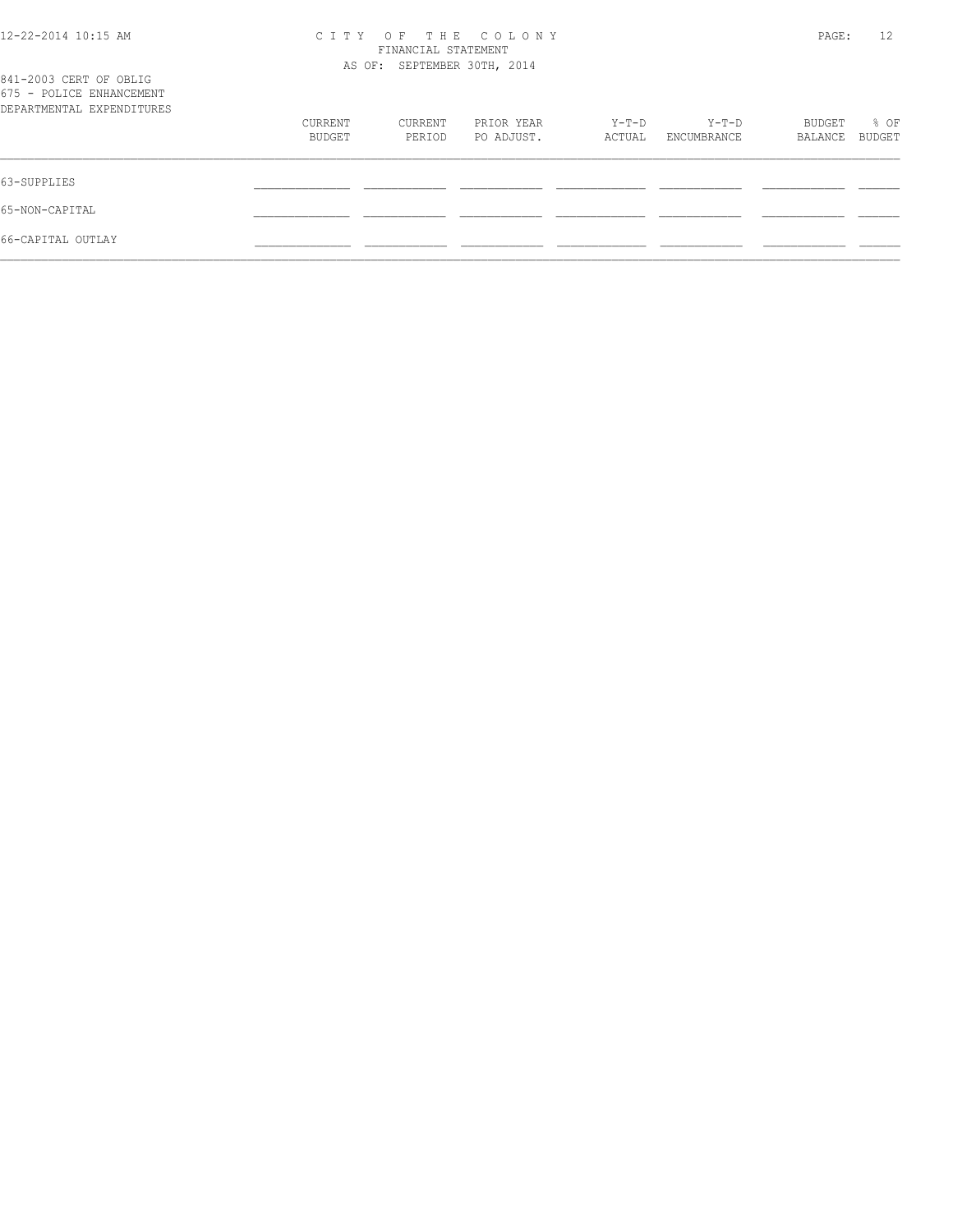# 12-22-2014 10:15 AM C I T Y O F T H E C O L O N Y PAGE: 13 FINANCIAL STATEMENT

|                                                    |         |         | AS OF: SEPTEMBER 30TH, 2014 |         |             |         |        |
|----------------------------------------------------|---------|---------|-----------------------------|---------|-------------|---------|--------|
| 841-2003 CERT OF OBLIG<br>680 - LIBRARY ENHANCEMEN |         |         |                             |         |             |         |        |
| DEPARTMENTAL EXPENDITURES                          |         |         |                             |         |             |         |        |
|                                                    | CURRENT | CURRENT | PRIOR YEAR                  | $Y-T-D$ | Y-T-D       | BUDGET  | 80F    |
|                                                    | BUDGET  | PERIOD  | PO ADJUST.                  | ACTUAL  | ENCUMBRANCE | BALANCE | BUDGET |
|                                                    |         |         |                             |         |             |         |        |

63-SUPPLIES \_\_\_\_\_\_\_\_\_\_\_\_\_\_ \_\_\_\_\_\_\_\_\_\_\_\_ \_\_\_\_\_\_\_\_\_\_\_\_ \_\_\_\_\_\_\_\_\_\_\_\_\_ \_\_\_\_\_\_\_\_\_\_\_\_ \_\_\_\_\_\_\_\_\_\_\_\_ \_\_\_\_\_\_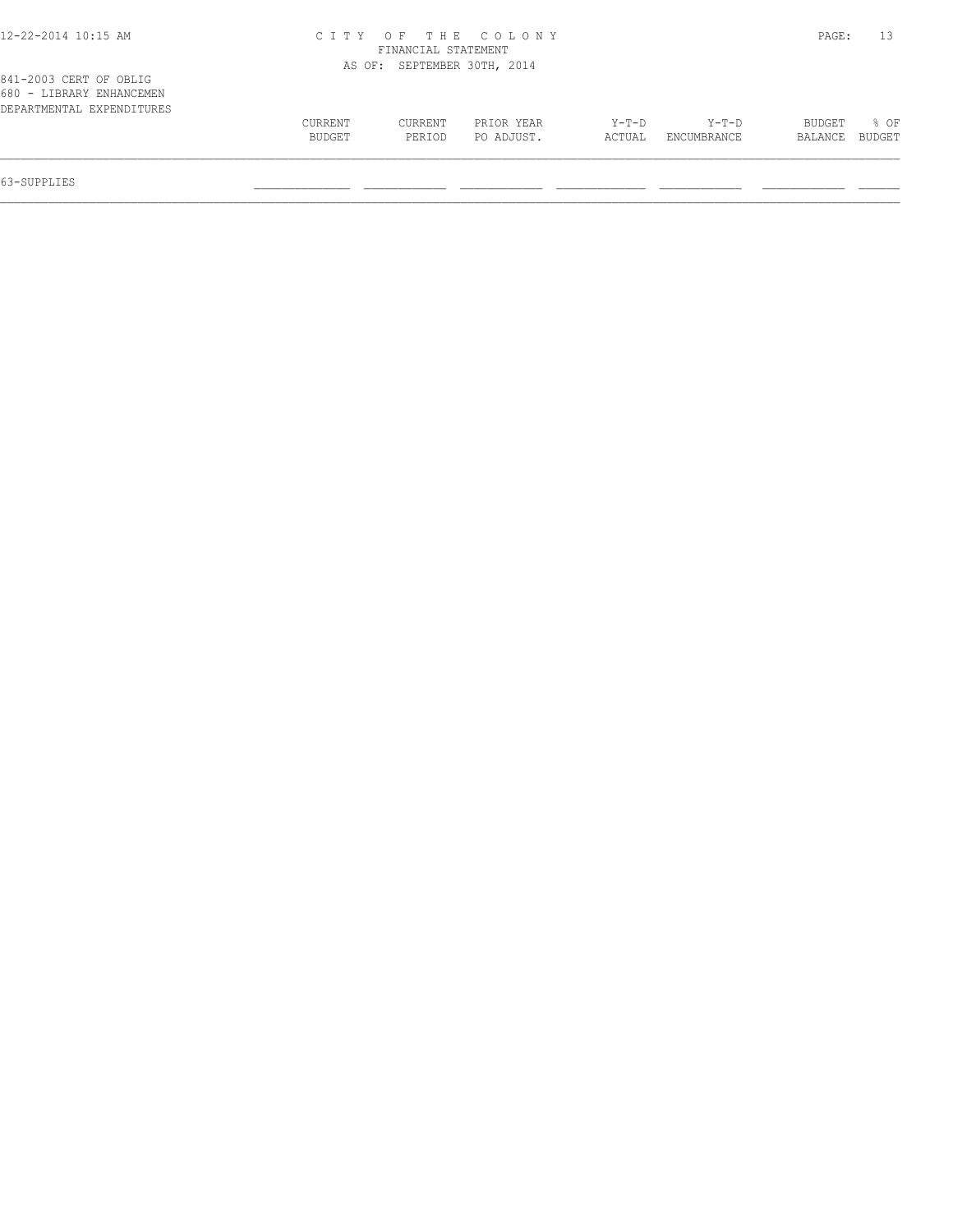#### 12-22-2014 10:15 AM C I T Y O F T H E C O L O N Y PAGE: 14 FINANCIAL STATEMENT AS OF: SEPTEMBER 30TH, 2014

|  |  | 841-2003 CERT OF OBLIG     |  |
|--|--|----------------------------|--|
|  |  | 692 - HCP ENHANCEMENTS     |  |
|  |  | DRPARTMENTAI RYPRNDITHIRRS |  |

| 66-CAPITAL OUTLAY         |                   |                   |                          |                   |                        |                          |        |
|---------------------------|-------------------|-------------------|--------------------------|-------------------|------------------------|--------------------------|--------|
|                           | CURRENT<br>BUDGET | CURRENT<br>PERIOD | PRIOR YEAR<br>PO ADJUST. | $Y-T-D$<br>ACTUAL | $Y-T-D$<br>ENCUMBRANCE | BUDGET<br>BALANCE BUDGET | $8$ OF |
| DEPARTMENTAL EXPENDITURES |                   |                   |                          |                   |                        |                          |        |
| 092 - AVE ENAANVEMENIS    |                   |                   |                          |                   |                        |                          |        |

\*\*\* END OF REPORT \*\*\*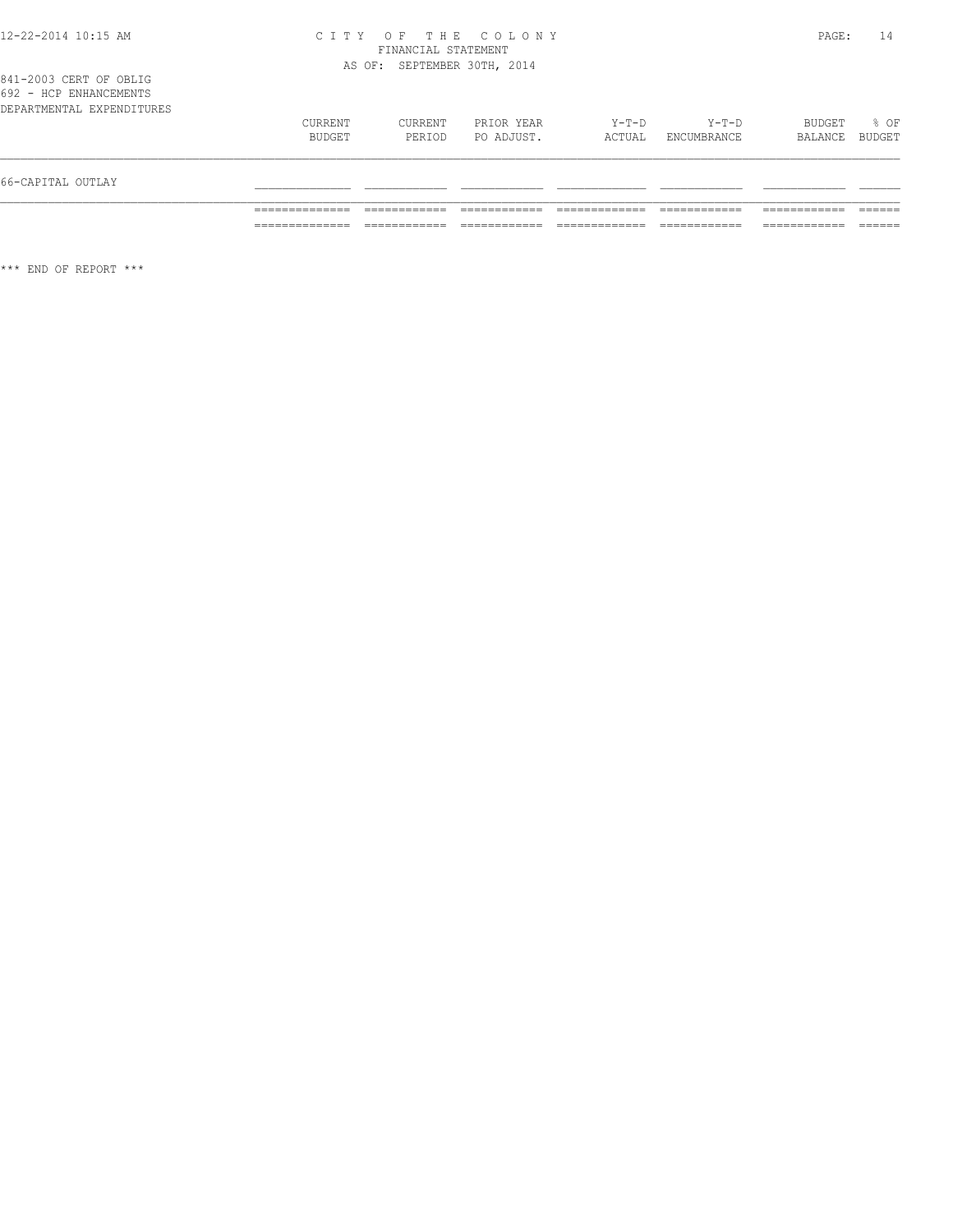#### 12-22-2014 10:16 AM C I T Y O F T H E C O L O N Y PAGE: 1 FINANCIAL STATEMENT AS OF: SEPTEMBER 30TH, 2014

842-2004 CERT. OF OBLIGATION FINANCIAL SUMMARY

|                     | CURRENT<br>BUDGET               | CURRENT<br>PERIOD            | PRIOR YEAR<br>PO ADJUST.    | Y-T-D<br>ACTUAL               | Y-T-D<br>ENCUMBRANCE          | BUDGET<br>BALANCE BUDGET     | % OF             |
|---------------------|---------------------------------|------------------------------|-----------------------------|-------------------------------|-------------------------------|------------------------------|------------------|
| REVENUE SUMMARY     |                                 |                              |                             |                               |                               |                              |                  |
|                     | ______________<br>------------- | ------------<br>____________ | -------------               | ____________<br>_____________ | -------------<br>____________ | -------------<br>----------- | -------<br>_____ |
| EXPENDITURE SUMMARY |                                 |                              |                             |                               |                               |                              |                  |
|                     | ______________<br>------------- | ___________<br>___________   | ____________<br>----------- | _____________<br>.            | -------------<br>.            | -------------<br>.           | _____<br>______  |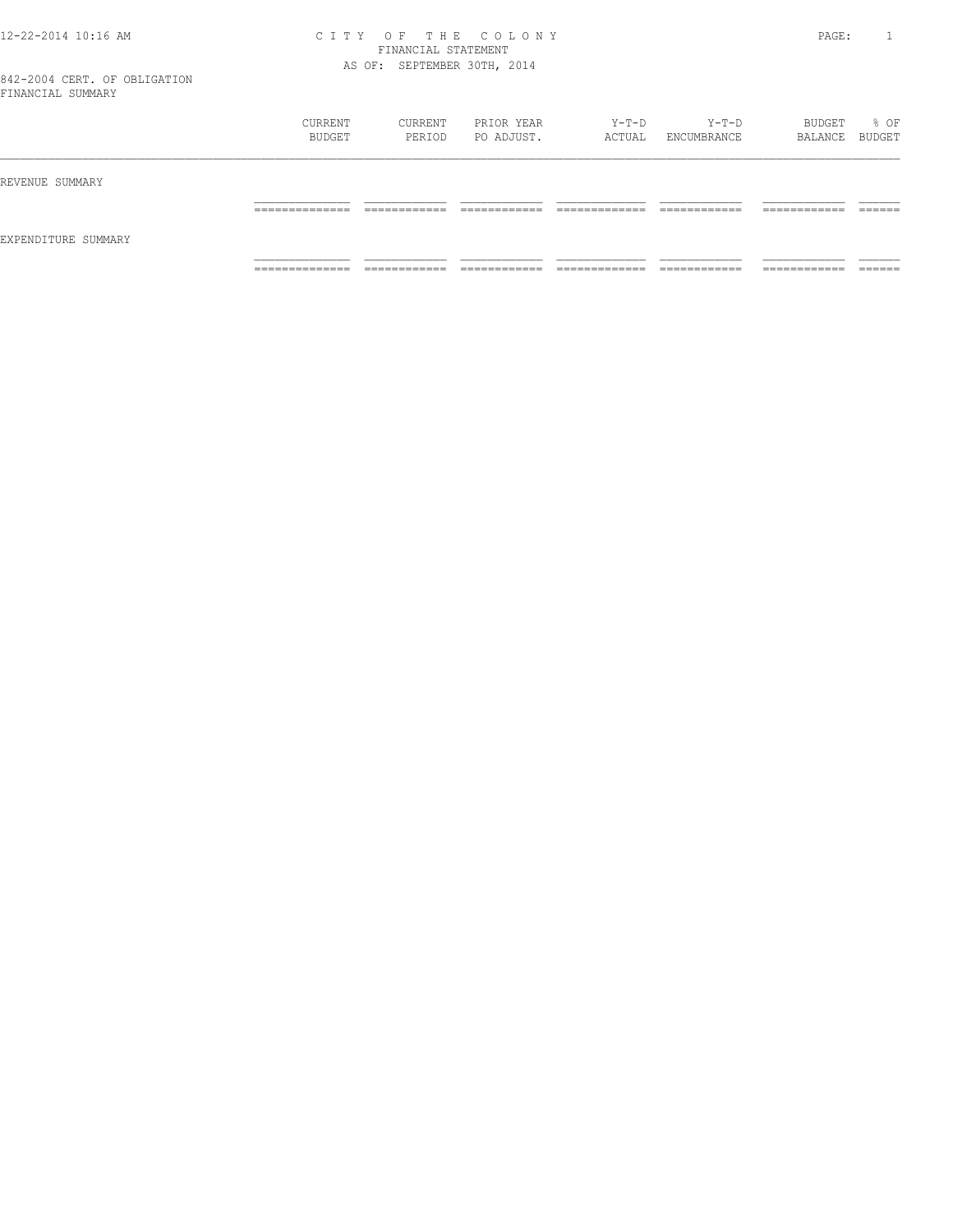# 12-22-2014 10:16 AM C I T Y O F T H E C O L O N Y PAGE: 2 FINANCIAL STATEMENT AS OF: SEPTEMBER 30TH, 2014

842-2004 CERT. OF OBLIGATION REVENUES

| BUDGET<br>Y-T-D<br>$Y-T-D$<br>CURRENT<br>CURRENT<br>PRIOR YEAR<br>PO ADJUST.<br>BUDGET<br>ACTUAL<br>PERIOD<br>ENCUMBRANCE<br>BALANCE BUDGET<br>8-MISCELLANEOUS REVENUE |  |  |  |      |
|------------------------------------------------------------------------------------------------------------------------------------------------------------------------|--|--|--|------|
|                                                                                                                                                                        |  |  |  |      |
|                                                                                                                                                                        |  |  |  | % OF |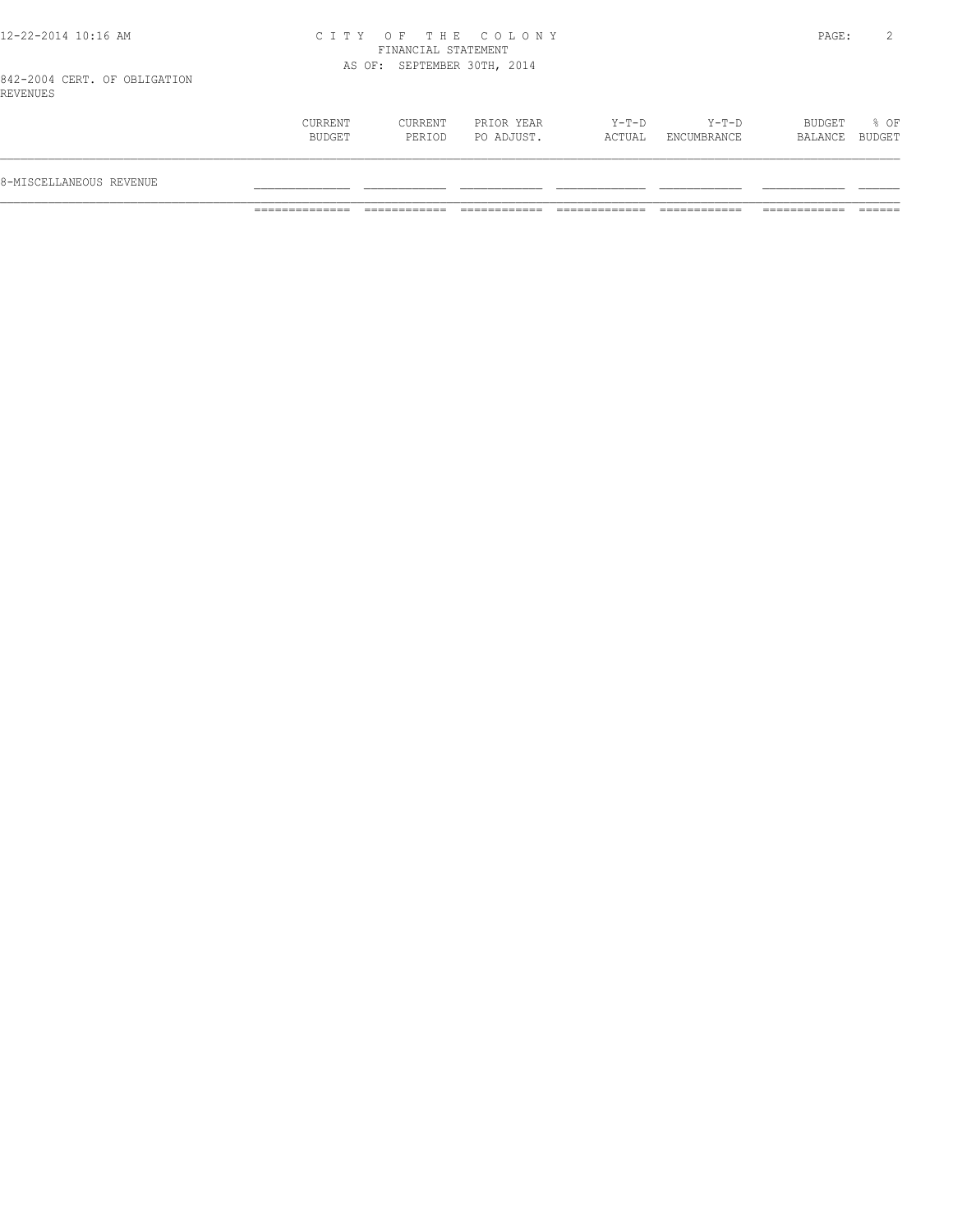| 12-22-2014 10:16 AM                                                                 |         | FINANCIAL STATEMENT         | CITY OF THE COLONY |        |             | PAGE:   |        |
|-------------------------------------------------------------------------------------|---------|-----------------------------|--------------------|--------|-------------|---------|--------|
|                                                                                     |         | AS OF: SEPTEMBER 30TH, 2014 |                    |        |             |         |        |
| 842-2004 CERT. OF OBLIGATION<br>612 - ENGINEERING INSP<br>DEPARTMENTAL EXPENDITURES |         |                             |                    |        |             |         |        |
|                                                                                     | CURRENT | CURRENT                     | PRIOR YEAR         | Y-T-D  | Y-T-D       | BUDGET  | 8 OF   |
|                                                                                     | BUDGET  | PERIOD                      | PO ADJUST.         | ACTUAL | ENCUMBRANCE | BALANCE | BUDGET |
|                                                                                     |         |                             |                    |        |             |         |        |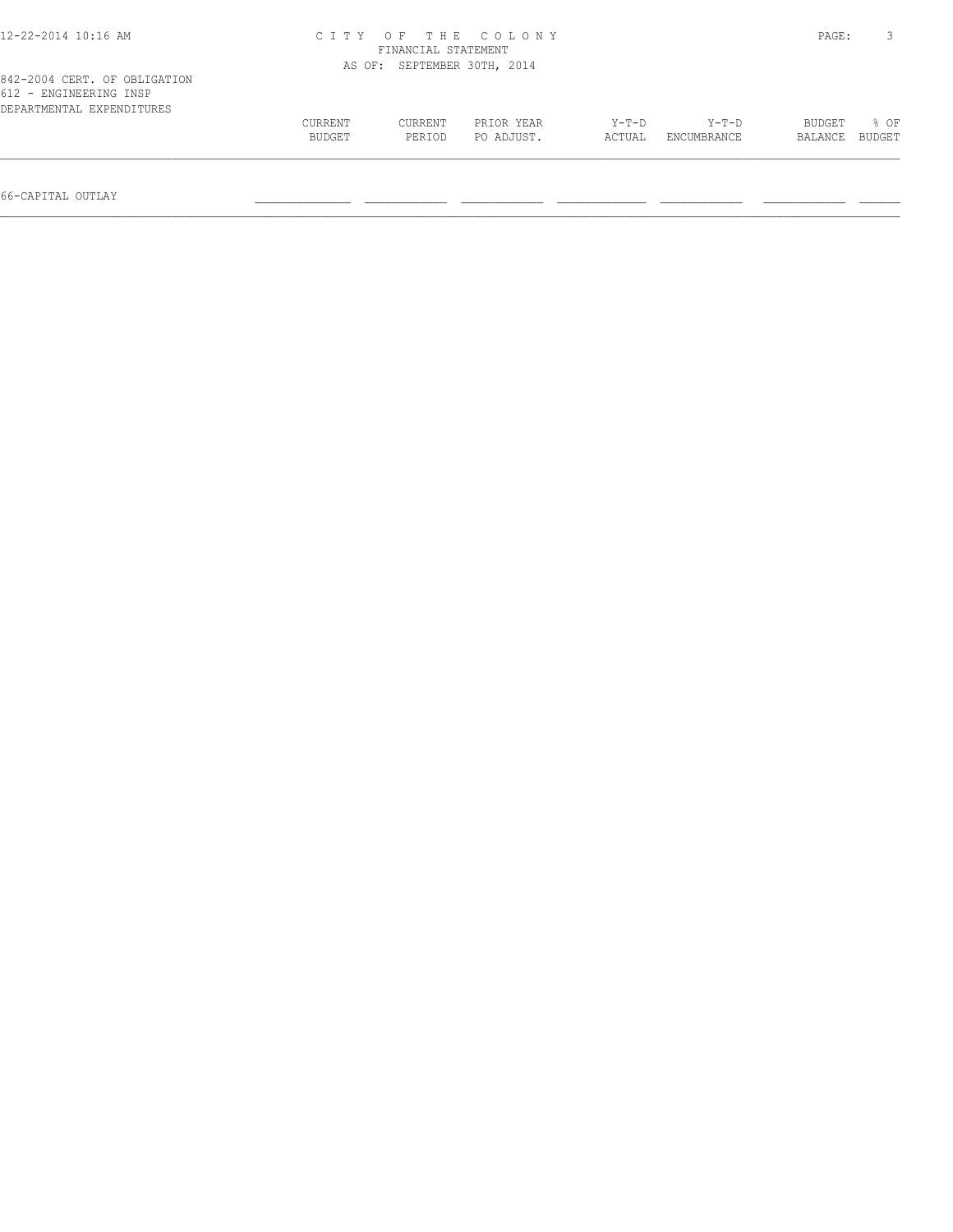# 12-22-2014 10:16 AM C I T Y O F T H E C O L O N Y PAGE: 4 FINANCIAL STATEMENT AS OF: SEPTEMBER 30TH, 2014

|  |                       | 842-2004 CERT. OF OBLIGATION |
|--|-----------------------|------------------------------|
|  | 631 - IT ENHANCEMENTS |                              |
|  |                       | DEPARTMENTAL EXPENDITHERS    |

| DEPARTMENTAL EXPENDITURES | CURRENT | CURRENT | PRIOR YEAR | Y-T-D  | Y-T-D       | BUDGET  | % OF   |
|---------------------------|---------|---------|------------|--------|-------------|---------|--------|
|                           | BUDGET  | PERIOD  | PO ADJUST. | ACTUAL | ENCUMBRANCE | BALANCE | BUDGET |
| 62-CONTRACTUAL SERVICES   |         |         |            |        |             |         |        |
| 63-SUPPLIES               |         |         |            |        |             |         |        |
| 65-NON-CAPITAL            |         |         |            |        |             |         |        |
| 66-CAPITAL OUTLAY         |         |         |            |        |             |         |        |
|                           |         |         |            |        |             |         |        |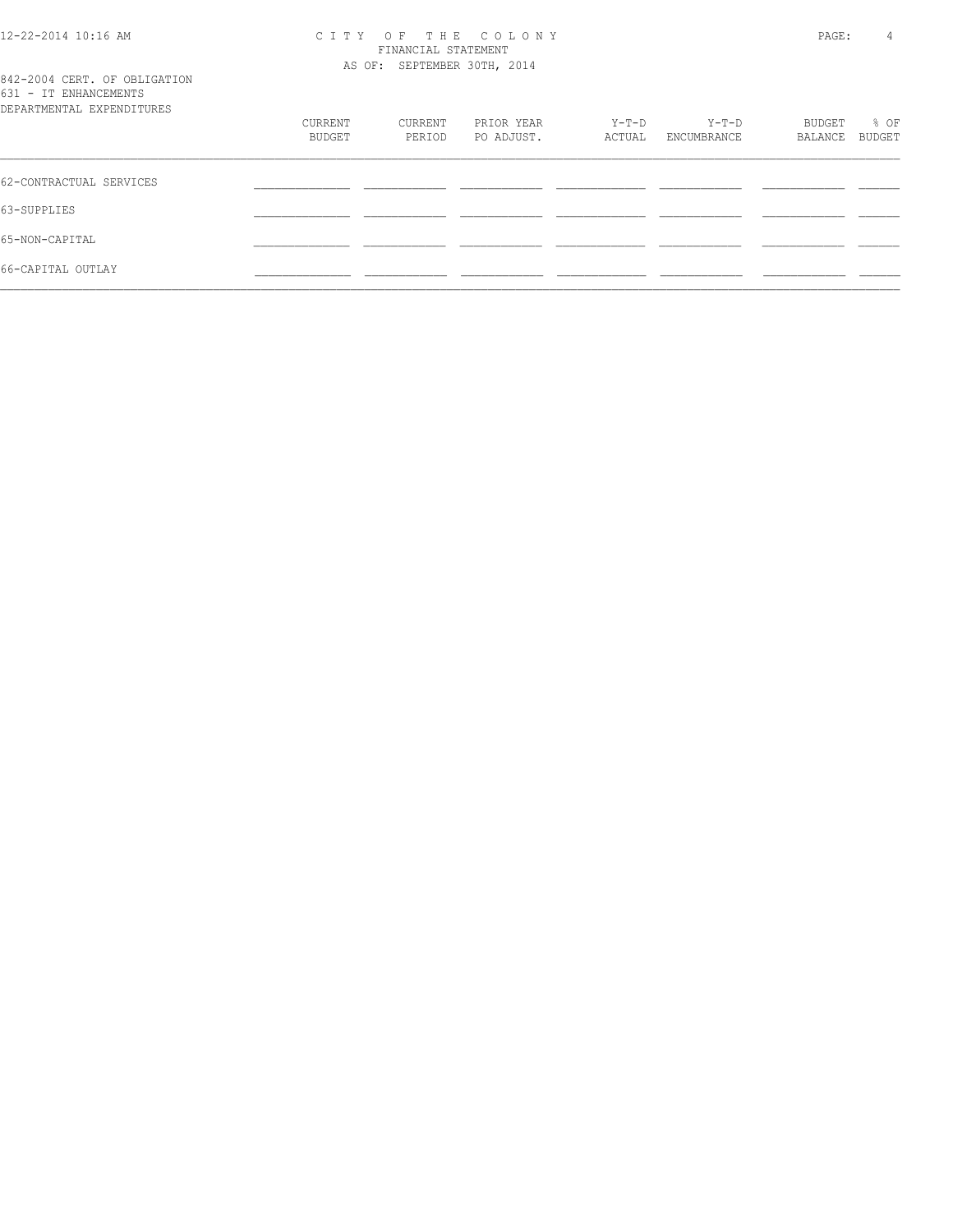| 12-22-2014 10:16 AM                                                                 |                   | FINANCIAL STATEMENT<br>AS OF: SEPTEMBER 30TH, 2014 | CITY OF THE COLONY       |                 |                      | PAGE:             | 5              |
|-------------------------------------------------------------------------------------|-------------------|----------------------------------------------------|--------------------------|-----------------|----------------------|-------------------|----------------|
| 842-2004 CERT. OF OBLIGATION<br>635 - NON-DEPARTMENTAL<br>DEPARTMENTAL EXPENDITURES |                   |                                                    |                          |                 |                      |                   |                |
|                                                                                     | CURRENT<br>BUDGET | CURRENT<br>PERIOD                                  | PRIOR YEAR<br>PO ADJUST. | Y-T-D<br>ACTUAL | Y-T-D<br>ENCUMBRANCE | BUDGET<br>BALANCE | % OF<br>BUDGET |
| 67-OVERHEAD ALLOCATION                                                              |                   |                                                    |                          |                 |                      |                   |                |
| 68-SUNDRY CHARGES                                                                   |                   |                                                    |                          |                 |                      |                   |                |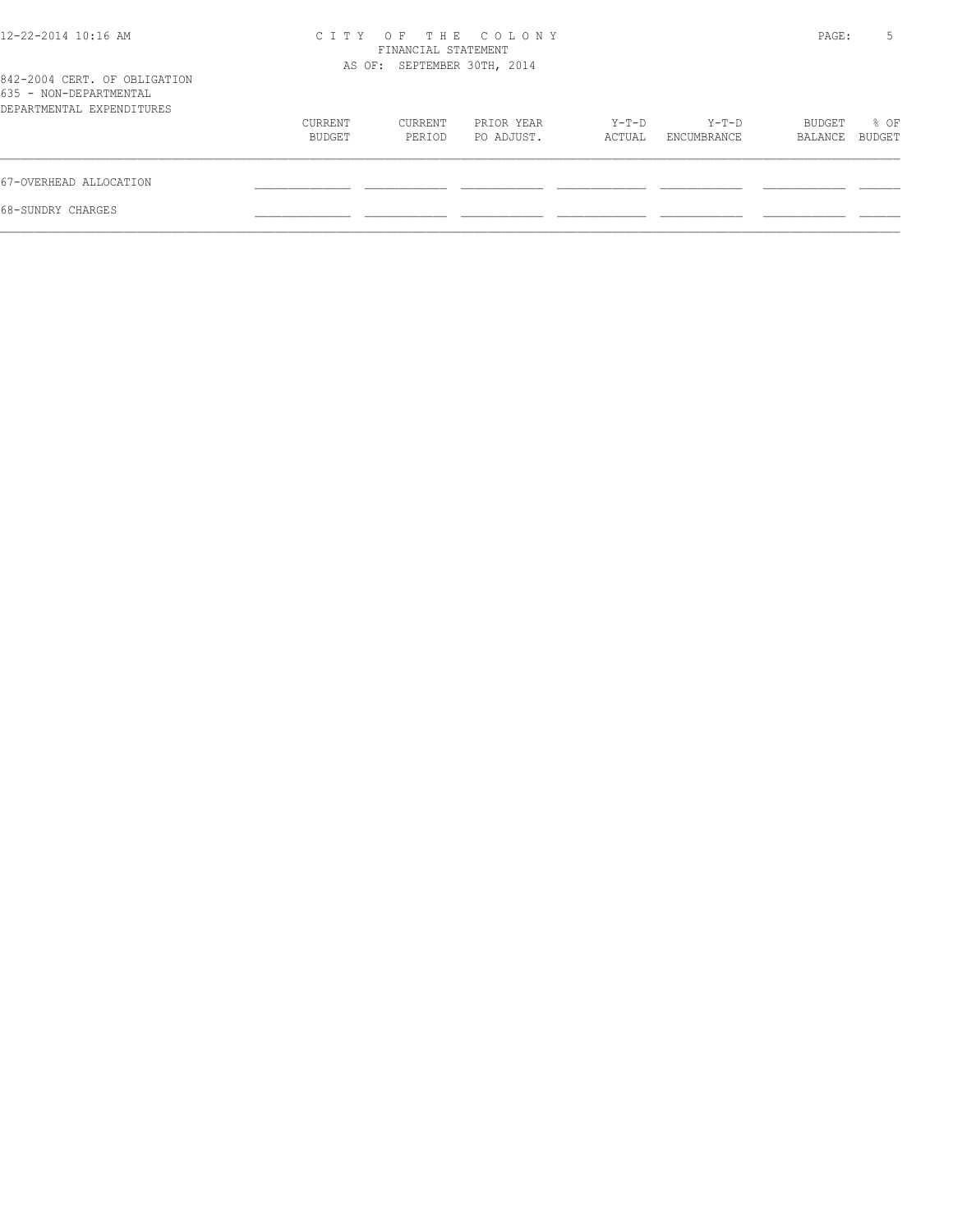| 12-22-2014 10:16 AM                                                                  |                   |                             | CITY OF THE COLONY       |                 |                        | PAGE:             | 6              |
|--------------------------------------------------------------------------------------|-------------------|-----------------------------|--------------------------|-----------------|------------------------|-------------------|----------------|
|                                                                                      |                   | FINANCIAL STATEMENT         |                          |                 |                        |                   |                |
|                                                                                      |                   | AS OF: SEPTEMBER 30TH, 2014 |                          |                 |                        |                   |                |
| 842-2004 CERT. OF OBLIGATION<br>647 - PHASE III STREETS<br>DEPARTMENTAL EXPENDITURES |                   |                             |                          |                 |                        |                   |                |
|                                                                                      | CURRENT<br>BUDGET | CURRENT<br>PERIOD           | PRIOR YEAR<br>PO ADJUST. | Y-T-D<br>ACTUAL | $Y-T-D$<br>ENCUMBRANCE | BUDGET<br>BALANCE | 8 OF<br>BUDGET |
|                                                                                      |                   |                             |                          |                 |                        |                   |                |

62-CONTRACTUAL SERVICES \_\_\_\_\_\_\_\_\_\_\_\_\_\_ \_\_\_\_\_\_\_\_\_\_\_\_ \_\_\_\_\_\_\_\_\_\_\_\_ \_\_\_\_\_\_\_\_\_\_\_\_\_ \_\_\_\_\_\_\_\_\_\_\_\_ \_\_\_\_\_\_\_\_\_\_\_\_ \_\_\_\_\_\_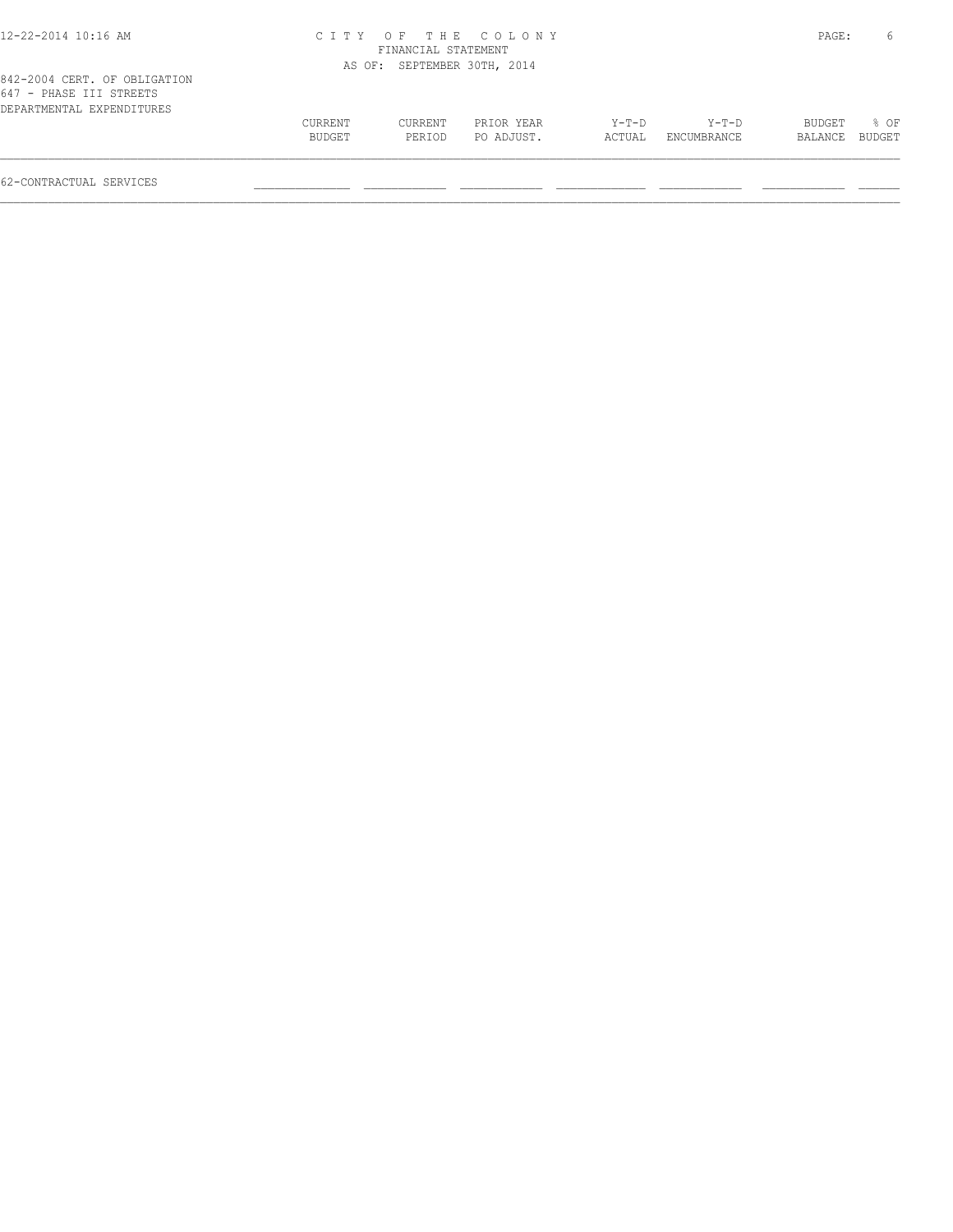| OF THE COLONY<br>C T T Y<br>FINANCIAL STATEMENT |                   |                          |                             |                      |                   |                |
|-------------------------------------------------|-------------------|--------------------------|-----------------------------|----------------------|-------------------|----------------|
|                                                 |                   |                          |                             |                      |                   |                |
| CURRENT<br>BUDGET                               | CURRENT<br>PERIOD | PRIOR YEAR<br>PO ADJUST. | Y-T-D<br>ACTUAL             | Y-T-D<br>ENCUMBRANCE | BUDGET<br>BALANCE | % OF<br>BUDGET |
|                                                 |                   |                          |                             |                      |                   |                |
|                                                 |                   |                          |                             |                      |                   |                |
|                                                 |                   |                          | AS OF: SEPTEMBER 30TH, 2014 |                      |                   | PAGE:          |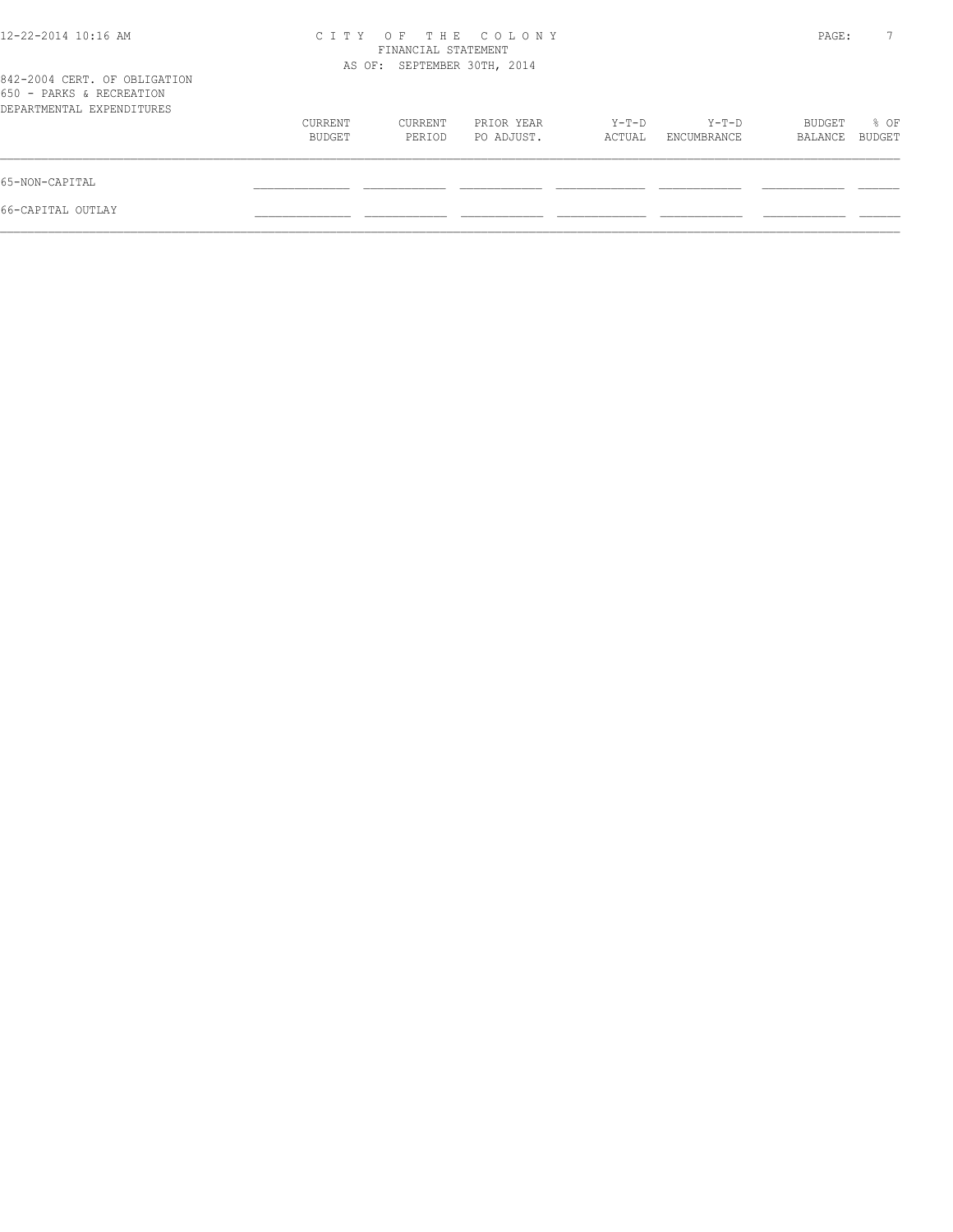| 12-22-2014 10:16 AM                                                             |                             | FINANCIAL STATEMENT | CITY OF THE COLONY       |                 |                      | PAGE:             | 8              |
|---------------------------------------------------------------------------------|-----------------------------|---------------------|--------------------------|-----------------|----------------------|-------------------|----------------|
| 842-2004 CERT. OF OBLIGATION<br>651 - AQUATIC PARK<br>DEPARTMENTAL EXPENDITURES | AS OF: SEPTEMBER 30TH, 2014 |                     |                          |                 |                      |                   |                |
|                                                                                 | CURRENT<br>BUDGET           | CURRENT<br>PERIOD   | PRIOR YEAR<br>PO ADJUST. | Y-T-D<br>ACTUAL | Y-T-D<br>ENCUMBRANCE | BUDGET<br>BALANCE | % OF<br>BUDGET |
| 64-MAINTENANCE                                                                  |                             |                     |                          |                 |                      |                   |                |
| 66-CAPITAL OUTLAY                                                               |                             |                     |                          |                 |                      |                   |                |
|                                                                                 |                             |                     |                          |                 |                      |                   |                |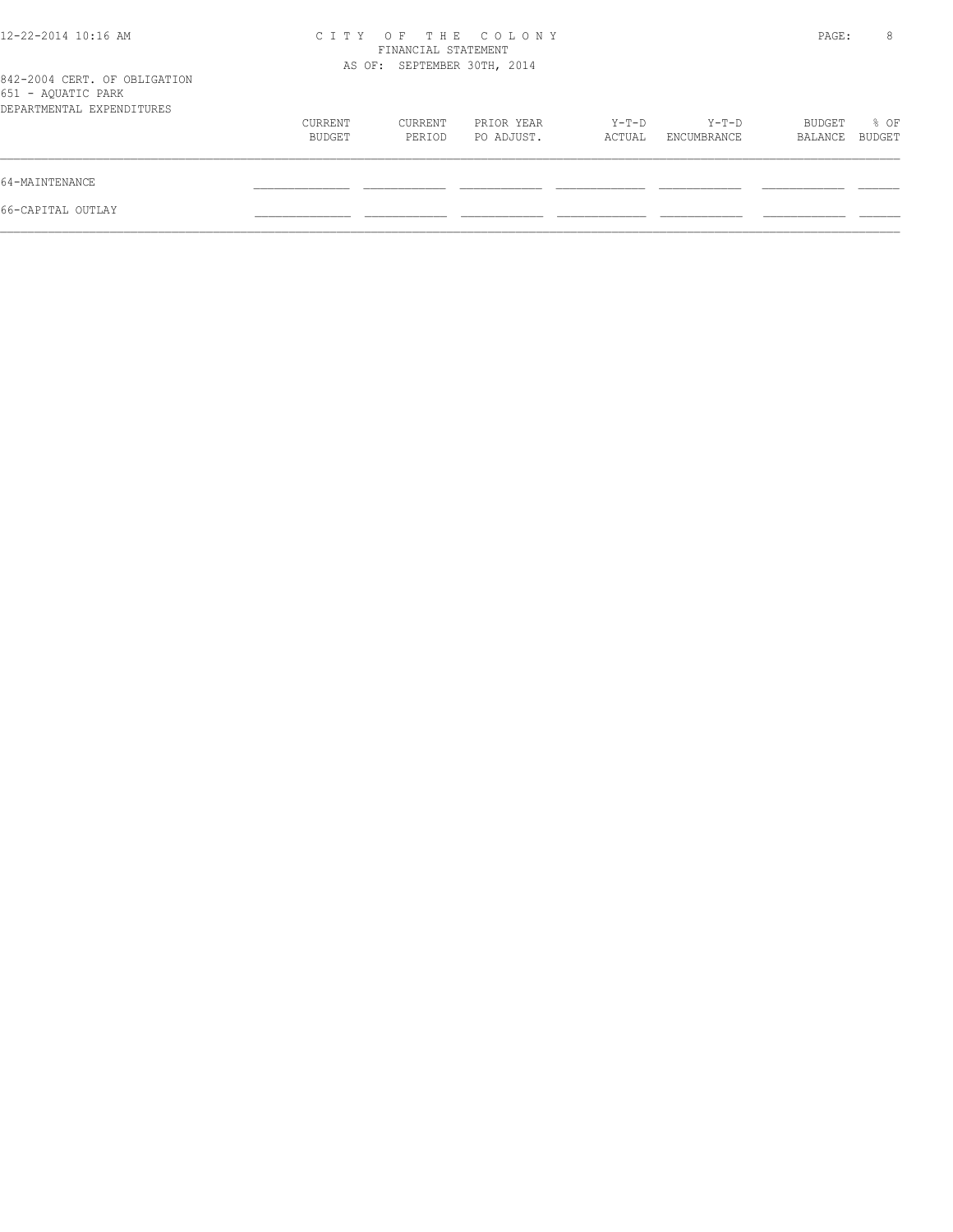| CITY OF THE COLONY<br>FINANCIAL STATEMENT<br>AS OF: SEPTEMBER 30TH, 2014 |                                              |  |  |  |  |
|--------------------------------------------------------------------------|----------------------------------------------|--|--|--|--|
|                                                                          |                                              |  |  |  |  |
| $Y-T-D$<br>PRIOR YEAR<br>PO ADJUST.<br>ENCUMBRANCE<br>ACTUAL             | Y-T-D<br>BUDGET<br>% OF<br>BUDGET<br>BALANCE |  |  |  |  |
|                                                                          |                                              |  |  |  |  |
|                                                                          |                                              |  |  |  |  |
|                                                                          |                                              |  |  |  |  |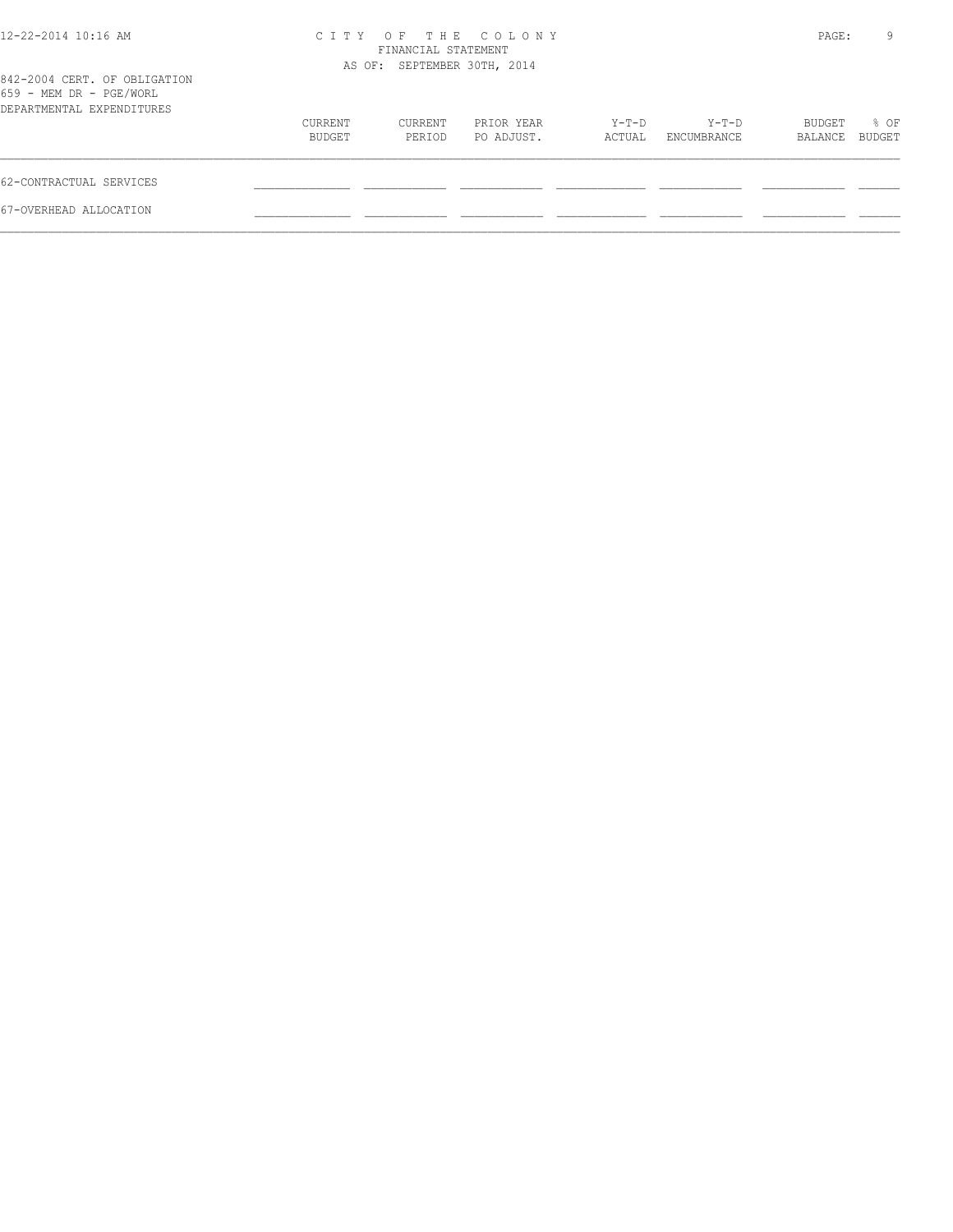| 12-22-2014 10:16 AM                                                            |                   |                             | CITY OF THE COLONY       |                   |                        | PAGE:             | 10               |
|--------------------------------------------------------------------------------|-------------------|-----------------------------|--------------------------|-------------------|------------------------|-------------------|------------------|
|                                                                                |                   | FINANCIAL STATEMENT         |                          |                   |                        |                   |                  |
|                                                                                |                   | AS OF: SEPTEMBER 30TH, 2014 |                          |                   |                        |                   |                  |
| 842-2004 CERT. OF OBLIGATION<br>660 - INSPECTIONS<br>DEPARTMENTAL EXPENDITURES |                   |                             |                          |                   |                        |                   |                  |
|                                                                                | CURRENT<br>BUDGET | CURRENT<br>PERIOD           | PRIOR YEAR<br>PO ADJUST. | $Y-T-D$<br>ACTUAL | $Y-T-D$<br>ENCUMBRANCE | BUDGET<br>BALANCE | $8$ OF<br>BUDGET |
|                                                                                |                   |                             |                          |                   |                        |                   |                  |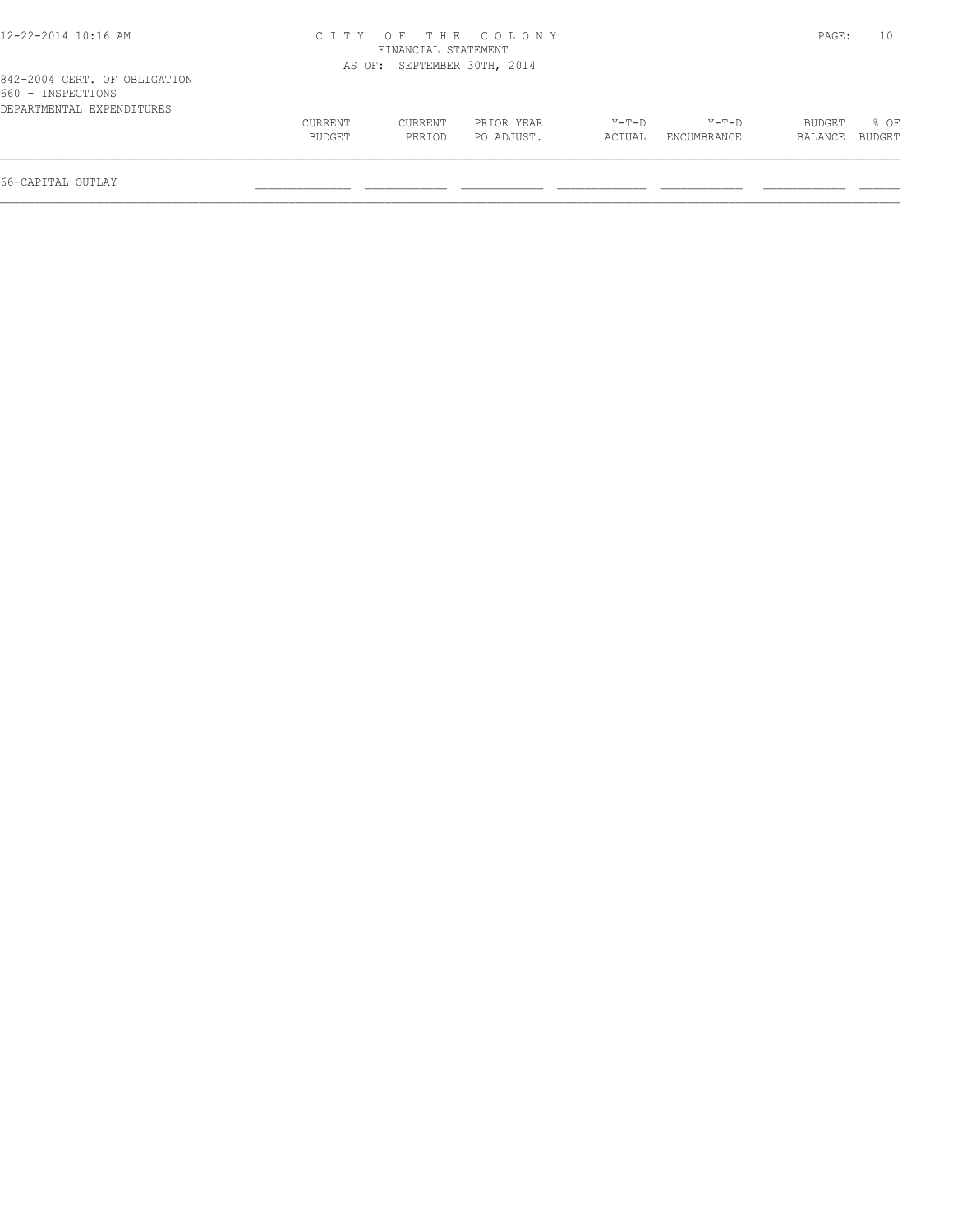#### 12-22-2014 10:16 AM C I T Y O F T H E C O L O N Y PAGE: 11 FINANCIAL STATEMENT AS OF: SEPTEMBER 30TH, 2014

842-2004 CERT. OF OBLIGATION 670 - FIRE STATION@N.COL

| DEPARTMENTAL EXPENDITURES |                   |                   |                          |                 |                      |                   |                       |
|---------------------------|-------------------|-------------------|--------------------------|-----------------|----------------------|-------------------|-----------------------|
|                           | CURRENT<br>BUDGET | CURRENT<br>PERIOD | PRIOR YEAR<br>PO ADJUST. | Y-T-D<br>ACTUAL | Y-T-D<br>ENCUMBRANCE | BUDGET<br>BALANCE | % OF<br><b>BUDGET</b> |
| 62-CONTRACTUAL SERVICES   |                   |                   |                          |                 |                      |                   |                       |
| 63-SUPPLIES               |                   |                   |                          |                 |                      |                   |                       |
| 65-NON-CAPITAL            |                   |                   |                          |                 |                      |                   |                       |
| 66-CAPITAL OUTLAY         |                   |                   |                          |                 |                      |                   |                       |
| 67-OVERHEAD ALLOCATION    |                   |                   |                          |                 |                      |                   |                       |
|                           |                   |                   |                          |                 |                      |                   |                       |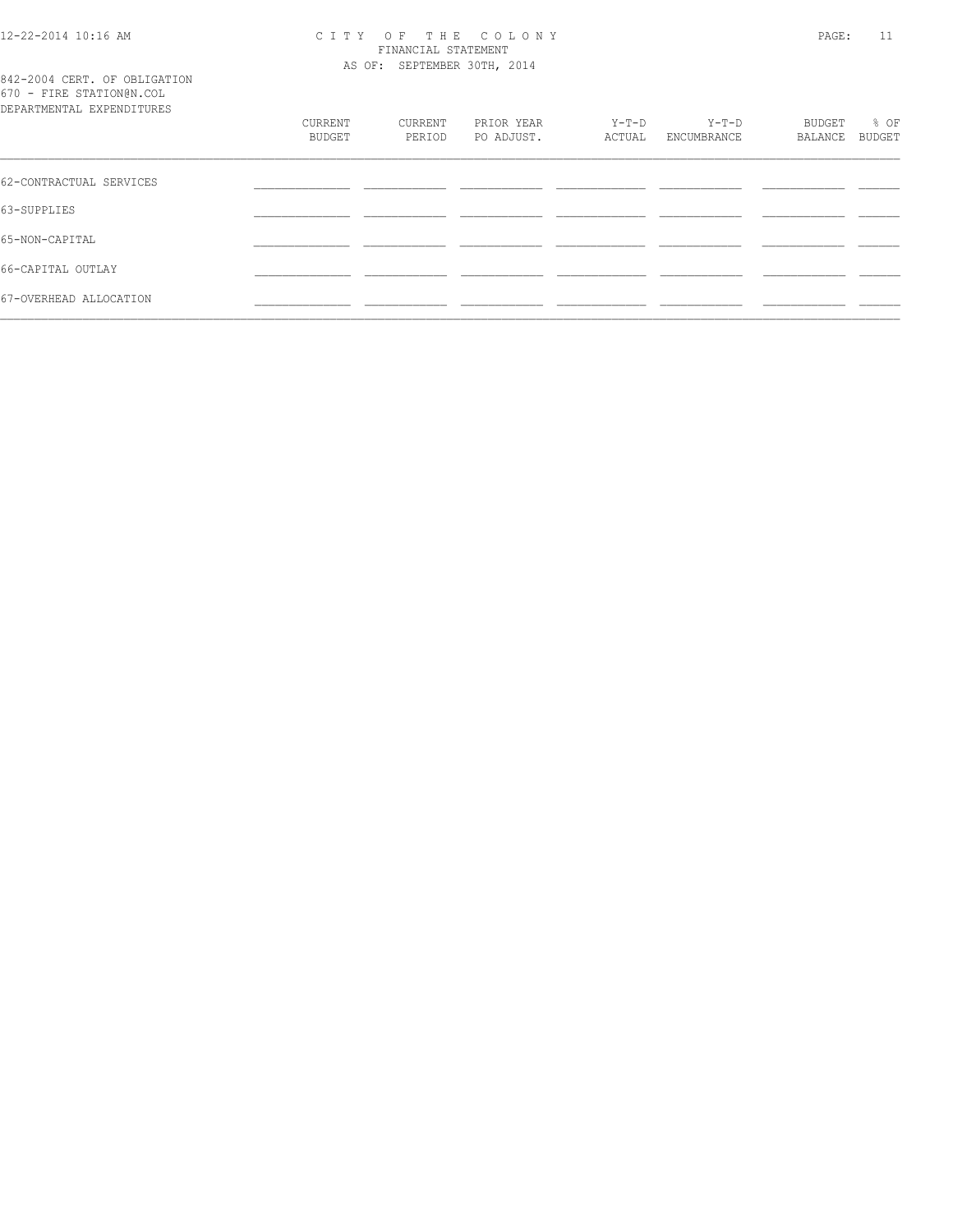| CURRENT<br>BUDGET | CURRENT<br>PERIOD | PRIOR YEAR<br>PO ADJUST. | $Y-T-D$<br>ACTUAL                                                        | $Y-T-D$<br>ENCUMBRANCE | BUDGET<br>BALANCE | $8$ OF<br>BUDGET |
|-------------------|-------------------|--------------------------|--------------------------------------------------------------------------|------------------------|-------------------|------------------|
|                   |                   |                          | CITY OF THE COLONY<br>FINANCIAL STATEMENT<br>AS OF: SEPTEMBER 30TH, 2014 |                        |                   | PAGE:            |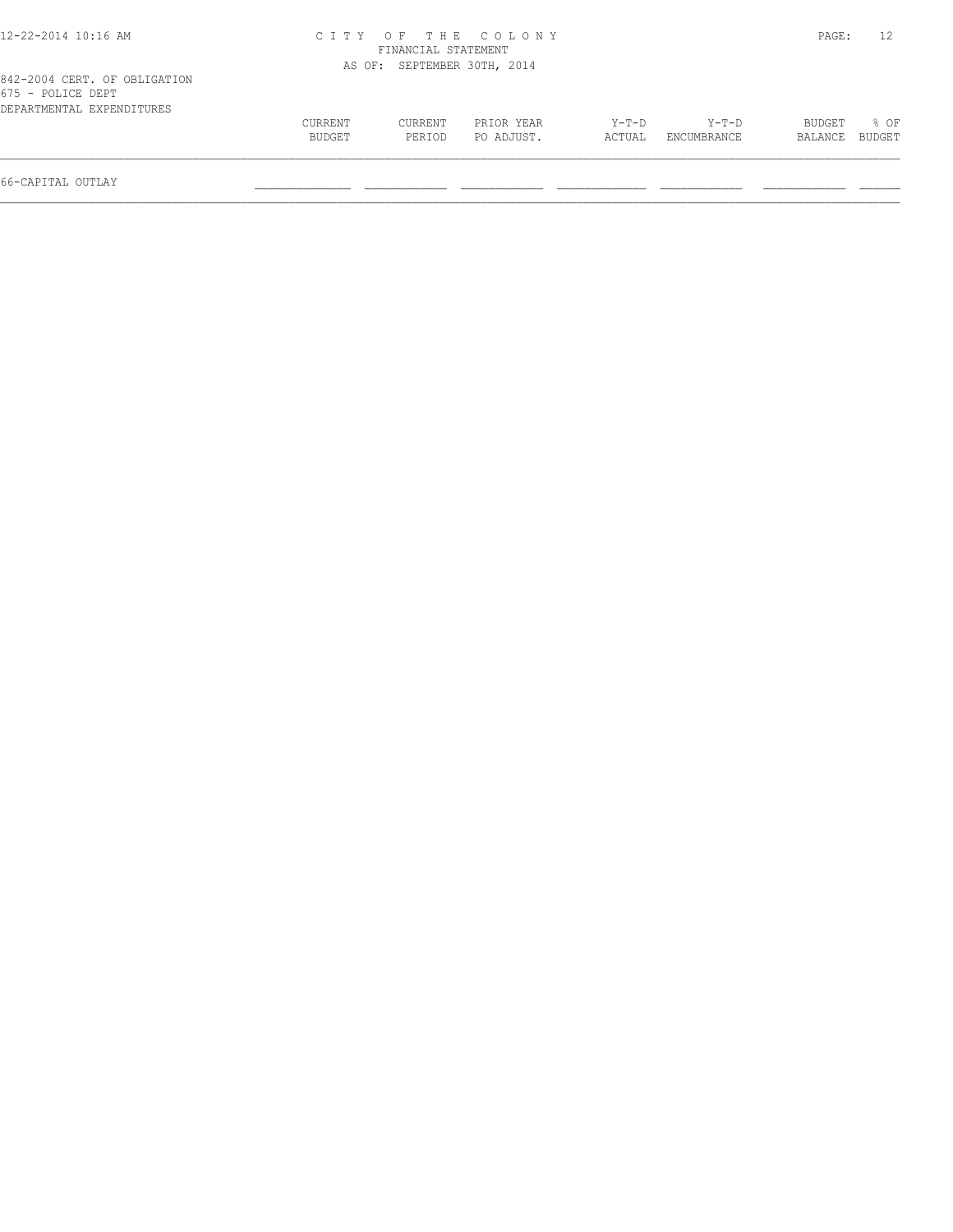#### 12-22-2014 10:16 AM C I T Y O F T H E C O L O N Y PAGE: 13 FINANCIAL STATEMENT AS OF: SEPTEMBER 30TH, 2014

|  |                    |  | 842-2004 CERT. OF OBLIGATION |
|--|--------------------|--|------------------------------|
|  | 690 - PUBLIC WORKS |  |                              |
|  |                    |  | DEPARTMENTAL EXPENDITURES    |

| 66-CAPITAL OUTLAY         |                   |                   |                          |                   |                        |                   |                |
|---------------------------|-------------------|-------------------|--------------------------|-------------------|------------------------|-------------------|----------------|
| DEPARTMENTAL EXPENDITURES | CURRENT<br>BUDGET | CURRENT<br>PERIOD | PRIOR YEAR<br>PO ADJUST. | $Y-T-D$<br>ACTUAL | $Y-T-D$<br>ENCUMBRANCE | BUDGET<br>BALANCE | % OF<br>BUDGET |

\*\*\* END OF REPORT \*\*\*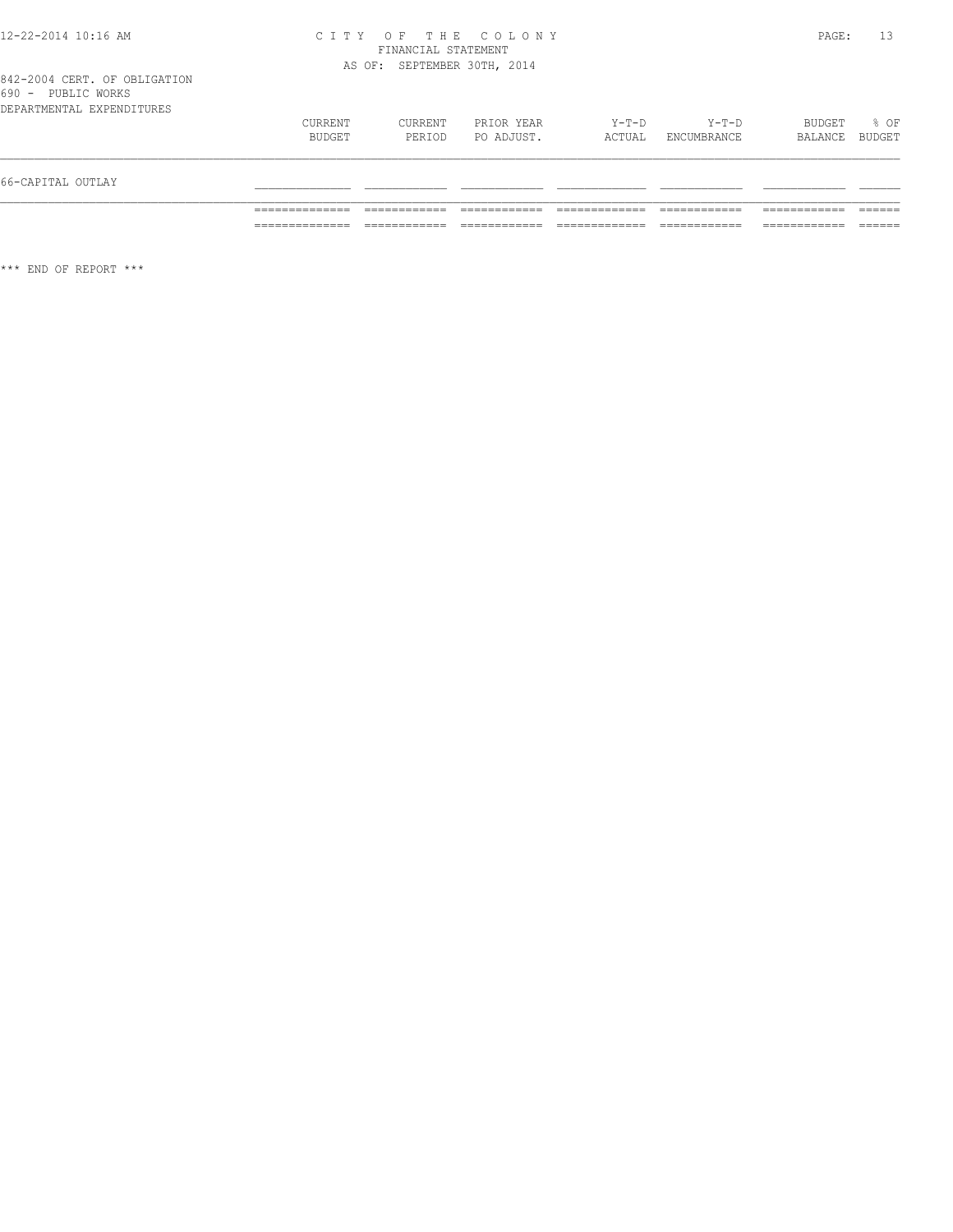#### 12-22-2014 10:16 AM C I T Y O F T H E C O L O N Y PAGE: 1 FINANCIAL STATEMENT AS OF: SEPTEMBER 30TH, 2014

|                     | CURRENT<br>BUDGET                 | CURRENT<br>PERIOD            | PRIOR YEAR<br>PO ADJUST.     | Y-T-D<br>ACTUAL                | Y-T-D<br>ENCUMBRANCE         | BUDGET<br>BALANCE BUDGET      | % OF               |
|---------------------|-----------------------------------|------------------------------|------------------------------|--------------------------------|------------------------------|-------------------------------|--------------------|
| REVENUE SUMMARY     |                                   |                              |                              |                                |                              |                               |                    |
|                     | ______________<br>_______________ | ____________<br>____________ | -------------<br>_________   | _____________<br>_____________ | ____________<br>____________ | ____________<br>____________  | -------<br>_______ |
| EXPENDITURE SUMMARY |                                   |                              |                              |                                |                              |                               |                    |
|                     | ______________<br>.               | ___________<br>____________  | ____________<br>____________ | _____________<br>_____________ | ____________<br>____________ | -------------<br>____________ | _______            |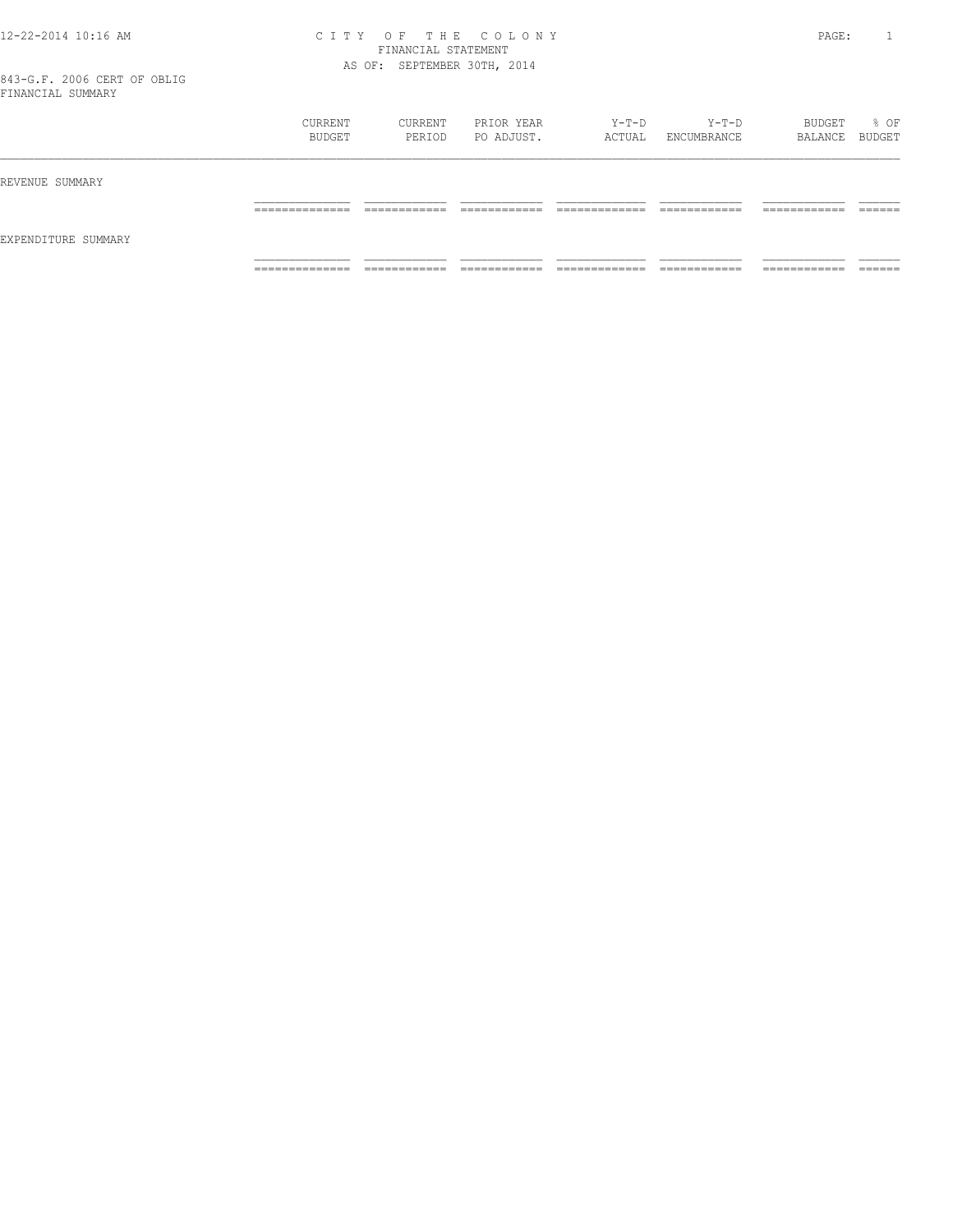| 12-22-2014 10:16 AM |  |  |
|---------------------|--|--|
|---------------------|--|--|

# 12-22-2014 10:16 AM C I T Y O F T H E C O L O N Y PAGE: 2 FINANCIAL STATEMENT AS OF: SEPTEMBER 30TH, 2014

843-G.F. 2006 CERT OF OBLIG REVENUES

| 8-OTHER REVENUE                                                                                                                           |      |
|-------------------------------------------------------------------------------------------------------------------------------------------|------|
|                                                                                                                                           |      |
| BUDGET<br>CURRENT<br>CURRENT<br>Y-T-D<br>Y-T-D<br>PRIOR YEAR<br>PO ADJUST.<br>BALANCE BUDGET<br>BUDGET<br>ACTUAL<br>ENCUMBRANCE<br>PERIOD | % OF |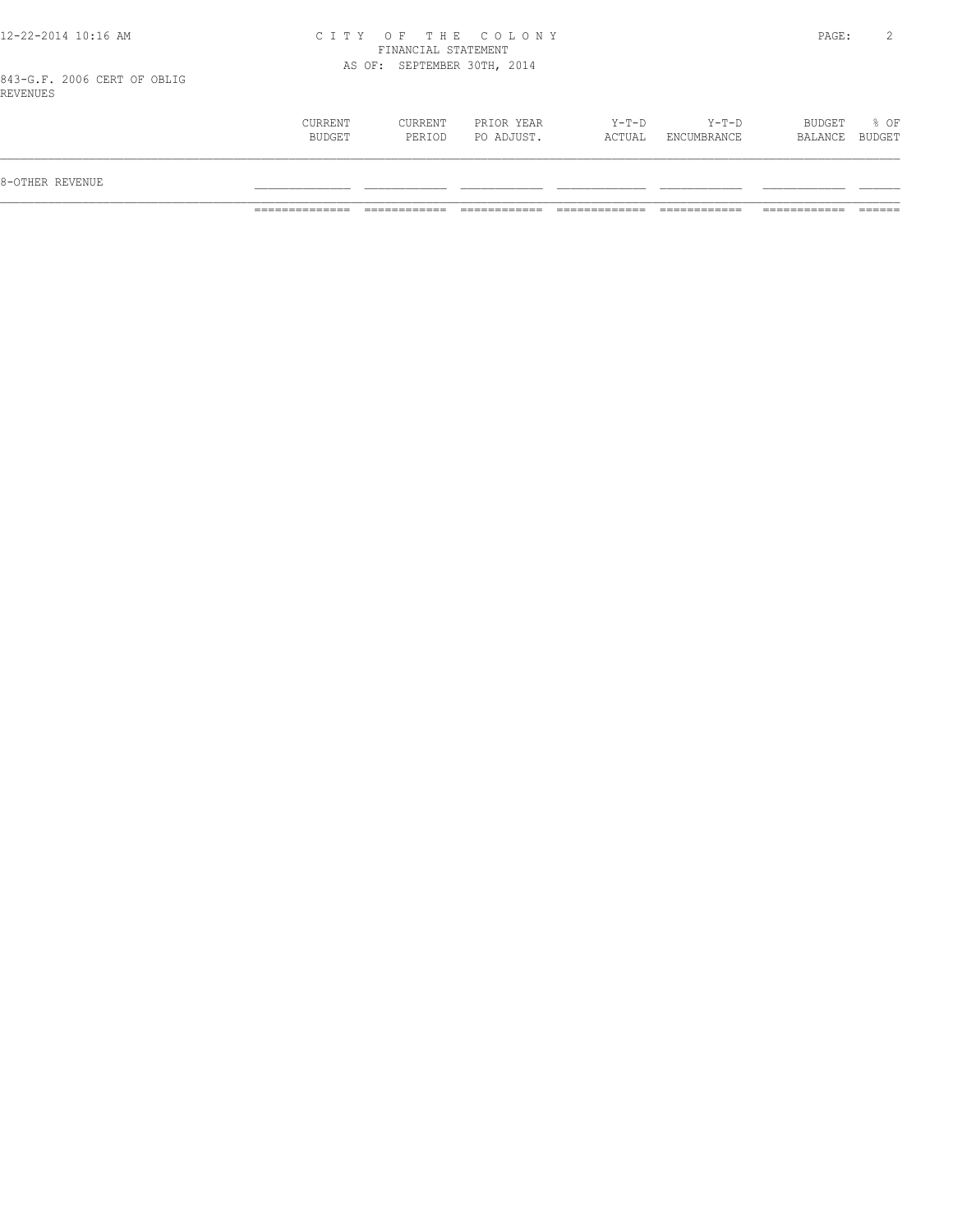| 12-22-2014 10:16 AM<br>843-G.F. 2006 CERT OF OBLIG | OF<br>THE COLONY<br>C I T Y<br>FINANCIAL STATEMENT<br>AS OF: SEPTEMBER 30TH, 2014 |         |            |        |             |         |        |  |
|----------------------------------------------------|-----------------------------------------------------------------------------------|---------|------------|--------|-------------|---------|--------|--|
| 631-IT DEPARTMENT<br>DEPARTMENTAL EXPENDITURES     |                                                                                   |         |            |        |             |         |        |  |
|                                                    | CURRENT                                                                           | CURRENT | PRIOR YEAR | Y-T-D  | Y-T-D       | BUDGET  | % OF   |  |
|                                                    | BUDGET                                                                            | PERIOD  | PO ADJUST. | ACTUAL | ENCUMBRANCE | BALANCE | BUDGET |  |
| 63-SUPPLIES                                        |                                                                                   |         |            |        |             |         |        |  |
| 65-NON-CAPITAL                                     |                                                                                   |         |            |        |             |         |        |  |
| 66-CAPITAL OUTLAY                                  |                                                                                   |         |            |        |             |         |        |  |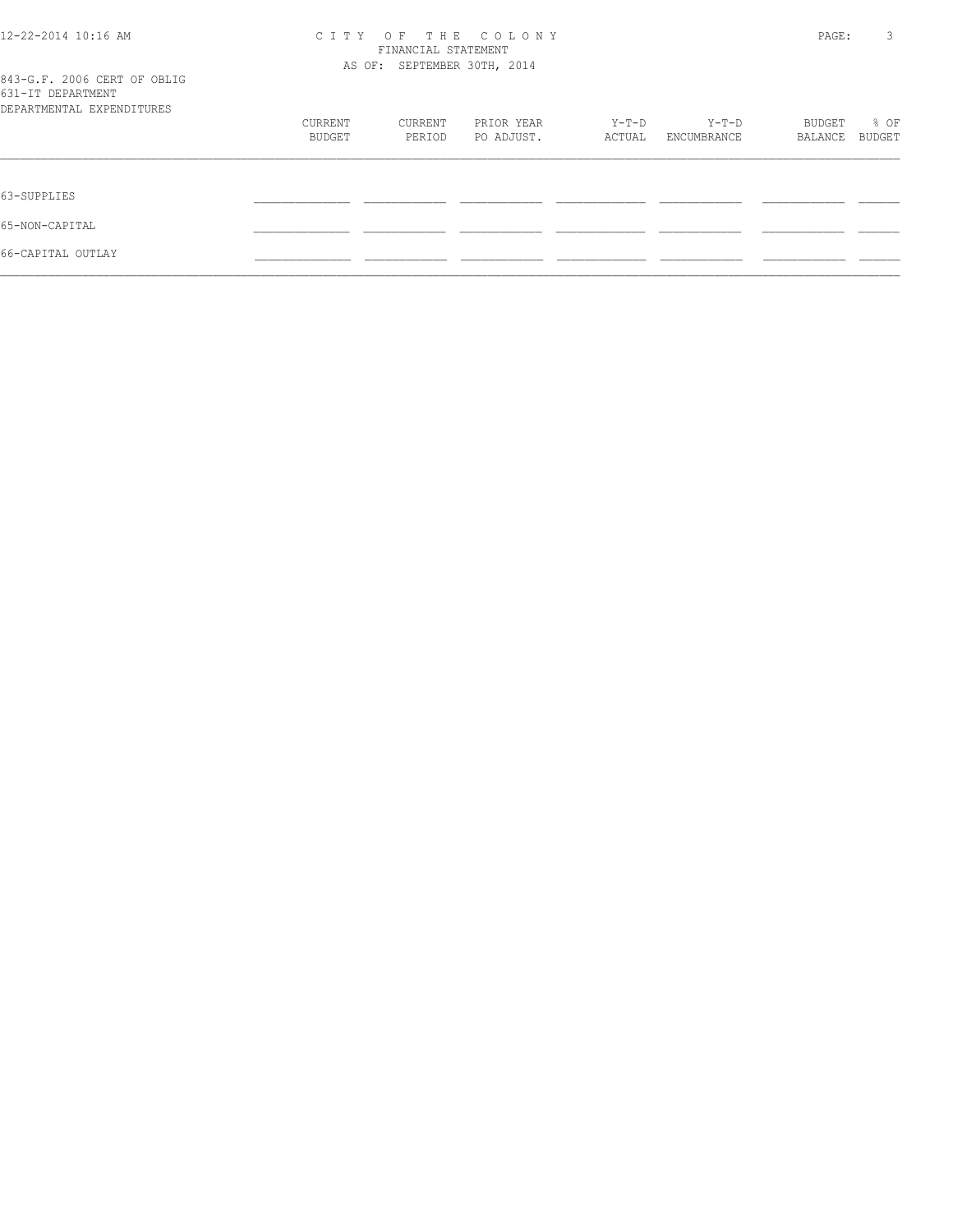| 12-22-2014 10:16 AM                                                              | C T T Y                     | PAGE:   | 4          |        |             |         |        |
|----------------------------------------------------------------------------------|-----------------------------|---------|------------|--------|-------------|---------|--------|
|                                                                                  | AS OF: SEPTEMBER 30TH, 2014 |         |            |        |             |         |        |
| 843-G.F. 2006 CERT OF OBLIG<br>635-NON-DEPARTMENTAL<br>DEPARTMENTAL EXPENDITURES |                             |         |            |        |             |         |        |
|                                                                                  | CURRENT                     | CURRENT | PRIOR YEAR | Y-T-D  | Y-T-D       | BUDGET  | % OF   |
|                                                                                  | BUDGET                      | PERIOD  | PO ADJUST. | ACTUAL | ENCUMBRANCE | BALANCE | BUDGET |
| 62-CONTRACTUAL SERVICES                                                          |                             |         |            |        |             |         |        |
| 67-OVERHEAD ALLOCATION                                                           |                             |         |            |        |             |         |        |
| 68-SUNDRY CHARGES                                                                |                             |         |            |        |             |         |        |
|                                                                                  |                             |         |            |        |             |         |        |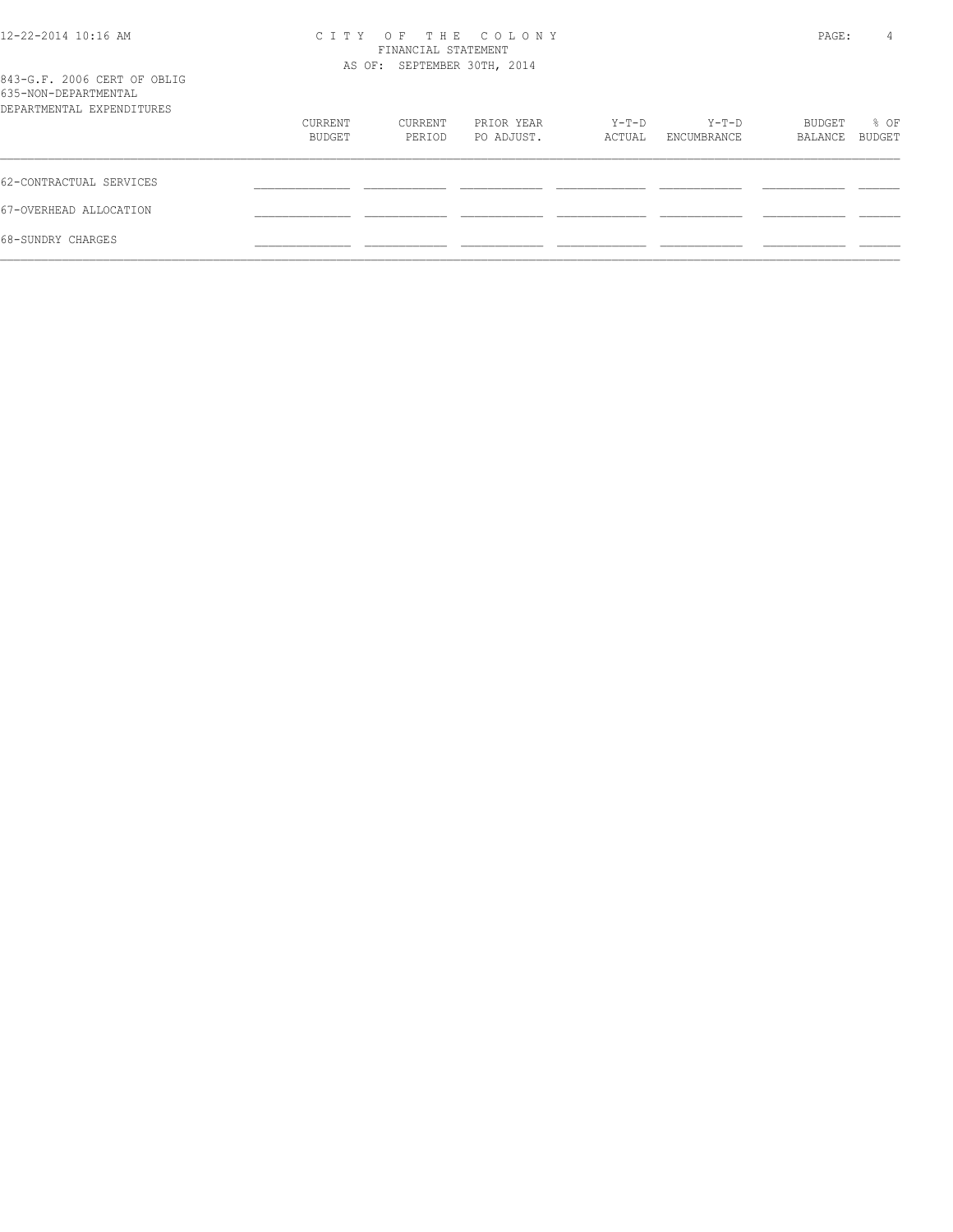| 12-22-2014 10:16 AM                                                                |                   | FINANCIAL STATEMENT<br>AS OF: SEPTEMBER 30TH, 2014 | CITY OF THE COLONY       |                 |                      | PAGE:             | 5              |
|------------------------------------------------------------------------------------|-------------------|----------------------------------------------------|--------------------------|-----------------|----------------------|-------------------|----------------|
| 843-G.F. 2006 CERT OF OBLIG<br>650-PARKS & RECREATION<br>DEPARTMENTAL EXPENDITURES |                   |                                                    |                          |                 |                      |                   |                |
|                                                                                    | CURRENT<br>BUDGET | CURRENT<br>PERIOD                                  | PRIOR YEAR<br>PO ADJUST. | Y-T-D<br>ACTUAL | Y-T-D<br>ENCUMBRANCE | BUDGET<br>BALANCE | % OF<br>BUDGET |
| 63-SUPPLIES                                                                        |                   |                                                    |                          |                 |                      |                   |                |
| 66-CAPITAL OUTLAY                                                                  |                   |                                                    |                          |                 |                      |                   |                |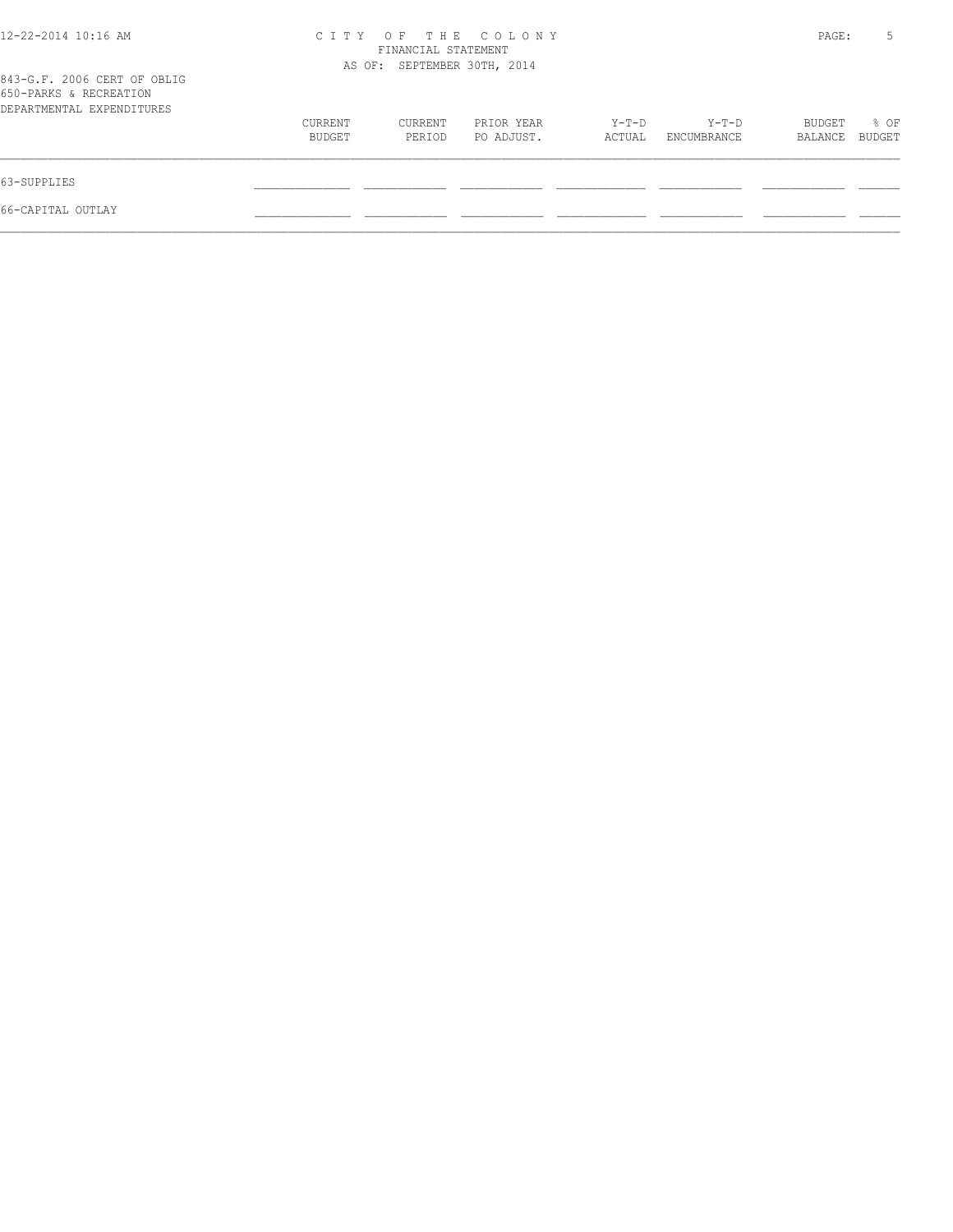| 12-22-2014 10:16 AM                                                         |                             | FINANCIAL STATEMENT | CITY OF THE COLONY       |                   |                        | PAGE:             | 6              |
|-----------------------------------------------------------------------------|-----------------------------|---------------------|--------------------------|-------------------|------------------------|-------------------|----------------|
| 843-G.F. 2006 CERT OF OBLIG<br>660-INSPECTIONS<br>DEPARTMENTAL EXPENDITURES | AS OF: SEPTEMBER 30TH, 2014 |                     |                          |                   |                        |                   |                |
|                                                                             | CURRENT<br>BUDGET           | CURRENT<br>PERIOD   | PRIOR YEAR<br>PO ADJUST. | $Y-T-D$<br>ACTUAL | $Y-T-D$<br>ENCUMBRANCE | BUDGET<br>BALANCE | % OF<br>BUDGET |
| 63-SUPPLIES                                                                 |                             |                     |                          |                   |                        |                   |                |
| 66-CAPITAL OUTLAY                                                           |                             |                     |                          |                   |                        |                   |                |
|                                                                             |                             |                     |                          |                   |                        |                   |                |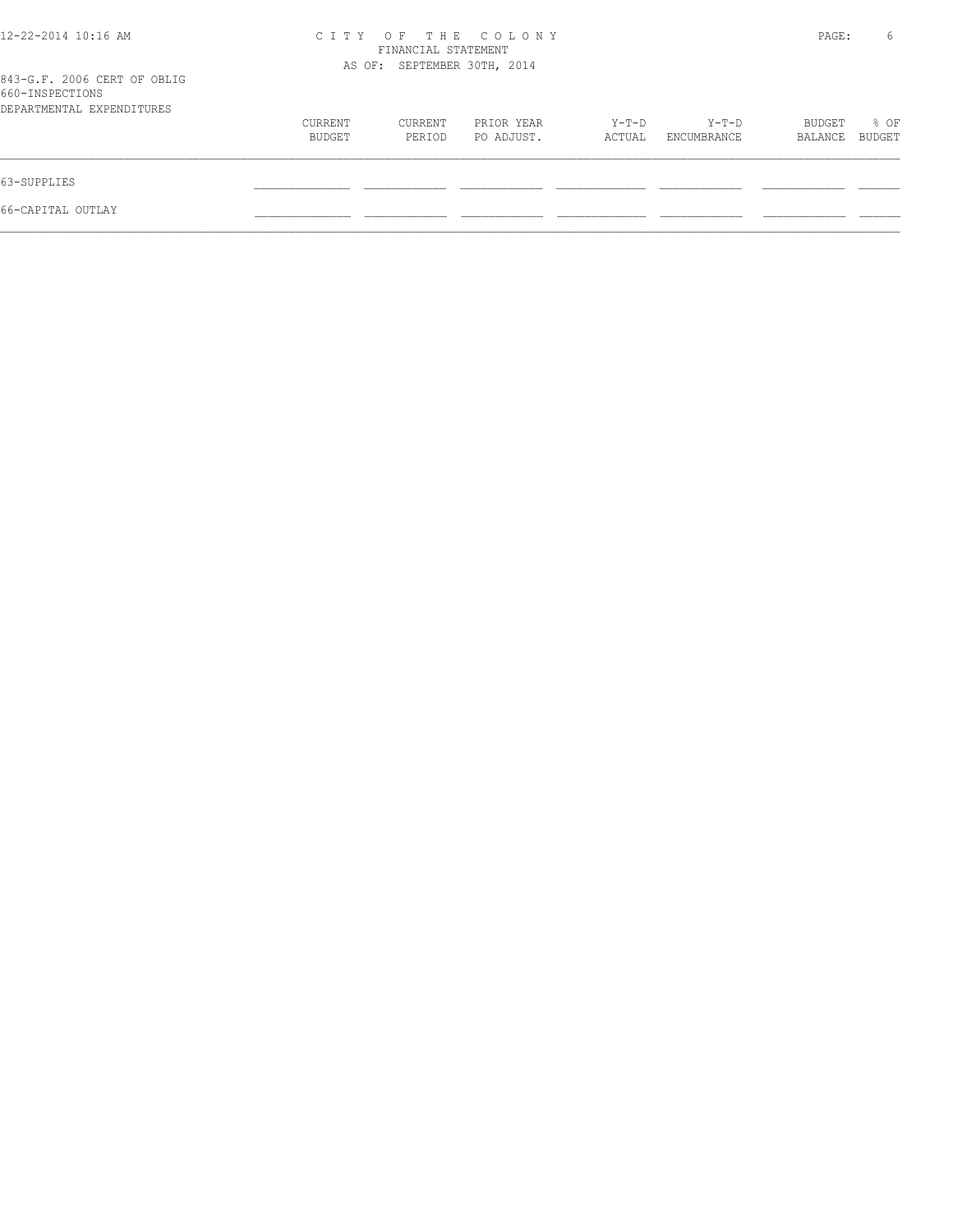| 12-22-2014 10:16 AM                                                                  |                   |                     | CITY OF THE COLONY          |                 |                      | PAGE:             |                |
|--------------------------------------------------------------------------------------|-------------------|---------------------|-----------------------------|-----------------|----------------------|-------------------|----------------|
|                                                                                      |                   | FINANCIAL STATEMENT |                             |                 |                      |                   |                |
|                                                                                      |                   |                     | AS OF: SEPTEMBER 30TH, 2014 |                 |                      |                   |                |
| 843-G.F. 2006 CERT OF OBLIG<br>670-FIRE DEPT ENHANCEMNT<br>DEPARTMENTAL EXPENDITURES |                   |                     |                             |                 |                      |                   |                |
|                                                                                      | CURRENT<br>BUDGET | CURRENT<br>PERIOD   | PRIOR YEAR<br>PO ADJUST.    | Y-T-D<br>ACTUAL | Y-T-D<br>ENCUMBRANCE | BUDGET<br>BALANCE | 8 OF<br>BUDGET |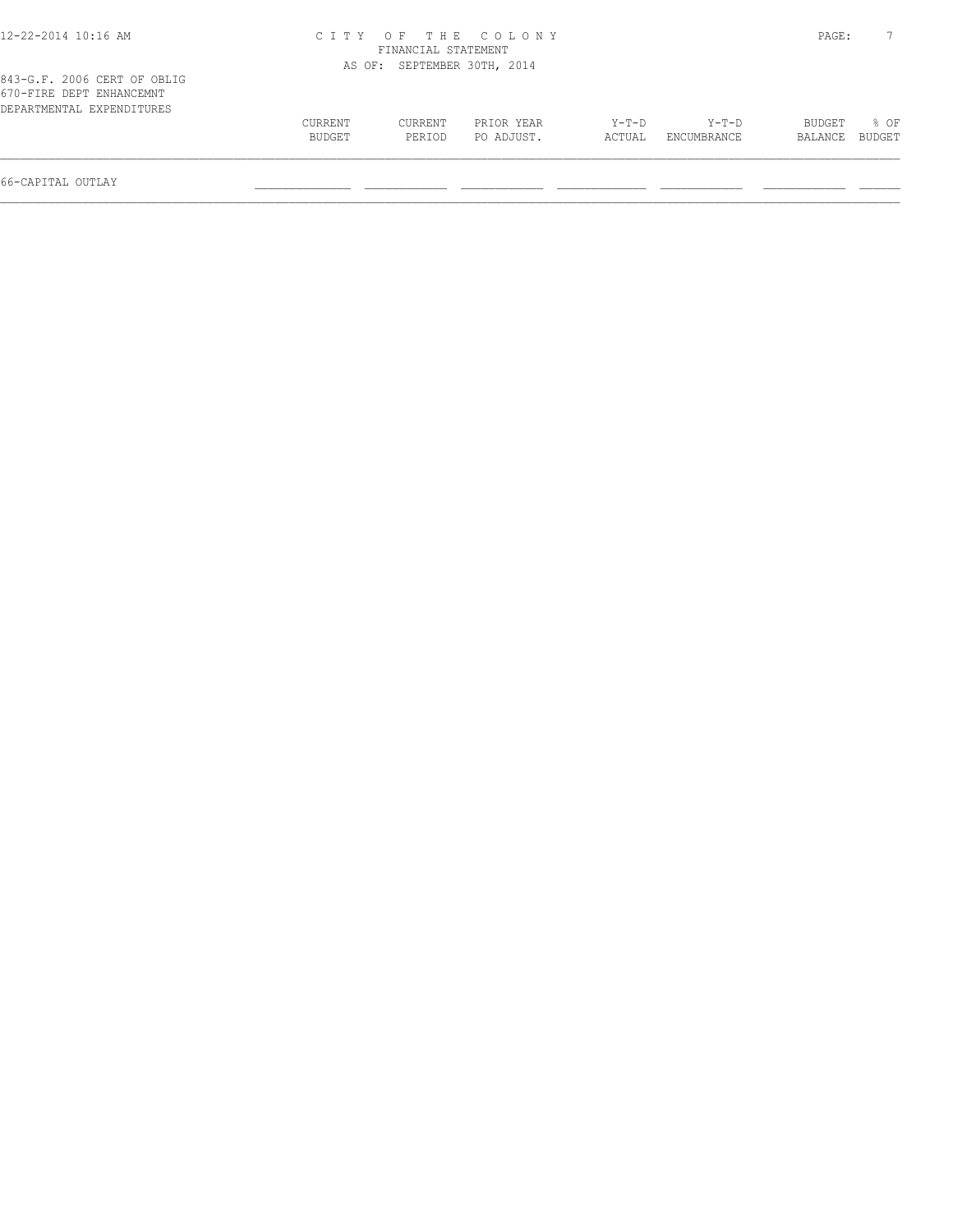| 12-22-2014 10:16 AM                            | C T T Y                     | PAGE:   | 8          |        |             |         |        |
|------------------------------------------------|-----------------------------|---------|------------|--------|-------------|---------|--------|
|                                                |                             |         |            |        |             |         |        |
|                                                | AS OF: SEPTEMBER 30TH, 2014 |         |            |        |             |         |        |
| 843-G.F. 2006 CERT OF OBLIG<br>675-POLICE DEPT |                             |         |            |        |             |         |        |
| DEPARTMENTAL EXPENDITURES                      |                             |         |            |        |             |         |        |
|                                                | CURRENT                     | CURRENT | PRIOR YEAR | Y-T-D  | Y-T-D       | BUDGET  | % OF   |
|                                                | BUDGET                      | PERIOD  | PO ADJUST. | ACTUAL | ENCUMBRANCE | BALANCE | BUDGET |
| 63-SUPPLIES                                    |                             |         |            |        |             |         |        |
| 65-NON-CAPITAL                                 |                             |         |            |        |             |         |        |
| 66-CAPITAL OUTLAY                              |                             |         |            |        |             |         |        |
|                                                |                             |         |            |        |             |         |        |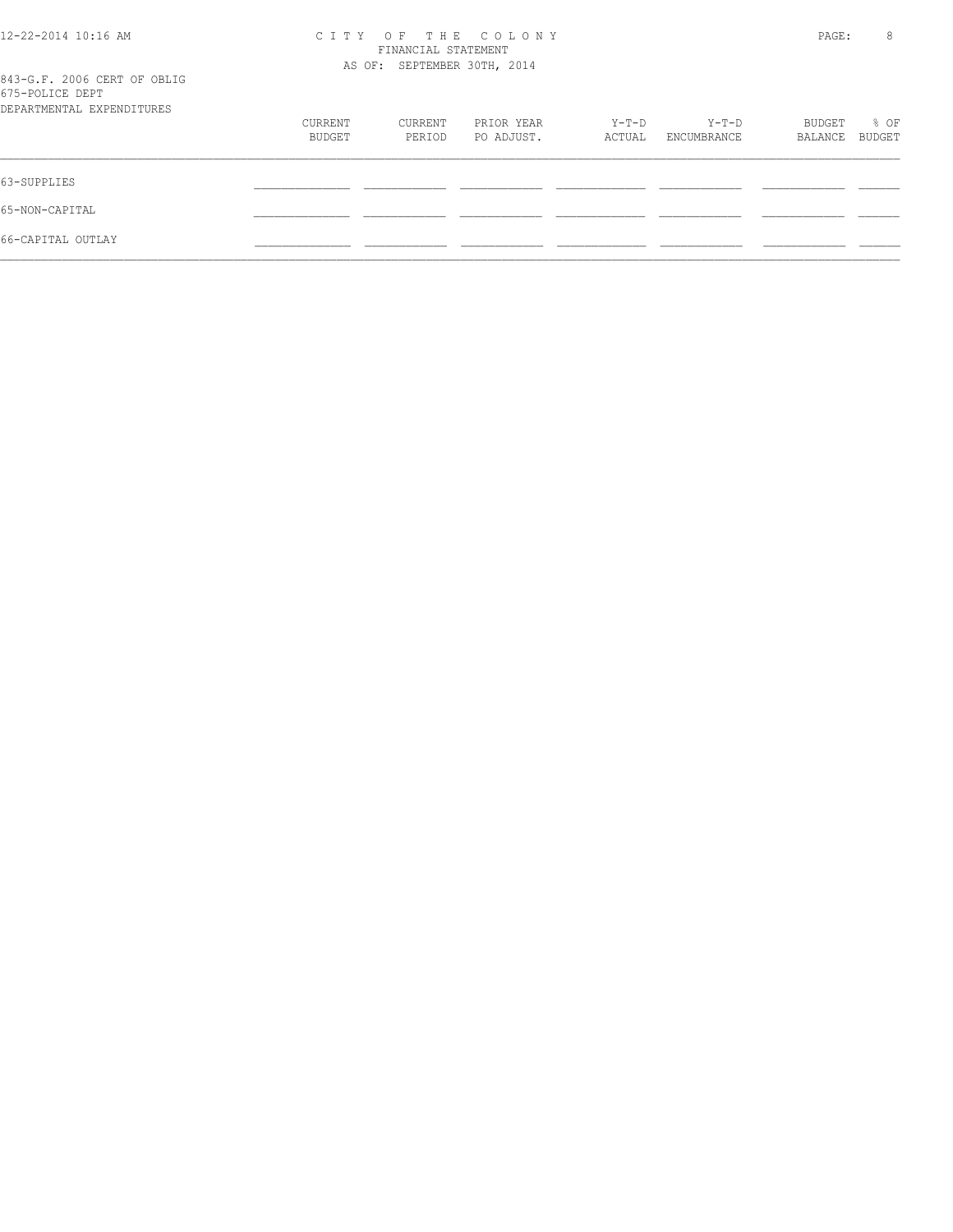| 12-22-2014 10:16 AM         |         |                             | CITY OF THE COLONY |         |             | PAGE:   |        |
|-----------------------------|---------|-----------------------------|--------------------|---------|-------------|---------|--------|
|                             |         | FINANCIAL STATEMENT         |                    |         |             |         |        |
|                             |         | AS OF: SEPTEMBER 30TH, 2014 |                    |         |             |         |        |
| 843-G.F. 2006 CERT OF OBLIG |         |                             |                    |         |             |         |        |
| 680-LIBRARY                 |         |                             |                    |         |             |         |        |
| DEPARTMENTAL EXPENDITURES   |         |                             |                    |         |             |         |        |
|                             | CURRENT | CURRENT                     | PRIOR YEAR         | $Y-T-D$ | $Y-T-D$     | BUDGET  | % OF   |
|                             | BUDGET  | PERIOD                      | PO ADJUST.         | ACTUAL  | ENCUMBRANCE | BALANCE | BUDGET |
|                             |         |                             |                    |         |             |         |        |
|                             |         |                             |                    |         |             |         |        |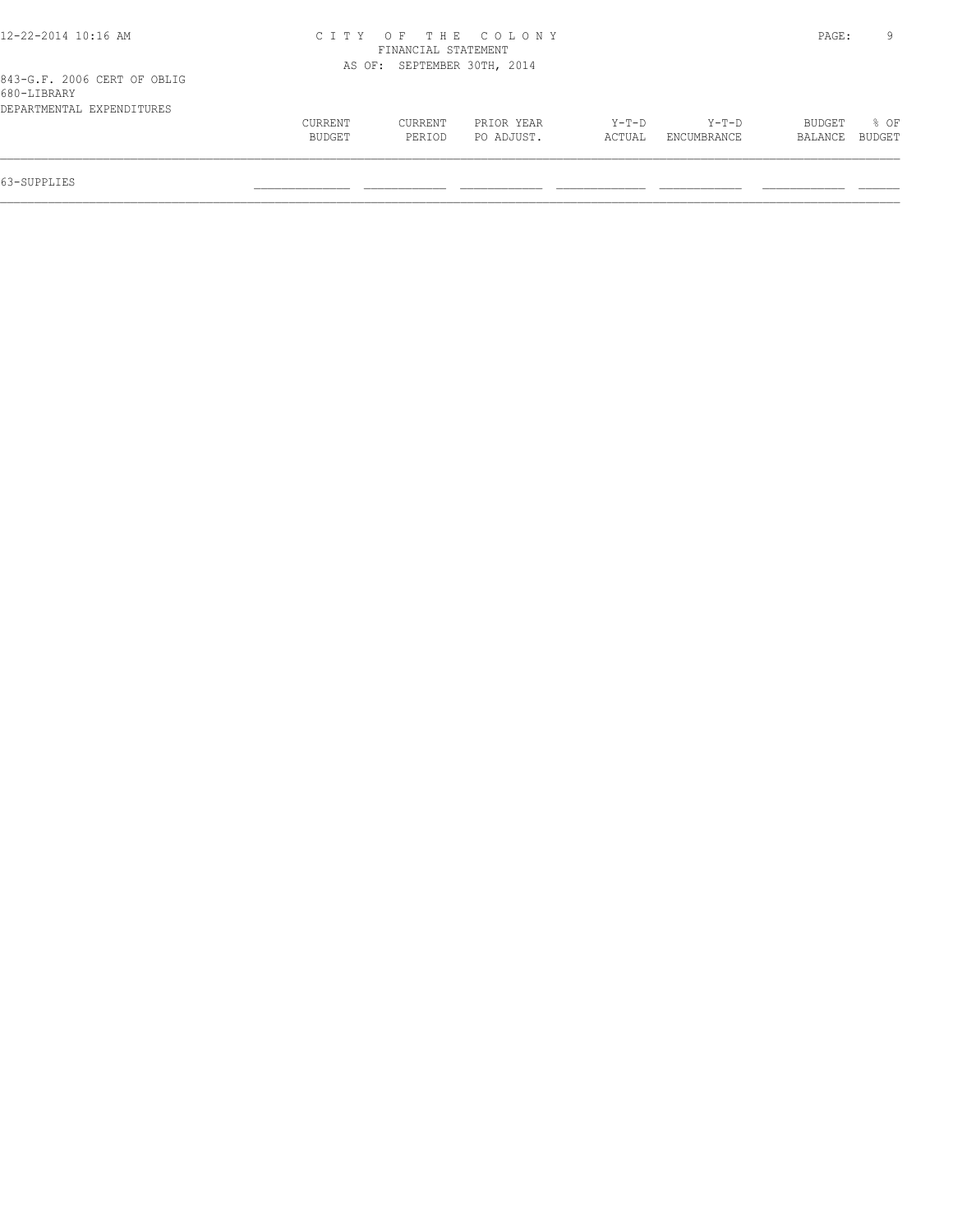# CITY OF THE COLONY<br>FINANCIAL STATEMENT<br>AS OF: SEPTEMBER 30TH, 2014

PAGE: 10

|                           |                   |                   |                          |                 |                      |                   | ______         |
|---------------------------|-------------------|-------------------|--------------------------|-----------------|----------------------|-------------------|----------------|
| 66-CAPITAL OUTLAY         |                   |                   |                          |                 |                      |                   |                |
| 63-SUPPLIES               |                   |                   |                          |                 |                      |                   |                |
| DEPARTMENTAL EXPENDITURES | CURRENT<br>BUDGET | CURRENT<br>PERIOD | PRIOR YEAR<br>PO ADJUST. | Y-T-D<br>ACTUAL | Y-T-D<br>ENCUMBRANCE | BUDGET<br>BALANCE | % OF<br>BUDGET |
| 690-PUBLIC WORKS          |                   |                   |                          |                 |                      |                   |                |

 $***$  END OF REPORT  $***$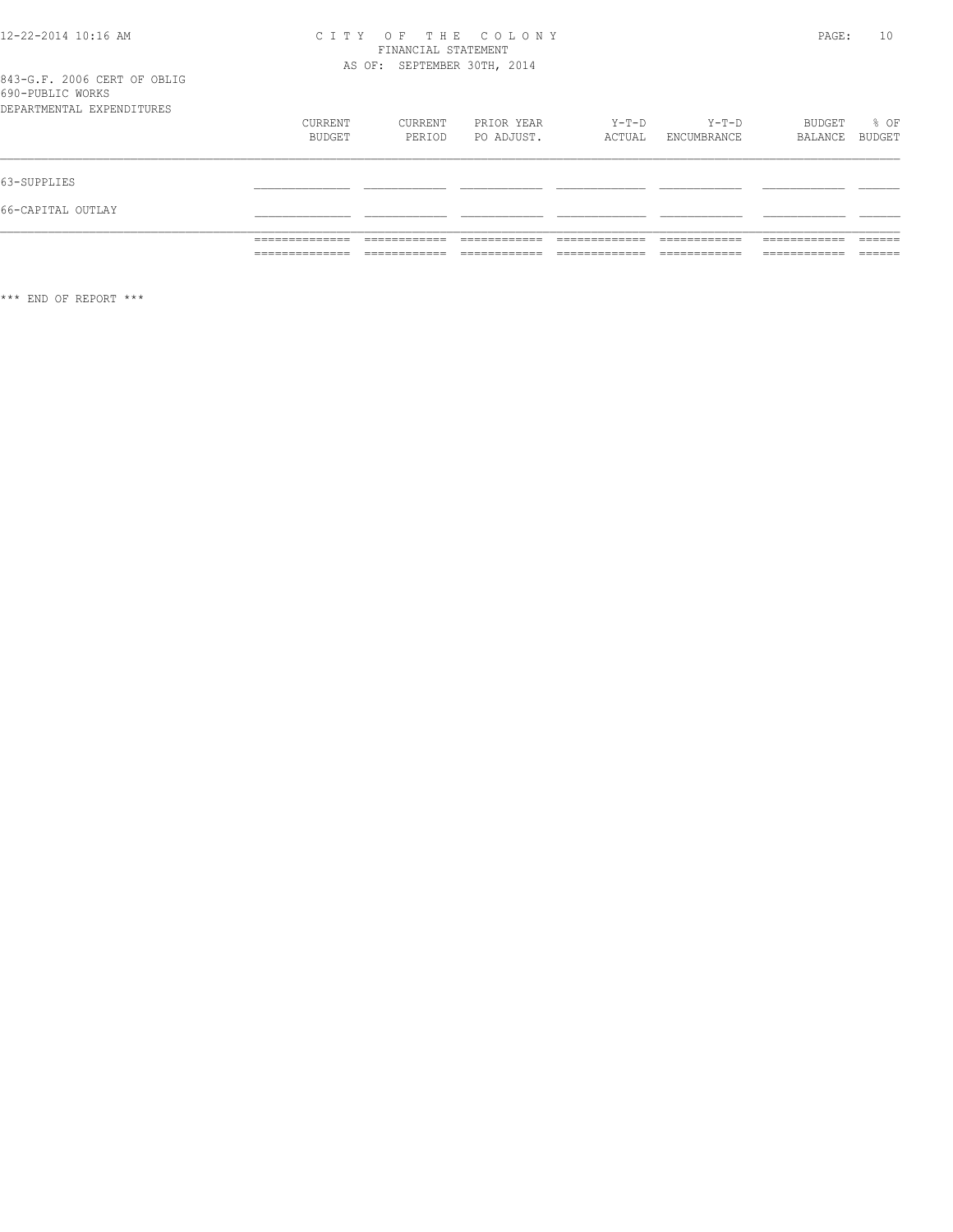# 12-22-2014 10:16 AM C I T Y O F T H E C O L O N Y PAGE: 1 FINANCIAL STATEMENT AS OF: SEPTEMBER 30TH, 2014

844-G.F. 2007 CERT OF OBLIG FINANCIAL SUMMARY

|                                                     | <b>CURRENT</b><br><b>BUDGET</b> | CURRENT<br>PERIOD         | PRIOR YEAR<br>PO ADJUST. | $Y-T-D$<br>ACTUAL | $Y-T-D$<br>ENCUMBRANCE   | <b>BUDGET</b><br><b>BALANCE</b>             | % OF<br>BUDGET      |
|-----------------------------------------------------|---------------------------------|---------------------------|--------------------------|-------------------|--------------------------|---------------------------------------------|---------------------|
| REVENUE SUMMARY                                     |                                 |                           |                          |                   |                          |                                             |                     |
|                                                     |                                 |                           |                          |                   |                          |                                             |                     |
| EXPENDITURE SUMMARY                                 |                                 |                           |                          |                   |                          |                                             |                     |
| 668<br>FACILITIES MAINT<br>$\overline{\phantom{0}}$ | 57,583.00                       | 0.00                      | 0.00                     | 79,155.00         | 0.00(                    | 21,572.00)                                  | $37.46-$            |
| POLICE DEPARTMENT<br>$675 -$                        | 17,000.00                       | 14,959.00                 | 0.00                     | 30,718.84         | 0.00(                    | 13,718.84)                                  | 80.70-              |
| ** TOTAL EXPENDITURES **                            | 74,583.00<br>______________     | 14,959.00<br>____________ | 0.00<br>--------------   | 109,873.84        | $0.00$ (<br>____________ | 35,290.84)<br>____________<br>------------- | $47.32 -$<br>______ |
| ** REVENUE OVER (UNDER) EXPENDITURES * (            | $74,583.00$ (                   | 14,959.00)                | 0.00(                    | 109,873.84)       | 0.00                     | 35,290.84                                   | 0.00                |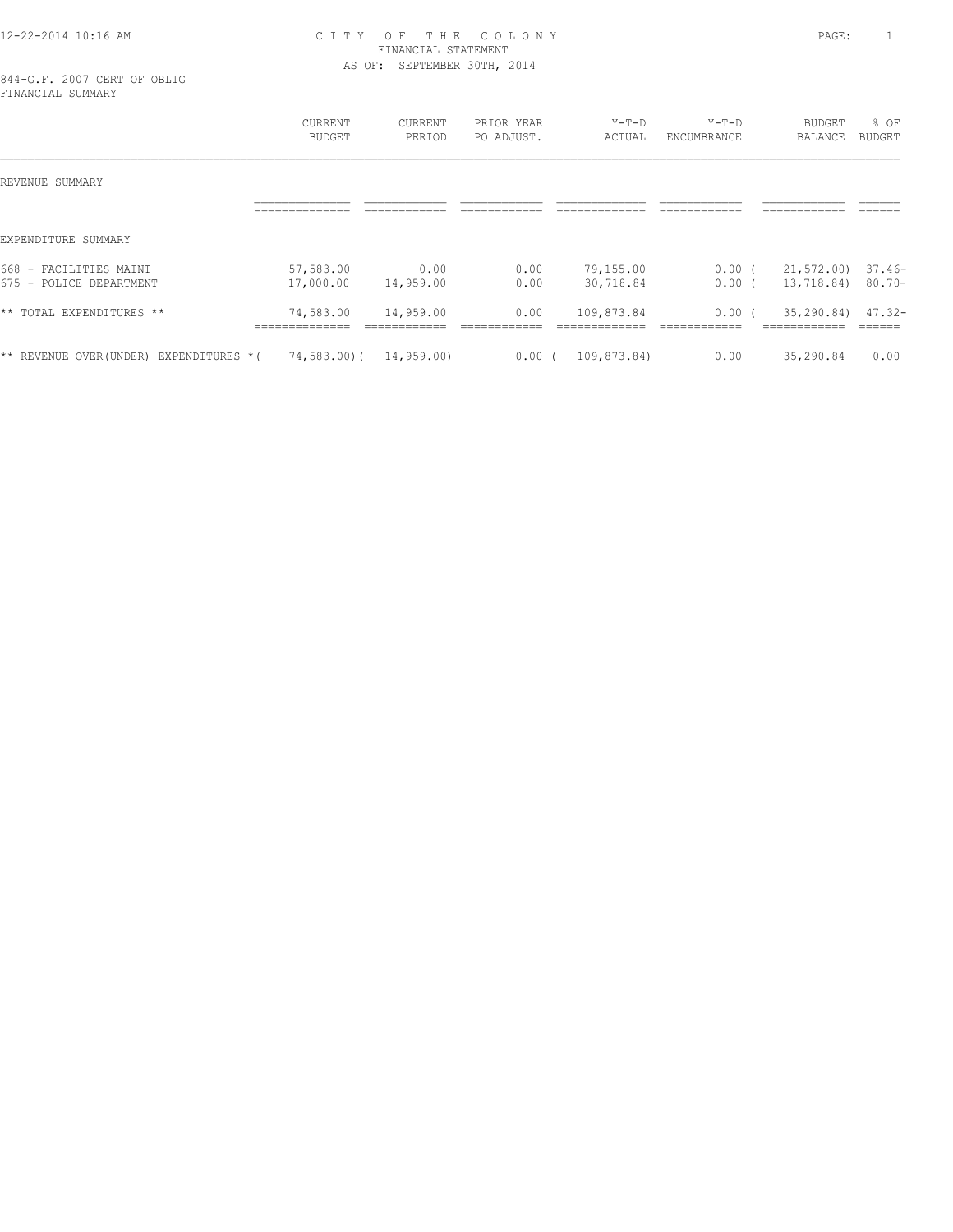# 12-22-2014 10:16 AM C I T Y O F T H E C O L O N Y PAGE: 2 FINANCIAL STATEMENT AS OF: SEPTEMBER 30TH, 2014

844-G.F. 2007 CERT OF OBLIG REVENUES

| . |         |         |            |         |             |         |        |
|---|---------|---------|------------|---------|-------------|---------|--------|
|   | CURRENT | CURRENT | PRIOR YEAR | $Y-T-D$ | $Y-T-D$     | BUDGET  | % OF   |
|   | BUDGET  | PERIOD  | PO ADJUST. | ACTUAL  | ENCUMBRANCE | BALANCE | BUDGET |
|   |         |         |            |         |             |         |        |
|   |         |         |            |         |             |         |        |
|   |         |         |            |         |             |         |        |

8-MISCELLANEOUS REVENUE \_\_\_\_\_\_\_\_\_\_\_\_\_\_ \_\_\_\_\_\_\_\_\_\_\_\_ \_\_\_\_\_\_\_\_\_\_\_\_ \_\_\_\_\_\_\_\_\_\_\_\_\_ \_\_\_\_\_\_\_\_\_\_\_\_ \_\_\_\_\_\_\_\_\_\_\_\_ \_\_\_\_\_\_

============== ============ ============ ============= ============ ============ ======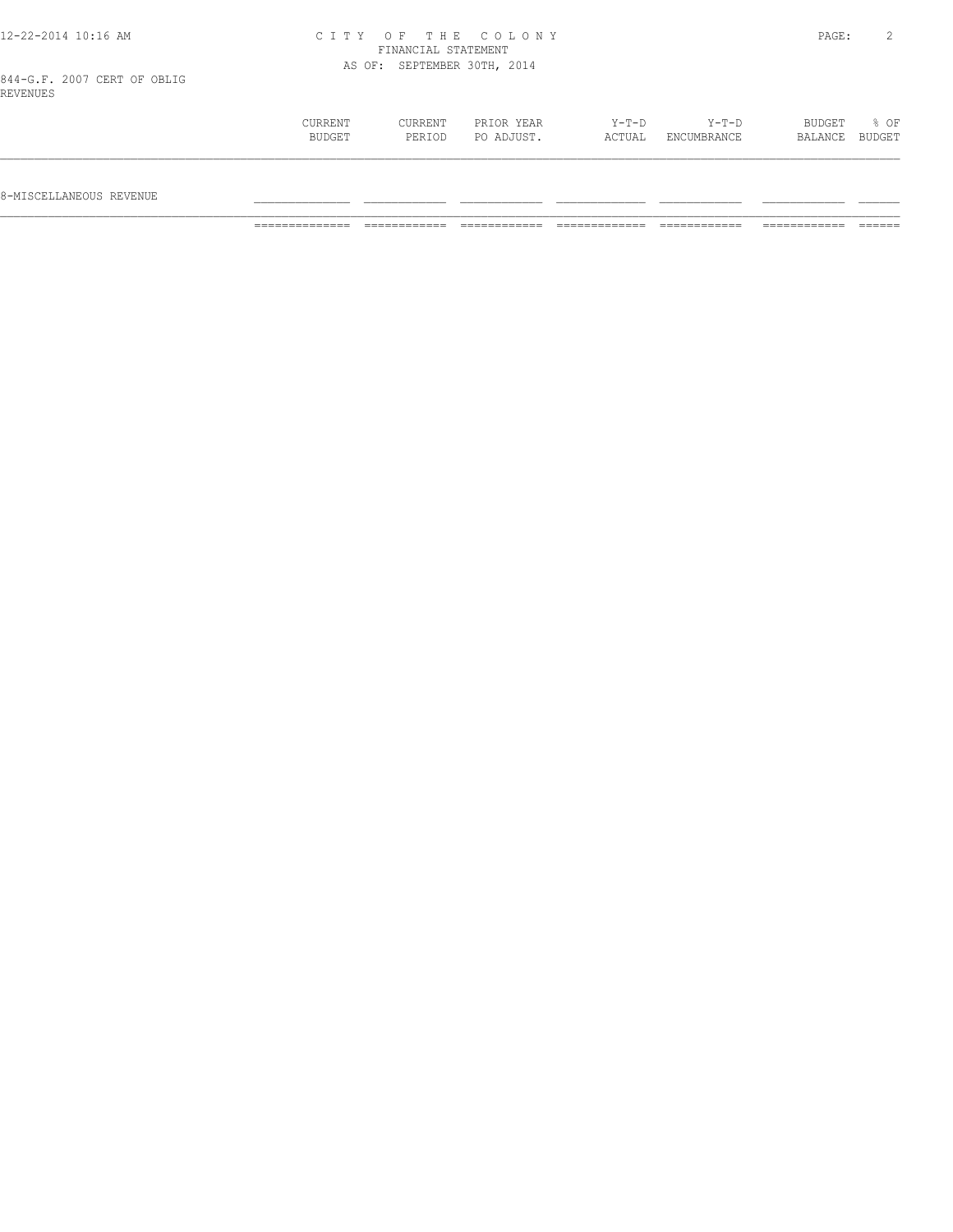| 12-22-2014 10:16 AM                                                             | OF THE COLONY<br>C T T Y<br>FINANCIAL STATEMENT |                             |                          |                   |                        |                   | PAGE:          |
|---------------------------------------------------------------------------------|-------------------------------------------------|-----------------------------|--------------------------|-------------------|------------------------|-------------------|----------------|
|                                                                                 |                                                 | AS OF: SEPTEMBER 30TH, 2014 |                          |                   |                        |                   |                |
| 844-G.F. 2007 CERT OF OBLIG<br>611 - GENERAL ADMIN<br>DEPARTMENTAL EXPENDITURES |                                                 |                             |                          |                   |                        |                   |                |
|                                                                                 | CURRENT<br>BUDGET                               | CURRENT<br>PERIOD           | PRIOR YEAR<br>PO ADJUST. | $Y-T-D$<br>ACTUAL | $Y-T-D$<br>ENCUMBRANCE | BUDGET<br>BALANCE | 8 OF<br>BUDGET |
|                                                                                 |                                                 |                             |                          |                   |                        |                   |                |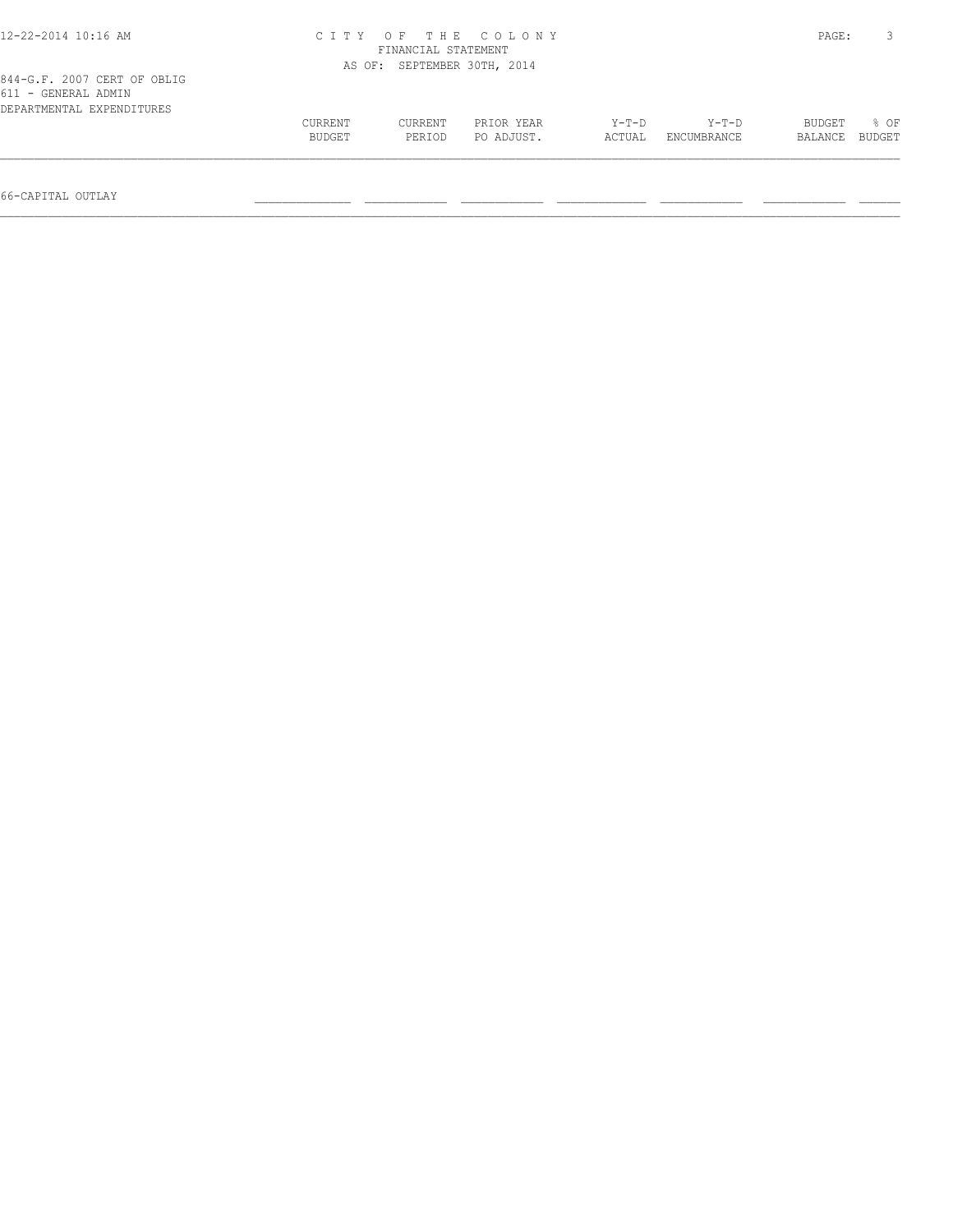| 12-22-2014 10:16 AM                                                              | C T T Y           | OF.<br>FINANCIAL STATEMENT  | THE COLONY               |                 |                      | PAGE:             | 4              |
|----------------------------------------------------------------------------------|-------------------|-----------------------------|--------------------------|-----------------|----------------------|-------------------|----------------|
| 844-G.F. 2007 CERT OF OBLIG<br>620 - CITY SECRETARY<br>DEPARTMENTAL EXPENDITURES |                   | AS OF: SEPTEMBER 30TH, 2014 |                          |                 |                      |                   |                |
|                                                                                  | CURRENT<br>BUDGET | CURRENT<br>PERIOD           | PRIOR YEAR<br>PO ADJUST. | Y-T-D<br>ACTUAL | Y-T-D<br>ENCUMBRANCE | BUDGET<br>BALANCE | % OF<br>BUDGET |
| 65-NON-CAPITAL                                                                   |                   |                             |                          |                 |                      |                   |                |
| 66-CAPITAL OUTLAY                                                                |                   |                             |                          |                 |                      |                   |                |
|                                                                                  |                   |                             |                          |                 |                      |                   |                |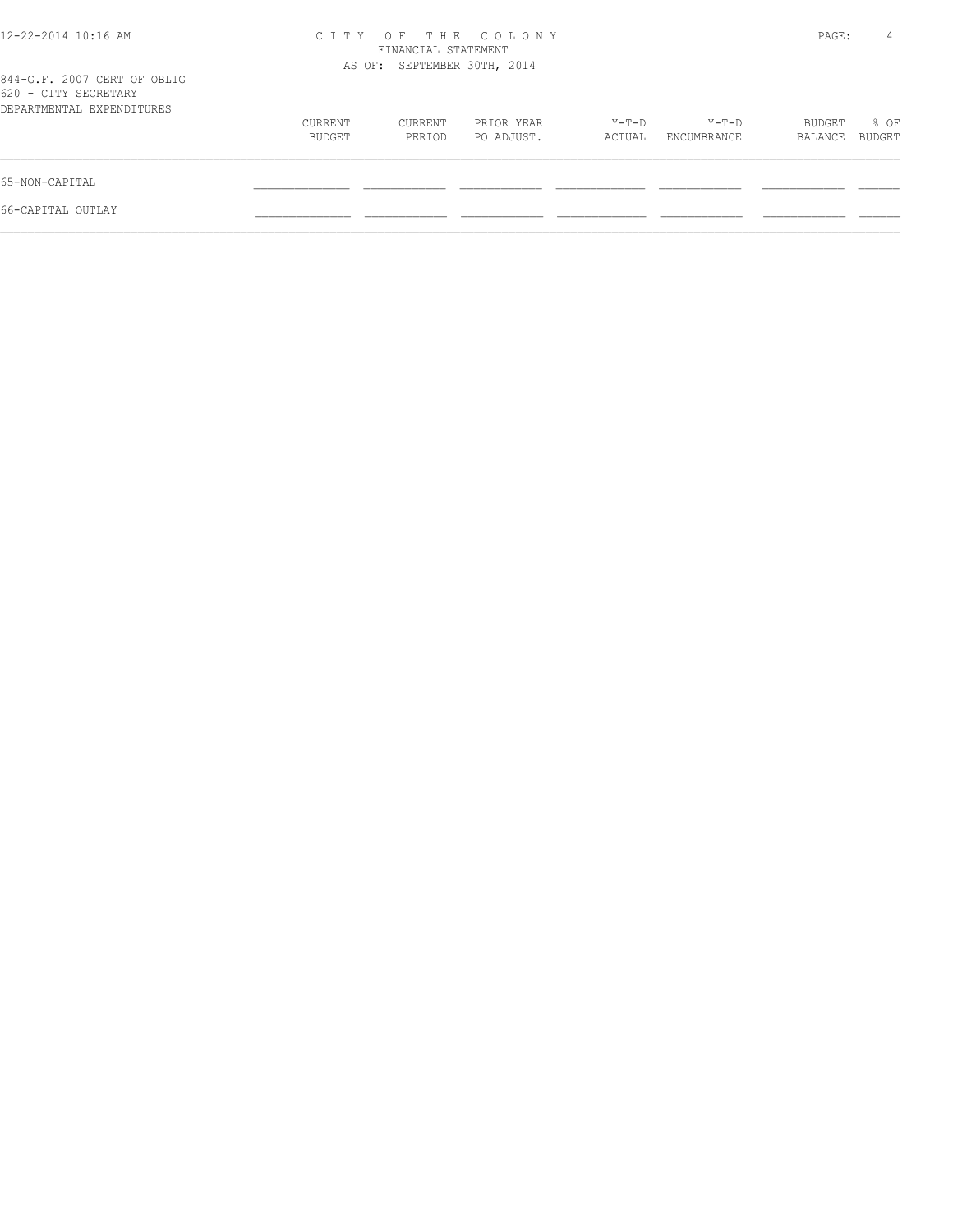# 12-22-2014 10:16 AM C I T Y O F T H E C O L O N Y PAGE: 5 FINANCIAL STATEMENT AS OF: SEPTEMBER 30TH, 2014

| 844-G.F. 2007 CERT OF OBLIG<br>635 - NON-DEPARTMENTAL<br>DEPARTMENTAL EXPENDITURES |                   |                   |                          |                 |                      |                   |                |
|------------------------------------------------------------------------------------|-------------------|-------------------|--------------------------|-----------------|----------------------|-------------------|----------------|
|                                                                                    | CURRENT<br>BUDGET | CURRENT<br>PERIOD | PRIOR YEAR<br>PO ADJUST. | Y-T-D<br>ACTUAL | Y-T-D<br>ENCUMBRANCE | BUDGET<br>BALANCE | % OF<br>BUDGET |
| 62-CONTRACTUAL SERVICES                                                            |                   |                   |                          |                 |                      |                   |                |
| 64-MAINTENANCE                                                                     |                   |                   |                          |                 |                      |                   |                |
| 67-OVERHEAD ALLOCATION                                                             |                   |                   |                          |                 |                      |                   |                |
| 68-SUNDRY CHARGES                                                                  |                   |                   |                          |                 |                      |                   |                |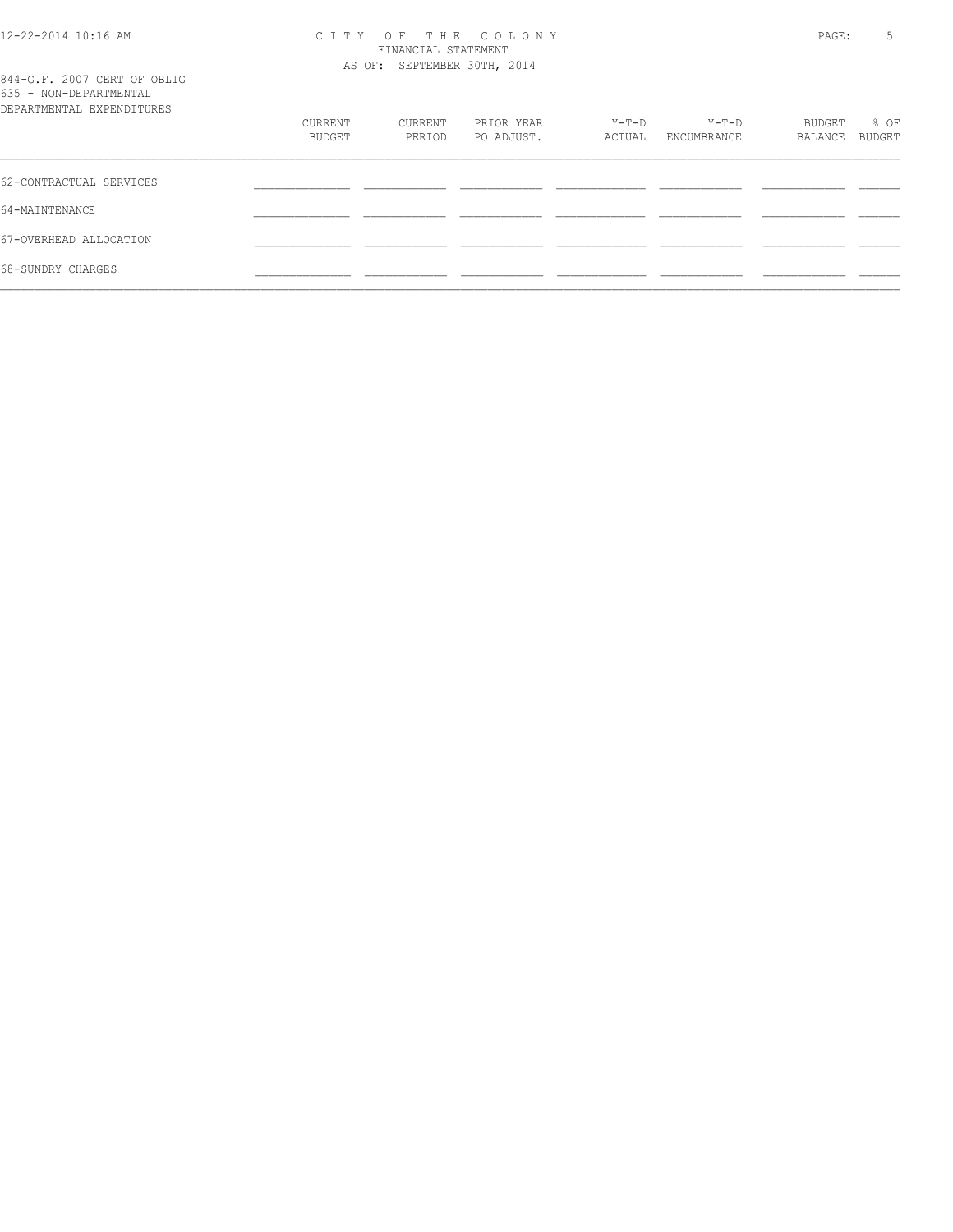| 12-22-2014 10:16 AM                                                                 |                   |                             | CITY OF THE COLONY       |                   |                        | PAGE:             |                |
|-------------------------------------------------------------------------------------|-------------------|-----------------------------|--------------------------|-------------------|------------------------|-------------------|----------------|
|                                                                                     |                   | FINANCIAL STATEMENT         |                          |                   |                        |                   |                |
|                                                                                     |                   | AS OF: SEPTEMBER 30TH, 2014 |                          |                   |                        |                   |                |
| 844-G.F. 2007 CERT OF OBLIG<br>648 - PHASE IIIB STREET<br>DEPARTMENTAL EXPENDITURES |                   |                             |                          |                   |                        |                   |                |
|                                                                                     | CURRENT<br>BUDGET | CURRENT<br>PERIOD           | PRIOR YEAR<br>PO ADJUST. | $Y-T-D$<br>ACTUAL | $Y-T-D$<br>ENCUMBRANCE | BUDGET<br>BALANCE | 8 OF<br>BUDGET |

62-CONTRACTUAL SERVICES \_\_\_\_\_\_\_\_\_\_\_\_\_\_ \_\_\_\_\_\_\_\_\_\_\_\_ \_\_\_\_\_\_\_\_\_\_\_\_ \_\_\_\_\_\_\_\_\_\_\_\_\_ \_\_\_\_\_\_\_\_\_\_\_\_ \_\_\_\_\_\_\_\_\_\_\_\_ \_\_\_\_\_\_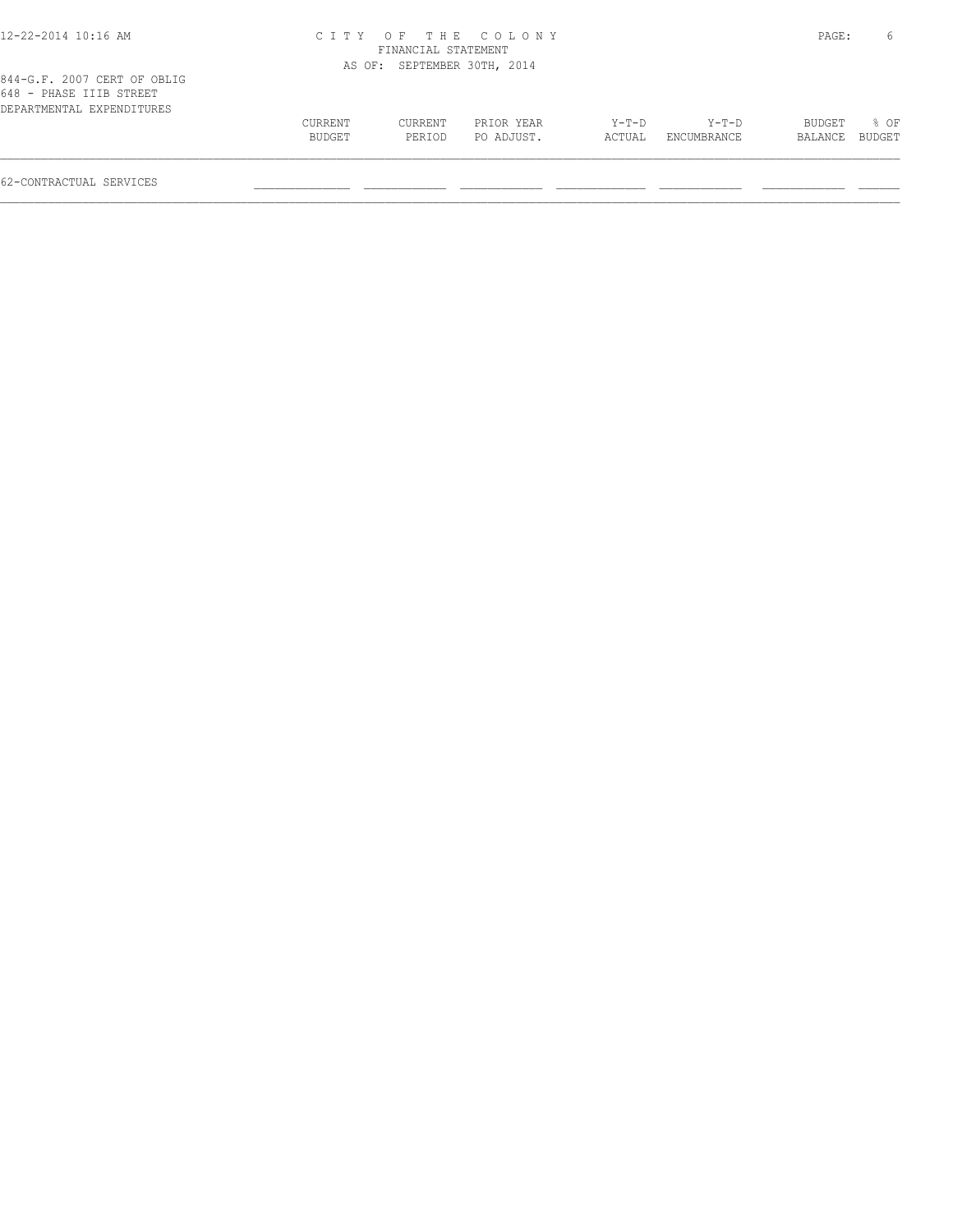# 12-22-2014 10:16 AM CITY OF THE COLONY<br>FINANCIAL STATEMENT<br>AS OF: SEPTEMBER 30TH, 2014

|                   |  |  |                                       | 844-G.F. 2007 CERT OF OBLIG |
|-------------------|--|--|---------------------------------------|-----------------------------|
| 650 - PARKS & REC |  |  |                                       |                             |
|                   |  |  | סססוזים רוויסמטיס זו שוויס אים אסום ה |                             |

| DEPARTMENTAL EXPENDITURES |                   |                   |                          |                   |                      |                   |                |
|---------------------------|-------------------|-------------------|--------------------------|-------------------|----------------------|-------------------|----------------|
|                           | CURRENT<br>BUDGET | CURRENT<br>PERIOD | PRIOR YEAR<br>PO ADJUST. | $Y-T-D$<br>ACTUAL | Y-T-D<br>ENCUMBRANCE | BUDGET<br>BALANCE | % OF<br>BUDGET |
| 62-CONTRACTUAL SERVICES   |                   |                   |                          |                   |                      |                   |                |
| 63-SUPPLIES               |                   |                   |                          |                   |                      |                   |                |
| 64-MAINTENANCE            |                   |                   |                          |                   |                      |                   |                |
| 65-NON-CAPITAL            |                   |                   |                          |                   |                      |                   |                |
| 66-CAPITAL OUTLAY         |                   |                   |                          |                   |                      |                   |                |
|                           |                   |                   |                          |                   |                      |                   |                |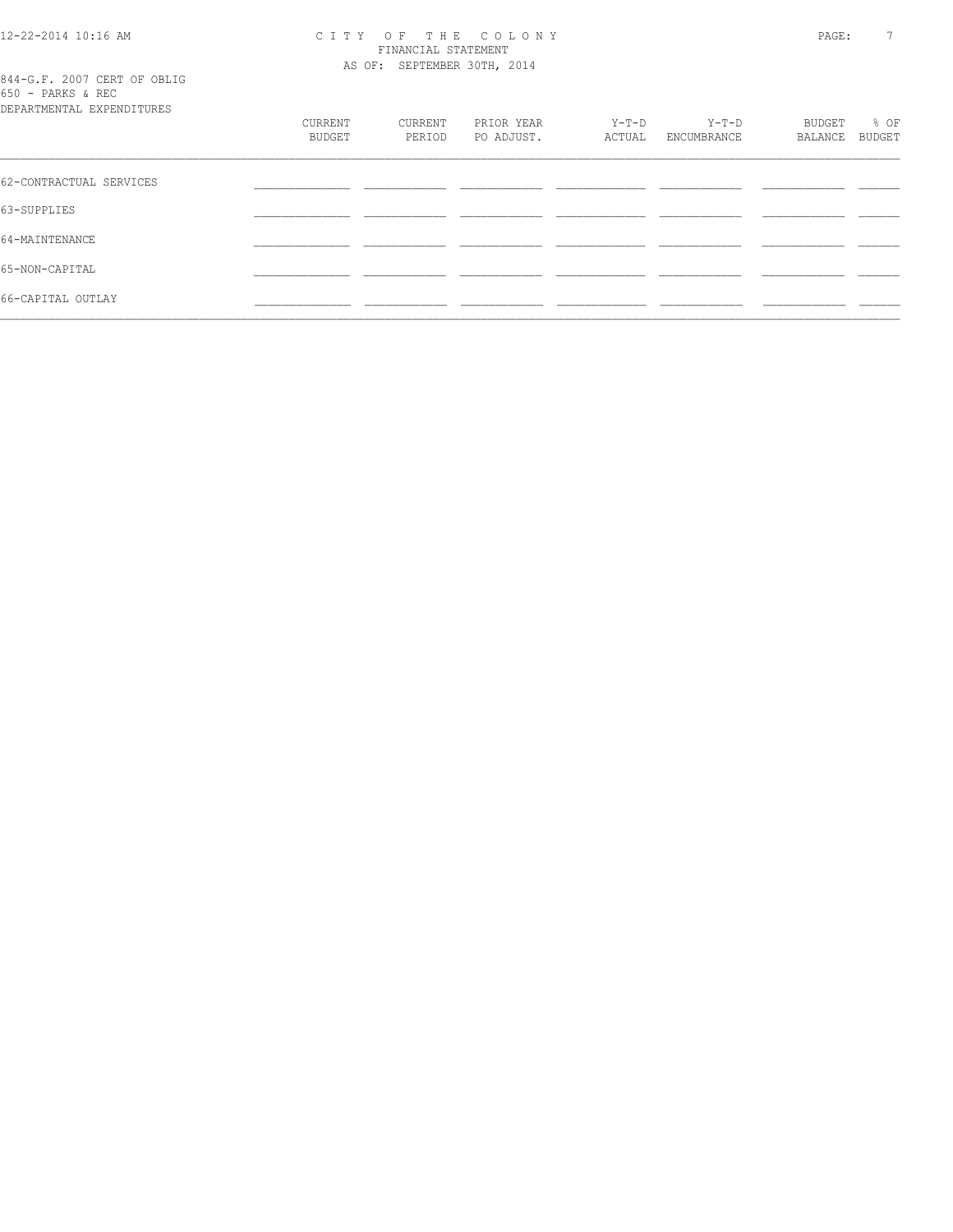| 12-22-2014 10:16 AM                              |               |                             | CITY OF THE COLONY |        |             | PAGE:   |        |
|--------------------------------------------------|---------------|-----------------------------|--------------------|--------|-------------|---------|--------|
|                                                  |               | FINANCIAL STATEMENT         |                    |        |             |         |        |
|                                                  |               | AS OF: SEPTEMBER 30TH, 2014 |                    |        |             |         |        |
| 844-G.F. 2007 CERT OF OBLIG<br>660 - INSPECTIONS |               |                             |                    |        |             |         |        |
| DEPARTMENTAL EXPENDITURES                        |               |                             |                    |        |             |         |        |
|                                                  | CURRENT       | CURRENT                     | PRIOR YEAR         | Y-T-D  | Y-T-D       | BUDGET  | 8 OF   |
|                                                  | <b>BUDGET</b> | PERTOD                      | PO ADJUST.         | ACTUAL | ENCUMBRANCE | BALANCE | BUDGET |
|                                                  |               |                             |                    |        |             |         |        |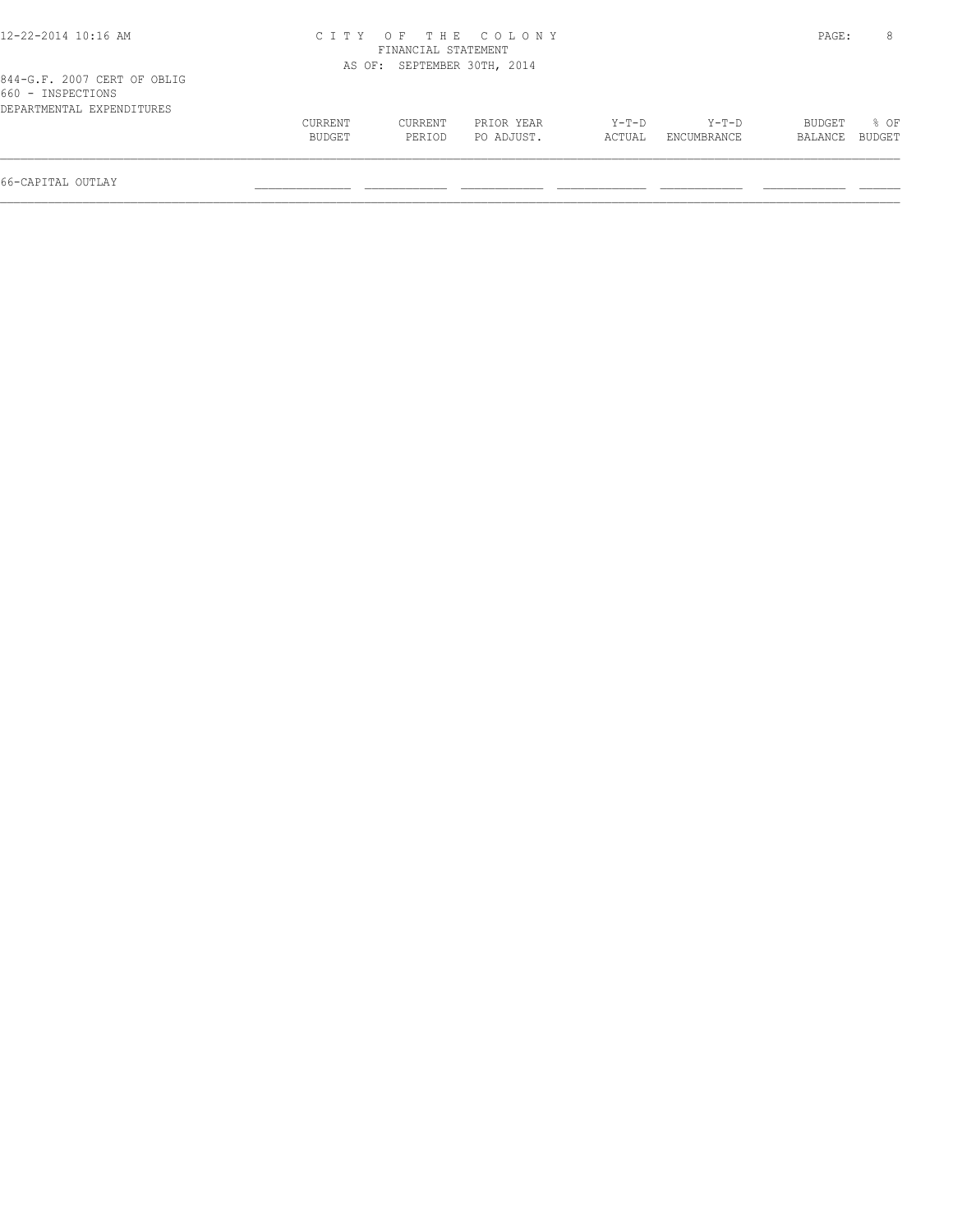# 12-22-2014 10:16 AM C I T Y O F T H E C O L O N Y PAGE: 9 FINANCIAL STATEMENT AS OF: SEPTEMBER 30TH, 2014

844-G.F. 2007 CERT OF OBLIG 668 - FACILITIES MAINT

| DEPARTMENTAL EXPENDITURES                                      |                          |                   |                          |                        |                      |                                           |                |
|----------------------------------------------------------------|--------------------------|-------------------|--------------------------|------------------------|----------------------|-------------------------------------------|----------------|
|                                                                | CURRENT<br><b>BUDGET</b> | CURRENT<br>PERIOD | PRIOR YEAR<br>PO ADJUST. | Y-T-D<br>ACTUAL        | Y-T-D<br>ENCUMBRANCE | BUDGET<br>BALANCE                         | % OF<br>BUDGET |
| 62-CONTRACTUAL SERVICES                                        |                          |                   |                          |                        |                      |                                           |                |
| 63-SUPPLIES                                                    |                          |                   |                          |                        |                      |                                           |                |
| 64-MAINTENANCE                                                 |                          |                   |                          |                        |                      |                                           |                |
| 65-NON-CAPITAL                                                 |                          |                   |                          |                        |                      |                                           |                |
| 66-CAPITAL OUTLAY                                              |                          |                   |                          |                        |                      |                                           |                |
| 668-6640 CAPITAL OUTLAY - BUILDINGS<br>TOTAL 66-CAPITAL OUTLAY | 57,583.00<br>57,583.00   | 0.00<br>0.00      | 0.00<br>0.00             | 79,155.00<br>79,155.00 | $0.00$ (<br>$0.00$ ( | 21,572.00) 37.46-<br>$21,572.00$ $37.46-$ |                |
| TOTAL 668 - FACILITIES MAINT                                   | 57,583.00                | 0.00              | 0.00                     | 79,155.00              | $0.00$ (             | $21,572.00$ $37.46-$                      |                |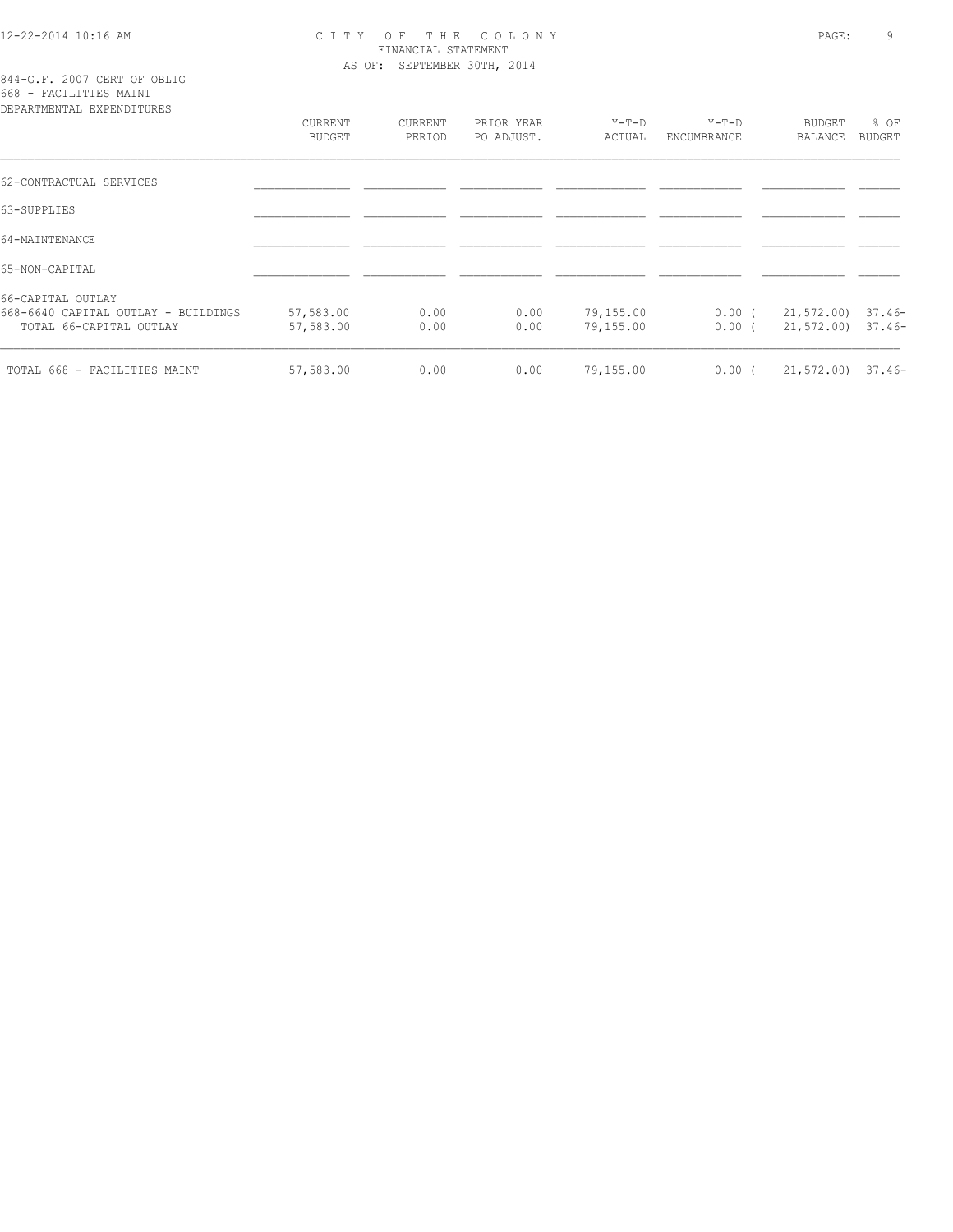# 12-22-2014 10:16 AM CITY OF THE COLONY<br>FINANCIAL STATEMENT<br>AS OF: SEPTEMBER 30TH, 2014

| 844-G.F. 2007 CERT OF OBLIG |  |  |  |  |
|-----------------------------|--|--|--|--|
| 670 - FIRE DEPARTMENT       |  |  |  |  |
| DEPARTMENTAL EXPENDITURES   |  |  |  |  |

| DEPARTMENTAL EXPENDITURES |                   |                   |                          |                   |                        |                          |                |  |
|---------------------------|-------------------|-------------------|--------------------------|-------------------|------------------------|--------------------------|----------------|--|
|                           | CURRENT<br>BUDGET | CURRENT<br>PERIOD | PRIOR YEAR<br>PO ADJUST. | $Y-T-D$<br>ACTUAL | $Y-T-D$<br>ENCUMBRANCE | <b>BUDGET</b><br>BALANCE | % OF<br>BUDGET |  |
|                           |                   |                   |                          |                   |                        |                          |                |  |
|                           |                   |                   |                          |                   |                        |                          |                |  |
| 62-CONTRACTUAL SERVICES   |                   |                   |                          |                   |                        |                          |                |  |
| 63-SUPPLIES               |                   |                   |                          |                   |                        |                          |                |  |
| 64-MAINTENANCE            |                   |                   |                          |                   |                        |                          |                |  |
| 65-NON-CAPITAL            |                   |                   |                          |                   |                        |                          |                |  |
| 66-CAPITAL OUTLAY         |                   |                   |                          |                   |                        |                          |                |  |
|                           |                   |                   |                          |                   |                        |                          |                |  |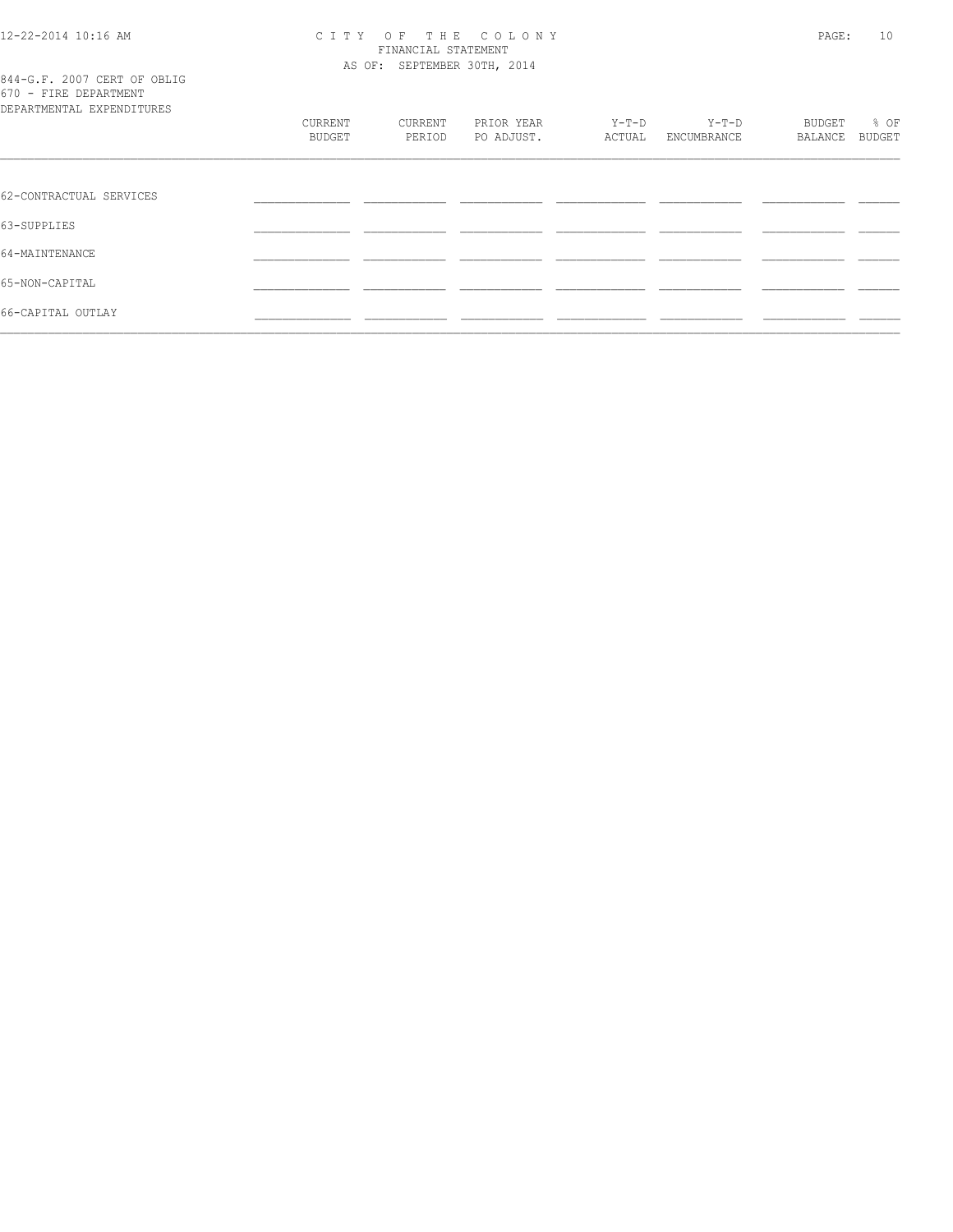# 12-22-2014 10:16 AM C I T Y O F T H E C O L O N Y PAGE: 11 FINANCIAL STATEMENT AS OF: SEPTEMBER 30TH, 2014

844-G.F. 2007 CERT OF OBLIG 675 - POLICE DEPARTMENT

| DEPARTMENTAL EXPENDITURES                                    |                                 |                        |                          |                        |                        |                                 |                |
|--------------------------------------------------------------|---------------------------------|------------------------|--------------------------|------------------------|------------------------|---------------------------------|----------------|
|                                                              | <b>CURRENT</b><br><b>BUDGET</b> | CURRENT<br>PERIOD      | PRIOR YEAR<br>PO ADJUST. | Y-T-D<br>ACTUAL        | $Y-T-D$<br>ENCUMBRANCE | <b>BUDGET</b><br>BALANCE        | % OF<br>BUDGET |
| 62-CONTRACTUAL SERVICES                                      |                                 |                        |                          |                        |                        |                                 |                |
| 63-SUPPLIES                                                  |                                 |                        |                          |                        |                        |                                 |                |
| 64-MAINTENANCE                                               |                                 |                        |                          |                        |                        |                                 |                |
| 65-NON-CAPITAL                                               |                                 |                        |                          |                        |                        |                                 |                |
| 66-CAPITAL OUTLAY                                            |                                 |                        |                          |                        |                        |                                 |                |
| 675-6640 CAPITAL OUTLAY-BUILDINGS<br>TOTAL 66-CAPITAL OUTLAY | 17,000.00<br>17,000.00          | 14,959.00<br>14,959.00 | 0.00<br>0.00             | 30,718.84<br>30,718.84 | $0.00$ (<br>$0.00$ (   | 13,718.84) 80.70-<br>13,718.84) | $80.70 -$      |
| TOTAL 675 - POLICE DEPARTMENT                                | 17,000.00                       | 14,959.00              | 0.00                     | 30,718.84              | $0.00$ (               | 13,718.84) 80.70-               |                |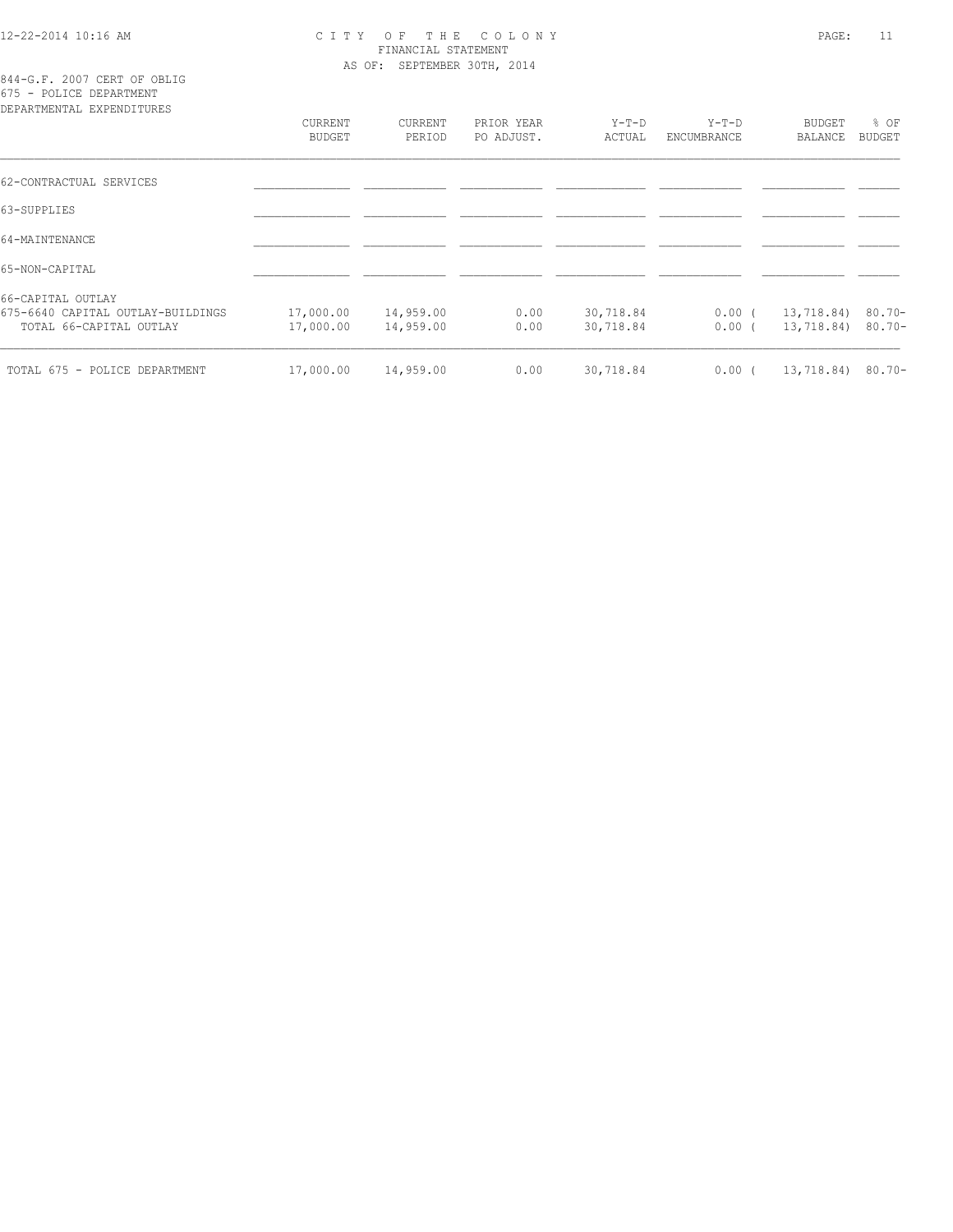| 12-22-2014 10:16 AM                          |         | FINANCIAL STATEMENT         | CITY OF THE COLONY |         |             | PAGE:   |        |
|----------------------------------------------|---------|-----------------------------|--------------------|---------|-------------|---------|--------|
|                                              |         | AS OF: SEPTEMBER 30TH, 2014 |                    |         |             |         |        |
| 844-G.F. 2007 CERT OF OBLIG<br>680 - LIBRARY |         |                             |                    |         |             |         |        |
| DEPARTMENTAL EXPENDITURES                    |         |                             |                    |         |             |         |        |
|                                              | CURRENT | CURRENT                     | PRIOR YEAR         | $Y-T-D$ | $Y-T-D$     | BUDGET  | 8 OF   |
|                                              | BUDGET  | PERIOD                      | PO ADJUST.         | ACTUAL  | ENCUMBRANCE | BALANCE | BUDGET |
|                                              |         |                             |                    |         |             |         |        |
|                                              |         |                             |                    |         |             |         |        |

62-CONTRACTUAL SERVICES \_\_\_\_\_\_\_\_\_\_\_\_\_\_ \_\_\_\_\_\_\_\_\_\_\_\_ \_\_\_\_\_\_\_\_\_\_\_\_ \_\_\_\_\_\_\_\_\_\_\_\_\_ \_\_\_\_\_\_\_\_\_\_\_\_ \_\_\_\_\_\_\_\_\_\_\_\_ \_\_\_\_\_\_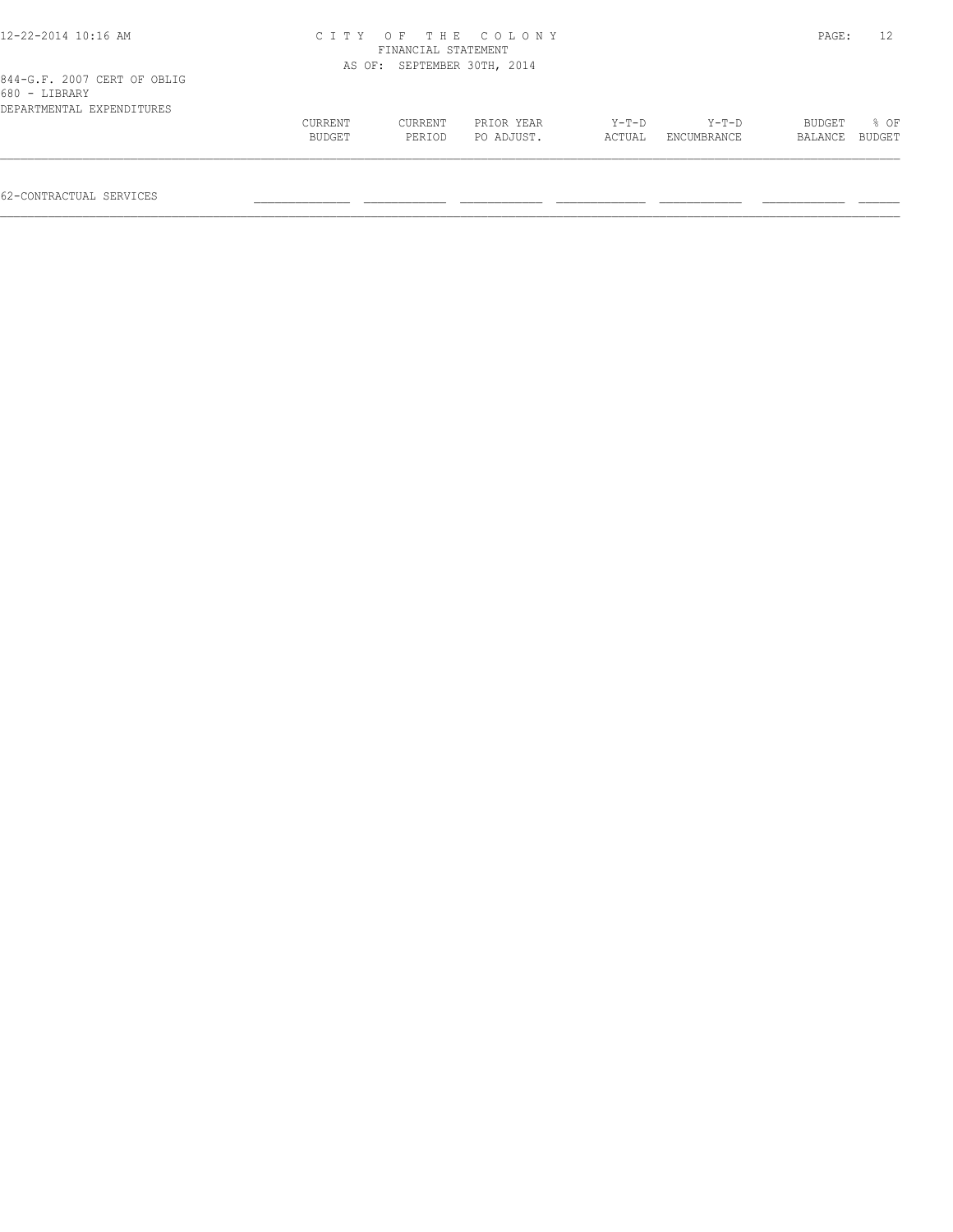#### 12-22-2014 10:16 AM C I T Y O F T H E C O L O N Y PAGE: 13 FINANCIAL STATEMENT AS OF: SEPTEMBER 30TH, 2014

844-G.F. 2007 CERT OF OBLIG 690 - PUBLIC WORKS

| DEPARTMENTAL EXPENDITURES              | CURRENT<br>BUDGET                         | CURRENT<br>PERIOD         | PRIOR YEAR<br>PO ADJUST. | $Y-T-D$<br>ACTUAL              | $Y-T-D$<br>ENCUMBRANCE   | BUDGET<br>BALANCE                     | $8$ OF<br>BUDGET |
|----------------------------------------|-------------------------------------------|---------------------------|--------------------------|--------------------------------|--------------------------|---------------------------------------|------------------|
| 62-CONTRACTUAL SERVICES                |                                           |                           |                          |                                |                          |                                       |                  |
| 65-NON-CAPITAL                         |                                           |                           |                          |                                |                          |                                       |                  |
| 66-CAPITAL OUTLAY                      |                                           |                           |                          |                                |                          |                                       |                  |
| $***$<br>TOTAL EXPENDITURES<br>$***$   | 74,583.00<br>______________               | 14,959.00<br>____________ | 0.00                     | 109,873.84<br>_____________    | $0.00$ (<br>____________ | $35, 290.84$ $47.32$<br>------------- | ______           |
| ** REVENUE OVER(UNDER) EXPENDITURES *( | 74,583,00) ( 14,959,00)<br>-------------- | ____________              | $0.00$ (<br>____________ | 109,873.84)<br>--------------- | 0.00<br>-------------    | 35,290.84<br>-------------            | 0.00<br>-------  |

\*\*\* END OF REPORT \*\*\*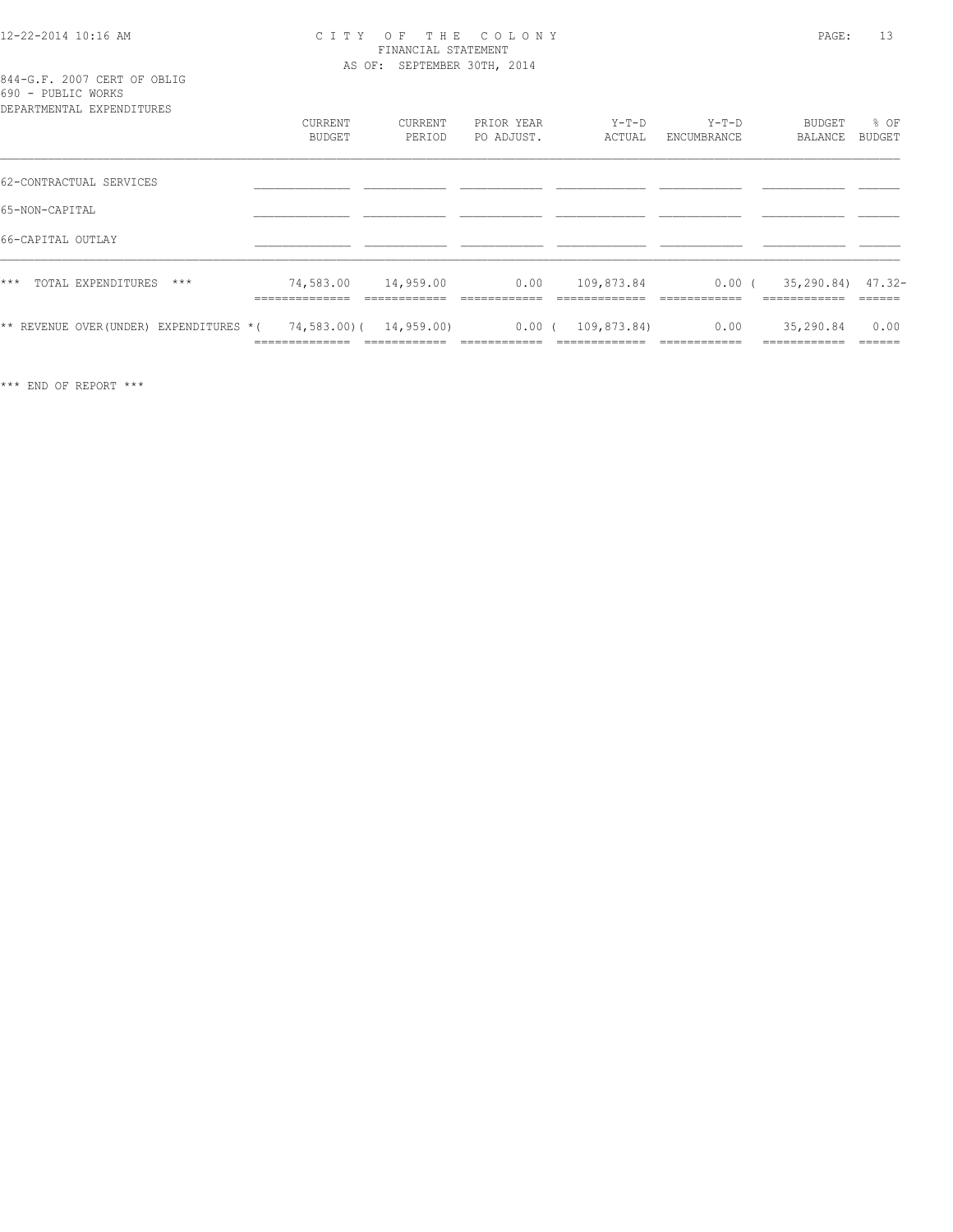#### 12-22-2014 10:16 AM C I T Y O F T H E C O L O N Y PAGE: 1 FINANCIAL STATEMENT AS OF: SEPTEMBER 30TH, 2014

|                     | CURRENT<br>BUDGET                 | CURRENT<br>PERIOD            | PRIOR YEAR<br>PO ADJUST.   | Y-T-D<br>ACTUAL                | Y-T-D<br>ENCUMBRANCE          | BUDGET<br>BALANCE BUDGET      | % OF               |
|---------------------|-----------------------------------|------------------------------|----------------------------|--------------------------------|-------------------------------|-------------------------------|--------------------|
| REVENUE SUMMARY     |                                   |                              |                            |                                |                               |                               |                    |
|                     | ______________<br>_______________ | ____________<br>____________ | -------------<br>_________ | _____________<br>_____________ | _____________<br>____________ | -------------<br>____________ | -------<br>_______ |
| EXPENDITURE SUMMARY |                                   |                              |                            |                                |                               |                               |                    |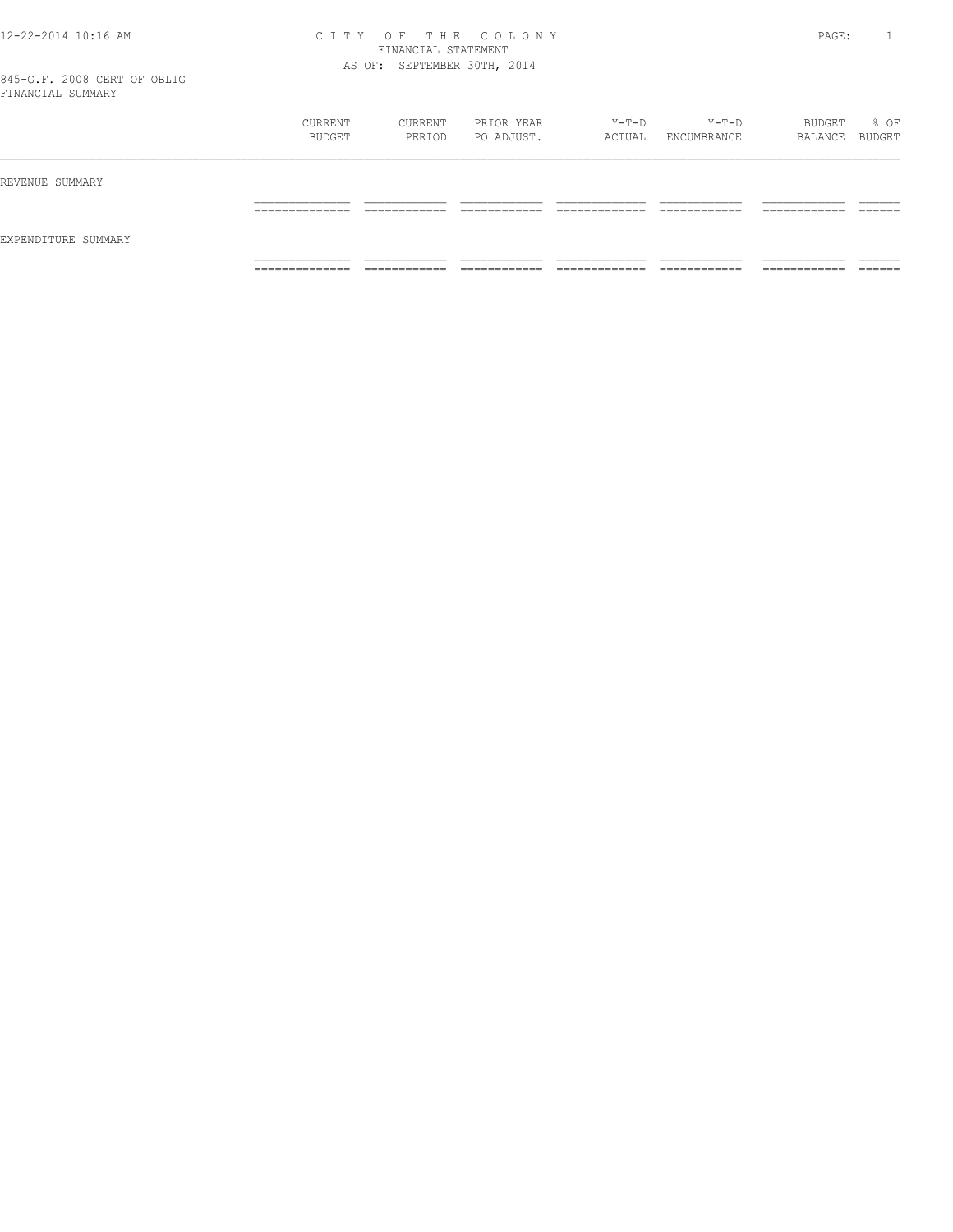| 12-22-2014 10:16 AM |  |  |
|---------------------|--|--|
|---------------------|--|--|

#### 12-22-2014 10:16 AM C I T Y O F T H E C O L O N Y PAGE: 2 FINANCIAL STATEMENT AS OF: SEPTEMBER 30TH, 2014

845-G.F. 2008 CERT OF OBLIG REVENUES

| 8-OTHER REVENUE                                                                                                           |                        |
|---------------------------------------------------------------------------------------------------------------------------|------------------------|
|                                                                                                                           |                        |
| Y-T-D<br>$Y-T-D$<br>BUDGET<br>CURRENT<br>CURRENT<br>PRIOR YEAR<br>PO ADJUST.<br>BUDGET<br>ACTUAL<br>ENCUMBRANCE<br>PERIOD | % OF<br>BALANCE BUDGET |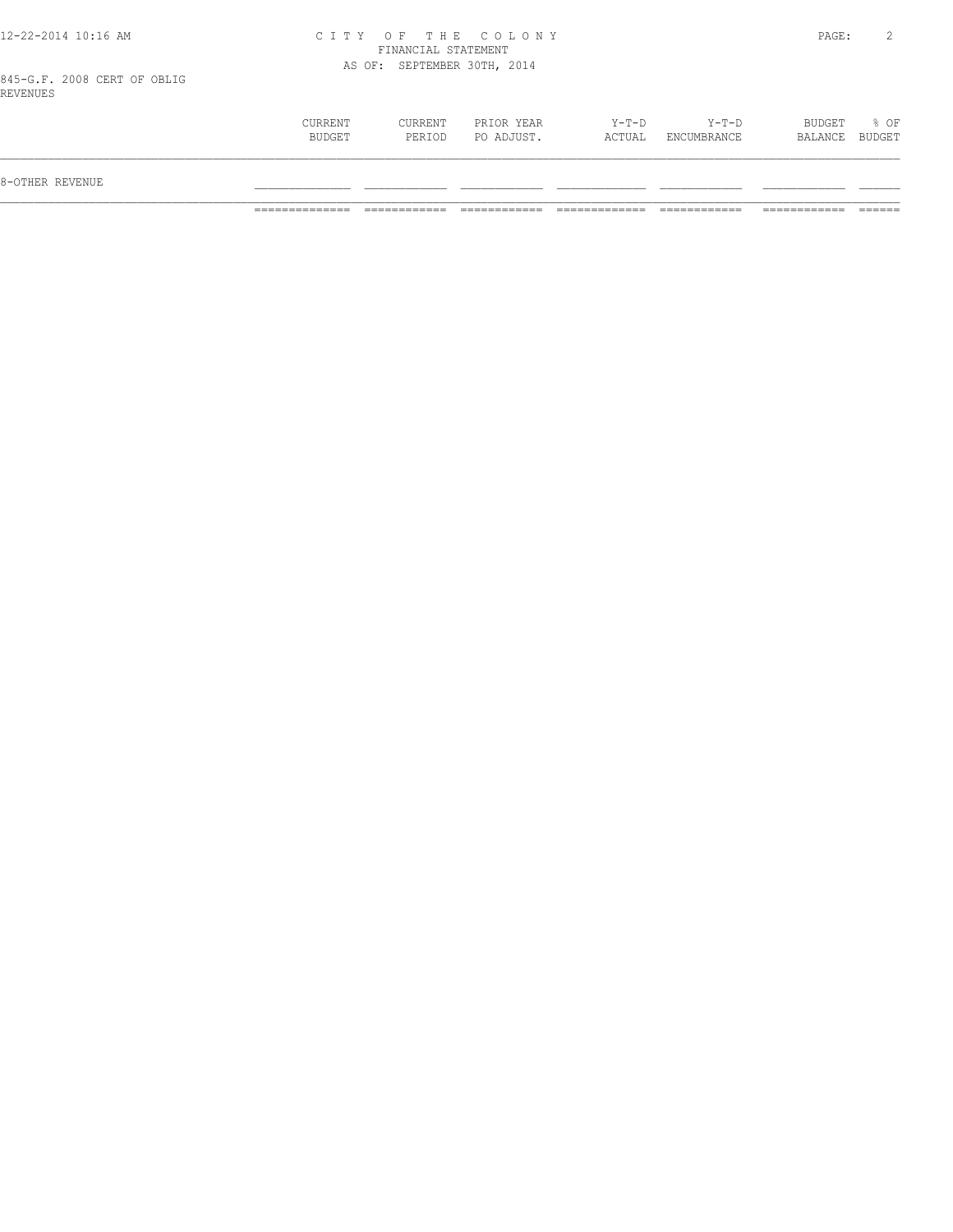| 12-22-2014 10:16 AM                                                                  | C T T Y                  | FINANCIAL STATEMENT<br>AS OF: SEPTEMBER 30TH, 2014 | OF THE COLONY            |                 |                      | PAGE:             | 3              |
|--------------------------------------------------------------------------------------|--------------------------|----------------------------------------------------|--------------------------|-----------------|----------------------|-------------------|----------------|
| 845-G.F. 2008 CERT OF OBLIG<br>610 - DEVELOPMENTAL SVCS<br>DEPARTMENTAL EXPENDITURES |                          |                                                    |                          |                 |                      |                   |                |
|                                                                                      | CURRENT<br><b>BUDGET</b> | CURRENT<br>PERIOD                                  | PRIOR YEAR<br>PO ADJUST. | Y-T-D<br>ACTUAL | Y-T-D<br>ENCUMBRANCE | BUDGET<br>BALANCE | % OF<br>BUDGET |
| 64-MAINTENANCE                                                                       |                          |                                                    |                          |                 |                      |                   |                |
| 65-NON-CAPITAL                                                                       |                          |                                                    |                          |                 |                      |                   |                |
| 66-CAPITAL OUTLAY                                                                    |                          |                                                    |                          |                 |                      |                   |                |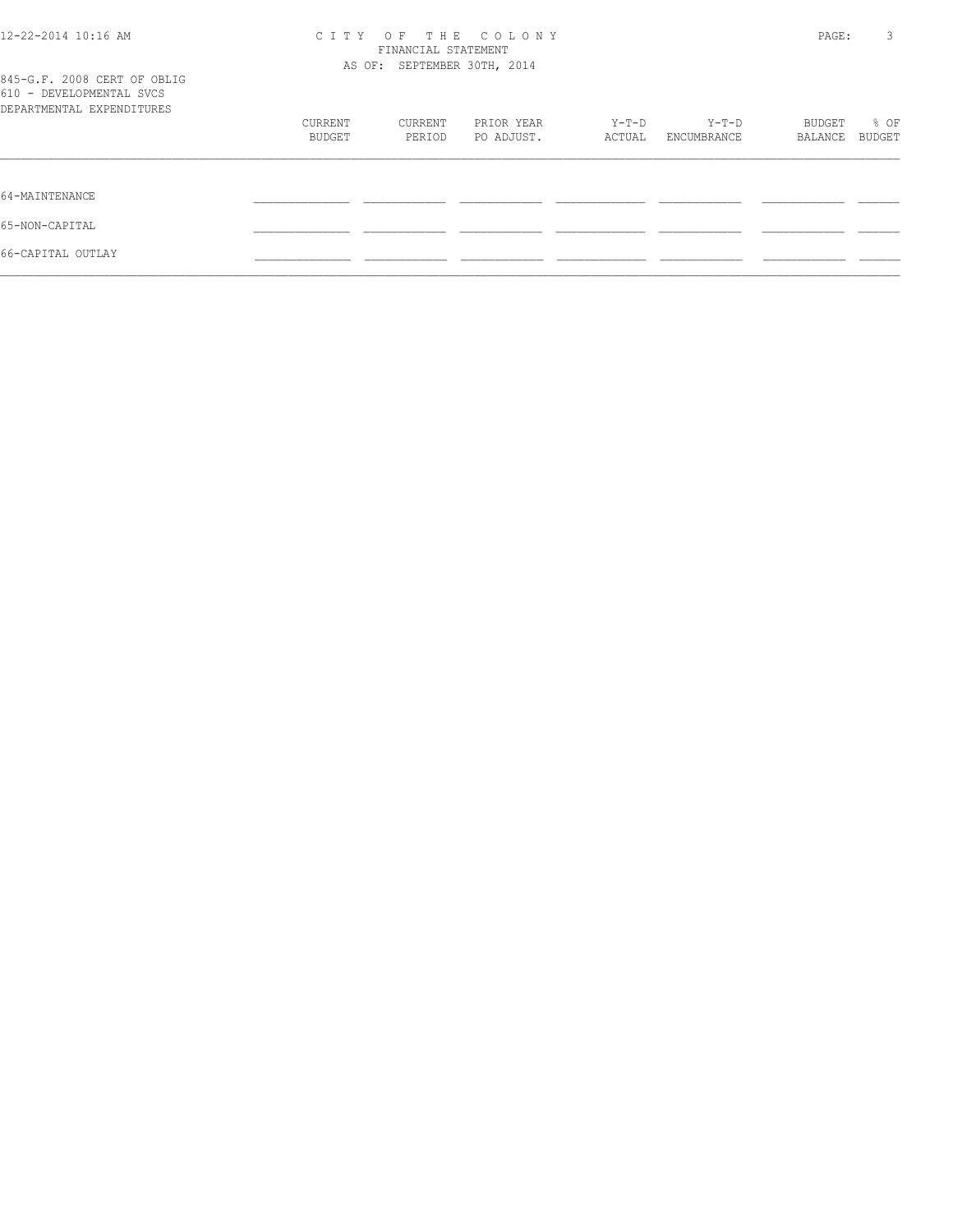| 12-22-2014 10:16 AM                                | C T T Y | FINANCIAL STATEMENT         | OF THE COLONY |        |             | PAGE:   | 4      |
|----------------------------------------------------|---------|-----------------------------|---------------|--------|-------------|---------|--------|
|                                                    |         |                             |               |        |             |         |        |
|                                                    |         | AS OF: SEPTEMBER 30TH, 2014 |               |        |             |         |        |
| 845-G.F. 2008 CERT OF OBLIG<br>611 - GENERAL ADMIN |         |                             |               |        |             |         |        |
| DEPARTMENTAL EXPENDITURES                          |         |                             |               |        |             |         |        |
|                                                    | CURRENT | CURRENT                     | PRIOR YEAR    | Y-T-D  | Y-T-D       | BUDGET  | % OF   |
|                                                    | BUDGET  | PERIOD                      | PO ADJUST.    | ACTUAL | ENCUMBRANCE | BALANCE | BUDGET |
| 63-SUPPLIES                                        |         |                             |               |        |             |         |        |
|                                                    |         |                             |               |        |             |         |        |
| 65-NON-CAPITAL                                     |         |                             |               |        |             |         |        |
| 66-CAPITAL OUTLAY                                  |         |                             |               |        |             |         |        |
|                                                    |         |                             |               |        |             |         |        |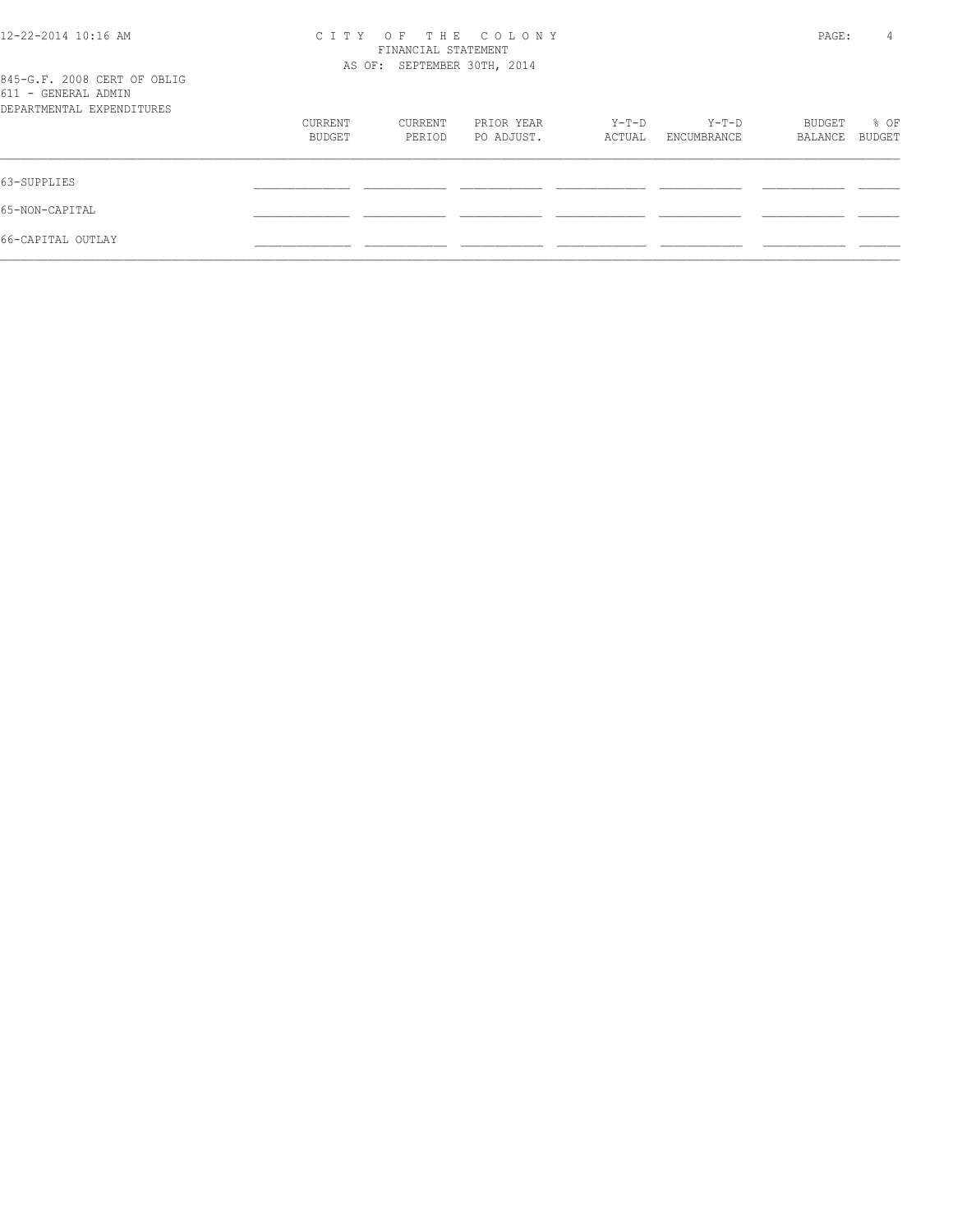| 12-22-2014 10:16 AM                                 |         |                             | CITY OF THE COLONY |        |             | PAGE:   |        |
|-----------------------------------------------------|---------|-----------------------------|--------------------|--------|-------------|---------|--------|
|                                                     |         | FINANCIAL STATEMENT         |                    |        |             |         |        |
|                                                     |         | AS OF: SEPTEMBER 30TH, 2014 |                    |        |             |         |        |
| 845-G.F. 2008 CERT OF OBLIG<br>620 - CITY SECRETARY |         |                             |                    |        |             |         |        |
| DEPARTMENTAL EXPENDITURES                           |         |                             |                    |        |             |         |        |
|                                                     | CURRENT | CURRENT                     | PRIOR YEAR         | Y-T-D  | Y-T-D       | BUDGET  | 8 OF   |
|                                                     | BUDGET  | PERIOD                      | PO ADJUST.         | ACTUAL | ENCUMBRANCE | BALANCE | BUDGET |
|                                                     |         |                             |                    |        |             |         |        |

66-CAPITAL OUTLAY \_\_\_\_\_\_\_\_\_\_\_\_\_\_ \_\_\_\_\_\_\_\_\_\_\_\_ \_\_\_\_\_\_\_\_\_\_\_\_ \_\_\_\_\_\_\_\_\_\_\_\_\_ \_\_\_\_\_\_\_\_\_\_\_\_ \_\_\_\_\_\_\_\_\_\_\_\_ \_\_\_\_\_\_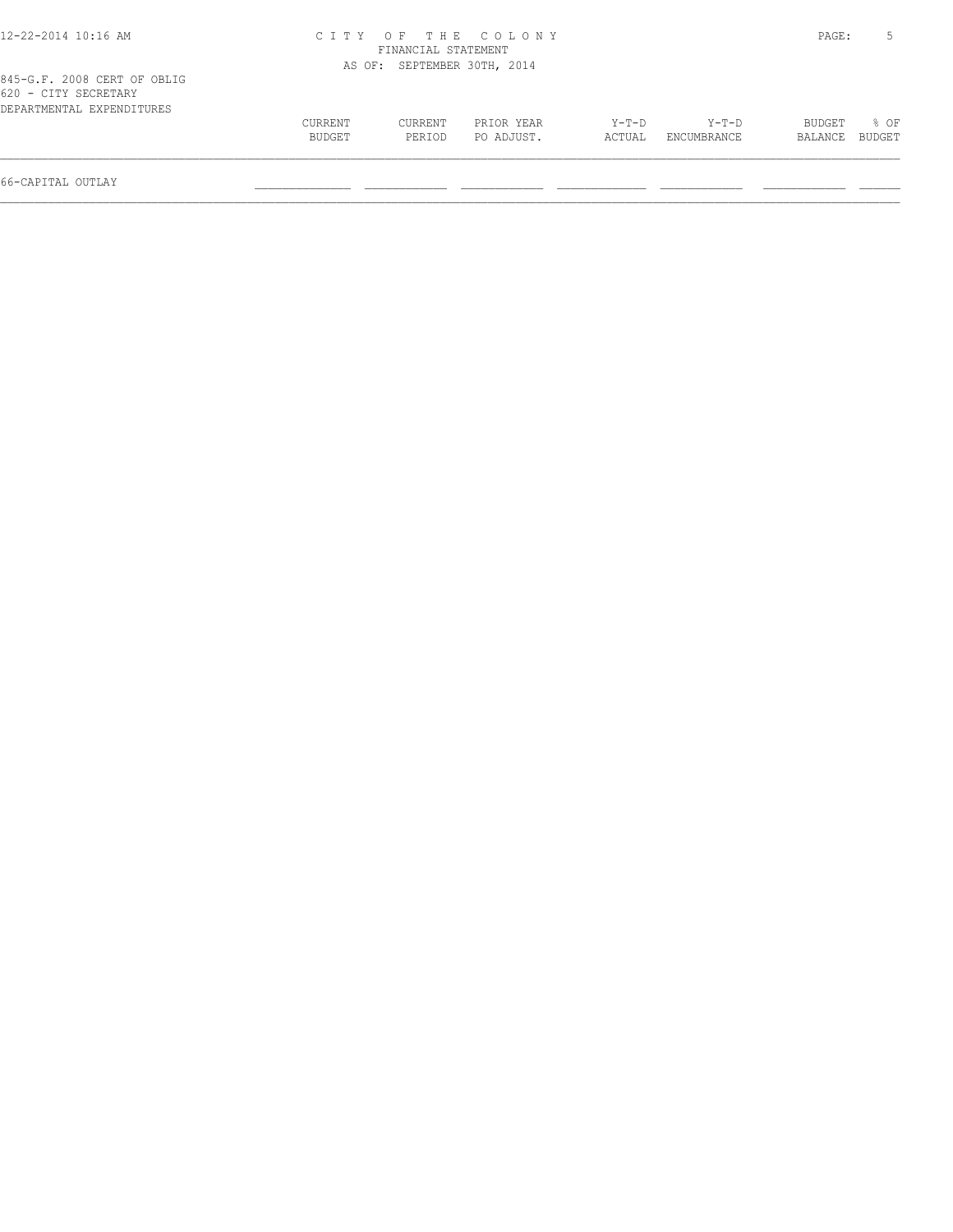| 12-22-2014 10:16 AM                          |         |                             | CITY OF THE COLONY |        |             | PAGE:   |        |
|----------------------------------------------|---------|-----------------------------|--------------------|--------|-------------|---------|--------|
|                                              |         | FINANCIAL STATEMENT         |                    |        |             |         |        |
|                                              |         | AS OF: SEPTEMBER 30TH, 2014 |                    |        |             |         |        |
| 845-G.F. 2008 CERT OF OBLIG<br>630 - FINANCE |         |                             |                    |        |             |         |        |
| DEPARTMENTAL EXPENDITURES                    |         |                             |                    |        |             |         |        |
|                                              | CURRENT | CURRENT                     | PRIOR YEAR         | Y-T-D  | Y-T-D       | BUDGET  | $8$ OF |
|                                              | BUDGET  | PERIOD                      | PO ADJUST.         | ACTUAL | ENCUMBRANCE | BALANCE | BUDGET |
|                                              |         |                             |                    |        |             |         |        |

66-CAPITAL OUTLAY \_\_\_\_\_\_\_\_\_\_\_\_\_\_ \_\_\_\_\_\_\_\_\_\_\_\_ \_\_\_\_\_\_\_\_\_\_\_\_ \_\_\_\_\_\_\_\_\_\_\_\_\_ \_\_\_\_\_\_\_\_\_\_\_\_ \_\_\_\_\_\_\_\_\_\_\_\_ \_\_\_\_\_\_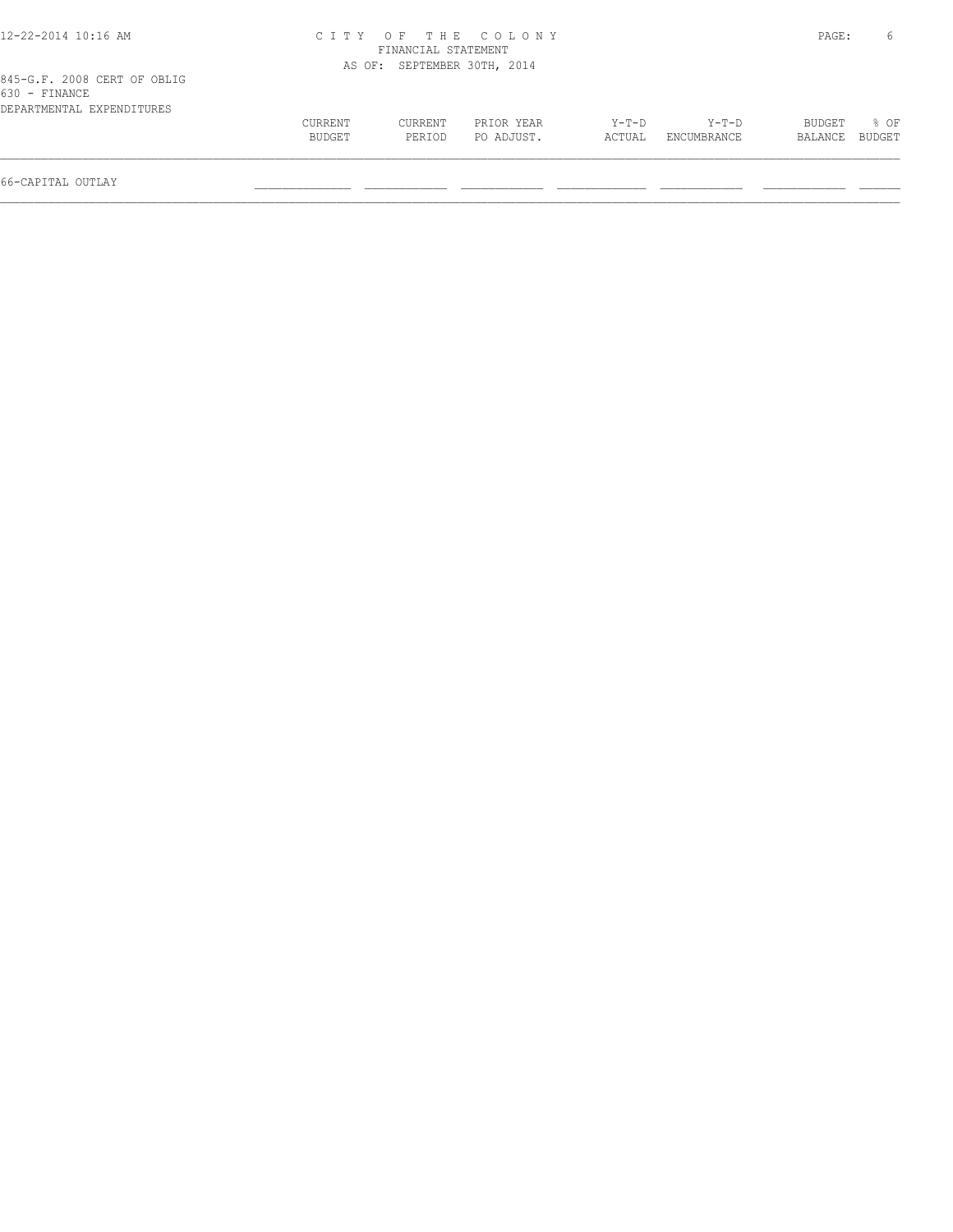#### 12-22-2014 10:16 AM C I T Y O F T H E C O L O N Y PAGE: 7 FINANCIAL STATEMENT AS OF: SEPTEMBER 30TH, 2014

| 845-G.F. 2008 CERT OF OBLIG |  |  |  |
|-----------------------------|--|--|--|
| 631 - TT                    |  |  |  |

| DEPARTMENTAL EXPENDITURES |                   |                   |                          |                   |                        |                   |                |
|---------------------------|-------------------|-------------------|--------------------------|-------------------|------------------------|-------------------|----------------|
|                           | CURRENT<br>BUDGET | CURRENT<br>PERIOD | PRIOR YEAR<br>PO ADJUST. | $Y-T-D$<br>ACTUAL | $Y-T-D$<br>ENCUMBRANCE | BUDGET<br>BALANCE | % OF<br>BUDGET |
|                           |                   |                   |                          |                   |                        |                   |                |
| 62-CONTRACTUAL SERVICES   |                   |                   |                          |                   |                        |                   |                |
| 63-SUPPLIES               |                   |                   |                          |                   |                        |                   |                |
| 65-NON-CAPITAL            |                   |                   |                          |                   |                        |                   |                |
| 66-CAPITAL OUTLAY         |                   |                   |                          |                   |                        |                   |                |
|                           |                   |                   |                          |                   |                        |                   |                |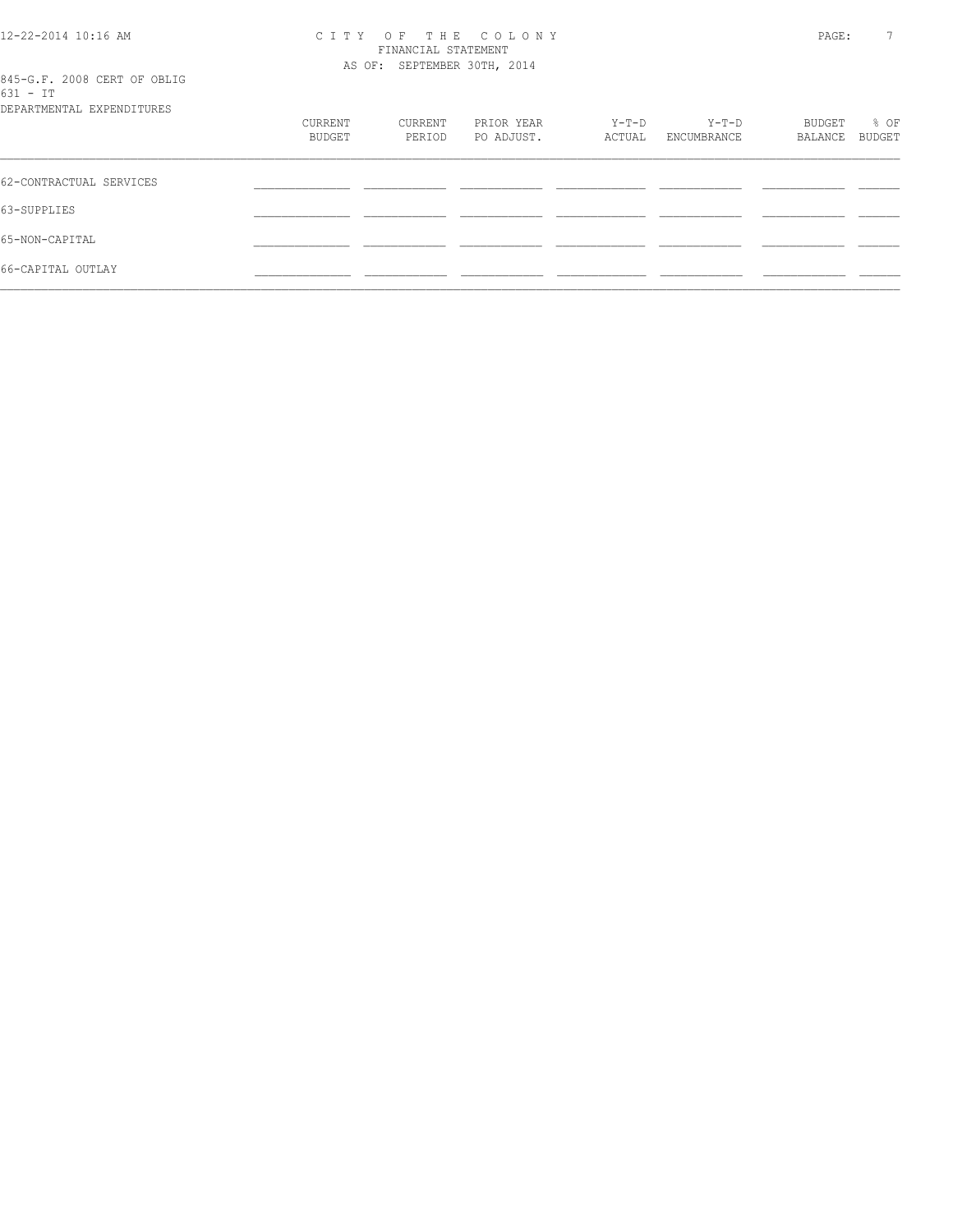| 12-22-2014 10:16 AM |  |
|---------------------|--|
|---------------------|--|

66-CAPITAL OUTLAY \_\_\_\_\_\_\_\_\_\_\_\_\_\_ \_\_\_\_\_\_\_\_\_\_\_\_ \_\_\_\_\_\_\_\_\_\_\_\_ \_\_\_\_\_\_\_\_\_\_\_\_\_ \_\_\_\_\_\_\_\_\_\_\_\_ \_\_\_\_\_\_\_\_\_\_\_\_ \_\_\_\_\_\_  $\mathcal{L} = \{ \mathcal{L} = \{ \mathcal{L} = \{ \mathcal{L} = \{ \mathcal{L} = \{ \mathcal{L} = \{ \mathcal{L} = \{ \mathcal{L} = \{ \mathcal{L} = \{ \mathcal{L} = \{ \mathcal{L} = \{ \mathcal{L} = \{ \mathcal{L} = \{ \mathcal{L} = \{ \mathcal{L} = \{ \mathcal{L} = \{ \mathcal{L} = \{ \mathcal{L} = \{ \mathcal{L} = \{ \mathcal{L} = \{ \mathcal{L} = \{ \mathcal{L} = \{ \mathcal{L} = \{ \mathcal{L} = \{ \mathcal{$ 

65-NON-CAPITAL \_\_\_\_\_\_\_\_\_\_\_\_\_\_ \_\_\_\_\_\_\_\_\_\_\_\_ \_\_\_\_\_\_\_\_\_\_\_\_ \_\_\_\_\_\_\_\_\_\_\_\_\_ \_\_\_\_\_\_\_\_\_\_\_\_ \_\_\_\_\_\_\_\_\_\_\_\_ \_\_\_\_\_\_

| 12-22-2014 10:16 AM                                     |         | FINANCIAL STATEMENT         | CITY OF THE COLONY |        |             | PAGE:   | 8      |
|---------------------------------------------------------|---------|-----------------------------|--------------------|--------|-------------|---------|--------|
| 845-G.F. 2008 CERT OF OBLIG<br>650 - PARKS & RECREATION |         | AS OF: SEPTEMBER 30TH, 2014 |                    |        |             |         |        |
| DEPARTMENTAL EXPENDITURES                               | CURRENT | CURRENT                     | PRIOR YEAR         | Y-T-D  | Y-T-D       | BUDGET  | % OF   |
|                                                         | BUDGET  | PERIOD                      | PO ADJUST.         | ACTUAL | ENCUMBRANCE | BALANCE | BUDGET |
| 62-CONTRACTUAL SERVICES                                 |         |                             |                    |        |             |         |        |
| 64-MAINTENANCE                                          |         |                             |                    |        |             |         |        |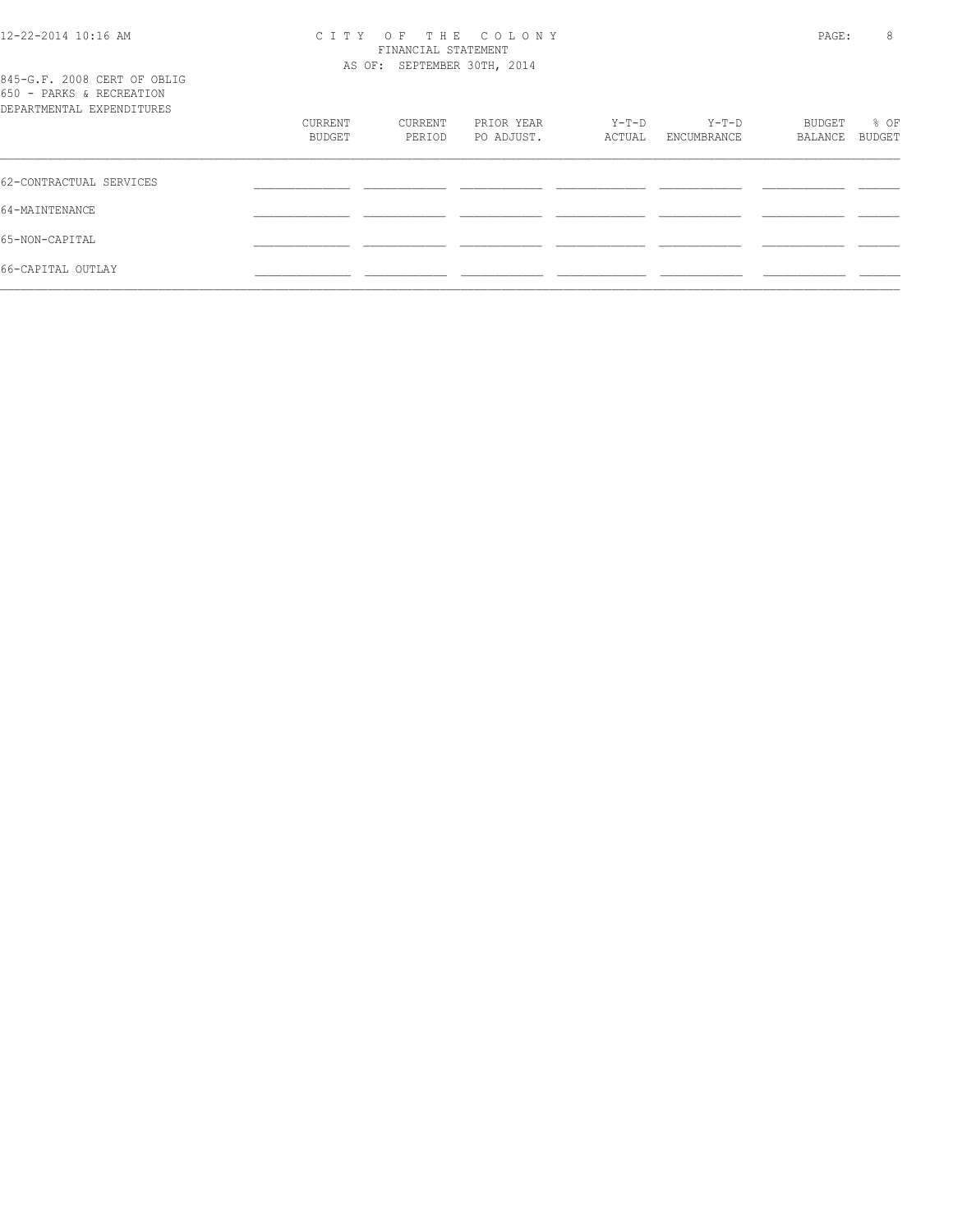| 12-22-2014 10:16 AM |  |
|---------------------|--|
|---------------------|--|

#### 12-22-2014 10:16 AM C I T Y O F T H E C O L O N Y PAGE: 9 FINANCIAL STATEMENT AS OF: SEPTEMBER 30TH, 2014

| 845-G.F. 2008 CERT OF OBLIG |  |  |  |
|-----------------------------|--|--|--|
| 668 - FACILITIES MAINT      |  |  |  |
| DEPARTMENTAL EXPENDITHERS   |  |  |  |

| DEPARTMENTAL EXPENDITURES |                   |                   |                          |                   |                        |         |                |
|---------------------------|-------------------|-------------------|--------------------------|-------------------|------------------------|---------|----------------|
|                           | CURRENT<br>BUDGET | CURRENT<br>PERIOD | PRIOR YEAR<br>PO ADJUST. | $Y-T-D$<br>ACTUAL | $Y-T-D$<br>ENCUMBRANCE | BUDGET  | % OF<br>BUDGET |
|                           |                   |                   |                          |                   |                        | BALANCE |                |
| 62-CONTRACTUAL SERVICES   |                   |                   |                          |                   |                        |         |                |
| 63-SUPPLIES               |                   |                   |                          |                   |                        |         |                |
| 64-MAINTENANCE            |                   |                   |                          |                   |                        |         |                |
| 66-CAPITAL OUTLAY         |                   |                   |                          |                   |                        |         |                |
|                           |                   |                   |                          |                   |                        |         |                |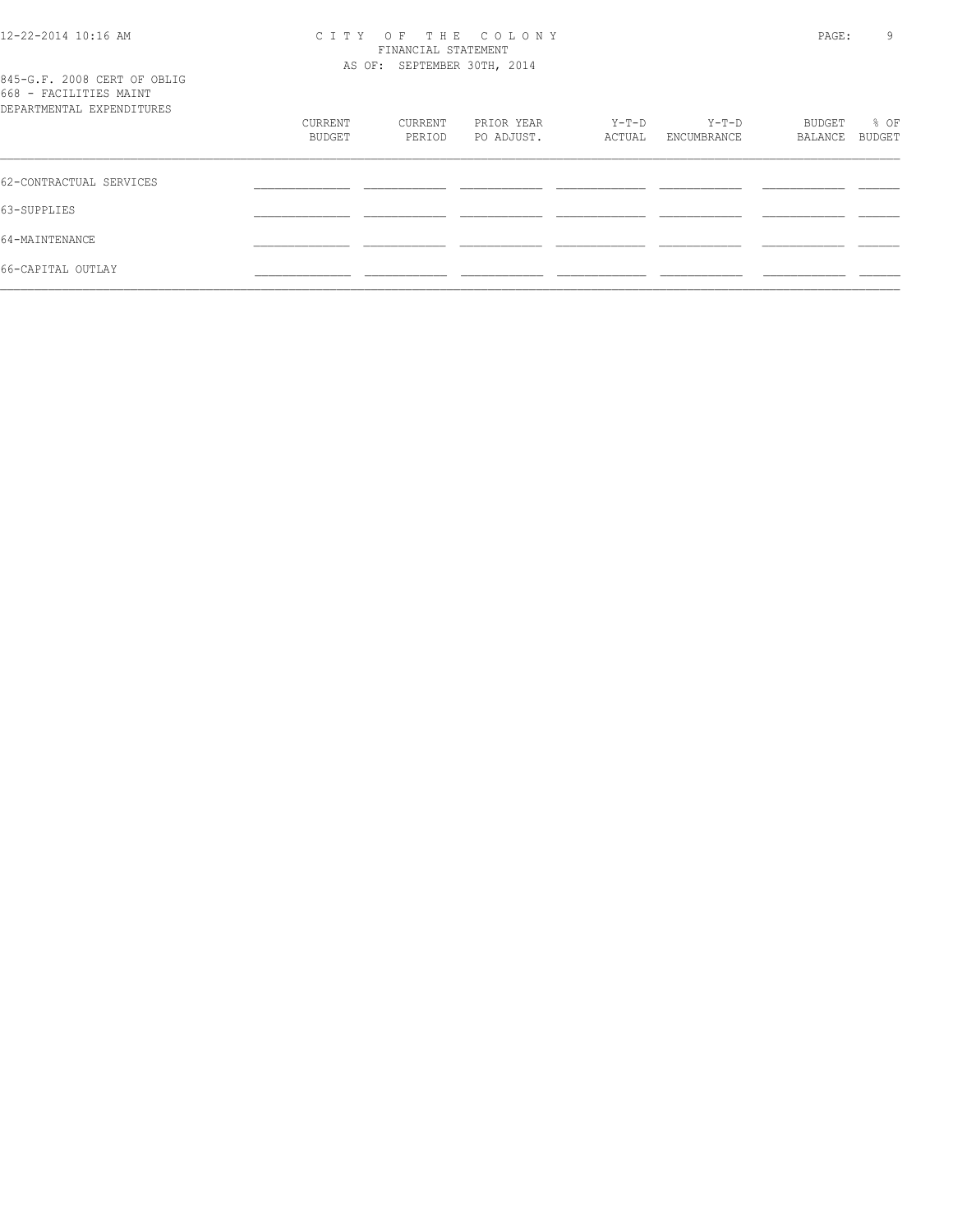#### 12-22-2014 10:16 AM C I T Y O F T H E C O L O N Y PAGE: 10 FINANCIAL STATEMENT AS OF: SEPTEMBER 30TH, 2014

| 845-G.F. 2008 CERT OF OBLIG |  |  |
|-----------------------------|--|--|
| 670 - FIRE DEPARTMENT       |  |  |
| RPARTMENTAI EXPENDITHERS    |  |  |

| DEPARTMENTAL EXPENDITURES |         |         |            |        |             |         |        |
|---------------------------|---------|---------|------------|--------|-------------|---------|--------|
|                           | CURRENT | CURRENT | PRIOR YEAR | Y-T-D  | Y-T-D       | BUDGET  | % OF   |
|                           | BUDGET  | PERIOD  | PO ADJUST. | ACTUAL | ENCUMBRANCE | BALANCE | BUDGET |
|                           |         |         |            |        |             |         |        |
| 63-SUPPLIES               |         |         |            |        |             |         |        |
| 64-MAINTENANCE            |         |         |            |        |             |         |        |
| 65-NON-CAPITAL            |         |         |            |        |             |         |        |
| 66-CAPITAL OUTLAY         |         |         |            |        |             |         |        |
|                           |         |         |            |        |             |         |        |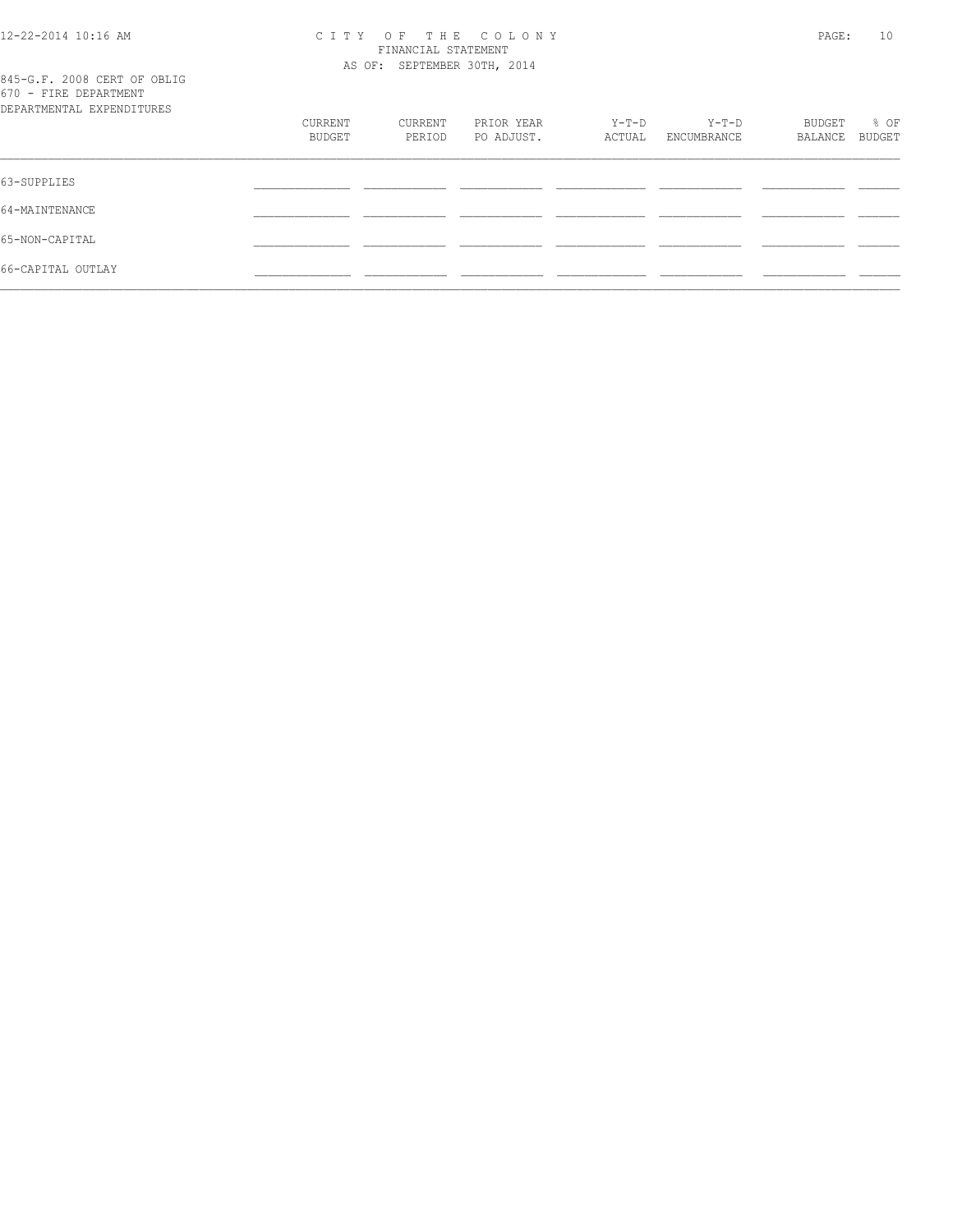#### 12-22-2014 10:16 AM C I T Y O F T H E C O L O N Y PAGE: 11 FINANCIAL STATEMENT AS OF: SEPTEMBER 30TH, 2014

| 845-G.F. 2008 CERT OF OBLIG |  |  |
|-----------------------------|--|--|
| 675 - POLICE DEPARTMENT     |  |  |
| DEPARTMENTAL EXPENDITURES   |  |  |

| DEPARTMENTAL EXPENDITURES |         |         |            |        |             |         |        |
|---------------------------|---------|---------|------------|--------|-------------|---------|--------|
|                           | CURRENT | CURRENT | PRIOR YEAR | Y-T-D  | Y-T-D       | BUDGET  | % OF   |
|                           | BUDGET  | PERIOD  | PO ADJUST. | ACTUAL | ENCUMBRANCE | BALANCE | BUDGET |
| 63-SUPPLIES               |         |         |            |        |             |         |        |
|                           |         |         |            |        |             |         |        |
| 64-MAINTENANCE            |         |         |            |        |             |         |        |
| 65-NON-CAPITAL            |         |         |            |        |             |         |        |
| 66-CAPITAL OUTLAY         |         |         |            |        |             |         |        |
|                           |         |         |            |        |             |         |        |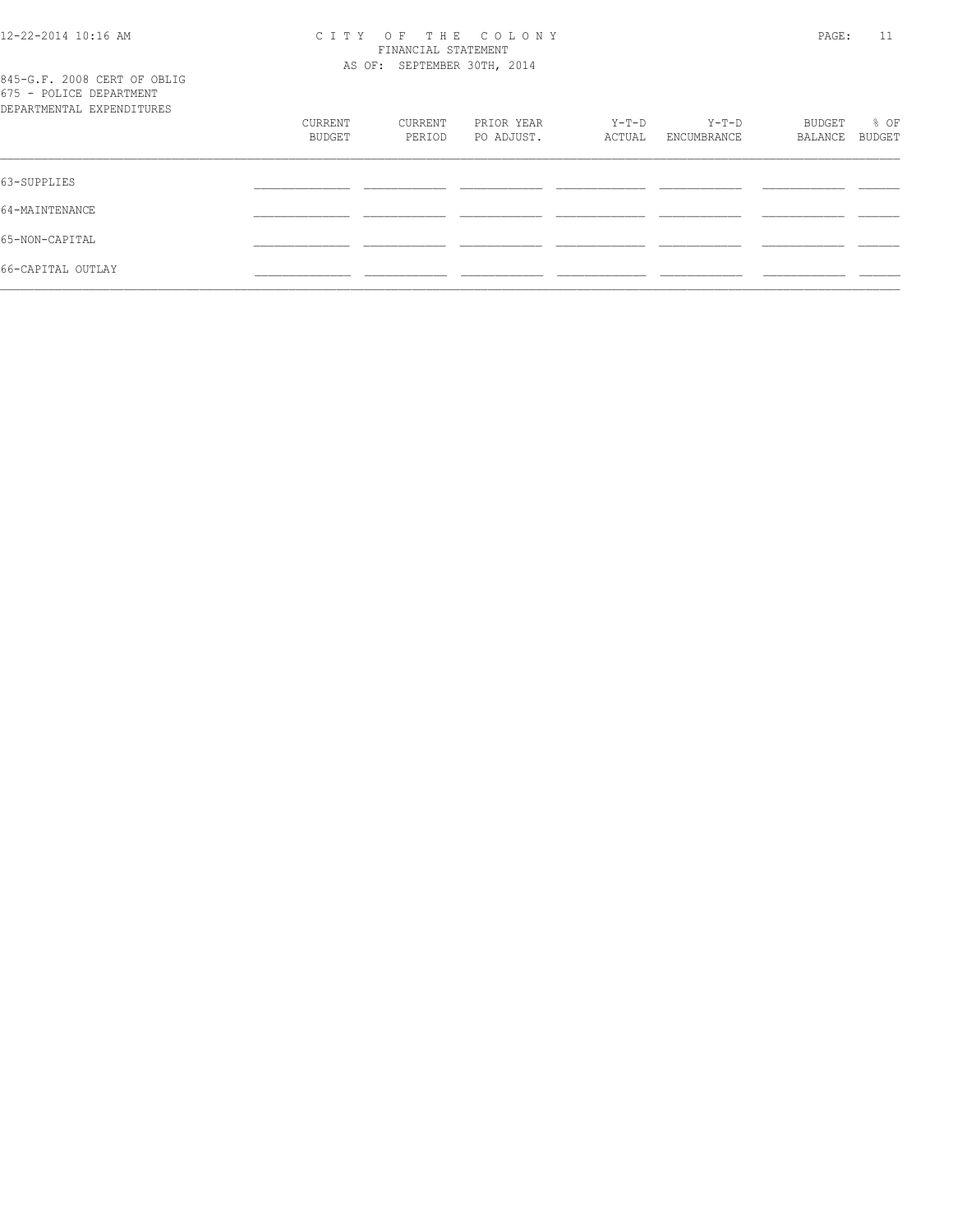| 12-22-2014 10:16 AM                          | OF THE COLONY<br>C T T Y<br>FINANCIAL STATEMENT |         |            |        |             |         | 12     |
|----------------------------------------------|-------------------------------------------------|---------|------------|--------|-------------|---------|--------|
|                                              | AS OF: SEPTEMBER 30TH, 2014                     |         |            |        |             |         |        |
| 845-G.F. 2008 CERT OF OBLIG<br>680 - LIBRARY |                                                 |         |            |        |             |         |        |
| DEPARTMENTAL EXPENDITURES                    |                                                 |         |            |        |             |         |        |
|                                              | CURRENT                                         | CURRENT | PRIOR YEAR | Y-T-D  | Y-T-D       | BUDGET  | % OF   |
|                                              | BUDGET                                          | PERIOD  | PO ADJUST. | ACTUAL | ENCUMBRANCE | BALANCE | BUDGET |
| 63-SUPPLIES                                  |                                                 |         |            |        |             |         |        |
| 65-NON-CAPITAL                               |                                                 |         |            |        |             |         |        |
| 66-CAPITAL OUTLAY                            |                                                 |         |            |        |             |         |        |
|                                              |                                                 |         |            |        |             |         |        |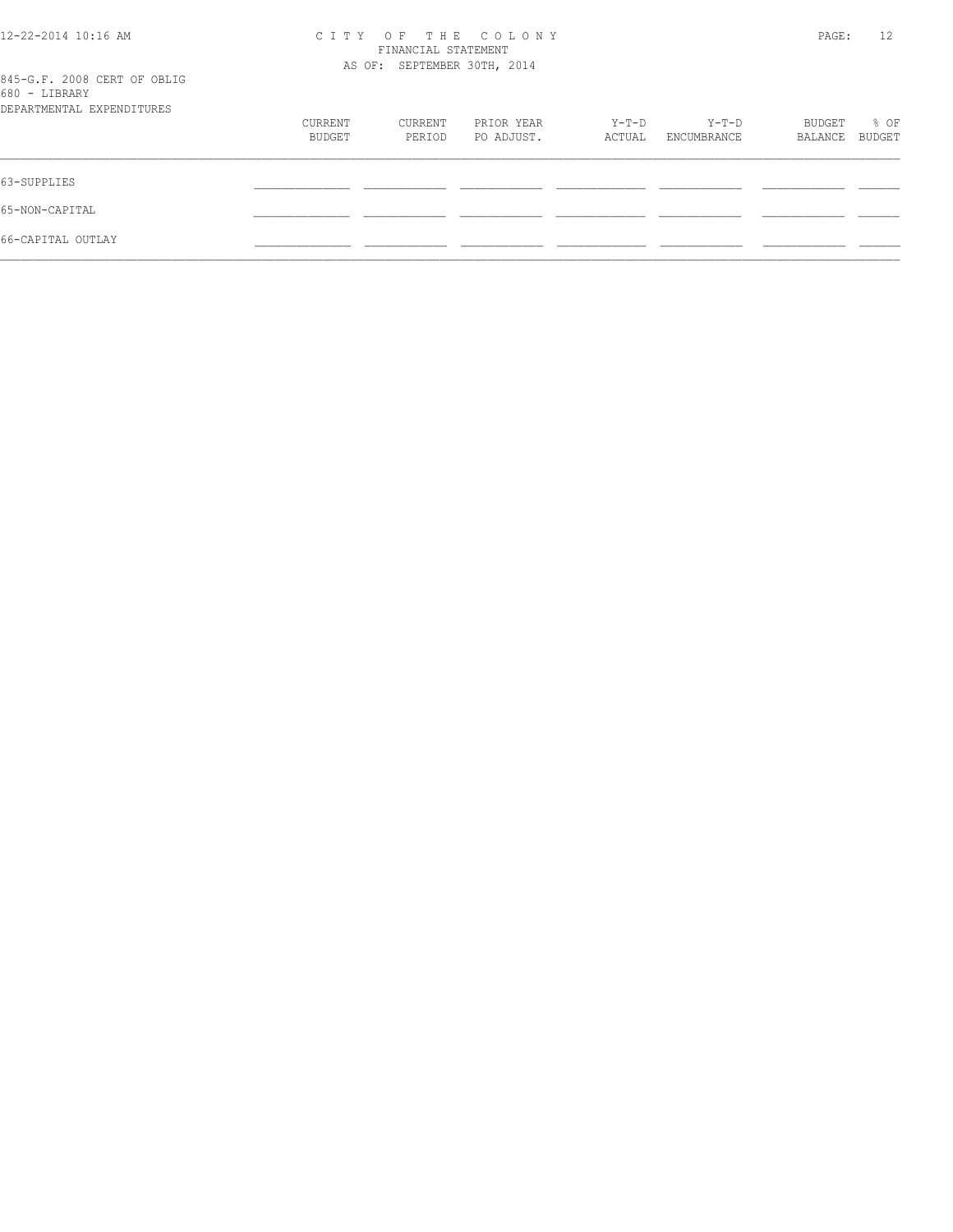| 12-22-2014 10:16 AM                                                            |                   | FINANCIAL STATEMENT         | CITY OF THE COLONY       |                 |                      | PAGE:             | 13             |
|--------------------------------------------------------------------------------|-------------------|-----------------------------|--------------------------|-----------------|----------------------|-------------------|----------------|
| 845-G.F. 2008 CERT OF OBLIG<br>690 - PUBLIC WORKS<br>DEPARTMENTAL EXPENDITURES |                   | AS OF: SEPTEMBER 30TH, 2014 |                          |                 |                      |                   |                |
|                                                                                | CURRENT<br>BUDGET | CURRENT<br>PERIOD           | PRIOR YEAR<br>PO ADJUST. | Y-T-D<br>ACTUAL | Y-T-D<br>ENCUMBRANCE | BUDGET<br>BALANCE | % OF<br>BUDGET |
| 62-CONTRACTUAL SERVICES                                                        |                   |                             |                          |                 |                      |                   |                |
| 66-CAPITAL OUTLAY                                                              |                   |                             |                          |                 |                      |                   |                |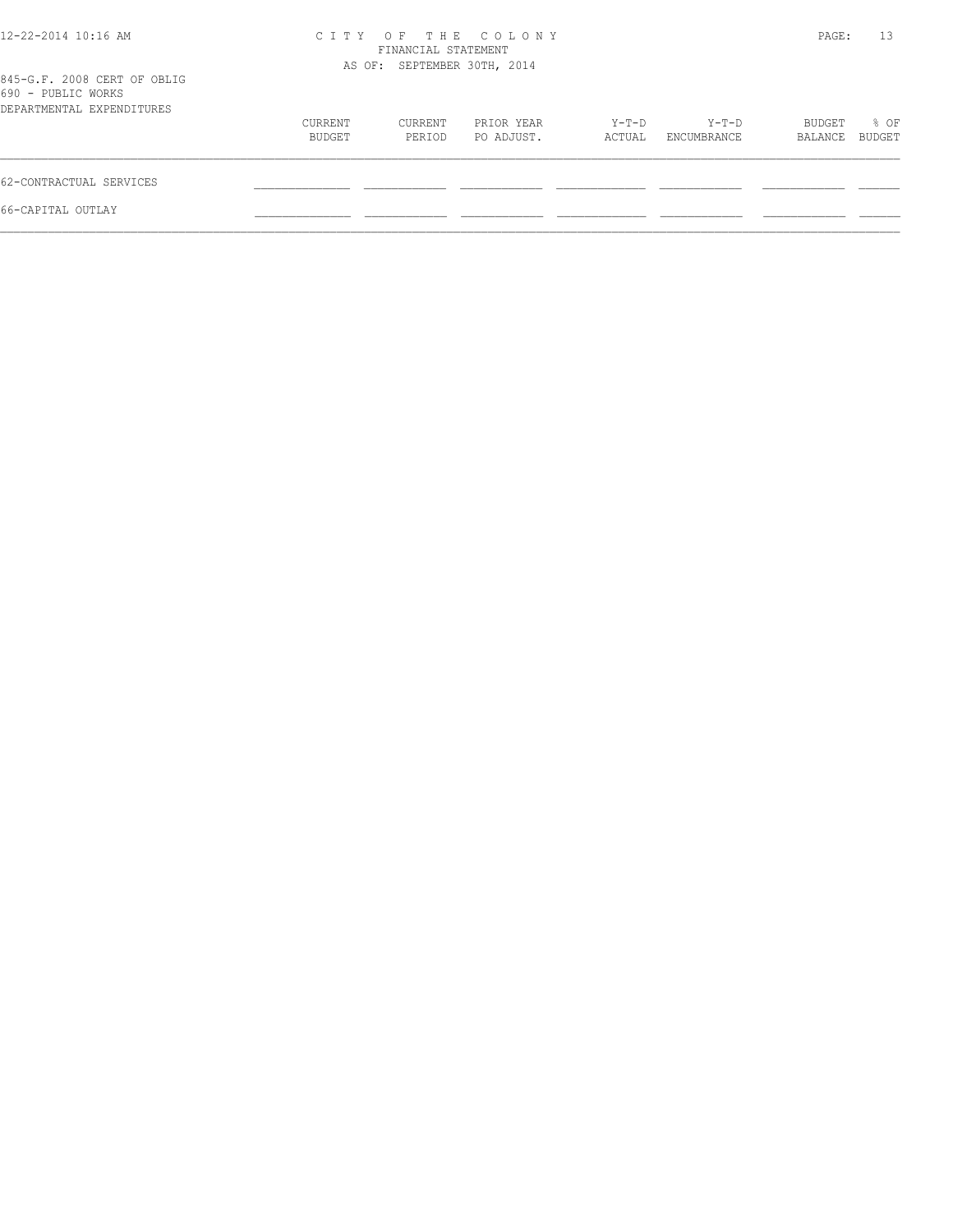#### 12-22-2014 10:16 AM C I T Y O F T H E C O L O N Y PAGE: 14 FINANCIAL STATEMENT AS OF: SEPTEMBER 30TH, 2014

845-G.F. 2008 CERT OF OBLIG 635 - NON-DEPARTMENTAL

|                                                    | ______________<br>______________ | ____________      |                          |                   |                      | __________<br>____________  | _____<br>______ |
|----------------------------------------------------|----------------------------------|-------------------|--------------------------|-------------------|----------------------|-----------------------------|-----------------|
|                                                    | ______________<br>______________ |                   |                          |                   | ____________         | ___________<br>____________ | ______          |
| 68-SUNDRY CHARGES                                  |                                  |                   |                          |                   |                      |                             |                 |
| 62-CONTRACTUAL SERVICES                            |                                  |                   |                          |                   |                      |                             |                 |
|                                                    | CURRENT<br>BUDGET                | CURRENT<br>PERIOD | PRIOR YEAR<br>PO ADJUST. | $Y-T-D$<br>ACTUAL | Y-T-D<br>ENCUMBRANCE | BUDGET<br>BALANCE           | % OF<br>BUDGET  |
| $\backsim$ $\backsim$<br>DEPARTMENTAL EXPENDITURES |                                  |                   |                          |                   |                      |                             |                 |

\*\*\* END OF REPORT \*\*\*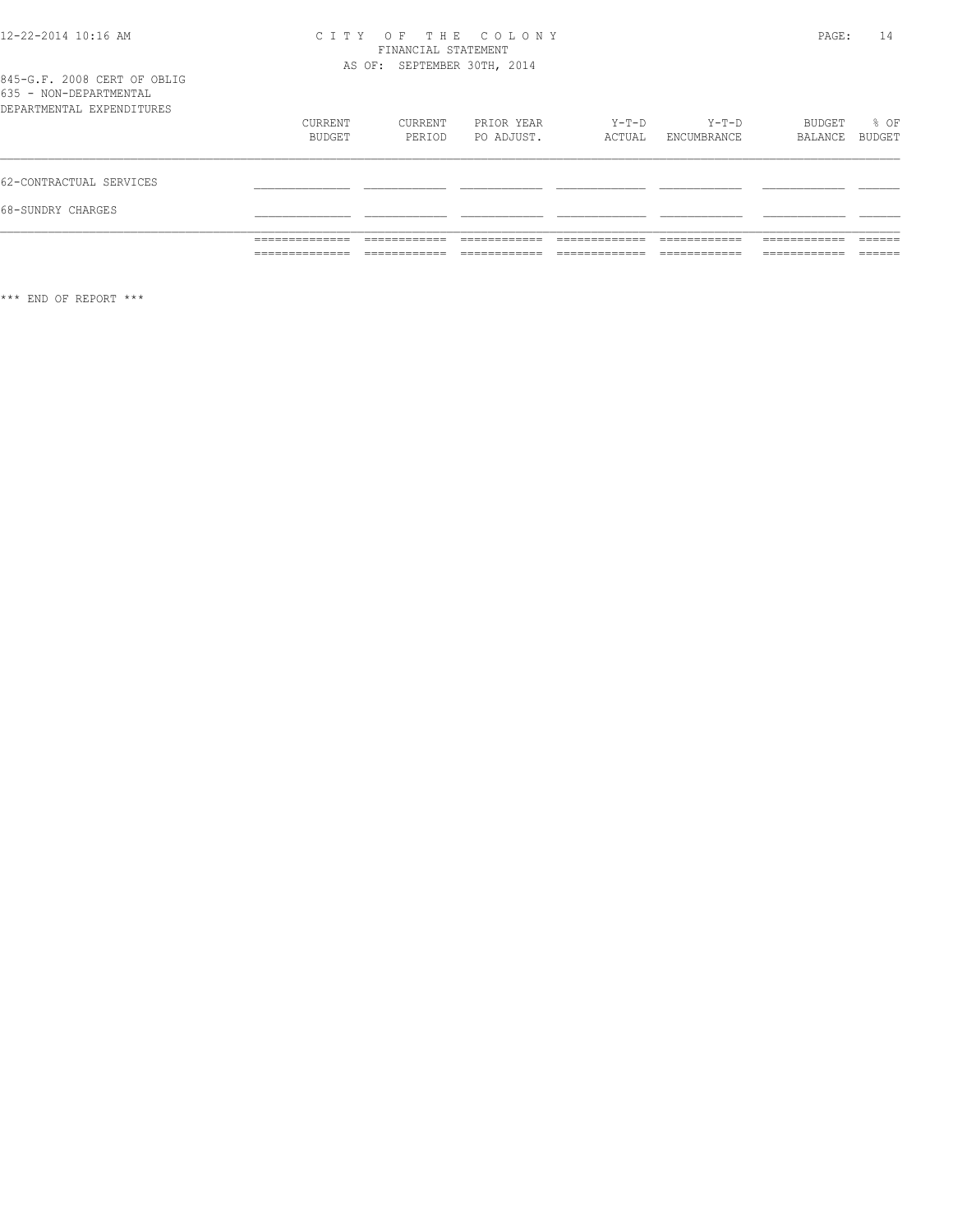#### 12-22-2014 10:16 AM C I T Y O F T H E C O L O N Y PAGE: 1 FINANCIAL STATEMENT AS OF: SEPTEMBER 30TH, 2014

846-2010 G. F. CERT OF OBLIG FINANCIAL SUMMARY

|                                                       | CURRENT<br><b>BUDGET</b>                        | CURRENT<br>PERIOD                         | PRIOR YEAR<br>PO ADJUST.       | $Y-T-D$<br>ACTUAL            | $Y-T-D$<br>ENCUMBRANCE               | <b>BUDGET</b><br>BALANCE               | % OF<br><b>BUDGET</b>     |
|-------------------------------------------------------|-------------------------------------------------|-------------------------------------------|--------------------------------|------------------------------|--------------------------------------|----------------------------------------|---------------------------|
| REVENUE SUMMARY                                       |                                                 |                                           |                                |                              |                                      |                                        |                           |
|                                                       | . _ _ _ _ _ _ _ _ _ _ _ _ _ _                   | ------------<br>____________              | ------------<br>________       | -------------                | ------------<br>____________         | ============                           | ------<br>______          |
| EXPENDITURE SUMMARY                                   |                                                 |                                           |                                |                              |                                      |                                        |                           |
| 670<br>DEPARTMENT<br>FIRE<br>$\overline{\phantom{a}}$ | 148,468.00                                      | 17,645.00                                 | 0.00                           | 148,022.89                   | 0.00                                 | 445.11                                 | 0.30                      |
| $668 -$<br>FACILITIES MAINT.                          | 177,262.00                                      | 0.00                                      | 0.00                           | 177,262.00                   | 0.00                                 | 0.00                                   | 0.00                      |
| ** TOTAL EXPENDITURES **                              | 325,730.00<br>______________<br>--------------- | 17,645.00<br>____________<br>____________ | 0.00<br>_____<br>------------- | 325,284.89<br>-------------- | 0.00<br>____________<br>____________ | 445.11<br>------------<br>____________ | 0.14<br>-------<br>______ |
| ** REVENUE OVER (UNDER)<br>EXPENDITURES *(            | $325,730.00$ (                                  | 17,645.00)                                | 0.00(                          | 325,284.89)                  | 0.00                                 | 445.11)                                | 0.00                      |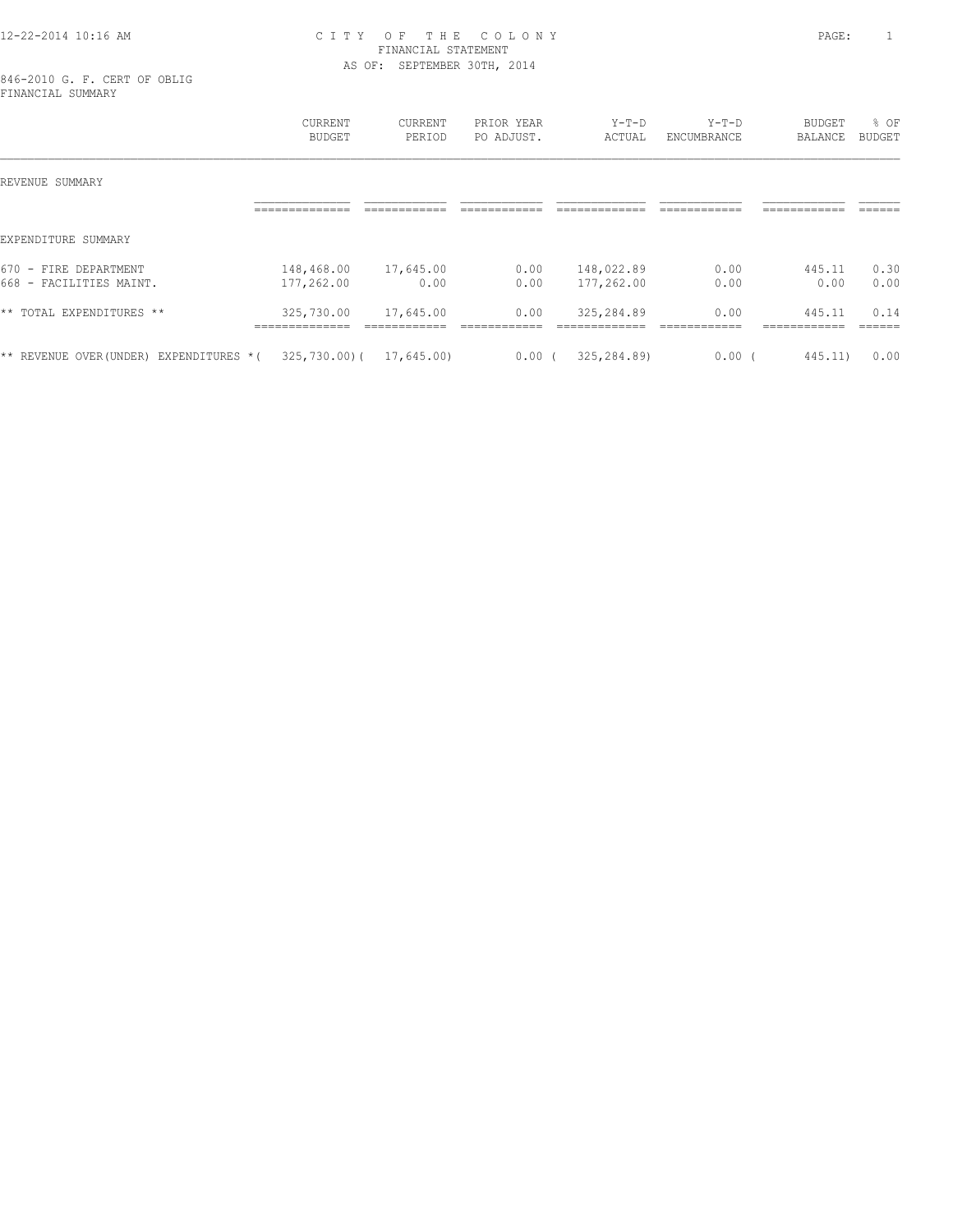| 12-22-2014 10:16 AM                      |         |                     | CITY OF THE COLONY          |         |         | PAGE:  |        |
|------------------------------------------|---------|---------------------|-----------------------------|---------|---------|--------|--------|
|                                          |         | FINANCIAL STATEMENT |                             |         |         |        |        |
|                                          |         |                     | AS OF: SEPTEMBER 30TH, 2014 |         |         |        |        |
| 846-2010 G. F. CERT OF OBLIG<br>REVENUES |         |                     |                             |         |         |        |        |
|                                          | CURRENT | CURRENT             | PRIOR YEAR                  | $Y-T-D$ | $Y-T-D$ | BUDGET | $8$ OF |

 BUDGET PERIOD PO ADJUST. ACTUAL ENCUMBRANCE BALANCE BUDGET  $\mathcal{L} = \{ \mathcal{L} = \{ \mathcal{L} = \{ \mathcal{L} = \{ \mathcal{L} = \{ \mathcal{L} = \{ \mathcal{L} = \{ \mathcal{L} = \{ \mathcal{L} = \{ \mathcal{L} = \{ \mathcal{L} = \{ \mathcal{L} = \{ \mathcal{L} = \{ \mathcal{L} = \{ \mathcal{L} = \{ \mathcal{L} = \{ \mathcal{L} = \{ \mathcal{L} = \{ \mathcal{L} = \{ \mathcal{L} = \{ \mathcal{L} = \{ \mathcal{L} = \{ \mathcal{L} = \{ \mathcal{L} = \{ \mathcal{$ 

 $8$  – OTHER REVENUE

 $12 - 22 - 2014$   $10:16$  AM

============== ============ ============ ============= ============ ============ ======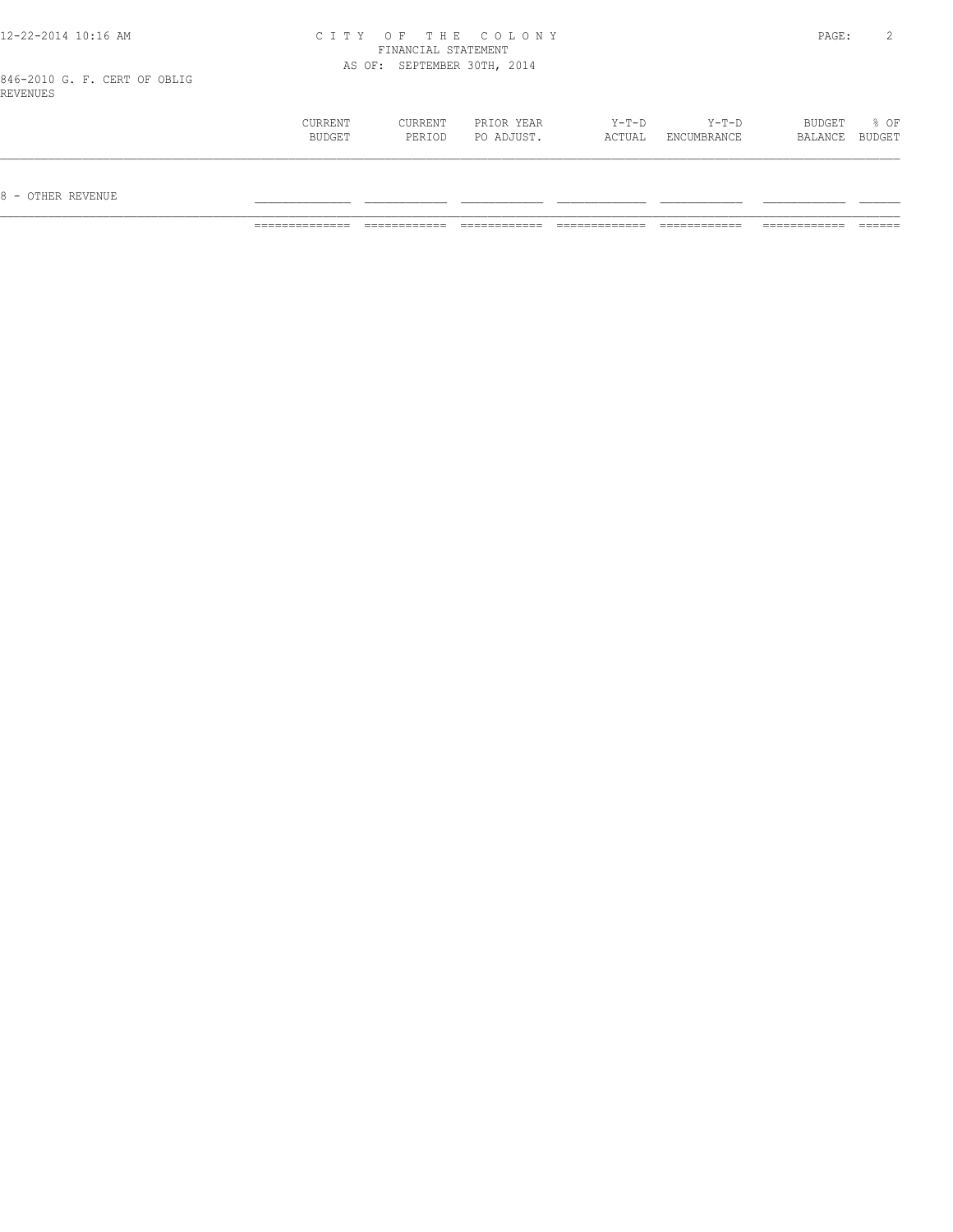| 12-22-2014 10:16 AM                                                                  | C T T Y<br>FINANCIAL STATEMENT | PAGE:                       |                          |                 |                        |                   |                |
|--------------------------------------------------------------------------------------|--------------------------------|-----------------------------|--------------------------|-----------------|------------------------|-------------------|----------------|
|                                                                                      |                                | AS OF: SEPTEMBER 30TH, 2014 |                          |                 |                        |                   |                |
| 846-2010 G. F. CERT OF OBLIG<br>610 - DEVELOPMENT SVCS.<br>DEPARTMENTAL EXPENDITURES |                                |                             |                          |                 |                        |                   |                |
|                                                                                      | CURRENT<br>BUDGET              | CURRENT<br>PERIOD           | PRIOR YEAR<br>PO ADJUST. | Y-T-D<br>ACTUAL | $Y-T-D$<br>ENCUMBRANCE | BUDGET<br>BALANCE | 8 OF<br>BUDGET |
|                                                                                      |                                |                             |                          |                 |                        |                   |                |

65-NON-CAPITAL \_\_\_\_\_\_\_\_\_\_\_\_\_\_ \_\_\_\_\_\_\_\_\_\_\_\_ \_\_\_\_\_\_\_\_\_\_\_\_ \_\_\_\_\_\_\_\_\_\_\_\_\_ \_\_\_\_\_\_\_\_\_\_\_\_ \_\_\_\_\_\_\_\_\_\_\_\_ \_\_\_\_\_\_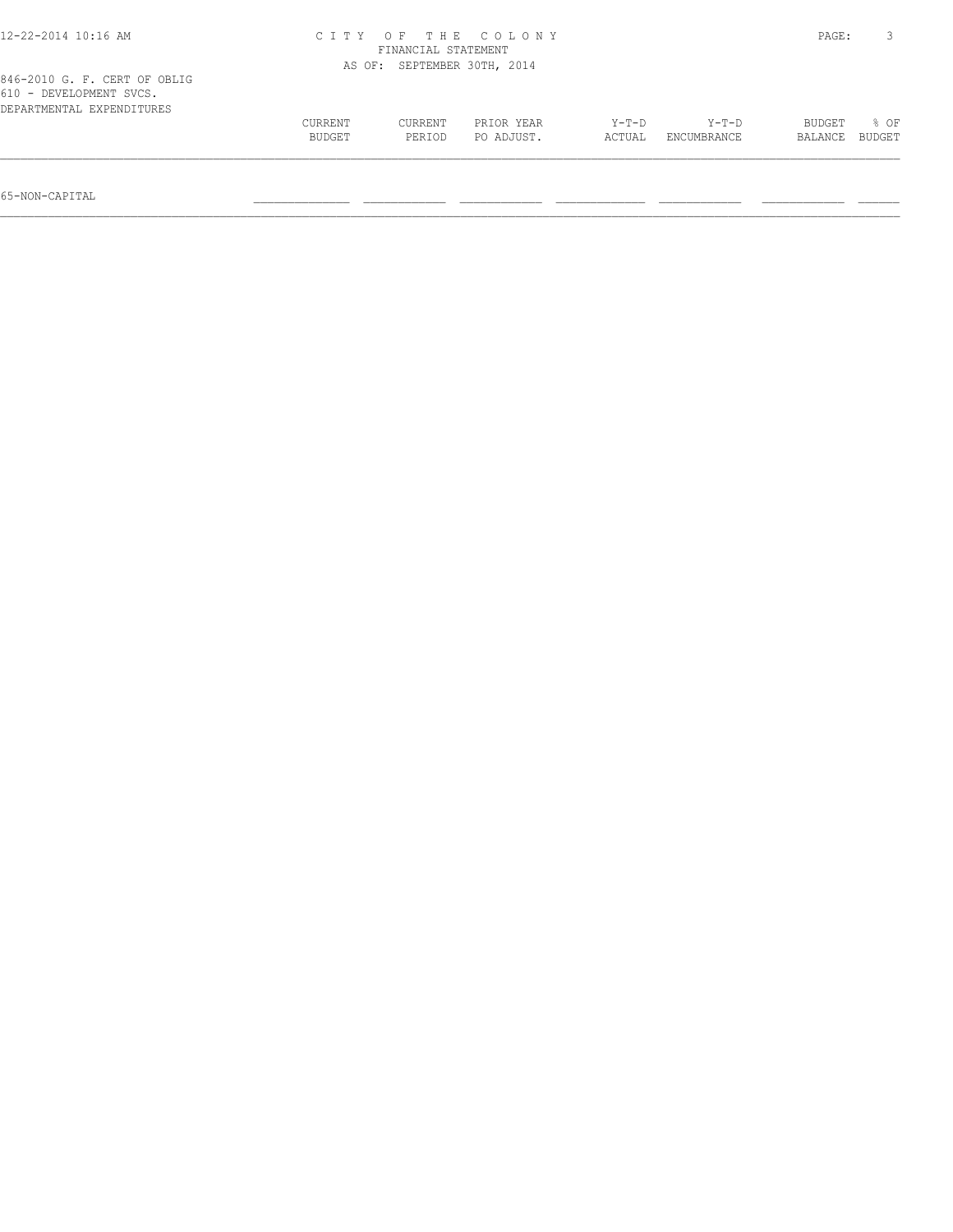| 12-22-2014 10:16 AM                           |         |                             | CITY OF THE COLONY |        |             | PAGE:         |        |
|-----------------------------------------------|---------|-----------------------------|--------------------|--------|-------------|---------------|--------|
|                                               |         | FINANCIAL STATEMENT         |                    |        |             |               |        |
|                                               |         | AS OF: SEPTEMBER 30TH, 2014 |                    |        |             |               |        |
| 846-2010 G. F. CERT OF OBLIG<br>$615$ - FLEET |         |                             |                    |        |             |               |        |
| DEPARTMENTAL EXPENDITURES                     |         |                             |                    |        |             |               |        |
|                                               | CURRENT | CURRENT                     | PRIOR YEAR         | Y-T-D  | Y-T-D       | <b>BUDGET</b> | 8 OF   |
|                                               | BUDGET  | PERIOD                      | PO ADJUST.         | ACTUAL | ENCUMBRANCE | BALANCE       | BUDGET |
| 66-CAPITAL OUTLAY                             |         |                             |                    |        |             |               |        |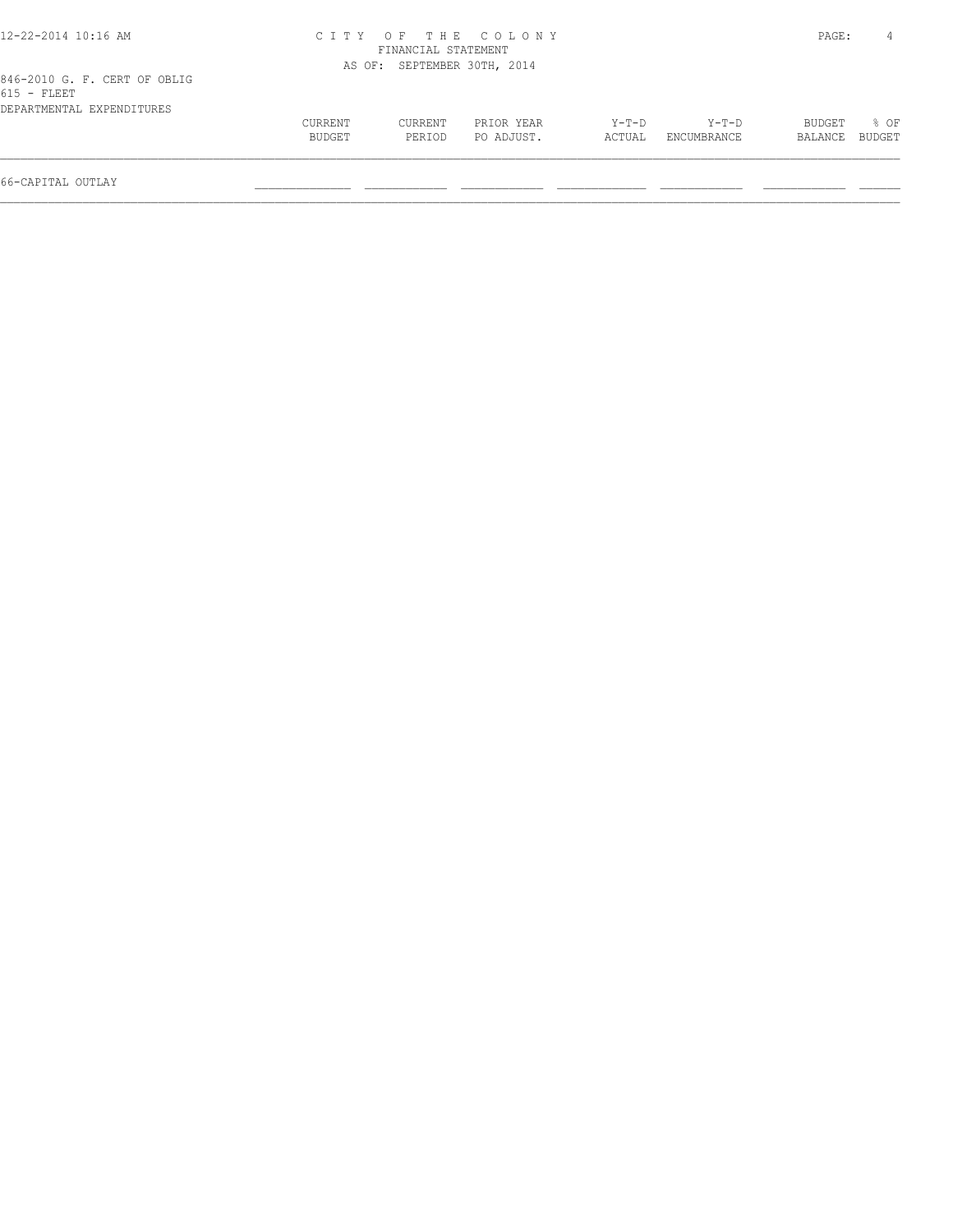| 12-22-2014 10:16 AM                                                               | CITY OF THE COLONY | PAGE:                       | 5                        |                 |                      |                   |                |
|-----------------------------------------------------------------------------------|--------------------|-----------------------------|--------------------------|-----------------|----------------------|-------------------|----------------|
| 846-2010 G. F. CERT OF OBLIG<br>620 - CITY SECRETARY<br>DEPARTMENTAL EXPENDITURES |                    | AS OF: SEPTEMBER 30TH, 2014 |                          |                 |                      |                   |                |
|                                                                                   | CURRENT<br>BUDGET  | CURRENT<br>PERIOD           | PRIOR YEAR<br>PO ADJUST. | Y-T-D<br>ACTUAL | Y-T-D<br>ENCUMBRANCE | BUDGET<br>BALANCE | % OF<br>BUDGET |
| 65-NON-CAPITAL                                                                    |                    |                             |                          |                 |                      |                   |                |
| 66-CAPITAL OUTLAY                                                                 |                    |                             |                          |                 |                      |                   |                |
|                                                                                   |                    |                             |                          |                 |                      |                   |                |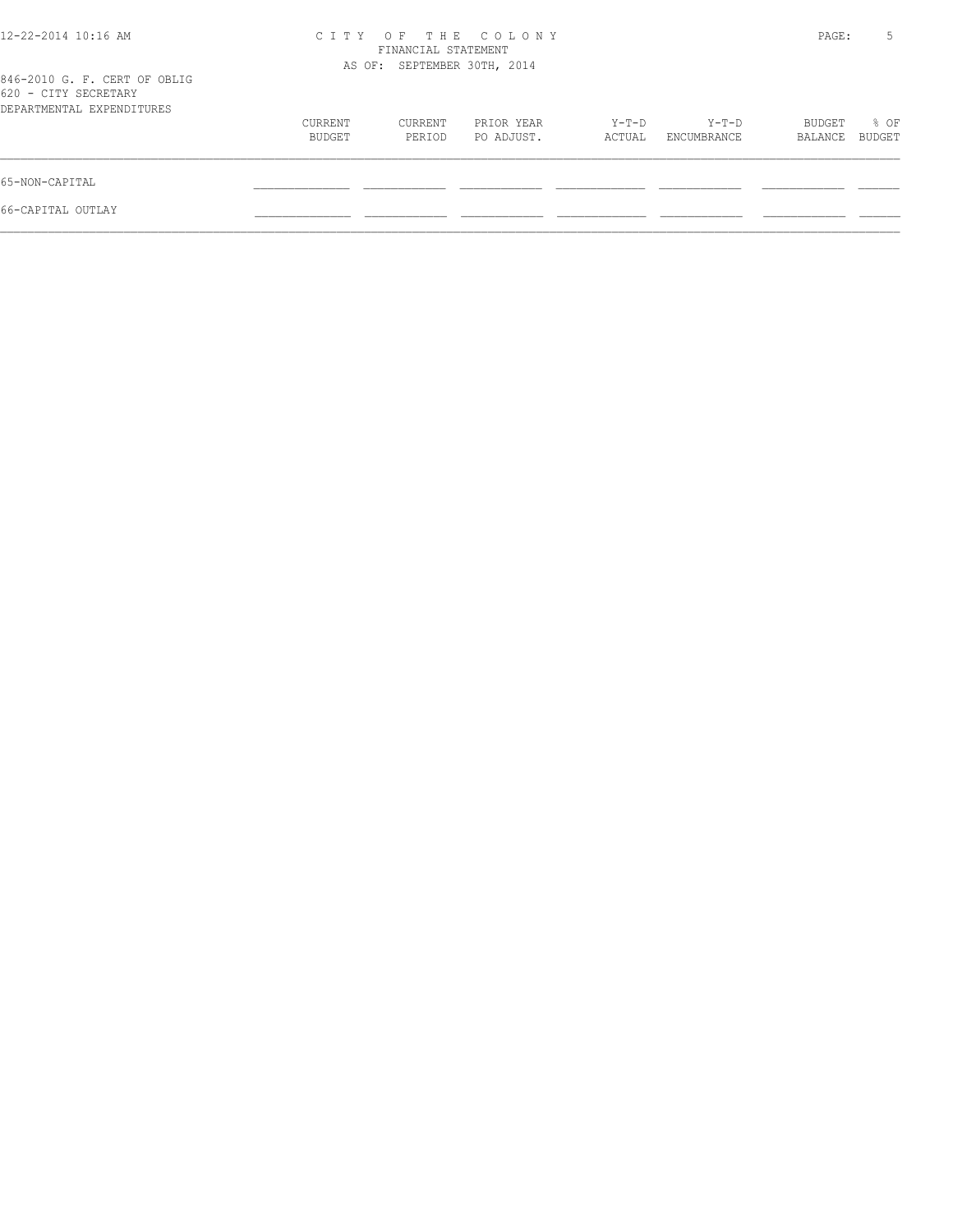#### 12-22-2014 10:16 AM C I T Y O F T H E C O L O N Y PAGE: 6 FINANCIAL STATEMENT AS OF: SEPTEMBER 30TH, 2014

|                           |  |  |  | 846-2010 G. F. CERT OF OBLIG |  |
|---------------------------|--|--|--|------------------------------|--|
| 631 - INFORMATION TECH    |  |  |  |                              |  |
| DEPARTMENTAL EXPENDITHERS |  |  |  |                              |  |

| 001 TMLOMMUTION IBOIL<br>DEPARTMENTAL EXPENDITURES |                   |                   |                          |                 |                        |                   |                |
|----------------------------------------------------|-------------------|-------------------|--------------------------|-----------------|------------------------|-------------------|----------------|
|                                                    | CURRENT<br>BUDGET | CURRENT<br>PERIOD | PRIOR YEAR<br>PO ADJUST. | Y-T-D<br>ACTUAL | $Y-T-D$<br>ENCUMBRANCE | BUDGET<br>BALANCE | % OF<br>BUDGET |
| 62-CONTRACTUAL SERVICES                            |                   |                   |                          |                 |                        |                   |                |
| 63-SUPPLIES                                        |                   |                   |                          |                 |                        |                   |                |
| 65-NON-CAPITAL                                     |                   |                   |                          |                 |                        |                   |                |
| 66-CAPITAL OUTLAY                                  |                   |                   |                          |                 |                        |                   |                |
|                                                    |                   |                   |                          |                 |                        |                   |                |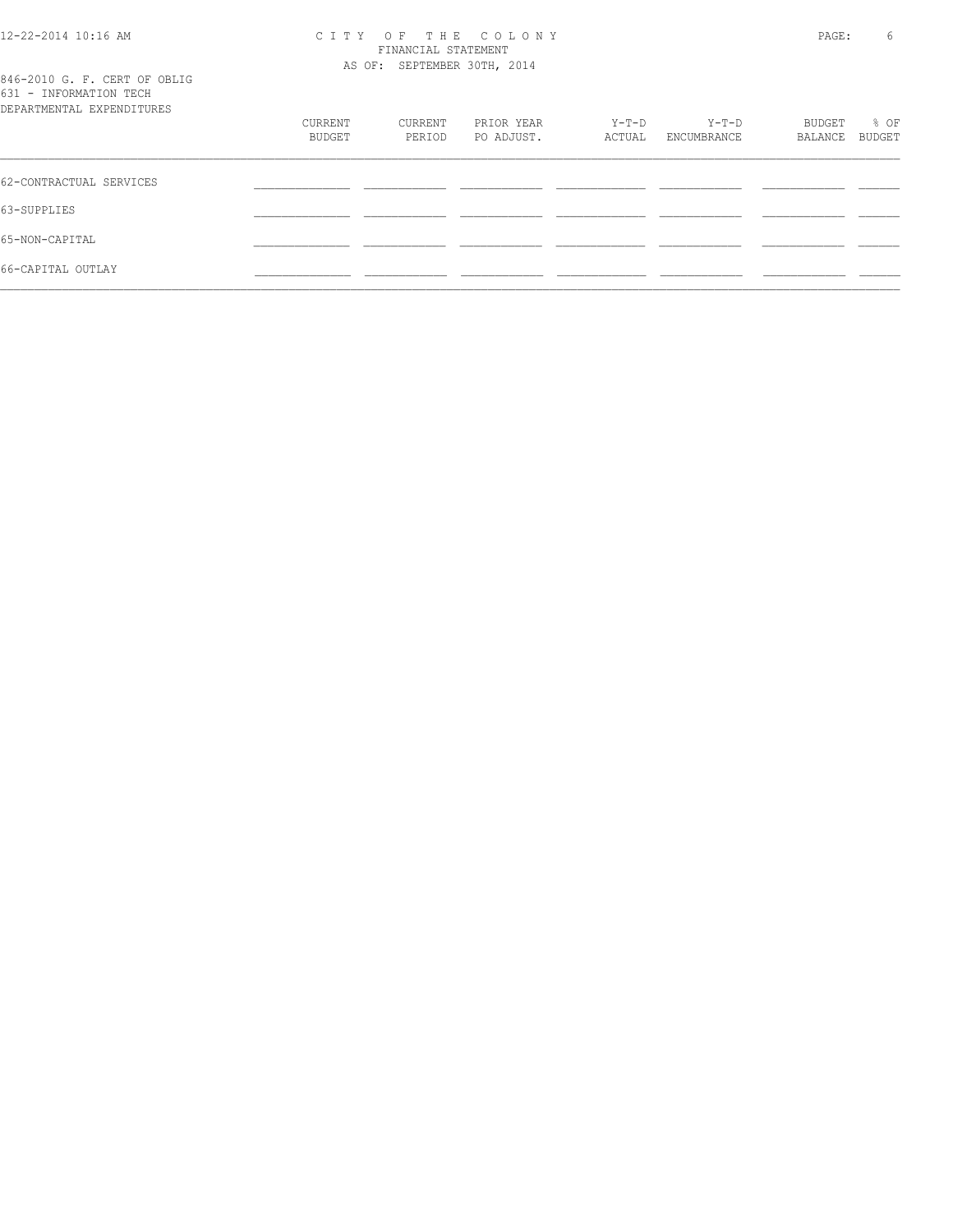| $12 - 22 - 2014$ 10:16 AM                                                             | C T T Y           | FINANCIAL STATEMENT<br>AS OF: SEPTEMBER 30TH, 2014 | OF THE COLONY            |                   |                        | PAGE:             | $7^{\circ}$    |
|---------------------------------------------------------------------------------------|-------------------|----------------------------------------------------|--------------------------|-------------------|------------------------|-------------------|----------------|
| 846-2010 G. F. CERT OF OBLIG<br>650 - PARKS & RECREATION<br>DEPARTMENTAL EXPENDITURES |                   |                                                    |                          |                   |                        |                   |                |
|                                                                                       | CURRENT<br>BUDGET | CURRENT<br>PERIOD                                  | PRIOR YEAR<br>PO ADJUST. | $Y-T-D$<br>ACTUAL | $Y-T-D$<br>ENCUMBRANCE | BUDGET<br>BALANCE | % OF<br>BUDGET |
| 62-CONTRACTUAL SERVICES                                                               |                   |                                                    |                          |                   |                        |                   |                |
| 66-CAPITAL OUTLAY                                                                     |                   |                                                    |                          |                   |                        |                   |                |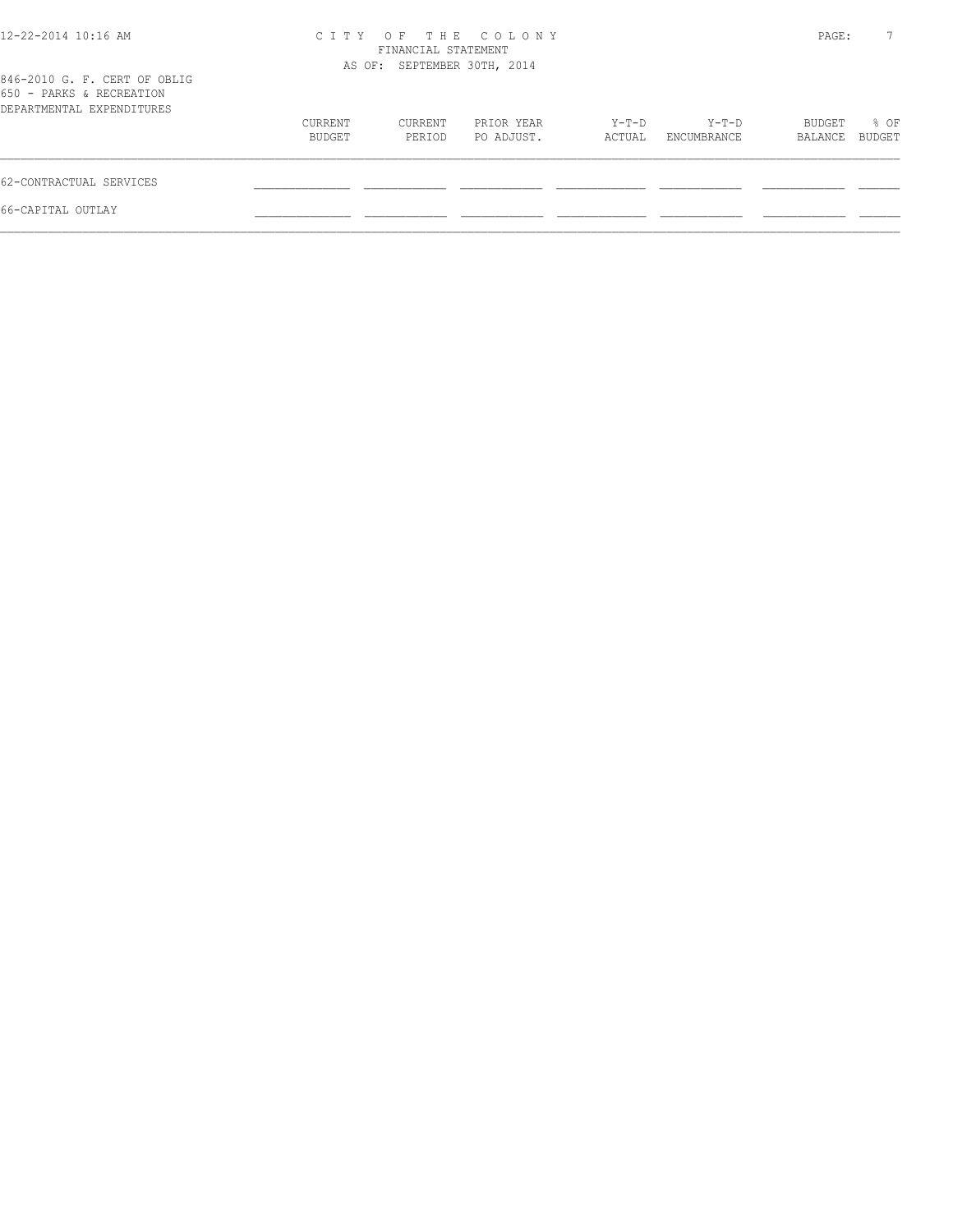| 12-22-2014 10:16 AM                                                             | CITY OF THE COLONY | PAGE:                       | 8                        |                 |                      |                   |                |
|---------------------------------------------------------------------------------|--------------------|-----------------------------|--------------------------|-----------------|----------------------|-------------------|----------------|
| 846-2010 G. F. CERT OF OBLIG<br>651 - AQUATIC PARK<br>DEPARTMENTAL EXPENDITURES |                    | AS OF: SEPTEMBER 30TH, 2014 |                          |                 |                      |                   |                |
|                                                                                 | CURRENT<br>BUDGET  | CURRENT<br>PERIOD           | PRIOR YEAR<br>PO ADJUST. | Y-T-D<br>ACTUAL | Y-T-D<br>ENCUMBRANCE | BUDGET<br>BALANCE | % OF<br>BUDGET |
| 64-MAINTENANCE                                                                  |                    |                             |                          |                 |                      |                   |                |
| 66-CAPITAL OUTLAY                                                               |                    |                             |                          |                 |                      |                   |                |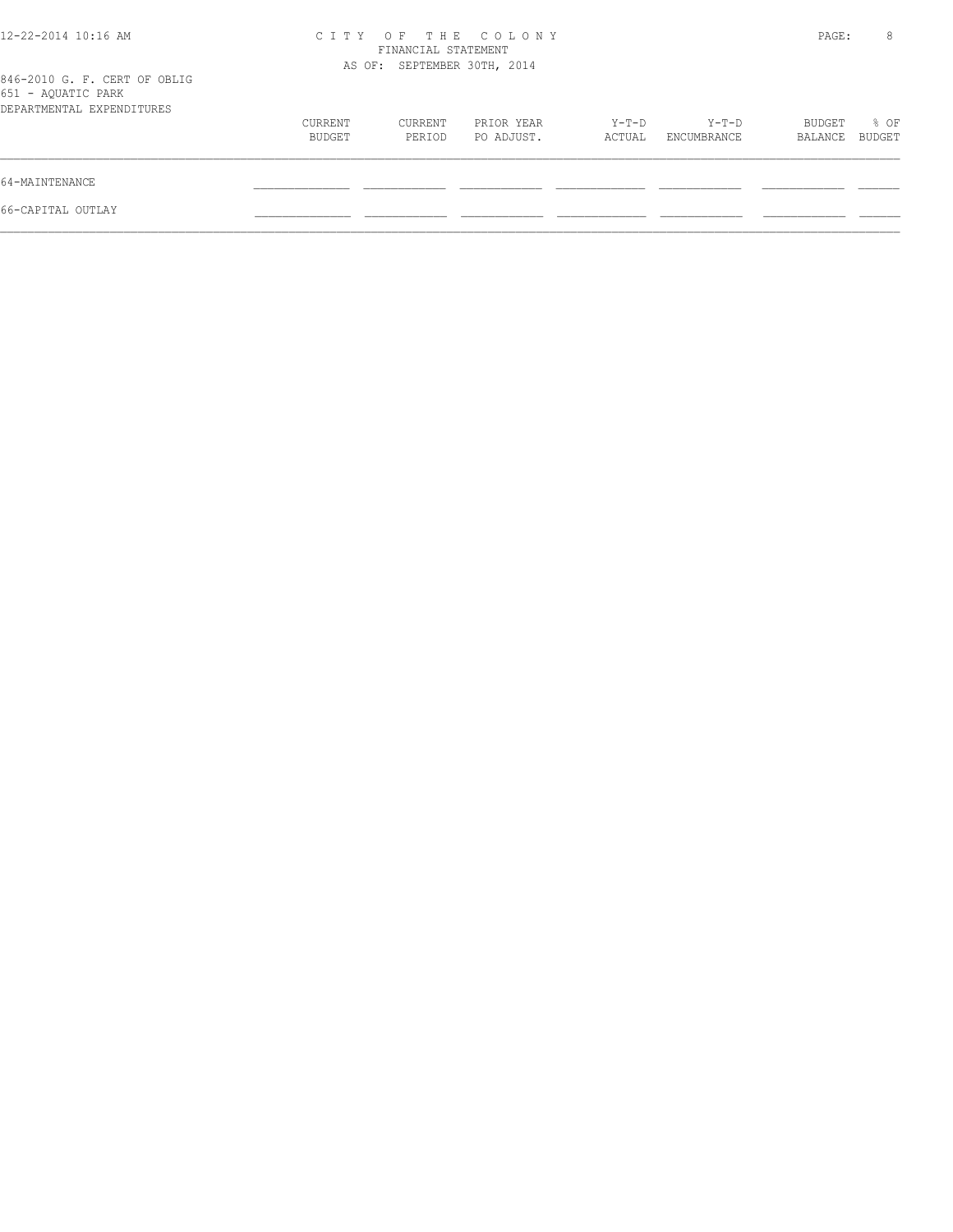### 12-22-2014 10:16 AM C I T Y O F T H E C O L O N Y PAGE: 9 FINANCIAL STATEMENT AS OF: SEPTEMBER 30TH, 2014

| DEPARTMENTAL EXPENDITURES              |               |           |            |            |             |                |         |
|----------------------------------------|---------------|-----------|------------|------------|-------------|----------------|---------|
|                                        | CURRENT       | CURRENT   | PRIOR YEAR | $Y-T-D$    | $Y-T-D$     | <b>BUDGET</b>  | % OF    |
|                                        | <b>BUDGET</b> | PERIOD    | PO ADJUST. | ACTUAL     | ENCUMBRANCE | <b>BALANCE</b> | BUDGET  |
| 62-CONTRACTUAL SERVICES                |               |           |            |            |             |                |         |
| 670-6213 CONTRACTUAL SERVICES          | 7,168.00      | 0.00      | 0.00       | 0.00       | 0.00        | 7,168.00       | 100.00  |
| TOTAL 62-CONTRACTUAL SERVICES          | 7,168.00      | 0.00      | 0.00       | 0.00       | 0.00        | 7,168.00       | 100.00  |
| 66-CAPITAL OUTLAY                      |               |           |            |            |             |                |         |
| 670-6610 CAPITAL OUTLAY - PARK IMPRVMN | 0.00          | 0.00      | 0.00       | 7,168.00   | $0.00$ (    | 7,168.00)      | 0.00    |
| 670-6620 CAPITAL OUTLAY - RADIO        | 141,300.00    | 11,070.00 | 0.00       | 134,279.89 | 0.00        | 7,020.11       | 4.97    |
| 670-6690 CAPITAL OUTLAY - OTHER EOPT   | 0.00          | 6,575.00  | 0.00       | 6, 575.00  | 0.00(       | 6, 575.00      | 0.00    |
| TOTAL 66-CAPITAL OUTLAY                | 141,300.00    | 17,645.00 | 0.00       | 148,022.89 | 0.00(       | 6, 722.89      | $4.76-$ |
| TOTAL 670 - FIRE DEPARTMENT            | 148,468.00    | 17,645.00 | 0.00       | 148,022.89 | 0.00        | 445.11         | 0.30    |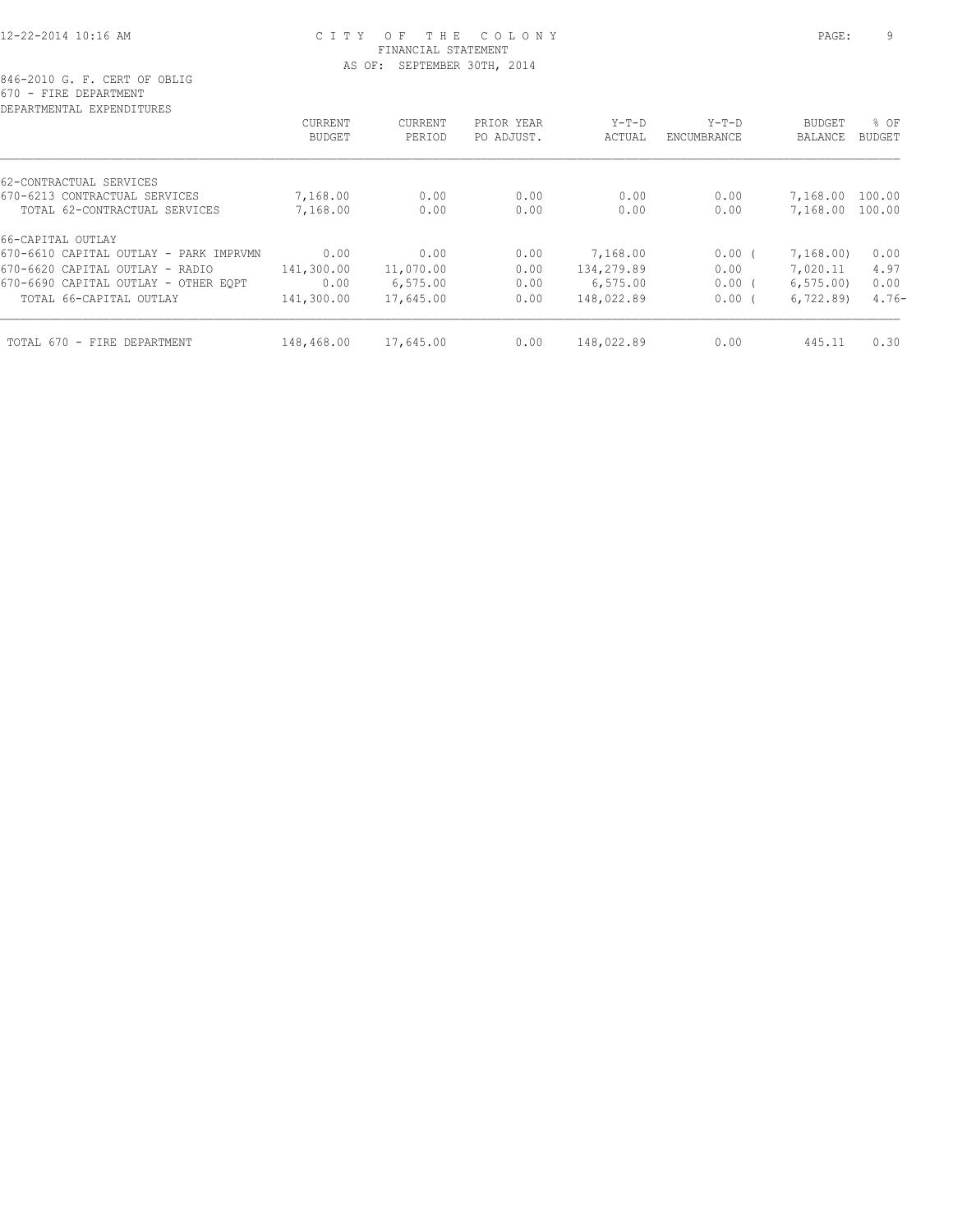#### 12-22-2014 10:16 AM C I T Y O F T H E C O L O N Y PAGE: 10 FINANCIAL STATEMENT AS OF: SEPTEMBER 30TH, 2014

| 846-2010 G. F. CERT OF OBLIG |  |  |  |  |  |  |  |  |  |  |
|------------------------------|--|--|--|--|--|--|--|--|--|--|
| 668 - FACILITIES MAINT.      |  |  |  |  |  |  |  |  |  |  |
| prodentment textoriorminal   |  |  |  |  |  |  |  |  |  |  |

| CURRENT<br>BUDGET | CURRENT<br>PERIOD | PRIOR YEAR<br>PO ADJUST. | Y-T-D<br>ACTUAL | $Y-T-D$<br>ENCUMBRANCE | BUDGET<br>BALANCE | % OF<br>BUDGET |
|-------------------|-------------------|--------------------------|-----------------|------------------------|-------------------|----------------|
|                   |                   |                          |                 |                        |                   |                |
|                   |                   |                          |                 |                        |                   |                |
|                   |                   |                          |                 |                        |                   |                |
|                   |                   |                          |                 |                        |                   |                |
| 177,262.00        | 0.00              | 0.00                     | 177,262.00      | 0.00                   | 0.00              | 0.00           |
| 177,262.00        | 0.00              | 0.00                     | 177,262.00      | 0.00                   | 0.00              | 0.00           |
| 177,262.00        | 0.00              | 0.00                     | 177,262.00      | 0.00                   | 0.00              | 0.00           |
|                   |                   |                          |                 |                        |                   |                |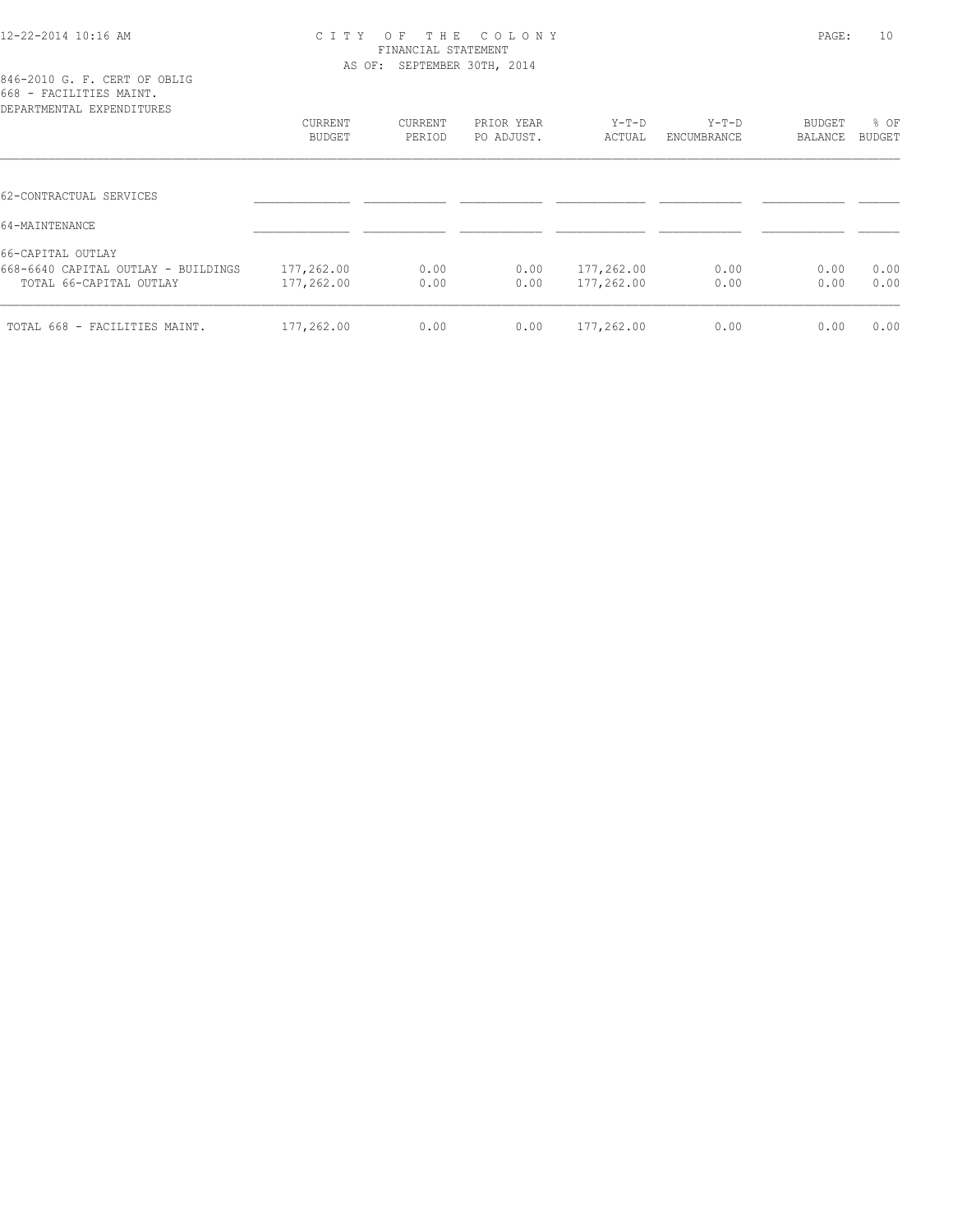#### 12-22-2014 10:16 AM C I T Y O F T H E C O L O N Y PAGE: 11 FINANCIAL STATEMENT AS OF: SEPTEMBER 30TH, 2014

| 846-2010 G. F. CERT OF OBLIG<br>675 - POLICE DEPARTMENT<br>DEPARTMENTAL EXPENDITURES |         |         |            |        |             |         |        |
|--------------------------------------------------------------------------------------|---------|---------|------------|--------|-------------|---------|--------|
|                                                                                      | CURRENT | CURRENT | PRIOR YEAR | Y-T-D  | Y-T-D       | BUDGET  | % OF   |
|                                                                                      | BUDGET  | PERIOD  | PO ADJUST. | ACTUAL | ENCUMBRANCE | BALANCE | BUDGET |
|                                                                                      |         |         |            |        |             |         |        |
| 62-CONTRACTUAL SERVICES                                                              |         |         |            |        |             |         |        |
| 63-SUPPLIES                                                                          |         |         |            |        |             |         |        |
| 65-NON-CAPITAL                                                                       |         |         |            |        |             |         |        |
| 66-CAPITAL OUTLAY                                                                    |         |         |            |        |             |         |        |
|                                                                                      |         |         |            |        |             |         |        |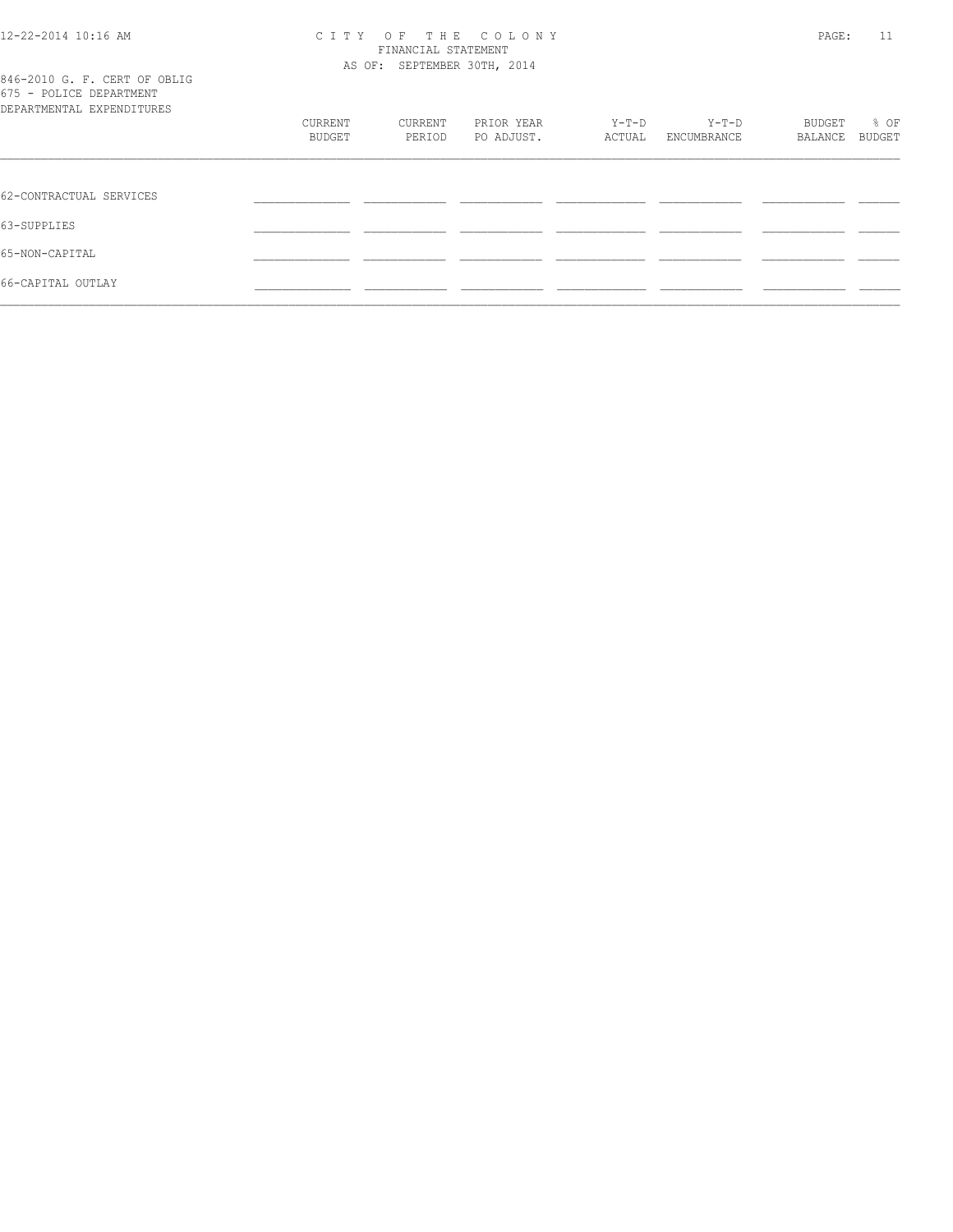| 12-22-2014 10:16 AM                           | C T T Y           | PAGE:                                              | 12                       |                 |                      |                   |                       |
|-----------------------------------------------|-------------------|----------------------------------------------------|--------------------------|-----------------|----------------------|-------------------|-----------------------|
|                                               |                   | FINANCIAL STATEMENT<br>AS OF: SEPTEMBER 30TH, 2014 |                          |                 |                      |                   |                       |
| 846-2010 G. F. CERT OF OBLIG<br>680 - LIBRARY |                   |                                                    |                          |                 |                      |                   |                       |
| DEPARTMENTAL EXPENDITURES                     |                   |                                                    |                          |                 |                      |                   |                       |
|                                               | CURRENT<br>BUDGET | CURRENT<br>PERIOD                                  | PRIOR YEAR<br>PO ADJUST. | Y-T-D<br>ACTUAL | Y-T-D<br>ENCUMBRANCE | BUDGET<br>BALANCE | % OF<br><b>BUDGET</b> |
| 62-CONTRACTUAL SERVICES                       |                   |                                                    |                          |                 |                      |                   |                       |
| 63-SUPPLIES                                   |                   |                                                    |                          |                 |                      |                   |                       |
| 65-NON-CAPITAL                                |                   |                                                    |                          |                 |                      |                   |                       |
|                                               |                   |                                                    |                          |                 |                      |                   |                       |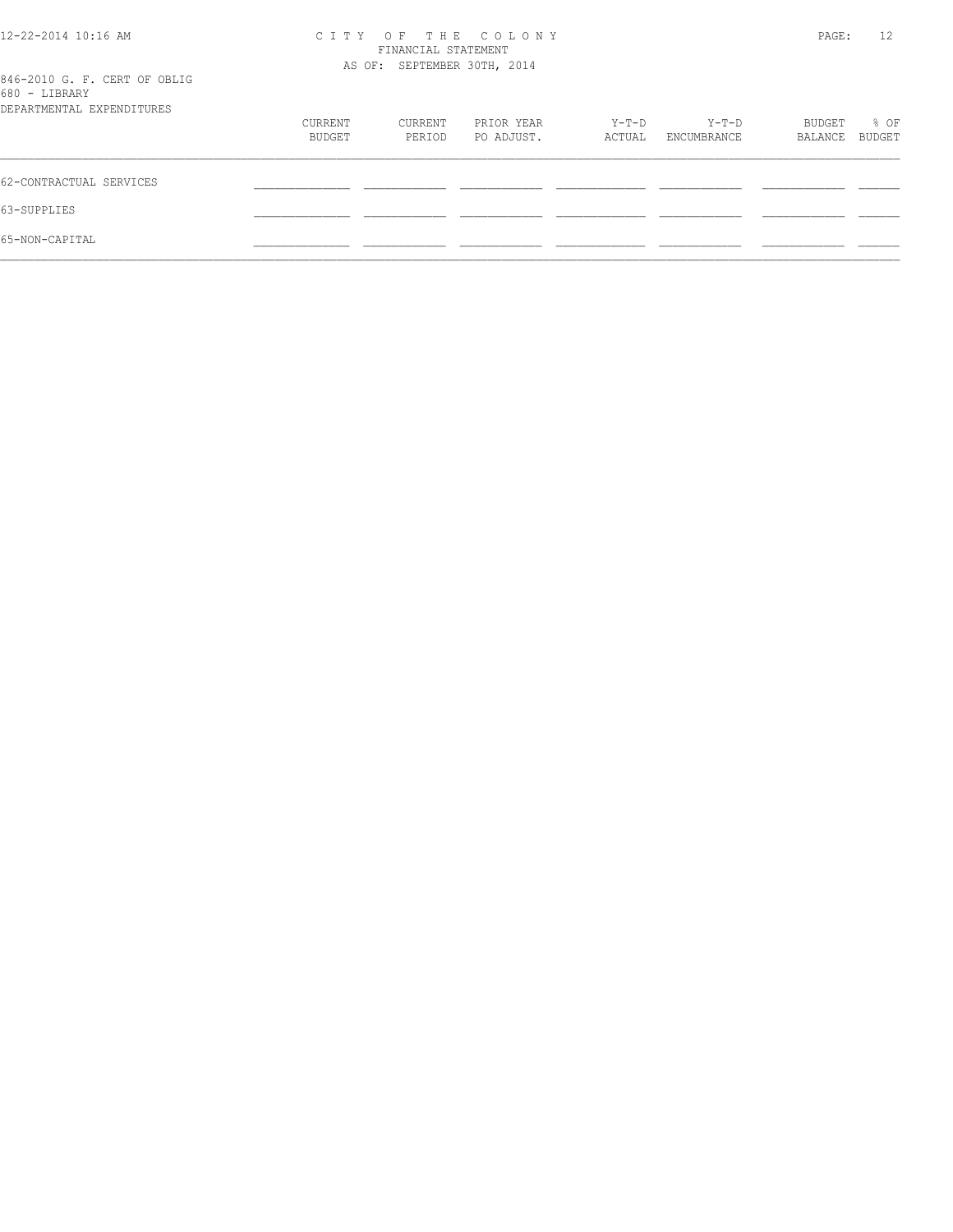#### 12-22-2014 10:16 AM C I T Y O F T H E C O L O N Y PAGE: 13 FINANCIAL STATEMENT AS OF: SEPTEMBER 30TH, 2014

## 846-2010 G. F. CERT OF OBLIG 635 - NON-DEPARTMENTAL

| DEPARTMENTAL EXPENDITURES                                      | CURRENT<br>BUDGET            | CURRENT<br>PERIOD | PRIOR YEAR<br>PO ADJUST. | $Y-T-D$<br>ACTUAL | Y-T-D<br>ENCUMBRANCE | % OF<br>BUDGET<br><b>BUDGET</b><br>BALANCE |
|----------------------------------------------------------------|------------------------------|-------------------|--------------------------|-------------------|----------------------|--------------------------------------------|
| 62-CONTRACTUAL SERVICES                                        |                              |                   |                          |                   |                      |                                            |
| 68-SUNDRY CHARGES                                              |                              |                   |                          |                   |                      |                                            |
| ***<br>TOTAL EXPENDITURES<br>$***$                             | 325,730.00<br>______________ | 17,645.00         | 0.00                     | 325,284.89        | 0.00                 | 0.14<br>445.11                             |
| ** REVENUE OVER(UNDER) EXPENDITURES *( 325,730.00)( 17,645.00) |                              |                   | $0.00$ (                 | 325,284.89)       | $0.00$ (             | 0.00<br>445.11)                            |

\*\*\* END OF REPORT \*\*\*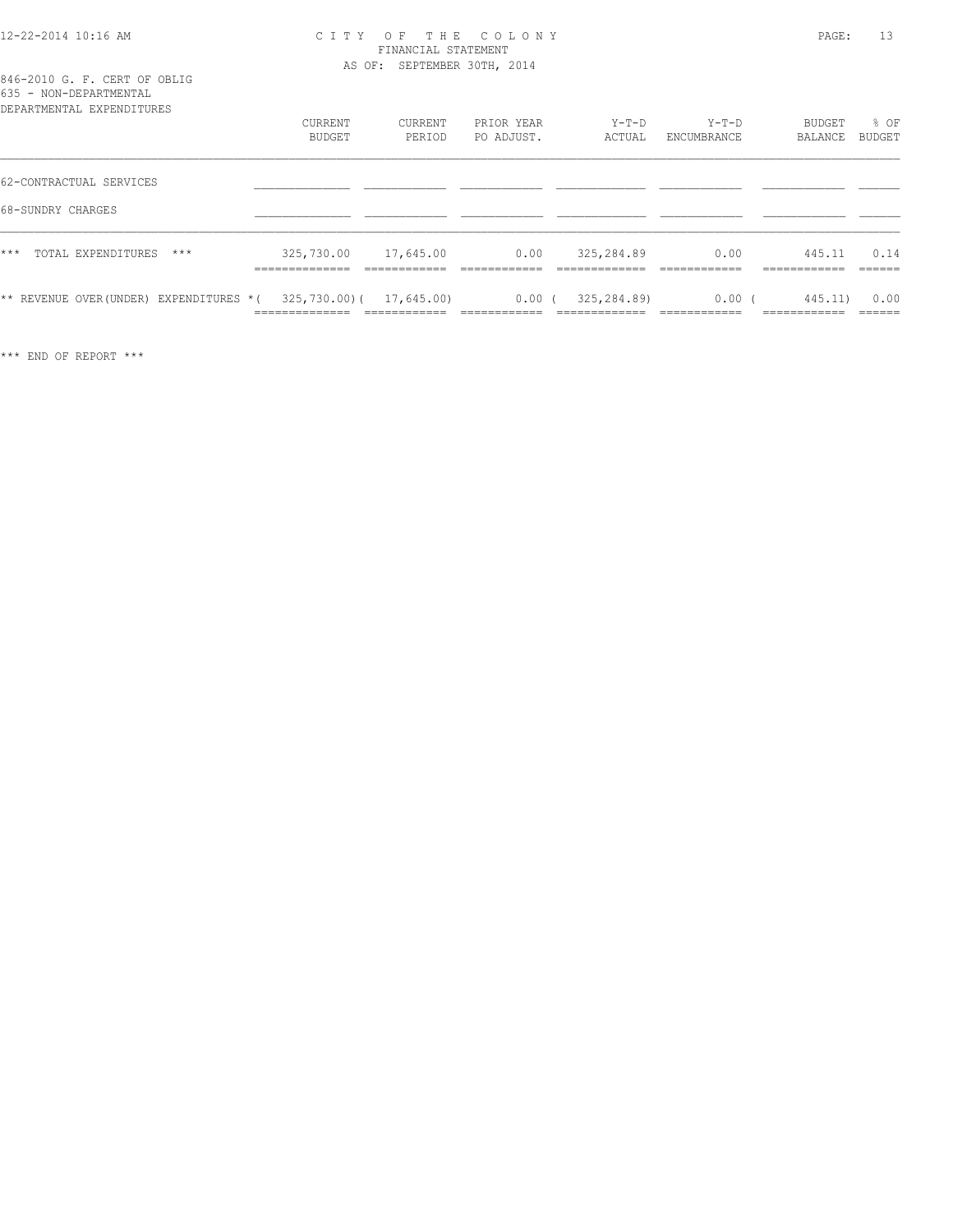#### 12-22-2014 10:16 AM C I T Y O F T H E C O L O N Y PAGE: 1 FINANCIAL STATEMENT AS OF: SEPTEMBER 30TH, 2014

895-G.F. SPECIAL CAPT PROJ FINANCIAL SUMMARY

|                                                                              | CURRENT<br><b>BUDGET</b>              | CURRENT<br>PERIOD                                    | PRIOR YEAR<br>PO ADJUST. | $Y-T-D$<br>ACTUAL                     | $Y-T-D$<br>ENCUMBRANCE   | <b>BUDGET</b><br>BALANCE                      | % OF<br><b>BUDGET</b>        |
|------------------------------------------------------------------------------|---------------------------------------|------------------------------------------------------|--------------------------|---------------------------------------|--------------------------|-----------------------------------------------|------------------------------|
| REVENUE SUMMARY                                                              |                                       |                                                      |                          |                                       |                          |                                               |                              |
| 8-OTHER REVENUE                                                              | 845,418.00                            | 0.00                                                 | 0.00                     | 883, 913.29                           | $0.00$ (                 | 38,495.29)                                    | $4.55-$                      |
| ** TOTAL REVENUES **                                                         | 845,418.00                            | 0.00                                                 | 0.00                     | 883, 913, 29                          | 0.00(                    | 38,495.29)                                    | $4.55-$<br>======            |
| EXPENDITURE SUMMARY                                                          |                                       |                                                      |                          |                                       |                          |                                               |                              |
| 631 - INFORMATION TECH<br>635 - NON-DEPARTMENTAL                             | 298,816.00<br>0.00                    | 0.00<br>0.00                                         | 0.00<br>0.00(            | 247,140.23<br>14,078.01)              | 0.00<br>0.00             | 51,675.77<br>14,078.01                        | 17.29<br>0.00                |
| 640 - S.COLONY 121 OVERP<br>642 - PLANO PKWY (NFM)                           |                                       | 7,397,916.72 1,278,577.72<br>1,717,961.93 343,542.41 | 0.00<br>0.00             | 4,920,599.74<br>1,529,840.98          | 0.00<br>0.00             | 2, 477, 316.98<br>188,120.95                  | 33.49<br>10.95               |
| 651 - AQUATICS<br>667 - PUBLIC WORKS U.F.                                    | 25,230.75<br>100,000.00               | 0.00<br>0.00                                         | 0.00<br>0.00             | 25,230.75<br>98,628.10                | 0.00<br>0.00             | 0.00<br>1,371.90                              | 0.00<br>1.37                 |
| 668 - FACILITIES MAINT<br>670 - FIRE ENHANCEMENTS<br>675 - POLICE DEPARTMENT | 44,000.00<br>133,830.00<br>245,000.00 | 0.00<br>0.00<br>38,344.74                            | 0.00<br>0.00<br>0.00     | 35,002.53<br>113,981.60<br>276,697.50 | 0.00<br>0.00<br>$0.00$ ( | 8,997.47<br>19,848.40<br>$31,697.50$ $12.94-$ | 20.45<br>14.83               |
| ** TOTAL EXPENDITURES **                                                     |                                       | 9,962,755.40 1,660,464.87                            | 0.00                     | 7,233,043.42                          | 0.00                     | 2,729,711.98                                  | 27.40<br>$=$ $=$ $=$ $=$ $=$ |
| ** REVENUE OVER (UNDER) EXPENDITURES * ( $9,117,337.40$ ) (1,660,464.87)     |                                       |                                                      |                          | 0.00(6,349,130.13)                    |                          | $0.00$ ( 2,768,207.27)                        | 0.00                         |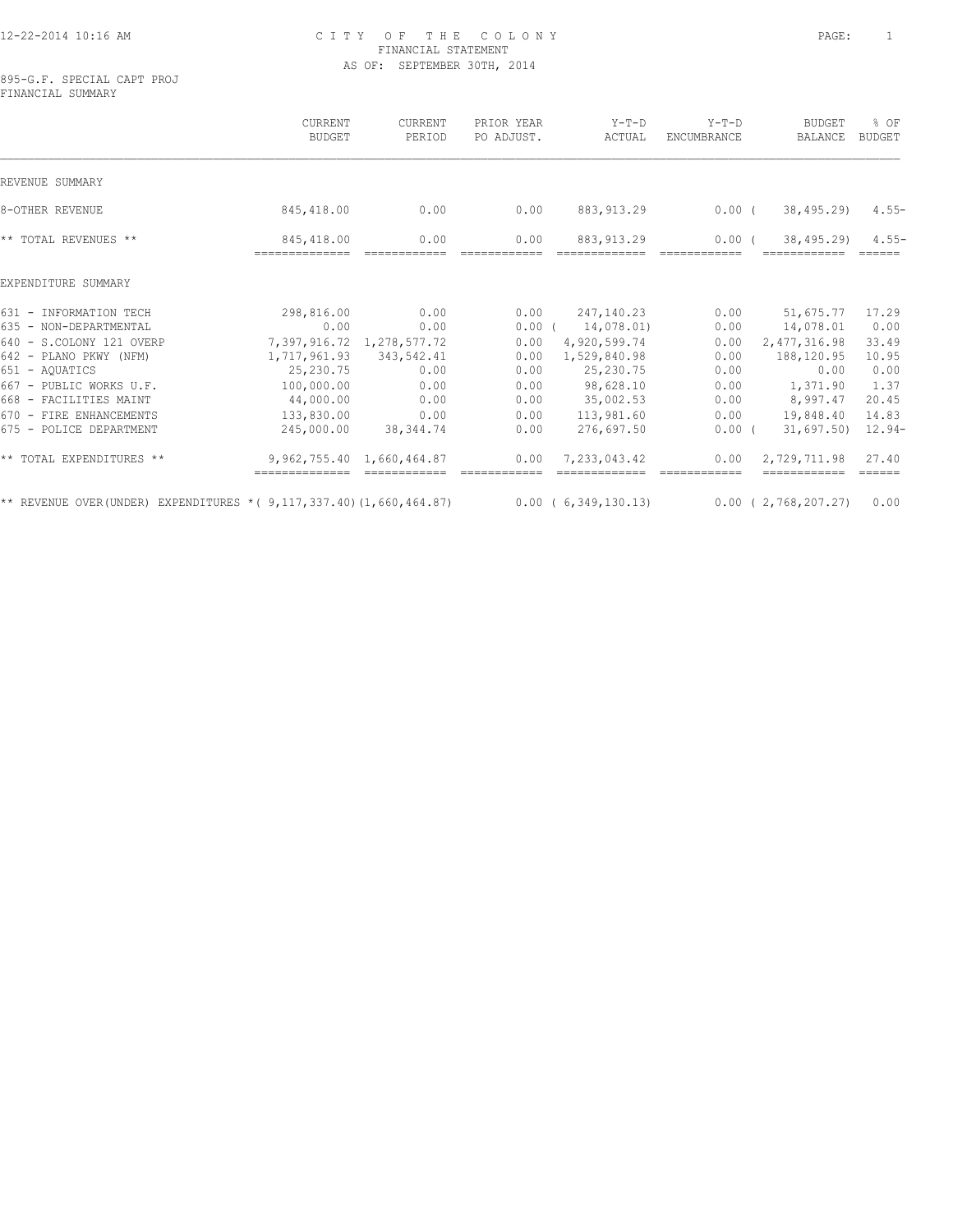#### 12-22-2014 10:16 AM C I T Y O F T H E C O L O N Y PAGE: 2 FINANCIAL STATEMENT AS OF: SEPTEMBER 30TH, 2014

895-G.F. SPECIAL CAPT PROJ REVENUES

|                 |                             | CURRENT<br>BUDGET            | CURRENT<br>PERIOD | PRIOR YEAR<br>PO ADJUST. | $Y-T-D$<br>ACTUAL | $Y-T-D$<br>ENCUMBRANCE | BUDGET<br>BALANCE | % OF<br>BUDGET |
|-----------------|-----------------------------|------------------------------|-------------------|--------------------------|-------------------|------------------------|-------------------|----------------|
| 8-OTHER REVENUE |                             |                              |                   |                          |                   |                        |                   |                |
| 482700          | STATE GRANT REV - SHORELINE | 0.00                         | 0.00              | 0.00                     | 38,495.29         | 0.00                   | 38,495.29)        | 0.00           |
| 489099          | TRANSFER IN - GENERAL FUND  | 845,418.00                   | 0.00              | 0.00                     | 845,418.00        | 0.00                   | 0.00              | 0.00           |
|                 | TOTAL 8-OTHER REVENUE       | 845,418.00                   | 0.00              | 0.00                     | 883, 913.29       | 0.00                   | 38,495.29)        | $4.55-$        |
|                 | ** TOTAL REVENUES **        | 845,418.00<br>______________ | 0.00              | 0.00                     | 883, 913.29       | 0.00                   | 38,495.29)        | $4.55-$        |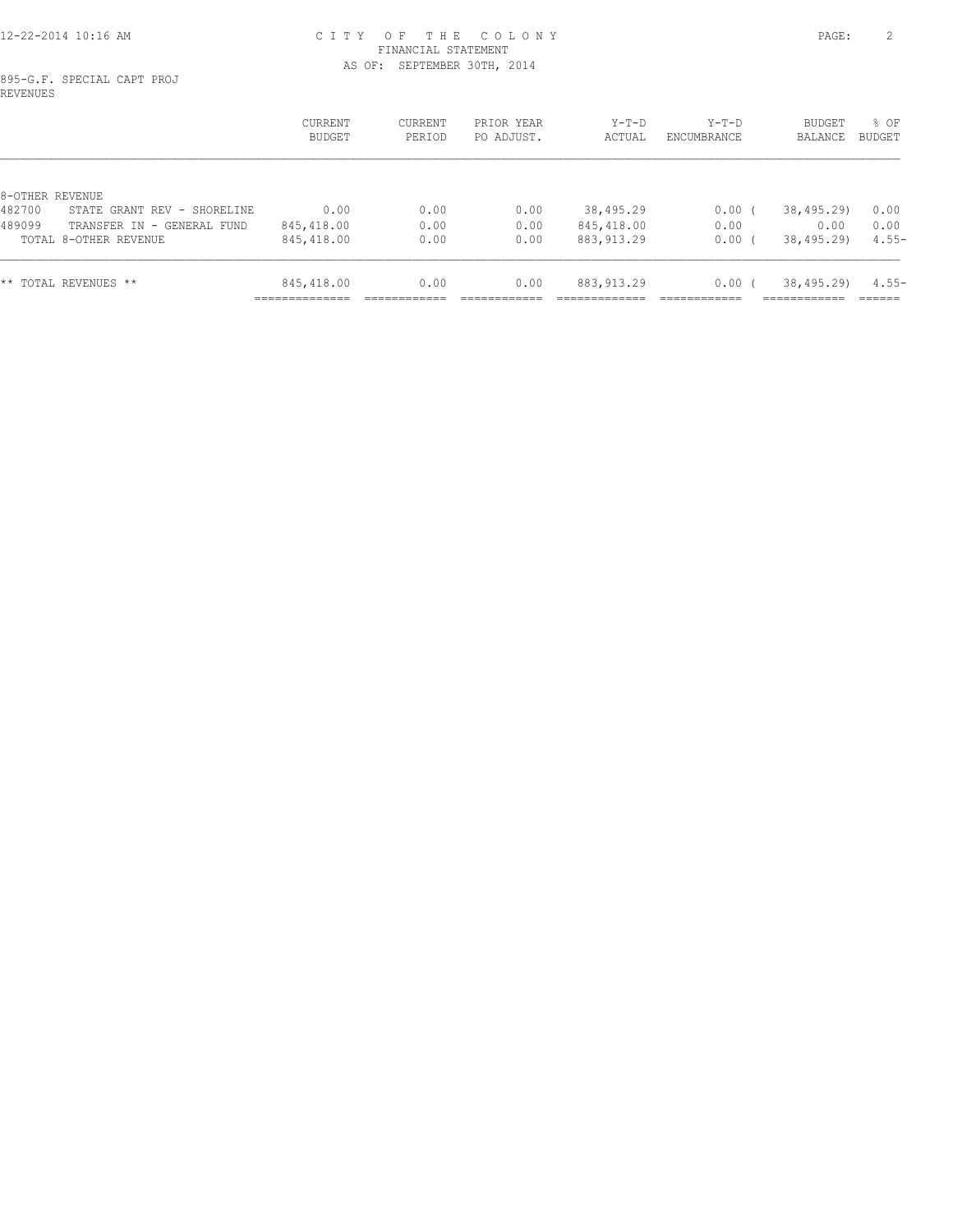| 12-22-2014 10:16 AM                                                                | C T T Y                     | PAGE:   | 3          |        |             |         |        |
|------------------------------------------------------------------------------------|-----------------------------|---------|------------|--------|-------------|---------|--------|
|                                                                                    | AS OF: SEPTEMBER 30TH, 2014 |         |            |        |             |         |        |
| 895-G.F. SPECIAL CAPT PROJ<br>615 - EMER VEHICLE REPL<br>DEPARTMENTAL EXPENDITURES |                             |         |            |        |             |         |        |
|                                                                                    | CURRENT                     | CURRENT | PRIOR YEAR | Y-T-D  | Y-T-D       | BUDGET  | % OF   |
|                                                                                    | BUDGET                      | PERIOD  | PO ADJUST. | ACTUAL | ENCUMBRANCE | BALANCE | BUDGET |
| 65-NON-CAPITAL                                                                     |                             |         |            |        |             |         |        |
| 66-CAPITAL OUTLAY                                                                  |                             |         |            |        |             |         |        |
|                                                                                    |                             |         |            |        |             |         |        |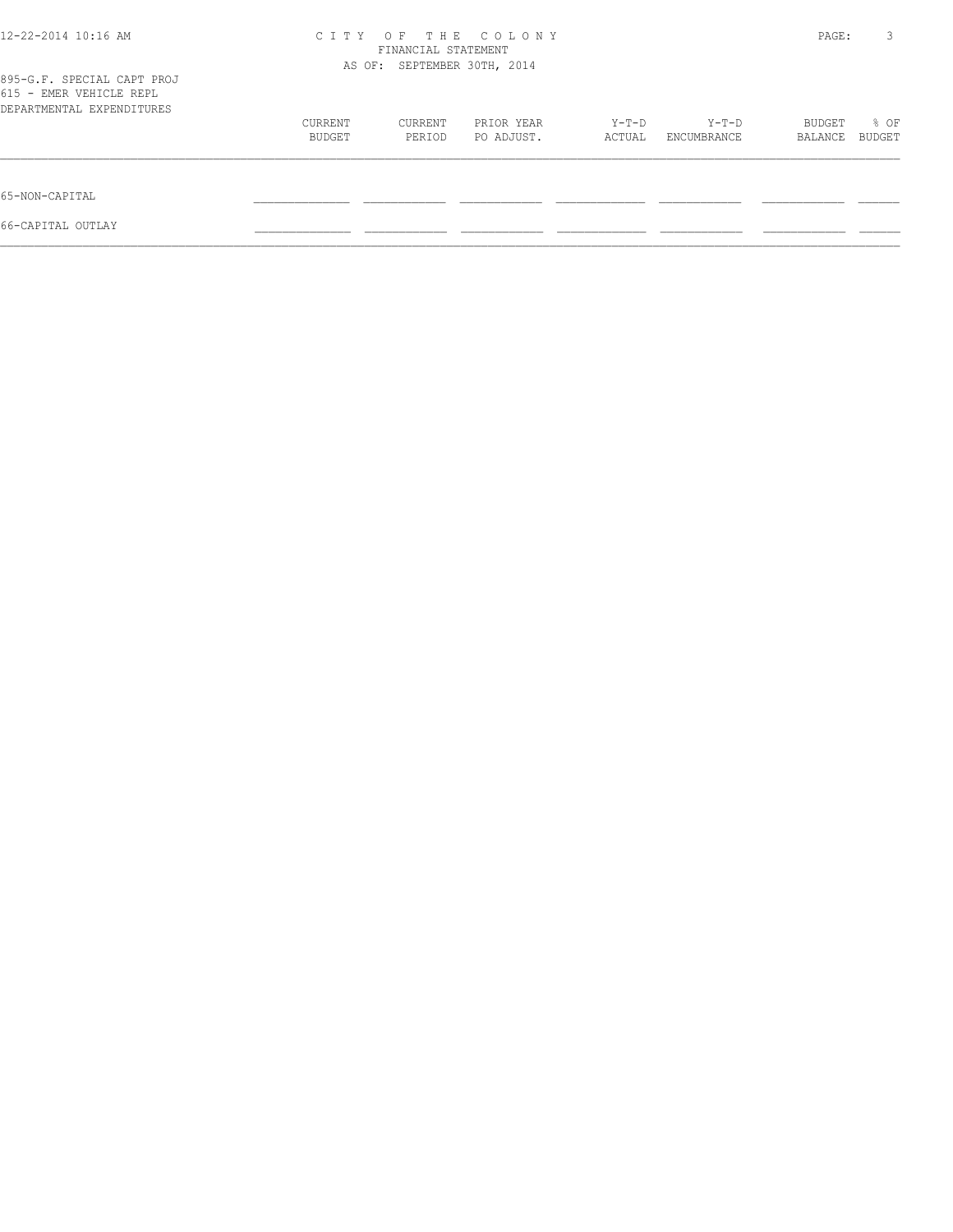#### 12-22-2014 10:16 AM C I T Y O F T H E C O L O N Y PAGE: 4 FINANCIAL STATEMENT AS OF: SEPTEMBER 30TH, 2014

895-G.F. SPECIAL CAPT PROJ 631 - INFORMATION TECH

| CURRENT    | CURRENT                     | PRIOR YEAR     | $Y-T-D$            | $Y-T-D$              | <b>BUDGET</b>       | % OF                             |
|------------|-----------------------------|----------------|--------------------|----------------------|---------------------|----------------------------------|
|            |                             |                |                    |                      |                     | <b>BUDGET</b>                    |
|            |                             |                |                    |                      |                     |                                  |
| 20,032.60  | 0.00                        | 0.00           | 19,976.21          | 0.00                 | 56.39               | 0.28                             |
| 20,032.60  | 0.00                        | 0.00           | 19,976.21          | 0.00                 | 56.39               | 0.28                             |
|            |                             |                |                    |                      |                     |                                  |
| 41,875.40  | 0.00                        | 0.00           | 44,787.95          |                      | 2, 912.55           | $6.96-$                          |
| 41,875.40  | 0.00                        | 0.00           | 44,787.95          | 0.00(                | 2, 912.55           | $6.96-$                          |
|            |                             |                |                    |                      |                     |                                  |
| 120,000.00 | 0.00                        | 0.00           | 121,791.36         | $0.00$ (             | 1,791.36            | $1.49-$                          |
| 120,000.00 | 0.00                        | 0.00           | 121,791.36         | 0.00(                | 1,791.36)           | $1.49-$                          |
|            |                             |                |                    |                      |                     |                                  |
| 86,908.00  | 0.00                        | 0.00           | 45,669.71          | 0.00                 | 41,238.29           | 47.45                            |
| 30,000.00  | 0.00                        | 0.00           | 14,915.00          | 0.00                 | 15,085.00           | 50.28                            |
| 116,908.00 | 0.00                        | 0.00           | 60,584.71          | 0.00                 | 56,323.29           | 48.18                            |
|            |                             |                |                    |                      |                     | 17.29                            |
|            | <b>BUDGET</b><br>298,816.00 | PERIOD<br>0.00 | PO ADJUST.<br>0.00 | ACTUAL<br>247,140.23 | ENCUMBRANCE<br>0.00 | BALANCE<br>$0.00$ (<br>51,675.77 |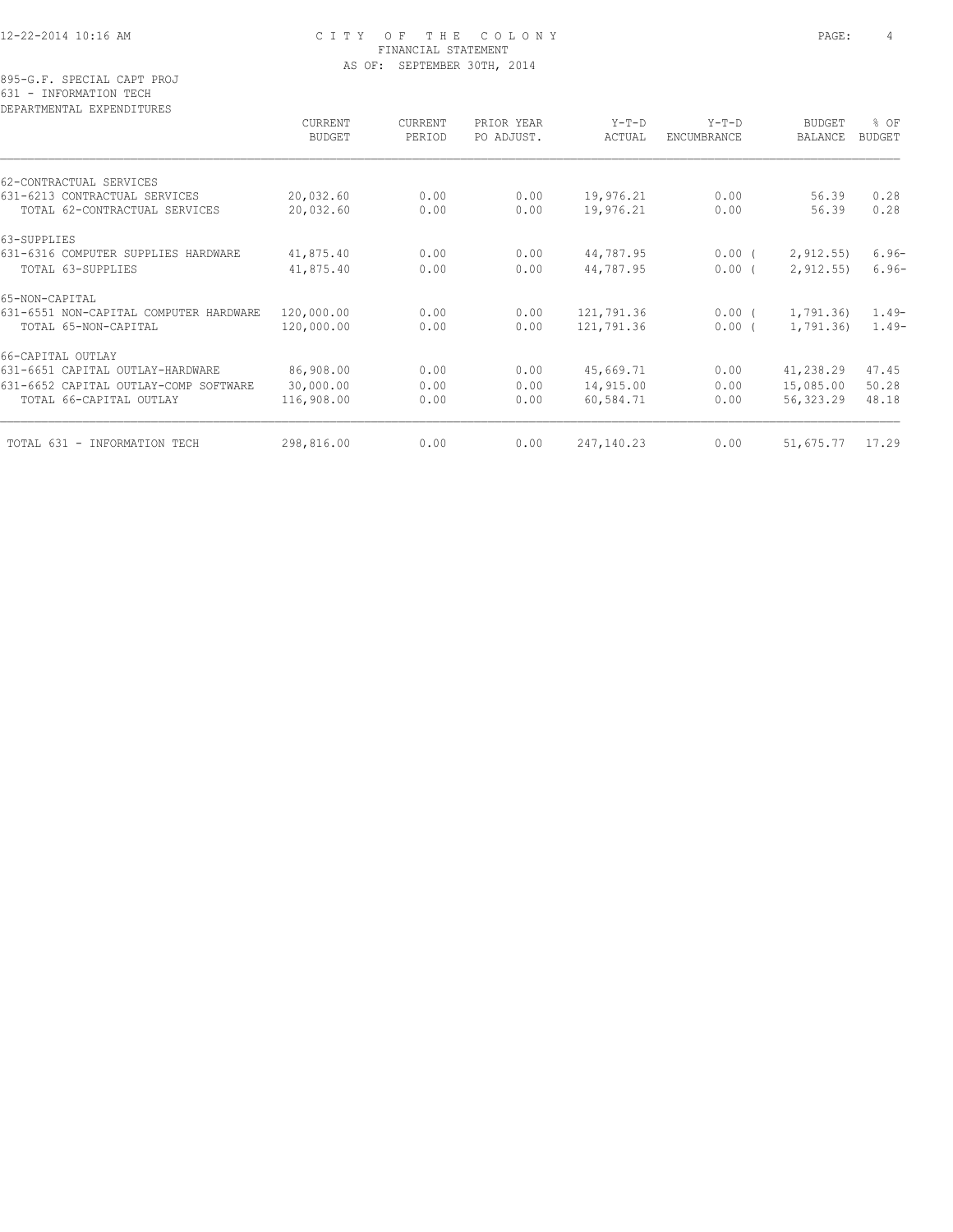#### 12-22-2014 10:16 AM C I T Y O F T H E C O L O N Y PAGE: 5 FINANCIAL STATEMENT AS OF: SEPTEMBER 30TH, 2014

| 895-G.F. SPECIAL CAPT PROJ |  |
|----------------------------|--|
| 635 - NON-DEPARTMENTAL     |  |
| popsamumumsi puppuntamupo  |  |

| DEPARTMENTAL EXPENDITURES                                           |                          |                          |                          |                          |                               |                                 |                       |
|---------------------------------------------------------------------|--------------------------|--------------------------|--------------------------|--------------------------|-------------------------------|---------------------------------|-----------------------|
|                                                                     | CURRENT<br><b>BUDGET</b> | <b>CURRENT</b><br>PERIOD | PRIOR YEAR<br>PO ADJUST. | Y-T-D<br>ACTUAL          | $Y-T-D$<br><b>ENCUMBRANCE</b> | <b>BUDGET</b><br><b>BALANCE</b> | % OF<br><b>BUDGET</b> |
|                                                                     |                          |                          |                          |                          |                               |                                 |                       |
| 62-CONTRACTUAL SERVICES                                             |                          |                          |                          |                          |                               |                                 |                       |
| 63-SUPPLIES                                                         |                          |                          |                          |                          |                               |                                 |                       |
| 64-MAINTENANCE                                                      |                          |                          |                          |                          |                               |                                 |                       |
| 65-NON-CAPITAL                                                      |                          |                          |                          |                          |                               |                                 |                       |
| 66-CAPITAL OUTLAY                                                   |                          |                          |                          |                          |                               |                                 |                       |
| 67-OVERHEAD ALLOCATION                                              |                          |                          |                          |                          |                               |                                 |                       |
| 635-6700 2013 CO - COST OF ISSUANCE<br>TOTAL 67-OVERHEAD ALLOCATION | 0.00<br>0.00             | 0.00<br>0.00             | $0.00$ (<br>$0.00$ (     | 14,078.01)<br>14,078.01) | 0.00<br>0.00                  | 14,078.01<br>14,078.01          | 0.00<br>0.00          |
| 68-SUNDRY CHARGES                                                   |                          |                          |                          |                          |                               |                                 |                       |
| 635-6800 TRANSFER OUT - CIP                                         | 0.00                     | 155,495.82               | 0.00                     | 155,495.82               | $0.00$ (                      | 155,495.82)                     | 0.00                  |
| 635-6850 CONTRA-EXPENSE                                             |                          | $0.00$ ( 155,495.82)     | $0.00$ (                 | 155,495.82)              | 0.00                          | 155,495.82                      | 0.00                  |
| TOTAL 635 - NON-DEPARTMENTAL                                        | 0.00                     | 0.00                     | $0.00$ (                 | 14,078.01)               | 0.00                          | 14,078.01                       | 0.00                  |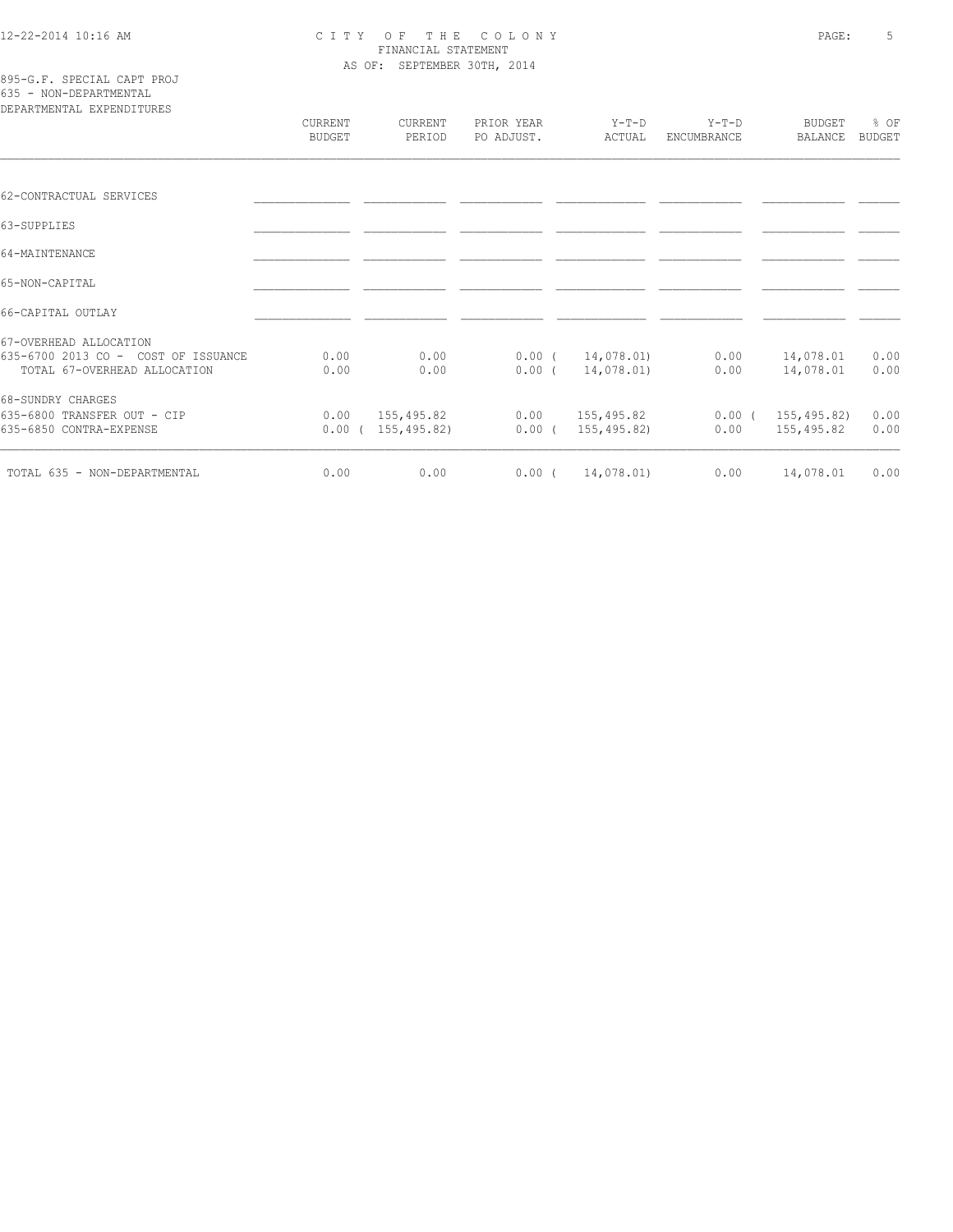#### 12-22-2014 10:16 AM C I T Y O F T H E C O L O N Y PAGE: 6 FINANCIAL STATEMENT AS OF: SEPTEMBER 30TH, 2014

| UIV<br>O.CONCHI IZI OVENI      |         |                           |            |              |             |               |               |
|--------------------------------|---------|---------------------------|------------|--------------|-------------|---------------|---------------|
| DEPARTMENTAL EXPENDITURES      |         |                           |            |              |             |               |               |
|                                | CURRENT | CURRENT                   | PRIOR YEAR | Y-T-D        | Y-T-D       | <b>BUDGET</b> | % OF          |
|                                | BUDGET  | PERIOD                    | PO ADJUST. | ACTUAL       | ENCUMBRANCE | BALANCE       | <b>BUDGET</b> |
|                                |         |                           |            |              |             |               |               |
| 62-CONTRACTUAL SERVICES        |         |                           |            |              |             |               |               |
| 640-6210 PROFESSIONAL SERVICES | 0.00    | 0.00                      | 0.00       | 23,220.00    | $0.00$ (    | 23,220.00)    | 0.00          |
| 640-6213 CONTRACTUAL SERVICES  |         | 7,397,916.72 1,278,577.72 | 0.00       | 4,897,379.74 | 0.00        | 2,500,536.98  | 33.80         |
| TOTAL 62-CONTRACTUAL SERVICES  |         | 7,397,916.72 1,278,577.72 | 0.00       | 4,920,599.74 | 0.00        | 2,477,316.98  | 33.49         |
| TOTAL 640 - S.COLONY 121 OVERP |         | 7,397,916.72 1,278,577.72 | 0.00       | 4,920,599.74 | 0.00        | 2,477,316.98  | 33.49         |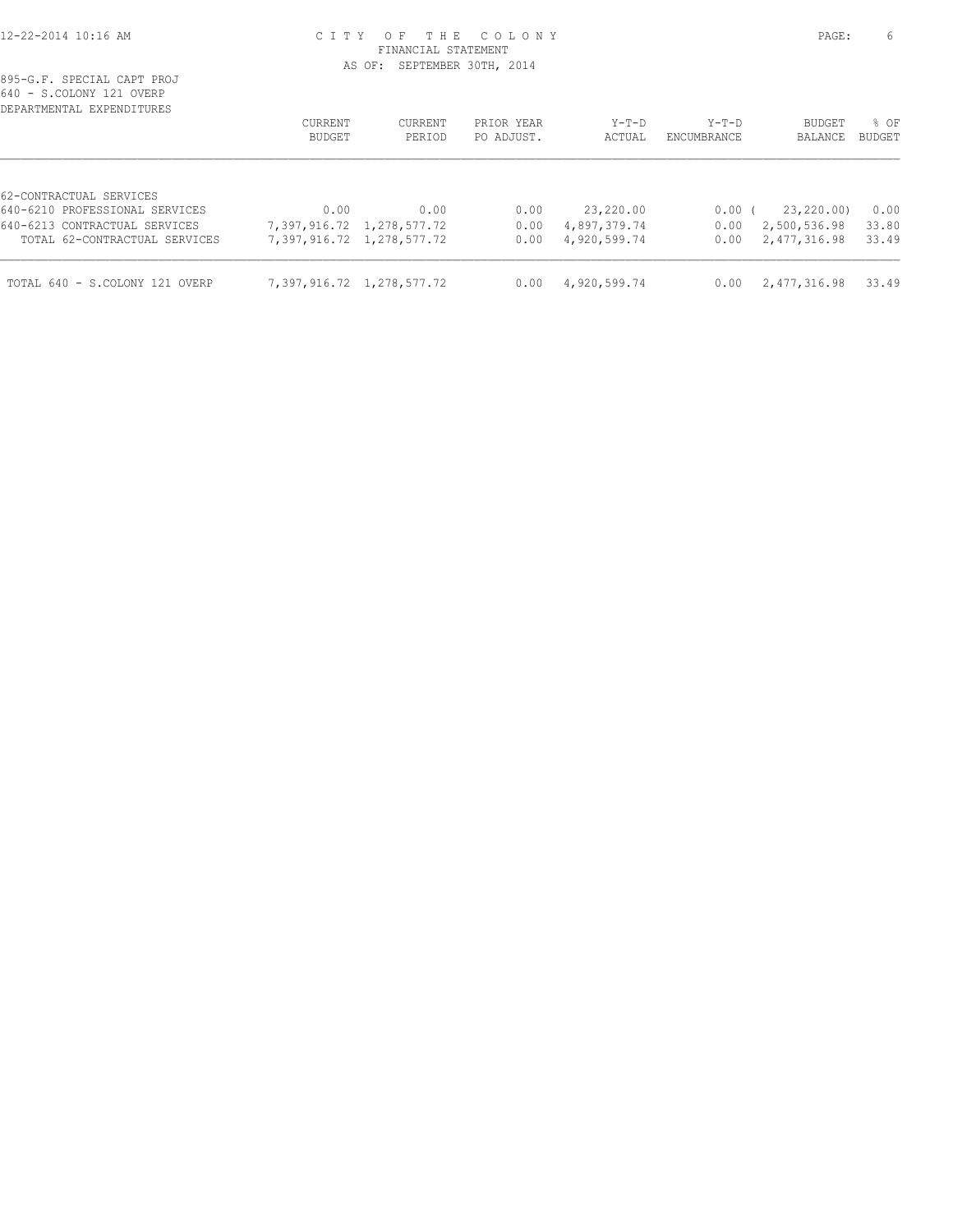#### 12-22-2014 10:16 AM C I T Y O F T H E C O L O N Y PAGE: 7 FINANCIAL STATEMENT AS OF: SEPTEMBER 30TH, 2014

| UTA LIANU LIWI UNDIYI<br>DEPARTMENTAL EXPENDITURES                                        | <b>CURRENT</b><br>BUDGET     | CURRENT<br>PERIOD        | PRIOR YEAR<br>PO ADJUST. | $Y-T-D$<br>ACTUAL            | $Y-T-D$<br>ENCUMBRANCE | <b>BUDGET</b><br>BALANCE | % OF<br><b>BUDGET</b> |
|-------------------------------------------------------------------------------------------|------------------------------|--------------------------|--------------------------|------------------------------|------------------------|--------------------------|-----------------------|
| 62-CONTRACTUAL SERVICES<br>642-6213 CONTRACTUAL SERVICES<br>TOTAL 62-CONTRACTUAL SERVICES | 1,717,961.93<br>1,717,961.93 | 343,542.41<br>343,542.41 | 0.00<br>0.00             | 1,529,840.98<br>1,529,840.98 | 0.00<br>0.00           | 188,120.95<br>188,120.95 | 10.95<br>10.95        |
| TOTAL 642 - PLANO PKWY (NFM)                                                              | 1,717,961.93                 | 343,542.41               | 0.00                     | 1,529,840.98                 | 0.00                   | 188,120.95               | 10.95                 |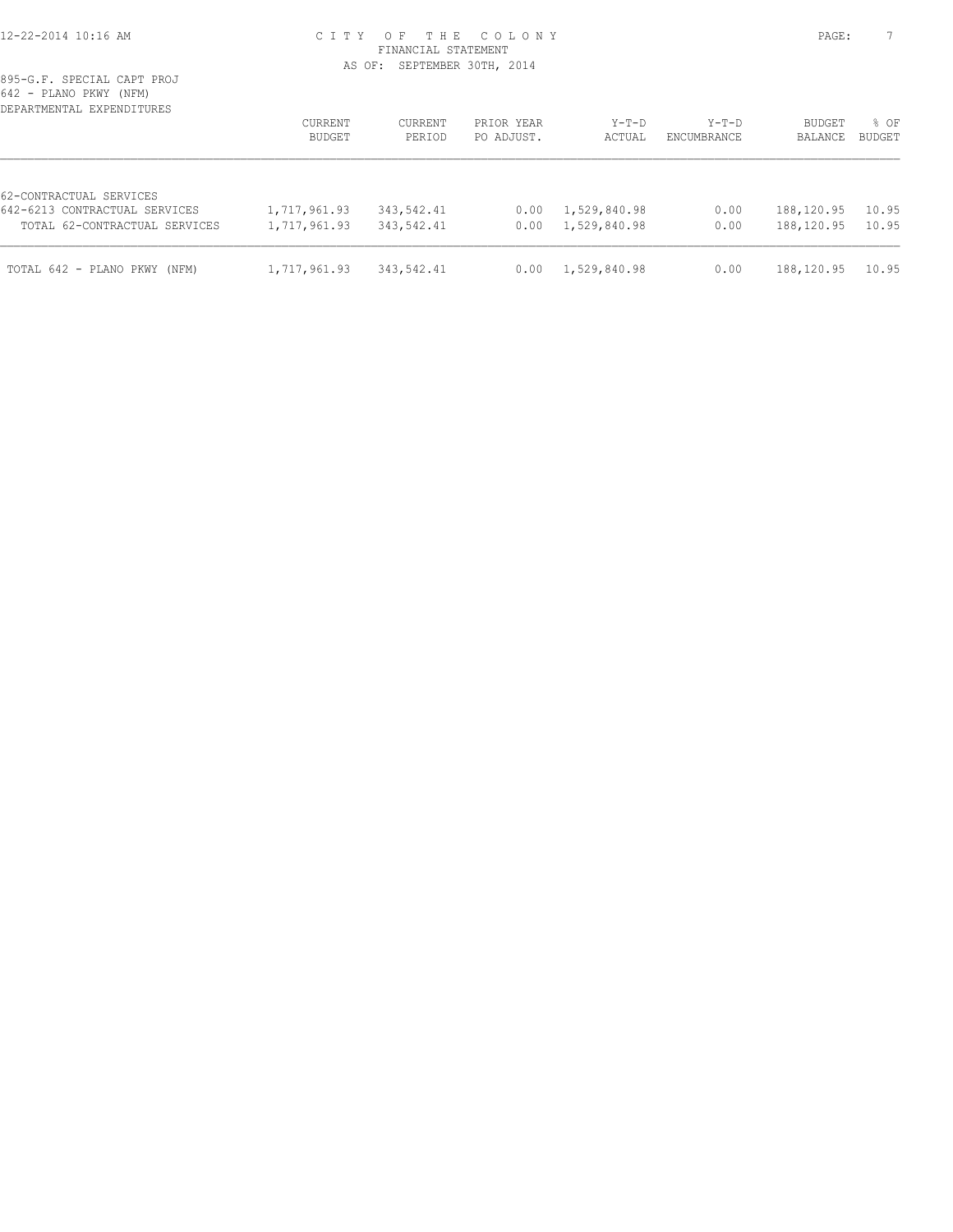| 12-22-2014 10:16 AM                   |         | FINANCIAL STATEMENT         | CITY OF THE COLONY |        |             | PAGE:   | 8      |
|---------------------------------------|---------|-----------------------------|--------------------|--------|-------------|---------|--------|
|                                       |         | AS OF: SEPTEMBER 30TH, 2014 |                    |        |             |         |        |
| 895-G.F. SPECIAL CAPT PROJ<br>$645 -$ |         |                             |                    |        |             |         |        |
| DEPARTMENTAL EXPENDITURES             |         |                             |                    |        |             |         |        |
|                                       | CURRENT | CURRENT                     | PRIOR YEAR         | Y-T-D  | $Y-T-D$     | BUDGET  | % OF   |
|                                       | BUDGET  | PERIOD                      | PO ADJUST.         | ACTUAL | ENCUMBRANCE | BALANCE | BUDGET |
|                                       |         |                             |                    |        |             |         |        |
|                                       |         |                             |                    |        |             |         |        |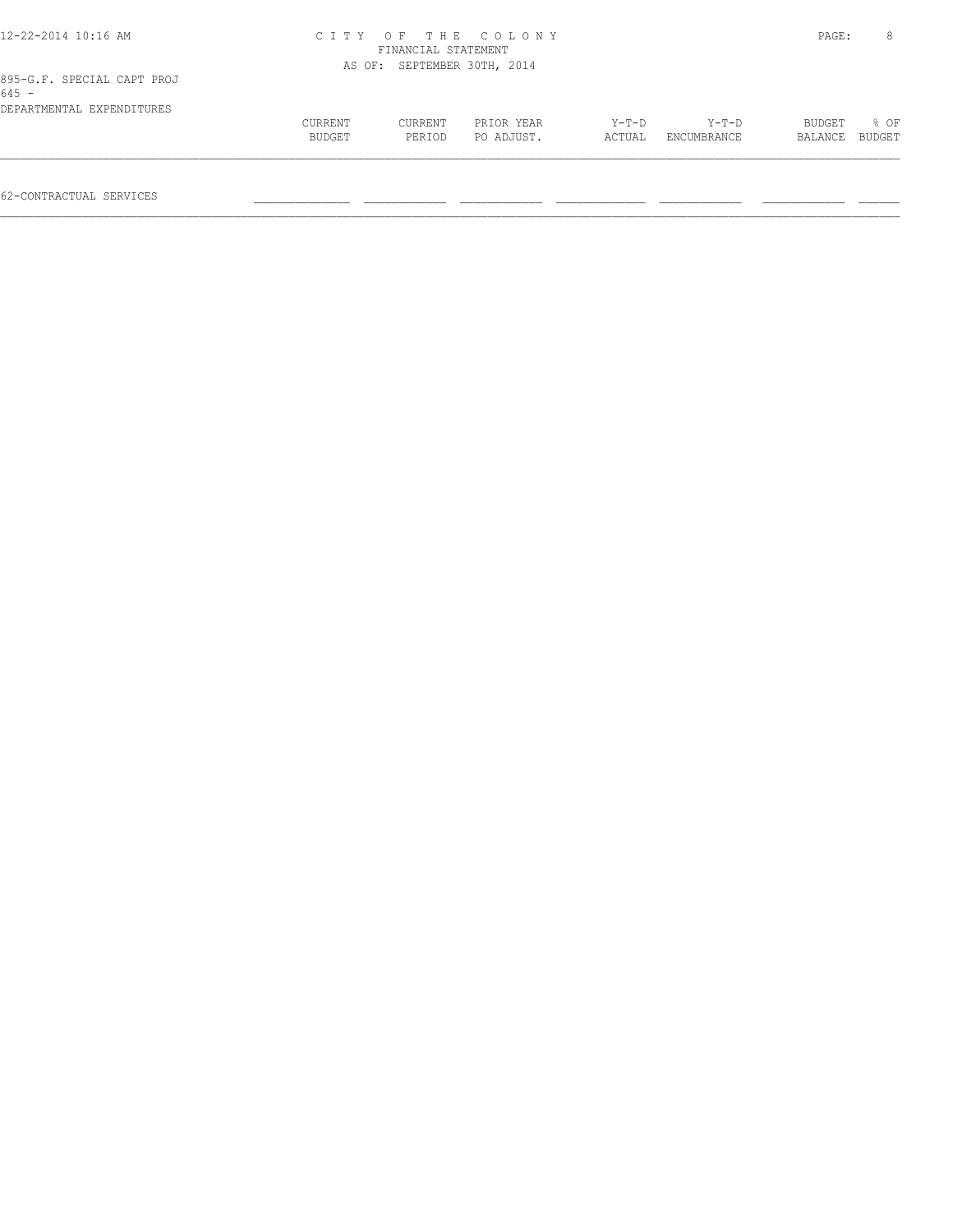### 12-22-2014 10:16 AM C I T Y O F T H E C O L O N Y PAGE: 9 FINANCIAL STATEMENT AS OF: SEPTEMBER 30TH, 2014

895-G.F. SPECIAL CAPT PROJ 651 - AQUATICS

| CURRENT   | <b>CURRENT</b> | PRIOR YEAR | $Y-T-D$   | $Y-T-D$     | <b>BUDGET</b> | % OF   |
|-----------|----------------|------------|-----------|-------------|---------------|--------|
| BUDGET    | PERIOD         | PO ADJUST. | ACTUAL    | ENCUMBRANCE | BALANCE       | BUDGET |
|           |                |            |           |             |               |        |
| 6,730.75  | 0.00           | 0.00       | 6,730.75  | 0.00        | 0.00          | 0.00   |
| 6,730.75  | 0.00           | 0.00       | 6,730.75  | 0.00        | 0.00          | 0.00   |
|           |                |            |           |             |               |        |
| 18,500.00 | 0.00           | 0.00       | 18,500.00 | 0.00        | 0.00          | 0.00   |
| 18,500.00 | 0.00           | 0.00       | 18,500.00 | 0.00        | 0.00          | 0.00   |
| 25,230.75 | 0.00           | 0.00       | 25,230.75 | 0.00        | 0.00          | 0.00   |
|           |                |            |           |             |               |        |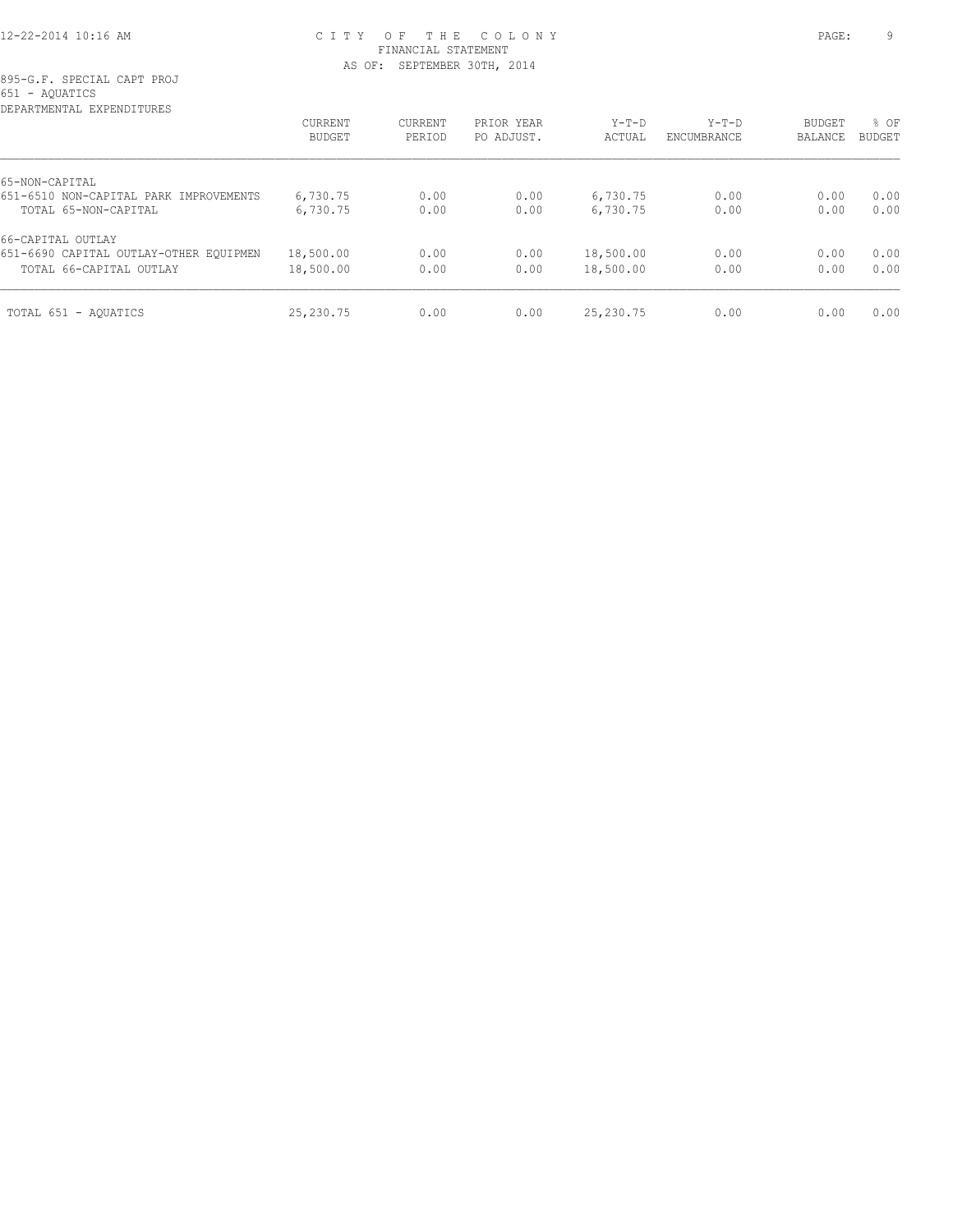66-CAPITAL OUTLAY

# CITY OF THE COLONY<br>FINANCIAL STATEMENT<br>AS OF: SEPTEMBER 30TH, 2014

 $\overline{\phantom{a}}$ 

— <del>— —</del>

— <del>— — —</del> —

| 895-G.F. SPECIAL CAPT PROJ<br>656 - 98-99 BUDGET ENHANC<br>DEPARTMENTAL EXPENDITURES |                   |                   |                          |                 |                      |                   |                |
|--------------------------------------------------------------------------------------|-------------------|-------------------|--------------------------|-----------------|----------------------|-------------------|----------------|
|                                                                                      | CURRENT<br>BUDGET | CURRENT<br>PERIOD | PRIOR YEAR<br>PO ADJUST. | Y-T-D<br>ACTUAL | Y-T-D<br>ENCUMBRANCE | BUDGET<br>BALANCE | % OF<br>BUDGET |
|                                                                                      |                   |                   |                          |                 |                      |                   |                |
| 61-PERSONNEL SERVICES                                                                |                   |                   |                          |                 |                      |                   |                |
| 62-CONTRACTUAL SERVICES                                                              |                   |                   |                          |                 |                      |                   |                |
| 63-SUPPLIES                                                                          |                   |                   |                          |                 |                      |                   |                |
| 64-MAINTENANCE                                                                       |                   |                   |                          |                 |                      |                   |                |
| 65-NON-CAPITAL                                                                       |                   |                   |                          |                 |                      |                   |                |

 $\overline{\phantom{a}}$ 

L.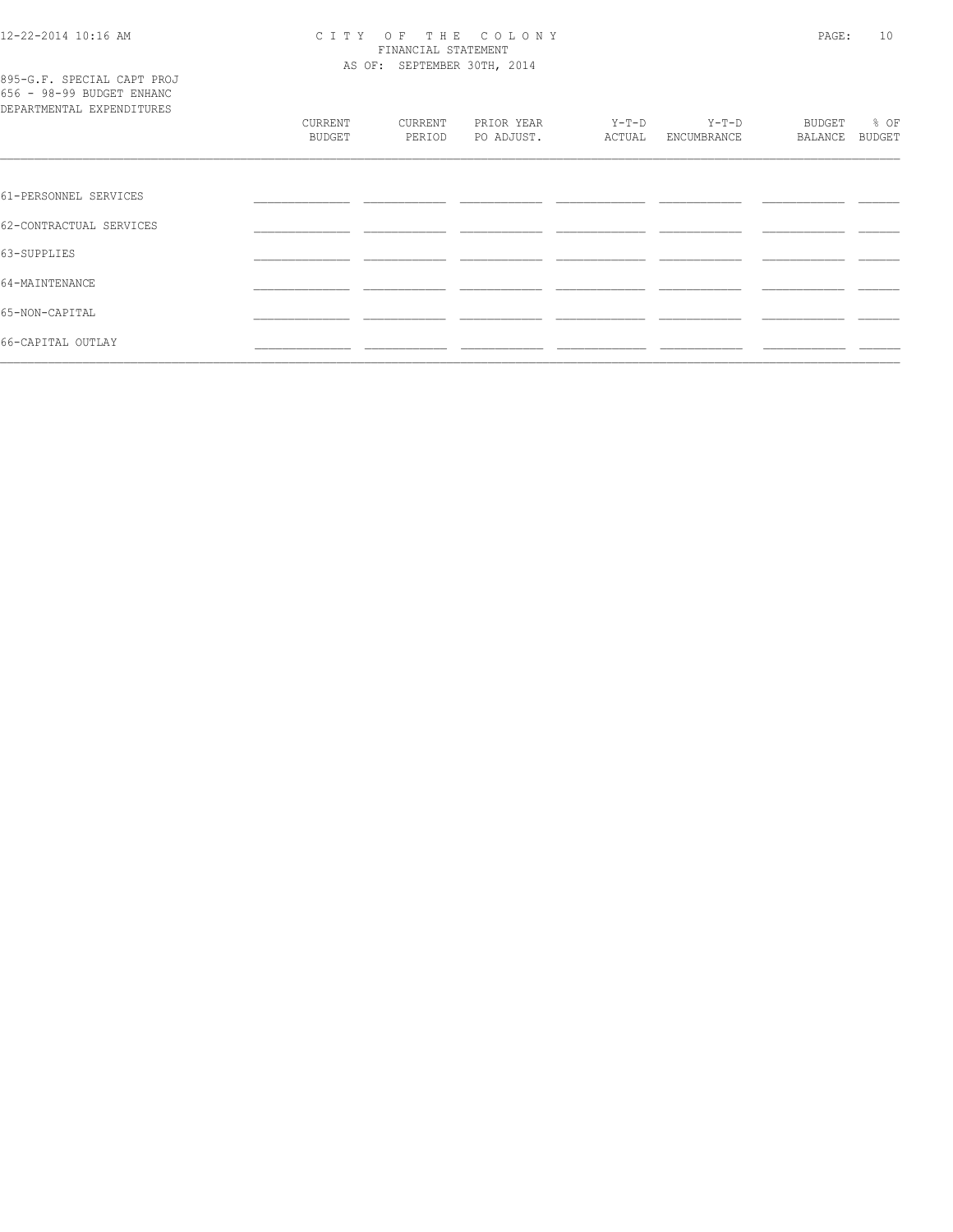| 12-22-2014 10:16 AM                                                                  |                   |                             | CITY OF THE COLONY       |                 |                      | PAGE:             | 11             |
|--------------------------------------------------------------------------------------|-------------------|-----------------------------|--------------------------|-----------------|----------------------|-------------------|----------------|
|                                                                                      |                   | FINANCIAL STATEMENT         |                          |                 |                      |                   |                |
|                                                                                      |                   | AS OF: SEPTEMBER 30TH, 2014 |                          |                 |                      |                   |                |
| 895-G.F. SPECIAL CAPT PROJ<br>658 - LONE STAR GAS LINES<br>DEPARTMENTAL EXPENDITURES |                   |                             |                          |                 |                      |                   |                |
|                                                                                      | CURRENT<br>BUDGET | CURRENT<br>PERIOD           | PRIOR YEAR<br>PO ADJUST. | Y-T-D<br>ACTUAL | Y-T-D<br>ENCUMBRANCE | BUDGET<br>BALANCE | 8 OF<br>BUDGET |
|                                                                                      |                   |                             |                          |                 |                      |                   |                |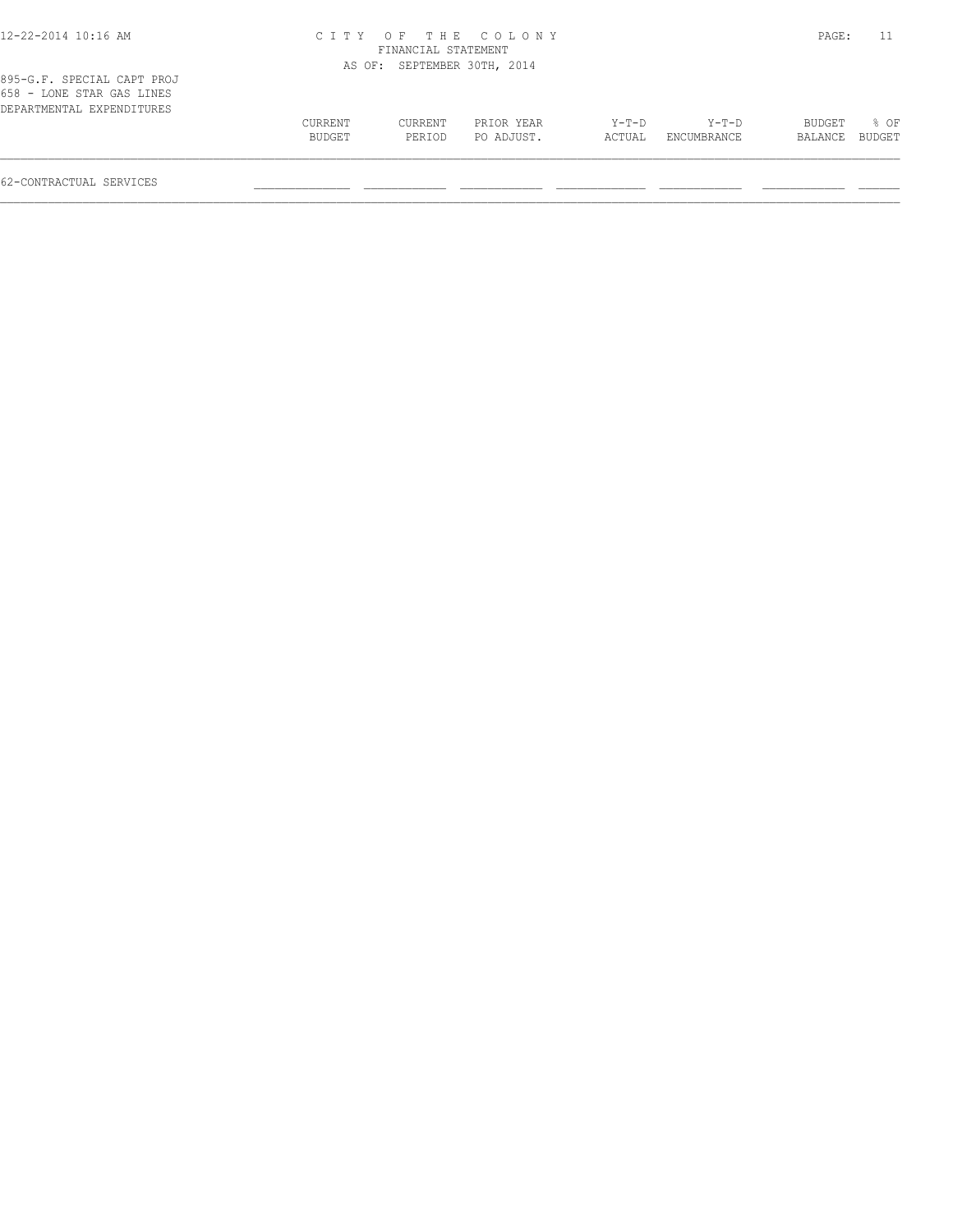| 12-22-2014 10:16 AM                                                                 |                   |                             | CITY OF THE COLONY       |                 |                        | PAGE:             |                |
|-------------------------------------------------------------------------------------|-------------------|-----------------------------|--------------------------|-----------------|------------------------|-------------------|----------------|
|                                                                                     |                   | FINANCIAL STATEMENT         |                          |                 |                        |                   |                |
|                                                                                     |                   | AS OF: SEPTEMBER 30TH, 2014 |                          |                 |                        |                   |                |
| 895-G.F. SPECIAL CAPT PROJ<br>661 - WATER DISTRIBUTION<br>DEPARTMENTAL EXPENDITURES |                   |                             |                          |                 |                        |                   |                |
|                                                                                     | CURRENT<br>BUDGET | CURRENT<br>PERIOD           | PRIOR YEAR<br>PO ADJUST. | Y-T-D<br>ACTUAL | $Y-T-D$<br>ENCUMBRANCE | BUDGET<br>BALANCE | 8 OF<br>BUDGET |
|                                                                                     |                   |                             |                          |                 |                        |                   |                |

66-CAPITAL OUTLAY \_\_\_\_\_\_\_\_\_\_\_\_\_\_ \_\_\_\_\_\_\_\_\_\_\_\_ \_\_\_\_\_\_\_\_\_\_\_\_ \_\_\_\_\_\_\_\_\_\_\_\_\_ \_\_\_\_\_\_\_\_\_\_\_\_ \_\_\_\_\_\_\_\_\_\_\_\_ \_\_\_\_\_\_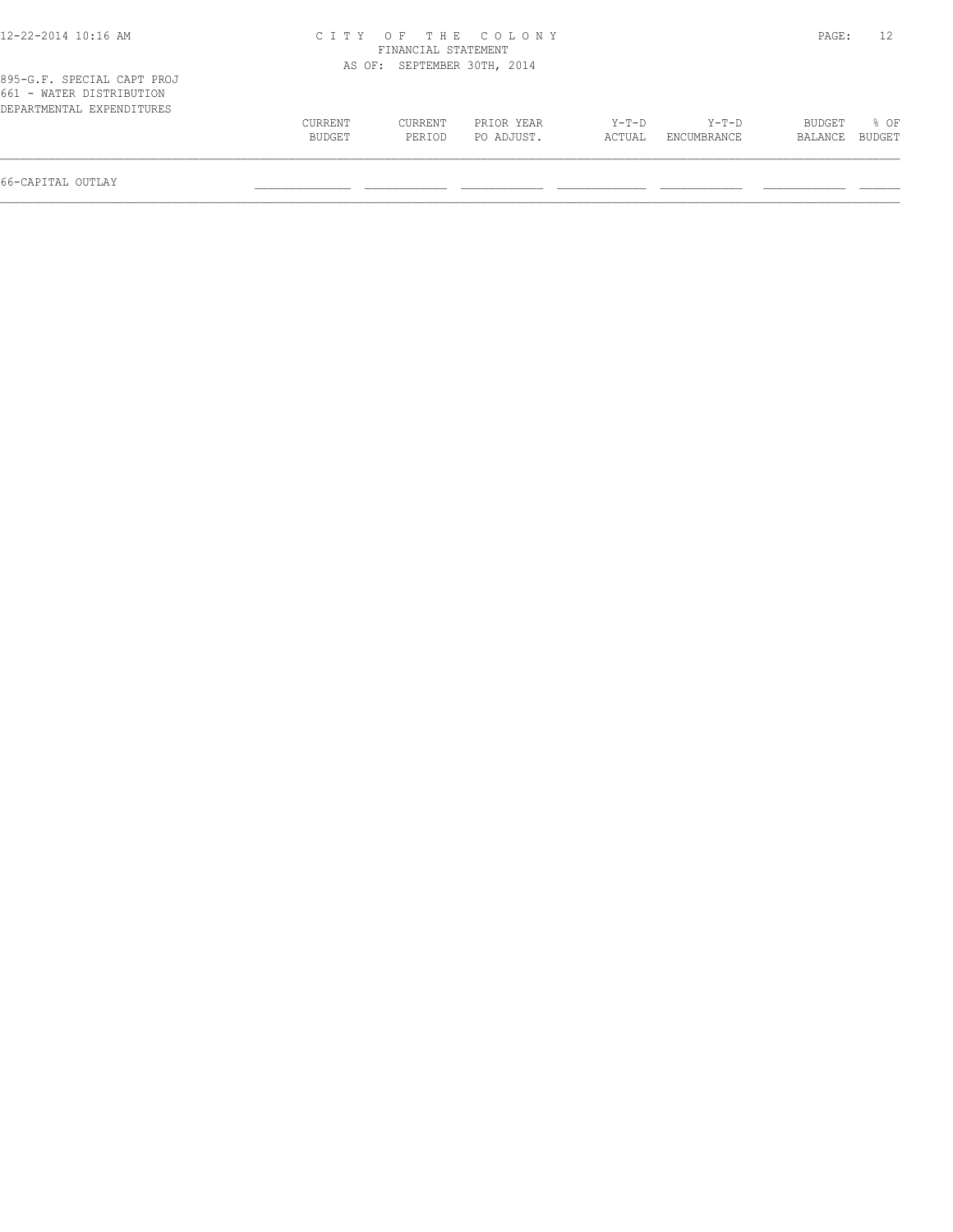| 12-22-2014 10:16 AM                            |         |                             | CITY OF THE COLONY |         |             | PAGE:   |        |
|------------------------------------------------|---------|-----------------------------|--------------------|---------|-------------|---------|--------|
|                                                |         | FINANCIAL STATEMENT         |                    |         |             |         |        |
|                                                |         | AS OF: SEPTEMBER 30TH, 2014 |                    |         |             |         |        |
| 895-G.F. SPECIAL CAPT PROJ<br>662 - WASTEWATER |         |                             |                    |         |             |         |        |
| DEPARTMENTAL EXPENDITURES                      |         |                             |                    |         |             |         |        |
|                                                | CURRENT | CURRENT                     | PRIOR YEAR         | $Y-T-D$ | $Y-T-D$     | BUDGET  | 8 OF   |
|                                                | BUDGET  | PERIOD                      | PO ADJUST.         | ACTUAL  | ENCUMBRANCE | BALANCE | BUDGET |
|                                                |         |                             |                    |         |             |         |        |

66-CAPITAL OUTLAY \_\_\_\_\_\_\_\_\_\_\_\_\_\_ \_\_\_\_\_\_\_\_\_\_\_\_ \_\_\_\_\_\_\_\_\_\_\_\_ \_\_\_\_\_\_\_\_\_\_\_\_\_ \_\_\_\_\_\_\_\_\_\_\_\_ \_\_\_\_\_\_\_\_\_\_\_\_ \_\_\_\_\_\_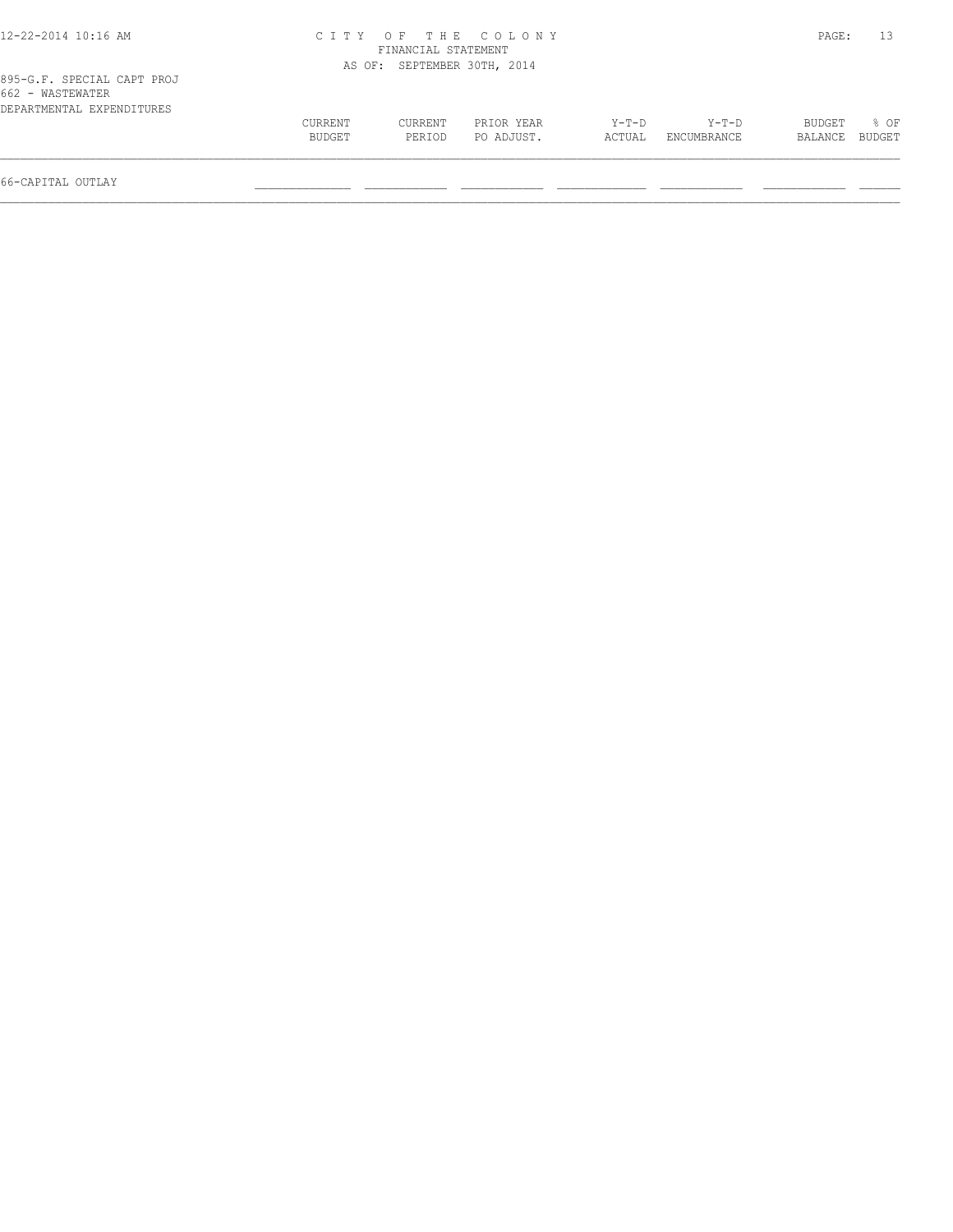| 12-22-2014 10:16 AM                                                                 |                   | FINANCIAL STATEMENT         | CITY OF THE COLONY       |                 |                      | PAGE:             | 14             |
|-------------------------------------------------------------------------------------|-------------------|-----------------------------|--------------------------|-----------------|----------------------|-------------------|----------------|
| 895-G.F. SPECIAL CAPT PROJ<br>663 - UTIL ADMIN ENHANCE<br>DEPARTMENTAL EXPENDITURES |                   | AS OF: SEPTEMBER 30TH, 2014 |                          |                 |                      |                   |                |
|                                                                                     | CURRENT<br>BUDGET | CURRENT<br>PERIOD           | PRIOR YEAR<br>PO ADJUST. | Y-T-D<br>ACTUAL | Y-T-D<br>ENCUMBRANCE | BUDGET<br>BALANCE | % OF<br>BUDGET |
| 62-CONTRACTUAL SERVICES                                                             |                   |                             |                          |                 |                      |                   |                |
| 66-CAPITAL OUTLAY                                                                   |                   |                             |                          |                 |                      |                   |                |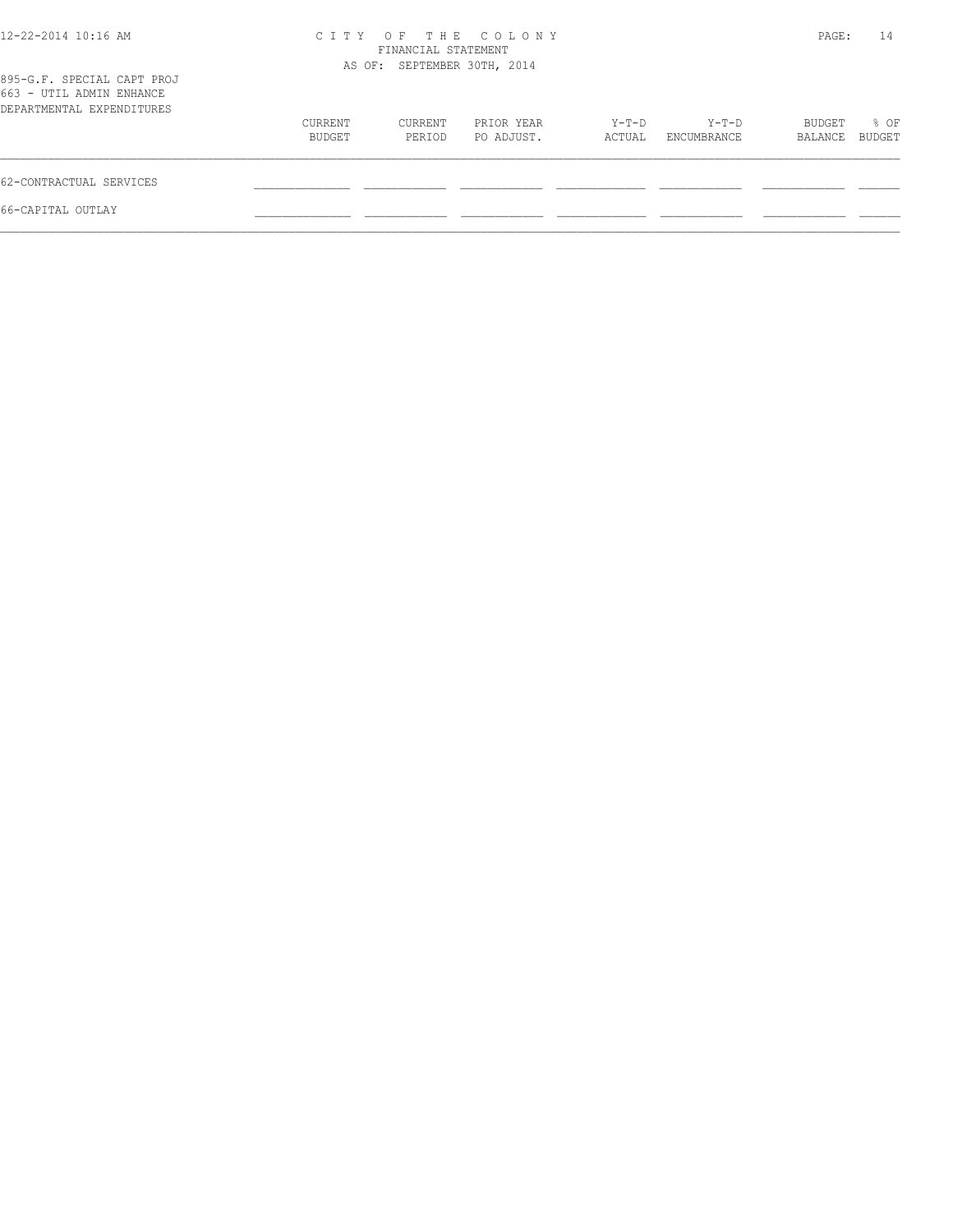## 12-22-2014 10:16 AM C I T Y O F T H E C O L O N Y PAGE: 15 FINANCIAL STATEMENT AS OF: SEPTEMBER 30TH, 2014

| DEPARTMENTAL EXPENDITURES                                                          | CURRENT<br>BUDGET        | CURRENT<br>PERIOD | PRIOR YEAR<br>PO ADJUST. | $Y-T-D$<br>ACTUAL      | $Y-T-D$<br>ENCUMBRANCE | <b>BUDGET</b><br>BALANCE | % OF<br><b>BUDGET</b> |
|------------------------------------------------------------------------------------|--------------------------|-------------------|--------------------------|------------------------|------------------------|--------------------------|-----------------------|
| 66-CAPITAL OUTLAY<br>667-6630 CAPITAL OUTLAY - VEHICLES<br>TOTAL 66-CAPITAL OUTLAY | 100,000.00<br>100,000.00 | 0.00<br>0.00      | 0.00<br>0.00             | 98,628.10<br>98,628.10 | 0.00<br>0.00           | 1,371.90<br>1,371.90     | 1.37<br>1.37          |
| TOTAL 667 - PUBLIC WORKS U.F.                                                      | 100,000.00               | 0.00              | 0.00                     | 98,628.10              | 0.00                   | 1,371.90                 | 1.37                  |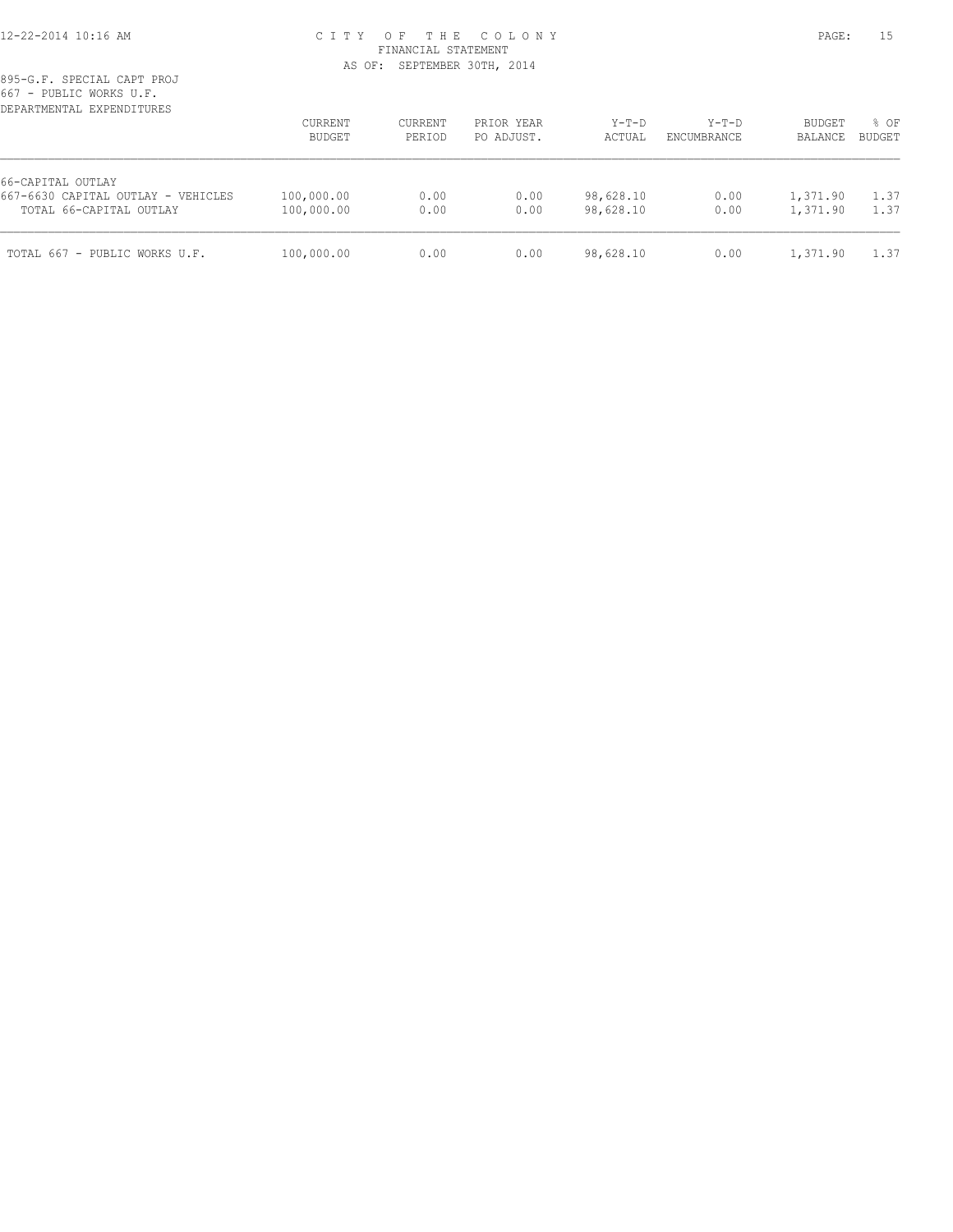### 12-22-2014 10:16 AM C I T Y O F T H E C O L O N Y PAGE: 16 FINANCIAL STATEMENT AS OF: SEPTEMBER 30TH, 2014

895-G.F. SPECIAL CAPT PROJ 668 - FACILITIES MAINT

| CURRENT<br>BUDGET | CURRENT<br>PERIOD | PRIOR YEAR<br>PO ADJUST. | $Y-T-D$<br>ACTUAL | $Y-T-D$<br>ENCUMBRANCE | BUDGET<br>BALANCE | % OF<br><b>BUDGET</b> |
|-------------------|-------------------|--------------------------|-------------------|------------------------|-------------------|-----------------------|
|                   |                   |                          |                   |                        |                   |                       |
|                   |                   |                          |                   |                        |                   |                       |
|                   |                   |                          |                   |                        |                   |                       |
| 5,000.00          | 0.00              | 0.00                     | 5,000.00          | 0.00                   | 0.00              | 0.00                  |
| 5,000.00          | 0.00              | 0.00                     | 5,000.00          | 0.00                   | 0.00              | 0.00                  |
|                   |                   |                          |                   |                        |                   |                       |
| 39,000.00         | 0.00              | 0.00                     | 30,002.53         | 0.00                   | 8,997.47          | 23.07                 |
| 39,000.00         | 0.00              | 0.00                     | 30,002.53         | 0.00                   | 8,997.47          | 23.07                 |
|                   |                   |                          |                   |                        |                   | 20.45                 |
|                   | 44,000.00         | 0.00                     | 0.00              | 35,002.53              | 0.00              | 8,997.47              |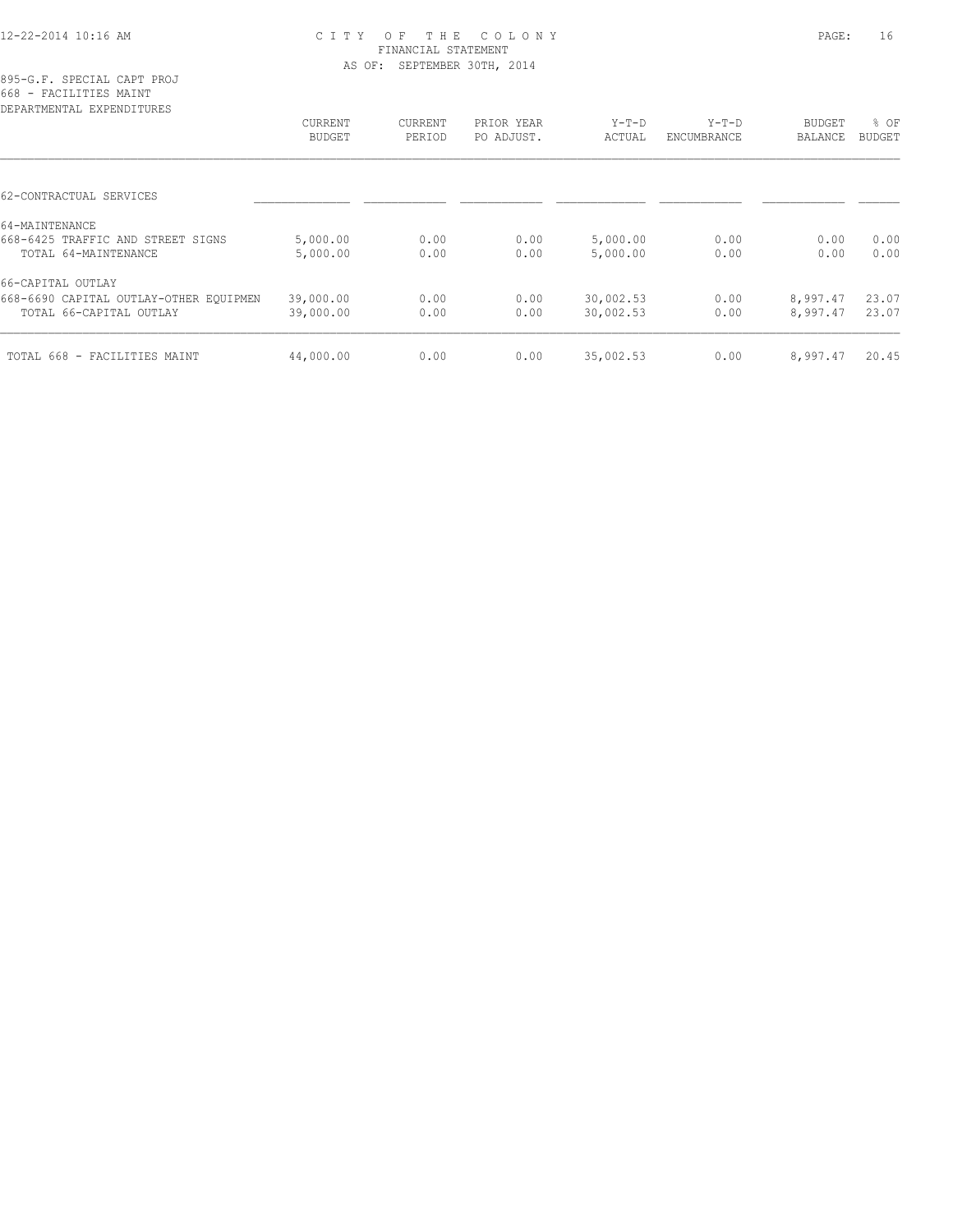# 12-22-2014 10:16 AM C I T Y O F T H E C O L O N Y PAGE: 17 FINANCIAL STATEMENT AS OF: SEPTEMBER 30TH, 2014

|  |  |  |                           | 895-G.F. SPECIAL CAPT PROJ |  |
|--|--|--|---------------------------|----------------------------|--|
|  |  |  | 670 - FIRE ENHANCEMENTS   |                            |  |
|  |  |  | DEPARTMENTAL EXPENDITURES |                            |  |

|               | CURRENT    | PRIOR YEAR | $Y-T-D$    | $Y-T-D$            | <b>BUDGET</b> | % OF                                            |
|---------------|------------|------------|------------|--------------------|---------------|-------------------------------------------------|
| <b>BUDGET</b> | PERIOD     | PO ADJUST. | ACTUAL     | <b>ENCUMBRANCE</b> | BALANCE       | <b>BUDGET</b>                                   |
|               |            |            |            |                    |               |                                                 |
|               |            |            |            |                    |               |                                                 |
|               |            |            |            |                    |               |                                                 |
| 0.00          | 0.00       | 0.00       | 1,598.24   | $0.00$ (           |               | 0.00                                            |
| 0.00          | 0.00       | 0.00       | 1,598.24   | $0.00$ (           |               | 0.00                                            |
|               |            |            |            |                    |               |                                                 |
|               |            |            |            |                    |               |                                                 |
| 0.00          | 0.00       | 0.00       | 3,570.00   | $0.00$ (           |               | 0.00                                            |
| 25,000.00     | 0.00       | 0.00       | 16,220.60  | 0.00               | 8,779.40      | 35.12                                           |
| 98,830.00     | 0.00       | 0.00       | 92,592.76  | 0.00               | 6,237.24      | 6.31                                            |
| 10,000.00     | 0.00       | 0.00       | 0.00       | 0.00               | 10,000.00     | 100.00                                          |
| 133,830.00    | 0.00       | 0.00       | 112,383.36 | 0.00               | 21,446.64     | 16.03                                           |
|               |            |            |            |                    |               | 14.83                                           |
|               | 133,830.00 | 0.00       | 0.00       | 113,981.60         | 0.00          | 1,598.24)<br>1,598.24)<br>3,570.00<br>19,848.40 |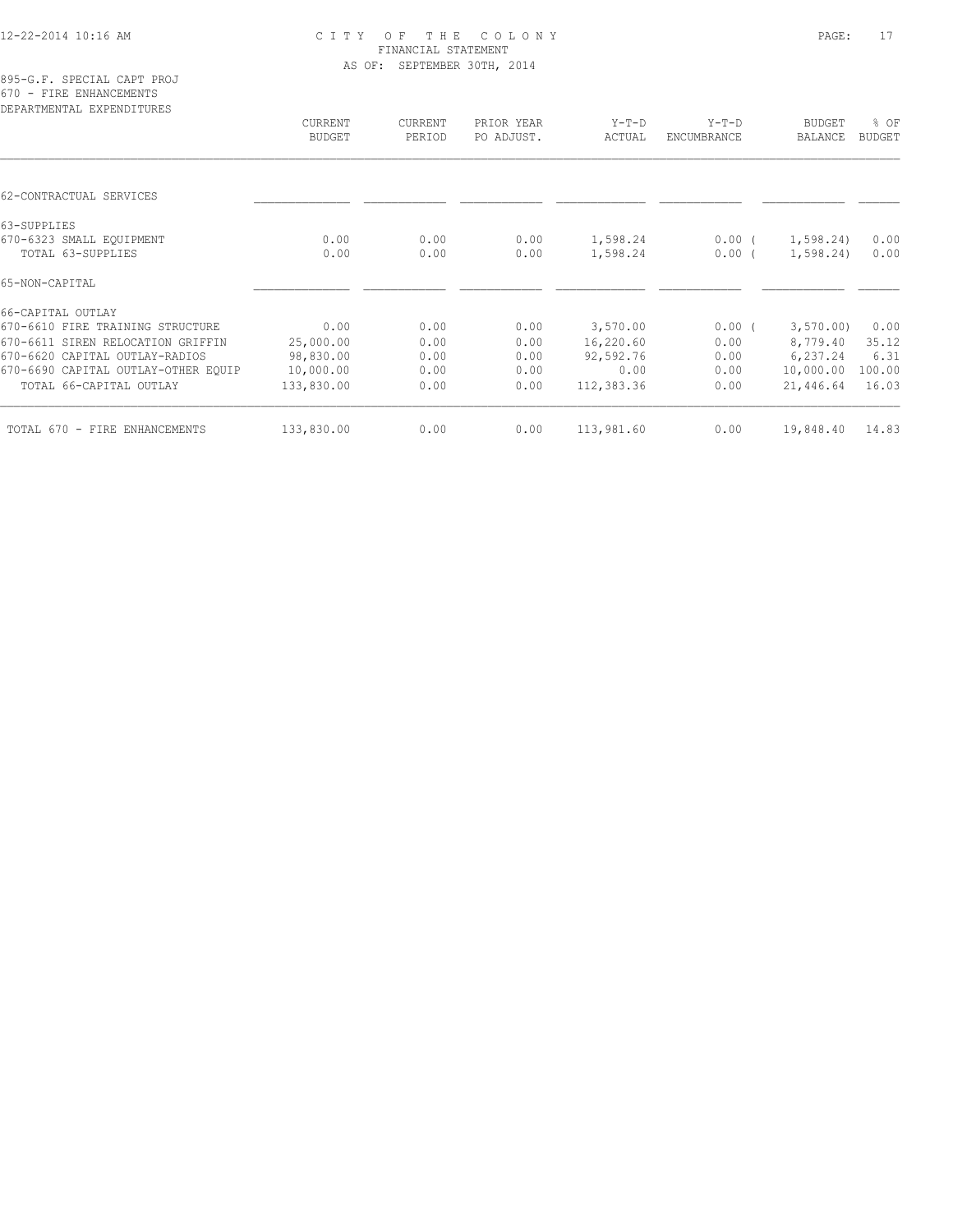## 12-22-2014 10:16 AM C I T Y O F T H E C O L O N Y PAGE: 18 FINANCIAL STATEMENT AS OF: SEPTEMBER 30TH, 2014

|  |  | 895-G.F. SPECIAL CAPT PROJ |  |
|--|--|----------------------------|--|
|  |  | 675 - POLICE DEPARTMENT    |  |
|  |  | prodentment textoriorminal |  |

| CURRENT    | <b>CURRENT</b> | PRIOR YEAR | $Y-T-D$    | $Y-T-D$     | <b>BUDGET</b> | $8$ OF               |
|------------|----------------|------------|------------|-------------|---------------|----------------------|
| BUDGET     | PERIOD         | PO ADJUST. | ACTUAL     | ENCUMBRANCE | BALANCE       | BUDGET               |
|            |                |            |            |             |               |                      |
|            |                |            |            |             |               |                      |
| 0.00       | 7,125.68       | 0.00       | 7,125.68   | $0.00$ (    | 7,125.68)     | 0.00                 |
| 0.00       | 7,125.68       | 0.00       | 7,125.68   | $0.00$ (    | 7,125.68)     | 0.00                 |
|            |                |            |            |             |               |                      |
|            |                |            |            |             |               |                      |
| 210,000.00 | 31,219.06      | 0.00       | 235,571.82 | $0.00$ (    | 25, 571, 82)  | $12.18-$             |
| 15,000.00  | 0.00           | 0.00       | 15,000.00  | 0.00        | 0.00          | 0.00                 |
| 20,000.00  | 0.00           | 0.00       | 19,000.00  | 0.00        | 1,000.00      | 5.00                 |
| 245,000.00 | 31,219.06      | 0.00       | 269,571.82 | $0.00$ (    | 24,571.82)    | $10.03-$             |
|            |                |            |            |             |               |                      |
|            | 245,000.00     | 38, 344.74 | 0.00       | 276,697.50  | 0.00(         | $31,697.50$ $12.94-$ |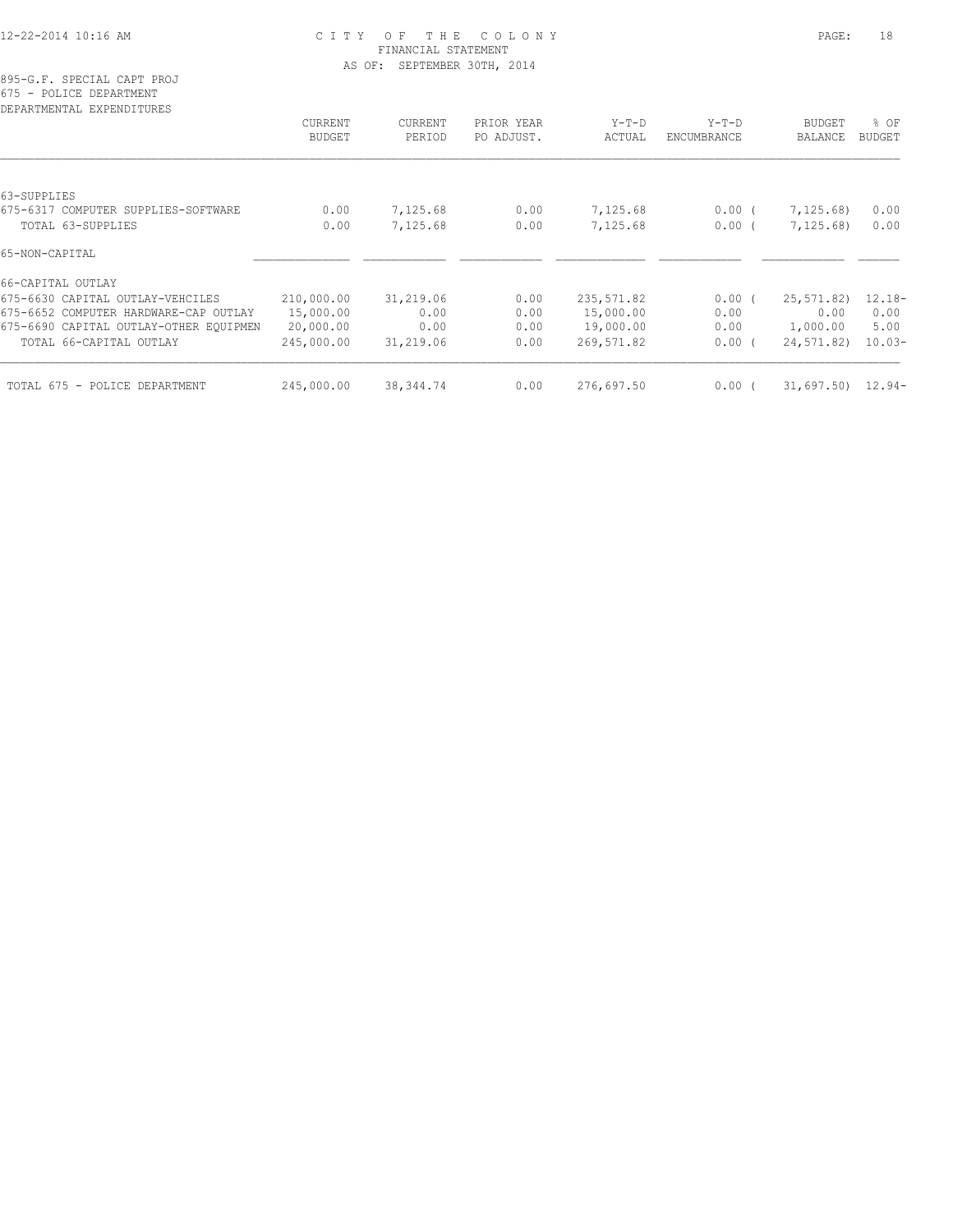| $12 - 22 - 2014$ 10:16 AM                              |                   | FINANCIAL STATEMENT         | CITY OF THE COLONY       |                   |                      | PAGE:             | 19             |
|--------------------------------------------------------|-------------------|-----------------------------|--------------------------|-------------------|----------------------|-------------------|----------------|
| 895-G.F. SPECIAL CAPT PROJ<br>682 - COUGAR ALLEY/423 L |                   | AS OF: SEPTEMBER 30TH, 2014 |                          |                   |                      |                   |                |
| DEPARTMENTAL EXPENDITURES                              | CURRENT<br>BUDGET | CURRENT<br>PERIOD           | PRIOR YEAR<br>PO ADJUST. | $Y-T-D$<br>ACTUAL | Y-T-D<br>ENCUMBRANCE | BUDGET<br>BALANCE | 8 OF<br>BUDGET |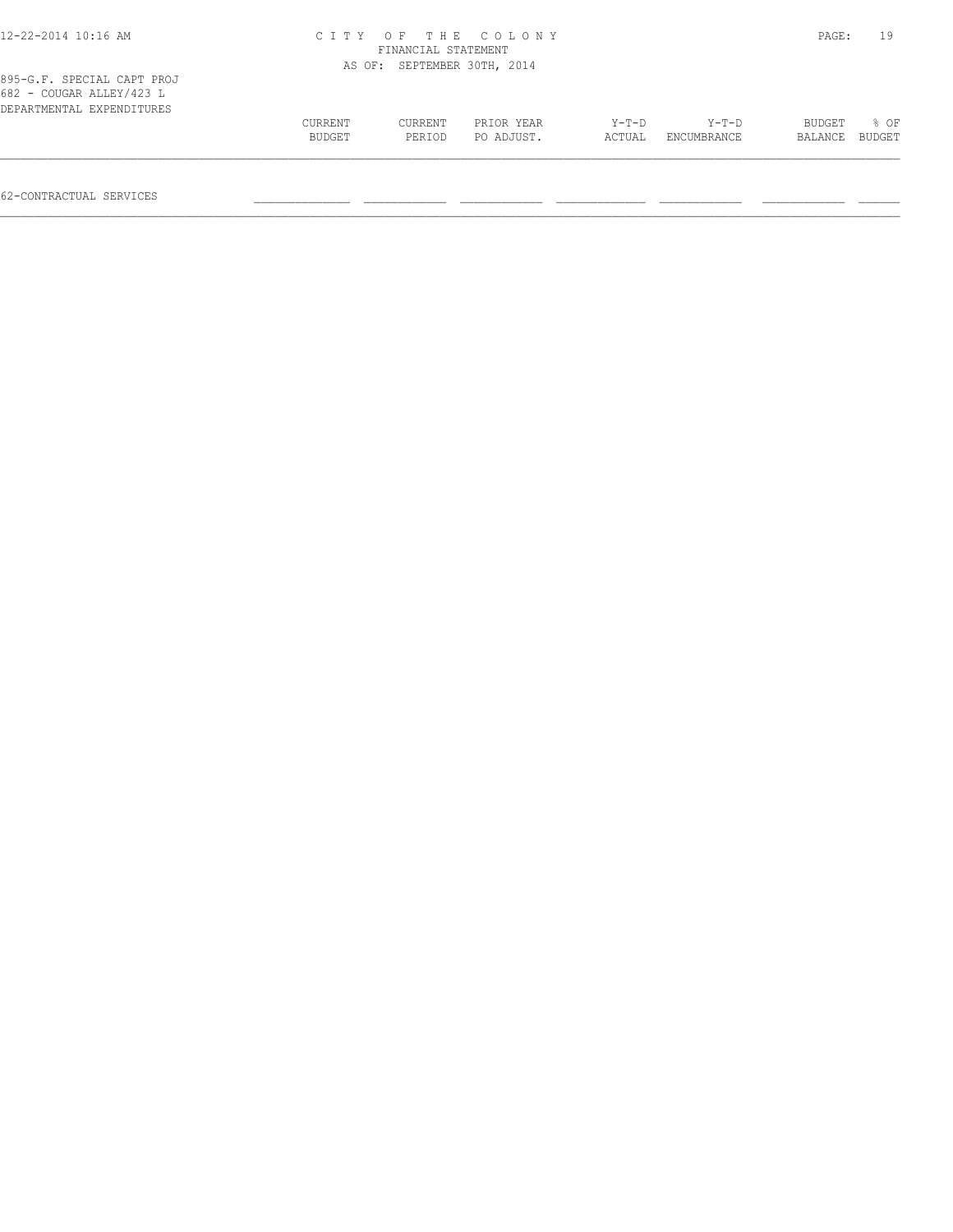#### 12-22-2014 10:16 AM C I T Y O F T H E C O L O N Y PAGE: 20 FINANCIAL STATEMENT AS OF: SEPTEMBER 30TH, 2014

|                    |  |  | 895-G.F. SPECIAL CAPT PROJ   |  |
|--------------------|--|--|------------------------------|--|
| 690 - PUBLIC WORKS |  |  |                              |  |
|                    |  |  | מתחזה דתות המעת בגהות המשתמש |  |

| DEPARTMENTAL EXPENDITURES                                                | <b>CURRENT</b><br><b>BUDGET</b> | CURRENT<br>PERIOD         | PRIOR YEAR<br>PO ADJUST. | $Y-T-D$<br>ACTUAL      | $Y-T-D$<br>ENCUMBRANCE | BUDGET<br>BALANCE                    | % OF<br><b>BUDGET</b> |
|--------------------------------------------------------------------------|---------------------------------|---------------------------|--------------------------|------------------------|------------------------|--------------------------------------|-----------------------|
| 62-CONTRACTUAL SERVICES                                                  |                                 |                           |                          |                        |                        |                                      |                       |
| 64-MAINTENANCE                                                           |                                 |                           |                          |                        |                        |                                      |                       |
| 66-CAPITAL OUTLAY                                                        |                                 |                           |                          |                        |                        |                                      |                       |
| $***$<br>TOTAL EXPENDITURES<br>$***$                                     | ______________<br>_____________ | 9,962,755.40 1,660,464.87 |                          | $0.00$ 7, 233, 043, 42 |                        | $0.00 \quad 2,729,711.98$            | 27.40                 |
| ** REVENUE OVER (UNDER) EXPENDITURES * ( $9,117,337.40$ ) (1,660,464.87) | ______________                  |                           |                          | 0.00(6,349,130.13)     | ____________           | 0.00(2,768,207.27)<br>-------------- | 0.00                  |

\*\*\* END OF REPORT \*\*\*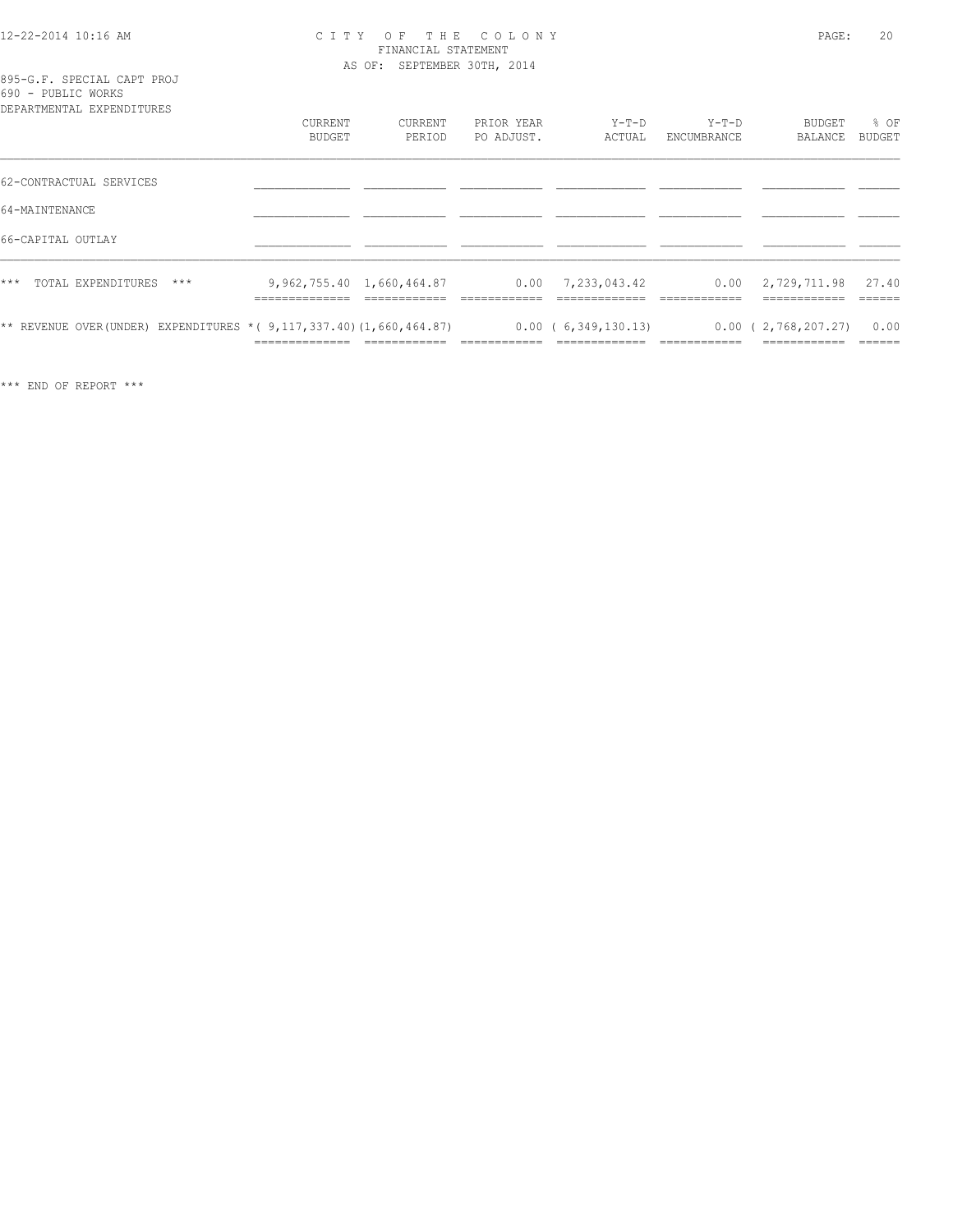#### 12-22-2014 10:16 AM C I T Y O F T H E C O L O N Y PAGE: 1 FINANCIAL STATEMENT AS OF: SEPTEMBER 30TH, 2014

|                     | CURRENT<br>BUDGET   | CURRENT<br>PERIOD            | PRIOR YEAR<br>PO ADJUST.     | Y-T-D<br>ACTUAL                | $Y-T-D$<br>ENCUMBRANCE       | BUDGET<br>BALANCE BUDGET      | % OF               |
|---------------------|---------------------|------------------------------|------------------------------|--------------------------------|------------------------------|-------------------------------|--------------------|
| REVENUE SUMMARY     |                     |                              |                              |                                |                              |                               |                    |
| EXPENDITURE SUMMARY | ______________<br>. | ------------<br>____________ | -------------                | ____________<br>_____________  | ------------<br>____________ | -------------<br>____________ | -------<br>_______ |
|                     | _____________<br>.  | ____________<br>____________ | ____________<br>____________ | _____________<br>_____________ | ____________<br>-----------  | -------------<br>____________ | _______            |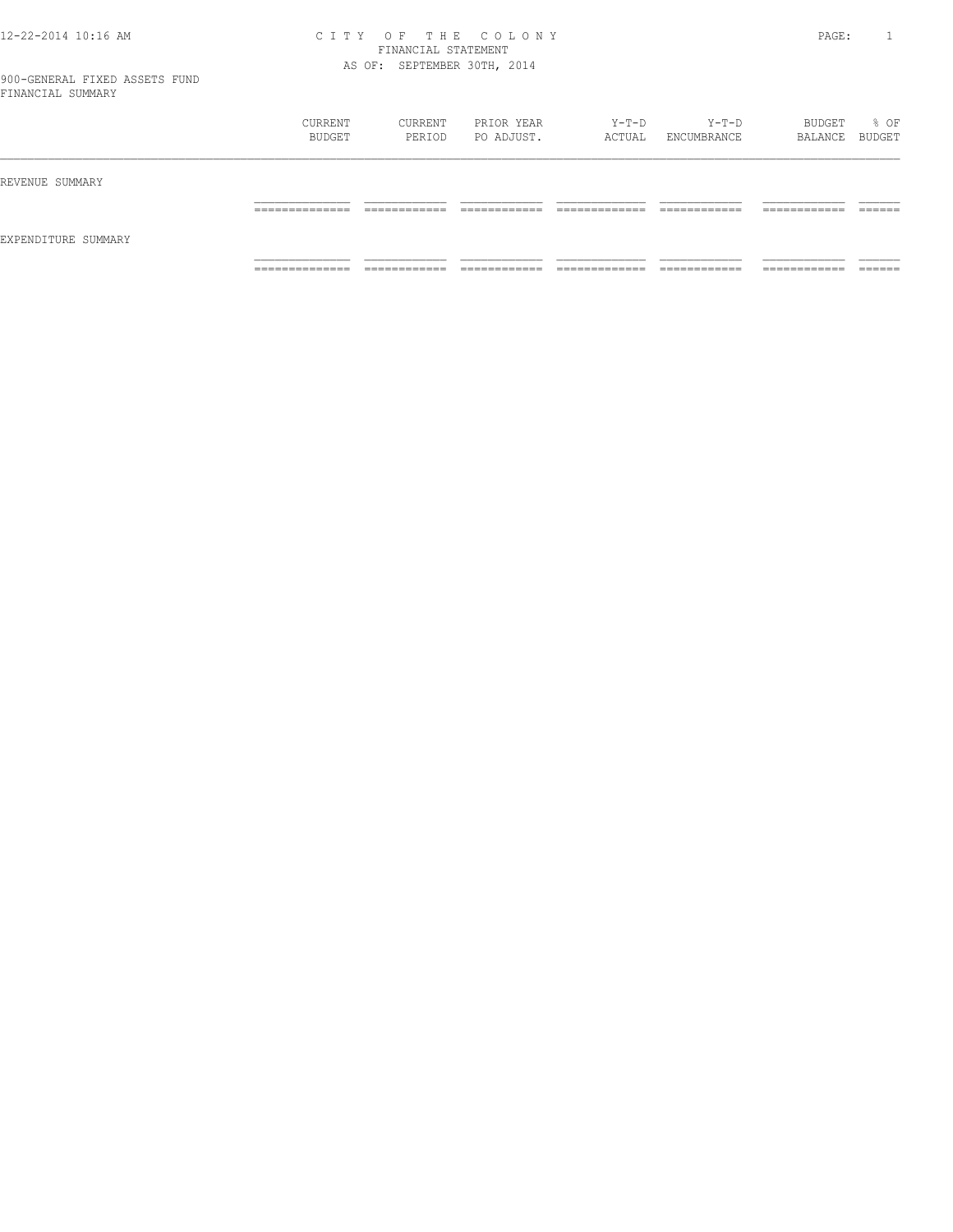### 12-22-2014 10:16 AM C I T Y O F T H E C O L O N Y PAGE: 2 FINANCIAL STATEMENT AS OF: SEPTEMBER 30TH, 2014

900-GENERAL FIXED ASSETS FUND REVENUES

| BUDGET<br>$Y-T-D$<br>% OF<br>CURRENT<br>CURRENT<br>PRIOR YEAR<br>Y-T-D<br>PO ADJUST.<br>BUDGET<br>ACTUAL<br>PERIOD<br>ENCUMBRANCE<br>BALANCE BUDGET<br>8-OTHER REVENUE |  |  |  |  |
|------------------------------------------------------------------------------------------------------------------------------------------------------------------------|--|--|--|--|
|                                                                                                                                                                        |  |  |  |  |
|                                                                                                                                                                        |  |  |  |  |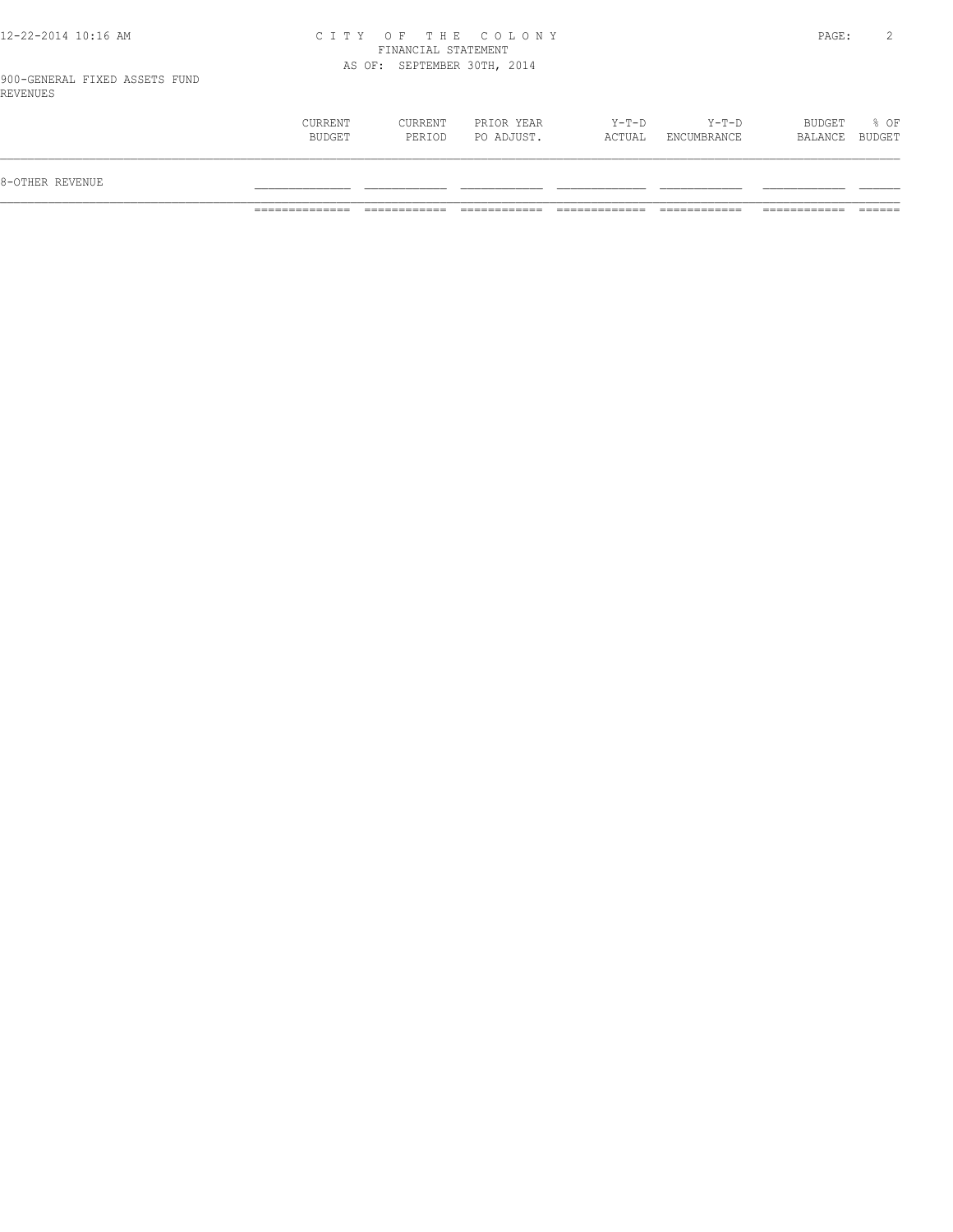| $12 - 22 - 2014$ 10:16 AM                                                           |         | FINANCIAL STATEMENT | CITY OF THE COLONY   |         |             | PAGE:   |        |
|-------------------------------------------------------------------------------------|---------|---------------------|----------------------|---------|-------------|---------|--------|
|                                                                                     | AS OF:  |                     | SEPTEMBER 30TH, 2014 |         |             |         |        |
| 900-GENERAL FIXED ASSETS FUND<br>610 - DEVELOPMENT SVS<br>DEPARTMENTAL EXPENDITURES |         |                     |                      |         |             |         |        |
|                                                                                     | CURRENT | CURRENT             | PRIOR YEAR           | $Y-T-D$ | $Y-T-D$     | BUDGET  | 8 OF   |
|                                                                                     | BUDGET  | PERIOD              | PO ADJUST.           | ACTUAL  | ENCUMBRANCE | BALANCE | BUDGET |
|                                                                                     |         |                     |                      |         |             |         |        |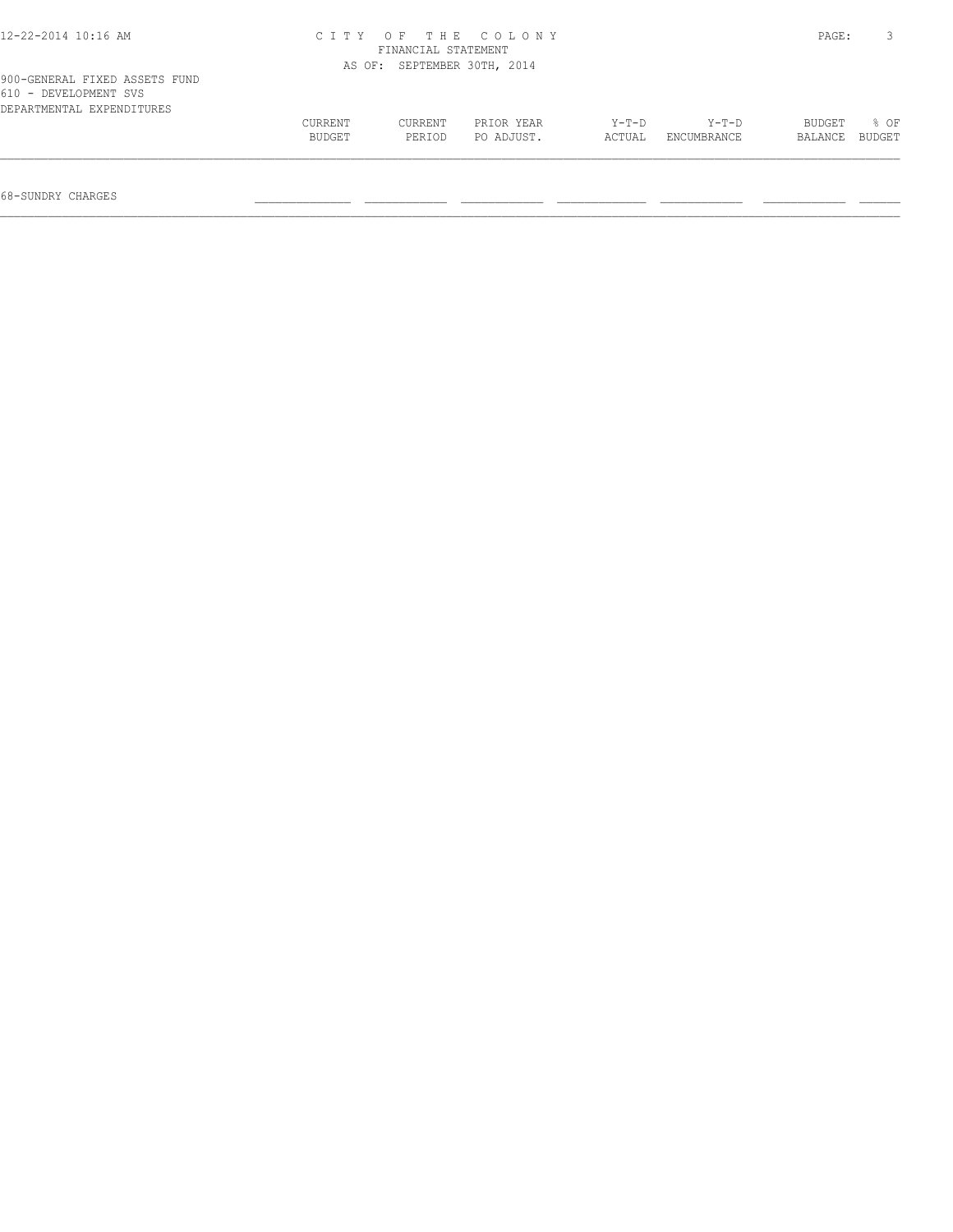| 12-22-2014 10:16 AM                                                               |                   |                             | CITY OF THE COLONY       |                 |                        | PAGE:             |                  |
|-----------------------------------------------------------------------------------|-------------------|-----------------------------|--------------------------|-----------------|------------------------|-------------------|------------------|
|                                                                                   |                   | FINANCIAL STATEMENT         |                          |                 |                        |                   |                  |
|                                                                                   |                   | AS OF: SEPTEMBER 30TH, 2014 |                          |                 |                        |                   |                  |
| 900-GENERAL FIXED ASSETS FUND<br>611 - GENERAL ADMIN<br>DEPARTMENTAL EXPENDITURES |                   |                             |                          |                 |                        |                   |                  |
|                                                                                   | CURRENT<br>BUDGET | CURRENT<br>PERIOD           | PRIOR YEAR<br>PO ADJUST. | Y-T-D<br>ACTUAL | $Y-T-D$<br>ENCUMBRANCE | BUDGET<br>BALANCE | $8$ OF<br>BUDGET |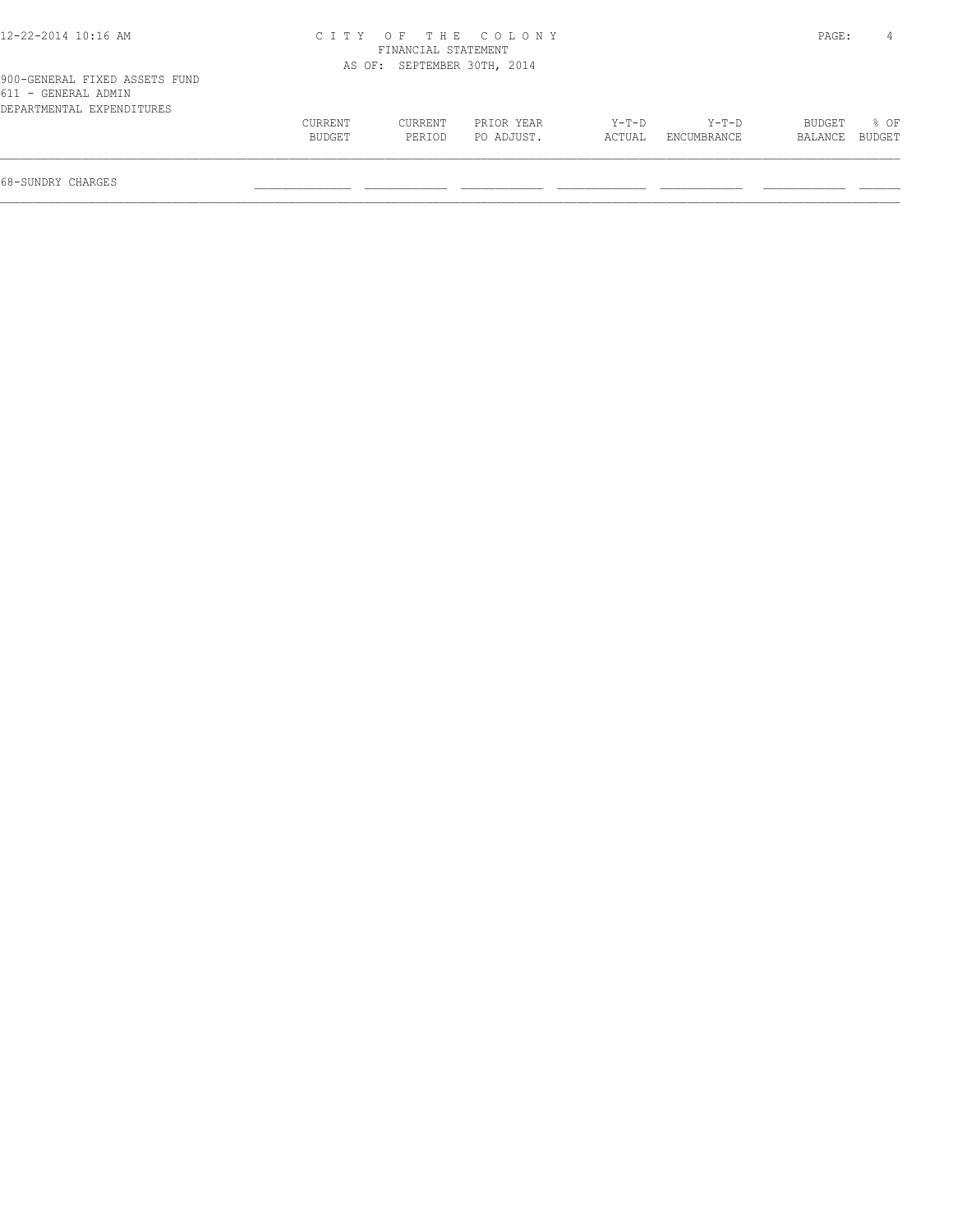| 12-22-2014 10:16 AM                                                                   |                   |                             | CITY OF THE COLONY       |                 |                        | PAGE:             |                |
|---------------------------------------------------------------------------------------|-------------------|-----------------------------|--------------------------|-----------------|------------------------|-------------------|----------------|
|                                                                                       |                   | FINANCIAL STATEMENT         |                          |                 |                        |                   |                |
|                                                                                       |                   | AS OF: SEPTEMBER 30TH, 2014 |                          |                 |                        |                   |                |
| 900-GENERAL FIXED ASSETS FUND<br>615 - FLEET MAINTENANCE<br>DEPARTMENTAL EXPENDITURES |                   |                             |                          |                 |                        |                   |                |
|                                                                                       | CURRENT<br>BUDGET | CURRENT<br>PERIOD           | PRIOR YEAR<br>PO ADJUST. | Y-T-D<br>ACTUAL | $Y-T-D$<br>ENCUMBRANCE | BUDGET<br>BALANCE | 8 OF<br>BUDGET |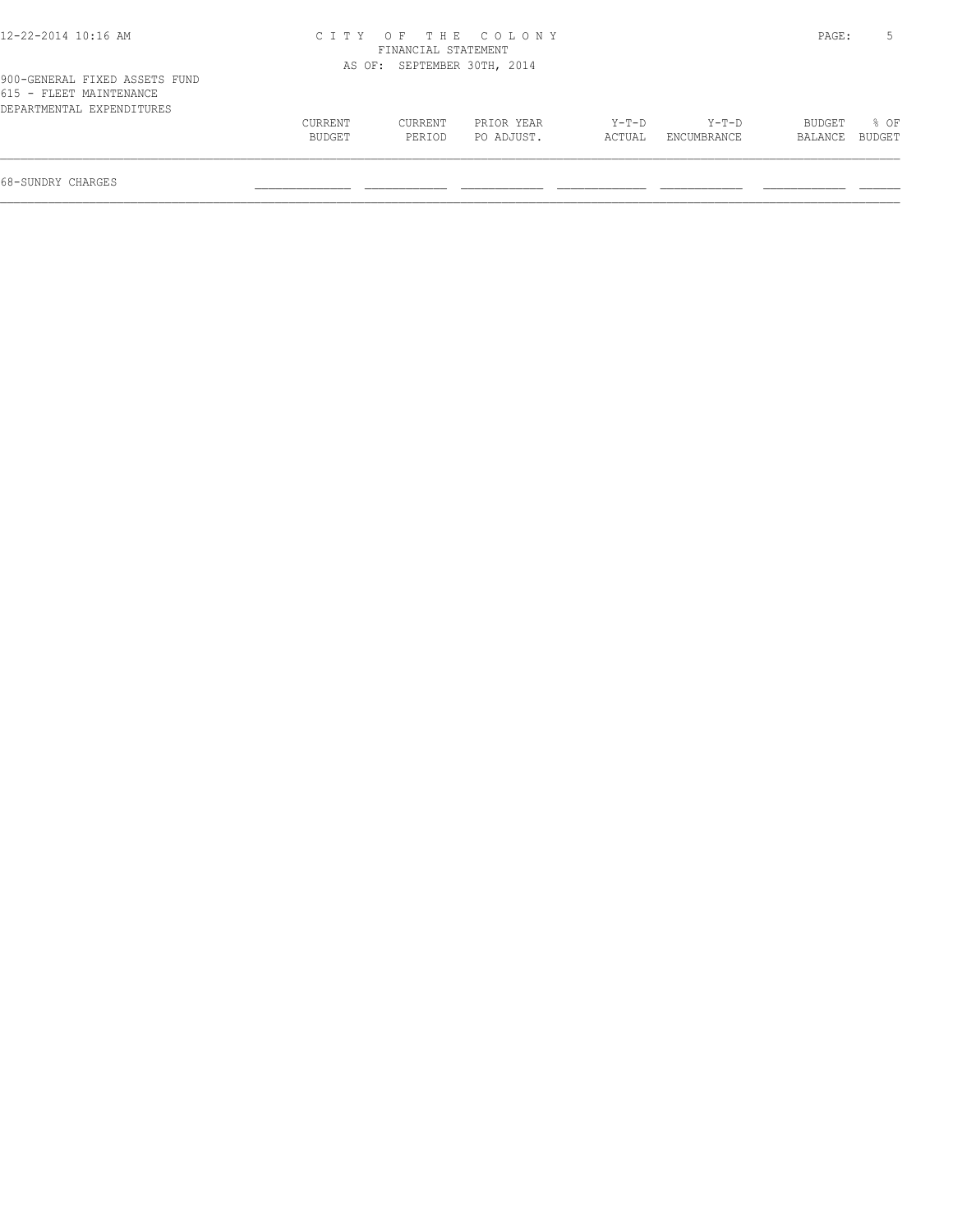| CURRENT<br>BUDGET | CURRENT<br>PERIOD | PRIOR YEAR<br>PO ADJUST. | Y-T-D<br>ACTUAL                                                          | $Y-T-D$<br>ENCUMBRANCE | BUDGET<br>BALANCE | 8 OF<br>BUDGET |
|-------------------|-------------------|--------------------------|--------------------------------------------------------------------------|------------------------|-------------------|----------------|
|                   |                   |                          | CITY OF THE COLONY<br>FINANCIAL STATEMENT<br>AS OF: SEPTEMBER 30TH, 2014 |                        |                   | PAGE:          |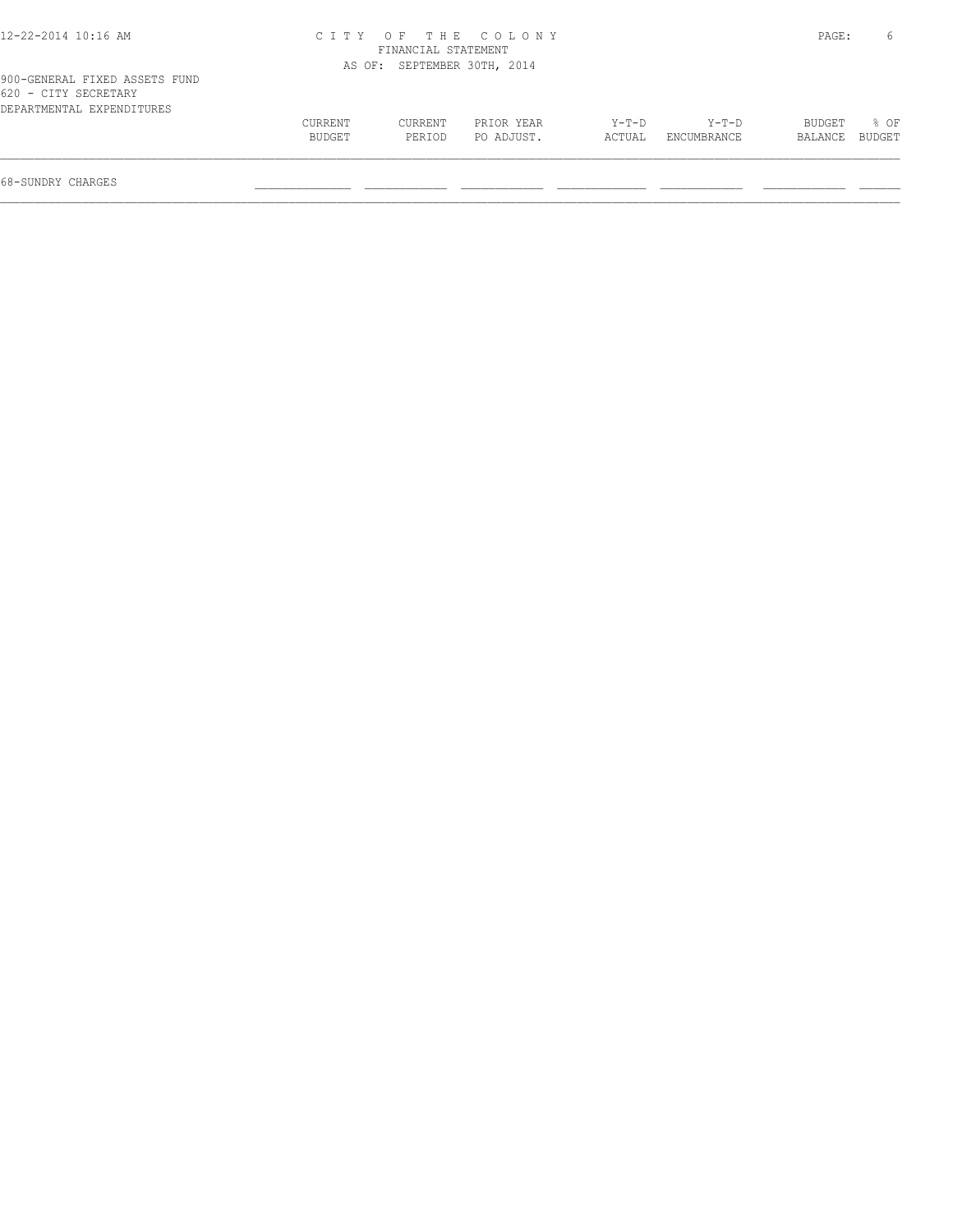| 12-22-2014 10:16 AM                                                              |                   |                     | CITY OF THE COLONY          |                   |                      | PAGE:             |                |
|----------------------------------------------------------------------------------|-------------------|---------------------|-----------------------------|-------------------|----------------------|-------------------|----------------|
|                                                                                  |                   | FINANCIAL STATEMENT |                             |                   |                      |                   |                |
|                                                                                  |                   |                     | AS OF: SEPTEMBER 30TH, 2014 |                   |                      |                   |                |
| 900-GENERAL FIXED ASSETS FUND<br>623 - CITY COUNCIL<br>DEPARTMENTAL EXPENDITURES |                   |                     |                             |                   |                      |                   |                |
|                                                                                  | CURRENT<br>BUDGET | CURRENT<br>PERIOD   | PRIOR YEAR<br>PO ADJUST.    | $Y-T-D$<br>ACTUAL | Y-T-D<br>ENCUMBRANCE | BUDGET<br>BALANCE | 8 OF<br>BUDGET |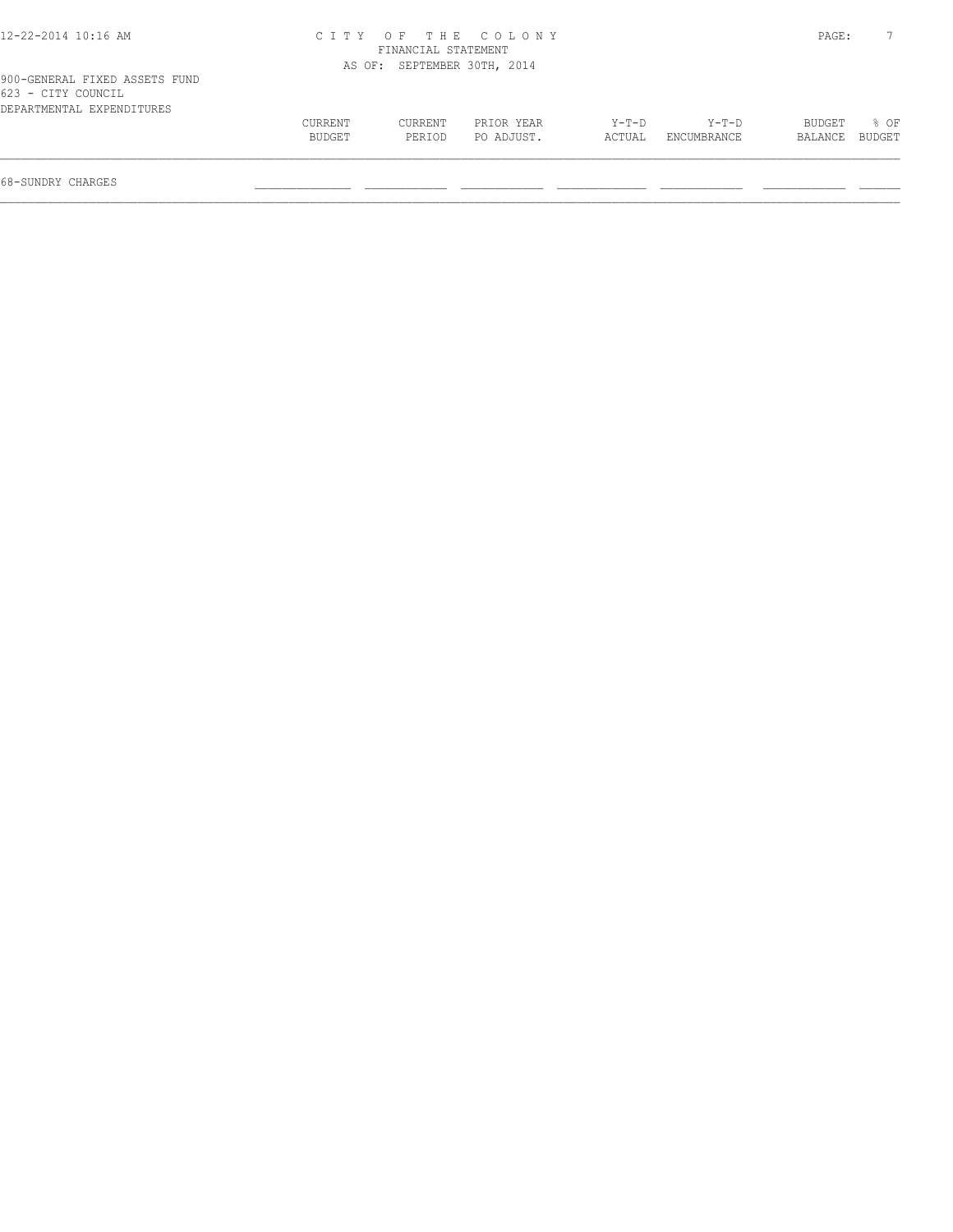| 12-22-2014 10:16 AM                                                                 |                   |                             | CITY OF THE COLONY       |                 |                      | PAGE:                    | 8    |
|-------------------------------------------------------------------------------------|-------------------|-----------------------------|--------------------------|-----------------|----------------------|--------------------------|------|
|                                                                                     |                   | FINANCIAL STATEMENT         |                          |                 |                      |                          |      |
|                                                                                     |                   | AS OF: SEPTEMBER 30TH, 2014 |                          |                 |                      |                          |      |
| 900-GENERAL FIXED ASSETS FUND<br>625 - HUMAN RESOURCES<br>DEPARTMENTAL EXPENDITURES |                   |                             |                          |                 |                      |                          |      |
|                                                                                     | CURRENT<br>BUDGET | <b>CURRENT</b><br>PERIOD    | PRIOR YEAR<br>PO ADJUST. | Y-T-D<br>ACTUAL | Y-T-D<br>ENCUMBRANCE | BUDGET<br>BALANCE BUDGET | 8 OF |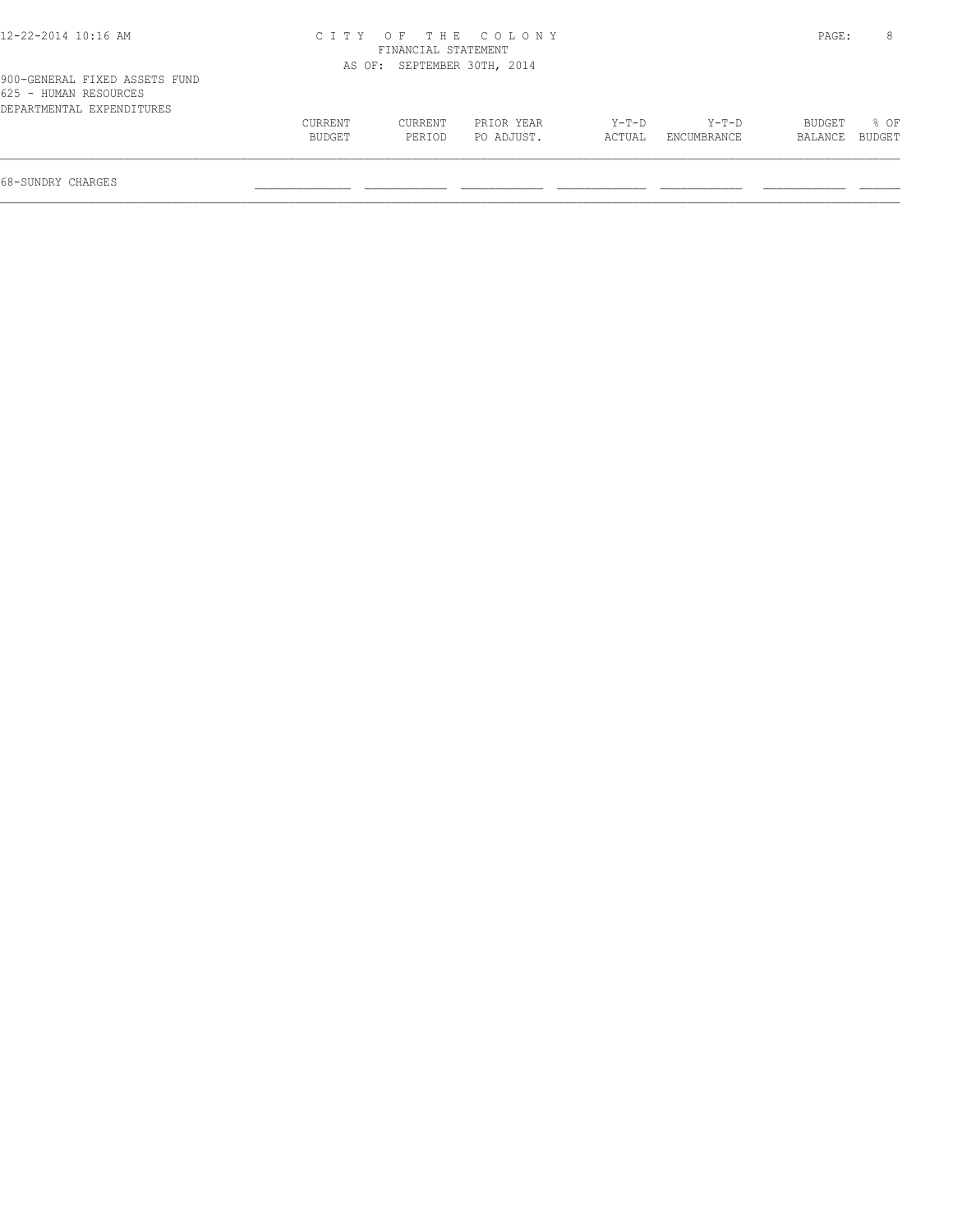| 12-22-2014 10:16 AM                            |         | FINANCIAL STATEMENT         | CITY OF THE COLONY |        |             | PAGE:         |        |
|------------------------------------------------|---------|-----------------------------|--------------------|--------|-------------|---------------|--------|
|                                                |         |                             |                    |        |             |               |        |
|                                                |         | AS OF: SEPTEMBER 30TH, 2014 |                    |        |             |               |        |
| 900-GENERAL FIXED ASSETS FUND<br>630 - FINANCE |         |                             |                    |        |             |               |        |
| DEPARTMENTAL EXPENDITURES                      |         |                             |                    |        |             |               |        |
|                                                | CURRENT | CURRENT                     | PRIOR YEAR         | Y-T-D  | Y-T-D       | <b>BUDGET</b> | $8$ OF |
|                                                | BUDGET  | PERIOD                      | PO ADJUST.         | ACTUAL | ENCUMBRANCE | BALANCE       | BUDGET |
|                                                |         |                             |                    |        |             |               |        |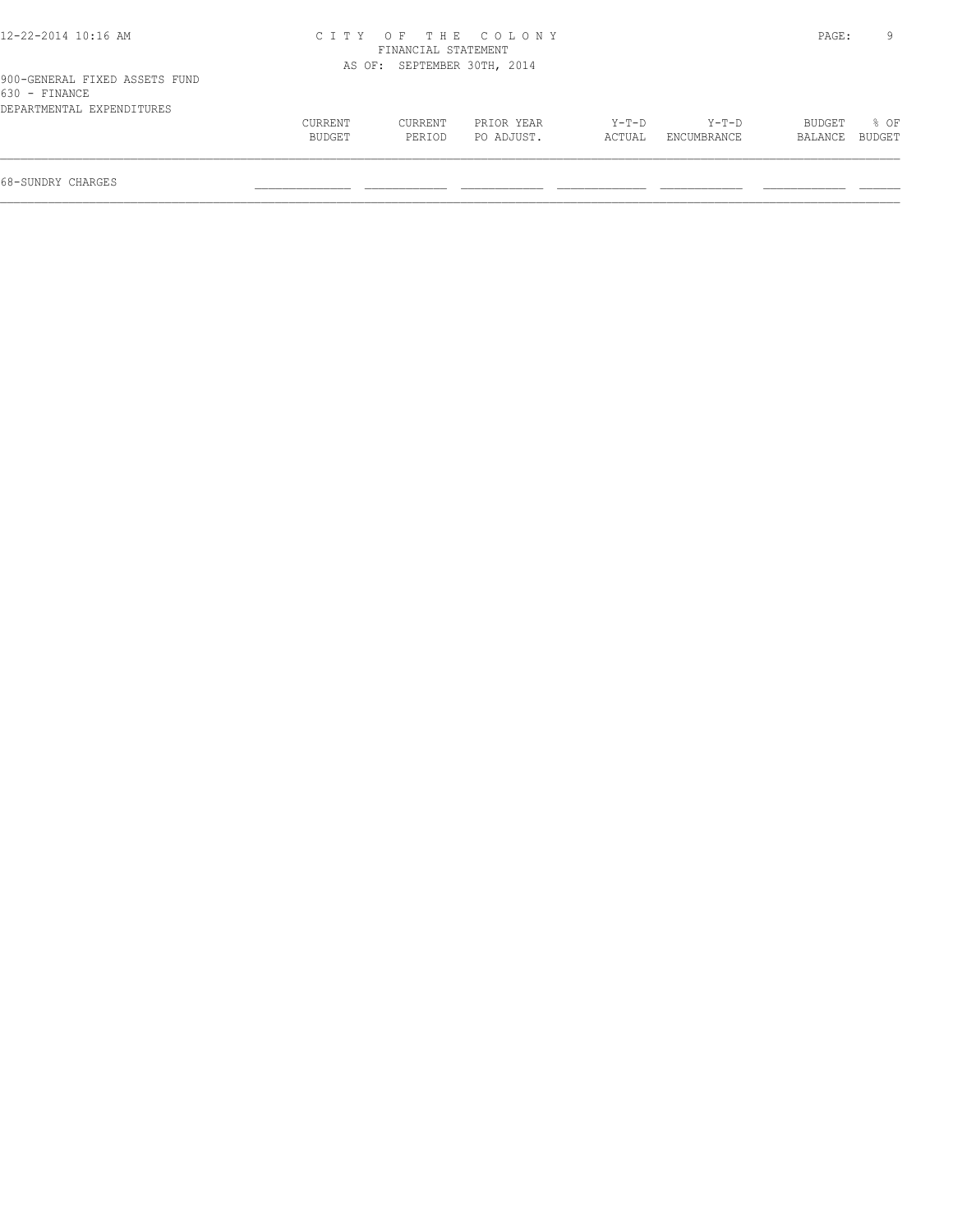| 12-22-2014 10:16 AM                                                                  |                          |                     | CITY OF THE COLONY          |                   |                        | PAGE:             |                  |
|--------------------------------------------------------------------------------------|--------------------------|---------------------|-----------------------------|-------------------|------------------------|-------------------|------------------|
|                                                                                      |                          | FINANCIAL STATEMENT |                             |                   |                        |                   |                  |
|                                                                                      |                          |                     | AS OF: SEPTEMBER 30TH, 2014 |                   |                        |                   |                  |
| 900-GENERAL FIXED ASSETS FUND<br>631 - INFORMATION TECH<br>DEPARTMENTAL EXPENDITURES |                          |                     |                             |                   |                        |                   |                  |
|                                                                                      | <b>CURRENT</b><br>BUDGET | CURRENT<br>PERIOD   | PRIOR YEAR<br>PO ADJUST.    | $Y-T-D$<br>ACTUAL | $Y-T-D$<br>ENCUMBRANCE | BUDGET<br>BALANCE | $8$ OF<br>BUDGET |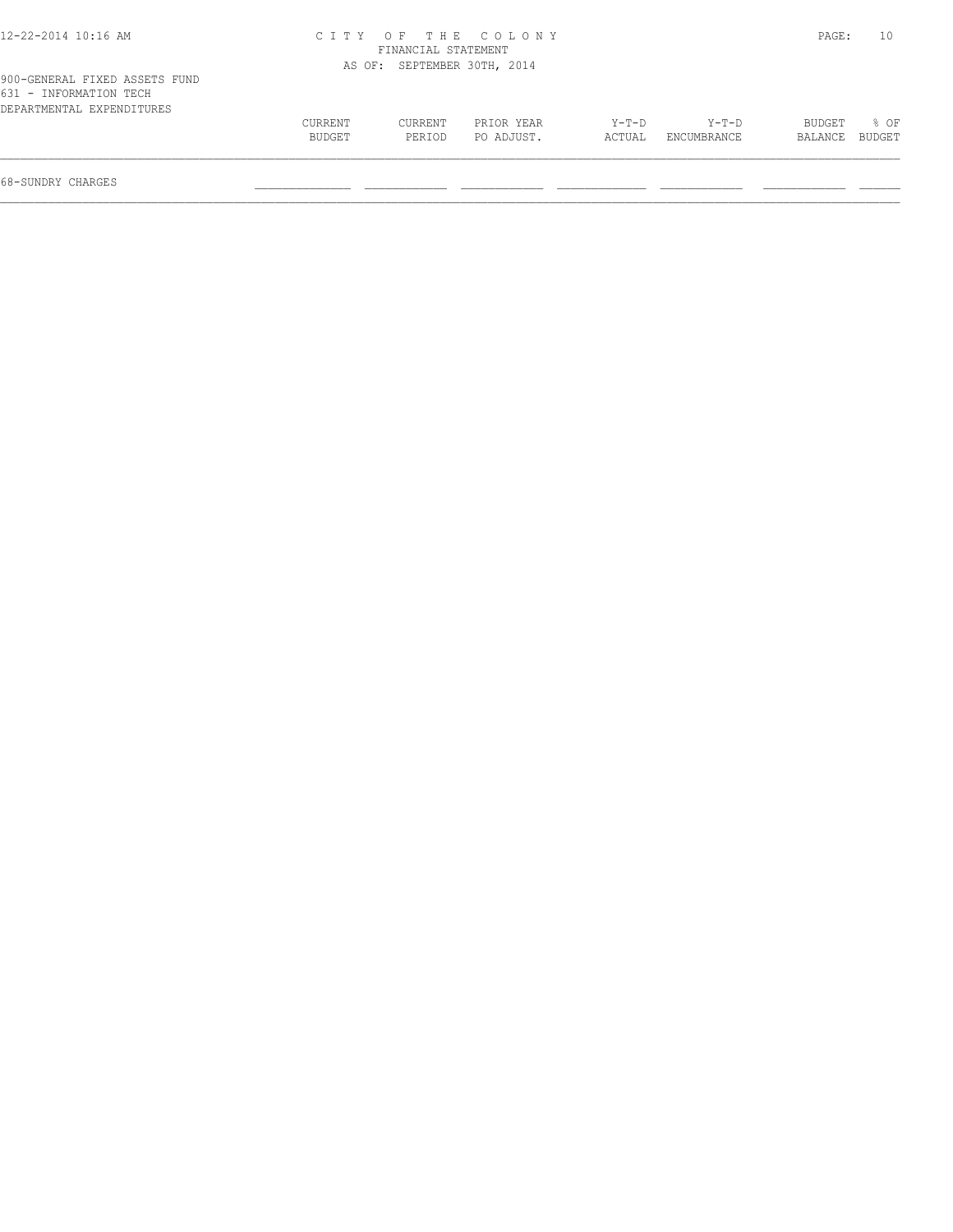| 12-22-2014 10:16 AM                           |                   |                             | CITY OF THE COLONY       |                 |                      | PAGE:                    |                  |
|-----------------------------------------------|-------------------|-----------------------------|--------------------------|-----------------|----------------------|--------------------------|------------------|
|                                               |                   | FINANCIAL STATEMENT         |                          |                 |                      |                          |                  |
|                                               |                   | AS OF: SEPTEMBER 30TH, 2014 |                          |                 |                      |                          |                  |
| 900-GENERAL FIXED ASSETS FUND<br>634 - CHAMPS |                   |                             |                          |                 |                      |                          |                  |
| DEPARTMENTAL EXPENDITURES                     | CURRENT<br>BUDGET | CURRENT<br>PERIOD           | PRIOR YEAR<br>PO ADJUST. | Y-T-D<br>ACTUAL | Y-T-D<br>ENCUMBRANCE | <b>BUDGET</b><br>BALANCE | $8$ OF<br>BUDGET |
|                                               |                   |                             |                          |                 |                      |                          |                  |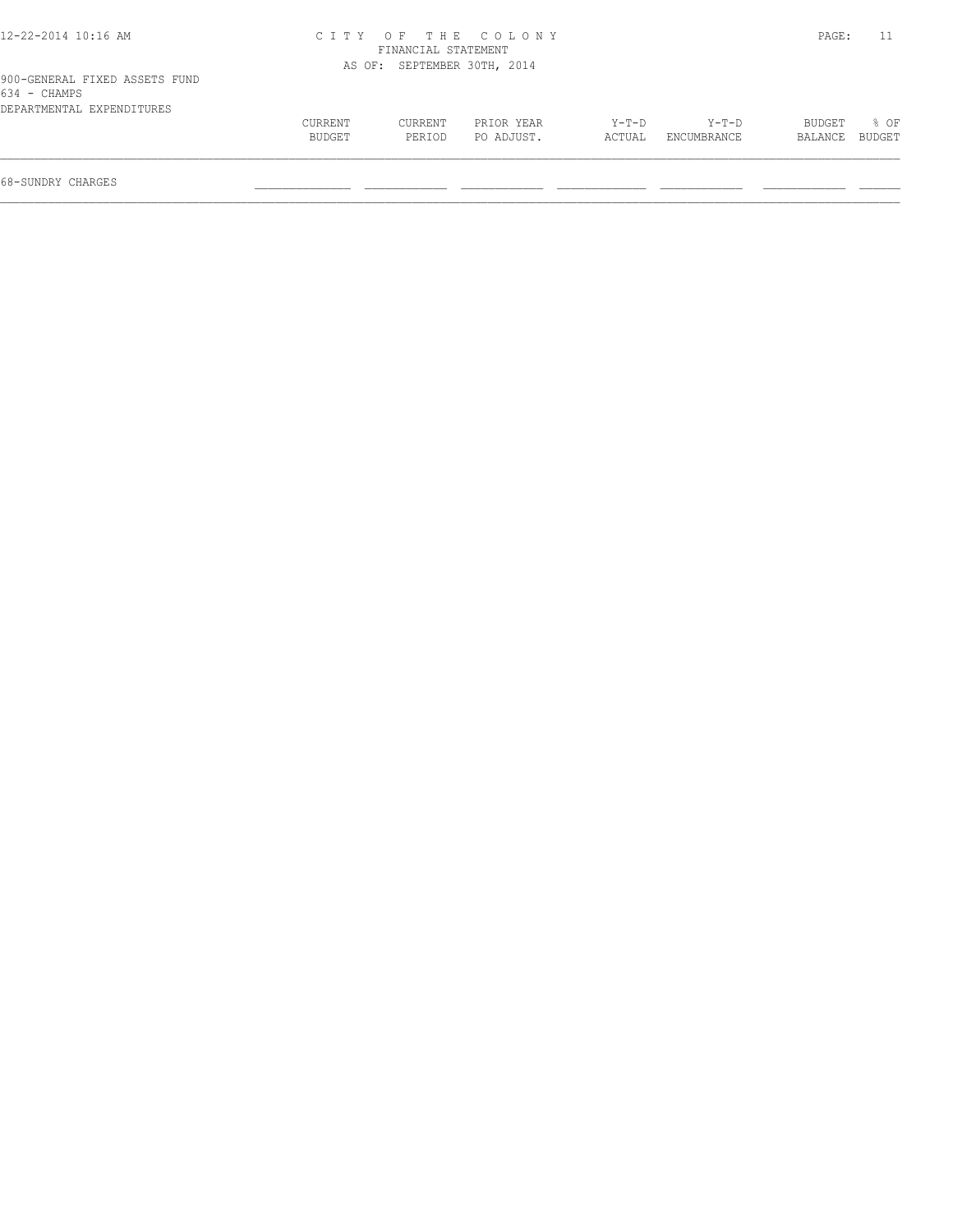| 12-22-2014 10:16 AM           |         |                     | CITY OF THE COLONY          |         |             | PAGE:   |        |
|-------------------------------|---------|---------------------|-----------------------------|---------|-------------|---------|--------|
|                               |         | FINANCIAL STATEMENT |                             |         |             |         |        |
|                               |         |                     | AS OF: SEPTEMBER 30TH, 2014 |         |             |         |        |
| 900-GENERAL FIXED ASSETS FUND |         |                     |                             |         |             |         |        |
| 635 - NON-DEPARTMENTAL        |         |                     |                             |         |             |         |        |
| DEPARTMENTAL EXPENDITURES     |         |                     |                             |         |             |         |        |
|                               | CURRENT | CURRENT             | PRIOR YEAR                  | $Y-T-D$ | Y-T-D       | BUDGET  | 8 OF   |
|                               | BUDGET  | PERIOD              | PO ADJUST.                  | ACTUAL  | ENCUMBRANCE | BALANCE | BUDGET |
|                               |         |                     |                             |         |             |         |        |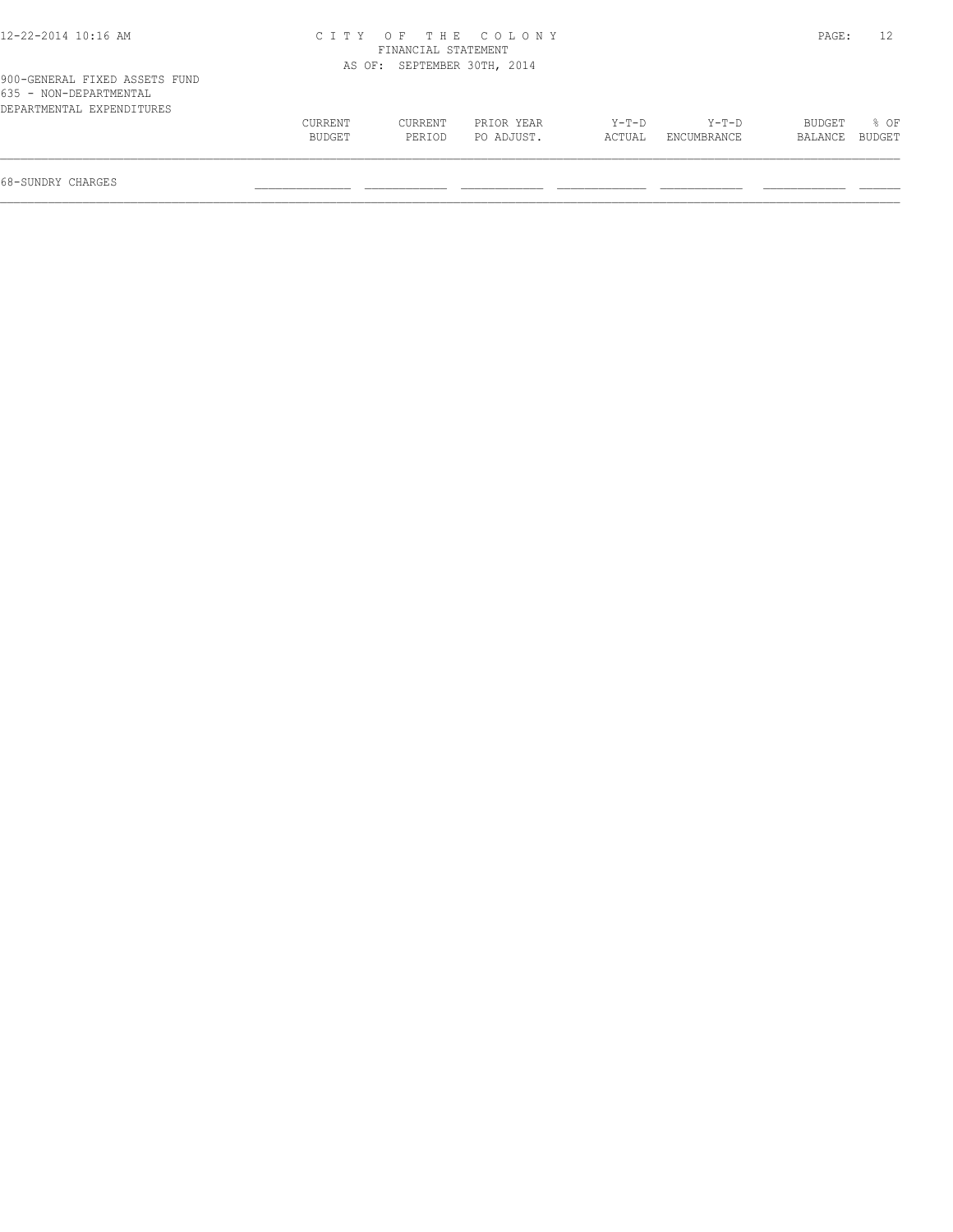| 12-22-2014 10:16 AM                                                                 |                          |                     | CITY OF THE COLONY          |                   |                        | PAGE:             |                  |
|-------------------------------------------------------------------------------------|--------------------------|---------------------|-----------------------------|-------------------|------------------------|-------------------|------------------|
|                                                                                     |                          | FINANCIAL STATEMENT |                             |                   |                        |                   |                  |
|                                                                                     |                          |                     | AS OF: SEPTEMBER 30TH, 2014 |                   |                        |                   |                  |
| 900-GENERAL FIXED ASSETS FUND<br>640 - MUNICIPAL COURT<br>DEPARTMENTAL EXPENDITURES |                          |                     |                             |                   |                        |                   |                  |
|                                                                                     | <b>CURRENT</b><br>BUDGET | CURRENT<br>PERIOD   | PRIOR YEAR<br>PO ADJUST.    | $Y-T-D$<br>ACTUAL | $Y-T-D$<br>ENCUMBRANCE | BUDGET<br>BALANCE | $8$ OF<br>BUDGET |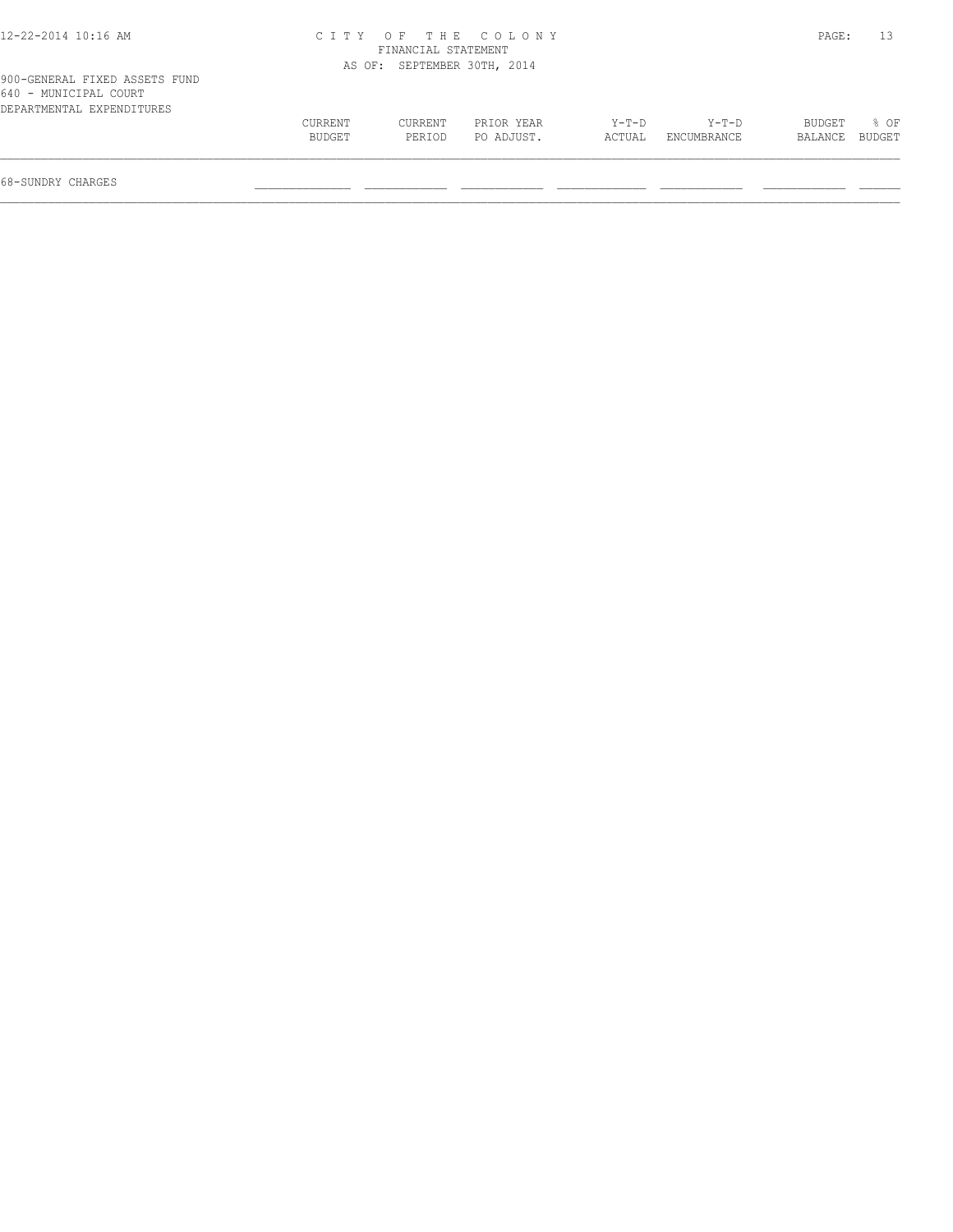| 12-22-2014 10:16 AM                                                                    |                   |                     | CITY OF THE COLONY          |                   |                        | PAGE:             | 14               |
|----------------------------------------------------------------------------------------|-------------------|---------------------|-----------------------------|-------------------|------------------------|-------------------|------------------|
|                                                                                        |                   | FINANCIAL STATEMENT |                             |                   |                        |                   |                  |
|                                                                                        |                   |                     | AS OF: SEPTEMBER 30TH, 2014 |                   |                        |                   |                  |
| 900-GENERAL FIXED ASSETS FUND<br>650 - PARKS & RECREATION<br>DEPARTMENTAL EXPENDITURES |                   |                     |                             |                   |                        |                   |                  |
|                                                                                        | CURRENT<br>BUDGET | CURRENT<br>PERIOD   | PRIOR YEAR<br>PO ADJUST.    | $Y-T-D$<br>ACTUAL | $Y-T-D$<br>ENCUMBRANCE | BUDGET<br>BALANCE | $8$ OF<br>BUDGET |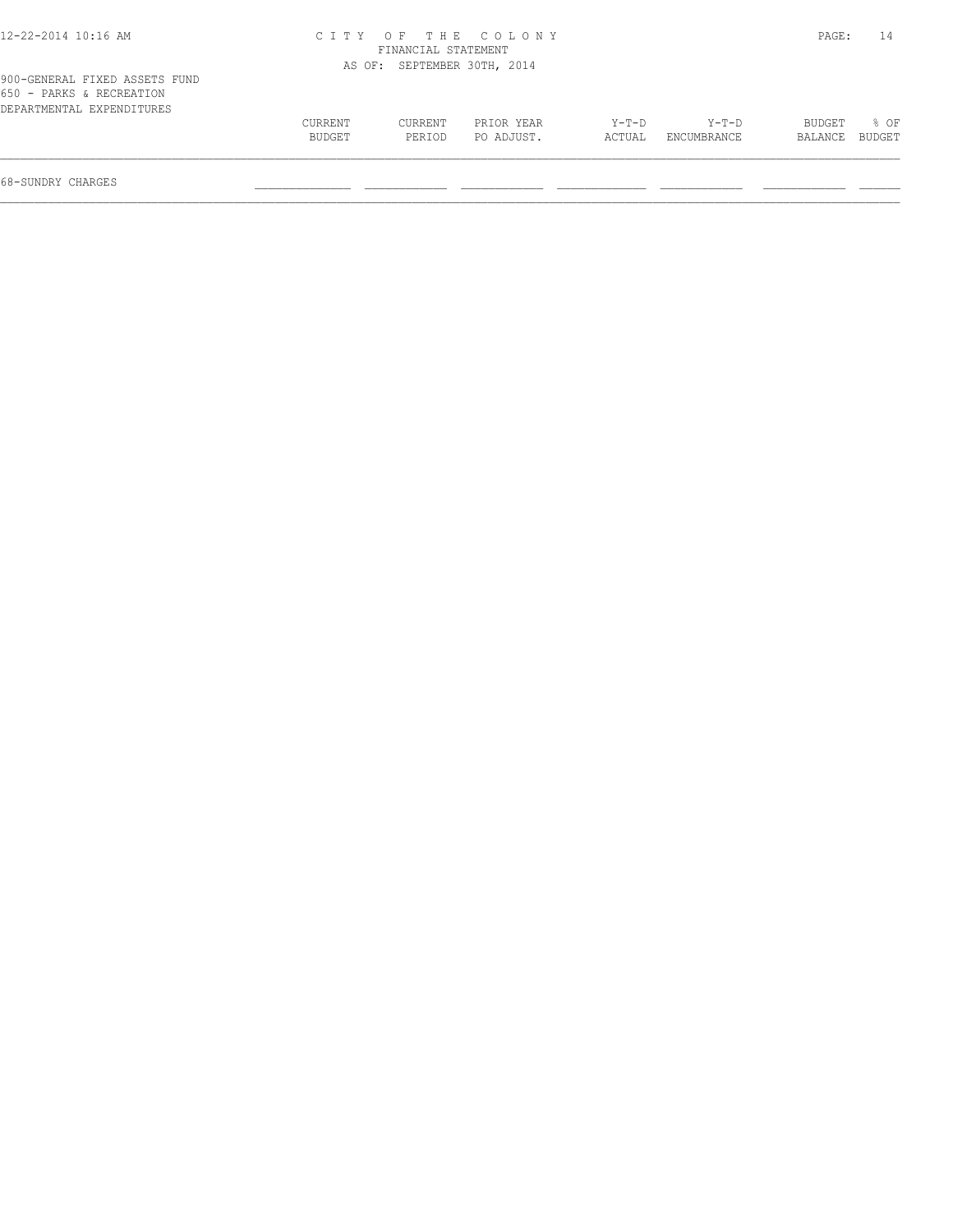| 12-22-2014 10:16 AM                                                              |         |                             | CITY OF THE COLONY |        |             | PAGE:          | 15   |
|----------------------------------------------------------------------------------|---------|-----------------------------|--------------------|--------|-------------|----------------|------|
|                                                                                  |         | FINANCIAL STATEMENT         |                    |        |             |                |      |
|                                                                                  |         | AS OF: SEPTEMBER 30TH, 2014 |                    |        |             |                |      |
| 900-GENERAL FIXED ASSETS FUND<br>651 - AQUATIC PARK<br>DEPARTMENTAL EXPENDITURES |         |                             |                    |        |             |                |      |
|                                                                                  | CURRENT | CURRENT                     | PRIOR YEAR         | Y-T-D  | Y-T-D       | BUDGET         | 8 OF |
|                                                                                  | BUDGET  | PERIOD                      | PO ADJUST.         | ACTUAL | ENCUMBRANCE | BALANCE BUDGET |      |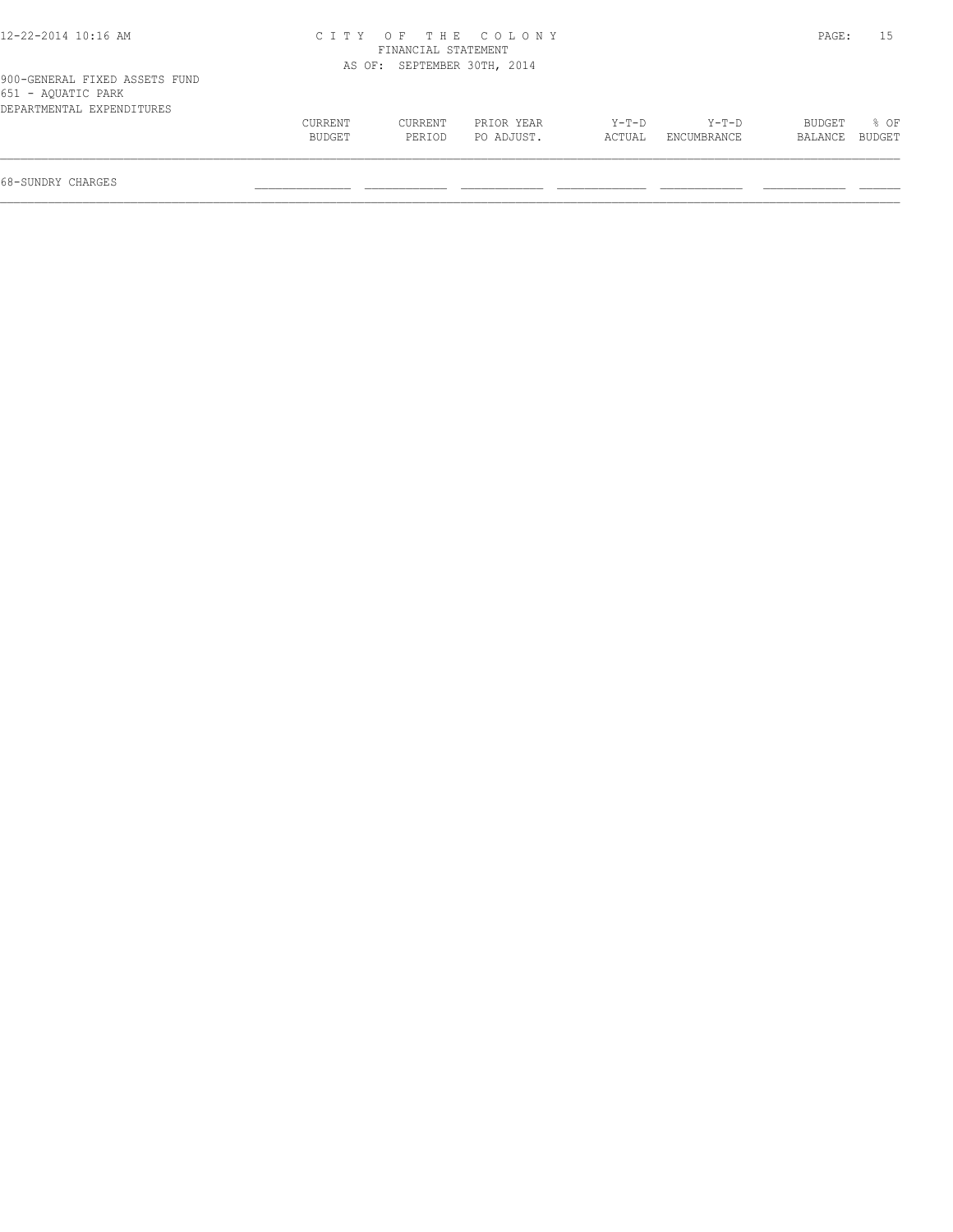| 12-22-2014 10:16 AM                                                                  |                   |                             | CITY OF THE COLONY       |                 |                      | PAGE:             | 16               |
|--------------------------------------------------------------------------------------|-------------------|-----------------------------|--------------------------|-----------------|----------------------|-------------------|------------------|
|                                                                                      |                   | FINANCIAL STATEMENT         |                          |                 |                      |                   |                  |
|                                                                                      |                   | AS OF: SEPTEMBER 30TH, 2014 |                          |                 |                      |                   |                  |
| 900-GENERAL FIXED ASSETS FUND<br>654 - ECONOMIC DEVELOP<br>DEPARTMENTAL EXPENDITURES |                   |                             |                          |                 |                      |                   |                  |
|                                                                                      | CURRENT<br>BUDGET | CURRENT<br>PERIOD           | PRIOR YEAR<br>PO ADJUST. | Y-T-D<br>ACTUAL | Y-T-D<br>ENCUMBRANCE | BUDGET<br>BALANCE | $8$ OF<br>BUDGET |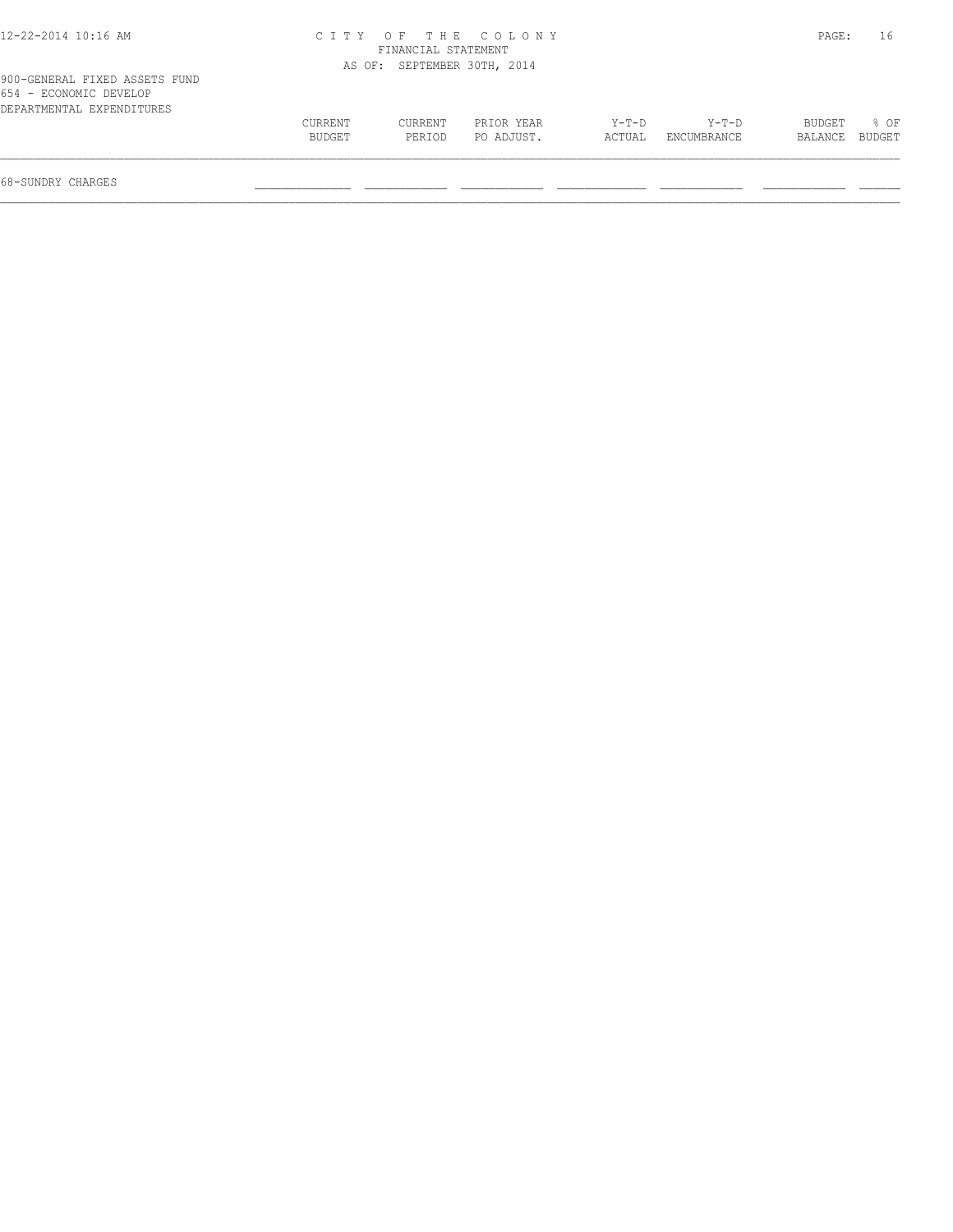| 12-22-2014 10:16 AM                                                             |                   | FINANCIAL STATEMENT         | CITY OF THE COLONY       |                 |                      | PAGE:                    |      |
|---------------------------------------------------------------------------------|-------------------|-----------------------------|--------------------------|-----------------|----------------------|--------------------------|------|
|                                                                                 |                   | AS OF: SEPTEMBER 30TH, 2014 |                          |                 |                      |                          |      |
| 900-GENERAL FIXED ASSETS FUND<br>660 - INSPECTIONS<br>DEPARTMENTAL EXPENDITURES |                   |                             |                          |                 |                      |                          |      |
|                                                                                 | CURRENT<br>BUDGET | CURRENT<br>PERIOD           | PRIOR YEAR<br>PO ADJUST. | Y-T-D<br>ACTUAL | Y-T-D<br>ENCUMBRANCE | BUDGET<br>BALANCE BUDGET | 8 OF |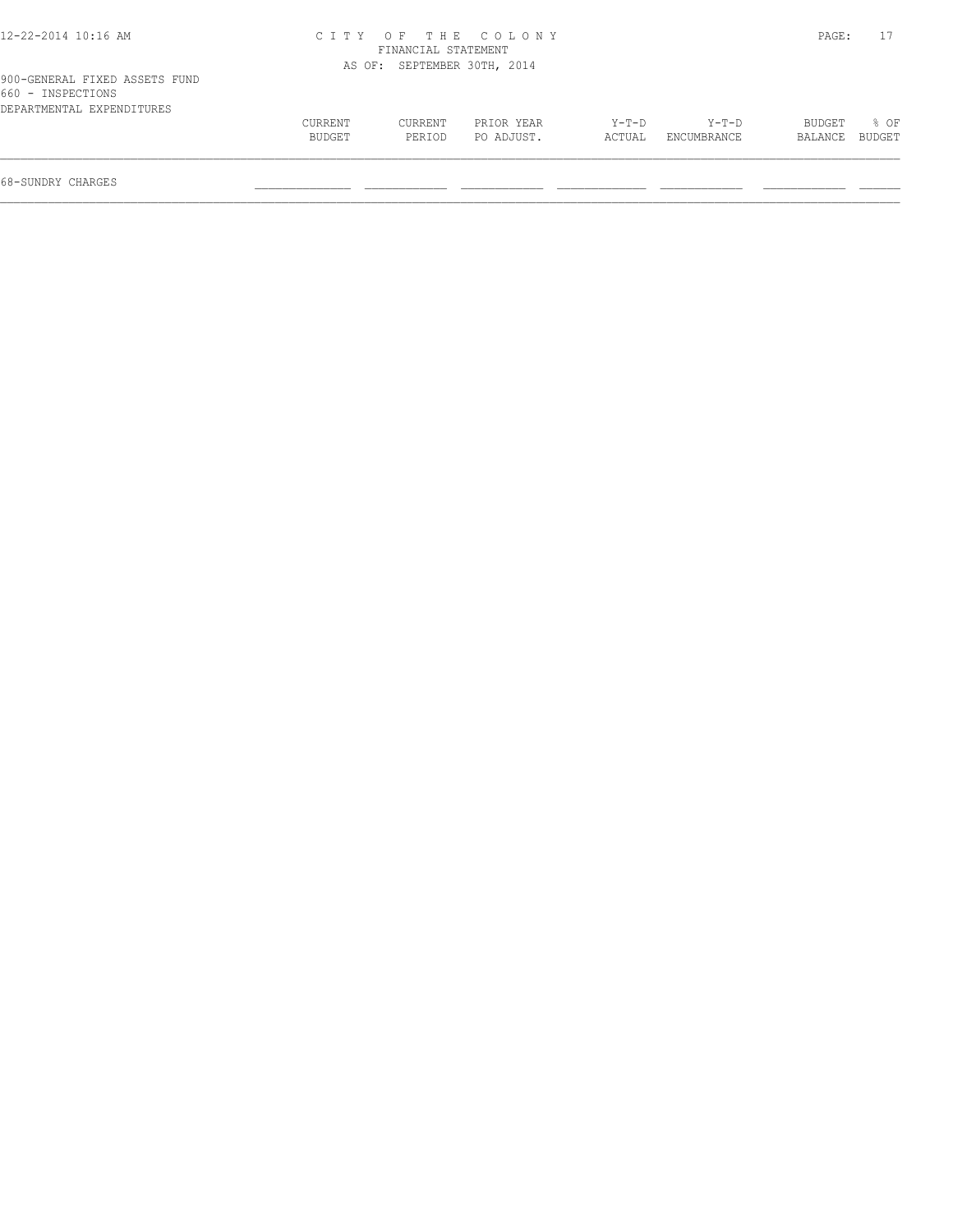| 12-22-2014 10:16 AM                                                             |                   | FINANCIAL STATEMENT         | CITY OF THE COLONY       |                 |                      | PAGE:                    | 18   |
|---------------------------------------------------------------------------------|-------------------|-----------------------------|--------------------------|-----------------|----------------------|--------------------------|------|
|                                                                                 |                   | AS OF: SEPTEMBER 30TH, 2014 |                          |                 |                      |                          |      |
| 900-GENERAL FIXED ASSETS FUND<br>669 - ENGINEERING<br>DEPARTMENTAL EXPENDITURES |                   |                             |                          |                 |                      |                          |      |
|                                                                                 | CURRENT<br>BUDGET | CURRENT<br>PERIOD           | PRIOR YEAR<br>PO ADJUST. | Y-T-D<br>ACTUAL | Y-T-D<br>ENCUMBRANCE | BUDGET<br>BALANCE BUDGET | 8 OF |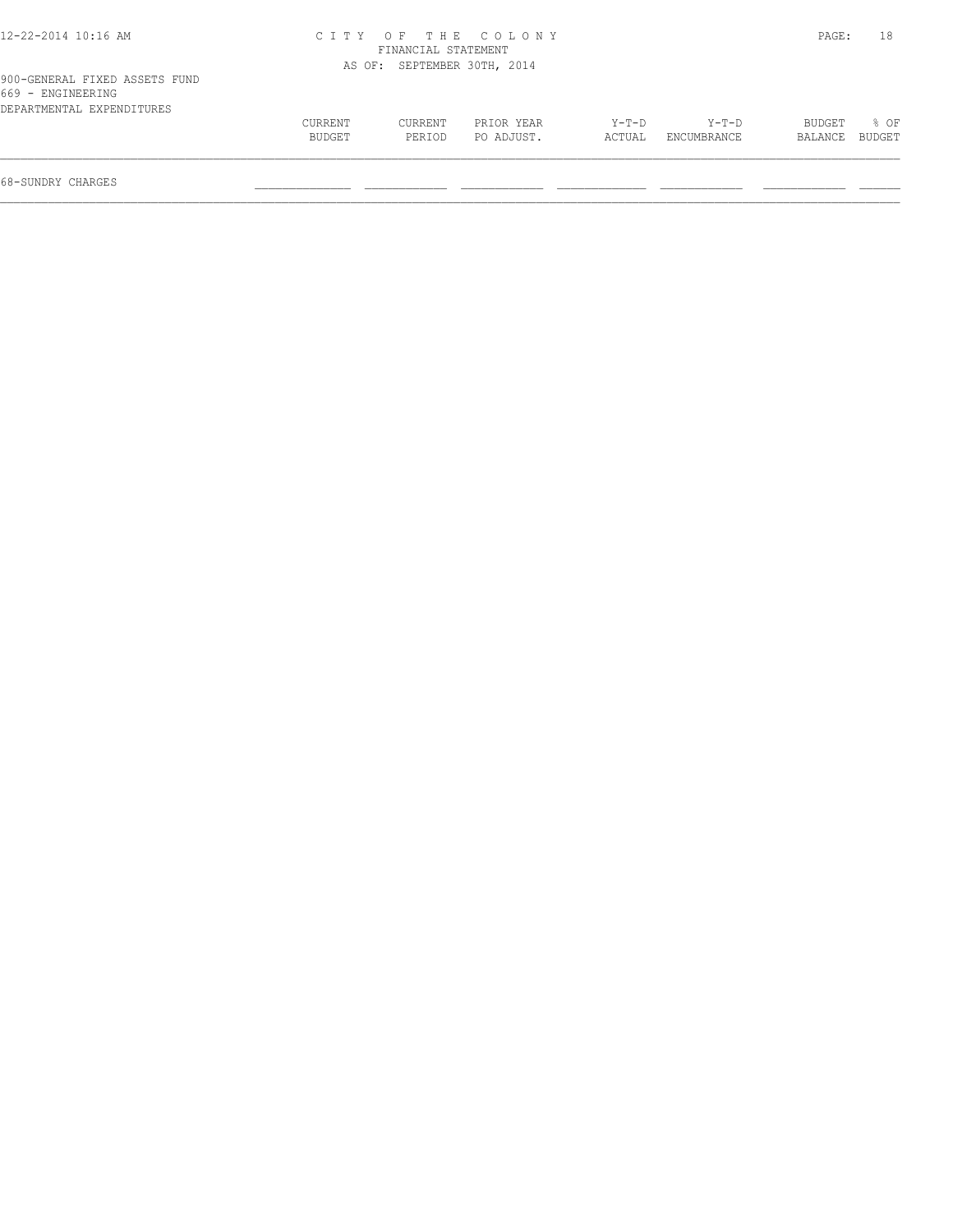| 12-22-2014 10:16 AM                                                                 |                   |                             | CITY OF THE COLONY       |                 |                      | PAGE:                    | 19   |
|-------------------------------------------------------------------------------------|-------------------|-----------------------------|--------------------------|-----------------|----------------------|--------------------------|------|
|                                                                                     |                   | FINANCIAL STATEMENT         |                          |                 |                      |                          |      |
|                                                                                     |                   | AS OF: SEPTEMBER 30TH, 2014 |                          |                 |                      |                          |      |
| 900-GENERAL FIXED ASSETS FUND<br>670 - FIRE DEPARTMENT<br>DEPARTMENTAL EXPENDITURES |                   |                             |                          |                 |                      |                          |      |
|                                                                                     | CURRENT<br>BUDGET | CURRENT<br>PERIOD           | PRIOR YEAR<br>PO ADJUST. | Y-T-D<br>ACTUAL | Y-T-D<br>ENCUMBRANCE | BUDGET<br>BALANCE BUDGET | 8 OF |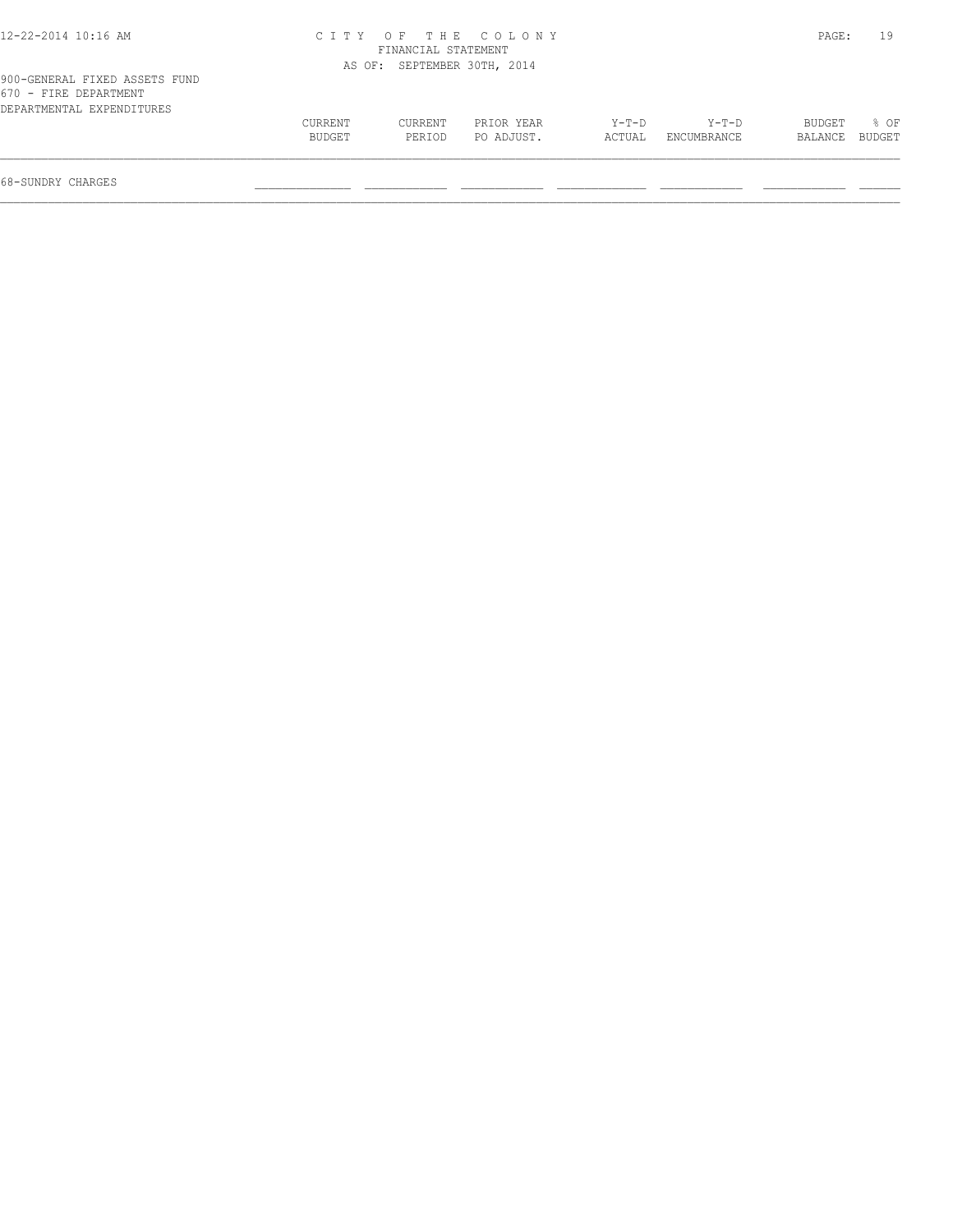| 12-22-2014 10:16 AM                                                                   |                   |                             | CITY OF THE COLONY       |                 |                        | PAGE:             | 20             |
|---------------------------------------------------------------------------------------|-------------------|-----------------------------|--------------------------|-----------------|------------------------|-------------------|----------------|
|                                                                                       |                   | FINANCIAL STATEMENT         |                          |                 |                        |                   |                |
|                                                                                       |                   | AS OF: SEPTEMBER 30TH, 2014 |                          |                 |                        |                   |                |
| 900-GENERAL FIXED ASSETS FUND<br>675 - POLICE DEPARTMENT<br>DEPARTMENTAL EXPENDITURES |                   |                             |                          |                 |                        |                   |                |
|                                                                                       | CURRENT<br>BUDGET | CURRENT<br>PERIOD           | PRIOR YEAR<br>PO ADJUST. | Y-T-D<br>ACTUAL | $Y-T-D$<br>ENCUMBRANCE | BUDGET<br>BALANCE | 8 OF<br>BUDGET |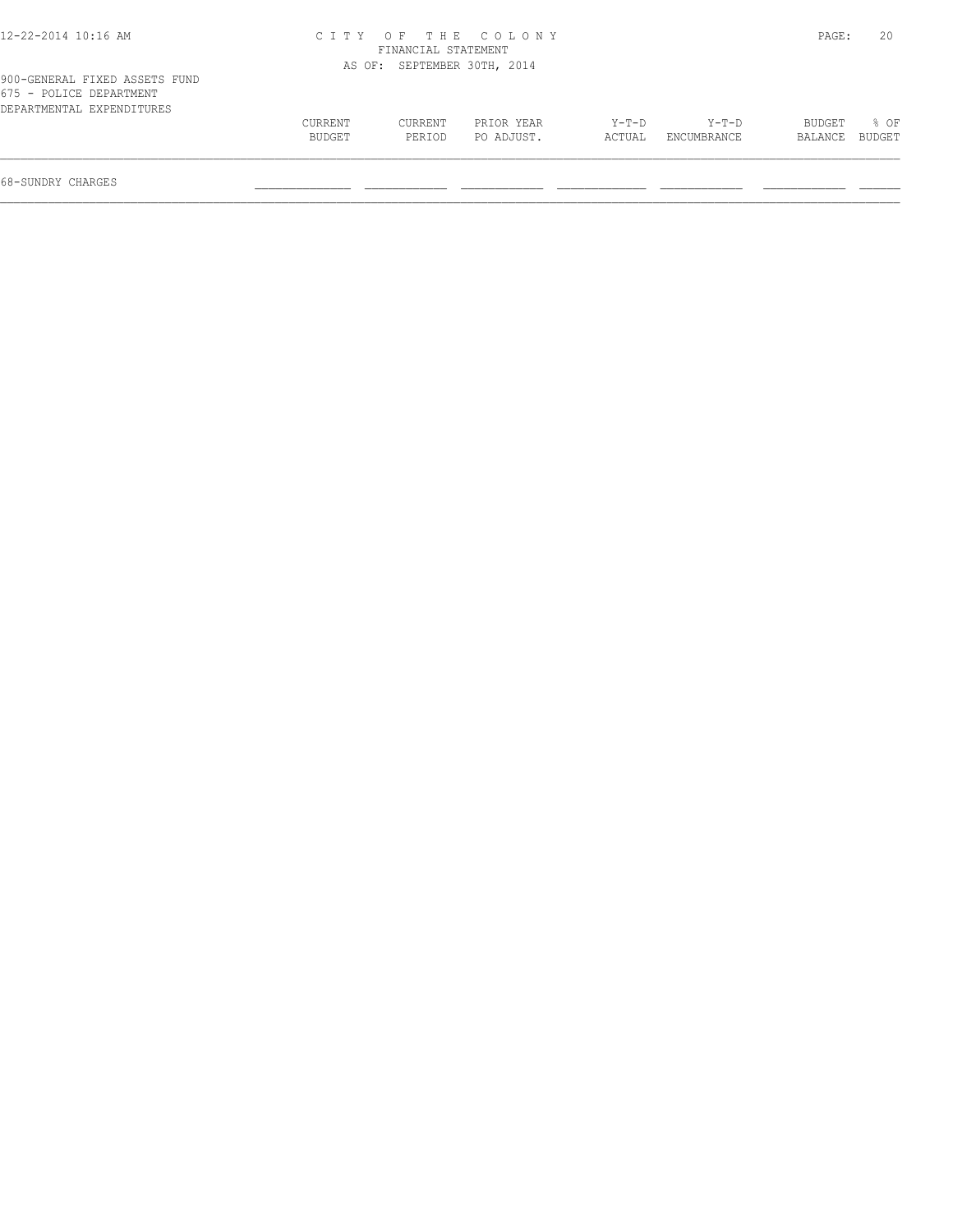| 12-22-2014 10:16 AM                                                         |                   |                     | CITY OF THE COLONY          |                 |                        | PAGE:             |                |
|-----------------------------------------------------------------------------|-------------------|---------------------|-----------------------------|-----------------|------------------------|-------------------|----------------|
|                                                                             |                   | FINANCIAL STATEMENT |                             |                 |                        |                   |                |
|                                                                             |                   |                     | AS OF: SEPTEMBER 30TH, 2014 |                 |                        |                   |                |
| 900-GENERAL FIXED ASSETS FUND<br>680 - LIBRARY<br>DEPARTMENTAL EXPENDITURES |                   |                     |                             |                 |                        |                   |                |
|                                                                             | CURRENT<br>BUDGET | CURRENT<br>PERIOD   | PRIOR YEAR<br>PO ADJUST.    | Y-T-D<br>ACTUAL | $Y-T-D$<br>ENCUMBRANCE | BUDGET<br>BALANCE | 8 OF<br>BUDGET |
|                                                                             |                   |                     |                             |                 |                        |                   |                |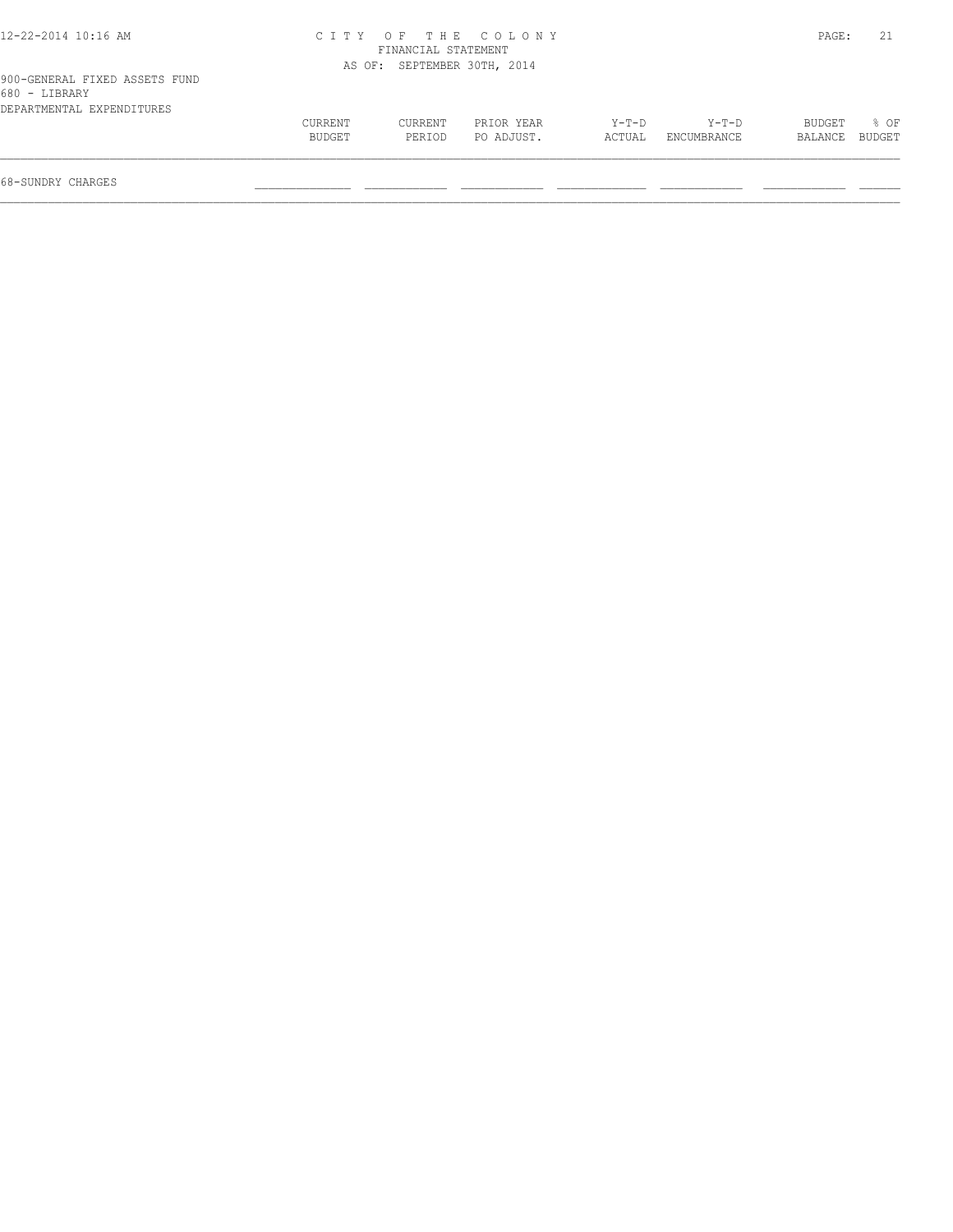| 12-22-2014 10:16 AM                                                              |                   |                             | CITY OF THE COLONY       |                 |                      | PAGE:                    | 22   |
|----------------------------------------------------------------------------------|-------------------|-----------------------------|--------------------------|-----------------|----------------------|--------------------------|------|
|                                                                                  |                   | FINANCIAL STATEMENT         |                          |                 |                      |                          |      |
|                                                                                  |                   | AS OF: SEPTEMBER 30TH, 2014 |                          |                 |                      |                          |      |
| 900-GENERAL FIXED ASSETS FUND<br>690 - PUBLIC WORKS<br>DEPARTMENTAL EXPENDITURES |                   |                             |                          |                 |                      |                          |      |
|                                                                                  | CURRENT<br>BUDGET | CURRENT<br>PERIOD           | PRIOR YEAR<br>PO ADJUST. | Y-T-D<br>ACTUAL | Y-T-D<br>ENCUMBRANCE | BUDGET<br>BALANCE BUDGET | 8 OF |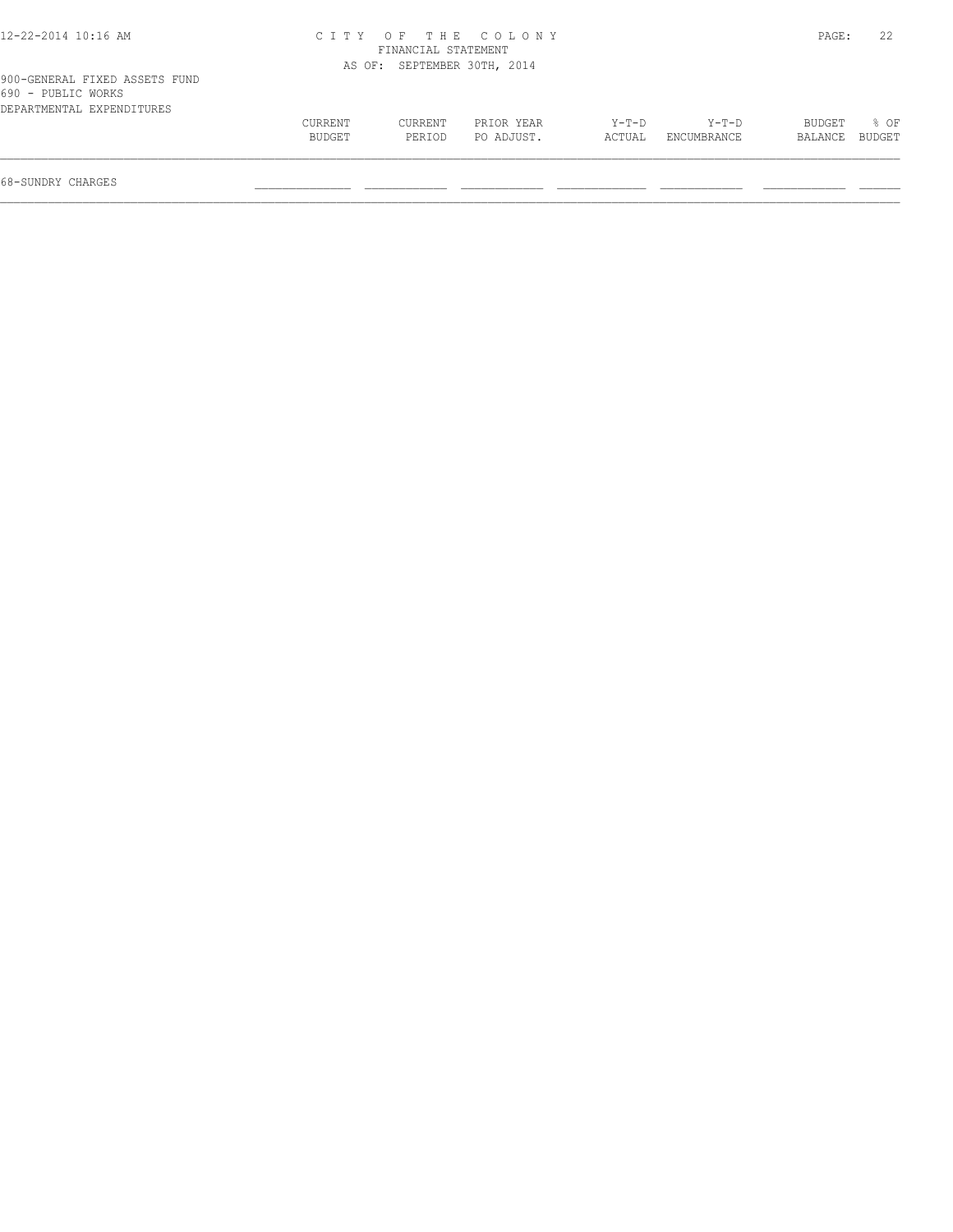| 12-22-2014 10:16 AM                                                                  |                   |                             | CITY OF THE COLONY       |                 |                      | PAGE:                    | 23   |
|--------------------------------------------------------------------------------------|-------------------|-----------------------------|--------------------------|-----------------|----------------------|--------------------------|------|
|                                                                                      |                   | FINANCIAL STATEMENT         |                          |                 |                      |                          |      |
|                                                                                      |                   | AS OF: SEPTEMBER 30TH, 2014 |                          |                 |                      |                          |      |
| 900-GENERAL FIXED ASSETS FUND<br>692 - HIDDEN COVE PARK<br>DEPARTMENTAL EXPENDITURES |                   |                             |                          |                 |                      |                          |      |
|                                                                                      | CURRENT<br>BUDGET | <b>CURRENT</b><br>PERIOD    | PRIOR YEAR<br>PO ADJUST. | Y-T-D<br>ACTUAL | Y-T-D<br>ENCUMBRANCE | BUDGET<br>BALANCE BUDGET | 8 OF |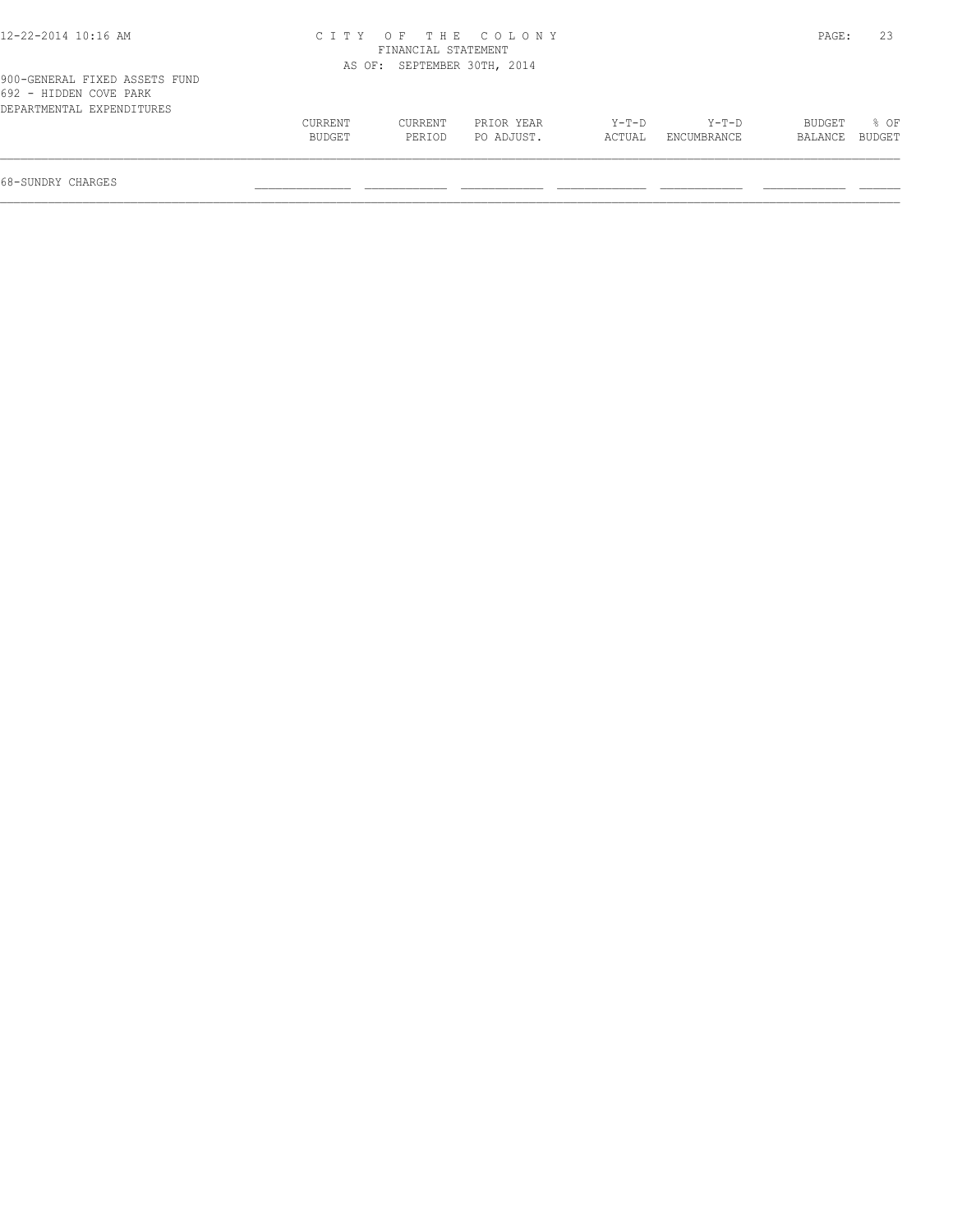#### 12-22-2014 10:16 AM C I T Y O F T H E C O L O N Y PAGE: 24 FINANCIAL STATEMENT AS OF: SEPTEMBER 30TH, 2014

| 68-SUNDRY CHARGES                                     |                   |                   |                          |                 |                      |                          |      |
|-------------------------------------------------------|-------------------|-------------------|--------------------------|-----------------|----------------------|--------------------------|------|
| 696 - STEWART CREEK PARK<br>DEPARTMENTAL EXPENDITURES | CURRENT<br>BUDGET | CURRENT<br>PERIOD | PRIOR YEAR<br>PO ADJUST. | Y-T-D<br>ACTUAL | Y-T-D<br>ENCUMBRANCE | BUDGET<br>BALANCE BUDGET | % OF |

\*\*\* END OF REPORT \*\*\*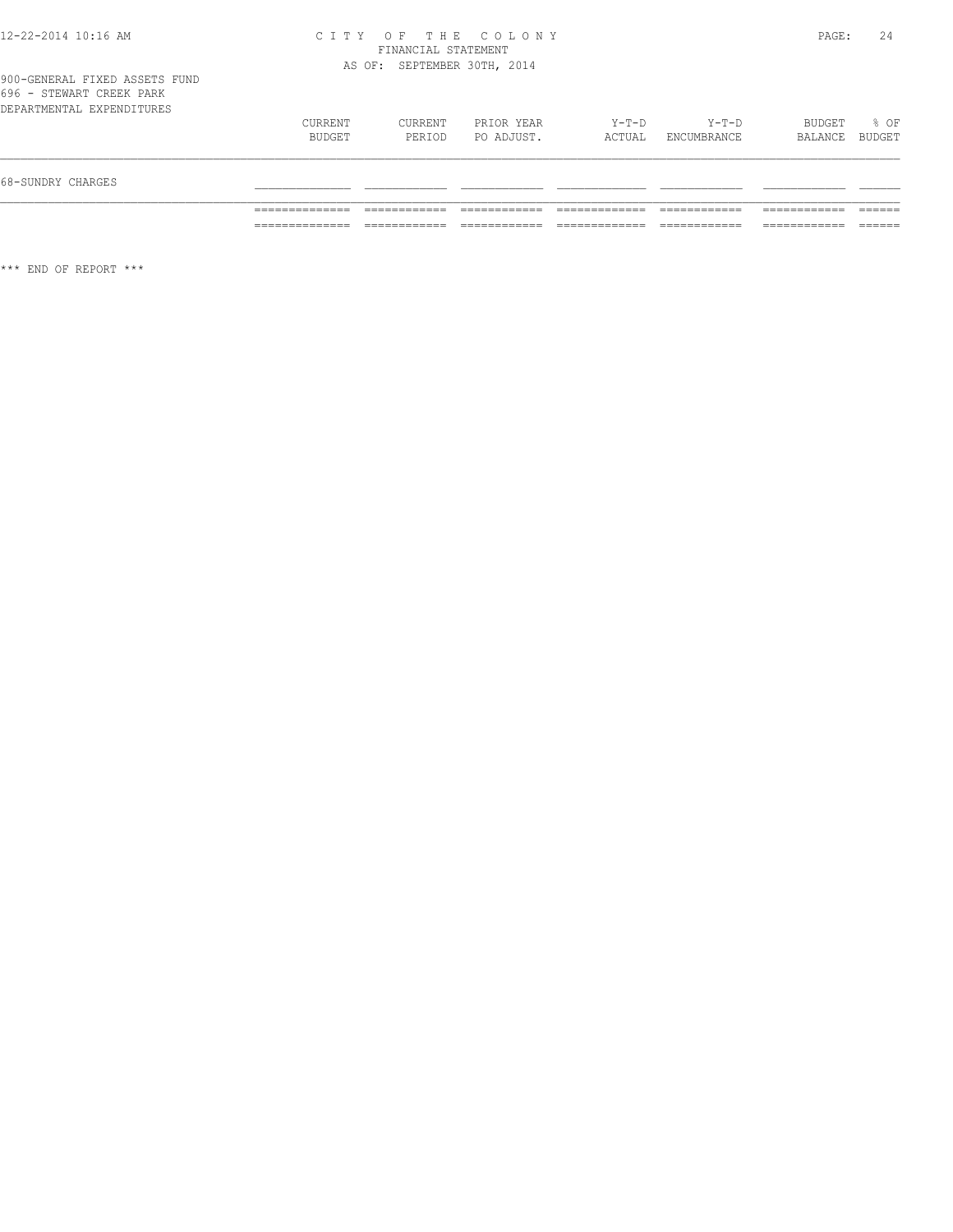#### 12-22-2014 10:16 AM C I T Y O F T H E C O L O N Y PAGE: 1 FINANCIAL STATEMENT AS OF: SEPTEMBER 30TH, 2014

|                     | CURRENT<br>BUDGET   | CURRENT<br>PERIOD            | PRIOR YEAR<br>PO ADJUST.     | Y-T-D<br>ACTUAL                | $Y-T-D$<br>ENCUMBRANCE       | BUDGET<br>BALANCE BUDGET      | % OF               |
|---------------------|---------------------|------------------------------|------------------------------|--------------------------------|------------------------------|-------------------------------|--------------------|
| REVENUE SUMMARY     |                     |                              |                              |                                |                              |                               |                    |
| EXPENDITURE SUMMARY | ______________<br>. | ------------<br>____________ | -------------                | ____________<br>_____________  | ------------<br>____________ | -------------<br>____________ | -------<br>_______ |
|                     | _____________<br>.  | ____________<br>____________ | ____________<br>____________ | _____________<br>_____________ | ____________<br>-----------  | -------------<br>____________ | _______            |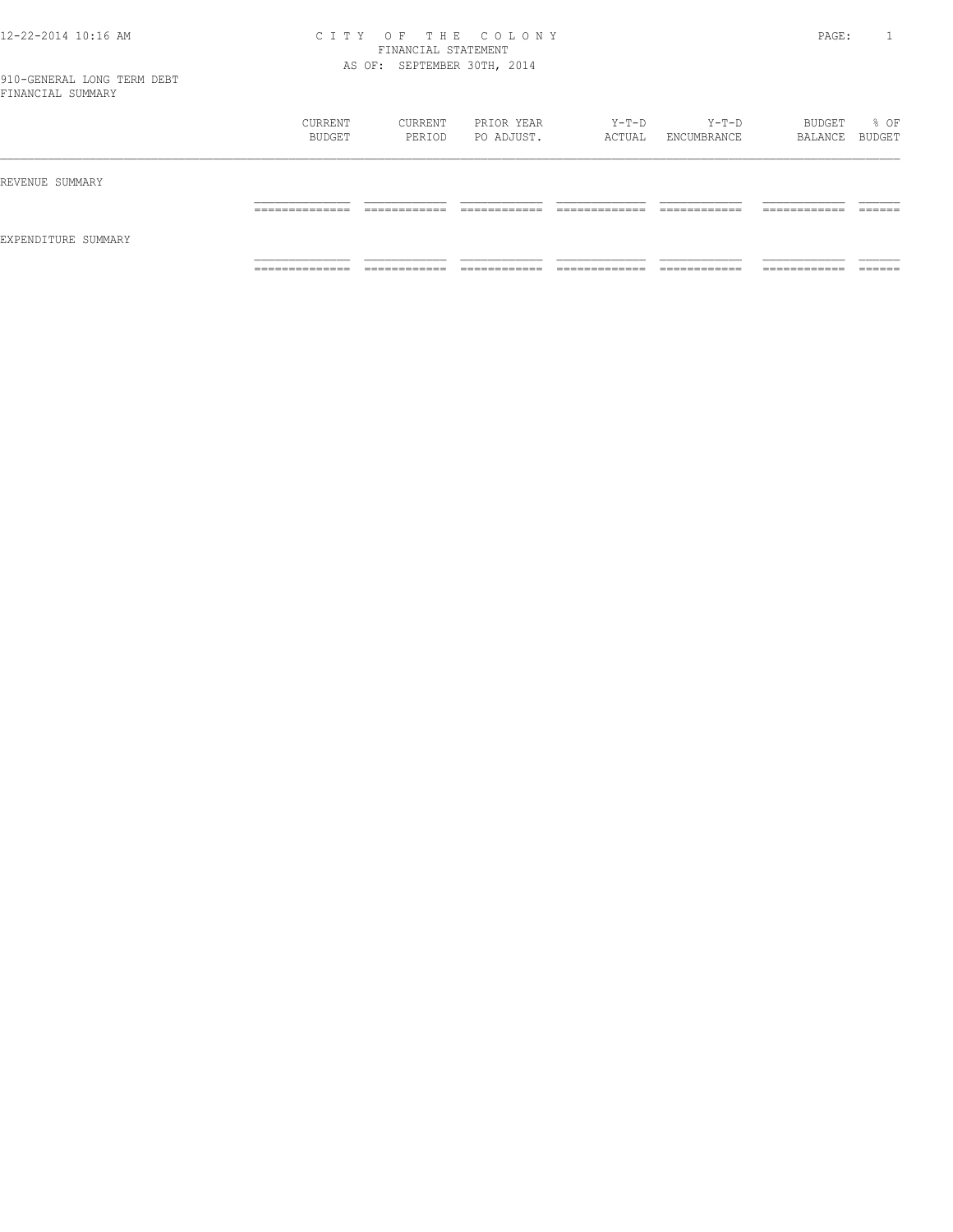| 12-22-2014 10:16 AM |  |  |  |  |  |  |
|---------------------|--|--|--|--|--|--|
|---------------------|--|--|--|--|--|--|

## 12-22-2014 10:16 AM C I T Y O F T H E C O L O N Y PAGE: 2 FINANCIAL STATEMENT AS OF: SEPTEMBER 30TH, 2014

910-GENERAL LONG TERM DEBT REVENUES

| 8-OTHER REVENUE |                          |                   |                          |                   |                        |                   |                |
|-----------------|--------------------------|-------------------|--------------------------|-------------------|------------------------|-------------------|----------------|
|                 | <b>CURRENT</b><br>BUDGET | CURRENT<br>PERIOD | PRIOR YEAR<br>PO ADJUST. | $Y-T-D$<br>ACTUAL | $Y-T-D$<br>ENCUMBRANCE | BUDGET<br>BALANCE | % OF<br>BUDGET |